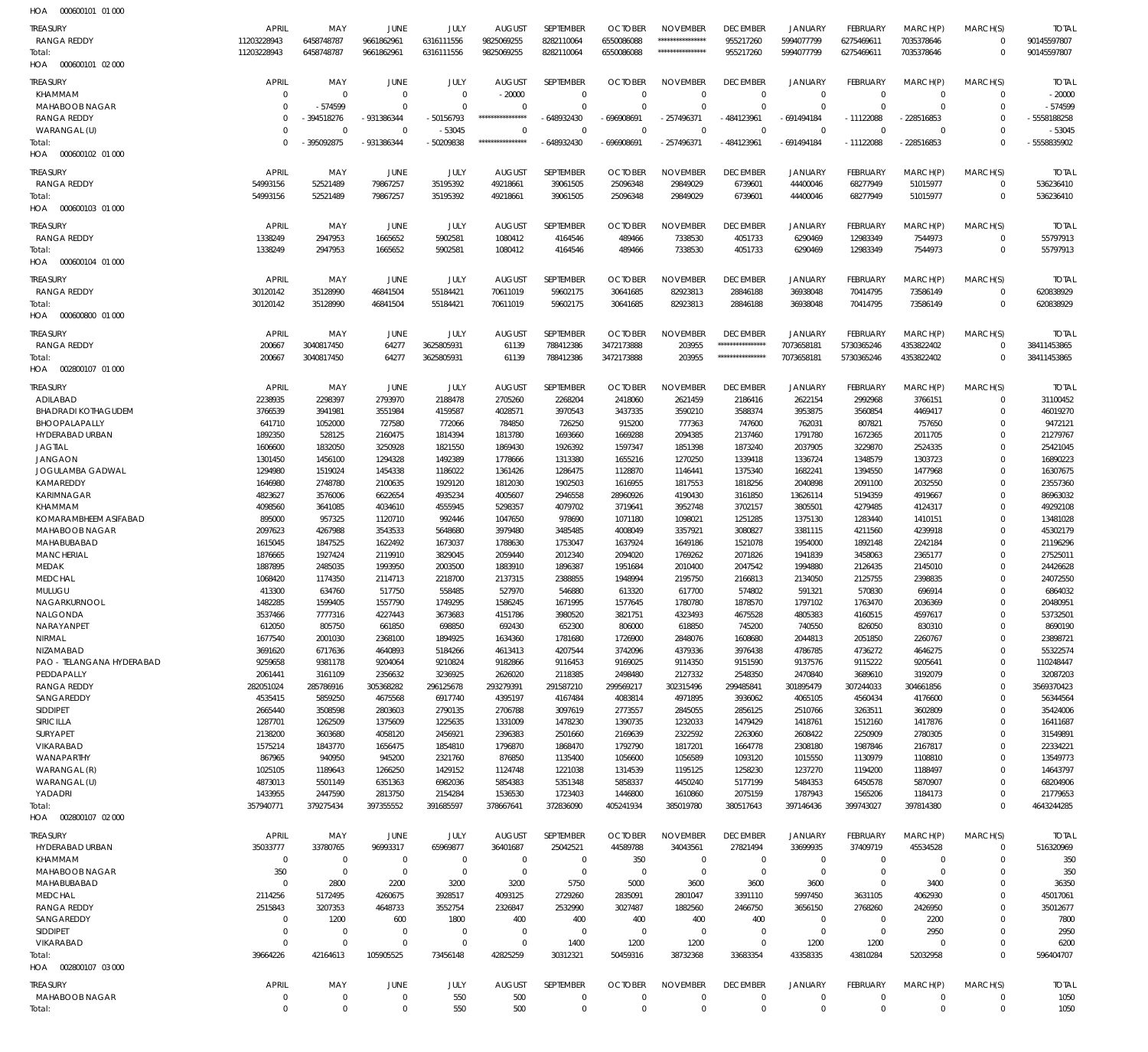002800107 04 000 HOA

| <b>TREASURY</b>                            | APRIL                | MAY                           | JUNE                 | JULY                       | <b>AUGUST</b>        | SEPTEMBER                  | <b>OCTOBER</b>       | <b>NOVEMBER</b>            | <b>DECEMBER</b>            | <b>JANUARY</b>             | FEBRUARY                   | MARCH(P)                | MARCH(S)                         | <b>TOTAL</b>   |
|--------------------------------------------|----------------------|-------------------------------|----------------------|----------------------------|----------------------|----------------------------|----------------------|----------------------------|----------------------------|----------------------------|----------------------------|-------------------------|----------------------------------|----------------|
| <b>BHADRADI KOTHAGUDEM</b>                 | $\Omega$             | $\overline{0}$                | $\Omega$             | $\Omega$                   | $\Omega$             | $\mathbf 0$                | $\mathbf 0$          | $\mathbf 0$                | 600                        | $\mathbf 0$                | $\overline{0}$             | $\mathbf 0$             | $^{\circ}$                       | 600            |
| <b>MAHABOOB NAGAR</b>                      | $\Omega$             | 650                           | 900                  | $\Omega$                   | $\Omega$             | 750                        | 750                  | 1100                       | 850                        | 1150                       | 850                        | 850                     | $\overline{0}$                   | 7850           |
| NIZAMABAD                                  | $\Omega$             | $\overline{0}$                | $\Omega$             | $\Omega$                   | $\Omega$             | 6250                       | 0                    | $\mathbf 0$                | $\mathbf 0$                | $\mathbf 0$                | $\overline{0}$             | $\Omega$                | $\overline{0}$                   | 6250           |
| Total:                                     | $\mathbf{0}$         | 650                           | 900                  | $\Omega$                   | $\Omega$             | 7000                       | 750                  | 1100                       | 1450                       | 1150                       | 850                        | 850                     | $\overline{0}$                   | 14700          |
| HOA   002900101   01   000                 |                      |                               |                      |                            |                      |                            |                      |                            |                            |                            |                            |                         |                                  |                |
| <b>TREASURY</b>                            | <b>APRIL</b>         | MAY                           | JUNE                 | JULY                       | <b>AUGUST</b>        | SEPTEMBER                  | <b>OCTOBER</b>       | <b>NOVEMBER</b>            | <b>DECEMBER</b>            | JANUARY                    | FEBRUARY                   | MARCH(P)                | MARCH(S)                         | <b>TOTAL</b>   |
| ADILABAD                                   | $\Omega$             | $\overline{0}$                | 6000                 | 8000                       | $\Omega$             | 17000                      | 11000                | $\Omega$                   | $\mathbf 0$                | 50000                      | 12000                      | 55500                   | $\mathbf 0$                      | 159500         |
| <b>BHADRADI KOTHAGUDEM</b>                 | $\Omega$             | 300                           | $\mathbf 0$          | 310                        | 930                  | 2000                       | 500                  | $^{\circ}$                 | $\mathbf 0$                | $\mathbf 0$                | $\mathbf 0$                | C                       | $\mathbf 0$                      | 4040           |
| HYDERABAD URBAN                            | $\Omega$             | 330000                        | $\mathbf{0}$         | 181444                     | $\Omega$             | $\mathbf 0$                | $\Omega$             | $\Omega$                   | $\mathbf 0$                | $\Omega$                   | 20000                      | C                       | $\Omega$                         | 531444         |
| <b>JANGAON</b>                             | 2265                 | $\Omega$                      | 4000                 | $\mathbf 0$                | $\Omega$             | $\mathbf 0$                | $\Omega$             | 253                        | 624                        | 181                        | $\mathbf 0$                | C                       | $\Omega$                         | 7323           |
| JOGULAMBA GADWAL                           | $\Omega$             | 420                           | 1080                 | 4850                       | 1675                 | 26240                      | 2210                 | 5810                       | 5000                       | 300                        | 6145                       | C                       | $\Omega$                         | 53730          |
| <b>KAMAREDDY</b>                           | $\Omega$             | 1000                          | $\Omega$             | $\Omega$                   | $\Omega$             | 3000                       | $\mathbf 0$          | $^{\circ}$                 | 3000                       | $\mathbf 0$                | 2000                       | C                       | $\Omega$                         | 9000           |
| KHAMMAM                                    | 1000                 | 330                           | 550<br>$\Omega$      | $\Omega$<br>$\Omega$       | 670<br>$\Omega$      | $\mathbf 0$<br>$\mathbf 0$ | 1200<br>$\Omega$     | 67085<br>$\Omega$          | $\Omega$                   | 100                        | $\mathbf 0$                | C<br>$\Omega$           | $\Omega$<br>$\Omega$             | 70935          |
| KOMARAMBHEEM ASIFABAD<br><b>MANCHERIAL</b> | $\Omega$<br>59275    | $\overline{0}$<br>78705       | 30750                | 55367                      | 14850                | 2205                       | 18000                | 50139                      | $\mathbf 0$<br>15525       | 3500<br>6000               | $\mathbf 0$<br>21600       | 19800                   | $\Omega$                         | 3500<br>372216 |
| MEDAK                                      | $\Omega$             | $\overline{0}$                | $\mathbf{0}$         | 390                        | 195                  | $\mathbf 0$                | $\mathbf 0$          | -0                         | 150                        | $\mathbf 0$                | 485                        | $\Omega$                | $\Omega$                         | 1220           |
| <b>MEDCHAL</b>                             | 2105                 | 10                            | 4814                 | 2429                       | 13082                | 3121                       | 1558                 | $\mathbf 0$                | $\mathbf 0$                | $\mathbf 0$                | $\mathbf 0$                | 393                     | $\Omega$                         | 27512          |
| NALGONDA                                   | $\Omega$             | $\overline{0}$                | 1018                 | $\Omega$                   | 5000                 | 10000                      | 20000                | 5000                       | 400                        | 5000                       | $\mathbf 0$                | $\Omega$                | $\Omega$                         | 46418          |
| NIRMAL                                     | $\Omega$             | $\Omega$                      | 2000                 | $\mathbf 0$                | 22100                | 500                        | $\mathbf 0$          | $^{\circ}$                 | 500                        | 2011                       | 9400                       | 16383                   | $\Omega$                         | 52894          |
| NIZAMABAD                                  | 2900                 | 45650                         | $\Omega$             | $\Omega$                   | 350                  | 1507                       | $\mathbf 0$          | 1681                       | 6420                       | 1000                       | $\mathbf 0$                | 11158                   | $\Omega$                         | 70666          |
| <b>RANGA REDDY</b>                         | 6935                 | 7013                          | 45634                | 23754                      | 35250                | 14395                      | 43706                | 844640                     | 8806                       | 18867                      | 12671                      | $\Omega$                | $\Omega$                         | 1061671        |
| SANGAREDDY                                 | 4800                 | 3186                          | 4900                 | 8120                       | 2100                 | 4050                       | 3252                 | 3580                       | 3728                       | 5550                       | 5131                       | 3952                    | $\Omega$                         | 52349          |
| SIDDIPET                                   | $\Omega$             | 320                           | $\mathbf{0}$         | 120                        | 100                  | 450                        | 690                  | $^{\circ}$                 | 881                        | $\mathbf 0$                | 651                        | 180                     | $\Omega$                         | 3392           |
| SURYAPET                                   |                      | $\Omega$                      | $\mathbf{0}$         | 6051                       | 17093                | 1280                       | 3416                 | 282                        | 290                        | $\mathbf 0$                | 176                        | 105                     | $\Omega$                         | 28693          |
| VIKARABAD                                  | $\Omega$             | $\overline{0}$                | 1470                 | 4100                       | 6076                 | 908                        | 1685                 | 1823                       | 1361                       | 2260                       | 10440                      | $\Omega$                | $\Omega$                         | 30123          |
| WANAPARTHY                                 | 2580                 | 2060                          | 15364                | 10540                      | 6270                 | 2780                       | 7690                 | 6072                       | 2550                       | 8085                       | 7840                       | 6990                    | $\Omega$                         | 78821          |
| WARANGAL (R)                               | 295                  | $\Omega$                      | $\Omega$             | $\Omega$                   | 500                  | $\mathbf 0$                | $\Omega$             | $\Omega$                   | $\Omega$                   | $\Omega$                   | $\overline{0}$             | $\Omega$                | $\Omega$                         | 795            |
| WARANGAL (U)<br>YADADRI                    | $\Omega$<br>$\Omega$ | $\overline{0}$<br>$\Omega$    | $\Omega$<br>50       | $\mathbf{0}$<br>500        | $\Omega$<br>$\Omega$ | $\mathbf 0$<br>240         | 0<br>70633           | $\Omega$<br>3316           | $\mathbf 0$<br>500         | $\mathbf 0$<br>50          | 330<br>$\mathbf 0$         | $\Omega$<br>1260        | $\Omega$<br>$\Omega$             | 330<br>76549   |
| Total:                                     | 82155                | 468994                        | 117630               | 305975                     | 126241               | 89676                      | 185540               | 989681                     | 49735                      | 102904                     | 108869                     | 115721                  | $\Omega$                         | 2743121        |
| HOA   002900101   02   000                 |                      |                               |                      |                            |                      |                            |                      |                            |                            |                            |                            |                         |                                  |                |
|                                            |                      |                               |                      |                            |                      |                            |                      |                            |                            |                            |                            |                         |                                  |                |
| <b>TREASURY</b>                            | <b>APRIL</b>         | MAY                           | JUNE                 | JULY                       | <b>AUGUST</b>        | SEPTEMBER                  | <b>OCTOBER</b>       | <b>NOVEMBER</b>            | <b>DECEMBER</b>            | <b>JANUARY</b>             | FEBRUARY                   | MARCH(P)                | MARCH(S)                         | <b>TOTAL</b>   |
| RANGA REDDY<br>SURYAPET                    | $\Omega$<br>$\Omega$ | $\overline{0}$<br>$\mathbf 0$ | $\Omega$<br>$\Omega$ | $\mathbf 0$<br>$\mathbf 0$ | 10000                | 10000                      | 0<br>64              | $\mathbf 0$<br>$\mathbf 0$ | $\mathbf 0$<br>$\mathbf 0$ | $\mathbf 0$<br>$\mathbf 0$ | $\mathbf 0$<br>$\mathbf 0$ | $\Omega$<br>$\mathbf 0$ | $\overline{0}$<br>$\overline{0}$ | 20000<br>673   |
| Total:                                     | $\mathbf{0}$         | $\mathbf 0$                   | $\mathbf{0}$         | $\mathbf 0$                | 609<br>10609         | 0<br>10000                 | 64                   | $\mathbf 0$                | $\mathbf 0$                | $\mathbf 0$                | $\mathbf 0$                | $\mathbf 0$             | $\overline{0}$                   | 20673          |
| HOA  002900103  01  000                    |                      |                               |                      |                            |                      |                            |                      |                            |                            |                            |                            |                         |                                  |                |
|                                            |                      |                               |                      |                            |                      |                            |                      |                            |                            |                            |                            |                         |                                  |                |
| <b>TREASURY</b>                            | <b>APRIL</b>         | MAY                           | JUNE                 | JULY                       | <b>AUGUST</b>        | SEPTEMBER                  | <b>OCTOBER</b>       | <b>NOVEMBER</b>            | <b>DECEMBER</b>            | <b>JANUARY</b>             | <b>FEBRUARY</b>            | MARCH(P)                | MARCH(S)                         | <b>TOTAL</b>   |
| <b>SIDDIPET</b>                            | $\Omega$             | $\mathbf 0$                   | $\mathbf{0}$         | $\mathbf 0$                | $\Omega$             | $\mathbf 0$                | $\mathbf 0$          | $\mathbf 0$                | $\mathbf 0$                | 1310                       | $\overline{0}$             | $\Omega$                | $\overline{0}$                   | 1310           |
| Total:<br>HOA<br>002900106 01 000          | $\Omega$             | $\mathbf 0$                   | $\mathbf{0}$         | $\mathbf 0$                | $\Omega$             | $\mathbf 0$                | $\mathbf 0$          | $\mathbf 0$                | $\mathbf 0$                | 1310                       | $\mathbf 0$                | $\Omega$                | $\overline{0}$                   | 1310           |
|                                            |                      |                               |                      |                            |                      |                            |                      |                            |                            |                            |                            |                         |                                  |                |
| <b>TREASURY</b>                            | <b>APRIL</b>         | MAY                           | JUNE                 | JULY                       | <b>AUGUST</b>        | SEPTEMBER                  | <b>OCTOBER</b>       | <b>NOVEMBER</b>            | <b>DECEMBER</b>            | <b>JANUARY</b>             | <b>FEBRUARY</b>            | MARCH(P)                | MARCH(S)                         | <b>TOTAL</b>   |
| ADILABAD                                   | $\Omega$             | 2000                          | $\Omega$             | $\mathbf 0$                | 3000                 | $\mathbf 0$                | $\Omega$             | $\mathbf 0$                | 7250                       | 1000                       | $\mathbf 0$                | $\Omega$                | $\overline{0}$                   | 13250          |
| <b>HYDERABAD URBAN</b>                     | $\Omega$             | $\Omega$                      | $\Omega$             | $\mathbf 0$                | $\Omega$             | $\mathbf 0$                | $\Omega$             | $\mathbf 0$                | 150                        | 0                          | $\mathbf 0$                | $\Omega$                | $\overline{0}$                   | 150            |
| <b>KARIMNAGAR</b>                          | $\Omega$             | $\Omega$                      | $\Omega$             | 9585                       | $\Omega$             | $\Omega$                   | $\Omega$             | $\mathbf 0$                | $\Omega$                   | $\mathbf 0$                | $\Omega$                   | $\Omega$                | $\Omega$                         | 9585           |
| KHAMMAM<br>MAHABOOB NAGAR                  | $\Omega$<br>$\Omega$ | $\Omega$<br>$\Omega$          | $\Omega$<br>$\Omega$ | 150<br>$\Omega$            | $\Omega$<br>$\Omega$ | $\mathbf 0$<br>$\Omega$    | $\Omega$<br>$\Omega$ | $\mathbf 0$<br>$\Omega$    | $\Omega$<br>$\Omega$       | $\mathbf 0$<br>100         | $\Omega$<br>$\Omega$       | 0<br>$\Omega$           | $\Omega$<br>$\Omega$             | 150<br>100     |
| MEDAK                                      |                      | $\Omega$                      | $\Omega$             | $\Omega$                   | 100                  | $\mathbf 0$                | -0                   | $\Omega$                   | $\Omega$                   | 0                          | $\Omega$                   |                         | $\Omega$                         | 100            |
| NAGARKURNOOL                               | $\Omega$             | $\Omega$                      | $\mathbf{0}$         | $\Omega$                   | $\Omega$             | 150                        | $\Omega$             | $\mathbf 0$                | 50                         | $\mathbf 0$                | $\mathbf 0$                | $\Omega$                | $\mathbf 0$                      | 200            |
| PEDDAPALLY                                 | $\Omega$             | $\mathbf 0$                   | 200                  | $\Omega$                   | $\Omega$             | $\mathbf 0$                | $\Omega$             | $\mathbf 0$                | $\mathbf 0$                | $\mathbf 0$                | $\overline{0}$             | $\Omega$                | $\mathbf 0$                      | 200            |
| <b>RANGA REDDY</b>                         | $\Omega$             | $\Omega$                      | $\mathbf{0}$         | $\Omega$                   | $\Omega$             | $\mathbf 0$                | $\Omega$             | $\mathbf 0$                | $\mathbf 0$                | $\mathbf 0$                | 421                        | 100                     | $\Omega$                         | 521            |
| SURYAPET                                   | $\Omega$             | $\mathbf 0$                   | $\mathbf{0}$         | $\mathbf 0$                | $\Omega$             | $\mathbf 0$                | $\Omega$             | 250                        | $\mathbf 0$                | $\mathbf 0$                | $\overline{0}$             | $\Omega$                | $\Omega$                         | 250            |
| Total:                                     | $\mathbf{0}$         | 2000                          | 200                  | 9735                       | 3100                 | 150                        | $\Omega$             | 250                        | 7450                       | 1100                       | 421                        | 100                     | $\overline{0}$                   | 24506          |
| HOA   002900107   01   000                 |                      |                               |                      |                            |                      |                            |                      |                            |                            |                            |                            |                         |                                  |                |
| <b>TREASURY</b>                            | <b>APRIL</b>         | MAY                           | JUNE                 | JULY                       | <b>AUGUST</b>        | SEPTEMBER                  | <b>OCTOBER</b>       | <b>NOVEMBER</b>            | <b>DECEMBER</b>            | <b>JANUARY</b>             | <b>FEBRUARY</b>            | MARCH(P)                | MARCH(S)                         | <b>TOTAL</b>   |
| KAMAREDDY                                  | $\overline{0}$       | $\overline{0}$                | $\mathbf 0$          | $\mathbf 0$                | $\Omega$             | $\mathbf 0$                | $\Omega$             | $\mathbf 0$                | $\overline{0}$             | $\overline{0}$             | 150000                     | 600000                  | $\overline{0}$                   | 750000         |
| KARIMNAGAR                                 | $\Omega$             | $\overline{0}$                | $\mathbf{0}$         | $\mathbf 0$                | $\overline{0}$       | $\mathbf 0$                | $\mathbf 0$          | 20700                      | $\mathbf 0$                | $\mathbf 0$                | 0                          | C                       | $\mathbf 0$                      | 20700          |
| KHAMMAM                                    | 8400                 | 10450                         | 8000                 | 5600                       | 9350                 | 6600                       | 6600                 | 6800                       | 14400                      | 6800                       | $\mathbf 0$                | 0                       | $\Omega$                         | 83000          |
| MAHABUBABAD                                | 2200                 | 2200                          | 2600                 | 3200                       | 2800                 | 2600                       | 2200                 | 2200                       | 0                          | $\mathbf 0$                | $\mathbf 0$                | C                       | $\Omega$                         | 20000          |
| MEDAK                                      | $\Omega$             | $\Omega$                      | $\Omega$             | $\Omega$                   | $\Omega$             | $\mathbf 0$                | 1200                 | $\Omega$                   | $\Omega$                   | $\mathbf 0$                | $\Omega$                   | $\Omega$                | $\Omega$                         | 1200           |
| NAGARKURNOOL                               | $\Omega$             | $\overline{0}$                | $\mathbf{0}$         | $\Omega$                   | $\Omega$             | $\mathbf 0$                | 127550               | $\mathbf 0$                | $\mathbf 0$                | $\mathbf 0$                | $\mathbf 0$                | $\Omega$                | $\Omega$                         | 127550         |
| NALGONDA                                   | $\Omega$             | $\overline{0}$                | $\mathbf{0}$         | $\Omega$                   | 2200                 | 1800                       | $\mathbf 0$          | 5600                       | $\mathbf 0$                | 4200                       | 2000                       | 2000                    | $\Omega$                         | 17800          |
| <b>RANGA REDDY</b>                         | 500                  | 3150                          | 1320                 | $\mathbf{0}$               | $^{\circ}$           | 342                        | 2880                 | $\mathbf 0$                | 14003                      | $\mathbf 0$                | 5000                       | $\Omega$                | $\Omega$                         | 27195          |
| SIDDIPET                                   | $\Omega$             | $\Omega$<br>$\overline{0}$    | $\mathbf{0}$         | $\mathbf 0$                | $^{\circ}$           | $\mathbf 0$                | $\mathbf 0$          | 600                        | 600                        | 600                        | 750                        | 750                     | $\Omega$<br>$\Omega$             | 3300           |
| WARANGAL (R)<br>WARANGAL (U)               | 6600<br>$\Omega$     | $\mathbf 0$                   | 9600<br>$\mathbf{0}$ | 10000<br>$\mathbf 0$       | 9200<br>4700         | 6200<br>2450               | 2200<br>2450         | 10000<br>2300              | 4650<br>$\mathbf 0$        | 15850<br>$\mathbf 0$       | 9150<br>$\mathbf 0$        | 2950<br>$\mathbf 0$     | $\Omega$                         | 86400<br>11900 |
| Total:                                     | 17700                | 15800                         | 21520                | 18800                      | 28250                | 19992                      | 145080               | 48200                      | 33653                      | 27450                      | 166900                     | 605700                  | $\Omega$                         | 1149045        |
| HOA  002900107  02  000                    |                      |                               |                      |                            |                      |                            |                      |                            |                            |                            |                            |                         |                                  |                |
|                                            |                      |                               |                      |                            |                      |                            |                      |                            |                            |                            |                            |                         |                                  |                |
| <b>TREASURY</b>                            | <b>APRIL</b>         | MAY                           | JUNE                 | JULY                       | <b>AUGUST</b>        | SEPTEMBER                  | <b>OCTOBER</b>       | <b>NOVEMBER</b>            | <b>DECEMBER</b>            | <b>JANUARY</b>             | <b>FEBRUARY</b>            | MARCH(P)                | MARCH(S)                         | <b>TOTAL</b>   |
| HYDERABAD URBAN                            | $\mathbf 0$          | 3155629                       | $\mathbf 0$          | $-65500$                   | $-184140$            | $-65625$                   | $-1028125$           | $\mathbf 0$                | $\mathbf 0$                | $\mathbf 0$                | $\mathbf 0$                | $\mathbf 0$             | $\overline{0}$                   | 1812239        |
| Total:                                     | $\Omega$             | 3155629                       | $\mathbf 0$          | $-65500$                   | $-184140$            | $-65625$                   | $-1028125$           | $\mathbf 0$                | $\overline{0}$             | $\mathsf{O}\xspace$        | $\overline{0}$             | $\mathbf 0$             | $\overline{0}$                   | 1812239        |
| HOA  002900800  01  000                    |                      |                               |                      |                            |                      |                            |                      |                            |                            |                            |                            |                         |                                  |                |
| <b>TREASURY</b>                            | <b>APRIL</b>         | MAY                           | <b>JUNE</b>          | JULY                       | <b>AUGUST</b>        | SEPTEMBER                  | <b>OCTOBER</b>       | <b>NOVEMBER</b>            | <b>DECEMBER</b>            | <b>JANUARY</b>             | <b>FEBRUARY</b>            | MARCH(P)                | MARCH(S)                         | <b>TOTAL</b>   |
| <b>JANGAON</b>                             | $\Omega$             | $\Omega$                      | $\mathbf{0}$         | $\mathbf 0$                | $\Omega$             | $\mathbf 0$                | $\Omega$             | $\Omega$                   | 500                        | $\mathbf 0$                | $\mathbf 0$                | $\Omega$                | $\mathbf 0$                      | 500            |
| MAHABOOB NAGAR                             | $\Omega$             | $\Omega$                      | $\mathbf{0}$         | $\Omega$                   | $\Omega$             | 200                        | $\Omega$             | $\Omega$                   | $\Omega$                   | $\mathbf 0$                | $\mathbf 0$                | $\Omega$                | $\mathbf 0$                      | 200            |
| NAGARKURNOOL                               | $\Omega$             | $\Omega$                      | 250                  | $\Omega$                   | $\Omega$             | $\mathbf 0$                | $\Omega$             | $\Omega$                   | $\mathbf 0$                | $\mathbf 0$                | $\Omega$                   | $\Omega$                | $\mathbf 0$                      | 250            |
| <b>RANGA REDDY</b><br>VIKARABAD            | $\Omega$             | $\Omega$                      | $\Omega$             | $\Omega$<br>$\Omega$       | $\Omega$             | $\mathbf{0}$               | $\Omega$             | $\Omega$                   | 1000                       | $\Omega$                   | $\Omega$                   | $\Omega$                | $\Omega$<br>$\mathbf 0$          | 1000           |
| Total:                                     | $\Omega$<br>$\Omega$ | $\mathbf 0$<br>$\mathbf 0$    | $\mathbf{0}$<br>250  | $\Omega$                   | $\Omega$<br>$\Omega$ | $\mathbf 0$<br>200         | $\Omega$<br>$\Omega$ | $\mathbf 0$<br>$\mathbf 0$ | $\mathbf 0$<br>1500        | $\mathbf 0$<br>$\mathbf 0$ | $\mathbf 0$<br>$\Omega$    | 300<br>300              | $\mathbf 0$                      | 300<br>2250    |
|                                            |                      |                               |                      |                            |                      |                            |                      |                            |                            |                            |                            |                         |                                  |                |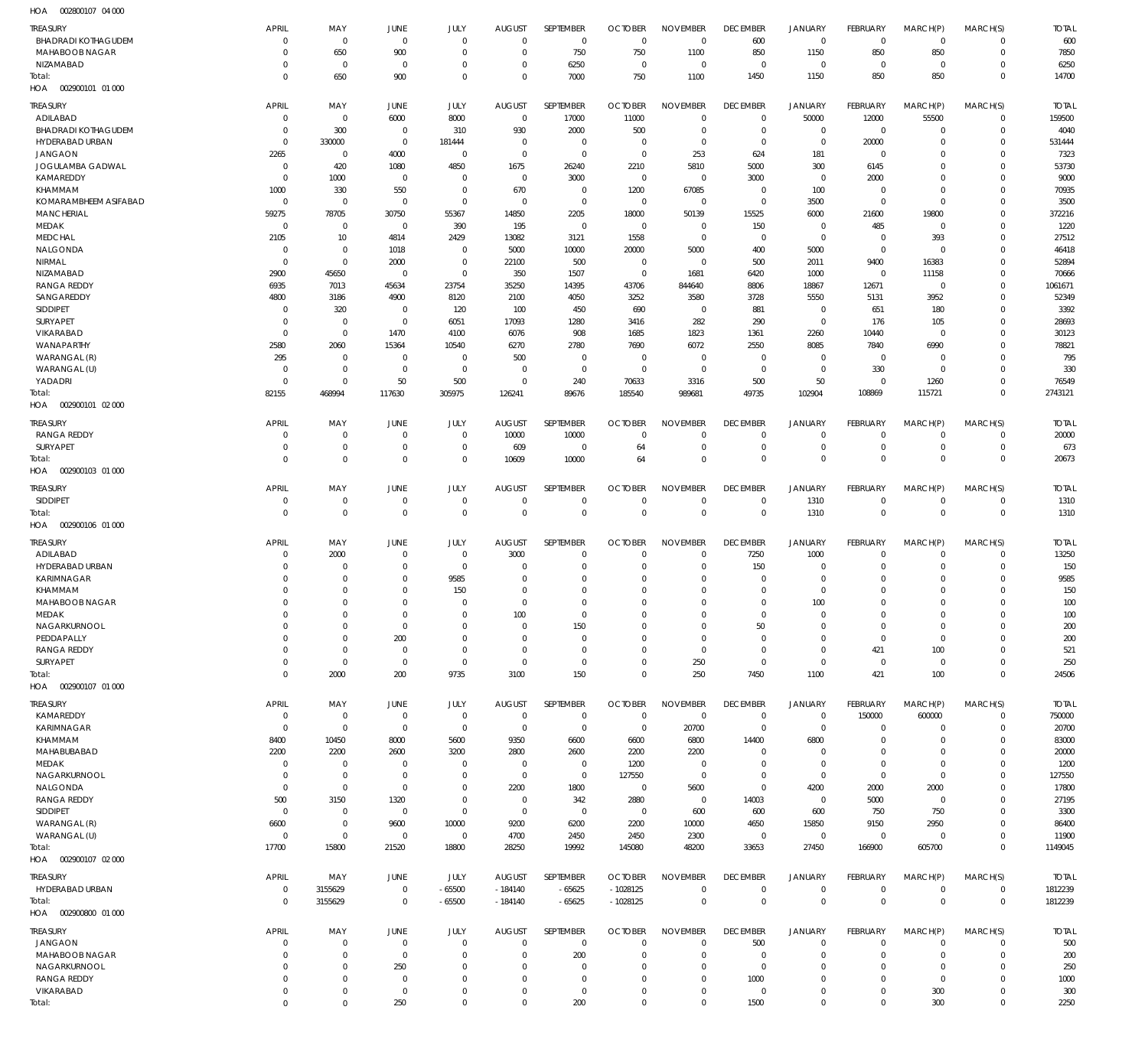002900800 80 000 HOA

| <b>TREASURY</b>                      | <b>APRIL</b>               | MAY                              | JUNE                       | JULY                             | <b>AUGUST</b>              | <b>SEPTEMBER</b>              | <b>OCTOBER</b>             | <b>NOVEMBER</b>            | <b>DECEMBER</b>            | <b>JANUARY</b>             | FEBRUARY               | MARCH(P)                | MARCH(S)                | <b>TOTAL</b>         |
|--------------------------------------|----------------------------|----------------------------------|----------------------------|----------------------------------|----------------------------|-------------------------------|----------------------------|----------------------------|----------------------------|----------------------------|------------------------|-------------------------|-------------------------|----------------------|
| MAHABOOB NAGAR<br>NARAYANPET         | 0<br>2400                  | $\overline{0}$<br>$\overline{0}$ | $\mathbf 0$<br>$\mathbf 0$ | $\overline{0}$<br>$\overline{0}$ | 1250<br>$\mathbf 0$        | $\overline{0}$<br>$\mathbf 0$ | $\mathbf 0$<br>$\mathbf 0$ | 250<br>$\overline{0}$      | 3350<br>$\mathbf 0$        | 250<br>$\mathbf 0$         | 1950<br>$\overline{0}$ | 600<br>$\Omega$         | $\Omega$<br>$\mathbf 0$ | 7650<br>2400         |
| Total:                               | 2400                       | $\overline{0}$                   | $\mathbf 0$                | $\overline{0}$                   | 1250                       | $\overline{0}$                | $\mathbf 0$                | 250                        | 3350                       | 250                        | 1950                   | 600                     | $\Omega$                | 10050                |
| 002900800 81 000<br>HOA              |                            |                                  |                            |                                  |                            |                               |                            |                            |                            |                            |                        |                         |                         |                      |
| TREASURY                             | <b>APRIL</b>               | MAY                              | JUNE                       | JULY                             | <b>AUGUST</b>              | SEPTEMBER                     | <b>OCTOBER</b>             | <b>NOVEMBER</b>            | <b>DECEMBER</b>            | <b>JANUARY</b>             | FEBRUARY               | MARCH(P)                | MARCH(S)                | <b>TOTAL</b>         |
| <b>BHADRADI KOTHAGUDEM</b>           | $\mathbf 0$                | $\mathbf 0$                      | $\Omega$                   | $\overline{0}$                   | 7220                       | $\overline{0}$                | $\Omega$                   | 10892                      | $\mathbf 0$                | $\mathbf 0$                | $\Omega$               | $\Omega$                | $\Omega$                | 18112                |
| HYDERABAD URBAN                      | 1955                       | 375860                           | 2405                       | 219939                           | 168800                     | 441210                        | 242705                     | 289805                     | 45787                      | 236871                     | 272224                 | 243269                  | $\mathbf{0}$            | 2540830              |
| <b>JAGTIAL</b>                       | $\mathbf 0$                | 200                              | $\mathbf 0$                | $\mathbf 0$                      | $\mathbf 0$                | $\overline{0}$                | $\Omega$                   | $\mathbf 0$                | $\mathbf 0$                | $\overline{0}$             | $\Omega$               | $\Omega$                | $\Omega$                | 200                  |
| <b>JANGAON</b><br>KARIMNAGAR         | $\mathbf 0$<br>200         | $\overline{0}$<br>2632           | $\Omega$<br>150            | 1000<br>100                      | $\mathbf 0$<br>140         | $\overline{0}$<br>$\Omega$    | $\Omega$<br>$\Omega$       | $\Omega$<br>$\Omega$       | 2000<br>$\Omega$           | $\overline{0}$<br>939      | $\Omega$<br>$\Omega$   | $\Omega$<br>$\Omega$    | $\Omega$<br>$\Omega$    | 3000<br>4161         |
| <b>KHAMMAM</b>                       | $\mathbf 0$                | $\overline{0}$                   | $\Omega$                   | $\overline{0}$                   | $\mathbf 0$                | $\overline{0}$                | $\Omega$                   | $\mathbf 0$                | 1000                       | 714                        | 100                    | 1000                    | $\Omega$                | 2814                 |
| MAHABOOB NAGAR                       | $\Omega$                   | $\mathbf 0$                      | $\Omega$                   | $\mathbf 0$                      | $\Omega$                   | 370                           | 1050                       | 200                        | 2600                       | 800                        | $\Omega$               | $\Omega$                | $\Omega$                | 5020                 |
| MAHABUBABAD                          | $\Omega$                   | $\mathbf 0$                      | $\Omega$                   | 1000                             | $\mathbf 0$                | $\overline{0}$                | $\Omega$                   | $\Omega$                   | $\Omega$                   | $\overline{0}$             | 900                    | $\Omega$                | $\Omega$                | 1900                 |
| <b>MANCHERIAL</b>                    | $\Omega$                   | $\mathbf 0$                      | $\Omega$                   | 1000                             | $\Omega$                   | $\overline{0}$                | $\Omega$                   | $\Omega$                   | $\Omega$                   | $\Omega$                   | $\Omega$               | $\Omega$                | $\Omega$                | 1000                 |
| MEDAK                                | $\Omega$                   | $\mathbf 0$                      | 112                        | $\overline{0}$                   | 3250                       | 2025                          | $\Omega$                   | $\mathbf 0$                | $\Omega$                   | $\Omega$                   | $\Omega$               | 2465                    | $\Omega$                | 7852                 |
| <b>MEDCHAL</b><br>MULUGU             | $\Omega$<br>$\mathbf 0$    | $\mathbf 0$<br>$\mathbf 0$       | $\mathbf 0$<br>$\mathbf 0$ | 500<br>$\mathbf 0$               | 500<br>$\mathbf 0$         | 500<br>$\overline{0}$         | $\Omega$<br>150            | $\mathbf 0$<br>$\mathbf 0$ | $\Omega$<br>$\mathbf 0$    | 500<br>$\overline{0}$      | $\Omega$<br>$\Omega$   | $\Omega$<br>$\Omega$    | $\Omega$<br>$\Omega$    | 2000<br>150          |
| NAGARKURNOOL                         | 9602                       | 785                              | 2029                       | 5723                             | 4474                       | 2773                          | 3768                       | 2578                       | 4097                       | 2201                       | 767                    | 2580                    | $\Omega$                | 41377                |
| NALGONDA                             | $\mathbf 0$                | $\mathbf 0$                      | $\mathbf 0$                | $\mathbf 0$                      | $\overline{0}$             | 1500                          | 1100                       | $\mathbf 0$                | $\Omega$                   | $\Omega$                   | $\Omega$               | 40                      | $\Omega$                | 2640                 |
| NARAYANPET                           | 6120                       | 10680                            | 20220                      | 5900                             | 720                        | $\overline{0}$                | 1000                       | 4500                       | $\Omega$                   | $\overline{0}$             | 5300                   | 7860                    | $\Omega$                | 62300                |
| NIRMAL                               | 0                          | 2050                             | $\Omega$                   | 0                                | $\mathbf 0$                | $\overline{0}$                | $\Omega$                   | $\Omega$                   | $\Omega$                   | $\Omega$                   | $\Omega$               | 1000                    | $\Omega$                | 3050                 |
| PEDDAPALLY                           | 80                         | $\mathbf 0$                      | $\Omega$                   | $\mathbf 0$                      | $\mathbf 0$                | $\overline{0}$                | $\Omega$                   | $\Omega$                   | $\Omega$                   | $\Omega$                   | $\Omega$               | $\Omega$                | $\Omega$                | 80                   |
| <b>RANGA REDDY</b><br>SANGAREDDY     | 529430<br>$\mathbf 0$      | 94611<br>$\mathbf 0$             | 51953<br>$\mathbf 0$       | 11617<br>250                     | 26185<br>$\mathbf 0$       | 9548<br>$\overline{0}$        | 13253                      | 11153<br>$\mathbf 0$       | 22399<br>$\Omega$          | 6411<br>$\mathbf 0$        | 31506<br>1000          | 538558<br>295           | $\Omega$<br>$\Omega$    | 1346624<br>4165      |
| <b>SIDDIPET</b>                      | $\mathbf 0$                | $\overline{0}$                   | $\mathbf 0$                | $\mathbf 0$                      | $\mathbf 0$                | $\overline{0}$                | 2620<br>$\Omega$           | $\Omega$                   | 2100                       | 240                        | $\Omega$               | $\Omega$                | $\Omega$                | 2340                 |
| <b>SURYAPET</b>                      | $\Omega$                   | $\overline{0}$                   | $\Omega$                   | 177                              | $\Omega$                   | $\overline{0}$                | $\Omega$                   | $\mathbf 0$                | $\Omega$                   | $\Omega$                   | $\Omega$               | 248                     | $\Omega$                | 425                  |
| VIKARABAD                            | 1155                       | 550                              | 400                        | 100                              | 2227                       | 3220                          | 1022                       | 150                        | 300                        | $^{\circ}$                 | $\Omega$               | 40617                   | $\Omega$                | 49741                |
| WANAPARTHY                           | 100                        | $\overline{0}$                   | $\Omega$                   | $\Omega$                         | 0                          | $\overline{0}$                | $\Omega$                   | $\Omega$                   | $\Omega$                   | $\Omega$                   | $\Omega$               | $\Omega$                | $\Omega$                | 100                  |
| WARANGAL (R)                         | $\mathbf 0$                | 10                               | 5000                       | $\Omega$                         | $\mathbf 0$                | $\overline{0}$                | $\Omega$                   | 6000                       | $\mathbf 0$                | $\Omega$                   | 2000                   | $\Omega$                | $\Omega$                | 13010                |
| WARANGAL (U)                         | $\mathbf 0$                | $\mathbf 0$                      | $\Omega$                   | $\mathbf 0$                      | 2000                       | $\overline{0}$                | $\Omega$                   | $\Omega$                   | 133                        | $\Omega$                   | $\Omega$               | 1025                    | $\Omega$                | 3158                 |
| YADADRI<br>Total:                    | $\Omega$<br>548642         | $\overline{0}$<br>487378         | 2000<br>84269              | $\overline{0}$<br>247306         | $^{\circ}$<br>215516       | 1000<br>462146                | $\Omega$<br>266668         | $\mathbf 0$<br>325278      | 1600<br>82016              | $\overline{0}$<br>248676   | 1690<br>315487         | 1000<br>839957          | $\Omega$<br>$\Omega$    | 7290<br>4123339      |
| 003001101 96 000<br>HOA              |                            |                                  |                            |                                  |                            |                               |                            |                            |                            |                            |                        |                         |                         |                      |
| TREASURY                             | <b>APRIL</b>               | MAY                              | JUNE                       | JULY                             | <b>AUGUST</b>              | SEPTEMBER                     | <b>OCTOBER</b>             | <b>NOVEMBER</b>            | <b>DECEMBER</b>            | JANUARY                    | FEBRUARY               | MARCH(P)                | MARCH(S)                | <b>TOTAL</b>         |
| PAO - TELANGANA HYDERABAD            | -169278                    | -249998                          | $\mathbf 0$                | $-824378$                        | $-4120235$                 | $-74149$                      | $-281546$                  | $\overline{0}$             | $-100164$                  | $-666913$                  | $-63212$               | $-558064$               | $\Omega$                | $-7107937$           |
| Total:<br>003001102 01 000<br>HOA    | $-169278$                  | $-249998$                        | $\mathbf 0$                | -824378                          | $-4120235$                 | $-74149$                      | $-281546$                  | $\mathbf 0$                | $-100164$                  | $-666913$                  | $-63212$               | $-558064$               | $\mathbf 0$             | $-7107937$           |
| TREASURY                             | <b>APRIL</b>               | MAY                              | JUNE                       | JULY                             | <b>AUGUST</b>              | SEPTEMBER                     | <b>OCTOBER</b>             | <b>NOVEMBER</b>            | <b>DECEMBER</b>            | JANUARY                    | FEBRUARY               | MARCH(P)                | MARCH(S)                | <b>TOTAL</b>         |
| ADILABAD                             | $\mathbf 0$                | $\overline{0}$                   | $\mathbf 0$                | 1875507                          | 828509                     | $\overline{0}$                | $\mathbf 0$                | $\overline{0}$             | 164000                     | 1179709                    | $\overline{0}$         | $\Omega$                | $\Omega$                | 4047725              |
| <b>BHADRADI KOTHAGUDEM</b>           | 412299                     | 51395                            | 386090                     | 95879                            | 675794                     | $\overline{0}$                | 481647                     | 148887                     | 174901                     | 115999                     | 88463                  | 3160305                 | $\Omega$                | 5791659              |
| <b>HYDERABAD URBAN</b>               | 27544920                   | 1945468                          | 3472790                    | 2276849                          | 923971                     | 30035409                      | 30314529                   | 2914310                    | 61101601                   | 22057054                   | 36117154               | 15474140                | $\Omega$                | 234178195            |
| <b>JAGTIAL</b>                       | $\mathbf 0$                | $\overline{0}$                   | 0                          | $\mathbf 0$                      | $\overline{0}$             | 1106216                       | 1629795                    | 9217437                    | $\mathbf 0$                | $^{\circ}$                 | 1350083                | $\Omega$                | $\Omega$                | 13303531             |
| <b>JANGAON</b>                       | $\mathbf 0$                | $\mathbf 0$                      | $\mathbf 0$                | $\mathbf 0$                      | $\mathbf 0$                | $\overline{0}$                | $\mathbf 0$                | $\mathbf 0$                | $\mathbf 0$                | $\overline{0}$             | 2101832                | $\Omega$                | $\Omega$                | 2101832              |
| <b>JOGULAMBA GADWAL</b><br>KAMAREDDY | $\Omega$<br>$\Omega$       | $\mathbf 0$<br>$\Omega$          | $\mathbf 0$<br>$\Omega$    | $\mathbf 0$<br>$\Omega$          | $\overline{0}$<br>$-18867$ | 3026792<br>$-111620$          | $\mathbf 0$<br>-62897      | $\mathbf 0$<br>$-64010$    | $\mathbf 0$<br>$-206900$   | $\mathbf 0$<br>$\Omega$    | $^{\circ}$<br>$\Omega$ | 949355<br>4515146       | $\Omega$<br>$\Omega$    | 3976147<br>4050852   |
| <b>KARIMNAGAR</b>                    | 1650                       | $\Omega$                         | 4411                       | 6724149                          | $\overline{0}$             | 16810                         | 5512                       | $\mathbf 0$                | 236200                     | 10949388                   | 945649                 | 2077547                 | $\Omega$                | 20961316             |
| KHAMMAM                              | 124606                     | 259272                           | 56646                      | 7525954                          | 107751                     | 80201                         | 53770                      | 573444                     | 90552                      | 6882617                    | 83870                  | 2736278                 | $\Omega$                | 18574961             |
| KOMARAMBHEEM ASIFABAD                | $\mathbf 0$                | $\mathbf 0$                      | $\Omega$                   | $\Omega$                         | $\mathbf 0$                | $\overline{0}$                | $\mathbf 0$                | $\mathbf 0$                | $\mathbf 0$                | 655162                     | 125006                 | 277077                  | $\Omega$                | 1057245              |
| MAHABOOB NAGAR                       | $\mathbf 0$                | $\overline{0}$                   | $\mathbf 0$                | $\overline{0}$                   | $\mathbf 0$                | $\overline{0}$                | $\mathbf 0$                | $\mathbf 0$                | $\mathbf 0$                | $\mathbf 0$                | $\overline{0}$         | 17126478                | $\Omega$                | 17126478             |
| MAHABUBABAD                          | $\mathbf 0$<br>$\mathbf 0$ | $\overline{0}$                   | $\mathbf 0$                | $\overline{0}$                   | $\mathbf 0$                | $\overline{0}$                | $\mathbf 0$                | $\mathbf 0$                | $\mathbf 0$<br>$\mathbf 0$ | $\mathbf 0$                | 471500<br>$\Omega$     | $\Omega$                | $\Omega$<br>$\Omega$    | 471500               |
| MANCHERIAL<br><b>MEDCHAL</b>         | $\mathbf 0$                | 16280<br>$\mathbf 0$             | 56272<br>$\mathbf 0$       | 12397<br>3196                    | 22693<br>$\overline{0}$    | 1628<br>$\overline{0}$        | 1320<br>$\mathbf 0$        | 288100<br>$\mathbf 0$      | 7000                       | $\mathbf 0$<br>$\mathbf 0$ | 26161568               | 159149<br>$\Omega$      | $\Omega$                | 557839<br>26171764   |
| NAGARKURNOOL                         | 15300                      | 1200                             | $\mathbf 0$                | 37600                            | 37820                      | 32915                         | 16060                      | 4840                       | 2600                       | 5092                       | 49025                  | 1767116                 | $\Omega$                | 1969568              |
| NALGONDA                             | 30587                      | 17092                            | 100898                     | 210063                           | 98340                      | 149806                        | 50234                      | 44489                      | 26737330                   | 67012                      | 95544                  | 6135383                 | $\Omega$                | 33736778             |
| NARAYANPET                           | $\mathbf 0$                | $\mathbf 0$                      | $\mathbf 0$                | $\overline{0}$                   | $^{\circ}$                 | $\overline{0}$                | $\mathbf 0$                | $\mathbf 0$                | $\mathbf 0$                | $\mathbf 0$                | $\overline{0}$         | 599192                  | $\Omega$                | 599192               |
| NIRMAL                               | $\mathbf 0$                | $\mathbf 0$                      | $\mathbf 0$                | $\overline{0}$                   | $\mathbf 0$                | $\overline{0}$                | $\mathbf 0$                | $\mathbf 0$                | 149990                     | $\mathbf 0$                | $^{\circ}$             | 1778310                 | $\Omega$                | 1928300              |
| NIZAMABAD                            | 13542                      | 65872                            | 1724                       | 24790                            | $-641128$                  | $-478410$                     | -90798                     | $-159815$                  | $-5888$                    | 3208                       | 64080                  | 12196918                | $\Omega$<br>$\Omega$    | 10994095             |
| PEDDAPALLY<br><b>RANGA REDDY</b>     | 393164<br>37372634         | $\overline{0}$<br>4753209        | 989446<br>1752086          | $\overline{0}$<br>15216412       | $^{\circ}$<br>-55796       | $\overline{0}$<br>61369       | $\mathbf 0$<br>25213833    | $\mathbf 0$<br>218395      | $\mathbf 0$<br>$-630583$   | $\mathbf 0$<br>19908061    | 336613<br>1691495      | $\mathbf 0$<br>68169120 | $\Omega$                | 1719223<br>173670235 |
| SANGAREDDY                           | 5000                       | 35000                            | 10000                      | $\mathbf 0$                      | $^{\circ}$                 | 5000                          | $\mathbf 0$                | 30000                      | 18038106                   | $\overline{0}$             | $\mathbf 0$            | $\Omega$                | $\Omega$                | 18123106             |
| <b>SIDDIPET</b>                      | $\mathbf 0$                | $\overline{0}$                   | $\mathbf 0$                | 4810594                          | $\mathbf 0$                | $\overline{0}$                | $\mathbf 0$                | $\mathbf 0$                | $-126504$                  | $\Omega$                   | 3005289                | $\Omega$                | $\Omega$                | 7689379              |
| <b>SURYAPET</b>                      | 6352                       | 3654                             | 5650                       | 7187                             | 12037                      | 7500                          | 3496                       | 5898                       | 10232                      | 4409                       | 4774                   | 6985                    | $\Omega$                | 78174                |
| VIKARABAD                            | 295071                     | $^{\circ}$                       | 76822                      | 7268846                          | 2000                       | 10450                         | $\mathbf 0$                | 12487                      | $\mathbf 0$                | 4689070                    | $\Omega$               | 452506                  | $\Omega$                | 12807252             |
| WANAPARTHY                           | $\mathbf 0$                | $\mathbf 0$                      | $\mathbf 0$                | $\overline{0}$                   | $\overline{0}$             | $\overline{0}$                | $\mathbf 0$                | $\mathbf 0$                | $\mathbf 0$                | 1480                       | $^{\circ}$             | 10633312                | $\Omega$<br>$\Omega$    | 10634792             |
| WARANGAL (U)<br>YADADRI              | 36000<br>12884             | $\overline{0}$<br>6528           | 32185<br>2200              | $\overline{0}$<br>16788          | 15943<br>5404              | 12000<br>15216                | 239940<br>6782             | 38030607<br>10098          | 7388095<br>8094            | 38947<br>17242             | 103372<br>7745306      | 30840<br>21704          | $\Omega$                | 45927929<br>7868246  |
| Total:                               | 66264009                   | 7154970                          | 6947220                    | 46106211                         | 2014471                    | 33971282                      | 57863223                   | 51275167                   | 113138826                  | 66574450                   | 80540623               | 148266861               | $\Omega$                | 680117313            |
| 003001102 02 000<br>HOA              |                            |                                  |                            |                                  |                            |                               |                            |                            |                            |                            |                        |                         |                         |                      |
| TREASURY                             | <b>APRIL</b>               | MAY                              | JUNE                       | JULY                             | <b>AUGUST</b>              | SEPTEMBER                     | <b>OCTOBER</b>             | <b>NOVEMBER</b>            | <b>DECEMBER</b>            | <b>JANUARY</b>             | FEBRUARY               | MARCH(P)                | MARCH(S)                | <b>TOTAL</b>         |
| NIZAMABAD                            | 999                        | $\mathbf 0$                      | 0                          | 2200                             | 2200                       | $\overline{0}$                | $\mathbf 0$                | 2200                       | $\mathbf 0$                | 1100                       | $^{\circ}$             | $\mathbf 0$             | $\mathbf 0$             | 8699                 |
| Total:<br>HOA  003001102  96  000    | 999                        | $\overline{0}$                   | $\mathbf 0$                | 2200                             | 2200                       | $\overline{0}$                | $\mathbf 0$                | 2200                       | $\mathsf 0$                | 1100                       | $\overline{0}$         | $\Omega$                | $\mathbf 0$             | 8699                 |
| TREASURY                             | <b>APRIL</b>               | MAY                              | JUNE                       | JULY                             | <b>AUGUST</b>              | SEPTEMBER                     | <b>OCTOBER</b>             | <b>NOVEMBER</b>            | <b>DECEMBER</b>            | <b>JANUARY</b>             | FEBRUARY               | MARCH(P)                | MARCH(S)                | <b>TOTAL</b>         |
| KAMAREDDY                            | $\mathbf 0$                | $\overline{0}$                   | $\mathbf 0$                | $\overline{0}$                   | $\overline{0}$             | $\overline{0}$                | $-299369$                  | $\mathbf 0$                | $\mathbf 0$                | $\mathbf 0$                | $-16430$               | $\Omega$                | $\Omega$                | $-315799$            |
| NALGONDA                             | $\mathsf 0$                | $-63930$                         | $\mathbf 0$                | $-213740$                        | $-103056$                  | $-6826$                       | $-43604$                   | $\mathbf 0$                | $-35716$                   | $-109638$                  | $^{\circ}$             | $-522375$               | $\mathbf 0$             | $-1098885$           |
| Total:                               | $\mathbf 0$                | $-63930$                         | $\mathbf 0$                | $-213740$                        | $-103056$                  | $-6826$                       | $-342973$                  | $\mathbf 0$                | $-35716$                   | $-109638$                  | $-16430$               | $-522375$               | $\Omega$                | $-1414684$           |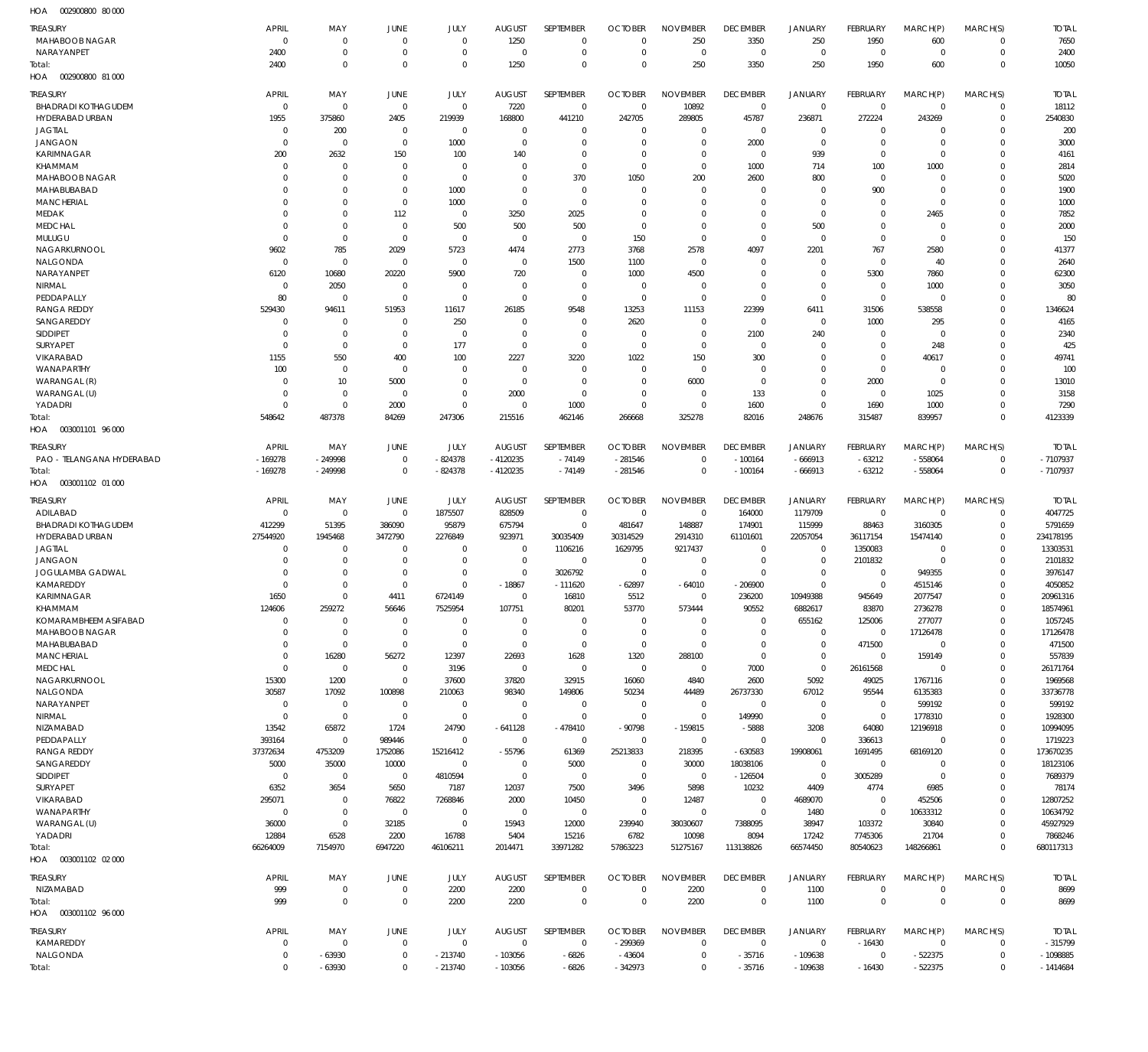003001800 81 000 HOA

| $\cdots$                    |                      |                              |                            |                            |                           |                       |                            |                 |                                   |                                  |                             |                      |                            |              |
|-----------------------------|----------------------|------------------------------|----------------------------|----------------------------|---------------------------|-----------------------|----------------------------|-----------------|-----------------------------------|----------------------------------|-----------------------------|----------------------|----------------------------|--------------|
| TREASURY                    | <b>APRIL</b>         | MAY                          | JUNE                       | JULY                       | <b>AUGUST</b><br>$\Omega$ | SEPTEMBER<br>$\Omega$ | <b>OCTOBER</b>             | <b>NOVEMBER</b> | <b>DECEMBER</b><br>$\overline{0}$ | JANUARY                          | <b>FEBRUARY</b><br>$\Omega$ | MARCH(P)<br>$\Omega$ | MARCH(S)                   | <b>TOTAL</b> |
| HYDERABAD URBAN<br>Total:   | $\Omega$<br>$\Omega$ | $\mathbf{0}$<br>$\mathbf{0}$ | $\overline{0}$<br>$\Omega$ | $\overline{0}$<br>$\Omega$ | $\Omega$                  | $\overline{0}$        | $\mathbf 0$<br>$\mathbf 0$ | 1120<br>1120    | $\mathbf 0$                       | $\overline{0}$<br>$\overline{0}$ | $\Omega$                    | $\Omega$             | $\mathbf 0$<br>$\mathbf 0$ | 1120<br>1120 |
| HOA  003002102  01 000      |                      |                              |                            |                            |                           |                       |                            |                 |                                   |                                  |                             |                      |                            |              |
|                             |                      |                              |                            |                            |                           |                       |                            |                 |                                   |                                  |                             |                      |                            |              |
| <b>TREASURY</b>             | <b>APRIL</b>         | MAY                          | <b>JUNE</b>                | JULY                       | <b>AUGUST</b>             | SEPTEMBER             | <b>OCTOBER</b>             | <b>NOVEMBER</b> | <b>DECEMBER</b>                   | <b>JANUARY</b>                   | FEBRUARY                    | MARCH(P)             | MARCH(S)                   | <b>TOTAL</b> |
| ADILABAD                    | $\Omega$             | $\mathbf{0}$                 | $\Omega$                   | $\overline{0}$             | $\overline{0}$            | $\overline{0}$        | $\mathbf 0$                | 1590            | 5000                              | 1000                             | $\mathbf 0$                 | 245336               | $\mathbf 0$                | 252926       |
| <b>BHADRADI KOTHAGUDEM</b>  | $\Omega$             | 11304                        | $\Omega$                   | $\Omega$                   | 2970                      | $\overline{0}$        | $\mathbf 0$                | $\Omega$        | $\overline{0}$                    | $\overline{0}$                   | $\mathbf 0$                 | $\mathbf 0$          | $\mathbf 0$                | 14274        |
| HYDERABAD URBAN             | 420485918            | 698056647                    | 170720142                  | 561409419                  | 1083166674                | 435745368             | 239849482                  | 222700631       | 183461244                         | 187222870                        | 227416987                   | 186586599            | $\mathbf 0$                | 4616821981   |
| <b>JAGTIAL</b>              | $\Omega$             | 0                            | 22                         | 2746                       | 4280                      | $\overline{0}$        | 8085                       | $\overline{0}$  | $\overline{0}$                    | $\overline{0}$                   | $\mathbf 0$                 | 4160829              | $\Omega$                   | 4175962      |
| <b>JANGAON</b>              | $\Omega$             | 4400                         | 6550                       | 0                          | 330                       | 1430                  | $-419100$                  | $\overline{0}$  | 58905                             | 13256                            | 4780                        | $-74626$             | $\mathbf 0$                | $-404075$    |
| <b>JOGULAMBA GADWAL</b>     | 2046                 | 5140                         | 2340                       | 32330                      | 3691                      | 48586                 | 7936                       | 2683            | 3828                              | 4019                             | 1480                        | 712082               | $\mathbf 0$                | 826161       |
| KARIMNAGAR                  | 12612                | 3080                         | 5068                       | 940                        | 5299                      | 9688                  | 13974                      | 4130            | 8791                              | 9939                             | 4770                        | 9070                 | $\mathbf 0$                | 87361        |
| KHAMMAM                     | 1750                 | 2000                         | $\Omega$                   | 15423                      | 4000                      | 1760                  | $\mathbf 0$                | $\mathbf 0$     | $\mathbf 0$                       | 1730                             | 3000                        | $\mathbf 0$          | $\mathbf 0$                | 29663        |
| KOMARAMBHEEM ASIFABAD       |                      | $\Omega$                     | - 0                        | - 0                        | 550                       | 550                   | $\Omega$                   | 880             | $\mathbf 0$                       | $\overline{0}$                   | 7495762                     | $\mathbf 0$          | $\mathbf 0$                | 7497742      |
| MAHABOOB NAGAR              |                      | $\Omega$                     | $\Omega$                   | 550                        | $\Omega$                  | $\Omega$              | $\Omega$                   | $\mathbf 0$     | 550                               | $\overline{0}$                   | 2200                        | 1100                 | $\mathbf 0$                | 4400         |
| MAHABUBABAD                 |                      | $\mathbf{0}$                 | $\Omega$                   | - 0                        | $\Omega$                  | $\Omega$              | $\Omega$                   | $\Omega$        | $\mathbf 0$                       | $\overline{0}$                   | $\mathbf 0$                 | 1100                 | $\mathbf 0$                | 1100         |
| <b>MANCHERIAL</b>           |                      | $\Omega$                     | $\Omega$                   | $\Omega$                   | 0                         | $\Omega$              | $\mathbf 0$                | 3915465         | 0                                 | $\overline{0}$                   | $\mathbf 0$                 | 850188               | 0                          | 4765653      |
| MEDAK                       | $\Omega$             | $\Omega$                     | $\Omega$                   | $\Omega$                   | $\Omega$                  | $\Omega$              | $\Omega$                   | $\mathbf 0$     | 0                                 | 1100                             | $\Omega$                    | $\Omega$             | $\mathbf 0$                | 1100         |
| <b>MEDCHAL</b>              | 4300                 | $\Omega$                     | $\Omega$                   | $\Omega$                   | <sup>0</sup>              | $\Omega$              | $\Omega$                   | $\mathbf 0$     | 0                                 | $\overline{0}$                   | $\Omega$                    | $\mathbf 0$          | $\mathbf 0$                | 4300         |
| NAGARKURNOOL                | - 0                  | $\Omega$                     | $\Omega$                   | $\Omega$                   | $\Omega$                  | $\Omega$              | $\Omega$                   | 180             | 2235                              | $\overline{0}$                   | $\Omega$                    | 3431493              | $\mathbf 0$                | 3433908      |
| NALGONDA                    |                      | $\Omega$                     | 2200                       | $\Omega$                   | $\Omega$                  | $\Omega$              | $\Omega$                   | $\mathbf 0$     | $\mathbf 0$                       | $\Omega$                         | 0                           | 0                    | $\mathbf 0$                | 2200         |
| NARAYANPET                  |                      | $\Omega$                     | - 0                        | $\Omega$                   | $\Omega$                  | 1450                  | $\Omega$                   | $\mathbf 0$     | $\mathbf 0$                       | $\Omega$                         | 0                           | $\mathbf 0$          | $\mathbf 0$                | 1450         |
| NIRMAL                      |                      | $\Omega$                     | $\Omega$                   | $\Omega$                   | $\Omega$                  | $\Omega$              | $\Omega$                   | $\mathbf 0$     | 1000                              | $\Omega$                         | 0                           | 0                    | $\mathbf 0$                | 1000         |
| NIZAMABAD                   |                      | $\mathbf{0}$                 | $\overline{0}$             | 84045                      | $\Omega$                  | 30870                 | $\Omega$                   | 2625            | $\overline{0}$                    | $\overline{0}$                   | $\Omega$                    | 3428                 | $\mathbf 0$                | 120968       |
| PEDDAPALLY                  |                      | $\Omega$                     | $\Omega$                   | 13101                      | $\Omega$                  | $\overline{0}$        | $\Omega$                   | $\mathbf 0$     | 6373                              | $\overline{0}$                   | $\Omega$                    | $\mathbf 0$          | 0                          | 19474        |
| PPO - MOTIGALLY (TELANGANA) | $\Omega$             | $\Omega$                     | 175215                     | $\overline{0}$             | $\Omega$                  | $\Omega$              | $\Omega$                   | $\overline{0}$  | $^{\circ}$                        | $\overline{0}$                   | $\Omega$                    | $\Omega$             | $\mathbf 0$                | 175215       |
| <b>RANGA REDDY</b>          | 139058               | 121719                       | 26850366                   | 153398                     | 172462                    | 5409491               | 124066                     | 405377          | 162070                            | 149386                           | 1861749                     | 13916653             | $\mathbf 0$                | 49465795     |
| SANGAREDDY                  | $\Omega$             | 3269                         | - 0                        | $\Omega$                   | 73105                     | 1100                  | 0                          | $\mathbf 0$     | 9880                              | 26744                            | $\Omega$                    | $\Omega$             | $\mathbf 0$                | 114098       |
| <b>SIDDIPET</b>             | 1100                 | $\mathbf{0}$                 | 990                        | $\Omega$                   | $\mathbf 0$               | $\overline{0}$        | 550                        | $\mathbf 0$     | 1100                              | $\overline{0}$                   | $\mathbf 0$                 | 0                    | $\mathbf 0$                | 3740         |
| SIRICILLA                   | 18070                | 2248                         | 42681                      | $\Omega$                   | $\mathbf 0$               | $\overline{0}$        | $\mathbf 0$                | $\mathbf 0$     | 1650                              | 2090                             | 0                           | $\mathbf 0$          | $\mathbf 0$                | 66739        |
| VIKARABAD                   | $\Omega$             | $\mathbf{0}$                 | $\Omega$                   | $\Omega$                   | $\mathbf 0$               | 1150                  | 2160                       | 14000           | $^{\circ}$                        | 42750                            | 10050                       | 4350                 | $\mathbf 0$                | 74460        |
| WANAPARTHY                  | 18050                | 232580                       | 4950                       | 6611                       | 4800                      | 3480                  | 1991                       | 100447          | 550                               | 1100                             | 37944                       | $\Omega$             | $\mathbf 0$                | 412503       |
| WARANGAL (R)                | $\Omega$             | $\Omega$                     | $\Omega$                   | $\Omega$                   | $\overline{0}$            | $\overline{0}$        | $\mathbf 0$                | $\mathbf 0$     | $^{\circ}$                        | 17026                            | O                           | $\Omega$             | $\mathbf 0$                | 17026        |
| WARANGAL (U)                | 3171                 | 1100                         | 15926                      | 13272                      | 13711                     | 3300                  | 1100                       | 28950           | $\mathbf 0$                       | $\overline{0}$                   | $\Omega$                    | $\Omega$             | $\mathbf 0$                | 80530        |
| Total:                      | 420686075            | 698443487                    | 197826450                  | 561731835                  | 1083451872                | 441258223             | 239590244                  | 227176958       | 183723176                         | 187493010                        | 236838722                   | 209847602            | $\mathbf 0$                | 4688067654   |
| HOA  003002102  96 000      |                      |                              |                            |                            |                           |                       |                            |                 |                                   |                                  |                             |                      |                            |              |
| TREASURY                    | <b>APRIL</b>         | MAY                          | <b>JUNE</b>                | JULY                       | <b>AUGUST</b>             | SEPTEMBER             | <b>OCTOBER</b>             | <b>NOVEMBER</b> | <b>DECEMBER</b>                   | JANUARY                          | <b>FEBRUARY</b>             | MARCH(P)             | MARCH(S)                   | <b>TOTAL</b> |
| KARIMNAGAR                  | $\Omega$             | -2360646                     | $\Omega$                   | $-1243399$                 | $-1297147$                | $-2035364$            | -3451031                   | $\mathbf 0$     | $\overline{0}$                    | $-2334602$                       | $-144482$                   | $-1710200$           | 0                          | $-14576871$  |
| PAO - TELANGANA HYDERABAD   | $\Omega$             | $\Omega$                     | $\Omega$                   | - 0                        | $\mathbf 0$               | $\overline{0}$        | $\Omega$                   | $\mathbf 0$     | $-211250$                         | $-250000$                        | $\Omega$                    | $\Omega$             | $\mathbf 0$                | $-461250$    |
| <b>RANGA REDDY</b>          | $-8766454$           | -5867552                     | $-10520651$                | $-5863252$                 | $-6196894$                | $-402210$             | $\Omega$                   | $\mathbf 0$     | $^{\circ}$                        | $\overline{0}$                   | $\Omega$                    | $\Omega$             | $\mathbf 0$                | -37617013    |
| WARANGAL (U)                | $\Omega$             | $\Omega$                     | $\Omega$                   | - 0                        | $\Omega$                  | $\Omega$              | $\Omega$                   | $\mathbf 0$     | $^{\circ}$                        | $-186462$                        | $\Omega$                    | $\Omega$             | $\Omega$                   | $-186462$    |
| Total:                      | $-8766454$           | 8228198                      | $-10520651$                | $-7106651$                 | $-7494041$                | $-2437574$            | $-3451031$                 | $\Omega$        | $-211250$                         | $-2771064$                       | $-144482$                   | $-1710200$           | $\Omega$                   | $-52841596$  |
| HOA  003002103  01  000     |                      |                              |                            |                            |                           |                       |                            |                 |                                   |                                  |                             |                      |                            |              |
|                             |                      |                              |                            |                            |                           |                       |                            |                 |                                   |                                  |                             |                      |                            |              |
| TREASURY                    | APRIL                | MAY                          | JUNE                       | JULY                       | <b>AUGUST</b>             | SEPTEMBER             | <b>OCTOBER</b>             | <b>NOVEMBER</b> | <b>DECEMBER</b>                   | <b>JANUARY</b>                   | FEBRUARY                    | MARCH(P)             | MARCH(S)                   | <b>TOTAL</b> |
| ADILABAD                    | 53775                | 67680                        | 10441                      | 1065                       | 6700                      | 12132                 | 3006                       | 7070            | $\mathbf 0$                       | 12000                            | 26800                       | 16600                | 0                          | 217269       |
| <b>BHADRADI KOTHAGUDEM</b>  | $\Omega$             | $\Omega$                     | 303400                     | $\Omega$                   | $\Omega$                  | $\Omega$              | $\Omega$                   | $\Omega$        | $\mathbf 0$                       | $\overline{0}$                   | $\Omega$                    | $\Omega$             | $\mathbf 0$                | 303400       |
| HYDERABAD URBAN             | 4474611503           | 5765425774                   | 5374662937                 | 4761936060                 | 4986573624                | 4178197603            | 4765420146                 | 5035603978      | 5077358371                        | 4947788747                       | 6408519800                  | 4603679265           | $\mathbf 0$                | 60379777808  |
| <b>JAGTIAL</b>              | 9036                 | $\Omega$                     | 2555                       | 4990                       |                           | 28190                 | 611                        |                 | 6500                              | $\Omega$                         |                             |                      | $\Omega$                   | 51893        |
| <b>JANGAON</b>              | 1111                 | 5610                         | 16350                      | $\overline{0}$             | 2233                      | 990                   | 4103                       | 5666            | 6000                              | 21550                            | $\mathbf 0$                 | -89483               | 0                          | $-25870$     |
| <b>JOGULAMBA GADWAL</b>     | 1018                 | $\mathbf{0}$                 | 550                        | $\overline{0}$             | $\mathbf 0$               | 484                   | 25256                      | $\mathbf 0$     | 660                               | 3070                             | $\mathbf 0$                 | $\mathbf 0$          | $\mathbf 0$                | 31038        |
| KAMAREDDY                   | 990                  | $\mathbf 0$                  | $\mathbf 0$                | 5500                       | $\mathbf 0$               | $\overline{0}$        | $\mathbf 0$                | 22              | 2200                              | $\overline{0}$                   | $\mathbf 0$                 | 1150                 | 0                          | 9862         |
| KARIMNAGAR                  | 1175                 | 22450                        | 22910                      | 18225                      | 12960                     | 28400                 | 3109                       | 1347            | 1250                              | 1100                             | 2200                        | 11000                | $\mathbf 0$                | 126126       |
| KHAMMAM                     | 8100                 | 22000                        | 18390                      | 18890                      | 2510                      | 5170                  | 1600                       | 1958            | 160                               | 1750                             | 930                         | 5150                 | $\mathbf 0$                | 86608        |
| KOMARAMBHEEM ASIFABAD       | 3000                 | $\overline{0}$               | $^{\circ}$                 | 198                        | 1133                      | 16376                 | 235545                     | $\overline{0}$  | $\mathbf 0$                       | $\overline{0}$                   | 3285                        | $\mathbf 0$          | $\mathbf 0$                | 259537       |
| MAHABOOB NAGAR              | $\Omega$             | $\mathbf 0$                  | $\Omega$                   | $\overline{0}$             | $\mathbf 0$               | $\overline{0}$        | $\mathbf 0$                | 1960            | $\mathbf 0$                       | $\overline{0}$                   | $\mathbf 0$                 | $\mathbf 0$          | $\mathbf 0$                | 1960         |
| MAHABUBABAD                 | $\Omega$             | 1100                         | 235100                     | $\mathbf 0$                | 5100                      | $\overline{0}$        | $\mathbf 0$                | $\mathbf 0$     | $\overline{0}$                    | $\overline{0}$                   | $\overline{0}$              | $\overline{0}$       | $\mathbf 0$                | 241300       |
| <b>MANCHERIAL</b>           | 2200                 | 4745                         | 2200                       | 3300                       | 6050                      | 326328                | 1100                       | 10218           | 6050                              | 2145                             | 27720                       | 11000                | $\mathbf 0$                | 403056       |
| MEDAK                       | $\Omega$             | $\overline{0}$               | $\Omega$                   | $\overline{0}$             | 10045                     | $\overline{0}$        | $\mathbf 0$                | $\mathbf 0$     | 34330                             | 76200                            | $\mathbf 0$                 | $\mathbf 0$          | $\mathbf 0$                | 120575       |
| <b>MEDCHAL</b>              | $\Omega$             | $\mathbf 0$                  | 384950                     | $-16312165$                | 297623                    | $-6961783$            | $-6150184$                 | $-21310$        | -7805698                          | -944314                          | $-4630960$                  | 83541                | $\mathbf 0$                | -42060300    |
| NAGARKURNOOL                | 54                   | 11265                        | 16486                      | 22650                      | 66943                     | 2135                  | 72009                      | 1626            | 30300                             | 756                              | 1352                        | 4602                 | $\mathbf 0$                | 230178       |
| NALGONDA                    | 12831                | 7602                         | 18685                      | 21678                      | 156152                    | 103972                | 29790                      | 7730            | 80521                             | 20704                            | 26978                       | 130310               | $\mathbf 0$                | 616953       |
| NIZAMABAD                   | 6050                 | $\overline{0}$               | $\overline{0}$             | 15405                      | $\mathbf 0$               | 2932                  | 330                        | 2200            | 2255                              | 4685                             | 6280                        | 2238                 | $\mathbf 0$                | 42375        |
| PEDDAPALLY                  | 6930                 | 17600                        | 1100                       | 13310                      | 4400                      | 1100                  | 13200                      | 5720            | $\overline{0}$                    | $\overline{0}$                   | $\mathbf 0$                 | $\mathbf 0$          | 0                          | 63360        |
| <b>RANGA REDDY</b>          | $-330568$            | 19580                        | $-299808$                  | $-533088$                  | 8541                      | $-1074157$            | $-8169240$                 | $-316801$       | $-4911005$                        | $-6865885$                       | $-10009834$                 | 501356               | $\mathbf 0$                | -31980909    |
| SANGAREDDY                  | 17305                | - 2931212                    | $-99054$                   | -5995462                   | -2057267                  | -3730426              | -1201847                   | $-1019831$      | $-918609$                         | $-1535773$                       | $-933572$                   | $-7397290$           | $\mathbf 0$                | -27803038    |
| <b>SIDDIPET</b>             | 4764                 | 5500                         | 11880                      | $\overline{0}$             | 14476                     | 5522                  | 0                          | 698             | $\overline{0}$                    | 13446                            | 25643                       | 1249091              | $\mathbf 0$                | 1331020      |
| <b>SIRICILLA</b>            | 11                   | 2585                         | 1760                       | 139290                     | 2180                      | 2750                  | $\mathbf 0$                | $\overline{0}$  | $\mathbf 0$                       | $\overline{0}$                   | 35700                       | $\mathbf 0$          | $\mathbf 0$                | 184276       |
| SURYAPET                    | 164419               | 5820                         | 190254                     | 25996                      | 63230                     | 32995                 | 6560                       | 118637          | 41211                             | 4405                             | 4420                        | 39660                | $\mathbf 0$                | 697607       |
| VIKARABAD                   | 7766                 | $\overline{0}$               | 880                        | $\overline{0}$             | $\mathbf 0$               | $\overline{0}$        | 1133                       | $\mathbf 0$     | $\mathbf 0$                       | $\overline{0}$                   | $\overline{0}$              | $\mathbf 0$          | $\mathbf 0$                | 9779         |
| WANAPARTHY                  | 910                  | 14150                        | 122825                     | 46762                      | 2850                      | 3480                  | 21550                      | 4340            | 2115                              | 8800                             | 2500                        | 9400                 | $\mathbf 0$                | 239682       |
| WARANGAL (R)                | 4400                 | 1100                         | $\mathbf{0}$               | $\overline{0}$             | $\mathbf 0$               | $\overline{0}$        | $\mathbf 0$                | $\mathbf 0$     | $\mathbf 0$                       | 2200                             | 660                         | $\mathbf 0$          | $\mathbf 0$                | 8360         |
| WARANGAL (U)                | 1100                 | 1650                         | 294992                     | 3300                       | 43224                     | $\mathbf 0$           | 78572                      | 9746            | 3080                              | 1375                             | 4422                        | 6600                 | $\Omega$                   | 448061       |
| YADADRI                     | $\Omega$             | $\mathbf 0$                  | 112943                     | 8075                       | $\Omega$                  | 76639                 | $\mathbf 0$                | 84300           | 1210                              | 550                              | 63009                       | 31680                | $\mathbf 0$                | 378406       |
| Total:                      | 4474587880           | 5762704999                   | 5376032726                 | 4739443979                 | 4985222707                | 4167080832            | 4750396349                 | 5034509285      | 5063940901                        | 4938617511                       | 6393177333                  | 4598295870           | $\mathbf 0$                | 60284010372  |
| HOA  003002103  96  000     |                      |                              |                            |                            |                           |                       |                            |                 |                                   |                                  |                             |                      |                            |              |
|                             |                      |                              |                            |                            |                           |                       |                            |                 |                                   |                                  |                             |                      |                            |              |
| TREASURY                    | APRIL                | MAY                          | JUNE                       | JULY                       | <b>AUGUST</b>             | SEPTEMBER             | <b>OCTOBER</b>             | <b>NOVEMBER</b> | <b>DECEMBER</b>                   | JANUARY                          | <b>FEBRUARY</b>             | MARCH(P)             | MARCH(S)                   | <b>TOTAL</b> |
| ADILABAD                    | $\Omega$             | $\mathbf{0}$                 | $\Omega$                   | $-29709$                   | $\overline{0}$            | $\overline{0}$        | $\Omega$                   | $-1035353$      | $-340408$                         | $-328074$                        | $-687176$                   | $-1037425$           | $\mathbf 0$                | $-3458145$   |
| MAHABOOB NAGAR              | $\Omega$             | $\mathbf 0$                  | $\Omega$                   | $\Omega$                   | $\Omega$                  | $-449833$             | $\Omega$                   | $-2630015$      | $-1706386$                        | $-605457$                        | $-875507$                   | $-517947$            | $\mathbf 0$                | $-6785145$   |
| <b>MEDCHAL</b>              | $\Omega$             | $\Omega$                     | $\Omega$                   | -5755665                   | $-2145606$                | 0                     | $\Omega$                   | $-29133$        | $\overline{0}$                    | $\overline{0}$                   | $-2546417$                  | $\mathbf 0$          | $\mathbf 0$                | $-10476821$  |
| NALGONDA                    | $\mathbf{0}$         | -2513193                     | $-2267332$                 | $\overline{0}$             | $-2325624$                | $\overline{0}$        | $-6658425$                 | $\mathbf 0$     | $-1691179$                        | $-2848247$                       | $\Omega$                    | $-3038392$           | $\mathbf 0$                | -21342392    |
| NIZAMABAD                   | $\mathbf 0$          | $\mathbf 0$                  | $\overline{0}$             | $\mathbf 0$                | $\mathbf 0$               | $\mathbf 0$           | $\mathbf 0$                | $\mathbf 0$     | $\overline{0}$                    | $\overline{0}$                   | $\mathbf 0$                 | $-215854$            | $\mathbf 0$                | $-215854$    |
|                             |                      |                              |                            |                            |                           |                       |                            |                 |                                   |                                  |                             |                      |                            |              |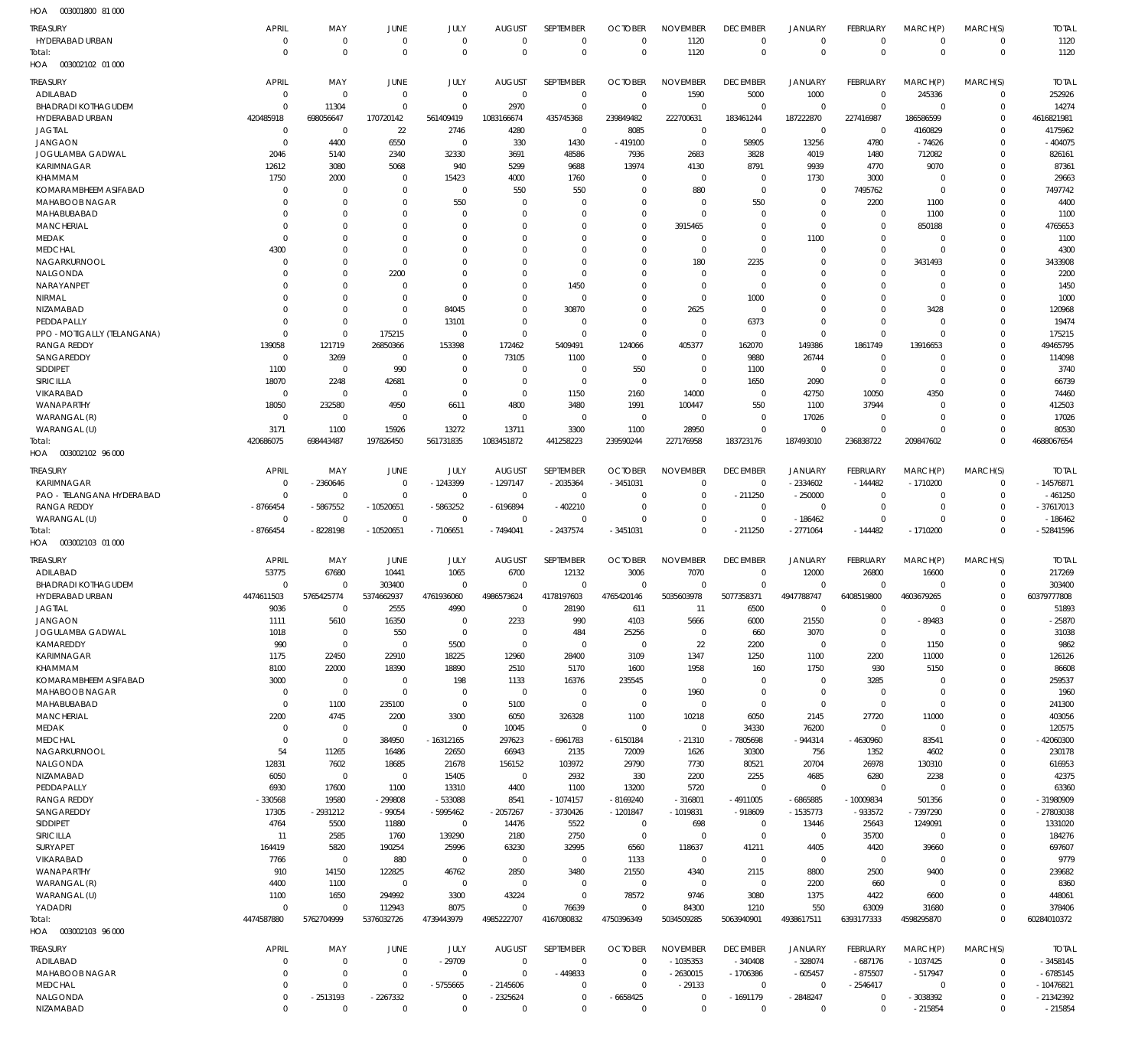| <b>TREASURY</b>            | APRIL                | MAY            | JUNE                      | JULY                           | <b>AUGUST</b> | SEPTEMBER                      | <b>OCTOBER</b>     | <b>NOVEMBER</b>        | <b>DECEMBER</b>               | <b>JANUARY</b>          | FEBRUARY            | MARCH(P)                         | MARCH(S)                | <b>TOTAL</b>              |
|----------------------------|----------------------|----------------|---------------------------|--------------------------------|---------------|--------------------------------|--------------------|------------------------|-------------------------------|-------------------------|---------------------|----------------------------------|-------------------------|---------------------------|
| <b>RANGA REDDY</b>         | $\mathbf{0}$         | $\Omega$       | $\mathbf 0$               | $\mathbf{0}$                   | $\mathbf 0$   | $\mathbf 0$                    | $\mathbf 0$        | $\overline{0}$         | $\mathbf 0$                   | $\mathbf 0$             | $-1734862$          | $-24730438$                      | 0                       | $-26465300$               |
| Total:                     | $\Omega$             | $-2513193$     | $-2267332$                | $-5785374$                     | $-4471230$    | $-449833$                      | $-6658425$         | $-3694501$             | $-3737973$                    | $-3781778$              | $-5843962$          | $-29540056$                      | $\mathbf 0$             | $-68743657$               |
| 003002800 01 000<br>HOA    |                      |                |                           |                                |               |                                |                    |                        |                               |                         |                     |                                  |                         |                           |
| <b>TREASURY</b>            | <b>APRIL</b>         | MAY            | JUNE                      | JULY                           | <b>AUGUST</b> | SEPTEMBER                      | <b>OCTOBER</b>     | <b>NOVEMBER</b>        | <b>DECEMBER</b>               | <b>JANUARY</b>          | FEBRUARY            | MARCH(P)                         | MARCH(S)                | <b>TOTAL</b>              |
| ADILABAD                   | $\mathbf{0}$         | $\mathbf 0$    | $\mathbf 0$               | $\mathbf{0}$                   | $\mathbf 0$   | $\overline{0}$                 | $\mathbf 0$        | $\overline{0}$         | 19000                         | 1100                    | $\mathbf 0$         | $\overline{0}$                   | 0                       | 20100                     |
| <b>BHADRADI KOTHAGUDEM</b> | $\Omega$             | $\Omega$       | $\mathbf 0$               | $\overline{0}$                 | $\mathbf 0$   | $\mathbf 0$                    | $\mathbf 0$        | $\overline{0}$         | 3000                          | 0                       | $\Omega$            | $\overline{0}$                   | 0                       | 3000                      |
| HYDERABAD URBAN            | $\Omega$             | $\Omega$       | $\mathbf 0$               | 1000                           | $\mathbf 0$   | $\mathbf 0$                    | $\mathbf 0$        | 33000                  | 92000                         | 4000                    | $\Omega$            | $\Omega$                         | $\Omega$                | 130000                    |
| <b>JANGAON</b>             | $\Omega$             | $\Omega$       | $\mathbf 0$               | 0                              | $\mathbf 0$   | $\mathbf 0$                    | $\mathbf 0$        | $\overline{0}$         | 5000                          | 3000                    | $\Omega$            | $\Omega$                         | $\Omega$                | 8000                      |
| <b>KARIMNAGAR</b>          | $\Omega$             | $\Omega$       | $\mathbf 0$               | $\Omega$                       | $\mathbf 0$   | $\mathbf 0$                    | $\mathbf 0$        | $\overline{0}$         | 1000                          | $\mathbf 0$             | $\Omega$            | $\Omega$                         | $\Omega$                | 1000                      |
| KHAMMAM                    | $\Omega$             | $\Omega$       | $\mathbf 0$               | 6600                           | 30            | $\mathbf 0$                    | $\mathbf 0$        | 1100                   | 1000                          | $\mathbf 0$             | 2200                | $\Omega$                         | $\Omega$                | 10930                     |
| <b>MANCHERIAL</b>          | $\Omega$             | $\Omega$       | $\mathbf 0$               | $\Omega$                       | $\mathbf 0$   | $\mathbf 0$                    | $\mathbf 0$        | $\overline{0}$         | 7000                          | $\mathbf 0$             | $^{\circ}$          | $\Omega$                         | $\Omega$                | 7000                      |
| <b>MEDAK</b>               | $\Omega$             | $\mathbf 0$    | $\mathbf 0$               | $\overline{0}$                 | $\mathbf 0$   | $\overline{0}$                 | $\mathbf 0$        | 1100                   | 3000                          | $\mathbf 0$             | 2200                | $\overline{0}$                   | $\Omega$                | 6300                      |
| MEDCHAL                    | 1100                 | 4800           | 1100                      | 1000                           | 3100          | 2000                           | $\mathbf 0$        | 3000                   | 46100                         | 18800                   | 2000                | 1100                             | $\Omega$                | 84100                     |
| NAGARKURNOOL               | $\mathbf 0$          | $\overline{0}$ | $\mathbf 0$               | 0                              | $\mathbf 0$   | $\overline{0}$                 | 17380              | $\overline{0}$         | $\overline{0}$                | $\mathbf 0$             | $\overline{0}$      | $\overline{0}$                   | $\Omega$                | 17380                     |
| NALGONDA                   | 1660                 | 100            | 1000                      | 17                             | 46            | 95                             | 199                | 253                    | 10182                         | 1000                    | 5100                | 112                              | $\Omega$                | 19764                     |
| NIRMAL                     | $\mathbf 0$          | $\overline{0}$ | $\mathbf{0}$              | $\Omega$                       | $\mathbf 0$   | $\overline{0}$                 | $\mathbf 0$        | $\overline{0}$         | 11750                         | 0                       | $\overline{0}$      | 1000                             | $\Omega$                | 12750                     |
| PEDDAPALLY                 | $\overline{0}$       | $\overline{0}$ | $\mathbf 0$               | $\Omega$                       | $\mathbf 0$   | $\overline{0}$                 | $\mathbf 0$        | 1000                   | $\mathbf 0$                   | $\mathbf 0$             | $\mathbf 0$         | $\overline{0}$                   | $\Omega$                | 1000                      |
| <b>RANGA REDDY</b>         | 3058                 | 1100           | 4850                      | $\Omega$                       | 37136         | 2200                           | 4455               | 1100                   | 26000                         | 105783                  | $\mathbf 0$         | 1430                             | $\Omega$                | 187112                    |
| SANGAREDDY                 | $\Omega$             | $\Omega$       | $\mathbf 0$               | $\Omega$                       | $\mathbf 0$   | $\overline{0}$                 | $\mathbf 0$        | $\overline{0}$         | 23300                         | 4600                    | 8100                | 2200                             | $\Omega$                | 38200                     |
| <b>SIDDIPET</b>            | $\Omega$             | $\Omega$       | $\mathbf 0$               | $\Omega$                       | $\mathbf 0$   | $\overline{0}$                 | $\mathbf 0$        | $\overline{0}$         | 13000                         | 1400                    | 1000                | 1000                             | $\Omega$                | 16400                     |
| SIRICILLA                  | $\Omega$             | $\overline{0}$ | $\mathbf 0$               | $\mathbf 0$                    | $\mathbf 0$   | $\overline{0}$                 | $\mathbf 0$        | 1000                   | $\mathbf 0$                   | 0                       | $\mathbf 0$         | $\overline{0}$                   | $\Omega$                | 1000                      |
| SURYAPET                   | 6550                 | 100            | 2762                      | 46912                          | 2100          | 100                            | 0                  | 396                    | 7011                          | 79                      | 3070                | 38189                            | $\Omega$                | 107269                    |
| VIKARABAD                  | $\Omega$             | $\Omega$       | $\mathbf 0$               | $\Omega$                       | $\mathbf 0$   | $\overline{0}$                 | $\mathbf 0$        | $\overline{0}$         | 7000                          | $\mathbf 0$             | $\overline{0}$      | $\overline{0}$                   | $\Omega$                | 7000                      |
| WARANGAL (R)               | $\Omega$             | $\Omega$       | $\mathbf 0$               | $\Omega$                       | $\mathbf 0$   | $\overline{0}$                 | $\Omega$           | $\overline{0}$         | 1000                          | $\mathbf 0$             | $\Omega$            | $\overline{0}$                   | $\Omega$                | 1000                      |
| YADADRI                    | $\Omega$             | $\overline{0}$ | $\mathbf 0$               | 0                              | $\mathbf 0$   | 8300                           | $\mathbf 0$        | 1000                   | 3000                          | $\mathbf 0$             | $\mathbf 0$         | 243                              | $\Omega$                | 12543                     |
| Total:                     | 12368                | 6100           | 9712                      | 55529                          | 42412         | 12695                          | 22034              | 42949                  | 279343                        | 139762                  | 23670               | 45274                            | $\mathbf{0}$            | 691848                    |
| 003002800 81 000<br>HOA    |                      |                |                           |                                |               |                                |                    |                        |                               |                         |                     |                                  |                         |                           |
| <b>TREASURY</b>            | APRIL                | MAY            | JUNE                      | JULY                           | <b>AUGUST</b> | <b>SEPTEMBER</b>               | <b>OCTOBER</b>     | <b>NOVEMBER</b>        | <b>DECEMBER</b>               | <b>JANUARY</b>          | FEBRUARY            | MARCH(P)                         | MARCH(S)                | <b>TOTAL</b>              |
| HYDERABAD URBAN            | $\Omega$             | $\Omega$       | $\Omega$                  | $\Omega$                       | $\mathbf 0$   | $\mathbf 0$                    | $\Omega$           | 10000                  | 12000                         | 2000                    | $\Omega$            | $\Omega$                         | $\Omega$                | 24000                     |
| <b>JAGTIAL</b>             | $\Omega$             | $\Omega$       | $\Omega$                  | $\Omega$                       | 0             | $\mathbf 0$                    | $\Omega$           | $\mathbf 0$            | 1000                          | $\overline{0}$          | $\Omega$            | $\Omega$                         | $\Omega$                | 1000                      |
| <b>JANGAON</b>             | $\Omega$             | $\Omega$       | $\Omega$                  | 0                              | $\Omega$      | $\Omega$                       | $\Omega$           | $\mathbf 0$            | 1000                          | $\mathbf 0$             | $\Omega$            | $\Omega$                         | $\Omega$                | 1000                      |
| KHAMMAM                    | $\Omega$             | $\Omega$       | $\Omega$                  | $\Omega$                       | $\Omega$      | $\Omega$                       | U                  | $\mathbf 0$            | 1000                          | $\mathbf 0$             | $\Omega$            | $\Omega$                         | $\Omega$                | 1000                      |
| MAHABOOB NAGAR             | $\Omega$             | $\Omega$       | $\Omega$                  | 1001                           | $\Omega$      | $\Omega$                       | $\Omega$           | $\mathbf 0$            | $\overline{0}$                | $\mathbf 0$             | 3960                | $\Omega$                         | $\Omega$                | 4961                      |
| <b>MANCHERIAL</b>          | $\Omega$             | $\Omega$       | $\Omega$                  | $\Omega$                       | $\Omega$      | $\Omega$                       | $\Omega$           | $\overline{0}$         | 12000                         | $\mathbf 0$             | $\Omega$            | $\Omega$                         | $\Omega$                | 12000                     |
| <b>MEDAK</b>               | $\Omega$             | $\Omega$       | $\Omega$                  | n                              | $\Omega$      | $\Omega$                       | $\Omega$           | $\mathbf 0$            | 9000                          | 1000                    | $\Omega$            | $\Omega$                         | $\Omega$                | 10000                     |
| MEDCHAL                    | $\Omega$             | $\Omega$       | $\Omega$                  | n                              | $\Omega$      | $\Omega$                       | $\Omega$           | 1000                   | 13000                         | 2000                    | $\Omega$            | $\Omega$                         | $\Omega$                | 16000                     |
| NALGONDA                   | $\Omega$             | $\Omega$       | $\Omega$                  | $\Omega$                       | $\Omega$      | $\Omega$                       | $\Omega$           | $\overline{0}$         | 6000                          | $\mathbf 0$             | $\Omega$            | $\Omega$                         | $\Omega$                | 6000                      |
| <b>RANGA REDDY</b>         | $\Omega$             | $\Omega$       | $\Omega$                  | n                              | $\Omega$      | $\mathbf 0$                    | $\mathbf 0$        | 2000                   | 2000                          | 0                       | $\Omega$            | $\Omega$                         | $\Omega$                | 4000                      |
| SANGAREDDY                 | $\Omega$             | $\Omega$       | $\Omega$                  | $\Omega$                       | $\Omega$      | $\mathbf 0$                    | 3300               | 2200                   | 6000                          | 1000                    | 500                 | $\Omega$                         | $\Omega$                | 13000                     |
| SIDDIPET                   | $\Omega$             | $\Omega$       | $\Omega$                  | n                              | $\Omega$      | $\mathbf 0$                    | $\Omega$           | $\mathbf 0$            | 1750                          | $\mathbf 0$             | $\Omega$            | $\Omega$                         | $\Omega$                | 1750                      |
| SURYAPET                   | $\Omega$             | $\Omega$       | $\Omega$                  | $\Omega$                       | $\Omega$      | 0                              | $\mathbf 0$        | $\overline{0}$         | 11000                         | 1000                    | $\Omega$            | $\Omega$                         | $\Omega$                | 12000                     |
| WARANGAL (U)               | $\Omega$             | $\Omega$       | $\Omega$                  | $\mathbf 0$                    | $\mathbf 0$   | $\mathbf 0$                    | $\mathbf 0$        | $\mathbf 0$            | 1000                          | 0                       | $\Omega$            | $\Omega$                         | $\Omega$                | 1000                      |
| Total:                     | $\Omega$             | $\Omega$       | $\mathbf 0$               | 1001                           | $\mathbf 0$   | $\overline{0}$                 | 3300               | 15200                  | 76750                         | 7000                    | 4460                | $\Omega$                         | $\mathbf 0$             | 107711                    |
| 003002901 01 000<br>HOA    |                      |                |                           |                                |               |                                |                    |                        |                               |                         |                     |                                  |                         |                           |
|                            |                      |                | JUNE                      |                                |               |                                |                    |                        |                               |                         |                     |                                  |                         |                           |
| <b>TREASURY</b>            | <b>APRIL</b>         | MAY            |                           | JULY                           | <b>AUGUST</b> | SEPTEMBER                      | <b>OCTOBER</b>     | <b>NOVEMBER</b>        | <b>DECEMBER</b><br>$^{\circ}$ | <b>JANUARY</b>          | FEBRUARY            | MARCH(P)                         | MARCH(S)<br>$\mathbf 0$ | <b>TOTAL</b><br>$-186526$ |
| <b>BHADRADI KOTHAGUDEM</b> |                      |                |                           |                                |               |                                |                    |                        |                               |                         |                     |                                  |                         |                           |
|                            | $\mathbf{0}$         | $^{\circ}$     | $-97433$                  | $-30450$<br>****************   | $-31588$      | $-27055$<br>***************    | $\mathbf 0$        | $^{\circ}$             |                               | $\mathbf 0$             | $\mathbf 0$         | $^{\circ}$                       |                         |                           |
| HYDERABAD URBAN            | $\Omega$             | $\Omega$       | $\Omega$                  |                                | -69251685     |                                |                    | $\overline{0}$         | $\mathbf 0$                   | $\mathbf 0$             | $\mathbf 0$         | $\Omega$                         | $\Omega$                | -3637670457               |
| <b>JANGAON</b>             | $\mathbf{0}$         | $-80980$       | $\mathbf 0$               | $-24425$                       | $\mathbf 0$   | $\mathbf 0$                    | $\mathbf 0$        | $-4564$                | $\mathbf 0$                   | $-112550$               | $\mathbf 0$         | $\overline{0}$                   | $\Omega$                | $-222519$                 |
| KAMAREDDY                  | $\mathbf 0$          | $\Omega$       | $\mathbf 0$               | $\mathbf{0}$                   | $\mathbf 0$   | $\mathbf 0$                    | $\overline{0}$     | $\overline{0}$         | $\overline{0}$                | $\mathbf 0$             | $-5460$             | $\overline{0}$                   | $\Omega$                | $-5460$                   |
| KHAMMAM                    | $\Omega$             | $-1838259$     | $\mathbf 0$               | $-1104892$                     | $-193750$     | -538219                        | $-748703$          | $-168910$              | $-177231$                     | $-815701$               | $\mathbf 0$         | $-862095$                        | $\Omega$                | $-6447760$                |
| MAHABUBABAD                | $\mathbf{0}$         | $-222673$      | $\mathbf 0$               | $-127433$                      | $\mathbf 0$   | -419696                        | $-60709$           | $\overline{0}$         | $\mathbf 0$                   | $-148341$               | $-892706$           | $-3078$                          | $\Omega$                | $-1874636$                |
| MULUGU                     | $\mathbf 0$          | $^{\circ}$     | $\mathbf 0$               | $\mathbf 0$                    | $\mathbf 0$   | $\overline{0}$                 | -42679             | $\overline{0}$         | $-26220$                      | $\mathbf 0$             | $\mathbf 0$         | $\overline{0}$                   | $\Omega$                | $-68899$                  |
| NIZAMABAD                  | $\mathbf 0$          | $\Omega$       | $-770210$                 | $\mathbf 0$                    | $-98906$      | $-79155$                       | $-11455$           | $-16432$               | $-126016$                     | $\mathbf 0$             | $\mathbf 0$         | $\Omega$                         | $\Omega$                | $-1102174$                |
| <b>RANGA REDDY</b>         | $-3495018$           | $-1213012$     | $-1815799$                | $-3375537$                     | $-1444823$    | $\overline{0}$                 | $-2120512$         | $\overline{0}$         | -1006829                      | $-3514$                 | $-2011789$          | $-2346814$                       | $\Omega$                | $-18833647$               |
| WARANGAL (R)               | $\mathbf 0$          | $\overline{0}$ | $-51752$                  | 0                              | $\mathbf 0$   | $\mathbf 0$                    | $\overline{0}$     | $\overline{0}$         | $-48060$                      | $-48563$                | $\overline{0}$      | $-190053$                        | $\Omega$<br>$\Omega$    | $-338428$                 |
| WARANGAL (U)<br>Total:     | $\mathbf 0$          | $-1483929$     | $\mathbf 0$<br>$-2735194$ | $-318632$<br>***************** | $-1590192$    | $-1267852$<br>**************** | $-171576$          | $\overline{0}$         | $-3256074$                    | $-2618453$              | $\mathbf 0$         | $-4178337$                       | $\mathbf 0$             | $-14885045$               |
| 003003104 01 000<br>HOA    | $-3495018$           | $-4838853$     |                           |                                | $-72610944$   |                                | $-3155634$         | $-189906$              | $-4640430$                    | $-3747122$              | $-2909955$          | $-7580377$                       |                         | -3681635551               |
|                            |                      |                |                           |                                |               |                                |                    |                        |                               |                         |                     |                                  |                         |                           |
| <b>TREASURY</b>            | <b>APRIL</b>         | MAY            | JUNE                      | JULY                           | <b>AUGUST</b> | SEPTEMBER                      | <b>OCTOBER</b>     | <b>NOVEMBER</b>        | <b>DECEMBER</b>               | <b>JANUARY</b>          | FEBRUARY            | MARCH(P)                         | MARCH(S)                | <b>TOTAL</b>              |
| ADILABAD                   | 3200                 | $\overline{0}$ | $\mathbf 0$               | 10230                          | $\mathbf 0$   | $\overline{0}$                 | $\mathbf 0$        | $\overline{0}$         | $\mathbf 0$                   | 5000                    | 78613               | 20000                            | $\Omega$                | 117043                    |
| <b>BHADRADI KOTHAGUDEM</b> | $\mathbf{0}$         | 1150           | 12900                     | 185165                         | 55205         | $\overline{0}$                 | $\mathbf 0$        | $\overline{0}$         | $\mathbf 0$                   | $\mathbf 0$             | $\mathbf 0$         | $\overline{0}$                   | $\mathbf 0$             | 254420                    |
| HYDERABAD URBAN            | 280015598            | 402673360      | 387110963                 | 355102635                      | 408839170     | 323832502                      | 368239362          | 380051366              | 372757318                     | 331799780               | 457496331           | 319504543                        | $\Omega$                | 4387422928                |
| <b>JAGTIAL</b>             | $\mathbf{0}$         | $\overline{0}$ | 1000                      | $\mathbf{0}$                   | $\mathbf 0$   | $\mathbf 0$                    | $\mathbf 0$        | $\overline{0}$         | 1000                          | $\mathbf 0$             | $\mathbf 0$         | $\Omega$                         | $\Omega$                | 2000                      |
| <b>JANGAON</b>             | $\mathbf 0$          | 655            | 600                       | 0                              | 250           | 130                            | 370                | 460                    | 16390                         | 3216                    | 355                 | $\Omega$                         | $\Omega$                | 22426                     |
| JOGULAMBA GADWAL           | $\mathbf{0}$         | $\Omega$       | $\mathbf 0$               | $\mathbf{0}$                   | 880           | $\overline{0}$                 | $\Omega$           | 6083                   | $\mathbf 0$                   | 23100                   | $\Omega$            | $\Omega$                         | $\Omega$                | 30063                     |
| KAMAREDDY                  | $\mathbf{0}$         | $\mathbf 0$    | $\mathbf 0$               | 29395                          | $\mathbf 0$   | $\mathbf 0$                    | $\Omega$           | $\overline{0}$         | $\overline{0}$                | $\mathbf 0$             | $\mathbf{0}$        | $\Omega$                         | $\mathbf{0}$            | 29395                     |
| <b>KARIMNAGAR</b>          | 155                  | $-332355$      | $-31035$                  | $-135805$                      | $-149905$     | $-188891$                      | $-415258$          | 1890                   | 125                           | $-294875$               | $-16610$            | $-116852$                        | $\Omega$                | $-1679416$                |
| KHAMMAM                    | 2325                 | 11090          | 1200                      | 20109                          | 450           | 1888                           | 39750              | $\overline{0}$         | $\mathbf 0$                   | 1073                    | 300                 | $\Omega$                         | $\Omega$                | 78185                     |
| MAHABOOB NAGAR             | $\mathbf{0}$         | $\Omega$       | 1100                      | $\Omega$                       | 55750         | 7461                           | 11680              | 245                    | 35000                         | 12000                   | $\Omega$            | $\Omega$                         | $\Omega$                | 123236                    |
| MAHABUBABAD                | $\Omega$             | $\mathbf 0$    | $\mathbf 0$               | $\Omega$                       | 1000          | $\mathbf 0$                    | $\mathbf 0$        | $\overline{0}$         | $\overline{0}$                | $\mathbf 0$             | $\Omega$            | $\Omega$                         | $\Omega$                | 1000                      |
| MANCHERIAL                 | $\Omega$             | 435            | $\mathbf 0$               | $\Omega$                       | $\mathbf 0$   | $\mathbf 0$                    | $\overline{0}$     | $\overline{0}$         | $\overline{0}$                | $\mathbf 0$             | $\mathbf 0$         | $\Omega$                         | $\Omega$                | 435                       |
| <b>MEDCHAL</b>             | $\Omega$             | $\mathbf 0$    | $\mathbf 0$               | $-1587383$                     | 2865          | $-872421$                      | $-526037$          | $-16425$               | $-788215$                     | $\mathbf 0$             | $-414005$           | 6980                             | $\Omega$                | $-4194641$                |
| NAGARKURNOOL               | $\Omega$             | $\Omega$       | 1000                      | $\mathbf 0$                    | $\mathbf 0$   | $\mathbf 0$                    | $\mathbf 0$        | $\overline{0}$         | $\mathbf 0$                   | $\mathbf 0$             | $\mathbf{0}$        | $\Omega$                         | $\Omega$                | 1000                      |
| NALGONDA                   | $\Omega$             | $\Omega$       | 250                       | 100                            | $\mathbf 0$   | $\overline{0}$                 | 28570              | $\overline{0}$         | 2850                          | $\mathbf 0$             | 1450                | $\Omega$                         | $\Omega$                | 33220                     |
| NIZAMABAD                  | $\Omega$             | $\Omega$       | $\mathbf 0$               | $\mathbf{0}$                   | $\mathbf 0$   | $\overline{0}$                 | $\mathbf 0$        | $\overline{0}$         | $\overline{0}$                | 51673                   | $\Omega$            | $\Omega$                         | $\Omega$                | 51673                     |
| PEDDAPALLY                 | 530                  | $\Omega$       | $\mathbf 0$               | $\mathbf{0}$                   | $\mathbf 0$   | $\overline{0}$                 | 1650               | 520                    | $\overline{0}$                | $\mathbf 0$             | $\mathbf{0}$        | 2700                             | $\Omega$                | 5400                      |
| <b>RANGA REDDY</b>         | $-1263831$           | $-765607$      | $-680680$                 | $-1562938$                     | $-639232$     | $-135475$                      | $-973300$          | 90900                  | $-683485$                     | $-994477$               | $-5433170$          | $-3111483$                       | $\mathbf{0}$            | $-16152778$               |
| SANGAREDDY                 | $\mathbf 0$          | $^{\circ}$     | $-204220$                 | $-538950$                      | $-146290$     | -423745                        | $-169850$          | -87294                 | $-117635$                     | $-172650$               | $-130804$           | $-462950$                        | $\Omega$                | $-2454388$                |
| SIRICILLA<br>SURYAPET      | $\mathbf 0$<br>45435 | 190<br>50      | 160<br>45025              | 12100<br>66206                 | 50<br>31930   | 50<br>4680                     | $\mathbf 0$<br>600 | $\overline{0}$<br>5375 | $\mathbf 0$<br>103975         | $\overline{0}$<br>14120 | $\mathbf 0$<br>2930 | $\overline{0}$<br>$\overline{0}$ | 0<br>$\mathbf 0$        | 12550<br>320326           |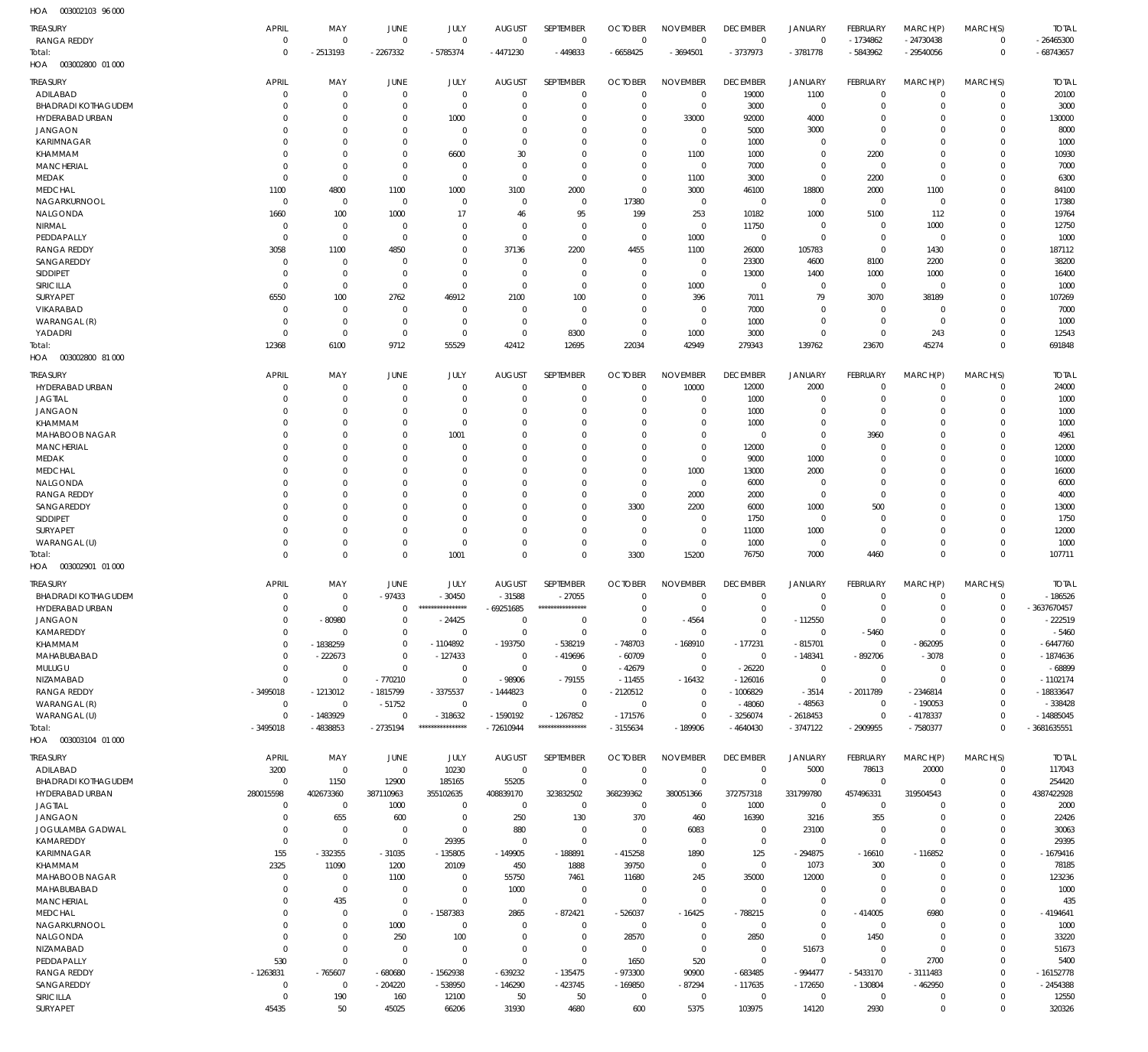| 10.011                                  |                            |                            |                            |                            |                          |                            |                          |                              |                         |                         |                       |                            |                            |                     |
|-----------------------------------------|----------------------------|----------------------------|----------------------------|----------------------------|--------------------------|----------------------------|--------------------------|------------------------------|-------------------------|-------------------------|-----------------------|----------------------------|----------------------------|---------------------|
| <b>TREASURY</b>                         | <b>APRIL</b>               | MAY                        | JUNE                       | JULY                       | <b>AUGUST</b>            | SEPTEMBER                  | <b>OCTOBER</b>           | <b>NOVEMBER</b>              | <b>DECEMBER</b>         | JANUARY                 | FEBRUARY              | MARCH(P)                   | MARCH(S)                   | <b>TOTAL</b>        |
| VIKARABAD                               | $\mathbf 0$                | $\overline{0}$             | $\mathbf 0$                | $\overline{0}$             | $\Omega$                 | $\overline{0}$             | $\Omega$                 | $-26622$                     | $\overline{0}$          | $\overline{0}$          | $\overline{0}$        | $\overline{0}$             | $\Omega$                   | $-26622$            |
| WARANGAL (U)                            | 0                          | $\overline{0}$             | $\Omega$                   | $\overline{0}$             | 4095                     | $^{\circ}$                 | 6600                     | $\overline{0}$               | $\mathbf 0$             | $-25930$                | $^{\circ}$            | 415                        | $\mathbf 0$                | $-14820$            |
| YADADRI                                 | $\Omega$                   | $\Omega$                   | 7515                       | $\Omega$                   | $\Omega$                 | $\Omega$                   | $\Omega$                 | $\Omega$                     | $\Omega$                | $\Omega$                | 1125                  | $\Omega$                   | $\Omega$                   | 8640                |
| Total:                                  | 278803412                  | 401588968                  | 386265778                  | 351600864                  | 408056218                | 322226179                  | 366244137                | 380026498                    | 371327323               | 330422030               | 451586515             | 315843353                  | $\Omega$                   | 4363991275          |
| HOA<br>003003104 96 000                 |                            |                            |                            |                            |                          |                            |                          |                              |                         |                         |                       |                            |                            |                     |
| <b>TREASURY</b>                         | <b>APRIL</b>               | MAY                        | JUNE                       | JULY                       | <b>AUGUST</b>            | SEPTEMBER                  | <b>OCTOBER</b>           | <b>NOVEMBER</b>              | <b>DECEMBER</b>         | <b>JANUARY</b>          | FEBRUARY              | MARCH(P)                   | MARCH(S)                   | TOTAL               |
| ADILABAD                                | $\mathbf 0$                | $\overline{0}$             | $\mathbf 0$                | $-3010$                    | $^{\circ}$               | $\overline{0}$             | $\overline{0}$           | $-135905$                    | $-58740$                | $-35825$                | $-180595$             | $-140515$                  | 0                          | $-554590$           |
| HYDERABAD URBAN                         | $\Omega$                   | $\overline{0}$             | -4044579                   | $-3351039$                 | $-13634885$              | $-1711161$                 | $-3108152$               | -5243469                     | $-1082100$              | $-6313292$              | $-1263047$            | $-490510$                  | $\mathbf 0$                | $-40242234$         |
| <b>MAHABOOB NAGAR</b>                   | $\Omega$                   | $\overline{0}$             | 0                          | $\overline{0}$             | $\overline{0}$           | $-18220$                   | - 0                      | -348153                      | $-211380$               | $-73525$                | $-92770$              | $-61521$                   | 0                          | $-805569$           |
| <b>MEDCHAL</b>                          | 0                          | $\overline{0}$             | $\mathbf 0$                | $-567090$                  | $-257770$                | $\overline{0}$             | $^{\circ}$               | $-10535$                     | $\overline{0}$          | $\overline{0}$          | $-289160$             | $\overline{0}$             | $\Omega$                   | $-1124555$          |
| NALGONDA                                | $\mathbf 0$                | $-273130$                  | -290815                    | $^{\circ}$                 | $-371440$                | $\overline{0}$             | $-802435$                | $\overline{0}$               | $-157969$               | $-318610$               | $^{\circ}$            | -431590                    | 0                          | $-2645989$          |
| NIZAMABAD                               | 0                          | $\overline{0}$             | $\mathbf 0$                | $\Omega$                   | $-2315$                  | $-600$                     | $\overline{0}$           | $\overline{0}$               | $^{\circ}$              | $\overline{0}$          | $^{\circ}$            | $\overline{0}$             | $\Omega$                   | $-2915$             |
| WARANGAL (R)                            | $\mathbf 0$<br>$\mathbf 0$ | $\overline{0}$             | $\mathbf 0$                | $\overline{0}$             | $-217010$                | $\overline{0}$             | $-11570$                 | $\overline{0}$               | $\mathbf 0$             | $-191410$               | $\mathbf 0$           | $\Omega$                   | 0<br>$\Omega$              | $-419990$           |
| Total:<br>HOA<br>003003800 81 001       |                            | -273130                    | -4335394                   | $-3921139$                 | -14483420                | $-1729981$                 | -3922157                 | $-5738062$                   | $-1510189$              | -6932662                | $-1825572$            | $-1124136$                 |                            | $-45795842$         |
|                                         |                            |                            |                            |                            |                          |                            |                          |                              |                         |                         |                       |                            |                            |                     |
| <b>TREASURY</b>                         | <b>APRIL</b>               | MAY                        | JUNE                       | JULY                       | <b>AUGUST</b>            | SEPTEMBER                  | <b>OCTOBER</b>           | <b>NOVEMBER</b>              | <b>DECEMBER</b>         | <b>JANUARY</b>          | FEBRUARY              | MARCH(P)                   | MARCH(S)                   | <b>TOTAL</b>        |
| ADILABAD                                | $^{\circ}$                 | $\overline{0}$             | 18000                      | 6688                       | $\overline{0}$           | $\overline{0}$             | $\Omega$                 | $\overline{0}$               | $\overline{0}$          | $\overline{0}$          | $\Omega$              | $\Omega$                   | $\Omega$                   | 24688               |
| HYDERABAD URBAN                         | 21572812                   | 23980618                   | 22901338                   | 26230033                   | 17939500                 | 17504100                   | 19547600                 | 16689435                     | 16883890                | 18232873                | 1134269               | 32192163                   | $\Omega$                   | 234808631           |
| KOMARAMBHEEM ASIFABAD                   | 0                          | $\overline{0}$             | $\Omega$                   | $^{\circ}$                 | $\Omega$                 | $\Omega$                   | $\Omega$                 | $\Omega$                     | 6000                    | $\overline{0}$          | 1000                  | $\Omega$                   | $\Omega$                   | 7000                |
| MEDAK<br><b>MEDCHAL</b>                 | $\mathbf 0$<br>$\mathbf 0$ | 1100                       | $\mathbf 0$<br>$\mathbf 0$ | 1100                       | $\Omega$                 | $^{\circ}$<br>$^{\circ}$   | $\Omega$<br>$\Omega$     | $^{\circ}$<br>$\overline{0}$ | $\Omega$<br>3000        | $\overline{0}$          | $\Omega$<br>$\Omega$  | $\Omega$<br>$\Omega$       | $\Omega$<br>$\Omega$       | 2200<br>6100        |
| <b>RANGA REDDY</b>                      | 4400                       | $\overline{0}$<br>7600     | 2000                       | $^{\circ}$<br>4000         | 0<br>3000                | 9000                       | 3000                     | 1000                         | 17000                   | 3100<br>3100            | 2292                  | 1300                       | $\Omega$                   | 57692               |
| SANGAREDDY                              | 0                          | $\overline{0}$             | 1100                       | $\Omega$                   | $\Omega$                 | $\Omega$                   | $\Omega$                 | $\Omega$                     | 6500                    | $\Omega$                | $\Omega$              | $\Omega$                   | $\Omega$                   | 7600                |
| <b>SIDDIPET</b>                         | $\Omega$                   | $\overline{0}$             | $\Omega$                   | $\Omega$                   | $\Omega$                 | $\overline{0}$             | 1000                     | $\Omega$                     | $\Omega$                | $\overline{0}$          | $\Omega$              | $\Omega$                   | $\Omega$                   | 1000                |
| WARANGAL (U)                            | $\mathbf 0$                | $\overline{0}$             | $\Omega$                   | $\mathbf 0$                | $\Omega$                 | $\overline{0}$             | $\Omega$                 | 11805                        | $\mathbf 0$             | $\overline{0}$          | $\Omega$              | $\Omega$                   | $\Omega$                   | 11805               |
| Total:                                  | 21577212                   | 23989318                   | 22922438                   | 26241821                   | 17942500                 | 17513100                   | 19551600                 | 16702240                     | 16916390                | 18239073                | 1137561               | 32193463                   | $\Omega$                   | 234926716           |
| HOA<br>003003800 81800                  |                            |                            |                            |                            |                          |                            |                          |                              |                         |                         |                       |                            |                            |                     |
|                                         |                            |                            |                            |                            |                          |                            |                          |                              |                         |                         |                       |                            |                            |                     |
| <b>TREASURY</b>                         | <b>APRIL</b>               | MAY                        | JUNE                       | JULY                       | <b>AUGUST</b>            | SEPTEMBER                  | <b>OCTOBER</b>           | <b>NOVEMBER</b>              | <b>DECEMBER</b>         | <b>JANUARY</b>          | FEBRUARY              | MARCH(P)                   | MARCH(S)                   | <b>TOTAL</b>        |
| HYDERABAD URBAN<br>MEDAK                | 9893560<br>0               | 14341352<br>$\overline{0}$ | 15091753<br>$^{\circ}$     | 14457607<br>$\overline{0}$ | 13665393                 | 11107368<br>$\overline{0}$ | 53837382<br>- 0          | 35061174<br>$\overline{0}$   | 17182919                | 27429907                | 42841849              | 31980017<br>$\overline{0}$ | $\overline{0}$<br>0        | 286890281           |
| NALGONDA                                | 0                          | $\overline{0}$             | 100                        | 682                        | $\overline{0}$<br>200    | $\overline{0}$             | 501                      | 300                          | 4000<br>360             | 1000<br>901             | $\overline{0}$<br>100 | 100                        | $\Omega$                   | 5000<br>3244        |
| NIRMAL                                  | $\Omega$                   | $\overline{0}$             | $\overline{0}$             | $\overline{0}$             | 1100                     | $\overline{0}$             | $\overline{0}$           | $\overline{0}$               | 1100                    | 1100                    | $\Omega$              | $\Omega$                   | 0                          | 3300                |
| <b>RANGA REDDY</b>                      | $\Omega$                   | $\overline{0}$             | 2000                       | 3000                       | $\overline{0}$           | 1000                       | 1000                     | $\overline{0}$               | $\overline{0}$          | 2200                    | $\Omega$              | $\Omega$                   | $\Omega$                   | 9200                |
| <b>SIDDIPET</b>                         | 0                          | $\overline{0}$             | $\mathbf 0$                | $\overline{0}$             | $\mathbf 0$              | $\overline{0}$             | - 0                      | $\overline{0}$               | 7000                    | $\overline{0}$          | $\Omega$              | $\Omega$                   | 0                          | 7000                |
| SURYAPET                                | $\mathbf 0$                | $\overline{0}$             | $\mathbf 0$                | $\overline{3}$             | 3                        | $\overline{3}$             | 90                       | 36                           | $\overline{0}$          | $\overline{0}$          | $\Omega$              | $\Omega$                   | 0                          | 135                 |
| Total:                                  | 9893560                    | 14341352                   | 15093853                   | 14461292                   | 13666696                 | 11108371                   | 53838973                 | 35061510                     | 17195379                | 27435108                | 42841949              | 31980117                   | $\Omega$                   | 286918160           |
| 003500101 01 001<br>HOA                 |                            |                            |                            |                            |                          |                            |                          |                              |                         |                         |                       |                            |                            |                     |
| <b>TREASURY</b>                         | <b>APRIL</b>               | MAY                        | JUNE                       | JULY                       | <b>AUGUST</b>            | SEPTEMBER                  | <b>OCTOBER</b>           | <b>NOVEMBER</b>              | <b>DECEMBER</b>         | <b>JANUARY</b>          | FEBRUARY              | MARCH(P)                   | MARCH(S)                   | <b>TOTAL</b>        |
| ADILABAD                                | 0                          | $\overline{0}$             | $\mathbf 0$                | $\overline{0}$             | 2700                     | $\overline{0}$             | $\Omega$                 | 18000                        | $\overline{0}$          | $\overline{0}$          | 10650                 | 11350                      | $\Omega$                   | 42700               |
| <b>BHADRADI KOTHAGUDEM</b>              | $\mathbf 0$                | $\overline{0}$             | $\overline{0}$             | 163125                     | 393000                   | 2226075                    | 615263                   | 747218                       | $\overline{0}$          | 27338                   | 576                   | $\overline{0}$             | $\Omega$                   | 4172595             |
| BHOOPALAPALLY                           | 400                        | 4050                       | 24666                      | 6075                       | 791673                   | 24989                      | 15867                    | 49992                        | 7991                    | 426639                  | 115538                | 198372                     | $\Omega$                   | 1666252             |
| HYDERABAD URBAN                         | 90                         | $^{\circ}$                 | $\mathbf 0$                | $^{\circ}$                 | $^{\circ}$               | $\overline{0}$             | $\Omega$                 | $^{\circ}$                   | $^{\circ}$              | $\overline{0}$          | $^{\circ}$            | $\Omega$                   | $\Omega$                   | 90                  |
| <b>JAGTIAL</b>                          | 21150                      | 216917                     | 9000                       | 147627                     | 1498512                  | 232918                     | 137543                   | 147015                       | 666142                  | 38060                   | 347220                | 467283                     | $\Omega$                   | 3929387             |
| <b>JANGAON</b>                          | $\mathbf 0$                | $^{\circ}$                 | $\mathbf 0$                | 13500                      | $^{\circ}$               | 2048                       | $^{\circ}$               | $^{\circ}$                   | $^{\circ}$              | $\overline{0}$          | $\Omega$              | $\Omega$                   | $\Omega$                   | 15548               |
| KAMAREDDY                               | 28994                      | 107274                     | 38803                      | 80989                      | 142904                   | 104442                     | 40895                    | 273169                       | 313853                  | 148825                  | 494482                | 290778                     | $\Omega$                   | 2065408             |
| <b>KARIMNAGAR</b>                       | 12375                      | 3000                       | $\Omega$                   | 11500                      | 99000                    | 148150                     | 130490                   | 14750                        | 33700                   | 27900                   | 680                   | 4649                       | $\Omega$                   | 486194              |
| KHAMMAM                                 | 8800                       | 144550                     | 347104                     | 162801                     | 64210                    | 451530                     | 63060                    | 306950                       | 202540                  | 112500                  | 73500                 | 14200                      | $\mathbf 0$                | 1951745             |
| KOMARAMBHEEM ASIFABAD                   | $\mathbf 0$                | 25413                      | 13980                      | 172821                     | 2800                     | 34200                      | 70480                    | 172060                       | 176868                  | 50860                   | 70945                 | 27240                      | 0                          | 817667              |
| MAHABUBABAD                             | $\mathbf 0$                | $\overline{0}$             | $\overline{0}$             | 5700                       | $^{\circ}$               | $\overline{0}$             | $\overline{0}$           | $\overline{0}$               | $\overline{0}$          | $\overline{0}$          | $\overline{0}$        | $\overline{0}$             | $\mathbf 0$                | 5700                |
| <b>MANCHERIAL</b>                       | $\mathbf 0$                | $\overline{0}$             | $\mathbf 0$                | 8770                       | 19650                    | $\overline{0}$             | 1857                     | 5400                         | 8126                    | $\overline{0}$          | 6000                  | 4210                       | 0                          | 54013               |
| MEDAK                                   | 1810437                    | 1140705                    | 311606                     | 1037897                    | 606821                   | 1158027                    | 212888                   | 1372235                      | 951882                  | 3178880                 | 3145422               | 261590                     | $\Omega$                   | 15188390            |
| <b>MEDCHAL</b>                          | 24056522                   | 14954775                   | 21580936                   | 26392355                   | 22578150                 | 30254129                   | 20494015                 | 26416788                     | 48709336                | 17556165                | 25560357              | 23284099                   | $\mathbf 0$<br>$\mathbf 0$ | 301837627           |
| MULUGU<br>NAGARKURNOOL                  | 309719<br>$\overline{0}$   | 159873<br>$\overline{0}$   | 108384<br>$\overline{0}$   | 105126<br>$\overline{0}$   | 223620<br>$\overline{0}$ | 80095<br>$\overline{0}$    | 113923<br>$\overline{0}$ | 31608<br>$\overline{0}$      | 71550<br>$\overline{0}$ | 38245<br>$\overline{0}$ | 540<br>750            | 8806<br>$\overline{0}$     | $\mathbf 0$                | 1251489<br>750      |
| NALGONDA                                | 800026                     | 2114181                    | 698950                     | 1378758                    | 293850                   | 413283                     | 381342                   | 202747                       | 629253                  | 83518                   | 481417                | 770607                     | $\mathbf 0$                | 8247932             |
| NARAYANPET                              | $\overline{0}$             | $\overline{0}$             | $\overline{0}$             | $\overline{0}$             | $\overline{0}$           | $\overline{0}$             | 3000                     | $\overline{0}$               | $\overline{0}$          | $\overline{0}$          | $\overline{0}$        | $\overline{0}$             | 0                          | 3000                |
| NIRMAL                                  | 12798                      | 111379                     | 48634                      | 177068                     | 16797                    | 11163                      | 52400                    | 51903                        | 74980                   | 123280                  | 182727                | 212252                     | $\mathbf 0$                | 1075381             |
| NIZAMABAD                               | $^{\circ}$                 | 134895                     | 24000                      | 505746                     | 44988                    | 87900                      | 300425                   | 5700                         | 393362                  | 20860                   | 189855                | 28280                      | 0                          | 1736011             |
| PEDDAPALLY                              | $\mathbf 0$                | $\overline{0}$             | $\Omega$                   | 76500                      | $^{\circ}$               | 10350                      | 42714                    | 834280                       | 147633                  | $\overline{0}$          | $\overline{0}$        | 683100                     | $\mathbf 0$                | 1794577             |
| <b>RANGA REDDY</b>                      | 51653003                   | 14812045                   | 129953921                  | 99567447                   | 56357301                 | 14937132                   | 20978157                 | 22657550                     | 111769112               | 36716175                | 69629510              | 16727346                   | $\mathbf 0$                | 645758699           |
| SANGAREDDY                              | 6877000                    | 13761167                   | 10337343                   | 14422768                   | 10102391                 | 8256738                    | 13821495                 | 8521310                      | 28494954                | 15328239                | 18412689              | 10353905                   | $\mathbf 0$                | 158689999           |
| SIRICILLA                               | $\overline{0}$             | $\overline{0}$             | $\overline{0}$             | $\overline{0}$             | 18300                    | $\overline{0}$             | 14295                    | $\overline{0}$               | 3082946                 | 1811979                 | 1772198               | 546144                     | 0                          | 7245862             |
| <b>SURYAPET</b>                         | $\mathbf 0$                | $\overline{0}$             | $\Omega$                   | 250                        | $^{\circ}$               | $\overline{0}$             | 1800                     | $\overline{0}$               | 21000                   | $\overline{0}$          | $\overline{0}$        | 178763                     | $\Omega$                   | 201813              |
| VIKARABAD                               | 42797                      | 312863                     | 229632                     | 69038                      | 1985679                  | 117000                     | 62625                    | 316358                       | 610375                  | 262725                  | 375984                | 161244                     | 0                          | 4546320             |
| WARANGAL (R)                            | $\mathbf 0$                | 381560                     | 599655                     | 929366                     | 608594                   | 61388                      | 593815                   | 361146                       | 335556                  | 442432                  | 1126572               | 209930                     | $\Omega$                   | 5650014             |
| WARANGAL (U)                            | $\mathbf 0$                | $\overline{0}$             | $\overline{0}$             | $\overline{0}$             | $\overline{0}$           | $\overline{0}$             | $\overline{0}$           | 133500                       | $\overline{0}$          | 15750                   | $\overline{0}$        | $\overline{0}$             | 0                          | 149250              |
| Total:                                  | 85634111                   | 48384647                   | 164326614                  | 145435227                  | 95850940                 | 58611557                   | 58148349                 | 62639679                     | 196701159               | 76410370                | 121997612             | 54444148                   | $\Omega$                   | 1168584413          |
| HOA   003500101   01   002              |                            |                            |                            |                            |                          |                            |                          |                              |                         |                         |                       |                            |                            |                     |
| <b>TREASURY</b>                         | <b>APRIL</b>               | MAY                        | JUNE                       | JULY                       | <b>AUGUST</b>            | SEPTEMBER                  | <b>OCTOBER</b>           | <b>NOVEMBER</b>              | <b>DECEMBER</b>         | <b>JANUARY</b>          | FEBRUARY              | MARCH(P)                   | MARCH(S)                   | Total               |
| ADILABAD                                | 175641                     | 680305                     | 673764                     | 590885                     | 331714                   | 70390                      | 140125                   | 492935                       | 141878                  | 70520                   | 215282                | 1846824                    | $^{\circ}$                 | 5430263             |
| <b>BHADRADI KOTHAGUDEM</b>              | $\overline{0}$             | $\overline{0}$             | 9450                       | 182925                     | 54758                    | 43260                      | 484568                   | 41843                        | 304276                  | 26550                   | 203379                | 182925                     | $\mathbf 0$                | 1533934             |
| <b>JAGTIAL</b>                          | 19312                      | 53334                      | 160840                     | 287706                     | 548185                   | 293987                     | 163170                   | 708142                       | 1336105                 | 3700226                 | 1543574               | 1367968                    | 0                          | 10182549            |
| <b>JANGAON</b>                          | 635488                     | 278612                     | 358123                     | 424361                     | 546970                   | 195885                     | 144234                   | 565236                       | 457872                  | 157100                  | 237117                | 124207                     | 0                          | 4125205             |
| JOGULAMBA GADWAL                        | 339850                     | 8900                       | 869195                     | 729735                     | 467690                   | 1112075                    | 517678                   | 140695                       | 460176                  | 233213                  | 938507                | 293096                     | 0                          | 6110810             |
| KAMAREDDY                               | 706527                     | 578231                     | 659952                     | 1777859                    | 490540                   | 425845                     | 687026                   | 785305                       | 864158                  | 612960                  | 1099213               | 795356                     | 0                          | 9482972             |
| KARIMNAGAR                              | 317039                     | 361684                     | 483977                     | 1642013                    | 1506881                  | 327070                     | 600428                   | 726990                       | 1822311                 | 829406                  | 1485090               | 3423423                    | 0                          | 13526312            |
| KHAMMAM                                 | 986875                     | 7311982<br>129429          | 1403285                    | 2525712                    | 1648334                  | 2402409                    | 3189719                  | 2179426<br>40304             | 3573188                 | 1858526<br>589885       | 2939840               | 2060520<br>54890           | $\mathbf 0$<br>$\mathbf 0$ | 32079816            |
| KOMARAMBHEEM ASIFABAD<br>MAHABOOB NAGAR | 17834<br>548000            | 2203715                    | 38144<br>1760198           | 85828<br>211310            | 34226<br>2382875         | 57367<br>5053553           | 41358<br>1116685         | 586525                       | 28814<br>1185105        | 1121383                 | 80311<br>1988394      |                            | $\mathbf 0$                | 1198390<br>21122046 |
| MAHABUBABAD                             | 1169990                    | 178768                     | 489585                     | 244528                     | 436033                   | 256958                     | 175563                   | 123682                       | 751345                  | 306863                  | 435777                | 2964303<br>489235          | $\Omega$                   | 5058327             |
|                                         |                            |                            |                            |                            |                          |                            |                          |                              |                         |                         |                       |                            |                            |                     |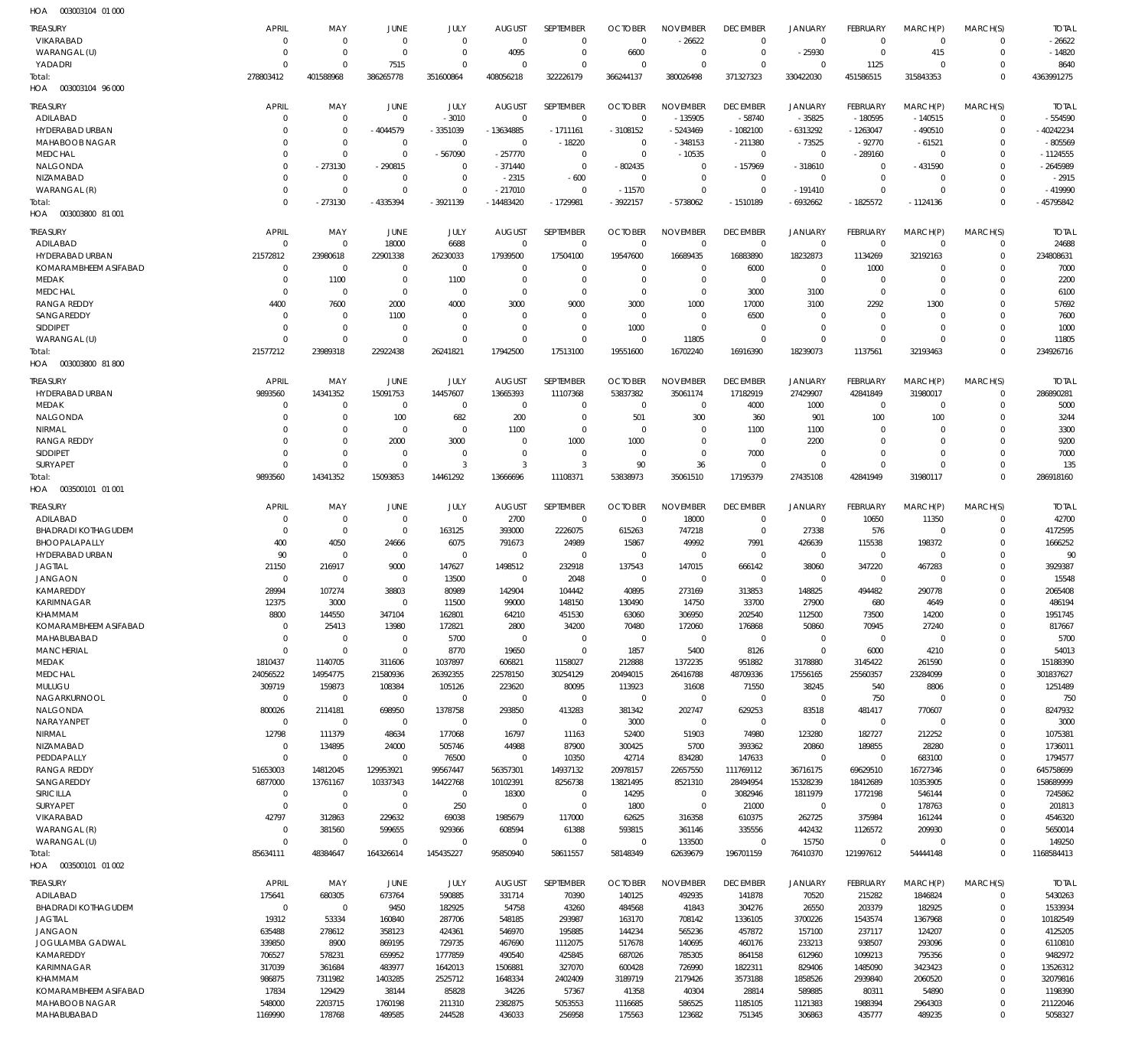| HOA | 003500101 01 002 |  |
|-----|------------------|--|

| <b>TREASURY</b><br><b>MANCHERIAL</b>          | APRIL<br>720237              | MAY<br>599385              | <b>JUNE</b><br>404413       | JULY<br>1283447     | <b>AUGUST</b><br>477341      | SEPTEMBER<br>336823      | <b>OCTOBER</b><br>323925      | <b>NOVEMBER</b><br>499717      | <b>DECEMBER</b><br>542545      | <b>JANUARY</b><br>682156      | FEBRUARY<br>447388         | MARCH(P)<br>1085216        | MARCH(S)<br>$\mathbf 0$ | <b>TOTAL</b><br>7402593 |
|-----------------------------------------------|------------------------------|----------------------------|-----------------------------|---------------------|------------------------------|--------------------------|-------------------------------|--------------------------------|--------------------------------|-------------------------------|----------------------------|----------------------------|-------------------------|-------------------------|
| <b>MEDAK</b>                                  | 64980                        | 221628                     | 85470                       | 496933              | 176486                       | 39694                    | 36050                         | 69508                          | 67075                          | 189145                        | 141900                     | 91095                      | $\mathbf 0$             | 1679964                 |
| <b>MEDCHAL</b>                                | 3076440                      | 6602393                    | 12027939                    | 6929706             | 44653157                     | 9092236                  | 17233249                      | 21918763                       | 32652750                       | 30271468                      | 13975735                   | 8533410                    | $\mathbf 0$             | 206967246               |
| NAGARKURNOOL                                  | 190092                       | 866188                     | 2669420                     | 810686              | 98403                        | 1000375                  | 439604                        | 261835                         | 956963                         | 487672                        | 600275                     | 802142                     | $\Omega$                | 9183655                 |
| <b>NALGONDA</b>                               | 264870                       | 334874                     | 1966909                     | 2749339             | 2229383                      | 743851                   | 2839849                       | 1709433                        | 3359426                        | 1405420                       | 2856418                    | 2114352                    | $\mathbf 0$             | 22574124                |
| NARAYANPET                                    | 6180                         | 12000                      | 85901                       | 40478               | 168037                       | 49793                    | $\overline{0}$                | 292725                         | 12600                          | 29280                         | 53790                      | 1995                       | $\Omega$<br>$\Omega$    | 752779                  |
| NIRMAL<br>NIZAMABAD                           | 263925<br>1743218            | 555405<br>2458380          | 572535<br>1236077           | 1064622<br>1032031  | 610519<br>1875949            | 190022<br>4177935        | 526974<br>4064289             | 233242<br>5636451              | 741569<br>4065886              | 213480<br>455200              | 1434454<br>3512902         | 264353<br>2101174          | $\Omega$                | 6671100<br>32359492     |
| PEDDAPALLY                                    | 74850                        | 127550                     | 203861                      | 660665              | 653946                       | 554839                   | 87458                         | 258620                         | 192860                         | 83845                         | 159892                     | 237280                     | $\Omega$                | 3295666                 |
| <b>RANGA REDDY</b>                            | 27759451                     | 46821523                   | 41475572                    | 16463792            | 22903728                     | 21953984                 | 13717358                      | 23063526                       | 17239424                       | 19068873                      | 24460063                   | 10077624                   | $\Omega$                | 285004918               |
| SANGAREDDY                                    | 1300                         | 5700                       | 25700                       | 24020               | $\mathbf 0$                  | 22000                    | $\overline{0}$                | 23160                          | 18625                          | 30790                         | 284100                     | 37600                      | $\mathbf 0$             | 472995                  |
| <b>SIDDIPET</b>                               | 447081                       | 980524                     | 1150496                     | 872848              | 794458                       | 508322                   | 1177601                       | 693082                         | 598741                         | 937440                        | 667101                     | 505584                     | $\Omega$                | 9333278                 |
| SIRICILLA                                     | 61479                        | 215542                     | 131686                      | 124290              | 4249436                      | 52764                    | 382801                        | 554379                         | 2380809                        | 819763                        | 452479                     | 346190                     | $\Omega$                | 9771618                 |
| SURYAPET                                      | 889957                       | 3481898                    | 1539649                     | 1691176             | 1758301                      | 1986338                  | 1238716                       | 716504                         | 1679970                        | 978724                        | 1062259                    | 1141388                    | $\Omega$                | 18164880                |
| <b>VIKARABAD</b><br>WANAPARTHY                | 245138<br>507146             | 120431<br>1562679          | 298985<br>1516771           | 706053<br>1157775   | 416312<br>327570             | 76476<br>312468          | 59121<br>541668               | 241963<br>383388               | 189010<br>466209               | 98982<br>447138               | 304341<br>1578766          | 95974<br>300138            | $\mathbf 0$<br>$\Omega$ | 2852786<br>9101716      |
| WARANGAL (R)                                  | 29850                        | 125325                     | $\mathbf 0$                 | 118850              | 30225                        | 15000                    | 107000                        | 29040                          | 70000                          | 203280                        | 25438                      | 235375                     | $\Omega$                | 989383                  |
| WARANGAL (U)                                  | 2292190                      | 2698676                    | 5755959                     | 4157145             | 1905312                      | 1997604                  | 3059147                       | 6434771                        | 3918649                        | 2733587                       | 7150386                    | 2709187                    | $\Omega$                | 44812613                |
| YADADRI                                       | 2303010                      | 7441187                    | 4424775                     | 5925710             | 4911448                      | 3488175                  | 5179550                       | 3153278                        | 4436726                        | 1633058                       | 6014221                    | 3004949                    | $\Omega$                | 51916087                |
| Total:                                        | 45857950                     | 87016248                   | 82478631                    | 55012428            | 96688217                     | 56837498                 | 58274914                      | 72564468                       | 84515065                       | 70275933                      | 76348392                   | 47287773                   | $\Omega$                | 833157517               |
| HOA  003900101  81 000                        |                              |                            |                             |                     |                              |                          |                               |                                |                                |                               |                            |                            |                         |                         |
| <b>TREASURY</b><br><b>BHADRADI KOTHAGUDEM</b> | APRIL<br>$\Omega$            | MAY<br>$\mathbf 0$         | JUNE<br>$\overline{0}$      | JULY<br>$\mathbf 0$ | <b>AUGUST</b><br>$\mathbf 0$ | SEPTEMBER<br>$\mathbf 0$ | <b>OCTOBER</b><br>5000        | <b>NOVEMBER</b><br>$\mathbf 0$ | <b>DECEMBER</b><br>$^{\circ}$  | <b>JANUARY</b><br>$\mathbf 0$ | FEBRUARY<br>$\overline{0}$ | MARCH(P)<br>$\mathbf 0$    | MARCH(S)<br>$\mathbf 0$ | <b>TOTAL</b><br>5000    |
| KAMAREDDY                                     | C                            | $\mathbf 0$                | $\Omega$                    | $\mathbf 0$         | $\mathbf 0$                  | $\mathbf 0$              | $\mathbf 0$                   | $\mathbf 0$                    | $\mathbf 0$                    | $\mathbf 0$                   | $\overline{0}$             | 500                        | $\mathbf 0$             | 500                     |
| <b>MEDCHAL</b>                                | C                            | $\mathbf 0$                | $\Omega$                    | $\Omega$            | 2000                         | $\mathbf 0$              | $\mathbf 0$                   | $\Omega$                       | $\mathbf 0$                    | $\mathbf 0$                   | $\mathbf 0$                | $\Omega$                   | $\Omega$                | 2000                    |
| MULUGU                                        | $\Omega$                     | $\mathbf 0$                | $\Omega$                    | $\Omega$            | $\mathbf 0$                  | 1000                     | $\mathbf 0$                   | $\Omega$                       | $\mathbf 0$                    | $\mathbf 0$                   | $\Omega$                   | $\Omega$                   | $\Omega$                | 1000                    |
| NIZAMABAD                                     | $\Omega$                     | $\mathbf 0$                | $\Omega$                    | $\Omega$            | 10000                        | $\mathbf 0$              | $\overline{0}$                | $\mathbf 0$                    | $\mathbf 0$                    | $\mathbf 0$                   | $\mathbf 0$                | $\mathbf 0$                | $\Omega$                | 10000                   |
| Total:                                        | $\Omega$                     | $\mathbf 0$                | $\Omega$                    | $\mathbf{0}$        | 12000                        | 1000                     | 5000                          | $\Omega$                       | $\mathbf 0$                    | $\mathsf 0$                   | $\Omega$                   | 500                        | $\mathbf 0$             | 18500                   |
| HOA<br>003900102 01 000                       |                              |                            |                             |                     |                              |                          |                               |                                |                                |                               |                            |                            |                         |                         |
| <b>TREASURY</b><br>BHOOPALAPALLY              | <b>APRIL</b><br>$\mathbf{0}$ | MAY                        | <b>JUNE</b><br>$\mathbf{0}$ | JULY<br>$\mathbf 0$ | <b>AUGUST</b><br>-0          | SEPTEMBER<br>$\mathbf 0$ | <b>OCTOBER</b><br>$\mathbf 0$ | <b>NOVEMBER</b><br>500         | <b>DECEMBER</b><br>$\mathbf 0$ | <b>JANUARY</b><br>$\mathbf 0$ | FEBRUARY<br>$\overline{0}$ | MARCH(P)<br>$\mathbf 0$    | MARCH(S)<br>$\mathbf 0$ | <b>TOTAL</b><br>2936    |
| HYDERABAD URBAN                               | $\Omega$                     | 2436<br>$\mathbf 0$        | $\mathbf{0}$                | $\mathbf 0$         | $\mathbf 0$                  | 0                        | $\mathbf 0$                   | $\overline{0}$                 | 350                            | $\mathbf 0$                   | $\overline{0}$             | $\mathbf 0$                | $\mathbf 0$             | 350                     |
| <b>JAGTIAL</b>                                | $\Omega$                     | 2100                       | $\mathbf{0}$                | 5550                | 1450                         | 950                      | $\mathbf 0$                   | 5650                           | 950                            | $\mathbf 0$                   | $\overline{0}$             | $\mathbf 0$                | $\Omega$                | 16650                   |
| KAMAREDDY                                     | 102375                       | 42890                      | 204085                      | 143815              | 2810                         | $\mathbf 0$              | $\Omega$                      | $\mathbf 0$                    | 2960                           | $\mathbf 0$                   | 5442                       | 19386                      | $\Omega$                | 523763                  |
| KARIMNAGAR                                    | $\mathbf{0}$                 | 15310                      | $\mathbf 0$                 | 3940                | 100                          | 650                      | $\Omega$                      | 450                            | $\mathbf 0$                    | $\mathbf 0$                   | 1150                       | $\mathbf 0$                | $\Omega$                | 21600                   |
| KHAMMAM                                       | $\Omega$                     | 100                        | $\mathbf 0$                 | 200                 | $\mathbf 0$                  | $\mathbf 0$              | $\Omega$                      | $\mathbf 0$                    | $\mathbf 0$                    | $\mathbf 0$                   | $\overline{0}$             | $\mathbf 0$                | $\Omega$                | 300                     |
| MAHABOOB NAGAR                                | $\Omega$                     | $\mathbf 0$                | 240                         | $\mathbf 0$         | $\Omega$                     | $\mathbf 0$              | $\Omega$                      | 180                            | $\mathbf 0$                    | $\mathbf 0$                   | 3620                       | 210                        | $\Omega$                | 4250                    |
| MAHABUBABAD                                   | $\Omega$                     | 1300                       | $\overline{0}$              | $\mathbf 0$         | $\Omega$                     | 700                      | $\mathbf 0$                   | $\mathbf 0$                    | 450                            | $\mathbf 0$                   | $\mathbf 0$                | $\Omega$                   | $\Omega$                | 2450                    |
| <b>MANCHERIAL</b>                             | $\Omega$<br>370              | $\mathbf 0$                | $\mathbf 0$<br>$\mathbf 0$  | 8000                | $\Omega$                     | 0                        | $\Omega$                      | $\mathbf 0$<br>$\mathbf 0$     | 500                            | $\mathbf 0$                   | 11800                      | $\mathbf 0$<br>$\mathbf 0$ | $\Omega$<br>$\Omega$    | 20300                   |
| <b>MEDAK</b><br><b>MEDCHAL</b>                | 1500                         | $\mathbf 0$<br>$\mathbf 0$ | 1000                        | 100<br>$\mathbf 0$  | $\mathbf 0$<br>2500          | 0<br>650                 | $\overline{0}$<br>2000        | 500                            | $\overline{0}$<br>$\mathbf 0$  | $\mathbf 0$<br>500            | $\mathbf 0$<br>25000       | 2500                       | $\Omega$                | 470<br>36150            |
| MULUGU                                        | C                            | $\mathbf 0$                | $\overline{0}$              | $\mathbf 0$         | 1500                         | 0                        | $\overline{0}$                | $\mathbf 0$                    | $\mathbf 0$                    | $\mathbf 0$                   | $\overline{0}$             | $\mathbf 0$                | $\Omega$                | 1500                    |
| NAGARKURNOOL                                  | $\Omega$                     | $\mathbf 0$                | $\mathbf 0$                 | 375                 | 1775                         | 100                      | $\overline{0}$                | 1900                           | 900                            | 1660                          | $\overline{0}$             | 3350                       | $\Omega$                | 10060                   |
| NALGONDA                                      | 3400                         | 1800                       | 3000                        | 17344               | 4200                         | 6150                     | 700                           | 1830                           | 850                            | 750                           | 3500                       | 1300                       | $\mathbf 0$             | 44824                   |
| NIRMAL                                        | $\mathbf 0$                  | 365                        | $\overline{0}$              | $\mathbf 0$         | 190                          | $\mathbf 0$              | $\overline{0}$                | $\mathbf 0$                    | $\mathbf 0$                    | $\mathbf 0$                   | 3500                       | $\mathbf 0$                | $\Omega$                | 4055                    |
| NIZAMABAD                                     | $\Omega$                     | 10600                      | 52000                       | 9300                | $\mathbf 0$                  | 9700                     | 13150                         | $\mathbf 0$                    | $\mathbf 0$                    | $\mathbf 0$                   | 975                        | $\mathbf 0$                | $\Omega$                | 95725                   |
| PEDDAPALLY                                    | $\Omega$                     | 13540                      | 32305                       | 65854               | 94485                        | 16545                    | 4800                          | $\Omega$                       | 94853                          | 19150                         | 7515                       | 27035                      | $\Omega$                | 376082                  |
| RANGA REDDY                                   | 2710                         | 7450                       | 112700                      | 20050               | 700                          | 2940                     | 1050                          | 2000                           | 1150                           | 350                           | 450                        | 3650                       | -0                      | 155200                  |
| SANGAREDDY<br><b>SIDDIPET</b>                 | 118690<br>17500              | 105030<br>$\mathbf 0$      | 143554<br>$\mathbf 0$       | 87610<br>7335       | 2100<br>7836                 | 140<br>$\mathbf 0$       | $\overline{0}$<br>0           | $\mathbf 0$<br>500             | 0<br>0                         | $\mathbf 0$<br>$\mathbf 0$    | $\mathbf 0$<br>0           | 0<br>$\mathbf 0$           | $\Omega$<br>$\Omega$    | 457124<br>33171         |
| <b>SIRICILLA</b>                              | $\mathbf 0$                  | $\mathbf 0$                | $\mathbf 0$                 | $\mathbf 0$         | 1075                         | 82000                    | $\mathbf 0$                   | $\mathbf 0$                    | $\mathbf 0$                    | $\mathbf 0$                   | $\mathbf 0$                | $\mathbf 0$                | $\Omega$                | 83075                   |
| SURYAPET                                      | C                            | 510                        | O                           | $\mathbf 0$         | 520                          | 1050                     | $^{\circ}$                    | $\mathbf 0$                    | 400                            | 300                           | 0                          | 100                        | $\Omega$                | 2880                    |
| VIKARABAD                                     | C                            | $\mathbf 0$                | 0                           | 1580                | 2770                         | 3320                     | 820                           | 1080                           | 4150                           | 1780                          | $\mathbf 0$                | 1220                       | $\Omega$                | 16720                   |
| WANAPARTHY                                    | 0                            | $\mathbf 0$                | $\Omega$                    | 0                   | $\mathbf 0$                  | 0                        | 105                           | $\mathbf 0$                    | 60                             | 2045                          | $\overline{0}$             | 0                          | $\Omega$                | 2210                    |
| WARANGAL (R)                                  | 6250                         | $\mathbf 0$                | $\Omega$                    | $\mathbf 0$         | 4295                         | $\mathbf 0$              | $\overline{0}$                | 6461                           | 4650                           | 150                           | 150                        | 50                         | $\Omega$                | 22006                   |
| WARANGAL (U)                                  | 18900                        | $\mathbf 0$                | $\Omega$                    | $\mathbf 0$         | $^{\circ}$                   | $\mathbf 0$              | $\overline{0}$                | $\mathbf 0$                    | $\mathbf 0$                    | $\overline{0}$                | $\overline{0}$             | 500                        | $\Omega$                | 19400                   |
| YADADRI                                       | $\mathbf 0$                  | 100                        | $\mathbf 0$                 | 450                 | 150                          | $\mathbf 0$              | 8500                          | 250                            | $\mathbf 0$                    | 250                           | $\overline{0}$             | $\mathbf 0$                | $\Omega$                | 9700                    |
| Total:<br>HOA  003900102  02  000             | 271695                       | 203531                     | 548884                      | 371503              | 128456                       | 124895                   | 31125                         | 21301                          | 112223                         | 26935                         | 63102                      | 59301                      | $\Omega$                | 1962951                 |
| <b>TREASURY</b>                               | APRIL                        | MAY                        | JUNE                        | JULY                | <b>AUGUST</b>                | SEPTEMBER                | <b>OCTOBER</b>                | <b>NOVEMBER</b>                | <b>DECEMBER</b>                | <b>JANUARY</b>                | FEBRUARY                   | MARCH(P)                   | MARCH(S)                | <b>TOTAL</b>            |
| HYDERABAD URBAN                               | 0                            | $\mathbf 0$                | $\mathbf 0$                 | $\mathbf 0$         | $\mathbf 0$                  | 6473710                  | $\overline{0}$                | 6000                           | 500000                         | 0                             | 0                          | 0                          | $\mathbf 0$             | 6979710                 |
| <b>JAGTIAL</b>                                | C                            | $\mathbf 0$                | 5000                        | 1500                | 0                            | $\mathbf 0$              | 500                           | 500                            | $\mathbf 0$                    | $\mathbf 0$                   | $\mathbf 0$                | $\Omega$                   | $\mathbf 0$             | 7500                    |
| KOMARAMBHEEM ASIFABAD                         |                              | $\mathbf 0$                | 0                           | $\mathbf 0$         | $^{\circ}$                   | $\mathbf 0$              | $\overline{0}$                | $\mathbf 0$                    | 0                              | 2000                          | 0                          | $\Omega$                   | 0                       | 2000                    |
| <b>MEDCHAL</b>                                |                              | $\mathbf 0$                | 0                           | 150                 | $^{\circ}$                   | 150                      | 1000                          | 600                            | 0                              | 150                           | $\Omega$                   | $\Omega$                   | $\Omega$                | 2050                    |
| MULUGU                                        |                              | $\mathbf 0$                | 0                           | $\mathbf 0$         | 2000                         | $\mathbf 0$              | $\overline{0}$                | $\mathbf 0$                    | 0                              | $\mathbf 0$                   | $\Omega$                   | $\Omega$                   | $\Omega$                | 2000                    |
| NALGONDA<br>NIZAMABAD                         |                              | 500<br>$\mathbf 0$         | 50<br>$\mathbf 0$           | 500<br>59500        | 1500<br>$\mathbf 0$          | 150<br>$\mathbf 0$       | 50<br>$\overline{0}$          | 2870<br>$\mathbf 0$            | 0<br>0                         | 300<br>6410                   | 0<br>500                   | $\Omega$<br>$\Omega$       | $\Omega$<br>$\Omega$    | 5920<br>66410           |
| <b>RANGA REDDY</b>                            |                              | $\mathbf 0$                | 65                          | 0                   | 5500                         | 1500000                  | 5000                          | $\mathbf 0$                    | 500000                         | 0                             | $\mathbf 0$                | $\Omega$                   | $\Omega$                | 2010565                 |
| SANGAREDDY                                    |                              | 3575                       | $\Omega$                    | $\Omega$            | $\mathbf 0$                  | $\mathbf 0$              | 0                             | $\mathbf 0$                    | 0                              | $\mathbf 0$                   | 0                          | 12600                      | $\Omega$                | 16175                   |
| SIDDIPET                                      |                              | $\mathbf 0$                | O                           | $\Omega$            | $\mathbf 0$                  | $\mathbf 0$              | $\mathbf 0$                   | 6000                           | $-3000$                        | $\mathbf 0$                   | 150                        | 150                        | $\Omega$                | 3300                    |
| SURYAPET                                      |                              | $\mathbf 0$                | $\Omega$                    | $\mathbf 0$         | 500                          | 3708900                  | 0                             | $-3250050$                     | 0                              | 4100                          | $\overline{0}$             | $\Omega$                   | $\Omega$                | 463450                  |
| VIKARABAD                                     |                              | $\mathbf 0$                | $\Omega$                    | $\mathbf 0$         | $\mathbf 0$                  | $\mathbf 0$              | $\mathbf 0$                   | $\mathbf 0$                    | 0                              | 1000                          | $\overline{0}$             | $\Omega$                   | $\Omega$                | 1000                    |
| WARANGAL (U)                                  | $\Omega$                     | 2000                       | 0                           | 2000                | $\mathbf 0$                  | 2000                     | 0                             | $\mathbf 0$                    | 18000                          | 1000                          | 1000                       | 0                          | $\Omega$                | 26000                   |
| YADADRI                                       | $\Omega$                     | 500                        | 750                         | $\mathbf 0$         | 500                          | 1050                     | $\overline{0}$                | 500                            | 500                            | 500                           | 500                        | 2500                       | $\mathbf 0$             | 7300                    |
| Total:<br>HOA  003900102  81 000              | $\Omega$                     | 6575                       | 5865                        | 63650               | 10000                        | 11685960                 | 6550                          | $-3233580$                     | 1015500                        | 15460                         | 2150                       | 15250                      | $\mathbf{0}$            | 9593380                 |
| <b>TREASURY</b>                               | APRIL                        | MAY                        | JUNE                        | JULY                | <b>AUGUST</b>                | SEPTEMBER                | <b>OCTOBER</b>                | <b>NOVEMBER</b>                | <b>DECEMBER</b>                | JANUARY                       | FEBRUARY                   | MARCH(P)                   | MARCH(S)                | <b>TOTAL</b>            |
| HYDERABAD URBAN                               | 1000                         | $\mathbf 0$                | $\mathbf 0$                 | $\mathbf 0$         | 600                          | $\mathbf 0$              | $\overline{0}$                | $\mathbf 0$                    | $\mathbf 0$                    | $\mathbf 0$                   | $\overline{0}$             | $\mathbf 0$                | $\mathbf 0$             | 1600                    |
| <b>JAGTIAL</b>                                | $\overline{0}$               | $\mathbf 0$                | 0                           | $\mathbf 0$         | 3600                         | $\mathbf 0$              | 14250                         | 750                            | $\mathbf 0$                    | $\mathbf 0$                   | 29000                      | $\mathbf 0$                | $\mathbf 0$             | 47600                   |
| JOGULAMBA GADWAL                              | 500                          | $\mathbf 0$                | 50                          | 400                 | 6200                         | 100                      | 500                           | 1000                           | 250                            | $\mathbf 0$                   | $\mathbf 0$                | $\mathbf 0$                | $\mathbf 0$             | 9000                    |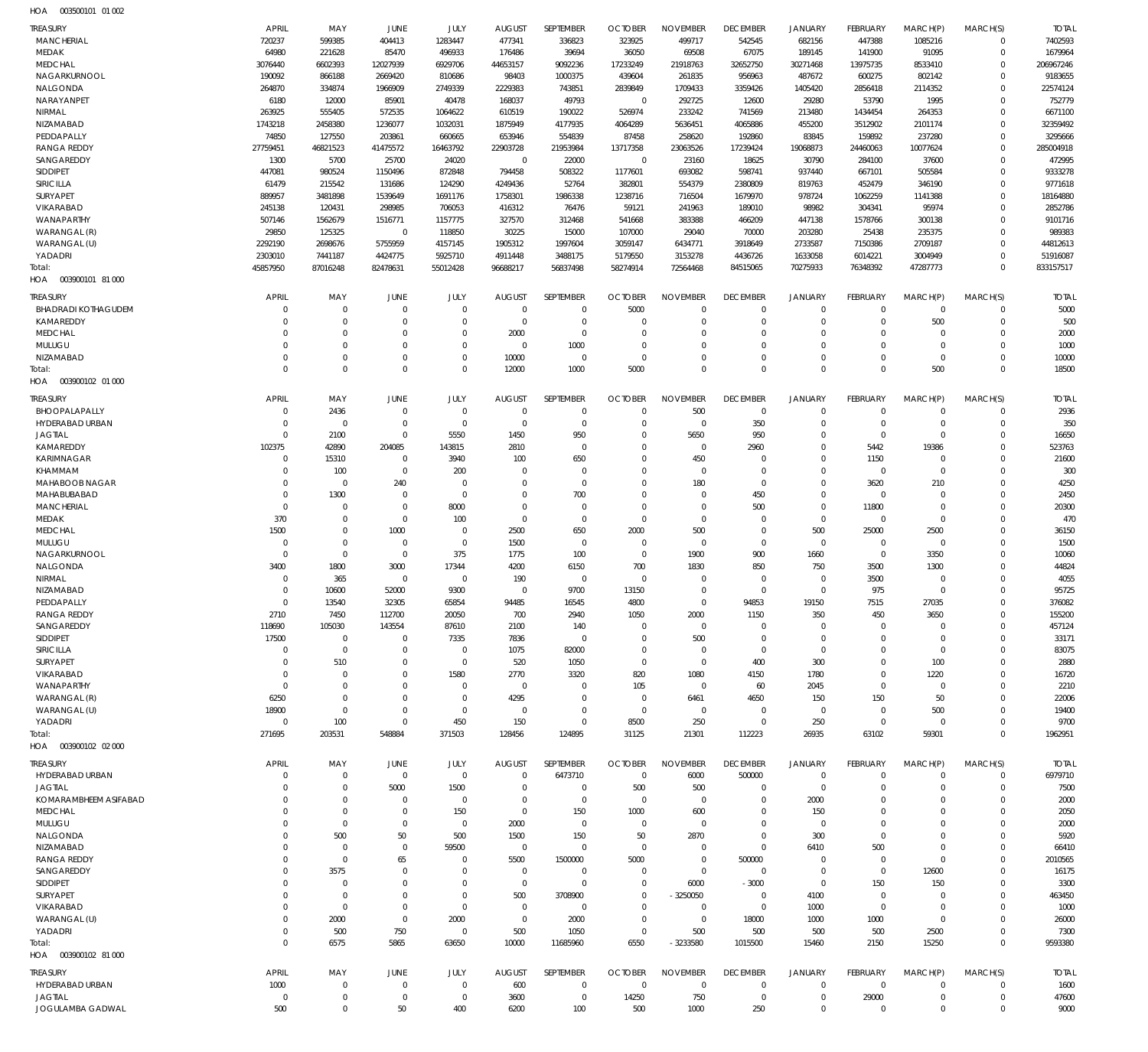003900102 81 000 HOA

| <b>TREASURY</b><br>KAMAREDDY            | <b>APRIL</b><br>21390   | MAY<br>15570                 | JUNE                             | JULY<br>6430               | <b>AUGUST</b>           | SEPTEMBER<br>8100       | <b>OCTOBER</b>             | <b>NOVEMBER</b>          | <b>DECEMBER</b>             | <b>JANUARY</b><br>$\mathbf 0$ | FEBRUARY                  | MARCH(P)               | MARCH(S)<br>$\Omega$ | <b>TOTAL</b><br>124873    |
|-----------------------------------------|-------------------------|------------------------------|----------------------------------|----------------------------|-------------------------|-------------------------|----------------------------|--------------------------|-----------------------------|-------------------------------|---------------------------|------------------------|----------------------|---------------------------|
| KOMARAMBHEEM ASIFABAD                   | $\Omega$                | $\mathbf{0}$                 | 30020<br>$\circ$                 | $\mathbf 0$                | 22700<br>$\mathbf 0$    | $\mathbf 0$             | 7250<br>400                | 5820<br>$\Omega$         | 2500<br>$\Omega$            | $\Omega$                      | 2874<br>$\Omega$          | 2219<br>$\Omega$       | $\Omega$             | 400                       |
| MAHABOOB NAGAR                          | 850                     | $\mathbf 0$                  | 100                              | 1000                       | 950                     | $\mathbf 0$             | $\Omega$                   | 1050                     | 500                         | $\Omega$                      | 500                       | 1100                   | $\Omega$             | 6050                      |
| MAHABUBABAD                             | $\Omega$                | 50                           | $\circ$                          | $\mathbf 0$                | 720                     | 1250                    | $\Omega$                   | $\mathbf 0$              | 50                          | 300                           | 200                       | 250                    | $\Omega$             | 2820                      |
| <b>MEDAK</b>                            | 210                     | $\mathbf{0}$                 | 150                              | 50                         | 650                     | 1500                    | 100                        | $\mathbf 0$              | $\Omega$                    | $\Omega$                      | 300                       | $\Omega$               | $\Omega$             | 2960                      |
| <b>MEDCHAL</b>                          | $\Omega$                | 800                          | 2000                             | 1300                       | 5300                    | 2100                    | 1500                       | 2500                     | 4650                        | 1650                          | 2250                      | 10300                  | $\Omega$             | 34350                     |
| NAGARKURNOOL                            | $\Omega$                | $\Omega$                     | $\Omega$                         | 250                        | 3250                    | 250                     | $\Omega$                   | 1250                     | 1250                        | 3800                          | $\Omega$                  | 3250                   | $\Omega$             | 13300                     |
| NALGONDA<br><b>NARAYANPET</b>           | $\Omega$<br>$\Omega$    | $\mathbf{0}$<br>$\mathbf{0}$ | $\Omega$<br>$\Omega$             | 4420<br>$\mathbf 0$        | $\Omega$<br>$\Omega$    | $\mathbf 0$<br>250      | $\Omega$<br>$\Omega$       | $\Omega$<br>300          | $\Omega$<br>$\Omega$        | $^{\circ}$                    | $\Omega$                  | $\Omega$<br>200        | $\Omega$<br>$\Omega$ | 4420                      |
| NIRMAL                                  | $\Omega$                | 250                          | $\Omega$                         | $\Omega$                   | 250                     | $\mathbf 0$             | $\Omega$                   | $\Omega$                 | $\Omega$                    | 500<br>$^{\circ}$             | 400<br>$\Omega$           | $\Omega$               | $\Omega$             | 1650<br>500               |
| NIZAMABAD                               | 850                     | 9000                         | 1500                             | 12500                      | 12300                   | 7300                    | 9600                       | 1200                     | $\Omega$                    | 500                           | 3500                      | 4000                   | $\Omega$             | 62250                     |
| PEDDAPALLY                              | $\Omega$                | 250                          | 5020                             | 1775                       | 1150                    | 3750                    | $\Omega$                   | 250                      | 15920                       | 250                           | 1000                      | $\Omega$               | $\Omega$             | 29365                     |
| <b>RANGA REDDY</b>                      | 2685                    | 4000                         | 4950                             | 11095                      | 600                     | 15200                   | 17800                      | 10970                    | 5850                        | 3650                          | 4210                      | 1345                   | $\Omega$             | 82355                     |
| SANGAREDDY                              | 25990                   | 23590                        | 8240                             | 3500                       | 870                     | 2900                    | 1500                       | 600                      | 1050                        | 1100                          | 1700                      | 800                    | $\Omega$             | 71840                     |
| SIDDIPET                                | 50                      | $\mathbf{0}$                 | 500                              | 2465                       | 1750                    | $\mathbf 0$             | $\Omega$                   | 1000                     | $\Omega$                    | 1000                          | 50                        | $\Omega$               | $\Omega$             | 6815                      |
| <b>SIRICILLA</b>                        | 50                      | $\mathbf{0}$                 | $\Omega$                         | 76050                      | 3400                    | 50                      | 850                        | 750                      | 1850                        | 1600                          | $\Omega$                  | $\Omega$               | $\Omega$             | 84600                     |
| SURYAPET<br>VIKARABAD                   | $\Omega$<br>$\Omega$    | $\mathbf{0}$<br>25000        | $\Omega$<br>$\Omega$             | $\mathbf 0$<br>1000        | $\Omega$<br>3000        | 200<br>4250             | $\overline{0}$<br>1000     | 100<br>2250              | $\Omega$<br>1250            | $^{\circ}$<br>250             | $\Omega$<br>$\Omega$      | $\Omega$<br>1000       | $\Omega$<br>$\Omega$ | 300<br>39000              |
| WANAPARTHY                              | $\Omega$                | $\mathbf 0$                  | $\Omega$                         | $\Omega$                   | 250                     | 500                     | 50                         | $\Omega$                 | 650                         | 350                           | $\Omega$                  | 1500                   | $\Omega$             | 3300                      |
| WARANGAL (R)                            | 1730                    | $\mathbf 0$                  | $\Omega$                         | $\Omega$                   | C                       | $\mathbf 0$             | $\Omega$                   | 1925                     | 2000                        | 50                            | $\Omega$                  | $\Omega$               | $\Omega$             | 5705                      |
| WARANGAL (U)                            | 3700                    | $\mathbf 0$                  | $\Omega$                         | $\Omega$                   | $\Omega$                | $\mathbf 0$             | $\Omega$                   | $\mathbf 0$              | $\Omega$                    | $\Omega$                      | $\Omega$                  | $\Omega$               | $\Omega$             | 3700                      |
| YADADRI                                 | $\Omega$                | $\mathbf{0}$                 | $\Omega$                         | $\Omega$                   | $\Omega$                | $\mathbf 0$             | $\Omega$                   | $\Omega$                 | $\Omega$                    | $\Omega$                      | $\Omega$                  | 500                    | $\Omega$             | 500                       |
| Total:                                  | 59005                   | 78510                        | 52530                            | 122235                     | 67540                   | 47700                   | 54800                      | 31715                    | 37770                       | 15000                         | 45984                     | 26464                  | $\Omega$             | 639253                    |
| 003900103 01 000<br>HOA                 |                         |                              |                                  |                            |                         |                         |                            |                          |                             |                               |                           |                        |                      |                           |
| <b>TREASURY</b>                         | <b>APRIL</b>            | MAY                          | JUNE                             | JULY                       | <b>AUGUST</b>           | SEPTEMBER               | <b>OCTOBER</b>             | <b>NOVEMBER</b>          | <b>DECEMBER</b>             | <b>JANUARY</b>                | <b>FEBRUARY</b>           | MARCH(P)               | MARCH(S)             | <b>TOTAL</b>              |
| HYDERABAD URBAN                         | 189238068               | 165683511                    | 165100736                        | 270851968                  | 354939208               | 77527495                | 81787801                   | 1229655317               | 1664848884                  | 1613851206                    | 1163901136                | 909174468              | $\Omega$             | 7886559798                |
| <b>RANGA REDDY</b>                      | 1283000                 | 600000                       | $\Omega$                         | $\Omega$                   | 500200                  | 6862000                 | 715400                     | 828800                   | 219000                      | 2158000                       | $\Omega$                  | 31101                  | $\Omega$             | 13197501                  |
| SANGAREDDY                              | 798696171               | 1702032634                   | 1813846926                       | 1187170018                 | 1025539057              | 169462127               | 330151148                  | 444604912                | 417655307                   | 364854605                     | 764818446                 | 344257126              | $\Omega$             | 9363088477                |
| Total:                                  | 989217239               | 1868316145                   | 1978947662                       | 1458021986                 | 1380978465              | 253851622               | 412654349                  | 1675089029               | 2082723191                  | 1980863811                    | 1928719582                | 1253462695             | $\Omega$             | 17262845776               |
| HOA<br>003900105 01 000                 |                         |                              |                                  |                            |                         |                         |                            |                          |                             |                               |                           |                        |                      |                           |
| <b>TREASURY</b>                         | <b>APRIL</b>            | MAY                          | JUNE                             | JULY                       | <b>AUGUST</b>           | SEPTEMBER               | <b>OCTOBER</b>             | <b>NOVEMBER</b>          | <b>DECEMBER</b>             | <b>JANUARY</b>                | <b>FEBRUARY</b>           | MARCH(P)               | MARCH(S)             | <b>TOTAL</b>              |
| <b>BHADRADI KOTHAGUDEM</b>              | $\Omega$                | $\mathbf{0}$                 | $\overline{0}$                   | 0                          | $\Omega$                | $\mathbf 0$             | $\Omega$                   | $\mathbf 0$              | $\Omega$                    | $\mathbf 0$                   | $\Omega$                  | 22000                  | $\Omega$             | 22000                     |
| BHOOPALAPALLY                           | $\Omega$                | $\mathbf 0$                  | $\Omega$                         | $\Omega$                   | C                       | $\mathbf 0$             | $\Omega$                   | $\Omega$                 | $\Omega$                    | $\Omega$                      | $\Omega$                  | 5000                   | $\Omega$             | 5000                      |
| HYDERABAD URBAN<br><b>JAGTIAL</b>       | 421762250<br>$\Omega$   | 699260010<br>$\mathbf{0}$    | 588433345<br>5000                | 1006659563<br>200          | 723719729<br>$\Omega$   | 96355665<br>$\mathbf 0$ | 221202003<br>$\Omega$      | 8190956430<br>7300       | 6530493729<br>5000          | 5187857500<br>$\mathbf 0$     | 4746141271<br>15000       | 3162039777<br>22230    | $\Omega$<br>$\Omega$ | 31574881272<br>54730      |
| <b>JANGAON</b>                          | $\Omega$                | $\mathbf 0$                  | $\Omega$                         | $\Omega$                   | $\Omega$                | $\Omega$                | $\Omega$                   | $\Omega$                 | $\mathsf{C}$                | $\mathbf 0$                   | 10000                     | $\Omega$               | $\Omega$             | 10000                     |
| JOGULAMBA GADWAL                        | $\Omega$                | $\mathbf 0$                  | $\Omega$                         | $\Omega$                   | C                       | $\Omega$                | 21000                      | $-17000$                 | $\Omega$                    | $-4000$                       | 1000                      | 6000                   | $\Omega$             | 7000                      |
| KAMAREDDY                               | $\Omega$                | $\mathbf 0$                  | $\Omega$                         | $\Omega$                   | $\Omega$                | $\Omega$                | $\Omega$                   | $\mathbf 0$              | 1000                        | $\Omega$                      | $\Omega$                  | $\Omega$               | $\Omega$             | 1000                      |
| <b>KARIMNAGAR</b>                       | $\Omega$                | 3336000                      | $\Omega$                         | $\mathbf 0$                | $\Omega$                | $\mathbf 0$             | $\Omega$                   | $\mathbf 0$              | 15000                       | $\mathbf 0$                   | $\Omega$                  | $\Omega$               | $\Omega$             | 3351000                   |
| <b>MANCHERIAL</b>                       | $\Omega$                | $\mathbf{0}$                 | $\Omega$                         | 5000                       | C                       | $\Omega$                | $\mathsf{C}$               | $\Omega$                 | 20000                       | $\Omega$                      | $\Omega$                  | $\Omega$               | $\Omega$             | 25000                     |
| <b>MEDCHAL</b>                          | 290920000               | 298700000                    | 124500000                        | 291500000                  | 171322000               | 118092000               | 178700000                  | 123000000                | 128520000                   | 126000000                     | 101500000                 | 33500000               | $\Omega$             | 1986254000                |
| NALGONDA                                | $\Omega$                | 4375000                      | 25000                            | 45000                      | 25000                   | $\mathbf{0}$            | 750                        | $\mathbf 0$              | 4006000                     | $\mathbf 0$                   | 2000                      | 3725000                | $\Omega$             | 12203750                  |
| NIZAMABAD<br>PEDDAPALLY                 | $\mathbf 0$<br>$\Omega$ | $\mathbf{0}$<br>$\mathbf 0$  | $\Omega$<br>$\Omega$             | 10000<br>5000              | $\mathbf 0$<br>$\Omega$ | 3750000<br>$\mathbf 0$  | $\overline{0}$<br>$\Omega$ | $\mathbf 0$<br>$\Omega$  | $\Omega$<br>$\Omega$        | $\mathbf 0$<br>$\Omega$       | $\Omega$<br>$\Omega$      | $\Omega$<br>$\Omega$   | $\Omega$<br>$\Omega$ | 3760000<br>5000           |
| RANGA REDDY                             | 1715771983              | 2342078870                   | 1940690360                       | 2747261013                 | 2964605779              | 643239680               | 621378694                  | 1277796874               | 910026970                   | 842235282                     | 1003145942                | 644006250              | $\Omega$             | 17652237697               |
| SANGAREDDY                              | 98971000                | 214700000                    | 274354636                        | 373780000                  | 299260000               | 81460000                | 68460000                   | 97460000                 | 92710000                    | 108672000                     | 95900000                  | 53478000               | $\Omega$             | 1859205636                |
| SIDDIPET                                | $\mathbf 0$             | 5000                         | $\Omega$                         | $\mathbf 0$                | $\Omega$                | $\mathbf 0$             | $\Omega$                   | $\Omega$                 | $\Omega$                    | $\Omega$                      | $\Omega$                  | $\Omega$               | $\Omega$             | 5000                      |
| SURYAPET                                | $\Omega$                | $\Omega$                     | $\Omega$                         | $\Omega$                   | $\Omega$                | $\Omega$                | 52000                      | 24000                    | $\Omega$                    | $\Omega$                      | $\Omega$                  | $\Omega$               | $\Omega$             | 76000                     |
| VIKARABAD                               | $\Omega$                | $\mathbf 0$                  | 5000                             | 185000                     | $\Omega$                | 5000                    | $\Omega$                   | $\Omega$                 | 3000                        | $\mathbf 0$                   | 10000                     | $\Omega$               | $\Omega$             | 208000                    |
| WANAPARTHY                              | 1068003385              | 813500000                    | 411000000                        | 911500000                  | 497424110               | 369662740               | 303985515                  | 371000000                | 281000000                   | 202000000                     | 350169041                 | 143559178              | $\Omega$             | 5722803969                |
| WARANGAL (U)<br>YADADRI                 | $\mathbf 0$<br>$\Omega$ | $\mathbf 0$<br>$\mathbf 0$   | $\overline{0}$<br>$\overline{0}$ | $\mathbf 0$<br>$\mathbf 0$ | $\Omega$<br>$\Omega$    | 4500<br>400000          | $\mathbf{0}$<br>225000     | $\mathbf 0$<br>205000    | $\overline{0}$<br>250000    | $\mathbf 0$<br>116000         | 135000<br>365000          | $\Omega$<br>228500     | $\Omega$<br>$\Omega$ | 139500<br>1789500         |
| Total:                                  | 3595428618              | 4375954880                   | 3339013341                       | 5330950776                 | 4656356618              | 1312969585              | 1394024962                 | *****************        | 7947050699                  | 6466876782                    | 6297394254                | 4040591935             | $\Omega$             | 58817045054               |
| HOA<br>003900105 02 000                 |                         |                              |                                  |                            |                         |                         |                            |                          |                             |                               |                           |                        |                      |                           |
|                                         |                         |                              |                                  |                            |                         |                         |                            |                          |                             |                               |                           |                        |                      |                           |
| <b>TREASURY</b><br>ADILABAD             | <b>APRIL</b><br>1500000 | MAY<br>38353750              | JUNE<br>4932                     | JULY<br>520000             | <b>AUGUST</b><br>213000 | SEPTEMBER<br>36014450   | <b>OCTOBER</b><br>43355000 | <b>NOVEMBER</b><br>23000 | <b>DECEMBER</b><br>58656550 | <b>JANUARY</b><br>3000        | <b>FEBRUARY</b><br>654000 | MARCH(P)<br>67426000   | MARCH(S)<br>$\Omega$ | <b>TOTAL</b><br>246723682 |
| <b>BHADRADI KOTHAGUDEM</b>              | 1000                    | 121617355                    | 339350                           | $\mathbf 0$                | 8335                    | 56008400                | 105493335                  | 759100                   | 145551400                   | $-40165$                      | 29500                     | 128687435              | $\Omega$             | 558455045                 |
| <b>BHOOPALAPALLY</b>                    | 1500000                 | 43503593                     | 1000                             | $\Omega$                   | 840000                  | 17561060                | 59265000                   | 185000                   | 52175000                    | $\Omega$                      | 50000                     | 44550850               | $\Omega$             | 219631503                 |
| HYDERABAD URBAN                         | 1037689776              |                              |                                  |                            |                         | 708164733               |                            | 157862833                | 1089779477                  | 61568088                      | 580251174                 | 1499274581             | $\Omega$             | 12851183252               |
| <b>JAGTIAL</b>                          |                         | 2129615314                   | 1053342693                       | 1009812734                 | 3024291644              |                         | 499530205                  |                          |                             |                               |                           |                        |                      |                           |
|                                         | 2000                    | 103966260                    | 33300                            | 11400                      | 43180                   | 60173100                | 90565000                   | 356000                   | 123367000                   | 9000                          | 18000                     | 124654200              | $\Omega$             | 503198440                 |
| <b>JANGAON</b>                          | 202000                  | 69284555                     | $\Omega$                         | 91380                      | 4190                    | 27166070                | 59255000                   | 472000                   | 83111200                    | 204000                        | 2629000                   | 71862500               | $\Omega$             | 314281895                 |
| JOGULAMBA GADWAL                        | 28566                   | 38704977                     | 10500                            | $\mathbf 0$                | $\overline{0}$          | 16159000                | 32162960                   | 2294050                  | 41777300                    | 1899110                       | $\Omega$                  | 37734300               | $\Omega$             | 170770763                 |
| KAMAREDDY                               | 10000                   | 59677450                     | 20400                            | $\Omega$                   | 35097                   | 24718300                | 59702000                   | 179600                   | 76897250                    | 1181000                       | 3250                      | 61124300               | $\Omega$             | 283548647                 |
| KARIMNAGAR                              | 2925560                 | 137779655                    | 152820                           | 125000                     | 50000                   | 92597500                | 138595000                  | 1713500                  | 169522500                   | 5009750                       | 1350500                   | 163837000              | $\Omega$             | 713658785                 |
| KHAMMAM                                 | 67350<br>$\mathbf 0$    | 132979850                    | 1802200<br>$\Omega$              | 849000<br>$\Omega$         | 383350<br>$\mathbf{0}$  | 108880090               | 131005250                  | 221400                   | 187446100                   | 1307835                       | 4359300                   | 193566200              | $\Omega$<br>$\Omega$ | 762867925                 |
| KOMARAMBHEEM ASIFABAD<br>MAHABOOB NAGAR | 900000                  | 41000034<br>68367600         | 320000                           | 6000                       | 15000                   | 16557505<br>38937200    | 35808000<br>96169650       | 146000<br>2764200        | 48500000<br>83702550        | $\mathbf 0$<br>2695450        | 4000<br>850               | 41516000<br>77642250   | $\Omega$             | 183531539<br>371520750    |
| MAHABUBABAD                             | 250000                  | 80834850                     | 1000                             | $\mathbf 0$                | $-250000$               | 26158550                | 73275500                   | 223000                   | 101104700                   | 103900                        | 100000                    | 79225150               | $\Omega$             | 361026650                 |
| MANCHERIAL                              | $\mathbf 0$             | 113484026                    | 758800                           | 5000                       | $\Omega$                | 39952477                | 99536009                   | 292000                   | 132659366                   | 13000                         | 38000                     | 115555000              | $\Omega$             | 502293678                 |
| <b>MEDAK</b>                            | $\Omega$                | 55536230                     | 230                              | 600000                     | $\Omega$                | 20510000                | 51008000                   | 126000                   | 70057000                    | $\mathbf 0$                   | $\Omega$                  | 51031000               | $\Omega$             | 248868460                 |
| <b>MEDCHAL</b>                          | 2751150                 | 586610465                    | 3832700                          | 1713420                    | 276000                  | 506917626               | 543939290                  | 33963600                 | 560901050                   | 33945800                      | 10884475                  | 755637300              | $\Omega$             | 3041372876                |
| MULUGU                                  | 16800                   | 39009400                     | 300                              | 2000                       | $\mathbf{0}$            | 9375000                 | 6512000                    | 71000                    | 36630000                    | 1390000                       | - 0                       | 26625000               | $\Omega$             | 119631500                 |
| NAGARKURNOOL                            | 314300                  | 65418430                     | 15800                            | 446500                     | 587176                  | 26953670                | 62320000                   | 261000                   | 83762400                    | 800                           | $\Omega$                  | 63575000               | $\Omega$<br>$\Omega$ | 303655076                 |
| NALGONDA<br>NARAYANPET                  | 20000<br>$\Omega$       | 217882723<br>37505000        | 695605<br>30600                  | 80242<br>5000              | 5000<br>5000            | 82887600<br>12379000    | 194582000<br>2064000       | 763350<br>288000         | 257565170<br>46504750       | 4761665<br>$\mathbf 0$        | 1578335<br>5000           | 215276050<br>37000000  | $\Omega$             | 976097740<br>135786350    |
| NIRMAL                                  | 4900                    | 58932765                     | 4607290                          | 345305                     | 3300                    | 23533228                | 51784000                   | 39000                    | 69765000                    | 6660                          | 18450                     | 61759950               | $\Omega$             | 270799848                 |
| NIZAMABAD                               | 1517200                 | 149894870                    | 1308500                          | 629000                     | 31000                   | 57042420                | 134230000                  | 783000                   | 183062850                   | 64700                         | 1217923                   | 146949385              | $\Omega$             | 676730848                 |
| PEDDAPALLY                              | 37310                   | 121149920                    | 872225                           | 5100                       | 102300                  | 55640130                | 112706680                  | 2323000                  | 146388000                   | 2908000                       | 2100000                   | 131845730              | $\Omega$             | 576078395                 |
| RANGA REDDY                             | 36872080                | 507831572                    | 23113565                         | 39182853                   | 15143319                | 707779006               | 513913865                  | 132257579                | 678778673                   | 35540873                      | 201688919                 | 1025811535             | $\Omega$             | 3917913839                |
| SANGAREDDY<br>SIDDIPET                  | 13629020<br>78200       | 182432278<br>106640450       | 683564<br>36600                  | 425800<br>450927           | 10393350<br>13000       | 84519750<br>47973320    | 155898700<br>101932000     | 5121600<br>1640000       | 193712000<br>137892050      | 5225000<br>667658             | 12371500<br>716800        | 211619000<br>112366250 | $\Omega$             | 876031562<br>510407255    |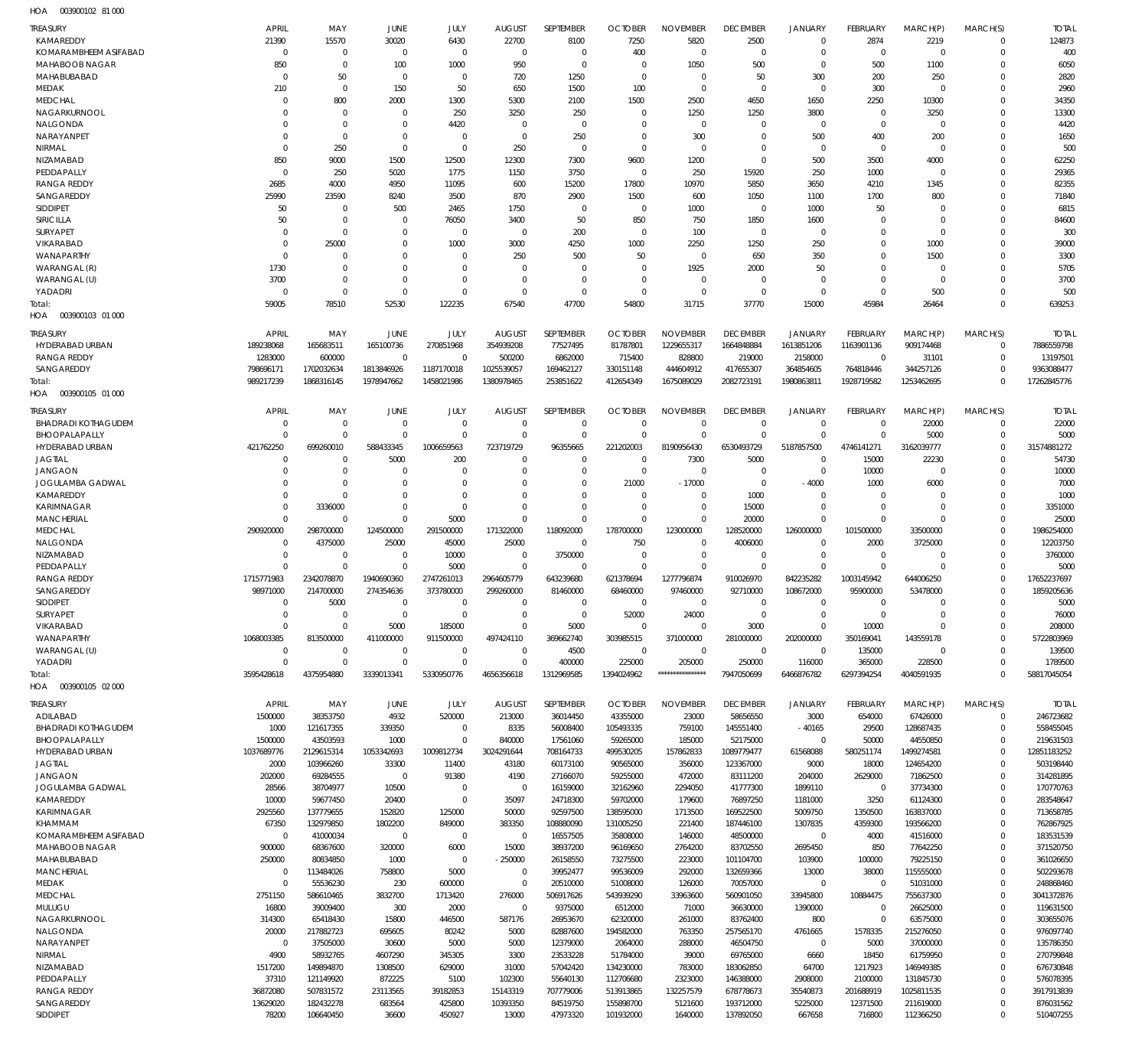003900105 02 000 HOA

| <b>TREASURY</b><br><b>SIRICILLA</b>             | <b>APRIL</b><br>14800      | MAY<br>65727710            | JUNE<br>$\Omega$           | JULY<br>$\Omega$           | <b>AUGUST</b><br>865000   | SEPTEMBER<br>27317000  | <b>OCTOBER</b><br>57825000 | <b>NOVEMBER</b><br>1118000 | <b>DECEMBER</b><br>77107000 | <b>JANUARY</b><br>1046000     | <b>FEBRUARY</b><br>403000      | MARCH(P)<br>66686396    | MARCH(S)<br>$\Omega$    | <b>TOTAL</b><br>298109906 |
|-------------------------------------------------|----------------------------|----------------------------|----------------------------|----------------------------|---------------------------|------------------------|----------------------------|----------------------------|-----------------------------|-------------------------------|--------------------------------|-------------------------|-------------------------|---------------------------|
| <b>SURYAPET</b>                                 | 60000                      | 114468580                  | 15800                      | 5000                       | 5000                      | 54077800               | 109129000                  | 3696050                    | 146788800                   | 3167000                       | 2000                           | 138559000               | $\mathbf 0$             | 569974030                 |
| VIKARABAD                                       | 1025790                    | 69865622                   | 2625680                    | 1000                       | 6680                      | 24386400               | 64583000                   | 183000                     | 90563500                    | 1211830                       | 152124                         | 69996000                | $\Omega$                | 324600626                 |
| WANAPARTHY                                      | 1395340                    | 85819250                   | 526720                     | 388400                     | 1710000                   | 23882156               | 79524000                   | 2497000                    | 55119700                    | 200000                        | 1170000                        | 84309793                | $\Omega$                | 336542359                 |
| WARANGAL (R)                                    | 829400                     | 92750470                   | $\Omega$                   | 1000                       | $\Omega$                  | 36409350               | 80669000                   | 154000                     | 109494500                   | 39617                         | 74000                          | 91244350                | $\Omega$                | 411665687                 |
| WARANGAL (U)                                    | 300986                     | 150947725                  | 1705500                    | 262000                     | 104000                    | 275871013              | 119853070                  | 2846100                    | 166423650                   | 5870700                       | 414000                         | 334029840               | $\Omega$                | 1058628584                |
| YADADRI<br>Total:                               | 31200<br>1103974728        | 103714630<br>5991307359    | 293348<br>1097151022       | 4000<br>1055968061         | 77000<br>3054960921       | 33548100<br>3380051004 | 94764000<br>4060955514     | 529000<br>356151962        | 125908750<br>5630675236     | 10500<br>170010771            | 80000<br>822364100             | 100591750<br>6431569095 | $\Omega$<br>$\Omega$    | 459552278<br>33155139773  |
| HOA   003900105  03  000                        |                            |                            |                            |                            |                           |                        |                            |                            |                             |                               |                                |                         |                         |                           |
|                                                 | <b>APRIL</b>               |                            |                            |                            |                           | <b>SEPTEMBER</b>       |                            | <b>NOVEMBER</b>            | <b>DECEMBER</b>             |                               |                                |                         |                         |                           |
| <b>TREASURY</b><br>MAHABOOB NAGAR               | $\mathbf 0$                | MAY<br>$\overline{0}$      | <b>JUNE</b><br>$\Omega$    | JULY<br>$\overline{0}$     | <b>AUGUST</b><br>$\Omega$ | $\Omega$               | <b>OCTOBER</b><br>$\Omega$ | $\Omega$                   | $\overline{0}$              | <b>JANUARY</b><br>$\mathbf 0$ | <b>FEBRUARY</b><br>$\mathbf 0$ | MARCH(P)<br>200         | MARCH(S)<br>$\mathbf 0$ | <b>TOTAL</b><br>200       |
| Total:                                          | $\Omega$                   | $\Omega$                   | $\Omega$                   | $\Omega$                   | $\Omega$                  | $\Omega$               | $\Omega$                   | $\Omega$                   | $\Omega$                    | $\mathbf 0$                   | $\Omega$                       | 200                     | $\mathbf 0$             | 200                       |
| 003900105 96 000<br>HOA                         |                            |                            |                            |                            |                           |                        |                            |                            |                             |                               |                                |                         |                         |                           |
| <b>TREASURY</b>                                 | <b>APRIL</b>               | MAY                        | <b>JUNE</b>                | JULY                       | <b>AUGUST</b>             | SEPTEMBER              | <b>OCTOBER</b>             | <b>NOVEMBER</b>            | <b>DECEMBER</b>             | <b>JANUARY</b>                | <b>FEBRUARY</b>                | MARCH(P)                | MARCH(S)                | <b>TOTAL</b>              |
| SIDDIPET                                        | $\mathbf 0$                | $\overline{0}$             | $\Omega$                   | $\overline{0}$             | $\Omega$                  | $\Omega$               | $\Omega$                   | $\Omega$                   | $-200000$                   | $\mathbf 0$                   | $\Omega$                       | $\mathbf 0$             | $\Omega$                | $-200000$                 |
| Total:                                          | $\Omega$                   | $\Omega$                   | $\Omega$                   | $\Omega$                   | $\Omega$                  | $\Omega$               | $\Omega$                   | $\Omega$                   | $-200000$                   | $\mathbf{0}$                  | $\Omega$                       | $\Omega$                | $\Omega$                | $-200000$                 |
| 003900106 01 000<br>HOA                         |                            |                            |                            |                            |                           |                        |                            |                            |                             |                               |                                |                         |                         |                           |
| <b>TREASURY</b>                                 | <b>APRIL</b>               | MAY                        | <b>JUNE</b>                | JULY                       | <b>AUGUST</b>             | SEPTEMBER              | <b>OCTOBER</b>             | <b>NOVEMBER</b>            | <b>DECEMBER</b>             | <b>JANUARY</b>                | <b>FEBRUARY</b>                | MARCH(P)                | MARCH(S)                | <b>TOTAL</b>              |
| <b>BHADRADI KOTHAGUDEM</b>                      | $\mathbf 0$                | $\overline{0}$             | $\Omega$                   | $\Omega$                   | $\Omega$                  | $\Omega$               | $\overline{0}$             | $\mathbf{0}$               | $\mathbf 0$                 | $\mathbf 0$                   | 15000                          | $\mathbf 0$             | $\mathbf 0$             | 15000                     |
| HYDERABAD URBAN                                 | 1977320                    | 1243725                    | 755410                     | 1089495                    | 2045090                   | 1519570                | 1034190                    | 1280315                    | 1382570                     | 854952                        | 2825305                        | 1913450                 | $\mathbf 0$             | 17921392                  |
| <b>JAGTIAL</b>                                  | $\mathbf 0$<br>$\Omega$    | $\overline{0}$             | $\Omega$                   | $\Omega$                   | $\Omega$                  | $\Omega$               | $\Omega$                   | $\Omega$                   | $\overline{0}$              | $\mathbf 0$                   | $\mathbf 0$                    | 1000                    | $\Omega$                | 1000                      |
| <b>JANGAON</b><br>KAMAREDDY                     | 6500                       | $\overline{0}$<br>21000    | $\Omega$<br>$\Omega$       | $\Omega$<br>$\Omega$       | $\Omega$<br>1000          | $\Omega$<br>2500       | $\Omega$<br>$\Omega$       | 1000<br>100                | $\Omega$<br>2500            | $\mathbf 0$<br>$\mathbf 0$    | 5000<br>3000                   | 5500<br>5500            | $\Omega$<br>$\Omega$    | 11500<br>42100            |
| <b>KARIMNAGAR</b>                               | 20500                      | 500                        | 20000                      | $\Omega$                   | 20000                     | 20000                  | $\Omega$                   | 20500                      | 20500                       | $\mathbf 0$                   | 20500                          | 2000                    | $\Omega$                | 144500                    |
| KHAMMAM                                         | $\Omega$                   | $^{\circ}$                 | $\Omega$                   | $\Omega$                   | $\Omega$                  | $\Omega$               | $\Omega$                   | $\mathbf{0}$               | $\Omega$                    | $\Omega$                      | $\mathbf 0$                    | 500                     | $\Omega$                | 500                       |
| MAHABOOB NAGAR                                  | 100                        | $\overline{0}$             | $\Omega$                   | $\Omega$                   | $\Omega$                  | $\Omega$               | $\Omega$                   | $\mathbf{0}$               | 5000                        | $\mathbf 0$                   | 500                            | $\mathbf 0$             | $\Omega$                | 5600                      |
| MEDAK                                           | 1000                       | $\overline{0}$             | $\Omega$                   | $\Omega$                   | $\Omega$                  | $\Omega$               | $\Omega$                   | 1000                       | $\Omega$                    | $\mathbf 0$                   | $\mathbf 0$                    | $\Omega$                | $\Omega$                | 2000                      |
| <b>MEDCHAL</b>                                  | 277725                     | 257600                     | 261700                     | 267183                     | 197560                    | 192325                 | 174925                     | 248475                     | 116000                      | 361885                        | 243300                         | 764618                  | $\Omega$                | 3363296                   |
| NAGARKURNOOL<br>NALGONDA                        | $\mathbf 0$<br>$\mathbf 0$ | $\Omega$<br>$\overline{0}$ | $\Omega$<br>$\Omega$       | $\Omega$<br>$\overline{0}$ | $\Omega$<br>$\Omega$      | $\Omega$               | $\Omega$<br>$\Omega$       | $\Omega$<br>$\mathbf 0$    | $\Omega$<br>$\overline{0}$  | $\mathbf 0$<br>5540           | 200                            | $\mathbf 0$             | $\Omega$<br>$\Omega$    | 200<br>14840              |
| NIZAMABAD                                       | $\Omega$                   | $\overline{0}$             | $\Omega$                   | $\Omega$                   | $\Omega$                  | 4200<br>$\Omega$       | $\Omega$                   | $\Omega$                   | $\Omega$                    | $\mathbf 0$                   | 4100<br>$\mathbf 0$            | 1000<br>500             | $\Omega$                | 500                       |
| <b>RANGA REDDY</b>                              | 142450                     | 47025                      | 125125                     | 129890                     | 81625                     | 114200                 | 117650                     | 190350                     | 121000                      | 137725                        | 132300                         | 391575                  | $\Omega$                | 1730915                   |
| SANGAREDDY                                      | 6000                       | 16700                      | 37500                      | 67500                      | 25000                     | 25000                  | 27000                      | 25000                      | 46000                       | 6000                          | 42000                          | 155000                  | $\Omega$                | 478700                    |
| <b>SIDDIPET</b>                                 | 5100                       | 4200                       | 4200                       | $\overline{0}$             | 5000                      | 4000                   | $\overline{0}$             | $\mathbf 0$                | 4050                        | $\mathbf 0$                   | $\mathbf 0$                    | $\mathbf 0$             | $\Omega$                | 26550                     |
| VIKARABAD                                       | $\Omega$                   | $\overline{0}$             | 100                        | $\overline{0}$             | $\Omega$                  | $\mathbf 0$            | $\overline{0}$             | $\mathbf 0$                | $\Omega$                    | $\mathbf 0$                   | $\mathbf 0$                    | $\mathbf 0$             | $\Omega$                | 100                       |
| WARANGAL (U)                                    | 1500                       | 500                        | 500                        | 1000                       | 4500                      | $\Omega$               | 1000                       | $\Omega$                   | $\Omega$                    | $\Omega$                      | 800                            | 2000                    | $\Omega$                | 11800                     |
| YADADRI<br>Total:                               | 100000<br>2538195          | 150000<br>1741250          | 180000<br>1384535          | 190000<br>1745068          | 170000<br>2549775         | 250000<br>2131795      | $\Omega$<br>1354765        | 230000<br>1996740          | 50000<br>1747620            | 170000<br>1536102             | 110000<br>3402005              | 395000<br>3637643       | $\Omega$<br>$\Omega$    | 1995000<br>25765493       |
| 003900107 01 000<br>HOA                         |                            |                            |                            |                            |                           |                        |                            |                            |                             |                               |                                |                         |                         |                           |
|                                                 |                            |                            |                            |                            |                           |                        |                            |                            |                             |                               |                                |                         |                         |                           |
|                                                 |                            |                            |                            |                            |                           |                        |                            |                            |                             |                               |                                |                         |                         |                           |
| <b>TREASURY</b>                                 | <b>APRIL</b>               | MAY                        | <b>JUNE</b>                | JULY                       | <b>AUGUST</b>             | SEPTEMBER              | <b>OCTOBER</b>             | <b>NOVEMBER</b>            | <b>DECEMBER</b>             | <b>JANUARY</b>                | <b>FEBRUARY</b>                | MARCH(P)                | MARCH(S)                | <b>TOTAL</b>              |
| <b>HYDERABAD URBAN</b><br><b>MAHABOOB NAGAR</b> | $\Omega$<br>5000           | $\overline{0}$<br>5000     | $\overline{0}$<br>$\Omega$ | 4000<br>$\Omega$           | $\Omega$<br>$\Omega$      | $\Omega$<br>$\Omega$   | $\Omega$<br>$\Omega$       | 1950<br>$\Omega$           | $\mathbf 0$<br>$\Omega$     | $\mathbf 0$<br>$\Omega$       | $\Omega$<br>$\Omega$           | 8950<br>15000           | $\Omega$<br>$\Omega$    | 14900<br>25000            |
| NALGONDA                                        | $\Omega$                   | 300                        | 5250                       | $\Omega$                   | $\Omega$                  | $\Omega$               | $\Omega$                   | $\Omega$                   | $\Omega$                    | $\mathbf 0$                   | $\Omega$                       | 10200                   | $\Omega$                | 15750                     |
| <b>RANGA REDDY</b>                              | $\Omega$                   | $\overline{0}$             | $\Omega$                   | $\Omega$                   | $\Omega$                  | $\Omega$               | $\Omega$                   | $\Omega$                   | 1516                        | $\Omega$                      | $\Omega$                       | $\Omega$                | $\Omega$                | 1516                      |
| Total:                                          | 5000                       | 5300                       | 5250                       | 4000                       | $\Omega$                  | $\Omega$               | $\Omega$                   | 1950                       | 1516                        | $\Omega$                      | $\Omega$                       | 34150                   | $\Omega$                | 57166                     |
| HOA<br>003900108 01 000                         |                            |                            |                            |                            |                           |                        |                            |                            |                             |                               |                                |                         |                         |                           |
| <b>TREASURY</b>                                 | <b>APRIL</b>               | MAY                        | <b>JUNE</b>                | JULY                       | <b>AUGUST</b>             | SEPTEMBER              | <b>OCTOBER</b>             | <b>NOVEMBER</b>            | <b>DECEMBER</b>             | <b>JANUARY</b>                | <b>FEBRUARY</b>                | MARCH(P)                | MARCH(S)                | <b>TOTAL</b>              |
| <b>MEDCHAL</b>                                  | $\mathbf 0$                | $\mathbf 0$                | $\mathbf 0$                | $\Omega$                   | 500                       | 1000                   | $\Omega$                   | $\Omega$                   | 500                         | $\mathbf 0$                   | $\Omega$                       | 500                     | $\mathbf 0$             | 2500                      |
| <b>RANGA REDDY</b>                              | 1000                       | $\mathbb O$                | $\Omega$                   | $\Omega$                   | $\Omega$                  | $\Omega$               | $\Omega$                   | $\Omega$                   | $\Omega$                    | $\mathbf 0$                   | $\Omega$                       | $\mathbf 0$             | $\mathbf 0$             | 1000                      |
| <b>SIDDIPET</b>                                 | $\mathbf 0$                | $\mathbf 0$                | 4000                       | $\Omega$<br>$\Omega$       | $\Omega$<br>$\Omega$      | $\Omega$<br>$\Omega$   | $\Omega$<br>$\Omega$       | $\Omega$<br>$\Omega$       | $\Omega$                    | $\mathbf 0$                   | $\Omega$<br>$\Omega$           | $\mathbf 0$             | $\Omega$<br>$\Omega$    | 4000                      |
| WARANGAL (U)<br>Total:                          | $\mathbf 0$<br>1000        | $\mathbb O$<br>$\mathbb O$ | $\overline{0}$<br>4000     | $\Omega$                   | 500                       | 1000                   | $\Omega$                   | $\Omega$                   | $\mathbf 0$<br>500          | $\mathbf 0$<br>$\mathbf 0$    | $\Omega$                       | 500<br>1000             | $\Omega$                | 500<br>8000               |
| HOA  003900150  01 000                          |                            |                            |                            |                            |                           |                        |                            |                            |                             |                               |                                |                         |                         |                           |
|                                                 | <b>APRIL</b>               |                            |                            |                            |                           | SEPTEMBER              | <b>OCTOBER</b>             | <b>NOVEMBER</b>            |                             |                               |                                |                         |                         | <b>TOTAL</b>              |
| <b>TREASURY</b><br><b>ADILABAD</b>              | 25000                      | MAY<br>$\overline{0}$      | JUNE<br>16550              | JULY<br>541800             | <b>AUGUST</b><br>262000   | 430700                 | 250000                     | $\mathbf 0$                | <b>DECEMBER</b><br>180000   | JANUARY<br>360000             | <b>FEBRUARY</b><br>195000      | MARCH(P)<br>$\Omega$    | MARCH(S)<br>$\Omega$    | 2261050                   |
| <b>BHADRADI KOTHAGUDEM</b>                      | 1419746                    | 1351300                    | 463432                     | 946775                     | 120000                    | 672502                 | 50000                      | 349800                     | 469000                      | 199000                        | 402350                         | 1140900                 | $\mathbf 0$             | 7584805                   |
| BHOOPALAPALLY                                   | 368300                     | 24000                      | $^{\circ}$                 | 157770                     | 726070                    | 246600                 | 7000                       | 165600                     | 1038000                     | 132400                        | 347460                         | 120300                  | $\Omega$                | 3333500                   |
| HYDERABAD URBAN                                 | 1241855                    | 686738                     | 609947                     | 1374296                    | 2569950                   | 1911770                | 846850                     | 1099300                    | 898500                      | 1915382                       | 3011370                        | 529084                  | $\Omega$                | 16695042                  |
| <b>JAGTIAL</b>                                  | 573600                     | 95000                      | 40400                      | 1226250                    | 239900                    | 247770                 | 17000                      | 62700                      | 297300                      | 83855                         | 130000                         | $\Omega$                | $\Omega$                | 3013775                   |
| <b>JANGAON</b>                                  | 25000                      | 5000                       | 269500                     | 773600                     | 1000000<br>$\mathbf 0$    | 481400                 | 5000<br>$\overline{0}$     | 5000                       | 120000                      | 79000                         | 210400                         | 415000<br>$\Omega$      | $\Omega$<br>$\Omega$    | 3388900                   |
| JOGULAMBA GADWAL<br>KAMAREDDY                   | 274000<br>13500            | 664614<br>29500            | 5000<br>$\Omega$           | 1030370<br>218700          | 6500                      | 535000<br>109000       | $\Omega$                   | $\mathbf 0$<br>5000        | 2559450<br>95500            | $-1874100$<br>408500          | 230000<br>34000                | 4500                    | $\Omega$                | 3424334<br>924700         |
| KARIMNAGAR                                      | 522950                     | 198350                     | 626750                     | 2132577                    | 190950                    | 691200                 | 188778                     | 166900                     | 988100                      | 29800                         | 310050                         | 23460                   | $\Omega$                | 6069865                   |
| <b>KHAMMAM</b>                                  | 300000                     | 80000                      | 383624                     | 1046500                    | 695027                    | 134600                 | 234457                     | 1111658                    | 965550                      | 141000                        | 354758                         | 112000                  | $\Omega$                | 5559174                   |
| KOMARAMBHEEM ASIFABAD                           | 10000                      | 250000                     | 5000                       | 500000                     | $\mathbf 0$               | 180000                 | 250000                     | $\mathbf 0$                | $\mathbf 0$                 | $\mathbf 0$                   | 548700                         | 40900                   | $\Omega$                | 1784600                   |
| <b>MAHABOOB NAGAR</b>                           | 110740                     | 20000                      | 5000                       | 931557                     | 5000                      | 5000                   | $\overline{0}$             | 1900                       | 730920                      | 48100                         | 620720                         | 200000                  | $\Omega$                | 2678937                   |
| MAHABUBABAD                                     | 542349                     | 24280                      | $\overline{0}$             | 555000                     | 800000                    | 82600                  | $\mathbf 0$                | 204000                     | 133000                      | 133000                        | 415000                         | $\mathbf 0$             | $\Omega$                | 2889229                   |
| <b>MANCHERIAL</b><br>MEDAK                      | 25000<br>35210             | 10954<br>15000             | 428450<br>82830            | 1055000<br>337000          | 505000<br>24200           | 133000<br>301500       | 89600<br>$\overline{0}$    | 200000<br>200000           | 1523000<br>363100           | $\mathbf 0$<br>5600           | 131350                         | 17000                   | $\Omega$<br>$\Omega$    | 4118354<br>1648840        |
| <b>MEDCHAL</b>                                  | 189000                     | 925000                     | 35000                      | 1137000                    | 530000                    | 747000                 | 585000                     | 279050                     | 165000                      | 218000                        | 269200<br>240000               | 15200<br>18000          | $\Omega$                | 5068050                   |
| MULUGU                                          | 535000                     | 341600                     | 300000                     | 475000                     | 324858                    | 465300                 | $\overline{0}$             | 208000                     | 343300                      | 354875                        | 188500                         | 764200                  | $\Omega$                | 4300633                   |
| NAGARKURNOOL                                    | 124200                     | 217040                     | 5000                       | 626058                     | 35000                     | 325000                 | 105000                     | 230000                     | 86400                       | 32700                         | 95000                          | 320000                  | $\Omega$                | 2201398                   |
| NALGONDA                                        | $\mathbf 0$                | 20000                      | 96410                      | 1283000                    | 835700                    | 845305                 | 250000                     | 800000                     | 525000                      | 15000                         | 340850                         | 439500                  | $\Omega$                | 5450765                   |
| NARAYANPET                                      | 54100                      | 12500                      | $\overline{0}$             | 705300                     | $\mathbf 0$               | $\overline{0}$         | $\overline{0}$             | 89500                      | 255000                      | 86500                         | 190000                         | $\Omega$                | $\Omega$                | 1392900                   |
| <b>NIRMAL</b><br>NIZAMABAD                      | 10000<br>8000              | 20000<br>43000             | 5000<br>30000              | 340000                     | 505000                    | 230000<br>$\Omega$     | $\overline{0}$             | $\Omega$<br>$\mathbf 0$    | 275000                      | $\mathbf 0$<br>200000         | 463000<br>$\mathbf 0$          | $\Omega$<br>$\Omega$    | $\Omega$<br>$\Omega$    | 1848000<br>1039500        |
| PEDDAPALLY                                      | 325500                     | 214400                     | 197700                     | 193000<br>803300           | 39500<br>262780           | 426700                 | 516000<br>65000            | 295000                     | 10000<br>735900             | 238200                        | 238500                         | 37300                   | $\Omega$                | 3840280                   |
| <b>RANGA REDDY</b><br>SANGAREDDY                | 153750<br>146000           | 68000<br>45000             | 282400<br>48520            | 1545700<br>837450          | 1646500<br>1104050        | 1964398<br>247000      | 650000<br>$\Omega$         | 1002000<br>587000          | 5388100<br>278456           | 473011<br>2724000             | 894627<br>387126               | 190969<br>101244        | $\Omega$<br>$\Omega$    | 14259455<br>6505846       |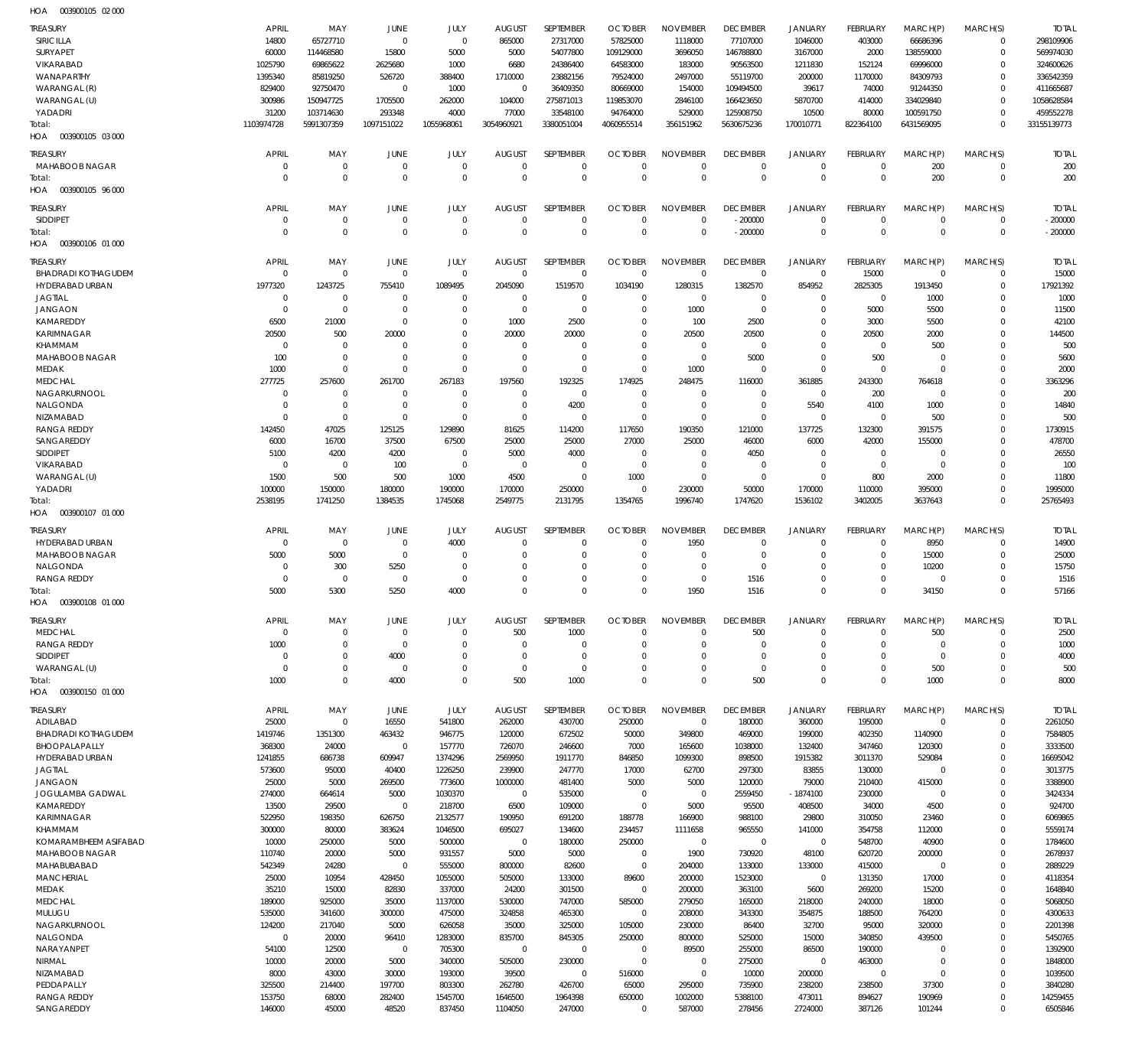| HOA<br>003900150 01 000    |              |                 |             |                      |               |                  |                |                      |                 |                  |                 |             |             |                   |
|----------------------------|--------------|-----------------|-------------|----------------------|---------------|------------------|----------------|----------------------|-----------------|------------------|-----------------|-------------|-------------|-------------------|
| <b>TREASURY</b>            | APRIL        | MAY             | JUNE        | JULY                 | <b>AUGUST</b> | SEPTEMBER        | <b>OCTOBER</b> | <b>NOVEMBER</b>      | <b>DECEMBER</b> | <b>JANUARY</b>   | FEBRUARY        | MARCH(P)    | MARCH(S)    | <b>TOTAL</b>      |
| <b>SIDDIPET</b>            | 290000       | 12200           | 184600      | 1215900              | 67900         | 260800           | 15000          | 406600               | 377300          | 25900            | 254450          | 243050      | $\mathbf 0$ | 3353700           |
| <b>SIRICILLA</b>           | 122500       | 264800          | 219000      | 322200               | 72300         | 236500           | 50000          | 45000                | 265000          | 175400           | 104800          | 86500       | $\mathbf 0$ | 1964000           |
| <b>SURYAPET</b>            | 70000        | 137000          | 619200      | 725000               | 626600        | 729000           | 264792         | 640000               | 6210000         | 95000            | 326440          | 400000      | $\mathbf 0$ | 10843032          |
| <b>VIKARABAD</b>           | 10000        | 125000          | 85000       | 293200               | 25000         | 141400           | $\mathbf 0$    | $\mathbf 0$          | 345000          | 47000            | 113400          | 10000       | $\mathbf 0$ | 1195000           |
| WANAPARTHY                 | $\mathbf 0$  | 21750           | 136905      | 832942               | 42742         | 100000           | 2300           | 10590                | 96500           | 165978           | 126200          | 31650       | 0           | 1567557           |
|                            |              |                 |             |                      |               |                  |                |                      |                 |                  |                 |             |             |                   |
| WARANGAL (R)               | 557200       | 602000          | 293484      | 806200               | 555000        | 135000           | 364500         | 223000               | 314600          | 905200           | 161900          | 200000      | $\Omega$    | 5118084           |
| WARANGAL (U)               | 242308       | 412250          | 148434      | 1250696              | 216055        | 510177           | 371259         | 219500               | 129723          | 88275            | 146228          | 74916       | $\mathbf 0$ | 3809821           |
| YADADRI                    | $\mathbf 0$  | 20000           | 260000      | 635000               | 352850        | 485000           | 0              | $\Omega$             | 435000          | $\mathbf 0$      | 670000          | 10000       | $\mathbf 0$ | 2867850           |
| Total:                     | 8324808      | 6956276         | 5883136     | 26854141             | 14386432      | 14011222         | 5177536        | 8607098              | 26596699        | 7506576          | 12151379        | 5545673     | $\mathbf 0$ | 142000976         |
| HOA  003900800  01  000    |              |                 |             |                      |               |                  |                |                      |                 |                  |                 |             |             |                   |
| <b>TREASURY</b>            | APRIL        | MAY             | JUNE        | JULY                 | <b>AUGUST</b> | SEPTEMBER        | <b>OCTOBER</b> | <b>NOVEMBER</b>      | <b>DECEMBER</b> | <b>JANUARY</b>   | FEBRUARY        | MARCH(P)    | MARCH(S)    | <b>TOTAL</b>      |
|                            |              |                 |             |                      |               |                  |                |                      |                 |                  |                 |             |             |                   |
| <b>JAGTIAL</b>             | $\mathbf 0$  | $\mathbf 0$     | $\mathbf 0$ | $\mathbf 0$          | $\mathbf 0$   | $\mathbf 0$      | 0              | $\mathbf 0$          | 500             | $\mathbf 0$      | $\mathbf 0$     | $\mathbf 0$ | $\mathbf 0$ | 500               |
| SANGAREDDY                 | 400000       | 800000          | $\mathbf 0$ | $\mathbf 0$          | $\Omega$      | $\mathbf 0$      | $\mathbf 0$    | $\mathbf 0$          | 200000          | $\mathbf 0$      | $\overline{0}$  | 4600000     | $\mathbf 0$ | 6000000           |
| WARANGAL (U)               | $\mathbf 0$  | $\mathbf 0$     | $\Omega$    | $\mathbf 0$          | $\Omega$      | $\mathbf 0$      | 800            | $\mathbf 0$          | 2200            | $\mathbf 0$      | 2800            | 800         | $\mathbf 0$ | 6600              |
| Total:                     | 400000       | 800000          | $\Omega$    | $\mathbf 0$          | $\Omega$      | $\mathbf 0$      | 800            | $\mathbf 0$          | 202700          | $\mathbf 0$      | 2800            | 4600800     | $\mathbf 0$ | 6007100           |
| HOA  003900800  02  001    |              |                 |             |                      |               |                  |                |                      |                 |                  |                 |             |             |                   |
| <b>TREASURY</b>            | APRIL        | MAY             | JUNE        | <b>JULY</b>          | <b>AUGUST</b> | SEPTEMBER        | <b>OCTOBER</b> | <b>NOVEMBER</b>      | <b>DECEMBER</b> | <b>JANUARY</b>   | FEBRUARY        | MARCH(P)    | MARCH(S)    | <b>TOTAL</b>      |
| HYDERABAD URBAN            | 92346        | 44780           | 67970       | 83184                | 96912         | 50790            | 50273          | 80495                | 85384           | 70408            | 84962           | 81877       | $\mathbf 0$ | 889381            |
|                            |              |                 |             |                      |               |                  |                |                      |                 |                  |                 |             |             |                   |
| <b>MEDCHAL</b>             | $\Omega$     | $\mathbf 0$     | $\mathbf 0$ | 1500                 | 0             | $\mathbf 0$      | 0              | $\mathbf 0$          | $\mathbf 0$     | $\mathbf 0$      | $\mathbf 0$     | $\mathbf 0$ | $\mathbf 0$ | 1500              |
| VIKARABAD                  | $\Omega$     | $\mathbf 0$     | $\mathbf 0$ | $\mathbf 0$          | 1400          | $\mathbf 0$      | $\mathbf 0$    | $\mathbf 0$          | $\mathbf 0$     | $\mathbf 0$      | $\mathbf 0$     | $\mathbf 0$ | $\mathbf 0$ | 1400              |
| WANAPARTHY                 | $\Omega$     | $\mathbf 0$     | $\mathbf 0$ | $\mathbf 0$          | 0             | $\mathbf 0$      | $\mathbf 0$    | $\mathbf 0$          | $\mathbf 0$     | 800              | 800             | $\mathbf 0$ | $\mathbf 0$ | 1600              |
| Total:                     | 92346        | 44780           | 67970       | 84684                | 98312         | 50790            | 50273          | 80495                | 85384           | 71208            | 85762           | 81877       | $\Omega$    | 893881            |
| HOA  003900800  02 800     |              |                 |             |                      |               |                  |                |                      |                 |                  |                 |             |             |                   |
|                            |              |                 |             |                      |               | <b>SEPTEMBER</b> |                |                      |                 |                  |                 |             |             |                   |
| <b>TREASURY</b>            | <b>APRIL</b> | MAY             | JUNE        | JULY                 | <b>AUGUST</b> |                  | <b>OCTOBER</b> | <b>NOVEMBER</b>      | <b>DECEMBER</b> | <b>JANUARY</b>   | FEBRUARY        | MARCH(P)    | MARCH(S)    | <b>TOTAL</b>      |
| ADILABAD                   | $\mathbf 0$  | $\mathbf 0$     | $\mathbf 0$ | $\mathbf 0$          | $\mathbf 0$   | $\mathbf 0$      | 105405000      | 10000                | $\mathbf 0$     | $\mathbf 0$      | $^{\circ}$      | $^{\circ}$  | $\mathbf 0$ | 105415000         |
| <b>BHADRADI KOTHAGUDEM</b> | 0            | $\mathbf 0$     | $\mathbf 0$ | $\mathbf 0$          | 0             | 800000           | 605635000      | 76500000             | 195000          | 100000           | $\mathbf 0$     | $\mathbf 0$ | $\mathbf 0$ | 683230000         |
| BHOOPALAPALLY              | $\mathbf 0$  | $\mathbf 0$     | $\Omega$    | $\mathbf 0$          | $\mathbf 0$   | 310000           | 300600000      | 14240000             | 300000          | $\mathbf 0$      | $\mathbf 0$     | $\mathbf 0$ | $\mathbf 0$ | 315450000         |
| HYDERABAD URBAN            | 5120500      | 8445086         | 4303927     | 5138265              | 4401953       | 33657287         | 255745669      | 78384540             | 15747299        | 5526505          | 6120133         | 8303225     | $\mathbf 0$ | 430894389         |
| <b>JAGTIAL</b>             | $\mathbf 0$  | $\mathbf 0$     | O           | $\mathbf 0$          | 50000         | 1600000          | 257000000      | 50000                | $\mathbf 0$     | $\mathbf 0$      | $^{\circ}$      | $\mathbf 0$ | $\mathbf 0$ | 258700000         |
| <b>JANGAON</b>             | 0            | $\mathbf 0$     | $\mathbf 0$ | $\mathbf 0$          | $\mathbf 0$   | $\mathbf 0$      | 268400000      | $\mathbf 0$          | $\mathbf 0$     | 250000           | $\mathbf 0$     | $\mathbf 0$ | $\mathbf 0$ | 268650000         |
| <b>JOGULAMBA GADWAL</b>    | $\mathbf 0$  | $\mathbf 0$     | $\Omega$    | $\Omega$             | $\mathbf 0$   | 400000           | 83600000       | $\mathbf 0$          | $\mathbf 0$     | $\mathbf 0$      | $\mathbf 0$     | 50000       | $\mathbf 0$ | 84050000          |
| KAMAREDDY                  | 500          | $\mathbf 0$     | $\Omega$    | $\Omega$             | 500           | 400000           | 95000000       | $\mathbf 0$          | $\mathbf 0$     | $\mathbf 0$      | $\overline{0}$  | $\mathbf 0$ | $\mathbf 0$ | 95401000          |
| KARIMNAGAR                 | $\mathbf 0$  | $\mathbf 0$     | $\Omega$    | $\Omega$             | $\mathbf 0$   | 2800000          | 168400000      | 106092500            | $\mathbf 0$     | $\mathbf 0$      | 100000          | $\mathbf 0$ | $\mathbf 0$ | 277392500         |
| KHAMMAM                    | 100000       | $\mathbf 0$     | $\Omega$    | $\Omega$             | $\mathbf 0$   | 400000           | 805600000      | 53800472             | $\overline{0}$  | $\mathbf 0$      | $\mathbf 0$     | $\mathbf 0$ | $\mathbf 0$ | 859900472         |
| KOMARAMBHEEM ASIFABAD      | 0            | $\mathbf 0$     | $\Omega$    | $\mathbf 0$          | $\mathbf 0$   | 300000           | 152200000      | 200000               | 200000          | $\mathbf 0$      | 100000          | $\mathbf 0$ | $\mathbf 0$ | 153000000         |
| MAHABOOB NAGAR             | $\Omega$     | $\mathbf 0$     | $\Omega$    | $\Omega$             | $\mathbf 0$   | 1100000          | 271400000      | 10000                | $\mathbf 0$     | 100000           | $\mathbf 0$     | $\mathbf 0$ | $\mathbf 0$ | 272610000         |
| MAHABUBABAD                | $\Omega$     | $\mathbf 0$     | $\Omega$    | $\mathbf 0$          | 70308         | 400000           | 298400000      | 9050000              | 50000           | $\mathbf 0$      | $\overline{0}$  | $\mathbf 0$ | $\mathbf 0$ | 307970308         |
| <b>MANCHERIAL</b>          | $\Omega$     | $\mathbf 0$     | $\Omega$    | $\mathbf 0$          | $\mathbf 0$   |                  |                | 30000                | $\mathbf 0$     | $\mathbf 0$      |                 |             | $\mathbf 0$ |                   |
|                            |              |                 |             |                      |               | 800000           | 238000000      |                      |                 |                  | 22250           | 350000      |             | 239202250         |
| <b>MEDAK</b>               | $\Omega$     | $\mathbf 0$     | $\Omega$    | $\mathbf 0$          | 250           | 200000           | 99400000       | 210000               | $\mathbf 0$     | $\mathbf 0$      | 100000          | $\mathbf 0$ | $\mathbf 0$ | 99910250          |
| <b>MEDCHAL</b>             | 1942400      | 3802150         | 1640950     | 1500250              | 1501600       | 25550000         | 646150300      | 10772500             | 16642750        | 2752800          | 3005200         | 3751250     | $\mathbf 0$ | 719012150         |
| MULUGU                     | $\mathbf 0$  | $\mathbf 0$     | O           | $\mathbf 0$          | $\mathbf 0$   | $\mathbf 0$      | - 0            | $\mathbf 0$          | 200000          | $\mathbf 0$      | $^{\circ}$      | $\mathbf 0$ | $\mathbf 0$ | 200000            |
| NAGARKURNOOL               | $\Omega$     | $\mathbf 0$     | $\mathbf 0$ | $\mathbf 0$          | $\mathbf 0$   | 600000           | 170400000      | 42600000             | 25000           | $\mathbf 0$      | $^{\circ}$      | $\mathbf 0$ | $\mathbf 0$ | 213625000         |
| NALGONDA                   | $\Omega$     | $\mathbf 0$     | 1000        | $\mathbf 0$          | $\mathbf 0$   | 700000           | 609583000      | 200500               | 0               | $\mathbf 0$      | $\mathbf 0$     | $\mathbf 0$ | $\mathbf 0$ | 610484500         |
| NARAYANPET                 | $\Omega$     | $\mathbf 0$     | $\mathbf 0$ | $\Omega$             | $\Omega$      | 200000           | 5600000        | 20000                | 0               | $\mathbf 0$      | $\mathbf 0$     | $\mathbf 0$ | $\mathbf 0$ | 5820000           |
| NIRMAL                     | $\Omega$     | $\mathbf 0$     | $\Omega$    | $\mathbf 0$          | $\mathbf 0$   | 400000           | 95200000       | 5000                 | 0               | $\mathbf 0$      | $\mathbf 0$     | $\mathbf 0$ | $\mathbf 0$ | 95605000          |
| NIZAMABAD                  | $\Omega$     | $\mathbf 0$     | $\Omega$    | $\Omega$             | $\Omega$      | 800000           | 228400000      | 95000                | $\Omega$        | $\mathbf 0$      | 15000           | $\mathbf 0$ | $\mathbf 0$ | 229310000         |
| PEDDAPALLY                 | 0            | $\mathbf 0$     | 0           | $\mathbf 0$          | 50000         | 1350000          | 155900000      | 300000               | 0               | $\mathbf 0$      | 0               | $\Omega$    | 0           | 157600000         |
| <b>RANGA REDDY</b>         | 27233998     | 15415882        | 31752452    | 16895817             | 24539931      | 52113217         | 879292304      | 141428104            | 27343135        | 17365611         | 22344426        | 25376444    | $\mathbf 0$ | 1281101321        |
| SANGAREDDY                 | 2100000      | 3100000         | 2700000     | 3900000              | 3600000       | 5351000          | 283420000      | 3890000              | 2701700         | 4100000          | 2400000         | 7490500     | $\mathbf 0$ | 324753200         |
| <b>SIDDIPET</b>            | 55000        | $\mathbf 0$     | $\mathbf 0$ | $\mathbf 0$          | $\mathbf 0$   | $\mathbf 0$      | 266401600      | $\mathbf 0$          | $\mathbf 0$     | $\mathbf 0$      | $\mathbf 0$     | $\mathbf 0$ | $\mathbf 0$ | 266456600         |
| SIRICILLA                  | $\mathbf 0$  | $\mathbf 0$     | $\mathbf 0$ | $\mathbf 0$          | $\mathbf 0$   | 400000           | 128600000      | 1600000              | $\mathbf 0$     | $\mathbf 0$      | $\mathbf 0$     | $\mathbf 0$ | $\mathbf 0$ | 130600000         |
|                            |              | $\mathbf 0$     | $\mathbf 0$ | $\mathbf 0$          | $\mathbf 0$   |                  |                |                      | $\mathbf 0$     | $\mathbf 0$      | $\mathbf 0$     | $\mathbf 0$ | $\mathbf 0$ | 488883600         |
| SURYAPET                   | 0            |                 |             |                      |               | 2482000          | 401201600      | 85200000             |                 |                  |                 |             |             |                   |
| VIKARABAD                  | $\mathbf 0$  | $\mathbf 0$     | 1000        | 150000               | 100500        | 200750           | 137000000      | 40000                | $\mathbf 0$     | $\mathbf 0$      | $\mathbf 0$     | $\mathbf 0$ | $\mathbf 0$ | 137492250         |
| WANAPARTHY                 | 9000000      | 9000000         | 6050000     | 6000000              | 6000000       | 9300000          | 114600000      | 9000000              | 15000000        | 3000000          | 9450000         | 6500000     | $\mathbf 0$ | 202900000         |
| WARANGAL (R)               | $\mathbf 0$  | 0               | $\mathbf 0$ | $\mathbf 0$          | $\mathbf 0$   | $\mathbf 0$      | 347800000      | 2000000              | 200000          | 46200            | $^{\circ}$      | 0           | $\mathbf 0$ | 350046200         |
| WARANGAL (U)               | $\mathbf 0$  | $\mathbf 0$     | 52000       | $\mathbf 0$          | $\mathbf 0$   | $\mathbf 0$      | 377002201      | $\mathbf 0$          | 50000           | 1000000          | $\overline{0}$  | $\mathbf 0$ | $\Omega$    | 378104201         |
| YADADRI                    | $\Omega$     | $\mathbf 0$     | $\mathbf 0$ | 50000                | 50000         | 400000           | 287650000      | 35050000             | 300000          | $\mathbf 0$      | $\mathbf 0$     | $\mathbf 0$ | $\mathbf 0$ | 323500000         |
| Total:                     | 45552398     | 39763118        | 46501329    | 33634332             | 40365042      | 143014254        | 9138986674     | 670778616            | 78954884        | 34241116         | 43657009        | 51821419    | $\mathbf 0$ | 10367270191       |
| HOA  003900800  03  000    |              |                 |             |                      |               |                  |                |                      |                 |                  |                 |             |             |                   |
| <b>TREASURY</b>            | APRIL        | MAY             | JUNE        | JULY                 | <b>AUGUST</b> | SEPTEMBER        | <b>OCTOBER</b> | <b>NOVEMBER</b>      | <b>DECEMBER</b> | <b>JANUARY</b>   | <b>FEBRUARY</b> | MARCH(P)    | MARCH(S)    | <b>TOTAL</b>      |
|                            |              |                 |             |                      |               |                  |                |                      |                 |                  |                 |             |             |                   |
| HYDERABAD URBAN            | 10000000     | 10000000        | 10000000    | 10000000             | 10000000      | 10000000         | 10000000       | 10000000             | 10000000        | 10000000         | 10000000        | 10000000    | $\mathbf 0$ | 120000000         |
| Total:                     | 10000000     | 10000000        | 10000000    | 10000000             | 10000000      | 10000000         | 10000000       | 10000000             | 10000000        | 10000000         | 10000000        | 10000000    | $\mathbf 0$ | 120000000         |
| HOA  003900800  80 000     |              |                 |             |                      |               |                  |                |                      |                 |                  |                 |             |             |                   |
| <b>TREASURY</b>            | <b>APRIL</b> | MAY             | JUNE        | JULY                 | <b>AUGUST</b> | SEPTEMBER        | <b>OCTOBER</b> | <b>NOVEMBER</b>      | <b>DECEMBER</b> | <b>JANUARY</b>   | FEBRUARY        | MARCH(P)    | MARCH(S)    | <b>TOTAL</b>      |
| BHOOPALAPALLY              | $\mathbf 0$  | $\mathbf 0$     | $\mathbf 0$ | $\mathbf 0$          | $\mathbf 0$   | $\mathbf 0$      | $\mathbf 0$    | $\mathbf 0$          | $\mathbf 0$     | $\mathbf 0$      | 28800           | $\mathbf 0$ | $\mathbf 0$ | 28800             |
| HYDERABAD URBAN            | -0           | 62100           | $\mathbf 0$ | 24560                | $\mathbf 0$   | 200500           | $\mathbf 0$    | 630                  | 800             | 29200            | $\mathbf 0$     | $\mathbf 0$ | $\mathbf 0$ | 317790            |
| KAMAREDDY                  | -0           | 8900            | 295680      | 2200                 | 7500          | $\mathbf 0$      | 2500           | $\mathbf 0$          | 11250           | $\mathbf 0$      | $\mathbf 0$     | 31270       | 0           | 359300            |
|                            |              |                 |             |                      |               |                  |                |                      |                 | $\mathbf 0$      |                 |             |             |                   |
| KOMARAMBHEEM ASIFABAD      | $\Omega$     | $\mathbf 0$     | 0           | $\mathbf 0$          | $\mathbf 0$   | $\mathbf 0$      | $\mathbf 0$    | $\mathbf 0$          | 200             |                  | $\mathbf 0$     | $\mathbf 0$ | $\mathbf 0$ | 200               |
| MEDAK                      | $\Omega$     | $\mathbf 0$     | $\mathbf 0$ | $\mathbf 0$          | 254850        | 3000             | 2000           | $\mathbf 0$          | -0              | $\mathbf 0$      | $^{\circ}$      | $\mathbf 0$ | $\mathbf 0$ | 259850            |
| <b>MEDCHAL</b>             | $\Omega$     | $\mathbf 0$     | 350         | $\mathbf 0$          | $\Omega$      | $\mathbf 0$      | $\mathbf 0$    | $\mathbf 0$          | 0               | $\mathbf 0$      | $\Omega$        | $\Omega$    | $\mathbf 0$ | 350               |
| MULUGU                     | -0           | $\mathbf 0$     | $\mathbf 0$ | $\mathbf 0$          | $\Omega$      | $\mathbf 0$      | $\mathbf 0$    | 9010                 | $\mathbf 0$     | $\mathbf 0$      | $\Omega$        | $\mathbf 0$ | $\mathbf 0$ | 9010              |
| NAGARKURNOOL               | $\Omega$     | $\mathbf 0$     | 0           | $\mathbf 0$          | 0             | $\mathbf 0$      | 0              | $\mathbf 0$          | 51000           | $\mathbf 0$      | $^{\circ}$      | $\mathbf 0$ | $\mathbf 0$ | 51000             |
|                            |              | 4000            | $\mathbf 0$ | $\mathbf 0$          | $\mathbf 0$   | $\mathbf 0$      | $\Omega$       | $\mathbf 0$          | $\mathbf 0$     | $\mathbf 0$      | $^{\circ}$      | $\mathbf 0$ | 0           | 4000              |
| NIRMAL                     | $\Omega$     |                 |             |                      |               |                  |                |                      |                 |                  |                 |             |             |                   |
| NIZAMABAD                  | $\Omega$     | 389635          | 650         | $\mathbf 0$          | 30500         | $\mathbf 0$      | 0              | $\mathbf 0$          | 77020           | $\mathbf 0$      | $\mathbf 0$     | $\mathbf 0$ | $\mathbf 0$ | 497805            |
| <b>RANGA REDDY</b>         | $\Omega$     | 46100           | 8500        | $\mathbf 0$          | $\mathbf 0$   | $\mathbf 0$      | $\Omega$       | 8800                 | 69900           | $\mathbf 0$      | 25197           | $\mathbf 0$ | 0           | 158497            |
| SURYAPET                   | 0            | $\mathbf 0$     | $\mathbf 0$ | 300                  | 600           | $\mathbf 0$      | 0              | $\mathbf 0$          | $\mathbf 0$     | $\mathbf 0$      | $\mathbf 0$     | $\mathbf 0$ | $\mathbf 0$ | 900               |
|                            | $\mathbf 0$  |                 | $\mathbf 0$ |                      | 0             | $\mathbf 0$      | $\mathbf 0$    |                      |                 |                  |                 | $\mathbf 0$ | 0           |                   |
| VIKARABAD<br>Total:        | $\Omega$     | 13000<br>523735 | 305180      | $\mathbf 0$<br>27060 | 293450        | 203500           | 4500           | $\mathbf 0$<br>18440 | 16000<br>226170 | 133500<br>162700 | 14500<br>68497  | 31270       | $\Omega$    | 177000<br>1864502 |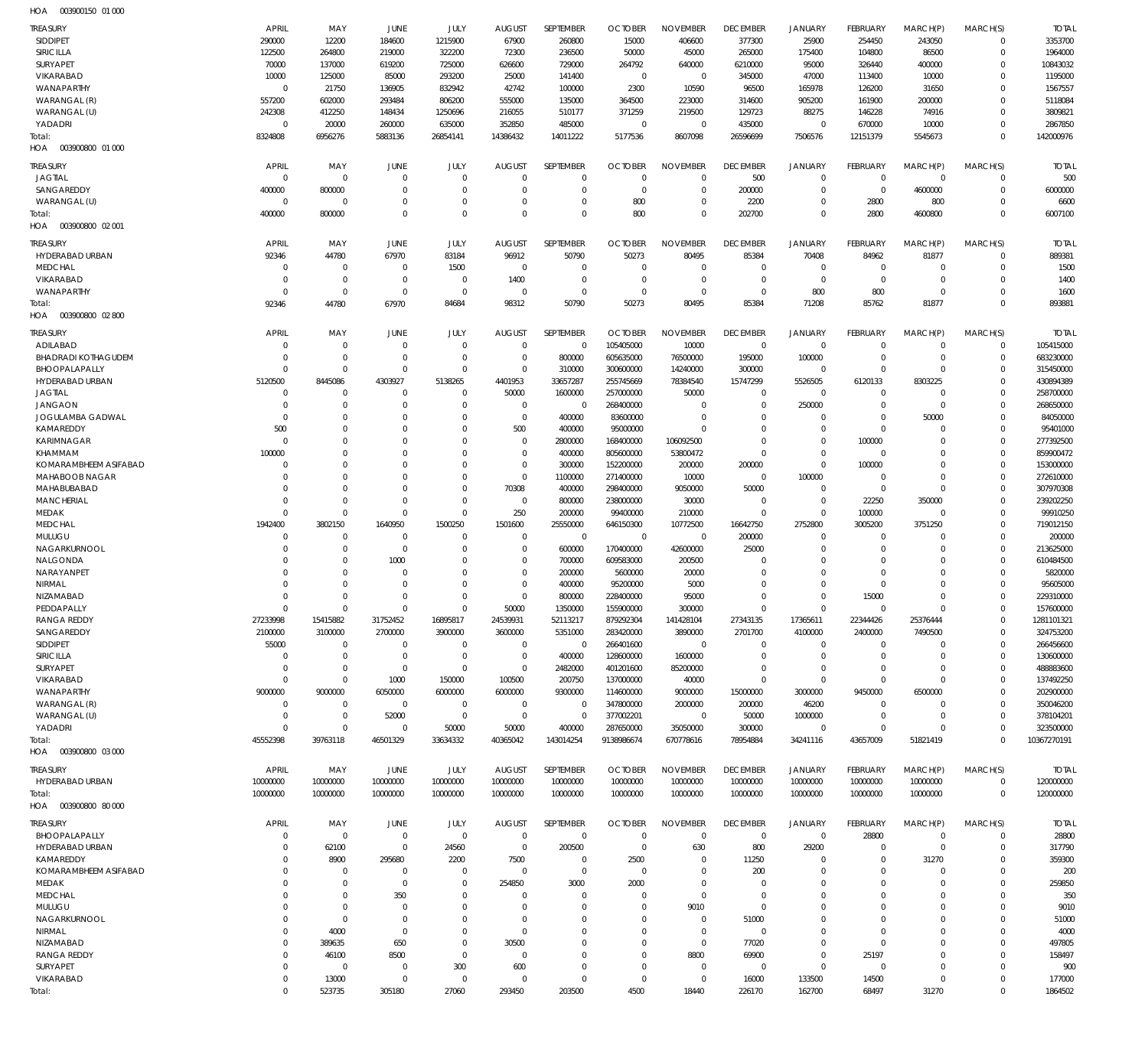003900800 81 001 HOA

| <b>TREASURY</b>                             | <b>APRIL</b>               | MAY                              | JUNE                             | JULY                             | <b>AUGUST</b>                | <b>SEPTEMBER</b>        | <b>OCTOBER</b>             | <b>NOVEMBER</b>                | <b>DECEMBER</b>                   | <b>JANUARY</b>                | <b>FEBRUARY</b>                | MARCH(P)                   | MARCH(S)                | <b>TOTAL</b>         |
|---------------------------------------------|----------------------------|----------------------------------|----------------------------------|----------------------------------|------------------------------|-------------------------|----------------------------|--------------------------------|-----------------------------------|-------------------------------|--------------------------------|----------------------------|-------------------------|----------------------|
| <b>BHADRADI KOTHAGUDEM</b>                  | $\mathbf 0$                | $\overline{0}$                   | $\mathbf 0$                      | $\overline{0}$                   | $\mathbf 0$                  | $\mathbf 0$             | $\Omega$                   | 435036                         | $\mathbf 0$                       | $\mathbf 0$                   | $\mathbf 0$                    | $\mathbf 0$                | $\mathbf 0$             | 435036               |
| <b>HYDERABAD URBAN</b>                      | $\mathbf 0$                | $\mathbf 0$                      | 15262                            | $\Omega$                         | $\Omega$                     | 300000                  | $\Omega$                   | $\mathbf{0}$                   | 7631                              | 15262                         | $\mathbf 0$                    | $\mathbf 0$                | $\mathbf 0$             | 338155               |
| KAMAREDDY                                   | $\mathbf 0$                | $\mathbf 0$                      | $\Omega$                         | 665000                           | $\mathbf 0$                  | 205000                  | $\Omega$                   | $\mathbf 0$                    | 375000                            | $\mathbf 0$                   | 180000                         | $\mathbf 0$                | $\mathbf 0$             | 1425000              |
| <b>KARIMNAGAR</b>                           | $\Omega$                   | 92458                            | $\overline{0}$                   | 3918                             | $\Omega$                     | 53834                   | $\Omega$                   | 21680                          | $\mathbf 0$                       | 19665                         | 1968                           | 20098                      | $\Omega$                | 213621               |
| NALGONDA                                    | 1000                       | 750                              | $\mathbf 0$                      | 1500                             | 2000                         | 500                     | $\Omega$                   | $\Omega$                       | 1500                              | $\mathbf 0$                   | $\mathbf 0$                    | 500                        | $\Omega$                | 7750                 |
| NIZAMABAD                                   | $\mathbf 0$                | $\overline{0}$                   | 255000                           | 446200                           | 20000                        | 197200                  | $\Omega$<br>$\Omega$       | 60000                          | 215500                            | $\mathbf 0$                   | 179000                         | $\mathbf 0$                | $\Omega$                | 1372900              |
| PEDDAPALLY<br>SURYAPET                      | $\mathbf 0$<br>$\mathbf 0$ | $\mathbf 0$<br>$\overline{0}$    | $\Omega$<br>$\Omega$             | 160000<br>$\overline{0}$         | $\mathbf 0$<br>2000          | $\Omega$<br>14000       | $\Omega$                   | $\Omega$<br>$\Omega$           | $\Omega$<br>$\Omega$              | $\mathbf 0$<br>$\mathbf 0$    | $\mathbf 0$<br>$\mathbf 0$     | $\mathbf 0$<br>$\mathbf 0$ | $\Omega$<br>$\mathbf 0$ | 160000<br>16000      |
| Total:                                      | 1000                       | 93208                            | 270262                           | 1276618                          | 24000                        | 770534                  | $\Omega$                   | 516716                         | 599631                            | 34927                         | 360968                         | 20598                      | $\mathbf{0}$            | 3968462              |
| 003900800 81800<br>HOA                      |                            |                                  |                                  |                                  |                              |                         |                            |                                |                                   |                               |                                |                            |                         |                      |
|                                             |                            |                                  |                                  |                                  |                              |                         |                            |                                |                                   |                               |                                |                            |                         |                      |
| <b>TREASURY</b><br>ADILABAD                 | <b>APRIL</b><br>50         | MAY<br>$\overline{0}$            | <b>JUNE</b><br>$\overline{0}$    | <b>JULY</b><br>$\overline{0}$    | <b>AUGUST</b><br>$\mathbf 0$ | <b>SEPTEMBER</b><br>450 | <b>OCTOBER</b><br>$\Omega$ | <b>NOVEMBER</b><br>$\mathbf 0$ | <b>DECEMBER</b><br>$\overline{0}$ | <b>JANUARY</b><br>$\mathbf 0$ | <b>FEBRUARY</b><br>$\mathbf 0$ | MARCH(P)<br>650            | MARCH(S)<br>$\mathbf 0$ | <b>TOTAL</b><br>1150 |
| <b>HYDERABAD URBAN</b>                      | $\overline{0}$             | $\overline{0}$                   | $^{\circ}$                       | $\Omega$                         | $\Omega$                     | $\Omega$                | 400000                     | $\Omega$                       | $\Omega$                          | $\mathbf 0$                   | $\mathbf 0$                    | $\mathbf 0$                | $\mathbf 0$             | 400000               |
| <b>JAGTIAL</b>                              | $\Omega$                   | $\overline{0}$                   | $\overline{0}$                   | $\overline{0}$                   | 500                          | $\mathbf 0$             | $\Omega$                   | $\Omega$                       | $\mathbf 0$                       | $\mathbf 0$                   | $\mathbf 0$                    | $\mathbf 0$                | $\mathbf 0$             | 500                  |
| NALGONDA                                    | 65500                      | $\overline{0}$                   | $\overline{0}$                   | $\Omega$                         | $^{\circ}$                   | $\Omega$                | $\Omega$                   | $\Omega$                       | $\mathbf 0$                       | $\mathbf 0$                   | $\mathbf 0$                    | $\mathbf 0$                | $\Omega$                | 65500                |
| NIZAMABAD                                   | 5000                       | $\overline{0}$                   | 15000                            | 240600                           | 10000                        | 65000                   | 15000                      | $\Omega$                       | 30000                             | $\mathbf 0$                   | 30000                          | 15000                      | $\mathbf 0$             | 425600               |
| <b>SURYAPET</b>                             | $\overline{0}$             | $\mathbb O$                      | $\overline{0}$                   | $\overline{0}$                   | $^{\circ}$                   | 24000                   | $\Omega$                   | $\Omega$                       | $\mathbf 0$                       | $\mathbf 0$                   | $\mathbf 0$                    | $\mathbf 0$                | $\Omega$                | 24000                |
| Total:                                      | 70550                      | $\mathbb O$                      | 15000                            | 240600                           | 10500                        | 89450                   | 415000                     | $\Omega$                       | 30000                             | $\mathbf 0$                   | 30000                          | 15650                      | $\Omega$                | 916750               |
| 004000101 01 000<br>HOA                     |                            |                                  |                                  |                                  |                              |                         |                            |                                |                                   |                               |                                |                            |                         |                      |
| <b>TREASURY</b>                             | <b>APRIL</b>               | MAY                              | <b>JUNE</b>                      | JULY                             | <b>AUGUST</b>                | SEPTEMBER               | <b>OCTOBER</b>             | <b>NOVEMBER</b>                | <b>DECEMBER</b>                   | <b>JANUARY</b>                | <b>FEBRUARY</b>                | MARCH(P)                   | MARCH(S)                | <b>TOTAL</b>         |
| ADILABAD                                    | $\mathbf 0$                | 1758757                          | 3242385                          | 865804                           | 5756903                      | 705986                  | 300774                     | $\mathbf 0$                    | 680855                            | 1329073                       | 1160098                        | 812510                     | $\mathbf 0$             | 16613145             |
| <b>BHADRADI KOTHAGUDEM</b>                  | $\mathbf 0$                | 19159                            | $\overline{0}$                   | 10557                            | 28864                        | $\Omega$                | $\overline{0}$             | $\mathbf 0$                    | $\mathbf 0$                       | 58773                         | 16988                          | 126947                     | $\mathbf 0$             | 261288               |
| <b>HYDERABAD URBAN</b>                      | 4167659                    | 8896982                          | 6754296                          | 4073949                          | 4909692                      | 25847210                | 5432337                    | 13873630                       | 6014224                           | 31788302                      | 26899826                       | 74361366                   | $\mathbf 0$             | 213019473            |
| <b>JAGTIAL</b>                              | $\mathbf 0$<br>$\mathbf 0$ | $\overline{0}$<br>$\overline{0}$ | $\Omega$<br>50104                | $\overline{0}$<br>$\overline{0}$ | $\mathbf 0$                  | 7462<br>18110           | $\Omega$<br>$\Omega$       | $\Omega$                       | $\mathbf 0$<br>$\mathbf 0$        | $\mathbf 0$                   | 255286                         | 117455                     | $\mathbf 0$<br>$\Omega$ | 380203<br>339684     |
| <b>JANGAON</b><br><b>JOGULAMBA GADWAL</b>   | 9406                       | $\mathbf 0$                      | 344                              | $\overline{0}$                   | 2984<br>$\Omega$             | $\Omega$                | 3094                       | 21584<br>$\Omega$              | $\Omega$                          | 5516<br>3011                  | 141770<br>96597                | 99616<br>15862             | $\Omega$                | 128314               |
| KAMAREDDY                                   | 3265                       | $\Omega$                         | $\Omega$                         | 6929                             | $\Omega$                     | $\Omega$                | $\overline{0}$             | $\Omega$                       | $\Omega$                          | $\mathbf 0$                   | 79477                          | 71432                      | $\Omega$                | 161103               |
| <b>KARIMNAGAR</b>                           | $\mathbf 0$                | 326775                           | 26103                            | 141238                           | $\Omega$                     | 32673                   | $\overline{0}$             | 65076                          | 359196                            | $\mathbf 0$                   | 184580                         | 449282                     | $\Omega$                | 1584923              |
| KHAMMAM                                     | 359918                     | 813024                           | 1353625                          | 512947                           | 74730                        | 236062                  | 14408                      | 400590                         | 408677                            | 732911                        | 1863354                        | 3548459                    | $\Omega$                | 10318705             |
| KOMARAMBHEEM ASIFABAD                       | $\mathbf 0$                | $\overline{0}$                   | $\overline{0}$                   | 16265                            | $\mathbf 0$                  | $\Omega$                | $\Omega$                   | $\Omega$                       | $\mathbf 0$                       | $\mathbf 0$                   | 90141                          | 0                          | $\mathbf 0$             | 106406               |
| <b>MAHABOOB NAGAR</b>                       | $\mathbf 0$                | $\overline{0}$                   | $\overline{0}$                   | 1433                             | 2703                         | $\Omega$                | 104428                     | $\Omega$                       | 20182                             | 122398                        | 61187                          | 1090582                    | $\Omega$                | 1402913              |
| MAHABUBABAD                                 | $\mathbf 0$                | 255669                           | 128600                           | 3079                             | $\mathbf 0$                  | 2675                    | $\Omega$                   | $\mathbf 0$                    | $\mathbf 0$                       | $\mathbf 0$                   | 315912                         | 170621                     | 0                       | 876556               |
| <b>MANCHERIAL</b>                           | 13251                      | $\overline{0}$                   | 26916                            | 116951                           | $\Omega$                     | $\Omega$                | 1321886                    | $\mathbf 0$                    | 169601                            | $\mathbf 0$                   | 637920                         | 569102                     | $\Omega$                | 2855627              |
| MEDAK<br><b>MEDCHAL</b>                     | 600000<br>8785941          | 1498113<br>7177226               | 550893<br>5456711                | $\overline{0}$                   | 25558<br>3897969             | 45280<br>3475961        | 80921<br>3605034           | $\mathbf 0$<br>4549960         | 33370<br>1934694                  | $\mathbf 0$<br>8610862        | $\mathbf 0$                    | 664206                     | $\mathbf 0$<br>$\Omega$ | 3498341<br>939311254 |
| NALGONDA                                    | 1050                       | 964056                           | 14579371                         | 5184025<br>705935                | 528230                       | 1000195                 | 987819                     | 200093                         | 336091                            | 1715744                       | 14904210<br>1590023            | 871728661<br>3266056       | $\mathbf 0$             | 25874663             |
| NIRMAL                                      | 5855                       | $\overline{0}$                   | 15597                            | 12328                            | 208098                       | $\mathbf 0$             | $\mathbf{0}$               | 51518                          | $\mathbf 0$                       | 112298                        | 150281                         | 242233                     | $\Omega$                | 798208               |
| NIZAMABAD                                   | 4424                       | 34128                            | 32358                            | $\overline{0}$                   | $\mathbf 0$                  | $\mathbf 0$             | $\overline{0}$             | $\Omega$                       | 820                               | $\mathbf 0$                   | $\mathbf 0$                    | 641927                     | $\Omega$                | 713657               |
| PEDDAPALLY                                  | 229307                     | $\Omega$                         | $\Omega$                         | 4023                             | $\Omega$                     | 6871                    | $\overline{0}$             | $\mathbf 0$                    | 2333                              | $\Omega$                      | $\mathbf 0$                    | 131956                     | $\Omega$                | 374490               |
| <b>RANGA REDDY</b>                          | 79765820                   | 48913895                         | 39442670                         | 36401414                         | 20339528                     | 24948412                | 30968292                   | 32470306                       | 56700426                          | 107552719                     | ****************               | 394577571                  | $\Omega$                | 1080953765.37        |
| SANGAREDDY                                  | 86660                      | 40610                            | 302868                           | $\overline{0}$                   | $\mathbf 0$                  | $\mathbf 0$             | 2000                       | 832041                         | $\mathbf 0$                       | 199973                        | 1530157                        | 4725941                    | $\mathbf 0$             | 7720250              |
| <b>SIDDIPET</b>                             | 465851                     | 226436                           | 284891                           | 80609                            | 15796                        | 61252                   | 107668                     | 27950                          | 24763                             | 19958                         | 33132                          | 637475                     | $\Omega$                | 1985781              |
| <b>SIRICILLA</b>                            | $\mathbf 0$                | $\overline{0}$                   | $\overline{0}$                   | $\Omega$                         | $\Omega$                     | $\Omega$                | $\overline{0}$             | $\Omega$                       | $\mathbf 0$                       | $\mathbf 0$                   | $\mathbf 0$                    | 125850                     | $\Omega$                | 125850               |
| <b>SURYAPET</b><br>VIKARABAD                | 39070<br>406               | 330402                           | 928<br>$\Omega$                  | 16943<br>$\Omega$                | 51092<br>$\Omega$            | 654                     | 17751<br>104315            | 1980                           | 80335<br>$\mathbf 0$              | 12178<br>$\mathbf 0$          | 743108<br>5550                 | 128551                     | $\Omega$<br>$\Omega$    | 1422992<br>351805    |
| WARANGAL (R)                                | $\mathbf 0$                | 810<br>$\Omega$                  | 14955                            | $\Omega$                         | 8309                         | 36397<br>$\Omega$       | $\Omega$                   | 24527<br>$\Omega$              | 131802                            | $\mathbf 0$                   | 360000                         | 179800<br>248186           | 0                       | 763252               |
| WARANGAL (U)                                | 555285                     | 279659                           | 136686                           | 135156                           | 81152                        | 212544                  | 118400                     | 99379                          | 467085                            | 454324                        | 1248337                        | 3908948                    | $\Omega$                | 7696955              |
| YADADRI                                     | 73154                      | 63263                            | 2125390                          | 6/28/                            | 4698331                      |                         | 32640                      |                                |                                   | 1181182                       | 428467                         | 684203                     |                         | 9353917              |
| Total:                                      | 95166322                   | 71598964                         | 74525691                         | 48356872                         | 40629939                     | 56637744                | 43201767                   | 52618634                       | 67364454                          | 153899222                     | *****************              | 1363324798                 | $\mathbf 0$             | 2328993520.37        |
| 004000101 02 000<br>HOA                     |                            |                                  |                                  |                                  |                              |                         |                            |                                |                                   |                               |                                |                            |                         |                      |
| <b>TREASURY</b>                             | <b>APRIL</b>               | MAY                              | <b>JUNE</b>                      | JULY                             | <b>AUGUST</b>                | <b>SEPTEMBER</b>        | <b>OCTOBER</b>             | <b>NOVEMBER</b>                | <b>DECEMBER</b>                   | <b>JANUARY</b>                | <b>FEBRUARY</b>                | MARCH(P)                   | MARCH(S)                | <b>TOTAL</b>         |
| HYDERABAD URBAN                             | $\mathbf 0$                | $\overline{0}$                   | $\overline{0}$                   | 4345                             | $^{\circ}$                   | $\Omega$                | $\Omega$                   | $\Omega$                       | $\mathbf 0$                       | $\mathbf 0$                   | $\mathbf 0$                    | $\mathbf 0$                | $\mathbf 0$             | 4345                 |
| <b>JOGULAMBA GADWAL</b>                     | $\mathbf 0$                | 43853                            | $\Omega$                         | $\Omega$                         | $\Omega$                     | $\Omega$                | $\Omega$                   | $\Omega$                       | 0                                 | $\mathbf 0$                   | $\mathbf 0$                    | $\mathbf 0$                | $\mathbf 0$             | 43853                |
| <b>RANGA REDDY</b>                          | $\mathbf 0$                | $\overline{0}$                   | $\mathbf 0$                      | $\Omega$                         |                              | $\Omega$                | $\Omega$                   | $\Omega$                       | $\Omega$                          | $\mathbf 0$                   | 55000                          | 301352                     | $\mathbf 0$             | 356352               |
| SIDDIPET                                    | $\mathbf 0$                | 1110                             | $\mathbf 0$                      | $\overline{0}$                   | $\Omega$                     | $\Omega$                | $\Omega$                   | $\Omega$                       | $\mathbf 0$                       | $\mathbf 0$                   | $\mathbf 0$                    | 10771                      | $\mathbf 0$             | 11881                |
| Total:                                      | 0                          | 44963                            | $\mathbf 0$                      | 4345                             | $\Omega$                     | $\Omega$                | $\Omega$                   | $\Omega$                       | $\Omega$                          | $\mathbf 0$                   | 55000                          | 312123                     | $\mathbf 0$             | 416431               |
| HOA   004000101   03   000                  |                            |                                  |                                  |                                  |                              |                         |                            |                                |                                   |                               |                                |                            |                         |                      |
| <b>TREASURY</b>                             | <b>APRIL</b>               | MAY                              | <b>JUNE</b>                      | JULY                             | <b>AUGUST</b>                | SEPTEMBER               | <b>OCTOBER</b>             | <b>NOVEMBER</b>                | <b>DECEMBER</b>                   | <b>JANUARY</b>                | FEBRUARY                       | MARCH(P)                   | MARCH(S)                | <b>TOTAL</b>         |
| HYDERABAD URBAN                             | $\mathbf 0$                | $\overline{0}$                   | $\overline{0}$                   | $\overline{0}$                   | $\mathbf 0$                  | $\Omega$                | $\Omega$                   | $\Omega$                       | 4320150                           | $\mathbf 0$                   | $\mathbf 0$                    | 5784650                    | $\mathbf 0$             | 10104800             |
| <b>JAGTIAL</b>                              | $\mathbf 0$                | $\overline{0}$                   | $\overline{0}$                   | $\Omega$                         | $\mathbf 0$                  | $\mathbf 0$             | $\Omega$                   | $\mathbf 0$                    | $\mathbf 0$                       | $\mathbf 0$                   | 22700                          | 0                          | $\mathbf 0$             | 22700                |
| KHAMMAM                                     | $\mathbf 0$                | $\mathbf 0$                      | $\overline{0}$                   | $\overline{0}$                   | $^{\circ}$                   | 1000                    | $\Omega$                   | $\mathbf 0$                    | 300                               | $\mathbf 0$                   | $\mathbf 0$                    | $\mathbf 0$                | 0                       | 1300                 |
| Total:<br>004000102 01 000<br>HOA           | $\mathbf 0$                | $\mathbf 0$                      | $\mathbf{0}$                     | $\Omega$                         | $\Omega$                     | 1000                    | $\Omega$                   | $\Omega$                       | 4320450                           | $\mathbf 0$                   | 22700                          | 5784650                    | $\Omega$                | 10128800             |
|                                             |                            |                                  |                                  |                                  |                              |                         |                            |                                |                                   |                               |                                |                            |                         |                      |
| <b>TREASURY</b>                             | <b>APRIL</b>               | MAY                              | <b>JUNE</b>                      | JULY                             | <b>AUGUST</b>                | <b>SEPTEMBER</b>        | <b>OCTOBER</b>             | <b>NOVEMBER</b>                | <b>DECEMBER</b>                   | <b>JANUARY</b>                | FEBRUARY                       | MARCH(P)                   | MARCH(S)                | <b>TOTAL</b>         |
| ADILABAD                                    | $\mathbf 0$                | $\mathbf 0$                      | $\mathbf 0$                      | $\overline{0}$                   | $\Omega$                     | $\mathbf 0$             | $\Omega$                   | $\mathbf 0$                    | $\mathbf 0$                       | $\mathbf 0$                   | 35501                          | $\mathbf 0$                | $\mathbf 0$             | 35501                |
| <b>BHADRADI KOTHAGUDEM</b><br>BHOOPALAPALLY | 30975                      | 106830<br>$\overline{0}$         | 9920<br>$^{\circ}$               | 39195<br>$^{\circ}$              | $^{\circ}$<br>$\Omega$       | 1200<br>$\Omega$        | $\Omega$<br>$\Omega$       | 50390<br>$\mathbf 0$           | 129452<br>$^{\circ}$              | $\mathbf 0$<br>$\mathbf 0$    | 85001<br>$\mathbf 0$           | 218869<br>$\mathbf 0$      | 0                       | 671832               |
| HYDERABAD URBAN                             | 55560<br>$\mathbf 0$       | 2389064                          | 221000                           | 367                              | 503111                       | $\Omega$                | $\Omega$                   | $\mathbf 0$                    | 884950                            | 9754543                       | 546473                         | 4675825                    | 0<br>$\mathbf 0$        | 55560<br>18975333    |
| <b>JAGTIAL</b>                              | $\mathbf 0$                | $^{\circ}$                       | 290                              | 6670                             | 16070                        | $\Omega$                | 7940                       | 3480                           | 1120                              | 12979                         | 69280                          | 48937                      | $\Omega$                | 166766               |
| <b>JANGAON</b>                              | $\mathbf 0$                | $\overline{0}$                   | $^{\circ}$                       | 124680                           | $\Omega$                     | $\Omega$                | 0                          | $\mathbf 0$                    | 0                                 | $\mathbf 0$                   | $\mathbf 0$                    | 22313                      | 0                       | 146993               |
| JOGULAMBA GADWAL                            | 11880                      | $\overline{0}$                   | $\mathbf 0$                      | $\overline{0}$                   | $^{\circ}$                   | $\Omega$                | $\mathbf 0$                | $\mathbf 0$                    | $\mathbf 0$                       | $\mathbf 0$                   | $\mathbf 0$                    | $\mathbf 0$                | $\Omega$                | 11880                |
| KAMAREDDY                                   | $\mathbf 0$                | 5366                             | 2880                             | 3000                             | 22498                        | 174784                  | 89181                      | 336098                         | 165293                            | 960                           | 36709                          | 2160                       | 0                       | 838929               |
| <b>KARIMNAGAR</b>                           | $\mathbf 0$                | 143                              | 2750                             | 1500                             | 2470                         | 658                     | 141728                     | 6174                           | 129                               | $\mathbf 0$                   | 1690                           | $\mathbf 0$                | $\Omega$                | 157242               |
| KHAMMAM                                     | $\mathbf 0$                | 454487                           | $\overline{0}$                   | 1776907                          | 307908                       | $\Omega$                | $\mathbf 0$                | 120410                         | 300                               | $\mathbf 0$                   | $\mathbf 0$                    | 11258                      | 0                       | 2671270              |
| KOMARAMBHEEM ASIFABAD                       | $\mathbf 0$                | $\overline{0}$                   | $\overline{0}$                   | $\overline{0}$                   | $\Omega$                     | $\Omega$<br>$\Omega$    | 45957                      | $\mathbf 0$<br>$\mathbf 0$     | $\mathbf 0$<br>0                  | $\mathbf 0$<br>7580           | $\mathbf 0$<br>367496          | $\mathbf 0$<br>255457      | $\Omega$<br>0           | 45957                |
| MAHABOOB NAGAR                              |                            |                                  |                                  |                                  |                              |                         |                            |                                |                                   |                               |                                |                            |                         | 630740               |
|                                             | $\mathbf 0$                | $\overline{0}$                   | $\overline{0}$                   | 207                              | $\Omega$                     |                         | $\Omega$                   |                                |                                   |                               |                                |                            |                         |                      |
| MAHABUBABAD                                 | 150                        | $\overline{0}$<br>$\overline{0}$ | $\overline{0}$<br>$\overline{0}$ | $\Omega$<br>$\overline{0}$       | $\Omega$<br>$\Omega$         | $\Omega$<br>$\Omega$    | $\Omega$<br>$\Omega$       | $\Omega$<br>$\mathbf 0$        | $\Omega$<br>$\mathbf 0$           | $\mathbf 0$                   | $\mathbf 0$<br>$\mathbf 0$     | 50                         | $\Omega$<br>0           | 200                  |
| <b>MANCHERIAL</b><br>MEDAK                  | $\mathbf 0$<br>$\mathbf 0$ | $\mathbf 0$                      | 3619                             | 290                              | 46172                        | 360                     | 240                        | $\Omega$                       | 5589                              | 9517<br>$\mathbf 0$           | 270                            | 11536<br>675               | $\Omega$                | 21053<br>57215       |
| MEDCHAL                                     | 2045715                    | 1281990                          | 66200                            | $\overline{0}$                   | $\mathbf 0$                  | $\Omega$                | 64234                      | $\mathbf 0$                    | 189508                            | 490505                        | 592676                         | 2287684                    | $\Omega$                | 7018512              |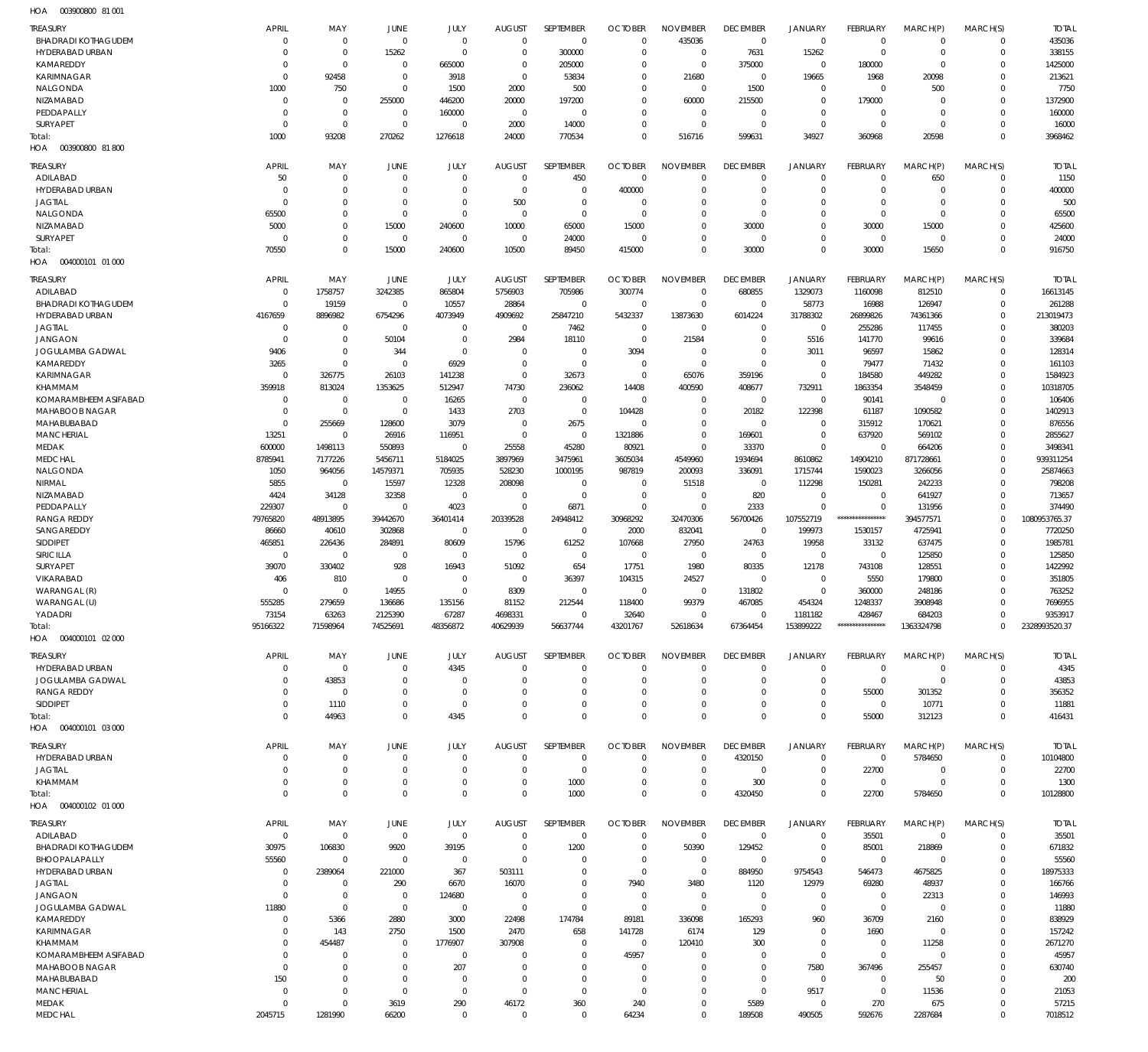| <b>TREASURY</b>                             | <b>APRIL</b>                | MAY                              | JUNE                       | JULY                             | <b>AUGUST</b>              | SEPTEMBER                        | <b>OCTOBER</b>               | <b>NOVEMBER</b>                  | <b>DECEMBER</b>                  | JANUARY                          | FEBRUARY                   | MARCH(P)                         | MARCH(S)                   | <b>TOTAL</b>            |
|---------------------------------------------|-----------------------------|----------------------------------|----------------------------|----------------------------------|----------------------------|----------------------------------|------------------------------|----------------------------------|----------------------------------|----------------------------------|----------------------------|----------------------------------|----------------------------|-------------------------|
| MULUGU<br>NAGARKURNOOL                      | $\mathbf{0}$<br>$\mathbf 0$ | 7392<br>$\overline{0}$           | $\mathbf 0$<br>$\mathbf 0$ | $\overline{0}$<br>$\overline{0}$ | $\mathbf 0$<br>$\mathbf 0$ | $\overline{0}$<br>95             | $^{\circ}$<br>$\overline{0}$ | $\overline{0}$<br>$\overline{0}$ | $\overline{0}$<br>$\overline{0}$ | $\overline{0}$<br>$\overline{0}$ | $\mathbf 0$<br>$\mathbf 0$ | $\overline{0}$<br>$\overline{0}$ | $\mathbf 0$<br>$\mathbf 0$ | 7392<br>95              |
| NALGONDA                                    | 549702                      | 142673                           | $\mathbf 0$                | 41856                            | 36494                      | 162020                           | $-775018$                    | 396479                           | 81561                            | $\overline{0}$                   | $\Omega$                   | 28143900                         | $\mathbf 0$                | 28779667                |
| NARAYANPET                                  | 9200                        | $\overline{0}$                   | $\mathbf 0$                | $\overline{0}$                   | $\mathbf 0$                | $\overline{0}$                   | $\overline{0}$               | 16110                            | $^{\circ}$                       | 10500                            | $\Omega$                   | $\Omega$                         | $\Omega$                   | 35810                   |
| NIZAMABAD                                   | $\overline{0}$              | $\overline{0}$                   | 2796                       | 44222                            | 10037                      | $\overline{0}$                   | $\overline{0}$               | 461                              | 7569                             | 255398                           | 475881                     | $^{\circ}$                       | $\mathbf 0$                | 796364                  |
| PEDDAPALLY<br><b>RANGA REDDY</b>            | 59370<br>$\overline{0}$     | 4900<br>8298                     | $\mathbf{0}$<br>1730       | 30858<br>44115                   | 98250<br>18770             | $\overline{0}$<br>$\overline{0}$ | 21108<br>1200                | $\overline{0}$<br>$\overline{0}$ | 16862<br>109993                  | 400396<br>18370                  | $\mathbf 0$<br>$\mathbf 0$ | $\mathbf 0$<br>6230              | $\Omega$<br>$\mathbf 0$    | 631744<br>208706        |
| SANGAREDDY                                  | 28970                       | 3650                             | $\overline{0}$             | 9200                             | 270                        | $\overline{0}$                   | 2000                         | $\overline{0}$                   | $^{\circ}$                       | 11940                            | 78                         | $\overline{0}$                   | $\Omega$                   | 56108                   |
| <b>SIDDIPET</b>                             | $\overline{0}$              | 870                              | 140                        | $\mathbf 0$                      | 560                        | 61                               | $\overline{0}$               | $\overline{0}$                   | $\overline{0}$                   | $\overline{0}$                   | $\mathbf 0$                | 225582                           | $\mathbf 0$                | 227213                  |
| SIRICILLA                                   | 2000                        | $\overline{0}$                   | 1500                       | $\overline{0}$                   | $\mathbf 0$                | 500                              | $^{\circ}$                   | 1500                             | 3000                             | 500                              | $\mathbf 0$                | 1500                             | $\mathbf 0$                | 10500                   |
| SURYAPET<br>VIKARABAD                       | 1612569<br>$\overline{0}$   | 1094224<br>1820                  | 1498008<br>$\mathbf 0$     | 2132201<br>$\mathbf 0$           | 911974<br>$\mathbf 0$      | 887544<br>$\overline{0}$         | 477590<br>$\Omega$           | 518050<br>$\overline{0}$         | 981057<br>2320                   | 1130835<br>19365                 | 1037690<br>2030            | 1079335<br>$\overline{0}$        | $\mathbf 0$<br>$\Omega$    | 13361077<br>25535       |
| WARANGAL (R)                                | $\overline{0}$              | $\overline{0}$                   | $\mathbf 0$                | $\overline{0}$                   | $\mathbf 0$                | $\overline{0}$                   | $\mathbf 0$                  | $\overline{0}$                   | $\mathbf 0$                      | 8418                             | 19911                      | 8295                             | $\mathbf 0$                | 36624                   |
| WARANGAL (U)                                | 3000                        | $\overline{0}$                   | 11361                      | 72274                            | $\mathbf 0$                | $\overline{0}$                   | $^{\circ}$                   | 224536                           | $\mathbf 0$                      | 91275                            | $^{\circ}$                 | 133747                           | $\Omega$                   | 536193                  |
| YADADRI                                     | $\overline{0}$              | $\overline{0}$                   | 50000                      | $\overline{0}$                   | 82379                      | $\overline{0}$                   | $\mathbf 0$                  | $\overline{0}$                   | $\mathbf 0$                      | $\overline{0}$                   | 10037                      | 135224                           | $\mathbf 0$                | 277640                  |
| Total:<br>HOA  004000102  02  000           | 4409091                     | 5501707                          | 1872194                    | 4327542                          | 2056963                    | 1227222                          | 76160                        | 1673688                          | 2578703                          | 12223081                         | 3280723                    | 37268577                         | $\mathbf 0$                | 76495651                |
| <b>TREASURY</b>                             | <b>APRIL</b>                | MAY                              | JUNE                       | <b>JULY</b>                      | <b>AUGUST</b>              | SEPTEMBER                        | <b>OCTOBER</b>               | <b>NOVEMBER</b>                  | <b>DECEMBER</b>                  | <b>JANUARY</b>                   | FEBRUARY                   | MARCH(P)                         | MARCH(S)                   | <b>TOTAL</b>            |
| ADILABAD                                    | $\Omega$                    | $\overline{0}$                   | $\Omega$                   | $\overline{0}$                   | $\mathbf 0$                | $\overline{0}$                   | $\Omega$                     | $\Omega$                         | $\overline{0}$                   | $\overline{0}$                   | 25741                      | $\overline{0}$                   | $\mathbf 0$                | 25741                   |
| HYDERABAD URBAN                             | $\Omega$                    | $\overline{0}$                   | $\mathbf 0$                | $\Omega$                         | 0                          | $\overline{0}$                   | $\mathbf 0$                  | $\overline{0}$                   | $\overline{0}$                   | 176803                           | $\mathbf 0$                | 231101                           | $\mathbf 0$                | 407904                  |
| <b>JAGTIAL</b>                              | $\Omega$                    | $\overline{0}$                   | $\Omega$                   | $\Omega$                         | $\Omega$                   | $\overline{0}$                   | $\Omega$                     | $\Omega$<br>$\Omega$             | 290                              | $\overline{0}$                   | $\mathbf 0$                | $\Omega$                         | $\mathbf 0$<br>$\Omega$    | 290                     |
| KHAMMAM<br><b>MAHABOOB NAGAR</b>            | $\Omega$<br>282274          | $\overline{0}$<br>$\overline{0}$ | $\Omega$<br>4715           | $\Omega$<br>$\Omega$             | $\Omega$<br>$\Omega$       | $\Omega$<br>$\mathbf 0$          | $\Omega$<br>$\Omega$         | $\mathbf 0$                      | $\mathbf 0$<br>$\mathbf 0$       | $^{\circ}$<br>$\mathbf 0$        | 7536<br>$\Omega$           | $\Omega$<br>$\Omega$             | $\Omega$                   | 7536<br>286989          |
| MAHABUBABAD                                 | $\Omega$                    | $\overline{0}$                   | 247322                     | $\Omega$                         | $\Omega$                   | $\Omega$                         | $\Omega$                     | $\Omega$                         | $\Omega$                         | $\Omega$                         | $\Omega$                   | $\Omega$                         | $\Omega$                   | 247322                  |
| <b>MANCHERIAL</b>                           | 641676                      | $\overline{0}$                   | $\Omega$                   | $\Omega$                         | $\mathbf 0$                | $\overline{0}$                   | $\Omega$                     | $\Omega$                         | $\Omega$                         | $\mathbf 0$                      | $\Omega$                   | $\Omega$                         | $\Omega$                   | 641676                  |
| <b>MEDAK</b>                                | $\Omega$                    | $\overline{0}$                   | $\Omega$                   | $\Omega$                         | 74910                      | $\overline{0}$                   | 31864                        | $\Omega$                         | $\Omega$                         | $\Omega$                         | 4757                       | $\Omega$                         | $\Omega$                   | 111531                  |
| <b>MEDCHAL</b><br><b>NALGONDA</b>           | 311608<br>$\mathbf 0$       | $\Omega$<br>$\overline{0}$       | $\Omega$<br>$\Omega$       | $\Omega$<br>$\Omega$             | $\Omega$<br>$\Omega$       | $\mathbf 0$<br>$\overline{0}$    | $\Omega$<br>$\Omega$         | $\mathbf 0$<br>$\mathbf 0$       | 53000<br>$\mathbf 0$             | $\overline{0}$<br>212637         | $\Omega$<br>$\Omega$       | $\Omega$<br>$\Omega$             | $\mathbf 0$<br>$\Omega$    | 364608<br>212637        |
| NIZAMABAD                                   | 0                           | $\overline{0}$                   | $\Omega$                   | $\Omega$                         | $\Omega$                   | $\Omega$                         | $\Omega$                     | $\Omega$                         | $\Omega$                         | $\Omega$                         | $\Omega$                   | 67798                            | $\mathbf 0$                | 67798                   |
| <b>RANGA REDDY</b>                          | $\Omega$                    | 4800                             | $\Omega$                   | $\Omega$                         | $\Omega$                   | $\Omega$                         | $\Omega$                     | $\Omega$                         | $\Omega$                         | $\Omega$                         | $\Omega$                   | $\Omega$                         | $\Omega$                   | 4800                    |
| <b>SIDDIPET</b>                             | $\Omega$                    | 13325                            | $\Omega$                   | $\overline{0}$                   | $\Omega$                   | $\mathbf 0$                      | $\Omega$                     | $^{\circ}$                       | $\mathbf 0$                      | $\Omega$                         | $\Omega$                   | 10291                            | $\mathbf 0$                | 23616                   |
| SURYAPET<br>YADADRI                         | $\Omega$<br>$\Omega$        | $\overline{0}$<br>$\overline{0}$ | $\Omega$<br>$\Omega$       | 2375<br>$\mathbf 0$              | $\Omega$<br>$\mathbf 0$    | $\overline{0}$<br>$\overline{0}$ | $\Omega$<br>$\Omega$         | $\Omega$<br>1263                 | $\Omega$<br>$\mathbf 0$          | $\Omega$<br>$\overline{0}$       | $\Omega$<br>$\mathbf 0$    | $\Omega$<br>$^{\circ}$           | $\Omega$<br>$\mathbf 0$    | 2375<br>1263            |
| Total:                                      | 1235558                     | 18125                            | 252037                     | 2375                             | 74910                      | $\Omega$                         | 31864                        | 1263                             | 53290                            | 389440                           | 38034                      | 309190                           | $\Omega$                   | 2406086                 |
| 004000102 03 000<br>HOA                     |                             |                                  |                            |                                  |                            |                                  |                              |                                  |                                  |                                  |                            |                                  |                            |                         |
| <b>TREASURY</b>                             | <b>APRIL</b>                | MAY                              | JUNE                       | <b>JULY</b>                      | <b>AUGUST</b>              | SEPTEMBER                        | <b>OCTOBER</b>               | <b>NOVEMBER</b>                  | <b>DECEMBER</b>                  | <b>JANUARY</b>                   | FEBRUARY                   | MARCH(P)                         | MARCH(S)                   | <b>TOTAL</b>            |
| KAMAREDDY                                   | 21384                       | 19440                            | $\mathbf 0$                | $\mathbf 0$                      | $\mathbf 0$                | $\overline{0}$                   | $\overline{0}$               | $^{\circ}$                       | $\overline{0}$                   | $\overline{0}$                   | $\mathbf 0$                | $\overline{0}$                   | $\mathbf 0$                | 40824                   |
| <b>MEDAK</b><br><b>MEDCHAL</b>              | $\mathbf 0$<br>$\mathbf 0$  | $\overline{0}$<br>$\overline{0}$ | $\Omega$<br>$\Omega$       | $\mathbf 0$<br>$\Omega$          | 0<br>$\Omega$              | $\overline{0}$<br>$\overline{0}$ | 0<br>$\Omega$                | $^{\circ}$<br>$\overline{0}$     | 52815<br>$\mathbf 0$             | $\overline{0}$<br>$\overline{0}$ | 0<br>$\Omega$              | $\overline{0}$                   | $\mathbf 0$<br>$\mathbf 0$ | 52815                   |
| SURYAPET                                    | $\mathbf 0$                 | $\overline{0}$                   | $\Omega$                   | $\overline{0}$                   | 0                          | $\overline{0}$                   | 80790                        | $\overline{0}$                   | $\mathbf 0$                      | $\overline{0}$                   | $\Omega$                   | 26560<br>$\overline{0}$          | $\mathbf 0$                | 26560<br>80790          |
| Total:                                      | 21384                       | 19440                            | $\mathbf 0$                | $\Omega$                         | $\mathbf 0$                | $\Omega$                         | 80790                        | $\Omega$                         | 52815                            | $\overline{0}$                   | $\Omega$                   | 26560                            | $\mathbf 0$                | 200989                  |
| HOA  004000102  04  000                     |                             |                                  |                            |                                  |                            |                                  |                              |                                  |                                  |                                  |                            |                                  |                            |                         |
| <b>TREASURY</b>                             | <b>APRIL</b>                | MAY                              | JUNE                       | JULY                             | <b>AUGUST</b>              | SEPTEMBER                        | <b>OCTOBER</b>               | <b>NOVEMBER</b>                  | <b>DECEMBER</b>                  | <b>JANUARY</b>                   | FEBRUARY                   | MARCH(P)                         | MARCH(S)                   | <b>TOTAL</b>            |
| <b>MEDAK</b>                                | $\Omega$                    | $\overline{0}$                   | $\Omega$                   | $\mathbf 0$                      | $\mathbf 0$                | $\overline{0}$                   | $\Omega$                     | $\mathbf 0$                      | 130430                           | $\overline{0}$                   | $\mathbf 0$                | $\Omega$                         | 0                          | 130430                  |
| NALGONDA<br>NIRMAL                          | $\Omega$<br>$\Omega$        | $\overline{0}$<br>$\Omega$       | $\Omega$<br>$\Omega$       | $\overline{0}$<br>$\Omega$       | 450<br>$\mathbf 0$         | $\overline{0}$<br>$\Omega$       | $\mathbf 0$<br>$\Omega$      | $\overline{0}$<br>$\Omega$       | $\mathbf 0$<br>$\mathbf 0$       | $\overline{0}$<br>3370           | 234<br>$\Omega$            | $\mathbf 0$<br>$\Omega$          | $\mathbf 0$<br>$\mathbf 0$ | 684<br>3370             |
| <b>SIDDIPET</b>                             | 1652                        | $\mathbf{0}$                     | $\mathbf 0$                | $\mathbf 0$                      |                            |                                  |                              |                                  | $\mathbf 0$                      |                                  |                            |                                  |                            |                         |
| Total:                                      |                             |                                  |                            |                                  | $\mathbf 0$                | $\mathbf 0$                      | $\mathbf 0$                  | $\overline{0}$                   |                                  | $\mathbf 0$                      | $\mathbf 0$                | $\overline{0}$                   | $\mathbf 0$                | 1652                    |
|                                             | 1652                        | $\mathbf 0$                      | $\mathbf 0$                | $\overline{0}$                   | 450                        | $\overline{0}$                   | $\Omega$                     | $\overline{0}$                   | 130430                           | 3370                             | 234                        | $\mathbf 0$                      | $\mathbf 0$                | 136136                  |
| 004000102 05 000<br>HOA                     |                             |                                  |                            |                                  |                            |                                  |                              |                                  |                                  |                                  |                            |                                  |                            |                         |
| <b>TREASURY</b>                             | <b>APRIL</b>                | MAY                              | JUNE                       | JULY                             | <b>AUGUST</b>              | SEPTEMBER                        | <b>OCTOBER</b>               | <b>NOVEMBER</b>                  | <b>DECEMBER</b>                  | JANUARY                          | FEBRUARY                   | MARCH(P)                         | MARCH(S)                   | <b>TOTAL</b>            |
| ADILABAD                                    | 1192152                     | 723716                           | 781994                     | 617508                           | $-1007070$                 | 134121                           | 617648                       | 118433                           | $-679609$                        | 1411059                          | 124254                     | 1629092                          | $\mathbf 0$                | 5663298                 |
| <b>BHADRADI KOTHAGUDEM</b><br>BHOOPALAPALLY | 796893<br>$\mathbf 0$       | 241089<br>$\mathbf 0$            | 278466<br>$\mathbf 0$      | 208154<br>$\mathbf 0$            | 919136<br>$\mathbf 0$      | 345139<br>$\mathbf 0$            | 610739<br>$\overline{0}$     | 333998<br>$\overline{0}$         | 1849978<br>$\overline{0}$        | 253082                           | 2041682<br>$\overline{0}$  | 2300789                          | $\mathbf 0$<br>$\mathbf 0$ | 10179145                |
| <b>HYDERABAD URBAN</b>                      | 25684481                    | 29447268                         | 18076003                   | 11730693                         | 21426292                   | 12256685                         | 12414002                     | 83949076                         | 16962631                         | 478086<br>46251556               | 52852079                   | 18343<br>227908952               | $\mathbf 0$                | 496429<br>558959718     |
| <b>JAGTIAL</b>                              | 993                         | 157574                           | 107875                     | 72064                            | 102044                     | 19977                            | 28097                        | 961807                           | 19000                            | 98929                            | 419893                     | 217481                           | $\mathbf 0$                | 2205734                 |
| <b>JANGAON</b>                              | 3798997                     | 61884                            | 18356                      | 26007                            | 164243                     | 20938                            | 5521961                      | 108295                           | 15368                            | 50000                            | 539891                     | 99238                            | $\mathbf 0$                | 10425178                |
| <b>JOGULAMBA GADWAL</b><br>KAMAREDDY        | 50750<br>4081817            | 2996706<br>436132                | 405992<br>3127             | 148179<br>207068                 | 93605<br>18686             | 8847<br>59999                    | 958409<br>67902              | 46708<br>15000                   | 257155<br>69203                  | 1520018<br>100000                | 1052064<br>230529          | 949092<br>239972                 | $\mathbf 0$<br>$\mathbf 0$ | 8487525<br>5529435      |
| <b>KARIMNAGAR</b>                           | 10622409                    | 1054050                          | 216964                     | 1206527                          | 403635                     | 1350184                          | 1050988                      | 3246174                          | 615561                           | 2891664                          | 848672                     | 2307692                          | $\mathbf 0$                | 25814520                |
| KHAMMAM                                     | 1914747                     | 214438                           | 921501                     | 2470980                          | 2285252                    | 1049969                          | 1243407                      | 3213921                          | 2086127                          | 3426807                          | 3415538                    | 6321051                          | $\mathbf 0$                | 28563738                |
| KOMARAMBHEEM ASIFABAD                       | 54833                       | 12855                            | 108144                     | $\mathbf 0$                      | 10520                      | $\mathbf 0$                      | 48793                        | 213641                           | 44171                            | 68567                            | 586436                     | $\overline{0}$                   | $\mathbf 0$                | 1147960                 |
| MAHABOOB NAGAR<br>MAHABUBABAD               | 1025205<br>$\mathbf 0$      | 257126<br>70403                  | 257273<br>172735           | 338639<br>2456                   | 514063<br>$\mathbf 0$      | 372558<br>$\mathbf 0$            | 846776<br>$\overline{0}$     | 157951<br>$\overline{0}$         | 445150<br>263575                 | 2249796<br>2398568               | 3398795<br>405929          | 5196637<br>468641                | $\Omega$<br>$\mathbf 0$    | 15059969<br>3782307     |
| <b>MANCHERIAL</b>                           | 179921                      | 575478                           | 209720                     | 89196                            | 73564                      | 186508                           | 823976                       | 73748                            | 114913                           | 71689                            | 898122                     | 496879                           | $\mathbf 0$                | 3793714                 |
| MEDAK                                       | 7560605                     | 2995691                          | 1623633                    | 139627                           | 950889                     | 598126                           | $\overline{0}$               | 1272447                          | 685966                           | 227431                           | 1389100                    | 8683502                          | $\mathbf 0$                | 26127017                |
| <b>MEDCHAL</b>                              | 8436903                     | 11787601                         | 8058733                    | 5199419                          | 6099060                    | 3271376                          | 4074472                      | 9846471                          | 6456522                          | 5473096                          | 15478943                   | 27320199                         | $\mathbf 0$                | 111502795               |
| NAGARKURNOOL<br>NALGONDA                    | 32568<br>4099084            | $\mathbf 0$<br>9858768           | 11769<br>19742770          | 56635<br>76181720                | $\mathbf 0$<br>22638424    | $\overline{0}$<br>21933300       | 99387<br>16397573            | $\overline{0}$<br>16196903       | 5652<br>23336220                 | 3186<br>26514721                 | 6770<br>20614576           | $\overline{0}$<br>55544063       | $\mathbf 0$<br>$\mathbf 0$ | 215967<br>313058122     |
| NARAYANPET                                  | 436161                      | 32197                            | $\mathbf 0$                | $\mathbf 0$                      | $\mathbf 0$                | $\mathbf 0$                      | $\overline{0}$               | $\overline{0}$                   | $\mathbf 0$                      | $\overline{0}$                   | $^{\circ}$                 | $\overline{0}$                   | $\mathbf 0$                | 468358                  |
| NIRMAL                                      | 44700                       | 60400                            | 62305                      | 90544                            | 106662                     | 256865                           | 315194                       | 482363                           | 129267                           | 118670                           | 810459                     | 266352                           | $\Omega$                   | 2743781                 |
| NIZAMABAD                                   | 1089842                     | 263624                           | 3582546                    | 108133                           | 105633                     | 473279                           | 2035778                      | 2120812                          | 168769                           | 698037                           | 2234208                    | 2537076                          | $\mathbf 0$                | 15417737                |
| PEDDAPALLY<br><b>RANGA REDDY</b>            | 680575<br>6992273130        | 27213<br>6319735156              | 101455<br>7093606224       | 38292<br>9087439176              | 10290<br>8635366717        | $\mathbf 0$<br>8213804625        | 537165<br>6997225625         | $\overline{0}$<br>7652945411     | 484578<br>8832773845             | 167146<br>9436714585             | 5000000<br>9204679197      | 309291<br>****************       | $\mathbf 0$<br>$\mathbf 0$ | 7356005<br>105138181113 |
| SANGAREDDY                                  | 357118                      | 769421                           | 1645838                    | 80717                            | 39997                      | 20753                            | 165076                       | 104414                           | 114614                           | 3130761                          | 46923800                   | 4646822                          | $\mathbf 0$                | 57999331                |
| <b>SIDDIPET</b>                             | 5191323                     | 4286543                          | 17116473                   | 1234650                          | 150310                     | 483106                           | 580106                       | 47349                            | 1885067                          | 6676569                          | 409405                     | 7154517                          | $\mathbf 0$                | 45215418                |
| SIRICILLA                                   | $\mathbf 0$                 | $\mathbf 0$                      | 410744                     | $\mathbf 0$                      | 12404                      | 45605                            | 226127                       | 96976                            | 518248                           | 650000                           | 201958                     | 174864                           | $\mathbf 0$                | 2336926                 |
| SURYAPET<br>VIKARABAD                       | 4348291<br>$\mathbf 0$      | 1300465<br>3016                  | 223723<br>$\mathbf 0$      | 2540099<br>132330                | 1899592<br>1028037         | 80898<br>800000                  | 540445<br>46677              | 201188<br>195234                 | 2907897<br>50000                 | 1874275<br>50000                 | 6960372<br>500000          | 2070456<br>600699                | $\mathbf 0$<br>$\mathbf 0$ | 24947701<br>3405993     |
| WANAPARTHY<br>WARANGAL (R)                  | 50000<br>426321             | 81857<br>189686                  | 24646<br>60910             | $\mathbf 0$<br>$\mathbf 0$       | 99095<br>237720            | 50000<br>212845                  | $\overline{0}$<br>196626     | 1910<br>223386                   | $\mathbf 0$<br>213973            | 1800<br>170533                   | 33100<br>2659098           | 210130<br>148202                 | $\mathbf 0$<br>$\mathbf 0$ | 552538<br>4739300       |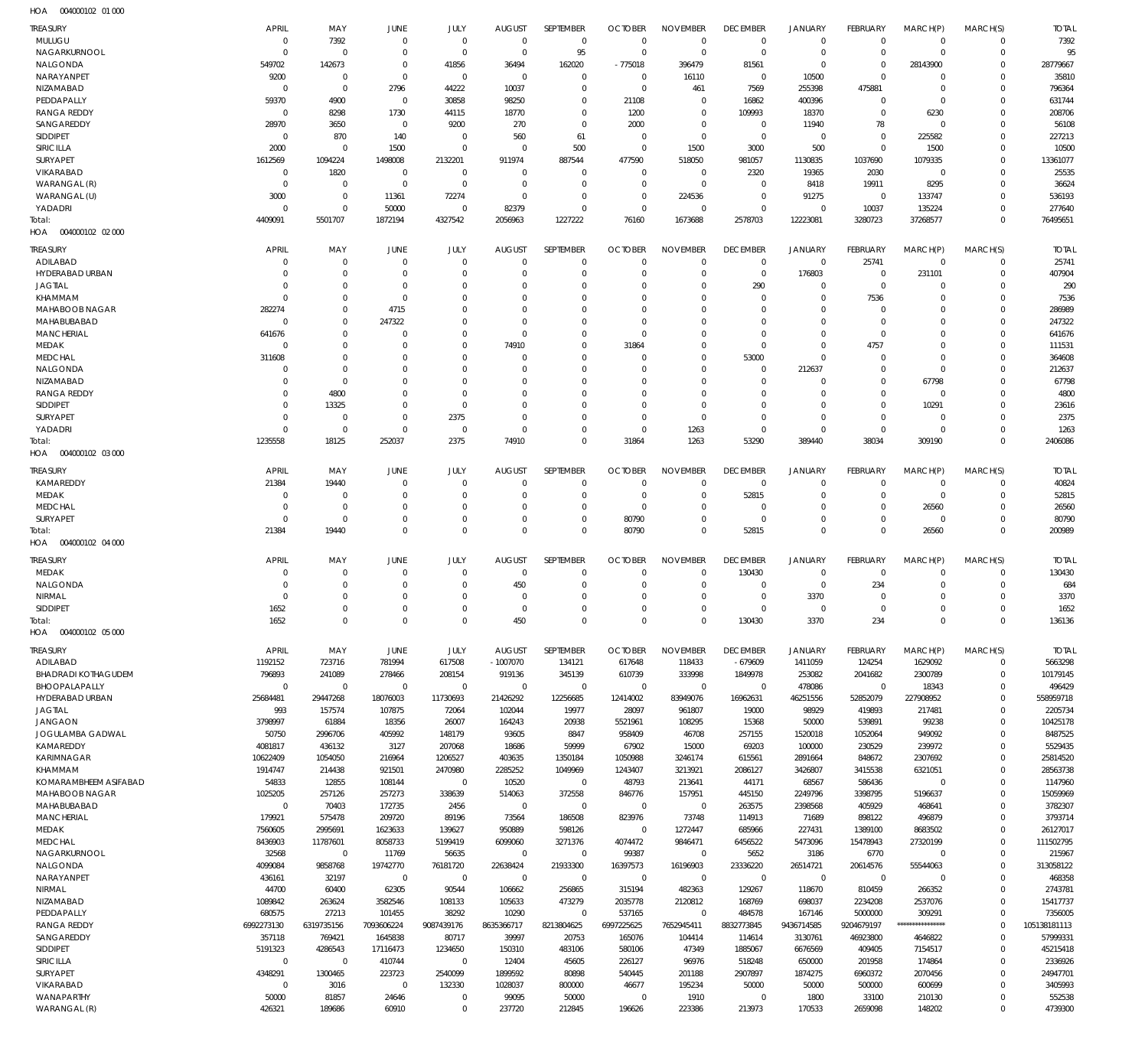004000102 05 000 HOA

| <b>TREASURY</b>            | APRIL        | MAY            | JUNE         | JULY        | <b>AUGUST</b> | SEPTEMBER        | <b>OCTOBER</b> | <b>NOVEMBER</b>  | <b>DECEMBER</b> | <b>JANUARY</b>    | FEBRUARY         | MARCH(P)         | MARCH(S)       | <b>TOTAL</b>  |
|----------------------------|--------------|----------------|--------------|-------------|---------------|------------------|----------------|------------------|-----------------|-------------------|------------------|------------------|----------------|---------------|
| WARANGAL (U)               | 277021       | 2486230        | 749449       | 1251741     | 1450832       | 2043202          | 1223663        | 7020287          | 1176336         | 967906            | 2732831          | 4924369          | $^{\circ}$     | 26303867      |
| YADADRI                    | 130139       | 304936         | 602821       | 59118       | 360512        | $-194114$        | 1123667        | 242139           | 399721          | 103347            | 3584005          | 663141           | $\mathbf 0$    | 7379432       |
| Total:                     | 7074836979   | 6390431523     | 7169182189   | 9191669672  | 8695560144    | 8259684791       | 7049020279     | 7783436042       | 8893369898      | 9544811884        | 9381031706       | **************** | $\Omega$       | 106468060071  |
| HOA<br>004000102 06 000    |              |                |              |             |               |                  |                |                  |                 |                   |                  |                  |                |               |
|                            |              |                |              |             |               |                  |                |                  |                 |                   |                  |                  |                |               |
| <b>TREASURY</b>            | <b>APRIL</b> | MAY            | JUNE         | JULY        | <b>AUGUST</b> | SEPTEMBER        | <b>OCTOBER</b> | <b>NOVEMBER</b>  | <b>DECEMBER</b> | <b>JANUARY</b>    | FEBRUARY         | MARCH(P)         | MARCH(S)       | <b>TOTAL</b>  |
| HYDERABAD URBAN            | 6800000000   | 8000000000     | 9000000000   | 9000000000  | 8000000000    | 6000000000       | 6000000000     | 9500000000       | 7500000000      | ***************** | **************** | 8800000000       | $^{\circ}$     | 98600000000   |
| RANGA REDDY                | 2846347      | 380000         | $\Omega$     | 312001      | 2914100       | 7069300          | $^{\circ}$     | 1532661          | 1100000         | 842000            | 519000           | 898500           | $^{\circ}$     | 18413909      |
| Total:                     | 6802846347   | 8000380000     | 9000000000   | 9000312001  | 8002914100    | 6007069300       | 6000000000     | 9501532661       | 7501100000      | ****************  | **************** | 8800898500       | $\Omega$       | 98618413909   |
| HOA   004000102   81 000   |              |                |              |             |               |                  |                |                  |                 |                   |                  |                  |                |               |
| <b>TREASURY</b>            | APRIL        | MAY            | JUNE         | JULY        | <b>AUGUST</b> | SEPTEMBER        | <b>OCTOBER</b> | <b>NOVEMBER</b>  | <b>DECEMBER</b> | <b>JANUARY</b>    | FEBRUARY         | MARCH(P)         | MARCH(S)       | <b>TOTAL</b>  |
| ADILABAD                   | $\Omega$     | $\mathbf 0$    | 1508         | $\Omega$    | $^{\circ}$    |                  | 42728          |                  |                 | 955               |                  |                  | $\mathbf 0$    | 698324        |
| <b>BHADRADI KOTHAGUDEM</b> |              | $\Omega$       |              | $\Omega$    |               | 6037<br>$\Omega$ |                | 1873<br>$\Omega$ | 17566           |                   | 13645            | 614012           | $\Omega$       |               |
|                            | $\Omega$     |                | 134945       |             | 1022          |                  | 279628         |                  | $\mathbf 0$     | $\mathbf 0$       | 12808            | 277542           |                | 705945        |
| HYDERABAD URBAN            | $\Omega$     | $\Omega$       | 6964         | 3240        | 428376        | 2061             | 290420         | 4927             | $\mathbf 0$     | 555023            | 61912            | 65142            | 0              | 1418065       |
| <b>JAGTIAL</b>             | $\Omega$     | $\Omega$       | $\Omega$     | $\Omega$    | $\Omega$      | $^{\circ}$       | $\Omega$       | $\Omega$         | $\Omega$        | $\mathbf 0$       | 169619           | 10929            | $\Omega$       | 180548        |
| <b>JANGAON</b>             | $\Omega$     | $\Omega$       | $\Omega$     | $\Omega$    | $\Omega$      | $\overline{0}$   | $\Omega$       | $\mathbf 0$      | $\mathbf 0$     | $\mathbf 0$       | $\mathbf 0$      | 74791            | $\Omega$       | 74791         |
| <b>JOGULAMBA GADWAL</b>    | 6092         | 50564          | 50204        | 17452       | 17939         | 40713            | 667160         | 28332            | 329228          | 137400            | 289266           | 255730           | $\Omega$       | 1890080       |
| KAMAREDDY                  | $\Omega$     | $\Omega$       | $\Omega$     | 41          | $\Omega$      | 20               | $\Omega$       | $\mathbf 0$      | $\mathbf 0$     | $\mathbf 0$       | 56682            | 110481           | $\Omega$       | 167224        |
| KARIMNAGAR                 | 14135        | 15432          | 6250         | 62357       | 36434         | $\Omega$         | 58135          | 297339           | 524270          | 173222            | 47745            | 66742            | $\Omega$       | 1302061       |
| KHAMMAM                    | 2534         | $\Omega$       | 100024       | 365761      | 75000         | 220363           | 149114         | 247585           | 149383          | 218094            | 129550           | 160395           | $\Omega$       | 1817803       |
| KOMARAMBHEEM ASIFABAD      | $\Omega$     | $\Omega$       | $\Omega$     | $\Omega$    | 2630          | $\Omega$         | 4879           | 53410            | 7249            | 6857              | $\mathbf 0$      | $\Omega$         | $\Omega$       | 75025         |
| MAHABOOB NAGAR             | 160          | 17544          | $\Omega$     | 28771       | 22381         | 13181            | 123774         | 46231            | 4278            | 60041             | 213757           | 743289           | $\Omega$       | 1273407       |
| <b>MANCHERIAL</b>          | 308700       | 15120          | 42340        | 35534       | 8553          | 31446            | 4781           | 129063           | 8035            | 28937             | 25536            | 49164            | $\Omega$       | 687209        |
| MEDAK                      | $\Omega$     | $\Omega$       | $\Omega$     | $\Omega$    | $\Omega$      | $\Omega$         | $\Omega$       | $\Omega$         | 32141           | $\mathbf 0$       | $\mathbf 0$      | $\overline{0}$   | $\Omega$       | 32141         |
| <b>MEDCHAL</b>             | $\Omega$     | $\Omega$       | $\Omega$     | $\Omega$    | 2077          | $\Omega$         | $\Omega$       | $\overline{0}$   | $\overline{0}$  | 134527            | 297270           | 436489           | $\Omega$       | 870363        |
| NALGONDA                   | 1159         | $\Omega$       | 100239       | $\Omega$    | 25135         | $\Omega$         | 130990         | $\mathbf 0$      | 725             | 4600              | 85430            | 102151           | $\Omega$       | 450429        |
| NIRMAL                     | $\Omega$     | 10752          | 2665         | $\Omega$    | $\Omega$      | 317863           | $\Omega$       | 145379           | 4352            | $\mathbf 0$       | 38983            | 102562           | $\Omega$       | 622556        |
| NIZAMABAD                  | 462          | 5937           | 2874         | 1013        | $\Omega$      | $\Omega$         | 2880           | $\Omega$         | 200000          | $\mathbf 0$       | $\Omega$         | 1212552          | $\Omega$       | 1425718       |
| PEDDAPALLY                 | $\Omega$     | 6804           | 1351         | $\Omega$    | $\Omega$      | $\Omega$         | $\Omega$       | $\Omega$         | $\Omega$        | 172217            | $\Omega$         | $\Omega$         | $\Omega$       | 180372        |
| <b>RANGA REDDY</b>         | 1407         | 7143           | $\Omega$     | 415         | 14095         | 31785            | $\Omega$       | $\Omega$         | $\mathbf 0$     | $\Omega$          | $\Omega$         | 28202            | 0              | 83047         |
| SANGAREDDY                 | $\Omega$     | $\Omega$       | $\Omega$     | $\Omega$    | $\Omega$      | $\Omega$         | 13900          | $\Omega$         | $\Omega$        | $\Omega$          | $\Omega$         | $\Omega$         | $\Omega$       | 13900         |
| <b>SIRICILLA</b>           | $\Omega$     | $\overline{0}$ | $\Omega$     | $\Omega$    | $\Omega$      | $\Omega$         | $\Omega$       | $\Omega$         | 4565            | $\Omega$          | $\Omega$         | $\Omega$         | $\Omega$       | 4565          |
| <b>SURYAPET</b>            |              | 8416           | $\Omega$     | $\Omega$    | 546879        | $\Omega$         | $\Omega$       | $\Omega$         | $\mathbf 0$     | $\Omega$          | $\Omega$         | $\Omega$         | $\Omega$       | 555295        |
|                            |              |                |              |             |               |                  |                |                  |                 |                   |                  | $\Omega$         |                |               |
| WANAPARTHY                 |              | $\Omega$       | $\Omega$     | $\Omega$    | $\Omega$      | $\Omega$         | $\Omega$       | $\mathbf 0$      | $\Omega$        | 9697              | 5275             |                  | $\Omega$       | 14972         |
| WARANGAL (R)               | $\Omega$     | 3219           | $\Omega$     | $\Omega$    | $\Omega$      | $\Omega$         | $\Omega$       | 9895             | $\Omega$        | 30850             | 213263           | 35057            | $\Omega$       | 292284        |
| WARANGAL (U)               | $\Omega$     | 1523           | $\Omega$     | 6420        | 410           | 698              | $\Omega$       | 50000            | 4286            | 4652              | $\Omega$         | 27342            | 0              | 95331         |
| YADADRI                    | $\Omega$     | $\Omega$       | $\Omega$     | 1010        | $\Omega$      | $\Omega$         | $\Omega$       | $\Omega$         | $\Omega$        | $\Omega$          | $\Omega$         | $\Omega$         | $\Omega$       | 1010          |
| Total:                     | 334649       | 142454         | 449364       | 522014      | 1180931       | 664167           | 1768389        | 1014034          | 1286078         | 1537072           | 1660741          | 4372572          | $\Omega$       | 14932465      |
| HOA  004000102  96 000     |              |                |              |             |               |                  |                |                  |                 |                   |                  |                  |                |               |
| TREASURY                   | APRIL        | MAY            | JUNE         | JULY        | <b>AUGUST</b> | SEPTEMBER        | <b>OCTOBER</b> | <b>NOVEMBER</b>  | <b>DECEMBER</b> | <b>JANUARY</b>    | FEBRUARY         | MARCH(P)         | MARCH(S)       | <b>TOTAL</b>  |
| HYDERABAD URBAN            | -22443864    | $-119154984$   | $-237052026$ | $-34132924$ | $-203206549$  | $-18321108$      | -39200917      | -249874088       | -87511943       | $-1296022$        | $-8141515$       | $-7276583$       | $\overline{0}$ | -1027612523   |
| <b>MEDCHAL</b>             | $\Omega$     | $-1554744$     | $-81630$     | $\Omega$    | $-1553307$    | $-955380$        | $-348452$      | $\overline{0}$   | $\mathbf 0$     | $\mathbf 0$       | $\mathbf 0$      | $\mathbf 0$      | $\mathbf 0$    | $-4493513$    |
|                            |              |                | $\Omega$     | $\Omega$    |               |                  |                |                  |                 | $\overline{0}$    |                  |                  |                |               |
| <b>RANGA REDDY</b>         | $-698109$    | $\mathbf 0$    |              |             | $^{\circ}$    | $\overline{0}$   | $-843649$      | $\overline{0}$   | $-929915$       |                   | $\mathbf 0$      | 25750            | $\mathbf 0$    | $-2445923$    |
| Total:                     | -23141973    | -120709728     | $-237133656$ | -34132924   | $-204759856$  | $-19276488$      | -40393018      | -249874088       | -88441858       | $-1296022$        | $-8141515$       | $-7250833$       | $\Omega$       | $-1034551959$ |
| HOA  004000103  01  000    |              |                |              |             |               |                  |                |                  |                 |                   |                  |                  |                |               |
| <b>TREASURY</b>            | APRIL        | MAY            | JUNE         | JULY        | <b>AUGUST</b> | SEPTEMBER        | <b>OCTOBER</b> | <b>NOVEMBER</b>  | <b>DECEMBER</b> | <b>JANUARY</b>    | FEBRUARY         | MARCH(P)         | MARCH(S)       | <b>TOTAL</b>  |
|                            |              |                |              |             |               |                  |                | $\mathbf 0$      |                 |                   |                  |                  | $\Omega$       |               |
|                            | $\Omega$     | $\Omega$       | $\Omega$     | $\Omega$    |               | $\Omega$         | $\mathbf{0}$   |                  |                 | $\overline{0}$    | $\Omega$         |                  |                |               |
| SIRICILLA                  |              |                |              |             | 500           |                  |                |                  | $\mathbf 0$     |                   |                  | $\mathbf 0$      |                | 500           |
| Total:                     | $\mathbf 0$  | $\mathbf 0$    | $\mathbf 0$  | $\mathbf 0$ | 500           | $\mathbf 0$      | $\mathbf 0$    | $\mathbf 0$      | 0               | $\mathbf 0$       | $\mathbf 0$      | $\mathbf 0$      | $\mathbf 0$    | 500           |
| HOA<br>004000105 01 000    |              |                |              |             |               |                  |                |                  |                 |                   |                  |                  |                |               |
| <b>TREASURY</b>            | <b>APRIL</b> | MAY            | JUNE         | JULY        | <b>AUGUST</b> | SEPTEMBER        | <b>OCTOBER</b> | <b>NOVEMBER</b>  | <b>DECEMBER</b> | <b>JANUARY</b>    | <b>FEBRUARY</b>  | MARCH(P)         | MARCH(S)       | <b>TOTAL</b>  |
| KOMARAMBHEEM ASIFABAD      | $\Omega$     | $\mathbf 0$    | $\Omega$     | $\Omega$    | $\Omega$      | $\overline{0}$   | $\overline{0}$ | $\overline{0}$   | $\mathbf 0$     | $\mathbf 0$       | $\mathbf 0$      | 3050             | $\mathbf 0$    | 3050          |
| MAHABUBABAD                | $\Omega$     | $\Omega$       | $\Omega$     | $\Omega$    | 0             | $\overline{0}$   | $^{\circ}$     | $\overline{0}$   | $\mathbf 0$     | $\overline{0}$    | 2510             | $\overline{0}$   | $\mathbf 0$    | 2510          |
| NALGONDA                   | $\Omega$     | $\overline{0}$ | $\Omega$     | $\Omega$    |               | $\overline{0}$   | $^{\circ}$     | 3143             | $\mathbf 0$     | $\overline{0}$    | $\mathbf 0$      | 29274            | 0              | 32417         |
| NIZAMABAD                  | $\Omega$     | 20000          | $\Omega$     | $\Omega$    | $\Omega$      | $\overline{0}$   | $\Omega$       | $\Omega$         | $\mathbf 0$     | $\mathbf 0$       | $\mathbf 0$      | $\mathbf 0$      | 0              | 20000         |
| Total:                     | $\Omega$     | 20000          | $\Omega$     | $\Omega$    | $\Omega$      | $\overline{0}$   | $\overline{0}$ | 3143             | $\mathbf 0$     | $\mathbf 0$       | 2510             | 32324            | $\mathbf 0$    | 57977         |
| HOA  004000106  01 000     |              |                |              |             |               |                  |                |                  |                 |                   |                  |                  |                |               |
|                            |              |                |              |             |               |                  |                |                  |                 |                   |                  |                  |                |               |
| <b>TREASURY</b>            | <b>APRIL</b> | MAY            | JUNE         | JULY        | <b>AUGUST</b> | SEPTEMBER        | <b>OCTOBER</b> | <b>NOVEMBER</b>  | <b>DECEMBER</b> | <b>JANUARY</b>    | FEBRUARY         | MARCH(P)         | MARCH(S)       | <b>TOTAL</b>  |
| KARIMNAGAR                 | $\Omega$     | $\Omega$       | $\Omega$     | 121752      | $\Omega$      | $\Omega$         | $\Omega$       | $\Omega$         | $\mathbf 0$     | $\overline{0}$    | $\Omega$         | $\Omega$         | $\mathbf 0$    | 121752        |
| KHAMMAM                    | $\Omega$     | 23400          | $\Omega$     | $\Omega$    | $\Omega$      | $^{\circ}$       | $\Omega$       | $\Omega$         | $\mathbf 0$     | $\overline{0}$    | $\Omega$         | $\Omega$         | $\mathbf 0$    | 23400         |
| <b>MANCHERIAL</b>          |              | $\Omega$       | $\Omega$     | $\mathbf 0$ | 0             | $^{\circ}$       | 8019           | $^{\circ}$       | $\mathbf 0$     | $\overline{0}$    | 0                | $\mathbf 0$      | 0              | 8019          |
| Total:                     | $\Omega$     | 23400          | $\Omega$     | 121752      | $\Omega$      | $\Omega$         | 8019           | $\mathbf 0$      | $\Omega$        | $\overline{0}$    | $\Omega$         | $\Omega$         | $\Omega$       | 153171        |
| HOA  004000107  01  000    |              |                |              |             |               |                  |                |                  |                 |                   |                  |                  |                |               |
|                            |              |                |              |             |               |                  |                |                  |                 |                   |                  |                  |                |               |
| <b>TREASURY</b>            | <b>APRIL</b> | MAY            | JUNE         | JULY        | <b>AUGUST</b> | SEPTEMBER        | <b>OCTOBER</b> | <b>NOVEMBER</b>  | <b>DECEMBER</b> | <b>JANUARY</b>    | FEBRUARY         | MARCH(P)         | MARCH(S)       | <b>TOTAL</b>  |
| ADILABAD                   | $\mathbf 0$  | 13332          | $\mathbf 0$  | $\mathbf 0$ | $\Omega$      | $\overline{0}$   | $\overline{0}$ | $\overline{0}$   | 0               | $\overline{0}$    | $\mathbf 0$      | $\mathbf 0$      | $\overline{0}$ | 13332         |
| <b>BHADRADI KOTHAGUDEM</b> | 51271        | $\mathbf 0$    | $\Omega$     | $\Omega$    | $\Omega$      | $\overline{0}$   | $\Omega$       | $\Omega$         | 32264           | $\overline{0}$    | 0                | 94126            | $\mathbf 0$    | 177661        |
| <b>JANGAON</b>             | $\Omega$     | $\mathbf 0$    | 23008        | $\Omega$    | $\Omega$      | $\overline{0}$   | $\Omega$       | $\Omega$         | 0               | $\mathbf 0$       | 0                | $\mathbf 0$      | 0              | 23008         |
| KHAMMAM                    | $\Omega$     | $\mathbf 0$    | $\Omega$     | $\Omega$    | $\Omega$      | $\overline{0}$   | $\Omega$       | $\overline{0}$   | $\mathbf 0$     | $\mathbf 0$       | 0                | 90433            | 0              | 90433         |
| KOMARAMBHEEM ASIFABAD      | $\Omega$     | $\Omega$       | $\Omega$     | 1500        |               | $\Omega$         | $\Omega$       | $\Omega$         | 0               | $\Omega$          | $\Omega$         | $\Omega$         | $\Omega$       | 1500          |
| MULUGU                     | $\Omega$     | $\Omega$       | 1500         | $\Omega$    | $\Omega$      | $\Omega$         | $\Omega$       | $\Omega$         | $\mathbf 0$     | $\Omega$          | $\Omega$         | $\Omega$         | 0              | 1500          |
| NALGONDA                   | 8750         | $\mathbf 0$    | $\Omega$     | $\Omega$    | $\Omega$      | $\Omega$         | $\Omega$       | $\Omega$         | $\mathbf 0$     | $\Omega$          | $\Omega$         | $\Omega$         | $\Omega$       | 8750          |
| NARAYANPET                 | $\Omega$     | $\mathbf 0$    | 97505        | $\Omega$    | $\Omega$      | $^{\circ}$       | $\Omega$       | $\overline{0}$   | $\mathbf 0$     | $\overline{0}$    | $\mathbf 0$      | $\mathbf 0$      | 0              | 97505         |
| NIZAMABAD                  | $\Omega$     | $\mathbf 0$    | $\Omega$     | $\mathbf 0$ | $^{\circ}$    | $^{\circ}$       | $^{\circ}$     | 640              | $\mathbf 0$     | $\overline{0}$    | $\mathbf 0$      | $\overline{0}$   | $\Omega$       | 640           |
| RANGA REDDY                | 25453        | 27650          | 256453       | 55978       | 6162          | 38917            | 17015          | 24195            | 26028           | 101316            | 1033257          | 392387           | 0              | 2004811       |
| WARANGAL (U)               | $\Omega$     | 2500           | $\Omega$     | $\mathbf 0$ | $^{\circ}$    | $^{\circ}$       | $\Omega$       | $\Omega$         | $\mathbf 0$     | $\overline{0}$    | 74461            | 41840            | 0              | 118801        |
| Total:                     | 85474        | 43482          | 378466       | 57478       | 6162          | 38917            | 17015          | 24835            | 58292           | 101316            | 1107718          | 618786           | $\mathbf 0$    | 2537941       |
| HOA  004000800  81 001     |              |                |              |             |               |                  |                |                  |                 |                   |                  |                  |                |               |
|                            |              |                |              |             |               |                  |                |                  |                 |                   |                  |                  |                |               |
| <b>TREASURY</b>            | APRIL        | MAY            | JUNE         | JULY        | <b>AUGUST</b> | SEPTEMBER        | <b>OCTOBER</b> | <b>NOVEMBER</b>  | <b>DECEMBER</b> | <b>JANUARY</b>    | FEBRUARY         | MARCH(P)         | MARCH(S)       | <b>TOTAL</b>  |
| ADILABAD                   | $\Omega$     | 0              | 150          | 3094        | $^{\circ}$    | $^{\circ}$       | 30220          | $^{\circ}$       | $\mathbf 0$     | $\mathbf 0$       | $\mathbf 0$      | $\Omega$         | $\mathbf 0$    | 33464         |
| <b>BHADRADI KOTHAGUDEM</b> | $\Omega$     | $\mathbf 0$    | $\mathbf 0$  | $\mathbf 0$ | $\Omega$      | $\overline{0}$   | 228385         | 127535           | 100000          | $\mathbf 0$       | $\mathbf 0$      | 117065           | $\mathbf 0$    | 572985        |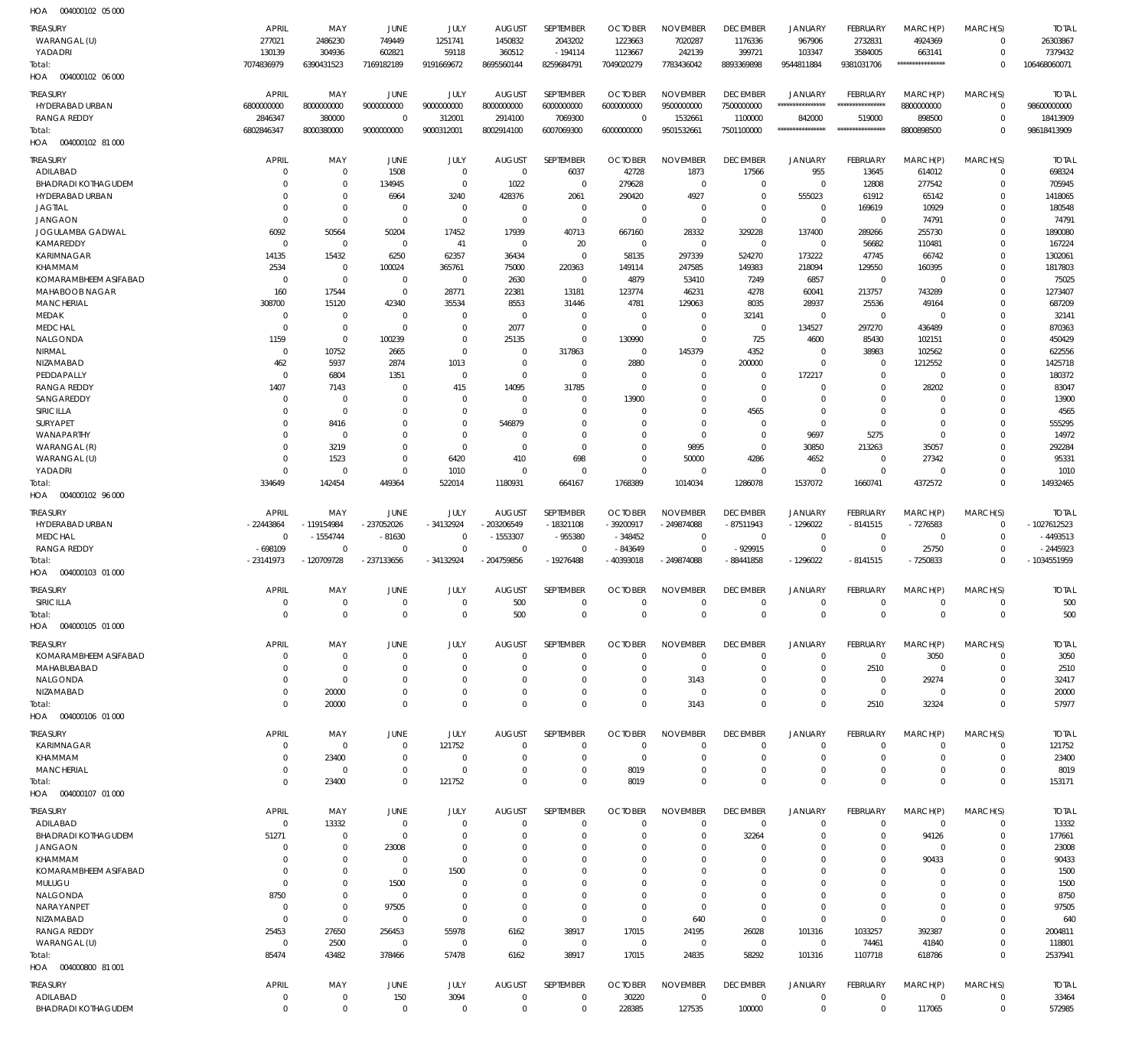004000800 81 001 HOA

| <b>TREASURY</b>                               | <b>APRIL</b>               | MAY                        | <b>JUNE</b>                | JULY                       | <b>AUGUST</b>                | <b>SEPTEMBER</b>           | <b>OCTOBER</b>                | <b>NOVEMBER</b>                | <b>DECEMBER</b>                | <b>JANUARY</b>             | <b>FEBRUARY</b>          | MARCH(P)                   | MARCH(S)                   | <b>TOTAI</b>           |
|-----------------------------------------------|----------------------------|----------------------------|----------------------------|----------------------------|------------------------------|----------------------------|-------------------------------|--------------------------------|--------------------------------|----------------------------|--------------------------|----------------------------|----------------------------|------------------------|
| HYDERABAD URBAN                               | $\Omega$                   | $\mathbf 0$                | $\mathbf 0$                | $\mathbf 0$                | $\mathbf 0$                  | $\mathbf 0$                | 15173748                      | $\mathbf 0$                    | $\mathbf 0$                    | $\mathbf 0$                | $\mathbf 0$              | $\mathbf 0$                | $\Omega$                   | 15173748               |
| <b>JANGAON</b><br>KHAMMAM                     | $\Omega$<br>150000         | 5724<br>$\mathbf 0$        | 2301<br>$\overline{0}$     | 13957<br>$\mathbf 0$       | 5343<br>154233               | 400<br>$\mathbf 0$         | $\overline{0}$<br>$\Omega$    | 47820<br>$\Omega$              | 348<br>$\Omega$                | $\mathbf 0$<br>$\mathbf 0$ | 69877<br>$\mathbf 0$     | 63270<br>$\mathbf 0$       | $\mathbf 0$<br>$\Omega$    | 209040<br>304233       |
| MAHABUBABAD                                   | $\Omega$                   | 2414                       | $\overline{0}$             | $\mathbf 0$                | 0                            | 59174                      | $\overline{0}$                | $\mathbf 0$                    | 0                              | $\mathbf 0$                | $\mathbf 0$              | 26027                      | $\Omega$                   | 87615                  |
| NIRMAL                                        | $\Omega$                   | $\mathbf 0$                | $\Omega$                   | $\mathbf 0$                | $\mathbf 0$                  | $\mathbf 0$                | 28542                         | $\mathbf 0$                    | $\mathbf 0$                    | $\mathbf 0$                | $\mathbf 0$              | $\Omega$                   | $\Omega$                   | 28542                  |
| <b>SIDDIPET</b>                               | 19477                      | 1433                       | 14940                      | $\mathbf 0$                | 24879                        | 539                        | 7532                          | 4332                           | 12301                          | $\mathbf 0$                | 22947                    | $\mathbf 0$                | $\Omega$                   | 108380                 |
| WARANGAL (U)<br>Total:                        | 2430<br>171907             | 207974<br>217545           | 87338<br>104729            | 25469<br>42520             | 255271<br>439726             | 36635<br>96748             | 53480<br>15521907             | 148662<br>328349               | 23571<br>136220                | 26926<br>26926             | 80079<br>172903          | 157276<br>363638           | $\Omega$<br>$\Omega$       | 1105111<br>17623118    |
| 004000800 81800<br>HOA                        |                            |                            |                            |                            |                              |                            |                               |                                |                                |                            |                          |                            |                            |                        |
| <b>TREASURY</b>                               | APRIL                      | MAY                        | <b>JUNE</b>                | JULY                       | <b>AUGUST</b>                | SEPTEMBER                  | <b>OCTOBER</b>                | <b>NOVEMBER</b>                | <b>DECEMBER</b>                | <b>JANUARY</b>             | FEBRUARY                 | MARCH(P)                   | MARCH(S)                   | <b>TOTAL</b>           |
| HYDERABAD URBAN                               | 97495                      | 1608                       | $\overline{0}$             | 6150                       | 285149                       | $\mathbf 0$                | 480606                        | 29878                          | $\mathbf 0$                    | $\mathbf 0$                | 360455                   | 636097                     | $\mathbf 0$                | 1897438                |
| MAHABUBABAD                                   | $\Omega$                   | $\mathbf 0$                | $\Omega$                   | $\mathbf 0$                | $\mathbf 0$                  | $\mathbf 0$                | $\Omega$                      | $\mathbf 0$                    | 0                              | $\mathbf 0$                | 3965                     | 31850                      | 0                          | 35815                  |
| <b>MEDCHAL</b><br>NIRMAL                      | -0                         | 27675<br>$\mathbf 0$       | $\mathbf 0$<br>$\Omega$    | $\mathbf 0$<br>$\mathbf 0$ | 2077<br>0                    | $\mathbf 0$<br>$\mathbf 0$ | $\Omega$<br>$\Omega$          | $\mathbf 0$<br>$\mathbf 0$     | 0<br>0                         | $\mathbf 0$<br>50          | $\mathbf 0$<br>0         | $\mathbf 0$<br>$\mathbf 0$ | $\Omega$<br>$\Omega$       | 29752<br>50            |
| NIZAMABAD                                     | -0                         | $\mathbf 0$                | 625                        | $\mathbf 0$                | 0                            | $\mathbf 0$                | $\mathbf 0$                   | $\mathbf 0$                    | $\mathbf 0$                    | $\mathbf 0$                | $\mathbf 0$              | $\mathbf 0$                | $\Omega$                   | 625                    |
| WARANGAL (R)                                  | $\Omega$                   | $\mathbf 0$                | $\overline{0}$             | $\mathbf 0$                | 40564                        | $\mathbf 0$                | $\mathbf 0$                   | 219801                         | 25801                          | $\mathbf 0$                | 3990                     | $\mathbf 0$                | $\Omega$                   | 290156                 |
| WARANGAL (U)                                  | $\Omega$                   | $\mathbf 0$                | $\overline{0}$             | 42608                      | 105118                       | 59205                      | $\overline{0}$                | $\mathbf 0$                    | 6000                           | 5683                       | 57732                    | 153308                     | $\Omega$<br>$\Omega$       | 429654                 |
| Total:<br>004100101 01 000<br>HOA             | 97495                      | 29283                      | 625                        | 48758                      | 432908                       | 59205                      | 480606                        | 249679                         | 31801                          | 5733                       | 426142                   | 821255                     |                            | 2683490                |
| <b>TREASURY</b>                               | <b>APRIL</b>               | MAY                        | <b>JUNE</b>                | JULY                       | <b>AUGUST</b>                | <b>SEPTEMBER</b>           | <b>OCTOBER</b>                | <b>NOVEMBER</b>                | <b>DECEMBER</b>                | JANUARY                    | FEBRUARY                 | MARCH(P)                   | MARCH(S)                   | <b>TOTAL</b>           |
| ADILABAD                                      | 482                        | $\mathbf 0$                | $\mathbf 0$                | 2523                       | $\mathbf 0$                  | $\mathbf 0$                | $\overline{0}$                | $\mathbf 0$                    | $\mathbf 0$                    | 339                        | $\mathbf 0$              | $\mathbf 0$                | $\mathbf 0$                | 3344                   |
| <b>BHADRADI KOTHAGUDEM</b>                    | $\Omega$                   | $\mathbf 0$                | $\overline{0}$             | 79                         | 30                           | $\mathbf 0$                | $\overline{0}$                | $\mathbf 0$                    | 1555                           | 420                        | $\mathbf 0$              | 18                         | $\mathbf 0$                | 2102                   |
| <b>HYDERABAD URBAN</b>                        | 87335                      | 2936232                    | 39677                      | 67808                      | 15000                        | 62189                      | 70000                         | 241200                         | 188040                         | 296751                     | 410000                   | 206000                     | $\Omega$                   | 4620232                |
| <b>JAGTIAL</b><br><b>JANGAON</b>              | $\mathbf 0$<br>1000        | $\mathbf 0$<br>7000        | 1000<br>6500               | $\mathbf 0$<br>18225       | $\mathbf 0$<br>7000          | 0<br>500                   | $\Omega$<br>4000              | $\Omega$<br>$\mathbf 0$        | $\mathbf 0$<br>3000            | $\mathbf 0$<br>5950        | $\mathbf 0$<br>2000      | $\Omega$<br>13000          | $\Omega$<br>$\Omega$       | 1000<br>68175          |
| <b>JOGULAMBA GADWAL</b>                       | $\Omega$                   | $\mathbf 0$                | $\mathbf 0$                | 77700                      | $\Omega$                     | $\mathbf 0$                | $\Omega$                      | $\Omega$                       | $\Omega$                       | 0                          | $\mathbf 0$              | 0                          | $\Omega$                   | 77700                  |
| KAMAREDDY                                     | $-10400$                   | $\mathbf 0$                | $\overline{0}$             | $\mathbf 0$                | $\Omega$                     | $\mathbf 0$                | $\Omega$                      | $\Omega$                       | $\Omega$                       | $\mathbf 0$                | $\mathbf 0$              | $\Omega$                   | $\Omega$                   | $-10400$               |
| KARIMNAGAR<br>KHAMMAM                         | $\Omega$<br>$\Omega$       | $\mathbf 0$<br>$\mathbf 0$ | 10000<br>$\mathbf 0$       | $\mathbf 0$<br>$\mathbf 0$ | 1000<br>150                  | 1000<br>11800              | $\Omega$<br>285               | $\mathbf 0$<br>$\Omega$        | $\mathbf 0$<br>2643            | $\mathbf 0$<br>$\Omega$    | $\mathbf 0$<br>92        | 10000<br>$\Omega$          | $\Omega$<br>$\Omega$       | 22000<br>14970         |
| KOMARAMBHEEM ASIFABAD                         | $\Omega$                   | $\mathbf 0$                | $\overline{0}$             | 2183                       | $\mathbf 0$                  | $\mathbf 0$                | $\Omega$                      | $\Omega$                       | $\Omega$                       | $\mathbf 0$                | $\Omega$                 | $\Omega$                   | $\Omega$                   | 2183                   |
| MAHABOOB NAGAR                                | $\Omega$                   | $\mathbf 0$                | 12100                      | $\mathbf 0$                | $\Omega$                     | $\mathbf 0$                | $\Omega$                      | $\Omega$                       | $\Omega$                       | $\Omega$                   | $\Omega$                 | $\Omega$                   | $\Omega$                   | 12100                  |
| MAHABUBABAD                                   | $\Omega$                   | $\mathbf 0$                | 34800                      | $\mathbf 0$                | 931                          | $\mathbf 0$                | $\Omega$                      | $\Omega$                       | 0                              | $\Omega$                   | $\Omega$                 | $\Omega$                   | $\Omega$                   | 35731                  |
| <b>MEDCHAL</b><br>NALGONDA                    | 344<br>$\Omega$            | $\mathbf 0$<br>256         | $^{\circ}$<br>$^{\circ}$   | 3104<br>$\mathbf 0$        | 845<br>$\mathbf 0$           | $\mathbf 0$<br>$\Omega$    | $\Omega$<br>$\Omega$          | $\mathbf 0$<br>$\Omega$        | $\mathbf 0$<br>2000            | $\mathbf 0$<br>$\mathbf 0$ | $\Omega$<br>270          | $\Omega$<br>$\Omega$       | $\Omega$<br>$\Omega$       | 4293<br>2526           |
| PEDDAPALLY                                    | $\Omega$                   | 1000                       | 5000                       | 4000                       | 17300                        | $\mathbf 0$                | $\Omega$                      | $\Omega$                       | $\Omega$                       | $\mathbf 0$                | $\Omega$                 | $\Omega$                   | $\Omega$                   | 27300                  |
| <b>RANGA REDDY</b>                            | $\Omega$                   | $\mathbf 0$                | 2176                       | 4794                       | $\Omega$                     | $\mathbf 0$                | $\Omega$                      | $\Omega$                       | 276                            | $\mathbf 0$                | $\mathbf 0$              | $\Omega$                   | $\Omega$                   | 7246                   |
| SANGAREDDY<br>SURYAPET                        | 104200                     | $\mathbf 0$<br>600         | 18600<br>$\mathbf 0$       | 43500<br>8800              | $\Omega$<br>$\Omega$         | 16400<br>$\mathbf 0$       | $\Omega$<br>$\Omega$          | $\Omega$<br>$\Omega$           | 4500<br>0                      | $\mathbf 0$<br>$\mathbf 0$ | 102400<br>$\mathbf 0$    | 40260<br>$\Omega$          | $\Omega$<br>$\Omega$       | 329860<br>11027        |
| VIKARABAD                                     | 1627<br>4639               | $\mathbf 0$                | $\mathbf 0$                | $\mathbf 0$                | $\Omega$                     | $\Omega$                   | $\Omega$                      | $\Omega$                       | $\Omega$                       | 6000                       | 5300                     | $\Omega$                   | $\Omega$                   | 15939                  |
| WANAPARTHY                                    | $\Omega$                   | $\mathbf 0$                | $\mathbf 0$                | 10000                      | $\mathbf 0$                  | $\mathbf 0$                | $\Omega$                      | $\Omega$                       | $\mathbf 0$                    | $\mathbf 0$                | $\mathbf 0$              | $\Omega$                   | $\Omega$                   | 10000                  |
| WARANGAL (U)                                  | 13107                      | 51                         | $\mathbf 0$                | 1114                       | 1035                         | 9492                       | $\Omega$                      | $\mathbf 0$                    | 526                            | $\mathbf 0$                | 9194                     | $\Omega$                   | $\Omega$                   | 34519                  |
|                                               |                            |                            |                            |                            |                              |                            |                               |                                |                                |                            |                          |                            |                            |                        |
| YADADRI                                       | 491                        | $\mathbf 0$                | $\mathbf 0$                | 60                         | $\mathbf 0$                  | $\mathbf 0$                | $\mathbf 0$                   | $\mathbf 0$                    | 60                             | $\mathbf 0$                | $\mathbf 0$              | $\Omega$                   | $\Omega$                   | 611                    |
| Total:<br>HOA   004100101   02   000          | 202825                     | 2945139                    | 129853                     | 243890                     | 43291                        | 101381                     | 74285                         | 241200                         | 202600                         | 309460                     | 529256                   | 269278                     | $\Omega$                   | 5292458                |
|                                               |                            |                            |                            |                            |                              |                            |                               |                                |                                |                            |                          |                            |                            |                        |
| <b>TREASURY</b><br><b>BHADRADI KOTHAGUDEM</b> | <b>APRIL</b><br>$\Omega$   | MAY<br>$\mathbf 0$         | <b>JUNE</b><br>$\mathbf 0$ | JULY<br>$\mathbf 0$        | <b>AUGUST</b><br>$\mathbf 0$ | SEPTEMBER<br>$\mathbf 0$   | <b>OCTOBER</b><br>147000      | <b>NOVEMBER</b><br>$\mathbf 0$ | <b>DECEMBER</b><br>$\mathbf 0$ | JANUARY<br>257250          | FEBRUARY<br>$\mathbf{0}$ | MARCH(P)<br>$\mathbf 0$    | MARCH(S)<br>$\mathbf 0$    | <b>TOTAL</b><br>404250 |
| HYDERABAD URBAN                               | $\Omega$                   | $\Omega$                   | $\Omega$                   | 16250                      | $\Omega$                     | $\Omega$                   | 12175                         | $\Omega$                       | $\Omega$                       | $\Omega$                   | $\Omega$                 | $\Omega$                   | $\Omega$                   | 28425                  |
| <b>MEDAK</b>                                  | $\mathbf 0$                | $\mathbf 0$                | $\mathbf 0$                | 810                        | $\Omega$                     | $\mathbf 0$                | $\Omega$                      | $\mathbf 0$                    | $\mathbf 0$                    | 200                        | $\mathbf 0$              | $\mathbf 0$                | $\mathbf 0$                | 1010                   |
| NALGONDA<br>NIZAMABAD                         | $\mathbf 0$<br>$\mathbf 0$ | $\mathbf 0$<br>$\mathbf 0$ | $\mathbf 0$<br>$\mathbf 0$ | $\mathbf 0$<br>$\mathbf 0$ | $\mathbf 0$<br>$\mathbf 0$   | $\mathbf 0$<br>$\mathbf 0$ | $\mathbf 0$<br>$\overline{0}$ | $\mathbf 0$<br>$\mathbf 0$     | $\mathbf 0$<br>$\mathbf 0$     | $\mathbf 0$<br>$\mathbf 0$ | $\mathbf 0$<br>2000      | 650<br>$\mathbf 0$         | $\mathbf 0$<br>$\mathbf 0$ | 650<br>2000            |
| SANGAREDDY                                    | 1928000                    | 1572200                    | 1464000                    | 1576200                    | 1282050                      | 1075360                    | 1511850                       | 1009115                        | 1565120                        | 1320000                    | 608000                   | 598030                     | $\mathbf 0$                | 15509925               |
| Total:                                        | 1928000                    | 1572200                    | 1464000                    | 1593260                    | 1282050                      | 1075360                    | 1671025                       | 1009115                        | 1565120                        | 1577450                    | 610000                   | 598680                     | $\Omega$                   | 15946260               |
| HOA   004100101   03   000                    |                            |                            |                            |                            |                              |                            |                               |                                |                                |                            |                          |                            |                            |                        |
| <b>TREASURY</b>                               | APRIL                      | MAY                        | <b>JUNE</b>                | JULY                       | <b>AUGUST</b>                | SEPTEMBER                  | <b>OCTOBER</b>                | <b>NOVEMBER</b>                | <b>DECEMBER</b>                | <b>JANUARY</b>             | <b>FEBRUARY</b>          | MARCH(P)                   | MARCH(S)                   | <b>TOTAL</b>           |
| ADILABAD<br><b>BHADRADI KOTHAGUDEM</b>        | 5764875<br>2494806         | 5902985<br>2017350         | 5093330<br>1569840         | 5560475<br>1577465         | 6987285<br>1558260           | 7988500<br>1654510         | 7857075<br>1132090            | 5954375<br>1731495             | 7322925<br>1008375             | 5704500<br>1756833         | 6262000<br>738640        | 4338650<br>1013752         | $\mathbf 0$<br>$\mathbf 0$ | 74736975<br>18253416   |
| BHOOPALAPALLY                                 | 448675                     | 410460                     | 1162330                    | 643845                     | 171880                       | 195690                     | 138850                        | 554105                         | 61895                          | 191230                     | 1051690                  | 369950                     | $\mathbf 0$                | 5400600                |
| HYDERABAD URBAN                               | 47809681                   | 82539290                   | 46368730                   | 42287920                   | 68240155                     | 85775484                   | 152492837                     | 81155846                       | 52857435                       | 83862598                   | 70115998                 | 86041979                   | $\Omega$                   | 899547953              |
| <b>JAGTIAL</b><br><b>JANGAON</b>              | 237165<br>97635            | 618385<br>120880           | 261450<br>313105           | 366374<br>309215           | 443710<br>85230              | 444545<br>212045           | 252855<br>165290              | 268550<br>327040               | 1248693<br>315203              | 465310<br>112845           | 507225<br>173125         | 533335<br>313870           | $\mathbf 0$<br>$\Omega$    | 5647597<br>2545483     |
| JOGULAMBA GADWAL                              | 3438830                    | 2562580                    | 2357065                    | 2868600                    | 3018280                      | 3058600                    | 3794350                       | 2951700                        | 3405673                        | 3408761                    | 3274260                  | 2782820                    | $\Omega$                   | 36921519               |
| KAMAREDDY                                     | 5430465                    | 5750575                    | 4969160                    | 4843965                    | 3774605                      | 3869525                    | 4450080                       | 3427460                        | 4551105                        | 5624285                    | 4079180                  | 2524205                    | $\mathbf 0$                | 53294610               |
| KARIMNAGAR                                    | 163250                     | 850130                     | 619825                     | 485830                     | 638840                       | 379390                     | 161200                        | 195210                         | 246500                         | 604830                     | 292760                   | 465580                     | $\Omega$                   | 5103345                |
| KHAMMAM<br>KOMARAMBHEEM ASIFABAD              | 1800000<br>1095655         | 2119855<br>1853182         | 2658976<br>1881343         | 1228665<br>1689235         | 1059970<br>1326721           | 908685<br>1115444          | 773160<br>1294705             | 859880<br>1540163              | 901330<br>2333483              | 1019855<br>1222938         | 574730<br>858000         | 436750<br>641960           | $\Omega$<br>$\mathbf 0$    | 14341856<br>16852829   |
| MAHABOOB NAGAR                                | 4352881                    | 1277050                    | 1878990                    | 1883713                    | 2336885                      | 14962010                   | 1372430                       | 462350                         | 1049261                        | 2595685                    | 1322990                  | 1151760                    | $\Omega$                   | 34646005               |
| MAHABUBABAD                                   | 569635                     | 587125                     | 882080                     | 487020                     | 623145                       | 655060                     | 240525                        | 280374                         | 168875                         | 248526                     | 279287                   | 156520                     | $\mathbf 0$                | 5178172                |
| <b>MANCHERIAL</b><br><b>MEDAK</b>             | 827615<br>142830           | 2153435<br>162105          | 900060<br>50800            | 1955020<br>280285          | 1499785<br>1617054           | 1567885<br>90975           | 1003346<br>179875             | 874603<br>603315               | 3574470<br>313621              | 748035<br>251545           | 1229405<br>209950        | 1153192<br>177715          | $\Omega$<br>$\mathbf 0$    | 17486851<br>4080070    |
| <b>MEDCHAL</b>                                | 6018365                    | 22984930                   | 16696360                   | 17521378                   | 28340508                     | 19365961                   | 48634370                      | 31843275                       | 11826050                       | 22325743                   | 13931561                 | 46711856                   | $\mathbf 0$                | 286200357              |
| NAGARKURNOOL                                  | 730880                     | 829805                     | 1125222                    | 972555                     | 1257335                      | 746920                     | 804915                        | 345905                         | 1781230                        | 773530                     | 7228985                  | 314240                     | $\mathbf 0$                | 16911522               |
| NALGONDA                                      | 4553150                    | 6139930                    | 3725290                    | 4028381                    | 3411530                      | 3424985                    | 5378680                       | 3506065                        | 3946780                        | 4403770                    | 3973745                  | 3338310<br>$\mathbf 0$     | $\Omega$<br>$\mathbf 0$    | 49830616               |
| NARAYANPET<br>NIRMAL                          | $\mathbf 0$<br>1668585     | $\mathbf 0$<br>537815      | $\mathbf 0$<br>928035      | $\mathbf 0$<br>1421560     | $\mathbf 0$<br>367900        | 18100<br>726330            | $\mathbf 0$<br>971630         | $\mathbf 0$<br>669005          | $\mathbf 0$<br>975920          | $\mathbf 0$<br>820505      | $\mathbf 0$<br>570560    | 510525                     | $\mathbf 0$                | 18100<br>10168370      |
| NIZAMABAD                                     | 1110860                    | 1396720                    | 1271600                    | 2043375                    | 1573190                      | 944074                     | 999010                        | 1283380                        | 1133560                        | 1083260                    | 1274330                  | 1529495                    | $\mathbf 0$                | 15642854               |
| PEDDAPALLY                                    | 391750                     | 1385960                    | 708370                     | 928219                     | 364766                       | 2057897                    | 147490                        | 457908                         | 360759                         | 1611572                    | 1088293                  | 912482                     | $\Omega$                   | 10415466               |
| <b>RANGA REDDY</b><br>SANGAREDDY              | 60167790<br>1557790        | 103264879<br>1712450       | 104045445<br>690648        | 16259123<br>1196498        | 54460676<br>1311340          | 53500838<br>519900         | 108148965<br>1844865          | 65374290<br>1978130            | 85478182<br>684210             | 12797993<br>1963010        | 77015038<br>2222135      | 54103810<br>959225         | $\mathbf 0$<br>$\Omega$    | 794617029<br>16640201  |
| <b>SIDDIPET</b><br>SIRICILLA                  | 189820<br>159125           | 137955<br>512015           | 3628155<br>286310          | 2206870<br>348135          | 390265<br>482705             | 515240<br>172800           | 1121360<br>281510             | 371250<br>141250               | 1526634<br>72670               | 457470<br>271635           | 336485<br>188665         | 1123355<br>208290          | $\mathbf 0$<br>$\Omega$    | 12004859<br>3125110    |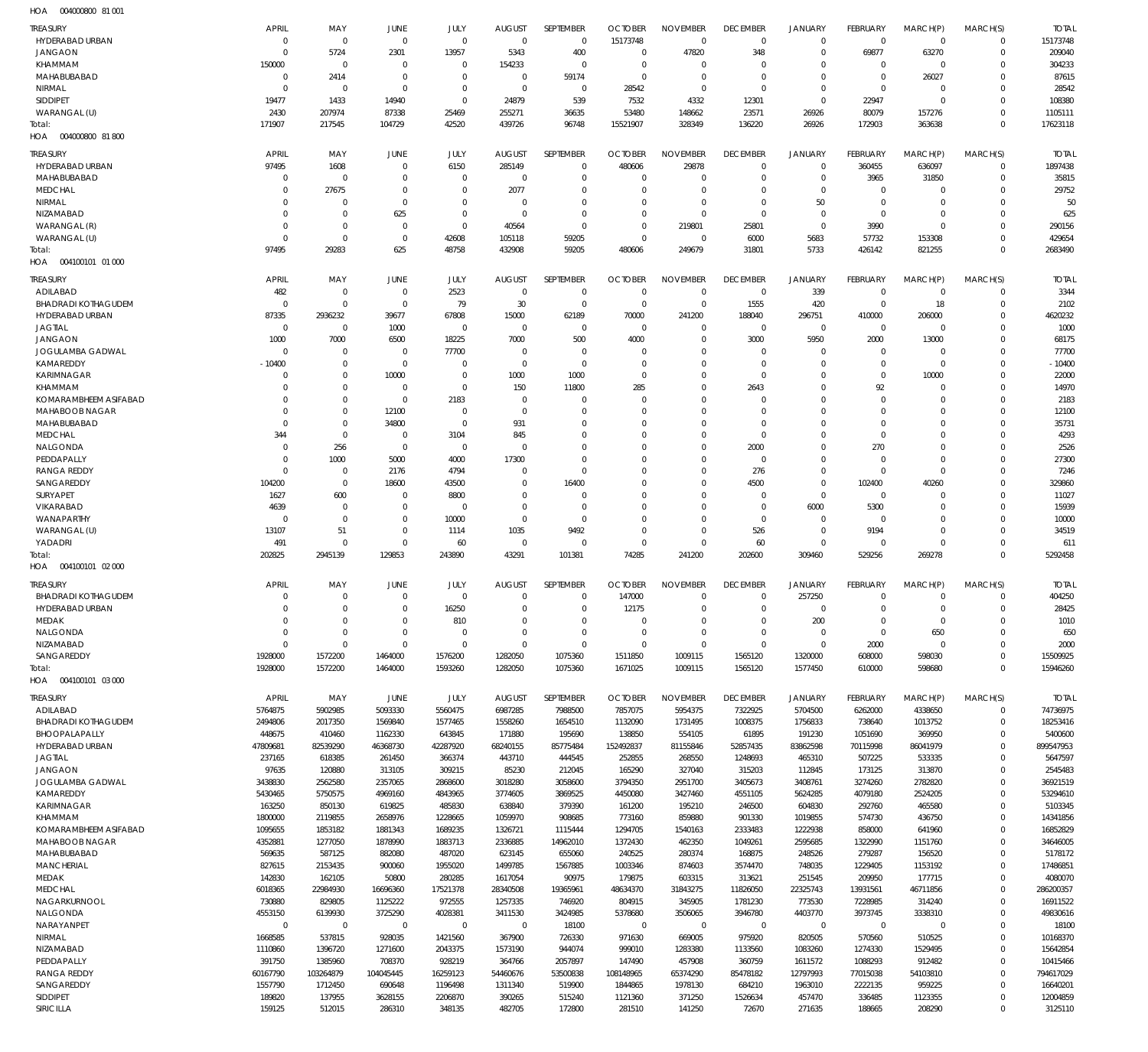004100101 03 000 HOA

| <b>TREASURY</b>                                   | <b>APRIL</b>           | MAY                     | JUNE                    | JULY                    | <b>AUGUST</b>          | SEPTEMBER                  | <b>OCTOBER</b>        | <b>NOVEMBER</b>         | <b>DECEMBER</b>     | <b>JANUARY</b>             | <b>FEBRUARY</b>         | MARCH(P)                         | MARCH(S)                      | <b>TOTAL</b>          |
|---------------------------------------------------|------------------------|-------------------------|-------------------------|-------------------------|------------------------|----------------------------|-----------------------|-------------------------|---------------------|----------------------------|-------------------------|----------------------------------|-------------------------------|-----------------------|
| SURYAPET<br>VIKARABAD                             | 2814621<br>403160      | 465488<br>302020        | 675915                  | 2011090                 | 869400                 | 573353<br>158490           | 1319509               | 273575                  | 517150              | 368504<br>370090           | 554155                  | 491022                           | $\overline{0}$<br>$\mathbf 0$ | 10933782              |
| <b>WANAPARTHY</b>                                 | 904528                 | 4053500                 | 269583<br>684470        | 566430<br>1550600       | 264860<br>359890       | 387035                     | 297430<br>1122235     | 106825<br>37390         | 115960<br>320520    | 132032                     | 571026<br>136630        | 121090<br>222770                 | $\mathbf 0$                   | 3546964<br>9911600    |
| WARANGAL (R)                                      | 249435                 | 210755                  | 194475                  | 380045                  | 296450                 | 283610                     | 235910                | 295820                  | 321020              | 242355                     | 79190                   | 290680                           | $\mathbf 0$                   | 3079745               |
| WARANGAL (U)                                      | 2047456                | 13175165                | 464670                  | 744100                  | 403150                 | 333510                     | 349225                | 688600                  | 654500              | 1106085                    | 492470                  | 473080                           | $\mathbf 0$                   | 20932011              |
| YADADRI                                           | 1190575                | 1267275                 | 638880                  | 2301585                 | 771590                 | 654965                     | 143660                | 686400                  | 571190              | 752700                     | 737410                  | 293280                           | $\mathbf 0$                   | 10009510              |
| Total:                                            | 158831888              | 267302049               | 207000512               | 120947571               | 188307360              | 207262356                  | 347109432             | 209245534               | 189645179           | 157298030                  | 201369918               | 213705548                        | $\Omega$                      | 2468025377            |
| 004100101 04 000<br>HOA                           |                        |                         |                         |                         |                        |                            |                       |                         |                     |                            |                         |                                  |                               |                       |
| <b>TREASURY</b>                                   | <b>APRIL</b>           | MAY                     | JUNE                    | JULY                    | <b>AUGUST</b>          | SEPTEMBER                  | <b>OCTOBER</b>        | <b>NOVEMBER</b>         | <b>DECEMBER</b>     | <b>JANUARY</b>             | FEBRUARY                | MARCH(P)                         | MARCH(S)                      | <b>TOTAL</b>          |
| ADILABAD                                          | 4225                   | 3150                    | 2300                    | 5900                    | 5100                   | 5720                       | 700                   | 1600                    | 500                 | 700                        | 900                     | 900                              | $\mathbf 0$                   | 31695                 |
| <b>BHADRADI KOTHAGUDEM</b><br>BHOOPALAPALLY       | 92635<br>650           | 79060<br>2800           | 381995<br>1950          | 79455<br>300            | 5750<br>7250           | 20375<br>3225              | 2200<br>2550          | 3775<br>1050            | 12730<br>1550       | 4200<br>5200               | 3575<br>1500            | $\overline{0}$<br>$\overline{0}$ | $\mathbf 0$<br>$\mathbf 0$    | 685750<br>28025       |
| HYDERABAD URBAN                                   | 211910                 | 75980                   | 102644                  | 609040                  | 131915                 | 83165                      | 75415                 | 124540                  | 172935              | 194520                     | 122655                  | 470855                           | $\mathbf 0$                   | 2375574               |
| <b>JAGTIAL</b>                                    | 1900                   | 2700                    | 5975                    | 33550                   | 12990                  | 2300                       | 8950                  | 1300                    | 2900                | 12190                      | 1350                    | 1225                             | $\mathbf 0$                   | 87330                 |
| <b>JANGAON</b>                                    | 5025                   | 19430                   | 13730                   | 14400                   | 12800                  | 18900                      | 29490                 | 11850                   | 11325               | 6875                       | 18275                   | 29935                            | $\mathbf 0$                   | 192035                |
| JOGULAMBA GADWAL                                  | 150                    | 350                     | 1400                    | 850                     | 500                    | 800                        | 1350                  | 150                     | 1555                | 400                        | 6150                    | 1850                             | $\mathbf 0$                   | 15505                 |
| KAMAREDDY<br><b>KARIMNAGAR</b>                    | 5277<br>5055           | 3475<br>25450           | 350<br>21455            | $\mathbf 0$<br>18450    | 600<br>17050           | 3000<br>7025               | $\mathbf 0$<br>3925   | 3700<br>21550           | $\mathbf 0$<br>4375 | $\overline{0}$<br>17900    | $\mathbf 0$<br>9280     | $\overline{0}$<br>3720           | $\mathbf 0$<br>$\mathbf 0$    | 16402<br>155235       |
| <b>KHAMMAM</b>                                    | 4800                   | 14050                   | 8900                    | 9650                    | 17600                  | 29825                      | 27300                 | 8155                    | 20345               | 9650                       | 26500                   | 6150                             | $\mathbf 0$                   | 182925                |
| KOMARAMBHEEM ASIFABAD                             | $\mathbf 0$            | $\mathbf 0$             | 150                     | 300                     | $\mathbf 0$            | 150                        | 150                   | 450                     | $\mathbf 0$         | 650                        | $\mathbf 0$             | 45790                            | $\mathbf 0$                   | 47640                 |
| MAHABOOB NAGAR                                    | 400                    | 337750                  | 600                     | 1400                    | 1550                   | 107345                     | 282870                | 21760                   | 2550                | 2400                       | 1600                    | 1100                             | $\mathbf 0$                   | 761325                |
| MAHABUBABAD                                       | 4675                   | 4205                    | 1650                    | 3750                    | 2450                   | 1800                       | 8400                  | 2100                    | 1775                | 2150                       | 1200                    | 650                              | $\mathbf 0$                   | 34805                 |
| <b>MANCHERIAL</b>                                 | 1150                   | 9130                    | 12075                   | 5755                    | 10525                  | 1850                       | 4300                  | 6605                    | 2800                | 1300                       | 7000                    | $\Omega$                         | $\Omega$                      | 62490                 |
| <b>MEDAK</b><br><b>MEDCHAL</b>                    | 850<br>18180           | $\mathbf 0$<br>13410    | $\mathbf 0$<br>228600   | $\mathbf 0$<br>48300    | 1100<br>17775          | 300<br>8300                | $\mathbf 0$<br>16675  | 14450<br>12735          | 585<br>142770       | 250<br>78750               | $\overline{0}$<br>58155 | 63620<br>24430                   | $\mathbf 0$<br>$\mathbf 0$    | 81155<br>668080       |
| NAGARKURNOOL                                      | 1700                   | 1650                    | 1850                    | 5300                    | 2550                   | 2400                       | 2175                  | 300                     | 950                 | 3150                       | 1775                    | 450                              | $\mathbf 0$                   | 24250                 |
| NALGONDA                                          | 5675                   | 10605                   | 8965                    | 22900                   | 9100                   | 3055                       | 2360                  | 4100                    | 9050                | 2260                       | 6705                    | 1675                             | $\mathbf 0$                   | 86450                 |
| NIRMAL                                            | 7975                   | 26275                   | 25210                   | 53185                   | 71110                  | 73540                      | 119065                | 43350                   | 958460              | 7780                       | 29700                   | 40700                            | $\mathbf 0$                   | 1456350               |
| NIZAMABAD                                         | 28360                  | 115880                  | 31580                   | 3800                    | 20265                  | 2205                       | 8850                  | 170783                  | 2250                | 2100                       | 17050                   | 11550                            | $\mathbf 0$                   | 414673                |
| PEDDAPALLY                                        | 1600                   | 1950                    | 4100                    | 3400                    | 3150                   | 4650                       | 1250                  | 1950                    | 4000                | 2735                       | 4500                    | 650                              | $\mathbf 0$                   | 33935                 |
| <b>RANGA REDDY</b>                                | 31950                  | 31000                   | 36605                   | 39585                   | 102240                 | 27330                      | 21695                 | 49305                   | 60600               | 41650                      | 39625                   | 15350                            | $\mathbf 0$<br>$\mathbf 0$    | 496935                |
| SANGAREDDY<br>SIDDIPET                            | 80750<br>55900         | 82310<br>24500          | 72190<br>29300          | 87505<br>39050          | 189700<br>28250        | 90925<br>28150             | 89585<br>22250        | 169450<br>45730         | 81650<br>13750      | 107325<br>6000             | 179415<br>4040          | 57905<br>123650                  | $\mathbf 0$                   | 1288710<br>420570     |
| <b>SIRICILLA</b>                                  | $\mathbf 0$            | 1350                    | $\mathbf 0$             | $\mathbf 0$             | 150                    | $\overline{0}$             | $\mathbf 0$           | $\mathbf 0$             | $\mathbf 0$         | 150                        | $\mathbf 0$             | $\overline{0}$                   | $\mathbf 0$                   | 1650                  |
| SURYAPET                                          | 42410                  | 23525                   | 1650                    | 8375                    | 26085                  | 1350                       | 4750                  | 16890                   | 14505               | 5400                       | 7350                    | 1050                             | $\mathbf 0$                   | 153340                |
| VIKARABAD                                         | 2850                   | 1350                    | 39040                   | $\mathbf 0$             | 40960                  | 900                        | 20180                 | $^{\circ}$              | 900                 | 900                        | 3200                    | 650                              | $\mathbf 0$                   | 110930                |
| WANAPARTHY                                        | 12300                  | 5905                    | 9555                    | 69255                   | 9700                   | 12550                      | 18825                 | 13150                   | 13400               | 18900                      | 11025                   | 7100                             | $\Omega$                      | 201665                |
| WARANGAL (R)                                      | $\mathbf 0$            | 1100                    | 5050                    | 10200                   | 5950                   | 3300                       | 4050                  | 4850                    | 2000                | 4450                       | 6825                    | 1070                             | $\mathbf 0$                   | 48845                 |
| WARANGAL (U)<br>YADADRI                           | 11780<br>38300         | 400<br>31555            | 950<br>60175            | 3350<br>85530           | 1850<br>123575         | 2650<br>31330              | 4600<br>77205         | 42980<br>78450          | 7985<br>83125       | 5870<br>49450              | 3100<br>122005          | 11350<br>30500                   | $\Omega$<br>$\mathbf 0$       | 96865<br>811200       |
| Total:                                            | 678432                 | 950295                  | 1109994                 | 1262535                 | 879590                 | 578415                     | 861115                | 877058                  | 1631320             | 595255                     | 694455                  | 953875                           | $\mathbf 0$                   | 11072339              |
|                                                   |                        |                         |                         |                         |                        |                            |                       |                         |                     |                            |                         |                                  |                               |                       |
| 004100101 05 000<br>HOA                           |                        |                         |                         |                         |                        |                            |                       |                         |                     |                            |                         |                                  |                               |                       |
|                                                   |                        |                         |                         |                         |                        |                            |                       |                         |                     |                            |                         |                                  |                               |                       |
| TREASURY                                          | APRIL                  | MAY                     | JUNE                    | JULY                    | <b>AUGUST</b>          | SEPTEMBER                  | <b>OCTOBER</b>        | <b>NOVEMBER</b>         | <b>DECEMBER</b>     | <b>JANUARY</b>             | FEBRUARY                | MARCH(P)                         | MARCH(S)<br>$\overline{0}$    | <b>TOTAL</b>          |
| ADILABAD<br><b>BHADRADI KOTHAGUDEM</b>            | 481100<br>768632       | 3261130<br>3934837      | 1359700<br>3730746      | 1158190<br>3726020      | 680580<br>1928380      | 855940<br>2543521          | 2068050<br>2705989    | 1503185<br>1677095      | 3127018<br>3916914  | 935905<br>2474690          | 2287811<br>2795570      | 1873135<br>3624216               | $\mathbf 0$                   | 19591744<br>33826610  |
| BHOOPALAPALLY                                     | 51200                  | 93950                   | 167000                  | 286775                  | 40805                  | 77400                      | 126025                | 3024670                 | 55300               | 136025                     | 562930                  | 557505                           | $\Omega$                      | 5179585               |
| HYDERABAD URBAN                                   | 261895140              | 268803020               | 275358669               | 306558185               | 319652990              | 292258496                  | 372668138             | 297214960               | 353422820           | 269281562                  | 394106526               | 284279132                        | $\mathbf 0$                   | 3695499638            |
| <b>JAGTIAL</b>                                    | 2050705                | 1037370                 | 1772055                 | 1469105                 | 528665                 | 2553160                    | 2116055               | 498940                  | 3125555             | 769841                     | 1607620                 | 849711                           |                               | 18378782              |
| <b>JANGAON</b>                                    | 97675                  | 1591735                 | 116425                  | 780035                  | 1735895                | 188250                     | 1086570               | 279735                  | 173025              | 3767185                    | 149450                  | 455936                           | $\mathbf 0$                   | 10421916              |
| <b>JOGULAMBA GADWAL</b><br>KAMAREDDY              | 176150<br>997505       | 304877<br>1755653       | 236836                  | 213025                  | 237776                 | 294150<br>1549988          | 138375                | 255450                  | 307807              | 367525<br>1471735          | 696137                  | 677275                           | $\mathbf 0$<br>$\mathbf 0$    | 3905383               |
| KARIMNAGAR                                        | 6674397                | 1078302                 | 1424915<br>6080050      | 1903231<br>6649476      | 1351712<br>1026541     | 3120967                    | 1712205<br>4324526    | 1420207<br>1010197      | 1232520<br>7002475  | 4515947                    | 2231181<br>3846255      | 2206401<br>4282664               | $\mathbf 0$                   | 19257253<br>49611797  |
| <b>KHAMMAM</b>                                    | 1543695                | 3646665                 | 2820813                 | 2571147                 | 787813                 | 3402047                    | 1009716               | 1286107                 | 3264680             | 2004836                    | 2496763                 | 1629929                          | $\mathbf 0$                   | 26464211              |
| KOMARAMBHEEM ASIFABAD                             | 215990                 | 59225                   | 198075                  | 75775                   | 163725                 | 185100                     | 701275                | 160750                  | 314540              | 94725                      | 92075                   | 170525                           | $\mathbf 0$                   | 2431780               |
| MAHABOOB NAGAR                                    | 7288535                | 3937555                 | 2130565                 | 5693280                 | 1967510                | 2589885                    | 1988060               | 1694860                 | 4462890             | 3234584                    | 5774540                 | 3298223                          | $\mathbf 0$                   | 44060487              |
| MAHABUBABAD                                       | 2839277                | 151175                  | 143450                  | 198820                  | 510650                 | 193775                     | 152925                | 114500                  | 183575              | 294211                     | 1755570                 | 315900                           | $\mathbf 0$                   | 6853828               |
| <b>MANCHERIAL</b>                                 | 2161105                | 654831                  | 2207145                 | 1169740                 | 1257686                | 556970                     | 1228695               | 474530                  | 1296800             | 367775                     | 1391235                 | 1235165                          | $\mathbf 0$<br>$\mathbf 0$    | 14001677              |
| <b>MEDAK</b><br><b>MEDCHAL</b>                    | 8306320<br>6559461     | 2051005<br>10471474     | 228494<br>10770487      | 355935<br>6711768       | 320150<br>11695219     | 283200<br>7013630          | 2675845<br>9977487    | 3988795<br>12566174     | 320130<br>9854003   | 655400<br>8355226          | 637575<br>9182571       | 473250<br>14220927               | $\mathbf 0$                   | 20296099<br>117378427 |
| NAGARKURNOOL                                      | 247710                 | 239500                  | 340300                  | 355575                  | 401502                 | 431900                     | 427700                | 346950                  | 494050              | 288250                     | 449275                  | 771585                           | $\mathbf 0$                   | 4794297               |
| NALGONDA                                          | 4977970                | 1532590                 | 7873245                 | 4030687                 | 5039560                | 5953565                    | 5921525               | 3741801                 | 4942901             | 8465605                    | 6398061                 | 6917797                          | $\mathbf 0$                   | 65795307              |
| NIRMAL                                            | 451700                 | 716082                  | 1176450                 | 1468460                 | 1335960                | 1187615                    | 1189390               | 1197770                 | 548365              | 1959705                    | 1460170                 | 1272515                          | $\mathbf 0$                   | 13964182              |
| NIZAMABAD                                         | 2887041                | 2790071                 | 6911091                 | 2965376                 | 5537410                | 3326549                    | 5422732               | 6100732                 | 5650978             | 2758855                    | 4355395                 | 6075031                          | $\mathbf 0$                   | 54781261              |
| PEDDAPALLY                                        | 351950                 | 6064470                 | 315752                  | 336775                  | 8403739                | 3845150                    | 2163300               | 279727                  | 781536              | 297551                     | 8772217                 | 876265                           | $\mathbf 0$                   | 32488432              |
| PPO - MOTIGALLY (TELANGANA)<br><b>RANGA REDDY</b> | $\mathbf 0$<br>4629307 | $\mathbf 0$<br>10374430 | $\mathbf 0$<br>20517469 | $\mathbf 0$<br>14885299 | $\mathbf 0$<br>7381113 | $\overline{0}$<br>12286186 | $^{\circ}$<br>5506580 | $\mathbf 0$<br>16043379 | 5000<br>15435173    | $\overline{0}$<br>12326233 | $\mathbf 0$<br>11997509 | $\overline{0}$<br>13531160       | $\mathbf 0$<br>$\mathbf 0$    | 5000<br>144913838     |
| SANGAREDDY                                        | 1422339                | 2203231                 | 8671806                 | 1800760                 | 7525829                | 2370226                    | 4245429               | 7894176                 | 1335310             | 1543926                    | 9636723                 | 5853145                          | $\mathbf 0$                   | 54502900              |
| <b>SIDDIPET</b>                                   | 6387660                | 757775                  | 653995                  | 710150                  | 931625                 | 18378605                   | 700292                | 677811                  | 4155455             | 227626                     | 573707                  | 4781977                          | $\mathbf 0$                   | 38936678              |
| SIRICILLA                                         | 789910                 | 804565                  | 153250                  | 451070                  | 422935                 | 443995                     | 182600                | 1168500                 | 875100              | 198535                     | 665130                  | 829209                           | $\mathbf 0$                   | 6984799               |
| SURYAPET                                          | 723615                 | 7403780                 | 478225                  | 941776                  | 8639060                | 576240                     | 549951                | 43762445                | 6751115             | 829250                     | 5839085                 | 1478844                          | $\mathbf 0$                   | 77973386              |
| VIKARABAD                                         | 224825                 | 225500                  | 433560                  | 587080                  | 648999                 | 640650                     | 713437                | 1024360                 | 418036              | 356800                     | 349205                  | 939680                           | $\mathbf 0$                   | 6562132               |
| WANAPARTHY                                        | 324170                 | 9137250<br>139785       | 364825                  | 464645                  | 1290450                | 879070<br>140805           | 175650                | 230940                  | 642400              | 1012040                    | 415950<br>97685         | 472490                           | $\mathbf 0$<br>$\mathbf 0$    | 15409880              |
| WARANGAL (R)<br>WARANGAL (U)                      | 75700<br>9172199       | 3064610                 | 141455<br>3205835       | 239005<br>4426187       | 112200<br>2394975      | 1985027                    | 139444<br>1553276     | 262156<br>4194870       | 99940<br>3291475    | 246151<br>4575675          | 2792530                 | 473581<br>6288620                | $\mathbf 0$                   | 2167907<br>46945279   |
| YADADRI                                           | 9736357                | 16201637                | 1010885                 | 3260015                 | 356580                 | 1786945                    | 3744555               | 3261485                 | 1553720             | 1487826                    | 2482190                 | 2409240                          | $\mathbf 0$                   | 47291435              |
| Total:                                            | 344509340              | 364488080               | 360993568               | 376443367               | 394308034              | 371899007                  | 437315797             | 417357257               | 439040606           | 335301200                  | 485898641               | 373121033                        | $\mathbf 0$                   | 4700675930            |
| HOA  004100101  06  000                           |                        |                         |                         |                         |                        |                            |                       |                         |                     |                            |                         |                                  |                               |                       |
| <b>TREASURY</b>                                   | APRIL                  | MAY                     | JUNE                    | JULY                    | <b>AUGUST</b>          | SEPTEMBER                  | <b>OCTOBER</b>        | <b>NOVEMBER</b>         | <b>DECEMBER</b>     | <b>JANUARY</b>             | FEBRUARY                | MARCH(P)                         | MARCH(S)                      | <b>TOTAL</b>          |
| ADILABAD                                          | 3007300                | 427200                  | 335948                  | 216700                  | 225370                 | 65500                      | 238870                | 196980                  | 86300               | 226920                     | 89935                   | 120000                           | $\mathbf 0$                   | 5237023               |
| <b>BHADRADI KOTHAGUDEM</b><br>BHOOPALAPALLY       | 349900<br>$\mathbf 0$  | 366750<br>78410         | 361750<br>46000         | 382300<br>1600          | 331400<br>50           | 246650<br>$\mathbf 0$      | 272100<br>$\mathbf 0$ | 306470<br>$\mathbf 0$   | 355500<br>50        | 256800<br>$\mathbf 0$      | 283250<br>150           | 209100<br>$\overline{0}$         | $\mathbf 0$<br>$\mathbf 0$    | 3721970<br>126260     |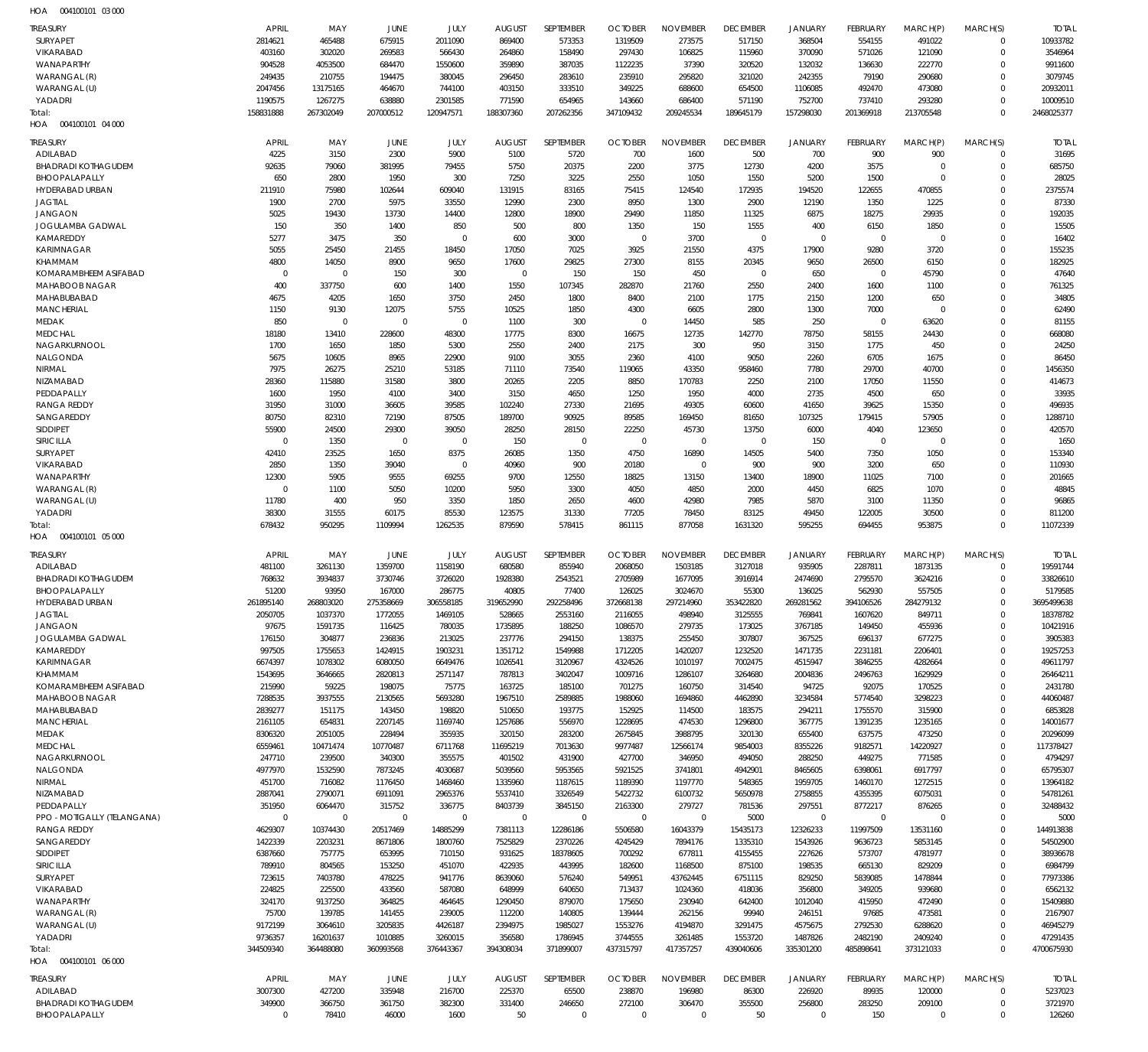004100101 06 000 HOA

| TREASURY                                       | <b>APRIL</b>                   | MAY                         | <b>JUNE</b>                      | JULY                       | <b>AUGUST</b>              | SEPTEMBER                  | <b>OCTOBER</b>                | <b>NOVEMBER</b>          | <b>DECEMBER</b>            | <b>JANUARY</b>        | FEBRUARY              | MARCH(P)                    | MARCH(S)                 | <b>TOTAL</b>      |
|------------------------------------------------|--------------------------------|-----------------------------|----------------------------------|----------------------------|----------------------------|----------------------------|-------------------------------|--------------------------|----------------------------|-----------------------|-----------------------|-----------------------------|--------------------------|-------------------|
| HYDERABAD URBAN                                | 483056                         | 1159432                     | 1481826                          | 742988                     | 495300                     | 392610                     | 499070                        | 209850                   | 397925                     | 1063792               | 314187                | 424215                      | $\mathbf{0}$             | 7664251           |
| <b>JAGTIAL</b><br><b>JANGAON</b>               | $\mathbf{0}$<br>$\overline{0}$ | 0<br>$\mathbf 0$            | $\overline{0}$<br>$\overline{0}$ | $\mathbf 0$<br>$\mathbf 0$ | $\mathbf 0$<br>$\mathbf 0$ | 0<br>$\mathbf 0$           | $\overline{0}$<br>3000        | $\mathbf 0$<br>1200      | 400<br>400                 | 0<br>$\mathbf 0$      | 3000<br>$\mathbf 0$   | $\mathbf{0}$<br>3500        | $\mathbf{0}$<br>$\Omega$ | 3400<br>8100      |
| JOGULAMBA GADWAL                               | 98600                          | 165600                      | 191400                           | 114200                     | 96600                      | 69600                      | 48000                         | 124500                   | 95100                      | 88600                 | 76800                 | 51600                       | $\mathbf{0}$             | 1220600           |
| KAMAREDDY                                      | 73850                          | 78400                       | 70400                            | 66600                      | 66010                      | 75600                      | 93600                         | 75250                    | 72600                      | 61150                 | 74400                 | 160200                      | $\Omega$                 | 968060            |
| KARIMNAGAR                                     | 200                            | $\mathbf 0$                 | $\overline{0}$                   | $\mathbf 0$                | $\mathbf 0$                | 600                        | $\overline{0}$                | $\mathbf{0}$             | $\overline{2}$             | $\mathbf 0$           | 1600                  | 1400                        | $\Omega$                 | 3802              |
| <b>KHAMMAM</b>                                 | 86450                          | 96750                       | 101000                           | 97100                      | 105700                     | 97450                      | 159451                        | 158600                   | 156500                     | 125600                | 144100                | 97050                       | $\Omega$                 | 1425751           |
| KOMARAMBHEEM ASIFABAD                          | 29600                          | 28800                       | 23000                            | 23800                      | 21400                      | 23800                      | 22600                         | 26400                    | 36400                      | 30600                 | 31400                 | 25200                       | $\Omega$                 | 323000            |
| MAHABOOB NAGAR<br>MAHABUBABAD                  | 386780<br>$\mathbf{0}$         | 204610<br>$\mathbf 0$       | 201110<br>$\overline{0}$         | 187690<br>0                | 255330<br>57000            | 181110<br>0                | 196840<br>200                 | 243610<br>$\mathbf{0}$   | 241310<br>$\mathbf{0}$     | 152150<br>0           | 229710<br>$\mathbf 0$ | 91070<br>$\mathbf{0}$       | $\Omega$<br>$\mathbf{0}$ | 2571320<br>57200  |
| <b>MANCHERIAL</b>                              | 200                            | 3400                        | 600                              | 1200                       | 200                        | 1400                       | 400                           | 600                      | 4100                       | 1600                  | 2400                  | 600                         | $\Omega$                 | 16700             |
| <b>MEDAK</b>                                   | $\mathbf{0}$                   | 0                           | $\overline{0}$                   | $\mathbf 0$                | $\mathbf{0}$               | 100                        | 50                            | 100                      | 50                         | 1050                  | 50                    | $\mathbf{0}$                | $\Omega$                 | 1400              |
| <b>MEDCHAL</b>                                 | 13950                          | 21000                       | 24070                            | 11050                      | 13485                      | 21230                      | 26800                         | 11751                    | 95651                      | 16750                 | 17780                 | 13950                       | $\Omega$                 | 287467            |
| NAGARKURNOOL                                   | $\mathbf{0}$                   | 0                           | $\overline{0}$                   | 2400                       | 3600                       | 3600                       | 7200                          | $\mathbf{0}$             | $\mathbf 0$                | $\mathbf 0$           | $\mathbf 0$           | $\mathbf 0$                 | $\Omega$                 | 16800             |
| NALGONDA                                       | 476910                         | 349500                      | 342450                           | 344050                     | 301400                     | 284150                     | 490955                        | 449200                   | 478915                     | 333600                | 349100                | 254900                      | $\Omega$                 | 4455130           |
| NIRMAL<br>NIZAMABAD                            | 43200<br>1749590               | 55920<br>500910             | 41200<br>252350                  | 50060<br>200860            | 24800<br>246675            | 24200<br>188450            | 25400<br>128000               | 31000<br>211190          | 39600<br>199930            | 28600<br>117660       | 24800<br>129401       | 20650<br>113550             | $\Omega$<br>$\Omega$     | 409430<br>4038566 |
| PEDDAPALLY                                     | $\mathbf{0}$                   | 400                         | 200                              | 0                          | $\overline{1}$             | 0                          | 640                           | 644350                   | $\mathbf 0$                | 200                   | $\mathbf{0}$          | $\mathbf{0}$                | $\Omega$                 | 645791            |
| <b>RANGA REDDY</b>                             | 41750                          | 148080                      | 96510                            | 97290                      | 33150                      | 65890                      | 76620                         | 52060                    | 55300                      | 31062                 | 58539                 | 34130                       | $\Omega$                 | 790381            |
| SANGAREDDY                                     | 294400                         | 296950                      | 349275                           | 312700                     | 296050                     | 287000                     | 336250                        | 310750                   | 337950                     | 288100                | 298000                | 201550                      | $\Omega$                 | 3608975           |
| <b>SIDDIPET</b>                                | 100                            | 250                         | $\overline{0}$                   | 100                        | 370                        | 500                        | 1100                          | 300                      | 460                        | 600                   | 350                   | 50                          | $\Omega$                 | 4180              |
| SIRICILLA                                      | $\overline{0}$                 | $\mathbf 0$                 | $\overline{0}$                   | 200                        | $\mathbf 0$                | $\mathbf 0$                | $\overline{0}$                | $\mathbf{0}$             | $\mathbf 0$                | $\mathbf 0$           | $\mathbf 0$           | 200                         | $\mathbf{0}$             | 400               |
| <b>SURYAPET</b><br>VIKARABAD                   | 264200<br>2000                 | 305280<br>2500              | 308725<br>150                    | 337100<br>$\mathbf 0$      | 349300<br>1400             | 307200<br>24500            | 382500<br>10200               | 384890<br>5450           | 393550<br>5300             | 382850<br>11300       | 394800<br>10650       | 237850<br>5650              | $\Omega$<br>$\mathbf 0$  | 4048245<br>79100  |
| <b>WANAPARTHY</b>                              | $\overline{0}$                 | 4300                        | 1200                             | 2300                       | 2170                       | 0                          | 2000                          | 800                      | $\mathbf 0$                | 35000                 | $\overline{0}$        | $\mathbf{0}$                | $\Omega$                 | 47770             |
| WARANGAL (R)                                   | $\Omega$                       | 600                         | 600                              | 400                        | 200                        | 200                        | 800                           | 400                      | 600                        | 600                   | 1120                  | 900                         | $\Omega$                 | 6420              |
| WARANGAL (U)                                   | 1421                           | 15000                       | 13900                            | 7400                       | 2400                       | 1600                       | 4700                          | 5600                     | 3400                       | 1000                  | 7800                  | 2600                        | $\Omega$                 | 66821             |
| YADADRI                                        | $\mathbf 0$                    | 1000                        | $\overline{0}$                   | 50                         | $\overline{2}$             | $\mathbf 0$                | 200                           | $\mathbf{0}$             | 500                        | $\overline{2}$        | 200                   | 600                         | $\Omega$                 | 2554              |
| Total:                                         | 7403457                        | 4311042                     | 4243664                          | 3200138                    | 2929363                    | 2362940                    | 3027546                       | 3451301                  | 3057793                    | 3255586               | 2543522               | 2070515                     | $\Omega$                 | 41856867          |
| HOA<br>004100101 07 000                        |                                |                             |                                  |                            |                            |                            |                               |                          |                            |                       |                       |                             |                          |                   |
| TREASURY                                       | APRIL                          | MAY                         | JUNE                             | JULY                       | <b>AUGUST</b>              | SEPTEMBER                  | <b>OCTOBER</b>                | <b>NOVEMBER</b>          | <b>DECEMBER</b>            | <b>JANUARY</b>        | FEBRUARY              | MARCH(P)                    | MARCH(S)                 | <b>TOTAL</b>      |
| ADILABAD                                       | 3550                           | 304100                      | 1000                             | 1000                       | 49200                      | 97100                      | 427850                        | 190700                   | $\mathbf 0$                | 2000                  | 333200                | 564450                      | $\mathbf{0}$             | 1974150           |
| <b>BHADRADI KOTHAGUDEM</b>                     | 33000                          | 6000                        | 3000                             | 7000                       | 2300                       | 7000                       | 12000                         | 9000                     | 5000                       | 5000                  | 1000                  | 4000                        | 0                        | 94300             |
| BHOOPALAPALLY<br>HYDERABAD URBAN               | 1000<br>1140854                | 13000<br>1514878            | $\overline{0}$<br>2418700        | $\mathbf 0$<br>2635380     | 1000<br>1173350            | 10000<br>1068600           | 1000<br>1498600               | $\overline{0}$<br>942000 | $\mathbf{0}$<br>2948350    | 3000<br>2090580       | 2000<br>2154800       | 1000<br>5148600             | 0<br>$\Omega$            | 32000<br>24734692 |
| <b>JAGTIAL</b>                                 | 2187375                        | 929935                      | 90235                            | 1032390                    | 11300                      | 1042715                    | 2000                          | 10000                    | 920685                     | 342455                | 28350                 | 13100                       | $\Omega$                 | 6610540           |
| <b>JANGAON</b>                                 | 1000                           | 2000                        | $\overline{0}$                   | 4000                       | 2000                       | 4000                       | 5500                          | 1000                     | 0                          | 2000                  | 1000                  | 1000                        | $\Omega$                 | 23500             |
| <b>JOGULAMBA GADWAL</b>                        | 1000                           | 5000                        | 3000                             | 2000                       | 10000                      | 1000                       | $\mathbf{0}$                  | 3000                     | 2000                       | 4000                  | 3000                  | 2000                        | $\Omega$                 | 36000             |
| KAMAREDDY                                      | 489550                         | 499400                      | 553900                           | 584600                     | 593050                     | 830800                     | 920300                        | 921650                   | 824000                     | 739000                | 975900                | 348450                      | $\Omega$                 | 8280600           |
| <b>KARIMNAGAR</b>                              | 2000                           | 21000                       | 6100                             | 4400                       | 2000                       | 14000                      | 26100                         | 6000                     | 6000                       | 4000                  | 16500                 | 10000                       | $\Omega$                 | 118100            |
| <b>KHAMMAM</b>                                 | 6025                           | 30000                       | 46000                            | 3000                       | 13110                      | 20000                      | 13110                         | 14000                    | 10025                      | 7000                  | 28500                 | 25000                       | $\Omega$                 | 215770            |
| KOMARAMBHEEM ASIFABAD<br><b>MAHABOOB NAGAR</b> | 1000<br>5000                   | $\mathbf{0}$<br>2000        | $\mathbf{0}$<br>3000             | 1000<br>3000               | $\mathbf{0}$<br>15000      | $\mathbf 0$<br>13000       | $\overline{0}$<br>$\mathbf 0$ | 2000<br>3000             | $\mathbf{0}$<br>2000       | $\mathbf{0}$<br>3000  | $\mathbf{0}$<br>7000  | $\mathbf 0$<br>5000         | $\Omega$<br>$\Omega$     | 4000<br>61000     |
| MAHABUBABAD                                    | $\Omega$                       | $\mathbf{0}$                | 375                              | $\mathbf 0$                | $\mathbf{0}$               | $\mathbf 0$                | 3500                          | 2200                     | 2000                       | $\mathbf 0$           | $\mathbf 0$           | 4000                        | $\Omega$                 | 12075             |
| <b>MANCHERIAL</b>                              | 13000                          | 3000                        | 1000                             | 2000                       | 23000                      | 469950                     | 4000                          | 1250                     | 480650                     | 167550                | $\mathbf{0}$          | 13000                       | $\Omega$                 | 1178400           |
| <b>MEDAK</b>                                   | $\Omega$                       | 1000                        | $\mathbf{0}$                     | 1000                       | 2000                       | 1000                       | 3000                          | 8000                     | 1000                       | 6000                  | 1000                  | 5000                        | $\Omega$                 | 29000             |
| <b>MEDCHAL</b>                                 | 20000                          | 1000                        | 6900                             | 28500                      | 84000                      | 16000                      | 66500                         | 71400                    | 47000                      | 11000                 | 108000                | 65000                       | $\Omega$                 | 525300            |
| NAGARKURNOOL                                   | $\Omega$                       | 1000                        | 2000                             | 2050                       | 1000                       | $\Omega$                   | 1000                          | 1000                     | 1500                       | 3250                  | 9475                  | $\Omega$                    | $\Omega$                 | 22275             |
| NALGONDA<br>NIRMAL                             | 23000                          | 17500                       | 4200                             | 11000                      | 13000                      | 3000<br>$\mathbf{0}$       | 4000                          | 18000<br>6000            | 14000                      | 19000<br>$\mathbf{0}$ | 10000                 | 15000<br>$\mathbf 0$        | 0<br>$\Omega$            | 151700            |
| NIZAMABAD                                      | 438350<br>26000                | 3000<br>10050               | 4000<br>14200                    | 1000<br>6000               | 6560<br>15000              | 33000                      | 2000<br>18000                 | 17000                    | 1000<br>31400              | 10470                 | 1000<br>12485         | 22000                       | $\Omega$                 | 462910<br>215605  |
| PEDDAPALLY                                     | 1055                           | 2000                        | 7000                             | 4000                       | $\mathbf{0}$               | 0                          | 2000                          | 200                      | 1100                       | 10000                 | 17000                 | 14000                       | $\Omega$                 | 58355             |
| <b>RANGA REDDY</b>                             | 2000                           | 57060                       | 27250                            | 67305                      | 5430                       | 35300                      | 25105                         | 45100                    | 53450                      | 5000                  | 15100                 | 88105                       | $\Omega$                 | 426205            |
| SANGAREDDY                                     | 264000                         | 139000                      | 23000                            | 3000                       | 175000                     | 21000                      | 115000                        | 97000                    | 7000                       | 22000                 | 18000                 | 91000                       | $\Omega$                 | 975000            |
| <b>SIDDIPET</b>                                | 1000                           | 2000                        | 3000                             | 2000                       | 3000                       | $\mathbf{0}$               | 160                           | 1000                     | 2000                       | $\mathbf{0}$          | 3000                  | 3000                        | $\Omega$                 | 20160             |
| <b>SIRICILLA</b>                               | $\overline{0}$                 | $\overline{0}$              | $\overline{0}$                   | 10000                      | 1000                       | $\mathbf{0}$               | $\mathbf{0}$                  | $\overline{0}$           | 1000                       | 1000                  | 2000                  | 2000                        | $\Omega$                 | 17000             |
| SURYAPET<br>VIKARABAD                          | 2000<br>1000                   | 15000<br>1000               | 5000<br>1000                     | 25000<br>3000              | 17000<br>$\mathbf{0}$      | 5000<br>2000               | 3000<br>2000                  | 4000<br>$\mathbf{0}$     | 2000<br>6000               | 2000<br>$\mathbf{0}$  | 4000<br>1000          | 3000<br>5000                | $\Omega$<br>$\Omega$     | 87000<br>22000    |
| <b>WANAPARTHY</b>                              | 2000                           | 4160                        | 5000                             | 6000                       | 11000                      | 3000                       | 11000                         | 15000                    | 1000                       | 1000                  | 1800                  | 1000                        | $\Omega$                 | 61960             |
| WARANGAL (R)                                   | $\Omega$                       | $\mathbf{0}$                | $\mathbf{0}$                     | $\mathbf 0$                | 2000                       | $\mathbf{0}$               | $\mathbf{0}$                  | $\mathbf{0}$             | 1000                       | $\mathbf{0}$          | $\overline{0}$        | 1000                        | $\Omega$                 | 4000              |
| WARANGAL (U)                                   | 11500                          | $\mathbf 0$                 | 1000                             | $\mathbf{0}$               | $\mathbf{0}$               | $\mathbf 0$                | $\overline{0}$                | 6000                     | 10000                      | 6030                  | 2000                  | 1000                        | $\Omega$                 | 37530             |
| YADADRI                                        | 6000                           | 4000                        | 4000                             | 22000                      | 3000                       | 1000                       | 1000                          | 3000                     | 4000                       | 5000                  | 2000                  | 4000                        | $\Omega$                 | 59000             |
| Total:                                         | 4682259                        | 3588083                     | 3233860                          | 4471625                    | 2234300                    | 3698465                    | 3167725                       | 2398500                  | 5385160                    | 3471335               | 3759110               | 6459705                     | $\Omega$                 | 46550127          |
| HOA  004100102  01  000                        |                                |                             |                                  |                            |                            |                            |                               |                          |                            |                       |                       |                             |                          |                   |
| TREASURY                                       | <b>APRIL</b>                   | MAY                         | JUNE                             | JULY                       | <b>AUGUST</b>              | SEPTEMBER                  | <b>OCTOBER</b>                | <b>NOVEMBER</b>          | <b>DECEMBER</b>            | <b>JANUARY</b>        | FEBRUARY              | MARCH(P)                    | MARCH(S)                 | <b>TOTAL</b>      |
| HYDERABAD URBAN                                | $\mathbf{0}$                   | $-57599$                    | 174655                           | $-30948$                   | 13350                      | $-64315$                   | $-59074$                      | 500                      | 2250                       | 0                     | 35065                 | 1000                        | $\mathbf{0}$             | 14884             |
| JOGULAMBA GADWAL<br>KHAMMAM                    | $\Omega$<br>$\Omega$           | $\mathbf 0$<br>1469         | $\overline{0}$<br>975            | $\mathbf 0$<br>$\mathbf 0$ | 0<br>$\overline{0}$        | $\mathbf 0$<br>$\mathbf 0$ | 2969400<br>$\overline{0}$     | 0<br>$\mathbf{0}$        | $\mathbf 0$<br>$\mathbf 0$ | $\mathbf 0$<br>47     | 0<br>$\mathbf 0$      | $\mathbf 0$<br>$\mathbf{0}$ | $\mathbf{0}$<br>$\Omega$ | 2969400<br>2491   |
| <b>RANGA REDDY</b>                             | $\Omega$                       | 0                           | $\overline{0}$                   | $\mathbf 0$                | $\overline{0}$             | 14010                      | $\overline{0}$                | $\mathbf{0}$             | $\mathbf 0$                | 0                     | $\Omega$              | $\mathbf{0}$                | $\Omega$                 | 14010             |
| SANGAREDDY                                     | $\mathbf 0$                    | $\mathbf 0$                 | $\mathbf 0$                      | $\mathbf 0$                | $\mathbf{0}$               | $\mathbf 0$                | 571800                        | $\mathbf 0$              | $\mathbf{0}$               | $\mathbf 0$           | $\mathbf 0$           | $\mathbf 0$                 | $\Omega$                 | 571800            |
| Total:                                         | $\Omega$                       | $-56130$                    | 175630                           | $-30948$                   | 13350                      | $-50305$                   | 3482126                       | 500                      | 2250                       | 47                    | 35065                 | 1000                        | $\Omega$                 | 3572585           |
| HOA  004100102  02  000                        |                                |                             |                                  |                            |                            |                            |                               |                          |                            |                       |                       |                             |                          |                   |
| TREASURY                                       | <b>APRIL</b>                   | MAY                         | JUNE                             | JULY                       | <b>AUGUST</b>              | SEPTEMBER                  | <b>OCTOBER</b>                | <b>NOVEMBER</b>          | <b>DECEMBER</b>            | <b>JANUARY</b>        | FEBRUARY              | MARCH(P)                    | MARCH(S)                 | <b>TOTAL</b>      |
| ADILABAD                                       | $\Omega$                       | $\mathbf 0$                 | $\mathbf{0}$                     | $\mathbf 0$                | 0                          | $\mathbf 0$                | $\overline{0}$                | $\overline{0}$           | 394210                     | 2900                  | $\mathbf 0$           | $\mathbf 0$                 | $\Omega$                 | 397110            |
| <b>BHADRADI KOTHAGUDEM</b>                     | 0                              | $\mathbf 0$                 | $\mathbf{0}$                     | $\mathbf 0$                | $\overline{0}$             | $\mathbf 0$                | $\overline{0}$                | $\mathbf{0}$             | $\mathbf 0$                | $\mathbf{0}$          | $\mathbf 0$           | 20930                       | 0                        | 20930             |
| HYDERABAD URBAN                                | $\Omega$                       | $\mathbf 0$                 | 2620                             | 229876                     | $\Omega$                   | $\mathbf 0$                | $\Omega$                      | $\Omega$                 | $\mathbf 0$                | 84940                 | 0                     | $\Omega$                    | $\Omega$                 | 317436            |
| <b>JOGULAMBA GADWAL</b>                        | 1284925                        | 832370                      | 818145                           | 1517840                    | 801960                     | 559720                     | 6482710                       | 1637485                  | 544890                     | 24560895              | 447440                | 330820                      | $\Omega$                 | 39819200          |
| <b>MEDCHAL</b><br>NALGONDA                     | $\Omega$<br>$\Omega$           | $\mathbf 0$<br>$\mathbf{0}$ | $\Omega$<br>$\Omega$             | 0<br>$\mathbf 0$           | 0<br>$\mathbf{0}$          | $^{\circ}$<br>$\mathbf 0$  | 44800<br>$\Omega$             | $\Omega$<br>$\mathbf 0$  | $\mathbf{0}$<br>$\Omega$   | 0<br>$\mathbf{0}$     | 0<br>200              | $\Omega$<br>$\Omega$        | $\Omega$<br>$\Omega$     | 44800<br>200      |
| NIZAMABAD                                      | 0                              | 0                           | 0                                | $\mathbf 0$                | 39010                      | 4070                       | $\overline{0}$                | $\mathbf 0$              | $\mathbf{0}$               | 0                     | $\mathbf 0$           | $\mathbf 0$                 | $\mathbf 0$              | 43080             |
| <b>RANGA REDDY</b>                             | $\mathbf 0$                    | $\mathbf 0$                 | $\Omega$                         | $\mathbf 0$                | $\mathbf 0$                | $\mathbf 0$                | 4500                          | $\mathbf 0$              | $\mathbf 0$                | $\mathbf 0$           | $\mathbf{0}$          | $\mathbf 0$                 | $\mathbf 0$              | 4500              |
|                                                |                                |                             |                                  |                            |                            |                            |                               |                          |                            |                       |                       |                             |                          |                   |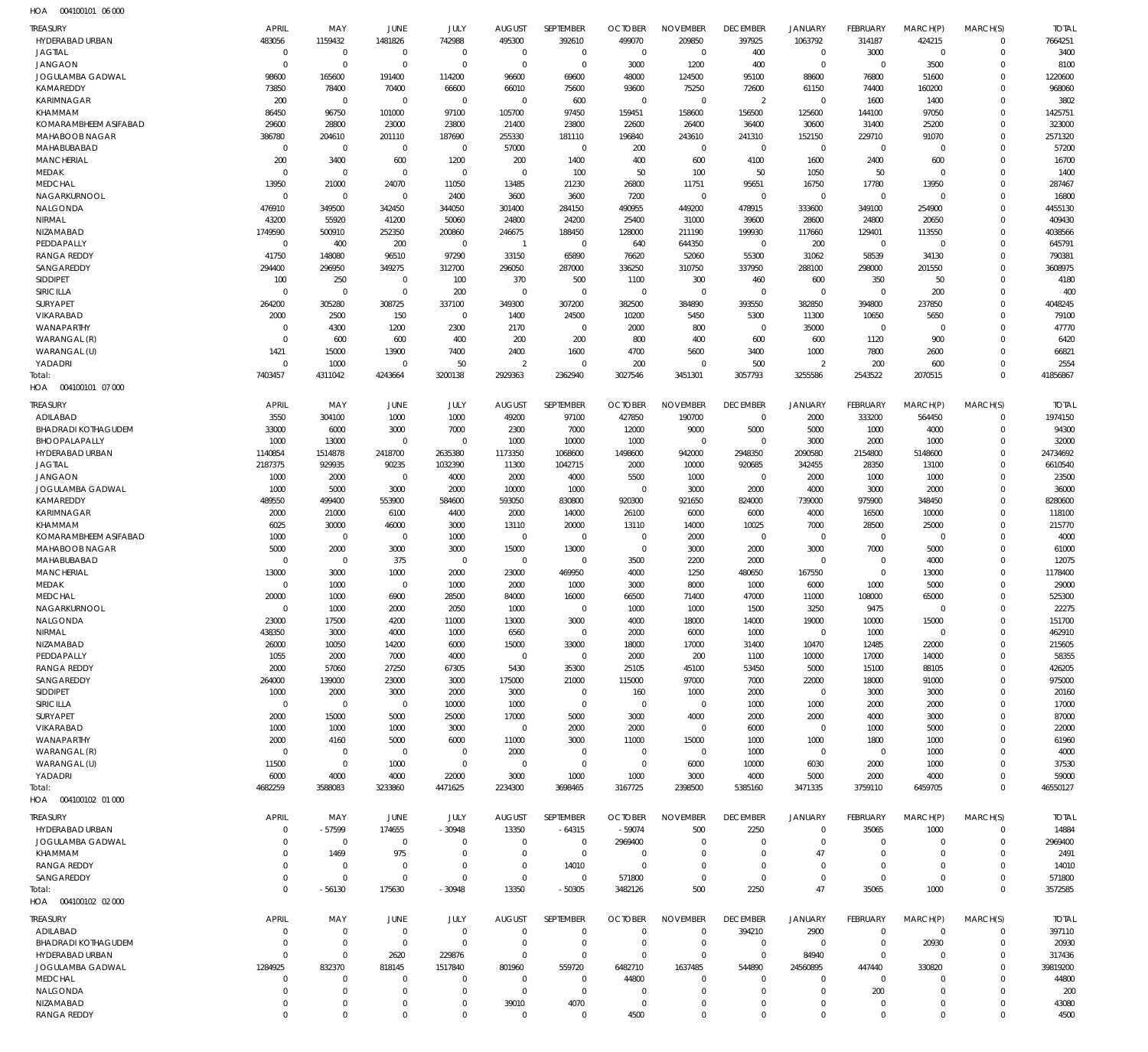004100102 02 000 HOA

| <b>TREASURY</b>                     | <b>APRIL</b>        | MAY                      | <b>JUNE</b>          | JULY                      | <b>AUGUST</b>         | SEPTEMBER                | <b>OCTOBER</b>          | <b>NOVEMBER</b>         | <b>DECEMBER</b>       | <b>JANUARY</b>          | <b>FEBRUARY</b>     | MARCH(P)            | MARCH(S)                   | <b>TOTAL</b>           |
|-------------------------------------|---------------------|--------------------------|----------------------|---------------------------|-----------------------|--------------------------|-------------------------|-------------------------|-----------------------|-------------------------|---------------------|---------------------|----------------------------|------------------------|
| SANGAREDDY                          | $\mathbf 0$         | $\overline{0}$           | 34530                | $\overline{0}$            | $\mathbf 0$           | $\mathbf 0$              | $\mathbf 0$             | $\mathbf 0$             | 23400                 | $\mathbf 0$             | $\mathbf 0$         | $\Omega$            | $\Omega$                   | 57930                  |
| WARANGAL (U)<br>Total:              | $\Omega$<br>1284925 | $\overline{0}$<br>832370 | $\Omega$<br>855295   | $\overline{0}$<br>1747716 | 200<br>841170         | $\overline{0}$<br>563790 | $\mathbf 0$<br>6532010  | $\mathbf 0$<br>1637485  | $\mathbf 0$<br>962500 | $\mathbf 0$<br>24648735 | $\Omega$<br>447640  | $\Omega$<br>351750  | $\mathbf 0$<br>$\mathbf 0$ | 200<br>40705386        |
| HOA  004100102  03  000             |                     |                          |                      |                           |                       |                          |                         |                         |                       |                         |                     |                     |                            |                        |
| <b>TREASURY</b>                     | <b>APRIL</b>        | MAY                      | <b>JUNE</b>          | JULY                      | <b>AUGUST</b>         | SEPTEMBER                | <b>OCTOBER</b>          | <b>NOVEMBER</b>         | <b>DECEMBER</b>       | <b>JANUARY</b>          | <b>FEBRUARY</b>     | MARCH(P)            | MARCH(S)                   | <b>TOTAL</b>           |
| ADILABAD                            | 6446520             | 14897515                 | 1930610              | 8786435                   | 12457980              | 1963485                  | 12869915                | 13307275                | 1238440               | 8418150                 | 16051115            | 2638313             | $\mathbf 0$                | 101005753              |
| <b>BHADRADI KOTHAGUDEM</b>          | 10498335            | 20036315                 | 17338536             | 13960665                  | 21960504              | 3482886                  | 12545495                | 14227180                | 17256155              | 15566487                | 24813445            | 4103730             | $\mathbf 0$                | 175789733              |
| BHOOPALAPALLY                       | 485170              | 466930                   | 475150               | 727405                    | 93510                 | 381960                   | 270150                  | 55353730                | 96950                 | 208250                  | 1141815             | 1173770             | $\mathbf 0$                | 60874790               |
| HYDERABAD URBAN                     | 344570535           | 356565435                | 55500008             | 247952646                 | 351905435             | 59633503                 | 305543578               | 336716235               | 87925191              | 194960416               | 456784216           | 55088782            | $\Omega$                   | 2853145980             |
| <b>JAGTIAL</b>                      | 3305495             | 9208827                  | 1601825              | 2021383                   | 1348320               | 6700090                  | 1722613                 | 2095490                 | 6845555               | 3218308                 | 8143811             | 524480              | $\mathbf 0$                | 46736197               |
| <b>JANGAON</b>                      | 144050              | 3564808                  | 260235               | 4466600                   | 1277425               | 189110                   | 3986875                 | 216370                  | 272335                | 7081955                 | 419615              | 908820              | $\Omega$                   | 22788198               |
| JOGULAMBA GADWAL                    | 56607930            | 7565290                  | 3116200              | 65032465                  | 6949185               | 4990460                  | 63297620                | 4308370                 | 3622855               | 49449471                | 24328395            | 2489235             | $\mathbf 0$                | 291757476              |
| KAMAREDDY                           | 9160750             | 9375800                  | 3556595              | 5738220                   | 7309790               | 2433805                  | 5307645                 | 8010442                 | 3019610               | 5081125                 | 9210200             | 3200280             | $\mathbf 0$<br>$\mathbf 0$ | 71404262               |
| <b>KARIMNAGAR</b><br><b>KHAMMAM</b> | 978500<br>2436860   | 4153640<br>8197785       | 31471630<br>29438065 | 4685410<br>4254975        | 2141015<br>2221355    | 22201487<br>24631042     | 3130240<br>2307185      | 27800399<br>3917650     | 624200<br>29569950    | 4935135<br>5046865      | 5007355<br>27164159 | 24461845<br>2360760 | $\mathbf 0$                | 131590856<br>141546651 |
| KOMARAMBHEEM ASIFABAD               | 1923880             | 1840880                  | 1057695              | 1290285                   | 1091330               | 781752                   | 22677792                | 888965                  | 783410                | 1752433                 | 964990              | 791635              | $\mathbf 0$                | 35845047               |
| <b>MAHABOOB NAGAR</b>               | 29892675            | 2639680                  | 2984070              | 32664208                  | 3980990               | 6020000                  | 7123390                 | 4684715                 | 23381397              | 9325635                 | 21168659            | 2695060             | $\Omega$                   | 146560479              |
| MAHABUBABAD                         | 8444025             | 565365                   | 398890               | 538450                    | 6223935               | 304150                   | 200680                  | 348645                  | 185995                | 478545                  | 7914327             | 584235              | $\mathbf 0$                | 26187242               |
| <b>MANCHERIAL</b>                   | 5425640             | 17108561                 | 5086075              | 1703631                   | 17780350              | 5770033                  | 5268930                 | 14157494                | 7491755               | 2680332                 | 19162945            | 2822470             | $\Omega$                   | 104458216              |
| <b>MEDAK</b>                        | 12379685            | 1603935                  | 120735               | 361510                    | 822880                | 166545                   | 8155210                 | 7868315                 | 197945                | 603560                  | 671495              | 461930              | $\mathbf 0$                | 33413745               |
| <b>MEDCHAL</b>                      | 14919745            | 46332566                 | 3844720              | 17105518                  | 43826829              | 1640450                  | 10776955                | 44741441                | 2851000               | 8439612                 | 50027092            | 3599260             | $\Omega$                   | 248105188              |
| NAGARKURNOOL                        | 749730              | 1078300                  | 794560               | 922146                    | 920050                | 528210                   | 1119260                 | 598340                  | 1375060               | 1134410                 | 1440530             | 998550              | $\mathbf 0$                | 11659146               |
| NALGONDA                            | 44806914            | 38009995                 | 9332015              | 44566265                  | 39393989              | 5648460                  | 51834596                | 41551308                | 6948780               | 56573332                | 38146284            | 6941109             | $\Omega$                   | 383753047              |
| NIRMAL                              | 2438115             | 7151090                  | 1581750              | 1819586                   | 5382330               | 1357205                  | 1591385                 | 6491725                 | 1716600               | 2535000                 | 6236770             | 2033025             | $\mathbf 0$                | 40334581               |
| NIZAMABAD<br>PEDDAPALLY             | 7748410<br>1068469  | 30440677<br>3102480      | 5456880<br>728625    | 8525540<br>953700         | 26500833<br>33929724  | 3228840<br>26173674      | 8790985<br>2607700      | 28689344<br>27773764    | 6204215<br>644105     | 9735033<br>694800       | 27985892<br>7051570 | 4110710<br>968100   | $\Omega$<br>$\mathbf 0$    | 167417359<br>105696711 |
| <b>RANGA REDDY</b>                  | 15679541            | 13186549                 | 48308179             | 9782347                   | 45759237              | 8571343                  | 2500915                 | 54878726                | 8962696               | 7245917                 | 55884095            | 2651810             | $\mathbf 0$                | 273411355              |
| SANGAREDDY                          | 29236351            | 14792855                 | 25491680             | 36462770                  | 15691615              | 2178655                  | 53750412                | 13839535                | 3072985               | 30614975                | 20582935            | 3911092             | $\mathbf 0$                | 249625860              |
| <b>SIDDIPET</b>                     | 1148307             | 1438612                  | 1256950              | 1214450                   | 1345010               | 30003695                 | 1073320                 | 1276840                 | 12136665              | 436065                  | 1082260             | 13216730            | $\Omega$                   | 65628904               |
| SIRICILLA                           | 1206730             | 6920804                  | 203830               | 1390645                   | 1240269               | 4261500                  | 650515                  | 1915199                 | 5134095               | 544355                  | 1604355             | 5356235             | $\mathbf 0$                | 30428532               |
| <b>SURYAPET</b>                     | 41434354            | 10578942                 | 3482950              | 52279406                  | 41417980              | 3912996                  | 55702240                | 5648425                 | 40787295              | 64237280                | 41529490            | 4068852             | $\Omega$                   | 365080210              |
| VIKARABAD                           | 552500              | 606340                   | 168210               | 881030                    | 414220                | 161470                   | 506600                  | 465170                  | 267200                | 583870                  | 1288250             | 290900              | $\mathbf 0$                | 6185760                |
| WANAPARTHY                          | 327740              | 522860                   | 509750               | 6982160                   | 10123175              | 7467355                  | 212150                  | 388170                  | 1202960               | 7083530                 | 479500              | 346420              | $\Omega$                   | 35645770               |
| WARANGAL (R)                        | 617365              | 235440                   | 5146450              | 963220                    | 813165                | 3805230                  | 462525                  | 452935                  | 421810                | 5053990                 | 347810              | 417985              | $\mathbf 0$                | 18737925               |
| WARANGAL (U)                        | 8917845             | 24114655                 | 4348605              | 6855285                   | 19588590              | 1324315                  | 1067945                 | 9219135                 | 17320230              | 7708105                 | 7313349             | 15782875            | $\Omega$                   | 123560934              |
| YADADRI                             | 587400              | 3123423                  | 1719295              | 5239235                   | 1281800               | 13963135                 | 2961160                 | 16857141                | 1605905               | 3398375                 | 16981670            | 2549740             | $\mathbf 0$                | 70268279               |
| Total:                              | 664139566           | 659426354                | 266710768            | 590127591                 | 725192820             | 253876841                | 650015981               | 748688473               | 293163344             | 514825316               | 900928394           | 171548738           | $\Omega$                   | 6438644186             |
| HOA   004100102   04   000          |                     |                          |                      |                           |                       |                          |                         |                         |                       |                         |                     |                     |                            |                        |
| <b>TREASURY</b>                     | <b>APRIL</b>        | MAY                      | JUNE                 | JULY                      | <b>AUGUST</b>         | SEPTEMBER                | <b>OCTOBER</b>          | <b>NOVEMBER</b>         | <b>DECEMBER</b>       | <b>JANUARY</b>          | <b>FEBRUARY</b>     | MARCH(P)            | MARCH(S)                   | <b>TOTAL</b>           |
| ADILABAD                            | 473490              | 7774335                  | 3018320              | 2084910                   | 2184240               | 1056350                  | 859530                  | 576215                  | 996905                | 695340                  | 1385715             | 2403165             | $\Omega$                   | 23508515               |
| <b>BHADRADI KOTHAGUDEM</b>          | 795130              | 6348339                  | 5721850              | 4208185                   | 2794745               | 2090995                  | 3541660                 | 2369125                 | 4195825               | 2962195                 | 3179565             | 5846377             | $\mathbf 0$                | 44053991               |
| BHOOPALAPALLY                       | 148500              | 484460                   | 1016305              | 397225                    | 109950                | 269560                   | 92800                   | 609210                  | 121000                | 130300                  | 1114820             | 3412430             | $\Omega$                   | 7906560                |
| HYDERABAD URBAN                     | 1940157006          | 1735923118               | 1722554087           | 1675577475                | 1845378144            | 1285959013               | 3032965439              | 1890922974              | 2342657722            | 1636178779              | 2189228166          | 1660463292          | $\mathbf 0$<br>$\Omega$    | 22957965215            |
| <b>JAGTIAL</b><br><b>JANGAON</b>    | 517740<br>243805    | 698020<br>1259290        | 394990<br>98520      | 879100<br>271460          | 622615<br>132590      | 771907<br>179650         | 465570<br>410830        | 398140<br>233690        | 646325<br>170200      | 507811<br>299550        | 521910<br>299800    | 1847061<br>612020   | $\Omega$                   | 8271189<br>4211405     |
| JOGULAMBA GADWAL                    | 374222              | 811235                   | 477737               | 1100375                   | 1069330               | 596470                   | 774515                  | 1466605                 | 1343014               | 568650                  | 1295428             | 1712880             | $\Omega$                   | 11590461               |
| KAMAREDDY                           | 454780              | 853595                   | 739070               | 887870                    | 700620                | 1681685                  | 477750                  | 893910                  | 452310                | 295805                  | 1639230             | 1490325             | $\Omega$                   | 10566950               |
| KARIMNAGAR                          | 1989320             | 2790213                  | 3461865              | 3558922                   | 3805930               | 2698875                  | 2745660                 | 4975290                 | 2356280               | 5351876                 | 3347770             | 4897310             | $\Omega$                   | 41979311               |
| KHAMMAM                             | 1182968             | 2554800                  | 1899470              | 2764264                   | 1939806               | 3231270                  | 3370687                 | 3791803                 | 3499855               | 3675963                 | 3306005             | 3151818             | $\mathbf 0$                | 34368709               |
| KOMARAMBHEEM ASIFABAD               | 98990               | 85860                    | 56670                | 236370                    | 92370                 | 310635                   | 256320                  | 176195                  | 112305                | 175790                  | 507185              | 445325              | $\Omega$                   | 2554015                |
| MAHABOOB NAGAR                      | 1010885             | 1470021                  | 1182295              | 1510100                   | 898480                | 984902                   | 1556843                 | 1725730                 | 1148783               | 1114925                 | 1118095             | 1943075             | $\mathbf 0$                | 15664134               |
| MAHABUBABAD                         | 412400              | 379765                   | 301550               | 557960                    | 3953235               | 120570                   | 207955                  | 552402                  | 557570                | 278680                  | 233130              | 913245              | $\Omega$                   | 8468462                |
| MANCHERIAL                          | 643793              | 729153                   | 555265               | 1135455                   | 713906                | 1147962                  | 869796                  | 1116083                 | 768045                | 674205                  | 588950              | 1725520             | $\mathbf 0$                | 10668133               |
| MEDAK                               | 1292840             | 557141                   | 385120               | 354870                    | 293090                | 316878                   | 304605                  | 584645                  | 589810                | 445450                  | 891660              | 1461784             | $\Omega$                   | 7477893                |
| <b>MEDCHAL</b><br>NAGARKURNOOL      | 6593364<br>1313612  | 12520084<br>358760       | 11889820<br>529855   | 11175562<br>773000        | 9587907<br>539490     | 10100573                 | 13105545<br>1557960     | 14497946<br>695925      | 11507718<br>869092    | 9912331<br>681700       | 11903371<br>537680  | 15837922            | $\mathbf 0$<br>$\Omega$    | 138632143<br>9497726   |
| <b>NALGONDA</b>                     | 5893980             | 2377221                  | 7425787              | 3415380                   | 2713376               | 403142<br>3516840        | 4054394                 | 7499004                 | 2325350               | 4990756                 | 5788371             | 1237510<br>7035861  | $\mathbf 0$                | 57036320               |
| NIRMAL                              | 313510              | 333650                   | 233640               | 489780                    | 294780                | 234520                   | 188450                  | 296820                  | 167930                | 287200                  | 417280              | 3268417             | $\Omega$                   | 6525977                |
| NIZAMABAD                           | 1772435             | 2217360                  | 2588706              | 2726200                   | 4336181               | 2972726                  | 2442998                 | 5403406                 | 1917078               | 1725000                 | 2303206             | 2897010             | $\mathbf 0$                | 33302306               |
| PEDDAPALLY                          | 363005              | 4821315                  | 480920               | 693400                    | 7111590               | 4031242                  | 1894570                 | 3635355                 | 1014317               | 612531                  | 4381925             | 1576980             | $\Omega$                   | 30617150               |
| <b>RANGA REDDY</b>                  | 6504931             | 16855084                 | 42804305             | 19919498                  | 10796935              | 18540365                 | 9057217                 | 28332377                | 25922288              | 10393152                | 14436600            | 20809909            | $\mathbf 0$                | 224372661              |
| SANGAREDDY                          | 2042550             | 3000406                  | 4116503              | 2319173                   | 4145870               | 2801454                  | 2434965                 | 4273358                 | 3899885               | 1549393                 | 5484284             | 10301966            | $\Omega$                   | 46369807               |
| <b>SIDDIPET</b>                     | 429290              | 586820                   | 755775               | 640150                    | 460143                | 4773950                  | 353340                  | 462775                  | 1386120               | 352610                  | 285010              | 2988875             | $\mathbf 0$                | 13474858               |
| SIRICILLA                           | 432160              | 367500                   | 162945               | 381735                    | 413835                | 272660                   | 654490                  | 473285                  | 91660                 | 365960                  | 606035              | 790870              | $\Omega$                   | 5013135                |
| SURYAPET                            | 588930              | 759646                   | 309627               | 1241250                   | 661180                | 803607.88                | 447071                  | 4829000                 | 882361                | 740890                  | 1688971             | 7611692             | $\mathbf 0$                | 20564225.88            |
| VIKARABAD                           | 690653              | 688805                   | 625323               | 388016                    | 481206                | 214030                   | 447880                  | 343463                  | 261570                | 478358                  | 560100              | 998285              | $\Omega$                   | 6177689                |
| WANAPARTHY                          | 459692              | 626818                   | 559960               | 492761                    | 440250                | 824075                   | 260509                  | 926648                  | 553239                | 1508115                 | 392090              | 1151230             | $\mathbf 0$<br>$\Omega$    | 8195387                |
| WARANGAL (R)<br>WARANGAL (U)        | 224615<br>19561200  | 453665<br>5910237        | 290565<br>1221590    | 552855<br>5412040         | 314565<br>5880190     | 227460<br>3263680        | 325710<br>3224965       | 354555<br>7321082       | 155710<br>10162125    | 257360<br>6846890       | 167545<br>5626486   | 949230<br>2240020   | $\Omega$                   | 4273835<br>76670505    |
| YADADRI                             | 575620              | 1035470                  | 611850               | 1260120                   | 715885                | 1118320                  | 1199090                 | 2107911                 | 1003290               | 1165554                 | 1012980             | 1765300             | $\Omega$                   | 13571390               |
| Total:                              | 1997555416          | 1815632186               | 1816470285           | 1747405461                | 1913582434            | ****************         | 3090549114              | 1991844927              | 2421735682            | 1695223119              | 2264249363          | 1773786704          | $\Omega$                   | 23883550057.88         |
| HOA   004100102   05   000          |                     |                          |                      |                           |                       |                          |                         |                         |                       |                         |                     |                     |                            |                        |
|                                     |                     |                          |                      |                           |                       |                          |                         |                         |                       |                         |                     |                     |                            |                        |
| <b>TREASURY</b><br>ADILABAD         | <b>APRIL</b>        | MAY<br>4150              | JUNE<br>3150         | JULY<br>257290            | <b>AUGUST</b><br>1800 | SEPTEMBER<br>13450       | <b>OCTOBER</b><br>11610 | <b>NOVEMBER</b><br>1600 | <b>DECEMBER</b>       | JANUARY<br>1900         | FEBRUARY<br>1035    | MARCH(P)            | MARCH(S)<br>$\mathbf 0$    | <b>TOTAL</b><br>300985 |
| <b>BHADRADI KOTHAGUDEM</b>          | 2200<br>250         | 44850                    | 38100                | 10150                     | 18350                 | 27390                    | 24200                   | 11250                   | 2400<br>46350         | 26050                   | 43850               | 400<br>26400        | $\mathbf 0$                | 317190                 |
| BHOOPALAPALLY                       | $\overline{0}$      | $\overline{0}$           | 200                  | 200                       | $\mathbf{0}$          | $\overline{0}$           | $\mathbf 0$             | 50000                   | $\mathbf 0$           | $\mathbf 0$             | $\mathbf 0$         | $\mathbf 0$         | $\mathbf 0$                | 50400                  |
| HYDERABAD URBAN                     | 2949110             | 3808720                  | 3395400              | 3456350                   | 3842720               | 3710075                  | 3307350                 | 3158820                 | 4098115               | 3218905                 | 4721190             | 2985200             | $\mathbf 0$                | 42651955               |
| <b>JAGTIAL</b>                      | 60250               | 26800                    |                      |                           |                       |                          |                         |                         | 50500                 | 10550                   | 22050               | 2900                | $\mathbf 0$                | 299150                 |
| <b>JANGAON</b>                      |                     |                          | 32050                | 26650                     | $\mathbf{0}$          | 45050                    | 22350                   | $\mathbf 0$             |                       |                         |                     |                     |                            |                        |
|                                     | 200                 | 11850                    | 1100                 | 600                       | 19600                 | 200                      | 6500                    | 1300                    | 600                   | 30100                   | 1000                | 200                 | $\mathbf 0$                | 73250                  |
| JOGULAMBA GADWAL<br>KAMAREDDY       | 200<br>27300        | $\overline{0}$<br>22800  | 200<br>27950         | $\overline{0}$<br>21000   | $\mathbf 0$<br>21050  | $\overline{0}$           | $\mathbf 0$<br>17350    | 200<br>500              | $\mathbf 0$<br>14200  | 200<br>24700            | 18750<br>30950      | O                   | $\mathbf 0$<br>$\mathbf 0$ | 19550<br>245450        |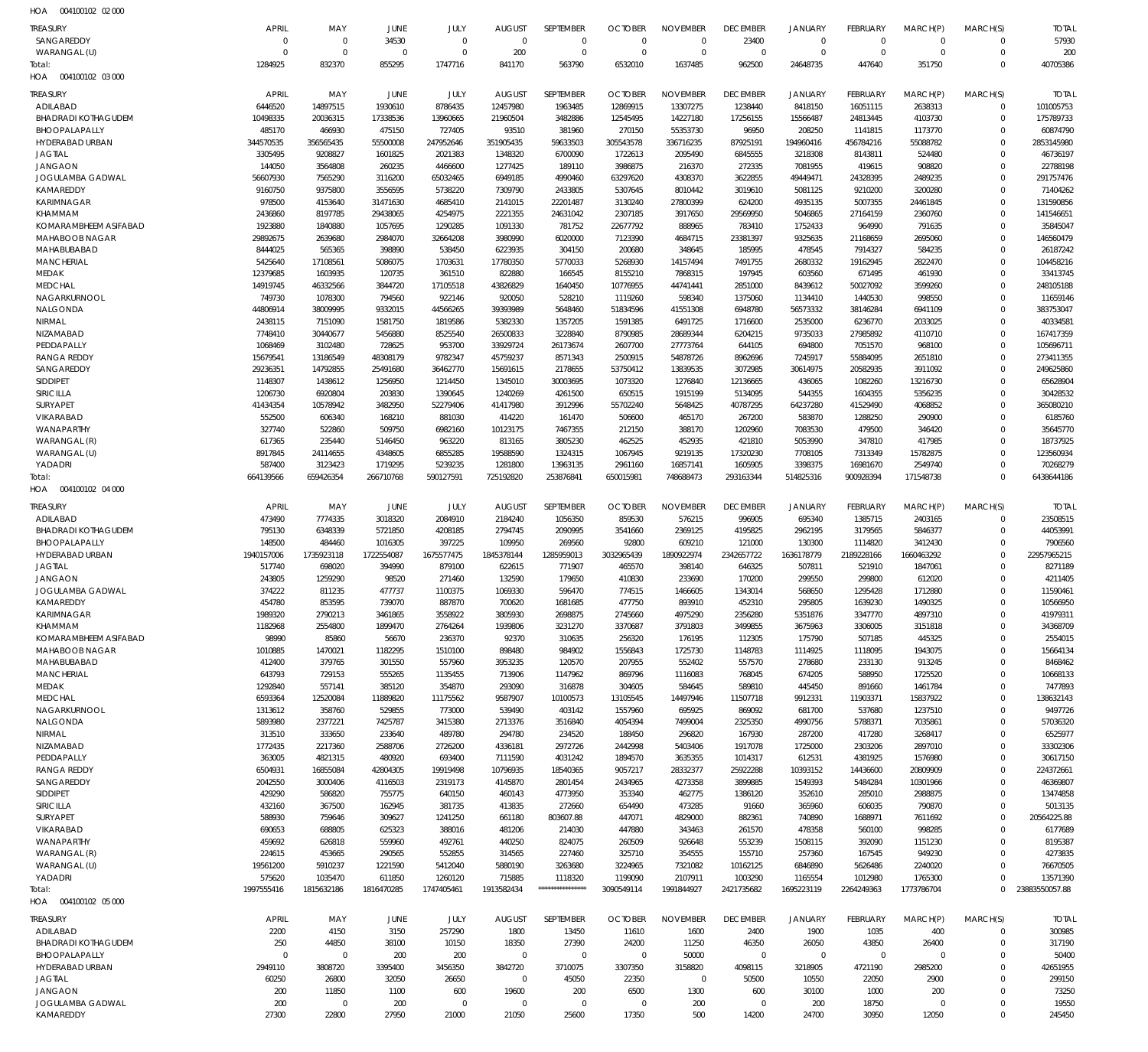| HOA | 004100102 05 000 |  |
|-----|------------------|--|

| <b>TREASURY</b>                      | <b>APRIL</b>      | MAY                | JUNE                   | JULY                | <b>AUGUST</b>        | SEPTEMBER           | <b>OCTOBER</b>      | <b>NOVEMBER</b>            | <b>DECEMBER</b>     | <b>JANUARY</b>      | <b>FEBRUARY</b>        | MARCH(P)             | MARCH(S)                | <b>TOTAL</b>        |
|--------------------------------------|-------------------|--------------------|------------------------|---------------------|----------------------|---------------------|---------------------|----------------------------|---------------------|---------------------|------------------------|----------------------|-------------------------|---------------------|
| <b>KARIMNAGAR</b>                    | 4525              | 405980             | 101350                 | 133590              | 1150                 | 48750               | 51400               | 91000                      | 2350                | 34600               | 45000                  | 3900                 | $\Omega$                | 923595              |
| KHAMMAM                              | 800               | 41900              | 46900                  | 30550               | 0                    | 43100               | 400                 | $\mathbf 0$                | 90050               | 29350               | 65570                  | $\mathbf 0$          | $\Omega$                | 348620              |
| KOMARAMBHEEM ASIFABAD                | 200               | $\mathbf 0$        | 200                    | $\mathbf 0$         | 0                    | 250                 | $\mathbf 0$         | $\mathbf 0$                | 200                 | $\mathbf 0$         | 200                    | $\Omega$             | $\Omega$                | 1050                |
| MAHABOOB NAGAR                       | 112370            | 200                | 29400                  | 61975               | 26750                | 19700               | 9900                | 600                        | 40825               | 14400               | 19600                  | 36225                | $\Omega$                | 371945              |
| MAHABUBABAD<br><b>MANCHERIAL</b>     | 17650<br>1800     | 7730<br>1600       | $\overline{0}$<br>1500 | $\mathbf 0$<br>1900 | 10200<br>4150        | $\mathbf 0$<br>1400 | $\mathbf 0$<br>1450 | 200<br>206000              | $\mathbf 0$<br>3150 | 200<br>1100         | 11350<br>5995          | $\mathbf 0$<br>3710  | $\Omega$                | 47330<br>233755     |
| MEDAK                                | 108450            | 600                | 400                    | $\mathbf 0$         | $\mathbf 0$          | 700                 | 88620               | 64550                      | $\Omega$            | 200                 | $\overline{0}$         | $\Omega$             |                         | 263520              |
| <b>MEDCHAL</b>                       | $\mathbf 0$       | 400                | 200                    | 34000               | 15800                | 250                 | 25                  | 2200                       | 0                   | 500                 | $\Omega$               | $\Omega$             | $\Omega$                | 53375               |
| NAGARKURNOOL                         | $\Omega$          | 600                | 400                    | $\mathbf 0$         | $\mathbf 0$          | $\mathbf 0$         | $\mathbf 0$         | 200                        | $\mathbf 0$         | $\mathbf 0$         | 400                    | $\Omega$             |                         | 1600                |
| NALGONDA                             | 129310            | 19500              | 87250                  | 61900               | 60100                | 56350               | 80400               | 79250                      | 57350               | 76150               | 78600                  | 35550                | $\Omega$                | 821710              |
| NIRMAL                               | 600               | 548225             | 200                    | 450                 | 0                    | $\mathbf 0$         | 200                 | 6600                       | 19700               | 18750               | 1300                   | 31410                |                         | 627435              |
| NIZAMABAD<br>PEDDAPALLY              | 34750<br>600      | 60950<br>5300      | 105000<br>1200         | 30790<br>1000       | 77050<br>187100      | 37700<br>86350      | 75050<br>37350      | 65100<br>87375             | 70850<br>800        | 32500<br>1300       | 62350<br>72400         | 65575<br>800         | $\Omega$                | 717665<br>481575    |
| <b>RANGA REDDY</b>                   | 400               | $\mathbf 0$        | 920944                 | 65650               | $\mathbf 0$          | $\mathbf 0$         | 200                 | $\mathbf 0$                | 200                 | $\mathbf 0$         | $\overline{0}$         | 200                  | $\Omega$                | 987594              |
| SANGAREDDY                           | 700               | $\mathbf 0$        | 112550                 | 500                 | 120700               | 450                 | 49900               | 85900                      | 1150                | 600                 | 184100                 | 19000                |                         | 575550              |
| <b>SIDDIPET</b>                      | 2250              | 4800               | 200                    | 1100                | 450                  | 297850              | 400                 | 1300                       | 59550               | 450                 | 1100                   | 86600                | $\Omega$                | 456050              |
| <b>SIRICILLA</b>                     | 4900              | 8400               | $\overline{0}$         | 3200                | 5950                 | 5700                | $\mathbf 0$         | 13500                      | 9600                | $\mathbf 0$         | 4800                   | 6450                 |                         | 62500               |
| SURYAPET                             | 98810             | 70650              | $\overline{0}$         | $\mathbf 0$         | 114100               | $\mathbf 0$         | 0                   | 85650                      | 52750               | $\mathbf 0$         | 67800                  | $\Omega$             | $\Omega$                | 489760              |
| VIKARABAD<br>WANAPARTHY              | 0<br>600          | 8450<br>5600       | 300<br>3200            | 25<br>3900          | 50<br>7400           | $\mathbf 0$<br>9650 | $\mathbf 0$<br>600  | $\mathbf 0$<br>3200        | 0                   | 15600               | $\overline{0}$         | $\Omega$<br>1800     | $\Omega$                | 24425<br>50600      |
| WARANGAL (R)                         | $\mathbf 0$       | 250                | 750                    | 650                 | 0                    | 1150                | $\mathbf 0$         | 200                        | 4450<br>$\mathbf 0$ | 8100<br>4650        | 2100<br>$\overline{0}$ | 500                  |                         | 8150                |
| WARANGAL (U)                         | 114440            | 38640              | 15650                  | 61150               | 27200                | 6950                | 9700                | 21250                      | 13800               | 225460              | 161840                 | 29350                | $\Omega$                | 725430              |
| YADADRI                              | $\mathbf 0$       | 1400               | 23300                  | 62000               | 3700                 | 92800               | 29400               | 65950                      | 16300               | 44500               | 42350                  | 27500                | $\Omega$                | 409200              |
| Total:                               | 3672665           | 5150345            | 4949044                | 4326570             | 4565370              | 4530865             | 3824355             | 4103695                    | 4655240             | 3820815             | 5665680                | 3375720              | $\Omega$                | 52640364            |
| 004100102 96 000<br>HOA              |                   |                    |                        |                     |                      |                     |                     |                            |                     |                     |                        |                      |                         |                     |
| <b>TREASURY</b>                      | <b>APRIL</b>      | MAY                | <b>JUNE</b>            | JULY                | <b>AUGUST</b>        | <b>SEPTEMBER</b>    | <b>OCTOBER</b>      | <b>NOVEMBER</b>            | <b>DECEMBER</b>     | <b>JANUARY</b>      | FEBRUARY               | MARCH(P)             | MARCH(S)                | <b>TOTAL</b>        |
| <b>JAGTIAL</b>                       | 0                 | $\mathbf 0$        | $\overline{0}$         | $\mathbf 0$         | $-37000$             | $\mathbf 0$         | 0                   | $\mathbf 0$                | $\mathbf 0$         | $\mathbf 0$         | $\overline{0}$         | $\mathbf 0$          | $\mathbf 0$             | $-37000$            |
| Total:                               | $\Omega$          | $\mathbf 0$        | $\overline{0}$         | $\mathbf 0$         | $-37000$             | $\mathbf 0$         | $\Omega$            | $\mathbf 0$                | $\mathbf 0$         | $\mathbf 0$         | $\Omega$               | $\Omega$             | $\mathbf 0$             | $-37000$            |
| HOA   004100800   81   001           |                   |                    |                        |                     |                      |                     |                     |                            |                     |                     |                        |                      |                         |                     |
| <b>TREASURY</b>                      | <b>APRIL</b>      | MAY                | <b>JUNE</b>            | JULY                | <b>AUGUST</b>        | SEPTEMBER           | <b>OCTOBER</b>      | <b>NOVEMBER</b>            | <b>DECEMBER</b>     | <b>JANUARY</b>      | <b>FEBRUARY</b>        | MARCH(P)             | MARCH(S)                | <b>TOTAL</b>        |
| HYDERABAD URBAN                      | $\Omega$          | 26370              | 75207                  | $\mathbf 0$         | 0                    | 0                   | O                   | $\mathbf 0$                | $\mathbf 0$         | $\mathbf 0$         | $\overline{0}$         | $\Omega$             | $\Omega$                | 101577              |
| <b>JANGAON</b>                       | $\Omega$          | $\mathbf 0$        | $\overline{0}$         | $\mathbf 0$         | $\Omega$             | $\mathbf 0$         | $\Omega$            | $\mathbf 0$                | 4925                | 3175                | 1900                   | $\Omega$             | $\Omega$                | 10000               |
| <b>MAHABOOB NAGAR</b><br>MAHABUBABAD | $\Omega$          | $\mathbf 0$        | $\overline{0}$         | 2100                | $\Omega$             | $\mathbf 0$         | $\Omega$            | $\Omega$<br>900            | 1050                | $\mathbf 0$         | $\Omega$               | $\Omega$<br>$\Omega$ | $\Omega$                | 3150                |
| MEDAK                                | 750<br>$\Omega$   | $\mathbf 0$<br>400 | 1650<br>$\mathbf 0$    | 0<br>$\mathbf 0$    | $\Omega$<br>$\Omega$ | 1200<br>$\mathbf 0$ | 1600<br>500         | $\Omega$                   | 3350<br>1600        | 125<br>925          | $\Omega$<br>$\Omega$   | 1250                 | $\Omega$                | 9575<br>4675        |
| <b>MEDCHAL</b>                       | O                 | $\mathbf 0$        | $\mathbf 0$            | 3750                | 2336                 | $\mathbf 0$         | $\Omega$            | $\Omega$                   | 33125               | $\mathbf 0$         | $\Omega$               | $\Omega$             |                         | 39211               |
| NALGONDA                             | $\Omega$          | 11183              | $\mathbf 0$            | $\Omega$            | $\Omega$             | $\mathbf 0$         | $\Omega$            | $\mathbf 0$                | $\Omega$            | $\mathbf 0$         | $\Omega$               | $\Omega$             | $\Omega$                | 11183               |
| <b>RANGA REDDY</b>                   | $\Omega$          | 1515               | $\mathbf 0$            | $\mathbf 0$         | $\Omega$             | $\Omega$            | $\Omega$            | $\Omega$                   | $\Omega$            | $\mathbf 0$         | $\Omega$               | $\Omega$             | $\Omega$                | 1515                |
| SANGAREDDY                           | $\Omega$          | $\mathbf 0$        | $\mathbf 0$            | $\Omega$            | $\mathbf 0$          | $\Omega$            | 650                 | $\mathbf 0$                | 10120               | $\mathbf 0$         | $\Omega$               | $\Omega$             | $\Omega$                | 10770               |
| SIDDIPET                             | 45245             | 35976              | 31100                  | 37175               | 34960                | 5617955             | 32875               | 36000                      | 1400525             | 32600               | 1507050                | 51025                |                         | 8862486             |
| VIKARABAD<br>WARANGAL (U)            | 1275<br>$\Omega$  | 400<br>$\mathbf 0$ | 0<br>$\mathbf 0$       | 0<br>$\mathbf 0$    | 0<br>$\Omega$        | 0<br>$\mathbf 0$    | O<br>$\Omega$       | $\mathbf 0$<br>$\mathbf 0$ | 3250<br>$\Omega$    | 2900<br>$\mathbf 0$ | 2850<br>15450          | 10130<br>8425        | $\Omega$                | 20805<br>23875      |
| YADADRI                              | $\Omega$          | $\mathbf 0$        | $\mathbf 0$            | $\mathbf 0$         | $\mathbf 0$          | $\Omega$            | $\Omega$            | $\mathbf 0$                | 10885               | $\mathbf 0$         | 70                     | $\Omega$             | $\Omega$                | 10955               |
| Total:                               | 47270             | 75844              | 107957                 | 43025               | 37296                | 5619155             | 35625               | 36900                      | 1468830             | 39725               | 1527320                | 70830                | $\Omega$                | 9109777             |
| HOA  004100800  81 800               |                   |                    |                        |                     |                      |                     |                     |                            |                     |                     |                        |                      |                         |                     |
| TREASURY                             | <b>APRIL</b>      | MAY                | JUNE                   | JULY                | <b>AUGUST</b>        | SEPTEMBER           | <b>OCTOBER</b>      | <b>NOVEMBER</b>            | <b>DECEMBER</b>     | <b>JANUARY</b>      | <b>FEBRUARY</b>        | MARCH(P)             | MARCH(S)                | TOTAL               |
| ADILABAD                             | 91735             | 1361850            | 819860                 | 707105              | 782105               | 725315              | 278250              | 323405                     | 139655              | 122270              | 424450                 | 186350               | $\Omega$                | 5962350             |
| <b>BHADRADI KOTHAGUDEM</b>           | 434515            | 2402550            | 1473045                | 1152125             | 955970               | 834510              | 979085              | 714940                     | 1473420             | 857870              | 1138010                | 1017960              | $\mathbf 0$             | 13434000            |
| BHOOPALAPALLY                        | 7500              | 11340              | 8800                   | 10075               | 9835                 | 9060                | 8800                | 45210                      | 7400                | 7435                | 163210                 | 12700                | $\mathbf 0$             | 301365              |
| HYDERABAD URBAN                      | 87442971          | 89056920           | 85906185               | 96515102            | 100208807            | 89153760            | 118224330           | 95083470                   | 108730840           | 81506725            | 126580725              | 81983715             | $\Omega$                | 1160393550          |
| JAGTIAL<br><b>JANGAON</b>            | 1333625<br>9100   | 671275<br>462935   | 548110<br>11595        | 568170<br>228390    | 13050<br>457715      | 1108255<br>12035    | 529840<br>315810    | 20050<br>13800             | 1091205<br>8935     | 245180<br>1049990   | 452245                 | 26350<br>33030       | $\mathbf 0$<br>$\Omega$ | 6607355<br>2622795  |
| <b>JOGULAMBA GADWAL</b>              | 473745            | 607090             | 574800                 | 509950              | 543525               | 399340              | 467845              | 506170                     | 634355              | 555555              | 19460<br>908180        | 331335               | $\Omega$                | 6511890             |
| KAMAREDDY                            | 703870            | 652950             | 848685                 | 718110              | 689600               | 763510              | 905700              | 828455                     | 678105              | 764240              | 911895                 | 732315               | $\Omega$                | 9197435             |
| <b>KARIMNAGAR</b>                    | 1151415           | 1116005            | 2071315                | 779760              | 39770                | 1250785             | 1051285             | 173080                     | 2079130             | 813365              | 868530                 | 1106375              | $\Omega$                | 12500815            |
| KHAMMAM                              | 151775            | 769290             | 1036720                | 490015              | 169190               | 1056435             | 195730              | 243500                     | 1451995             | 520660              | 778515                 | 182095               | $\Omega$                | 7045920             |
| KOMARAMBHEEM ASIFABAD                | 42750             | 42300              | 36050                  | 33650               | 30750                | 34125               | 578390              | 37400                      | 46400               | 48350               | 44900                  | 38225                | $\Omega$                | 1013290             |
| MAHABOOB NAGAR<br>MAHABUBABAD        | 1454900<br>841425 | 182230<br>15635    | 393100<br>9800         | 1588305<br>19050    | 370185               | 883600              | 376845<br>10700     | 272825<br>10775            | 653285<br>8150      | 473850<br>13850     | 1441380                | 494850<br>25725      | $\Omega$<br>$\Omega$    | 8585355<br>1449185  |
| <b>MANCHERIAL</b>                    | 228830            | 31710              | 343470                 | 88895               | 25380<br>416605      | 10875<br>185515     | 1325050             | 212615                     | 407620              | 81505               | 457820<br>486835       | 124945               | $\Omega$                | 3933595             |
| MEDAK                                | 2866770           | 525300             | 7200                   | 11500               | 8900                 | 10825               | 955710              | 988970                     | 20625               | 17475               | 22950                  | 13900                | $\Omega$                | 5450125             |
| <b>MEDCHAL</b>                       | 275415            | 280065             | 216445                 | 269230              | 231760               | 148705              | 279826              | 290310                     | 182125              | 269950              | 279180                 | 294720               | $\Omega$                | 3017731             |
| NAGARKURNOOL                         | 23885             | 22725              | 21350                  | 31285               | 21050                | 20110               | 23950               | 24575                      | 23350               | 23810               | 27100                  | 41050                | $\Omega$                | 304240              |
| NALGONDA                             | 1963080           | 2078845            | 2458210                | 931615              | 1972955              | 1677650             | 2594370             | 2605660                    | 1577060             | 1668475             | 2677200                | 1807515              | $\Omega$                | 24012635            |
| NIRMAL                               | 969630            | 290480             | 177835                 | 184290              | 254555               | 178870              | 207675              | 393235                     | 350160              | 367345              | 373305                 | 432080               | $\Omega$                | 4179460             |
| NIZAMABAD<br>PEDDAPALLY              | 630925<br>21350   | 1261295<br>12175   | 1535851<br>14050       | 608075<br>18250     | 1834080<br>1513595   | 858410<br>2642645   | 1393300<br>639830   | 1776960<br>1523455         | 1444100<br>17275    | 637255<br>30020     | 1305540<br>1082270     | 1181385<br>23075     | $\Omega$<br>$\Omega$    | 14467176<br>7537990 |
| <b>RANGA REDDY</b>                   | 370655            | 241305             | 233210                 | 335815              | 251795               | 237420              | 260235              | 373860                     | 220420              | 343755              | 299975                 | 341120               | $\Omega$                | 3509565             |
| SANGAREDDY                           | 422790            | 414500             | 2820320                | 438580              | 1859970              | 805530              | 1513190             | 1789270                    | 456680              | 428660              | 19181685               | 356530               | $\Omega$                | 30487705            |
| SIDDIPET                             | 1260              | 525                | 3060                   | 875                 | 350                  | 317975              | 525                 | 455                        | 92995               | 105                 | 35                     | 101080               | $\Omega$                | 519240              |
| SIRICILLA                            | 105000            | 257815             | 8450                   | 105445              | 93045                | 175225              | 12375               | 278835                     | 315355              | 12000               | 142020                 | 200120               | $\Omega$                | 1705685             |
| <b>SURYAPET</b>                      | 345459            | 2222610            | 381495                 | 422565              | 3024030              | 375880              | 463535              | 3775490                    | 2664690             | 268930              | 2285540                | 344565               | $\Omega$                | 16574789            |
| VIKARABAD                            | 11100             | 6425               | 5650                   | 8025                | 7200                 | 4350                | 5225                | 6500                       | 5480                | 8500                | 8285                   | 11730                | $\mathbf 0$<br>$\Omega$ | 88470               |
| WANAPARTHY<br>WARANGAL (R)           | 15362<br>7690     | 338370<br>11575    | 20530<br>91025         | 170220<br>38295     | 380015<br>17130      | 284825<br>75200     | 21490<br>13275      | 23245<br>15575             | 95455<br>10375      | 272965<br>113885    | 25905<br>12635         | 29735<br>46250       | $\Omega$                | 1678117<br>452910   |
| WARANGAL (U)                         | 2548275           | 940330             | 346625                 | 1116230             | 866570               | 275750              | 377970              | 1083920                    | 1139050             | 827325              | 654920                 | 1851885              | $\Omega$                | 12028850            |
| YADADRI                              | 41445             | 276685             | 253745                 | 970960              | 43800                | 748570              | 989985              | 927525                     | 307080              | 778045              | 652515                 | 504775               | $\mathbf 0$             | 6495130             |
| Total:                               | 104988247         | 106565105          | 102676586              | 109069957           | 117093287            | 105265060           | 135000126           | 114363535                  | 126332770           | 93129345            | 163707215              | 93877485             | $\Omega$                | 1372068718          |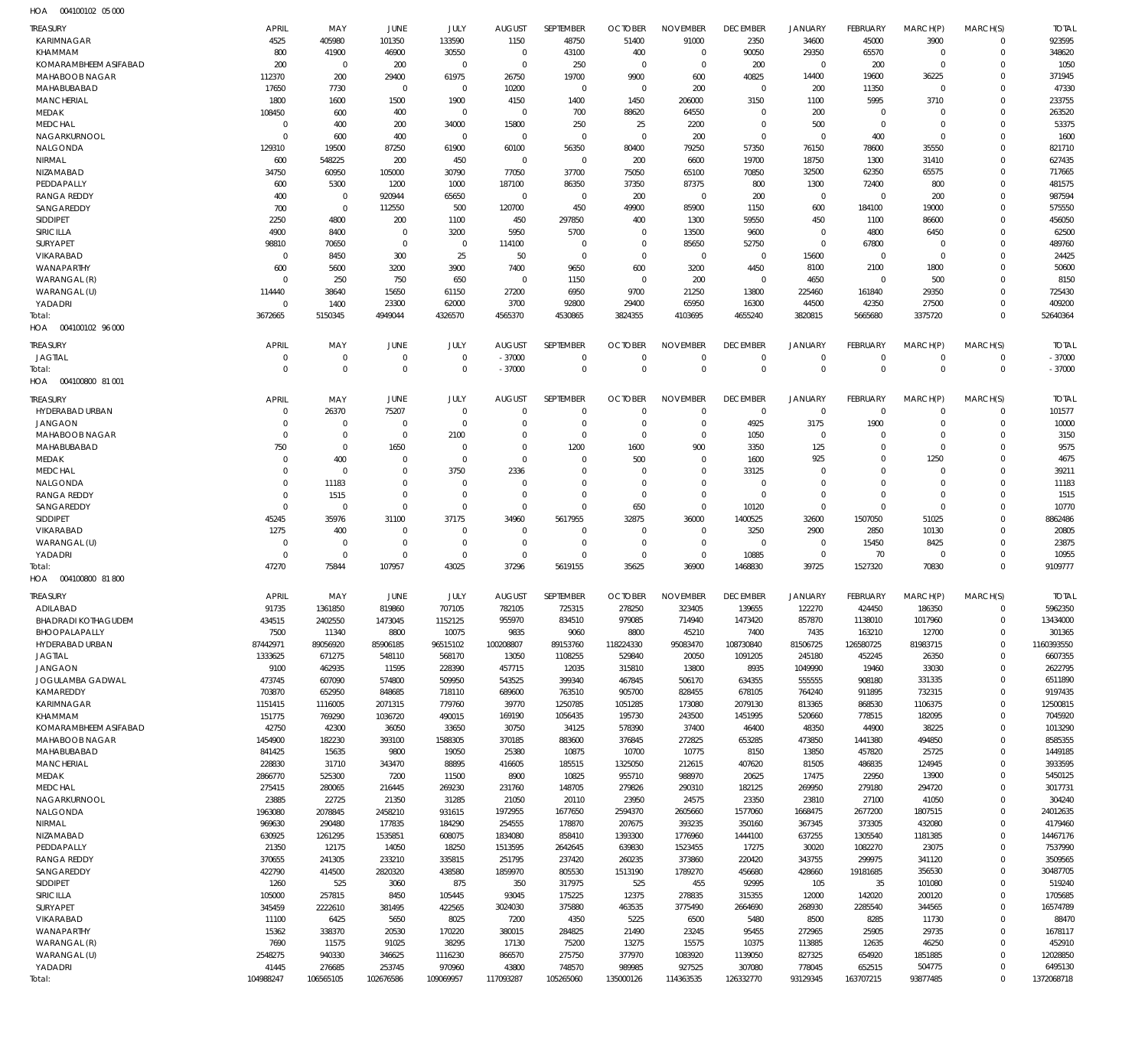| .                          |              |                |                |                |                |                  |                |                 |                 |                         |             |                |             |              |
|----------------------------|--------------|----------------|----------------|----------------|----------------|------------------|----------------|-----------------|-----------------|-------------------------|-------------|----------------|-------------|--------------|
| <b>TREASURY</b>            | <b>APRIL</b> | MAY            | JUNE           | JULY           | <b>AUGUST</b>  | SEPTEMBER        | <b>OCTOBER</b> | <b>NOVEMBER</b> | <b>DECEMBER</b> | <b>JANUARY</b>          | FEBRUARY    | MARCH(P)       | MARCH(S)    | <b>TOTAL</b> |
| HYDERABAD URBAN            | $\mathbf 0$  | $\mathbf 0$    | $\overline{0}$ | $\mathbf 0$    | $\overline{0}$ | 750              | $\Omega$       | $\mathbf 0$     | $\mathbf 0$     | $\Omega$                | $\Omega$    | $\mathbf 0$    | $\mathbf 0$ | 750          |
|                            |              |                |                |                |                |                  |                |                 |                 |                         |             |                |             |              |
| JOGULAMBA GADWAL           | $\mathbf 0$  | 31373          | $\mathbf 0$    | 1571           | $\mathbf 0$    | $\overline{0}$   | $\mathbf 0$    | $\mathbf 0$     | 0               | $\mathbf 0$             | $\mathbf 0$ | $\mathbf 0$    | 0           | 32944        |
| Total:                     | $\mathbf 0$  | 31373          | $\Omega$       | 1571           | $\Omega$       | 750              | $\Omega$       | $\Omega$        | $\Omega$        | $\Omega$                | $\Omega$    | $\Omega$       | $\mathbf 0$ | 33694        |
| 004200106 01 000<br>HOA    |              |                |                |                |                |                  |                |                 |                 |                         |             |                |             |              |
|                            |              |                |                |                |                |                  |                |                 |                 |                         |             |                |             |              |
| <b>TREASURY</b>            | <b>APRIL</b> | MAY            | JUNE           | JULY           | <b>AUGUST</b>  | <b>SEPTEMBER</b> | <b>OCTOBER</b> | <b>NOVEMBER</b> | <b>DECEMBER</b> | <b>JANUARY</b>          | FEBRUARY    | MARCH(P)       | MARCH(S)    | <b>TOTAL</b> |
| <b>BHADRADI KOTHAGUDEM</b> | 3000         | $\mathbf 0$    | $\overline{0}$ | $\mathbf 0$    | $\overline{0}$ | 1000             | $\overline{0}$ | 3886            | $\mathbf 0$     | $\overline{0}$          | $\mathbf 0$ | $^{\circ}$     | $\mathbf 0$ | 7886         |
| HYDERABAD URBAN            | 3361426      | 401038         | 639508         | 96844          | 603795         | 227615           | 30576815       | 1098583         | 576931          | 554266                  | 123524733   | 119899701      | $\mathsf 0$ | 281561255    |
| <b>KARIMNAGAR</b>          | $\mathbf 0$  | $\mathbf 0$    | $\overline{0}$ | $\mathbf 0$    | $\overline{0}$ | $\overline{0}$   | $\overline{0}$ | $\overline{0}$  | 1604561         | $\overline{0}$          | 691752      | 251099         | $\mathbf 0$ | 2547412      |
|                            |              |                |                |                |                |                  |                |                 |                 |                         |             |                |             |              |
| KHAMMAM                    | 116500       | 177140         | 109000         | 533399         | 57719          | $\overline{0}$   | 146042         | 279284          | 33153           | 74873                   | 71863       | 53675          | $\mathbf 0$ | 1652648      |
| MAHABOOB NAGAR             | $\mathbf 0$  | $\mathbf 0$    | $\mathbf 0$    | $\overline{0}$ | $\mathbf 0$    | $\overline{0}$   | $\overline{0}$ | $\overline{0}$  | $\mathbf 0$     | $\mathbf 0$             | $\mathbf 0$ | 138377         | $\mathbf 0$ | 138377       |
| <b>MANCHERIAL</b>          | $\mathbf 0$  | $\mathbf 0$    | $\overline{0}$ | $\mathbf 0$    | $\mathbf 0$    | $\overline{0}$   | 78000          | $\overline{0}$  | $\mathbf 0$     | $\overline{0}$          | $\mathbf 0$ | $\overline{0}$ | $\mathbf 0$ | 78000        |
| MEDAK                      |              | $\mathbf 0$    | $\overline{0}$ | $\Omega$       | $\overline{0}$ | $\overline{0}$   | $\overline{0}$ | $\overline{0}$  | $\mathbf 0$     | $\overline{0}$          | $\mathbf 0$ | 250000         | $\mathbf 0$ | 358000       |
|                            | 108000       |                |                |                |                |                  |                |                 |                 |                         |             |                |             |              |
| <b>MEDCHAL</b>             | 333237       | 445679         | 1443834        | 1286123        | 51131          | 634816           | 37149          | 35400           | 99410           | 355281                  | 44483       | 403815         | $\mathbf 0$ | 5170358      |
| <b>NALGONDA</b>            | 0            | $\mathbf 0$    | $\Omega$       | 20286          | $\overline{0}$ | $\overline{0}$   | 380340         | 74796           | $\mathbf 0$     | $\overline{0}$          | $\mathbf 0$ | $\mathbf 0$    | $\mathbf 0$ | 475422       |
| <b>RANGA REDDY</b>         | 49986773     | 49324678       | 7325696        | 11527350       | 10718625       | 10042668         | 13166304       | 10243831        | 8771605         | 4460570                 | 103568533   | 41706527       | $\mathbf 0$ | 320843160    |
| SANGAREDDY                 | $\mathbf 0$  | 35300          | $\overline{0}$ | $\mathbf 0$    | $\overline{0}$ | $\overline{0}$   | $\overline{0}$ | $\overline{0}$  | $\mathbf 0$     | $\overline{0}$          | $\mathbf 0$ | $\Omega$       | $\mathbf 0$ | 35300        |
|                            |              |                |                |                |                |                  |                |                 |                 |                         |             |                |             |              |
| <b>SIDDIPET</b>            | 161217       | $\overline{0}$ | $\Omega$       | $\mathbf 0$    | $\overline{0}$ | $\overline{0}$   | $\mathbf 0$    | $\overline{0}$  | $\mathbf 0$     | $\overline{0}$          | $\mathbf 0$ | $\mathbf 0$    | $\mathbf 0$ | 161217       |
| SIRICILLA                  | $\mathbf 0$  | $\mathbf 0$    | $\mathbf 0$    | $\mathbf 0$    | 145858         | $\overline{0}$   | $\Omega$       | $\overline{0}$  | $\mathbf 0$     | $\overline{0}$          | $\mathbf 0$ | $\mathbf 0$    | $\Omega$    | 145858       |
| WARANGAL (U)               | 64803        | 263540         | $\mathbf 0$    | 53988          | 128597         | 160943           | 31259          | $\overline{0}$  | $\pmb{0}$       | 328006                  | $\mathbf 0$ | 1345219        | $\mathbf 0$ | 2376355      |
| YADADRI                    | $\mathbf 0$  | $\mathbf 0$    | $\overline{0}$ | $\overline{0}$ | $\overline{0}$ | $\overline{0}$   | 3184100        | $\overline{0}$  | $\mathbf 0$     | $\overline{0}$          | $\mathbf 0$ | $\mathbf 0$    | $\mathbf 0$ | 3184100      |
|                            |              |                |                |                |                |                  |                |                 |                 |                         |             |                |             |              |
| Total:                     | 54134956     | 50647375       | 9518038        | 13517990       | 11705725       | 11067042         | 47600009       | 11735780        | 11085660        | 5772996                 | 227901364   | 164048413      | $\mathbf 0$ | 618735348    |
| HOA<br>004300101 01 000    |              |                |                |                |                |                  |                |                 |                 |                         |             |                |             |              |
|                            |              |                |                |                |                |                  |                |                 |                 |                         |             |                |             |              |
| <b>TREASURY</b>            | <b>APRIL</b> | MAY            | JUNE           | JULY           | <b>AUGUST</b>  | SEPTEMBER        | <b>OCTOBER</b> | <b>NOVEMBER</b> | <b>DECEMBER</b> | <b>JANUARY</b>          | FEBRUARY    | MARCH(P)       | MARCH(S)    | <b>TOTAL</b> |
| <b>BHADRADI KOTHAGUDEM</b> | 790842       | 873471         | 842501         | 930235         | 836649         | 805154           | 872475         | 825887          | 897416          | 845786                  | 832377      | 815017         | $\mathbf 0$ | 10167810     |
| BHOOPALAPALLY              | 241854       | 262686         | $\mathbf 0$    | 492465         | 176490         | 259470           | 255393         | 273414          | 244467          | 254046                  | 253311      | 242403         | $\mathbf 0$ | 2955999      |
|                            |              |                |                |                |                |                  |                |                 |                 |                         |             |                |             |              |
| HYDERABAD URBAN            | 144285       | 824885         | 76319          | 166114         | 46562          | 40489            | 30947          | 1444            | 76444           | 161617                  | 8544        | 15570          | $\mathbf 0$ | 1593220      |
| <b>MAHABOOB NAGAR</b>      | $\mathbf 0$  | $\mathbf 0$    | $\overline{0}$ | $\mathbf 0$    | 500000         | $\overline{0}$   | $\overline{0}$ | $\overline{0}$  | $\mathbf 0$     | $\overline{0}$          | $\mathbf 0$ | $\mathbf 0$    | $\mathbf 0$ | 500000       |
| <b>MANCHERIAL</b>          | 980589       | 1026324        | 991254         | 1079223        | 1000905        | 1045938          | 1072152        | 1021701         | 1046904         | 968112                  | 980850      | 950226         | $\Omega$    | 12164178     |
| PEDDAPALLY                 | 1555866      | 1641467        | 1731071        | 1636084        | 1726669        | 1410734          | 1879781        | 1662935         | 1538425         | 1797489                 | 1560566     | 1444644        | $\Omega$    | 19585731     |
|                            |              |                |                |                |                |                  |                |                 |                 |                         |             |                |             |              |
| SIRICILLA                  | 2238527      | 2488859        | $\Omega$       | $\overline{0}$ | 1381828        | $\overline{0}$   | $\Omega$       | $\overline{0}$  | $\mathbf 0$     | $\overline{0}$          | $\Omega$    | $\Omega$       | $\mathbf 0$ | 6109214      |
| Total:                     | 5951963      | 7117692        | 3641145        | 4304121        | 5669103        | 3561785          | 4110748        | 3785381         | 3803656         | 4027050                 | 3635648     | 3467860        | $\mathbf 0$ | 53076152     |
| HOA  004300102  01  000    |              |                |                |                |                |                  |                |                 |                 |                         |             |                |             |              |
|                            |              |                |                |                |                |                  |                |                 |                 |                         |             |                |             |              |
| <b>TREASURY</b>            | <b>APRIL</b> | MAY            | JUNE           | JULY           | <b>AUGUST</b>  | SEPTEMBER        | <b>OCTOBER</b> | <b>NOVEMBER</b> | <b>DECEMBER</b> | <b>JANUARY</b>          | FEBRUARY    | MARCH(P)       | MARCH(S)    | <b>TOTAL</b> |
| ADILABAD                   | $\mathbf 0$  | $\mathbf 0$    | $\overline{0}$ | $\mathbf 0$    | $\overline{0}$ | $\overline{0}$   | $\overline{0}$ | $\overline{0}$  | $\overline{0}$  | 7800                    | $\mathbf 0$ | $\overline{0}$ | $\mathbf 0$ | 7800         |
|                            |              |                |                |                |                |                  |                |                 |                 |                         |             |                |             |              |
| <b>BHADRADI KOTHAGUDEM</b> | 3500         | 750            | 2500           | 750            | $\overline{0}$ | 300              | 10500          | 13150           | 154250          | 250100                  | 23350       | 2635           | $\mathbf 0$ | 461785       |
| HYDERABAD URBAN            | 8115752      | 7522524        | 5575365        | 7328443        | 9624654        | 5837820          | 3654270        | 9496351         | 6865281         | 10236079                | 8869156     | 6997790        | $\mathbf 0$ | 90123485     |
| JOGULAMBA GADWAL           | $\mathbf 0$  | $\mathbf 0$    | 11520          | $\mathbf 0$    | 3200           | $\overline{0}$   | $\mathbf 0$    | $\overline{0}$  | $\mathbf 0$     | $\overline{0}$          | $\mathbf 0$ | $\mathbf 0$    | $\mathbf 0$ | 14720        |
| KAMAREDDY                  | $\mathbf 0$  | $\mathbf 0$    | $\mathbf 0$    | 2900           | $\overline{0}$ | $\overline{0}$   | $\mathbf 0$    | $\overline{0}$  | $\mathbf 0$     | 3200                    | $\mathbf 0$ | $\overline{0}$ | $\mathbf 0$ | 6100         |
|                            |              |                |                |                |                |                  |                |                 |                 |                         |             |                |             |              |
| <b>KARIMNAGAR</b>          | $\mathbf 0$  | 10150          | 22500          | 6800           | 8500           | 23575            | $\mathbf 0$    | 1000            | 17500           | 10870                   | 9700        | 5500           | $\mathbf 0$ | 116095       |
| KHAMMAM                    | 48400        | $\mathbf 0$    | 3000           | 4700           | 20300          | 22500            | $\mathbf 0$    | $\overline{0}$  | $\mathbf 0$     | $\overline{0}$          | 3700        | 10350          | $\mathbf 0$ | 112950       |
| <b>MAHABOOB NAGAR</b>      | 76000        | 948651         | 12000          | 822100         | 536402         | 550700           | 278700         | 400200          | 395300          | 332500                  | 602900      | 619112         | $\mathbf 0$ | 5574565      |
|                            |              |                |                |                |                |                  |                |                 |                 |                         |             |                |             |              |
| <b>MANCHERIAL</b>          | $\mathbf 0$  | 152000         | $\mathbf 0$    | 350            | $^{\circ}$     | $\overline{0}$   | 8000           | $\overline{0}$  | $\mathbf 0$     | 1000                    | 6500        | 1000           | 0           | 168850       |
| <b>MEDAK</b>               | $\mathbf 0$  | $\mathbf 0$    | 3500           | $\mathbf 0$    | $\mathbf 0$    | $\overline{0}$   | $\overline{0}$ | $\overline{0}$  | $\mathbf 0$     | $\overline{0}$          | $\mathbf 0$ | $\mathbf 0$    | $\mathbf 0$ | 3500         |
| <b>MEDCHAL</b>             | $\mathbf 0$  | 9200           | $\mathbf 0$    | $\mathbf 0$    | $\mathbf 0$    | $\overline{0}$   | 5720           | $\overline{0}$  | $\mathbf 0$     | $\overline{0}$          | $\mathbf 0$ | $\mathbf 0$    | $\mathbf 0$ | 14920        |
| NALGONDA                   | 3800         | 1061230        | 15300          | 689439         | 805300         | 376600           | 430700         | 378340          | 392510          | 22800                   | 494420      | 395800         | $\mathbf 0$ | 5066239      |
|                            |              |                |                |                |                |                  |                |                 |                 |                         |             |                |             |              |
| NIRMAL                     | 0            | $\mathbf 0$    | 5400           | $\mathbf 0$    | $\overline{0}$ | $\overline{0}$   | $\overline{0}$ | $\overline{0}$  | $\mathbf 0$     | $\overline{0}$          | 11400       | $\Omega$       | $\mathbf 0$ | 16800        |
| NIZAMABAD                  | 344925       | 737691         | 144950         | 650010         | 431680         | 651665           | 215000         | 1008580         | 592950          | 601730                  | 801940      | 382930         | $\Omega$    | 6564051      |
| PEDDAPALLY                 | $\mathbf 0$  | 152700         | 138600         | 350            | 8800           | $\overline{0}$   | 1000           | 1000            | 0               | $\overline{0}$          | 2000        | $\mathbf 0$    | $\mathbf 0$ | 304450       |
| <b>RANGA REDDY</b>         | 232606       | 142300         | 66297          | 146400         | 54720          | 165900           | 57416          | 114010          | 49500           | 84600                   | 21800       | 49800          | $\mathbf 0$ | 1185349      |
|                            |              |                |                |                |                |                  |                |                 |                 |                         |             |                |             |              |
| SANGAREDDY                 | 0            | $\mathbf 0$    | 31200          | 5100           | 27700          | 5000             | $\mathbf 0$    | $\overline{0}$  | $\mathbf 0$     | $\overline{0}$          | $\mathbf 0$ | $\mathbf 0$    | $\mathbf 0$ | 69000        |
| SURYAPET                   | 4000         | 8100           | $\overline{0}$ | 10000          | 700            | 88000            | 8000           | 2750            | 9000            | 1000                    | 5900        | 350            | $\mathbf 0$ | 137800       |
| VIKARABAD                  | $\mathbf 0$  | $\mathbf 0$    | $\overline{0}$ | $\mathbf 0$    | $\overline{0}$ | $\overline{0}$   | $\overline{0}$ | $\overline{0}$  | 0               | $\overline{\mathbf{0}}$ | 4000        | $\mathbf 0$    | $\mathbf 0$ | 4000         |
| WANAPARTHY                 | $\mathbf 0$  | $\mathbf 0$    | $\mathbf 0$    | $\mathbf 0$    | 3000           | $\overline{0}$   | $\mathbf 0$    | $\overline{0}$  | $\mathbf 0$     | $\overline{0}$          | $\mathbf 0$ | $\mathbf 0$    | $\mathbf 0$ | 3000         |
|                            |              |                |                |                |                |                  |                |                 |                 |                         |             |                |             |              |
| WARANGAL (U)               | 562580       | 452490         | 28800          | 33400          | 705020         | 944450           | 477590         | 6600            | 729780          | 28300                   | 1024800     | 377780         | $\mathbf 0$ | 5371590      |
| YADADRI                    | 31400        | 9300           | $\mathbf 0$    | $\mathbf 0$    | $\overline{0}$ | 5900             | $\mathbf 0$    | 5900            | 2500            | $\overline{0}$          | $\mathbf 0$ | $\overline{0}$ | $\mathbf 0$ | 55000        |
| Total:                     | 9422963      | 11207086       | 6060932        | 9700742        | 12229976       | 8672410          | 5146896        | 11427881        | 9208571         | 11579979                | 11881566    | 8843047        | $\mathbf 0$ | 115382049    |
| 004300103 01 000<br>HOA    |              |                |                |                |                |                  |                |                 |                 |                         |             |                |             |              |
|                            |              |                |                |                |                |                  |                |                 |                 |                         |             |                |             |              |
| <b>TREASURY</b>            | <b>APRIL</b> | MAY            | JUNE           | JULY           | <b>AUGUST</b>  | SEPTEMBER        | <b>OCTOBER</b> | <b>NOVEMBER</b> | <b>DECEMBER</b> | <b>JANUARY</b>          | FEBRUARY    | MARCH(P)       | MARCH(S)    | <b>TOTAL</b> |
| ADILABAD                   | $\mathbf 0$  | $\mathbf 0$    | $\overline{0}$ | $\mathbf 0$    | $\overline{0}$ | $\overline{0}$   | $\mathbf 0$    | $\overline{0}$  | $\mathbf 0$     | $\overline{0}$          | $\mathbf 0$ | 7500           | $\mathbf 0$ | 7500         |
|                            |              |                |                |                |                |                  | $\mathbf 0$    |                 | $\mathbf 0$     |                         |             |                |             |              |
| <b>BHADRADI KOTHAGUDEM</b> | $\mathbf 0$  | $\mathbf 0$    | 8000           | 1500           | $\overline{0}$ | $\overline{0}$   |                | 7500            |                 | $\overline{0}$          | 15000       | $\overline{0}$ | $\mathbf 0$ | 32000        |
| HYDERABAD URBAN            | 750          | 950            | 45500          | 26550          | 34500          | 1000             | 23200          | 250             | 110000          | 8800                    | $\mathbf 0$ | 8750           | $\mathbf 0$ | 260250       |
| <b>JAGTIAL</b>             | $\mathbf 0$  | $\mathbf 0$    | $\mathbf 0$    | $\overline{0}$ | 0              | $\overline{0}$   | $\Omega$       | $\mathbf 0$     | $\mathbf 0$     | $\overline{0}$          | 7500        | $\overline{0}$ | $\mathbf 0$ | 7500         |
| <b>JANGAON</b>             | 17000        | $\mathbf 0$    | $\Omega$       | $\Omega$       | $\Omega$       | $^{\circ}$       | $\Omega$       | $\mathbf 0$     | $\mathbf 0$     | $\overline{0}$          | 0           | 4500           | $\mathbf 0$ | 21500        |
|                            |              |                | $\Omega$       | $\Omega$       | $\Omega$       |                  | $\Omega$       |                 | $\mathbf 0$     |                         |             | $\Omega$       |             |              |
| KAMAREDDY                  | $\mathbf 0$  | $\mathbf 0$    |                |                |                | $^{\circ}$       |                | $\mathbf 0$     |                 | 7500                    | $\mathbf 0$ |                | $\mathbf 0$ | 7500         |
| KARIMNAGAR                 | $\mathbf 0$  | $\mathbf 0$    | $\Omega$       | $\Omega$       | $\Omega$       | $^{\circ}$       | $\mathbf 0$    | $\overline{0}$  | 20700           | 15000                   | $\mathbf 0$ | $\mathbf 0$    | $\mathbf 0$ | 35700        |
| KHAMMAM                    | $\mathbf 0$  | 7500           | 9500           | $^{\circ}$     | $\mathbf 0$    | $^{\circ}$       | $\mathbf 0$    | $\mathbf 0$     | 18500           | 1500                    | 1500        | 9000           | 0           | 47500        |
| <b>MAHABOOB NAGAR</b>      | 800          | $\mathbf 0$    | $\Omega$       | 15000          | 8000           | 7500             | 3000           | $\mathbf 0$     | 4000            | 6100                    | 15800       | 2800           | $\mathbf 0$ | 63000        |
|                            |              |                | $\Omega$       | $\Omega$       |                |                  |                |                 |                 |                         |             |                |             |              |
| MAHABUBABAD                | $\mathbf 0$  | $\mathbf 0$    |                |                | $\mathbf 0$    | $^{\circ}$       | 7500           | $\mathbf 0$     | $\mathbf 0$     | $\overline{0}$          | 0           | 7500           | 0           | 15000        |
| MEDAK                      | $\Omega$     | 3000           | $\Omega$       | $\Omega$       | $\Omega$       | $\overline{0}$   | $\mathbf 0$    | $\overline{0}$  | $\mathbf 0$     | 300                     | $\mathbf 0$ | $\Omega$       | $\Omega$    | 3300         |
| MULUGU                     | $\Omega$     | $\mathbf 0$    | $\Omega$       | $^{\circ}$     | $\mathbf 0$    | $\overline{0}$   | $\mathbf 0$    | 4500            | $\mathbf 0$     | $\overline{0}$          | $\mathbf 0$ | $\Omega$       | 0           | 4500         |
| NALGONDA                   | $\Omega$     | 300            | $\Omega$       | $^{\circ}$     | 5250           | 100              | 16750          | 8750            | 8750            | $\overline{0}$          | 250         | $\Omega$       | $\Omega$    | 40150        |
|                            |              |                |                |                |                |                  |                |                 |                 |                         |             |                |             |              |
| NIZAMABAD                  | $\Omega$     | $\mathbf 0$    | $\Omega$       | 8500           | $\mathbf 0$    | 25750            | 500            | $\overline{0}$  | 7500            | 600                     | 7500        | $\Omega$       | 0           | 50350        |
| PEDDAPALLY                 | $\Omega$     | 300            | $\Omega$       | $^{\circ}$     | $^{\circ}$     | $\overline{0}$   | $\mathbf 0$    | $\mathbf 0$     | $\mathbf 0$     | $\overline{0}$          | $\Omega$    | $\Omega$       | $\mathbf 0$ | 300          |
| <b>RANGA REDDY</b>         | U            | $\mathbf 0$    | $\Omega$       | $\Omega$       | 300            | 28000            | 37500          | 12250           | 38800           | 7800                    | $\Omega$    | $\Omega$       | 0           | 124650       |
| <b>SIDDIPET</b>            | $\Omega$     | 6000           | $\Omega$       | $\Omega$       | $\mathbf 0$    | $\overline{0}$   | $\mathbf 0$    | $\mathbf 0$     | $\mathbf 0$     | $\mathbf 0$             | $\Omega$    | $\mathbf 0$    | $\Omega$    | 6000         |
|                            |              |                |                |                |                |                  |                |                 |                 |                         |             |                |             |              |
| SIRICILLA                  | $\Omega$     | $\mathbf 0$    | $\Omega$       | 1387143        | 0              | $\overline{0}$   | 1000           | $\mathbf 0$     | 9000            | 7500                    | $\Omega$    | 500            | 0           | 1405143      |
| <b>SURYAPET</b>            | $\Omega$     | $\mathbf 0$    | $\mathbf 0$    | $^{\circ}$     | 0              | 8750             | $\mathbf 0$    | $\mathbf 0$     | $\mathbf 0$     | $\mathbf 0$             | $\mathbf 0$ | $\mathbf 0$    | $\Omega$    | 8750         |
| WANAPARTHY                 | $\mathbf 0$  | $\mathbf 0$    | $\mathbf 0$    | $\overline{0}$ | $\mathbf 0$    | $\overline{0}$   | $\mathbf 0$    | $\overline{0}$  | $\mathbf 0$     | $\overline{0}$          | $\mathbf 0$ | 10000          | 0           | 10000        |
| WARANGAL (U)               | 7000         | 16000          | 16000          | 5750           | 7750           | 1000             | 500            | 300             | 550             | $\mathbf 0$             | 500         | 0              | 0           | 55350        |
|                            |              |                |                |                |                |                  |                |                 |                 |                         |             |                |             |              |
| Total:                     | 25550        | 34050          | 79000          | 1444443        | 55800          | 72100            | 89950          | 33550           | 217800          | 55100                   | 48050       | 50550          | $\Omega$    | 2205943      |
|                            |              |                |                |                |                |                  |                |                 |                 |                         |             |                |             |              |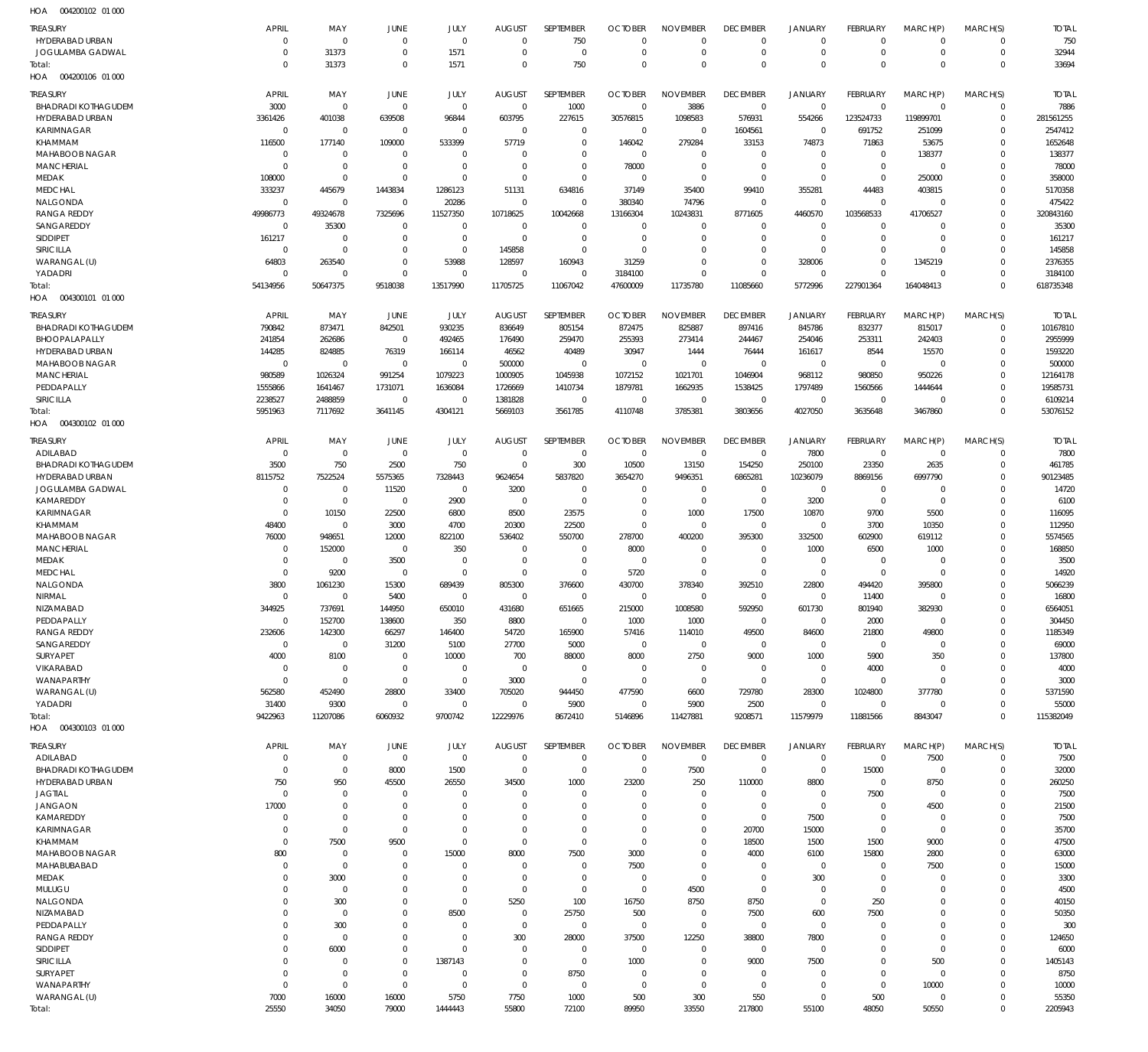004300800 81 000 HOA

| <b>TREASURY</b>                        | <b>APRIL</b>           | MAY                        | JUNE                      | JULY                       | <b>AUGUST</b>              | <b>SEPTEMBER</b>           | <b>OCTOBER</b>              | <b>NOVEMBER</b>            | <b>DECEMBER</b>           | <b>JANUARY</b>             | <b>FEBRUARY</b>           | MARCH(P)                   | MARCH(S)                   | <b>TOTAL</b>            |
|----------------------------------------|------------------------|----------------------------|---------------------------|----------------------------|----------------------------|----------------------------|-----------------------------|----------------------------|---------------------------|----------------------------|---------------------------|----------------------------|----------------------------|-------------------------|
| HYDERABAD URBAN                        | $\Omega$               | $\mathbf 0$                | $\mathbf 0$<br>$\Omega$   | 3250                       | $\Omega$                   | $\mathbf 0$                | $\Omega$                    | $\Omega$<br>$\Omega$       | $\mathbf 0$               | $\mathbf 0$<br>$\mathbf 0$ | $\Omega$                  | $\overline{0}$<br>$\Omega$ | $\mathbf 0$                | 3250                    |
| PEDDAPALLY<br>SANGAREDDY               | $\Omega$<br>$\Omega$   | 20000<br>$^{\circ}$        | $\mathbf 0$               | $\mathbf 0$<br>$\mathbf 0$ | $\Omega$<br>$\Omega$       | $\mathbf 0$<br>3250        | $\Omega$<br>$\Omega$        | $\mathbf 0$                | $\Omega$<br>0             | $\mathbf 0$                | $\Omega$<br>0             | $\mathbf 0$                | $\mathbf 0$<br>$^{\circ}$  | 20000<br>3250           |
| Total:                                 | $\Omega$               | 20000                      | $\Omega$                  | 3250                       | $\Omega$                   | 3250                       | $\Omega$                    | $\Omega$                   | $\Omega$                  | $\mathbf 0$                | $\Omega$                  | $\Omega$                   | $\mathbf 0$                | 26500                   |
| HOA   004500101   01   000             |                        |                            |                           |                            |                            |                            |                             |                            |                           |                            |                           |                            |                            |                         |
| <b>TREASURY</b>                        | <b>APRIL</b>           | MAY                        | JUNE                      | JULY                       | <b>AUGUST</b>              | <b>SEPTEMBER</b>           | <b>OCTOBER</b>              | <b>NOVEMBER</b>            | <b>DECEMBER</b>           | <b>JANUARY</b>             | FEBRUARY                  | MARCH(P)                   | MARCH(S)                   | <b>TOTAL</b>            |
| HYDERABAD URBAN                        | $\Omega$               | $\mathbf 0$                | $^{\circ}$                | $\mathbf 0$                | 31521                      | 1000                       | $\Omega$                    | $\mathbf 0$                | $\mathbf 0$               | $\mathbf 0$                | 5366026                   | 777768                     | $\mathbf 0$                | 6176315                 |
| <b>JAGTIAL</b><br>MAHABUBABAD          |                        | $\mathbf 0$<br>$\mathbf 0$ | $^{\circ}$<br>$^{\circ}$  | $\mathbf 0$<br>$\Omega$    | 226627<br>$\mathbf 0$      | $\mathbf 0$<br>$\mathbf 0$ | O<br>$\Omega$               | $\mathbf 0$<br>$\Omega$    | 0<br>$\Omega$             | $\mathbf 0$<br>$\mathbf 0$ | 0<br>$\mathbf 0$          | $\mathbf 0$<br>400000      | $^{\circ}$<br>$\Omega$     | 226627<br>400000        |
| <b>RANGA REDDY</b>                     |                        | $\mathbf 0$                | 100000                    | 200000                     | 0                          | 300000                     | 9122                        | $\mathbf 0$                | 0                         | $\mathbf 0$                | 0                         | 0                          | 0                          | 609122                  |
| WARANGAL (R)                           |                        | 12593                      | $^{\circ}$                | $\mathbf 0$                | $\Omega$                   | $\mathbf 0$                | 0                           | $\mathbf 0$                | $\mathbf 0$               | $\mathbf 0$                | $\mathbf 0$               | $\mathbf 0$                | $\Omega$                   | 12593                   |
| WARANGAL (U)                           |                        | $\mathbf 0$<br>$\mathbf 0$ | 68978<br>$^{\circ}$       | $\mathbf 0$<br>$\mathbf 0$ | $\mathbf 0$<br>$\mathbf 0$ | $\mathbf 0$<br>$\mathbf 0$ | $\Omega$<br>$\mathbf 0$     | $\mathbf 0$<br>$\mathbf 0$ | 27138<br>$\mathbf 0$      | $\mathbf 0$                | $\Omega$                  | $\mathbf 0$<br>$\mathbf 0$ | $\mathbf 0$<br>$\mathbf 0$ | 96116                   |
| YADADRI<br>Total:                      | $\Omega$               | 12593                      | 168978                    | 200000                     | 258148                     | 301000                     | 9122                        | $\mathbf 0$                | 27138                     | 18554<br>18554             | 1116028<br>6482054        | 1177768                    | $\Omega$                   | 1134582<br>8655355      |
| HOA<br>004500101 81 000                |                        |                            |                           |                            |                            |                            |                             |                            |                           |                            |                           |                            |                            |                         |
| <b>TREASURY</b>                        | <b>APRIL</b>           | MAY                        | JUNE                      | JULY                       | <b>AUGUST</b>              | SEPTEMBER                  | <b>OCTOBER</b>              | <b>NOVEMBER</b>            | <b>DECEMBER</b>           | <b>JANUARY</b>             | FEBRUARY                  | MARCH(P)                   | MARCH(S)                   | <b>TOTAL</b>            |
| KARIMNAGAR                             | 0                      | $\mathbf 0$                | $\mathbf 0$               | $\mathbf 0$                | $\mathbf 0$                | $\mathbf 0$                | $\mathbf 0$                 | $\mathbf 0$                | $\mathbf 0$               | 3780                       | 0                         | 0                          | $\mathbf 0$                | 3780                    |
| Total:<br>HOA  004500105  01  000      | $\Omega$               | $\mathbf 0$                | $^{\circ}$                | $\mathbf 0$                | $\Omega$                   | $\mathbf 0$                | $\mathbf 0$                 | $\mathbf 0$                | $\mathbf 0$               | 3780                       | $\mathbf 0$               | $\mathbf 0$                | $\mathbf 0$                | 3780                    |
|                                        |                        |                            |                           |                            |                            |                            |                             |                            |                           |                            |                           |                            |                            |                         |
| <b>TREASURY</b><br>HYDERABAD URBAN     | <b>APRIL</b><br>188316 | MAY<br>391125              | JUNE<br>$\mathbf 0$       | <b>JULY</b><br>53503       | <b>AUGUST</b><br>440814    | <b>SEPTEMBER</b><br>26394  | <b>OCTOBER</b><br>29000     | <b>NOVEMBER</b><br>420000  | <b>DECEMBER</b><br>420000 | <b>JANUARY</b><br>351248   | <b>FEBRUARY</b><br>892138 | MARCH(P)<br>$\mathbf 0$    | MARCH(S)<br>$\mathbf 0$    | <b>TOTAL</b><br>3212538 |
| RANGA REDDY                            | 22232                  | $\mathbf 0$                | $\mathbf 0$               | $\mathbf 0$                | $\overline{0}$             | $\mathbf 0$                | 148067                      | $\mathbf 0$                | $\mathbf 0$               | $\mathbf 0$                | $\mathbf 0$               | $\mathbf 0$                | $\mathbf 0$                | 170299                  |
| Total:                                 | 210548                 | 391125                     | $\mathbf 0$               | 53503                      | 440814                     | 26394                      | 177067                      | 420000                     | 420000                    | 351248                     | 892138                    | $\mathbf 0$                | $\mathbf 0$                | 3382837                 |
| 004500107 01 000<br>HOA                |                        |                            |                           |                            |                            |                            |                             |                            |                           |                            |                           |                            |                            |                         |
| <b>TREASURY</b>                        | <b>APRIL</b>           | MAY                        | JUNE                      | JULY                       | <b>AUGUST</b>              | SEPTEMBER                  | <b>OCTOBER</b>              | <b>NOVEMBER</b>            | <b>DECEMBER</b>           | <b>JANUARY</b>             | <b>FEBRUARY</b>           | MARCH(P)                   | MARCH(S)                   | <b>TOTAL</b>            |
| YADADRI                                | 46385                  | $\mathbf 0$                | $\mathbf 0$               | 1063927                    | $\Omega$                   | $\mathbf 0$                | $\mathbf 0$                 | $\mathbf 0$                | $\mathbf 0$               | $\mathbf 0$                | 0                         | $\mathbf 0$                | $\mathbf 0$                | 1110312                 |
| Total:<br>HOA  004500114  01  000      | 46385                  | $\mathbf 0$                | $^{\circ}$                | 1063927                    | $\Omega$                   | $\mathbf 0$                | $\mathbf 0$                 | $\mathsf 0$                | $\mathbf 0$               | $\mathbf 0$                | $\mathbf 0$               | $\Omega$                   | $\mathbf 0$                | 1110312                 |
| <b>TREASURY</b>                        | <b>APRIL</b>           | MAY                        |                           | JULY                       | <b>AUGUST</b>              | SEPTEMBER                  | <b>OCTOBER</b>              | <b>NOVEMBER</b>            | <b>DECEMBER</b>           | <b>JANUARY</b>             | FEBRUARY                  |                            |                            |                         |
| SANGAREDDY                             | 0                      | $\mathbf 0$                | JUNE<br>$\mathbf 0$       | $\mathbf 0$                | $\mathbf 0$                | $\mathbf 0$                | 0                           | $\mathbf 0$                | 933501                    | $\mathbf 0$                | 200000                    | MARCH(P)<br>3210086        | MARCH(S)<br>$\mathbf 0$    | <b>TOTAL</b><br>4343587 |
| Total:                                 | $\Omega$               | $\mathbf 0$                | $\mathbf 0$               | $\mathbf 0$                | $\Omega$                   | $\mathbf 0$                | $\mathbf 0$                 | $\mathbf 0$                | 933501                    | $\mathbf 0$                | 200000                    | 3210086                    | $\mathbf 0$                | 4343587                 |
| HOA  004500800  02  000                |                        |                            |                           |                            |                            |                            |                             |                            |                           |                            |                           |                            |                            |                         |
| <b>TREASURY</b>                        | <b>APRIL</b>           | MAY                        | <b>JUNE</b>               | JULY                       | <b>AUGUST</b>              | SEPTEMBER                  | <b>OCTOBER</b>              | <b>NOVEMBER</b>            | <b>DECEMBER</b>           | <b>JANUARY</b>             | FEBRUARY                  | MARCH(P)                   | MARCH(S)                   | <b>TOTAL</b>            |
| <b>BHADRADI KOTHAGUDEM</b>             | $\Omega$               | 13000                      | $\mathbf 0$               | $\mathbf 0$                | $\mathbf 0$                | $\mathbf 0$                | $\mathbf 0$                 | $\mathbf 0$                | $\mathbf 0$               | $\mathbf 0$                | $\mathbf 0$               | $\overline{0}$             | $\mathbf 0$                | 13000                   |
| KHAMMAM<br>Total:                      | 432000<br>432000       | 470500<br>483500           | 453500<br>453500          | 473500<br>473500           | 647000<br>647000           | 412000<br>412000           | 492000<br>492000            | 541000<br>541000           | 539000<br>539000          | 411000<br>411000           | 1000000<br>1000000        | 543500<br>543500           | $\mathbf 0$<br>$\mathbf 0$ | 6415000<br>6428000      |
| HOA  004500800  03  000                |                        |                            |                           |                            |                            |                            |                             |                            |                           |                            |                           |                            |                            |                         |
| <b>TREASURY</b>                        | <b>APRIL</b>           | MAY                        | JUNE                      | JULY                       | <b>AUGUST</b>              | SEPTEMBER                  | <b>OCTOBER</b>              | <b>NOVEMBER</b>            | <b>DECEMBER</b>           | <b>JANUARY</b>             | <b>FEBRUARY</b>           | MARCH(P)                   | MARCH(S)                   | <b>TOTAL</b>            |
| KHAMMAM                                | $\Omega$               | $\mathbf 0$                | $\mathbf 0$               | $\mathbf 0$                | $\mathbf 0$                | $\mathbf 0$                | $\mathbf 0$                 | $\mathbf 0$                | $\mathbf 0$               | $\mathbf 0$                | -0                        | 2400                       | $\mathbf 0$                | 2400                    |
| Total:                                 | $\Omega$               | $\mathbf 0$                | $^{\circ}$                | $\mathbf 0$                | $\Omega$                   | $\mathbf 0$                | $\Omega$                    | $\mathbf 0$                | $\mathbf 0$               | $\mathbf 0$                | $\mathbf 0$               | 2400                       | $\mathbf 0$                | 2400                    |
| HOA  004904195  01  000                |                        |                            |                           |                            |                            |                            |                             |                            |                           |                            |                           |                            |                            |                         |
| <b>TREASURY</b>                        | <b>APRIL</b>           | MAY                        | JUNE                      | JULY                       | <b>AUGUST</b>              | SEPTEMBER                  | <b>OCTOBER</b>              | <b>NOVEMBER</b>            | <b>DECEMBER</b>           | <b>JANUARY</b>             | FEBRUARY                  | MARCH(P)                   | MARCH(S)                   | <b>TOTAL</b>            |
| KARIMNAGAR<br>KHAMMAM                  | $\Omega$<br>$\Omega$   | $\mathbf 0$<br>$\Omega$    | $\Omega$<br>$\Omega$      | $\mathbf 0$<br>$\Omega$    | $\Omega$<br>$\Omega$       | 0<br>$\mathbf 0$           | $\mathbf 0$<br>$\mathbf{0}$ | 0<br>$\mathbf 0$           | 0<br>$\Omega$             | 0<br>$\mathbf 0$           | 0<br>$\Omega$             | 15574<br>1756000           | $^{\circ}$<br>$\mathbf 0$  | 15574<br>1756000        |
| lotal:                                 |                        |                            |                           |                            |                            |                            |                             |                            |                           | $\cup$                     | 0                         | 1//15/4                    | 0                          | 1771574                 |
| HOA  004904800  01  001                |                        |                            |                           |                            |                            |                            |                             |                            |                           |                            |                           |                            |                            |                         |
| <b>TREASURY</b>                        | <b>APRIL</b>           | MAY                        | <b>JUNE</b>               | JULY                       | <b>AUGUST</b>              | SEPTEMBER                  | <b>OCTOBER</b>              | <b>NOVEMBER</b>            | <b>DECEMBER</b>           | <b>JANUARY</b>             | FEBRUARY                  | MARCH(P)                   | MARCH(S)                   | <b>TOTAL</b>            |
| ADILABAD                               | 42455                  | 46169                      | 42455                     | 39538                      | 42888                      | 42888                      | 42888                       | 37888                      | 47273                     | 47273                      | 44136                     | 46794                      | $\mathbf 0$                | 522645                  |
| <b>BHADRADI KOTHAGUDEM</b>             | 61758<br>$\Omega$      | 14758                      | 108733                    | 33145                      | 44974                      | 21767                      | 61767                       | 61767                      | 41767                     | 71767                      | 21387                     | 79492                      | $\mathbf 0$                | 623082                  |
| BHOOPALAPALLY<br>HYDERABAD URBAN       | 1376090                | $\mathbf 0$<br>1901003     | $\overline{0}$<br>1339502 | $\mathbf 0$<br>1066194     | $\mathbf 0$<br>882012      | 4752<br>711492             | 4752<br>681568              | 4752<br>1275668            | 4752<br>1035998           | 4752<br>1014547            | 4752<br>898772            | 4752<br>599590             | $\mathbf 0$<br>$\mathbf 0$ | 33264<br>12782436       |
| <b>JAGTIAL</b>                         | 10845                  | 7785                       | 7785                      | 7785                       | 7785                       | 4725                       | 4725                        | 90246                      | 6288                      | 4725                       | 6850                      | 4725                       | $\mathbf 0$                | 164269                  |
| <b>JANGAON</b>                         | 18429                  | 18429                      | 13095                     | 13095                      | 13095                      | 15105                      | 15105                       | 15105                      | 21825                     | 21825                      | 21825                     | 19815                      | $\mathbf 0$                | 206748                  |
| JOGULAMBA GADWAL<br>KAMAREDDY          | 14990<br>19253         | 14990<br>21615             | 14990<br>21615            | 4000<br>21615              | 4000<br>15232              | 175345<br>11289            | 4000<br>16443               | 4000<br>14780              | 4000<br>14780             | 66655<br>14780             | $\mathbf 0$<br>6780       | $\mathbf 0$<br>112165      | $\mathbf 0$<br>$\mathbf 0$ | 306970<br>290347        |
| KARIMNAGAR                             | 50163                  | 67788                      | 61789                     | 56515                      | 223134                     | 129897                     | 53760                       | 50260                      | 45825                     | 95973                      | 55485                     | 122262                     | $\mathbf 0$                | 1012851                 |
| KHAMMAM                                | 31072                  | 33072                      | 33072                     | 33072                      | 33072                      | 35289                      | 46881                       | 38516                      | 74336                     | 59472                      | 230945                    | 51972                      | $\mathbf 0$                | 700771                  |
| KOMARAMBHEEM ASIFABAD                  | 9232                   | 9232                       | 9232                      | 9232                       | 2500                       | 2500                       | 2500                        | 2500                       | 2500                      | $\mathbf 0$                | $\mathbf 0$               | $\mathbf 0$                | $\mathbf 0$                | 49428                   |
| MAHABOOB NAGAR<br>MAHABUBABAD          | 316221<br>15159        | 139785<br>17559            | 71513<br>17559            | 46852<br>17559             | 59841<br>17559             | 224937<br>17559            | 206441<br>17559             | 78919<br>17559             | 434526<br>14139           | 56509<br>13962             | 56509<br>13962            | 41095<br>11562             | $\mathbf 0$<br>$\mathbf 0$ | 1733148<br>191697       |
| <b>MANCHERIAL</b>                      | 17453                  | 28125                      | 15453                     | 15453                      | $-24727$                   | 15453                      | 15453                       | 15453                      | 15453                     | 15453                      | 30537                     | 22995                      | $\mathbf 0$                | 182554                  |
| MEDAK                                  | $\mathbf 0$            | 50000                      | 50000                     | $\mathbf 0$                | $\mathbf 0$                | $\mathbf 0$                | $\mathbf 0$                 | $\mathbf 0$                | $\mathbf 0$               | $\mathbf 0$                | $\mathbf 0$               | $\mathbf 0$                | $\mathbf 0$                | 100000                  |
| <b>MEDCHAL</b>                         | 30010                  | 23710                      | 52519                     | 47519                      | 47519                      | 209957                     | 217482                      | 90715                      | 81238                     | 104292                     | 34292                     | 44292                      | $\mathbf 0$                | 983545                  |
| MULUGU<br>NAGARKURNOOL                 | $\mathbf 0$<br>47074   | $\mathbf 0$<br>13924       | $\mathbf 0$<br>13924      | $\mathbf 0$<br>43269       | $\mathbf 0$<br>10574       | $\mathbf 0$<br>14094       | $\mathbf 0$<br>10094        | $\mathbf 0$<br>8272        | $\mathbf 0$<br>69788      | 117831<br>10094            | $\mathbf 0$<br>10094      | $\mathbf 0$<br>134506      | $\mathbf 0$<br>$\mathbf 0$ | 117831<br>385707        |
| NALGONDA                               | 98954                  | 58541                      | 97602                     | 78216                      | 73001                      | 73001                      | 204198                      | 52101                      | 194306                    | 147101                     | 48910                     | 80731                      | $\mathbf 0$                | 1206662                 |
| NIRMAL                                 | 22807                  | 20089                      | 20089                     | 295460                     | 20089                      | 17614                      | 39116                       | 13931                      | 68422                     | 13931                      | 13931                     | 5931                       | $\mathbf 0$                | 551410                  |
| NIZAMABAD<br>PAO - TELANGANA HYDERABAD | 149114<br>1762517      | 63900<br>1757978           | 52710<br>1627295          | 51790<br>1520932           | 51771<br>1448435           | 68203<br>1363887           | 48316<br>1314594            | 116497<br>1307057          | 84651<br>1311093          | 205985<br>1299972          | 61644<br>1374113          | 28680<br>1248913           | $\mathbf 0$<br>$\mathbf 0$ | 983261<br>17336786      |
| PAO - TS NEW DELHI                     | 5705                   | 5705                       | 5705                      | 5705                       | 5705                       | 5705                       | 5712                        | $\mathbf 0$                | $\mathbf 0$               | $\mathbf 0$                | $\mathbf 0$               | $\mathbf 0$                | $\mathbf 0$                | 39942                   |
| PEDDAPALLY                             | 14570                  | 14570                      | 14570                     | 14570                      | 14570                      | 18825                      | 132125                      | 24160                      | 19460                     | 19460                      | 639388                    | 29460                      | $\mathbf 0$                | 955728                  |
| PPO - MOTIGALLY (TELANGANA)            | 6145                   | $\mathbf 0$                | 235988                    | $\mathbf 0$                | 99612                      | $\mathbf 0$                | $\mathbf 0$                 | $\mathbf 0$                | $\mathbf 0$               | $\mathbf 0$                | 71125                     | 436540                     | $\mathbf 0$                | 849410                  |
| <b>RANGA REDDY</b><br>SANGAREDDY       | 172992<br>156216       | 57557<br>284646            | 159738<br>33641           | 32991<br>82474             | 17145<br>35451             | 141466<br>41701            | 34186<br>39201              | 47968<br>50793             | 195420<br>50793           | 59941<br>53793             | 45695<br>345075           | 22186<br>281153            | $\mathbf 0$<br>$\mathbf 0$ | 987285<br>1454937       |
| SIDDIPET                               | 13875                  | 13227                      | 13227                     | 13227                      | 13227                      | 13227                      | 51327                       | 11327                      | 11327                     | 10077                      | 11327                     | 191367                     | $\mathbf 0$                | 366762                  |
| SIRICILLA                              | 8195                   | 8195                       | 8854                      | 8195                       | 8195                       | 8195                       | 5009                        | 29109                      | 27286                     | 31079                      | 29256                     | 25751                      | $\mathbf 0$                | 197319                  |
| SURYAPET                               | 23699                  | 74340                      | 70840                     | 35840                      | 106774                     | 9140                       | 9140                        | 10585                      | 10585                     | 10585                      | 29980                     | 35940                      | $\mathbf 0$                | 427448                  |
| VIKARABAD                              | 17500                  | 5000                       | 4500                      | 4500                       | 4500                       | 6500                       | 4500                        | 4500                       | 4500                      | 2000                       | 5000                      | $\mathbf 0$                | $\mathbf 0$                | 63000                   |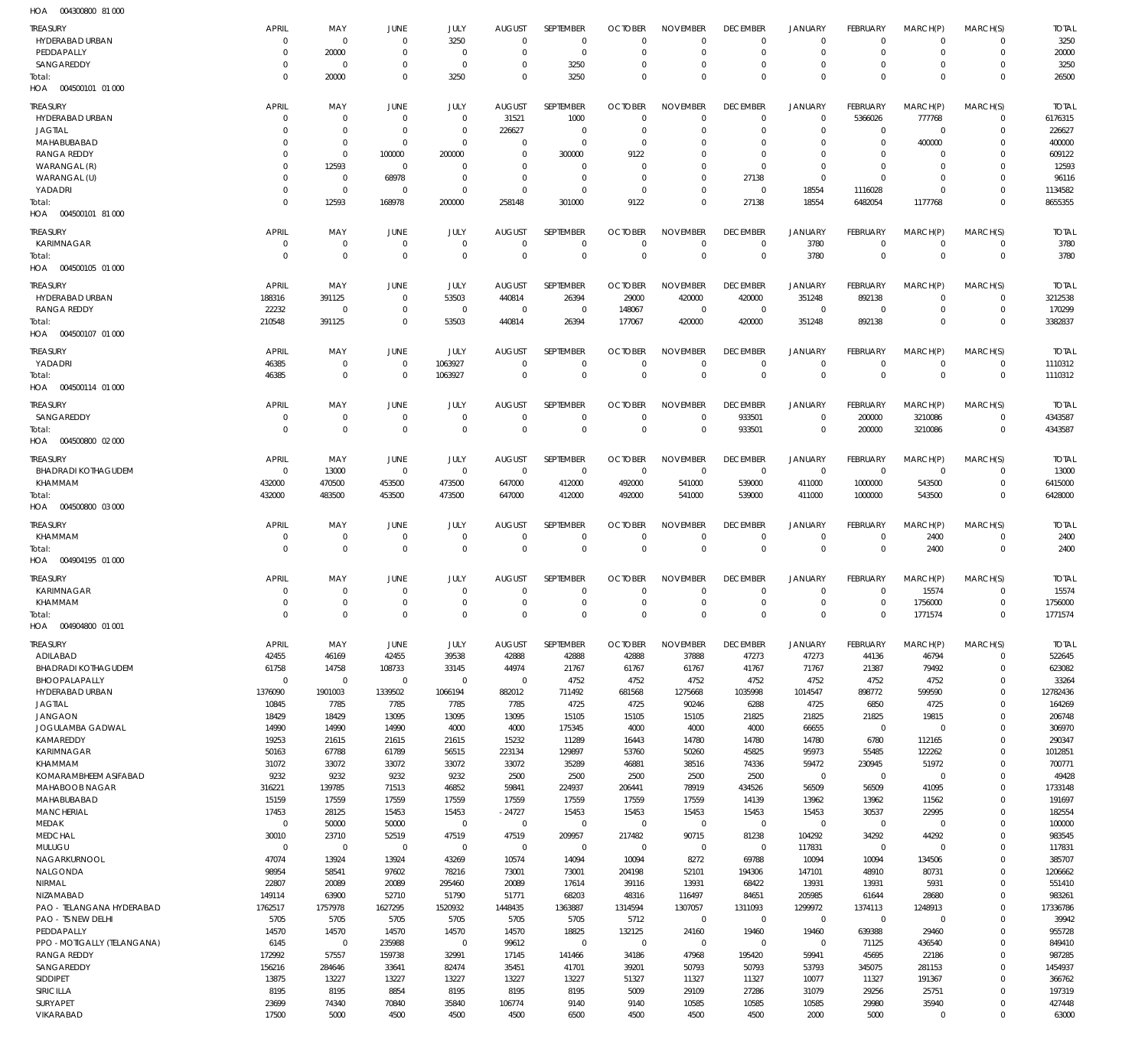004904800 01 001 HOA

| <b>TREASURY</b>                        | <b>APRIL</b>            | MAY                 | JUNE                   | JULY                       | <b>AUGUST</b>       | SEPTEMBER           | <b>OCTOBER</b>         | <b>NOVEMBER</b>              | <b>DECEMBER</b>      | <b>JANUARY</b>               | FEBRUARY             | MARCH(P)             | MARCH(S)             | <b>TOTAL</b>   |
|----------------------------------------|-------------------------|---------------------|------------------------|----------------------------|---------------------|---------------------|------------------------|------------------------------|----------------------|------------------------------|----------------------|----------------------|----------------------|----------------|
| WANAPARTHY                             | 18078                   | 17302               | 14851                  | 14851                      | 14851               | 14851               | 12851                  | 12851                        | 12851                | 12851                        | 12851                | 451949               | $\Omega$             | 610988         |
| WARANGAL (R)                           | 23650                   | 23650               | 23650                  | 23650                      | 15487               | 15487               | 28487                  | 28487                        | 36919                | 19710                        | 119710               | 11923                | $\Omega$             | 370810         |
| WARANGAL (U)                           | 61131                   | 73847               | 56988                  | 117652                     | 180341              | 158503              | 55214                  | 56773                        | 58004                | 208504                       | 51504                | 48614                | $\Omega$             | 1127075        |
| YADADRI                                | 7558                    | 17341               | 16118                  | 16118                      | 16118               | 16118               | 16118                  | 19918                        | 16118                | 21118                        | 18618                | 13618                | $\Omega$             | 194879         |
| Total:<br>004904800 01 002<br>HOA      | 4622910                 | 4903832             | 4329602                | 3771014                    | 3504730             | 3609472             | 3401512                | 3592457                      | 4016223              | 3836017                      | 4314453              | 4208773              | $\Omega$             | 48110995       |
| <b>TREASURY</b>                        | <b>APRIL</b>            | MAY                 | JUNE                   | JULY                       | <b>AUGUST</b>       | SEPTEMBER           | <b>OCTOBER</b>         | <b>NOVEMBER</b>              | <b>DECEMBER</b>      | <b>JANUARY</b>               | FEBRUARY             | MARCH(P)             | MARCH(S)             | <b>TOTAL</b>   |
| ADILABAD                               | $\overline{0}$          | $\mathbf 0$         | $\overline{0}$         | $\mathbf 0$                | $\mathbf 0$         | $\mathbf 0$         | $\overline{0}$         | 3094                         | $\mathbf 0$          | $\mathbf 0$                  | $\overline{0}$       | $\mathbf{0}$         | $\mathbf{0}$         | 3094           |
| <b>BHADRADI KOTHAGUDEM</b>             | 36666                   | $\mathbf 0$         | 42624                  | $\mathbf 0$                | $\mathbf 0$         | $\mathbf 0$         | $\mathbf 0$            | $\Omega$                     | $\mathbf{0}$         | $\mathbf 0$                  | $\mathbf 0$          | $\Omega$             | $\Omega$             | 79290          |
| HYDERABAD URBAN                        | 1758                    | 55533               | 81066                  | 77915                      | 10707               | 44013               | 73545                  | 97107                        | 176716               | 146909                       | 3481                 | 428048               | $\Omega$             | 1196798        |
| <b>JANGAON</b>                         | 4700                    | $\mathbf 0$         | $\overline{0}$         | $\mathbf 0$                | $\mathbf 0$         | $\mathbf 0$         | $\mathbf 0$            | $\mathbf 0$                  | $\mathbf{0}$         | $\mathbf{0}$                 | $\Omega$             | $\Omega$             | $\Omega$             | 4700           |
| JOGULAMBA GADWAL                       | $\mathbf 0$             | $\mathbf 0$         | $\Omega$               | $\mathbf 0$                | $\Omega$            | 5458                | $\overline{0}$         | $\Omega$                     | $\Omega$             | $\mathbf 0$                  | $\Omega$             | $\Omega$             | $\Omega$             | 5458           |
| KHAMMAM                                | 538                     | 538                 | 538                    | 11908                      | 538                 | 538                 | 538                    | 538                          | 538                  | 538                          | 538                  | 538                  | $\Omega$             | 17826          |
| KOMARAMBHEEM ASIFABAD                  | 500                     | $\mathbf 0$         | $\overline{0}$         | $\mathbf 0$                | $\mathbf 0$         | $\mathbf 0$         | $\Omega$               | $\Omega$                     | $\mathbf{0}$         | $\mathbf 0$                  | $\Omega$             | $\Omega$             | $\Omega$             | 500            |
| MAHABOOB NAGAR                         | 8383                    | $\mathbf 0$         | $\overline{0}$         | 4009                       | $\mathbf 0$         | $\mathbf 0$         | $\mathbf 0$            | $\Omega$                     | $\mathbf{0}$         | $\mathbf 0$                  | $\Omega$             | $\Omega$             | $\Omega$             | 12392          |
| MAHABUBABAD<br><b>MEDCHAL</b>          | 2350<br>12500           | 2350<br>7500        | 2350<br>7500           | 2350<br>7500               | 2350<br>17500       | 2350<br>15000       | 2350<br>$\mathbf 0$    | 2350<br>$\Omega$             | 2350<br>$\Omega$     | $\mathbf 0$<br>$\mathbf 0$   | $\Omega$<br>$\Omega$ | $\Omega$<br>$\Omega$ | $\Omega$<br>$\Omega$ | 21150<br>67500 |
| NAGARKURNOOL                           | 7550                    | 7550                | 7550                   | 7550                       | 7550                | 7550                | 7550                   | 7550                         | 7550                 | 7550                         | 7550                 | 7550                 | $\Omega$             | 90600          |
| NALGONDA                               | $\mathbf 0$             | $\mathbf 0$         | $\overline{0}$         | $\mathbf 0$                | $\mathbf 0$         | $\mathbf 0$         | 2415                   | 2415                         | 2415                 | 2415                         | 2415                 | 2415                 | $\Omega$             | 14490          |
| NIZAMABAD                              | 915                     | 915                 | 915                    | 915                        | 915                 | 915                 | 915                    | 915                          | 915                  | 915                          | 915                  | 915                  | $\Omega$             | 10980          |
| PAO - TELANGANA HYDERABAD              | 401717                  | 130659              | 156022                 | 156273                     | 169303              | 215477              | 208065                 | 184677                       | 103768               | 121432                       | 165550               | 137007               | $\Omega$             | 2149950        |
| PEDDAPALLY                             | 538                     | $\mathbf 0$         | $\mathbf 0$            | $\mathbf 0$                | $\Omega$            | $\mathbf 0$         | $\overline{0}$         | $\mathbf{0}$                 | $\mathbf{0}$         | $\mathbf{0}$                 | $\Omega$             | $\Omega$             | $\Omega$             | 538            |
| PPO - MOTIGALLY (TELANGANA)            | $\overline{0}$          | $\mathbf 0$         | $\mathbf 0$            | $\mathbf 0$                | $\Omega$            | $\mathbf 0$         | 244032                 | $\mathbf 0$                  | $\mathbf{0}$         | $\mathbf 0$                  | $\mathbf 0$          | $\Omega$             | $\Omega$             | 244032         |
| <b>RANGA REDDY</b>                     | 6000                    | $\mathbf 0$         | $\mathbf 0$            | $\mathbf 0$                | $\mathbf 0$         | $\mathbf 0$         | $\mathbf 0$            | $\mathbf 0$                  | $-20000$             | $\mathbf 0$                  | 5663                 | 3000                 | $\Omega$             | $-5337$        |
| WARANGAL (U)                           | 15000                   | 15000               | 15000                  | 15000                      | 15000               | 37214               | 15000                  | $\mathbf 0$                  | $\mathbf 0$          | $\mathbf 0$                  | $\Omega$             | $\Omega$             | $\Omega$             | 127214         |
| YADADRI                                | $\mathbf 0$             | $\mathbf 0$         | $\mathbf 0$            | $\mathbf 0$                | $\mathbf 0$         | $\mathbf 0$         | 7069                   | 7069                         | 7069                 | 7069                         | 7069                 | $\Omega$             | $\Omega$<br>$\Omega$ | 35345          |
| Total:<br>004904800 01 003<br>HOA      | 499115                  | 220045              | 313565                 | 283420                     | 223863              | 328515              | 561479                 | 305715                       | 281321               | 286828                       | 193181               | 579473               |                      | 4076520        |
|                                        |                         |                     |                        |                            |                     |                     |                        |                              |                      |                              |                      |                      |                      |                |
| <b>TREASURY</b>                        | <b>APRIL</b>            | MAY                 | JUNE                   | JULY                       | <b>AUGUST</b>       | SEPTEMBER           | <b>OCTOBER</b>         | <b>NOVEMBER</b>              | <b>DECEMBER</b>      | <b>JANUARY</b>               | FEBRUARY             | MARCH(P)             | MARCH(S)             | <b>TOTAL</b>   |
| ADILABAD<br><b>BHADRADI KOTHAGUDEM</b> | 16750<br>1000           | 6458<br>$\mathbf 0$ | 5500<br>$\overline{0}$ | 5500<br>$\mathbf 0$        | 5500<br>$\Omega$    | 5500<br>$\mathbf 0$ | 4250<br>$\overline{0}$ | 3000<br>7406                 | 3000<br>$\Omega$     | 3000<br>$\mathbf{0}$         | 3000<br>$\mathbf 0$  | 750<br>$\Omega$      | $\Omega$<br>$\Omega$ | 62208<br>8406  |
| HYDERABAD URBAN                        | 425                     | 16542               | 5566                   | 400                        | 3816                | $\mathbf 0$         | 8500                   | 850                          | 2125                 | 500                          | $\overline{0}$       | 4540                 | $\Omega$             | 43264          |
| <b>JAGTIAL</b>                         | 1000                    | 1000                | 1000                   | 1000                       | 1000                | 1000                | $\overline{0}$         | 2000                         | 1000                 | 1000                         | 1000                 | 1000                 | $\Omega$             | 12000          |
| <b>JANGAON</b>                         | $\Omega$                | $\mathbf 0$         | $\overline{0}$         | 4000                       | 3517                | $\Omega$            | $\overline{0}$         | $\Omega$                     | $\Omega$             | $\mathbf{0}$                 | $\Omega$             | $\Omega$             | $\Omega$             | 7517           |
| JOGULAMBA GADWAL                       | $\Omega$                | $\mathbf 0$         | $\mathbf 0$            | $\mathbf 0$                | $\Omega$            | 7517                | $\mathbf{0}$           | $\Omega$                     | $\Omega$             | $\mathbf 0$                  | $\overline{0}$       | $\Omega$             | $\Omega$             | 7517           |
| KAMAREDDY                              | 2000                    | 2000                | 2000                   | 2000                       | 2000                | 2000                | 2000                   | $\Omega$                     | 1175                 | 1175                         | 1175                 | 1175                 | $\Omega$             | 18700          |
| KARIMNAGAR                             | 1133                    | 2133                | 2959                   | 2959                       | 2959                | 2959                | 8597                   | 2459                         | 2459                 | 1000                         | 1762                 | 1762                 | $\Omega$             | 33141          |
| KHAMMAM                                | 9250                    | 750                 | $^{\circ}$             | $\mathbf 0$                | $^{\circ}$          | $^{\circ}$          | - 0                    | $\Omega$                     | $\Omega$             | 696                          | 696                  | 1696                 | $\Omega$             | 13088          |
| KOMARAMBHEEM ASIFABAD                  | 500                     | 500                 | 500                    | 500                        | 500                 | 500                 | 500                    | 500                          | 500                  | 500                          | 500                  | 1879                 | $\Omega$             | 7379           |
| MAHABOOB NAGAR<br>MAHABUBABAD          | 1000                    | 1000                | 1700                   | $\mathbf 0$<br>$\mathbf 0$ | $\mathbf 0$         | 2000                | 2000                   | 2000                         | 2000                 | $\mathbf{0}$                 | $\Omega$             | $\Omega$<br>$\Omega$ | $\Omega$<br>$\Omega$ | 11700          |
| MANCHERIAL                             | $\mathbf 0$<br>1500     | $\mathbf 0$<br>1500 | $^{\circ}$<br>2250     | 2250                       | 3000<br>2250        | 3000<br>2250        | 3000<br>388            | 3000<br>$\Omega$             | 3550<br>$\Omega$     | $\mathbf{0}$<br>$\mathbf{0}$ | $\Omega$<br>$\Omega$ | $\Omega$             | $\Omega$             | 15550<br>12388 |
| <b>MEDCHAL</b>                         | 1000                    | 1000                | 5250                   | $\mathbf 0$                | $\Omega$            | $\mathbf 0$         | $\overline{0}$         | $\mathbf{0}$                 | $\Omega$             | $\Omega$                     | $\Omega$             | 1250                 | $\Omega$             | 8500           |
| NALGONDA                               | 1425                    | 1000                | 1635                   | 1635                       | 1635                | 3635                | 3635                   | 13556                        | 2270                 | 1635                         | 1635                 | 1635                 | $\Omega$             | 35331          |
| NIRMAL                                 | 10600                   | 9600                | 9600                   | 3000                       | 3000                | 1000                | 1000                   | 1000                         | 4050                 | 4050                         | 1000                 | $\Omega$             | $\Omega$             | 47900          |
| NIZAMABAD                              | 2324                    | 811                 | -5                     | $\Omega$                   | $\Omega$            | $\Omega$            | $\Omega$               | $\Omega$                     | $\Omega$             | $\Omega$                     | $\Omega$             | 1100                 | $\Omega$             | 4240           |
| PAO - TELANGANA HYDERABAD              | 71154                   | 107950              | 115005                 | 68497                      | 108900              | 101803              | 111200                 | 77191                        | 83950                | 112871                       | 87327                | 81581                | $\Omega$             | 1127429        |
| <b>PEDDAPALLY</b>                      | 833                     | 1371                | 1371                   | 538                        | 538                 | 538                 | 538                    | 538                          | 538                  | 538                          | 538                  | 538                  |                      | 8417           |
| <b>RANGA REDDY</b>                     | 2020                    | 387                 | 387                    | 387                        | 387                 | 387                 | 3123                   | 3123                         | 1578                 | 1578                         | 3578                 | $\Omega$             | $\Omega$             | 16935          |
| SANGAREDDY                             | 2850                    | 2850                | 2850                   | 3200                       | 2850                | 1700                | 1700                   | $-9500$<br>$\Omega$          | 500                  | 500                          | 500                  | 500                  | $\Omega$<br>$\Omega$ | 10500          |
| SIDDIPET<br><b>SURYAPET</b>            | $\mathbf 0$<br>$\Omega$ | $\mathbf 0$<br>2330 | $\mathbf 0$<br>2330    | $\mathbf 0$<br>2330        | $\mathbf 0$<br>2330 | $\mathbf 0$<br>2330 | $\mathbf 0$<br>2330    | 2330                         | 1000<br>2330         | 1000<br>2330                 | 8516<br>2330         | 1000<br>2330         | $\Omega$             | 11516<br>25630 |
| WANAPARTHY                             | $\mathbf 0$             | $\mathbf 0$         | $\mathbf 0$            | $\mathbf 0$                | $\Omega$            | $\mathbf 0$         | $\mathbf 0$            | $\Omega$                     | $\Omega$             | $\mathbf 0$                  | 929                  | 929                  | $\Omega$             | 1858           |
| WARANGAL (U)                           | 537                     | 1537                | 1537                   | 1537                       | 537                 | 537                 | 537                    | 1048                         | 1918                 | 1381                         | 4867                 | 3867                 | $\Omega$             | 19840          |
| YADADRI                                | $\overline{0}$          | $\mathbf 0$         | 3942                   | $\mathbf 0$                | $\Omega$            | $\mathbf 0$         | 1578                   | 1578                         | 1578                 | 1578                         | 1578                 | $\Omega$             | $\Omega$             | 11832          |
| Total:                                 | 127301                  | 160719              | 165387                 | 99733                      | 144719              | 138656              | 154876                 | 112079                       | 115521               | 135332                       | 120931               | 107532               | $\Omega$             | 1582786        |
| HOA  004904800  01 004                 |                         |                     |                        |                            |                     |                     |                        |                              |                      |                              |                      |                      |                      |                |
| <b>TREASURY</b>                        | <b>APRIL</b>            | MAY                 | JUNE                   | JULY                       | <b>AUGUST</b>       | SEPTEMBER           | <b>OCTOBER</b>         | <b>NOVEMBER</b>              | <b>DECEMBER</b>      | <b>JANUARY</b>               | FEBRUARY             | MARCH(P)             | MARCH(S)             | <b>TOTAL</b>   |
| ADILABAD                               | 1500                    | 1500                | 1500                   | 1500                       | 1500                | 2010                | 2010                   | 2010                         | 2010                 | 1991                         | $\Omega$             | $\Omega$             | $\mathbf{0}$         | 17531          |
| <b>BHADRADI KOTHAGUDEM</b>             | 1425                    | 1000                | 1000                   | $\mathbf 0$                | $\mathbf 0$         | $\mathbf 0$         | $\mathbf 0$            | $\mathbf{0}$                 | $\mathbf{0}$         | $\mathbf 0$                  | $\mathbf{0}$         | $\Omega$             | $\Omega$             | 3425           |
| HYDERABAD URBAN                        | $\Omega$                | 3094                | $\overline{0}$         | $\mathbf 0$                | 7561                | 8559                | $\Omega$               | 4000                         | $\mathbf{0}$         | 4927                         | $\Omega$             | $\Omega$             | $\Omega$             | 28141          |
| <b>JAGTIAL</b>                         | $\Omega$                | $\mathbf 0$         | $\mathbf 0$            | $\mathbf 0$                | $\mathbf 0$         | $\mathbf 0$         | $\Omega$               | $\mathbf{0}$                 | 1000                 | 1000                         | 1000                 | 1000                 |                      | 4000           |
| <b>JANGAON</b>                         | $\mathbf 0$             | $\mathbf 0$         | $\mathbf 0$            | $-8620$                    | $\mathbf 0$         | $\mathbf 0$         | $\overline{0}$         | $\mathbf{0}$                 | $\mathbf 0$          | $\mathbf 0$                  | $\mathbf 0$          | $\Omega$             | $\Omega$             | $-8620$        |
| KARIMNAGAR<br>KOMARAMBHEEM ASIFABAD    | $\mathbf 0$<br>475      | $\mathbf 0$<br>475  | 2744<br>475            | 2744<br>475                | 1730<br>475         | 1730<br>475         | 1730<br>475            | 1730<br>475                  | 2952<br>475          | 2952<br>475                  | 2952<br>475          | 3952<br>475          | $\Omega$<br>$\Omega$ | 25216<br>5700  |
| MAHABUBABAD                            | $\overline{0}$          | 1000                | 1000                   | 1000                       | 1000                | 1000                | 1000                   | 1000                         | $\mathbf 0$          | $\mathbf 0$                  | $\mathbf 0$          | $\Omega$             | $\Omega$             | 7000           |
| NALGONDA                               | 6925                    | 1000                | 1000                   | 1000                       | 1000                | 1500                | 1500                   | 1500                         | 1500                 | 1500                         | 2500                 | 2500                 | $\Omega$             | 23425          |
| NIZAMABAD                              | $\mathbf 0$             | 430                 | 430                    | 430                        | 430                 | 430                 | 430                    | 430                          | $\mathbf 0$          | $\mathbf 0$                  | $\mathbf 0$          | $\Omega$             |                      | 3010           |
| PAO - TELANGANA HYDERABAD              | 26158                   | 32812               | 35074                  | 57049                      | 31261               | 40971               | 47334                  | 31434                        | 27833                | 35867                        | 36056                | 37439                | $\Omega$             | 439288         |
| <b>RANGA REDDY</b>                     | 2000                    | 2000                | 2000                   | 2000                       | 2000                | 2000                | 2000                   | 2000                         | 6101                 | 6101                         | 6101                 | 6101                 |                      | 40404          |
| SANGAREDDY                             | $\mathbf 0$             | $\mathbf 0$         | $\mathbf 0$            | $\mathbf 0$                | $\mathbf 0$         | $\mathbf 0$         | 430                    | 430                          | 430                  | 430                          | 430                  | 430                  | $\Omega$             | 2580           |
| SURYAPET                               | $\mathbf 0$             | 1052                | 1052                   | 1052                       | 1052                | 1052                | 1052                   | 1052                         | $\mathbf{0}$         | $\mathbf 0$                  | $\mathbf 0$          | $\Omega$             | $\Omega$             | 7364           |
| WARANGAL (U)                           | $\mathbf 0$             | $\mathbf 0$         | $\mathbf 0$            | $\mathbf 0$                | $\mathbf 0$         | $\mathbf 0$         | 7339                   | 8550                         | 8543                 | 4877                         | 4877                 | 3666                 | $\Omega$             | 37852          |
| Total:<br>HOA  004904800  01  005      | 38483                   | 44363               | 46275                  | 58630                      | 48009               | 59727               | 65300                  | 54611                        | 50844                | 60120                        | 54391                | 55563                | $\Omega$             | 636316         |
|                                        |                         |                     |                        |                            |                     |                     |                        |                              |                      |                              |                      |                      |                      |                |
| <b>TREASURY</b>                        | <b>APRIL</b>            | MAY                 | <b>JUNE</b>            | JULY                       | <b>AUGUST</b>       | SEPTEMBER           | <b>OCTOBER</b>         | <b>NOVEMBER</b>              | <b>DECEMBER</b>      | <b>JANUARY</b>               | FEBRUARY             | MARCH(P)             | MARCH(S)             | <b>TOTAL</b>   |
| <b>BHADRADI KOTHAGUDEM</b>             | $\mathbf 0$             | $\mathbf 0$         | $\mathbf 0$            | $\mathbf 0$                | $\mathbf 0$         | $\mathbf 0$         | $\overline{0}$         | 143435                       | 151466               | 65951                        | 48618                | 48618                | $\Omega$             | 458088         |
| HYDERABAD URBAN<br>KHAMMAM             | $\Omega$<br>$\mathbf 0$ | 2962<br>$\mathbf 0$ | 1478<br>$\overline{0}$ | 1478<br>$\mathbf 0$        | 2968<br>0           | 2136<br>$^{\circ}$  | 19682<br>$\Omega$      | $\mathbf{0}$<br>$\mathbf{0}$ | 2136<br>$\mathbf{0}$ | 3459<br>$\mathbf{0}$         | 908<br>$\mathbf{0}$  | 18189<br>8678        | $\Omega$<br>0        | 55396<br>8678  |
| NALGONDA                               | $\Omega$                | $\mathbf 0$         | $\mathbf 0$            | $\mathbf 0$                | $\Omega$            | $\mathbf 0$         | $\Omega$               | 2979                         | $\mathbf{0}$         | $\mathbf{0}$                 | $\mathbf{0}$         | $\mathbf{0}$         | $\mathbf 0$          | 2979           |
|                                        |                         |                     |                        |                            |                     |                     |                        |                              |                      |                              |                      |                      |                      |                |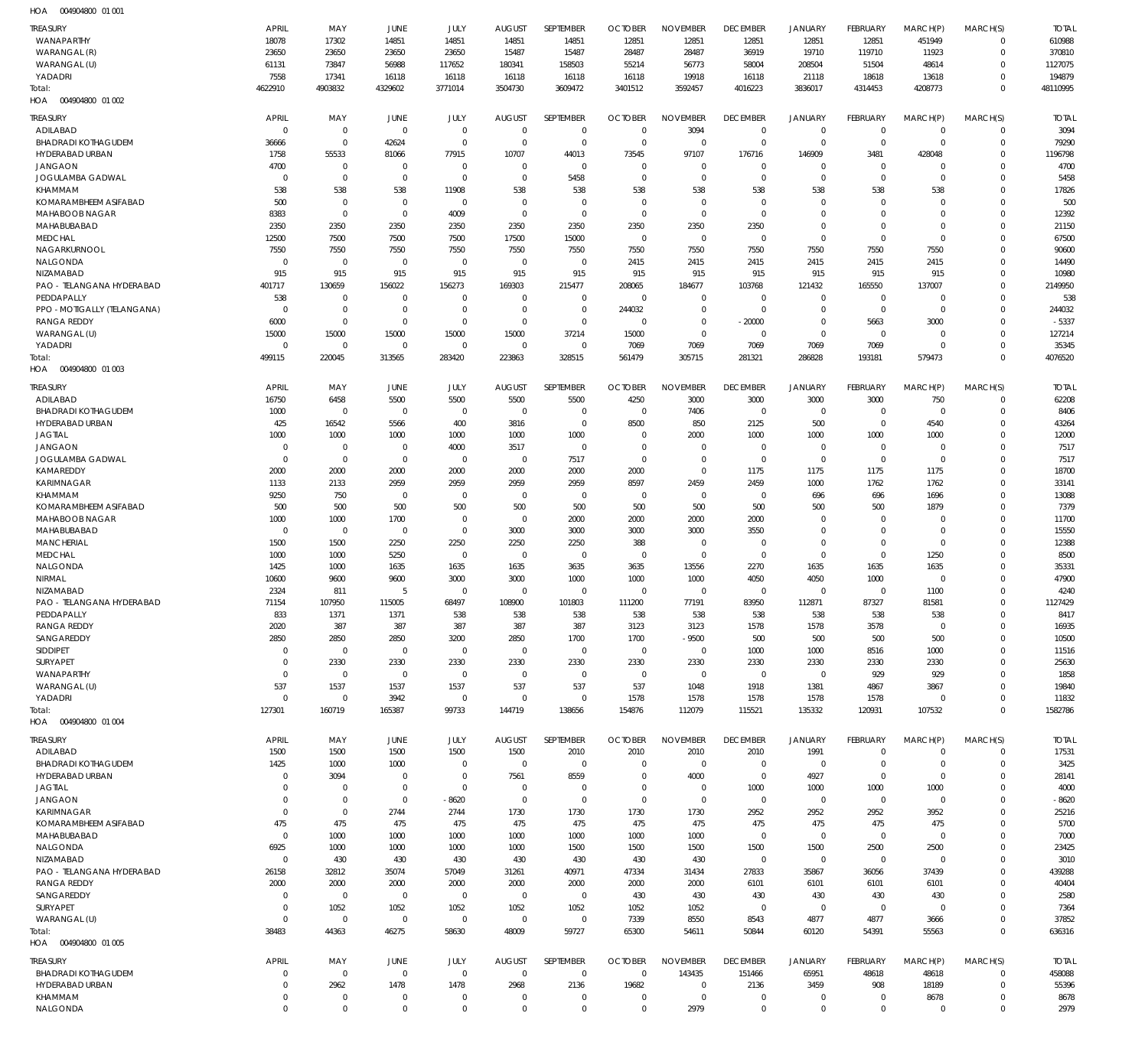004904800 01 005 HOA

| TREASURY                                     | <b>APRIL</b>                     | MAY                        | JUNE                             | JULY                          | <b>AUGUST</b>                    | SEPTEMBER                  | <b>OCTOBER</b>                   | <b>NOVEMBER</b>                | <b>DECEMBER</b>                | <b>JANUARY</b>                  | FEBRUARY                         | MARCH(P)                   | MARCH(S)                   | <b>TOTAL</b>             |
|----------------------------------------------|----------------------------------|----------------------------|----------------------------------|-------------------------------|----------------------------------|----------------------------|----------------------------------|--------------------------------|--------------------------------|---------------------------------|----------------------------------|----------------------------|----------------------------|--------------------------|
| NIRMAL<br>PAO - TELANGANA HYDERABAD          | $\overline{0}$<br>4227           | 1000<br>12894              | 1000<br>33387                    | 1000<br>21490                 | 1000<br>22914                    | 1000<br>10769              | 1000<br>7857                     | $\mathbf 0$<br>12746           | $\mathbf 0$<br>25227           | 1000<br>13265                   | $\overline{0}$<br>14096          | $\mathbf 0$<br>16126       | $\mathbf 0$<br>$\mathbf 0$ | 7000<br>194998           |
| PAO - TS NEW DELHI                           | 396                              | 394                        | $\overline{0}$                   | $\mathbf 0$                   | $\overline{0}$                   | $\mathbf 0$                | $\overline{0}$                   | $\mathbf 0$                    | $\mathbf 0$                    | $\mathbf 0$                     | $\overline{0}$                   | 0                          | $\mathbf 0$                | 790                      |
| <b>RANGA REDDY</b>                           | $\overline{0}$                   | 1000                       | 1000                             | 1000                          | 1000                             | 1000                       | 1000                             | 1000                           | 1000                           | $\mathbf 0$                     | $\overline{0}$                   | 1000                       | $\mathbf 0$                | 9000                     |
| SANGAREDDY                                   | $\Omega$                         | 1450                       | 1450                             | 1450                          | 1450                             | 350                        | 350                              | 350                            | 350                            | 350                             | 350                              | 350                        | $\mathbf 0$                | 8250                     |
| SIDDIPET<br>WARANGAL (R)                     | $\mathbf 0$<br>$\overline{0}$    | $\mathbf 0$<br>$\mathbf 0$ | $\overline{0}$<br>$\overline{0}$ | $\mathbf 0$<br>$\mathbf 0$    | $\overline{0}$<br>$\overline{0}$ | $\mathbf 0$<br>$\mathbf 0$ | 2671<br>$\overline{0}$           | $\mathbf 0$<br>974             | $\overline{0}$<br>$\mathbf 0$  | $\mathbf 0$<br>$\mathbf 0$      | $\overline{0}$<br>$\overline{0}$ | 0<br>$\mathbf 0$           | $\mathbf 0$<br>$\mathbf 0$ | 2671<br>974              |
| WARANGAL (U)                                 | $\overline{0}$                   | 2470                       | 3055                             | 3055                          | 2055                             | $\mathbf 0$                | $\overline{0}$                   | $\mathbf 0$                    | $\overline{0}$                 | $\mathbf 0$                     | $\overline{0}$                   | $\mathbf 0$                | $\mathbf 0$                | 10635                    |
| Total:                                       | 4623                             | 22170                      | 41370                            | 29473                         | 31387                            | 15255                      | 32560                            | 161484                         | 180179                         | 84025                           | 63972                            | 92961                      | $\mathbf 0$                | 759459                   |
| 004904800 04 001<br>HOA                      |                                  |                            |                                  |                               |                                  |                            |                                  |                                |                                |                                 |                                  |                            |                            |                          |
| <b>TREASURY</b>                              | <b>APRIL</b>                     | MAY                        | <b>JUNE</b>                      | JULY                          | <b>AUGUST</b>                    | SEPTEMBER                  | <b>OCTOBER</b>                   | <b>NOVEMBER</b>                | <b>DECEMBER</b>                | <b>JANUARY</b>                  | FEBRUARY                         | MARCH(P)                   | MARCH(S)                   | <b>TOTAL</b>             |
| <b>HYDERABAD URBAN</b><br><b>RANGA REDDY</b> | $\overline{0}$<br>$\overline{0}$ | $\mathbf 0$<br>$\mathbf 0$ | $\overline{0}$<br>$\overline{0}$ | 276188<br>12689               | $\mathbf 0$<br>$\mathbf 0$       | $\mathbf 0$<br>$\mathbf 0$ | $\overline{0}$<br>$\overline{0}$ | $\mathbf 0$<br>$\mathbf 0$     | $\mathbf{0}$<br>$\mathbf 0$    | $\mathbf 0$<br>$\mathbf 0$      | $\overline{0}$<br>$\overline{0}$ | $\mathbf 0$<br>$\mathbf 0$ | $\mathbf 0$<br>$\mathbf 0$ | 276188<br>12689          |
| Total:                                       | $\overline{0}$                   | $\mathbf 0$                | $\overline{0}$                   | 288877                        | $\Omega$                         | $\mathbf 0$                | $\overline{0}$                   | $\mathbf 0$                    | $\mathbf 0$                    | $\mathbf 0$                     | $\overline{0}$                   | $\mathbf 0$                | $\mathbf 0$                | 288877                   |
| 004904800 21 000<br>HOA                      |                                  |                            |                                  |                               |                                  |                            |                                  |                                |                                |                                 |                                  |                            |                            |                          |
| <b>TREASURY</b>                              | <b>APRIL</b>                     | MAY                        | JUNE                             | JULY                          | <b>AUGUST</b>                    | SEPTEMBER                  | <b>OCTOBER</b>                   | <b>NOVEMBER</b>                | <b>DECEMBER</b>                | <b>JANUARY</b>                  | FEBRUARY                         | MARCH(P)                   | MARCH(S)                   | <b>TOTAL</b>             |
| ADILABAD                                     | $\overline{0}$                   | $\mathbf 0$                | 8651                             | $\mathbf 0$                   | 2375                             | $\mathbf 0$                | $\overline{0}$                   | $\mathbf 0$                    | $\overline{0}$                 | $\mathbf 0$                     | 603                              | $\mathbf 0$                | $\mathbf 0$                | 11629                    |
| <b>BHADRADI KOTHAGUDEM</b>                   | $\circ$<br>$\overline{0}$        | $\mathbf 0$<br>$\mathbf 0$ | 354<br>$\overline{0}$            | 9084<br>$\mathbf 0$           | $\mathbf 0$<br>$\overline{0}$    | $\mathbf 0$<br>$\mathbf 0$ | $\overline{0}$<br>$\overline{0}$ | $\mathbf 0$<br>$\mathbf 0$     | $\mathbf 0$<br>$\mathbf 0$     | 2356<br>14010                   | $\overline{0}$<br>$\overline{0}$ | $\mathbf 0$<br>$\Omega$    | $\mathbf 0$<br>$\mathbf 0$ | 11794<br>14010           |
| BHOOPALAPALLY<br>HYDERABAD URBAN             | 2339                             | $\mathbf 0$                | 8757                             | 2822                          | 14032                            | 22369                      | 900                              | 8838                           | 1809                           | $\mathbf 0$                     | 54878                            | $\Omega$                   | $\mathbf 0$                | 116744                   |
| <b>JAGTIAL</b>                               | $\overline{0}$                   | $\mathbf 0$                | $\overline{0}$                   | $\mathbf 0$                   | $\overline{0}$                   | $\mathbf 0$                | 30040                            | $\mathbf 0$                    | $\mathbf 0$                    | $\mathbf 0$                     | $\overline{0}$                   | $\Omega$                   | $\mathbf 0$                | 30040                    |
| KAMAREDDY                                    | 20685                            | $\mathbf 0$                | $\overline{0}$                   | 5500                          | $\overline{0}$                   | $\mathbf 0$                | $\overline{0}$                   | $\mathbf 0$                    | $\mathbf 0$                    | $\mathbf 0$                     | $\overline{0}$                   | $\Omega$                   | $\mathbf 0$                | 26185                    |
| <b>KARIMNAGAR</b><br>KHAMMAM                 | $\mathbf 0$<br>$\Omega$          | $\mathbf 0$<br>$\mathbf 0$ | $\overline{0}$<br>$\overline{0}$ | $\mathbf 0$<br>6000           | 7380<br>6000                     | $\mathbf 0$<br>6450        | $\overline{0}$<br>166761         | 3588<br>$\mathbf 0$            | $\overline{0}$<br>9505         | $\mathbf 0$<br>13045            | 1084<br>11540                    | $\Omega$<br>$\Omega$       | $\mathbf 0$<br>$\mathbf 0$ | 12052<br>219301          |
| MAHABOOB NAGAR                               | $\Omega$                         | $\Omega$                   | $\mathbf 0$                      | $\mathbf 0$                   | 0                                | $\mathbf{0}$               | 3025                             | 10626                          | $\mathbf 0$                    | 2455                            | $\overline{0}$                   | $\Omega$                   | 0                          | 16106                    |
| MAHABUBABAD                                  | $\Omega$                         | $\mathbf 0$                | $\overline{0}$                   | $\Omega$                      | $\mathbf 0$                      | 500                        | $\overline{0}$                   | 0                              | $\mathbf 0$                    | $\mathbf 0$                     | $\overline{0}$                   | $\Omega$                   | $\mathbf 0$                | 500                      |
| <b>MANCHERIAL</b>                            | $\Omega$                         | $\Omega$                   | $\mathbf 0$                      | $\Omega$                      | $\overline{0}$                   | $\mathbf 0$                | $\overline{0}$                   | $\mathbf 0$                    | $\mathbf 0$                    | 1331                            | $\mathbf 0$                      | $\Omega$                   | $\mathbf 0$                | 1331                     |
| <b>MEDCHAL</b><br>NAGARKURNOOL               | $\Omega$<br>$\Omega$             | $\mathbf 0$<br>$\mathbf 0$ | $\mathbf 0$<br>$\mathbf 0$       | $\Omega$<br>$\Omega$          | $\overline{0}$<br>4588           | 2534<br>2000               | $\overline{0}$<br>$\overline{0}$ | 1428<br>$\mathbf 0$            | $\mathbf 0$<br>$\mathbf 0$     | $\mathbf 0$<br>$\mathbf 0$      | $\mathbf 0$<br>$\overline{0}$    | $\Omega$<br>$\Omega$       | $\mathbf 0$<br>$\mathbf 0$ | 3962<br>6588             |
| NALGONDA                                     | $\Omega$                         | 244                        | $\mathbf 0$                      | $\Omega$                      | $\mathbf 0$                      | $\mathbf 0$                | 672                              | $\mathbf 0$                    | $\mathbf 0$                    | $\mathbf 0$                     | 7090                             | $\mathbf 0$                | $\mathbf 0$                | 8006                     |
| NARAYANPET                                   | $\Omega$                         | $\mathbf 0$                | $\overline{0}$                   | $\Omega$                      | $\overline{0}$                   | $\mathbf 0$                | $\overline{0}$                   | 21723                          | 987                            | $\mathbf 0$                     | $\overline{0}$                   | $\mathbf 0$                | $\mathbf 0$                | 22710                    |
| NIRMAL                                       | $\Omega$                         | $\mathbf 0$                | $\overline{0}$                   | $\mathbf 0$                   | $\overline{0}$                   | $\mathbf 0$                | 7087                             | 7083                           | 8107                           | 4185                            | 4185                             | 4185                       | $\mathbf 0$                | 34832                    |
| NIZAMABAD<br>PEDDAPALLY                      | $\Omega$<br>$\Omega$             | $\mathbf 0$<br>$\mathbf 0$ | 2547<br>$\overline{0}$           | $\mathbf 0$<br>3375           | 7080<br>$\overline{0}$           | 22458<br>$\mathbf 0$       | 2905<br>$\overline{0}$           | 29476<br>$\Omega$              | 1810<br>0                      | 1112<br>1920                    | 4808<br>$\overline{0}$           | 2275<br>$\Omega$           | $\mathbf 0$<br>$\mathbf 0$ | 74471<br>5295            |
| <b>RANGA REDDY</b>                           | $\Omega$                         | 13716                      | 2240                             | 244                           | 12760                            | 7150                       | 11940                            | $\mathbf 0$                    | $\mathbf 0$                    | $\mathbf 0$                     | $\overline{0}$                   | $\mathbf 0$                | $\mathbf 0$                | 48050                    |
| SANGAREDDY                                   | $\mathbf 0$                      | $\mathbf 0$                | 2102                             | $\Omega$                      | $\mathbf 0$                      | 2803                       | $\overline{0}$                   | $\mathbf 0$                    | $\mathbf 0$                    | $\mathbf 0$                     | $\overline{0}$                   | $\mathbf 0$                | $\mathbf 0$                | 4905                     |
| SIDDIPET<br>SURYAPET                         | $\overline{0}$<br>$\overline{0}$ | 144071<br>$\mathbf 0$      | 52313<br>$\overline{0}$          | $\Omega$<br>$\Omega$          | $\overline{0}$<br>$\overline{0}$ | 189<br>$\mathbf 0$         | $\overline{0}$<br>$\overline{0}$ | $\mathbf 0$<br>$\mathbf 0$     | $\mathbf 0$<br>$\mathbf 0$     | $\mathbf 0$<br>$\mathbf 0$      | $\overline{0}$<br>1745           | $\mathbf 0$<br>37437       | $\Omega$<br>$\mathbf 0$    | 196573<br>39182          |
| VIKARABAD                                    | $\overline{0}$                   | $\mathbf 0$                | $\overline{0}$                   | $\Omega$                      | 950                              | $\mathbf 0$                | 935                              | $\Omega$                       | 6122                           | 900                             | $\mathbf 0$                      | $\mathbf 0$                | $\mathbf 0$                | 8907                     |
| WARANGAL (R)                                 | 320                              | $\mathbf 0$                | $\overline{0}$                   | $\Omega$                      | $\overline{0}$                   | $\mathbf 0$                | $\overline{0}$                   | $\mathbf 0$                    | $\mathbf 0$                    | $\mathbf 0$                     | $\overline{0}$                   | $\mathbf 0$                | $\mathbf 0$                | 320                      |
| WARANGAL (U)                                 | $\overline{0}$                   | 163                        | $\overline{0}$                   | $\mathbf 0$                   | $\overline{0}$                   | $\mathbf 0$                | $\overline{0}$                   | $\mathbf 0$                    | $\overline{0}$                 | $\mathbf 0$                     | $\overline{0}$                   | $\mathbf 0$                | $\mathbf 0$                | 163                      |
| YADADRI<br>Total:                            | $\overline{0}$<br>23344          | $\mathbf 0$<br>158194      | 296<br>77260                     | $\mathbf 0$<br>27025          | $\overline{0}$<br>55165          | $\mathbf 0$<br>66453       | $\overline{0}$<br>224265         | $\mathbf 0$<br>82762           | $\overline{0}$<br>28340        | $\mathbf 0$<br>41314            | $\overline{0}$<br>85933          | $\mathbf 0$<br>43897       | $\mathbf 0$<br>$\mathbf 0$ | 296<br>913952            |
| HOA  004904800  22 000                       |                                  |                            |                                  |                               |                                  |                            |                                  |                                |                                |                                 |                                  |                            |                            |                          |
| TREASURY                                     | <b>APRIL</b>                     | MAY                        | JUNE                             | JULY                          | <b>AUGUST</b>                    | SEPTEMBER                  | <b>OCTOBER</b>                   | <b>NOVEMBER</b>                | <b>DECEMBER</b>                | <b>JANUARY</b>                  | FEBRUARY                         | MARCH(P)                   | MARCH(S)                   | <b>TOTAL</b>             |
| HYDERABAD URBAN                              | $\overline{0}$                   | $\mathbf{0}$               | $\mathbf 0$                      | $\mathbf 0$                   | $\mathbf{0}$                     | $\mathbf 0$                | $\overline{0}$                   | $\mathbf 0$                    | $\mathbf{0}$                   | $\mathbf 0$                     | 6000                             | $\mathbf 0$                | $\mathbf 0$                | 6000                     |
| NIRMAL                                       | $\mathbf 0$                      | $\mathbf 0$                | 350                              | 5125                          | $\mathbf 0$                      | $\mathbf 0$                | $\mathbf 0$                      | $\mathbf 0$                    | $\overline{0}$                 | $\mathbf 0$                     | $\mathbf 0$                      | $\mathbf 0$                | $\mathbf{0}$               | 5475                     |
| NIZAMABAD<br>SANGAREDDY                      | $\overline{0}$<br>$\overline{0}$ | 320<br>$\overline{0}$      | $\overline{0}$<br>$\overline{0}$ | $\mathbf 0$<br>$\overline{0}$ | $\mathbf 0$<br>$\mathbf 0$       | $\mathbf 0$<br>$\mathbf 0$ | $\overline{0}$<br>$\overline{0}$ | $\mathbf 0$<br>2703            | $\mathbf 0$<br>$\mathbf 0$     | $\mathbf 0$<br>$\mathbf 0$      | $\overline{0}$<br>$\overline{0}$ | $\Omega$<br>$\mathbf 0$    | $\mathbf 0$<br>$\mathbf 0$ | 320<br>2703              |
| Total:                                       | $\overline{0}$                   | 320                        | 350                              | 5125                          | $\mathbf{0}$                     | $\mathbf{0}$               | $\mathbf 0$                      | 2703                           | $\mathbf{0}$                   | $\mathbf{0}$                    | 6000                             | $\mathbf 0$                | $\mathbf 0$                | 14498                    |
| HOA   005000101   01   000                   |                                  |                            |                                  |                               |                                  |                            |                                  |                                |                                |                                 |                                  |                            |                            |                          |
| TREASURY                                     | <b>APRIL</b>                     | MAY                        | JUNE                             | JULY                          | <b>AUGUST</b>                    | SEPTEMBER                  | <b>OCTOBER</b>                   | <b>NOVEMBER</b>                | <b>DECEMBER</b>                | <b>JANUARY</b>                  | FEBRUARY                         | MARCH(P)                   | MARCH(S)                   | <b>TOTAL</b>             |
| HYDERABAD URBAN                              | $\overline{0}$                   | $\mathbf 0$                | $\overline{0}$                   | $\mathbf{0}$                  | 1497600                          | $\mathbf{0}$               | 65583520                         | 885599147                      | $\mathbf 0$                    | 416800                          | 122850000                        | $\mathbf 0$                | $\mathbf{0}$               | 1075947067               |
| Total:                                       | $\overline{0}$                   | $\mathbf 0$                | $\overline{0}$                   | $\mathbf{0}$                  | 1497600                          | $\mathbf 0$                | 65583520                         | 885599147                      | $\mathbf 0$                    | 416800                          | 122850000                        | $\mathbf 0$                | $\overline{0}$             | 1075947067               |
| HOA  005000200  02  000                      |                                  |                            |                                  |                               |                                  |                            |                                  |                                |                                |                                 |                                  |                            |                            |                          |
| TREASURY                                     | <b>APRIL</b>                     | MAY<br>$\mathbf 0$         | JUNE<br>$\overline{0}$           | JULY                          | <b>AUGUST</b><br>$\overline{0}$  | SEPTEMBER<br>$\mathbf{0}$  | <b>OCTOBER</b>                   | <b>NOVEMBER</b><br>$\mathbf 0$ | <b>DECEMBER</b><br>$\mathbf 0$ | <b>JANUARY</b>                  | FEBRUARY<br>$\mathbf 0$          | MARCH(P)                   | MARCH(S)<br>$\mathbf{0}$   | <b>TOTAL</b><br>70260886 |
| HYDERABAD URBAN<br>Total:                    | $\overline{0}$<br>$\overline{0}$ | $\mathbf 0$                | $\overline{0}$                   | 536886<br>536886              | $\mathbf 0$                      | $\mathbf 0$                | 17500000<br>17500000             | $\mathbf 0$                    | $\mathbf 0$                    | $\boldsymbol{0}$<br>$\mathbf 0$ | $\mathbf 0$                      | 52224000<br>52224000       | $\mathbf 0$                | 70260886                 |
| HOA  005100105  81  001                      |                                  |                            |                                  |                               |                                  |                            |                                  |                                |                                |                                 |                                  |                            |                            |                          |
| TREASURY                                     | <b>APRIL</b>                     | MAY                        | JUNE                             | JULY                          | <b>AUGUST</b>                    | SEPTEMBER                  | <b>OCTOBER</b>                   | <b>NOVEMBER</b>                | <b>DECEMBER</b>                | <b>JANUARY</b>                  | FEBRUARY                         | MARCH(P)                   | MARCH(S)                   | <b>TOTAL</b>             |
| HYDERABAD URBAN                              | $\overline{0}$                   | 800                        | $\overline{0}$                   | 844017252                     | $\overline{0}$                   | 1910                       | $\overline{0}$                   | $\mathbf 0$                    | 18200                          | 3525                            | 325                              | 4280                       | $\overline{0}$             | 844046292                |
| Total:                                       | $\overline{0}$                   | 800                        | $\overline{0}$                   | 844017252                     | $\overline{0}$                   | 1910                       | $\overline{0}$                   | $\mathbf 0$                    | 18200                          | 3525                            | 325                              | 4280                       | $\mathbf 0$                | 844046292                |
| HOA   005500101   01   000                   |                                  |                            |                                  |                               |                                  |                            |                                  |                                |                                |                                 |                                  |                            |                            |                          |
| TREASURY                                     | <b>APRIL</b><br>$\overline{0}$   | MAY<br>$\pmb{0}$           | JUNE<br>$\overline{0}$           | JULY<br>$\mathbf 0$           | <b>AUGUST</b><br>$\overline{0}$  | SEPTEMBER<br>213365134     | <b>OCTOBER</b><br>$\overline{0}$ | <b>NOVEMBER</b><br>$\mathbf 0$ | <b>DECEMBER</b><br>$\mathbf 0$ | <b>JANUARY</b><br>$\mathbf 0$   | <b>FEBRUARY</b><br>$\mathbf 0$   | MARCH(P)<br>$\mathbf 0$    | MARCH(S)<br>$\mathbf 0$    | <b>TOTAL</b>             |
| HYDERABAD URBAN<br>Total:                    | $\overline{0}$                   | $\mathbf 0$                | $\overline{0}$                   | $\mathbf 0$                   | $\mathbf 0$                      | 213365134                  | $\mathbf 0$                      | $\mathbf 0$                    | $\mathbf 0$                    | $\mathbf 0$                     | $\overline{0}$                   | $\mathbf 0$                | $\overline{0}$             | 213365134<br>213365134   |
| HOA   005500102   01   000                   |                                  |                            |                                  |                               |                                  |                            |                                  |                                |                                |                                 |                                  |                            |                            |                          |
| TREASURY                                     | <b>APRIL</b>                     | MAY                        | JUNE                             | JULY                          | <b>AUGUST</b>                    | SEPTEMBER                  | <b>OCTOBER</b>                   | <b>NOVEMBER</b>                | <b>DECEMBER</b>                | <b>JANUARY</b>                  | <b>FEBRUARY</b>                  | MARCH(P)                   | MARCH(S)                   | <b>TOTAL</b>             |
| <b>RANGA REDDY</b>                           | $\mathbf 0$                      | $\mathbf 0$                | $\overline{0}$                   | $\mathbf 0$                   | $\mathbf 0$                      | $\mathbf 0$                | $\mathbf 0$                      | 550                            | $\mathbf 0$                    | $\pmb{0}$                       | $\overline{0}$                   | 550                        | $\mathbf{0}$               | 1100                     |
| Total:                                       | $\overline{0}$                   | $\mathbf 0$                | $\mathbf 0$                      | $\mathbf 0$                   | $\mathbf 0$                      | $\mathbf 0$                | $\mathbf 0$                      | 550                            | $\mathbf 0$                    | $\mathbf 0$                     | $\mathbf 0$                      | 550                        | $\overline{0}$             | 1100                     |
| HOA   005500102   81   001                   |                                  |                            |                                  |                               |                                  |                            |                                  |                                |                                |                                 |                                  |                            |                            |                          |
| TREASURY                                     | <b>APRIL</b>                     | MAY                        | JUNE                             | JULY                          | <b>AUGUST</b>                    | SEPTEMBER                  | <b>OCTOBER</b>                   | <b>NOVEMBER</b>                | <b>DECEMBER</b>                | JANUARY                         | <b>FEBRUARY</b>                  | MARCH(P)                   | MARCH(S)                   | <b>TOTAL</b>             |
| HYDERABAD URBAN<br>MEDAK                     | 120549228<br>$\mathbf 0$         | 51269680<br>$\overline{0}$ | 44341337<br>$\overline{0}$       | 115808411<br>$\overline{0}$   | 73428280<br>$\mathbf 0$          | 39907685<br>12389          | 108632686<br>54180               | 68989072<br>$\overline{0}$     | 40312718<br>$\mathbf 0$        | 144270422<br>$\mathbf 0$        | 37434658<br>$\mathbf 0$          | 37111553<br>$\mathbf 0$    | $\mathbf 0$<br>$\mathbf 0$ | 882055730<br>66569       |
| NALGONDA                                     | 37167                            | 35227                      | 94656                            | 61210                         | 37126                            | 32702                      | $\overline{0}$                   | 3645                           | 3104                           | 21080                           | 30205                            | 17643                      | $\mathbf 0$                | 373765                   |
| NIZAMABAD                                    | $\overline{0}$                   | $\mathbf 0$                | $\overline{0}$                   | 165500                        | $\overline{0}$                   | 63000                      | $\overline{0}$                   | $\mathbf 0$                    | $\mathbf 0$                    | 42000                           | $\mathbf{0}$                     | $\mathbf 0$                | $\mathbf 0$                | 270500                   |
| PEDDAPALLY                                   | $\overline{0}$                   | $\mathbf 0$                | $\overline{0}$                   | $\mathbf{0}$                  | $\overline{0}$                   | $\mathbf 0$                | 10353417                         | $\mathbf 0$                    | $\overline{0}$                 | $\boldsymbol{0}$                | $\mathbf 0$                      | $\mathbf 0$                | $\mathbf 0$                | 10353417                 |
| SURYAPET                                     | $\overline{0}$                   | $\mathbf{0}$               | $\mathbf 0$                      | 970167                        | $\mathbf 0$                      | $\mathbf 0$                | $\mathbf 0$                      | 170472                         | $\mathbf 0$                    | $\mathbf 0$                     | $\mathbf 0$                      | $\mathbf 0$                | $\Omega$                   | 1140639                  |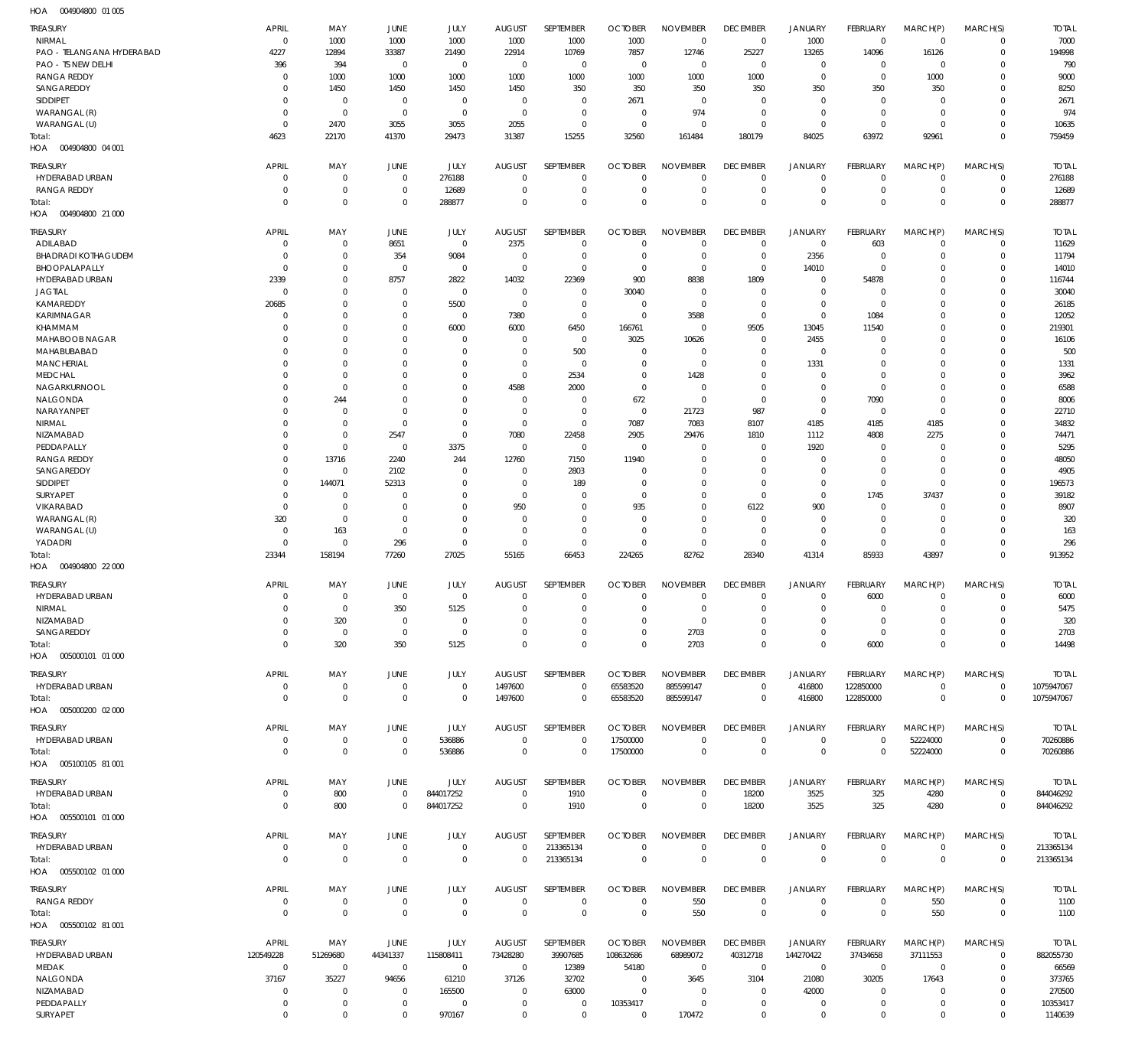005500102 81 001 HOA

| <b>TREASURY</b><br>Total:              | <b>APRIL</b><br>120586395      | MAY<br>51304907                  | JUNE<br>44435993           | JULY<br>117005288          | <b>AUGUST</b><br>73465406    | SEPTEMBER<br>40015776            | <b>OCTOBER</b><br>119040283   | <b>NOVEMBER</b><br>69163189    | <b>DECEMBER</b><br>40315822    | <b>JANUARY</b><br>144333502   | FEBRUARY<br>37464863       | MARCH(P)<br>37129196       | MARCH(S)<br>$\mathbf 0$    | <b>TOTAL</b><br>894260620 |
|----------------------------------------|--------------------------------|----------------------------------|----------------------------|----------------------------|------------------------------|----------------------------------|-------------------------------|--------------------------------|--------------------------------|-------------------------------|----------------------------|----------------------------|----------------------------|---------------------------|
| 005500103 01 001<br>HOA                |                                |                                  |                            |                            |                              |                                  |                               |                                |                                |                               |                            |                            |                            |                           |
| <b>TREASURY</b>                        | <b>APRIL</b>                   | MAY                              | JUNE                       | JULY                       | <b>AUGUST</b>                | SEPTEMBER                        | <b>OCTOBER</b>                | <b>NOVEMBER</b>                | <b>DECEMBER</b>                | JANUARY                       | FEBRUARY                   | MARCH(P)                   | MARCH(S)                   | <b>TOTAL</b>              |
| ADILABAD<br><b>BHADRADI KOTHAGUDEM</b> | 100<br>$\Omega$                | 2100<br>$\overline{0}$           | $\mathbf 0$<br>$\mathbf 0$ | $\mathbf 0$<br>$\mathbf 0$ | $\mathbf 0$<br>$\mathbf 0$   | 5900<br>$\overline{0}$           | 100<br>10500                  | 100<br>$\mathbf 0$             | 300<br>$\mathbf 0$             | 100<br>$\overline{0}$         | $\mathbf 0$<br>$\mathbf 0$ | $\mathbf 0$<br>$\mathbf 0$ | 0<br>$\mathbf 0$           | 8700<br>10500             |
| BHOOPALAPALLY                          | $\mathbf 0$                    | $\overline{0}$                   | 95300                      | $\mathbf 0$                | $\mathbf 0$                  | $\mathbf 0$                      | $\mathbf 0$                   | 0                              | $\mathbf 0$                    | $\overline{0}$                | $\mathbf 0$                | 0                          | $\mathbf 0$                | 95300                     |
| <b>JANGAON</b>                         | $\mathbf 0$                    | $\overline{0}$                   | 700                        | 700                        | $\Omega$                     | $\mathbf 0$                      | 750                           | $\mathbf 0$                    | $\mathbf 0$                    | $\mathbf 0$                   | $\mathbf 0$                | $\mathbf 0$                | $\mathbf 0$                | 2150                      |
| JOGULAMBA GADWAL<br>KHAMMAM            | $\mathbf 0$<br>$\mathbf 0$     | 103000<br>$\mathbf 0$            | 20300<br>$\mathbf 0$       | 16700<br>$\mathbf 0$       | $\mathbf 0$<br>$\mathbf 0$   | $\mathbf 0$<br>$\mathbf 0$       | $\Omega$<br>$\mathbf 0$       | $\mathbf 0$<br>$\mathbf 0$     | $\mathbf 0$<br>$\mathbf 0$     | $\overline{0}$<br>21200       | $\mathbf 0$<br>200         | $\mathbf 0$<br>300         | $\mathbf 0$<br>$\mathbf 0$ | 140000<br>21700           |
| KOMARAMBHEEM ASIFABAD                  | $\mathbf 0$                    | $\overline{0}$                   | $\mathbf 0$                | $\Omega$                   | 1000                         | $\mathbf 0$                      | 11000                         | $\mathbf 0$                    | $\mathbf 0$                    | $\mathbf 0$                   | $\mathbf 0$                | $\mathbf 0$                | $\mathbf 0$                | 12000                     |
| MAHABUBABAD                            | $\Omega$                       | $\overline{0}$                   | 17100                      | $\Omega$                   | $\mathbf 0$                  | $\overline{0}$                   | 12800                         | 27500                          | 18200                          | $^{\circ}$                    | 15700                      | 4900                       | $\mathbf 0$                | 96200                     |
| <b>MANCHERIAL</b>                      | 36000                          | $\mathbf 0$                      | $\mathbf 0$                | $\Omega$                   | $\mathbf 0$                  | 500                              | 500                           | $\mathbf 0$                    | $\mathbf 0$                    | $\mathbf 0$                   | $\mathbf 0$                | 0                          | $\mathbf 0$                | 37000                     |
| MEDAK                                  | 37000                          | $\overline{0}$                   | $\Omega$                   | $\Omega$                   | $\mathbf 0$                  | $\overline{0}$                   | $\mathbf 0$                   | $\mathbf 0$                    | $\mathbf 0$                    | $\mathbf 0$                   | $\mathbf 0$                | $\Omega$                   | $\mathbf 0$                | 37000                     |
| <b>MEDCHAL</b><br>MULUGU               | $\mathbf 0$<br>28600           | $\overline{0}$<br>$\mathbf 0$    | 63500<br>$\Omega$          | $\mathbf 0$<br>$\Omega$    | $\mathbf 0$<br>$\mathbf 0$   | 1500<br>$\mathbf 0$              | $\mathbf 0$<br>6700           | $\mathbf 0$<br>$\mathbf 0$     | $\mathbf 0$<br>$\mathbf 0$     | $\mathbf 0$<br>$\Omega$       | $\mathbf 0$<br>$\Omega$    | 0<br>$\Omega$              | $\mathbf 0$<br>$\mathbf 0$ | 65000<br>35300            |
| NAGARKURNOOL                           | 2300                           | $\overline{0}$                   | $\mathbf 0$                | $\mathbf 0$                | $\mathbf 0$                  | $\mathbf 0$                      | $\Omega$                      | $\mathbf 0$                    | $\mathbf 0$                    | $\mathbf 0$                   | $\Omega$                   | $\mathbf 0$                | $\mathbf 0$                | 2300                      |
| NALGONDA                               | $\mathbf 0$                    | $\mathbf 0$                      | $\mathbf 0$                | 41300                      | $\mathbf 0$                  | $\mathbf 0$                      | $\mathbf 0$                   | $\mathbf 0$                    | $\mathbf 0$                    | $\mathbf 0$                   | $\Omega$                   | $\mathbf 0$                | $\mathbf 0$                | 41300                     |
| NARAYANPET                             | $\overline{0}$                 | $\overline{0}$                   | $\mathbf 0$                | $\mathbf 0$                | 200                          | $\overline{0}$                   | $\Omega$                      | $\mathbf 0$                    | $\mathbf 0$                    | $\mathbf 0$                   | $\Omega$                   | $\mathbf 0$                | $\mathbf 0$                | 200                       |
| NIRMAL<br><b>RANGA REDDY</b>           | 1000<br>$\mathbf 0$            | 500<br>$\overline{0}$            | 300<br>$\Omega$            | $\mathbf 0$<br>$\mathbf 0$ | $\mathbf 0$<br>$\mathbf 0$   | 4000<br>$\overline{0}$           | 200<br>3000                   | 100<br>$\mathbf 0$             | 100<br>$\mathbf 0$             | 13240<br>1200                 | $\Omega$<br>$\Omega$       | 100<br>$\mathbf 0$         | $\mathbf 0$<br>$\mathbf 0$ | 19540<br>4200             |
| SANGAREDDY                             | 11600                          | 10200                            | $\mathbf 0$                | 11100                      | $\mathbf 0$                  | $\overline{0}$                   | $\mathbf 0$                   | $\mathbf 0$                    | $\mathbf 0$                    | $\overline{0}$                | $\mathbf 0$                | $\Omega$                   | $\mathbf 0$                | 32900                     |
| <b>SIDDIPET</b>                        | $\mathbf 0$                    | $\overline{0}$                   | $\mathbf 0$                | $\mathbf 0$                | $\mathbf 0$                  | 700                              | $\mathbf 0$                   | 750                            | $\mathbf 0$                    | 400                           | $\mathbf 0$                | $\mathbf 0$                | $\mathbf 0$                | 1850                      |
| <b>SURYAPET</b>                        | 5300                           | 12850                            | 40200                      | 550                        | $\mathbf 0$                  | 1800                             | 10440                         | 300                            | 100                            | 3600                          | 1100                       | $\mathbf 0$                | $\mathbf 0$                | 76240                     |
| VIKARABAD                              | $\mathbf 0$                    | $\overline{0}$                   | $\mathbf 0$                | $\mathbf 0$                | $\mathbf 0$                  | $\overline{0}$                   | $\mathbf 0$                   | $\mathbf 0$                    | $\mathbf 0$                    | $\mathbf 0$                   | 300                        | 1000                       | $\mathbf 0$                | 1300                      |
| YADADRI                                | $\Omega$<br>121900             | $\overline{0}$<br>128650         | 66500<br>303900            | $\mathbf 0$                | 11500<br>12700               | $\overline{\mathbf{0}}$<br>14400 | $\mathbf 0$<br>55990          | $\mathbf 0$<br>28750           | $\mathbf 0$<br>18700           | 18700<br>58440                | $\mathbf 0$                | $\mathbf 0$<br>6300        | $\mathbf 0$<br>$\mathbf 0$ | 96700<br>837380           |
| Total:<br>005500104 01 000<br>HOA      |                                |                                  |                            | 70350                      |                              |                                  |                               |                                |                                |                               | 17300                      |                            |                            |                           |
| <b>TREASURY</b>                        | <b>APRIL</b>                   | MAY                              | JUNE                       | JULY                       | <b>AUGUST</b>                | SEPTEMBER                        | <b>OCTOBER</b>                | <b>NOVEMBER</b>                | <b>DECEMBER</b>                | JANUARY                       | FEBRUARY                   | MARCH(P)                   | MARCH(S)                   | <b>TOTAL</b>              |
| <b>BHADRADI KOTHAGUDEM</b>             | 2500                           | 1500                             | 2000                       | 5000                       | 2000                         | 2000                             | 2000                          | 0                              | 0                              | $\overline{0}$                | $\mathbf 0$                | $\overline{0}$             | $\mathbf 0$                | 17000                     |
| MEDAK                                  | 750                            | 3000                             | $\mathbf 0$                | 750                        | 750                          | 750                              | 3000                          | 750                            | $\mathbf 0$                    | 750                           | 3750                       | 750                        | $\mathbf 0$                | 15000                     |
| NIZAMABAD                              | 1500                           | $\overline{0}$                   | 9000                       | 3500                       | 1500                         | 2000                             | 12000                         | 9000                           | 10600                          | 4500                          | 5500                       | 6000                       | $\mathbf 0$                | 65100                     |
| SANGAREDDY                             | $\mathbf 0$                    | 750                              | 750                        | 4500                       | 1500                         | 4500                             | 2250                          | 750                            | 3750                           | 1500                          | 2250                       | 1500                       | $\mathbf 0$                | 24000                     |
| SIDDIPET                               | $\mathbf 0$                    | $\overline{0}$                   | 1500                       | 11748                      | 750                          | 750                              | 1500                          | 6500                           | $\mathbf 0$                    | $\overline{0}$                | $\mathbf 0$                | 750                        | $\mathbf 0$<br>$\mathbf 0$ | 23498                     |
| Total:<br>005500105 04 800<br>HOA      | 4750                           | 5250                             | 13250                      | 25498                      | 6500                         | 10000                            | 20750                         | 17000                          | 14350                          | 6750                          | 11500                      | 9000                       |                            | 144598                    |
| <b>TREASURY</b>                        | <b>APRIL</b>                   | MAY                              | JUNE                       | JULY                       | <b>AUGUST</b>                | SEPTEMBER                        | <b>OCTOBER</b>                | <b>NOVEMBER</b>                | <b>DECEMBER</b>                | JANUARY                       | FEBRUARY                   | MARCH(P)                   | MARCH(S)                   | <b>TOTAL</b>              |
| HYDERABAD URBAN                        | 807310                         | 908310                           | 1158421                    | 1322046                    | 801840                       | 923048                           | 1130618                       | 1009874                        | 1400208                        | 605620                        | 1024324                    | 808624                     | $\mathbf 0$                | 11900243                  |
| Total:                                 | 807310                         | 908310                           | 1158421                    | 1322046                    | 801840                       | 923048                           | 1130618                       | 1009874                        | 1400208                        | 605620                        | 1024324                    | 808624                     | $\mathbf 0$                | 11900243                  |
| 005500800 01 000<br>HOA                |                                |                                  |                            |                            |                              |                                  |                               |                                |                                |                               |                            |                            |                            |                           |
| <b>TREASURY</b>                        | <b>APRIL</b>                   | MAY                              | JUNE                       | JULY                       | <b>AUGUST</b>                | SEPTEMBER                        | <b>OCTOBER</b>                | <b>NOVEMBER</b>                | <b>DECEMBER</b>                | JANUARY                       | FEBRUARY                   | MARCH(P)                   | MARCH(S)                   | <b>TOTAL</b>              |
| <b>BHADRADI KOTHAGUDEM</b>             | 200                            | $\overline{0}$                   | 500                        | $\mathbf 0$                | $\mathbf 0$                  | $\overline{0}$                   | $\mathbf 0$                   | $\mathbf 0$                    | $\mathbf 0$                    | $\overline{0}$                | $\mathbf 0$                | $\mathbf 0$                | $\mathbf 0$                | 700                       |
| HYDERABAD URBAN                        | $\mathbf 0$                    | $\overline{0}$                   | 411894                     | $\mathbf 0$                | $\mathbf 0$                  | 251367                           | $\mathbf 0$                   | 0                              | $\mathbf 0$                    | 0                             | $\mathbf 0$                | 0                          | $\mathbf 0$                | 663261                    |
| MEDAK                                  | $\mathbf 0$                    | $\overline{0}$                   | $\mathbf 0$                | $\Omega$<br>$\Omega$       | $\mathbf 0$                  | $\mathbf 0$                      | 15500                         | 0                              | $\mathbf 0$                    | 0                             | $\mathbf 0$                | 0                          | $\mathbf 0$                | 15500                     |
| <b>MEDCHAL</b><br>NIZAMABAD            | $\mathbf 0$<br>$\Omega$        | 3000<br>$\overline{0}$           | $\mathbf 0$<br>$\Omega$    | $\Omega$                   | $\mathbf 0$<br>$\mathbf 0$   | $\mathbf 0$<br>$\mathbf 0$       | 0<br>34500                    | 0<br>$\mathbf 0$               | $\mathbf 0$<br>$\mathbf 0$     | 0<br>$\mathbf 0$              | 0<br>$\mathbf 0$           | 0<br>$\Omega$              | $\mathbf 0$<br>$\mathbf 0$ | 3000<br>34500             |
| <b>RANGA REDDY</b>                     | 1500                           | 5545                             | 2090                       | 0                          | 4180                         | 4120                             | 3500                          | 589601                         | 3045                           | 0                             | 1000                       | 545                        | $\mathbf 0$                | 615126                    |
| SIDDIPET                               | $\mathbf 0$                    | $\overline{0}$                   | $\mathbf 0$                | $\mathbf 0$                | $\mathbf 0$                  | 120                              | $\mathbf 0$                   | 0                              | $\mathbf 0$                    | $\mathbf 0$                   | $\mathbf 0$                | 0                          | $\mathbf 0$                | 120                       |
| YADADRI                                | $\overline{0}$                 | $\overline{0}$                   | $\mathbf 0$                | $\overline{0}$             | $\mathbf 0$                  | 245                              | $\mathbf 0$                   | $\mathbf 0$                    | $\mathbf 0$                    | $\mathbf 0$                   | $\mathbf 0$                | $\mathbf 0$                | $\mathbf 0$                | 245                       |
| Total:<br>005500800 05 001             | 1700                           | 8545                             | 414484                     | $\overline{0}$             | 4180                         | 255852                           | 53500                         | 589601                         | 3045                           | $\overline{0}$                | 1000                       | 545                        | $\mathbf 0$                | 1332452                   |
| HOA                                    |                                |                                  |                            |                            |                              |                                  |                               |                                |                                |                               |                            |                            |                            |                           |
| <b>TREASURY</b><br>ADILABAD            | <b>APRIL</b><br>$\overline{0}$ | MAY<br>$\overline{0}$            | <b>JUNE</b><br>$\mathbf 0$ | JULY<br>$\mathbf 0$        | <b>AUGUST</b><br>$\mathbf 0$ | SEPTEMBER<br>$\overline{0}$      | <b>OCTOBER</b><br>$\mathbf 0$ | <b>NOVEMBER</b><br>$\mathbf 0$ | <b>DECEMBER</b><br>$\mathbf 0$ | JANUARY<br>200                | FEBRUARY<br>$\mathbf 0$    | MARCH(P)<br>$\mathbf 0$    | MARCH(S)<br>0              | <b>TOTAL</b><br>200       |
| <b>BHADRADI KOTHAGUDEM</b>             | 95800                          | 12050                            | 900                        | 1200                       | 12200                        | 21700                            | 4400                          | 6710                           | 6000                           | 8500                          | 4700                       | 1800                       | $\mathbf 0$                | 175960                    |
| HYDERABAD URBAN                        | 2741770                        | 5117090                          | 6142191                    | 7377066                    | 2523164                      | 3047259                          | 4757774                       | $\mathbf 0$                    | 9164196                        | 3159213                       | 5235007                    | 9168630                    | $\mathbf 0$                | 58433360                  |
| <b>JAGTIAL</b>                         | 1000                           | $\overline{0}$                   | $\mathbf 0$                | $\mathbf 0$                | 500                          | $\overline{0}$                   | $\mathbf 0$                   | $\mathbf 0$                    | $\mathbf 0$                    | $\mathbf 0$                   | 1000                       | $\mathbf 0$                | $\mathbf 0$                | 2500                      |
| JOGULAMBA GADWAL                       | $\mathbf 0$                    | 2312                             | 13149                      | 651                        | 7424                         | 14543                            | $\mathbf 0$                   | 5550                           | 3372                           | 7802                          | 8075                       | $\mathbf 0$                | $\mathbf 0$                | 62878                     |
| <b>MANCHERIAL</b><br>MULUGU            | $\mathbf 0$<br>$\mathbf 0$     | $\overline{0}$<br>$\overline{0}$ | $\mathbf 0$<br>$\mathbf 0$ | $\mathbf 0$<br>$\mathbf 0$ | $\mathbf 0$<br>$\mathbf 0$   | $\overline{0}$<br>1000           | $\mathbf 0$<br>$\mathbf 0$    | $\mathbf 0$<br>$\mathbf 0$     | 3600<br>$\mathbf 0$            | $\mathbf 0$<br>$\overline{0}$ | $\mathbf 0$<br>1000        | $\mathbf 0$<br>$\mathbf 0$ | $\mathbf 0$<br>$\mathbf 0$ | 3600<br>2000              |
| NALGONDA                               | 2000                           | $\overline{0}$                   | 1000                       | 1000                       | 2000                         | 2000                             | $\mathbf 0$                   | 1000                           | $\mathbf 0$                    | $\overline{0}$                | 1000                       | $\mathbf 0$                | $\mathbf 0$                | 10000                     |
| NIZAMABAD                              | $\mathbf 0$                    | 5000                             | $\mathbf 0$                | $\mathbf 0$                | $\mathbf 0$                  | 5000                             | $\mathbf 0$                   | $\mathbf 0$                    | 24500                          | $\mathbf 0$                   | $\mathbf 0$                | $\mathbf 0$                | $\mathbf 0$                | 34500                     |
| PEDDAPALLY                             | $\mathbf 0$                    | 1800                             | $\mathbf 0$                | 5000                       | 1500                         | 7100                             | $\mathbf 0$                   | 5500                           | 3600                           | $\mathbf 0$                   | $\mathbf 0$                | $\Omega$                   | $\mathbf 0$                | 24500                     |
| SANGAREDDY                             | $\mathbf 0$                    | $\overline{0}$                   | $\mathbf 0$                | $\mathbf 0$                | $\mathbf 0$                  | 5000                             | $\mathbf 0$                   | $\mathbf 0$                    | $\mathbf 0$                    | $\mathbf 0$                   | $\mathbf 0$                | $\mathbf 0$                | $\mathbf 0$                | 5000                      |
| <b>SIDDIPET</b><br>SIRICILLA           | $\mathbf 0$<br>$\mathbf 0$     | $\overline{0}$<br>$\overline{0}$ | $\mathbf 0$<br>$\mathbf 0$ | $\mathbf 0$<br>$\mathbf 0$ | $\mathbf 0$<br>800           | $\overline{0}$<br>$\overline{0}$ | 500<br>$\mathbf 0$            | 22500<br>$\mathbf 0$           | $\mathbf 0$<br>$\mathbf 0$     | $\mathbf 0$<br>$\overline{0}$ | $\mathbf 0$<br>$\mathbf 0$ | $\mathbf 0$<br>$\mathbf 0$ | $\mathbf 0$<br>$\mathbf 0$ | 23000<br>800              |
| SURYAPET                               | 1000                           | $\overline{0}$                   | 500                        | $\mathbf 0$                | 1000                         | 1000                             | $\mathbf 0$                   | $\mathbf 0$                    | 1000                           | 500                           | 500                        | $\mathbf 0$                | $\mathbf 0$                | 5500                      |
| VIKARABAD                              | $\overline{0}$                 | 1500                             | $\mathbf 0$                | $\mathbf 0$                | $\mathbf 0$                  | $\overline{0}$                   | $\mathbf 0$                   | $\mathbf 0$                    | $\mathbf 0$                    | $\mathbf 0$                   | $\mathbf 0$                | $\mathbf 0$                | $\mathbf 0$                | 1500                      |
| WARANGAL (U)                           | 2035                           | $\overline{0}$                   | 2000                       | 7078                       | 5758                         | $\overline{0}$                   | 6404                          | 6345                           | $\mathbf 0$                    | 60870                         | 5680                       | 1491                       | $\mathbf 0$                | 97661                     |
| Total:                                 | 2843605                        | 5139752                          | 6159740                    | 7391995                    | 2554346                      | 3104602                          | 4769078                       | 47605                          | 9206268                        | 3237085                       | 5256962                    | 9171921                    | $\mathbf 0$                | 58882959                  |
| HOA  005500800  05  800                |                                |                                  |                            |                            |                              |                                  |                               |                                |                                |                               |                            |                            |                            |                           |
| <b>TREASURY</b>                        | <b>APRIL</b>                   | MAY                              | JUNE                       | JULY                       | <b>AUGUST</b>                | SEPTEMBER                        | <b>OCTOBER</b>                | <b>NOVEMBER</b>                | <b>DECEMBER</b>                | JANUARY                       | FEBRUARY                   | MARCH(P)                   | MARCH(S)                   | <b>TOTAL</b>              |
| ADILABAD<br><b>BHADRADI KOTHAGUDEM</b> | 46100<br>66965                 | 8000<br>97419                    | 3400<br>8669               | 12400<br>700               | 3300<br>28900                | 19800<br>46600                   | 17550<br>27202                | 4600<br>23313                  | 15900<br>12500                 | 71200<br>323045               | 18000<br>18052             | 17900<br>12800             | $\mathbf 0$<br>$\mathbf 0$ | 238150<br>666165          |
| BHOOPALAPALLY                          | 500                            | $\overline{0}$                   | $\mathbf 0$                | $\overline{0}$             | $\mathbf 0$                  | $\overline{0}$                   | $\mathbf 0$                   | $\mathbf 0$                    | $\mathbf 0$                    | $\mathbf 0$                   | $\mathbf 0$                | 3500                       | $\mathbf 0$                | 4000                      |
| HYDERABAD URBAN                        | $\overline{0}$                 | $\overline{0}$                   | 1500                       | $\mathbf 0$                | 164500                       | $\overline{0}$                   | 48000                         | 89500                          | 299228                         | 62500                         | 70000                      | 6000                       | $\mathbf 0$                | 741228                    |
| <b>JAGTIAL</b>                         | 116700                         | 48900                            | 9800                       | 200                        | 8000                         | 9200                             | 69800                         | 18000                          | 31900                          | 82200                         | 18150                      | 16500                      | $\mathbf 0$                | 429350                    |
| JANGAON                                | 7500                           | 4000                             | 6000                       | 8500                       | 3000                         | 2500                             | 15300                         | 2000                           | 6000                           | 3500                          | 17400                      | 3500                       | $\mathbf 0$                | 79200                     |
| JOGULAMBA GADWAL<br>KAMAREDDY          | $\mathbf 0$<br>12000           | $\overline{0}$<br>10800          | $\mathbf 0$<br>3000        | 1500<br>9000               | $\mathbf 0$<br>7000          | $\overline{0}$<br>10000          | $\mathbf 0$<br>6000           | $\mathbf 0$<br>7000            | $\mathbf 0$<br>10200           | $\mathbf 0$<br>5000           | $\mathbf 0$<br>4000        | $\mathbf 0$<br>$\mathbf 0$ | $\mathbf 0$<br>$\mathbf 0$ | 1500<br>84000             |
|                                        |                                |                                  |                            |                            |                              |                                  |                               |                                |                                |                               |                            |                            |                            |                           |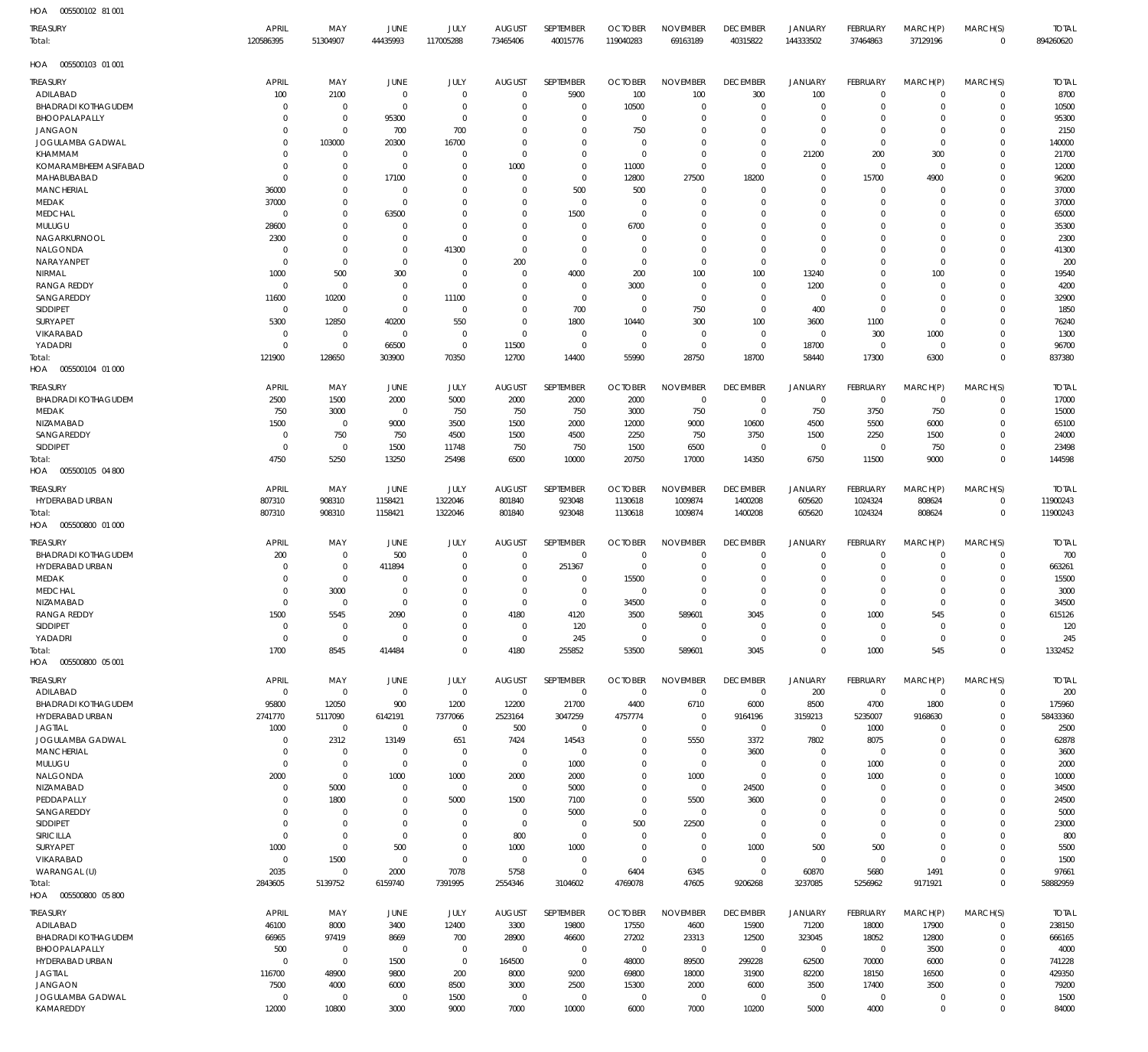| HOA | 005500800 05800 |  |
|-----|-----------------|--|

| TREASURY                   | <b>APRIL</b> | MAY         | JUNE        | JULY        | <b>AUGUST</b> | SEPTEMBER        | <b>OCTOBER</b> | <b>NOVEMBER</b> | <b>DECEMBER</b>         | <b>JANUARY</b>  | FEBRUARY       | MARCH(P)       | MARCH(S)    | <b>TOTAL</b> |
|----------------------------|--------------|-------------|-------------|-------------|---------------|------------------|----------------|-----------------|-------------------------|-----------------|----------------|----------------|-------------|--------------|
| <b>KARIMNAGAR</b>          | 52700        | 9500        | 27900       | 8435        | 12188         | 19300            | 72280          | 398649          | 55500                   | 69906           | 41171          | 20751          | $\mathbf 0$ | 788280       |
| KHAMMAM                    | 13600        | 30144       | 14500       | 14700       | 12000         | 77458            | 251750         | 29500           | 35000                   | 14356           | 44000          | 31000          | $\mathbf 0$ | 568008       |
| KOMARAMBHEEM ASIFABAD      | 2800         | 7900        | 3800        | 1300        | 9300          | 5870             | 4900           | 16300           | 4600                    | 9100            | 5400           | 300            | 0           | 71570        |
| MAHABUBABAD                | 29500        | $\mathbf 0$ | 1500        | 6000        | 41000         | $\mathbf 0$      | 11000          | $\Omega$        | 7000                    | 6000            | 3500           | 7000           | $\mathbf 0$ | 112500       |
| <b>MANCHERIAL</b>          | 67300        | 93600       | 4000        | 14900       | 13500         | 30115            | 56730          | 6500            | 10250                   | 113000          | 3800           | 5900           | $\mathbf 0$ | 419595       |
| MEDAK                      | $\mathbf 0$  | 5000        | 5000        | 27404       | $\mathbf 0$   | 5000             | 39600          | 45000           | $^{\circ}$              | 8850            | 10000          | 15000          | $\Omega$    | 160854       |
| MULUGU                     | $\mathbf 0$  | $\mathbf 0$ | $\mathbf 0$ | 1000        | 2042          | $\mathbf 0$      | $\overline{0}$ | $\Omega$        | 1532                    | 4596            | $\mathbf 0$    | 16306          | 0           | 25476        |
| NAGARKURNOOL               | $\mathbf 0$  | $\mathbf 0$ | $\mathbf 0$ | $\mathbf 0$ | $\mathbf 0$   | $\mathbf 0$      | $\mathbf 0$    | $\Omega$        | $^{\circ}$              | $^{\circ}$      | 21000          | $\overline{0}$ | $\mathbf 0$ | 21000        |
| NALGONDA                   | 6000         | 279500      | 1100        | 4900        | 5200          | 5000             | 1700           | 2100            | 5900                    | 68700           | 5800           | 2300           | $\mathbf 0$ | 388200       |
| NIRMAL                     | 4500         | 15000       | 1000        | 8100        | 17000         | 22550            | 39300          | 10100           | 7800                    | 5700            | 100            | 21900          | $\mathbf 0$ | 153050       |
| <b>NIZAMABAD</b>           | 73000        | 68986       | 45000       | 34500       | 19000         | 114932           | 95600          | 48000           | 40228                   | 29226           | 74618          | 33000          | 0           | 676090       |
| PEDDAPALLY                 | 4500         | 5000        | 4000        | 7200        | 6000          | 9500             | 51000          | 8000            | 5000                    | 3000            | 13000          | 2400           | $\mathbf 0$ | 118600       |
| <b>RANGA REDDY</b>         | $\mathbf 0$  | $\mathbf 0$ | $\mathbf 0$ | $\mathbf 0$ | $\mathbf 0$   | $\mathbf 0$      | $\overline{0}$ | $\Omega$        | 1500                    | $^{\circ}$      | $\mathbf 0$    | $\overline{0}$ | $\mathbf 0$ | 1500         |
| SANGAREDDY                 | 500          | 26500       | 102216      | 45716       | 30000         | 20000            | 22500          | 15000           | 30000                   | 20950           | 15000          | 29216          | $\mathbf 0$ | 357598       |
| SIDDIPET                   | 15200        | 32500       | 80100       | 20000       | 5000          | 30750            | 38000          | 5000            | 30000                   | 10000           | 40000          | 10000          | 0           | 316550       |
| SIRICILLA                  | 6500         | 10000       | 9000        | 9500        | 2000          | 1320             | 73000          | 2000            | 12900                   | 3000            | 16000          | 22500          | $\mathbf 0$ | 167720       |
| <b>SURYAPET</b>            | 62054        | 12101       | 1300        | 700         | 7100          | 17100            | 70726          | 2600            | 200                     | 3100            | 8100           | 5300           | 0           | 190381       |
| VIKARABAD                  | 2400         | 38169       | 4000        | 46610       | 11340         | 3800             | 9410           | 123345          | 43206                   | 201870          | 137180         | 9360           | $\mathbf 0$ | 630690       |
| WANAPARTHY                 | 29000        |             | 8000        |             |               | $\mathbf 0$      | 300            | $\mathbf 0$     | $^{\circ}$              | $^{\circ}$      | 10500          | 31500          | 0           | 139900       |
|                            |              | 21000       |             | 29100       | 10500         |                  |                |                 |                         |                 |                |                |             |              |
| WARANGAL (R)               | $\mathbf 0$  | $\mathbf 0$ | 100         | $\mathbf 0$ | $\mathbf 0$   | $\mathbf 0$      | 16300          | $\Omega$        | $\Omega$                | $\overline{0}$  | $\Omega$       | $\Omega$       | $\mathbf 0$ | 16400        |
| WARANGAL (U)               | 172088       | 88483       | 509416      | 138694      | 96153         | 147666           | 253821         | 216556          | 156528                  | 248539          | 218323         | 570030         | $\mathbf 0$ | 2816297      |
| YADADRI                    | $\mathbf 0$  | $\mathbf 0$ | 1600        | $\mathbf 0$ | 200           | 2200             | 21000          | 200             | $\overline{0}$          | 400             | $\mathbf 0$    | $\Omega$       | $\mathbf 0$ | 25600        |
| Total:                     | 791407       | 912502      | 855901      | 451059      | 514223        | 600661           | 1312769        | 1073263         | 822872                  | 1367738         | 813094         | 893963         | $\Omega$    | 10409452     |
| HOA  005500800  06  001    |              |             |             |             |               |                  |                |                 |                         |                 |                |                |             |              |
| TREASURY                   | <b>APRIL</b> | MAY         | JUNE        | JULY        | <b>AUGUST</b> | SEPTEMBER        | <b>OCTOBER</b> | <b>NOVEMBER</b> | <b>DECEMBER</b>         | <b>JANUARY</b>  | FEBRUARY       | MARCH(P)       | MARCH(S)    | <b>TOTAL</b> |
| <b>BHADRADI KOTHAGUDEM</b> | 6500         | 1000        | 7000        | 13000       | 6000          |                  | 28000          | 22000           |                         | 45250           | 16000          |                | $\mathbf 0$ | 259250       |
|                            |              |             |             |             |               | 58500            |                |                 | 45000                   |                 |                | 11000          |             |              |
| BHOOPALAPALLY              | $\mathbf 0$  | $\mathbf 0$ | $\mathbf 0$ | $\mathbf 0$ | $\mathbf 0$   | 1000             | $\mathbf 0$    | $\mathbf 0$     | $\overline{0}$          | $\mathbf 0$     | $\mathbf 0$    | 1000           | $\mathbf 0$ | 2000         |
| HYDERABAD URBAN            | 12000        | 17000       | 13000       | 38000       | 29500         | 33000            | 36000          | 19000           | 17000                   | 24000           | 23000          | 18000          | $\mathbf 0$ | 279500       |
| <b>JAGTIAL</b>             | 8000         | 5000        | 11500       | 4000        | 11000         | 13000            | 5000           | 18000           | 15000                   | 8000            | 9000           | 4000           | $\mathbf 0$ | 111500       |
| KAMAREDDY                  | $\mathbf 0$  | 2000        | $\mathbf 0$ | 4000        | $\mathbf 0$   | 1000             | 2000           | $\Omega$        | $\overline{0}$          | 2000            | 9000           | 2000           | $\mathbf 0$ | 22000        |
| <b>KARIMNAGAR</b>          | 5000         | 7000        | 7000        | 10000       | 13000         | 5000             | 14000          | 6000            | 8000                    | 4000            | 8000           | 8000           | $\mathbf 0$ | 95000        |
| MAHABUBABAD                | 2000         | 1000        | 2000        | 1000        | 1000          | $\mathbf 0$      | 1000           | $\Omega$        | 1000                    | 1000            | 2000           | 1000           | $\mathbf 0$ | 13000        |
| NIZAMABAD                  | 1000         | 3000        | 5500        | 1000        | 1000          | 1000             | 2000           | 1000            | 3000                    | 11000           | 4000           | 3000           | $\mathbf 0$ | 36500        |
| PEDDAPALLY                 | $\mathbf 0$  | 8000        | 1000        | 0           | 2000          | 1000             | 8000           | 2000            | 3000                    | 2000            | 1000           | 1000           | $\mathbf 0$ | 29000        |
| <b>RANGA REDDY</b>         | 8000         | 5000        | 1000        | 6000        | 4000          | 7000             | 10000          | 10000           | 11000                   | 4000            | 27000          | 5000           | $\mathbf 0$ | 98000        |
| SANGAREDDY                 | $\mathbf 0$  | $\mathbf 0$ | 6000        | 3000        | 1000          | 2000             | 2000           | $\mathbf 0$     | $\overline{0}$          | 1000            | 2000           | 2000           | $\mathbf 0$ | 19000        |
| SIRICILLA                  | 3000         | 7000        | 5000        | 12000       | 14000         | 7000             | 16000          | 15000           | 25000                   | 7000            | 12000          | 3000           | $\mathbf 0$ | 126000       |
| WANAPARTHY                 | $\mathbf 0$  | 500         | 500         | 0           | $\mathbf 0$   | 0                | $\mathbf 0$    | $\mathbf 0$     | $\overline{0}$          | 1000            | 1000           | $\overline{0}$ | $\mathbf 0$ | 3000         |
| WARANGAL (R)               | 1000         | $\mathbf 0$ | $\mathbf 0$ | $\mathbf 0$ | $\mathbf 0$   | $\mathbf 0$      | $\overline{0}$ | $\Omega$        | $\Omega$                | 1000            | $\Omega$       | $\overline{0}$ | $\mathbf 0$ | 2000         |
| Total:                     | 46500        | 56500       | 59500       | 92000       | 82500         | 129500           | 124000         | 93000           | 128000                  | 111250          | 114000         | 59000          | $\mathbf 0$ | 1095750      |
| 005500800 08 001<br>HOA    |              |             |             |             |               |                  |                |                 |                         |                 |                |                |             |              |
|                            |              |             |             |             |               |                  |                |                 |                         |                 |                |                |             |              |
|                            |              |             |             |             |               |                  |                |                 |                         |                 |                |                |             |              |
| TREASURY                   | <b>APRIL</b> | MAY         | JUNE        | JULY        | <b>AUGUST</b> | <b>SEPTEMBER</b> | <b>OCTOBER</b> | <b>NOVEMBER</b> | <b>DECEMBER</b>         | <b>JANUARY</b>  | FEBRUARY       | MARCH(P)       | MARCH(S)    | <b>TOTAL</b> |
| <b>BHADRADI KOTHAGUDEM</b> | $\mathbf 0$  | $\mathbf 0$ | $\mathbf 0$ | $\mathbf 0$ | $\mathbf 0$   | $\mathbf 0$      | $\Omega$       | $\Omega$        | $\mathbf 0$             | 1000            | $\Omega$       | $\overline{0}$ | $\mathbf 0$ | 1000         |
| WANAPARTHY                 | $\Omega$     | $\mathbf 0$ | 2100        | $\Omega$    | $\Omega$      | $\mathbf 0$      | $\Omega$       | $\Omega$        | $^{\circ}$              | $^{\circ}$      | $\Omega$       | $\Omega$       | $\mathbf 0$ | 2100         |
|                            | $\Omega$     |             | $\mathbf 0$ | $\Omega$    | $\Omega$      | $\mathbf 0$      | $\Omega$       | $\Omega$        |                         | $\overline{0}$  | $\Omega$       | $\Omega$       | 0           |              |
| YADADRI                    | $\Omega$     | 300         |             | $\Omega$    | $\Omega$      | $\Omega$         | $\Omega$       | $\Omega$        | $\mathbf 0$<br>$\Omega$ |                 | $\Omega$       | $\Omega$       | $\Omega$    | 300          |
| Total:                     |              | 300         | 2100        |             |               |                  |                |                 |                         | 1000            |                |                |             | 3400         |
| HOA  005500800  08  800    |              |             |             |             |               |                  |                |                 |                         |                 |                |                |             |              |
| TREASURY                   | <b>APRIL</b> | MAY         | JUNE        | JULY        | <b>AUGUST</b> | SEPTEMBER        | <b>OCTOBER</b> | <b>NOVEMBER</b> | <b>DECEMBER</b>         | <b>JANIJARY</b> | FEBRUARY       | MARCH(P)       | MARCH(S)    | <b>TOTAL</b> |
| <b>BHADRADI KOTHAGUDEM</b> | 0            | $\mathbf 0$ | $\mathbf 0$ | $\mathbf 0$ | 0             | 600              | $\Omega$       | $\Omega$        | $^{\circ}$              | $\overline{0}$  | $\Omega$       | $\Omega$       | 0           | 600          |
| BHOOPALAPALLY              | $\mathbf 0$  | 7000        | $\mathbf 0$ | $\mathbf 0$ | $\mathbf 0$   | $\mathbf 0$      | $\Omega$       | $\mathbf 0$     | $\overline{0}$          | $\overline{0}$  | $\mathbf 0$    | $\mathbf 0$    | $\mathbf 0$ | 7000         |
| HYDERABAD URBAN            | 1831167      | 70900       | 43600       | 98200       | 98200         | 27300            | 149800         | $\mathbf 0$     | 80700                   | 111300          | $\mathbf 0$    | 43600          | 0           | 2554767      |
| WARANGAL (U)               | $\mathbf 0$  | 0           | $\mathbf 0$ | 0           | $\mathbf 0$   | $\mathbf 0$      | $\Omega$       | $\Omega$        | $\overline{0}$          | $\overline{0}$  | 205            | $\overline{0}$ | 0           | 205          |
|                            |              |             |             |             |               |                  |                | $\Omega$        |                         |                 |                |                | $\mathbf 0$ |              |
| Total:                     | 1831167      | 77900       | 43600       | 98200       | 98200         | 27900            | 149800         |                 | 80700                   | 111300          | 205            | 43600          |             | 2562572      |
| 005500800 10 001<br>HOA    |              |             |             |             |               |                  |                |                 |                         |                 |                |                |             |              |
| TREASURY                   | APRIL        | MAY         | JUNE        | JULY        | <b>AUGUST</b> | <b>SEPTEMBER</b> | <b>OCTOBER</b> | <b>NOVEMBER</b> | <b>DECEMBER</b>         | <b>JANUARY</b>  | FEBRUARY       | MARCH(P)       | MARCH(S)    | <b>TOTAL</b> |
| HYDERABAD URBAN            | 2000         | $\mathbf 0$ | $\mathbf 0$ | $\mathbf 0$ | $\mathbf 0$   | $\mathbf 0$      | 1500           | $\Omega$        | $\mathbf 0$             | $\overline{0}$  | $\Omega$       | $\Omega$       | $\mathbf 0$ | 3500         |
| MEDCHAL                    | $\mathbf 0$  | 46500       | 551578      | 872687      | 686543        | 1027160          | 1462645        | 600171          | 915692                  | 15276956        | 1003476        | 490523         | $\mathbf 0$ | 22933931     |
| <b>RANGA REDDY</b>         | 14913606     | 8521126     | 10461611    | 3707722     | 1793897       | 1141798          | 14659135       | 8743141         | 12137992                | 1302258         | 1319143        | 5734835        | $\Omega$    | 84436264     |
| YADADRI                    | $\mathbf 0$  | $\mathbf 0$ | $\mathbf 0$ | 10500       | $\mathbf 0$   | $\mathbf 0$      | 1000           | $\mathbf 0$     | $\mathbf 0$             | 1000            | $\mathbf 0$    | 10000          | 0           | 22500        |
| Total:                     | 14915606     | 8567626     | 11013189    | 4590909     | 2480440       | 2168958          | 16124280       | 9343312         | 13053684                | 16580214        | 2322619        | 6235358        | $\Omega$    | 107396195    |
|                            |              |             |             |             |               |                  |                |                 |                         |                 |                |                |             |              |
| HOA  005500800  80 000     |              |             |             |             |               |                  |                |                 |                         |                 |                |                |             |              |
| TREASURY                   | <b>APRIL</b> | MAY         | JUNE        | JULY        | <b>AUGUST</b> | SEPTEMBER        | <b>OCTOBER</b> | <b>NOVEMBER</b> | <b>DECEMBER</b>         | <b>JANUARY</b>  | FEBRUARY       | MARCH(P)       | MARCH(S)    | <b>TOTAL</b> |
| ADILABAD                   | $\mathbf 0$  | $\mathbf 0$ | $\mathbf 0$ | $\mathbf 0$ | $\mathbf 0$   | $\mathbf 0$      | $\overline{0}$ | $\Omega$        | $\overline{0}$          | 4000            | $\mathbf 0$    | $\overline{0}$ | $\mathbf 0$ | 4000         |
| <b>BHADRADI KOTHAGUDEM</b> | 0            | $\mathbf 0$ | 0           | 184700      | 116500        | $\mathbf 0$      | $\overline{0}$ | $\Omega$        | $\mathbf 0$             | $\mathbf 0$     | 170500         | $\mathbf 0$    | $\mathbf 0$ | 471700       |
| HYDERABAD URBAN            | 0            | 64755       | 81806       | 372670      | $^{\circ}$    | 15251964         | 13077289       | 13643128        | 95000                   | $^{\circ}$      | 20014238       | 4921000        | 0           | 67521850     |
| JOGULAMBA GADWAL           | $\mathbf 0$  | $\mathbf 0$ | O           | $\mathbf 0$ | $\Omega$      | $\mathbf 0$      | $\Omega$       | $\Omega$        | 48700                   | $\overline{0}$  | 0              | $\Omega$       | 0           | 48700        |
| <b>KARIMNAGAR</b>          | 3500         | $\mathbf 0$ | $\Omega$    | $\mathbf 0$ | $\Omega$      | $\mathbf 0$      | $\Omega$       | 7900            | $^{\circ}$              | $\overline{0}$  | $\overline{0}$ | $\Omega$       | 0           | 11400        |
| KHAMMAM                    | 8200         | 33480       | $\Omega$    | $\Omega$    | $\Omega$      | $\mathbf 0$      | $\Omega$       | $\Omega$        | $^{\circ}$              | 54400           | 630            | $\Omega$       | 0           | 96710        |
| KOMARAMBHEEM ASIFABAD      | $\mathbf 0$  | $\mathbf 0$ | $\Omega$    | $\Omega$    | $\Omega$      | $\mathbf 0$      | $\Omega$       | $\Omega$        | 0                       | $^{\circ}$      | 61800          | $\Omega$       | 0           | 61800        |
| MEDAK                      | $\mathbf 0$  | 0           | $\Omega$    | $\mathbf 0$ | $\Omega$      | 116000           | $\Omega$       | $\Omega$        | $^{\circ}$              | $\overline{0}$  | $\overline{0}$ | $\Omega$       | 0           | 116000       |
| NIZAMABAD                  | 93773        | $\mathbf 0$ | $\Omega$    | $\Omega$    | $\Omega$      | $\mathbf 0$      | $\Omega$       | $\Omega$        | $\Omega$                | $\overline{0}$  | 18100          | 2000           | 0           | 113873       |
| <b>RANGA REDDY</b>         | $\mathbf 0$  | $\mathbf 0$ | 4994000     | 101050      | $\Omega$      | $\mathbf 0$      | 2111817        | $\Omega$        | $\overline{0}$          | 246911          | $\overline{0}$ | 235608         | 0           | 7689386      |
|                            | $\mathbf 0$  |             | $\mathbf 0$ |             | $\Omega$      |                  | $\Omega$       | $\Omega$        | $^{\circ}$              | $\overline{0}$  | $\overline{0}$ | $\mathbf 0$    | 0           |              |
| SIRICILLA                  |              | $\mathbf 0$ |             | 0           | $\Omega$      | 9500             | $\cup$         | $\Omega$        |                         |                 |                |                |             | 9500         |
| WARANGAL (U)               | $\mathbf 0$  | $\mathbf 0$ | $\mathbf 0$ | $\mathbf 0$ |               | $\mathbf 0$      |                |                 | $\overline{0}$          | $\overline{0}$  | 180500         | $\mathbf 0$    | 0           | 180500       |
| Total:                     | 105473       | 98235       | 5075806     | 658420      | 116500        | 15377464         | 15189106       | 13651028        | 143700                  | 305311          | 20445768       | 5158608        | $\mathbf 0$ | 76325419     |
| HOA  005500800  81  001    |              |             |             |             |               |                  |                |                 |                         |                 |                |                |             |              |
| TREASURY                   | APRIL        | MAY         | <b>JUNE</b> | JULY        | <b>AUGUST</b> | SEPTEMBER        | <b>OCTOBER</b> | <b>NOVEMBER</b> | <b>DECEMBER</b>         | <b>JANUARY</b>  | FEBRUARY       | MARCH(P)       | MARCH(S)    | <b>TOTAL</b> |
| ADILABAD                   | 45742        | 10000       | 78631       | 130870      | 11889         | $\mathbf 0$      | 290000         | 6720            | 35168                   | 648463          | 5000           | 446257         | $\mathbf 0$ | 1708740      |
| <b>BHADRADI KOTHAGUDEM</b> | 44431        | 26053       | 23076       | 12162       | 1878          | $\mathbf 0$      | 13354          | 13425           | $\overline{0}$          | 13029           | 8519           | 12539          | $\mathbf 0$ | 168466       |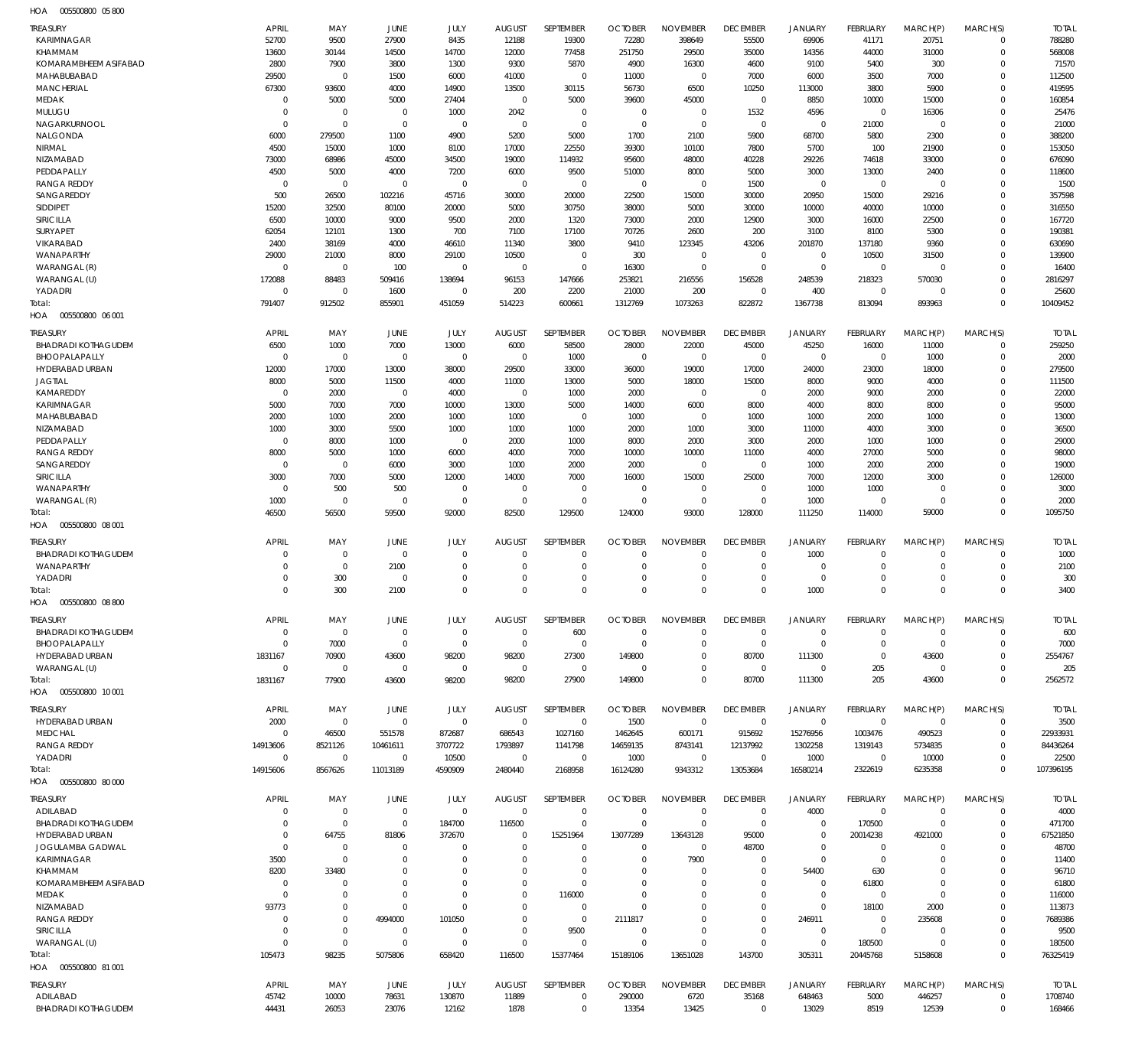005500800 81 001 HOA

| 1127<br><b>DOPODODO DI ANI</b> |                |             |              |             |               |              |                |                 |                 |                |                 |             |              |              |
|--------------------------------|----------------|-------------|--------------|-------------|---------------|--------------|----------------|-----------------|-----------------|----------------|-----------------|-------------|--------------|--------------|
| <b>TREASURY</b>                | <b>APRIL</b>   | MAY         | JUNE         | JULY        | <b>AUGUST</b> | SEPTEMBER    | <b>OCTOBER</b> | <b>NOVEMBER</b> | <b>DECEMBER</b> | <b>JANUARY</b> | FEBRUARY        | MARCH(P)    | MARCH(S)     | <b>TOTAL</b> |
| HYDERABAD URBAN                | 3799339        | 2992199     | 10369389     | 4257884     | 2860938       | 8022336      | 7860519        | 3600252         | 9478269         | 5851093        | 2226567         | 9498455     | 0            | 70817240     |
|                                |                |             |              |             |               |              |                |                 |                 |                |                 |             |              |              |
| JOGULAMBA GADWAL               | 4000           | 45000       | 2500         | $\mathbf 0$ | 5500          | 191478       | 1000           | 3716            | 2500            | 146000         | 54330           | 9000        | 0            | 465024       |
| KAMAREDDY                      | 400            | 200         | 4600         | 96200       | 11600         | $\mathbf 0$  | 300            | 300             | 600             | $\mathbf 0$    | $\mathbf 0$     | 0           | $\mathbf 0$  | 114200       |
| KARIMNAGAR                     | $\overline{0}$ | $\mathbf 0$ | $\mathbf 0$  | $\mathbf 0$ | $\mathbf 0$   | $\mathbf 0$  | $\mathbf 0$    | $\mathbf 0$     | 5000            | 15000          | 15000           | $\mathbf 0$ | 0            | 35000        |
| KHAMMAM                        | 15740          | 27779       | 17254        | 35021       | 38170         | 25590        | 59358          | 21830           | 35099           | 19330          | 47210           | 49250       | $\mathbf 0$  | 391631       |
|                                |                |             |              |             |               |              |                |                 |                 |                |                 |             |              |              |
| KOMARAMBHEEM ASIFABAD          | $\overline{0}$ | $\mathbf 0$ | $\mathbf 0$  | $\mathbf 0$ | $\mathbf{0}$  | $\mathbf 0$  | $\mathbf 0$    | $\mathbf 0$     | $\mathbf 0$     | $\mathbf 0$    | 32287           | $\mathbf 0$ | 0            | 32287        |
| MAHABOOB NAGAR                 | 2500           | 3000        | 4000         | 6500        | 6200          | 3210         | 8000           | 2900            | 110             | 6000           | 12000           | 4000        | $\mathbf 0$  | 58420        |
| <b>MANCHERIAL</b>              | 61998          | 53745       | 69910        | 6840        | 4231          | 2356         | 41735          | 8779            | 20705           | 17231          | 56304           | 22593       | 0            | 366427       |
|                                |                |             |              |             |               |              |                |                 |                 |                |                 |             |              |              |
| <b>MEDCHAL</b>                 | $\overline{0}$ | $\mathbf 0$ | 5000         | $\mathbf 0$ | $\mathbf{0}$  | $\mathbf 0$  | $\mathbf{0}$   | 2262500         | $\mathbf 0$     | $\mathbf 0$    | $\mathbf 0$     | $\mathbf 0$ | $\mathbf 0$  | 2267500      |
| NAGARKURNOOL                   | 500            | 3552        | 2500         | 6000        | 2500          | 5430         | 67230          | 14000           | 4000            | 6500           | 2000            | 8000        | $\mathbf 0$  | 122212       |
| NALGONDA                       | 37050          | 21900       | 40556        | 20300       | 51360         | 21900        | 61826          | 23771           | 2900            | 15000          | 43278           | 1739        | $\mathbf 0$  | 341580       |
| NARAYANPET                     | $\overline{0}$ | 7700        | 500          | 2500        | 500           | 2000         | 4700           | 300             | 5200            | 18800          | 2200            | 100         | $\mathbf 0$  | 44500        |
|                                |                |             |              |             |               |              |                |                 |                 |                |                 |             |              |              |
| NIRMAL                         | $\overline{0}$ | 100         | 81287        | 42316       | $\mathbf{0}$  | 41630        | $\mathbf 0$    | 7347            | 3634            | 3476           | 3397            | $\mathbf 0$ | $\mathbf 0$  | 183187       |
| NIZAMABAD                      | 5000           | $\mathbf 0$ | $\mathbf 0$  | 100         | $\mathbf 0$   | $\mathbf 0$  | $\mathbf{0}$   | $\mathbf 0$     | $\mathbf 0$     | $\mathbf 0$    | $\overline{0}$  | $\mathbf 0$ | $\mathbf 0$  | 5100         |
| PEDDAPALLY                     | $\Omega$       | $\mathbf 0$ | $\mathbf 0$  | 10750       | 32753         | $\mathbf 0$  | $\mathbf{0}$   | $\mathbf 0$     | $\mathbf 0$     | $\mathbf 0$    | $\overline{0}$  | $\mathbf 0$ | $\mathbf 0$  | 43503        |
| <b>RANGA REDDY</b>             | 178022         | 100859      | 130597       | 119124      | 104515        | 117993       | 3514111        | 1395673         | 1462330         | 115320         | 1464448         | 1142254     | $\mathbf 0$  | 9845246      |
|                                |                |             |              |             |               |              |                |                 |                 |                |                 |             |              |              |
| <b>SIRICILLA</b>               | 3131           | $\mathbf 0$ | $\mathbf{0}$ | 3679        | $\mathbf 0$   | 10000        | $\mathbf{0}$   | 2000            | 10000           | $\mathbf 0$    | $\mathbf 0$     | $\mathbf 0$ | $\mathbf 0$  | 28810        |
| SURYAPET                       | 26700          | 18600       | 2000         | 1500        | 1300          | 2600         | 1300           | 1400            | 1100            | 60800          | 2800            | 1500        | $\mathbf 0$  | 121600       |
| VIKARABAD                      | $\mathbf 0$    | 600         | $\mathbf{0}$ | $\mathbf 0$ | $\mathbf{0}$  | $\mathbf 0$  | $\mathbf{0}$   | $\mathbf 0$     | $\mathbf 0$     | $\mathbf 0$    | 100             | $\mathbf 0$ | $\mathbf 0$  | 700          |
|                                |                |             |              |             |               |              |                |                 |                 |                |                 |             |              |              |
| WANAPARTHY                     | 17200          | 14100       | 10500        | 10500       | 5600          | 6000         | 7500           | 9300            | 3600            | 6000           | 7000            | 4900        | $\mathbf 0$  | 102200       |
| WARANGAL (R)                   | 500            | $\mathbf 0$ | $\mathbf{0}$ | $\mathbf 0$ | $\mathbf{0}$  | $\mathbf 0$  | $\mathbf{0}$   | $\mathbf 0$     | 400             | $\mathbf 0$    | $\mathbf 0$     | $\mathbf 0$ | $\mathbf 0$  | 900          |
| WARANGAL (U)                   | 5110           | 40325       | 660          | $\mathbf 0$ | 330           | 220          | $\mathbf{0}$   | 3923            | 4466            | 2360           | 9231            | 6664        | $\mathbf 0$  | 73289        |
| YADADRI                        | 1500           | 1400        | $\mathbf{0}$ | $\mathbf 0$ | $\mathbf 0$   | $\mathbf{0}$ | $\mathbf{0}$   | $\mathbf 0$     | 0               | 74700          | $\mathbf 0$     | $^{\circ}$  | $\mathbf 0$  | 77600        |
|                                |                |             |              |             |               |              |                |                 |                 |                |                 |             |              |              |
| Total:                         | 4248863        | 3367112     | 10842960     | 4762246     | 3139264       | 8452743      | 11930933       | 7378136         | 11075081        | 7019102        | 3991671         | 11207251    | $\mathbf 0$  | 87415362     |
| HOA   005500800   81 800       |                |             |              |             |               |              |                |                 |                 |                |                 |             |              |              |
|                                |                |             |              |             |               |              |                |                 |                 |                |                 |             |              |              |
| <b>TREASURY</b>                | <b>APRIL</b>   | MAY         | JUNE         | JULY        | <b>AUGUST</b> | SEPTEMBER    | <b>OCTOBER</b> | <b>NOVEMBER</b> | <b>DECEMBER</b> | <b>JANUARY</b> | FEBRUARY        | MARCH(P)    | MARCH(S)     | <b>TOTAL</b> |
| ADILABAD                       | 0              | $\mathbf 0$ | $\mathbf{0}$ | $\mathbf 0$ | $\mathbf{0}$  | $\mathbf 0$  | 400            | 200             | $\mathbf 0$     | $\mathbf 0$    | 100             | $^{\circ}$  | $\mathbf 0$  | 700          |
|                                |                |             |              |             |               |              |                |                 |                 |                |                 |             |              |              |
| <b>BHADRADI KOTHAGUDEM</b>     | 0              | $\mathbf 0$ | $\mathbf{0}$ | $\mathbf 0$ | 0             | 300          | $\overline{0}$ | $\mathbf 0$     | $\mathbf 0$     | $\mathbf 0$    | $\mathbf 0$     | $\mathbf 0$ | $\mathbf 0$  | 300          |
| BHOOPALAPALLY                  | $\mathbf 0$    | $\mathbf 0$ | $\mathbf{0}$ | 80000       | 10000         | $\mathbf 0$  | $\mathbf{0}$   | 10000           | $\mathbf 0$     | 10000          | $^{\circ}$      | $\mathbf 0$ | $\mathbf 0$  | 110000       |
| HYDERABAD URBAN                | 200            | $\mathbf 0$ | $\mathbf{0}$ | $\mathbf 0$ | 0             | $\mathbf 0$  | 2000           | $\mathbf 0$     | 200             | $\mathbf 0$    | $^{\circ}$      | $\mathbf 0$ | $\mathbf 0$  | 2400         |
| <b>JAGTIAL</b>                 | $\mathbf 0$    | $\mathbf 0$ | $\Omega$     | $\mathbf 0$ | $\Omega$      | 400          | $\overline{0}$ | $\mathbf 0$     | $\mathbf 0$     | $\mathbf 0$    | $^{\circ}$      | $\mathbf 0$ | $\mathbf 0$  | 400          |
|                                |                |             |              |             |               |              |                |                 |                 |                |                 |             |              |              |
| KARIMNAGAR                     | 3000           | $\mathbf 0$ | $\mathbf{0}$ | $\mathbf 0$ | $\Omega$      | $\mathbf 0$  | $\overline{0}$ | $\mathbf 0$     | $\mathbf 0$     | $\mathbf 0$    | $^{\circ}$      | $\mathbf 0$ | $\mathbf 0$  | 3000         |
| KHAMMAM                        | 0              | $\mathbf 0$ | 5000         | $\mathbf 0$ | $\Omega$      | $\mathbf 0$  | $\mathbf 0$    | $\mathbf 0$     | $\mathbf 0$     | $\mathbf 0$    | $^{\circ}$      | $\mathbf 0$ | $\mathbf 0$  | 5000         |
| KOMARAMBHEEM ASIFABAD          | 0              | $\mathbf 0$ | $\mathbf{0}$ | $\mathbf 0$ | $\Omega$      | $\mathbf 0$  | $\Omega$       | 100             | $\mathbf 0$     | $\mathbf 0$    | $^{\circ}$      | $\mathbf 0$ | $\mathbf 0$  | 100          |
| <b>MEDCHAL</b>                 | $\Omega$       | $\mathbf 0$ | $\mathbf{0}$ | 1000        | $\mathbf 0$   | $\mathbf 0$  | $\mathbf 0$    | $\mathbf 0$     | $\mathbf 0$     | $\mathbf 0$    | $\mathbf 0$     | $\mathbf 0$ | $\mathbf 0$  | 1000         |
|                                |                |             |              |             |               |              |                |                 |                 |                |                 |             |              |              |
| NALGONDA                       | 26200          | 400         | $\mathbf{0}$ | $\mathbf 0$ | $\mathbf 0$   | $\mathbf 0$  | $\mathbf 0$    | $\mathbf 0$     | 100             | 100            | $\mathbf 0$     | $\mathbf 0$ | $\mathbf 0$  | 26800        |
| NIRMAL                         | 3700           | 1800        | $\mathbf{0}$ | $\mathbf 0$ | 15160         | $\mathbf 0$  | $\mathbf 0$    | 7296            | 1500            | 1900           | $\mathbf 0$     | 5148        | $\mathbf 0$  | 36504        |
| PEDDAPALLY                     | 0              | $\mathbf 0$ | 100          | $\mathbf 0$ | $\mathbf{0}$  | $\mathbf 0$  | 116168         | $\mathbf 0$     | $\mathbf 0$     | 132950         | $\mathbf 0$     | 29306       | $\mathbf 0$  | 278524       |
|                                |                |             |              |             |               |              |                |                 |                 |                |                 |             |              |              |
| <b>RANGA REDDY</b>             | $\mathbf 0$    | 530         | $\mathbf 0$  | 1060        | 530           | $\mathbf 0$  | $\overline{0}$ | $\mathbf 0$     | $\mathbf 0$     | 1060           | 6590            | $\mathbf 0$ | $\mathbf 0$  | 9770         |
| SIDDIPET                       | $\mathbf 0$    | $\mathbf 0$ | 19216        | $\mathbf 0$ | $\mathbf{0}$  | 57648        | $\mathbf{0}$   | 19216           | $\mathbf 0$     | $\mathbf 0$    | 38432           | $\mathbf 0$ | $\mathbf 0$  | 134512       |
| SIRICILLA                      | 2400           | $\mathbf 0$ | $\mathbf{0}$ | 50          | $\mathbf{0}$  | $\mathbf 0$  | 6000           | $\mathbf 0$     | $\mathbf 0$     | $\mathbf 0$    | $\mathbf 0$     | $\mathbf 0$ | $\mathbf 0$  | 8450         |
|                                |                |             |              |             |               |              |                |                 |                 |                |                 | $\mathbf 0$ |              |              |
| SURYAPET                       | 7700           | 11600       | 900          | 1400        | 2700          | 400          | 400            | 200             | 2200            | 2900           | $\overline{0}$  |             | $\mathbf 0$  | 30400        |
| WARANGAL (U)                   | 2911           | 2911        | 2911         | 2911        | 2911          | $\mathbf 0$  | $\mathbf{0}$   | 8733            | 2911            | 28179          | 2911            | 6361        | $\mathbf 0$  | 63650        |
| YADADRI                        | 11100          | 58900       | 100          | 400         | 2300          | 1500         | 1000           | 700             | 700             | 25000          | 4280            | 100         | $\mathbf 0$  | 106080       |
| Total:                         | 57211          | 76141       | 28227        | 86821       | 33601         | 60248        | 125968         | 46445           | 7611            | 202089         | 52313           | 40915       | $\mathbf{0}$ | 817590       |
|                                |                |             |              |             |               |              |                |                 |                 |                |                 |             |              |              |
| 005600800 01 000<br>HOA        |                |             |              |             |               |              |                |                 |                 |                |                 |             |              |              |
|                                |                |             |              |             |               |              |                | <b>NOVEMBER</b> |                 |                |                 |             |              |              |
| TREASURY                       | <b>APRIL</b>   | MAY         | JUNE         | JULY        | <b>AUGUST</b> | SEPTEMBER    | <b>OCTOBER</b> |                 | <b>DECEMBER</b> | <b>JANUARY</b> | <b>FEBRUARY</b> | MARCH(P)    | MARCH(S)     | <b>TOTAL</b> |
| KARIMNAGAR                     | $\mathbf 0$    | 1325        | $\mathbf 0$  | $\mathbf 0$ | $\mathbf 0$   | $\mathbf 0$  | $\mathbf 0$    | $\mathbf 0$     | $\mathbf 0$     | $\mathbf 0$    | $\mathbf 0$     | $\mathbf 0$ | 0            | 1325         |
| VIKARABAD                      | $\mathbf 0$    | $\mathbf 0$ | $\mathbf 0$  | $\mathbf 0$ | $\mathbf 0$   | $\mathbf 0$  | $\mathbf{0}$   | $\mathbf 0$     | $\mathbf 0$     | $\mathbf 0$    | $\mathbf 0$     | 336         | $\mathbf 0$  | 336          |
| Total:                         | $\Omega$       | 1325        | $\mathbf 0$  | $\mathbf 0$ | $\Omega$      | $\mathbf 0$  | $\mathbf{0}$   | $\mathbf 0$     | $\mathbf 0$     | $\mathbf 0$    | $\Omega$        | 336         | $\mathbf{0}$ | 1661         |
|                                |                |             |              |             |               |              |                |                 |                 |                |                 |             |              |              |
| HOA  005600800  02  800        |                |             |              |             |               |              |                |                 |                 |                |                 |             |              |              |
|                                |                |             |              |             |               |              |                | <b>NOVEMBER</b> |                 |                |                 |             |              |              |
| TREASURY                       | <b>APRIL</b>   | MAY         | JUNE         | JULY        | <b>AUGUST</b> | SEPTEMBER    | <b>OCTOBER</b> |                 | <b>DECEMBER</b> | <b>JANUARY</b> | FEBRUARY        | MARCH(P)    | MARCH(S)     | <b>TOTAL</b> |
| <b>MEDCHAL</b>                 | $\mathbf 0$    | $\mathbf 0$ | 267138       | 233015      | $\mathbf{0}$  | $\mathbf 0$  | 35020          | $\mathbf 0$     | 31008           | 1190915        | $\mathbf 0$     | $\mathbf 0$ | $\mathbf 0$  | 1757096      |
| Total:                         | $\overline{0}$ | $\mathbf 0$ | 267138       | 233015      | $\mathbf 0$   | $\mathbf 0$  | 35020          | $\mathbf 0$     | 31008           | 1190915        | $\mathbf{0}$    | $\mathbf 0$ | $\mathbf 0$  | 1757096      |
| HOA   005600800   81   001     |                |             |              |             |               |              |                |                 |                 |                |                 |             |              |              |
|                                |                |             |              |             |               |              |                |                 |                 |                |                 |             |              |              |
| <b>TREASURY</b>                | APRIL          | MAY         | JUNE         | JULY        | <b>AUGUST</b> | SEPTEMBER    | <b>OCTOBER</b> | <b>NOVEMBER</b> | <b>DECEMBER</b> | <b>JANUARY</b> | FEBRUARY        | MARCH(P)    | MARCH(S)     | <b>TOTAL</b> |
| ADILABAD                       | $\mathbf 0$    | $\mathbf 0$ | $\mathbf 0$  | 5464        | $\mathbf{0}$  | $\mathbf 0$  | $\Omega$       | $\mathbf 0$     | $\mathbf 0$     | $\mathbf 0$    | $\mathbf 0$     | 200         | 0            | 5664         |
|                                |                |             |              |             |               |              |                |                 |                 |                |                 |             |              |              |
| <b>BHADRADI KOTHAGUDEM</b>     | $\Omega$       | $\mathbf 0$ | $\mathbf{0}$ | $\mathbf 0$ | 0             | $\mathbf 0$  | $\overline{0}$ | 669             | $\mathbf 0$     | $\mathbf 0$    | 0               | $\mathbf 0$ | $\mathbf 0$  | 669          |
| BHOOPALAPALLY                  | $\Omega$       | $\mathbf 0$ | $\mathbf 0$  | $\mathbf 0$ | 0             | 600          | $\mathbf{0}$   | $\mathbf 0$     | $\mathbf 0$     | $\mathbf 0$    | 0               | $\mathbf 0$ | $\mathbf 0$  | 600          |
| HYDERABAD URBAN                | $\Omega$       | $\mathbf 0$ | $\mathbf 0$  | 19345       | 14437         | $\mathbf 0$  | $\mathbf{0}$   | $\mathbf 0$     | 3000            | 5325           | $\mathbf 0$     | $\Omega$    | $\mathbf 0$  | 42107        |
| <b>JAGTIAL</b>                 | $\Omega$       | $\mathbf 0$ | $\mathbf 0$  | $\mathbf 0$ | $\mathbf 0$   | $\mathbf 0$  | 936            | $\mathbf 0$     | $\mathbf 0$     | $\mathbf 0$    | $\mathbf 0$     | $\mathbf 0$ | $\mathbf 0$  | 936          |
|                                |                |             |              |             |               |              |                |                 |                 |                |                 |             |              |              |
| <b>JANGAON</b>                 | $\Omega$       | $\mathbf 0$ | $\mathbf{0}$ | $\mathbf 0$ | $\mathbf 0$   | $\mathbf 0$  | $\mathbf{0}$   | $\mathbf 0$     | $\mathbf 0$     | 697            | 832             | $\mathbf 0$ | $\mathbf 0$  | 1529         |
| KAMAREDDY                      | $\Omega$       | $\mathbf 0$ | $\mathbf 0$  | $\mathbf 0$ | $\mathbf{0}$  | 421          | $\mathbf{0}$   | $\mathbf 0$     | $\mathbf 0$     | $\mathbf 0$    | $\mathbf 0$     | $\mathbf 0$ | $\mathbf 0$  | 421          |
| KARIMNAGAR                     | $\Omega$       | 360         | 860          | 160         | 160           | 1025         | 454            | 150             | 1440            | 150            | 418             | 788         | $\mathbf 0$  | 5965         |
|                                |                |             |              |             |               |              |                |                 |                 |                |                 |             |              |              |
| KHAMMAM                        | $\Omega$       | 24928       | $\mathbf 0$  | 1700        | 15768         | 100          | $\mathbf{0}$   | 1303            | $\mathbf 0$     | 3654           | $\mathbf 0$     | $\mathbf 0$ | $\Omega$     | 47453        |
| KOMARAMBHEEM ASIFABAD          | $\Omega$       | $\mathbf 0$ | $\mathbf{0}$ | $\mathbf 0$ | $\mathbf{0}$  | $\mathbf 0$  | $\mathbf{0}$   | 1610            | 0               | $\mathbf 0$    | 0               | $\mathbf 0$ | 0            | 1610         |
| MAHABOOB NAGAR                 | $\Omega$       | $\mathbf 0$ | $\mathbf 0$  | 3941        | $\mathbf 0$   | $\mathbf 0$  | $\mathbf{0}$   | $\mathbf 0$     | $\mathbf 0$     | $\mathbf 0$    | $\mathbf 0$     | 9140        | $\Omega$     | 13081        |
| MAHABUBABAD                    | $\mathbf 0$    | $\mathbf 0$ | $\mathbf 0$  | 2802        | $\mathbf{0}$  | $\mathbf 0$  | $\mathbf{0}$   | $\mathbf 0$     | $\mathbf 0$     | $\mathbf 0$    | $\mathbf 0$     | $\mathbf 0$ | $\mathbf 0$  | 2802         |
|                                |                |             |              |             |               |              |                |                 |                 |                |                 |             |              |              |
| <b>MEDCHAL</b>                 | 134098         | 439047      | 301850       | 32865       | 229466        | 32145        | 247875         | 630163          | 57921           | 9370           | 79202           | 10465       | $\Omega$     | 2204467      |
| NAGARKURNOOL                   | $\mathbf 0$    | $\mathbf 0$ | $\mathbf{0}$ | $\mathbf 0$ | $\mathbf 0$   | 1892         | $\mathbf{0}$   | 0               | $\mathbf 0$     | $\mathbf 0$    | $\mathbf 0$     | $\mathbf 0$ | 0            | 1892         |
| NALGONDA                       | 0              | $\mathbf 0$ | $\mathbf{0}$ | $\mathbf 0$ | 6000          | $\mathbf 0$  | $\mathbf{0}$   | $\mathbf 0$     | $\mathbf 0$     | $\mathbf 0$    | 2150            | $\mathbf 0$ | $\mathbf 0$  | 8150         |
|                                |                |             |              |             |               |              |                |                 |                 |                |                 |             |              |              |
| NIRMAL                         | $\Omega$       | $\mathbf 0$ | 2395         | $\mathbf 0$ | $\mathbf 0$   | $\mathbf 0$  | 2745           | $\mathbf 0$     | $\mathbf 0$     | $\mathbf 0$    | $\overline{0}$  | $\mathbf 0$ | $\mathbf 0$  | 5140         |
| NIZAMABAD                      | $\Omega$       | $\mathbf 0$ | $\mathbf{0}$ | $\mathbf 0$ | 61470         | $\mathbf 0$  | $\mathbf{0}$   | 9210            | $\mathbf 0$     | $\mathbf 0$    | $\overline{0}$  | $\mathbf 0$ | $\mathbf 0$  | 70680        |
| SANGAREDDY                     | $\Omega$       | $\mathbf 0$ | 1048         | $\mathbf 0$ | $\Omega$      | $\mathbf 0$  | $\mathbf{0}$   | $\mathbf 0$     | $\mathbf 0$     | $\mathbf 0$    | 1558            | 375         | 0            | 2981         |
| SIDDIPET                       | $\Omega$       | $\mathbf 0$ | $\mathbf{0}$ | $\mathbf 0$ | 0             | 1206         | $\mathbf{0}$   | $\mathbf 0$     | $\mathbf 0$     | $\mathbf 0$    | $\mathbf 0$     | $\mathbf 0$ | $\mathbf 0$  | 1206         |
|                                |                |             |              |             |               |              |                |                 |                 |                |                 |             |              |              |
| SURYAPET                       |                |             |              |             |               |              |                |                 |                 |                |                 |             |              |              |
|                                | $\mathbf 0$    | $\mathbf 0$ | $\mathbf 0$  | $\mathbf 0$ | 0             | $\mathbf 0$  | $\mathbf{0}$   | 2165            | $\mathbf 0$     | $\mathbf 0$    | $\overline{0}$  | $\mathbf 0$ | 0            | 2165         |
| WARANGAL (U)                   | $\Omega$       | $\mathbf 0$ | 27410        | $\mathbf 0$ | $\mathbf 0$   | $\mathbf 0$  | $\mathbf{0}$   | $\mathbf 0$     | 110000          | $\mathbf 0$    | 9206            | 2650        | $\mathbf 0$  | 149266       |
| Total:                         | 134098         | 464335      | 333563       | 66277       | 327301        | 37389        | 252010         | 645270          | 172361          | 19196          | 93366           | 23618       | $\mathbf 0$  | 2568784      |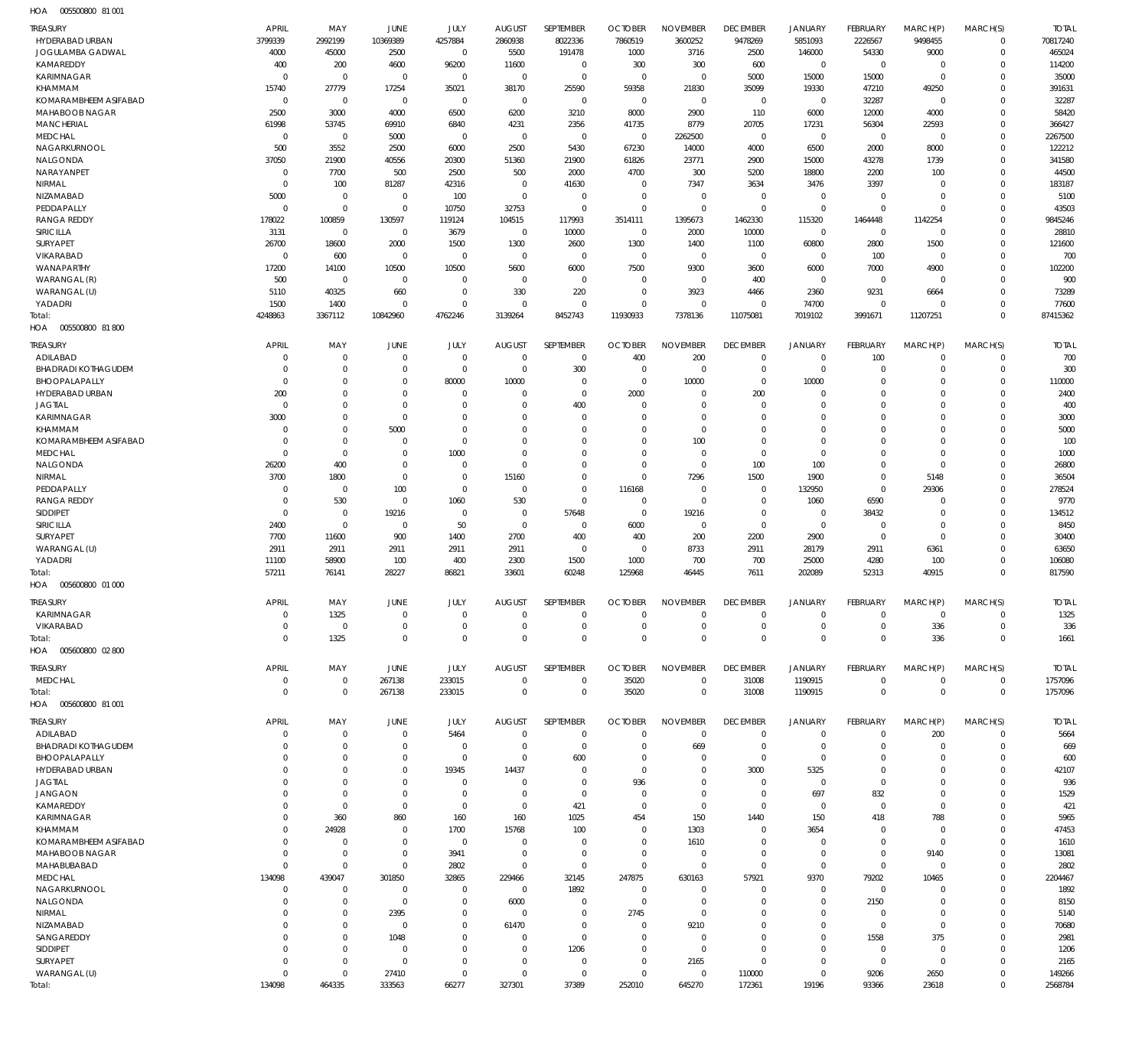| <b>TREASURY</b><br>HYDERABAD URBAN    | <b>APRIL</b><br>39455      | MAY<br>37938                     | JUNE<br>65821           | JULY<br>47654                    | <b>AUGUST</b><br>55400 | SEPTEMBER<br>60790         | <b>OCTOBER</b><br>34727    | <b>NOVEMBER</b><br>52627    | <b>DECEMBER</b><br>163909   | <b>JANUARY</b><br>67593  | <b>FEBRUARY</b><br>35439    | MARCH(P)<br>118295   | MARCH(S)<br>$\Omega$         | <b>TOTAL</b><br>779648 |
|---------------------------------------|----------------------------|----------------------------------|-------------------------|----------------------------------|------------------------|----------------------------|----------------------------|-----------------------------|-----------------------------|--------------------------|-----------------------------|----------------------|------------------------------|------------------------|
| <b>MEDCHAL</b>                        | $\Omega$                   | $\overline{0}$                   | 1750                    | $\Omega$                         | 550                    | $\Omega$                   | 550                        | 550                         | 550                         | $\Omega$                 | $\overline{0}$              | $\Omega$             | $\Omega$                     | 3950                   |
| <b>RANGA REDDY</b>                    | 5500                       | $\overline{0}$                   | 4950                    | 5500                             | 3850                   | 3300                       | 2200                       | 7150                        | 2200                        | 2200                     | 8800                        | 2750                 | $\Omega$<br>$\Omega$         | 48400                  |
| Total:<br>005800200 01 000<br>HOA     | 44955                      | 37938                            | 72521                   | 53154                            | 59800                  | 64090                      | 37477                      | 60327                       | 166659                      | 69793                    | 44239                       | 121045               |                              | 831998                 |
| <b>TREASURY</b><br>HYDERABAD URBAN    | <b>APRIL</b><br>$\Omega$   | MAY<br>$\overline{0}$            | <b>JUNE</b><br>$\Omega$ | JULY<br>$\overline{0}$           | <b>AUGUST</b><br>1296  | SEPTEMBER<br>$\mathbf{0}$  | <b>OCTOBER</b><br>$\Omega$ | <b>NOVEMBER</b><br>$\Omega$ | <b>DECEMBER</b><br>$\Omega$ | JANUARY<br>$\Omega$      | <b>FEBRUARY</b><br>$\Omega$ | MARCH(P)<br>$\Omega$ | MARCH(S)<br>$\Omega$         | <b>TOTAL</b><br>1296   |
| <b>MEDAK</b>                          | 100                        | 50                               | 50                      | 50                               | 50                     | $\mathbf{0}$               | $\Omega$                   | $\Omega$                    | $\Omega$                    | $\Omega$                 | $\Omega$                    | $\Omega$             | $\Omega$                     | 300                    |
| SANGAREDDY                            | 300                        | 300                              | 350                     | 50                               | 50                     | $\Omega$                   | $\Omega$                   | 50                          | $\Omega$                    | $\Omega$                 | $\Omega$                    | $\Omega$             | $\Omega$                     | 1100                   |
| <b>SIDDIPET</b>                       | 100                        | $\overline{0}$                   | 50                      | 100                              | $\Omega$               | $\Omega$<br>$\Omega$       | $\Omega$<br>$\Omega$       | $\Omega$                    | $\Omega$                    | $\Omega$<br>$\Omega$     | $\Omega$<br>$\Omega$        | $\Omega$<br>$\Omega$ | $\Omega$                     | 250                    |
| Total:<br>005800800 01 000<br>HOA     | 500                        | 350                              | 450                     | 200                              | 1396                   |                            |                            | 50                          | $\Omega$                    |                          |                             |                      | $\Omega$                     | 2946                   |
| <b>TREASURY</b>                       | APRIL                      | MAY                              | <b>JUNE</b>             | JULY                             | <b>AUGUST</b>          | SEPTEMBER                  | <b>OCTOBER</b>             | <b>NOVEMBER</b>             | <b>DECEMBER</b>             | JANUARY                  | FEBRUARY                    | MARCH(P)             | MARCH(S)                     | <b>TOTAI</b>           |
| <b>HYDERABAD URBAN</b>                | 5682802                    | 878510                           | 1040                    | $\Omega$                         | 104384                 | 329196                     | 36439                      | 1193296                     | 3351497                     | 2395960                  | 1253295                     | 804968               | $\Omega$                     | 16031387               |
| <b>MEDAK</b><br>SANGAREDDY            | $\overline{0}$<br>$\Omega$ | $\overline{0}$<br>$\overline{0}$ | 50<br>$\Omega$          | $\Omega$<br>1000                 | $\Omega$<br>$\Omega$   | $\Omega$<br>3000           | $\Omega$<br>19000          | $\Omega$<br>$\Omega$        | $\mathbf{0}$<br>$\Omega$    | 0<br>$\Omega$            | $\Omega$<br>$\Omega$        | $\Omega$<br>$\Omega$ | $\Omega$<br>$\Omega$         | 50<br>23000            |
| YADADRI                               | $\Omega$                   | $\Omega$                         | $\Omega$                | $\Omega$                         | $\Omega$               | $\Omega$                   | $\Omega$                   | $\Omega$                    | $\Omega$                    | $\Omega$                 | $\Omega$                    | 200                  | $\Omega$                     | 200                    |
| Total:                                | 5682802                    | 878510                           | 1090                    | 1000                             | 104384                 | 332196                     | 55439                      | 1193296                     | 3351497                     | 2395960                  | 1253295                     | 805168               | $\Omega$                     | 16054637               |
| HOA   005980011   01   000            |                            |                                  |                         |                                  |                        |                            |                            |                             |                             |                          |                             |                      |                              |                        |
| <b>TREASURY</b>                       | APRIL                      | MAY                              | <b>JUNE</b>             | JULY                             | <b>AUGUST</b>          | SEPTEMBER                  | <b>OCTOBER</b>             | <b>NOVEMBER</b>             | <b>DECEMBER</b>             | <b>JANUARY</b>           | FEBRUARY                    | MARCH(P)             | MARCH(S)                     | <b>TOTAL</b>           |
| HYDERABAD URBAN<br>Total:             | $\Omega$<br>$\Omega$       | 300000<br>300000                 | $\Omega$<br>$\Omega$    | $\overline{0}$<br>$\Omega$       | 300000<br>300000       | $\Omega$<br>$\Omega$       | $\Omega$<br>$\Omega$       | 300000<br>300000            | $\Omega$<br>$\Omega$        | $\Omega$<br>$\Omega$     | 300000<br>300000            | $\Omega$<br>$\Omega$ | $\Omega$<br>$\Omega$         | 1200000<br>1200000     |
| 005980011 02 000<br>HOA               |                            |                                  |                         |                                  |                        |                            |                            |                             |                             |                          |                             |                      |                              |                        |
| <b>TREASURY</b>                       | <b>APRIL</b>               | MAY                              | JUNE                    | JULY                             | <b>AUGUST</b>          | SEPTEMBER                  | <b>OCTOBER</b>             | <b>NOVEMBER</b>             | <b>DECEMBER</b>             | JANUARY                  | FEBRUARY                    | MARCH(P)             | MARCH(S)                     | <b>TOTAL</b>           |
| HYDERABAD URBAN                       | 619731                     | 265600                           | 351320                  | 627950                           | 374742                 | 28900                      | 1164950                    | 1345041                     | 447400                      | 258000                   | 154187                      | 849357               | $\Omega$                     | 6487178                |
| PAO - LEGISLATURE (TELANGANA)         | 120000                     | 830373                           | 438710                  | 440288                           | 405000                 | 383000                     | 380000                     | 526613                      | 755000                      | 1039206                  | 1060000                     | 593371               | $\Omega$                     | 6971561                |
| Total:<br>HOA<br>005980800 81 000     | 739731                     | 1095973                          | 790030                  | 1068238                          | 779742                 | 411900                     | 1544950                    | 1871654                     | 1202400                     | 1297206                  | 1214187                     | 1442728              | $\Omega$                     | 13458739               |
| <b>TREASURY</b>                       | <b>APRIL</b>               | MAY                              | JUNE                    | JULY                             | <b>AUGUST</b>          | SEPTEMBER                  | <b>OCTOBER</b>             | <b>NOVEMBER</b>             | <b>DECEMBER</b>             | JANUARY                  | FEBRUARY                    | MARCH(P)             | MARCH(S)                     | <b>TOTAL</b>           |
| <b>BHADRADI KOTHAGUDEM</b>            | $\Omega$                   | $\overline{0}$                   | $\Omega$                | $\overline{0}$                   | $\Omega$               | $\Omega$                   | $\Omega$                   | $\Omega$                    | $\mathbf{0}$                | $\overline{0}$           | 4000                        | $\Omega$             | $\Omega$                     | 4000                   |
| <b>HYDERABAD URBAN</b>                | 111235                     | 313264                           | 109235                  | 87125                            | 97045                  | 142465                     | 56400                      | 46400                       | 91110                       | 70761                    | 117690                      | 44585                | $\Omega$                     | 1287315                |
| <b>MAHABOOB NAGAR</b>                 | $\overline{0}$<br>250000   | $\overline{0}$<br>$\overline{0}$ | $\Omega$<br>$\Omega$    | $\overline{0}$<br>$\overline{0}$ | $\Omega$<br>$\Omega$   | 22500<br>$\Omega$          | $\Omega$<br>$\Omega$       | $\Omega$<br>$\Omega$        | $\Omega$<br>$\Omega$        | $\mathbf{0}$<br>$\Omega$ | $\Omega$<br>$\overline{0}$  | $\Omega$<br>$\Omega$ | $\Omega$<br>$\Omega$         | 22500<br>250000        |
| PPO - MOTIGALLY (TELANGANA)<br>Total: | 361235                     | 313264                           | 109235                  | 87125                            | 97045                  | 164965                     | 56400                      | 46400                       | 91110                       | 70761                    | 121690                      | 44585                | $\Omega$                     | 1563815                |
| HOA<br>007001102 01 000               |                            |                                  |                         |                                  |                        |                            |                            |                             |                             |                          |                             |                      |                              |                        |
| <b>TREASURY</b>                       | APRIL                      | MAY                              | JUNE                    | JULY                             | <b>AUGUST</b>          | SEPTEMBER                  | <b>OCTOBER</b>             | <b>NOVEMBER</b>             | <b>DECEMBER</b>             | JANUARY                  | FEBRUARY                    | MARCH(P)             | MARCH(S)                     | <b>TOTAL</b>           |
| ADILABAD                              | 124150                     | 79900                            | 79150                   | 785200                           | 92930                  | 485390                     | 161050                     | 172700                      | 979690                      | 18560                    | 595852                      | 83205                | $\Omega$                     | 3657777                |
| <b>BHADRADI KOTHAGUDEM</b>            | 212790                     | 98200                            | 131900                  | 722700                           | 177900                 | 471900                     | 265050                     | 69400                       | 518450                      | 359100                   | 952500                      | 567631               | $\Omega$                     | 4547521                |
| HYDERABAD URBAN<br><b>JAGTIAL</b>     | 10585142<br>265090         | 12950393<br>291870               | 13642841<br>170310      | 11566381<br>574640               | 12228330<br>506360     | 7969083<br>687760          | 21790586<br>794200         | 29574816<br>736620          | 25869654<br>1196660         | 26604271<br>717310       | 34184122<br>691010          | 16262826<br>560370   | $\Omega$<br>$\Omega$         | 223228445<br>7192200   |
| <b>JANGAON</b>                        | 135100                     | 206100                           | 166800                  | 357900                           | 245970                 | 281630                     | 240640                     | 284720                      | 432570                      | 315529                   | 303260                      | 340950               | $\Omega$                     | 3311169                |
| JOGULAMBA GADWAL                      | 317830                     | 240400                           | 220970                  | 159700                           | 298110                 | 526020                     | 437860                     | 168200                      | 365963                      | 121970                   | 91800                       | 5150                 |                              | 2953973                |
| KAMAREDDY<br><b>KARIMNAGAR</b>        | 109500<br>2221310          | 170520<br>2022008                | 168700<br>2409940       | 480854<br>3193035                | 401770<br>2898820      | 338790<br>2445870          | 344510<br>2360098          | 388960<br>2432250           | 358590<br>3272650           | 368210<br>1627640        | 289150<br>2933126           | 219370<br>1434390    | $\Omega$                     | 3638924<br>29251137    |
| KHAMMAM                               | 897300                     | 909050                           | 755800                  | 2009630                          | 668200                 | 1086150                    | 3766903                    | 900875                      | 1695320                     | 1598950                  | 3531100                     | 982040               | $\Omega$                     | 18801318               |
| KOMARAMBHEEM ASIFABAD                 | 464910                     | 244229                           | 585500                  | 1317580                          | 387950                 | 856120                     | 271339                     | 237350                      | 785535                      | 517200                   | 875830                      | 509292               |                              | 7052835                |
| MAHABOOB NAGAR                        | 185400                     | 327400                           | 274400                  | 329100                           | 260280                 | 180440                     | 359700                     | 428950                      | 783050                      | 578570                   | 534770                      | 428530               | $\Omega$                     | 4670590                |
| MAHABUBABAD<br>MANCHERIAL             | 365870<br>228445           | 245340<br>194750                 | 378930<br>329400        | 214730<br>821880                 | 319940<br>275850       | 245830<br>991451           | 166450<br>349704           | 278140<br>291000            | 306790<br>828420            | 479230<br>474960         | 306650<br>571016            | 448970<br>468832     | $\Omega$<br>$\Omega$         | 3756870<br>5825708     |
| MEDAK                                 | 1350                       | 563100                           | 60500                   | 31250                            | 12200                  | 183090                     | 55540                      | 160410                      | 328930                      | 193700                   | 603820                      | 162600               | $\Omega$                     | 2356490                |
| <b>MEDCHAL</b>                        | 2460303                    | 4017851                          | 3035561                 | 4207847                          | 11701283               | 10251690                   | 6147410                    | 5895001                     | 11595442                    | 13612560                 | 7911890                     | 4151004              | $\Omega$                     | 84987842               |
| MULUGU<br>NAGARKURNOOL                | 43900<br>211642            | 37700<br>246938                  | 136580<br>352178        | 162320<br>513300                 | 92960<br>116930        | 88650<br>752570            | 109340<br>308300           | 116470<br>440110            | 256040<br>1318330           | 100260<br>673050         | 49900<br>873880             | 150690<br>504360     | $\Omega$<br>$\Omega$         | 1344810<br>6311588     |
| NALGONDA                              | 229830                     | 199110                           | 217870                  | 509910                           | 634080                 | 459500                     | 191180                     | 408230                      | 1012690                     | 796700                   | 1711270                     | 936560               | $\Omega$                     | 7306930                |
| NARAYANPET                            | 49600                      | 24300                            | 84300                   | 49300                            | 83200                  | 1700                       | 20600                      | 44000                       | 74500                       | 78000                    | 60960                       | 44000                | $\Omega$                     | 614460                 |
| NIRMAL<br>NIZAMABAD                   | 22500<br>406595            | 26600<br>453280                  | 44800<br>384590         | 141450<br>908810                 | 141600<br>973310       | 486750<br>425800           | 132300<br>432630           | 125440<br>840110            | 422570<br>955810            | 101150<br>879050         | 305400<br>586210            | 161810<br>375863     | $\Omega$                     | 2112370<br>7622058     |
| PEDDAPALLY                            | 254010                     | 298710                           | 662420                  | 840300                           | 686150                 | 571750                     | 476920                     | $-423430$                   | 626680                      | 505650                   | 433260                      | 268870               | $\Omega$                     | 5201290                |
| <b>RANGA REDDY</b>                    | 5003627                    | 3432769                          | 5503175                 | 6335278                          | 3944176                | 4797632                    | 5796849                    | 4985662                     | 6472415                     | 5632872                  | 15103602                    | 3803268              | $\Omega$                     | 70811325               |
| SANGAREDDY                            | 374420                     | 187580                           | 368460                  | 739210                           | 478140                 | 628870                     | 694450                     | 550230                      | 2152760                     | 827420                   | 1079870                     | 1308430              | $\Omega$                     | 9389840                |
| SIDDIPET<br>SIRICILLA                 | 362865<br>1027000          | 249390<br>459950                 | 361450<br>364440        | 1123020<br>175280                | 959930<br>523070       | 1025120<br>713300          | 621900<br>28070            | 589340<br>12250             | 952215<br>29050             | 872500<br>188260         | 1362820<br>16800            | 896510<br>77850      | $\Omega$<br>$\Omega$         | 9377060<br>3615320     |
| SURYAPET                              | 464940                     | 556030                           | 461020                  | 961416                           | 771100                 | 600580                     | 239870                     | 425500                      | 1260661                     | 260770                   | 280910                      | 198220               | $\Omega$                     | 6481017                |
| VIKARABAD                             | 127640                     | 151870                           | 222120                  | 337780                           | 327000                 | 249620                     | 229100                     | 49600                       | 500360                      | 400940                   | 748235                      | 195980               |                              | 3540245                |
| WANAPARTHY<br>WARANGAL (R)            | 74210<br>325780            | 85552<br>401220                  | 184284<br>280300        | 345732<br>562930                 | 267787<br>613220       | 192532<br>615690           | 130107<br>382010           | 138804<br>488170            | 177974<br>599475            | 258136<br>496300         | 297038<br>412380            | 180530<br>206290     | $\Omega$                     | 2332686<br>5383765     |
| WARANGAL (U)                          | 750630                     | 1106059                          | 1411975                 | 2282800                          | 1565207                | 1157270                    | 1176840                    | 1050240                     | 1749510                     | 1692240                  | 1484270                     | 938240               | $\Omega$                     | 16365281               |
| YADADRI                               | 438900                     | 392550                           | 599250                  | 834360                           | 496200                 | 515200                     | 675930                     | 372800                      | 444250                      | 664640                   | 625270                      | 624940               |                              | 6684290                |
| Total:                                | 28742579                   | 30870719                         | 34049914                | 43595623                         | 43149953               | 40283748                   | 49157436                   | 52232918                    | 68323004                    | 62015698                 | 79807971                    | 37497571             | $\Omega$                     | 569727134              |
| HOA   007001501   01   000            |                            |                                  |                         |                                  |                        |                            |                            |                             |                             |                          |                             |                      |                              |                        |
| <b>TREASURY</b>                       | <b>APRIL</b>               | MAY                              | <b>JUNE</b>             | JULY                             | <b>AUGUST</b>          | SEPTEMBER                  | <b>OCTOBER</b>             | <b>NOVEMBER</b>             | <b>DECEMBER</b>             | JANUARY                  | FEBRUARY                    | MARCH(P)             | MARCH(S)                     | <b>TOTAL</b>           |
| HYDERABAD URBAN<br>NALGONDA           | 37380<br>$\overline{0}$    | 76665<br>$\overline{0}$          | 73854<br>$\mathbf 0$    | 143027<br>$\overline{0}$         | 89570<br>$\mathbf{0}$  | $\mathbf 0$<br>$\mathbf 0$ | 73728<br>$\overline{0}$    | 184623<br>$\mathbf 0$       | 73726<br>$\mathbf 0$        | 177529<br>$\mathbf 0$    | 24000<br>$\overline{0}$     | 143297<br>1000       | $\mathbf{0}$<br>$\mathbf{0}$ | 1097399<br>1000        |
| Total:                                | 37380                      | 76665                            | 73854                   | 143027                           | 89570                  | $\mathbf 0$                | 73728                      | 184623                      | 73726                       | 177529                   | 24000                       | 144297               | $\Omega$                     | 1098399                |
| HOA   007001501   02   000            |                            |                                  |                         |                                  |                        |                            |                            |                             |                             |                          |                             |                      |                              |                        |
| <b>TREASURY</b>                       | <b>APRIL</b>               | MAY                              | <b>JUNE</b>             | JULY                             | <b>AUGUST</b>          | SEPTEMBER                  | <b>OCTOBER</b>             | <b>NOVEMBER</b>             | <b>DECEMBER</b>             | <b>JANUARY</b>           | FEBRUARY                    | MARCH(P)             | MARCH(S)                     | <b>TOTAL</b>           |
| WARANGAL (U)                          | 17816                      | $\mathbf 0$                      | 34627                   | 35632                            | 44630                  | 33900                      | 8232                       | 39000                       | $\mathbf 0$                 | $\mathbf{0}$             | 19500                       | $\mathbf{0}$         | 0                            | 233337                 |
| Total:                                | 17816                      | $\mathbb O$                      | 34627                   | 35632                            | 44630                  | 33900                      | 8232                       | 39000                       | $\boldsymbol{0}$            | $\mathbf 0$              | 19500                       | $\mathbf 0$          | $\mathbf 0$                  | 233337                 |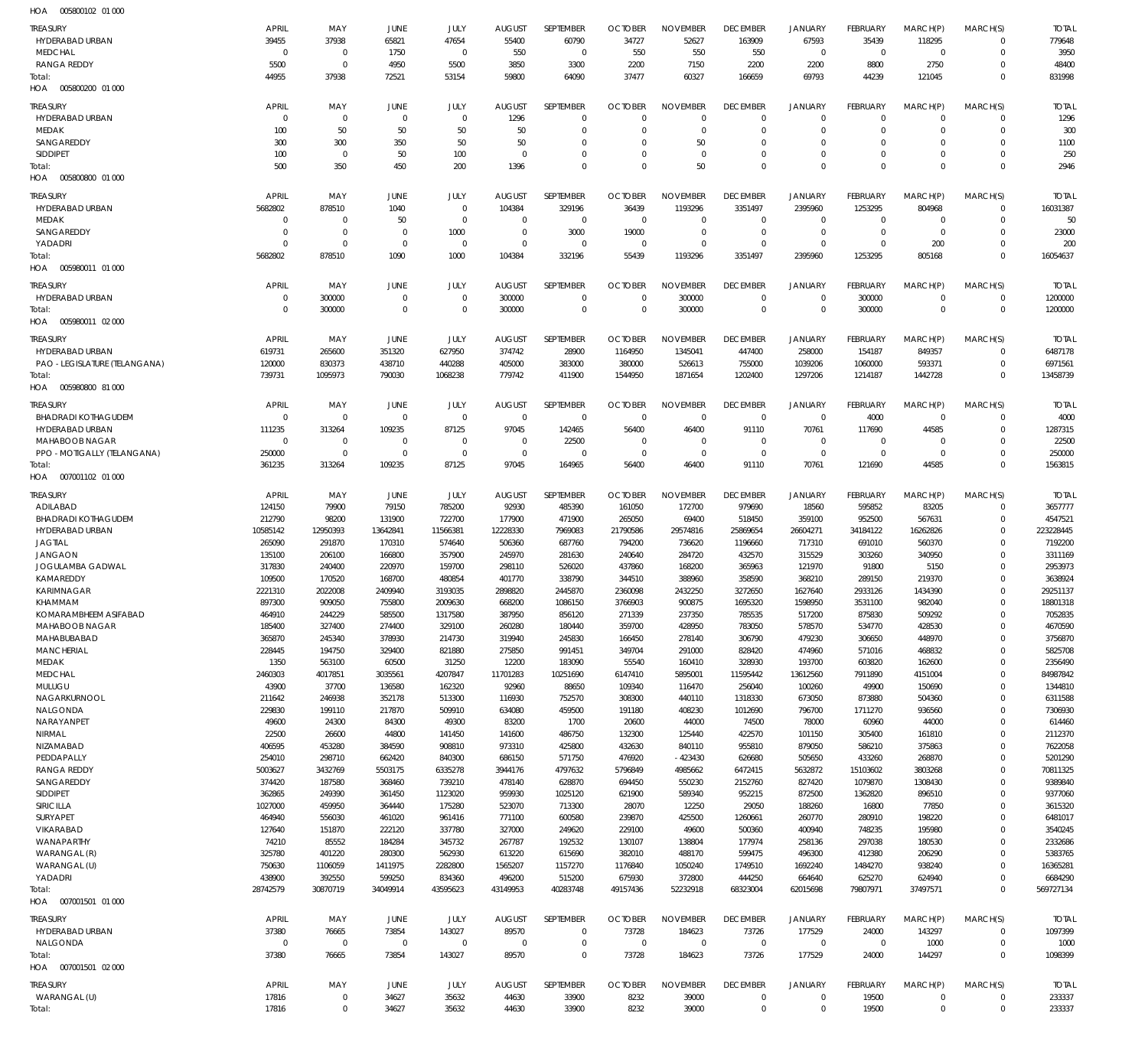007001501 81 000 HOA

| <b>TREASURY</b>                   | <b>APRIL</b>                  | MAY                              | JUNE                       | JULY                 | <b>AUGUST</b>        | SEPTEMBER               | <b>OCTOBER</b>               | <b>NOVEMBER</b>            | <b>DECEMBER</b>                  | <b>JANUARY</b>             | <b>FEBRUARY</b>            | MARCH(P)                   | MARCH(S)                | <b>TOTAL</b>       |
|-----------------------------------|-------------------------------|----------------------------------|----------------------------|----------------------|----------------------|-------------------------|------------------------------|----------------------------|----------------------------------|----------------------------|----------------------------|----------------------------|-------------------------|--------------------|
| ADILABAD                          | $\mathbf 0$                   | $\mathbf 0$                      | $\overline{0}$             | $\Omega$             | $\Omega$             | $\mathbf 0$             | $\Omega$                     | 1000                       | $\mathbf 0$                      | $\mathbf 0$                | $\mathbf 0$                | $\mathbf 0$                | $\Omega$                | 1000               |
| HYDERABAD URBAN                   | 77136                         | 68152                            | 57931                      | 96722                | 114113               | 73504                   | 41635                        | 48444                      | 101802                           | 84015                      | 71947                      | 145892                     | $\mathbf 0$             | 981293             |
| <b>JAGTIAL</b>                    | $\overline{0}$                | $\overline{0}$                   | $^{\circ}$                 | $\Omega$             | $\Omega$             | $\Omega$                | $\Omega$                     | 500                        | $\overline{0}$                   | 500                        | $\Omega$                   | O                          | $\Omega$                | 1000               |
| KHAMMAM                           | $\mathbf 0$                   | $\overline{0}$                   | 1000                       | $\Omega$             | $\Omega$             | $\Omega$                | $\Omega$                     | $\Omega$                   | $\Omega$                         | $\mathbf 0$                | $\Omega$                   | $\Omega$                   | $\Omega$                | 1000               |
| <b>MEDAK</b>                      | $\Omega$                      | $\mathbf 0$                      | $\Omega$                   | $\Omega$             | $\Omega$             | $\Omega$                | 420                          | 490                        | 840                              | $\mathbf 0$                | $\Omega$                   | $\Omega$                   | $\Omega$                | 1750               |
| MEDCHAL                           | $\Omega$                      | 1000                             | $\Omega$                   | $\Omega$             | $\Omega$             | $\Omega$                | $\Omega$                     | $\Omega$                   | $\Omega$                         | $\Omega$                   | $\Omega$                   | $\Omega$                   | $\Omega$                | 1000               |
| NALGONDA<br><b>RANGA REDDY</b>    | $\Omega$<br>$\Omega$          | $\overline{0}$<br>$\overline{0}$ | 1000<br>$\Omega$           | $\Omega$<br>$\Omega$ | $\Omega$<br>1000     | $\Omega$<br>$\Omega$    | $\Omega$<br>$\Omega$         | $\Omega$<br>$\Omega$       | $\Omega$<br>1000                 | $\Omega$<br>$\Omega$       | $\cup$<br>$\Omega$         | $\Omega$<br>$\Omega$       | $\Omega$<br>$\Omega$    | 1000<br>2000       |
| SANGAREDDY                        | $\Omega$                      | $\overline{0}$                   | $\Omega$                   | $\Omega$             | 1000                 | $\Omega$                | $\Omega$                     | $\Omega$                   | $\Omega$                         | $\Omega$                   | $\Omega$                   | $\Omega$                   | $\Omega$                | 1000               |
| VIKARABAD                         | $\Omega$                      | $\overline{0}$                   | $\Omega$                   | $\Omega$             | $\Omega$             | 1000                    | $\Omega$                     | $\Omega$                   | $\Omega$                         | $\mathbf 0$                | $\Omega$                   | $\Omega$                   | $\Omega$                | 1000               |
| YADADRI                           | $\mathbf 0$                   | 1000                             | $\Omega$                   | $\Omega$             | $\Omega$             | $\mathbf 0$             | $\mathbf{0}$                 | $\Omega$                   | $\Omega$                         | $\mathbf 0$                | $\Omega$                   | $\Omega$                   | $\Omega$                | 1000               |
| Total:                            | 77136                         | 70152                            | 59931                      | 96722                | 116113               | 74504                   | 42055                        | 50434                      | 103642                           | 84515                      | 71947                      | 145892                     | $\Omega$                | 993043             |
| HOA 007001800 01 000              |                               |                                  |                            |                      |                      |                         |                              |                            |                                  |                            |                            |                            |                         |                    |
| <b>TREASURY</b>                   | <b>APRIL</b>                  | MAY                              | JUNE                       | JULY                 | <b>AUGUST</b>        | SEPTEMBER               | <b>OCTOBER</b>               | <b>NOVEMBER</b>            | <b>DECEMBER</b>                  | <b>JANUARY</b>             | <b>FEBRUARY</b>            | MARCH(P)                   | MARCH(S)                | <b>TOTAL</b>       |
| <b>BHADRADI KOTHAGUDEM</b>        | 16000                         | $\overline{0}$                   | $\overline{0}$             | $\Omega$             | $\Omega$             | $\mathbf 0$             | $\overline{0}$               | $\mathbf 0$                | $\mathbf 0$                      | $\mathbf 0$                | $\mathbf 0$                | $\mathbf 0$                | $\mathbf 0$             | 16000              |
| HYDERABAD URBAN                   | 97195                         | 30179                            | $\overline{0}$             | 105406               | $\Omega$             | $\mathbf 0$             | $\overline{0}$               | 80407                      | $\overline{0}$                   | 83661                      | 61238                      | $\mathbf 0$                | $\mathbf 0$             | 458086             |
| <b>JAGTIAL</b>                    | $\overline{0}$                | $\overline{0}$                   | 50                         | $\Omega$             | 25                   | 25                      | 52600                        | $\mathbf 0$                | 50                               | 100                        | $\mathbf 0$                | $\mathbf 0$                | $\Omega$                | 52850              |
| KAMAREDDY                         | $\overline{0}$                | $\overline{0}$                   | $\Omega$                   | $\mathbf 0$          | $\mathbf 0$          | 10140                   | 65435                        | 202780                     | 10830                            | 58650                      | 9000                       | $\mathbf 0$                | $\Omega$                | 356835             |
| KARIMNAGAR                        | 45                            | $\overline{0}$                   | $\Omega$                   | 15                   | 110765               | 12615                   | 15                           | $\mathbf 0$                | 44780                            | 15                         | 45                         | $\mathbf 0$                | $\Omega$                | 168295             |
| KHAMMAM                           | 120220                        | 164540                           | 30440                      | 17990                | 47650                | 40738                   | 66980                        | 77540                      | 103450                           | 70580                      | 136402                     | 32740                      | $\Omega$                | 909270             |
| MAHABOOB NAGAR<br><b>MEDAK</b>    | $\overline{0}$<br>$\mathbf 0$ | 552<br>$\overline{0}$            | 444<br>$\Omega$            | $\Omega$<br>$\Omega$ | $\Omega$<br>$\Omega$ | $\mathbf 0$<br>17510    | 468<br>$\overline{0}$        | $\mathbf 0$<br>$\mathbf 0$ | $\overline{0}$<br>$\overline{0}$ | $\mathbf 0$<br>$\mathbf 0$ | $\mathbf 0$<br>$\mathbf 0$ | $\mathbf 0$<br>$\mathbf 0$ | $\Omega$<br>$\Omega$    | 1464<br>17510      |
| NAGARKURNOOL                      | $\mathbf 0$                   | $\overline{0}$                   | $\overline{0}$             | 374                  | 0                    | $\mathbf 0$             | $\mathbf 0$                  | 15000                      | 15400                            | $\mathbf 0$                | 806                        | 4258                       | $\Omega$                | 35838              |
| NALGONDA                          | $\overline{0}$                | $\overline{0}$                   | $\Omega$                   | $\Omega$             | 1280                 | $\mathbf 0$             | 18000                        | 2810                       | $\mathbf 0$                      | $\mathbf 0$                | $\mathbf 0$                | $\Omega$                   | $\Omega$                | 22090              |
| NARAYANPET                        | 982                           | 252                              | 1144                       | 680                  | 786                  | 1396                    | 300                          | $\mathbf 0$                | $\overline{0}$                   | $\mathbf 0$                | $\Omega$                   | $\Omega$                   | $\Omega$                | 5540               |
| NIZAMABAD                         | 34630                         | 437230                           | 5700                       | $\Omega$             | 17730                | 116710                  | 289605                       | 495320                     | 85530                            | 48120                      | 49490                      | $\Omega$                   | $\Omega$                | 1580065            |
| PEDDAPALLY                        | $\overline{0}$                | $\overline{0}$                   | $^{\circ}$                 | $\Omega$             | $\mathbf 0$          | 29490                   | 49330                        | 9910                       | 10870                            | 0                          | $\mathbf 0$                | $\mathbf 0$                | $\Omega$                | 99600              |
| <b>RANGA REDDY</b>                | $\mathbf 0$                   | $\overline{0}$                   | $\overline{0}$             | $\Omega$             | $\mathbf 0$          | $\mathbf 0$             | $\overline{0}$               | 1100                       | $\overline{0}$                   | $\mathbf 0$                | $\mathbf 0$                | $\mathbf 0$                | $\Omega$                | 1100               |
| SANGAREDDY                        | $\Omega$                      | $\overline{0}$                   | 600                        | 5200                 | 6900                 | $\mathbf 0$             | 1090                         | 40000                      | 11100                            | 20960                      | $\mathbf 0$                | 48400                      | $\Omega$                | 134250             |
| <b>SIDDIPET</b>                   | $\mathbf 0$                   | $\overline{0}$                   | $^{\circ}$                 | $\Omega$             | $\mathbf 0$          | $\mathbf 0$             | $\overline{0}$               | $\mathbf 0$                | 21000                            | 0                          | 20380                      | $\mathbf 0$                | $\Omega$                | 41380              |
| SIRICILLA<br>SURYAPET             | $\Omega$<br>$\Omega$          | 10000<br>35860                   | $\Omega$<br>$\Omega$       | 31000<br>$\mathbf 0$ | 30000<br>$\mathbf 0$ | $\Omega$<br>30940       | $\mathbf{0}$<br>$\mathbf{0}$ | $\mathbf 0$<br>$\mathbf 0$ | 20500<br>$\mathbf 0$             | $\mathbf 0$<br>$\mathbf 0$ | $\mathbf 0$<br>$\mathbf 0$ | $\mathbf 0$<br>5000        | $\Omega$<br>$\Omega$    | 91500<br>71800     |
| VIKARABAD                         | $\Omega$                      | 700                              | $\Omega$                   | 1350                 | 1100                 | 1000                    | 500                          | 1218                       | 468                              | 28841                      | 954                        | $\mathbf 0$                | $\Omega$                | 36131              |
| WANAPARTHY                        | 532                           | 640                              | 630                        | 740                  | 614                  | 934                     | 758                          | 442                        | 51878                            | 32110                      | 76290                      | 334                        | $\Omega$                | 165902             |
| WARANGAL (U)                      | 1250                          | $\overline{0}$                   | 750                        | 500                  | 500                  | 750                     | 750                          | 500                        | 500                              | 250                        | 250                        | 13697                      | $\Omega$                | 19697              |
| YADADRI                           | 154770                        | 400050                           | 327820                     | 3000                 | 3370                 | 7130                    | 29320                        | 17920                      | $\overline{0}$                   | 22270                      | 2090                       | $\mathbf 0$                | $\Omega$                | 967740             |
| Total:                            | 425624                        | 1080003                          | 367578                     | 166255               | 220720               | 269378                  | 575151                       | 944947                     | 376356                           | 365557                     | 356945                     | 104429                     | $\mathbf 0$             | 5252943            |
| HOA  007001800  04  000           |                               |                                  |                            |                      |                      |                         |                              |                            |                                  |                            |                            |                            |                         |                    |
| <b>TREASURY</b>                   | <b>APRIL</b>                  | MAY                              | <b>JUNE</b>                | JULY                 | <b>AUGUST</b>        | SEPTEMBER               | <b>OCTOBER</b>               | <b>NOVEMBER</b>            | <b>DECEMBER</b>                  | <b>JANUARY</b>             | <b>FEBRUARY</b>            | MARCH(P)                   | MARCH(S)                | <b>TOTAL</b>       |
| KHAMMAM                           | 10000                         | $\overline{0}$                   | 8091                       | 21900                | 30566                | 18400                   | 16200                        | 16000                      | 126560                           | 17102                      | 133216                     | $\mathbf 0$                | $\Omega$                | 398035             |
| NALGONDA                          | $\Omega$                      | $\overline{0}$                   | $\Omega$                   | $\mathbf 0$          | 4310                 | $\mathbf 0$             | $\overline{0}$               | $\mathbf 0$                | $\mathbf 0$                      | 139110                     | 131200                     | $\mathbf 0$                | $\mathbf 0$             | 274620             |
| SANGAREDDY                        | 464960                        | $\overline{0}$                   | 244510                     | $\mathbf 0$          | $\Omega$             | 85700                   | 543393                       | 61240                      | 45390                            | 117200                     | 71820                      | 7879                       | 0                       | 1642092            |
| SURYAPET                          | 16940                         | $\mathbf 0$                      | $\Omega$                   | 3100                 | 44800                | 12830                   | 39460                        | $\mathbf 0$                | 25120                            | 2650                       | $\Omega$                   | $\Omega$                   | $\Omega$                | 144900             |
| Total:                            | 491900                        | $\mathbf 0$                      | 252601                     | 25000                | 79676                | 116930                  | 599053                       | 77240                      | 197070                           | 276062                     | 336236                     | 7879                       | $\Omega$                | 2459647            |
| HOA  007001800  80  000           |                               |                                  |                            |                      |                      |                         |                              |                            |                                  |                            |                            |                            |                         |                    |
| <b>TREASURY</b>                   | <b>APRIL</b>                  | MAY                              | JUNE                       | JULY                 | <b>AUGUST</b>        | SEPTEMBER               | <b>OCTOBER</b>               | <b>NOVEMBER</b>            | <b>DECEMBER</b>                  | <b>JANUARY</b>             | <b>FEBRUARY</b>            | MARCH(P)                   | MARCH(S)                | Total              |
| <b>BHADRADI KOTHAGUDEM</b>        | 24000                         | 450                              | 9720                       | 54000                | 22209                | $\Omega$                | $\Omega$                     | 10500                      | $\Omega$                         | 19160                      | 66190                      | 1900                       | $\Omega$                | 208129             |
| HYDERABAD URBAN                   | $^{\circ}$                    | $\overline{0}$                   | $\overline{0}$             | $\Omega$             | $\Omega$             | $\Omega$                | 21300                        | $\mathbf 0$                | $\mathbf 0$                      | 15640                      | $\mathbf 0$                | 33300                      | $\mathbf 0$             | 70240              |
| <b>JAGTIAL</b>                    | $^{\circ}$<br>$\mathbf 0$     | $\mathbf 0$<br>$\mathbf 0$       | $\Omega$<br>$\overline{0}$ | $\Omega$<br>$\Omega$ | $\Omega$<br>$\Omega$ | $\mathbf 0$<br>$\Omega$ | $\Omega$                     | 520<br>$\mathbf 0$         | $\mathbf 0$                      | $\mathbf 0$                | $\mathbf 0$                | $\mathbf 0$<br>$\mathbf 0$ | $\mathbf 0$<br>$\Omega$ | 520                |
| KAMAREDDY<br>KARIMNAGAR           | $\mathbf 0$                   | $\mathbf 0$                      | $\Omega$                   | $\Omega$             | $\Omega$             | $\Omega$                | $\mathbf 0$<br>$\mathbf{0}$  | 39100                      | 200<br>203                       | 30<br>0                    | 100<br>$\mathbf 0$         | 170                        | $\mathbf 0$             | 330<br>39473       |
| KOMARAMBHEEM ASIFABAD             | $\Omega$                      | $\overline{0}$                   | 400                        | $\Omega$             | $\Omega$             | $\Omega$                | $\mathbf 0$                  | $\mathbf 0$                | $\mathbf 0$                      | $\mathbf 0$                | 4125                       | 1000                       | $\Omega$                | 5525               |
| <b>MANCHERIAL</b>                 | $\mathbf 0$                   | $\overline{0}$                   | $\Omega$                   | $\Omega$             | $\Omega$             | $\Omega$                | 170                          | $\mathbf 0$                | $\mathbf 0$                      | $\mathbf 0$                | $\mathbf 0$                | $\mathbf 0$                | $\Omega$                | 170                |
| NIRMAL                            | $\mathbf 0$                   | $\overline{0}$                   | $\Omega$                   | $\Omega$             | $\Omega$             | $\Omega$                | $\mathbf 0$                  | $\mathbf 0$                | 2500                             | $\mathbf 0$                | 288                        | $\mathbf 0$                | $\Omega$                | 2788               |
| NIZAMABAD                         | $\mathbf 0$                   | 1500                             | $\Omega$                   | $\Omega$             | $\Omega$             | $\mathbf 0$             | 6370                         | $\mathbf 0$                | $\mathbf 0$                      | $\mathbf 0$                | 144                        | 845                        | $\Omega$                | 8859               |
| <b>RANGA REDDY</b>                | $\mathbf 0$                   | $\mathbf 0$                      | $\overline{0}$             | $\Omega$             | 200                  | $\Omega$                | $\overline{0}$               | $\mathbf 0$                | $\mathbf 0$                      | 320                        | $\mathbf 0$                | $\mathbf 0$                | $\Omega$                | 520                |
| SIDDIPET                          | $\mathbf 0$                   | $\mathbb O$                      | $\Omega$                   | $\Omega$             | $\Omega$             | $\Omega$                | $\Omega$                     | 6000                       | $\mathbf 0$                      | $\mathbf 0$                | $\mathbf 0$                | $\mathbf 0$                | $\mathbf 0$             | 6000               |
| Total:<br>HOA  007001800  81  000 | 24000                         | 1950                             | 10120                      | 54000                | 22409                | $\Omega$                | 27840                        | 56120                      | 2903                             | 35150                      | 70847                      | 37215                      | $\mathbf 0$             | 342554             |
|                                   |                               |                                  |                            |                      |                      |                         |                              |                            |                                  |                            |                            |                            |                         |                    |
| <b>TREASURY</b>                   | <b>APRIL</b>                  | MAY                              | <b>JUNE</b>                | JULY                 | <b>AUGUST</b>        | SEPTEMBER               | <b>OCTOBER</b>               | <b>NOVEMBER</b>            | <b>DECEMBER</b>                  | <b>JANUARY</b>             | <b>FEBRUARY</b>            | MARCH(P)                   | MARCH(S)                | <b>TOTAL</b>       |
| ADILABAD                          | 2000                          | $\overline{0}$                   | $\mathbf 0$                | $\Omega$             | $\overline{0}$       | $\mathbf 0$             | $\mathbf 0$                  | $\mathbf 0$                | 1920                             | $\mathbf 0$                | 7776                       | $\mathbf 0$                | $\mathbf 0$             | 11696              |
| <b>BHADRADI KOTHAGUDEM</b>        | 134280                        | 127050                           | 199155<br>47774            | 494000<br>22864      | 241260<br>179202     | 148550<br>359364        | 179974<br>195110             | 828678<br>38881            | 436440<br>177897                 | 548730<br>180544           | 739050<br>219099           | 526200<br>82487            | $\mathbf 0$<br>$\Omega$ | 4603367<br>3010241 |
| HYDERABAD URBAN<br><b>JAGTIAL</b> | 904353<br>135440              | 602666<br>108718                 | 129150                     | 24800                | 203345               | 595521                  | 40900                        | 464812                     | 456158                           | 85160                      | 79035                      | 65830                      | $\Omega$                | 2388869            |
| JOGULAMBA GADWAL                  | $\mathbf 0$                   | $\overline{0}$                   | $\overline{0}$             | $\mathbf 0$          | $\mathbf 0$          | $\mathbf 0$             | 120                          | $\mathbf 0$                | $\mathbf 0$                      | $\mathbf 0$                | $\mathbf 0$                | $\mathbf 0$                | $\Omega$                | 120                |
| KAMAREDDY                         | 9080                          | 55500                            | 19190                      | 44380                | 23740                | 87900                   | 216963                       | 438945                     | 65515                            | 46000                      | 105565                     | 50544                      | $\Omega$                | 1163322            |
| <b>KARIMNAGAR</b>                 | 289479                        | 47990                            | 142938                     | 265128               | 98913                | 147663                  | 78225                        | 58153                      | 51425                            | 32923                      | 105988                     | 14308                      | $\Omega$                | 1333133            |
| KHAMMAM                           | $\mathbf 0$                   | $\overline{0}$                   | $\overline{0}$             | $\mathbf{0}$         | $\Omega$             | $\mathbf 0$             | 173360                       | $\mathbf 0$                | 31700                            | $\mathbf 0$                | $\mathbf 0$                | 18200                      | $\Omega$                | 223260             |
| MAHABOOB NAGAR                    | 41600                         | 19366                            | 16228                      | 25146                | 24687                | 27414                   | 15926                        | 19996                      | 20852                            | 13416                      | 27382                      | 17752                      | $\Omega$                | 269765             |
| <b>MANCHERIAL</b>                 | 3050                          | $\overline{0}$                   | $\overline{0}$             | $\Omega$             | $\Omega$             | 15300                   | $\mathbf 0$                  | $\mathbf 0$                | $\mathbf 0$                      | 14970                      | 4700                       | $\mathbf 0$                | $\Omega$                | 38020              |
| MEDAK                             | $\mathbf 0$                   | $\overline{0}$                   | $\Omega$                   | $\Omega$             | $\Omega$             | 72875                   | 10030                        | 82930                      | 28760                            | 7780                       | $\mathbf 0$                | 4250                       | $\Omega$                | 206625             |
| NAGARKURNOOL                      | 2682                          | 9330                             | 9616                       | 3490<br>$\Omega$     | 11928<br>$\Omega$    | 6684<br>$\mathbf 0$     | 9516<br>530                  | 8568<br>$\mathbf{0}$       | 9588<br>$\mathbf 0$              | 5918<br>$\mathbf 0$        | 6346<br>$\mathbf 0$        | 8000<br>21850              | $\Omega$<br>$\Omega$    | 91666<br>22380     |
|                                   |                               |                                  |                            |                      |                      |                         |                              |                            |                                  |                            |                            |                            |                         |                    |
| NALGONDA                          | $\mathbf 0$                   | $\mathbf 0$                      | $\Omega$                   | $\Omega$             | $\Omega$             |                         |                              |                            |                                  |                            |                            |                            | $\Omega$                |                    |
| NARAYANPET<br>NIRMAL              | $\mathbf 0$<br>300            | $\mathbf 0$<br>$\overline{0}$    | $\overline{0}$<br>$\Omega$ | 200                  | $\Omega$             | $\mathbf 0$<br>300      | 3586<br>$\mathbf 0$          | $\mathbf 0$<br>$\Omega$    | $\overline{0}$<br>2864           | $\mathbf 0$<br>$\mathbf 0$ | $\mathbf 0$<br>300         | $\mathbf 0$<br>$\mathbf 0$ | $\Omega$                | 3586<br>3964       |
| NIZAMABAD                         | 4290                          | 4850                             | 4130                       | 30300                | 24480                | 114858                  | 168020                       | 343572                     | 27100                            | 55960                      | 71476                      | 43350                      | $\Omega$                | 892386             |
| PEDDAPALLY                        | 32530                         | 62320                            | 153610                     | 31590                | 48940                | 112580                  | 60070                        | 59345                      | 43490                            | 24075                      | 10580                      | $\mathbf 0$                | $\Omega$                | 639130             |
| <b>RANGA REDDY</b>                | $\mathbf 0$                   | 54245                            | $\mathbf 0$                | 250000               | $\mathbf 0$          | $\mathbf 0$             | 256000                       | $\mathbf 0$                | $\mathbf 0$                      | 19863                      | 330                        | 50                         | $\Omega$                | 580488             |
| SANGAREDDY<br>SIDDIPET            | $\mathbf 0$<br>$\mathbf 0$    | 3150<br>22010                    | $\mathbf 0$<br>900         | 0<br>12930           | 600<br>121370        | $\mathbf 0$<br>11630    | $\mathbf{0}$<br>6190         | 2700<br>32970              | $\mathbf 0$<br>$\mathbf 0$       | $\mathbf 0$<br>12860       | $\mathbf 0$<br>60200       | $\mathbf 0$<br>2960        | 0<br>$\mathbf 0$        | 6450<br>284020     |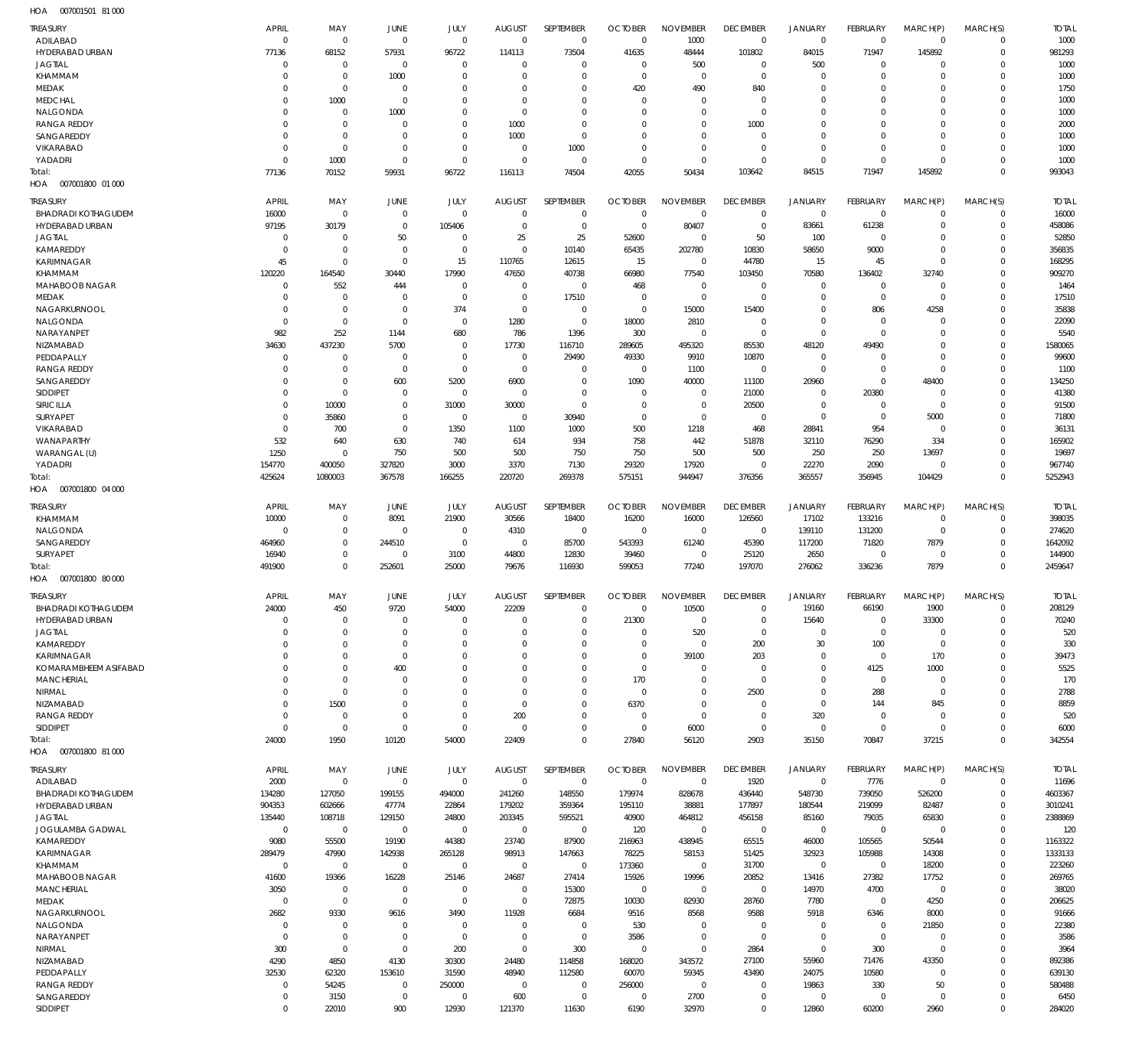007001800 81 000 HOA

| <b>TREASURY</b>                               | <b>APRIL</b>         | MAY                        | JUNE                 | JULY                 | <b>AUGUST</b>        | SEPTEMBER                      | <b>OCTOBER</b>           | <b>NOVEMBER</b>            | <b>DECEMBER</b>           | <b>JANUARY</b>             | FEBRUARY                   | MARCH(P)             | MARCH(S)             | <b>TOTAL</b>          |
|-----------------------------------------------|----------------------|----------------------------|----------------------|----------------------|----------------------|--------------------------------|--------------------------|----------------------------|---------------------------|----------------------------|----------------------------|----------------------|----------------------|-----------------------|
| SIRICILLA                                     | 4150                 | 45080                      | 42730                | 37810                | 10930                | 73032                          | 73050                    | $\Omega$                   | 12600                     | 30390                      | $\Omega$                   | 9040                 | $\Omega$             | 338812                |
| VIKARABAD                                     | $\Omega$             | $\Omega$                   | $\Omega$             | $\Omega$             | 5000                 | $\Omega$                       | $\Omega$                 | $\Omega$                   | $\Omega$                  | $\Omega$                   | $\Omega$                   | 165                  | $\Omega$             | 5165                  |
| WANAPARTHY<br>WARANGAL (R)                    | $\Omega$<br>$\Omega$ | $\mathbf 0$<br>$\Omega$    | $\Omega$<br>$\Omega$ | 150<br>$\Omega$      | $\Omega$<br>$\Omega$ | $\mathbf{0}$<br>$\Omega$       | $\Omega$<br>$\Omega$     | $\Omega$<br>350            | $\Omega$<br>$\Omega$      | $\mathbf{0}$<br>$\Omega$   | $\Omega$<br>$\Omega$       | $\Omega$<br>$\Omega$ | $\Omega$<br>$\Omega$ | 150<br>350            |
| Total:                                        | 1563234              | 1162275                    | 765421               | 1242788              | 994395               | 1773671                        | 1487570                  | 2379900                    | 1366309                   | 1078589                    | 1437827                    | 864986               | $\Omega$             | 16116965              |
| HOA  007001900  01  000                       |                      |                            |                      |                      |                      |                                |                          |                            |                           |                            |                            |                      |                      |                       |
| <b>TREASURY</b>                               | APRIL                | MAY                        | JUNE                 | JULY                 | <b>AUGUST</b>        | SEPTEMBER                      | <b>OCTOBER</b>           | <b>NOVEMBER</b>            | <b>DECEMBER</b>           | <b>JANUARY</b>             | FEBRUARY                   | MARCH(P)             | MARCH(S)             | <b>TOTAL</b>          |
| PEDDAPALLY                                    | $\Omega$             | $\mathbf 0$                | $\Omega$             | $\mathbf{0}$         | $\mathbf{0}$         | $-7388$                        | $\overline{0}$           | $\mathbf{0}$               | $\mathbf 0$               | $\mathbf{0}$               | $\Omega$                   | $-409026$            | $\Omega$             | $-416414$             |
| SANGAREDDY<br>SIRICILLA                       |                      | $\mathbf 0$<br>$\mathbf 0$ | $\Omega$<br>$\Omega$ | $\Omega$<br>$\Omega$ | $\Omega$<br>$\Omega$ | $\mathbf{0}$<br>$\mathbf 0$    | $-290207$<br>$-24300$    | $\mathbf 0$<br>$\mathbf 0$ | $-477290$<br>$\mathbf{0}$ | $\mathbf 0$<br>$\Omega$    | $\Omega$<br>$\Omega$       | $\Omega$<br>$\Omega$ | $\Omega$<br>$\Omega$ | $-767497$<br>$-24300$ |
| SURYAPET                                      |                      | $\mathbf 0$                | $\Omega$             | $\Omega$             | $-354388$            | $\mathbf{0}$                   | $-136908$                | $-22356$                   | $-17112$                  | $-161606$                  | $\Omega$                   | $-169684$            |                      | $-862054$             |
| Total:                                        | $\Omega$             | $\mathbf 0$                | $\Omega$             | $\Omega$             | $-354388$            | $-7388$                        | $-451415$                | $-22356$                   | $-494402$                 | $-161606$                  | $\Omega$                   | $-578710$            | $\Omega$             | $-2070265$            |
| 007002104 01 000<br>HOA                       |                      |                            |                      |                      |                      |                                |                          |                            |                           |                            |                            |                      |                      |                       |
| <b>TREASURY</b>                               | APRIL                | MAY                        | JUNE                 | JULY                 | <b>AUGUST</b>        | SEPTEMBER                      | <b>OCTOBER</b>           | <b>NOVEMBER</b>            | <b>DECEMBER</b>           | <b>JANUARY</b>             | FEBRUARY                   | MARCH(P)             | MARCH(S)             | <b>TOTAL</b>          |
| ADILABAD                                      | 137500               | $\mathbf 0$                | $\Omega$             | $\Omega$             | $\Omega$             | $\Omega$                       | $\Omega$                 | $\Omega$                   | $-137500$                 | $\mathbf{0}$               | $\Omega$                   | $\Omega$             | $\Omega$             | $\Omega$              |
| <b>BHADRADI KOTHAGUDEM</b><br>HYDERABAD URBAN | 70000<br>$\cup$      | $\mathbf 0$<br>$\mathbf 0$ | $\Omega$<br>835000   | $\Omega$<br>$\Omega$ | $\Omega$<br>$\Omega$ | $\mathbf{0}$<br>$\Omega$       | $\Omega$<br>$\Omega$     | $\Omega$<br>$\Omega$       | $\Omega$<br>$\Omega$      | 0<br>$\Omega$              | $\Omega$                   | $\Omega$<br>$\Omega$ | $\Omega$<br>$\Omega$ | 70000<br>835000       |
| <b>JANGAON</b>                                | 130000               | $\mathbf 0$                | $\Omega$             | $\mathbf{0}$         | 115000               | $\Omega$                       |                          | $\Omega$                   | $\Omega$                  | $\Omega$                   |                            | $\Omega$             | $\Omega$             | 245000                |
| KAMAREDDY                                     | $\Omega$             | $\mathbf 0$                | $\Omega$             | $\Omega$             | $\Omega$             | $\Omega$                       | $\Omega$                 | $\Omega$                   | 50000                     | $\Omega$                   |                            | $\Omega$             | $\Omega$             | 50000                 |
| <b>KARIMNAGAR</b>                             | 75000                | $\mathbf 0$                | 300000               | 55000                | 210000               | $\Omega$                       | $\Omega$                 | 55000                      | $\Omega$                  | $\Omega$                   |                            | $\Omega$             | $\Omega$             | 695000                |
| <b>KHAMMAM</b><br>KOMARAMBHEEM ASIFABAD       | $\Omega$<br>$\Omega$ | $\mathbf 0$<br>$\mathbf 0$ | 412500<br>$\Omega$   | $\Omega$<br>$\Omega$ | $\Omega$             | $\Omega$<br>$\Omega$           | $\Omega$<br>75000        | $\Omega$<br>$\Omega$       | $\Omega$<br>$\Omega$      | $\Omega$<br>$\Omega$       |                            | $\Omega$<br>$\Omega$ | $\Omega$<br>$\Omega$ | 412500<br>75000       |
| MAHABOOB NAGAR                                | $\Omega$             | $\mathbf 0$                | 200000               | $\Omega$             | $\Omega$             | $\Omega$                       | $\Omega$                 | $\Omega$                   | $\Omega$                  | $\Omega$                   |                            | $\Omega$             | $\Omega$             | 200000                |
| MAHABUBABAD                                   | $\Omega$             | $\mathbf 0$                | 150000               | $\Omega$             | $\Omega$             | $\Omega$                       | $\Omega$                 | $\Omega$                   | $\Omega$                  | $\Omega$                   |                            | $\Omega$             | $\Omega$             | 150000                |
| <b>MEDCHAL</b>                                | 640000               | $\mathbf 0$                | 125000               | 175000               | $\Omega$             | $\Omega$                       | $\Omega$                 | $\Omega$                   | $\Omega$                  | $\Omega$                   | $\Omega$                   | $\Omega$             | $\Omega$             | 940000                |
| MULUGU<br>NALGONDA                            | $\Omega$<br>105000   | $\mathbf 0$<br>762500      | $\Omega$<br>$\Omega$ | 50000<br>$\Omega$    | $\Omega$<br>115000   | $\Omega$<br>$\Omega$           | $\Omega$                 | $\Omega$<br>$\Omega$       | $\Omega$<br>$\Omega$      | $\Omega$<br>$\Omega$       | $\Omega$<br>135000         | $\Omega$<br>$\Omega$ | $\Omega$<br>$\Omega$ | 50000<br>1117500      |
| NIZAMABAD                                     | $\Omega$             | $\mathbf 0$                | $\Omega$             | $\mathbf{0}$         | $\Omega$             | $\Omega$                       | $\Omega$                 | $\Omega$                   | $\Omega$                  | $\mathbf{0}$               | 4287500                    | $\Omega$             | $\Omega$             | 4287500               |
| PEDDAPALLY                                    | $\Omega$             | $\Omega$                   | 187500               | $\Omega$             | $\Omega$             | $\Omega$                       | $\cap$                   | $\Omega$                   | $\Omega$                  | $\Omega$                   | - 0                        | $\Omega$             |                      | 187500                |
| <b>RANGA REDDY</b>                            |                      | 80000                      | 400000               | $\Omega$             | 220000               | $\Omega$                       | 265000                   | $\Omega$                   | $\Omega$                  | $\mathbf{0}$               |                            | $\Omega$             |                      | 965000                |
| SANGAREDDY<br><b>SIDDIPET</b>                 | $\Omega$<br>105000   | $\mathbf 0$<br>$\mathbf 0$ | $\Omega$<br>90000    | $\Omega$<br>$\Omega$ | $\Omega$<br>$\Omega$ | $\Omega$<br>$\Omega$           | $\Omega$<br>$\Omega$     | $\Omega$<br>$\Omega$       | 425000<br>$\Omega$        | 40000<br>$\Omega$          |                            | $\Omega$<br>$\Omega$ | $\Omega$<br>$\Omega$ | 465000<br>195000      |
| SURYAPET                                      | $\Omega$             | $\mathbf 0$                | $\Omega$             | $\Omega$             | 105000               | $\Omega$                       | $\Omega$                 | 205000                     | $\Omega$                  | $\Omega$                   | $\Omega$                   | $\Omega$             | $\Omega$             | 310000                |
| WARANGAL (R)                                  | $\Omega$             | $\overline{0}$             | 65000                | $\Omega$             | $\Omega$             | $\Omega$                       | $\Omega$                 | $\Omega$                   | $\Omega$                  | $\mathbf 0$                | $\Omega$                   | $\Omega$             | $\Omega$             | 65000                 |
| Total:                                        | 1262500              | 842500                     | 2765000              | 280000               | 765000               | $\Omega$                       | 340000                   | 260000                     | 337500                    | 40000                      | 4422500                    | $\Omega$             | $\Omega$             | 11315000              |
| 007002800 81 000<br>HOA                       |                      |                            |                      |                      |                      |                                |                          |                            |                           |                            |                            |                      |                      |                       |
| <b>TREASURY</b>                               | <b>APRIL</b>         | MAY                        | JUNE                 | JULY                 | <b>AUGUST</b>        | SEPTEMBER                      | <b>OCTOBER</b>           | <b>NOVEMBER</b>            | <b>DECEMBER</b>           | <b>JANUARY</b>             | FEBRUARY                   | MARCH(P)             | MARCH(S)             | <b>TOTAL</b>          |
| HYDERABAD URBAN                               | 21248                | $\mathbf 0$                | $\Omega$             | $\Omega$<br>$\Omega$ | $\Omega$             | $\mathbf{0}$                   | $\Omega$                 | $\Omega$<br>$\Omega$       | 100                       | $\mathbf{0}$               | $\Omega$                   | $\Omega$             | $\Omega$<br>$\Omega$ | 21348                 |
| KARIMNAGAR<br><b>MEDCHAL</b>                  | $\Omega$<br>500      | $\mathbf 0$<br>$\mathbf 0$ | -0<br>$\Omega$       | $\Omega$             | 0                    | 1036<br>$\mathbf{0}$           |                          | $\Omega$                   | $\Omega$<br>$\Omega$      | $\mathbf{0}$<br>$\Omega$   |                            | $\Omega$<br>$\Omega$ | $\Omega$             | 1036<br>500           |
| <b>RANGA REDDY</b>                            | 29470                | $\mathbf 0$                | $\Omega$             | $\Omega$             | $\Omega$             | $\mathbf 0$                    | $\Omega$                 | $\Omega$                   | $\Omega$                  | $\Omega$                   | $\Omega$                   | $\Omega$             | $\Omega$             | 29470                 |
| Total:                                        | 51218                | $\mathbf 0$                | $\Omega$             | $\Omega$             | $\Omega$             | 1036                           | $\Omega$                 | $\Omega$                   | 100                       | $\mathbf 0$                | $\Omega$                   | $\Omega$             | $\Omega$             | 52354                 |
| HOA   007060101   01   000                    |                      |                            |                      |                      |                      |                                |                          |                            |                           |                            |                            |                      |                      |                       |
| <b>TREASURY</b>                               | <b>APRIL</b>         | MAY                        | JUNE                 | JULY                 | <b>AUGUST</b>        | SEPTEMBER                      | <b>OCTOBER</b>           | <b>NOVEMBER</b>            | <b>DECEMBER</b>           | <b>JANUARY</b>             | FEBRUARY                   | MARCH(P)             | MARCH(S)             | <b>TOTAL</b>          |
| ADILABAD                                      | $\Omega$<br>$\Omega$ | $\Omega$                   | $\Omega$<br>$\Omega$ | $\Omega$<br>$\Omega$ | $\Omega$<br>$\Omega$ | 24500                          | 5000                     | 100                        | 0                         | 0<br>$\Omega$              | $\Omega$                   | $\Omega$<br>$\Omega$ | $\Omega$<br>$\Omega$ | 29600                 |
| <b>BHADRADI KOTHAGUDEM</b><br>HYDERABAD URBAN |                      | 600                        |                      |                      | 5000                 | 1500                           | 34800                    | $\Omega$                   | 150<br>550                | 25900                      | $\Omega$                   |                      |                      | 37050<br>31450        |
| <b>JAGTIAL</b>                                | $\Omega$             | $\Omega$                   | $\Omega$             | $\Omega$             | $\Omega$             | $\mathbf{0}$                   | 21000                    | $\Omega$                   | $\Omega$                  | $\Omega$                   | $\Omega$                   | $\Omega$             | $\Omega$             | 21000                 |
| JOGULAMBA GADWAL                              | $\Omega$             | $\mathbf 0$                | $\Omega$             | $\Omega$             | $\mathbf{0}$         | $\mathbf{0}$                   | 8100                     | $\Omega$                   | $\mathbf{0}$              | $\mathbf{0}$               | $\Omega$                   | $\Omega$             | $\Omega$             | 8100                  |
| KAMAREDDY                                     | $\Omega$             | $\overline{0}$             | $\Omega$             | $\Omega$             | 200                  | 1400                           | 9200                     | $\Omega$                   | $\Omega$<br>$\Omega$      | $\Omega$<br>$\Omega$       |                            | $\Omega$<br>$\Omega$ | $\Omega$<br>$\Omega$ | 10800                 |
| KARIMNAGAR<br><b>KOMARAMBHEEM ASIFABAD</b>    | 42651<br>$\Omega$    | 78330<br>$\mathbf 0$       | 773448<br>$\Omega$   | 6874858<br>$\Omega$  | 1062963<br>$\Omega$  | 56600<br>$\Omega$              | 63812<br>500             | 189457<br>$\Omega$         | $\Omega$                  | $\Omega$                   |                            | $\Omega$             | $\Omega$             | 9142119<br>500        |
| MAHABOOB NAGAR                                | $\Omega$             | $\mathbf 0$                | $\Omega$             | $\Omega$             | $\Omega$             | $\mathbf{0}$                   | $\overline{0}$           | $\Omega$                   | 500                       | $\Omega$                   |                            | $\Omega$             | $\Omega$             | 500                   |
| MAHABUBABAD                                   | $\Omega$             | $\mathbf 0$                | $\Omega$             | $\Omega$             | $\Omega$             | $\mathbf{0}$                   | 27600                    | $\Omega$                   | $\Omega$                  | $\Omega$                   |                            | $\Omega$             | $\Omega$             | 27600                 |
| <b>MANCHERIAL</b>                             |                      | 1500                       | $\Omega$             | $\Omega$<br>$\Omega$ | $\Omega$<br>$\Omega$ | $\mathbf{0}$<br>$\Omega$       | 27500                    | $\Omega$<br>$\Omega$       | $\Omega$<br>$\Omega$      | $\Omega$<br>$\Omega$       | $\Omega$                   | $\Omega$<br>$\Omega$ | $\Omega$<br>$\Omega$ | 29000                 |
| MULUGU<br>NAGARKURNOOL                        |                      | $\mathbf 0$<br>$\mathbf 0$ |                      | $\Omega$             | $\Omega$             | 2000                           | 9000<br>18000            | 200                        | $\mathbf{0}$              | $\Omega$                   | $\Omega$                   | $\Omega$             | $\Omega$             | 9000<br>20200         |
| NALGONDA                                      |                      | $\Omega$                   | $\cap$               | $\Omega$             | $\Omega$             | 23500                          | 13000                    | 1000                       | 500                       | $\Omega$                   | 1500                       | $\Omega$             | $\Omega$             | 39500                 |
| NIRMAL                                        |                      | $\mathbf 0$                |                      | $\Omega$             | $\Omega$             | $\Omega$                       | 36000                    | $\Omega$                   | $\Omega$                  | $\Omega$                   | $\Omega$                   | $\Omega$             | $\Omega$             | 36000                 |
| SIDDIPET<br>SIRICILLA                         | $\Omega$             | $\Omega$<br>$\mathbf 0$    | $\Omega$             | $\Omega$<br>$\Omega$ | $\Omega$<br>$\Omega$ | $\overline{0}$<br>$\mathbf{0}$ | 3500<br>33500            | $\Omega$<br>$\Omega$       | $\Omega$<br>$\Omega$      | $\Omega$<br>$\Omega$       | $\Omega$                   | $\Omega$<br>$\Omega$ | $\Omega$<br>$\Omega$ | 3500<br>33500         |
| SURYAPET                                      | $\Omega$             | $\mathbf 0$                | $\Omega$             | $\Omega$             | $\Omega$             | 18000                          | 26750                    | $\Omega$                   | $\Omega$                  | $\Omega$                   |                            | $\Omega$             | $\Omega$             | 44750                 |
| VIKARABAD                                     | 1500                 | $\mathbf 0$                | $\Omega$             | $\Omega$             | $\Omega$             | 500                            | 16300                    | $\Omega$                   | $\Omega$                  | $\Omega$                   |                            | $\Omega$             | $\Omega$             | 18300                 |
| WANAPARTHY                                    | $\Omega$             | 300                        | $\Omega$             | $\Omega$             | $\Omega$             | $\overline{0}$                 | $\Omega$                 | $\Omega$                   | $\Omega$                  | $\Omega$                   | $\Omega$                   | $\Omega$             | $\Omega$             | 300                   |
| YADADRI<br>Total:                             | $\Omega$<br>44151    | $\mathbf 0$<br>80730       | $\Omega$<br>773448   | $\Omega$<br>6874858  | $\Omega$<br>1068163  | 46103<br>174103                | $\overline{0}$<br>353562 | $\Omega$<br>190757         | $\mathbf 0$<br>1700       | $\mathbf 0$<br>25900       | $\Omega$<br>1500           | $\Omega$<br>$\Omega$ | $\Omega$<br>$\Omega$ | 46103<br>9588872      |
| HOA  007060101  02  000                       |                      |                            |                      |                      |                      |                                |                          |                            |                           |                            |                            |                      |                      |                       |
| <b>TREASURY</b>                               | <b>APRIL</b>         | MAY                        | JUNE                 | JULY                 | <b>AUGUST</b>        | SEPTEMBER                      | <b>OCTOBER</b>           | <b>NOVEMBER</b>            | <b>DECEMBER</b>           | <b>JANUARY</b>             | FEBRUARY                   | MARCH(P)             | MARCH(S)             | <b>TOTAL</b>          |
| SANGAREDDY                                    | $\Omega$             | $\mathbf 0$                | $\Omega$             | $\Omega$             | $\mathbf{0}$         | $\mathbf{0}$                   | $\Omega$                 | $\mathbf{0}$               | 1000                      | $\mathbf 0$                | $\Omega$                   | $\Omega$             | 0                    | 1000                  |
| SIDDIPET                                      | $\Omega$             | $\mathbf 0$                | $\Omega$             | $\Omega$             | $\Omega$             | $\mathbf{0}$                   | $\Omega$                 | $\mathbf{0}$               | 0                         | 160                        | $\Omega$                   | $\Omega$             | $\mathbf{0}$         | 160                   |
| Total:                                        | $\Omega$             | $\mathbf 0$                | $\mathbf 0$          | $\Omega$             | $\Omega$             | $\mathbf 0$                    | $\Omega$                 | $\mathbf 0$                | 1000                      | 160                        | $\Omega$                   | $\Omega$             | $\mathbf 0$          | 1160                  |
|                                               |                      |                            |                      |                      |                      |                                |                          |                            |                           |                            |                            |                      |                      |                       |
| HOA  007060101  03  000                       |                      |                            |                      |                      |                      |                                |                          |                            |                           |                            |                            |                      |                      |                       |
| <b>TREASURY</b>                               | APRIL                | MAY                        | JUNE                 | JULY                 | <b>AUGUST</b>        | SEPTEMBER                      | <b>OCTOBER</b>           | <b>NOVEMBER</b>            | <b>DECEMBER</b>           | <b>JANUARY</b>             | FEBRUARY                   | MARCH(P)             | MARCH(S)             | <b>TOTAL</b>          |
| ADILABAD                                      | 3000                 | 800                        | 500                  | 500                  | $\mathbf{0}$         | 1250                           | 2000                     | $\Omega$                   | 4500                      | 500                        | 1500                       | 1500                 | $\Omega$             | 16050                 |
| <b>BHADRADI KOTHAGUDEM</b><br>BHOOPALAPALLY   | 270<br>2500          | 150<br>1000                | 1000<br>$\Omega$     | 150<br>$\Omega$      | $\mathbf{0}$<br>5000 | 150<br>2000                    | 420<br>2000              | 1150<br>$\Omega$           | 50<br>$\mathbf 0$         | $\mathbf 0$<br>$\mathbf 0$ | $\mathbf 0$<br>$\mathbf 0$ | $\Omega$<br>$\Omega$ | $\Omega$<br>$\Omega$ | 3340<br>12500         |
| HYDERABAD URBAN                               | 60900                | 57140                      | 124160               | 86100                | 140400               | 118600                         | 514200                   | 749300                     | 907250                    | 131900                     | 190000                     | 96800                | $\Omega$             | 3176750               |
| <b>JAGTIAL</b><br>JOGULAMBA GADWAL            | 1500<br>1000         | $\mathbf 0$<br>1500        | 3000<br>$\mathbf{0}$ | 2500<br>1000         | 3000<br>$\mathbf{0}$ | 2500<br>2000                   | $\Omega$<br>500          | 3500<br>1000               | 2000<br>500               | 1500<br>1000               | 1500<br>$\mathbf{0}$       | 1500<br>$\Omega$     | 0<br>$\mathbf 0$     | 22500<br>8500         |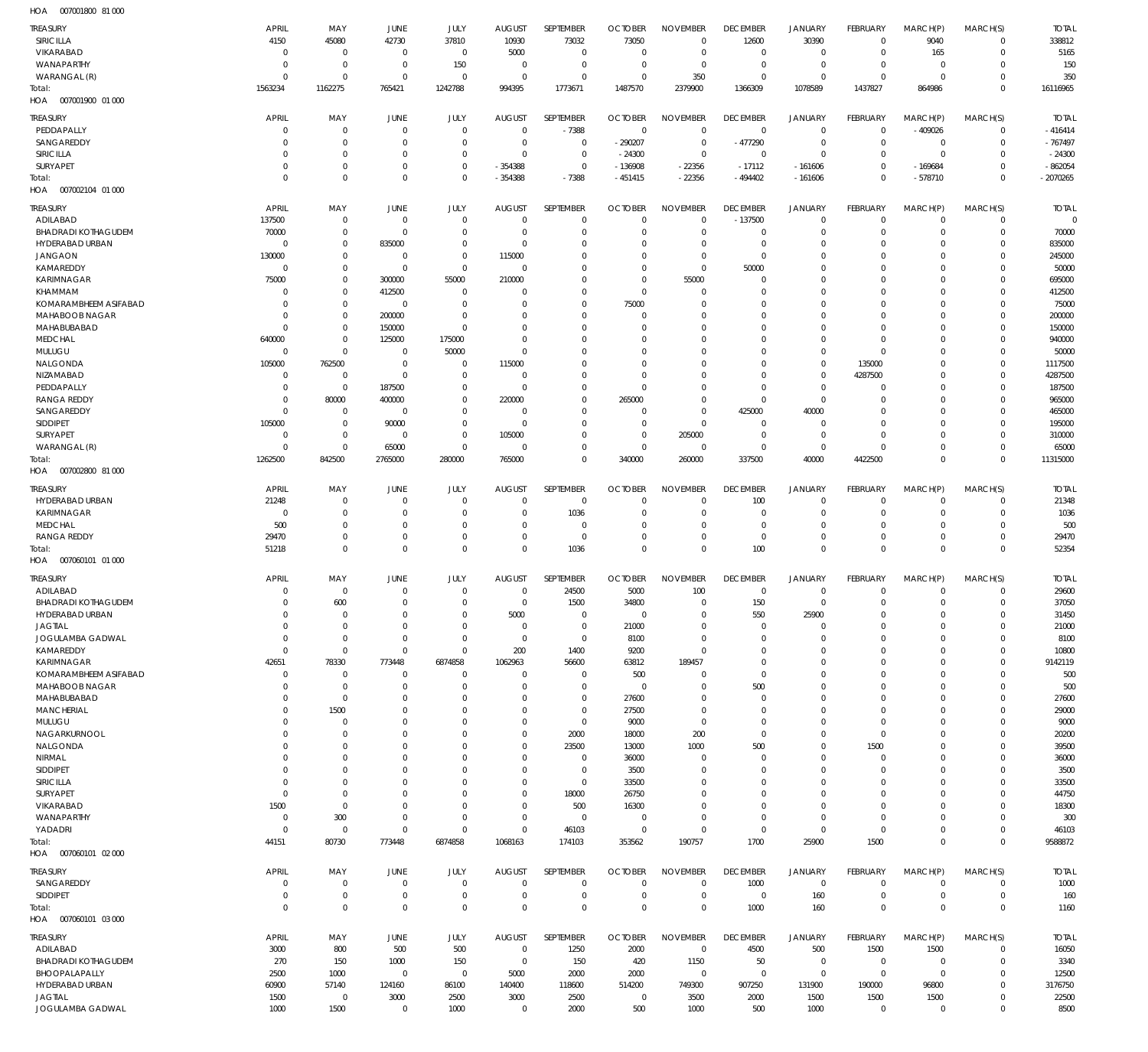007060101 03 000 HOA

| TREASURY<br>KAMAREDDY                   | <b>APRIL</b><br>$\mathbf 0$ | MAY<br>1500                | JUNE<br>500                | JULY<br>$\mathbf 0$        | <b>AUGUST</b><br>$\mathbf 0$ | SEPTEMBER<br>$\mathbf 0$   | <b>OCTOBER</b><br>$^{\circ}$              | <b>NOVEMBER</b><br>$\mathbf 0$ | <b>DECEMBER</b><br>1000    | <b>JANUARY</b><br>500      | FEBRUARY<br>$\overline{0}$       | MARCH(P)<br>500            | MARCH(S)<br>$\mathbf 0$    | <b>TOTAL</b><br>4000 |
|-----------------------------------------|-----------------------------|----------------------------|----------------------------|----------------------------|------------------------------|----------------------------|-------------------------------------------|--------------------------------|----------------------------|----------------------------|----------------------------------|----------------------------|----------------------------|----------------------|
| KARIMNAGAR<br><b>KHAMMAM</b>            | 9000                        | 10500<br>$\mathbf 0$       | 4500<br>$\mathbf 0$        | 8000                       | 14760                        | 4000                       | 7500                                      | 6500<br>$\Omega$               | 9500                       | 3000                       | 7500                             | $\Omega$<br>$\mathbf 0$    | $\mathbf 0$<br>$\Omega$    | 84760                |
| KOMARAMBHEEM ASIFABAD                   | -0<br>$\Omega$              | 1000                       | 1500                       | $^{\circ}$<br>$\mathbf 0$  | 1500<br>$\mathbf 0$          | $^{\circ}$<br>$\mathbf 0$  | -0<br>$^{\circ}$                          | $\mathbf 0$                    | 1000<br>500                | 2000<br>$\mathbf 0$        | 1000<br>$\overline{0}$           | $\Omega$                   | $\Omega$                   | 5500<br>3000         |
| MAHABOOB NAGAR                          | 2500                        | 500                        | 6000                       | 15500                      | 2000                         | 5500                       | 2000                                      | $\mathbf 0$                    | 5500                       | $\mathbf 0$                | 2500                             | 6500                       | $\Omega$                   | 48500                |
| MAHABUBABAD                             | -0                          | $\mathbf 0$                | $^{\circ}$                 | $^{\circ}$                 | 200                          | 4000                       | 1000                                      | $\Omega$                       | 1000                       | $\mathbf 0$                | $^{\circ}$                       | 2000                       | $\Omega$                   | 8200                 |
| MANCHERIAL                              | $\Omega$                    | 3000                       | $\mathbf 0$                | $\mathbf 0$                | $\mathbf 0$                  | 500                        | $\Omega$                                  | 2000                           | 500                        | 4500                       | 2000                             | 1500                       | $\Omega$                   | 14000                |
| MEDAK                                   | 450                         | $\mathbf 0$                | 150                        | 300                        | $\mathbf 0$                  | 450                        | $\mathbf 0$                               | 750                            | 150                        | $\mathbf 0$                | 300                              | 150                        | $\Omega$                   | 2700                 |
| NAGARKURNOOL<br>NALGONDA                | $\mathbf 0$<br>13100        | $\mathbf 0$<br>5000        | 500<br>4500                | $\mathbf 0$<br>3000        | 2500<br>11650                | 500<br>3000                | $\mathbf 0$<br>14500                      | $^{\circ}$<br>13000            | $\mathbf 0$<br>15350       | 500<br>5000                | 1000<br>5500                     | $\mathbf 0$<br>3000        | $\Omega$<br>$\Omega$       | 5000<br>96600        |
| NARAYANPET                              | $^{\circ}$                  | $\mathbf 0$                | $^{\circ}$                 | 500                        | $^{\circ}$                   | $\mathbf 0$                | $\mathbf 0$                               | $^{\circ}$                     | $\mathbf 0$                | $\mathbf 0$                | $^{\circ}$                       | $\mathbf 0$                | $\Omega$                   | 500                  |
| <b>NIRMAL</b>                           | 300                         | $\mathbf 0$                | 150                        | $^{\circ}$                 | $\mathbf 0$                  | $\mathbf 0$                | 3000                                      | $\mathbf 0$                    | 1650                       | $\mathbf 0$                | $^{\circ}$                       | 2000                       | $\Omega$                   | 7100                 |
| PEDDAPALLY                              | 7000                        | 3500                       | $\mathbf 0$                | 3500                       | $^{\circ}$                   | 3500                       | 3500                                      | 7000                           | 7000                       | 3000                       | 3500                             | 3500                       | $\Omega$                   | 45000                |
| <b>RANGA REDDY</b>                      | $\Omega$                    | 1500                       | $^{\circ}$                 | $\mathbf 0$                | 1000                         | $\mathbf 0$                | $^{\circ}$                                | $^{\circ}$                     | $\mathbf 0$                | $\mathbf 0$                | 2000                             | $\mathbf 0$                | $\Omega$                   | 4500                 |
| SANGAREDDY<br>SIDDIPET                  | 900<br>$\Omega$             | $\mathbf 0$<br>$\mathbf 0$ | 3300<br>$\mathbf 0$        | 2300<br>$^{\circ}$         | 3500<br>-0                   | 1500<br>$\mathbf 0$        | 13350<br>$\mathbf 0$                      | 7150<br>$\mathbf 0$            | 6150<br>$\mathbf 0$        | $\mathbf 0$<br>750         | 1500<br>$^{\circ}$               | 300<br>$\mathbf 0$         | $\Omega$<br>$\Omega$       | 39950<br>750         |
| SIRICILLA                               | $^{\circ}$                  | 150                        | 1150                       | $\mathbf 0$                | $\mathbf 0$                  | $\mathbf 0$                | $\mathbf 0$                               | $\mathbf 0$                    | $\mathbf 0$                | $\mathbf 0$                | $\overline{0}$                   | $\mathbf 0$                | $\Omega$                   | 1300                 |
| SURYAPET                                | 4500                        | $\mathbf 0$                | $\mathbf 0$                | 8500                       | 2000                         | 1000                       | $\overline{0}$                            | 2600                           | 3500                       | $\mathbf 0$                | 3000                             | 4000                       | $\Omega$                   | 29100                |
| VIKARABAD                               | $\mathbf 0$                 | $\mathbf 0$                | 1875                       | 10625                      | 5000                         | 5000                       | 7500                                      | 3500                           | 5000                       | 3000                       | 5500                             | 2000                       | $\Omega$                   | 49000                |
| WANAPARTHY                              | 500                         | $\mathbf 0$                | 2000                       | $\mathbf 0$                | $\mathbf 0$                  | 2500                       | 800                                       | 2500                           | 3500                       | $\mathbf 0$                | 500                              | 0                          | $\Omega$                   | 12300                |
| WARANGAL (U)                            | $\mathbf 0$                 | $\mathbf 0$                | $\mathbf 0$                | 1500                       | $\mathbf 0$                  | $\mathbf 0$                | $\overline{0}$                            | $\mathbf 0$                    | $\mathbf 0$                | $\mathbf 0$                | $\overline{0}$                   | $\mathbf 0$                | $\Omega$                   | 1500                 |
| Total:                                  | 107420                      | 87240                      | 154785                     | 143975                     | 192510                       | 157950                     | 572270                                    | 799950                         | 975600                     | 157150                     | 228800                           | 125250                     | $\Omega$                   | 3702900              |
| HOA<br>007060101 04 000                 |                             |                            |                            |                            |                              |                            |                                           |                                |                            |                            |                                  |                            |                            |                      |
| <b>TREASURY</b>                         | <b>APRIL</b>                | MAY                        | <b>JUNE</b>                | JULY                       | <b>AUGUST</b>                | SEPTEMBER                  | <b>OCTOBER</b>                            | <b>NOVEMBER</b>                | <b>DECEMBER</b>            | JANUARY                    | FEBRUARY                         | MARCH(P)                   | MARCH(S)                   | <b>TOTAL</b>         |
| HYDERABAD URBAN                         | 25000                       | $\mathbf 0$                | $\mathbf 0$                | $\mathbf 0$                | $^{\circ}$                   | $\mathbf 0$                | $^{\circ}$                                | $\mathbf 0$                    | 0                          | $\mathbf 0$                | $\mathbf 0$                      | $\mathbf 0$                | $\mathbf 0$                | 25000                |
| Total:<br>HOA<br>007060101 05 000       | 25000                       | $\mathbf 0$                | $\mathbf{0}$               | $\mathbf 0$                | $\overline{0}$               | $\mathbf 0$                | $\mathbf{0}$                              | $\mathbf 0$                    | $\mathbf 0$                | $\mathbf 0$                | $\mathbf{0}$                     | $\mathbf 0$                | $\mathbf 0$                | 25000                |
|                                         |                             |                            |                            |                            |                              |                            |                                           |                                |                            |                            |                                  |                            |                            |                      |
| TREASURY                                | <b>APRIL</b>                | MAY                        | JUNE                       | JULY                       | <b>AUGUST</b>                | SEPTEMBER                  | <b>OCTOBER</b>                            | <b>NOVEMBER</b>                | <b>DECEMBER</b>            | JANUARY                    | FEBRUARY                         | MARCH(P)                   | MARCH(S)                   | <b>TOTAL</b>         |
| <b>BHADRADI KOTHAGUDEM</b><br>KAMAREDDY | 1000<br>$\Omega$            | 1000<br>$\mathbf 0$        | 2000<br>$\mathbf 0$        | 7000<br>4000               | 5000<br>$\Omega$             | 2000<br>$\mathbf 0$        | 2000<br>$\Omega$                          | 1000<br>$\Omega$               | 2000<br>$\Omega$           | 2000<br>500                | 1000<br>$\mathbf 0$              | 2000<br>$\mathbf 0$        | $\mathbf 0$<br>0           | 28000<br>4500        |
| MAHABOOB NAGAR                          | -0                          | $\mathbf 0$                | $\mathbf 0$                | 2000                       | $\Omega$                     | $\mathbf 0$                | $\Omega$                                  | $\mathbf 0$                    | $\mathbf 0$                | $\mathbf 0$                | $\mathbf 0$                      | 1000                       | $\Omega$                   | 3000                 |
| MEDAK                                   | -0                          | $\mathbf 0$                | 1000                       | $\Omega$                   | 0                            | $\mathbf 0$                | $\Omega$                                  | $\Omega$                       | 0                          | $\mathbf 0$                | $\Omega$                         | $\Omega$                   | $\Omega$                   | 1000                 |
| NAGARKURNOOL                            | 1000                        | $\mathbf 0$                | $^{\circ}$                 | $\Omega$                   | $\Omega$                     | 1000                       | $\Omega$                                  | $\Omega$                       | $\Omega$                   | $\mathbf 0$                | $\Omega$                         | $\Omega$                   | $\Omega$                   | 2000                 |
| NALGONDA                                | $\Omega$                    | $\mathbf 0$                | $^{\circ}$                 | $\Omega$                   | $\Omega$                     | $\mathbf 0$                | $\Omega$                                  | 5000                           | $\mathbf 0$                | $\mathbf 0$                | 5000                             | $\Omega$                   | $\Omega$                   | 10000                |
| NARAYANPET                              | $\Omega$                    | $\Omega$                   | $\Omega$                   | $\Omega$                   | $\Omega$                     | $\Omega$                   | $\Omega$                                  | $\Omega$                       | 6800                       | $\mathbf 0$                | $\Omega$                         | $\Omega$                   | $\Omega$                   | 6800                 |
| NIRMAL<br><b>RANGA REDDY</b>            | $\Omega$<br>$\Omega$        | $\Omega$<br>$\mathbf 0$    | $\Omega$<br>$\Omega$       | $\Omega$<br>$\Omega$       | $\Omega$<br>$\Omega$         | $\Omega$<br>$\Omega$       | $\Omega$<br>$\Omega$                      | $\mathbf 0$<br>$\Omega$        | $\mathbf 0$<br>$\mathbf 0$ | $\mathbf 0$<br>4000        | $\Omega$<br>$\Omega$             | 480<br>$\Omega$            | $\Omega$<br>$\Omega$       | 480<br>4000          |
| SANGAREDDY                              | $\Omega$                    | $\Omega$                   | $\Omega$                   | $\Omega$                   | $\Omega$                     | $\Omega$                   | $\Omega$                                  | $\Omega$                       | 2500                       | $\mathbf 0$                | $\Omega$                         | $\Omega$                   | $\Omega$                   | 2500                 |
| SURYAPET                                | $\Omega$                    | $\mathbf 0$                | $^{\circ}$                 | $\mathbf 0$                | $\Omega$                     | 5000                       | $\Omega$                                  | $\mathbf 0$                    | $\mathbf 0$                | $\mathbf 0$                | $\Omega$                         | $\mathbf 0$                | $\Omega$                   | 5000                 |
|                                         |                             |                            |                            |                            |                              |                            |                                           |                                |                            |                            |                                  |                            |                            |                      |
| WANAPARTHY                              | $^{\circ}$                  | $\mathbf 0$                | 115                        | 120                        | 230                          | $\mathbf 0$                | $\mathbf 0$                               | $\mathbf 0$                    | $\mathbf 0$                | $\mathbf 0$                | $\mathbf 0$                      | 460                        | $\mathbf 0$                | 925                  |
| Total:                                  | 2000                        | 1000                       | 3115                       | 13120                      | 5230                         | 8000                       | 2000                                      | 6000                           | 11300                      | 6500                       | 6000                             | 3940                       | $\Omega$                   | 68205                |
| HOA<br>007060101 06 000                 |                             |                            |                            |                            |                              |                            |                                           |                                |                            |                            |                                  |                            |                            |                      |
| <b>TREASURY</b>                         | <b>APRIL</b>                | MAY                        | JUNE                       | JULY                       | <b>AUGUST</b>                | SEPTEMBER                  | <b>OCTOBER</b>                            | <b>NOVEMBER</b>                | <b>DECEMBER</b>            | <b>JANUARY</b>             | FEBRUARY                         | MARCH(P)                   | MARCH(S)                   | <b>TOTAL</b>         |
| HYDERABAD URBAN                         | $^{\circ}$                  | $\mathbf 0$                | $\mathbf 0$                | $\mathbf 0$                | -0                           | $\mathbf 0$                | $^{\circ}$                                | $\mathbf 0$                    | 0                          | 1000                       | $\mathbf 0$                      | $\mathbf 0$                | $\mathbf 0$                | 1000                 |
| Total:                                  | $\Omega$                    | $\mathbf 0$                | $\Omega$                   | $\mathbf 0$                | $\Omega$                     | $\mathbf 0$                | $\Omega$                                  | $\mathbf 0$                    | $\mathbf{0}$               | 1000                       | $\Omega$                         | $\mathbf 0$                | $\mathbf 0$                | 1000                 |
| HOA  007060101  07  000                 |                             |                            |                            |                            |                              |                            |                                           |                                |                            |                            |                                  |                            |                            |                      |
| TREASURY                                | APRIL                       | MAY                        | JUNE                       | JULY                       | <b>AUGUST</b>                | SEPTEMBER                  |                                           | OCTOBER NOVEMBER DECEMBER      |                            | JANUARY                    |                                  | FEBRUARY MARCH(P)          | MARCH(S)                   | <b>TOTAL</b>         |
| HYDERABAD URBAN                         | 185000                      | 290000                     | 205000                     | 245000                     | 150000                       | 175000                     | 150000                                    | 170000                         | 75000                      | 170000                     | 150000                           | 75000                      | 0                          | 2040000              |
| NALGONDA                                | $\mathbf 0$                 | $\mathbf 0$                | $\mathbf 0$                | $\mathbf 0$                | $\mathbf 0$                  | $\mathbf 0$                | $\mathbf 0$                               | $\mathbf 0$                    | 25000                      | $\mathbf 0$                | $\mathbf 0$                      | $\mathbf 0$                | $\mathbf 0$                | 25000                |
| Total:                                  | 185000                      | 290000                     | 205000                     | 245000                     | 150000                       | 175000                     | 150000                                    | 170000                         | 100000                     | 170000                     | 150000                           | 75000                      | $\mathbf 0$                | 2065000              |
| HOA  007060109  01 800                  |                             |                            |                            |                            |                              |                            |                                           |                                |                            |                            |                                  |                            |                            |                      |
| <b>TREASURY</b>                         | <b>APRIL</b>                | MAY                        | JUNE                       | JULY                       | <b>AUGUST</b>                | SEPTEMBER                  | <b>OCTOBER</b>                            | <b>NOVEMBER</b>                | <b>DECEMBER</b>            | <b>JANUARY</b>             | FEBRUARY                         | MARCH(P)                   | MARCH(S)                   | <b>TOTAL</b>         |
| HYDERABAD URBAN                         | 605                         | 280760                     | 1000                       | $\mathbf 0$                | $^{\circ}$                   | $\mathbf 0$                | 6000                                      | 75000                          | $\mathbf 0$                | 43920                      | $\mathbf 0$                      | $\mathbf 0$                | $\mathbf 0$                | 407285               |
| <b>JAGTIAL</b><br><b>MANCHERIAL</b>     | 5500<br>$^{\circ}$          | $\mathbf 0$<br>$\mathbf 0$ | $^{\circ}$<br>$\mathbf 0$  | $\mathbf 0$<br>$\mathbf 0$ | $^{\circ}$<br>-0             | $\mathbf 0$<br>$\mathbf 0$ | $\overline{0}$<br>$\overline{\mathbf{0}}$ | -0<br>$\mathbf 0$              | 0<br>$\mathbf 0$           | $\mathbf 0$<br>$\mathbf 0$ | $\overline{0}$<br>$\overline{0}$ | $\mathbf 0$                | $\mathbf 0$<br>$\Omega$    | 5500                 |
| MEDAK                                   | $^{\circ}$                  | $\mathbf 0$                | $\mathbf 0$                | $\mathbf 0$                | $\mathbf 0$                  | $\mathbf 0$                | 137500                                    | $\mathbf 0$                    | $\mathbf 0$                | $\mathbf 0$                | 75000                            | 64640<br>$\mathbf 0$       | $\Omega$                   | 64640<br>212500      |
| <b>MEDCHAL</b>                          | $\mathbf 0$                 | $\mathbf 0$                | $\mathbf 0$                | $\mathbf 0$                | $\mathbf 0$                  | 5000                       | $\overline{0}$                            | 5000                           | $\mathbf 0$                | $\mathbf 0$                | 2500                             | 2500                       | $\Omega$                   | 15000                |
| <b>RANGA REDDY</b>                      | 965690                      | 241720                     | 189350                     | 246100                     | 346520                       | 366600                     | 620120                                    | 1450300                        | 1908070                    | 440880                     | 1131410                          | 248210                     | $\Omega$                   | 8154970              |
| WARANGAL (U)                            | $\mathbf 0$                 | $\mathbf 0$                | $\mathbf 0$                | $\mathbf 0$                | 10000                        | $\mathbf 0$                | $\mathbf 0$                               | $\mathbf 0$                    | $\mathbf 0$                | $\mathbf 0$                | $\overline{0}$                   | $\mathbf 0$                | $\Omega$                   | 10000                |
| Total:                                  | 971795                      | 522480                     | 190350                     | 246100                     | 356520                       | 371600                     | 763620                                    | 1530300                        | 1908070                    | 484800                     | 1208910                          | 315350                     | $\mathbf 0$                | 8869895              |
| HOA  007060109  02  001                 |                             |                            |                            |                            |                              |                            |                                           |                                |                            |                            |                                  |                            |                            |                      |
| TREASURY                                | <b>APRIL</b>                | MAY                        | JUNE                       | JULY                       | <b>AUGUST</b>                | SEPTEMBER                  | <b>OCTOBER</b>                            | <b>NOVEMBER</b>                | <b>DECEMBER</b>            | <b>JANUARY</b>             | FEBRUARY                         | MARCH(P)                   | MARCH(S)                   | <b>TOTAL</b>         |
| HYDERABAD URBAN                         | 22500                       | 35390                      | 17670                      | 5000                       | 5000                         | $\mathbf 0$                | 500                                       | 500000                         | 490850                     | 50000                      | 166545                           | 0                          | $\mathbf 0$                | 1293455              |
| <b>JAGTIAL</b>                          | $^{\circ}$                  | $\mathbf 0$                | 2500                       | 2500                       | -0                           | $\mathbf 0$                | 750                                       | -0                             | $\mathbf 0$                | $\mathbf 0$                | 0                                | $\mathbf 0$                | $\mathbf 0$<br>$\Omega$    | 5750                 |
| KHAMMAM<br>KOMARAMBHEEM ASIFABAD        | $^{\circ}$<br>1500          | $\mathbf 0$<br>$\mathbf 0$ | -0<br>$\mathbf 0$          | $^{\circ}$<br>4000         | 0<br>$^{\circ}$              | $\mathbf 0$<br>$\mathbf 0$ | 4000<br>3000                              | $^{\circ}$<br>$\mathbf 0$      | $\mathbf 0$<br>$\mathbf 0$ | $\mathbf 0$<br>$\mathbf 0$ | 0<br>$\mathbf 0$                 | 0<br>$\Omega$              | $\Omega$                   | 4000<br>8500         |
| NALGONDA                                | $\mathbf 0$                 | $\mathbf 0$                | $\mathbf 0$                | $^{\circ}$                 | $\mathbf 0$                  | 1500                       | 1000                                      | $\Omega$                       | $\mathbf 0$                | $\mathbf 0$                | $\mathbf 0$                      | 6000                       | $\Omega$                   | 8500                 |
| RANGA REDDY                             | 29476490                    | 15866541                   | 6114087                    | 14453185                   | 7562130                      | 18982211                   | 29803116                                  | 28286347                       | 38995969                   | 25399003                   | 32913377                         | 28176185                   | $\mathbf 0$                | 276028641            |
| SANGAREDDY                              | $\mathbf 0$                 | $\mathbf 0$                | $^{\circ}$                 | $\mathbf 0$                | $\mathbf 0$                  | $\mathbf 0$                | 2850                                      | -0                             | $\mathbf 0$                | $\mathbf 0$                | $\mathbf 0$                      | $\Omega$                   | $\Omega$                   | 2850                 |
| SURYAPET                                | $^{\circ}$                  | $\mathbf 0$                | $\mathbf 0$                | $\mathbf 0$                | $\mathbf 0$                  | $\mathbf 0$                | 10500                                     | $^{\circ}$                     | $\mathbf 0$                | $\mathbf 0$                | $\mathbf 0$                      | $\mathbf 0$                | $\Omega$                   | 10500                |
| WARANGAL (U)                            | $\Omega$                    | $\mathbf 0$                | $\mathbf 0$                | 6087                       | $^{\circ}$                   | $\mathbf 0$                | $^{\circ}$                                | $\Omega$                       | $\mathbf 0$                | $\mathbf 0$                | $\mathbf 0$                      | $\Omega$                   | $\mathbf 0$                | 6087                 |
| Total:<br>HOA  007060109  81  000       | 29500490                    | 15901931                   | 6134257                    | 14470772                   | 7567130                      | 18983711                   | 29825716                                  | 28786347                       | 39486819                   | 25449003                   | 33079922                         | 28182185                   | $\mathbf 0$                | 277368283            |
|                                         |                             |                            |                            |                            |                              |                            |                                           |                                |                            |                            |                                  |                            |                            |                      |
| TREASURY                                | <b>APRIL</b>                | MAY                        | JUNE                       | JULY                       | <b>AUGUST</b>                | SEPTEMBER                  | <b>OCTOBER</b>                            | <b>NOVEMBER</b>                | <b>DECEMBER</b>            | <b>JANUARY</b>             | FEBRUARY                         | MARCH(P)                   | MARCH(S)                   | <b>TOTAL</b>         |
| ADILABAD                                | $\mathbf 0$                 | $\mathbf 0$                | $^{\circ}$<br>$\mathbf 0$  | $\mathbf 0$<br>$\mathbf 0$ | $\mathbf 0$                  | $\mathbf 0$<br>$\mathbf 0$ | 6000                                      | $\mathbf 0$<br>$\mathbf 0$     | $\mathbf 0$<br>$\mathbf 0$ | $\mathbf 0$<br>$\mathbf 0$ | $\mathbf 0$<br>$\mathbf 0$       | 0<br>$\mathbf 0$           | $\mathbf 0$<br>$\mathbf 0$ | 6000                 |
| HYDERABAD URBAN<br><b>KHAMMAM</b>       | 100<br>3100                 | $\mathbf 0$<br>0           | $\mathbf 0$                | $\mathbf 0$                | 6500<br>-0                   | $\mathbf 0$                | 1000<br>$\overline{0}$                    | $\mathbf 0$                    | $\mathbf 0$                | $\mathbf 0$                | 0                                | $\mathbf 0$                | $\mathbf 0$                | 7600<br>3100         |
| KOMARAMBHEEM ASIFABAD<br>MAHABUBABAD    | $\mathbf 0$<br>$\mathbf 0$  | $\mathbf 0$<br>$\mathbf 0$ | $\mathbf 0$<br>$\mathbf 0$ | $\mathbf 0$<br>20000       | $^{\circ}$<br>$\mathbf 0$    | $\mathbf 0$<br>$\mathbf 0$ | 18000<br>$\mathbf 0$                      | $\mathbf 0$<br>$\mathbf 0$     | $\mathbf 0$<br>$\mathbf 0$ | $\mathbf 0$<br>$\mathbf 0$ | $\mathbf 0$<br>$\Omega$          | $\mathbf 0$<br>$\mathbf 0$ | $\mathbf 0$<br>$\mathbf 0$ | 18000<br>20000       |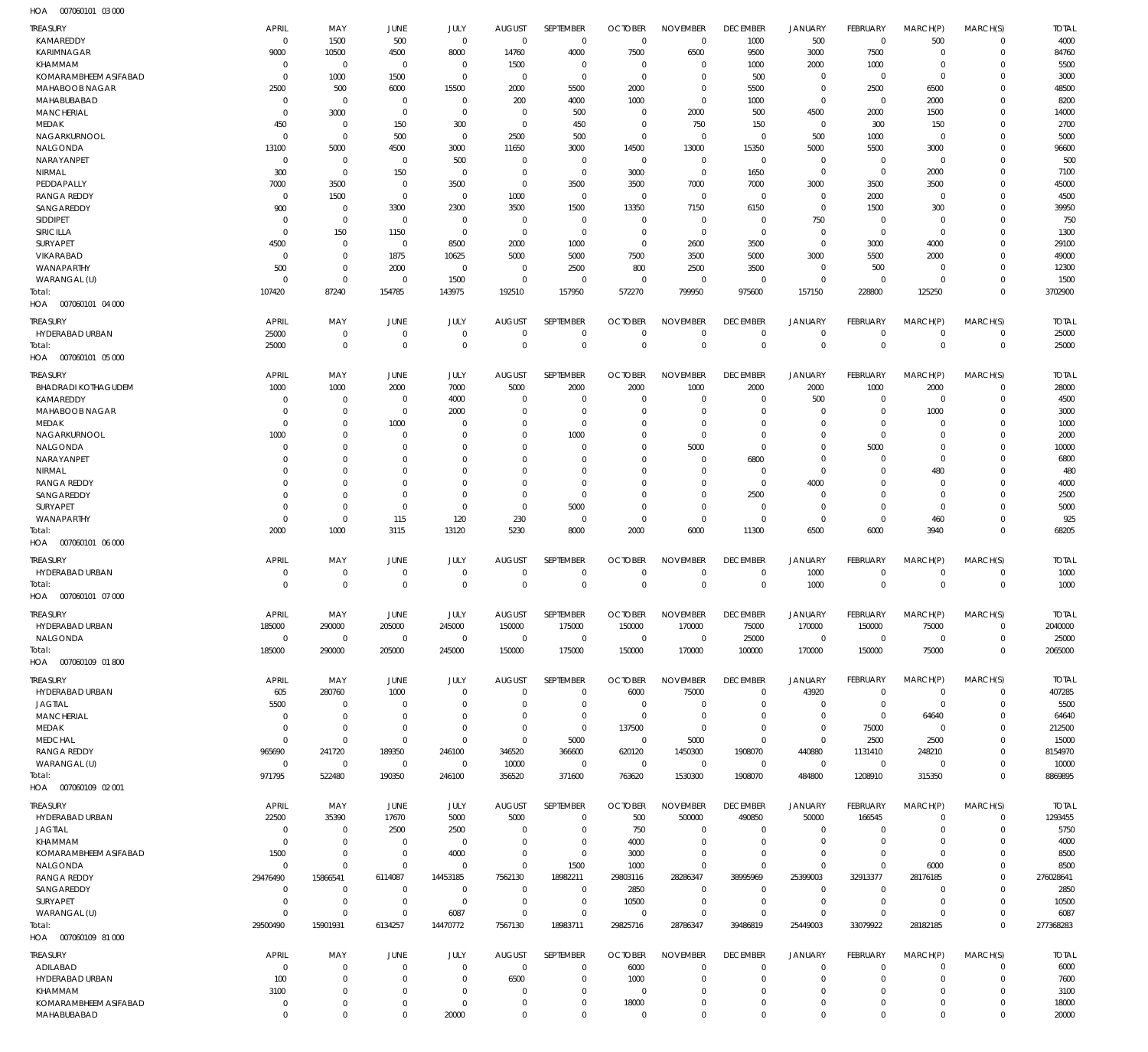007060109 81 000 HOA

| <b>TREASURY</b>                         | <b>APRIL</b>            | MAY                              | JUNE                    | JULY                             | <b>AUGUST</b>              | SEPTEMBER                  | <b>OCTOBER</b>             | <b>NOVEMBER</b>            | <b>DECEMBER</b>                | <b>JANUARY</b>                   | <b>FEBRUARY</b>          | MARCH(P)             | MARCH(S)             | <b>TOTAL</b>           |
|-----------------------------------------|-------------------------|----------------------------------|-------------------------|----------------------------------|----------------------------|----------------------------|----------------------------|----------------------------|--------------------------------|----------------------------------|--------------------------|----------------------|----------------------|------------------------|
| MANCHERIAL                              | 5000                    | $\overline{0}$                   | $\mathbf 0$             | $\overline{0}$                   | $\overline{0}$             | $\mathbf 0$                | $\mathbf 0$                | $\Omega$                   | $\mathbf 0$                    | $\overline{0}$                   | $\Omega$                 | $\Omega$             | $\Omega$             | 5000                   |
| NIRMAL                                  | $\mathbf 0$             | $\overline{0}$                   | $\Omega$                | $\overline{0}$                   | $\overline{0}$             | $\mathbf 0$                | 4000                       | $\Omega$                   | $\mathbf 0$                    | $\overline{0}$                   | $\Omega$                 | $\Omega$             | $\Omega$             | 4000                   |
| <b>RANGA REDDY</b>                      | 3000                    | 5000                             | 17500                   | 5000                             | 18000                      | 98000                      | 2668500                    | $\Omega$                   | 2500                           | 10000                            | 2500                     | $\Omega$             | $\Omega$             | 2830000                |
| SURYAPET                                | $\mathbf 0$<br>$\Omega$ | $\overline{0}$<br>$\overline{0}$ | $\mathbf 0$<br>$\Omega$ | $\overline{0}$<br>$\overline{0}$ | $\overline{0}$             | $\mathbf 0$                | 1500<br>5000               | $\overline{0}$<br>2500     | $\mathbf 0$<br>$\mathbf 0$     | $\overline{0}$<br>20000          | $\Omega$<br>$\Omega$     | $\Omega$<br>$\Omega$ | $\Omega$<br>$\Omega$ | 1500<br>42500          |
| WARANGAL (U)<br>YADADRI                 | $\mathbf 0$             | 100                              | 300                     | 100                              | 5000<br>100                | 10000<br>$\mathbf 0$       | 100                        | 200                        | $\mathbf 0$                    | $\overline{0}$                   | $\Omega$                 | 400                  | $\Omega$             | 1300                   |
| Total:                                  | 11200                   | 5100                             | 17800                   | 25100                            | 29600                      | 108000                     | 2704100                    | 2700                       | 2500                           | 30000                            | 2500                     | 400                  | $\Omega$             | 2939000                |
| HOA<br>007060110 01 000                 |                         |                                  |                         |                                  |                            |                            |                            |                            |                                |                                  |                          |                      |                      |                        |
| <b>TREASURY</b>                         | <b>APRIL</b>            | MAY                              | <b>JUNE</b>             | JULY                             | <b>AUGUST</b>              | SEPTEMBER                  | <b>OCTOBER</b>             | <b>NOVEMBER</b>            | <b>DECEMBER</b>                | <b>JANUARY</b>                   | <b>FEBRUARY</b>          | MARCH(P)             | MARCH(S)             | <b>TOTAL</b>           |
| ADILABAD                                | $\Omega$                | 2284371                          | $\mathbf 0$             | 311373                           | 269163                     | 32403                      | $\mathbf 0$                | 111287                     | 156183                         | 114733                           | 239473                   | 409940               | $\Omega$             | 3928926                |
| <b>BHADRADI KOTHAGUDEM</b>              | 228091                  | 129375                           | $\mathbf 0$             | $\overline{0}$                   | 133311                     | 35016                      | $\mathbf 0$                | $\overline{0}$             | $\mathbf 0$                    | $\mathbf 0$                      | $\overline{0}$           | $\Omega$             | $\Omega$             | 525793                 |
| HYDERABAD URBAN<br><b>JAGTIAL</b>       | 8255843                 | 10000                            | 453913<br>109175        | 60000<br>$\Omega$                | 1109209<br>$\Omega$        | 2228549                    | 37510599                   | 457829                     | 367081                         | 1809257<br>$\overline{0}$        | 6517385<br>$\Omega$      | 1031170              | $\Omega$<br>$\Omega$ | 59810835               |
| <b>JANGAON</b>                          | 60838<br>$\Omega$       | 126445<br>$\mathbf 0$            | $\Omega$                | $\Omega$                         | $\Omega$                   | 9584<br>$\overline{0}$     | 59290<br>$\mathbf 0$       | 24470<br>36597             | $\mathbf 0$<br>$\mathbf 0$     | $\Omega$                         | $\Omega$                 | 140232<br>$\Omega$   | $\Omega$             | 530034<br>36597        |
| JOGULAMBA GADWAL                        | $\Omega$                | $\overline{0}$                   | $\mathbf 0$             | $\Omega$                         | $\Omega$                   | 96664                      | $\mathbf 0$                | $\Omega$                   | $\mathbf 0$                    | 500000                           | $\Omega$                 | $\Omega$             |                      | 596664                 |
| KAMAREDDY                               | $\Omega$                | $\overline{0}$                   | 18452                   | $\Omega$                         | $\Omega$                   | $\Omega$                   | $\Omega$                   | $\overline{0}$             | 92235                          | 93144                            | 83038                    | 89628                | $\Omega$             | 376497                 |
| KARIMNAGAR                              | $\Omega$                | 16415                            | $\Omega$                | $\overline{0}$                   | 7509                       | $\mathbf 0$                | 42008                      | $\mathbf 0$                | 1567288                        | 116275                           | 14455                    | 312183               | $\Omega$             | 2076133                |
| <b>KHAMMAM</b><br>KOMARAMBHEEM ASIFABAD | 826456<br>$\Omega$      | $\mathbf 0$<br>$\mathbf 0$       | 328465<br>$\Omega$      | 308217<br>$\overline{0}$         | 1082106<br>60197           | 17973<br>$\mathbf 0$       | 224369<br>$\Omega$         | 292717<br>88482            | 664723<br>71965                | 39957<br>$\overline{0}$          | 109486<br>$\overline{0}$ | 349683<br>$\Omega$   | $\Omega$             | 4244152<br>220644      |
| MAHABOOB NAGAR                          | 99584                   | $\Omega$                         | 0                       | $\Omega$                         | $\Omega$                   | $\Omega$                   | $\mathbf 0$                | 260681                     | 769555                         | $\overline{0}$                   | 112544                   | 1680061              | $\Omega$             | 2922425                |
| MAHABUBABAD                             | $\Omega$                | $\Omega$                         | $\Omega$                | $\Omega$                         | $\mathbf 0$                | 224713                     | $\Omega$                   | $\overline{0}$             | $\Omega$                       | $\overline{0}$                   | $\Omega$                 | $\Omega$             | $\Omega$             | 224713                 |
| <b>MANCHERIAL</b>                       | $\Omega$                | $\Omega$                         | $\Omega$                | $\Omega$                         | $\Omega$                   | 59504                      | $\Omega$                   | $\overline{0}$             | $\overline{0}$                 | $\Omega$                         | $\Omega$                 | 30526                | $\Omega$             | 90030                  |
| <b>MEDAK</b><br>NAGARKURNOOL            | $\Omega$<br>$\Omega$    | $\Omega$<br>192318               | $\Omega$<br>$\Omega$    | $\Omega$<br>$\Omega$             | 50000<br>$^{\circ}$        | $\mathbf 0$<br>$\Omega$    | 194233<br>$\Omega$         | $\mathbb O$<br>52524       | 38386<br>$^{\circ}$            | $\Omega$<br>$\Omega$             | $\Omega$<br>$\Omega$     | $\Omega$<br>$\Omega$ | $\Omega$<br>$\Omega$ | 282619<br>244842       |
| NALGONDA                                | 315981                  | 760124                           | $\Omega$                | $\Omega$                         | 6592559                    | 114424                     | $\Omega$                   | 662443                     | 460106                         | 320949                           | 1078931                  | 186775               | $\Omega$             | 10492292               |
| NARAYANPET                              | $\Omega$                | $\mathbf 0$                      | 51655                   | $\Omega$                         | $^{\circ}$                 | $\mathbf 0$                | $\mathbf 0$                | 240743                     | $\mathbf 0$                    | $^{\circ}$                       | $\Omega$                 | $\Omega$             | $\Omega$             | 292398                 |
| NIRMAL                                  | $\Omega$                | $\overline{0}$                   | $\Omega$                | $\Omega$                         | $^{\circ}$                 | $\mathbf 0$                | $\Omega$                   | $\mathbf 0$                | 29230                          | 100000                           | 40625                    | $\Omega$             | $\Omega$             | 169855                 |
| NIZAMABAD                               | $\Omega$                | 16911                            | $\Omega$                | $\overline{0}$                   | 87242                      | 24716                      | 106652                     | 11560                      | 2604975                        | 187883                           | $\Omega$                 | 99447                | $\Omega$             | 3139386                |
| PEDDAPALLY<br><b>RANGA REDDY</b>        | $\Omega$<br>$\Omega$    | 9549<br>$\mathbf 0$              | 3767<br>$\Omega$        | 27962<br>$\mathbf 0$             | $\Omega$<br>$\overline{0}$ | $\mathbf 0$<br>1411193     | $\Omega$<br>$\Omega$       | $\Omega$<br>$\mathbf 0$    | 9151<br>$\mathbf 0$            | 125296<br>$\Omega$               | $\Omega$<br>$\Omega$     | $\Omega$<br>$\Omega$ | $\Omega$<br>$\Omega$ | 175725<br>1411193      |
| SANGAREDDY                              | $\Omega$                | $\mathbf 0$                      | $\Omega$                | $\mathbf 0$                      | 253421                     | $\mathbf 0$                | 70000                      | $\mathbf 0$                | 946706                         | 234153                           | 2625764                  | 2544744              |                      | 6674788                |
| <b>SIDDIPET</b>                         | 155894                  | $\Omega$                         | $\Omega$                | $\Omega$                         | 87224                      | 196480                     | $\Omega$                   | $\mathbf{0}$               | $\mathbf 0$                    | $^{\circ}$                       | $\Omega$                 | 154446               | $\Omega$             | 594044                 |
| <b>SIRICILLA</b>                        | 8691                    | $\Omega$                         | $\Omega$                | $\Omega$                         | $^{\circ}$                 | 3376                       | 78616                      | $\overline{0}$             | 116382                         | 100000                           | 11533                    | 44224                |                      | 362822                 |
| SURYAPET<br>VIKARABAD                   | $\Omega$<br>$\Omega$    | $\Omega$<br>$\overline{0}$       | $\Omega$<br>$\Omega$    | $\Omega$<br>$\overline{0}$       | $\overline{0}$             | $\Omega$                   | 62552<br>$\overline{0}$    | $\mathbb O$<br>$\mathbf 0$ | $\mathbf 0$<br>108045          | 110466<br>$\overline{0}$         | $\Omega$                 | $\Omega$             | $\Omega$<br>$\Omega$ | 173018<br>665635       |
| WARANGAL (R)                            | $\Omega$                | 146029                           | $\Omega$                | 34901                            | 356699<br>$\Omega$         | 145856<br>$\Omega$         | 48423                      | $\mathbb O$                | 130829                         | $\Omega$                         | 19890<br>$\Omega$        | 35145<br>$\Omega$    | $\Omega$             | 360182                 |
| WARANGAL (U)                            | 10000                   | $\mathbf 0$                      | 267796                  | 472610                           | 2403045                    | $\mathbf 0$                | 164515                     | 41015                      | 189020                         | 41784                            | 171456                   | 199954               | $\Omega$             | 3961195                |
| Total:                                  | 9961378                 | 3691537                          | 1233223                 | 1215063                          | 12491685                   | 4600451                    | 38561257                   | 2280348                    | 8321860                        | 3893897                          | 11024580                 | 7308158              | $\Omega$             | 104583437              |
| HOA<br>007060115 01 800                 |                         |                                  |                         |                                  |                            |                            |                            |                            |                                |                                  |                          |                      |                      |                        |
| <b>TREASURY</b>                         | <b>APRIL</b>            | MAY                              | JUNE                    | JULY                             | <b>AUGUST</b>              | SEPTEMBER                  | <b>OCTOBER</b>             | <b>NOVEMBER</b>            | <b>DECEMBER</b>                | JANUARY                          | FEBRUARY                 | MARCH(P)             | MARCH(S)             | <b>TOTAL</b>           |
| PAO - TS NEW DELHI                      | 152700                  | 177600                           | 722248                  | 233100                           | 390485                     | 254713                     | 388735                     | 1069389                    | 227488                         | 199353                           | 209386                   | 200524               | $\Omega$             | 4225721                |
| Total:<br>007060115 02 001<br>HOA       | 152700                  | 177600                           | 722248                  | 233100                           | 390485                     | 254713                     | 388735                     | 1069389                    | 227488                         | 199353                           | 209386                   | 200524               | $\mathbf 0$          | 4225721                |
|                                         |                         |                                  |                         |                                  |                            |                            |                            |                            |                                |                                  |                          |                      |                      |                        |
| <b>TREASURY</b><br>HYDERABAD URBAN      | <b>APRIL</b><br>7860    | MAY<br>90200                     | <b>JUNE</b><br>$\Omega$ | JULY<br>$\mathbf 0$              | <b>AUGUST</b><br>$\Omega$  | SEPTEMBER<br>$\mathbf 0$   | <b>OCTOBER</b><br>$\Omega$ | <b>NOVEMBER</b><br>8340    | <b>DECEMBER</b><br>$\mathbf 0$ | JANUARY<br>122115                | FEBRUARY<br>$\Omega$     | MARCH(P)<br>$\Omega$ | MARCH(S)<br>$\Omega$ | <b>TOTAL</b><br>228515 |
| Total:                                  | 7860                    | 90200                            | $\Omega$                | $\Omega$                         | $\Omega$                   | $\mathbf 0$                | $\Omega$                   | 8340                       | $\mathbf 0$                    | 122115                           | $\Omega$                 | $\Omega$             | $\Omega$             | 228515                 |
| HOA<br>007060115 02 800                 |                         |                                  |                         |                                  |                            |                            |                            |                            |                                |                                  |                          |                      |                      |                        |
| <b>TREASURY</b>                         | <b>APRIL</b>            | MAY                              | JUNE                    | JULY                             | <b>AUGUST</b>              | SEPTEMBER                  | <b>OCTOBER</b>             | <b>NOVEMBER</b>            | <b>DECEMBER</b>                | <b>JANUARY</b>                   | FEBRUARY                 | MARCH(P)             | MARCH(S)             | <b>TOTAL</b>           |
| HYDERABAD URBAN                         | $\mathbf 0$             | 28609                            | $\mathbf 0$             | $\overline{0}$                   | $\overline{0}$             | $\mathbf 0$                | $\mathbf 0$                | 14667                      | $\mathbf 0$                    | $\overline{0}$                   | $\Omega$                 | $\Omega$             | $\Omega$             | 43276                  |
| Total:                                  | $\mathbf 0$             | 28609                            | $\mathbf{0}$            | $\overline{0}$                   | $\mathbf 0$                | $\overline{0}$             | $\mathbf 0$                | 14667                      | $\mathbf 0$                    | $\overline{0}$                   | $\Omega$                 | $\Omega$             | $\Omega$             | 43276                  |
| HOA<br>007060117 01 000                 |                         |                                  |                         |                                  |                            |                            |                            |                            |                                |                                  |                          |                      |                      |                        |
| <b>TREASURY</b>                         | <b>APRIL</b>            | MAY                              | JUNE                    | JULY                             | <b>AUGUST</b>              | SEPTEMBER                  | <b>OCTOBER</b>             | <b>NOVEMBER</b>            | <b>DECEMBER</b>                | <b>JANUARY</b>                   | <b>FEBRUARY</b>          | MARCH(P)             | MARCH(S)             | <b>TOTAL</b>           |
| HYDERABAD URBAN                         | 100                     | 300                              | 600                     | 1600                             | 5500                       | 100                        | 200                        | 1000                       | 700                            | $^{\circ}$                       | 1000                     | $\Omega$             | $\Omega$             | 11100                  |
| JOGULAMBA GADWAL<br>KARIMNAGAR          | O<br>$\Omega$           | $\mathbf 0$<br>$\mathbf 0$       | $\mathbf 0$<br>500      | 500<br>500                       | $\Omega$<br>$\Omega$       | $\mathbf 0$<br>$\mathbf 0$ | $\mathbf 0$<br>$\Omega$    | $\Omega$<br>$\Omega$       | $\mathbf 0$<br>$\mathbf 0$     | $^{\circ}$<br>$^{\circ}$         | 500<br>- 0               | $\Omega$<br>$\Omega$ | $\Omega$<br>$\Omega$ | 1000<br>1000           |
| <b>KHAMMAM</b>                          | $\Omega$                | $\mathbf 0$                      | 1000                    | $\Omega$                         | $\Omega$                   | $\mathbf 0$                | 2000                       | 1000                       | 6000                           | 1000                             |                          | $\Omega$             | $\Omega$             | 11000                  |
| <b>RANGA REDDY</b>                      | $\Omega$                | $\Omega$                         | $\Omega$                | $\Omega$                         | 4000                       | $\Omega$                   | $\Omega$                   | $\Omega$                   | $^{\circ}$                     | $^{\circ}$                       | $\Omega$                 | $\Omega$             | $\Omega$             | 4000                   |
| <b>SIRICILLA</b>                        | $\Omega$                | $\mathbf 0$                      | $\Omega$                | $\mathbf 0$                      | 0                          | $\mathbf 0$                | $\mathbf 0$                | $\Omega$                   | $\mathbf 0$                    | 500                              | $\Omega$                 | $\Omega$             | $\Omega$             | 500                    |
| VIKARABAD<br>Total:                     | $\Omega$<br>100         | $\overline{0}$<br>300            | $\mathbf 0$<br>2100     | $\overline{0}$<br>2600           | $\mathbf 0$<br>9500        | $\mathbf 0$<br>100         | $\mathbf 0$<br>2200        | 1500<br>3500               | $\mathbf 0$<br>6700            | $\mathbf 0$<br>1500              | $\Omega$<br>1500         | $\Omega$<br>$\Omega$ | $\Omega$<br>$\Omega$ | 1500<br>30100          |
| 007060117 01 001<br>HOA                 |                         |                                  |                         |                                  |                            |                            |                            |                            |                                |                                  |                          |                      |                      |                        |
| <b>TREASURY</b>                         | <b>APRIL</b>            | MAY                              | JUNE                    | JULY                             | <b>AUGUST</b>              | SEPTEMBER                  | <b>OCTOBER</b>             | <b>NOVEMBER</b>            | <b>DECEMBER</b>                | JANUARY                          | FEBRUARY                 | MARCH(P)             | MARCH(S)             | <b>TOTAL</b>           |
| HYDERABAD URBAN                         | 50472                   | 2300                             | 20600                   | 24800                            | 25900                      | 10600                      | 5133                       | 19170                      | 2800                           | 3100                             | 1900                     | 1300                 | $\Omega$             | 168075                 |
| <b>JAGTIAL</b>                          | $\mathbf 0$             | 100                              | 0                       | $\overline{0}$                   | 0                          | $\overline{0}$             | 0                          | $\overline{0}$             | $^{\circ}$                     | $\overline{0}$                   | $\Omega$                 | $\Omega$             | $\Omega$             | 100                    |
| KARIMNAGAR                              | $\Omega$                | $\overline{0}$                   | 0                       | $\overline{0}$                   | $\overline{0}$             | $\mathbf 0$                | $\mathbf 0$                | 2150                       | $\mathbf 0$                    | $\overline{0}$                   | $\Omega$                 | $\Omega$             | $\Omega$             | 2150                   |
| <b>MEDCHAL</b><br><b>RANGA REDDY</b>    | $\Omega$<br>$\Omega$    | $\overline{0}$<br>1500           | $\Omega$<br>$\mathbf 0$ | $\overline{0}$<br>$\overline{0}$ | 250<br>$\overline{0}$      | 200<br>$\overline{0}$      | $\mathbf 0$<br>2500        | $\Omega$<br>$\Omega$       | $\mathbf 0$<br>1100            | $\overline{0}$<br>$\overline{0}$ | $\Omega$<br>1500         | $\Omega$<br>$\Omega$ | $\Omega$<br>$\Omega$ | 450<br>6600            |
| Total:                                  | 50472                   | 3900                             | 20600                   | 24800                            | 26150                      | 10800                      | 7633                       | 21320                      | 3900                           | 3100                             | 3400                     | 1300                 | $\Omega$             | 177375                 |
| 007060117 01 800<br>HOA                 |                         |                                  |                         |                                  |                            |                            |                            |                            |                                |                                  |                          |                      |                      |                        |
| <b>TREASURY</b>                         | <b>APRIL</b>            | MAY                              | JUNE                    | JULY                             | <b>AUGUST</b>              | SEPTEMBER                  | <b>OCTOBER</b>             | <b>NOVEMBER</b>            | <b>DECEMBER</b>                | <b>JANUARY</b>                   | FEBRUARY                 | MARCH(P)             | MARCH(S)             | <b>TOTAL</b>           |
| <b>BHADRADI KOTHAGUDEM</b>              | 5000                    | 4500                             | 6000                    | 500                              | 500                        | 1500                       | 1000                       | 500                        | 1000                           | $\mathbf 0$                      | 1000                     | 0                    | $\Omega$             | 21500                  |
| HYDERABAD URBAN                         | 17600                   | 12500                            | 12500                   | 17000                            | 13000                      | 18100                      | 13700                      | 14000                      | 9000                           | 20600                            | 6600                     | 5200                 | $\Omega$             | 159800                 |
| <b>JAGTIAL</b><br>JOGULAMBA GADWAL      | 3500<br>$\Omega$        | 2000<br>$\overline{0}$           | 2000<br>$\mathbf 0$     | 1500<br>$\overline{0}$           | 2500<br>$\overline{0}$     | 3500<br>$\mathbf 0$        | 1500<br>0                  | 3500<br>$\Omega$           | 4500                           | 2000                             | 1500                     | 1000<br>$\Omega$     | $\Omega$<br>$\Omega$ | 29000<br>2500          |
| KAMAREDDY                               | $\Omega$                | 500                              | 1000                    | 2500                             | $\overline{0}$             | 1000                       | $\overline{0}$             | $\Omega$                   | 500<br>1500                    | 500<br>1500                      | 1500<br>$\Omega$         | 1000                 | $\Omega$             | 9000                   |
| KARIMNAGAR                              | 2500                    | 500                              | 1500                    | 2000                             | 1500                       | 3500                       | 3500                       | 1000                       | 2500                           | 2500                             | 2000                     | 1500                 | $\Omega$             | 24500                  |
| KHAMMAM                                 | 12000                   | 12500                            | 14000                   | 26000                            | 64000                      | 23000                      | 26500                      | 26000                      | 27000                          | 36000                            | 8000                     | 8000                 | $\Omega$             | 283000                 |
| KOMARAMBHEEM ASIFABAD                   | $\mathbf 0$             | $\overline{0}$                   | $\mathbf 0$             | $\mathbf 0$                      | $^{\circ}$                 | 500                        | 0                          | $\overline{0}$             | $\mathbf 0$                    | 0                                | $^{\circ}$               | $\Omega$             | $\Omega$             | 500                    |
| MAHABOOB NAGAR                          | 1000                    | 5200                             | 500                     | $\overline{0}$                   | 1500                       | 1000                       | $\mathbf 0$                | $\mathbb O$                | 1000                           | 2500                             | 500                      | 1500                 | $\Omega$             | 14700                  |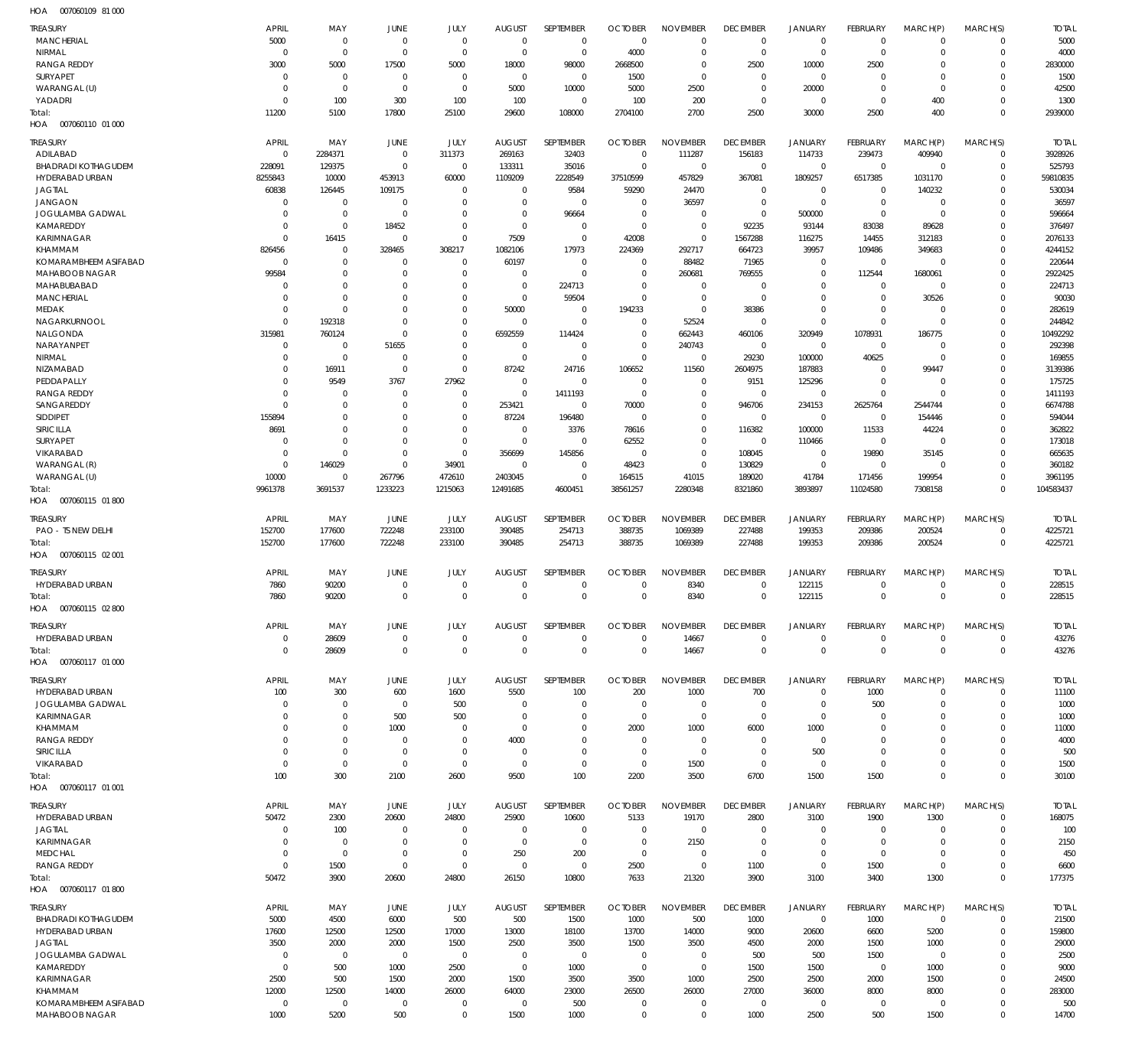| HOA<br>007060117 01 800     |                |                |                |             |                |             |                |                 |                 |                |                 |                |                |                |
|-----------------------------|----------------|----------------|----------------|-------------|----------------|-------------|----------------|-----------------|-----------------|----------------|-----------------|----------------|----------------|----------------|
| <b>TREASURY</b>             | <b>APRIL</b>   | MAY            | <b>JUNE</b>    | <b>JULY</b> | <b>AUGUST</b>  | SEPTEMBER   | <b>OCTOBER</b> | <b>NOVEMBER</b> | <b>DECEMBER</b> | JANUARY        | FEBRUARY        | MARCH(P)       | MARCH(S)       | <b>TOTAL</b>   |
| MAHABUBABAD                 | $\mathbf 0$    | $\overline{0}$ | $\overline{0}$ | $\mathbf 0$ | $\mathbf 0$    | $\mathbf 0$ | $\mathbf 0$    | $\mathbf 0$     | $\overline{0}$  | $\overline{0}$ | 1000            | $\mathbf 0$    | $\overline{0}$ | 1000           |
| <b>MANCHERIAL</b>           | $\mathbf 0$    | $\overline{0}$ | $\overline{0}$ | $\mathbf 0$ | 500            | $\mathbf 0$ | $\overline{0}$ | $\mathbf 0$     | $\overline{0}$  | $\overline{0}$ | $\mathbf 0$     | $\mathbf 0$    | $\mathbf 0$    | 500            |
| <b>MEDAK</b>                | $\mathbf 0$    | $\overline{0}$ | $\overline{0}$ | $\mathbf 0$ | $\overline{0}$ | $\mathbf 0$ | 1000           | $\mathbf 0$     | $\overline{0}$  | 1000           | 1000            | $\overline{0}$ | $\overline{0}$ | 3000           |
| <b>MEDCHAL</b>              | $\mathbf 0$    | 1000           | 12095          | 9500        | 11045          | 6000        | 3500           | 3500            | 3000            | 7000           | 5500            | 5000           | $\Omega$       | 67140          |
| NAGARKURNOOL                | $\mathbf 0$    | $\overline{0}$ | 500            | 2000        | $\overline{0}$ | $\mathbf 0$ | $\overline{0}$ | $\mathbf 0$     | $\overline{0}$  | $\overline{0}$ | 2000            | $\Omega$       | $\Omega$       | 4500           |
| NARAYANPET                  | $\mathbf 0$    | $\overline{0}$ | $\Omega$       | $\Omega$    | $\overline{0}$ | $\mathbf 0$ | $\overline{0}$ | $\mathbf 0$     | 3500            | $\mathbf 0$    | 500             | $\Omega$       | $\Omega$       | 4000           |
| NIZAMABAD                   |                |                |                |             |                |             | 5000           |                 |                 |                |                 |                | $\overline{0}$ |                |
|                             | 6500           | 3000           | 3000           | 7500        | 7500           | 6000        |                | 9000            | 22368           | 4000           | 4500            | 2000           |                | 80368          |
| PEDDAPALLY                  | $\mathbf 0$    | $\overline{0}$ | 1000           | $\mathbf 0$ | $\overline{0}$ | $\mathbf 0$ | 500            | 500             | 1500            | 500            | 500             | 500            | $\Omega$       | 5000           |
| <b>RANGA REDDY</b>          | 8500           | 14500          | 11500          | 12500       | 7000           | 18500       | 28365          | 26000           | 6500            | 5500           | 5000            | 2000           | $\Omega$       | 145865         |
| SANGAREDDY                  | 500            | $\mathbf 0$    | 500            | 500         | 2000           | 500         | 1000           | 500             | $\overline{0}$  | $\mathbf 0$    | 500             | $\Omega$       | $\Omega$       | 6000           |
| SIDDIPET                    | $\mathbf 0$    | $\overline{0}$ | $\overline{0}$ | 3000        | 1000           | 2000        | 50             | 1000            | $\overline{0}$  | 1000           | 1000            | $\mathbf 0$    | $\Omega$       | 9050           |
| SIRICILLA                   | 3500           | 1000           | 3000           | 1500        | 500            | 500         | 500            | 1500            | 2000            | 2500           | 1000            | 1000           | $\Omega$       | 18500          |
| VIKARABAD                   | 500            | $\overline{0}$ | $\Omega$       | $\Omega$    | $\mathbf 0$    | $\mathbf 0$ | $\overline{0}$ | $\mathbf 0$     | $\overline{0}$  | $\mathbf 0$    | $\mathbf 0$     | $\Omega$       | $\Omega$       | 500            |
| WANAPARTHY                  | 500            | $\mathbf 0$    | $\overline{0}$ | $\mathbf 0$ | 500            | 500         | $\overline{0}$ | $\mathbf 0$     | $\overline{0}$  | $\mathbf 0$    | $\mathbf 0$     | $\Omega$       | $\Omega$       | 1500           |
| WARANGAL (U)                | $\mathbf 0$    | $\overline{0}$ | $\mathbf 0$    | $\mathbf 0$ | $\mathbf 0$    | $\mathbf 0$ | 500            | $\mathbf 0$     | $\overline{0}$  | $\overline{0}$ | $\mathbf 0$     | $\mathbf 0$    | $\Omega$       | 500            |
| Total:                      | 61600          | 57200          | 69095          | 86000       | 113045         | 86100       | 86615          | 87000           | 85868           | 87100          | 43600           | 28700          | $\Omega$       | 891923         |
| HOA<br>007060118 01 000     |                |                |                |             |                |             |                |                 |                 |                |                 |                |                |                |
|                             |                |                |                |             |                |             |                |                 |                 |                |                 |                |                |                |
| <b>TREASURY</b>             | <b>APRIL</b>   | MAY            | JUNE           | JULY        | <b>AUGUST</b>  | SEPTEMBER   | <b>OCTOBER</b> | <b>NOVEMBER</b> | <b>DECEMBER</b> | <b>JANUARY</b> | FEBRUARY        | MARCH(P)       | MARCH(S)       | <b>TOTAL</b>   |
| ADILABAD                    | $\mathbf 0$    | $\mathbf 0$    | $^{\circ}$     | $\mathbf 0$ | 3000           | $\mathbf 0$ | $^{\circ}$     | $\mathbf 0$     | $\overline{0}$  | $\overline{0}$ | $\mathbf 0$     | $\mathbf 0$    | $^{\circ}$     | 3000           |
| BHADRADI KOTHAGUDEM         | $\mathbf 0$    | $\overline{0}$ | $\Omega$       | $\mathbf 0$ | $^{\circ}$     | $\mathbf 0$ | $\overline{0}$ | $\mathbf 0$     | 20              | $\overline{0}$ | $\mathbf 0$     | $^{\circ}$     | $\overline{0}$ | 20             |
| HYDERABAD URBAN             | 18028          | 1506           | 75413          | 6178        | 57138          | 2684        | 57086          | 20002           | 26591           | 21604          | 8389            | 44973          | $\Omega$       | 339592         |
| <b>MANCHERIAL</b>           | $\mathbf 0$    | $\overline{0}$ | - 0            | $\Omega$    | 0              | $\mathbf 0$ | 3000           | 0               | $\mathbf 0$     | 0              | $\mathbf 0$     | $\Omega$       | $\Omega$       | 3000           |
| NAGARKURNOOL                | $\mathbf 0$    | 5000           | $\Omega$       | $\Omega$    | 0              | $\mathbf 0$ | $\overline{0}$ | $\mathbf 0$     | $\overline{0}$  | 0              | $\mathbf 0$     | $^{\circ}$     | $\Omega$       | 5000           |
| <b>RANGA REDDY</b>          | $\mathbf 0$    | 230            | $\Omega$       | $\Omega$    | $^{\circ}$     | $\mathbf 0$ | $^{\circ}$     | $\mathbf 0$     | $\overline{0}$  | $\mathbf 0$    | $\mathbf 0$     | $\Omega$       | $\Omega$       | 230            |
| SURYAPET                    | $\mathbf 0$    | $\overline{0}$ | $\overline{0}$ | $\mathbf 0$ | 2000           | $\mathbf 0$ | $\overline{0}$ | $\mathbf 0$     | $\overline{0}$  | $\mathbf 0$    | $\mathbf 0$     | $\overline{0}$ | $\Omega$       | 2000           |
| Total:                      | 18028          | 6736           | 75413          | 6178        | 62138          | 2684        | 60086          | 20002           | 26611           | 21604          | 8389            | 44973          | $\Omega$       | 352842         |
| 007060118 25 000<br>HOA     |                |                |                |             |                |             |                |                 |                 |                |                 |                |                |                |
|                             |                |                |                |             |                |             |                |                 |                 |                |                 |                |                |                |
| <b>TREASURY</b>             | <b>APRIL</b>   | MAY            | JUNE           | JULY        | <b>AUGUST</b>  | SEPTEMBER   | <b>OCTOBER</b> | <b>NOVEMBER</b> | <b>DECEMBER</b> | <b>JANUARY</b> | FEBRUARY        | MARCH(P)       | MARCH(S)       | <b>TOTAL</b>   |
| ADILABAD                    | $\mathbf 0$    | $\mathbf 0$    | $\mathbf 0$    | $\mathbf 0$ | $\overline{0}$ | $\mathbf 0$ | $\overline{0}$ | $\mathbf 0$     | $\overline{0}$  | 2000           | $\mathbf 0$     | 2000           | $\mathbf 0$    | 4000           |
| <b>BHADRADI KOTHAGUDEM</b>  | $\mathbf 0$    | $\overline{0}$ | $\mathbf 0$    | $\mathbf 0$ | $\mathbf 0$    | $\mathbf 0$ | $\overline{0}$ | $\mathbf 0$     | $\overline{0}$  | $\overline{0}$ | $\mathbf 0$     | 427            | $\mathbf 0$    | 427            |
| HYDERABAD URBAN             | 4213           | 3120           | 5354           | 10957       | 12885          | 5749        | 1310           | 4587            | 756             | 2714           | 2400            | 2437           | $\Omega$       | 56482          |
| <b>JAGTIAL</b>              | $\mathbf 0$    | $\mathbf 0$    | $\Omega$       | $\Omega$    | $\Omega$       | 0           | $^{\circ}$     | $\mathbf 0$     | 4000            | $\mathbf 0$    | $\mathbf 0$     | $\Omega$       | $\Omega$       | 4000           |
| <b>JANGAON</b>              | $\mathbf 0$    | $\overline{0}$ | $\Omega$       | $\Omega$    | $\Omega$       | $\mathbf 0$ | $\mathbf 0$    | $\mathbf 0$     | 2000            | $\mathbf 0$    | $\mathbf 0$     | $\Omega$       | $\Omega$       | 2000           |
| KARIMNAGAR                  | 3016           | 82             | 1378           | $\Omega$    | 50             | $\mathbf 0$ | $\mathbf 0$    | 100             | $\mathbf 0$     | $\mathbf 0$    | 402             | $\Omega$       | $\Omega$       | 5028           |
| KHAMMAM                     | $\mathbf 0$    | $\mathbf 0$    | $\Omega$       | $\Omega$    | $^{\circ}$     | 115         | $\mathbf 0$    | $\mathbf 0$     | $\overline{0}$  | 50             | $\mathbf 0$     | $\Omega$       | $\Omega$       | 165            |
| MAHABOOB NAGAR              | 90             | $\mathbf 0$    | $\Omega$       | 70          | 388            | $\mathbf 0$ | $\mathbf 0$    | 1508            | 100             | $\mathbf 0$    | $\mathbf 0$     | 220            | $\Omega$       | 2376           |
|                             |                |                | $\Omega$       | $\Omega$    | $\Omega$       |             |                |                 | $\overline{0}$  | $\mathbf 0$    |                 | $\Omega$       | $\Omega$       |                |
| <b>MANCHERIAL</b>           | $\mathbf 0$    | $\mathbf 0$    |                |             |                | $\mathbf 0$ | 2000           | $\mathbf 0$     |                 |                | $\mathbf 0$     |                |                | 2000           |
| <b>MEDCHAL</b>              | $\mathbf 0$    | $\mathbf 0$    | $\Omega$       | $\Omega$    | $\Omega$       | $\mathbf 0$ | -0             | $\mathbf 0$     | $\mathbf 0$     | $\mathbf 0$    | 22              | $\Omega$       | $\Omega$       | 22             |
| MULUGU                      | $\mathbf 0$    | $\mathbf 0$    | $\Omega$       | 222         | $\Omega$       | $\mathbf 0$ | $^{\circ}$     | $\mathbf 0$     | $\overline{0}$  | $\mathbf 0$    | $\mathbf 0$     | 4000           | $\Omega$       | 4222           |
| NALGONDA                    | $\mathbf 0$    | $\mathbf 0$    | $\Omega$       | 5000        | $\Omega$       | $\mathbf 0$ | $\mathbf 0$    | $\mathbf 0$     | $\overline{0}$  | 2000           | 10000           | $\Omega$       | $\Omega$       | 17000          |
| NARAYANPET                  | 292            | 260            | 664            | $\Omega$    | $\Omega$       | $\mathbf 0$ | $\mathbf 0$    | $\mathbf 0$     | $\overline{0}$  | $\mathbf 0$    | $\mathbf 0$     | $\Omega$       | $\Omega$       | 1216           |
| NIRMAL                      | 50             | $\overline{0}$ | $\Omega$       | $\Omega$    | $\Omega$       | $\mathbf 0$ | $\mathbf 0$    | $\mathbf 0$     | $\overline{0}$  | $\mathbf 0$    | $\mathbf 0$     | $\Omega$       | $\Omega$       | 50             |
| NIZAMABAD                   | $\mathbf 0$    | 5000           | $\Omega$       | $\Omega$    | $\Omega$       | $\mathbf 0$ | 1000           | $\mathbf 0$     | 1308            | $\mathbf 0$    | $\mathbf 0$     | $\Omega$       | $\Omega$       | 7308           |
| <b>RANGA REDDY</b>          | 0              | 5000           | $\Omega$       | $\Omega$    | $\Omega$       | $\mathbf 0$ | $\mathbf 0$    | 5120            | $\mathbf 0$     | $\mathbf 0$    | 3000            | $\Omega$       | $\Omega$       | 13120          |
| SANGAREDDY                  | $\Omega$       | $\Omega$       | $\Omega$       | $\Omega$    | $\Omega$       | $\mathbf 0$ | $\mathbf 0$    | $\mathbf 0$     | $\overline{0}$  | $\mathbf 0$    | $\mathbf 0$     | 6000           | $\Omega$       | 6000           |
| SIDDIPET                    | $\Omega$       | $\mathbf 0$    | $^{\circ}$     | $\Omega$    | $\Omega$       | $\mathbf 0$ | $\mathbf 0$    | $\mathbf 0$     | $\overline{0}$  | $\mathbf 0$    | 1008            | $\mathbf{0}$   | $\mathbf 0$    | 1008           |
| <b>SURYAPET</b>             | $\mathbf 0$    | $\mathbf 0$    | $\mathbf 0$    | 10000       | $\Omega$       | $\Omega$    | $\Omega$       | $\mathbf 0$     | $\mathbf 0$     | 5000           | 40              | $\mathbf 0$    | $\mathbf 0$    | 15040          |
| WARANGAL (U)                | $\overline{0}$ | 316            | 836            | 270         | 188            | 500         | 4080           | 2000            | $\overline{0}$  | 12224          | $\mathbf 0$     | $\mathbf 0$    | $\mathbf 0$    | 20414          |
| Total:                      | 7661           | 13778          | 8232           | 26519       | 13511          | 6364        | 8390           | 13315           | 8164            | 23988          | 16872           | 15084          | $\mathbf 0$    | 161878         |
| 007060800 01 000<br>HOA     |                |                |                |             |                |             |                |                 |                 |                |                 |                |                |                |
|                             |                |                |                |             |                |             |                |                 |                 |                |                 |                |                |                |
| TREASURY                    | <b>APRIL</b>   | MAY            | <b>JUNE</b>    | JULY        | <b>AUGUST</b>  | SEPTEMBER   | <b>OCTOBER</b> | <b>NOVEMBER</b> | <b>DECEMBER</b> | JANUARY        | FEBRUARY        | MARCH(P)       | MARCH(S)       | <b>TOTAL</b>   |
| <b>BHADRADI KOTHAGUDEM</b>  | 100            | 100            | 250            | $\mathbf 0$ | $\mathbf 0$    | $\mathbf 0$ | $\mathbf 0$    | 300             | $\overline{0}$  | $\overline{0}$ | $\mathbf 0$     | $\mathbf 0$    | $\overline{0}$ | 750            |
| HYDERABAD URBAN             | 77680          | 29632          | 118277         | 10038       | 19784          | 1348884     | 54302          | 29562           | 19514           | 370710         | 49345           | 137734         | $\mathbf 0$    | 2265462        |
| <b>JANGAON</b>              | $\mathbf 0$    | 50             | $^{\circ}$     | $\mathbf 0$ | $\mathbf 0$    | $\mathbf 0$ | $\mathbf 0$    | $\mathbf 0$     | $\overline{0}$  | $\overline{0}$ | $\mathbf 0$     | $\Omega$       | $\Omega$       | 50             |
| KAMAREDDY                   | $\mathbf 0$    | $\overline{0}$ | $^{\circ}$     | $\Omega$    | 0              | $\mathbf 0$ | $^{\circ}$     | $\mathbf 0$     | $\overline{0}$  | 50             | $\overline{0}$  | $\Omega$       | $\Omega$       | 50             |
| KHAMMAM                     | 50             | 50             | $^{\circ}$     | $\Omega$    | $\Omega$       | $\mathbf 0$ | $\mathbf 0$    | $\mathbf 0$     | $\overline{0}$  | $^{\circ}$     | $\overline{0}$  | $\Omega$       | $\Omega$       | 100            |
| MAHABOOB NAGAR              | $\mathbf 0$    | $\overline{0}$ | $\Omega$       | 310         | $\Omega$       | $\mathbf 0$ | $\mathbf 0$    | $\mathbf 0$     | 100             | 0              | $\overline{0}$  | $\Omega$       | $\Omega$       | 410            |
| <b>MANCHERIAL</b>           | $\mathbf 0$    | $\overline{0}$ | 150            | $\Omega$    | $\Omega$       | $\mathbf 0$ | $^{\circ}$     | $\mathbf 0$     | $\overline{0}$  | 0              | $\overline{0}$  | $\Omega$       | $\Omega$       | 150            |
| MEDCHAL                     | 100            | 100            | $\Omega$       | $\Omega$    | $\Omega$       | $\mathbf 0$ | 1500           | $\mathbf 0$     | 14600           | 0              | $\mathbf 0$     | $\Omega$       | $\Omega$       | 16300          |
|                             | $\mathbf 0$    | $\overline{0}$ | $^{\circ}$     |             | $\Omega$       | $\mathbf 0$ | $^{\circ}$     | $\mathbf 0$     | $\overline{0}$  | 0              | $\overline{0}$  | $\Omega$       | $\Omega$       |                |
| NALGONDA                    |                |                |                | 500         |                |             |                |                 |                 |                |                 |                | $\Omega$       | 500            |
| NARAYANPET                  | $\mathbf 0$    | 50             | $^{\circ}$     | $\Omega$    | $\Omega$       | $\mathbf 0$ | $^{\circ}$     | $\mathbf 0$     | $\overline{0}$  | 0              | $\overline{0}$  | $\Omega$       |                | 50             |
| <b>NIRMAL</b>               | 0              | 1500           | 2000           | $\Omega$    | $\Omega$       | $\mathbf 0$ | $\mathbf 0$    | $\mathbf 0$     | $\overline{0}$  | 0              | $\mathbf 0$     | $\Omega$       | $\Omega$       | 3500           |
| NIZAMABAD                   | 0              | 50             | 100            | $\Omega$    | $\Omega$       | $\mathbf 0$ | $\mathbf 0$    | $\mathbf 0$     | $\overline{0}$  | 0              | $\mathbf 0$     | $\Omega$       | $\Omega$       | 150            |
| PAO - TS NEW DELHI          | 0              | $\mathbf 0$    | $\overline{0}$ | $\Omega$    | $\Omega$       | $\mathbf 0$ | $\mathbf 0$    | $\mathbf 0$     | $\overline{0}$  | $\mathbf 0$    | $\mathbf 0$     | $\Omega$       | $\Omega$       | $\overline{0}$ |
| PEDDAPALLY                  | $\mathbf 0$    | $\mathbf 0$    | 50             | $\Omega$    | $\Omega$       | $\mathbf 0$ | $\mathbf 0$    | $\mathbf 0$     | $\overline{0}$  | $\mathbf 0$    | $\mathbf 0$     | $\mathbf{0}$   | $\Omega$       | 50             |
| PPO - MOTIGALLY (TELANGANA) | $\mathbf 0$    | $\overline{0}$ | $\overline{0}$ | $\Omega$    | $\overline{0}$ | $\mathbf 0$ | $\mathbf 0$    | $\mathbf 0$     | $\overline{0}$  | $\overline{0}$ | $\mathbf 0$     | 482194         | $\Omega$       | 482194         |
| <b>RANGA REDDY</b>          |                |                | 50             | $\mathbf 0$ | 153159         | $\mathbf 0$ | $\mathbf 0$    | 3965            | $\overline{0}$  | 44051          | 5000            | $^{\circ}$     | $\Omega$       | 206425         |
|                             | 50             | 150            |                |             |                | 900         | 900            | 500             | 2490            | 3950           |                 | 150            | $\Omega$       | 29990          |
| SIDDIPET                    | 650            | 1760           | 6340           | 10600       | 1200           |             |                |                 |                 |                | 550             |                |                |                |
| WANAPARTHY                  | $\mathbf 0$    | $\mathbf 0$    | $\overline{0}$ | $\Omega$    | $\overline{0}$ | $\mathbf 0$ | $\overline{0}$ | $\mathbf 0$     | $\overline{0}$  | $\mathbf 0$    | 50              | 100            | $\Omega$       | 150            |
| WARANGAL (U)                | 100            | $\mathbf 0$    | $^{\circ}$     | $\mathbf 0$ | $^{\circ}$     | $\mathbf 0$ | $^{\circ}$     | $\mathbf 0$     | $\overline{0}$  | $\mathbf 0$    | $\mathbf 0$     | $^{\circ}$     | $\Omega$       | 100            |
| YADADRI                     | $\mathbf 0$    | $\overline{0}$ | 100            | $\mathbf 0$ | $^{\circ}$     | $\mathbf 0$ | $^{\circ}$     | $\mathbf 0$     | $\overline{0}$  | $\overline{0}$ | $\mathbf 0$     | $\mathbf 0$    | $\mathbf 0$    | 100            |
| Total:                      | 78730          | 33442          | 127317         | 21448       | 174143         | 1349784     | 56702          | 34327           | 36704           | 418761         | 54945           | 620178         | $\mathbf 0$    | 3006481        |
|                             |                |                |                |             |                |             |                |                 |                 |                |                 |                |                |                |
| 007060800 02 000<br>HOA     |                |                |                |             |                |             |                |                 |                 |                |                 |                |                |                |
| TREASURY                    | <b>APRIL</b>   | MAY            | <b>JUNE</b>    | JULY        | <b>AUGUST</b>  | SEPTEMBER   | <b>OCTOBER</b> | <b>NOVEMBER</b> | <b>DECEMBER</b> | JANUARY        | <b>FEBRUARY</b> | MARCH(P)       | MARCH(S)       | <b>TOTAL</b>   |
| HYDERABAD URBAN             | $\mathbf 0$    | $\overline{0}$ | $\mathbf 0$    | $\Omega$    | $\mathbf 0$    | $\mathbf 0$ | $\overline{0}$ | $\mathbf 0$     | 2500            | $\overline{0}$ | $\mathbf 0$     | $\Omega$       | $\mathbf 0$    | 2500           |
| MEDAK                       | $\mathbf 0$    | $\mathbf 0$    | $^{\circ}$     | $\Omega$    | $\mathbf 0$    | $\mathbf 0$ | 1500           | $\mathbf 0$     | $\overline{0}$  | $\overline{0}$ | $\mathbf 0$     | $^{\circ}$     | $\mathbf 0$    | 1500           |
| NIZAMABAD                   | $\mathbf 0$    | $\mathbf 0$    | $^{\circ}$     | $\mathbf 0$ | 0              | $\mathbf 0$ | $^{\circ}$     | 75              | $\overline{0}$  | $\mathbf 0$    | $\mathbf 0$     | $\mathbf 0$    | $\mathbf 0$    | 75             |
| Total:                      | $\mathbf 0$    | $\mathbb O$    | $\mathbf 0$    | $\Omega$    | $\Omega$       | $\mathbf 0$ | 1500           | 75              | 2500            | $\mathbf 0$    | $\mathbf 0$     | $\mathbf 0$    | $\mathbf 0$    | 4075           |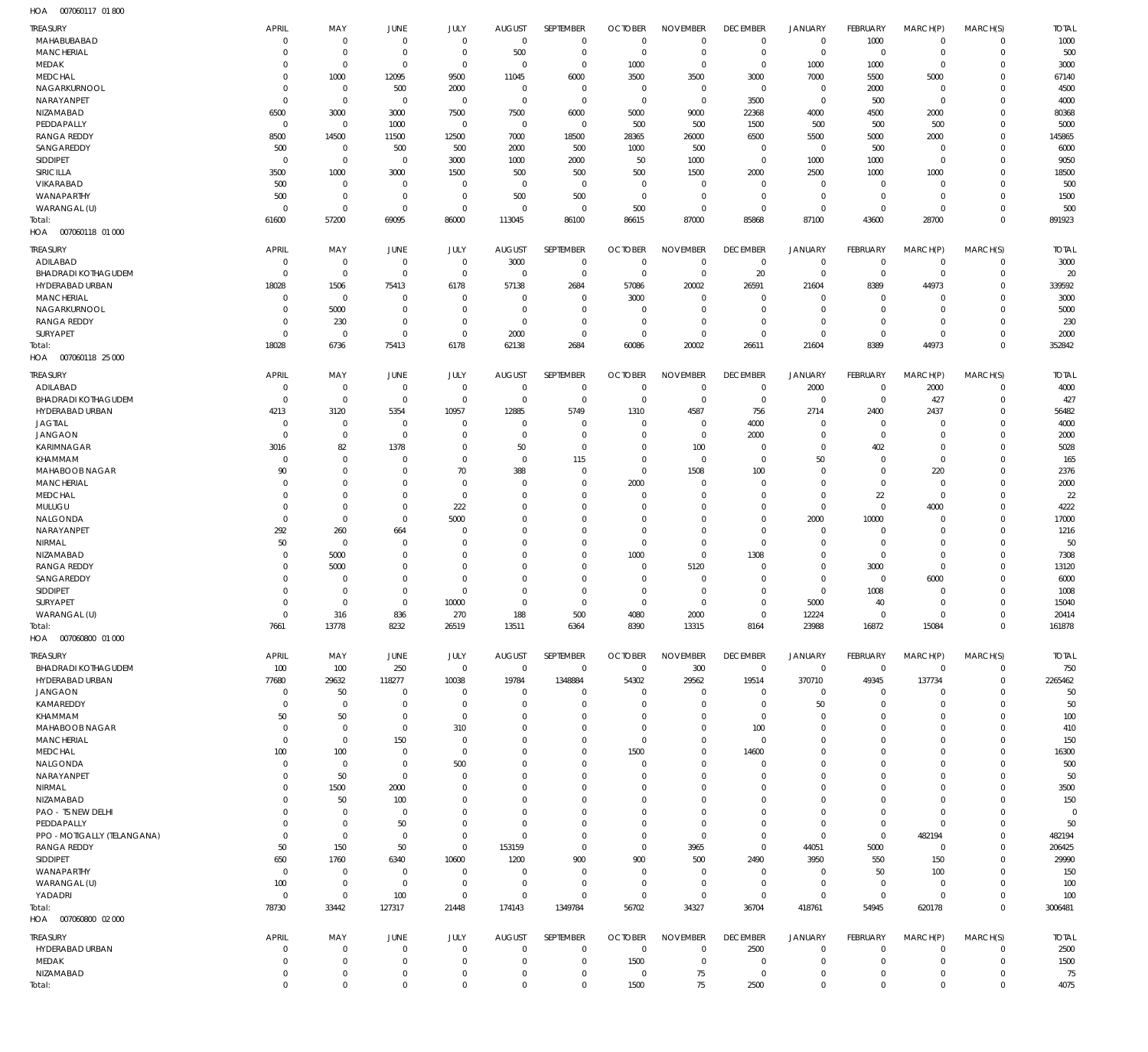| HOA<br>007060800 03 000       |                            |                    |                       |                   |                      |                             |                      |                             |                            |                   |                               |                    |                            |              |
|-------------------------------|----------------------------|--------------------|-----------------------|-------------------|----------------------|-----------------------------|----------------------|-----------------------------|----------------------------|-------------------|-------------------------------|--------------------|----------------------------|--------------|
| TREASURY                      | APRIL                      | MAY                | JUNE                  | JULY              | <b>AUGUST</b>        | SEPTEMBER                   | <b>OCTOBER</b>       | <b>NOVEMBER</b>             | <b>DECEMBER</b>            | <b>JANUARY</b>    | <b>FEBRUARY</b>               | MARCH(P)           | MARCH(S)                   | <b>TOTAL</b> |
| BHOOPALAPALLY                 | $\overline{0}$             | $\mathbf 0$        | $\overline{0}$        | $\overline{0}$    | $\overline{0}$       | 800                         | 3500                 | 1600                        | $\overline{0}$             | $\overline{0}$    | $\overline{0}$                | $\mathbf 0$        | $\overline{0}$             | 5900         |
| Total:                        | $\overline{0}$             | $\mathbf 0$        | $\overline{0}$        | $\overline{0}$    | $\overline{0}$       | 800                         | 3500                 | 1600                        | $\overline{0}$             | $\mathbf 0$       | $\overline{0}$                | $\overline{0}$     | $\overline{0}$             | 5900         |
| HOA  007060800  08  000       |                            |                    |                       |                   |                      |                             |                      |                             |                            |                   |                               |                    |                            |              |
|                               |                            |                    |                       |                   |                      |                             |                      |                             |                            |                   |                               |                    |                            |              |
| <b>TREASURY</b>               | <b>APRIL</b>               | MAY                | <b>JUNE</b>           | JULY              | <b>AUGUST</b>        | SEPTEMBER                   | <b>OCTOBER</b>       | <b>NOVEMBER</b>             | <b>DECEMBER</b>            | <b>JANUARY</b>    | <b>FEBRUARY</b>               | MARCH(P)           | MARCH(S)                   | <b>TOTAL</b> |
| HYDERABAD URBAN               | $\overline{0}$             | $\mathbf 0$        | 45000                 | $\mathbf 0$       | $\overline{0}$       | $\mathbf 0$                 | $\overline{0}$       | 6240                        | 28961                      | $\mathbf 0$       | $\overline{0}$                | $\mathbf 0$        | $\overline{0}$             | 80201        |
| Total:                        | $\overline{0}$             | $\mathbf 0$        | 45000                 | $\mathbf 0$       | $\overline{0}$       | $\mathbf 0$                 | $\overline{0}$       | 6240                        | 28961                      | $\mathbf 0$       | $\overline{0}$                | $\mathbf 0$        | $\overline{0}$             | 80201        |
| 007060800 13 000<br>HOA       |                            |                    |                       |                   |                      |                             |                      |                             |                            |                   |                               |                    |                            |              |
| <b>TREASURY</b>               | <b>APRIL</b>               | MAY                | JUNE                  | JULY              | <b>AUGUST</b>        | SEPTEMBER                   | <b>OCTOBER</b>       | <b>NOVEMBER</b>             | <b>DECEMBER</b>            | JANUARY           | <b>FEBRUARY</b>               | MARCH(P)           | MARCH(S)                   | <b>TOTAL</b> |
| PAO - LEGISLATURE (TELANGANA) | $\mathbf 0$                | 88710              | 800                   | $\mathbf 0$       | $\mathbf 0$          | $\mathbf{0}$                | $\mathbf 0$          | $\mathbf 0$                 | $\overline{0}$             | $\mathbf 0$       | $\overline{0}$                | $\mathbf 0$        | $\overline{0}$             | 89510        |
|                               | $\mathbf 0$                |                    |                       | $\mathbf 0$       | $\overline{0}$       | $\mathbf 0$                 | $\overline{0}$       | $\mathbf 0$                 | $\overline{0}$             | $\mathbf{0}$      | $\overline{0}$                | $\mathbf 0$        |                            |              |
| Total:                        |                            | 88710              | 800                   |                   |                      |                             |                      |                             |                            |                   |                               |                    | $\overline{0}$             | 89510        |
| 007060800 14 000<br>HOA       |                            |                    |                       |                   |                      |                             |                      |                             |                            |                   |                               |                    |                            |              |
| TREASURY                      | <b>APRIL</b>               | MAY                | JUNE                  | JULY              | <b>AUGUST</b>        | SEPTEMBER                   | <b>OCTOBER</b>       | <b>NOVEMBER</b>             | <b>DECEMBER</b>            | JANUARY           | FEBRUARY                      | MARCH(P)           | MARCH(S)                   | <b>TOTAL</b> |
| HYDERABAD URBAN               | 4950                       | 9170               | 6170                  | 8250              | 9050                 | 4350                        | 12150                | 13250                       | 18300                      | 9100              | 18625                         | 11550              | $\overline{0}$             | 124915       |
| Total:                        | 4950                       | 9170               | 6170                  | 8250              | 9050                 | 4350                        | 12150                | 13250                       | 18300                      | 9100              | 18625                         | 11550              | $\overline{0}$             | 124915       |
| HOA  007060800  16 000        |                            |                    |                       |                   |                      |                             |                      |                             |                            |                   |                               |                    |                            |              |
|                               |                            |                    |                       |                   |                      |                             |                      |                             |                            |                   |                               |                    |                            |              |
| <b>TREASURY</b>               | <b>APRIL</b>               | MAY                | <b>JUNE</b>           | JULY              | <b>AUGUST</b>        | SEPTEMBER                   | <b>OCTOBER</b>       | <b>NOVEMBER</b>             | <b>DECEMBER</b>            | JANUARY           | <b>FEBRUARY</b>               | MARCH(P)           | MARCH(S)                   | <b>TOTAL</b> |
| <b>BHADRADI KOTHAGUDEM</b>    | 250                        | 250                | 250                   | 250               | 250                  | 250                         | 250                  | 250                         | 250                        | 250               | 250                           | 250                | $\overline{0}$             | 3000         |
| <b>HYDERABAD URBAN</b>        | 28041                      | 11766              | 100347                | 50727             | 15930                | 15984                       | 33519                | 18198                       | 20595                      | 46932             | 17180                         | 2356               | $\overline{0}$             | 361575       |
| <b>KARIMNAGAR</b>             | 250                        | 250                | $\overline{0}$        | $\overline{0}$    | $\overline{0}$       | $\overline{0}$              | $\overline{0}$       | $\mathbf 0$                 | $\overline{0}$             | $\overline{0}$    | $\overline{0}$                | $\mathbf 0$        | $\mathbf 0$                | 500          |
| MAHABOOB NAGAR                | 250                        | 250                | 20250                 | 250               | 250                  | 250                         | 250                  | $\overline{0}$              | $\overline{0}$             | 500               | $\overline{0}$                | 500                | $\Omega$                   | 22750        |
| NALGONDA                      | 250                        | 250                | 250                   | 250               | 250                  | 250                         | 250                  | $\mathbf 0$                 | $\overline{0}$             | $\overline{0}$    | $\overline{0}$                | $\mathbf 0$        | $\Omega$                   | 1750         |
| PAO - TELANGANA HYDERABAD     | 11865                      | 13365              | 11615                 | 12115             | 14115                | 13365                       | 12615                | 12865                       | 12365                      | 12615             | 12615                         | 11365              | $\mathbf 0$                | 150880       |
| <b>RANGA REDDY</b>            | 250                        | 250                | 250                   | 250               | 250                  | 250                         | 250                  | 250                         | 250                        | 250               | $\overline{0}$                | $\mathbf 0$        | $\mathbf 0$                | 2500         |
| WARANGAL (U)                  | 250                        | 250                | 250                   | 250               | 250                  | 250                         | 250                  | 250                         | 250                        | 250               | 250                           | 250                | $\mathbf 0$                | 3000         |
| Total:                        | 41406                      | 26631              | 133212                | 64092             | 31295                | 30599                       | 47384                | 31813                       | 33710                      | 60797             | 30295                         | 14721              | $\overline{0}$             | 545955       |
| HOA 007060800 20 000          |                            |                    |                       |                   |                      |                             |                      |                             |                            |                   |                               |                    |                            |              |
| TREASURY                      | <b>APRIL</b>               | MAY                | <b>JUNE</b>           | JULY              | <b>AUGUST</b>        | SEPTEMBER                   | <b>OCTOBER</b>       | <b>NOVEMBER</b>             | <b>DECEMBER</b>            | <b>JANUARY</b>    | FEBRUARY                      | MARCH(P)           | MARCH(S)                   | <b>TOTAL</b> |
| ADILABAD                      | $\overline{0}$             | 5100               | $\overline{0}$        | $\mathbf 0$       | $\mathbf 0$          | $\mathbf 0$                 | $\overline{0}$       | $\mathbf 0$                 | $\overline{0}$             | $\overline{0}$    | $\overline{0}$                | 0                  | $\overline{0}$             | 5100         |
|                               |                            |                    |                       |                   |                      |                             |                      |                             |                            |                   |                               |                    |                            |              |
| <b>BHADRADI KOTHAGUDEM</b>    | $\overline{0}$             | $\mathbf 0$        | 5100                  | $\mathbf 0$       | $\overline{0}$       | $\mathbf 0$                 | $\overline{0}$       | $\mathbf 0$                 | $\overline{0}$             | 5100              | $\overline{0}$                | $\mathbf 0$        | $\overline{0}$             | 10200        |
| BHOOPALAPALLY                 | $\overline{0}$             | $\mathbf 0$        | 10000                 | $\mathbf 0$       | $\overline{0}$       | $\mathbf{0}$                | $\overline{0}$       | $\mathbf 0$                 | $\overline{0}$             | $\mathbf 0$       | $\overline{0}$                | $\Omega$           | $\mathbf 0$                | 10000        |
| HYDERABAD URBAN               | 5000                       | 200                | 17600                 | $\mathbf 0$       | 6200                 | $\mathbf{0}$                | 1450                 | 3050                        | 10250                      | 200               | 100                           | 200                | $\mathbf 0$                | 44250        |
| <b>JAGTIAL</b>                | 0                          | $\mathbf 0$        | 5100                  | $\Omega$          | 0                    | $\mathbf 0$                 | $\overline{0}$       | $\mathbf 0$                 | $\overline{0}$             | $\mathbf 0$       | $\overline{0}$                | $\Omega$           | $\mathbf 0$                | 5100         |
| KARIMNAGAR                    | $\Omega$                   | $\mathbf 0$        | 5100                  | $\Omega$          | $\Omega$             | $\mathbf 0$                 | $\overline{0}$       | 5100                        | 5100                       | $\mathbf 0$       | $\overline{0}$                | $\Omega$           | $\Omega$                   | 15300        |
| KHAMMAM                       | $\mathbf 0$                | $\mathbf 0$        | 5100                  | $\mathbf 0$       | $\mathbf 0$          | $\mathbf 0$                 | $\overline{0}$       | $\mathbf 0$                 | 5100                       | $\mathbf 0$       | $\overline{0}$                | $\Omega$           | $\mathbf 0$                | 10200        |
| MAHABOOB NAGAR                | $\Omega$                   | $\mathbf 0$        | $\overline{0}$        | 5100              | $\overline{0}$       | $\mathbf 0$                 | $\overline{0}$       | $\overline{0}$              | 10200                      | $\mathbf 0$       | $\mathbf 0$                   | $\Omega$           | $\Omega$                   | 15300        |
| <b>MANCHERIAL</b>             | $\mathbf 0$                | $\mathbf 0$        | $\overline{0}$        | 900               | $\overline{0}$       | 5400                        | 15300                | $\mathbf 0$                 | $\mathbf 0$                | $\mathbf 0$       | $\overline{0}$                | $\Omega$           | $\mathbf 0$                | 21600        |
| <b>MEDCHAL</b>                | $\Omega$                   | $\mathbf 0$        | 10200                 | $\overline{0}$    | 15000                | 12500                       | $\overline{0}$       | 5100                        | $\overline{0}$             | $\Omega$          | $\mathbf 0$                   | $\Omega$           | $\Omega$                   | 42800        |
| NALGONDA                      | $\mathbf 0$                | $\mathbf 0$        | $\overline{0}$        | 5100              | $\mathbf 0$          | $\mathbf 0$                 | $\overline{0}$       | 5100                        | 2000                       | $\mathbf 0$       | $\mathbf 0$                   | $\Omega$           | $\mathbf 0$                | 12200        |
| NIRMAL                        | $\overline{0}$             | $\mathbf 0$        | 5100                  | 5100              | $\overline{0}$       | $\mathbf 0$                 | $\overline{0}$       | $\mathbf 0$                 | $\overline{0}$             | $\mathbf 0$       | $\mathbf 0$                   | $\Omega$           | $\mathbf 0$                | 10200        |
| NIZAMABAD                     | 5100                       | $\mathbf 0$        | 2000                  | $\mathbf 0$       | $\overline{0}$       | $\mathbf 0$                 | $\overline{0}$       | $\mathbf{0}$                | $\Omega$                   | $\mathbf 0$       | $\overline{0}$                | $\Omega$           | $\mathbf 0$                | 7100         |
| PEDDAPALLY                    | 5100                       | $\mathbf 0$        | 5100                  | $\overline{0}$    | $\overline{0}$       | $\mathbf 0$                 | $\overline{0}$       | $\mathbf 0$                 | 5100                       | $\mathbf 0$       | $\overline{0}$                | $\Omega$           | $\Omega$                   | 15300        |
| <b>RANGA REDDY</b>            | 0                          | $\mathbf 0$        | 5100                  | $\mathbf 0$       | 12000                | 1000                        | 16000                | $\mathbf 0$                 | $\mathbf 0$                | $\mathbf 0$       | 4200                          | O                  | $\mathbf 0$                | 38300        |
| SANGAREDDY                    | $\overline{0}$             | $\mathbf 0$        | 5100                  | 5100              | $\overline{0}$       | $\mathbf{0}$                | $\overline{0}$       | 5100                        | $\overline{0}$             | $\mathbf 0$       | $\overline{0}$                | $\Omega$           | $\Omega$                   | 15300        |
| SIDDIPET                      | 5100                       | $\mathbf 0$        | 5100                  | $\mathbf 0$       | $\overline{0}$       | $\mathbf 0$                 | $\overline{0}$       | $\mathbf 0$                 | $\overline{0}$             | $\mathbf 0$       | $\overline{0}$                | 0                  | $\mathbf 0$                | 10200        |
| SURYAPET                      | $\overline{0}$             | $\mathbf 0$        | $\overline{0}$        | $\Omega$          | $\Omega$             | $\mathbf 0$                 | $\overline{0}$       | $\mathbf 0$                 | 3000                       | $\Omega$          | $\overline{0}$                | $\Omega$           | $\Omega$                   | 3000         |
| Total:                        | 20300                      | 5300               | 85700                 | 21300             | 33200                | 18900                       | 32750                | 23450                       | 40750                      | 5300              | 4300                          | 200                | $\overline{0}$             | 291450       |
| 007060800 21 000<br>HOA       |                            |                    |                       |                   |                      |                             |                      |                             |                            |                   |                               |                    |                            |              |
| TREASURY                      | <b>APRIL</b>               | MAY                | JUNE                  | JULY              | <b>AUGUST</b>        | SEPTEMBER                   | <b>OCTOBER</b>       | <b>NOVEMBER</b>             | <b>DECEMBER</b>            | <b>JANUARY</b>    | <b>FEBRUARY</b>               | MARCH(P)           | MARCH(S)                   | <b>TOTAL</b> |
| <b>JANGAON</b>                | 20000                      | $\mathbf{0}$       |                       |                   |                      |                             |                      |                             |                            |                   |                               |                    |                            |              |
| KAMAREDDY                     | 50                         |                    |                       |                   |                      |                             |                      |                             |                            |                   |                               |                    |                            |              |
| PEDDAPALLY                    |                            |                    | $\overline{0}$        | $\overline{0}$    | $\mathbf 0$          | $\mathbf 0$                 | $\overline{0}$       | $\mathbf 0$                 | $\overline{0}$             | $\mathbf 0$       | $\overline{0}$                | $\mathbf 0$        | $\overline{0}$             | 20000        |
|                               |                            | $\mathbf 0$        | $\overline{0}$        | 100               | $\mathbf 0$          | $\mathbf{0}$                | 150                  | 50                          | $\mathbf 0$                | $\mathbf 0$       | $\overline{0}$                | $\mathbf 0$        | $\mathbf 0$                | 350          |
|                               | $\Omega$                   | $\mathbf 0$        | $\overline{0}$        | 50                | $\mathbf 0$          | $\mathbf{0}$                | $\overline{0}$       | 0                           | $\mathbf 0$                | $\mathbf 0$       | $\overline{0}$                | 50                 | $\mathbf 0$                | 100          |
| Total:                        | 20050                      | $\mathbf 0$        | $\overline{0}$        | 150               | $\mathbf 0$          | $\mathbf 0$                 | 150                  | 50                          | $\overline{0}$             | $\mathbf 0$       | $\overline{0}$                | 50                 | $\overline{0}$             | 20450        |
| HOA 007060800 25 000          |                            |                    |                       |                   |                      |                             |                      |                             |                            |                   |                               |                    |                            |              |
| TREASURY                      | <b>APRIL</b>               | MAY                | <b>JUNE</b>           | JULY              | <b>AUGUST</b>        | SEPTEMBER                   | <b>OCTOBER</b>       | <b>NOVEMBER</b>             | <b>DECEMBER</b>            | <b>JANUARY</b>    | FEBRUARY                      | MARCH(P)           | MARCH(S)                   | <b>TOTAL</b> |
| HYDERABAD URBAN               | $\mathbf 0$                | $\mathbf 0$        | 320                   | $\mathbf 0$       | 50                   | $\mathbf 0$                 | $\overline{0}$       | $\mathbf 0$                 | $\mathbf 0$                | $\mathbf 0$       | $\overline{0}$                | 60                 | $\mathbf 0$                | 430          |
| KARIMNAGAR                    | 10                         | $\mathbf{0}$       | $\overline{0}$        | $\mathbf 0$       | $\overline{0}$       | $\mathbf 0$                 | $\overline{0}$       | $\mathbf 0$                 | $\mathbf 0$                | $\mathbf 0$       | $\overline{0}$                | $\Omega$           | $\overline{0}$             | 10           |
| MAHABUBABAD                   | $\overline{0}$             | $\mathbf 0$        | $\overline{0}$        | $\Omega$          | 85                   | $\mathbf 0$                 | 0                    | $\mathbf 0$                 | $\mathbf 0$                | $\mathbf 0$       | 0                             | 0                  | $\mathbf 0$                | 85           |
| NIZAMABAD                     | $\overline{0}$             | $\mathbf 0$        | 86                    | $\mathbf 0$       | $\overline{0}$       | $\mathbf 0$                 | 0                    | $\Omega$                    | $\mathbf 0$                | $\mathbf 0$       | 0                             | 0                  | $\mathbf 0$                | 86           |
| SURYAPET                      | 190                        | $\mathbf 0$        | $\overline{0}$        | $\Omega$          | $\mathbf 0$          | $\mathbf 0$                 | 0                    | 0                           | $\mathbf 0$                | $\mathbf 0$       | $\Omega$                      | n                  | $\Omega$                   | 190          |
| WANAPARTHY                    | $\overline{0}$             | $\mathbf 0$        | $\overline{0}$        | 680               | $\overline{0}$       | 750                         | $\mathbf 0$          | 0                           | $\mathbf 0$                | $\mathbf 0$       | 0                             | 0                  | $\mathbf 0$                | 1430         |
| WARANGAL (U)                  | $\overline{0}$             | $\mathbf 0$        | $\overline{0}$        | $\overline{0}$    | 320                  | 1420                        | $\mathbf 0$          | $\mathbf 0$                 | $\mathbf 0$                | $\mathbf 0$       | $\mathbf 0$                   | $\mathbf 0$        | $\mathbf 0$                | 1740         |
| Total:                        | 200                        | $\mathbf 0$        | 406                   | 680               | 455                  | 2170                        | $\overline{0}$       | $\mathbf 0$                 | $\overline{0}$             | $\mathbf 0$       | $\overline{0}$                | 60                 | $\overline{0}$             | 3971         |
| HOA  007060800  25  001       |                            |                    |                       |                   |                      |                             |                      |                             |                            |                   |                               |                    |                            |              |
|                               |                            |                    |                       |                   |                      |                             |                      |                             |                            |                   |                               |                    |                            |              |
| <b>TREASURY</b>               | <b>APRIL</b>               | MAY                | JUNE                  | JULY              | <b>AUGUST</b>        | SEPTEMBER                   | <b>OCTOBER</b>       | <b>NOVEMBER</b>             | <b>DECEMBER</b>            | <b>JANUARY</b>    | <b>FEBRUARY</b>               | MARCH(P)           | MARCH(S)                   | <b>TOTAL</b> |
| ADILABAD                      | $\mathbf 0$                | $\mathbf 0$        | $\overline{0}$        | $\overline{0}$    | $\mathbf 0$          | $\overline{0}$              | $\overline{0}$       | $\mathbf 0$                 | $\overline{0}$             | $\overline{0}$    | $\overline{0}$                | 100                | $\overline{0}$             | 100          |
| <b>BHADRADI KOTHAGUDEM</b>    | $\mathbf 0$                | $\mathbf 0$        | $\overline{0}$        | $\overline{0}$    | $\overline{0}$       | $\mathbf 0$                 | $\overline{0}$       | $\mathbf{0}$                | $\mathbf 0$                | 100               | $\overline{0}$                | $\Omega$           | $\mathbf 0$                | 100          |
| BHOOPALAPALLY                 | 46                         | 50                 | 150                   | 450               | $\overline{0}$       | 300                         | $\overline{0}$       | $\mathbf 0$                 | 885                        | 200               | 200                           | 0                  | $\mathbf 0$                | 2281         |
| HYDERABAD URBAN               | 3762                       | 755                | 810                   | 3013              | 1450                 | 660                         | 130                  | 708                         | 2146                       | 510               | 370                           | $\Omega$           | $\mathbf 0$                | 14314        |
| <b>JAGTIAL</b>                | $\mathbf 0$                | 20                 | 40                    | 120               | 80                   | 20                          | $\overline{0}$       | $\mathbf{0}$                | $\mathbf 0$                | $\mathbf 0$       | $\overline{0}$                | O                  | $\mathbf 0$                | 280          |
| JOGULAMBA GADWAL              | $\mathbf 0$                | 10                 | $\overline{0}$        | $\mathbf 0$       | $\mathbf 0$          | $\mathbf{0}$                | $\overline{0}$       | $\mathbf{0}$                | 1972                       | $\mathbf 0$       | $\overline{0}$                | 0                  | $\mathbf 0$                | 1982         |
| KAMAREDDY                     | $\mathbf 0$                | $\mathbf 0$        | $\overline{0}$        | $\Omega$          | $\mathbf 0$          | $\mathbf{0}$                | $\mathbf 0$          | $\mathbf{0}$                | 33                         | $\mathbf 0$       | $\mathbf 0$                   | O                  | $\mathbf 0$                | 33           |
| <b>KARIMNAGAR</b>             | 240                        | $\mathbf 0$        | 20                    | $\Omega$          | $\mathbf 0$          | $\Omega$                    | $\overline{0}$       | $\mathbf 0$                 | 160                        | 120               | $\Omega$                      | 0                  | $\Omega$                   | 540          |
| KHAMMAM                       | $\overline{0}$             | 31                 | $\overline{0}$        | 41                | 10 <sup>°</sup>      | $\mathbf{0}$                | $\overline{0}$       | 35                          | $\overline{0}$             | $\overline{0}$    | $\overline{0}$                | O                  | $\Omega$                   | 117          |
| KOMARAMBHEEM ASIFABAD         | $\mathbf 0$                | $\mathbf 0$        | $\overline{0}$        | $\Omega$          | $\mathbf 0$          | $\mathbf 0$                 | 10 <sup>1</sup>      | $\mathbf 0$                 | $\overline{0}$             | $\mathbf 0$       | $\overline{0}$                | $\Omega$           | $\Omega$                   | 10           |
| MAHABOOB NAGAR                | 140                        | $\mathbf 0$        | 50                    | $\Omega$          | $\mathbf 0$          | 1170                        | 50                   | 510                         | 520                        | 486               | 100                           | $\Omega$           | $\mathbf 0$                | 3026         |
| MAHABUBABAD                   | $\mathbf 0$                | $\mathbf 0$        | $\overline{0}$        | $\Omega$          | $\Omega$             | $\mathbf{0}$                | $\overline{0}$       | $\mathbf{0}$                | $\mathbf 0$                | 1620              | $\overline{0}$                | $\Omega$           | $\Omega$                   | 1620         |
| <b>MANCHERIAL</b><br>MEDAK    | $\mathbf 0$<br>$\mathbf 0$ | 200<br>$\mathbf 0$ | 102<br>$\overline{0}$ | 50<br>$\mathbf 0$ | 50<br>$\overline{0}$ | $\mathbf{0}$<br>$\mathbf 0$ | $\overline{0}$<br>10 | $\mathbf{0}$<br>$\mathbf 0$ | $\mathbf 0$<br>$\mathbf 0$ | 20<br>$\mathbf 0$ | $\overline{0}$<br>$\mathbf 0$ | 160<br>$\mathbf 0$ | $\mathbf 0$<br>$\mathbf 0$ | 582<br>10    |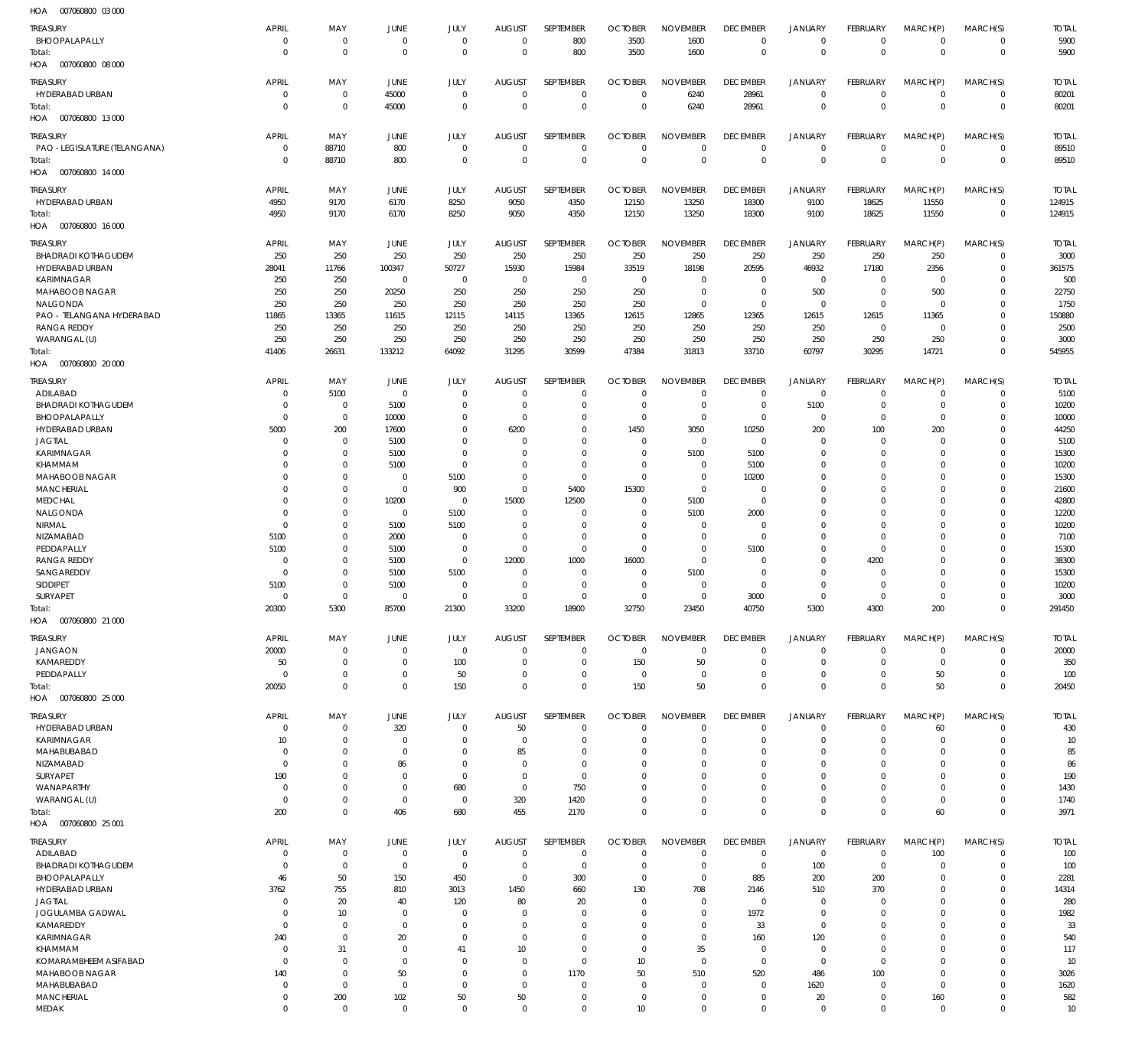007060800 25 001 HOA

| TREASURY                    | <b>APRIL</b> | MAY         | JUNE            | JULY         | <b>AUGUST</b> | SEPTEMBER   | <b>OCTOBER</b> | <b>NOVEMBER</b> | <b>DECEMBER</b> | <b>JANUARY</b> | FEBRUARY       | MARCH(P)    | MARCH(S)    | <b>TOTAL</b> |
|-----------------------------|--------------|-------------|-----------------|--------------|---------------|-------------|----------------|-----------------|-----------------|----------------|----------------|-------------|-------------|--------------|
| <b>MEDCHAL</b>              | 30           | 20          | 20              | 10           | $\mathbf 0$   | 10          | 10             | 10              | 1291            | 10             | $\mathbf 0$    | $\mathbf 0$ | $\mathbf 0$ | 1411         |
| NALGONDA                    | 7350         | 3200        | 550             | 1636         | 1976          | 3845        | 3203           | 7617            | 3100            | 3439           | 2919           | 150         | $\mathbf 0$ | 38985        |
| NIRMAL                      | $\Omega$     | 150         | $\mathbf 0$     | 150          | $\Omega$      | 0           | $\Omega$       |                 | 0               | 0              | 760            | $\Omega$    | 0           | 2160         |
| NIZAMABAD                   | $\Omega$     |             |                 | $\Omega$     | 70            | 56          | 24             | 1100<br>80      | $\mathbf 0$     | 90             | $\mathbf 0$    | 389         | $\Omega$    | 839          |
|                             |              | 20          | 110<br>$\Omega$ | $\Omega$     |               |             |                |                 |                 |                | $\Omega$       |             |             |              |
| <b>RANGA REDDY</b>          | $\Omega$     | $\mathbf 0$ |                 |              | $\Omega$      | 160         | 630            | $\Omega$        | 220             | $\mathbf 0$    |                | 330         | $\Omega$    | 1340         |
| SANGAREDDY                  | $\Omega$     | $\mathbf 0$ | $\Omega$        | $\Omega$     | $\Omega$      | $\Omega$    | $\Omega$       | $\mathbf 0$     | $\mathbf 0$     | 70             | $\mathbf 0$    | $\Omega$    | $\Omega$    | 70           |
| <b>SIDDIPET</b>             | $\Omega$     | $\mathbf 0$ | $\Omega$        | $\Omega$     | $\Omega$      | $\Omega$    | $\Omega$       | $\Omega$        | $\Omega$        | $\mathbf 0$    | 300            | $\Omega$    | $\Omega$    | 300          |
| SIRICILLA                   | $\Omega$     | 50          | 538             | 240          | $\Omega$      | $\Omega$    | $\Omega$       | 130             | $\Omega$        | 152            | $\mathbf 0$    | $\Omega$    | $\Omega$    | 1110         |
| <b>SURYAPET</b>             | $\Omega$     | 800         | $\Omega$        | $\Omega$     | 300           | $\Omega$    | 804            | 329             | 3350            | 4500           | 3316           | 600         | $\Omega$    | 13999        |
| <b>VIKARABAD</b>            | $\Omega$     | 1300        | $\Omega$        | $\Omega$     | $\Omega$      | $\Omega$    | $\Omega$       | 730             | $\mathbf 0$     | $\mathbf 0$    | $\mathbf 0$    | 490         | $\Omega$    | 2520         |
| WANAPARTHY                  | $\Omega$     | $\mathbf 0$ | $\Omega$        | $\Omega$     | $\Omega$      | 100         | $\Omega$       | 200             | $\Omega$        | $\mathbf 0$    | $\mathbf 0$    | 250         | $\Omega$    | 550          |
| WARANGAL (R)                | $\Omega$     | $\mathbf 0$ | 50              | $\Omega$     | $\Omega$      | $\mathbf 0$ | $\Omega$       | 0               | $\mathbf 0$     | $\mathbf 0$    | 145            | 20          | $\Omega$    | 215          |
| WARANGAL (U)                | $\Omega$     | 1118        | $\Omega$        | $\Omega$     | $\Omega$      | 10          | $\Omega$       | 140             | 120             | 94             | 15             | 265         | $\Omega$    | 1762         |
| YADADRI                     | $\Omega$     | $\mathbf 0$ | $\mathbf 0$     | $\Omega$     | $\Omega$      | $\mathbf 0$ | $\mathbf 0$    | $\Omega$        | 400             | $\mathbf 0$    | $^{\circ}$     | $^{\circ}$  | $\mathbf 0$ | 400          |
| Total:                      | 11568        | 7724        | 2440            | 5710         | 3936          | 6331        | 4871           | 11589           | 14197           | 11411          | 8125           | 2754        | $\mathbf 0$ | 90656        |
| HOA  007060800  80 000      |              |             |                 |              |               |             |                |                 |                 |                |                |             |             |              |
|                             |              |             |                 |              |               |             |                |                 |                 |                |                |             |             |              |
| <b>TREASURY</b>             | <b>APRIL</b> | MAY         | JUNE            | JULY         | <b>AUGUST</b> | SEPTEMBER   | <b>OCTOBER</b> | <b>NOVEMBER</b> | <b>DECEMBER</b> | <b>JANUARY</b> | FEBRUARY       | MARCH(P)    | MARCH(S)    | <b>TOTAL</b> |
| ADILABAD                    | $\mathbf 0$  | 0           | $\mathbf 0$     | 0            | $\mathbf 0$   | $\mathbf 0$ | 0              | $\mathbf 0$     | 90              | $\mathbf 0$    | $^{\circ}$     | $^{\circ}$  | $\mathbf 0$ | 90           |
| <b>BHADRADI KOTHAGUDEM</b>  | $\mathbf 0$  | 47618       | $\mathbf 0$     | $\mathbf 0$  | 50480         | $\mathbf 0$ | $\mathbf 0$    | $\mathbf 0$     | 47345           | $\mathbf 0$    | $\overline{0}$ | $\mathbf 0$ | $\mathbf 0$ | 145443       |
| HYDERABAD URBAN             | 1186531      | 435060      | 29610           | 1286572      | 25100         | 19319       | 35400          | 4845            | 10000           | 185080         | 12468          | 157305      | $\mathbf 0$ | 3387290      |
| <b>JAGTIAL</b>              | $\mathbf 0$  | 0           | 49150           | $\mathbf 0$  | $\Omega$      | $\mathbf 0$ | $\mathbf 0$    | $\mathbf 0$     | $\mathbf 0$     | $\mathbf 0$    | $\mathbf 0$    | $\mathbf 0$ | $\Omega$    | 49150        |
| KARIMNAGAR                  | $\Omega$     | $\mathbf 0$ | $\mathbf 0$     | $\mathbf 0$  | $\Omega$      | 2685        | 0              | $\mathbf 0$     | $\mathbf 0$     | $\mathbf 0$    | $\mathbf 0$    | $\mathbf 0$ | $\Omega$    | 2685         |
| <b>KHAMMAM</b>              | $\Omega$     | 18894       | $\mathbf 0$     | 8800         | $\Omega$      | 49440       | $\Omega$       | 36940           | 405             | 13920          | $\mathbf 0$    | 15410       | $\Omega$    | 143809       |
| MAHABOOB NAGAR              | $\Omega$     | 150         | $\mathbf 0$     | $\mathbf 0$  | $\Omega$      | $\mathbf 0$ | $\Omega$       | $\mathbf 0$     | $\mathbf 0$     | $\mathbf 0$    | $\Omega$       | $^{\circ}$  | $\Omega$    | 150          |
| NALGONDA                    | $\Omega$     | $\mathbf 0$ | 225             | $\mathbf 0$  | $\Omega$      | $\mathbf 0$ | $\Omega$       | $\mathbf 0$     | $\mathbf 0$     | $\mathbf 0$    | $\Omega$       | $\mathbf 0$ | $\Omega$    | 225          |
| NIRMAL                      | $\Omega$     | $\mathbf 0$ | 50              | $\mathbf 0$  | $\Omega$      | $\mathbf 0$ | $\Omega$       | $\mathbf 0$     | $\mathbf 0$     | $\mathbf 0$    | $\Omega$       | $\Omega$    | $\Omega$    | 50           |
| PEDDAPALLY                  | $\mathbf 0$  | $\mathbf 0$ | $\mathbf 0$     | 14600        | $\mathbf 0$   | $\mathbf 0$ | $\Omega$       | $\mathbf 0$     | $\mathbf 0$     | $\mathbf 0$    | $\Omega$       | $\mathbf 0$ | $\Omega$    | 14600        |
| <b>RANGA REDDY</b>          | 350          | $\mathbf 0$ | $\mathbf 0$     | $\mathbf 0$  | 83240         | $\mathbf 0$ | $\Omega$       | $\mathbf 0$     | $\mathbf 0$     | $\mathbf 0$    | $\mathbf 0$    | $\mathbf 0$ | $\Omega$    | 83590        |
| WARANGAL (U)                | $\mathbf 0$  | $\mathbf 0$ | $\mathbf 0$     | $\mathbf 0$  | $\mathbf 0$   | $\mathbf 0$ | $\Omega$       | $\mathbf 0$     | $\mathbf 0$     | $\mathbf 0$    | 59100          | $\mathbf 0$ | $\Omega$    | 59100        |
| Total:                      | 1186881      | 501722      | 79035           | 1309972      | 158820        | 71444       | 35400          | 41785           | 57840           | 199000         | 71568          | 172715      | $\Omega$    | 3886182      |
|                             |              |             |                 |              |               |             |                |                 |                 |                |                |             |             |              |
| 007060800 81 000<br>HOA     |              |             |                 |              |               |             |                |                 |                 |                |                |             |             |              |
| <b>TREASURY</b>             | APRIL        | MAY         | JUNE            | JULY         | <b>AUGUST</b> | SEPTEMBER   | <b>OCTOBER</b> | <b>NOVEMBER</b> | <b>DECEMBER</b> | <b>JANUARY</b> | FEBRUARY       | MARCH(P)    | MARCH(S)    | <b>TOTAL</b> |
| ADILABAD                    | 100          | 55475       | 2050            | 150          | $\mathbf 0$   | 5000        | $\mathbf 0$    | 14300           | 50              | $\mathbf 0$    | 5000           | $^{\circ}$  | $\Omega$    | 82125        |
| <b>BHADRADI KOTHAGUDEM</b>  | 150          | 600         | 800             | 500          | 1200          | 162718      | 38484          | 165865          | 781038          | $\mathbf 0$    | 650            | 50          | $\mathbf 0$ | 1152055      |
| BHOOPALAPALLY               | 50           | 30424       | $\mathbf 0$     | 200          | 210           | $\mathbf 0$ | $\mathbf 0$    | $\mathbf 0$     | $\mathbf 0$     | $\mathbf 0$    | $^{\circ}$     | $\Omega$    | $\Omega$    | 30884        |
| HYDERABAD URBAN             | 1864450      | 452773      | 12800           | 76334        | 84269         | 2483844     | 689460         | 177092          | 13665882        | 93838          | 409515         | 23785853    | $\Omega$    | 43796110     |
| <b>JAGTIAL</b>              | 100          | 300         | 500             | 1000         | $\mathbf 0$   | $\mathbf 0$ | $\Omega$       | 50              | 2000            | 50             | $\mathbf 0$    | $\Omega$    | $\Omega$    | 4000         |
| <b>JANGAON</b>              | 540          | 100         | 150             | $\mathbf 0$  | 50            | 1200        | $\Omega$       | $\Omega$        | $\mathbf 0$     | $\mathbf 0$    | 300            | 3000        | $\Omega$    | 5340         |
|                             |              |             |                 |              | $\Omega$      |             | $\Omega$       |                 |                 |                |                | $\Omega$    | $\Omega$    |              |
| JOGULAMBA GADWAL            | 250          | 73917067    | $\mathbf 0$     | $\mathbf 0$  |               | $\mathbf 0$ |                | $\mathbf 0$     | 3000            | 50             | $\mathbf 0$    |             |             | 73920367     |
| KAMAREDDY                   | 50           | 361         | 114624          | 166122       | 100309        | $\mathbf 0$ | 1600           | 50              | 27162           | 591            | $\mathbf 0$    | 1760        | $\Omega$    | 412629       |
| KARIMNAGAR                  | 7350941      | 964772      | 4650            | 300          | 1925          | 4640        | 6580           | 50              | 5093062         | 76557          | 6100           | $\Omega$    | $\Omega$    | 13509577     |
| <b>KHAMMAM</b>              | 100          | 400         | 700             | 7615424      | 29400         | 150         | 50             | 22645           | 1414            | 100            | 50             | 554317      | $\Omega$    | 8224750      |
| KOMARAMBHEEM ASIFABAD       | $\Omega$     | 50          | 250             | $\mathbf 0$  | $\mathbf 0$   | 50          | $\Omega$       | $\mathbf 0$     | $\mathbf 0$     | $\mathbf 0$    | $\mathbf 0$    | $^{\circ}$  | $\Omega$    | 350          |
| MAHABOOB NAGAR              | 79426588     | 347980849   | 16808           | $\mathbf 0$  | 467000        | 28548748    | 100            | $\mathbf 0$     | $\mathbf 0$     | 5000000        | $\mathbf 0$    | $\mathbf 0$ | $\Omega$    | 461440093    |
| MAHABUBABAD                 | 400          | 100         | 50              | 50           | 91013         | 0           | $\mathbf 0$    | 10000           | $\mathbf 0$     | 5000           | 1000           | 7695        | $\Omega$    | 115308       |
| MANCHERIAL                  | $\Omega$     | 150         | 250             | 50           | 50            | 50          | $\Omega$       | $\Omega$        | 50              | 0              | $\Omega$       | $\Omega$    | $\Omega$    | 600          |
| MEDAK                       | $\Omega$     | $\mathbf 0$ | $\mathbf{0}$    | $\mathbf{0}$ | $\Omega$      | 50          | $\mathbf{0}$   | $\Omega$        | $\Omega$        | $\mathbf{0}$   | $\Omega$       | $\Omega$    | $\Omega$    | 50           |
| MEDCHAL                     | 16652        | 13414       | 15386           | 23681        | 19548         | 12108       | 13650          | 16854           | 17490           | 24944          | 16495          | 12420       |             | 202642       |
| MULUGU                      | 4000         | 50          | $\mathbf 0$     | 145779       | 10            | $\mathbf 0$ | 4000           | $\mathbf 0$     | $\mathbf 0$     | $\mathbf 0$    | $\mathbf 0$    | $\mathbf 0$ | 0           | 153839       |
| NAGARKURNOOL                | 559          | 1427        | 2187            | 1426         | 561           | 459         | 662            | 1376            | 458             | 509            | 408            | 612         | 0           | 10644        |
| NALGONDA                    | 2400         | 42786603    | 250             | 275          | 835           | 10050       | 5250           | 250             | 150             | 307000         | 50             | $\mathbf 0$ | $\Omega$    | 43113113     |
| NARAYANPET                  | $\mathbf 0$  | $\mathbf 0$ | 50              | 50           | $\mathbf 0$   | 0           | $\mathbf 0$    | $\mathbf 0$     | $\mathbf 0$     | $\mathbf 0$    | $\mathbf 0$    | $\mathbf 0$ | $\Omega$    | 100          |
| NIRMAL                      | $\mathbf 0$  | 6150        | 2050            | $\mathbf 0$  | $\mathbf 0$   | $\mathbf 0$ | 650            | 23000           | 3050            | $\mathbf 0$    | 15050          | 17000       | $\Omega$    | 66950        |
| NIZAMABAD                   | 22182        | 2764        | 2904            | 10209        | 6296          | 50          | 12963          | 4900            | 100             | 31817          | 20767          | 13522       | $\Omega$    | 128474       |
| PEDDAPALLY                  | 41760        | 200         | 250             | 50           | 375           | $\mathbf 0$ | $\mathbf 0$    | $\mathbf 0$     | $\mathbf 0$     | $\mathbf 0$    | $\mathbf 0$    | $\mathbf 0$ | $\Omega$    | 42635        |
| <b>RANGA REDDY</b>          | 19052        | 47751013    | 24727           | 19042        | 20060         | 21858       | 17073          | 15910           | 24891           | 16390          | 20127          | 15143       | $\Omega$    | 47965286     |
| SANGAREDDY                  | 250          | 350         | 300             |              | 1020          | 460         |                |                 | 109640439       |                | 50             | $\mathbf 0$ | $\Omega$    | 109643669    |
| SIDDIPET                    | 1900         | 12360       | 4200            | 200<br>7710  | 3900          | 2350        | 150<br>3400    | 350<br>2300     | 2200            | 100<br>2950    | 3910           | 2310        | $\mathbf 0$ | 49490        |
|                             |              |             |                 |              |               |             |                |                 |                 |                |                |             | $\Omega$    |              |
| SIRICILLA                   | 50           | 150         | 100             | 550          | $\mathbf 0$   | 0           | $\mathbf 0$    | $\mathbf 0$     | 1000            | 5050           | $\mathbf 0$    | $\Omega$    |             | 6900         |
| <b>SURYAPET</b>             | 575          | 141758      | 300             | 50           | 150           | 150         | -49361         | 150             | 192             | $\mathbf 0$    | 350            | $\Omega$    | $\Omega$    | 94314        |
| VIKARABAD                   | 7881         | 150         | 100             | 100          | 50            | $\mathbf 0$ | 50             | $\mathbf 0$     | $\mathbf 0$     | $\mathbf 0$    | 228250         | $\Omega$    | $\Omega$    | 236581       |
| WANAPARTHY                  | 910          | 150         | 790             | 21347894     | $\mathbf 0$   | $\mathbf 0$ | $\mathbf 0$    | 50              | $\mathbf 0$     | $\mathbf 0$    | 0              | $\Omega$    | $\Omega$    | 21349794     |
| WARANGAL (R)                | 200          | 8988320     | 200             | 100          | $-100000$     | $\mathbf 0$ | $\mathbf 0$    | $\mathbf 0$     | $\mathbf 0$     | $\mathbf 0$    | 50             | $\mathbf 0$ | $\Omega$    | 8888870      |
| WARANGAL (U)                | 11308        | 3128        | 200             | 3859         | 110           | 3503        | 18792          | 50              | 582             | 9319           | 60             | 240         | $\mathbf 0$ | 51151        |
| YADADRI                     | 300          | 300         | 400             | 340          | 200           | $\mathbf 0$ | 100            | 100             | 2000            | $\mathbf 0$    | 100            | $\Omega$    | $\mathbf 0$ | 3840         |
| Total:                      | 88773698     | 523111708   | 208026          | 29421445     | 728541        | 31257438    | 763653         | 455342          | 129266210       | 5574265        | 728282         | 24413922    | $\mathbf 0$ | 834702530    |
| HOA   007101101   01   000  |              |             |                 |              |               |             |                |                 |                 |                |                |             |             |              |
| TREASURY                    | <b>APRIL</b> | MAY         | JUNE            | JULY         | <b>AUGUST</b> | SEPTEMBER   | <b>OCTOBER</b> | <b>NOVEMBER</b> | <b>DECEMBER</b> | <b>JANUARY</b> | FEBRUARY       | MARCH(P)    | MARCH(S)    | <b>TOTAL</b> |
|                             |              |             |                 |              |               |             |                |                 |                 |                |                |             | $\mathbf 0$ |              |
| HYDERABAD URBAN             | 1061029      | 1596676     | 804263          | 1128964      | 283892        | 1422035     | 277694         | 1298843         | 70496           | 946464         | 509147         | 760308      |             | 10159811     |
| KARIMNAGAR                  | 217961       | $\mathbf 0$ | $\mathbf 0$     | 48872        | $\mathbf 0$   | 173340      | $\mathbf 0$    | $\mathbf 0$     | $\mathbf 0$     | $\mathbf 0$    | $\mathbf 0$    | $\mathbf 0$ | $\mathbf 0$ | 440173       |
| KHAMMAM                     | $\mathbf 0$  | $\mathbf 0$ | $\mathbf 0$     | $\mathbf 0$  | 0             | 0           | $\mathbf 0$    | $\mathbf 0$     | 236256          | $\mathbf 0$    | $\mathbf 0$    | 360000      | $\mathbf 0$ | 596256       |
| MAHABOOB NAGAR              | $\Omega$     | $\mathbf 0$ | $\mathbf 0$     | $\mathbf 0$  | $\Omega$      | 19660       | $\mathbf 0$    | $\mathbf 0$     | $\mathbf 0$     | 0              | $\mathbf 0$    | $\mathbf 0$ | $\Omega$    | 19660        |
| <b>NIRMAL</b>               | 0            | 248767      | $\mathbf 0$     | $\mathbf 0$  | $\Omega$      | $\mathbf 0$ | $\mathbf 0$    | $\mathbf 0$     | $\overline{0}$  | $\mathbf 0$    | $\mathbf 0$    | $\mathbf 0$ | $\Omega$    | 248767       |
| NIZAMABAD                   | $\Omega$     | 0           | $\mathbf 0$     | 67976        | $\Omega$      | $\mathbf 0$ | 67976          | $\mathbf 0$     | 33988           | 68908          | 830200         | $\mathbf 0$ | $\Omega$    | 1069048      |
| PPO - MOTIGALLY (TELANGANA) | $\Omega$     | $\mathbf 0$ | $\mathbf 0$     | $\mathbf 0$  | $\Omega$      | $\mathbf 0$ | $\Omega$       | $\mathbf 0$     | $\mathbf 0$     | $\mathbf 0$    | $\mathbf 0$    | 2337145     | $\Omega$    | 2337145      |
| <b>RANGA REDDY</b>          | $\Omega$     | 13595       | $\mathbf 0$     | 219480       | $\Omega$      | $\mathbf 0$ | $\mathbf 0$    | $\mathbf 0$     | $\mathbf 0$     | 299573         | $\mathbf 0$    | $\mathbf 0$ | $\Omega$    | 532648       |
| SANGAREDDY                  | $\Omega$     | 0           | 150894          | $\mathbf 0$  | $\Omega$      | $\mathbf 0$ | $\mathbf 0$    | $\mathbf 0$     | $\mathbf 0$     | $\mathbf 0$    | $\overline{0}$ | 220000      | $\mathbf 0$ | 370894       |
| SIRICILLA                   | $\Omega$     | $\mathbf 0$ | $\mathbf 0$     | 443700       | $\Omega$      | $\mathbf 0$ | $\mathbf 0$    | $\mathbf 0$     | $\mathbf 0$     | $\mathbf 0$    | 53276          | $\mathbf 0$ | $\Omega$    | 496976       |
| WARANGAL (U)                | $\mathbf 0$  | $\mathbf 0$ | $\mathbf 0$     | 47583        | $\mathbf 0$   | $\mathbf 0$ | 230460         | $\mathbf 0$     | $\mathbf 0$     | $\mathbf 0$    | 700000         | 157764      | $\mathbf 0$ | 1135807      |
| Total:                      | 1278990      | 1859038     | 955157          | 1956575      | 283892        | 1615035     | 576130         | 1298843         | 340740          | 1314945        | 2092623        | 3835217     | $\Omega$    | 17407185     |
|                             |              |             |                 |              |               |             |                |                 |                 |                |                |             |             |              |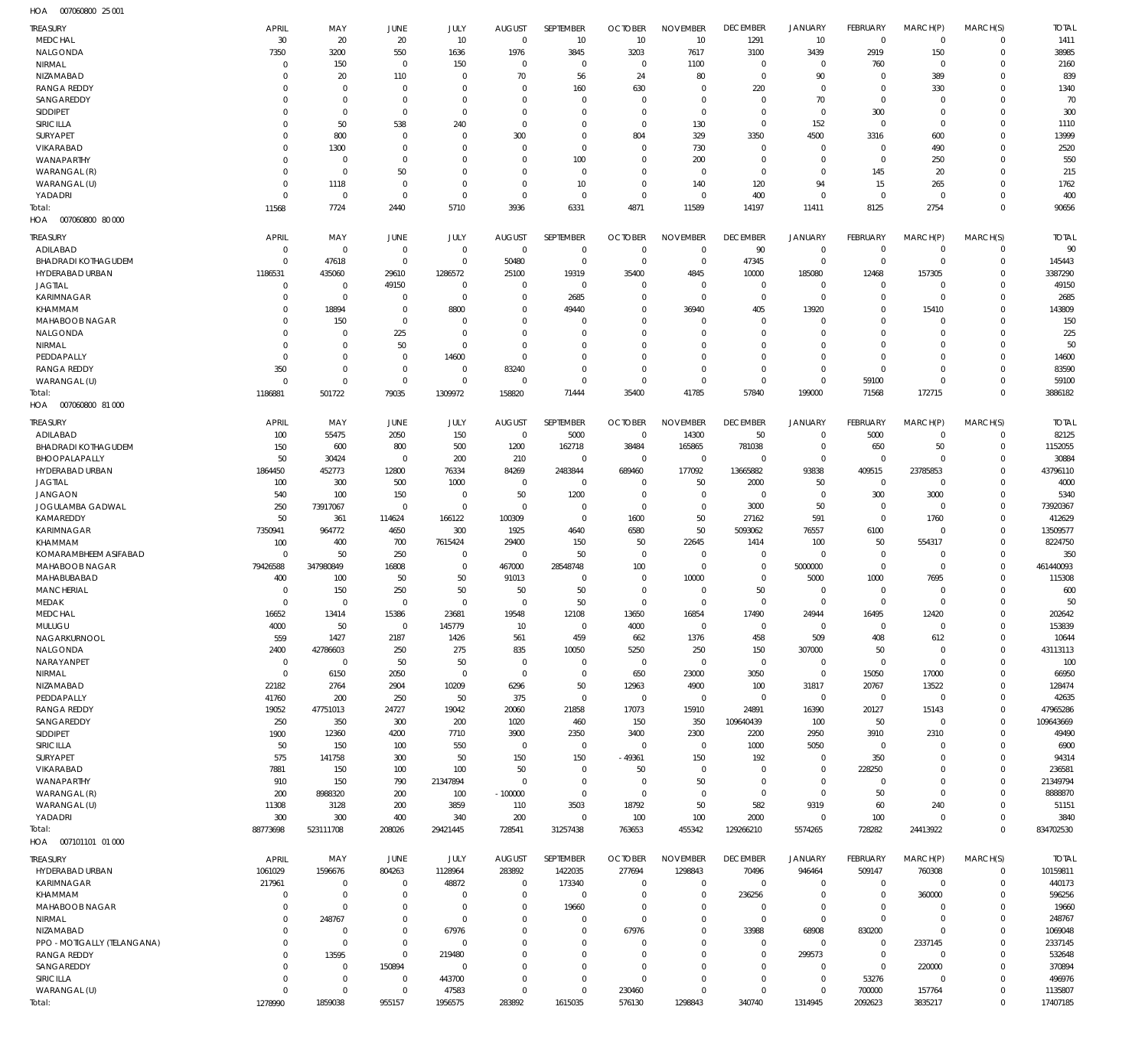| HOA<br>007101101 03 000                |                             |                            |                  |                          |                                 |                            |                               |                                |                                |                               |                         |                         |                         |                        |
|----------------------------------------|-----------------------------|----------------------------|------------------|--------------------------|---------------------------------|----------------------------|-------------------------------|--------------------------------|--------------------------------|-------------------------------|-------------------------|-------------------------|-------------------------|------------------------|
| <b>TREASURY</b>                        | <b>APRIL</b>                | MAY                        | JUNE             | JULY                     | <b>AUGUST</b>                   | SEPTEMBER                  | <b>OCTOBER</b>                | <b>NOVEMBER</b>                | <b>DECEMBER</b>                | <b>JANUARY</b>                | <b>FEBRUARY</b>         | MARCH(P)                | MARCH(S)                | <b>TOTAL</b>           |
| <b>RANGA REDDY</b>                     | $\mathbf 0$                 | $\mathbf 0$                | $\mathbf 0$      | $\mathbf{0}$             | $\overline{0}$                  | $\mathbf 0$                | $\mathbf 0$                   | $\mathbf 0$                    | $\mathbf 0$                    | $\mathbf 0$                   | $\mathbf 0$             | 220000                  | $\mathbf 0$             | 220000                 |
| Total:                                 | $\mathbf 0$                 | $\mathbf 0$                | $\mathbf 0$      | $\mathbf 0$              | $\mathbf{0}$                    | $\mathbf 0$                | $\mathbf{0}$                  | $\mathbf 0$                    | $\mathbf 0$                    | $\mathbf 0$                   | $\mathbf 0$             | 220000                  | $\mathbf 0$             | 220000                 |
| 007101101 04 000<br>HOA                |                             |                            |                  |                          |                                 |                            |                               |                                |                                |                               |                         |                         |                         |                        |
| <b>TREASURY</b>                        | <b>APRIL</b>                | MAY                        | <b>JUNE</b>      | JULY                     | <b>AUGUST</b>                   | SEPTEMBER                  | <b>OCTOBER</b>                | <b>NOVEMBER</b>                | <b>DECEMBER</b>                | <b>JANUARY</b>                | FEBRUARY                | MARCH(P)                | MARCH(S)                | <b>TOTAL</b>           |
| PPO - MOTIGALLY (TELANGANA)            | 3131116                     | 2385642                    | 2061009          | 2168172                  | 3032244                         | 4496436                    | 3866693                       | 2180399                        | 2217337                        | 2557524                       | 2644728                 | $\mathbf 0$             | $\mathbf 0$             | 30741300               |
| Total:                                 | 3131116                     | 2385642                    | 2061009          | 2168172                  | 3032244                         | 4496436                    | 3866693                       | 2180399                        | 2217337                        | 2557524                       | 2644728                 | $\mathbf 0$             | $\mathbf 0$             | 30741300               |
| HOA<br>007101101 81 000                |                             |                            |                  |                          |                                 |                            |                               |                                |                                |                               |                         |                         |                         |                        |
|                                        |                             |                            |                  |                          |                                 |                            |                               |                                |                                |                               |                         |                         |                         |                        |
| <b>TREASURY</b><br>ADILABAD            | <b>APRIL</b><br>0           | MAY<br>$\mathbf 0$         | JUNE<br>71806    | JULY<br>$\mathbf{0}$     | <b>AUGUST</b><br>$\overline{0}$ | SEPTEMBER<br>$\mathbf 0$   | <b>OCTOBER</b><br>$\mathbf 0$ | <b>NOVEMBER</b><br>$\mathbf 0$ | <b>DECEMBER</b><br>$\mathbf 0$ | <b>JANUARY</b><br>$\mathbf 0$ | FEBRUARY<br>58901       | MARCH(P)<br>90000       | MARCH(S)<br>$\mathbf 0$ | <b>TOTAL</b><br>220707 |
| KARIMNAGAR                             | $\Omega$                    | $\mathbf 0$                | $\mathbf 0$      | $\mathbf{0}$             | $\Omega$                        | $\mathbf 0$                | -0                            | $\mathbf 0$                    | $\mathbf 0$                    | $\mathbf 0$                   | 510000                  | 0                       | 0                       | 510000                 |
| MAHABOOB NAGAR                         | 0                           | $\mathbf 0$                | $\mathbf 0$      | $\mathbf{0}$             | $\Omega$                        | $\mathbf 0$                | -0                            | $\mathbf 0$                    | $\mathbf 0$                    | $\mathbf 0$                   | 470000                  | $\mathbf 0$             | $\Omega$                | 470000                 |
| NALGONDA                               | 0                           | $\mathbf 0$                | $\mathbf 0$      | $\mathbf 0$              | $\Omega$                        | $\mathbf 0$                | -0                            | $\mathbf 0$                    | $\mathbf 0$                    | $\mathbf 0$                   | 140000                  | $\mathbf 0$             | $\Omega$                | 140000                 |
| Total:                                 | $\Omega$                    | $\mathbf 0$                | 71806            | $\Omega$                 | $\Omega$                        | $\mathbf 0$                | $\Omega$                      | $\Omega$                       | $\Omega$                       | $\mathbf 0$                   | 1178901                 | 90000                   | $\Omega$                | 1340707                |
| 007500101 01 000<br>HOA                |                             |                            |                  |                          |                                 |                            |                               |                                |                                |                               |                         |                         |                         |                        |
|                                        |                             |                            |                  |                          |                                 |                            |                               |                                |                                |                               |                         |                         |                         |                        |
| <b>TREASURY</b>                        | <b>APRIL</b><br>$\mathbf 0$ | MAY<br>$\mathbf 0$         | <b>JUNE</b>      | JULY<br>$\mathbf{0}$     | <b>AUGUST</b><br>$\overline{0}$ | SEPTEMBER<br>$\mathbf 0$   | <b>OCTOBER</b><br>$\mathbf 0$ | <b>NOVEMBER</b><br>$\mathbf 0$ | <b>DECEMBER</b><br>$\mathbf 0$ | <b>JANUARY</b><br>$\mathbf 0$ | FEBRUARY<br>$\mathbf 0$ | MARCH(P)<br>$\mathbf 0$ | MARCH(S)<br>$\mathbf 0$ | <b>TOTAL</b>           |
| ADILABAD<br><b>BHADRADI KOTHAGUDEM</b> | 0                           | $\mathbf 0$                | 10834670<br>0    | $\mathbf{0}$             | 0                               | $\mathbf 0$                | -0                            | $\mathbf 0$                    | $\mathbf 0$                    | $-2175000$                    | O                       | $\mathbf 0$             | $\mathbf 0$             | 10834670<br>$-2175000$ |
| <b>JAGTIAL</b>                         | 0                           | $-990000$                  | $\mathbf 0$      | $\mathbf 0$              | $\overline{0}$                  | $\mathbf 0$                | -0                            | $\mathbf 0$                    | $\mathbf 0$                    | $\mathbf 0$                   | $\Omega$                | $\mathbf 0$             | $\Omega$                | $-990000$              |
| KARIMNAGAR                             | 0                           | $\mathbf 0$                | 0                | $\mathbf 0$              | $-42000$                        | $\mathbf 0$                | 0                             | $\mathbf 0$                    | $\mathbf 0$                    | $\mathbf 0$                   | $\Omega$                | $\mathbf 0$             | $\Omega$                | $-42000$               |
| <b>MEDCHAL</b>                         | $\mathbf 0$                 | $\mathbf 0$                | $\mathbf 0$      | $\mathbf 0$              | $\overline{0}$                  | $\mathbf 0$                | -0                            | $\mathbf 0$                    | 0                              | 360                           | $\Omega$                | $\mathbf 0$             | C.                      | 360                    |
| NIRMAL                                 | 25013                       | $\mathbf 0$                | 2210             | 6340                     | $\circ$                         | $\mathbf 0$                | -0                            | $\mathbf 0$                    | $\mathbf 0$                    | $\mathbf 0$                   | $\mathbf 0$             | 470702                  | O                       | 504265                 |
| NIZAMABAD                              | $\mathbf 0$                 | $\mathbf 0$                | $\mathbf 0$      | $\mathbf{0}$             | 467084                          | $\mathbf 0$                | $\mathbf 0$                   | $\mathbf 0$                    | $\mathbf 0$                    | $\mathbf 0$                   | $\Omega$                | $\mathbf 0$             | $\Omega$                | 467084                 |
| SIDDIPET                               | $\mathbf 0$                 | $\mathbf 0$                | 74090            | $\mathbf{0}$             | - 0                             | $\mathbf 0$                | $^{\circ}$                    | $\Omega$                       | $\mathbf 0$                    | $\mathbf 0$                   | $\Omega$                | $\mathbf 0$             | $\Omega$                | 74090                  |
| SIRICILLA                              | $\mathbf 0$                 | $\mathbf 0$                | 0                | $\mathbf 0$              | $\overline{0}$                  | -470302                    | $-1233133$                    | $-1349642$                     | $\mathbf 0$                    | -2235812                      | $-300250$               | $\mathbf 0$             | $\Omega$                | -5589139               |
| Total:                                 | 25013                       | -990000                    | 10910970         | 6340                     | 425084                          | $-470302$                  | $-1233133$                    | $-1349642$                     | $\mathbf 0$                    | -4410452                      | $-300250$               | 470702                  | $\Omega$                | 3084330                |
| 007500105 01 000<br>HOA                |                             |                            |                  |                          |                                 |                            |                               |                                |                                |                               |                         |                         |                         |                        |
| <b>TREASURY</b>                        | <b>APRIL</b>                | MAY                        | JUNE             | JULY                     | <b>AUGUST</b>                   | SEPTEMBER                  | <b>OCTOBER</b>                | <b>NOVEMBER</b>                | <b>DECEMBER</b>                | <b>JANUARY</b>                | FEBRUARY                | MARCH(P)                | MARCH(S)                | <b>TOTAL</b>           |
| ADILABAD                               | 0                           | $\mathbf 0$                | 435600           | $\mathbf{0}$             | $\overline{0}$                  | $\mathbf 0$                | $\overline{0}$                | $\mathbf 0$                    | $\mathbf 0$                    | $\mathbf 0$                   | 0                       | 0                       | $\mathbf 0$             | 435600                 |
| <b>BHADRADI KOTHAGUDEM</b>             | $\mathbf 0$                 | $\mathbf 0$                | 0                | $\mathbf{0}$             | 0                               | 116567                     | 19206                         | 39873                          | 503989                         | 1050                          | 0                       | $\mathbf 0$             | 0                       | 680685                 |
| BHOOPALAPALLY                          | $\Omega$                    | $\mathbf 0$                | 0                | $\mathbf{0}$             | 0                               | $^{\circ}$                 | 486990                        | 0                              | 0                              | $\mathbf 0$                   | $\mathbf 0$             | $\Omega$                | $\Omega$                | 486990                 |
| HYDERABAD URBAN                        | 376099200                   | 135536                     | 2259357092       | -403402                  | $-1251170$                      | 60154                      | 424941                        | -2922070                       | 0                              | 850421441                     | 6300                    | $-1624400$              | $\mathbf 0$             | 3480303622             |
| <b>JAGTIAL</b>                         | $\mathbf 0$                 | 0                          | 0                | 484000                   | 0                               | 0                          | 0                             | 0                              | 0                              | 0                             | 0                       | $\Omega$                | $\Omega$                | 484000                 |
| KAMAREDDY                              | $\mathbf 0$                 | $\mathbf 0$                | $\mathbf 0$      | $\mathbf{0}$             | $\overline{0}$                  | $\mathbf 0$                | 484000                        | $\mathbf 0$                    | 0                              | $\mathbf 0$                   | 0                       | $\Omega$                | $\Omega$                | 484000                 |
| KARIMNAGAR                             | 0                           | $\mathbf 0$                | $\mathbf 0$      | 484000                   | 0                               | $\mathbf 0$                | 0                             | $\mathbf 0$                    | $\mathbf 0$                    | $\mathbf 0$                   | $\Omega$                | $\Omega$                | $\Omega$                | 484000                 |
| KHAMMAM                                | $\Omega$                    | $\mathbf 0$                | $\mathbf 0$      | $\mathbf{0}$             | 381000                          | $\mathbf 0$                | $\Omega$                      | 9600                           | $\Omega$                       | $\mathbf 0$                   | $\Omega$                | $\Omega$                | $\Omega$                | 390600                 |
| KOMARAMBHEEM ASIFABAD                  | $\Omega$                    | $\mathbf 0$                | $\mathbf 0$      | 484000                   | $\Omega$                        | $\mathbf 0$                | -0                            | 0                              | 0                              | $\mathbf 0$                   | $\Omega$                | $\Omega$                | $\Omega$                | 484000                 |
| MAHABOOB NAGAR                         | $\Omega$                    | $\mathbf 0$                | $\mathbf 0$      | 411400                   | 0                               | $\mathbf 0$                | -0                            | $\mathbf 0$                    | 0                              | $\mathbf 0$                   | $\Omega$                | $\Omega$                | $\Omega$                | 411400                 |
| MAHABUBABAD                            | $\Omega$                    | $\mathbf 0$                | $\mathbf 0$      | 484000                   | $\Omega$                        | $\mathbf 0$                | $\mathbf 0$                   | $\mathbf 0$                    | $\Omega$                       | $\mathbf 0$                   | $\Omega$                | $\Omega$                | $\Omega$                | 484000                 |
| <b>MANCHERIAL</b>                      | 0                           | $\mathbf 0$                | 484000           | 0                        | 0                               | 1218                       | $\mathbf 0$                   | $\mathbf 0$                    | 0                              | $\mathbf 0$                   | $\Omega$                | $\Omega$                | $\Omega$                | 485218                 |
| MEDAK                                  | $\Omega$                    | $\mathbf 0$                | $\mathbf 0$      | $\mathbf 0$              | $\Omega$                        | 484000                     | $\mathbf 0$                   | $\mathbf 0$                    | $\Omega$                       | $\mathbf 0$                   | $\Omega$                | $\Omega$                | $\Omega$                | 484000                 |
| <b>MEDCHAL</b>                         | $\Omega$                    | $\mathbf 0$                | $\mathbf 0$      | 484000                   | 0                               | $^{\circ}$                 | 68000                         | 8500                           | 0                              | $\mathbf 0$                   | $\Omega$                | $\Omega$                | $\Omega$                | 560500                 |
| MULUGU                                 | $\Omega$                    | $\mathbf 0$                | $\mathbf 0$      | 0                        | $\Omega$                        | $\mathbf 0$                | 0                             | 484000                         | $\Omega$                       | $\mathbf 0$                   | $\Omega$                | $\Omega$                | $\Omega$                | 484000                 |
| NALGONDA<br><b>NIZAMABAD</b>           | $\Omega$<br>$\Omega$        | $\mathbf 0$<br>$\mathbf 0$ | 484000<br>385000 | $\mathbf{0}$<br>$\Omega$ | $\Omega$<br>$\Omega$            | $\mathbf 0$<br>$\mathbf 0$ | -0<br>$\mathbf 0$             | $\Omega$<br>$\mathbf 0$        | $\Omega$<br>$\Omega$           | $\mathbf 0$<br>$\Omega$       | $\Omega$<br>$\Omega$    | $\Omega$<br>$\Omega$    | $\Omega$<br>$\Omega$    | 484000<br>385000       |
| PEDDAPALLY                             | $\Omega$                    | $\mathbf 0$                | $\Omega$         | 749300                   | $\Omega$                        | 4875                       | $\Omega$                      | $\mathbf{0}$                   | $\Omega$                       | $\Omega$                      | $\Omega$                | $\Omega$                | $\Omega$                | 754175                 |
| <b>RANGA REDDY</b>                     | 62229                       | $\mathbf 0$                | 50               | 0                        | 8150000                         | $\Omega$                   | $\Omega$                      | $\mathbf 0$                    | $\Omega$                       | $\mathbf 0$                   | 5445                    | 5445                    | 0                       | 8223169                |
| SIDDIPET                               | $\mathbf 0$                 | $\mathbf 0$                | $\mathbf 0$      | 484000                   | $\mathbf{0}$                    | $\mathbf 0$                | $\mathbf 0$                   | $\mathbf 0$                    | $\mathbf 0$                    | $\mathbf 0$                   | $\mathbf 0$             | $\Omega$                | $\Omega$                | 484000                 |
| <b>SURYAPET</b>                        | $\mathbf 0$                 | $\mathbf 0$                | $\mathbf 0$      | 484000                   | $\mathbf{0}$                    | $\mathbf 0$                | $\mathbf 0$                   | $\mathbf 0$                    | $\mathbf 0$                    | $\mathbf 0$                   | $\mathbf 0$             | $\mathbf 0$             | $\Omega$                | 484000                 |
| WANAPARTHY                             | $\mathbf 0$                 | $\mathbf 0$                | 484000           | $\mathbf{0}$             | $\mathbf{0}$                    | $\mathbf 0$                | $\mathbf 0$                   | $\mathbf 0$                    | $\mathbf 0$                    | $\mathbf 0$                   | $\mathbf 0$             | $\Omega$                | $\mathbf 0$             | 484000                 |
| Total:                                 | 376161429                   | 135536                     | 2261629742       | 4145298                  | 7279830                         | 666814                     | 1483137                       | $-2380097$                     | 503989                         | 850422491                     | 11745                   | $-1618955$              | $\Omega$                | 3498440959             |
| HOA  007500105  01  001                |                             |                            |                  |                          |                                 |                            |                               |                                |                                |                               |                         |                         |                         |                        |
| <b>TREASURY</b>                        | <b>APRIL</b>                | MAY                        | JUNE             | JULY                     | <b>AUGUST</b>                   | SEPTEMBER                  | <b>OCTOBER</b>                | <b>NOVEMBER</b>                | <b>DECEMBER</b>                | <b>JANUARY</b>                | FEBRUARY                | MARCH(P)                | MARCH(S)                | <b>TOTAL</b>           |
| <b>BHADRADI KOTHAGUDEM</b>             | $\mathbf 0$                 | $\mathbf 0$                | $\mathbf 0$      | $\mathbf 0$              | $\mathbf 0$                     | 209886                     | $\overline{0}$                | 4753                           | 121422                         | $\mathbf 0$                   | 4659                    | 3790                    | $\mathbf 0$             | 344510                 |
| HYDERABAD URBAN                        | 16400                       | 166500                     | 18000            | 858250                   | 5000                            | 7000                       | 9723                          | 462000                         | 12000                          | 16000                         | 27000                   | 10500                   | 0                       | 1608373                |
| <b>MANCHERIAL</b>                      | $\mathbf 0$                 | $\mathbf 0$                | $\mathbf 0$      | $\mathbf 0$              | $\mathbf{0}$                    | 1643774                    | 57583                         | 132077                         | 514230                         | $\mathbf 0$                   | 3450                    | 3465                    | $\Omega$                | 2354579                |
| <b>MEDCHAL</b>                         | 175500                      | 2106830                    | 3504240          | 4319725                  | 1548095                         | 1766800                    | 1706240                       | 1359250                        | 3492714                        | 2491125                       | 2416430                 | 1125718                 | $\Omega$                | 26012667               |
| <b>RANGA REDDY</b>                     | 229187                      | 4063974                    | 766790           | 32500654                 | 24500                           | 350750                     | 2331095                       | 12188                          | 43125                          | 297000                        | $\mathbf 0$             | 581691000               | $\Omega$                | 622310263              |
| SANGAREDDY                             | $\mathbf 0$                 | $\mathbf 0$                | $\mathbf 0$      | $\mathbf{0}$             | $\mathbf{0}$                    | $\mathbf 0$                | $\overline{0}$                | 625000                         | $\mathbf 0$                    | 0                             | 915750                  | $\mathbf 0$             | $\Omega$                | 1540750                |
| VIKARABAD                              | $\mathbf 0$                 | $\mathbf 0$                | $\overline{0}$   | 1664885                  | $\mathbf 0$                     | $\mathbf 0$                | $\mathbf 0$                   | $\mathbf 0$                    | $\mathbf 0$                    | $\mathbf 0$                   | $\mathbf 0$             | 1664975                 | $\Omega$                | 3329860                |
| Total:                                 | 421087                      | 6337304                    | 4289030          | 39343514                 | 1577595                         | 3978210                    | 4104641                       | 2595268                        | 4183491                        | 2804125                       | 3367289                 | 584499448               | $\Omega$                | 657501002              |
| HOA  007500800  14 000                 |                             |                            |                  |                          |                                 |                            |                               |                                |                                |                               |                         |                         |                         |                        |
| <b>TREASURY</b>                        | <b>APRIL</b>                | MAY                        | <b>JUNE</b>      | JULY                     | <b>AUGUST</b>                   | SEPTEMBER                  | <b>OCTOBER</b>                | <b>NOVEMBER</b>                | <b>DECEMBER</b>                | <b>JANUARY</b>                | FEBRUARY                | MARCH(P)                | MARCH(S)                | <b>TOTAL</b>           |
| HYDERABAD URBAN                        | $\mathbf 0$                 | $\mathbf 0$                | $\mathbf 0$      | 5618901                  | $\mathbf{0}$                    | $\mathbf 0$                | $\mathbf 0$                   | 2672825                        | 2971125                        | $\mathbf 0$                   | 130950                  | $\mathbf 0$             | $\mathbf 0$             | 11393801               |
| <b>MEDCHAL</b>                         | 3224538                     | 3972500                    | 2576865          | 3779475                  | 365062                          | 1456500                    | $\overline{0}$                | 8977500                        | 1579970                        | 1130275                       | $\mathbf 0$             | 2175980                 | $\mathbf 0$             | 29238665               |
| <b>RANGA REDDY</b>                     | $\mathbf 0$                 | $\mathbf 0$                | $\mathbf 0$      | 6813750                  | 13210350                        | $\mathbf 0$                | 16695473                      | $\mathbf 0$                    | 5280300                        | 2650675                       | 10645550                | 6151540                 | $\mathbf 0$             | 61447638               |
| Total:                                 | 3224538                     | 3972500                    | 2576865          | 16212126                 | 13575412                        | 1456500                    | 16695473                      | 11650325                       | 9831395                        | 3780950                       | 10776500                | 8327520                 | $\Omega$                | 102080104              |
| HOA  007500800  79 000                 |                             |                            |                  |                          |                                 |                            |                               |                                |                                |                               |                         |                         |                         |                        |
| TREASURY                               | APRIL                       | MAY                        | JUNE             | JULY                     | <b>AUGUST</b>                   | SEPTEMBER                  | <b>OCTOBER</b>                | <b>NOVEMBER</b>                | <b>DECEMBER</b>                | <b>JANUARY</b>                | <b>FEBRUARY</b>         | MARCH(P)                | MARCH(S)                | <b>TOTAL</b>           |
| MAHABUBABAD                            | $\mathbf 0$                 | $\mathbb O$                | $\mathbf 0$      | $\mathbf{0}$             | $\overline{0}$                  | $\mathbf 0$                | $\mathbf 0$                   | $\mathbf 0$                    | $\mathbf 0$                    | 0                             | $\mathbf 0$             | 229927630               | $\mathbf 0$             | 229927630              |
| Total:                                 | $\mathbf 0$                 | $\mathbf 0$                | $\mathbf 0$      | $\mathbf 0$              | $\mathbf{0}$                    | $\mathbf 0$                | $\mathbf{0}$                  | $\mathbf 0$                    | $\mathbf 0$                    | $\mathbf 0$                   | $\mathbf{0}$            | 229927630               | $\mathbf 0$             | 229927630              |
| HOA  007500800  81  000                |                             |                            |                  |                          |                                 |                            |                               |                                |                                |                               |                         |                         |                         |                        |
| <b>TREASURY</b>                        | <b>APRIL</b>                | MAY                        | JUNE             | JULY                     | <b>AUGUST</b>                   | SEPTEMBER                  | <b>OCTOBER</b>                | <b>NOVEMBER</b>                | <b>DECEMBER</b>                | <b>JANUARY</b>                | FEBRUARY                | MARCH(P)                | MARCH(S)                | <b>TOTAL</b>           |
| ADILABAD                               | $\mathbf 0$                 | $\mathbf 0$                | $\mathbf 0$      | $\mathbf 0$              | $\mathbf 0$                     | $\mathbf 0$                | $\mathbf 0$                   | $\mathbf 0$                    | $\mathbf 0$                    | $\mathbf 0$                   | $\mathbf 0$             | 1398082                 | $\mathbf 0$             | 1398082                |
| HYDERABAD URBAN                        | 300000                      | $\mathbf 0$                | $\mathbf 0$      | 1219984                  | 948696                          | $\mathbf 0$                | 458739                        | 7754034                        | 12514468                       | $\mathbf 0$                   | 30140                   | ****************        | $\mathbf 0$             | 12976551189            |
| <b>JANGAON</b>                         | $\mathbf 0$                 | $\mathbf 0$                | $\mathbf 0$      | $\mathbf{0}$             | 0                               | $\mathbf 0$                | 0                             | 0                              | 0                              | $\mathbf 0$                   | $\mathbf 0$             | 59214923                | $\Omega$                | 59214923               |
| KARIMNAGAR                             | $\mathbf 0$                 | $\mathbf 0$                | $\mathbf 0$      | $\mathbf 0$              | $\Omega$                        | $\mathbf 0$                | $\mathbf 0$                   | $\mathbf 0$                    | $\mathbf 0$                    | $\mathbf 0$                   | $\mathbf 0$             | 423667                  | $\Omega$                | 423667                 |
| KHAMMAM                                | $\mathbf 0$                 | $\mathbf 0$                | $\mathbf 0$      | $\mathbf{0}$             | 0                               | $\mathbf 0$                | $\mathbf 0$                   | $\mathbf 0$                    | $\mathbf 0$                    | $\mathbf 0$                   | 27000                   | 10005409                | 0                       | 10032409               |
| MAHABOOB NAGAR                         | $\Omega$                    | $\mathbf 0$                | $\Omega$         | $\Omega$                 | $\Omega$                        | $\mathbf 0$                | $\Omega$                      | $\mathbf 0$                    | $\mathbf 0$                    | $\mathbf 0$                   | $\mathbf 0$             | 6000000                 | $\Omega$                | 6000000                |
|                                        |                             |                            |                  |                          |                                 |                            |                               |                                |                                |                               |                         |                         |                         |                        |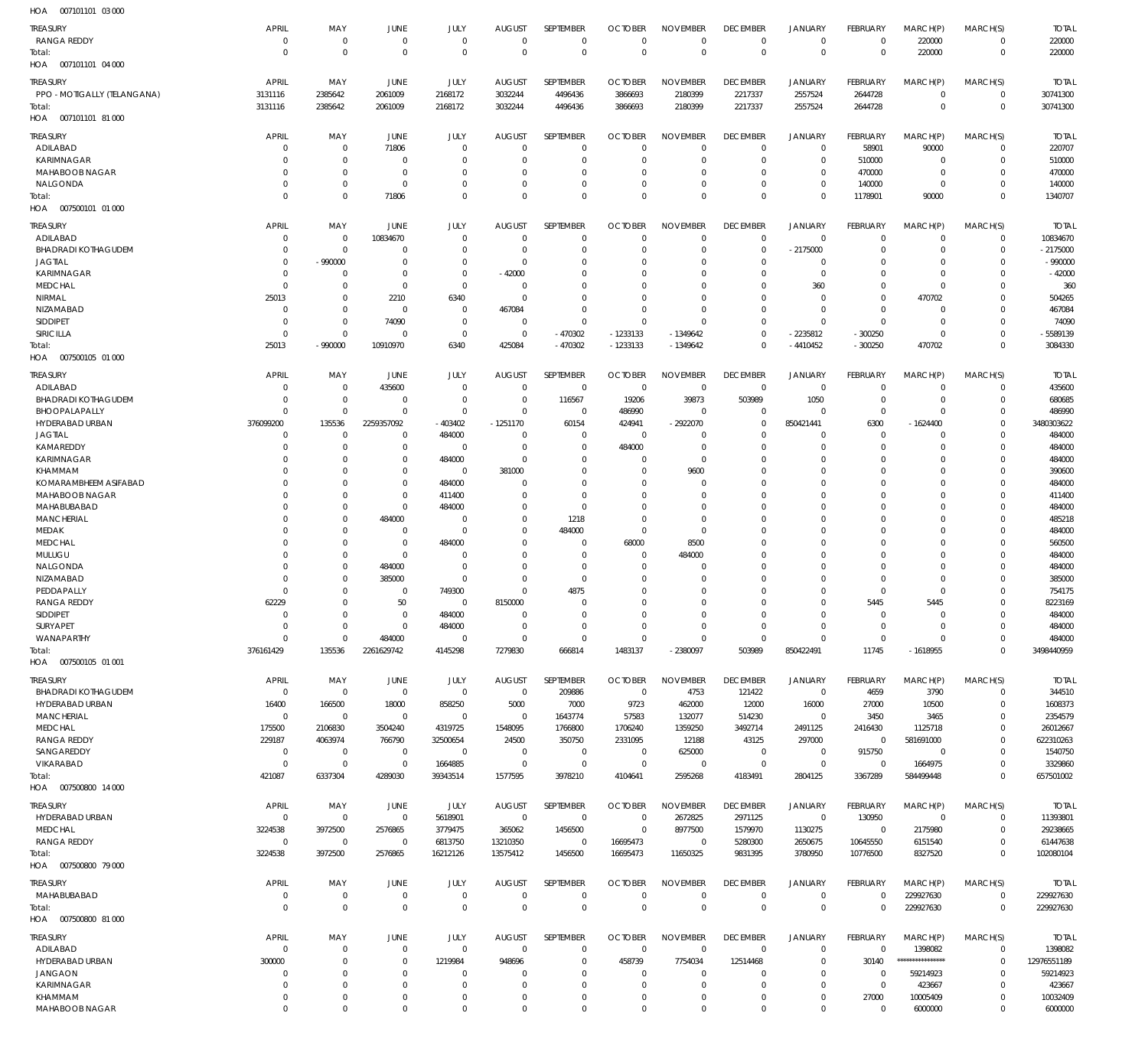007500800 81 000 HOA

| <b>TREASURY</b>            | <b>APRIL</b> | MAY            | JUNE           | JULY           | <b>AUGUST</b>  | SEPTEMBER      | <b>OCTOBER</b> | <b>NOVEMBER</b> | <b>DECEMBER</b> | <b>JANUARY</b> | FEBRUARY       | MARCH(P)         | MARCH(S)    | <b>TOTAL</b> |
|----------------------------|--------------|----------------|----------------|----------------|----------------|----------------|----------------|-----------------|-----------------|----------------|----------------|------------------|-------------|--------------|
| <b>MANCHERIAL</b>          | $\mathbf 0$  | $\mathbf 0$    | $\mathbf 0$    | $\Omega$       | $\overline{0}$ | $\overline{0}$ | $\Omega$       | 100             | $\mathbf 0$     | 70500          | 100            | $\mathbf 0$      | $\mathbf 0$ | 70700        |
| MEDAK                      | $\mathbf 0$  | $\mathbf 0$    | 1035           | $\Omega$       | $\Omega$       | $\overline{0}$ | $\Omega$       | $\Omega$        | $\Omega$        | $\mathbf 0$    | $^{\circ}$     | $\mathbf 0$      | $\Omega$    | 1035         |
| NALGONDA                   | 0            | $\mathbf 0$    | $\Omega$       | $\Omega$       | $\Omega$       | $^{\circ}$     | $\Omega$       | $\Omega$        | $\Omega$        | $\mathbf 0$    | 3190603        | $\Omega$         | $\Omega$    | 3190603      |
| NIRMAL                     | $\Omega$     | $\overline{0}$ | $\Omega$       | $\Omega$       | $\Omega$       | $\Omega$       | $\Omega$       | $\Omega$        | $\Omega$        | $\mathbf 0$    | $^{\circ}$     | 4331751          | $\Omega$    | 4331751      |
| NIZAMABAD                  | $\Omega$     | $\overline{0}$ | $\Omega$       | $\Omega$       | $\Omega$       | $\Omega$       | $\Omega$       | $\Omega$        | $\Omega$        | $\mathbf 0$    | $\Omega$       | 10452113         | $\Omega$    | 10452113     |
| PEDDAPALLY                 | $\Omega$     | $\overline{0}$ | $\Omega$       | $\Omega$       | $\Omega$       | $\Omega$       | $\Omega$       | $\Omega$        | $\Omega$        | 57500          | $\Omega$       | $\mathbf 0$      | $\Omega$    | 57500        |
| <b>RANGA REDDY</b>         | 0            | $\overline{0}$ | $\Omega$       | $\Omega$       | $\Omega$       | $\Omega$       | 170487         | $\Omega$        | $\Omega$        | $\mathbf 0$    | $\Omega$       | $\mathbf 0$      | $\Omega$    | 170487       |
| SANGAREDDY                 | $\Omega$     | $\overline{0}$ | $\Omega$       | $\Omega$       | $\Omega$       | $\Omega$       | $\Omega$       | $\Omega$        | 905608          | $\mathbf{0}$   | $\Omega$       | 9549710          | $\Omega$    | 10455318     |
|                            |              |                |                |                |                |                |                |                 |                 |                |                |                  |             |              |
| WARANGAL (U)               | 0            | $\mathbf 0$    | $\Omega$       | $\Omega$       | $\Omega$       | $\Omega$       | $\Omega$       | $\Omega$        | $\Omega$        | $\mathbf 0$    | $\Omega$       | 6333527          | $\Omega$    | 6333527      |
| YADADRI                    | 0            | $\mathbf 0$    | $\mathbf 0$    | $\overline{0}$ | $\Omega$       | 484000         | $\Omega$       | $\Omega$        | $\Omega$        | $\mathbf 0$    | $\Omega$       | $\mathbf 0$      | $\Omega$    | 484000       |
| Total:                     | 300000       | $\mathbf 0$    | 1035           | 1219984        | 948696         | 484000         | 629226         | 7754134         | 13420076        | 128000         | 3247843        | **************** | $\Omega$    | 13089167304  |
| 020200800 79 000<br>HOA    |              |                |                |                |                |                |                |                 |                 |                |                |                  |             |              |
|                            |              |                |                |                |                |                |                |                 |                 |                |                |                  |             |              |
| <b>TREASURY</b>            | <b>APRIL</b> | MAY            | JUNE           | JULY           | <b>AUGUST</b>  | SEPTEMBER      | <b>OCTOBER</b> | <b>NOVEMBER</b> | <b>DECEMBER</b> | <b>JANUARY</b> | FEBRUARY       | MARCH(P)         | MARCH(S)    | <b>TOTAL</b> |
| KHAMMAM                    | $\mathbf 0$  | $\mathbf 0$    | $\mathbf 0$    | $\overline{0}$ | $\overline{0}$ | $\overline{0}$ | $\Omega$       | $\Omega$        | $\Omega$        | $\mathbf 0$    | $\Omega$       | 163395           | $^{\circ}$  | 163395       |
| Total:                     | $\mathbf 0$  | $\mathbf 0$    | $\Omega$       | $\mathbf 0$    | $\mathbf 0$    | $\Omega$       | $\Omega$       | $\Omega$        | $\Omega$        | $\mathbf 0$    | $\mathbf 0$    | 163395           | $\mathbf 0$ | 163395       |
| 020201101 01 000<br>HOA    |              |                |                |                |                |                |                |                 |                 |                |                |                  |             |              |
| <b>TREASURY</b>            | <b>APRIL</b> | MAY            | JUNE           | JULY           | <b>AUGUST</b>  | SEPTEMBER      | <b>OCTOBER</b> | <b>NOVEMBER</b> | <b>DECEMBER</b> | <b>JANUARY</b> | FEBRUARY       | MARCH(P)         | MARCH(S)    | <b>TOTAL</b> |
|                            |              |                |                |                |                |                |                |                 |                 |                |                |                  |             |              |
| ADILABAD                   | 0            | 0              | $\mathbf 0$    | $\overline{0}$ | $\overline{0}$ | 20000          | $\Omega$       | $\Omega$        | $\mathbf 0$     | $\mathbf 0$    | $\mathbf 0$    | $\mathbf 0$      | $\mathbf 0$ | 20000        |
| <b>BHADRADI KOTHAGUDEM</b> | $\Omega$     | $\mathbf 0$    | $\mathbf 0$    | $\mathbf 0$    | 5000           | 2500           | $\Omega$       | 10000           | $\Omega$        | $\mathbf 0$    | $\Omega$       | $\mathbf 0$      | $\Omega$    | 17500        |
| <b>HYDERABAD URBAN</b>     | $\Omega$     | $\mathbf 0$    | $\mathbf 0$    | 8530           | $^{\circ}$     | $\overline{0}$ | $\Omega$       | $\Omega$        | $\Omega$        | $\mathbf{0}$   | $\Omega$       | 700              | $\Omega$    | 9230         |
| <b>KARIMNAGAR</b>          | 0            | $\overline{0}$ | $\mathbf 0$    | $\overline{0}$ | $\Omega$       | $\overline{0}$ | $\mathbf 0$    | $\Omega$        | $\Omega$        | 694000         | $\Omega$       | $\mathbf 0$      | $\Omega$    | 694000       |
| MAHABUBABAD                | 0            | $\mathbf 0$    | $\mathbf{0}$   | $\overline{0}$ | $\mathbf 0$    | 17500          | 25000          | 20000           | $\Omega$        | $\mathbf 0$    | $\mathbf{0}$   | $\Omega$         | $\Omega$    | 62500        |
| WANAPARTHY                 | 0            | 2000           | 14100          | 28000          | 8000           | 214000         | 4000           | $\overline{0}$  | 1746000         | 6000           | 4000           | 679400           | $\Omega$    | 2705500      |
| WARANGAL (R)               | 0            | 0              | $\mathbf 0$    | 300            | $^{\circ}$     | $\mathbf 0$    | $\Omega$       | $\overline{0}$  | $\mathbf 0$     | $\mathbf 0$    | $\mathbf 0$    | $\mathbf 0$      | $\Omega$    | 300          |
| Total:                     | $\mathbf 0$  | 2000           | 14100          | 36830          | 13000          | 254000         | 29000          | 30000           | 1746000         | 700000         | 4000           | 680100           | $\Omega$    | 3509030      |
|                            |              |                |                |                |                |                |                |                 |                 |                |                |                  |             |              |
| HOA  020201101  02  000    |              |                |                |                |                |                |                |                 |                 |                |                |                  |             |              |
| <b>TREASURY</b>            | <b>APRIL</b> | MAY            | JUNE           | JULY           | <b>AUGUST</b>  | SEPTEMBER      | <b>OCTOBER</b> | <b>NOVEMBER</b> | <b>DECEMBER</b> | <b>JANUARY</b> | FEBRUARY       | MARCH(P)         | MARCH(S)    | <b>TOTAL</b> |
| ADILABAD                   | $\mathbf 0$  | $\mathbf 0$    | $\mathbf 0$    | $\mathbf 0$    | 5000           | 2500           | $\Omega$       | $\Omega$        | $\Omega$        | 0              | $\mathbf{0}$   | $\Omega$         | $\Omega$    | 7500         |
| HYDERABAD URBAN            | $\mathbf 0$  | $\mathbf 0$    | $\mathbf 0$    | 140115         | $\Omega$       | $\overline{0}$ | $\Omega$       | 63900           | $\Omega$        | $\mathbf 0$    | 64010          | $\Omega$         | $\mathbf 0$ | 268025       |
| <b>JANGAON</b>             | $\mathbf 0$  | $\mathbf 0$    | $\mathbf 0$    | $\overline{0}$ | $^{\circ}$     |                | $\Omega$       | $\Omega$        | $\Omega$        | $\mathbf 0$    | $\overline{0}$ | $\Omega$         | 0           | 2500         |
|                            |              |                |                |                |                | 2500           |                |                 |                 |                |                |                  |             |              |
| Total:                     | $\mathbf 0$  | $\mathbf 0$    | $\Omega$       | 140115         | 5000           | 5000           | $\Omega$       | 63900           | $\Omega$        | $\Omega$       | 64010          | $\Omega$         | $\Omega$    | 278025       |
| 020201101 81 001<br>HOA    |              |                |                |                |                |                |                |                 |                 |                |                |                  |             |              |
| <b>TREASURY</b>            | <b>APRIL</b> | MAY            | JUNE           | JULY           | <b>AUGUST</b>  | SEPTEMBER      | <b>OCTOBER</b> | <b>NOVEMBER</b> | <b>DECEMBER</b> | <b>JANUARY</b> | FEBRUARY       | MARCH(P)         | MARCH(S)    | <b>TOTAL</b> |
| <b>BHADRADI KOTHAGUDEM</b> | 0            | $\overline{0}$ | 2500           | $\mathbf 0$    | $\overline{0}$ | $\overline{0}$ | $\Omega$       | $\Omega$        | $\Omega$        | $\mathbf 0$    | $\overline{0}$ | $\Omega$         | $^{\circ}$  | 2500         |
|                            |              |                |                |                |                |                |                |                 |                 |                |                |                  |             |              |
| BHOOPALAPALLY              | 300          | $\overline{0}$ | $\overline{0}$ | $\Omega$       | $^{\circ}$     | $\mathbf 0$    | $\Omega$       | 300             | $\mathbf 0$     | $\mathbf 0$    | $^{\circ}$     | $\Omega$         | $\mathbf 0$ | 600          |
| HYDERABAD URBAN            | 9140         | 22950          | 22950          | 1474572950     | 24325          | 1000           | 48700          | 24350           | 24350           | 1053274300     | 25350          | $\Omega$         | $\Omega$    | 2528050365   |
| <b>JAGTIAL</b>             | 300          | 900            | $\overline{0}$ | 900            | 500            | $^{\circ}$     | 300            | $\Omega$        | 300             | $\mathbf 0$    | $^{\circ}$     | $\mathbf 0$      | $\Omega$    | 3200         |
| JANGAON                    | 600          | 2010           | 900            | 3800           | 1300           | 4400           | 46300          | 4100            | 1300            | 300            | 5500           | 1000             | $\Omega$    | 71510        |
| JOGULAMBA GADWAL           | 0            | $\overline{0}$ | 10000          | $^{\circ}$     | $^{\circ}$     | $\mathbf 0$    | $\Omega$       | $\Omega$        | 40000           | $\mathbf 0$    | $\mathbf 0$    | $\mathbf 0$      | $\Omega$    | 50000        |
| <b>KARIMNAGAR</b>          | 400          | 600            | 400            | 1800           | 700            | 1600           | $\Omega$       | 300             | 800             | $\mathbf 0$    | 2900           | 700              | $\Omega$    | 10200        |
| <b>MAHABOOB NAGAR</b>      | $\mathbf 0$  | 0              | $\overline{0}$ | $^{\circ}$     | $^{\circ}$     | $\mathbf 0$    | $\Omega$       | $\Omega$        | $\Omega$        | 40000          | 10000          | 5000             | $\Omega$    | 55000        |
| MAHABUBABAD                | $\mathbf 0$  | $\mathbf 0$    | 900            | 2400           | 2400           | 1600           | 5300           | 2900            | 600             | 600            | 300            | 1200             | $\Omega$    | 18200        |
| <b>MANCHERIAL</b>          | 600          | $\mathbf 0$    | 600            | $\overline{0}$ | 300            | $\mathbf 0$    | $\Omega$       | $\Omega$        | $\mathbf 0$     | $\mathbf 0$    | 300            | $\mathbf 0$      | $\Omega$    | 1800         |
|                            |              |                |                |                |                |                |                |                 |                 |                |                |                  |             |              |
| MEDAK                      | $\mathbf 0$  | $\mathbf 0$    | 2500           | 5650           | 5200           | 25110          | 52500          | 20000           | 12500           | $\Omega$       | 12500          | 2500             | $\Omega$    | 138460       |
| MEDCHAL                    | 5000         | $\overline{0}$ | $\Omega$       | $\Omega$       | $^{\circ}$     | $\overline{0}$ | $\Omega$       | $\Omega$        | $\Omega$        | $\Omega$       | $\Omega$       | $\Omega$         | $\Omega$    | 5000         |
| MULUGU                     | $\mathbf 0$  | $\mathbf 0$    | $\mathbf{0}$   | $\Omega$       | $\mathbf 0$    | $\overline{0}$ | $\mathbf 0$    | 2500            | $\Omega$        | $\Omega$       | $\mathbf{0}$   | $\Omega$         | $\Omega$    | 2500         |
| NAGARKURNOOL               | 22628        | 78228          | 10000          | 59960          | 50000          | 12000          | 12000          | 6000            | 10000           | 52000          | 6000           | $-20584$         | $\mathbf 0$ | 298232       |
| NIZAMABAD                  | 20000        | 22500          | 20000          | $\mathbf 0$    | 40000          | 20000          | 5000           | 40000           | 20000           | 102400         | 40000          | $\mathbf 0$      | $\Omega$    | 329900       |
| PEDDAPALLY                 | 2500         | 3400           | 1100           | 600            | 600            | $\mathbf 0$    | 13200          | 300             | 40000           | 0              | $\mathbf 0$    | $\mathbf 0$      | $\mathbf 0$ | 61700        |
| <b>RANGA REDDY</b>         | $\mathbf 0$  | 6000           | 3000           | 23000          | 5500           | 3000           | 3000           | 3000            | 3000            | 3000           | 3000           | 3000             | $\Omega$    | 58500        |
| SANGAREDDY                 | 5100         | 7500           | 15000          | 32500          | 20000          | 47500          | 350000         | 130000          | 260000          | 20000          | 15000          | 5000             | $\mathbf 0$ | 907600       |
| SIDDIPET                   |              |                |                | $\mathbf 0$    |                |                |                |                 |                 |                |                |                  | $\Omega$    |              |
|                            | 5000         | $\mathbf 0$    | 0              |                | 46242          | $\mathbf 0$    | 45000          | 60000           | 72500           | 5000           | $\mathbf 0$    | $\mathbf 0$      |             | 233742       |
| SIRICILLA                  | 2800         | $\mathbf 0$    | 2000           | 1500           | $\mathbf 0$    | 2500           | 900            | 1500            | 2800            | 300            | 600            | 1200             | $\mathbf 0$ | 16100        |
| <b>VIKARABAD</b>           | 1300         | 1300           | 1300           | $\mathbf 0$    | $\mathbf 0$    | $\mathbf 0$    | $\mathbf 0$    | $\mathbf 0$     | $\mathbf 0$     | 305            | $\mathbf 0$    | $\mathbf 0$      | $\Omega$    | 4205         |
| WARANGAL (R)               | 3500         | 9300           | 3700           | 3000           | 3700           | 25000          | 55300          | 1200            | 3700            | 2500           | 300            | 600              | $\Omega$    | 111800       |
| WARANGAL (U)               | 24600        | 46200          | 29000          | 49000          | 53140          | 53100          | 395600         | 153950          | 102500          | 61963          | 53400          | 25600            | $\Omega$    | 1048053      |
| Total:                     | 103768       | 200888         | 125850         | 1474757060     | 253907         | 196810         | 1033100        | 450400          | 594350          | 1053562668     | 175150         | 25216            | $\Omega$    | 2531479167   |
| HOA  020201102  01  000    |              |                |                |                |                |                |                |                 |                 |                |                |                  |             |              |
|                            |              |                |                |                |                |                |                |                 |                 |                |                |                  |             |              |
| TREASURY                   | <b>APRIL</b> | MAY            | JUNE           | JULY           | <b>AUGUST</b>  | SEPTEMBER      | <b>OCTOBER</b> | <b>NOVEMBER</b> | <b>DECEMBER</b> | JANUARY        | FEBRUARY       | MARCH(P)         | MARCH(S)    | <b>TOTAL</b> |
| <b>BHADRADI KOTHAGUDEM</b> | $\mathbf 0$  | 2500           | 5000           | 300            | 7800           | 27500          | 67500          | 17500           | 30000           | 5000           | 2500           | 2500             | $\mathbf 0$ | 168100       |
| <b>JAGTIAL</b>             | $\Omega$     | 110            | $\Omega$       | $\Omega$       | $\Omega$       | $\overline{0}$ | $\overline{0}$ | $\Omega$        | 250             | $\mathbf 0$    | $\Omega$       | $\Omega$         | $\mathbf 0$ | 360          |
| JANGAON                    | $\Omega$     | $\mathbf 0$    | $\Omega$       | $\Omega$       | $^{\circ}$     | $\overline{0}$ | 2500           | $\Omega$        | $\Omega$        | $\mathbf 0$    | $\Omega$       | $\mathbf 0$      | $\Omega$    | 2500         |
| JOGULAMBA GADWAL           | $\Omega$     | $\mathbf 0$    | $\Omega$       | $\Omega$       | $\Omega$       | $\overline{0}$ | 5500           | $\Omega$        | $\Omega$        | $\mathbf 0$    | $\Omega$       | $\mathbf 0$      | $\Omega$    | 5500         |
| <b>KARIMNAGAR</b>          | $\Omega$     | $\mathbf 0$    | $\Omega$       | $\Omega$       | $\Omega$       | $\mathbf 0$    | $\Omega$       | $\Omega$        | $\Omega$        | $\Omega$       | $\Omega$       | 328              | $\Omega$    | 328          |
| KHAMMAM                    | $\Omega$     | $\mathbf 0$    | 2500           | $\Omega$       | $\Omega$       | $\overline{0}$ | $\Omega$       | $\Omega$        | 250             | $\mathbf 0$    | $\Omega$       | $\mathbf 0$      | $\Omega$    | 2750         |
|                            |              |                |                |                |                | $\Omega$       |                | $\Omega$        |                 |                |                |                  |             |              |
| MAHABOOB NAGAR             | $\Omega$     | $\mathbf 0$    | $\Omega$       | $\Omega$       | $^{\circ}$     |                | $\Omega$       |                 | $\Omega$        | $\mathbf 0$    | 137491         | 52000            | $\Omega$    | 189491       |
| MAHABUBABAD                | $\Omega$     | $\mathbf 0$    | $\Omega$       | $\Omega$       | $\Omega$       | 5000           | $\Omega$       | $\Omega$        | $\Omega$        | $\mathbf 0$    | $\Omega$       | $\Omega$         | $\Omega$    | 5000         |
| <b>MANCHERIAL</b>          | $\Omega$     | $\overline{0}$ | $\Omega$       | $\Omega$       | $\Omega$       | $\Omega$       | $\Omega$       | 600             | $\Omega$        | $\Omega$       | $\Omega$       | $\Omega$         | $\Omega$    | 600          |
| MEDAK                      | $\Omega$     | $\mathbf 0$    | $\Omega$       | 100            | $\Omega$       | $\overline{0}$ | $\Omega$       | $\Omega$        | 5000            | $\mathbf 0$    | $\Omega$       | $\Omega$         | $\Omega$    | 5100         |
| <b>MEDCHAL</b>             | $\Omega$     | 69500          | $\Omega$       | $\Omega$       | $\Omega$       | $^{\circ}$     | $\Omega$       | 5000            | $\Omega$        | $\Omega$       | $\Omega$       | $\Omega$         | $\Omega$    | 74500        |
| NIRMAL                     | $\Omega$     | $\mathbf 0$    | 200            | $\Omega$       | $\Omega$       | $\mathbf 0$    | 10175          | 110             | $\Omega$        | $\Omega$       | $\Omega$       | $\Omega$         | $\Omega$    | 10485        |
| NIZAMABAD                  | $\Omega$     | $\mathbf 0$    | $\mathbf{0}$   | $\Omega$       | $\Omega$       | $\mathbf 0$    | $\overline{0}$ | 1250            | $\Omega$        | $\mathbf 0$    | $\Omega$       | $\Omega$         | $\Omega$    | 1250         |
| PEDDAPALLY                 | $\Omega$     | $\mathbf 0$    | $\mathbf 0$    | $\mathbf 0$    | $\Omega$       | $\overline{0}$ | $\overline{0}$ | 1750            | 250             | $\mathbf 0$    | $\Omega$       | $\Omega$         | $\Omega$    | 2000         |
|                            | $\Omega$     | $\mathbf 0$    | $\mathbf 0$    |                | $\Omega$       | $\mathbf 0$    |                |                 | $\Omega$        | $\mathbf 0$    | $\Omega$       | $\Omega$         | $\Omega$    |              |
| <b>RANGA REDDY</b>         |              |                |                | 7580           |                |                | 2125           | 475             |                 |                |                |                  |             | 10180        |
| SANGAREDDY                 | $\Omega$     | $\mathbf 0$    | 20000          | 200            | $\Omega$       | $\mathbf 0$    | 45000          | $\Omega$        | 10000           | 10000          | 10000          | $\Omega$         | $\Omega$    | 95200        |
| SIDDIPET                   | 0            | 5000           | 5000           | 5250           | $\Omega$       | 5000           | $\overline{0}$ | $\Omega$        | $\mathbf 0$     | $\mathbf 0$    | $\Omega$       | $\Omega$         | $\Omega$    | 20250        |
| <b>SURYAPET</b>            | $\mathbf 0$  | $\mathbf 0$    | $\mathbf 0$    | $\mathbf 0$    | $\mathbf 0$    | $^{\circ}$     | 12600          | $\mathbf{0}$    | $\Omega$        | $\mathbf 0$    | $\mathbf 0$    | $\Omega$         | $\Omega$    | 12600        |
| VIKARABAD                  | 2500         | 2500           | 2500           | 2500           | 2500           | 2500           | 2500           | 2500            | 2500            | 2500           | 2500           | $\mathbf 0$      | $\Omega$    | 27500        |
| Total:                     | 2500         | 79610          | 35200          | 15930          | 10300          | 40000          | 147900         | 29185           | 48250           | 17500          | 152491         | 54828            | $\Omega$    | 633694       |
|                            |              |                |                |                |                |                |                |                 |                 |                |                |                  |             |              |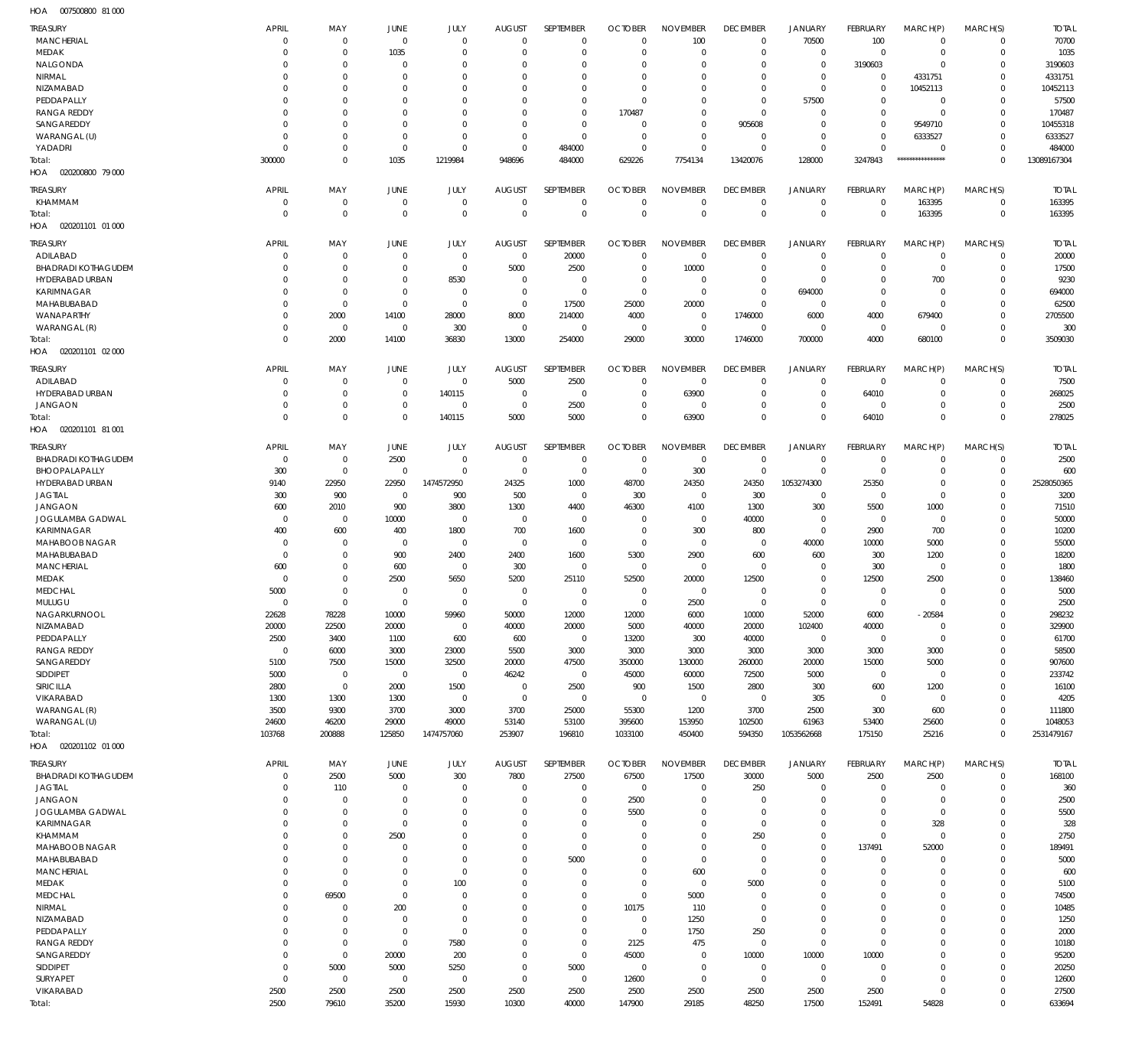020201102 02 000 HOA

| <b>TREASURY</b><br>HYDERABAD URBAN      | <b>APRIL</b><br>40010      | MAY<br>$\overline{0}$            | JUNE<br>$\mathbf{0}$    | JULY<br>4075               | <b>AUGUST</b><br>4075 | SEPTEMBER<br>4075    | <b>OCTOBER</b><br>$\Omega$ | <b>NOVEMBER</b><br>81885 | <b>DECEMBER</b><br>4005 | <b>JANUARY</b><br>4005     | FEBRUARY<br>82009    | MARCH(P)<br>4005     | MARCH(S)<br>$\overline{0}$    | <b>TOTAL</b><br>228144 |
|-----------------------------------------|----------------------------|----------------------------------|-------------------------|----------------------------|-----------------------|----------------------|----------------------------|--------------------------|-------------------------|----------------------------|----------------------|----------------------|-------------------------------|------------------------|
| KAMAREDDY                               | $\Omega$                   | $\overline{0}$                   | 300                     | 800                        | 0                     | $\mathbf{0}$         | $\Omega$                   | $\Omega$                 | O                       | $\mathbf 0$                | $\overline{0}$       | $\mathbf 0$          | $\mathbf 0$                   | 1100                   |
| MAHABOOB NAGAR<br><b>MANCHERIAL</b>     |                            | 50<br>$\overline{0}$             | $\Omega$<br>$\mathbf 0$ | $\Omega$<br>$\overline{0}$ | $\overline{0}$<br>75  | $\Omega$<br>$\Omega$ |                            | $\Omega$<br>$\Omega$     | O<br>$\Omega$           | $\mathbf 0$<br>$\mathbf 0$ | 50<br>$\mathbf 0$    | $\Omega$<br>$\Omega$ | $\overline{0}$<br>$\Omega$    | 100<br>75              |
| <b>MEDAK</b>                            | 0                          | $\overline{0}$                   | $\mathbf 0$             | 2500                       | 0                     | $\Omega$             |                            | $\Omega$                 | 0                       | $\mathbf 0$                | 0                    | $\Omega$             | $\Omega$                      | 2500                   |
| <b>SIDDIPET</b>                         | 0                          | $\overline{0}$                   | $\mathbf 0$             | $\overline{0}$             | $\Omega$              | 5000                 | $\Omega$                   | $\mathbf 0$              | 0                       | $\mathbf 0$                | $\mathbf 0$          | $\Omega$             | $\Omega$                      | 5000                   |
| WARANGAL (U)<br>Total:                  | $\Omega$<br>40010          | $\overline{0}$<br>50             | 500<br>800              | 1500<br>8875               | - 0<br>4150           | 1500<br>10575        | $\Omega$<br>$\Omega$       | $\Omega$<br>81885        | $\mathbf 0$<br>4005     | $\mathbf 0$<br>4005        | $\mathbf 0$<br>82059 | $\mathbf 0$<br>4005  | $\overline{0}$<br>$\mathbf 0$ | 3500<br>240419         |
| 020201102 05 800<br>HOA                 |                            |                                  |                         |                            |                       |                      |                            |                          |                         |                            |                      |                      |                               |                        |
| <b>TREASURY</b>                         | <b>APRIL</b>               | MAY                              | JUNE                    | JULY                       | <b>AUGUST</b>         | <b>SEPTEMBER</b>     | <b>OCTOBER</b>             | <b>NOVEMBER</b>          | <b>DECEMBER</b>         | <b>JANUARY</b>             | FEBRUARY             | MARCH(P)             | MARCH(S)                      | <b>TOTAL</b>           |
| <b>BHADRADI KOTHAGUDEM</b>              | $\overline{0}$             | $\overline{0}$                   | $\Omega$                | $\mathbf 0$                | $\mathbf 0$           | $\mathbf 0$          | $\Omega$                   | 1075                     | $\mathbf 0$             | $\mathbf 0$                | $\overline{0}$       | $\mathbf 0$          | $\mathbf 0$                   | 1075                   |
| HYDERABAD URBAN                         | 53200                      | 1404294                          | 37376827                | 6407173                    | 308125                | 67000                | $\Omega$<br>$\Omega$       | 628625                   | 228689                  | 231500                     | 200000               | 137000               | $\overline{0}$                | 47042433               |
| JOGULAMBA GADWAL<br>KHAMMAM             | $\mathbf 0$<br>$\mathbf 0$ | 1555<br>$\overline{0}$           | $\Omega$<br>$\mathbf 0$ | 0<br>80                    | 0<br>$\Omega$         | $\Omega$<br>$\Omega$ | 9400                       | $\Omega$<br>600          | 0<br>0                  | 0<br>$\mathbf 0$           | 0<br>$\mathbf 0$     | $\Omega$<br>$\Omega$ | $\mathbf 0$<br>$\Omega$       | 1555<br>10080          |
| MAHABOOB NAGAR                          | 650                        | $\overline{0}$                   | $\Omega$                | $\Omega$                   | 0                     | $\Omega$             | $\Omega$                   | $\Omega$                 | 0                       | $\mathbf 0$                | $\Omega$             | $\Omega$             | $\Omega$                      | 650                    |
| <b>MANCHERIAL</b>                       | $\Omega$<br>$\Omega$       | $\overline{0}$<br>$\overline{0}$ | $\Omega$<br>$\Omega$    | $\Omega$<br>$\Omega$       | 250                   | $\Omega$<br>$\Omega$ | $\Omega$                   | $\Omega$<br>$\Omega$     | 0                       | $\mathbf 0$                | $\Omega$             | $\Omega$<br>$\Omega$ | $\Omega$<br>$\Omega$          | 250                    |
| NALGONDA<br>NIZAMABAD                   | $\Omega$                   | $\overline{0}$                   | $\Omega$                | $\Omega$                   | - 0<br>$\Omega$       | $\Omega$             | 750<br>3625                | $\Omega$                 | $\Omega$<br>$\mathbf 0$ | $\mathbf 0$<br>$\mathbf 0$ | $\Omega$<br>$\Omega$ | $\Omega$             | $\Omega$                      | 750<br>3625            |
| <b>RANGA REDDY</b>                      | $\mathbf 0$                | 4110                             | $\Omega$                | $\Omega$                   | $\Omega$              | $\Omega$             | 6625                       | $\Omega$                 | $\mathbf 0$             | $\mathbf 0$                | $\mathbf 0$          | $\Omega$             | $\Omega$                      | 10735                  |
| <b>SIDDIPET</b>                         | $\Omega$                   | 330                              | $\Omega$                | $\Omega$                   | $\Omega$              | $\Omega$             | $\sqrt{ }$                 | 1550                     | $\Omega$                | $\mathbf 0$                | $\mathbf 0$          | $\Omega$             | $\Omega$                      | 1880                   |
| Total:<br>020201102 06 001<br>HOA       | 53850                      | 1410289                          | 37376827                | 6407253                    | 308375                | 67000                | 20400                      | 631850                   | 228689                  | 231500                     | 200000               | 137000               | $\mathbf 0$                   | 47073033               |
| TREASURY                                | <b>APRIL</b>               | MAY                              | JUNE                    | JULY                       | <b>AUGUST</b>         | SEPTEMBER            | <b>OCTOBER</b>             | <b>NOVEMBER</b>          | <b>DECEMBER</b>         | <b>JANUARY</b>             | FEBRUARY             | MARCH(P)             | MARCH(S)                      | <b>TOTAL</b>           |
| ADILABAD                                | 0                          | $\overline{0}$                   | 0                       | $\overline{0}$             | $\overline{0}$        | $\Omega$             | $\Omega$                   | 1750                     | $\mathbf 0$             | $\mathbf 0$                | $\mathbf 0$          | $\mathbf 0$          | $\mathbf 0$                   | 1750                   |
| <b>BHADRADI KOTHAGUDEM</b>              |                            | $\overline{0}$                   | $\Omega$                | $\Omega$                   | $\Omega$              | $\Omega$             | 900                        | 450                      | $\mathbf 0$             | $\mathbf 0$                | $\overline{0}$       | $\mathbf 0$          | $\mathbf 0$                   | 1350                   |
| BHOOPALAPALLY<br><b>JAGTIAL</b>         |                            | $\overline{0}$<br>$\overline{0}$ | 0<br>$\Omega$           | $\Omega$<br>$\Omega$       | $\Omega$<br>$\Omega$  | $\Omega$<br>$\Omega$ | 600<br>$\Omega$            | 2400<br>$\Omega$         | 250                     | $\mathbf 0$<br>$\mathbf 0$ | $\mathbf 0$          | $\Omega$<br>$\Omega$ | $\mathbf 0$<br>$\Omega$       | 3250                   |
| JOGULAMBA GADWAL                        |                            | $\overline{0}$                   | 0                       | $\Omega$                   | $\Omega$              | $\Omega$             | 200                        | $\mathbf 0$              | O<br>0                  | $\mathbf 0$                | 250<br>0             | $\Omega$             | $\Omega$                      | 250<br>200             |
| KAMAREDDY                               |                            | 250                              | $\Omega$                | $\Omega$                   | $\Omega$              | $\Omega$             | $\Omega$                   | 1000                     | 0                       | $\mathbf 0$                | 0                    | $\Omega$             | $\Omega$                      | 1250                   |
| KARIMNAGAR                              |                            | $\overline{0}$                   | $\Omega$                | 1800                       | $\Omega$              | 250                  | $\Omega$                   | 200                      | $\Omega$                | $\mathbf 0$                | $\Omega$             | $\Omega$             | $\Omega$                      | 2250                   |
| MAHABOOB NAGAR<br>MAHABUBABAD           |                            | $\overline{0}$<br>$\overline{0}$ | $\Omega$<br>U           | $\Omega$<br>$\Omega$       | $\Omega$<br>$\Omega$  | $\Omega$<br>$\Omega$ | 250<br>1100                | 200<br>7350              | $\Omega$<br>$\Omega$    | $\mathbf 0$<br>$\mathbf 0$ | 0<br>$\Omega$        | $\Omega$<br>$\Omega$ | $\Omega$<br>$\Omega$          | 450<br>8450            |
| <b>MANCHERIAL</b>                       |                            | $\overline{0}$                   | $\Omega$                | $\Omega$                   | $\Omega$              | $\Omega$             | 300                        | 3475                     | $\Omega$                | $\mathbf 0$                | 0                    | $\Omega$             | $\Omega$                      | 3775                   |
| NALGONDA                                |                            | $\overline{0}$                   | U                       | $\Omega$                   | $\Omega$              | $\Omega$             | $\Omega$                   | 450                      | $\Omega$                | $\mathbf 0$                | $\Omega$             | $\Omega$             | $\Omega$                      | 450                    |
| <b>NIRMAL</b><br>NIZAMABAD              |                            | $\overline{0}$<br>$\overline{0}$ | $\Omega$<br>$\Omega$    | $\Omega$<br>$\Omega$       | $\Omega$<br>$\Omega$  | $\Omega$<br>$\Omega$ | 400<br>150                 | 5675<br>$\mathbf 0$      | $\Omega$<br>$\Omega$    | $\mathbf 0$<br>$\mathbf 0$ | $\Omega$<br>0        | $\Omega$<br>$\Omega$ | $\Omega$<br>$\Omega$          | 6075<br>150            |
| PEDDAPALLY                              | 0                          | $\overline{0}$                   | 300                     | $\Omega$                   | $\Omega$              | $\Omega$             | $\Omega$                   | 600                      | 0                       | $\mathbf 0$                | 0                    | $\Omega$             | $\Omega$                      | 900                    |
| <b>RANGA REDDY</b>                      | $\Omega$                   | $\overline{0}$                   | $\Omega$                | 320                        | 100                   | $\Omega$             | $\Omega$                   | 225                      | 200                     | $\mathbf 0$                | $\mathbf 0$          | $\Omega$             | $\Omega$                      | 845                    |
| SANGAREDDY<br>SIRICILLA                 | 10100<br>$\Omega$          | 4100<br>$\overline{0}$           | $\Omega$<br>0           | 8600<br>$\Omega$           | 4450<br>$\Omega$      | $\Omega$<br>$\Omega$ | 9200<br>$\Omega$           | 10425<br>600             | 4650<br>125             | 4650<br>$\mathbf 0$        | 4650<br>$\mathbf 0$  | $\Omega$<br>250      | $\Omega$<br>$\Omega$          | 60825<br>975           |
| SURYAPET                                |                            | $\overline{0}$                   | $\Omega$                | $\Omega$                   | $\Omega$              | $\Omega$             | $\Omega$                   | 1150                     | 0                       | $\mathbf 0$                | 0                    | $\Omega$             | $\Omega$                      | 1150                   |
| VIKARABAD                               |                            | $\overline{0}$                   | $\Omega$                | $\Omega$                   | $\Omega$              | $\Omega$             | 600                        | $\mathbf 0$              | 0                       | $\mathbf 0$                | 0                    | $\Omega$             | $\Omega$                      | 600                    |
| WANAPARTHY<br>WARANGAL (R)              |                            | $\Omega$<br>$\overline{0}$       | U<br>0                  | $\Omega$<br>$\Omega$       | $\Omega$<br>$\Omega$  | $\Omega$<br>$\Omega$ | $\Omega$<br>$\Omega$       | 525<br>100               | $\Omega$<br>0           | $\mathbf 0$<br>$\mathbf 0$ | $\Omega$<br>0        | $\Omega$<br>$\Omega$ | $\Omega$<br>$\Omega$          | 525<br>100             |
| WARANGAL (U)                            |                            | $\Omega$                         | 0                       | $\Omega$                   | $\Omega$              | $\Omega$             | $\Omega$                   | 575                      | $\Omega$                | $\mathbf 0$                | $\Omega$             | $\Omega$             | $\Omega$                      | 575                    |
| YADADRI                                 | 0                          | $\overline{0}$                   | $\Omega$                | $\Omega$                   | $\Omega$              | $\Omega$             | $\Omega$                   | 150                      | $\Omega$                | $\mathbf 0$                | $\mathbf 0$          | $\Omega$             | $\Omega$                      | 150                    |
| Total:<br>HOA<br>020201102 06 800       | 10100                      | 4350                             | 300                     | 10720                      | 4550                  | 250                  | 13700                      | 37300                    | 5225                    | 4650                       | 4900                 | 250                  | $\Omega$                      | 96295                  |
| <b>TREASURY</b>                         | <b>APRIL</b>               | MAY                              | JUNE                    | JULY                       | <b>AUGUST</b>         | <b>SEPTEMBER</b>     | <b>OCTOBER</b>             | <b>NOVEMBER</b>          | <b>DECEMBER</b>         | <b>JANUARY</b>             | FEBRUARY             | MARCH(P)             | MARCH(S)                      | <b>TOTAL</b>           |
| ADILABAD                                | 1250                       | 183935                           | 10160                   | 8500                       | 22050                 | 20150                | 323625                     | 1237074                  | 129115                  | 14735                      | 2250                 | $\mathbf 0$          | $\mathbf 0$                   | 1952844                |
| BHADRADI KOTHAGUDEM                     | 7350                       | 734795                           | 10185                   | 58300                      | 57775                 | 15440                | 344030                     | 1641083                  | 127480                  | 44035                      | 5005                 | 1600                 | $\mathbf 0$                   | 3047078                |
| BHOOPALAPALLY<br>HYDERABAD URBAN        | 500<br>65460               | 58445<br>5609848                 | 6185<br>205790          | 850<br>798827              | 14450<br>991895       | 10800<br>268265      | 98595<br>5090759           | 291815<br>6378240        | 2945<br>657408          | 3850<br>243958             | 1250<br>506540       | 850<br>178847        | $\mathbf 0$<br>$\mathbf 0$    | 490535<br>20995837     |
| <b>JAGTIAL</b>                          | 2500                       | 335425                           | 9315                    | 9950                       | 23450                 | 15925                | 488195                     | 1222120                  | 70345                   | 7460                       | 4000                 | 9350                 | $\mathbf 0$                   | 2198035                |
| <b>JANGAON</b>                          | 13550                      | 104405                           | 7660                    | 6100                       | 47300                 | 4300                 | 308955                     | 649750                   | 34490                   | 8000                       | 7200                 | 1900                 | $\mathbf 0$                   | 1193610                |
| <b>JOGULAMBA GADWAL</b><br>KAMAREDDY    | 500<br>1500                | 327605<br>263235                 | 4980<br>3550            | 8750<br>5200               | 52235<br>43200        | 7400<br>16550        | 138130<br>307285           | 873605<br>1384465        | 59975<br>76795          | 11540<br>39925             | 1350<br>4750         | 850<br>750           | $\mathbf 0$<br>$\mathbf 0$    | 1486920<br>2147205     |
| <b>KARIMNAGAR</b>                       | 22410                      | 699880                           | 19090                   | 21450                      | 141500                | 23200                | 808965                     | 1406985                  | 157960                  | 12505                      | 11600                | 18375                | $\mathbf 0$                   | 3343920                |
| KHAMMAM                                 | 126935                     | 949200                           | 60090                   | 54110                      | 229166                | 49875                | 1018655                    | 2052090                  | 305130                  | 74995                      | 115100               | 104080               | $\mathbf 0$                   | 5139426                |
| KOMARAMBHEEM ASIFABAD<br>MAHABOOB NAGAR | 3500<br>1250               | 221120<br>858495                 | 15270<br>25980          | 29550<br>59740             | 67050<br>74990        | 22450<br>19450       | 301375<br>387700           | 839145<br>1614792        | 56775<br>278975         | 5160<br>51875              | 6000<br>17775        | 250<br>14140         | $\mathbf 0$<br>$\mathbf 0$    | 1567645<br>3405162     |
| MAHABUBABAD                             | 4400                       | 281110                           | 6172                    | 14275                      | 18200                 | 47850                | 266890                     | 1051720                  | 109010                  | 20245                      | 3600                 | 9500                 | $\mathbf 0$                   | 1832972                |
| <b>MANCHERIAL</b>                       | 6750                       | 385685                           | 42280                   | 15500                      | 42550                 | 17200                | 507375                     | 1140690                  | 108395                  | 3940                       | 2550                 | 1250                 | $\mathbf 0$                   | 2274165                |
| MEDAK                                   | 750                        | 138985                           | 3100                    | 11350                      | 19600                 | 9450                 | 248370                     | 938885                   | 94280                   | 5960                       | 1875                 | 500                  | $\mathbf 0$<br>$\mathbf 0$    | 1473105                |
| MEDCHAL<br>MULUGU                       | 9900<br>750                | 1406765<br>23035                 | 30720<br>750            | 58150<br>7450              | 485460<br>8050        | 58885<br>11850       | 2687375<br>136870          | 3192770<br>311035        | 559010<br>$\mathbf 0$   | 326450<br>750              | 293995<br>300        | 14500<br>$-10400$    | $\mathbf 0$                   | 9123980<br>490440      |
| NAGARKURNOOL                            | 4750                       | 247880                           | 7335                    | 830                        | 34000                 | 17620                | 251500                     | 1044510                  | 94855                   | 20570                      | 2350                 | 750                  | $\mathbf 0$                   | 1726950                |
| NALGONDA                                | 3100                       | 583215                           | 7870                    | 10710                      | 219000                | 38680                | 518240                     | 2467032                  | 179990                  | 52150                      | 7375                 | 3250                 | $\mathbf 0$                   | 4090612                |
| NARAYANPET<br>NIRMAL                    | $\mathbf 0$<br>1000        | 163630<br>251630                 | 3760<br>1570            | 15350<br>8750              | 17450<br>60100        | 27700<br>3750        | 96360<br>331120            | 883815<br>1020990        | 125955<br>53860         | 10535<br>9235              | 750<br>2425          | 10370<br>5750        | $\mathbf 0$<br>$\mathbf 0$    | 1355675<br>1750180     |
| NIZAMABAD                               | 20615                      | 693745                           | 27095                   | 32015                      | 143245                | 71840                | 1068040                    | 2237205                  | 281590                  | 168425                     | 89315                | 44125                | $\Omega$                      | 4877255                |
| PEDDAPALLY                              | 2750                       | 385960                           | 7850                    | 18630                      | 52400                 | 44450                | 366500                     | 1085345                  | 89705                   | 29130                      | 10000                | 9700                 | $\mathbf 0$                   | 2102420                |
| <b>RANGA REDDY</b><br>SANGAREDDY        | 2950<br>2150               | 4320430<br>351885                | 31380<br>3755           | 55088<br>12550             | 536000<br>135520      | 91675<br>9600        | 2440240<br>953345          | 4061755<br>2088755       | 261240<br>120365        | 63120<br>17720             | 25290<br>3100        | 7425<br>57740        | $\mathbf 0$<br>$\mathbf 0$    | 11896593<br>3756485    |
| <b>SIDDIPET</b>                         | 1450                       | 238820                           | 6630                    | 4750                       | 83050                 | 8000                 | 512560                     | 1365915                  | 92570                   | 1860                       | 3700                 | 8100                 | $\Omega$                      | 2327405                |
| SIRICILLA                               | 9100                       | 237385                           | 7420                    | 5730                       | 43950                 | 16730                | 357780                     | 746260                   | 104200                  | 3815                       | 3900                 | 3275                 | $\mathbf 0$                   | 1539545                |
| SURYAPET<br>VIKARABAD                   | 1500<br>5250               | 394135<br>346095                 | 29520<br>4030           | 43050<br>7750              | 191930<br>27650       | 23430<br>8950        | 219505<br>428995           | 1721228<br>1451971       | 124060<br>205845        | 29240<br>20075             | 15175<br>2250        | 10200<br>750         | $\mathbf 0$<br>$\mathbf 0$    | 2802973<br>2509611     |
| <b>WANAPARTHY</b>                       | 1750                       | 310545                           | 5120                    | 11750                      | 31000                 | 11000                | 126770                     | 881110                   | 125970                  | 9050                       | 3740                 | 17875                | $\mathbf 0$                   | 1535680                |
| WARANGAL (R)                            | 7850                       | 149484                           | 5745                    | 27150                      | 73700                 | 73850                | 383890                     | 911835                   | 70925                   | 4535                       | 5225                 | 2250                 | $\mathbf 0$                   | 1716439                |
| WARANGAL (U)                            | 6900                       | 853835                           | 40290                   | 96810                      | 466600                | 343259               | 1241997                    | 1722137                  | 363880                  | 32925                      | 25525                | 10075                | $\mathbf 0$                   | 5204233                |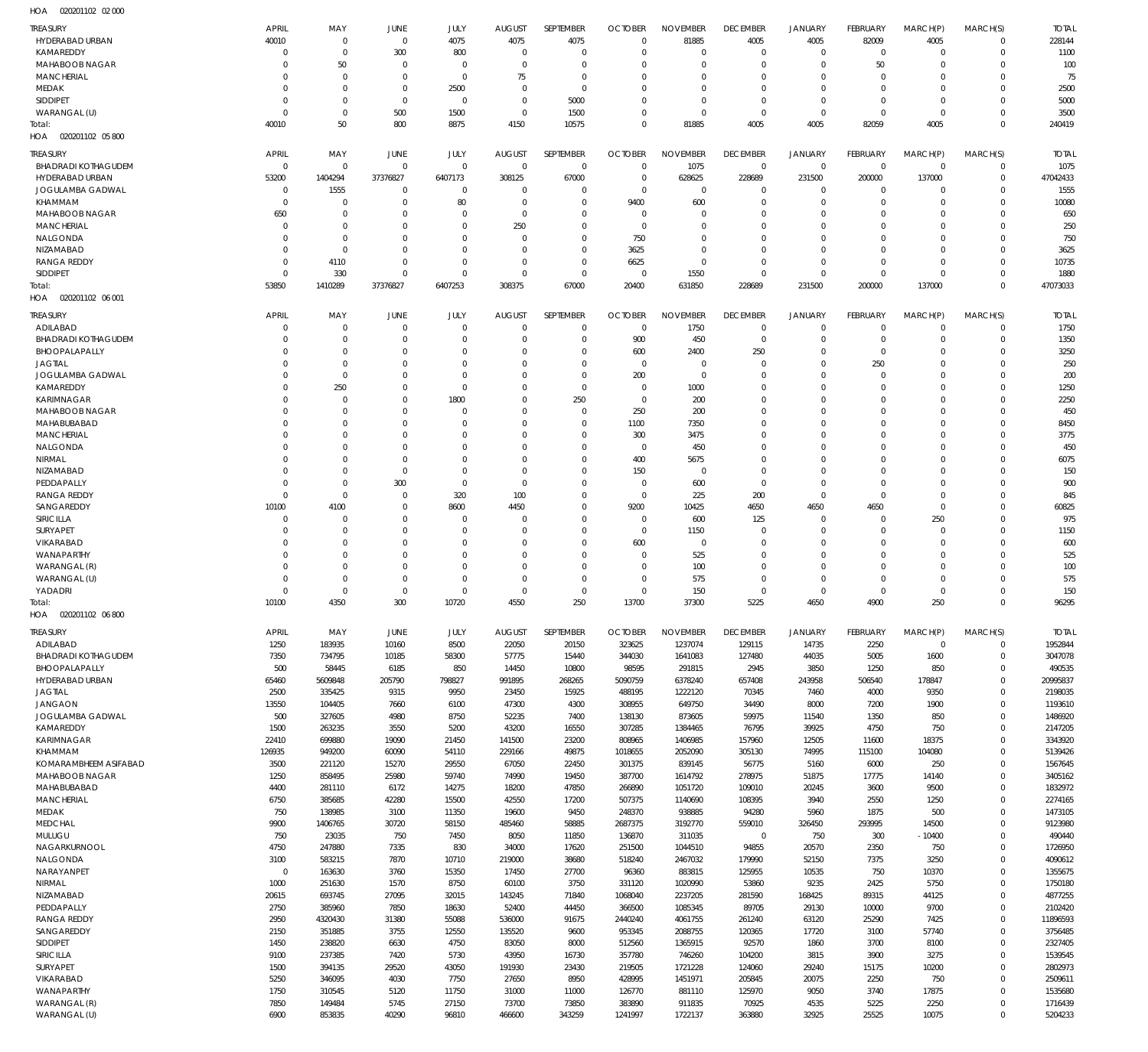| HOA<br>020201102 06 800           |                |                |                |                |               |                |                |                 |                 |                |                 |             |                         |                         |
|-----------------------------------|----------------|----------------|----------------|----------------|---------------|----------------|----------------|-----------------|-----------------|----------------|-----------------|-------------|-------------------------|-------------------------|
| <b>TREASURY</b>                   | <b>APRIL</b>   | MAY            | <b>JUNE</b>    | JULY           | <b>AUGUST</b> | SEPTEMBER      | <b>OCTOBER</b> | <b>NOVEMBER</b> | <b>DECEMBER</b> | <b>JANUARY</b> | FEBRUARY        | MARCH(P)    | MARCH(S)                | <b>TOTAL</b>            |
| YADADRI                           | 600            | 187940         | 1320           | 10950          | 36600         | 2250           | 207830         | 1162998         | 39465           | 71630          | 2625            | 3250        | $\mathbf 0$             | 1727458                 |
| Total:                            | 340970         | 22298582       | 651967         | 1529915        | 4491116       | 1411824        | 22967821       | 51079125        | 5162563         | 1419398        | 1187885         | 541227      | $\mathbf 0$             | 113082393               |
| 020201102 07 000<br>HOA           |                |                |                |                |               |                |                |                 |                 |                |                 |             |                         |                         |
|                                   |                |                |                |                |               |                |                |                 |                 |                |                 |             |                         |                         |
| <b>TREASURY</b>                   | <b>APRIL</b>   | MAY            | <b>JUNE</b>    | JULY           | <b>AUGUST</b> | SEPTEMBER      | <b>OCTOBER</b> | <b>NOVEMBER</b> | <b>DECEMBER</b> | <b>JANUARY</b> | <b>FEBRUARY</b> | MARCH(P)    | MARCH(S)                | <b>TOTAL</b>            |
| HYDERABAD URBAN                   | $\mathbf 0$    | $\mathbf 0$    | $\mathbf 0$    | 579800000      | $\mathbf 0$   | $\mathbf 0$    | $\mathbf 0$    | $\mathbf 0$     | $\mathbf 0$     | 289900000      | $\mathbf 0$     | $\mathbf 0$ | $\mathbf 0$             | 869700000               |
| Total:                            | $\mathbf 0$    | $\mathbf 0$    | $\overline{0}$ | 579800000      | $\Omega$      | $\mathbf 0$    | $\Omega$       | $\mathbf 0$     | $\mathbf 0$     | 289900000      | $\mathbf 0$     | $\mathbf 0$ | $\mathbf 0$             | 869700000               |
| 020201102 81 000<br>HOA           |                |                |                |                |               |                |                |                 |                 |                |                 |             |                         |                         |
| <b>TREASURY</b>                   | <b>APRIL</b>   | MAY            | <b>JUNE</b>    | JULY           | <b>AUGUST</b> | SEPTEMBER      | <b>OCTOBER</b> | <b>NOVEMBER</b> | <b>DECEMBER</b> | <b>JANUARY</b> | FEBRUARY        | MARCH(P)    | MARCH(S)                | <b>TOTAL</b>            |
| <b>BHADRADI KOTHAGUDEM</b>        | $\mathbf 0$    | $\overline{0}$ | $\mathbf 0$    | 5000           | $\mathbf 0$   | 5000           | 2500           | $\mathbf 0$     | 300             | $\mathbf 0$    | 5000            | $\mathbf 0$ | $\mathbf 0$             | 17800                   |
| HYDERABAD URBAN                   | 6915           | 27235          | 27235          | 81779          | 28125         | 7489           | 134380         | 38425           | 28255           | 39226          | 28185           | 28000       | $\mathbf 0$             | 475249                  |
| <b>JANGAON</b>                    | $\mathbf 0$    | $\mathbf 0$    | $\mathbf 0$    | $\overline{0}$ | $\mathbf 0$   | $\mathbf 0$    | 25000          | $\mathbf 0$     | $\overline{0}$  | $\mathbf 0$    | $\mathbf 0$     | 0           | $\mathbf 0$             | 25000                   |
| KAMAREDDY                         | $\mathbf 0$    | $\mathbf 0$    | 18000          | $\overline{0}$ | $^{\circ}$    | 18000          | 10000          | $\mathbf 0$     | 18000           | $\mathbf 0$    | 18000           | $\mathbf 0$ | 0                       | 82000                   |
| <b>KARIMNAGAR</b>                 | $\mathbf 0$    | $\mathbf 0$    | 2500           | $\Omega$       | $\Omega$      | $\mathbf 0$    | $\Omega$       | $\mathbf 0$     | $\overline{0}$  | $\mathbf 0$    | $\mathbf 0$     | $\Omega$    | $\mathbf 0$             | 2500                    |
| KHAMMAM                           | 5000           | 2400           | 1200           | $\Omega$       | 300           | $\mathbf 0$    | 12500          | $\mathbf 0$     | $\mathbf 0$     | $\mathbf 0$    | $\mathbf 0$     | $\Omega$    | 0                       | 21400                   |
| KOMARAMBHEEM ASIFABAD             | 2500           | $\overline{0}$ | $\Omega$       | $\Omega$       | $\mathbf 0$   | 7500           | 100000         | $\mathbf 0$     | 15000           | $\mathbf 0$    | 5000            | $\Omega$    | $\mathbf 0$             | 130000                  |
| <b>MAHABOOB NAGAR</b>             | $\mathbf 0$    | $\mathbf 0$    | $\overline{0}$ | $\Omega$       | $\mathbf 0$   | $\mathbf 0$    | $\Omega$       | $\mathbf 0$     | $\mathbf 0$     | 350000         | $\mathbf 0$     | $\Omega$    | 0                       | 350000                  |
| MAHABUBABAD                       | $\mathbf 0$    | $\mathbf 0$    | $\mathbf 0$    | $\Omega$       | $\Omega$      | 25000          | 5000           | $\Omega$        | 7500            | 10000          | 0               | $\Omega$    | $\Omega$                | 47500                   |
| MEDAK                             | $\mathbf 0$    | $\mathbf 0$    | $\mathbf 0$    | 5100           | $\mathbf 0$   | 5300           | $\overline{0}$ | $\Omega$        | $\mathbf 0$     | 300            | $\mathbf 0$     | $\mathbf 0$ | 0                       | 10700                   |
| <b>MEDCHAL</b>                    | $\mathbf 0$    | $\mathbf 0$    | 7500           | $\overline{0}$ | $\Omega$      | $\Omega$       | $\overline{0}$ | $\Omega$        | $\mathbf 0$     | $\mathbf 0$    | $\mathbf 0$     | $\mathbf 0$ | $\Omega$                | 7500                    |
| NAGARKURNOOL                      | 1000           | $\mathbf 0$    | 1000           | 23000          | 223374        | 9000           | 23236          | 310762          | 20917           | 1000           | 8000            | 3000        | 0                       | 624289                  |
| NALGONDA                          | $\mathbf 0$    | $\mathbf 0$    | $\overline{0}$ | $\mathbf 0$    | $^{\circ}$    | 450500         | $\overline{0}$ | $\mathbf 0$     | $\mathbf 0$     | $\mathbf 0$    | $\mathbf 0$     | $\mathbf 0$ | $\Omega$                | 450500                  |
| NIZAMABAD                         | 121000         | 101000         | 384832         | 92000          | 142000        | 92000          | 130503         | 85000           | 128000          | 85000          | 75000           | 21000       | 0                       | 1457335                 |
| <b>RANGA REDDY</b>                | 2500           | $\overline{0}$ | $\mathbf 0$    | $\mathbf 0$    | $\mathbf 0$   | 10000          | 45000          | $\mathbf 0$     | $\mathbf 0$     | $\mathbf 0$    | $\mathbf 0$     | $\mathbf 0$ | $\mathbf 0$             | 57500                   |
| SANGAREDDY                        | 300            | 110            | $\mathbf 0$    | 15300          | 30000         |                | 322500         | 35300           | 283000          | 5600           | 5300            | $\mathbf 0$ | $\Omega$                | 717410                  |
| <b>SIDDIPET</b>                   | $\mathbf 0$    | 9050           | $\mathbf 0$    | $^{\circ}$     | 7500          | 20000<br>16000 | 65050          | 2725            | 120000          | $\mathbf 0$    | 2500            | 52500       | $\mathbf 0$             | 275325                  |
| <b>SURYAPET</b>                   | $\mathbf 0$    | 5000           | 10000          | $\mathbf 0$    | 5000          |                | 10000          | $\mathbf 0$     | $\mathbf 0$     | 2500           | $\mathbf 0$     | 0           | 0                       | 40000                   |
|                                   |                |                |                |                |               | 7500           |                |                 |                 |                |                 |             |                         |                         |
| VIKARABAD                         | 5000           | $^{\circ}$     | 17500          | 2500           | 22500         | 7500           | 97500          | 32500           | $\mathbf 0$     | 52500          | 12500           | $\mathbf 0$ | $\mathbf 0$             | 250000                  |
| Total:                            | 144215         | 144795         | 469767         | 224679         | 458799        | 680789         | 983169         | 504712          | 620972          | 546126         | 159485          | 104500      | $\mathbf 0$             | 5042008                 |
| 020201103 01 000<br>HOA           |                |                |                |                |               |                |                |                 |                 |                |                 |             |                         |                         |
| TREASURY                          | <b>APRIL</b>   | MAY            | <b>JUNE</b>    | JULY           | <b>AUGUST</b> | SEPTEMBER      | <b>OCTOBER</b> | <b>NOVEMBER</b> | <b>DECEMBER</b> | <b>JANUARY</b> | <b>FEBRUARY</b> | MARCH(P)    | MARCH(S)                | <b>TOTAL</b>            |
| <b>BHADRADI KOTHAGUDEM</b>        | $\mathbf 0$    | $\overline{0}$ | $^{\circ}$     | $\overline{0}$ | 13000         | $\mathbf 0$    | 3000           | 2500            | $\mathbf 0$     | $\mathbf 0$    | $\mathbf 0$     | $\mathbf 0$ | $\mathbf 0$             | 18500                   |
| HYDERABAD URBAN                   | $\mathbf 0$    | $\overline{0}$ | $^{\circ}$     | $^{\circ}$     | 10000         | 10000          | $\Omega$       | $\Omega$        | $\mathbf 0$     | $\mathbf 0$    | 0               | $\mathbf 0$ | $\mathbf 0$             | 20000                   |
| <b>JANGAON</b>                    | $\mathbf 0$    | $\overline{0}$ | $\Omega$       | $\Omega$       | $^{\circ}$    | $\Omega$       | $\Omega$       | $\overline{0}$  | $\mathbf 0$     | 10000          | $\Omega$        | $\mathbf 0$ | $\mathbf 0$             | 10000                   |
| KOMARAMBHEEM ASIFABAD             | $\mathbf 0$    | $\overline{0}$ | $\Omega$       | $\Omega$       | $\Omega$      | $\Omega$       | $\Omega$       | 1200            | $\Omega$        | $\mathbf 0$    | $\Omega$        | $\mathbf 0$ | $\mathbf 0$             | 1200                    |
| <b>MAHABOOB NAGAR</b>             | $\mathbf 0$    | $\mathbf 0$    | $\Omega$       | $\Omega$       | $\Omega$      | 48             | $\Omega$       | $\mathbf 0$     | $\mathbf 0$     | $\mathbf 0$    | $\Omega$        | $\mathbf 0$ | $\mathbf 0$             | 48                      |
| <b>MANCHERIAL</b>                 | 1015           | 1505           | $\Omega$       | 2115           | 5660          | $\Omega$       | $\Omega$       | 1005            | $\mathbf 0$     | $\mathbf 0$    | $\mathbf 0$     | 2295        | $\mathbf 0$             | 13595                   |
| <b>MEDCHAL</b>                    | $\mathbf 0$    | $\overline{0}$ | $\Omega$       | $\Omega$       | $\Omega$      | $\Omega$       | $\Omega$       | $\Omega$        | $\Omega$        | 10000          | $\Omega$        | $\mathbf 0$ | $\mathbf 0$             | 10000                   |
| NALGONDA                          | $\mathbf 0$    | $\mathbf 0$    | $\overline{0}$ | $\Omega$       | $\Omega$      | $\Omega$       | $\Omega$       | $\Omega$        | $\Omega$        | 20000          | $\mathbf 0$     | $\mathbf 0$ | $\mathbf 0$             | 20000                   |
| NARAYANPET                        | $\mathbf 0$    | $\mathbf 0$    | $\overline{0}$ | $\Omega$       | $\Omega$      | $\Omega$       | $\Omega$       | $\Omega$        | $\mathbf 0$     | 10000          | $\mathbf 0$     | 10000       | $\mathbf 0$             | 20000                   |
| PEDDAPALLY                        | $\mathbf 0$    | $\mathbb O$    | 2500           | $\Omega$       | 10000         | $\Omega$       | $\Omega$       | $\Omega$        | $\mathbf 0$     | $\mathbf 0$    | $\mathbf 0$     | $\mathbf 0$ | $\mathbf 0$             | 12500                   |
| SANGAREDDY                        | 200            | 200            | 100            | $\Omega$       | $\Omega$      | $\Omega$       | $\Omega$       | $\Omega$        | $\mathbf 0$     | 200            | $\mathbf 0$     | $\mathbf 0$ | $\mathbf 0$             | 700                     |
| SURYAPET                          | $\overline{0}$ | $\overline{0}$ | $\overline{0}$ | $\Omega$       | $\Omega$      | $\Omega$       | $\Omega$       | $\Omega$        | $\mathbf 0$     | 10000          | 20000           | 20000       | $\mathbf 0$             | 50000                   |
| YADADRI                           | $\mathbf 0$    | $\mathbf 0$    | $\overline{0}$ | $\overline{0}$ | $\Omega$      | $\Omega$       | $\Omega$       | $\Omega$        | $\mathbf 0$     | $\mathbf 0$    | 10000           | $\mathbf 0$ | $\mathbf 0$             | 10000                   |
| Total:                            | 1215           | 1705           | 2600           | 2115           | 38660         | 10048          | 3000           | 4705            | $\Omega$        | 60200          | 30000           | 32295       | $\mathbf 0$             | 186543                  |
| 020201103 02 000<br>HOA           |                |                |                |                |               |                |                |                 |                 |                |                 |             |                         |                         |
|                                   | <b>APRIL</b>   |                |                |                | <b>AUGUST</b> | SEPTEMBER      | <b>OCTOBER</b> | <b>NOVEMBER</b> |                 |                |                 |             |                         |                         |
| <b>TREASURY</b>                   |                |                |                |                |               |                |                |                 | <b>DECEMBER</b> | <b>JANUARY</b> | <b>FEBRUARY</b> | MARCH(P)    | MARCH(S)<br>$\mathbf 0$ | <b>TOTAL</b><br>1872805 |
| HYDERABAD URBAN<br><b>JAGTIAL</b> |                | MAY            | JUNE           | <b>JULY</b>    |               |                |                |                 | $\Omega$        | $\mathbf 0$    |                 | $\mathbf 0$ |                         |                         |
|                                   | 510            | 580910         | 220500         | $^{\circ}$     | 6385          | $\Omega$       | $\Omega$       | 1064500         | $\Omega$        |                | $\mathbf 0$     |             |                         |                         |
|                                   | $\mathbf 0$    | $\mathbf 0$    | $\mathbf 0$    | $\Omega$       | $\Omega$      | $\Omega$       | $\Omega$       | 301690          |                 | $\mathbf 0$    | $\Omega$        | $\Omega$    | $\Omega$                | 301690                  |
| <b>JANGAON</b>                    | $\mathbf 0$    | $\mathbf 0$    | $\overline{0}$ | $\Omega$       | $\Omega$      | $\Omega$       | $\Omega$       | $\Omega$        | $\mathbf 0$     | $\mathbf 0$    | 3519979         | $\Omega$    | $\Omega$                | 3519979                 |
| KAMAREDDY                         | 824200         | $\overline{0}$ | 1500           | $\Omega$       | $\Omega$      | 2500           | $\overline{0}$ | $\mathbf 0$     | $\Omega$        | 1500           | 0               | $\Omega$    | $\Omega$                | 829700                  |
| KHAMMAM                           | 1000           | 1500           | 5500           | 5500           | 8500          | 14235          | 500            | 4710            | 10070           | $\mathbf 0$    | 464500          | $\Omega$    | 0                       | 516015                  |
| MAHABOOB NAGAR                    | $\Omega$       | $\overline{0}$ | $\Omega$       | $\Omega$       | $\Omega$      | 0              | 70000          | $\Omega$        | $\Omega$        | 2000           | $\Omega$        | $\Omega$    | $\Omega$                | 72000                   |
| MAHABUBABAD                       | 49890          | $\overline{0}$ | $\Omega$       | $\Omega$       | $\Omega$      | $\mathbf 0$    | 1070           | 31770           | 3640            | $\mathbf 0$    | 106000          | $\Omega$    | $\Omega$                | 192370                  |
| <b>MANCHERIAL</b>                 | 1510           | $\overline{0}$ | $\Omega$       | $\Omega$       | $\Omega$      | $\Omega$       | $\Omega$       | $\mathbf 0$     | 3520            | $\mathbf 0$    | 0               | $\Omega$    | $\Omega$                | 5030                    |
| MULUGU                            | $\mathbf 0$    | $\overline{0}$ | $\Omega$       | $\overline{0}$ | $\Omega$      | $\Omega$       | $\Omega$       | $\mathbf 0$     | 1188807         | $\mathbf 0$    | 0               | $\Omega$    | 0                       | 1188807                 |
| NALGONDA                          | $\mathbf 0$    | $\overline{0}$ | $\overline{0}$ | 315            | $\Omega$      | $\Omega$       | $\Omega$       | 170             | $\overline{0}$  | $\mathbf 0$    | 0               | $\mathbf 0$ | $\Omega$                | 485                     |
| NARAYANPET                        | $\mathbf 0$    | $\mathbf 0$    | $\mathbf 0$    | $\overline{0}$ | $\Omega$      | 3240           | $\Omega$       | $\Omega$        | $\Omega$        | $\mathbf 0$    | $\mathbf 0$     | $\mathbf 0$ | $\Omega$                | 3240                    |
| NIZAMABAD                         | 123795         | 1500           | 42140          | 76860          | 258875        | 97875          | 40265          | 935130          | 110745          | $\mathbf 0$    | 15120           | 7475        | $\Omega$                | 1709780                 |
| <b>RANGA REDDY</b>                | $\mathbf 0$    | $\overline{0}$ | $\overline{0}$ | 500            | 1500          | $\Omega$       | $\Omega$       | 500             | 183250          | $\mathbf 0$    | $\mathbf 0$     | $\Omega$    | $\Omega$                | 185750                  |
| SIDDIPET                          | 1823500        | $\overline{0}$ | $\overline{0}$ | $\Omega$       | $^{\circ}$    | $\Omega$       | $\Omega$       | $\Omega$        | $\mathbf 0$     | $\mathbf 0$    | 0               | $\mathbf 0$ | $\Omega$                | 1823500                 |
| WARANGAL (R)                      | $\mathbf 0$    | $\mathbf 0$    | $\overline{0}$ | $\overline{0}$ | $\mathbf 0$   | $\mathbf 0$    | $\Omega$       | 712500          | $\mathbf 0$     | $\mathbf 0$    | $\Omega$        | $\Omega$    | $\Omega$                | 712500                  |
| WARANGAL (U)                      | 101500         | 1500           | 205500         | 4650           | 41040         | 5515           | 1500           | 2000            | 1500            | $\mathbf 0$    | $\Omega$        | $\mathbf 0$ | $\Omega$                | 364705                  |
| YADADRI                           | $\mathbf 0$    | $\mathbf 0$    | $\mathbf 0$    | $\mathbf 0$    | $\mathbf 0$   | 1500           | $\Omega$       | $\mathbf 0$     | $\mathbf 0$     | $\mathbf 0$    | $\mathbf 0$     | $\mathbf 0$ | 0                       | 1500                    |
| Total:                            | 2925905        | 585410         | 475140         | 87825          | 316300        | 124865         | 113335         | 3052970         | 1501532         | 3500           | 4105599         | 7475        | $\Omega$                | 13299856                |
| 020201103 03 000<br>HOA           |                |                |                |                |               |                |                |                 |                 |                |                 |             |                         |                         |
| <b>TREASURY</b>                   | <b>APRIL</b>   | MAY            | <b>JUNE</b>    | JULY           | <b>AUGUST</b> | SEPTEMBER      | <b>OCTOBER</b> | <b>NOVEMBER</b> | <b>DECEMBER</b> | <b>JANUARY</b> | <b>FEBRUARY</b> | MARCH(P)    | MARCH(S)                | <b>TOTAL</b>            |
| <b>BHADRADI KOTHAGUDEM</b>        | $\mathbf 0$    | $\mathbf 0$    | $\mathbf 0$    | $\overline{0}$ | $\mathbf 0$   | $\mathbf 0$    | $\Omega$       | 100             | $\overline{0}$  | $\mathbf 0$    | $\mathbf 0$     | $\mathbf 0$ | $\mathbf 0$             | 100                     |
| Total:                            | $\mathbf 0$    | $\,0\,$        | $\mathbf 0$    | $\overline{0}$ | $\mathbf 0$   | $\mathbf 0$    | $\overline{0}$ | 100             | $\mathbf 0$     | $\mathbb O$    | $\mathbf 0$     | $\mathbf 0$ | $\mathbf 0$             | 100                     |
| 020201103 05 800<br>HOA           |                |                |                |                |               |                |                |                 |                 |                |                 |             |                         |                         |
|                                   |                |                |                |                |               |                |                |                 |                 |                |                 |             |                         |                         |
| <b>TREASURY</b>                   | <b>APRIL</b>   | MAY            | <b>JUNE</b>    | JULY           | <b>AUGUST</b> | SEPTEMBER      | <b>OCTOBER</b> | <b>NOVEMBER</b> | <b>DECEMBER</b> | <b>JANUARY</b> | <b>FEBRUARY</b> | MARCH(P)    | MARCH(S)                | <b>TOTAL</b>            |
| <b>JAGTIAL</b>                    | $\mathbf 0$    | $\overline{0}$ | $\mathbf 0$    | 3257           | 3685          | 3500           | $\Omega$       | $\mathbf 0$     | $\overline{0}$  | $\mathbf 0$    | $\mathbf 0$     | 0           | $\mathbf 0$             | 10442                   |
| <b>KARIMNAGAR</b>                 | $\mathbf 0$    | $\mathbf 0$    | $\overline{0}$ | $\overline{0}$ | $^{\circ}$    | $\mathbf 0$    | $\Omega$       | 100             | $\mathbf 0$     | $\mathbf 0$    | $\Omega$        | $\mathbf 0$ | $\mathbf 0$             | 100                     |
| PEDDAPALLY                        | $\mathbf 0$    | 2500           | $\mathbf 0$    | $\overline{0}$ | $\mathbf 0$   | 5000           | $\Omega$       | 100             | 45000           | $\mathbf 0$    | 0               | $\mathbf 0$ | $\mathbf 0$             | 52600                   |
| Total:                            | $\mathbf 0$    | 2500           | $\mathbf 0$    | 3257           | 3685          | 8500           | $\Omega$       | 200             | 45000           | $\mathbf 0$    | $\mathbf{0}$    | $\Omega$    | $\mathbf 0$             | 63142                   |
| HOA 020201103 06 800              |                |                |                |                |               |                |                |                 |                 |                |                 |             |                         |                         |
| <b>TREASURY</b>                   | <b>APRIL</b>   | MAY            | <b>JUNE</b>    | JULY           | <b>AUGUST</b> | SEPTEMBER      | <b>OCTOBER</b> | <b>NOVEMBER</b> | <b>DECEMBER</b> | <b>JANUARY</b> | <b>FEBRUARY</b> | MARCH(P)    | MARCH(S)                | <b>TOTAL</b>            |
| <b>BHADRADI KOTHAGUDEM</b>        | $\mathbf 0$    | 3000           | $\overline{0}$ | $\overline{0}$ | 12385         | $\mathbf 0$    | 7470           | 2040            | $\mathbf 0$     | 8610           | $\mathbf 0$     | 500         | $\mathbf 0$             | 34005                   |
| HYDERABAD URBAN                   | $\mathbf 0$    | $\mathbf 0$    | $\mathbf 0$    | $\mathbf 0$    | 590           | $\mathbf 0$    | $\Omega$       | $\mathbf 0$     | $\mathbf 0$     | $\mathbf 0$    | 0               | $\mathbf 0$ | $\mathbf 0$             | 590                     |
| <b>JANGAON</b>                    | $\mathbf 0$    | $\mathbb O$    | 300            | 1500           | 300           | $\mathbf 0$    | $\Omega$       | 700             | $\mathbf 0$     | $\mathbf 0$    | $\mathbf 0$     | $\mathbf 0$ | $\mathbf 0$             | 2800                    |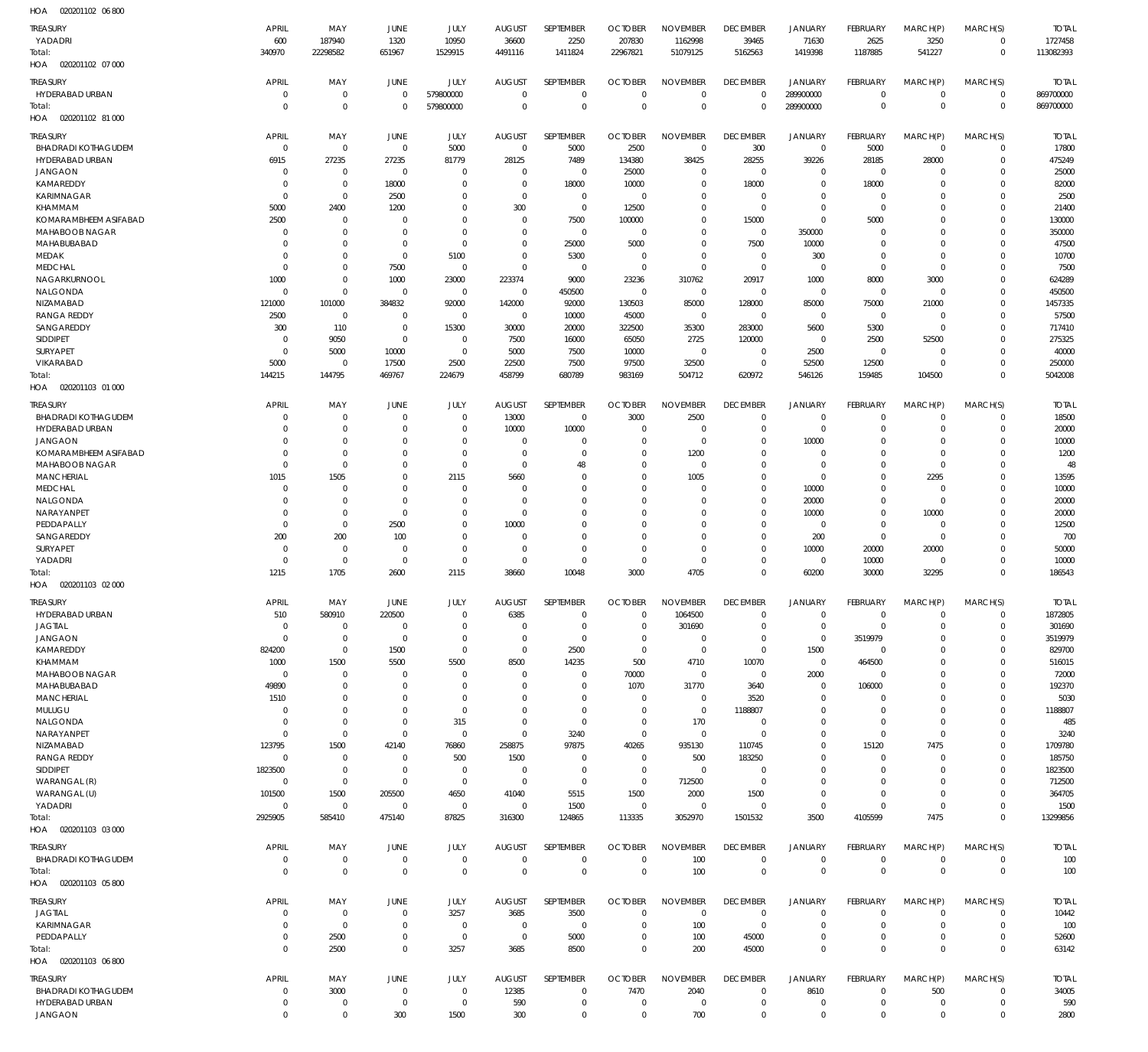020201103 06 800 HOA

| $\cdots$                   |                |                |             |                |                |                  |                |                 |                 |                |                 |                |              |              |
|----------------------------|----------------|----------------|-------------|----------------|----------------|------------------|----------------|-----------------|-----------------|----------------|-----------------|----------------|--------------|--------------|
| <b>TREASURY</b>            | <b>APRIL</b>   | MAY            | JUNE        | JULY           | <b>AUGUST</b>  | SEPTEMBER        | <b>OCTOBER</b> | <b>NOVEMBER</b> | <b>DECEMBER</b> | <b>JANUARY</b> | FEBRUARY        | MARCH(P)       | MARCH(S)     | <b>TOTAL</b> |
| KARIMNAGAR                 | 13570          | 1500           | 19000       | 65580          | 50560          | 14290            | 6900           | 2000            | $\mathbf 0$     | 2000           | $^{\circ}$      | $\Omega$       | $\Omega$     | 175400       |
|                            |                |                |             |                |                |                  |                |                 |                 |                |                 |                |              |              |
| NALGONDA                   | $\Omega$       | $\overline{0}$ | $\Omega$    | $\Omega$       | $\mathbf{0}$   | $\Omega$         | $\Omega$       | 1125            | $\Omega$        | $\Omega$       | $\Omega$        | $\Omega$       | $\Omega$     | 1125         |
| NIZAMABAD                  | $\Omega$       | $\Omega$       | $\Omega$    | $\Omega$       | $\Omega$       | $\Omega$         | $\Omega$       | 3800            | $\Omega$        | $\Omega$       | 250             | $\Omega$       | $\Omega$     | 4050         |
| <b>RANGA REDDY</b>         | $\Omega$       | $\overline{0}$ | $\Omega$    | $\Omega$       | $\Omega$       | $\Omega$         | $\Omega$       | 160             | $\Omega$        | $\Omega$       | $\Omega$        | $\Omega$       | $\Omega$     | 160          |
|                            |                |                |             |                |                |                  |                |                 |                 |                |                 |                |              |              |
| VIKARABAD                  | $\Omega$       | 2230           | $\Omega$    | $\Omega$       | $\Omega$       | $\Omega$         | $\Omega$       | - 0             | $\Omega$        | $\Omega$       | $^{\circ}$      | $\Omega$       | $\Omega$     | 2230         |
| Total:                     | 13570          | 6730           | 19300       | 67080          | 63835          | 14290            | 14370          | 9825            | $\Omega$        | 10610          | 250             | 500            | $\Omega$     | 220360       |
|                            |                |                |             |                |                |                  |                |                 |                 |                |                 |                |              |              |
| HOA  020201103  81  000    |                |                |             |                |                |                  |                |                 |                 |                |                 |                |              |              |
|                            |                |                |             |                |                |                  |                |                 |                 |                |                 |                |              |              |
| <b>TREASURY</b>            | <b>APRIL</b>   | MAY            | JUNE        | JULY           | <b>AUGUST</b>  | SEPTEMBER        | <b>OCTOBER</b> | <b>NOVEMBER</b> | <b>DECEMBER</b> | JANUARY        | <b>FEBRUARY</b> | MARCH(P)       | MARCH(S)     | <b>TOTAL</b> |
| ADILABAD                   | $\overline{0}$ | $\overline{0}$ | $\Omega$    | $\overline{0}$ | $\mathbf{0}$   | 10000            | $\Omega$       | $\overline{0}$  | $\Omega$        | 10000          | $\Omega$        | $\Omega$       | $\Omega$     | 20000        |
| BHOOPALAPALLY              | $\Omega$       | $\overline{0}$ | $\Omega$    | $\overline{0}$ | $\mathbf{0}$   | $\overline{0}$   | $\Omega$       | $\overline{0}$  | $\mathbf{0}$    | 10000          | $\overline{0}$  | $\Omega$       | $\Omega$     | 10000        |
|                            |                |                |             |                |                |                  |                |                 |                 |                |                 |                |              |              |
| HYDERABAD URBAN            | $\Omega$       | $\overline{0}$ | $\Omega$    | 250            | 10000          | 50000            | $\Omega$       | $\overline{0}$  | 10000           | 3769147        | 30250           | $\Omega$       | $\Omega$     | 3869647      |
| <b>JAGTIAL</b>             | $\Omega$       | 885            | $\Omega$    | 6450           | $\mathbf{0}$   | $\overline{0}$   | $\Omega$       | $\overline{0}$  | $\mathbf{0}$    | $\mathbf 0$    | - 0             | $\Omega$       | $\Omega$     | 7335         |
|                            |                |                |             |                |                |                  |                |                 |                 |                |                 |                |              |              |
| <b>JANGAON</b>             | $\overline{0}$ | $\overline{0}$ | 0           | $\Omega$       | $\mathbf{0}$   | $\Omega$         | $\Omega$       | $\overline{0}$  | $\Omega$        | 20000          | $\Omega$        | $\Omega$       | $\Omega$     | 20000        |
| KAMAREDDY                  | $\mathbf{0}$   | $\overline{0}$ | $\Omega$    | $\Omega$       | $\mathbf{0}$   | $\Omega$         | $\Omega$       | $\Omega$        | 300             | $\Omega$       | $\Omega$        | $\Omega$       | $\Omega$     | 300          |
| KARIMNAGAR                 | 3325           | 15248          | 0           | $\Omega$       | 10000          | $\overline{0}$   | 50             | $\overline{0}$  | 0               | $\overline{0}$ | $\Omega$        | $\Omega$       | $\Omega$     | 28623        |
|                            |                |                |             |                |                |                  |                |                 |                 |                |                 |                |              |              |
| KHAMMAM                    | $\overline{0}$ | $\Omega$       | 0           | $\Omega$       | $\mathbf{0}$   | $\Omega$         | - 0            | $\Omega$        | $\Omega$        | 10000          | $\Omega$        | $\Omega$       | $\Omega$     | 10000        |
| MAHABUBABAD                | $\Omega$       | $\overline{0}$ | 0           | $\Omega$       | $\mathbf{0}$   | $\overline{0}$   | $\Omega$       | $\Omega$        | 10000           | 40000          | 10000           | $\Omega$       | $\Omega$     | 60000        |
|                            |                |                |             |                |                |                  |                |                 |                 |                |                 |                |              |              |
| <b>MANCHERIAL</b>          | $\Omega$       | $\Omega$       | 0           | $\Omega$       | $\mathbf{0}$   | $\overline{0}$   | 10000          | $\Omega$        | $\Omega$        | $\Omega$       | 40000           | $\Omega$       | $\Omega$     | 50000        |
| <b>MEDCHAL</b>             | $\Omega$       | $\mathbf 0$    | 0           | $\mathbf 0$    | 20000          | 40000            | - 0            | $\Omega$        | $\Omega$        | $\Omega$       | 10000           | $\mathbf 0$    | $\Omega$     | 70000        |
| MULUGU                     | $\Omega$       | $\Omega$       | $\Omega$    | $\Omega$       | $\mathbf{0}$   | $\overline{0}$   | $\Omega$       | $\Omega$        | $\Omega$        | $\Omega$       | $^{\circ}$      | 10000          | $\Omega$     | 10000        |
|                            |                |                |             |                |                |                  |                |                 |                 |                |                 |                |              |              |
| NAGARKURNOOL               | $\Omega$       | $\overline{0}$ | $\Omega$    | $\overline{0}$ | $\mathbf{0}$   | $\mathbf 0$      | 10000          | $\overline{0}$  | $\Omega$        | $\Omega$       | $\Omega$        | $\Omega$       | $\Omega$     | 10000        |
| NALGONDA                   | $\Omega$       | 255500         | 4000        | 8500           | 9000           | 26500            | 1500           | 70500           | 1500            | 21000          | 11000           | $\Omega$       | $\Omega$     | 409000       |
|                            |                |                |             |                |                |                  |                |                 |                 |                |                 |                |              |              |
| NIZAMABAD                  | $\overline{0}$ | $\mathbf 0$    | $\Omega$    | 0              | $\mathbf{0}$   | $\overline{0}$   | $\Omega$       | - 0             | $\Omega$        | 10000          | $\Omega$        | $\Omega$       | $\Omega$     | 10000        |
| PEDDAPALLY                 | $\mathbf{0}$   | $\overline{0}$ | $\Omega$    | $\overline{0}$ | $\Omega$       | $\overline{0}$   | - 0            | $\Omega$        | $\Omega$        | 10000          | $\Omega$        | $\Omega$       | $\Omega$     | 10000        |
| <b>RANGA REDDY</b>         | $\mathbf 0$    | $\overline{0}$ | $\Omega$    |                | $\mathbf{0}$   |                  | $\Omega$       | $\Omega$        | $\Omega$        |                |                 | $\Omega$       | $\Omega$     |              |
|                            |                |                |             | 10600          |                | 10000            |                |                 |                 | 10000          | 10000           |                |              | 40600        |
| SANGAREDDY                 | 2200           | 400            | 1700        | 1500           | 500            | $\overline{0}$   | $\Omega$       | $\Omega$        | $\Omega$        | 20000          | $\Omega$        | 750            | $\Omega$     | 27050        |
| <b>SIDDIPET</b>            | $\overline{0}$ | $\overline{0}$ | $\Omega$    | $\Omega$       | $\overline{0}$ | 10000            | $\Omega$       | $\Omega$        | $\Omega$        | 10000          | 10000           | $\Omega$       | $\Omega$     | 30000        |
|                            |                |                |             |                |                |                  |                |                 |                 |                |                 |                |              |              |
| <b>SIRICILLA</b>           | $\Omega$       | $\overline{0}$ | $\Omega$    | $\Omega$       | 145            | 10000            | 120            | $\Omega$        | $\Omega$        | 10000          | - 0             | $\Omega$       | $\Omega$     | 20265        |
| <b>SURYAPET</b>            | $\Omega$       | $\overline{0}$ | $\Omega$    | $\Omega$       | 20000          | $\overline{0}$   | - 0            | $\Omega$        | $\Omega$        | $\Omega$       | $\Omega$        | $\Omega$       | $\Omega$     | 20000        |
|                            |                |                |             |                |                |                  |                |                 |                 |                |                 |                |              |              |
| VIKARABAD                  | $\mathbf{0}$   | 350            | $\Omega$    | $\Omega$       | $\mathbf{0}$   | 10000            | $\overline{0}$ | $\Omega$        | $\Omega$        | $\overline{0}$ | $\Omega$        | $\Omega$       | $\Omega$     | 10350        |
| WARANGAL (R)               | $\Omega$       | $\overline{0}$ | $\Omega$    | $\Omega$       | $\mathbf{0}$   | $\overline{0}$   | $\Omega$       | $\Omega$        | $\Omega$        | 40000          | $\Omega$        | $\Omega$       | $\Omega$     | 40000        |
|                            |                |                |             |                |                |                  |                |                 |                 |                |                 |                |              |              |
| WARANGAL (U)               | $\mathbf{0}$   | $\overline{0}$ | $\Omega$    | $\overline{0}$ | $\mathbf{0}$   | $\overline{0}$   | 10000          | $\overline{0}$  | $\Omega$        | $\Omega$       | $\Omega$        | $\mathbf 0$    | $\Omega$     | 10000        |
| Total:                     | 5525           | 272383         | 5700        | 27300          | 69645          | 166500           | 31670          | 70500           | 21800           | 3990147        | 121250          | 10750          | $\Omega$     | 4793170      |
| HOA<br>020201105 01 000    |                |                |             |                |                |                  |                |                 |                 |                |                 |                |              |              |
|                            |                |                |             |                |                |                  |                |                 |                 |                |                 |                |              |              |
|                            |                |                |             |                |                |                  |                |                 |                 |                |                 |                |              |              |
| <b>TREASURY</b>            | <b>APRIL</b>   | MAY            | <b>JUNE</b> | JULY           | <b>AUGUST</b>  | <b>SEPTEMBER</b> | <b>OCTOBER</b> | <b>NOVEMBER</b> | <b>DECEMBER</b> | <b>JANUARY</b> | <b>FEBRUARY</b> | MARCH(P)       | MARCH(S)     | <b>TOTAL</b> |
| NIZAMABAD                  | $\overline{0}$ | $\mathbf 0$    | 2650        | $\overline{0}$ | $\mathbf 0$    | $\overline{0}$   | $\Omega$       | $\overline{0}$  | $\mathbf{0}$    | $\Omega$       | $\Omega$        | $\Omega$       | $\Omega$     | 2650         |
|                            | $\Omega$       | $\overline{0}$ |             | $\Omega$       | $\Omega$       | $\mathbf 0$      | $\Omega$       | $\Omega$        | $\Omega$        | $\Omega$       | $\mathbf 0$     | $\Omega$       |              | 2650         |
| Total:                     |                |                | 2650        |                |                |                  |                |                 |                 |                |                 |                | $\mathbf 0$  |              |
| HOA  020201105  81  000    |                |                |             |                |                |                  |                |                 |                 |                |                 |                |              |              |
|                            |                |                |             |                |                |                  |                |                 |                 |                |                 |                |              |              |
| <b>TREASURY</b>            | <b>APRIL</b>   | MAY            | <b>JUNE</b> | JULY           | <b>AUGUST</b>  | SEPTEMBER        | <b>OCTOBER</b> | <b>NOVEMBER</b> | <b>DECEMBER</b> | JANUARY        | <b>FEBRUARY</b> | MARCH(P)       | MARCH(S)     | <b>TOTAL</b> |
|                            |                |                |             | 351            |                | $\overline{0}$   |                |                 |                 | $\mathbf{0}$   | $\Omega$        | $\mathbf 0$    |              |              |
| NIZAMABAD                  | 2650           | 2650           | 0           |                | 0              |                  | 0              | 0               | 0               |                |                 |                | 0            | 5651         |
| Total:                     | 2650           | 2650           | $\mathbf 0$ | 351            | $\mathbf 0$    | $\overline{0}$   | $\mathbf 0$    | $\overline{0}$  | $\Omega$        | $\Omega$       | $\Omega$        | $\mathbf 0$    | $\mathbf{0}$ | 5651         |
| HOA  020201600  03  000    |                |                |             |                |                |                  |                |                 |                 |                |                 |                |              |              |
|                            |                |                |             |                |                |                  |                |                 |                 |                |                 |                |              |              |
|                            |                |                |             |                |                |                  |                |                 |                 |                |                 |                |              |              |
| TREASURY                   | <b>APRIL</b>   | MAY            | JUNE        | JULY           | <b>AUGUST</b>  | SEPTEMBER        | <b>OCTOBER</b> | <b>NOVEMBER</b> | <b>DECEMBER</b> | <b>JANUARY</b> | <b>FEBRUARY</b> | MARCH(P)       | MARCH(S)     | <b>TOTAL</b> |
| WARANGAL (U)               | $\overline{0}$ | $\overline{0}$ | $\Omega$    | $\mathbf 0$    | $\Omega$       | $\overline{0}$   | $\Omega$       | $\overline{0}$  | $\Omega$        | $\Omega$       | $\Omega$        | 350            | $\Omega$     | 350          |
| Total:                     | $\Omega$       | $\Omega$       | $\Omega$    | $\Omega$       | $\Omega$       | $\overline{0}$   | $\Omega$       | $\Omega$        | $\Omega$        | $\Omega$       | $\Omega$        | 350            | $\mathbf{0}$ | 350          |
|                            |                |                |             |                |                |                  |                |                 |                 |                |                 |                |              |              |
| HOA<br>020201600 04 800    |                |                |             |                |                |                  |                |                 |                 |                |                 |                |              |              |
|                            |                |                |             |                |                |                  |                |                 |                 |                |                 |                |              |              |
| <b>TREASURY</b>            | <b>APRIL</b>   | MAY            | JUNE        | JULY           | <b>AUGUST</b>  | SEPTEMBER        | <b>OCTOBER</b> | <b>NOVEMBER</b> | <b>DECEMBER</b> | <b>JANUARY</b> | <b>FEBRUARY</b> | MARCH(P)       | MARCH(S)     | <b>TOTAL</b> |
| HYDERABAD URBAN            | 2900           | $\mathbf 0$    | $\mathbf 0$ | 20590          | $\mathbf{0}$   | $\mathbf 0$      | $\mathbf 0$    | $\overline{0}$  | $\mathbf{0}$    | $\mathbf 0$    | $^{\circ}$      | $\mathbf 0$    | $\Omega$     | 23490        |
|                            |                |                |             |                |                |                  |                |                 |                 |                |                 |                |              |              |
| JOGULAMBA GADWAL           | $\overline{0}$ | $\overline{0}$ | 25900       | $\overline{0}$ | $\mathbf 0$    | $\overline{0}$   | $\Omega$       | $\overline{0}$  | $\mathbf{0}$    | $\mathbf 0$    | $\Omega$        | $\mathbf 0$    | $\Omega$     | 25900        |
| KHAMMAM                    | $\mathbf 0$    | $\overline{0}$ | 21100       | $\overline{0}$ | $\mathbf 0$    | $\overline{0}$   | $\mathbf 0$    | $\overline{0}$  | $\mathbf{0}$    | 850            | $\Omega$        | $\Omega$       | $\Omega$     | 21950        |
|                            | $\mathbf 0$    | $\overline{0}$ |             | $\overline{0}$ |                |                  | $\Omega$       | $\mathbb O$     |                 |                |                 | $\Omega$       | $\Omega$     |              |
| NALGONDA                   |                |                | $\mathbf 0$ |                | $\mathbf{0}$   | 4930             |                |                 | 8680            | $\mathbf 0$    | $\Omega$        |                |              | 13610        |
| NIZAMABAD                  | 750            | 33400          | $\mathbf 0$ | $\overline{0}$ | $\mathbf{0}$   | 1400             | $\mathbf 0$    | $\overline{0}$  | $\mathbf{0}$    | 1050           | $\Omega$        | $\Omega$       | $\Omega$     | 36600        |
| WARANGAL (U)               | $\mathbf 0$    | $\overline{0}$ | $\mathbf 0$ | $\overline{0}$ | 2500           | $\overline{0}$   | $\mathbf 0$    | $\mathbb O$     | $\mathbf 0$     | $\mathbf{0}$   | $\Omega$        | $\Omega$       | $\Omega$     | 2500         |
|                            |                |                |             |                |                |                  |                |                 |                 |                |                 |                |              |              |
| Total:                     | 3650           | 33400          | 47000       | 20590          | 2500           | 6330             | $\mathbf 0$    | $\mathbb O$     | 8680            | 1900           | $\Omega$        | $\Omega$       | $\Omega$     | 124050       |
| HOA 020201600 81001        |                |                |             |                |                |                  |                |                 |                 |                |                 |                |              |              |
|                            |                |                |             |                |                |                  |                |                 |                 |                |                 |                |              |              |
| <b>TREASURY</b>            | APRIL          | MAY            | JUNE        | JULY           | <b>AUGUST</b>  | SEPTEMBER        | <b>OCTOBER</b> | <b>NOVEMBER</b> | <b>DECEMBER</b> | <b>JANUARY</b> | FEBRUARY        | MARCH(P)       | MARCH(S)     | <b>TOTAL</b> |
|                            |                |                |             |                |                |                  |                |                 |                 |                |                 |                |              |              |
| ADILABAD                   | 75000          | 29000          | 27500       | 20300          | 15000          | 92800            | 295300         | 35000           | 37500           | 2800           | 5900            | 5000           | $\Omega$     | 641100       |
| <b>BHADRADI KOTHAGUDEM</b> | 2800           | 300            | 300         | 2500           | $\mathbf{0}$   | $\overline{0}$   | 120000         | 2500            | 42500           | 300            | 600             | 900            | $\mathbf 0$  | 172700       |
| BHOOPALAPALLY              | $\Omega$       | $\overline{0}$ | $\mathbf 0$ | $\overline{0}$ | $\mathbf 0$    | 10000            | 32375          | 2500            | $\Omega$        | $\mathbf{0}$   | $\mathbf 0$     | $\Omega$       | $\Omega$     | 44875        |
|                            |                |                |             |                |                |                  |                |                 |                 |                |                 |                |              |              |
| HYDERABAD URBAN            | 151244         | 350780         | 483991      | 587801         | 382325         | 499222           | 1524511        | 807716          | 1002052         | 316612         | 170552          | 108587         | $\Omega$     | 6385393      |
| <b>JAGTIAL</b>             | 18500          | 90900          | 28900       | 42400          | 11100          | 114400           | 268600         | 81000           | 43700           | 15600          | 24200           | 24000          | $\Omega$     | 763300       |
|                            |                |                |             |                |                |                  |                |                 |                 |                |                 |                |              |              |
| JOGULAMBA GADWAL           | 2500           | 1300           | 13400       | 40300          | 7800           | 42500            | 232200         | 80000           | 125000          | 3700           | 400             | 2500           | $\Omega$     | 551600       |
| KAMAREDDY                  | 5800           | 7500           | 12600       | 29000          | 24100          | 18200            | 170200         | 44100           | 55700           | 20500          | 7500            | 6400           | $\Omega$     | 401600       |
|                            |                |                |             |                |                |                  |                |                 |                 |                |                 |                |              |              |
| KARIMNAGAR                 | 16500          | 17410          | 10200       | 61900          | 28500          | 93500            | 229300         | 12150           | 78700           | 18100          | 29300           | 10000          | $\Omega$     | 605560       |
| KOMARAMBHEEM ASIFABAD      | $\mathbf{0}$   | $\overline{0}$ | $\mathbf 0$ | 2500           | $\overline{0}$ | 40000            | 10000          | 30000           | 5000            | $\mathbf 0$    | $\mathbf 0$     | $\overline{0}$ | $\Omega$     | 87500        |
| MAHABOOB NAGAR             | 10000          | 19260          | 67660       | 117800         | 25300          | 110000           | 255000         | 37650           | 47500           | 7500           | 22500           | 15000          | $\Omega$     | 735170       |
|                            |                |                |             |                |                |                  |                |                 |                 |                |                 |                |              |              |
| MAHABUBABAD                | $\mathbf{0}$   | $\overline{0}$ | $\mathbf 0$ | $\overline{0}$ | 300            | $\mathbf 0$      | 300            | 600             | $\mathbf 0$     | $\mathbf 0$    | $^{\circ}$      | $\Omega$       | $\Omega$     | 1200         |
| <b>MANCHERIAL</b>          | 5000           | 10000          | 10000       | 30000          | 75             | 20000            | 110000         | 17575           | 7500            | 7500           | $^{\circ}$      | $\Omega$       | $\Omega$     | 217650       |
|                            |                |                |             |                |                |                  |                |                 |                 |                |                 |                |              |              |
| <b>MEDAK</b>               | $\mathbf{0}$   | 5000           | $\mathbf 0$ | $\overline{0}$ | $\mathbf 0$    | $\overline{0}$   | 5000           | $\overline{0}$  | $\mathbf{0}$    | 12500          | 10000           | $\Omega$       | $\Omega$     | 32500        |
| <b>MEDCHAL</b>             | 20000          | 96330          | 97500       | 147500         | 162500         | 277500           | 1418875        | 600000          | 1127580         | 47500          | 27500           | 105000         | $\Omega$     | 4127785      |
|                            |                |                |             |                |                |                  |                |                 |                 |                |                 |                |              |              |
| MULUGU                     | $\mathbf{0}$   | 7500           | $\mathbf 0$ | $\overline{0}$ | 2500           | 600              | $\overline{0}$ | 5000            | $\mathbf{0}$    | $\Omega$       | $^{\circ}$      | $\overline{0}$ | $\Omega$     | 15600        |
| NAGARKURNOOL               | 27800          | 17500          | 15000       | 27500          | 22500          | 45250            | 185000         | 97800           | 125000          | $\mathbf 0$    | 17500           | 15000          | $\Omega$     | 595850       |
| NALGONDA                   | 47800          | 12500          | 28000       | 62900          | 29400          | 70700            | 266200         | 136400          | 176300          | 22500          | 23100           | 48300          | $\Omega$     | 924100       |
|                            |                |                |             |                |                |                  |                |                 |                 |                |                 |                |              |              |
| NARAYANPET                 | $\overline{0}$ | $\overline{0}$ | 5000        | $\overline{0}$ | 12500          | 25000            | 132500         | 52500           | 13125           | $\mathbf 0$    | 5000            | $\overline{0}$ | $\Omega$     | 245625       |
| NIRMAL                     | $\mathbf 0$    | 10000          | 20300       | 22500          | 41300          | 40100            | 312000         | 63500           | 25000           | 7500           | 2500            | 10000          | $\Omega$     | 554700       |
|                            |                |                |             |                |                |                  |                |                 |                 |                |                 |                |              |              |
| NIZAMABAD                  | 46600          | 43860          | 79500       | 83300          | 125700         | 175400           | 684100         | 295000          | 67700           | 27500          | 45500           | 47130          | $\Omega$     | 1721290      |
| PEDDAPALLY                 | 14000          | 16000          | 20200       | $\overline{0}$ | 5500           | 29600            | 70300          | 600             | 19000           | $\mathbf 0$    | 1100            | 6500           | $\Omega$     | 182800       |
|                            |                |                |             |                |                |                  |                |                 |                 |                |                 |                |              |              |
| <b>RANGA REDDY</b>         | 97500          | 79000          | 142250      | 255600         | 401400         | 315000           | 1460500        | 829625          | 1128500         | 70000          | 92800           | 103500         | $\Omega$     | 4975675      |
|                            |                |                |             |                |                |                  |                |                 |                 |                |                 |                |              |              |
| SANGAREDDY                 | $\mathbf 0$    | $\mathbf 0$    | $\mathbf 0$ | $\overline{0}$ | 10000          | 7500             | 17500          | $\overline{0}$  | 15500           | $\mathbf 0$    | $\mathbf 0$     | $\mathbf 0$    | $\Omega$     | 50500        |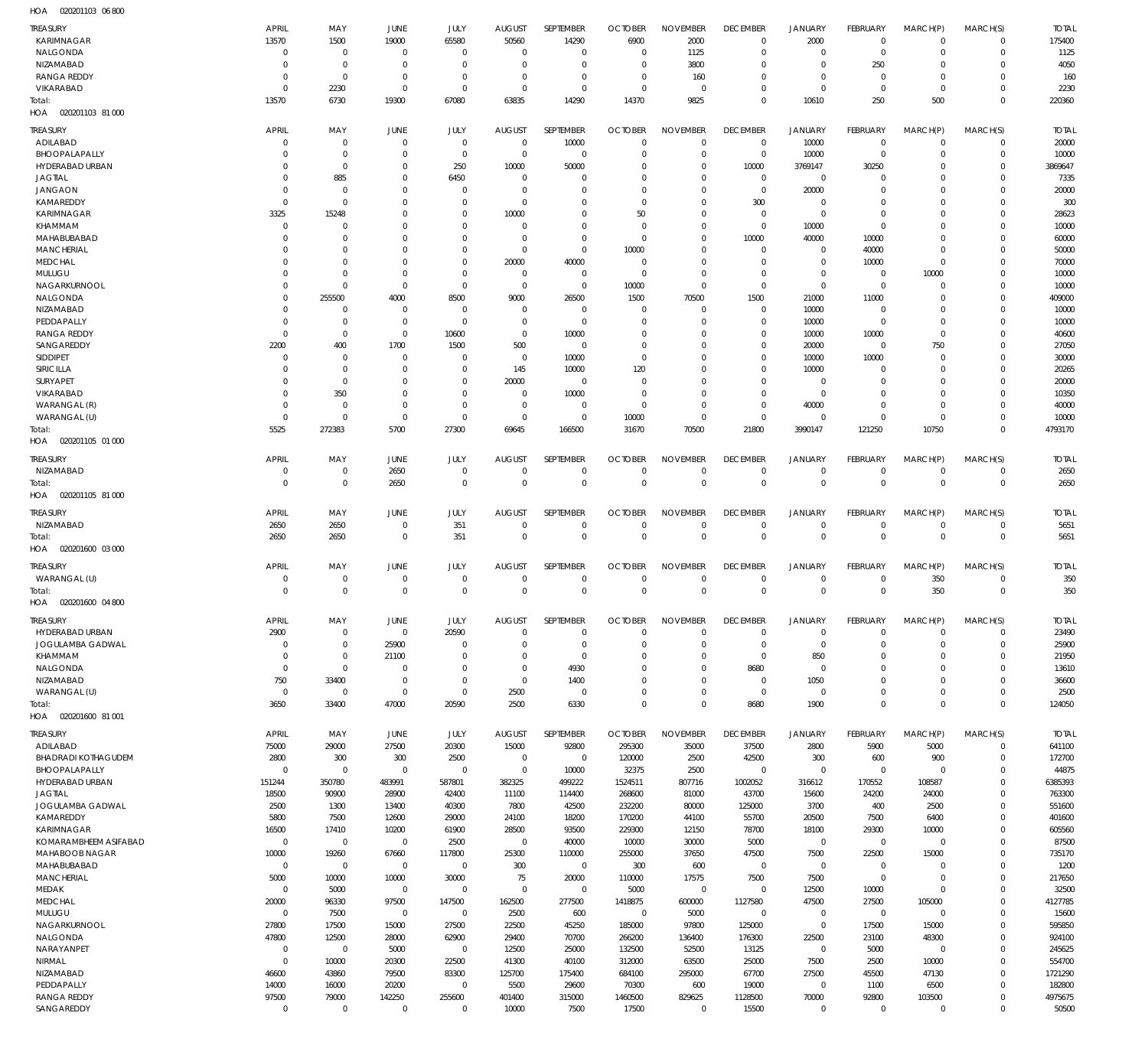020201600 81 001 HOA

| TREASURY                           | <b>APRIL</b>         | MAY                        | JUNE                          | JULY                       | <b>AUGUST</b>                | SEPTEMBER                  | <b>OCTOBER</b>               | <b>NOVEMBER</b>            | <b>DECEMBER</b>                 | <b>JANUARY</b>                | <b>FEBRUARY</b>            | MARCH(P)                   | MARCH(S)                    | <b>TOTAL</b>        |
|------------------------------------|----------------------|----------------------------|-------------------------------|----------------------------|------------------------------|----------------------------|------------------------------|----------------------------|---------------------------------|-------------------------------|----------------------------|----------------------------|-----------------------------|---------------------|
| SIDDIPET                           | 2800                 | 2500                       | 2500                          | $\mathbf 0$                | $\mathbf 0$                  | 6000                       | 33500                        | 150                        | $\mathbf 0$                     | $\mathbf 0$                   | $\mathbf 0$                | $\mathbf 0$                | $\mathbf 0$                 | 47450               |
| SIRICILLA<br>SURYAPET              | 3700<br>10700        | 520<br>22800               | 1375<br>13400                 | 3000<br>5000               | 12100<br>5300                | 63600<br>22900             | 140300<br>235100             | 5300<br>37800              | 23100<br>90000                  | 11500<br>32800                | 2700<br>20600              | 3000<br>15300              | $\mathbf{0}$<br>$\Omega$    | 270195<br>511700    |
| VIKARABAD                          | 300                  | $\mathbf 0$                | $\mathbf 0$                   | $\mathbf 0$                | 5000                         | 32500                      | 42500                        | 10000                      | 20000                           | $\mathbf 0$                   | 2500                       | 5000                       | $\Omega$                    | 117800              |
| WANAPARTHY                         | C                    | 7500                       | 2500                          | 5000                       | 11000                        | 47500                      | 48100                        | 70000                      | 35300                           | 2500                          | 1000                       | 15000                      | $\mathbf{0}$                | 245400              |
| WARANGAL (R)                       | C                    | 5000                       | $\overline{0}$                | $\mathbf 0$                | $\mathbf{0}$                 | $\mathbf 0$                | $\mathbf 0$                  | $\mathbf 0$                | $\mathbf{0}$                    | $\mathbf 0$                   | $\mathbf 0$                | $\mathbf{0}$               | $\Omega$                    | 5000                |
| WARANGAL (U)                       | 0                    | 900                        | $\overline{0}$                | $\mathbf 0$                | $\mathbf{0}$                 | $\mathbf 0$                | $\mathbf{0}$                 | $\mathbf 0$                | $\mathbf{0}$                    | $\mathbf 0$                   | $\mathbf{0}$               | $\mathbf 0$                | $\mathbf{0}$                | 900                 |
| YADADRI                            | 100                  | 2500                       | 12700                         | 5500                       | 5600                         | 15000                      | 135000                       | 112500                     | 55000                           | 5000                          | 7800                       | $\mathbf 0$                | $\Omega$                    | 356700              |
| Total:<br>020201800 79 000<br>HOA  | 558644               | 855860                     | 1094776                       | 1552301                    | 1346800                      | 2214772                    | 8434261                      | 3466966                    | 4366257                         | 631912                        | 520552                     | 546117                     | $\Omega$                    | 25589218            |
|                                    |                      |                            |                               |                            |                              |                            |                              |                            |                                 |                               |                            |                            |                             |                     |
| TREASURY                           | <b>APRIL</b>         | MAY                        | JUNE                          | JULY                       | <b>AUGUST</b>                | SEPTEMBER                  | <b>OCTOBER</b>               | <b>NOVEMBER</b>            | <b>DECEMBER</b>                 | <b>JANUARY</b>                | <b>FEBRUARY</b>            | MARCH(P)                   | MARCH(S)                    | <b>TOTAL</b>        |
| JOGULAMBA GADWAL<br>MAHABOOB NAGAR | 0<br>0               | $\mathbf 0$<br>$\mathbf 0$ | $\mathbf{0}$<br>$\mathbf{0}$  | $\mathbf 0$<br>$\mathbf 0$ | $\mathbf 0$<br>$\Omega$      | $\mathbf 0$<br>$\mathbf 0$ | $\mathbf{0}$<br>$\mathbf{0}$ | $\mathbf 0$<br>$\mathbf 0$ | $\mathbf 0$<br>$\mathbf{0}$     | $\mathbf 0$<br>$\mathbf 0$    | $\mathbf 0$<br>$\mathbf 0$ | 175522<br>733838           | $\mathbf 0$<br>$\mathbf 0$  | 175522<br>733838    |
| Total:                             | $\Omega$             | $\mathbf 0$                | $\mathbf{0}$                  | $\mathbf 0$                | $\Omega$                     | $\mathbf 0$                | $\mathbf 0$                  | $\mathbf 0$                | $\Omega$                        | $\mathbf 0$                   | $\mathbf 0$                | 909360                     | $\mathbf 0$                 | 909360              |
| 020202101 01 000<br>HOA            |                      |                            |                               |                            |                              |                            |                              |                            |                                 |                               |                            |                            |                             |                     |
| <b>TREASURY</b>                    | <b>APRIL</b>         | MAY                        | JUNE                          | JULY                       | <b>AUGUST</b>                | SEPTEMBER                  | <b>OCTOBER</b>               | <b>NOVEMBER</b>            | <b>DECEMBER</b>                 | <b>JANUARY</b>                | <b>FEBRUARY</b>            | MARCH(P)                   | MARCH(S)                    | <b>TOTAL</b>        |
| ADILABAD                           | $\mathbf{0}$         | $\mathbf 0$                | 246000                        | 40225                      | 314100                       | 540000                     | 5000                         | 12000                      | 148100                          | 8000                          | 14000                      | 152088                     | $\mathbf 0$                 | 1479513             |
| BHOOPALAPALLY                      | $\mathsf{C}$         | 16000                      | $\mathbf{0}$                  | $\mathbf 0$                | 18000                        | $\mathbf 0$                | $\overline{0}$               | 12000                      | 148000                          | $\mathbf 0$                   | $\mathbf{0}$               | 20000                      | $\mathbf{0}$                | 214000              |
| HYDERABAD URBAN                    | 302935               | $\mathbf 0$                | 55412                         | 1377402                    | 833616                       | 165000                     | 304140                       | 2288778                    | 633599                          | 2253050                       | 2723544                    | 133800                     | $\Omega$                    | 11071276            |
| <b>JAGTIAL</b>                     | 6000                 | $\mathbf 0$                | 40400                         | 22000                      | 4000                         | 140000                     | $\mathbf{0}$                 | 6100                       | 40000                           | 4000                          | 6000                       | 4000                       | $\mathbf{0}$                | 272500              |
| <b>JANGAON</b>                     | C                    | $\mathbf 0$                | 152000                        | $\mathbf 0$                | $\boldsymbol{0}$             | 294000                     | $\mathbf{0}$                 | $\mathbf 0$                | $\mathbf 0$                     | $\boldsymbol{0}$              | 202000                     | $\mathbf 0$                | $\Omega$                    | 648000              |
| JOGULAMBA GADWAL<br>KARIMNAGAR     | C<br>0               | $\mathbf 0$<br>$\mathbf 0$ | 14000<br>84000                | $\mathbf 0$<br>24000       | 2000<br>$\mathbf 0$          | $\mathbf 0$<br>6000        | $\mathbf{0}$<br>2000         | 131900<br>$\mathbf 0$      | 278700<br>44200                 | 104000<br>$\mathbf 0$         | $\mathbf{0}$<br>2000       | 28000<br>6000              | $\Omega$<br>$\Omega$        | 558600<br>168200    |
| KHAMMAM                            | 114000               | 30000                      | 46000                         | 64000                      | 30000                        | 8000                       | 30900                        | 84000                      | 10000                           | $\mathbf 0$                   | 90000                      | 6000                       | $\Omega$                    | 512900              |
| MAHABOOB NAGAR                     | $\overline{0}$       | 10000                      | $\overline{0}$                | $\mathbf 0$                | 92000                        | 700315                     | $\mathbf 0$                  | $\mathbf 0$                | $\mathbf 0$                     | $\mathbf 0$                   | 1062000                    | 426                        | $\Omega$                    | 1864741             |
| <b>MANCHERIAL</b>                  | $\mathbf 0$          | 762000                     | 280000                        | 518339                     | 18650                        | 4000                       | $\mathbf{0}$                 | 297580                     | 170900                          | 28000                         | 638360                     | 9060                       | $\mathbf{0}$                | 2726889             |
| MEDAK                              | 17680                | $\mathbf 0$                | 8000                          | 28000                      | 44000                        | 34000                      | 22000                        | 70300                      | 20100                           | 28000                         | $\mathbf 0$                | 4000                       | $\Omega$                    | 276080              |
| <b>MEDCHAL</b>                     | 323800               | $\boldsymbol{0}$           | $\overline{0}$                | $\mathbf 0$                | 1864                         | $\mathbf 0$                | $\overline{0}$               | $\mathbf 0$                | $\mathbf{0}$                    | 228500                        | $\mathbf 0$                | 532900                     | $\Omega$                    | 1087064             |
| NALGONDA<br>NARAYANPET             | C<br>C               | $\mathbf 0$<br>$\mathbf 0$ | $\mathbf{0}$<br>172000        | 38000<br>$\mathbf 0$       | $\mathbf{0}$<br>$\mathbf{0}$ | 2166000<br>$\mathbf 0$     | 484300<br>$\overline{0}$     | $\mathbf 0$<br>$\mathbf 0$ | $\mathbf{0}$<br>$\mathbf 0$     | 4000<br>$\mathbf 0$           | 10000<br>328000            | $\mathbf 0$<br>$\mathbf 0$ | $\Omega$<br>$\Omega$        | 2702300<br>500000   |
| NIRMAL                             | 21000                | $\mathbf 0$                | 60000                         | 29000                      | 18000                        | 49000                      | 175000                       | 24000                      | 95000                           | 18000                         | 2500                       | 337000                     | $\Omega$                    | 828500              |
| NIZAMABAD                          | 1609                 | $\mathbf 0$                | $\overline{0}$                | $\mathbf 0$                | $\mathbf{0}$                 | $\mathbf 0$                | $\overline{0}$               | $\mathbf 0$                | $\mathbf 0$                     | 6000                          | $\mathbf{0}$               | 986200                     | $\Omega$                    | 993809              |
| <b>RANGA REDDY</b>                 | 0                    | $\mathbf 0$                | 300388                        | $\mathbf 0$                | $\mathbf{0}$                 | $\mathbf 0$                | $\mathbf{0}$                 | $\mathbf 0$                | 2000                            | 986000                        | $\mathbf{0}$               | $\mathbf 0$                | $\Omega$                    | 1288388             |
| SANGAREDDY                         | 540                  | $\mathbf 0$                | 0                             | 58000                      | 213000                       | 108000                     | 122000                       | 294000                     | 68000                           | 182000                        | $\mathbf 0$                | $\mathbf 0$                | $\Omega$                    | 1045540             |
| <b>SIDDIPET</b>                    | C                    | $\mathbf 0$                | $\mathbf{0}$                  | 126000                     | $\mathbf 0$                  | $\mathbf 0$                | 100000                       | 124800                     | $\mathbf 0$                     | 20000                         | $\mathbf{0}$               | 210000                     | $\Omega$                    | 580800              |
| SIRICILLA                          | 0                    | $\mathbf 0$                | $\mathbf{0}$                  | 32000                      | 92400                        | 901000                     | $\overline{0}$               | $\mathbf 0$                | 792000                          | $\mathbf 0$                   | $\mathbf 0$                | 674000                     | $\Omega$                    | 2491400             |
| <b>SURYAPET</b><br>WARANGAL (R)    | $\Omega$<br>138800   | $\mathbf 0$<br>$\mathbf 0$ | 16000<br>8000                 | $\mathbf 0$<br>156000      | 32000<br>212000              | $\mathbf 0$<br>6000        | $\mathbf{0}$<br>$\mathbf{0}$ | $\mathbf 0$<br>166000      | $\mathbf 0$<br>$\mathbf{0}$     | 338000<br>$\mathbf 0$         | 270000<br>56820            | 268000<br>$\mathbf 0$      | $\Omega$<br>$\Omega$        | 924000<br>743620    |
| WARANGAL (U)                       | 276500               | $\mathbf 0$                | 2492200                       | 27000                      | 40000                        | 130500                     | 10000                        | 14000                      | $\mathbf 0$                     | 282200                        | 70000                      | 370000                     | $\Omega$                    | 3712400             |
| YADADRI                            | $\mathbf 0$          | $\mathbf 0$                | 270400                        | $\mathbf 0$                | 6000                         | $\mathbf 0$                | 30000                        | $\mathbf{0}$               | $\mathbf 0$                     | $\mathbf 0$                   | $\mathbf 0$                | $\mathbf{0}$               | $\Omega$                    | 306400              |
|                                    |                      |                            |                               |                            |                              |                            |                              |                            |                                 |                               |                            |                            |                             |                     |
| Total:                             | 1202864              | 818000                     | 4244800                       | 2539966                    | 1971630                      | 5251815                    | 1285340                      | 3525458                    | 2450599                         | 4489750                       | 5475224                    | 3741474                    | $\Omega$                    | 36996920            |
| 020202800 01 000<br>HOA            |                      |                            |                               |                            |                              |                            |                              |                            |                                 |                               |                            |                            |                             |                     |
| TREASURY                           | <b>APRIL</b>         | MAY                        | JUNE                          | JULY                       | <b>AUGUST</b>                | SEPTEMBER                  | <b>OCTOBER</b>               | <b>NOVEMBER</b>            | <b>DECEMBER</b>                 | <b>JANUARY</b>                | <b>FEBRUARY</b>            | MARCH(P)                   | MARCH(S)                    | <b>TOTAL</b>        |
| <b>BHADRADI KOTHAGUDEM</b>         | $\Omega$             | $\mathbf 0$                | $\mathbf{0}$                  | $\mathbf 0$                | $\mathbf 0$                  | 1568300                    | 632700                       | $\mathbf 0$                | $\mathbf{0}$                    | 527400                        | $\Omega$                   | $\Omega$                   | $\Omega$                    | 2728400             |
| BHOOPALAPALLY                      | $\Omega$             | $\mathbf 0$                | $\mathbf{0}$                  | 1173                       | $\mathbf{0}$                 | $\mathbf 0$                | $\Omega$                     | $\mathbf 0$                | $\mathbf{0}$                    | $\mathbf 0$                   | $\Omega$                   | $\mathbf 0$                | $\Omega$                    | 1173                |
| NAGARKURNOOL                       | $\Omega$             | $\mathbf 0$                | $\Omega$                      | $\mathbf 0$                | 2500                         | 2500                       | $\mathbf{0}$                 | $\mathbf 0$                | $\Omega$                        | $\mathbf 0$                   | $\Omega$                   | $\Omega$                   | $\Omega$                    | 5000                |
| NALGONDA                           | $\Omega$             | $\mathbf 0$                | $\Omega$                      | $\mathbf 0$                | $\mathbf 0$                  | 189964                     | $\mathbf 0$                  | 936                        | 166000                          | $\mathbf 0$                   | $\Omega$                   | $\mathbf 0$                | $\mathbf 0$                 | 356900              |
| SANGAREDDY                         | 0<br>$\mathbf 0$     | $\mathbf 0$                | $\mathbf{0}$                  | 472000                     | $\mathbf{0}$<br>$\mathbf{0}$ | $\mathbf 0$                | 313000<br>$\mathbf{0}$       | $\mathbf 0$                | $\mathbf 0$                     | $\mathbf 0$                   | $\Omega$<br>$\Omega$       | $\mathbf 0$                | $\mathbf{0}$<br>$\mathbf 0$ | 785000              |
| WARANGAL (U)<br>Total:             | $\mathbf 0$          | $\mathbf 0$<br>$\mathbf 0$ | $\mathbf 0$<br>$\mathbf 0$    | $\mathbf 0$<br>473173      | 2500                         | $\mathbf 0$<br>1760764     | 945700                       | $\mathbf 0$<br>936         | 23840<br>189840                 | $\mathbf 0$<br>527400         | $\mathbf 0$                | $\mathbf 0$<br>$\Omega$    | $\Omega$                    | 23840<br>3900313    |
| HOA  020202800  81  001            |                      |                            |                               |                            |                              |                            |                              |                            |                                 |                               |                            |                            |                             |                     |
|                                    | <b>APRIL</b>         | MAY                        |                               |                            | <b>AUGUST</b>                | SEPTEMBER                  | <b>OCTOBER</b>               | <b>NOVEMBER</b>            |                                 |                               | <b>FEBRUARY</b>            |                            |                             |                     |
| TREASURY<br>ADILABAD               | $\overline{0}$       | $\mathbf 0$                | JUNE<br>$\mathbf{0}$          | JULY<br>$\mathbf 0$        | $\mathbf 0$                  | $\mathbf 0$                | $\overline{0}$               | 500                        | <b>DECEMBER</b><br>$\mathbf{0}$ | <b>JANUARY</b><br>$\mathbf 0$ | $\mathbf{0}$               | MARCH(P)<br>$\mathbf 0$    | MARCH(S)<br>$\mathbf 0$     | <b>TOTAL</b><br>500 |
| <b>BHADRADI KOTHAGUDEM</b>         | 0                    | $\mathbf 0$                | $\mathbf 0$                   | 5000                       | $\Omega$                     | $\mathbf 0$                | $\mathbf 0$                  | 3000                       | $\mathbf{0}$                    | $\mathbf 0$                   | $\mathbf{0}$               | $\mathbf 0$                | $\mathbf{0}$                | 8000                |
| HYDERABAD URBAN                    | 16162                | $\mathbf 0$                | 0                             | 1000                       | $\Omega$                     | $\mathbf 0$                | 0                            | 76500                      | 5000                            | $\mathbf 0$                   | 1976                       | 1000                       | $\mathbf{0}$                | 101638              |
| <b>JAGTIAL</b>                     | 0                    | $\mathbf 0$                | $\Omega$                      | $\mathbf{0}$               | $\Omega$                     | $\mathbf 0$                | $\Omega$                     | 1500                       | $\mathbf{0}$                    | $\mathbf 0$                   | $\mathbf 0$                | $\mathbf{0}$               | $\Omega$                    | 1500                |
| JOGULAMBA GADWAL                   | C                    | $\mathbf 0$                | $\mathbf 0$                   | $\mathbf 0$                | $\Omega$                     | $\mathbf 0$                | 0                            | 500                        | 0                               | $\mathbf 0$                   | $\Omega$                   | $\mathbf{0}$               | $\Omega$                    | 500                 |
| KAMAREDDY                          | C<br>$\Omega$        | $\mathbf 0$<br>$\mathbf 0$ | $\mathbf{0}$                  | $\mathbf 0$                | $\Omega$<br>$\Omega$         | $\mathbf 0$<br>300         | $\mathbf 0$<br>$\mathbf 0$   | 500                        | 0<br>$\mathbf{0}$               | $\mathbf 0$<br>810            | $\Omega$<br>$\Omega$       | $\Omega$<br>$\Omega$       | $\Omega$<br>$\Omega$        | 500                 |
| KARIMNAGAR<br>KHAMMAM              | C                    | $\mathbf 0$                | 7592<br>$\overline{0}$        | 46190<br>$\mathbf{0}$      | $\Omega$                     | $\mathbf 0$                | $\mathbf 0$                  | 6458<br>11000              | 1000                            | $\mathbf 0$                   | $\Omega$                   | $\mathbf 0$                | $\Omega$                    | 61350<br>12000      |
| KOMARAMBHEEM ASIFABAD              | $\Omega$             | $\mathbf 0$                | C                             | $\mathbf 0$                | $\Omega$                     | $\mathbf 0$                | $\mathbf 0$                  | 1000                       | $\mathbf{0}$                    | $\mathbf 0$                   | $\Omega$                   | $\Omega$                   | $\Omega$                    | 1000                |
| MAHABOOB NAGAR                     | C                    | $\mathbf 0$                | $\Omega$                      | $\mathbf 0$                | $\Omega$                     | $\mathbf 0$                | $\mathbf 0$                  | 4000                       | 0                               | $\mathbf 0$                   | $\mathbf{0}$               | 37964.66                   | $\Omega$                    | 41964.66            |
| MANCHERIAL                         | $\Omega$             | $\mathbf 0$                | $\Omega$                      | $\Omega$                   | $\Omega$                     | $\mathbf 0$                | $\mathbf 0$                  | 5500                       | 0                               | $\mathbf 0$                   | $\mathbf{0}$               | $\mathbf{0}$               | $\Omega$                    | 5500                |
| MEDAK                              | C                    | $\mathbf 0$                | C                             | $\Omega$                   | $\Omega$                     | $\mathbf 0$                | $\mathbf 0$                  | $\mathbf 0$                | $\mathbf 0$                     | 402000                        | 30000                      | 122000                     | $\Omega$                    | 554000              |
| <b>MEDCHAL</b>                     | $\Omega$<br>C        | $\mathbf 0$                | C<br>C                        | $\mathbf 0$<br>$\Omega$    | $\Omega$<br>$\Omega$         | $\mathbf 0$                | $\mathbf 0$<br>$\Omega$      | 1000                       | $\mathbf{0}$                    | $\mathbf 0$                   | $\mathbf 0$<br>$\Omega$    | $\mathbf{0}$               | $\mathbf{0}$<br>$\Omega$    | 1000                |
| NAGARKURNOOL<br>NALGONDA           | C                    | $\mathbf 0$<br>$\mathbf 0$ | C                             | $\mathbf 0$                | $\Omega$                     | $\mathbf 0$<br>$\mathbf 0$ | $\mathbf 0$                  | 500<br>6500                | $\mathbf 0$<br>$\mathbf{0}$     | $\mathbf 0$<br>$\mathbf 0$    | $\Omega$                   | $\mathbf 0$<br>$\Omega$    | $\Omega$                    | 500<br>6500         |
| NARAYANPET                         | C                    | $\mathbf 0$                | C                             | $\Omega$                   | $\Omega$                     | $\mathbf 0$                | $\Omega$                     | 1000                       | $\mathbf{0}$                    | $\mathbf 0$                   | $\Omega$                   | $\Omega$                   | $\Omega$                    | 1000                |
| NIRMAL                             | $\Omega$             | $\mathbf 0$                | $\Omega$                      | $\Omega$                   | $\Omega$                     | $\mathbf 0$                | $\mathbf 0$                  | 500                        | 800                             | $\mathbf 0$                   | $\Omega$                   | $\Omega$                   | $\Omega$                    | 1300                |
| NIZAMABAD                          | C                    | $\mathbf 0$                | 0                             | $\mathbf 0$                | $\Omega$                     | $\mathbf 0$                | $\mathbf{0}$                 | 14880                      | $\mathbf{0}$                    | $\mathbf 0$                   | $\Omega$                   | $\mathbf 0$                | $\Omega$                    | 14880               |
| PEDDAPALLY                         | $\Omega$             | $\mathbf 0$                | $\Omega$                      | $\Omega$                   | $\Omega$                     | $\mathbf 0$                | $\mathbf{0}$                 | 1000                       | $\mathbf{0}$                    | $\mathbf 0$                   | $\Omega$                   | $\mathbf 0$                | $\Omega$                    | 1000                |
| <b>RANGA REDDY</b>                 | C                    | $\mathbf 0$                | 47750                         | $\Omega$                   | $\Omega$                     | $\mathbf 0$                | 25000                        | 6500                       | 150                             | $\mathbf 0$                   | $\mathbf 0$                | $\mathbf 0$                | $\Omega$                    | 79400               |
| SANGAREDDY<br>SIDDIPET             | 0<br>0               | $\mathbf 0$<br>$\mathbf 0$ | $\mathbf 0$<br>$\overline{0}$ | $\mathbf 0$<br>$\Omega$    | $\Omega$<br>$\Omega$         | $\mathbf 0$<br>$\mathbf 0$ | $\mathbf{0}$<br>$\mathbf{0}$ | 1000<br>1000               | $\mathbf 0$<br>$\mathbf 0$      | $\mathbf 0$<br>$\mathbf 0$    | $\mathbf 0$<br>$\Omega$    | 25260<br>$\mathbf 0$       | $\mathbf{0}$<br>$\Omega$    | 26260<br>1000       |
| SIRICILLA                          | 4440                 | $\mathbf 0$                | $\overline{0}$                | $\mathbf 0$                | $\Omega$                     | $\mathbf 0$                | 550                          | 1000                       | $\mathbf 0$                     | $\mathbf 0$                   | $\mathbf 0$                | $\mathbf 0$                | $\mathbf{0}$                | 5990                |
| SURYAPET                           | 0                    | $\mathbf 0$                | 6792                          | $\Omega$                   | $\Omega$                     | $\mathbf 0$                | $\mathbf{0}$                 | 3000                       | $\mathbf 0$                     | $\mathbf 0$                   | $\mathbf{0}$               | 5250                       | $\Omega$                    | 15042               |
| VIKARABAD                          | 0                    | 389875                     | $\overline{0}$                | $\mathbf 0$                | $\Omega$                     | $\mathbf 0$                | $\mathbf 0$                  | $\mathbf 0$                | $\mathbf 0$                     | 253675                        | 472200                     | 51840                      | $\mathbf{0}$                | 1167590             |
| WANAPARTHY                         | 0                    | $\mathbf 0$                | $\mathbf{0}$                  | $\mathbf 0$                | $\Omega$                     | 62550                      | $\mathbf{0}$                 | 1370                       | 1300                            | 4581                          | $\mathbf{0}$               | $\mathbf{0}$               | $\Omega$                    | 69801               |
| WARANGAL (U)<br>Total:             | $\mathbf 0$<br>20602 | $\mathbf 0$<br>389875      | $\mathbf 0$<br>62134          | $\mathbf 0$<br>52190       | $\Omega$<br>$\Omega$         | $\mathbf 0$<br>62850       | $\mathbf{0}$<br>25550        | 6000<br>155708             | 1300<br>9550                    | $\mathbf 0$<br>661066         | $\mathbf{0}$<br>504176     | $\mathbf{0}$<br>243314.66  | $\mathbf{0}$<br>$\mathbf 0$ | 7300<br>2187015.66  |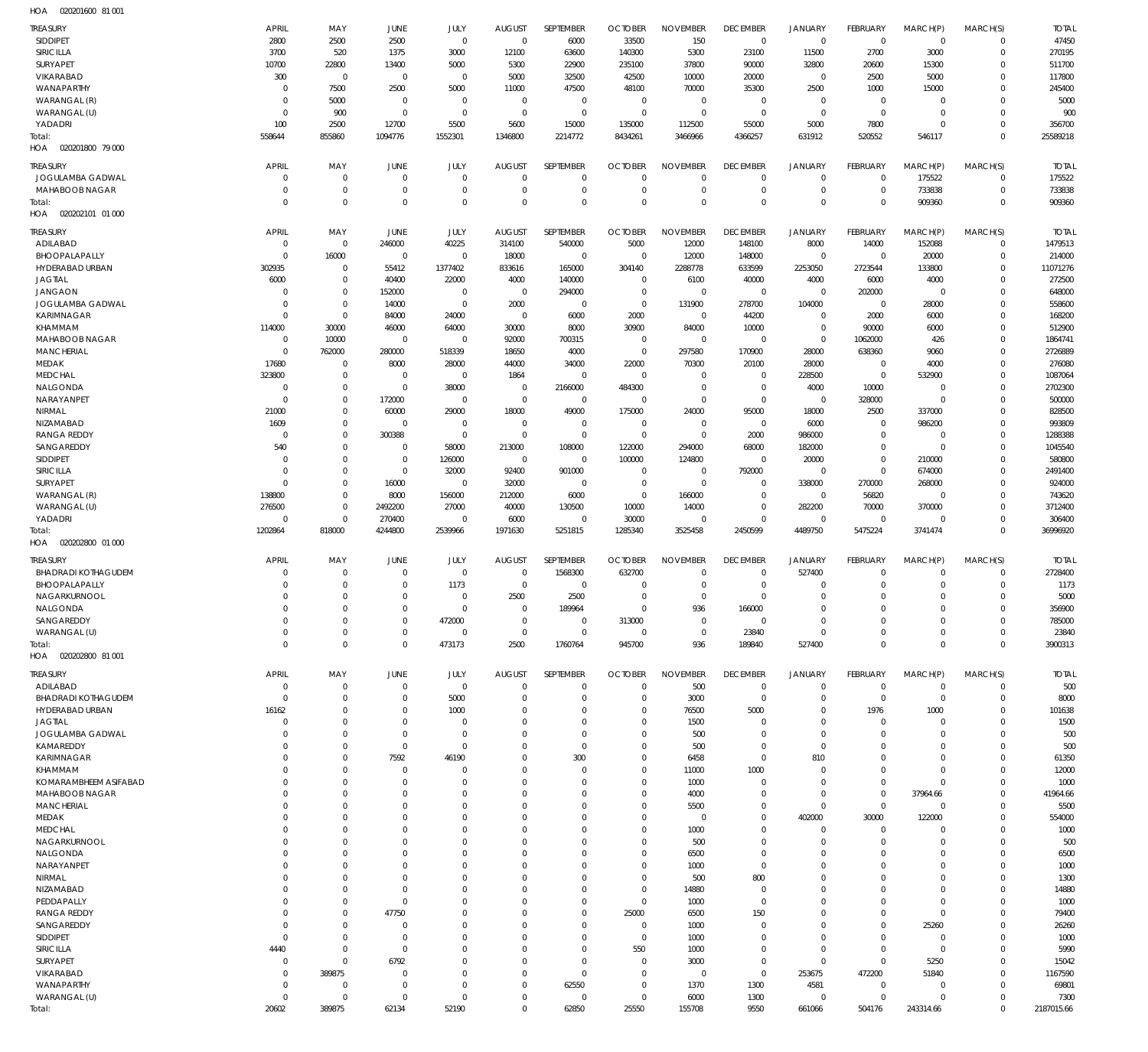020202800 81 800 HOA

| <b>TREASURY</b><br>ADILABAD                 | <b>APRIL</b><br>$\Omega$ | MAY<br>$\mathbf{0}$         | JUNE<br>$\Omega$            | JULY<br>$\mathbf 0$        | <b>AUGUST</b><br>$\Omega$       | SEPTEMBER<br>$\mathbf 0$   | <b>OCTOBER</b><br>$\mathbf 0$ | <b>NOVEMBER</b><br>1000        | <b>DECEMBER</b><br>$\mathbf 0$ | <b>JANUARY</b><br>$\mathbf 0$ | <b>FEBRUARY</b><br>$\overline{0}$ | MARCH(P)<br>$\mathbf 0$ | MARCH(S)<br>$\mathbf 0$    | <b>TOTAL</b><br>1000    |
|---------------------------------------------|--------------------------|-----------------------------|-----------------------------|----------------------------|---------------------------------|----------------------------|-------------------------------|--------------------------------|--------------------------------|-------------------------------|-----------------------------------|-------------------------|----------------------------|-------------------------|
| <b>BHADRADI KOTHAGUDEM</b>                  | $\Omega$                 | $\Omega$                    | $\Omega$                    | $\Omega$                   | $\Omega$                        | $\mathbf 0$                | 60000                         | $\mathbf 0$                    | $^{\circ}$                     | $\mathbf 0$                   | $\overline{0}$                    | $\Omega$                | $\mathbf 0$                | 60000                   |
| KHAMMAM                                     | $\Omega$                 | $\Omega$                    | $\Omega$                    | $\Omega$                   | $\Omega$                        | $\mathbf 0$                | 2500                          | $\mathbf 0$                    | 2500                           | 5000                          | 10000                             | $\Omega$                | $\Omega$                   | 20000                   |
| MAHABUBABAD                                 | $\Omega$<br>$\Omega$     | $\Omega$<br>$\Omega$        | $\Omega$<br>$\Omega$        | $\Omega$<br>$\Omega$       | $\Omega$<br>$\Omega$            | 5000                       | 20000                         | 10000                          | $\mathbf 0$                    | $\mathbf 0$                   | $\overline{0}$<br>$\Omega$        | $\Omega$<br>$\Omega$    | $\Omega$<br>$\Omega$       | 35000                   |
| MEDAK<br><b>NIZAMABAD</b>                   | 40000                    | $\Omega$                    | 4000                        | 8000                       | 7700                            | $\mathbf 0$<br>$\mathbf 0$ | $\mathbf 0$<br>$\overline{0}$ | 1000<br>326000                 | $\mathbf 0$<br>$^{\circ}$      | $\mathbf 0$<br>384500         | 4000                              | $\Omega$                | $\Omega$                   | 1000<br>774200          |
| Total:<br>HOA  020203101  02  000           | 40000                    | $\mathbf 0$                 | 4000                        | 8000                       | 7700                            | 5000                       | 82500                         | 338000                         | 2500                           | 389500                        | 14000                             | $\Omega$                | $\Omega$                   | 891200                  |
| <b>TREASURY</b>                             | <b>APRIL</b>             | MAY                         | <b>JUNE</b>                 | JULY                       | <b>AUGUST</b>                   | SEPTEMBER                  | <b>OCTOBER</b>                | <b>NOVEMBER</b>                | <b>DECEMBER</b>                | <b>JANUARY</b>                | FEBRUARY                          | MARCH(P)                | MARCH(S)                   | <b>TOTAL</b>            |
| HYDERABAD URBAN                             | $\Omega$                 | $\mathbf 0$                 | $\overline{0}$              | 40801                      | 1212                            | $\mathbf 0$                | $\Omega$                      | $\Omega$                       | $\mathbf 0$                    | $\mathbf 0$                   | $\overline{0}$                    | $\Omega$                | $\mathbf 0$                | 42013                   |
| Total:<br>HOA  020204101  01  001           | $\Omega$                 | $\mathbf 0$                 | $\Omega$                    | 40801                      | 1212                            | $\mathbf 0$                | $\Omega$                      | $\Omega$                       | $\mathbf 0$                    | $\mathbf 0$                   | $\overline{0}$                    | $\Omega$                | $\mathbf 0$                | 42013                   |
| <b>TREASURY</b>                             | <b>APRIL</b>             | MAY                         | JUNE                        | <b>JULY</b>                | <b>AUGUST</b>                   | SEPTEMBER                  | <b>OCTOBER</b>                | <b>NOVEMBER</b>                | <b>DECEMBER</b>                | <b>JANUARY</b>                | FEBRUARY                          | MARCH(P)                | MARCH(S)                   | <b>TOTAL</b>            |
| HYDERABAD URBAN                             | 28281                    | 4314                        | $\Omega$                    | $\mathbf 0$                | 26731                           | $\mathbf 0$                | 30136                         | 10508                          | 30973                          | 9668                          | 5504                              | 36746                   | $\mathbf 0$                | 182861                  |
| Total:<br>HOA  020204101  81  000           | 28281                    | 4314                        | $\overline{0}$              | $\mathbf 0$                | 26731                           | $\mathbf 0$                | 30136                         | 10508                          | 30973                          | 9668                          | 5504                              | 36746                   | $\mathbf 0$                | 182861                  |
| <b>TREASURY</b>                             | <b>APRIL</b>             | MAY                         | JUNE                        | <b>JULY</b>                | <b>AUGUST</b>                   | SEPTEMBER                  | <b>OCTOBER</b>                | <b>NOVEMBER</b>                | <b>DECEMBER</b>                | <b>JANUARY</b>                | FEBRUARY                          | MARCH(P)                | MARCH(S)                   | <b>TOTAL</b>            |
| HYDERABAD URBAN                             | $\Omega$                 | $\mathbf 0$                 | $\Omega$                    | 51000                      | 64000                           | $\mathbf 0$                | $\Omega$                      | $\mathbf 0$                    | $\mathbf 0$                    | $\mathbf 0$                   | $\overline{0}$                    | 917700                  | $\Omega$                   | 1032700                 |
| Total:<br>020204102 01 000<br>HOA           | $\Omega$                 | $\mathbf{0}$                | $\Omega$                    | 51000                      | 64000                           | $\mathbf 0$                | $\Omega$                      | $\Omega$                       | $\mathbf 0$                    | $\mathbf{0}$                  | $^{\circ}$                        | 917700                  | $\mathbf 0$                | 1032700                 |
| <b>TREASURY</b>                             | <b>APRIL</b>             | MAY                         | JUNE                        | JULY                       | <b>AUGUST</b>                   | SEPTEMBER                  | <b>OCTOBER</b>                | <b>NOVEMBER</b>                | <b>DECEMBER</b>                | <b>JANUARY</b>                | FEBRUARY                          | MARCH(P)                | MARCH(S)                   | <b>TOTAL</b>            |
| HYDERABAD URBAN                             | 2038                     | 3818                        | $\Omega$                    | 4219                       | 2230                            | 1649                       | 1500                          | 2010                           | 2084                           | 1220                          | 3239                              | $\mathbf 0$             | $\mathbf 0$                | 24007                   |
| Total:<br>HOA  020204800  01  001           | 2038                     | 3818                        | $\overline{0}$              | 4219                       | 2230                            | 1649                       | 1500                          | 2010                           | 2084                           | 1220                          | 3239                              | $\mathbf 0$             | $\mathbf 0$                | 24007                   |
| <b>TREASURY</b>                             | <b>APRIL</b>             | MAY                         | JUNE                        | JULY                       | <b>AUGUST</b>                   | SEPTEMBER                  | <b>OCTOBER</b>                | <b>NOVEMBER</b>                | <b>DECEMBER</b>                | <b>JANUARY</b>                | FEBRUARY                          | MARCH(P)                | MARCH(S)                   | <b>TOTAL</b>            |
| HYDERABAD URBAN                             | 60294                    | $\Omega$                    | 2760                        | $\Omega$                   | 72932                           | $\mathbf 0$                | $\Omega$                      | 0                              | 43531                          | $\mathbf 0$                   | 54575                             | $\mathbf 0$             | $\mathbf 0$                | 234092                  |
| KARIMNAGAR<br>WARANGAL (U)                  | $\Omega$<br>$\Omega$     | $\mathbf{0}$<br>$\mathbf 0$ | $\Omega$<br>$\Omega$        | $\Omega$<br>$\Omega$       | $\Omega$<br>558                 | $\mathbf 0$<br>$\mathbf 0$ | $\Omega$<br>1372              | 919<br>$\Omega$                | $\Omega$<br>$\Omega$           | $\mathbf 0$<br>$\mathbf 0$    | $\overline{0}$<br>$\overline{0}$  | $\Omega$<br>1031        | $\Omega$<br>$\mathbf 0$    | 919<br>2961             |
| Total:                                      | 60294                    | $\Omega$                    | 2760                        | $\Omega$                   | 73490                           | $\Omega$                   | 1372                          | 919                            | 43531                          | $\Omega$                      | 54575                             | 1031                    | $\Omega$                   | 237972                  |
| HOA  020204800  01 800                      |                          |                             |                             |                            |                                 |                            |                               |                                |                                |                               |                                   |                         |                            |                         |
| <b>TREASURY</b>                             | <b>APRIL</b>             | MAY                         | <b>JUNE</b>                 | JULY                       | <b>AUGUST</b>                   | SEPTEMBER                  | <b>OCTOBER</b>                | <b>NOVEMBER</b>                | <b>DECEMBER</b>                | <b>JANUARY</b>                | FEBRUARY                          | MARCH(P)                | MARCH(S)                   | <b>TOTAL</b>            |
| HYDERABAD URBAN<br>JOGULAMBA GADWAL         | 317445<br>4285           | 207420<br>9600              | 228210<br>9015              | 298575<br>9095             | 349475<br>9030                  | 309690<br>9520             | 372815<br>7490                | 366465<br>4435                 | 425710<br>11850                | 391610<br>19335               | 351985<br>14675                   | 170505<br>5655          | $\mathbf 0$<br>$\Omega$    | 3789905<br>113985       |
| KARIMNAGAR                                  | 17580                    | 15510                       | 18980                       | 25930                      | 28705                           | 30015                      | 23815                         | 24150                          | 22715                          | 46925                         | 21495                             | 21115                   | $\Omega$                   | 296935                  |
| <b>MAHABOOB NAGAR</b>                       | $\Omega$                 | $\mathbf 0$                 | $\overline{0}$              | 12481                      | $\overline{0}$                  | 23901                      | 7610                          | 5235                           | 7331                           | 7977                          | 8535                              | 12257                   | $\Omega$                   | 85327                   |
| NALGONDA                                    | 1160                     | 3215                        | 2310                        | 2885                       | 2540                            | 2770                       | 2380                          | 3430                           | 4910                           | 2795                          | 4355                              | 10680                   | $\Omega$                   | 43430                   |
| PEDDAPALLY<br>WARANGAL (U)                  | $\Omega$<br>$\Omega$     | $\mathbf 0$<br>1205         | $\Omega$<br>480             | $\mathbf 0$<br>340         | $\overline{0}$<br>970           | $\mathbf 0$<br>560         | 25000<br>245                  | $\mathbf 0$<br>470             | $\mathbf 0$<br>720             | $\mathbf 0$<br>1200           | $\overline{\phantom{0}}$<br>1460  | $\mathbf 0$<br>1000     | $\Omega$<br>$\Omega$       | 25000<br>8650           |
| YADADRI                                     | 19180                    | 15275                       | 24040                       | 49330                      | 77745                           | 47810                      | 48435                         | 55375                          | 66450                          | 85940                         | 44330                             | 23875                   | $\Omega$                   | 557785                  |
| Total:<br>HOA  020204800  81 000            | 359650                   | 252225                      | 283035                      | 398636                     | 468465                          | 424266                     | 487790                        | 459560                         | 539686                         | 555782                        | 446835                            | 245087                  | $\Omega$                   | 4921017                 |
| <b>TREASURY</b>                             | <b>APRIL</b>             | MAY                         | <b>JUNE</b>                 | JULY                       | <b>AUGUST</b>                   | SEPTEMBER                  | <b>OCTOBER</b>                | <b>NOVEMBER</b>                | <b>DECEMBER</b>                | <b>JANUARY</b>                | <b>FEBRUARY</b>                   | MARCH(P)                | MARCH(S)                   | <b>TOTAL</b>            |
| NIZAMABAD                                   | $\Omega$                 | $\Omega$                    | $\Omega$                    | $\mathbf 0$                | $\overline{0}$                  | 89500                      | $\Omega$                      | 21300                          | $\mathbf 0$                    | $\mathbf 0$                   | 0                                 | $\Omega$                | $\Omega$                   | 110800                  |
| WARANGAL (U)                                |                          | $\Omega$                    | $\Omega$                    | $\Omega$                   | 69980                           | $\mathbf 0$                | 34450                         | 52900                          | $\Omega$                       | $\Omega$                      | $\Omega$                          | $\Omega$                | $\mathbf 0$                | 157330                  |
| Total:<br>HOA  021001101  01  000           |                          | $\Omega$                    |                             | $\Omega$                   | 69980                           | 89500                      | 34450                         | 74200                          | $\Omega$                       | $\Omega$                      | $\Omega$                          | $\Omega$                | $\Omega$                   | 268130                  |
| <b>TREASURY</b>                             | APRIL                    | MAY                         | JUNE                        | JULY                       | <b>AUGUST</b>                   | <b>SEPTEMBER</b>           | <b>OCTOBER</b>                | <b>NOVEMBER</b>                | <b>DECEMBER</b>                | <b>JANUARY</b>                | FEBRUARY                          | MARCH(P)                | MARCH(S)                   | <b>TOTAL</b>            |
| HYDERABAD URBAN                             | 900004799                | $\mathbf 0$                 | $\mathbf 0$                 | 842823706                  | $\mathbf 0$                     | 0                          | $\mathbf 0$                   | $\mathbf 0$                    | $\mathbf 0$                    | 344033104                     | $\overline{0}$                    | $\mathbf 0$             | $\mathbf 0$                | 2086861609              |
| <b>KOMARAMBHFFM ASIFABAD</b>                | 1031                     | $\mathbf 0$                 | 1000                        | 1127                       | 2032                            | 1096                       | 1096                          | 1096                           | 920                            | 1223                          | 1184                              | 1096                    | $\mathbf 0$                | 12901                   |
| SANGAREDDY<br>Total:                        | $\Omega$<br>900005830    | $\mathbf 0$<br>$\mathbf 0$  | $\overline{0}$<br>1000      | 12500<br>842837333         | $\overline{0}$<br>2032          | $\mathbf 0$<br>1096        | $\mathbf 0$<br>1096           | $\mathbf 0$<br>1096            | $\mathbf 0$<br>920             | 3700<br>344038027             | $\overline{0}$<br>1184            | $\mathbf 0$<br>1096     | $\mathbf 0$<br>$\Omega$    | 16200<br>2086890710     |
| HOA  021003101  01 000                      |                          |                             |                             |                            |                                 |                            |                               |                                |                                |                               |                                   |                         |                            |                         |
| <b>TREASURY</b><br>HYDERABAD URBAN          | APRIL<br>$\Omega$        | MAY<br>122401               | JUNE<br>$\mathbf{0}$        | JULY<br>$\Omega$           | <b>AUGUST</b><br>$\Omega$       | SEPTEMBER<br>$\mathbf 0$   | <b>OCTOBER</b><br>0           | <b>NOVEMBER</b><br>$\mathbf 0$ | <b>DECEMBER</b><br>$\mathbf 0$ | <b>JANUARY</b><br>$\mathbf 0$ | FEBRUARY<br>$^{\circ}$            | MARCH(P)<br>$\mathbf 0$ | MARCH(S)<br>$\mathbf 0$    | <b>TOTAL</b><br>122401  |
| WARANGAL (U)                                | $\Omega$                 | $\mathbf{0}$                | $\mathbf 0$                 | $\mathbf 0$                | $\Omega$                        | $\mathbf 0$                | $\mathbf 0$                   | $\mathbf 0$                    | $\mathbf 0$                    | $\mathbf 0$                   | $\mathbf 0$                       | 171227                  | $\mathbf 0$                | 171227                  |
| Total:<br>HOA  021003101  81 000            | $\Omega$                 | 122401                      | $\overline{0}$              | $\Omega$                   | $\Omega$                        | $\mathbf 0$                | $\Omega$                      | $\Omega$                       | $\Omega$                       | $\mathbf{0}$                  | $\overline{0}$                    | 171227                  | $\mathbf 0$                | 293628                  |
| <b>TREASURY</b>                             | <b>APRIL</b>             | MAY                         | JUNE                        | JULY                       | <b>AUGUST</b>                   | SEPTEMBER                  | <b>OCTOBER</b>                | <b>NOVEMBER</b>                | <b>DECEMBER</b>                | <b>JANUARY</b>                | FEBRUARY                          | MARCH(P)                | MARCH(S)                   | <b>TOTAL</b>            |
| WARANGAL (U)                                | $\mathbf 0$              | $\mathbf 0$                 | $\mathbf 0$                 | 55568                      | 28108                           | 0                          | $\mathbf 0$                   | $\mathbf 0$                    | $\mathbf 0$                    | 38460                         | $\mathbf 0$                       | $\mathbf 0$             | $\mathbf 0$                | 122136                  |
| Total:<br>HOA  021003102  81 000            | $\Omega$                 | $\mathbb O$                 | $\mathbf 0$                 | 55568                      | 28108                           | $\mathbb O$                | $\mathbf 0$                   | $\mathsf 0$                    | $\overline{0}$                 | 38460                         | $\overline{0}$                    | $\mathbf 0$             | $\mathbf 0$                | 122136                  |
| <b>TREASURY</b>                             | <b>APRIL</b>             | MAY                         | <b>JUNE</b>                 | JULY                       | <b>AUGUST</b>                   | SEPTEMBER                  | <b>OCTOBER</b>                | <b>NOVEMBER</b>                | <b>DECEMBER</b>                | <b>JANUARY</b>                | <b>FEBRUARY</b>                   | MARCH(P)                | MARCH(S)                   | <b>TOTAL</b>            |
| HYDERABAD URBAN                             | $\Omega$                 | $\mathbf 0$                 | $\mathbf{0}$                | $\mathbf 0$                | $\mathbf 0$                     | 400                        | 2800                          | 1200                           | $\mathbf 0$                    | $\mathbf 0$                   | 6500                              | $\mathbf 0$             | $\mathbf 0$                | 10900                   |
| NIZAMABAD                                   | $\Omega$                 | $\mathbf 0$                 | $\mathbf 0$                 | $\mathbf 0$                | $^{\circ}$                      | 0                          | $\mathbf 0$                   | $\Omega$                       | 250                            | $\mathbf 0$                   | $\overline{0}$                    | $\mathbf 0$             | $\mathbf 0$                | 250                     |
| Total:<br>HOA  021003103  81 000            | $\Omega$                 | $\mathbf 0$                 | $\Omega$                    | $\mathbf 0$                | $\Omega$                        | 400                        | 2800                          | 1200                           | 250                            | $\mathbf 0$                   | 6500                              | $\mathbf 0$             | $\mathbf 0$                | 11150                   |
|                                             |                          |                             |                             |                            |                                 |                            |                               |                                |                                |                               |                                   |                         |                            |                         |
| <b>TREASURY</b><br>HYDERABAD URBAN          | <b>APRIL</b><br>17700    | MAY<br>64920                | JUNE<br>2800                | JULY<br>$\mathbf 0$        | <b>AUGUST</b><br>$\overline{0}$ | SEPTEMBER<br>316990        | <b>OCTOBER</b><br>70421       | <b>NOVEMBER</b><br>40          | <b>DECEMBER</b><br>340         | <b>JANUARY</b><br>10          | FEBRUARY<br>22400                 | MARCH(P)<br>5943000     | MARCH(S)<br>$\mathbf 0$    | <b>TOTAL</b><br>6438621 |
| Total:                                      | 17700                    | 64920                       | 2800                        | $\mathbf 0$                | $\overline{0}$                  | 316990                     | 70421                         | 40                             | 340                            | 10                            | 22400                             | 5943000                 | $\mathbf 0$                | 6438621                 |
| HOA  021003105  01  000                     |                          |                             |                             |                            |                                 |                            |                               |                                |                                |                               |                                   |                         |                            |                         |
| <b>TREASURY</b>                             | <b>APRIL</b>             | MAY                         | JUNE                        | JULY                       | <b>AUGUST</b>                   | SEPTEMBER                  | <b>OCTOBER</b>                | <b>NOVEMBER</b>                | <b>DECEMBER</b>                | <b>JANUARY</b>                | FEBRUARY                          | MARCH(P)                | MARCH(S)                   | <b>TOTAL</b>            |
| <b>BHADRADI KOTHAGUDEM</b><br>BHOOPALAPALLY | $\Omega$<br>$\Omega$     | 10500<br>$\mathbf{0}$       | $\mathbf{0}$<br>$\mathbf 0$ | $\mathbf 0$<br>$\mathbf 0$ | $\overline{0}$<br>$\mathbf 0$   | $\mathbf 0$<br>200         | 0<br>$\mathbf 0$              | 0<br>$\Omega$                  | $\mathbf 0$<br>$\mathbf 0$     | $\mathbf 0$<br>$\mathbf 0$    | $\overline{0}$<br>$\overline{0}$  | 0<br>$\Omega$           | $\mathbf 0$<br>$\mathbf 0$ | 10500<br>200            |
| HYDERABAD URBAN                             | 1967612                  | 206061                      | 298783                      | 131079                     | 192224                          | 3099325                    | 1416165                       | 3511489                        | 3160998                        | 764182                        | 284705                            | 1996350                 | $\mathbf 0$                | 17028973                |
| <b>MAHABOOB NAGAR</b>                       | $\Omega$                 | $\mathbf 0$                 | $\mathbf 0$                 | 5222000                    | $\mathbf 0$                     | $\mathbf 0$                | $\mathbf 0$                   | $\mathbf 0$                    | $\mathbf 0$                    | $\mathbf 0$                   | $\overline{0}$                    | $\mathbf 0$             | $\mathbf 0$                | 5222000                 |
| MULUGU                                      | $\Omega$                 | $\mathbb O$                 | $\mathbf 0$                 | $\mathbf 0$                | $\mathbf 0$                     | 600                        | $\mathbf 0$                   | $\mathbf 0$                    | $\mathbf 0$                    | $\mathbf 0$                   | $\mathbf 0$                       | $\mathbf 0$             | $\Omega$                   | 600                     |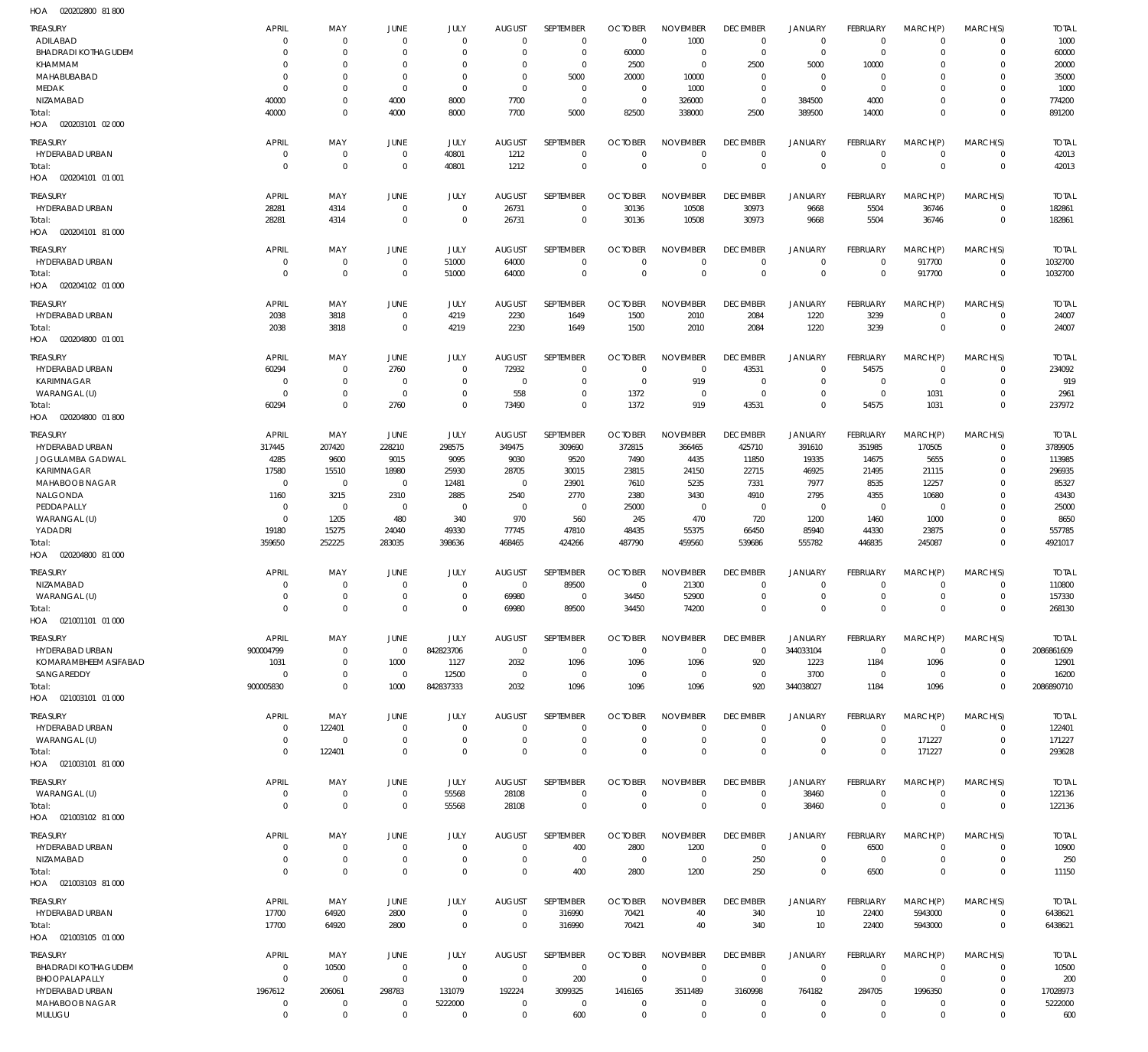| <b>TREASURY</b><br>NIZAMABAD | <b>APRIL</b><br>73500   | MAY<br>7000                      | JUNE<br>31500          | JULY<br>45700                    | <b>AUGUST</b><br>21000     | SEPTEMBER<br>535900    | <b>OCTOBER</b><br>472900 | NOVEMBER<br>126000         | <b>DECEMBER</b><br>119000 | JANUARY<br>121500          | FEBRUARY<br>$\overline{0}$ | MARCH(P)<br>10500          | MARCH(S)<br>$\mathbf 0$       | <b>TOTAL</b><br>1564500 |
|------------------------------|-------------------------|----------------------------------|------------------------|----------------------------------|----------------------------|------------------------|--------------------------|----------------------------|---------------------------|----------------------------|----------------------------|----------------------------|-------------------------------|-------------------------|
| PEDDAPALLY                   | $\mathbf 0$             | $\overline{0}$                   | $\mathbf 0$            | $\mathbf 0$                      | $\mathbf 0$                | $\mathbf 0$            | 7000                     | $\mathbf 0$                | $\mathbf 0$               | $\mathbf 0$                | $\overline{0}$             | $\mathbf 0$                | $\mathbf 0$                   | 7000                    |
| WARANGAL (U)                 | 14000                   | 14000                            | 28000                  | 518000                           | 1561000                    | 38240                  | 7000                     | 2191000                    | 1428000                   | 357000                     | 1638000                    | $\mathbf 0$                | $\mathbf 0$                   | 7794240                 |
| Total:                       | 2055112                 | 237561                           | 358283                 | 5916779                          | 1774224                    | 3674265                | 1903065                  | 5828489                    | 4707998                   | 1242682                    | 1922705                    | 2006850                    | $\mathbf 0$                   | 31628013                |
| HOA  021003105  81  001      |                         |                                  |                        |                                  |                            |                        |                          |                            |                           |                            |                            |                            |                               |                         |
| TREASURY                     | <b>APRIL</b>            | MAY                              | JUNE                   | JULY                             | <b>AUGUST</b>              | <b>SEPTEMBER</b>       | <b>OCTOBER</b>           | <b>NOVEMBER</b>            | <b>DECEMBER</b>           | <b>JANUARY</b>             | FEBRUARY                   | MARCH(P)                   | MARCH(S)                      | <b>TOTAL</b>            |
| ADILABAD                     | 0                       | $\overline{0}$                   | $\overline{0}$         | $\mathbf 0$                      | $\overline{0}$             | 2000                   | $\overline{0}$           | 1200                       | $\mathbf 0$               | 0                          | $\overline{0}$             | $\mathbf 0$                | $\mathbf 0$                   | 3200                    |
| <b>BHADRADI KOTHAGUDEM</b>   | 0                       | $\overline{0}$                   | $\overline{0}$         | 1600                             | $\overline{0}$             | 163500                 | 4600                     | $\mathbf 0$                | $\overline{0}$            | $\mathbf 0$                | $\overline{0}$             | $\mathbf 0$                | $\overline{0}$                | 169700                  |
| BHOOPALAPALLY                | $\mathbf 0$             | $\overline{0}$                   | $\mathbf 0$            | $\overline{0}$                   | 200                        | 5000                   | $\mathbf 0$              | $\mathbf 0$                | $\overline{0}$            | $\mathbf 0$                | $\mathbf 0$                | $\mathbf 0$                | $\overline{0}$                | 5200                    |
| HYDERABAD URBAN              | 51400                   | 16500                            | 47600                  | 118160                           | 88575                      | 2964160                | 221000                   | 172100                     | 59880                     | 62000                      | 87200                      | 25900                      | $\overline{0}$                | 3914475                 |
| <b>JAGTIAL</b>               | 0                       | $\overline{0}$                   | $\mathbf 0$            | $\mathbf 0$                      | $\mathbf 0$                | $\mathbf 0$            | $\Omega$                 | 4000                       | $\overline{0}$            | $\mathbf 0$                | $\mathbf 0$                | $\mathbf 0$                | $\overline{0}$                | 4000                    |
| <b>JANGAON</b>               | $\mathbf 0$             | $\overline{0}$                   | $\mathbf 0$            | 5400                             | 600                        | 14000                  | $\mathbf 0$              | 200                        | $\Omega$                  | $\mathbf 0$                | $\mathbf 0$                | $\mathbf 0$                | $\Omega$                      | 20200                   |
| KAMAREDDY<br>KARIMNAGAR      | $\Omega$<br>0           | $\overline{0}$<br>$\overline{0}$ | 0<br>0                 | 600<br>3800                      | 200<br>200                 | 3600<br>310000         | $\mathbf 0$<br>11400     | 750<br>6500                | 0<br>$\Omega$             | $\mathbf 0$<br>$\mathbf 0$ | $\mathbf 0$<br>$\Omega$    | $\mathbf 0$<br>$\Omega$    | $\mathbf 0$<br>$\Omega$       | 5150<br>331900          |
| <b>KHAMMAM</b>               | $\Omega$                | $\overline{0}$                   | 0                      | 3200                             | 400                        | 187700                 | 12300                    | 8200                       | 0                         | $\mathbf 0$                | $\Omega$                   | $\Omega$                   | $\mathbf 0$                   | 211800                  |
| KOMARAMBHEEM ASIFABAD        | $\mathbf 0$             | $\overline{0}$                   | 0                      | $\mathbf 0$                      | $\mathbf 0$                | 600                    | $\mathbf 0$              | $\Omega$                   | $\Omega$                  | $\mathbf 0$                | $\Omega$                   | $\Omega$                   | $\Omega$                      | 600                     |
| MAHABOOB NAGAR               | 450                     | $\overline{0}$                   | 0                      | 14800                            | 9000                       | 291600                 | 17600                    | 1000                       | $\Omega$                  | $\mathbf 0$                | $\Omega$                   | $\Omega$                   | $\Omega$                      | 334450                  |
| MAHABUBABAD                  | $\mathbf 0$             | $\overline{0}$                   | 0                      | $\mathbf 0$                      | 400                        | 2000                   | $\mathbf 0$              | $\mathbf 0$                | $\Omega$                  | $\mathbf 0$                | $\Omega$                   | $\Omega$                   | $\Omega$                      | 2400                    |
| <b>MANCHERIAL</b>            | $\Omega$                | $\overline{0}$                   | $\Omega$               | 200                              | 200                        | 31600                  | 7000                     | 800                        | 0                         | $\mathbf 0$                | $\Omega$                   | $\Omega$                   | $\overline{0}$                | 39800                   |
| MEDAK                        | 0                       | $\overline{0}$                   | $\Omega$               | $\Omega$                         | $\mathbf 0$                | 400                    | $\Omega$                 | $^{\circ}$                 | $\Omega$                  | $\mathbf 0$                | $\Omega$                   | $\Omega$                   | $\Omega$                      | 400                     |
| <b>MEDCHAL</b>               | $\Omega$                | $\overline{0}$                   | $\Omega$               | $\Omega$                         | $\mathbf 0$                | 600                    | $\Omega$                 | $\mathbf 0$                | $\Omega$                  | $\mathbf 0$                | $\Omega$                   | $\Omega$                   | $\Omega$                      | 600                     |
| MULUGU                       | $\mathbf 0$             | $\overline{0}$                   | 0                      | $\Omega$                         | 2200                       | 4800                   | $\Omega$                 | 200                        | $\Omega$                  | $\mathbf 0$                | $\Omega$                   | $\Omega$                   | $\Omega$                      | 7200                    |
| NAGARKURNOOL                 | $\Omega$                | $\overline{0}$                   | $\Omega$               | $\overline{0}$                   | $^{\circ}$                 | 68050                  | $\Omega$                 | 200                        | $\Omega$                  | $\mathbf 0$                | $\Omega$                   | $\Omega$                   | $\Omega$<br>$\Omega$          | 68250                   |
| NALGONDA<br><b>NIRMAL</b>    | 8550<br>$\mathbf 0$     | $\overline{0}$<br>$\overline{0}$ | $\mathbf 0$<br>0       | 53000<br>$\mathbf 0$             | $\mathbf 0$<br>$\mathbf 0$ | 598400<br>45100        | 35600<br>12200           | 11200<br>1200              | $\Omega$<br>$\Omega$      | $\mathbf 0$<br>$\mathbf 0$ | $\Omega$<br>$\Omega$       | $\Omega$<br>$\Omega$       | $\overline{0}$                | 706750<br>58500         |
| NIZAMABAD                    | $\Omega$                | $\mathbf 0$                      | $\mathbf 0$            | 23820                            | 15400                      | 218550                 | 6200                     | 2000                       | $\Omega$                  | $\mathbf 0$                | $\Omega$                   | $\Omega$                   | $\Omega$                      | 265970                  |
| PEDDAPALLY                   | $\mathbf 0$             | $\overline{0}$                   | $\Omega$               | $\Omega$                         | $^{\circ}$                 | 24450                  | 6800                     | 2600                       | 0                         | $\mathbf 0$                | $\Omega$                   | $\Omega$                   | $\Omega$                      | 33850                   |
| <b>RANGA REDDY</b>           | $\mathbf 0$             | $\overline{0}$                   | 0                      | $\mathbf 0$                      | $\mathbf 0$                | 2600                   | $\mathbf 0$              | $\mathbf 0$                | $\Omega$                  | $\mathbf 0$                | $\Omega$                   | $\Omega$                   | $\Omega$                      | 2600                    |
| SANGAREDDY                   | 3000                    | $\overline{0}$                   | 0                      | 2000                             | 600                        | 84500                  | 1000                     | 200                        | 0                         | $\mathbf 0$                | $\Omega$                   | $\Omega$                   | $\Omega$                      | 91300                   |
| <b>SIDDIPET</b>              | $\mathbf 0$             | $\overline{0}$                   | 0                      | 200                              | 3400                       | 67950                  | $\mathbf 0$              | $\mathbf 0$                | 0                         | $\mathbf 0$                | $\Omega$                   | $\Omega$                   | $\Omega$                      | 71550                   |
| SIRICILLA                    | $\Omega$                | $\overline{0}$                   | 0                      | $\overline{0}$                   | 200                        | 600                    | $\overline{0}$           | 600                        | $^{\circ}$                | $\mathbf 0$                | $\Omega$                   | $\Omega$                   | $\overline{0}$                | 1400                    |
| SURYAPET                     | 11900                   | $\overline{0}$                   | 0                      | 13800                            | 200                        | 313750                 | 23600                    | 200                        | 4000                      | $\mathbf 0$                | $\Omega$                   | $\Omega$                   | $\Omega$                      | 367450                  |
| VIKARABAD                    | $\mathbf 0$             | $\overline{0}$                   | 0                      | $\Omega$                         | 200                        | 1200                   | 200                      | $\mathbf 0$                | $\overline{0}$            | $\mathbf 0$                | $\Omega$                   | $\Omega$                   | $\Omega$                      | 1600                    |
| WANAPARTHY                   | $\mathbf 0$             | $\overline{0}$                   | $\mathbf 0$            | $\mathbf 0$                      | $\mathbf 0$                | 38630                  | 8000                     | $\mathbf 0$                | $\Omega$                  | $\Omega$                   | $\Omega$                   | $\Omega$                   | $\Omega$                      | 46630                   |
| WARANGAL (R)<br>WARANGAL (U) | $\mathbf 0$<br>4500     | $\overline{0}$<br>$\overline{0}$ | $\overline{0}$<br>2600 | 200<br>25800                     | $\mathbf 0$<br>36800       | 8200<br>397850         | 200<br>24000             | 200<br>4200                | $^{\circ}$<br>$^{\circ}$  | $\mathbf 0$<br>$\mathbf 0$ | $\Omega$<br>$\mathbf 0$    | $\mathbf 0$<br>$\mathbf 0$ | $\overline{0}$<br>$\Omega$    | 8800<br>495750          |
| YADADRI                      | $\mathbf 0$             | $\overline{0}$                   | $\mathbf 0$            | 400                              | 200                        | 36000                  | 200                      | $\mathbf 0$                | $^{\circ}$                | $\mathbf 0$                | $\mathbf 0$                | $\mathbf 0$                | $\overline{0}$                | 36800                   |
| Total:                       | 79800                   | 16500                            | 50200                  | 266980                           | 158975                     | 5887390                | 391900                   | 217550                     | 63880                     | 62000                      | 87200                      | 25900                      | $\overline{0}$                | 7308275                 |
| HOA  021003200  81 001       |                         |                                  |                        |                                  |                            |                        |                          |                            |                           |                            |                            |                            |                               |                         |
|                              |                         |                                  |                        |                                  |                            |                        |                          |                            |                           |                            |                            |                            |                               |                         |
|                              |                         |                                  |                        |                                  |                            |                        |                          |                            |                           |                            |                            |                            |                               |                         |
| TREASURY                     | <b>APRIL</b>            | MAY                              | <b>JUNE</b>            | JULY                             | <b>AUGUST</b>              | SEPTEMBER              | <b>OCTOBER</b>           | <b>NOVEMBER</b>            | <b>DECEMBER</b>           | <b>JANUARY</b>             | FEBRUARY                   | MARCH(P)                   | MARCH(S)                      | <b>TOTAL</b>            |
| <b>BHADRADI KOTHAGUDEM</b>   | $\mathbf 0$             | $\overline{0}$                   | $\overline{0}$         | $\mathbf 0$                      | $\mathbf 0$                | $\mathbf 0$            | 250                      | $\mathbf{0}$               | $\mathbf 0$               | $\mathbf 0$                | $\overline{0}$             | $\mathbf 0$                | $\mathbf 0$                   | 250                     |
| HYDERABAD URBAN              | 12350                   | 16700                            | 18000                  | 8550                             | 4650                       | 13800                  | 10800                    | 11350                      | 10700                     | 12350                      | 15700                      | 12250                      | $\mathbf 0$                   | 147200                  |
| <b>KHAMMAM</b>               | $\mathbf 0$<br>$\Omega$ | $^{\circ}$<br>$^{\circ}$         | $\Omega$<br>$\Omega$   | $\Omega$<br>$\Omega$             | $\Omega$<br>$\Omega$       | $\Omega$<br>$\Omega$   | $\Omega$<br>$\Omega$     | $\Omega$                   | 250<br>$\Omega$           | $\mathbf 0$<br>$\mathbf 0$ | $\mathbf 0$<br>0           | $\Omega$<br>$\Omega$       | $\mathbf 0$<br>$\Omega$       | 250                     |
| <b>MEDCHAL</b><br>NIZAMABAD  | U                       | $\overline{0}$                   | $\Omega$               | $\Omega$                         | $\Omega$                   | $\overline{0}$         | $\Omega$                 | 13550<br>1000              | $\Omega$                  | $\mathbf 0$                | $\Omega$                   | $\Omega$                   | $\mathbf 0$                   | 13550<br>1000           |
| <b>RANGA REDDY</b>           | U                       | $\Omega$                         | $\Omega$               | $\Omega$                         | $\Omega$                   | $\Omega$               | $\Omega$                 | $\Omega$                   | $\Omega$                  | $\overline{2}$             | 301                        | $\Omega$                   | $\Omega$                      | 303                     |
| <b>VIKARABAD</b>             | $\Omega$                | $\Omega$                         | $\Omega$               | $\overline{0}$                   | $\Omega$                   | $\Omega$               | $\Omega$                 | $\mathbf 0$                | $\Omega$                  | 500                        | $\Omega$                   | $\Omega$                   | $\Omega$                      | 500                     |
| Total:                       | 12350                   | 16700                            | 18000                  | 8550                             | 4650                       | 13800                  | 11050                    | 25900                      | 10950                     | 12852                      | 16001                      | 12250                      | $\mathbf 0$                   | 163053                  |
| HOA<br>021004104 01 000      |                         |                                  |                        |                                  |                            |                        |                          |                            |                           |                            |                            |                            |                               |                         |
| <b>TREASURY</b>              | <b>APRIL</b>            | MAY                              | <b>JUNE</b>            | JULY                             | <b>AUGUST</b>              | SEPTEMBER              | <b>OCTOBER</b>           | <b>NOVEMBER</b>            | <b>DECEMBER</b>           | <b>JANUARY</b>             | FEBRUARY                   | MARCH(P)                   | MARCH(S)                      | <b>TOTAL</b>            |
| ADILABAD                     | $\mathbf 0$             | 3000                             | $\mathbf 0$            | $\mathbf 0$                      | $\mathbf 0$                | $\overline{0}$         | $\overline{0}$           | $\mathbf 0$                | $\mathbf 0$               | $\mathbf 0$                | $\overline{0}$             | $\mathbf 0$                | $\overline{0}$                | 3000                    |
| <b>BHADRADI KOTHAGUDEM</b>   | 6720                    | 7500                             | 3360                   | 0                                | 600                        | $\mathbf 0$            | $\overline{0}$           | $\mathbf 0$                | 3400                      | 0                          | $\overline{0}$             | $\mathbf 0$                | $\mathbf 0$                   | 21580                   |
| BHOOPALAPALLY                | $\mathbf 0$             | $\overline{0}$                   | $\mathbf 0$            | $\mathbf 0$                      | $\mathbf 0$                | $^{\circ}$             | $\mathbf 0$              | $\mathbf 0$                | 100                       | $\mathbf 0$                | $\mathbf 0$                | $\mathbf 0$                | $\overline{0}$                | 100                     |
| HYDERABAD URBAN              | 112050                  | 123920                           | 194000                 | 204050                           | 109650                     | 135684                 | 98660                    | 137950                     | 169311                    | 146000                     | 208400                     | 155750                     | $\overline{0}$                | 1795425                 |
| <b>JAGTIAL</b>               | 0                       | $\overline{0}$                   | $^{\circ}$             | 3300                             | $\mathbf 0$                | 3960                   | $\overline{0}$           | $\mathbf 0$                | $\mathbf 0$               | 3600                       | $^{\circ}$                 | $\mathbf 0$                | $\Omega$                      | 10860                   |
| <b>JANGAON</b>               | 0                       | $\overline{0}$                   | $^{\circ}$             | $\Omega$                         | $^{\circ}$                 | $^{\circ}$             | $\overline{0}$           | 350                        | 3050                      | 3050                       | $\overline{0}$             | $\mathbf 0$                | $\overline{0}$                | 6450                    |
| JOGULAMBA GADWAL             | $\mathbf 0$             | $\overline{0}$                   | $^{\circ}$             | $\Omega$                         | $\mathbf 0$                | $\overline{0}$         | $\mathbf 0$              | $\mathbf 0$                | $\mathbf 0$               | 7500                       | $\overline{0}$             | $\mathbf 0$                | $\Omega$                      | 7500                    |
| KAMAREDDY<br>KARIMNAGAR      | 300                     | $\overline{0}$                   | 150<br>$^{\circ}$      | $\overline{0}$<br>$\overline{0}$ | 300<br>$\mathbf 0$         | $\mathbf 0$<br>7800    | 2000<br>7500             | 3180<br>$\mathbf 0$        | 150                       | 6720                       | 3180<br>$^{\circ}$         | $\mathbf 0$<br>$\mathbf 0$ | $\overline{0}$<br>$\Omega$    | 15980                   |
| KHAMMAM                      | 2000<br>0               | 3000<br>11500                    | 1000                   | $\mathbf 0$                      | 3500                       | $^{\circ}$             | 800                      | $\mathbf 0$                | 100<br>3500               | $\mathbf 0$<br>300         | $\overline{0}$             | 3060                       | $\mathbf 0$                   | 20400<br>23660          |
| KOMARAMBHEEM ASIFABAD        | $\mathbf 0$             | $\overline{0}$                   | $^{\circ}$             | 3000                             | $^{\circ}$                 | $^{\circ}$             | $\Omega$                 | $\mathbf 0$                | $\mathbf 0$               | 0                          | 300                        | $\mathbf 0$                | $\Omega$                      | 3300                    |
| MAHABOOB NAGAR               | $\mathbf 0$             | 500                              | $\mathbf 0$            | $\Omega$                         | $^{\circ}$                 | $\overline{0}$         | $\Omega$                 | $\mathbf 0$                | 500                       | $\mathbf 0$                | $\overline{0}$             | $\mathbf 0$                | $\overline{0}$                | 1000                    |
| MAHABUBABAD                  | $\mathbf 0$             | $\overline{0}$                   | $\overline{0}$         | $\mathbf 0$                      | $\overline{0}$             | $\overline{0}$         | $\overline{0}$           | 7500                       | $\mathbf 0$               | $\mathbf 0$                | $\overline{0}$             | $\mathbf 0$                | $\Omega$                      | 7500                    |
| <b>MANCHERIAL</b>            | $\mathbf 0$             | $\overline{0}$                   | 50                     | 500                              | 300                        | $\overline{0}$         | $\Omega$                 | $\mathbf 0$                | $\mathbf 0$               | 100                        | 150                        | $\mathbf 0$                | $\overline{0}$                | 1100                    |
| MEDAK                        | $\mathbf 0$             | $\overline{0}$                   | 3000                   | $\mathbf 0$                      | $\mathbf 0$                | 300                    | 300                      | 300                        | 300                       | 3000                       | $\mathbf 0$                | $\mathbf 0$                | $\Omega$                      | 7200                    |
| <b>MEDCHAL</b>               | 850                     | 9900                             | 3120                   | 1740                             | 8710                       | 9250                   | 5600                     | 450                        | 10840                     | 10370                      | $\overline{0}$             | 4430                       | $\mathbf 0$                   | 65260                   |
| NALGONDA                     | 600                     | 300                              | 300                    | $\overline{0}$                   | 300                        | 4300                   | $\overline{0}$           | $\mathbf 0$                | 14000                     | 4000                       | 3000                       | $\mathbf 0$                | $\Omega$                      | 26800                   |
| NIRMAL                       | $\overline{0}$          | $\overline{0}$                   | $\overline{0}$         | $\mathbf 0$<br>$\mathbf 0$       | $\mathbf 0$                | $\mathbf 0$            | $\overline{0}$           | $\mathbf 0$<br>$\mathbf 0$ | $\mathbf 0$               | 420                        | $\overline{0}$             | 300<br>$\mathbf 0$         | $\overline{0}$<br>$\Omega$    | 720                     |
| NIZAMABAD<br>PEDDAPALLY      | 6420<br>$\overline{0}$  | 4440<br>$\overline{0}$           | 3060<br>$\mathbf 0$    | 7500                             | 3860<br>$\overline{0}$     | 3360<br>$\overline{0}$ | 7700<br>$\overline{0}$   | $\mathbf 0$                | 50<br>100                 | 9000<br>0                  | 6660<br>9000               | $\mathbf 0$                | $\Omega$                      | 44550<br>16600          |
| RANGA REDDY                  | 2546677                 | 3035725                          | 2552598                | 3278482                          | 3084811                    | 2615400                | 2874990                  | 3162682                    | 3822934                   | 3052403                    | 2679063                    | 3111311                    | $\overline{0}$                | 35817076                |
| SANGAREDDY                   | 2200                    | $\overline{0}$                   | 3500                   | $\mathbf 0$                      | 3500                       | 400                    | 300                      | 150                        | 800                       | 50                         | $\mathbf 0$                | $\mathbf 0$                | $\overline{0}$                | 10900                   |
| <b>SIDDIPET</b>              | $\mathbf 0$             | 2000                             | $\overline{0}$         | 3500                             | $\mathbf 0$                | $\overline{0}$         | $\Omega$                 | $\overline{0}$             | $\overline{0}$            | 0                          | $\overline{0}$             | 1000                       | $\overline{0}$                | 6500                    |
| SIRICILLA                    | $\overline{0}$          | $\overline{0}$                   | 50                     | 50                               | $\overline{0}$             | $\mathbf 0$            | $\overline{0}$           | $\mathbf 0$                | $\overline{0}$            | $\mathbf 0$                | $\mathbf 0$                | $\mathbf 0$                | $\overline{0}$                | 100                     |
| <b>SURYAPET</b>              | 300                     | $\overline{0}$                   | 300                    | $\Omega$                         | $\mathbf 0$                | 1500                   | $\mathbf 0$              | $\mathbf 0$                | $\overline{0}$            | $\mathbf 0$                | $\Omega$                   | $\mathbf 0$                | $\Omega$                      | 2100                    |
| WANAPARTHY                   | $\overline{0}$          | $\overline{0}$                   | $\mathbf 0$            | $\overline{0}$                   | $\mathbf 0$                | $\mathbf 0$            | 2000                     | 200                        | $\mathbf 0$               | $\mathbf 0$                | $\mathbf 0$                | $\mathbf 0$                | $\Omega$                      | 2200                    |
| WARANGAL (R)                 | 50                      | $\overline{0}$                   | 3000                   | $\mathbf 0$                      | $\mathbf 0$                | 7500                   | $\mathbf 0$              | $\mathbf 0$                | $\mathbf 0$               | $\mathbf 0$                | $^{\circ}$                 | $\mathbf 0$                | $\Omega$                      | 10550                   |
| WARANGAL (U)<br>Total:       | 10750<br>2688917        | 50<br>3201835                    | $^{\circ}$<br>2767488  | 11500<br>3513622                 | 500<br>3216031             | $^{\circ}$<br>2789454  | 2500<br>3002350          | 3300<br>3316062            | 7800<br>4036935           | $\mathbf 0$<br>3246513     | 300<br>2910053             | $\mathbf 0$<br>3275851     | $\mathbf 0$<br>$\overline{0}$ | 36700<br>37965111       |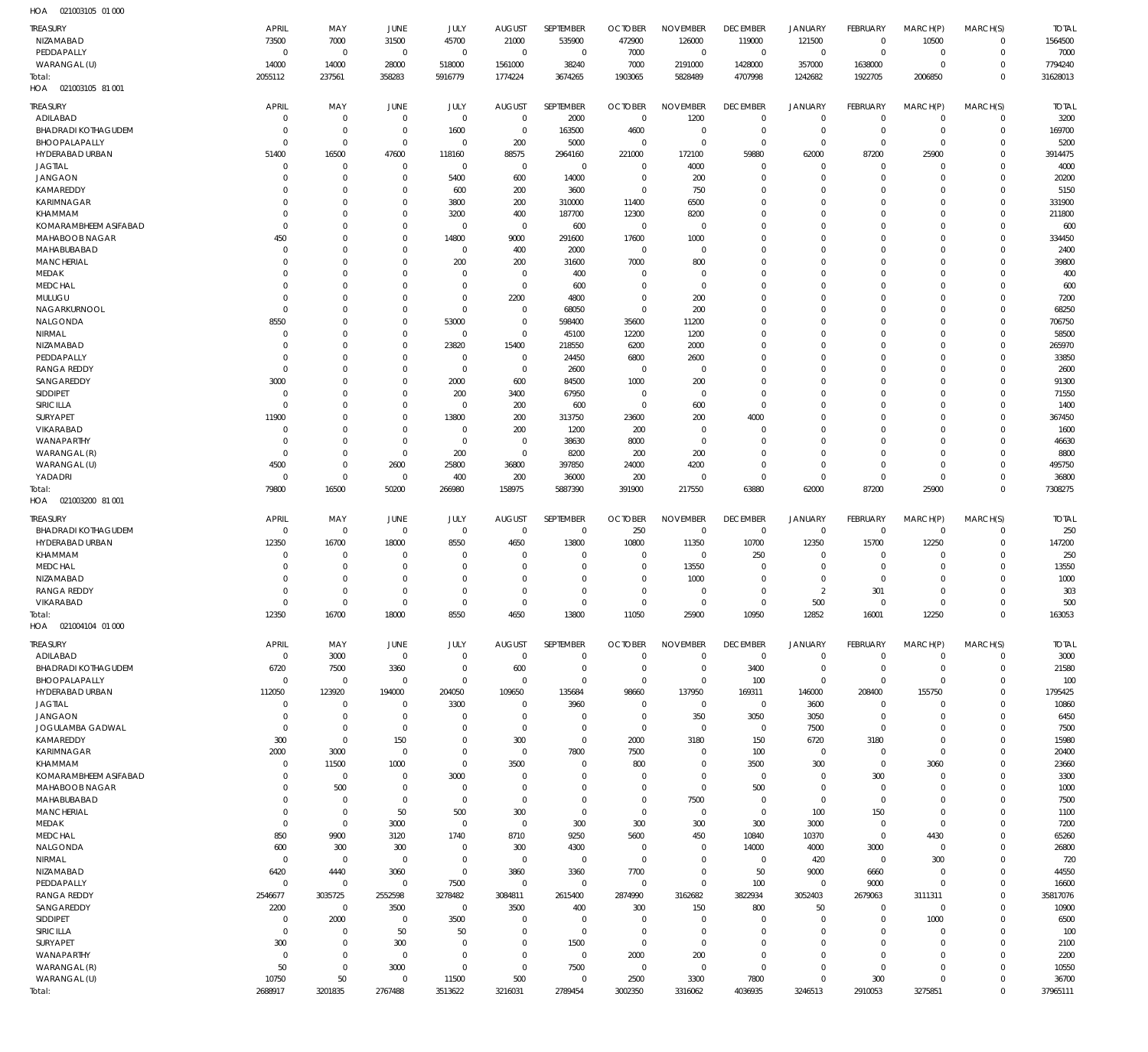| TREASURY                                      | <b>APRIL</b>             | MAY              | JUNE                       | JULY                   | <b>AUGUST</b>    | SEPTEMBER                   | <b>OCTOBER</b>           | <b>NOVEMBER</b>  | <b>DECEMBER</b>          | <b>JANUARY</b>             | FEBRUARY                  | MARCH(P)         | MARCH(S)                    | <b>TOTAL</b>       |
|-----------------------------------------------|--------------------------|------------------|----------------------------|------------------------|------------------|-----------------------------|--------------------------|------------------|--------------------------|----------------------------|---------------------------|------------------|-----------------------------|--------------------|
| ADILABAD                                      | 45000                    | 74600            | 44500                      | 14000                  | 22000            | 33700                       | 22000                    | 116000           | 150009                   | 30700                      | 38400                     | 5000             | $\mathbf 0$                 | 595909             |
| <b>BHADRADI KOTHAGUDEM</b>                    | 10100                    | 17100            | 14300                      | 14000                  | 34900            | 16000                       | 15500                    | 19500            | 16000                    | 49000                      | 14400                     | 31100            | $\mathbf 0$                 | 251900             |
| BHOOPALAPALLY                                 | 6000                     | 2000             | 7000                       | 4000                   | 16000            | 9200                        | 9000                     | 23200            | 39000                    | $\mathbf 0$                | 19900                     | 8200             | $\mathbf 0$                 | 143500             |
| HYDERABAD URBAN<br><b>JAGTIAL</b>             | 1907100<br>28000         | 1705160<br>17000 | 1808400<br>8000            | 2574800<br>70300       | 2535850<br>25600 | 2045820<br>43000            | 1726000<br>33000         | 1895925<br>33800 | 1889380<br>40000         | 1969910<br>16000           | 1990200<br>61100          | 1358150<br>10500 | $\mathbf 0$<br>$\Omega$     | 23406695<br>386300 |
| <b>JANGAON</b>                                | 2000                     | 22200            | 9000                       | $\mathbf 0$            | 4000             | 23600                       | 21300                    | 17400            | 52100                    | 11600                      | 9500                      | 8500             | $\mathbf 0$                 | 181200             |
| JOGULAMBA GADWAL                              | 15000                    | $\overline{0}$   | 12000                      | 2100                   | 500              | 8600                        | 2000                     | 6025             | 2500                     | 2000                       | 9000                      | $\mathbf 0$      | $\Omega$                    | 59725              |
| KAMAREDDY                                     | 22400                    | 16100            | 4000                       | 22200                  | 10200            | 27700                       | 89000                    | 28400            | 51000                    | 31500                      | 31500                     | 34200            | $\mathbf 0$                 | 368200             |
| <b>KARIMNAGAR</b>                             | 69815                    | 83600            | 31800                      | 61900                  | 117830           | 46560                       | 75600                    | 79380            | 65400                    | 55000                      | 74000                     | 81800            | $\mathbf 0$                 | 842685             |
| KHAMMAM                                       | 127600                   | 67300            | 78100                      | 107800                 | 41000            | 147900                      | 74400                    | 175700           | 131600                   | 235400                     | 86700                     | 105500           | $\mathbf 0$                 | 1379000            |
| KOMARAMBHEEM ASIFABAD                         | 74100                    | 54900            | 15000                      | 8000                   | 3000             | 2000                        | 2500                     | 10000            | 23100                    | 3300                       | 5000                      | 2000             | $\mathbf 0$                 | 202900             |
| <b>MAHABOOB NAGAR</b>                         | 57800                    | 66800            | 68600                      | 106200                 | 100500           | 108900                      | 47800                    | 80700            | 177500                   | 72300                      | 74200                     | 24000            | $\mathbf 0$                 | 985300             |
| MAHABUBABAD                                   | 18400                    | 22900            | 35500                      | 11000                  | 35300            | 5700                        | 15100                    | 14100            | 38000                    | 3000                       | 5100                      | 18200            | $\Omega$                    | 222300             |
| <b>MANCHERIAL</b>                             | 12700                    | 57700            | 90000                      | 42400                  | 56800            | 18200                       | 2200                     | 63000            | 38600                    | 20600                      | 48100                     | 2100             | $\mathbf 0$                 | 452400             |
| MEDAK                                         | 26000                    | 10500            | $\overline{0}$             | 31500                  | 18000            | 25800                       | 29000                    | 28200            | 29000                    | 31000                      | 76100                     | 2000             | $\Omega$                    | 307100             |
| <b>MEDCHAL</b>                                | 187800                   | 239200           | 272800                     | 214800                 | 170800           | 235500                      | 150500                   | 92000            | 148400                   | 129900                     | 124200                    | 183300           | $\mathbf 0$                 | 2149200            |
| NAGARKURNOOL                                  | $\overline{0}$           | 2000             | 39000                      | 12200                  | 15000            | 2800                        | 12000                    | 12000            | $\overline{0}$           | 2000                       | $\overline{0}$            | $\mathbf 0$      | $\mathbf 0$                 | 97000              |
| NALGONDA                                      | 336600                   | 234800           | 253460                     | 212560                 | 629199           | 146980                      | 174000                   | 350100           | 328900                   | 180780                     | 257060                    | 199100           | $\mathbf 0$                 | 3303539            |
| NIRMAL<br>NIZAMABAD                           | 21200                    | 34300            | 10100                      | 120500<br>79400        | 44600            | 25100                       | 15700                    | 20400            | 32000                    | 23000                      | 65300                     | 6600             | $\mathbf 0$<br>$\mathbf 0$  | 418800             |
| PEDDAPALLY                                    | 211200<br>$\overline{0}$ | 142500<br>18000  | 116200<br>20000            | 82000                  | 199900<br>32500  | 139700<br>23000             | 179300<br>6000           | 108500<br>8500   | 162050<br>6000           | 167400<br>42800            | 195900<br>14000           | 113600<br>16000  | $\Omega$                    | 1815650<br>268800  |
| <b>RANGA REDDY</b>                            | 250000                   | 101000           | 296900                     | 305900                 | 305100           | 210500                      | 210200                   | 177200           | 278450                   | 188000                     | 355500                    | 208600           | $\mathbf 0$                 | 2887350            |
| SANGAREDDY                                    | 92100                    | 107400           | 88800                      | 98900                  | 133200           | 126300                      | 31900                    | 87700            | 105600                   | 100400                     | 66600                     | 61500            | $\Omega$                    | 1100400            |
| SIDDIPET                                      | 18400                    | 9800             | 10900                      | 118400                 | 130000           | 65800                       | 42600                    | 42000            | 65700                    | 188600                     | 34000                     | 59300            | $\mathbf 0$                 | 785500             |
| SIRICILLA                                     | 15700                    | 8500             | 2000                       | 7200                   | 8000             | 19300                       | 5800                     | 4000             | 2000                     | 10000                      | $\overline{0}$            | 24300            | $\mathbf 0$                 | 106800             |
| <b>SURYAPET</b>                               | 16000                    | 8000             | 16000                      | $\mathbf 0$            | 3000             | $\mathbf{0}$                | $\overline{0}$           | 2000             | 10000                    | $\mathbf 0$                | $\overline{0}$            | $\mathbf 0$      | $\mathbf 0$                 | 55000              |
| VIKARABAD                                     | 34500                    | 4000             | 9200                       | 47000                  | 31100            | 8200                        | 16000                    | 14400            | 4200                     | $\mathbf 0$                | 13700                     | 2000             | $\mathbf 0$                 | 184300             |
| <b>WANAPARTHY</b>                             | 4500                     | 2000             | 10000                      | 2000                   | 600              | 500                         | 6000                     | 2000             | 4000                     | 4000                       | 4000                      | $\mathbf 0$      | $\mathbf 0$                 | 39600              |
| WARANGAL (R)                                  | 4000                     | 2000             | 25000                      | 28700                  | 4600             | 41700                       | 17600                    | 10600            | 36000                    | 16500                      | 10000                     | 8400             | $\mathbf 0$                 | 205100             |
| WARANGAL (U)                                  | 55000                    | 83400            | 166490                     | 163310                 | 107940           | 187680                      | 70700                    | 113690           | 159550                   | 189000                     | 190420                    | 195970           | $\mathbf 0$                 | 1683150            |
| YADADRI                                       | $\overline{0}$           | 10000            | $\overline{0}$             | 2000                   | 3000             | 3000                        | 5100                     | $\overline{0}$   | $\overline{0}$           | 3000                       | 2000                      | 5000             | $\mathbf 0$                 | 33100              |
| Total:                                        | 3669015                  | 3224760          | 3563050                    | 4565070                | 4840019          | 3798740                     | 3107800                  | 3636420          | 4086039                  | 3776690                    | 3875880                   | 2774920          | $\Omega$                    | 44918403           |
| 021004800 01 000<br>HOA                       |                          |                  |                            |                        |                  |                             |                          |                  |                          |                            |                           |                  |                             |                    |
| <b>TREASURY</b>                               | <b>APRIL</b>             | MAY              | JUNE                       | JULY                   | <b>AUGUST</b>    | SEPTEMBER                   | <b>OCTOBER</b>           | <b>NOVEMBER</b>  | <b>DECEMBER</b>          | <b>JANUARY</b>             | FEBRUARY                  | MARCH(P)         | MARCH(S)                    | <b>TOTAL</b>       |
| HYDERABAD URBAN                               | 500                      | 13500            | 500                        | $\mathbf 0$            | $\mathbf{0}$     | $\mathbf{0}$                | $\overline{0}$           | 4500             | 1500                     | 1000                       | $^{\circ}$                | 1000             | 0                           | 22500              |
| <b>MEDCHAL</b>                                | $\Omega$                 | $\mathbf 0$      | 1000                       | $\Omega$               | $\overline{0}$   | $\mathbf 0$                 | $\overline{0}$           | $\overline{0}$   | $\overline{0}$           | $\mathbf 0$                | $\mathbf 0$               | $\mathbf 0$      | $\mathbf 0$                 | 1000               |
| <b>RANGA REDDY</b>                            | $\overline{0}$           | $\overline{0}$   | $\overline{0}$             | $\mathbf 0$            | $\mathbf{0}$     | 1500                        | $\mathbf 0$              | 250              | $\mathbf 0$              | $\mathbf 0$                | $\mathbf 0$               | $\mathbf 0$      | $\mathbf 0$                 | 1750               |
| Total:                                        | 500                      | 13500            | 1500                       | $\Omega$               | $\Omega$         | 1500                        | $\Omega$                 | 4750             | 1500                     | 1000                       | $\Omega$                  | 1000             | $\mathbf 0$                 | 25250              |
| HOA 021004800 80 000                          |                          |                  |                            |                        |                  |                             |                          |                  |                          |                            |                           |                  |                             |                    |
| TREASURY                                      | <b>APRIL</b>             | MAY              | JUNE                       | JULY                   | <b>AUGUST</b>    | SEPTEMBER                   | <b>OCTOBER</b>           | <b>NOVEMBER</b>  | <b>DECEMBER</b>          | <b>JANUARY</b>             | FEBRUARY                  | MARCH(P)         | MARCH(S)                    | <b>TOTAL</b>       |
| HYDERABAD URBAN                               | $\overline{0}$           | 54790            | $\overline{0}$             | $\mathbf 0$            | 226740           | $\mathbf{0}$                | $\overline{0}$           | $\overline{0}$   | 0                        | $\mathbf 0$                | 0                         | 0                | $\mathbf 0$                 | 281530             |
| Total:                                        | $\overline{0}$           | 54790            | $\overline{0}$             | $\mathbf 0$            | 226740           | $\mathbf 0$                 | $\overline{0}$           | $\mathbf 0$      | $\overline{0}$           | $\mathbf 0$                | $\overline{0}$            | $\mathbf 0$      | $\mathbf 0$                 | 281530             |
| HOA  021004800  81 001                        |                          |                  |                            |                        |                  |                             |                          |                  |                          |                            |                           |                  |                             |                    |
|                                               |                          |                  |                            |                        |                  |                             |                          |                  |                          |                            |                           |                  |                             |                    |
| TREASURY                                      | <b>APRIL</b>             | MAY              | JUNE                       | JULY                   | <b>AUGUST</b>    | SEPTEMBER                   | <b>OCTOBER</b>           | <b>NOVEMBER</b>  | <b>DECEMBER</b>          | <b>JANUARY</b>             | <b>FEBRUARY</b>           | MARCH(P)         | MARCH(S)                    | <b>TOTAL</b>       |
| ADILABAD                                      | $\Omega$<br>$\Omega$     | $\mathbf 0$      | $\overline{0}$<br>$\Omega$ | 300                    | 300<br>$\Omega$  | $\mathbf{0}$<br>$\mathbf 0$ | $\overline{0}$           | $\mathbf 0$      | $\mathbf 0$              | $\mathbf 0$<br>$\mathbf 0$ | $^{\circ}$                | $\mathbf 0$      | $\mathbf 0$                 | 600                |
| <b>BHADRADI KOTHAGUDEM</b><br>HYDERABAD URBAN | 819600                   | 500<br>2598410   | 1473150                    | $\mathbf 0$<br>1715050 | 1637500          | 1062300                     | $\overline{0}$<br>993100 | 500<br>1424400   | 0<br>687800              | 573300                     | $\overline{0}$<br>1228550 | 1000<br>633700   | $\mathbf 0$<br>$\mathbf{0}$ | 2000<br>14846860   |
| <b>JOGULAMBA GADWAL</b>                       | $\mathbf 0$              | $\Omega$         | $\mathbf 0$                | $\mathbf 0$            | $\mathbf 0$      | $\mathbf 0$                 | $\overline{0}$           | $\mathbf 0$      | $\mathbf 0$              | 1000                       | $^{\circ}$                | $\mathbf 0$      | $\mathbf 0$                 | 1000               |
| KAMAREDDY                                     | $\Omega$                 | $\mathbf 0$      | $\mathbf 0$                | 4500                   | $\overline{0}$   | $\mathbf 0$                 | 1000                     | $\mathbf 0$      | 100                      | $\mathbf 0$                | 7600                      | $\mathbf 0$      | 0                           | 13200              |
| <b>KARIMNAGAR</b>                             | $\Omega$                 | $\Omega$         | $\mathbf 0$                | $\mathbf 0$            | $\Omega$         | $\mathbf 0$                 | $\overline{0}$           | $\mathbf 0$      | $\mathbf 0$              | 50                         | $\overline{0}$            | $\mathbf 0$      | $\Omega$                    | 50                 |
| KHAMMAM                                       | $\Omega$                 | $\mathbf 0$      | $\mathbf 0$                | $\mathbf 0$            | $\mathbf{0}$     | 2500                        | 500                      | 1000             | 3000                     | 2000                       | 2500                      | 1000             | 0                           | 12500              |
| <b>MANCHERIAL</b>                             | $\mathbf 0$              | $\mathbf 0$      | $\overline{0}$             | $\mathbf 0$            | $\mathbf{0}$     | $\mathbf{0}$                | $\overline{0}$           | $\mathbf 0$      | $\mathbf 0$              | $\mathbf 0$                | 500                       | 0                | $\Omega$                    | 500                |
| <b>MEDCHAL</b>                                | 500                      | $\mathbf 0$      | 2500                       | 3000                   | 1000             | 2000                        | 13400                    | 4000             | 1100                     | 500                        | $\overline{0}$            | $\Omega$         | $\Omega$                    | 28000              |
| NAGARKURNOOL                                  | $\mathbf 0$              | $\Omega$         | 3500                       | $\mathbf 0$            | $\mathbf{0}$     | $\mathbf{0}$                | $\overline{0}$           | $\overline{0}$   | 0                        | $\mathbf 0$                | 0                         | $\Omega$         | $\Omega$                    | 3500               |
| NALGONDA                                      | $\Omega$                 | $\mathbf 0$      | $\overline{0}$             | $\mathbf 0$            | 0                | $\mathbf{0}$                | $\mathbf 0$              | 3000             | 50                       | $\mathbf 0$                | 0                         | $\Omega$         | 0                           | 3050               |
| <b>NIRMAL</b>                                 | $\Omega$                 | $\mathbf 0$      | $\overline{0}$             | 500                    | $\Omega$         | $\mathbf{0}$                | $\mathbf 0$              | $\mathbf 0$      | $\overline{0}$           | $\mathbf 0$                | $\Omega$                  | $\mathbf 0$      | $\Omega$                    | 500                |
| NIZAMABAD                                     | $\mathbf 0$              | $\mathbf 0$      | $\overline{0}$             | 1000                   | $\overline{0}$   | $\mathbf{0}$                | $\mathbf 0$              | $\mathbf 0$      | 9000                     | 300                        | $\mathbf 0$               | $\mathbf 0$      | 0                           | 10300              |
| PEDDAPALLY                                    | $\Omega$                 | $\mathbf 0$      | $\Omega$                   | $\mathbf 0$            | $\mathbf{0}$     | $\mathbf{0}$                | $\overline{0}$           | $\mathbf 0$      | $\mathbf 0$              | $\mathbf 0$                | $\mathbf 0$               | 1000             | $\Omega$                    | 1000               |
| <b>RANGA REDDY</b>                            | 175700                   | 327200           | 395601                     | 310702                 | 258900           | 248300                      | 414400                   | 283360           | 236152                   | 190250                     | 216551                    | 163150           | 0                           | 3220266            |
| SANGAREDDY                                    | 1000                     | $\mathbf 0$      | $\mathbf 0$                | $\mathbf 0$            | $\mathbf{0}$     | $\mathbf{0}$                | 300                      | $\mathbf 0$      | $^{\circ}$               | $\mathbf 0$                | 0                         | $^{\circ}$       | $\Omega$                    | 1300               |
| SIDDIPET                                      | $\overline{0}$           | $\mathbf 0$      | $\overline{0}$             | $\mathbf 0$            | $\mathbf{0}$     | $\mathbf{0}$                | $\overline{0}$           | $\mathbf 0$      | $\mathbf 0$              | $\mathbf 0$                | $\overline{0}$            | 500              | 0                           | 500                |
| VIKARABAD                                     | $\overline{0}$           | $\mathbf 0$      | $\overline{0}$             | $\mathbf 0$            | $\overline{0}$   | $\mathbf 0$                 | $\overline{0}$           | $\Omega$         | $\mathbf 0$              | 3000                       | $\mathbf 0$               | 0                | $\mathbf 0$                 | 3000               |
| Total:                                        | 996800                   | 2926110          | 1874751                    | 2035052                | 1897700          | 1315100                     | 1422700                  | 1716260          | 937202                   | 770400                     | 1455701                   | 800350           | $\mathbf 0$                 | 18148126           |
| HOA  021080800  01  000                       |                          |                  |                            |                        |                  |                             |                          |                  |                          |                            |                           |                  |                             |                    |
| TREASURY                                      |                          |                  |                            |                        |                  |                             |                          |                  |                          |                            |                           |                  |                             |                    |
|                                               | <b>APRIL</b>             | MAY              | JUNE                       | JULY                   | <b>AUGUST</b>    | SEPTEMBER                   | <b>OCTOBER</b>           | <b>NOVEMBER</b>  | <b>DECEMBER</b>          | <b>JANUARY</b>             | FEBRUARY                  | MARCH(P)         | MARCH(S)                    | <b>TOTAL</b>       |
| HYDERABAD URBAN                               | $\overline{0}$           | $\overline{0}$   | 110062                     | $\mathbf 0$            | $\overline{0}$   | $\mathbf{0}$                | $\overline{0}$           | 323897           | $\mathbf 0$              | $\mathbf 0$                | $\mathbf 0$               | 151225           | $\mathbf 0$                 | 585184             |
| NALGONDA                                      | 300                      | 150              | $\overline{0}$             | 150                    | $\overline{0}$   | $\mathbf 0$                 | $\overline{0}$           | $\overline{0}$   | $\mathbf 0$              | $\mathbf 0$                | $\mathbf 0$               | $\mathbf 0$      | $\mathbf 0$                 | 600                |
| Total:                                        | 300                      | 150              | 110062                     | 150                    | $\overline{0}$   | $\mathbf 0$                 | $\overline{0}$           | 323897           | $\mathbf 0$              | $\mathbf 0$                | $\overline{0}$            | 151225           | $\mathbf 0$                 | 585784             |
| HOA  021080800  80  000                       |                          |                  |                            |                        |                  |                             |                          |                  |                          |                            |                           |                  |                             |                    |
| TREASURY                                      | <b>APRIL</b>             | MAY              | JUNE                       | JULY                   | <b>AUGUST</b>    | SEPTEMBER                   | <b>OCTOBER</b>           | <b>NOVEMBER</b>  | <b>DECEMBER</b>          | <b>JANUARY</b>             | FEBRUARY                  | MARCH(P)         | MARCH(S)                    | <b>TOTAL</b>       |
| HYDERABAD URBAN                               | $\mathbf 0$              | 2980             | 22150                      | 2277                   | $\overline{0}$   | 900                         | $\overline{0}$           | $\mathbf 0$      | $\mathbf 0$              | $\mathbf 0$                | $\mathbf 0$               | 13990            | $\mathbf 0$                 | 42297              |
| Total:                                        | $\overline{0}$           | 2980             | 22150                      | 2277                   | $\mathbf{0}$     | 900                         | $\overline{0}$           | $\mathbf 0$      | $\overline{0}$           | $\mathbf 0$                | $\overline{0}$            | 13990            | $\mathbf 0$                 | 42297              |
| HOA  021080800  81  000                       |                          |                  |                            |                        |                  |                             |                          |                  |                          |                            |                           |                  |                             |                    |
|                                               |                          |                  |                            |                        |                  |                             |                          |                  |                          |                            |                           |                  |                             |                    |
| TREASURY                                      | <b>APRIL</b>             | MAY              | JUNE                       | JULY                   | <b>AUGUST</b>    | SEPTEMBER<br>33948          | <b>OCTOBER</b>           | <b>NOVEMBER</b>  | <b>DECEMBER</b><br>97747 | <b>JANUARY</b><br>14475    | FEBRUARY                  | MARCH(P)         | MARCH(S)<br>$\mathbf 0$     | <b>TOTAL</b>       |
| HYDERABAD URBAN<br>NALGONDA                   | 15860<br>150             | 22892<br>150     | 15282<br>$\overline{0}$    | 22985<br>150           | 59921<br>150     | $\mathbf{0}$                | 4608<br>300              | 10072<br>300     | 450                      | $\mathbf 0$                | 6450<br>150               | 142921<br>300    | $\mathbf 0$                 | 447161<br>2100     |
| SIDDIPET                                      | 100                      | $\mathbf 0$      | $\overline{0}$             | $\mathbf 0$            | 0                | 150                         | $\overline{0}$           | $\overline{0}$   | 0                        | $\mathbf 0$                | $\overline{0}$            | $\mathbf 0$      | 0                           | 250                |
| SURYAPET                                      | 600                      | $\mathbf 0$      | $\overline{0}$             | $\mathbf 0$            | 0                | $\mathbf{0}$                | $\overline{0}$           | $\mathbf 0$      | 0                        | $\mathbf 0$                | $\overline{0}$            | $\mathbf 0$      | 0                           | 600                |
| WARANGAL (U)                                  | $\overline{0}$           | 300              | 1161910                    | $\mathbf 0$            | $\Omega$         | $\mathbf 0$                 | 250                      | $\mathbf 0$      | $\mathbf 0$              | $\mathbf 0$                | 200                       | 460              | $\Omega$                    | 1163120            |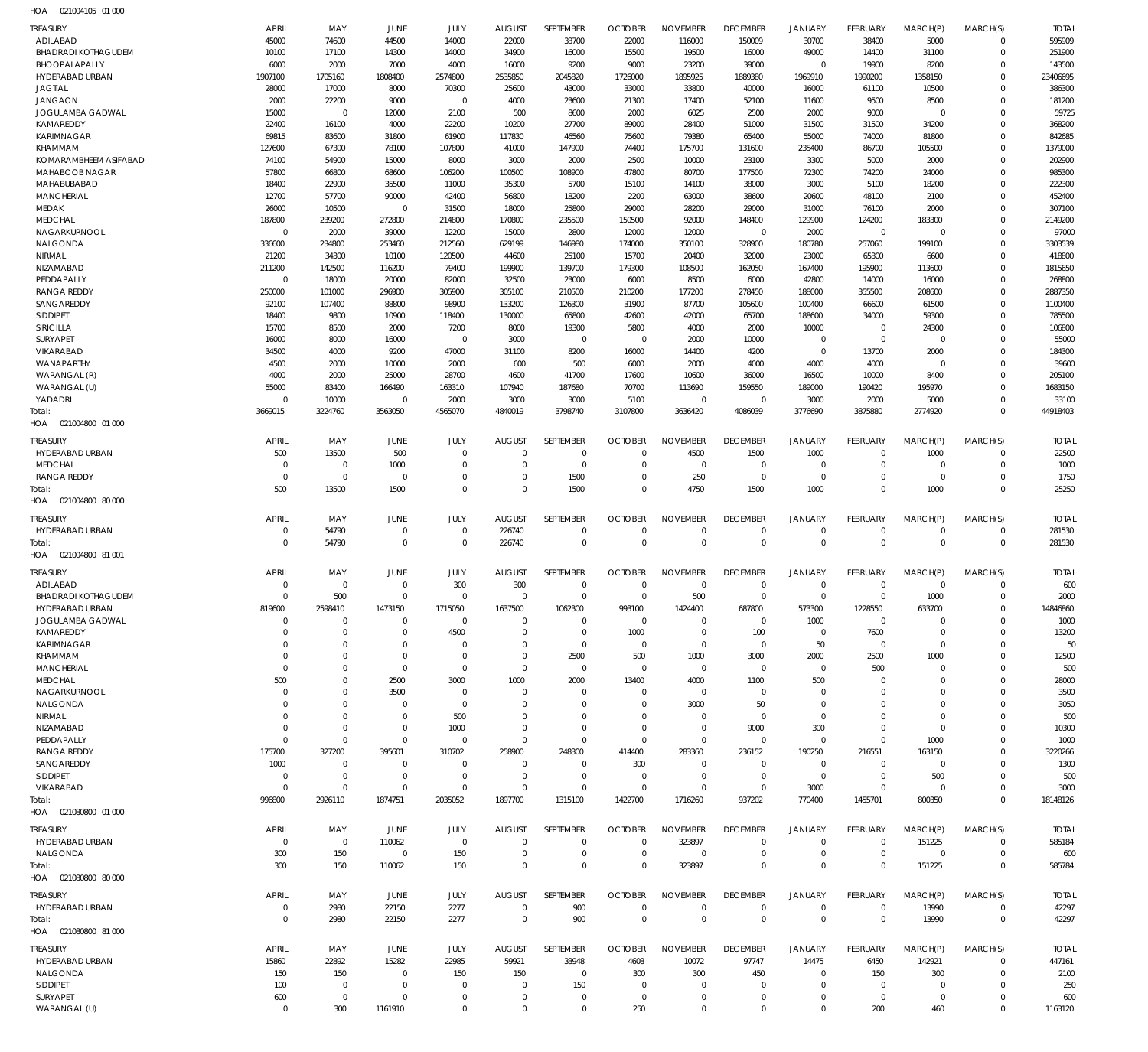| HOA<br>021080800 81 000              |                             |                         |                            |                      |                         |                          |                                  |                            |                                   |                            |                                   |                         |                            |                         |
|--------------------------------------|-----------------------------|-------------------------|----------------------------|----------------------|-------------------------|--------------------------|----------------------------------|----------------------------|-----------------------------------|----------------------------|-----------------------------------|-------------------------|----------------------------|-------------------------|
| treasury<br>Total:                   | <b>APRIL</b><br>16710       | MAY<br>23342            | JUNE<br>1177192            | JULY<br>23135        | <b>AUGUST</b><br>60071  | SEPTEMBER<br>34098       | <b>OCTOBER</b><br>5158           | <b>NOVEMBER</b><br>10372   | <b>DECEMBER</b><br>98197          | <b>JANUARY</b><br>14475    | FEBRUARY<br>6800                  | MARCH(P)<br>143681      | MARCH(S)<br>$\mathbf 0$    | <b>TOTAL</b><br>1613231 |
| 021100800 01 000                     |                             |                         |                            |                      |                         |                          |                                  |                            |                                   |                            |                                   |                         |                            |                         |
| HOA                                  |                             |                         |                            |                      |                         |                          |                                  |                            |                                   |                            |                                   |                         |                            |                         |
| treasury<br>HYDERABAD URBAN          | <b>APRIL</b><br>$\mathbf 0$ | MAY<br>157165           | JUNE<br>$\mathbf 0$        | JULY<br>54796        | <b>AUGUST</b><br>67535  | SEPTEMBER<br>$\mathbf 0$ | <b>OCTOBER</b><br>$\overline{0}$ | <b>NOVEMBER</b><br>222355  | <b>DECEMBER</b><br>$\overline{0}$ | <b>JANUARY</b><br>64802    | <b>FEBRUARY</b><br>$\overline{0}$ | MARCH(P)<br>$\mathbf 0$ | MARCH(S)<br>$\mathbf 0$    | <b>TOTAL</b><br>566653  |
| Total:                               | $\mathbf 0$                 | 157165                  | $\mathbf 0$                | 54796                | 67535                   | $\mathbf 0$              | $\overline{0}$                   | 222355                     | $\overline{0}$                    | 64802                      | $\overline{0}$                    | $\mathbf 0$             | $\mathbf{0}$               | 566653                  |
| HOA 021601106 01 000                 |                             |                         |                            |                      |                         |                          |                                  |                            |                                   |                            |                                   |                         |                            |                         |
| treasury                             | <b>APRIL</b>                | MAY                     | JUNE                       | JULY                 | <b>AUGUST</b>           | SEPTEMBER                | <b>OCTOBER</b>                   | <b>NOVEMBER</b>            | <b>DECEMBER</b>                   | JANUARY                    | FEBRUARY                          | MARCH(P)                | MARCH(S)                   | <b>TOTAL</b>            |
| ADILABAD                             | 540                         | 5048                    | 638                        | 11724                | 17267                   | 12061                    | 638                              | 11724                      | 10591                             | 6083                       | 6083                              | 363                     | $\mathbf 0$                | 82760                   |
| <b>BHADRADI KOTHAGUDEM</b>           | 415                         | 1958                    | 1958                       | 1958                 | 1958                    | 1958                     | 415                              | 415                        | 415                               | 680                        | 415                               | 4657                    | $\mathbf 0$                | 17202                   |
| HYDERABAD URBAN                      | 677443                      | 537028                  | 524819                     | 943211               | 1384105                 | 1794214                  | 559300                           | 766807                     | 1061388                           | 434746                     | 321617                            | 486503                  | $\Omega$                   | 9491181                 |
| JAGTIAL                              | 433                         | 433                     | 433                        | 433                  | 352                     | 352                      | 352                              | 352                        | 352                               | 352                        | 352                               | $\mathbf 0$             | 0                          | 4196                    |
| <b>JANGAON</b><br>JOGULAMBA GADWAL   | 500<br>6451                 | $\overline{0}$<br>14551 | $\Omega$<br>6451           | $\Omega$<br>5777     | $\Omega$<br>5217        | $\overline{0}$<br>5217   | $\overline{0}$<br>5669           | $\overline{0}$<br>5330     | $\overline{0}$<br>6680            | $\mathbf 0$<br>5891        | $\overline{0}$<br>8591            | $\mathbf 0$<br>8638     | $\mathbf 0$<br>$\mathbf 0$ | 500<br>84463            |
| KAMAREDDY                            | 732                         | 5732                    | 5950                       | 6522                 | 5627                    | 5627                     | 5627                             | 5627                       | 1627                              | 1627                       | 1627                              | 1627                    | $\Omega$                   | 47952                   |
| <b>KARIMNAGAR</b>                    | 5272                        | 5272                    | 5090                       | 5454                 | 5272                    | 5272                     | 5272                             | 5272                       | 5272                              | 5272                       | 5090                              | 5090                    | 0                          | 62900                   |
| KHAMMAM                              | 590                         | 19033                   | 14816                      | 14468                | 14468                   | 14468                    | 12878                            | 11288                      | 12878                             | 590                        | 590                               | 5984                    | $\Omega$                   | 122051                  |
| KOMARAMBHEEM ASIFABAD                | $\Omega$                    | 1119                    | 88                         | $\mathbf{0}$         | $\overline{0}$          | $\mathbf 0$              | $\mathbf 0$                      | $\mathbf 0$                | 205                               | $\overline{0}$             | $\overline{0}$                    | 688                     | 0                          | 2100                    |
| <b>MAHABOOB NAGAR</b><br>MAHABUBABAD | 11304                       | 11712                   | 11447                      | 11447                | 11472                   | 16154                    | 11840                            | 11687                      | 11671                             | 11518<br>8374              | 11518                             | 1160                    | $\mathbf 0$                | 132930                  |
| <b>MANCHERIAL</b>                    | 1120<br>14515               | 370<br>11025            | 8374<br>6461               | 8374<br>23368        | 8374<br>12563           | 8374<br>19714            | 8374<br>19714                    | 8374<br>19890              | 8374<br>19890                     | 19890                      | 8374<br>18237                     | 370<br>8662             | 0<br>$\Omega$              | 77226<br>193929         |
| <b>MEDCHAL</b>                       | 156                         | 391                     | 1145                       | 1051                 | 1051                    | 1051                     | 1051                             | 1051                       | 1051                              | 1493                       | 1051                              | 942                     | 0                          | 11484                   |
| MULUGU                               | $\mathbf 0$                 | $\mathbf 0$             | 471                        | $\mathbf{0}$         | 314                     | 157                      | 157                              | 157                        | 157                               | 157                        | $\overline{0}$                    | $\mathbf 0$             | $\mathbf 0$                | 1570                    |
| NAGARKURNOOL                         | $\Omega$                    | $\mathbf 0$             | $\mathbf 0$                | $\mathbf 0$          | $\overline{0}$          | 5842                     | 4442                             | 4442                       | 4442                              | 4442                       | 4442                              | 4000                    | $\mathbf 0$                | 32052                   |
| NALGONDA                             | 19644                       | 9590                    | 11024                      | 11024                | 8405                    | 8562                     | 8405                             | 7755                       | 7755                              | 19485                      | 7755                              | 3432                    | $\mathbf 0$                | 122836                  |
| NARAYANPET                           | 245                         | 45<br>8979              | 45<br>8479                 | 275                  | 160                     | 160                      | 160                              | 160                        | 160<br>9179                       | 160                        | 160                               | 45                      | 0<br>$\mathbf 0$           | 1775                    |
| NIRMAL<br>NIZAMABAD                  | 2850<br>1136                | 1052                    | 5565                       | 8479<br>2337         | 7804<br>4065            | 8304<br>1514             | 8304<br>1514                     | 8304<br>1226               | 1802                              | 9202<br>1514               | 8328<br>1440                      | 8129<br>1393            | 0                          | 96341<br>24558          |
| PAO - TELANGANA HYDERABAD            | 118560                      | 117124                  | 112231                     | 122358               | 116340                  | 101327                   | 109438                           | 118794                     | 126588                            | 118169                     | 125215                            | 116204                  | $\Omega$                   | 1402348                 |
| PEDDAPALLY                           | 320                         | $^{\circ}$              | $\mathbf 0$                | $\mathbf 0$          | $\overline{0}$          | $\mathbf 0$              | $\mathbf 0$                      | $\mathbf 0$                | $\overline{0}$                    | $\mathbf 0$                | $\overline{0}$                    | $\mathbf 0$             | 0                          | 320                     |
| PPO - MOTIGALLY (TELANGANA)          | $\mathbf 0$                 | $^{\circ}$              | $\mathbf 0$                | 29000                | $\overline{0}$          | $\mathbf 0$              | $\overline{0}$                   | $\mathbf 0$                | $\overline{0}$                    | $\overline{0}$             | $\overline{0}$                    | $\mathbf 0$             | $\mathbf 0$                | 29000                   |
| <b>RANGA REDDY</b>                   | 14661                       | 199803                  | 27165                      | 17489                | 14114                   | 14184                    | 14087                            | 3487                       | 24687                             | 13304                      | 13571                             | 15172                   | $\mathbf 0$                | 371724                  |
| SANGAREDDY<br>SIDDIPET               | 1091<br>440                 | 1130<br>560             | 11891<br>440               | 6726<br>380          | 6786<br>380             | 1846                     | 11768<br>380                     | 1733<br>380                | 1733<br>380                       | 16733<br>320               | 6673<br>440                       | 1580<br>320             | $\mathbf 0$<br>0           | 69690<br>4800           |
| SIRICILLA                            | 113                         | 113                     | 113                        | 113                  | 113                     | 380<br>113               | 165                              | 165                        | 165                               | 165                        | 165                               | 165                     | $\Omega$                   | 1668                    |
| SURYAPET                             | 550                         | 150                     | 150                        | 150                  | 150                     | 283                      | 266                              | 283                        | 283                               | 433                        | 283                               | 283                     | $\mathbf 0$                | 3264                    |
| VIKARABAD                            | 436                         | 436                     | 436                        | 436                  | 436                     | 436                      | 337                              | 20337                      | 337                               | 10337                      | 337                               | 62                      | $\Omega$                   | 34363                   |
| WANAPARTHY                           | 561                         | 561                     | 9731                       | 1216                 | 1216                    | 1216                     | 1216                             | 1107                       | 1107                              | 1107                       | 764                               | 1450                    | $\mathbf 0$                | 21252                   |
| WARANGAL (U)                         | 8269                        | 17979                   | 17729                      | 17531                | 16533                   | 63367                    | 48951                            | 48687                      | 48537                             | 34014                      | 43930                             | 51525                   | $\Omega$                   | 417052                  |
| YADADRI                              | 5285<br>893632              | 5285<br>976479          | 5285<br>798425             | 5285<br>1256586      | 5285<br>1649827         | 5285<br>2097438          | 5285<br>846005                   | 5285<br>1070119            | 5285<br>1372991                   | 5285<br>731343             | 5285<br>602333                    | 5285<br>733729          | $\mathbf 0$<br>$\mathbf 0$ | 63420<br>13028907       |
| Total:<br>HOA 021601106 81 000       |                             |                         |                            |                      |                         |                          |                                  |                            |                                   |                            |                                   |                         |                            |                         |
| TREASURY                             | <b>APRIL</b>                | MAY                     | JUNE                       | JULY                 | <b>AUGUST</b>           | SEPTEMBER                | <b>OCTOBER</b>                   | <b>NOVEMBER</b>            | <b>DECEMBER</b>                   | <b>JANUARY</b>             | FEBRUARY                          | MARCH(P)                | MARCH(S)                   | <b>TOTAL</b>            |
| HYDERABAD URBAN                      | 20655                       | 25820                   | 77436                      | 148424               | 43738                   | 22756                    | 18159                            | 16780                      | 10158                             | 8527                       | 11291                             | 3666                    | $\mathbf 0$                | 407410                  |
| Total:                               | 20655                       | 25820                   | 77436                      | 148424               | 43738                   | 22756                    | 18159                            | 16780                      | 10158                             | 8527                       | 11291                             | 3666                    | $\mathbf 0$                | 407410                  |
| HOA  021680800  81 000               |                             |                         |                            |                      |                         |                          |                                  |                            |                                   |                            |                                   |                         |                            |                         |
| treasury                             | <b>APRIL</b>                | MAY                     | JUNE                       | JULY                 | <b>AUGUST</b>           | SEPTEMBER                | <b>OCTOBER</b>                   | <b>NOVEMBER</b>            | <b>DECEMBER</b>                   | <b>JANUARY</b>             | FEBRUARY                          | MARCH(P)                | MARCH(S)                   | <b>TOTAL</b>            |
| HYDERABAD URBAN                      | $\mathbf 0$                 | $\mathbf 0$             | $\mathbf 0$                | $\Omega$             | $\overline{0}$          | $\mathbf 0$              | $\overline{0}$                   | $\mathbf 0$                | $\overline{0}$                    | $\mathbf 0$                | 1000000000                        | $\mathbf 0$             | 0                          | 1000000000              |
| Total:                               | $\mathbf 0$                 | $\Omega$                | $\mathbf 0$                | $\Omega$             | $\Omega$                | $\mathbf 0$              | $\mathbf 0$                      | $\Omega$                   | $\overline{0}$                    | $\mathbf 0$                | 1000000000                        | $\mathbf 0$             | $\mathbf{0}$               | 1000000000              |
| HOA 021760800 01 000                 |                             |                         |                            |                      |                         |                          |                                  |                            |                                   |                            |                                   |                         |                            |                         |
| treasury                             | <b>APRIL</b>                | MAY                     | JUNE                       | JULY                 | <b>AUGUST</b>           | SEPTEMBER                | <b>OCTOBER</b>                   | <b>NOVEMBER</b>            | <b>DECEMBER</b>                   | <b>JANUARY</b>             | FEBRUARY                          | MARCH(P)                | MARCH(S)                   | <b>TOTAL</b>            |
| HYDERABAD URBAN                      | $\mathbf 0$                 | 6100                    | $\mathbf 0$                | $\Omega$             | $\Omega$                | 6000                     | $\overline{0}$                   | $\mathbf 0$                | $\overline{0}$                    | $\mathbf 0$                | 900                               | $\mathbf 0$             | $\mathbf 0$                | 13000                   |
| JAGTIAL<br>JOGULAMBA GADWAL          | $\mathbf 0$<br>$\mathbf 0$  | $\mathbf 0$<br>30000    | $\mathbf 0$<br>$\mathbf 0$ |                      | $\Omega$<br>$\Omega$    | $^{\circ}$<br>0          | $\overline{0}$<br>$\overline{0}$ | $\mathbf 0$<br>$\mathbf 0$ | $^{\circ}$<br>$^{\circ}$          | $\mathbf 0$<br>$\mathbf 0$ | 6000<br>0                         | 10000<br>0              | 0<br>0                     | 16000<br>30000          |
| KAMAREDDY                            | $\mathbf 0$                 | $\Omega$                | $\Omega$                   |                      | $\Omega$                | $\overline{0}$           | 6000                             | $\mathbf 0$                | 18000                             | $\mathbf 0$                | $\mathbf 0$                       | 0                       | 0                          | 24000                   |
| KARIMNAGAR                           | $\mathbf 0$                 | $\Omega$                | $\mathbf 0$                |                      | $\overline{0}$          | 10000                    | $\overline{0}$                   | 10000                      | $\overline{0}$                    | $\mathbf 0$                | 0                                 | 0                       | 0                          | 20000                   |
| KHAMMAM                              | $\Omega$                    | $\Omega$                | $\mathbf 0$                | $\Omega$             | 10000                   | $\overline{0}$           | $\overline{0}$                   | 0                          | $\overline{0}$                    | 12000                      | 0                                 | 0                       | $\Omega$                   | 22000                   |
| <b>MANCHERIAL</b>                    | $\mathbf 0$                 | $\Omega$                | $\mathbf 0$                | 20000                | $\overline{0}$          | $\overline{0}$           | $\overline{0}$                   | 0                          | $\overline{0}$                    | $\mathbf 0$                | $\mathbf 0$                       | $\mathbf 0$             | 0                          | 20000                   |
| NALGONDA                             | $\Omega$                    | $\Omega$                | 10000                      | $\Omega$             | $\overline{0}$          | 20000                    | $\overline{0}$                   | $\mathbf 0$                | 10000                             | $\mathbf 0$                | 10000                             | 10000                   | $\Omega$                   | 60000                   |
| NIRMAL<br>NIZAMABAD                  | $\Omega$<br>$\mathbf 0$     | $\Omega$<br>10000       | 10000<br>$\mathbf 0$       | $\Omega$<br>$\Omega$ | 10000<br>16000          | 0<br>0                   | 10000<br>$\overline{0}$          | $\mathbf 0$<br>30000       | $\overline{0}$<br>20000           | $\mathbf 0$<br>10000       | 10000<br>10000                    | $\mathbf 0$<br>10000    | $\Omega$<br>0              | 40000<br>106000         |
| <b>RANGA REDDY</b>                   | $\mathbf 0$                 | 10000                   | $\mathbf 0$                | $\Omega$             | $\Omega$                | 0                        | $\overline{0}$                   | $\mathbf 0$                | 6000                              | $\mathbf 0$                | 0                                 | 0                       | 0                          | 16000                   |
| SANGAREDDY                           | $\Omega$                    | 0                       | $\mathbf 0$                | 10000                | $\Omega$                | $\Omega$                 | $\mathbf 0$                      | 20000                      | $\overline{0}$                    | 5000                       | $\overline{0}$                    | $\mathbf 0$             | $\Omega$                   | 35000                   |
| SIDDIPET                             | $\mathbf 0$                 | 5000                    | $\mathbf 0$                | 10000                | $\Omega$                | $\Omega$                 | $\overline{0}$                   | $\mathbf 0$                | 5000                              | $\mathbf 0$                | $\overline{0}$                    | $\mathbf 0$             | 0                          | 20000                   |
| SIRICILLA                            | $\Omega$                    | 0                       | 10000                      | 0                    | 10000                   | $\Omega$                 | $\mathbf 0$                      | 10000                      | 50000                             | 10000                      | 12000                             | 10000                   | $\Omega$                   | 112000                  |
| SURYAPET                             | $\mathbf 0$                 | $\Omega$                | 10000                      | $\Omega$             | $\Omega$                | $\overline{0}$           | $\overline{0}$                   | 0                          | $\overline{0}$                    | $\mathbf 0$                | $\mathbf 0$                       | 0                       | 0                          | 10000                   |
| YADADRI                              | $\mathbf 0$<br>$\Omega$     | 0<br>61100              | $\mathbf 0$<br>40000       | 6000<br>46000        | $\overline{0}$<br>46000 | 6000<br>42000            | $\overline{0}$<br>16000          | $\mathbf 0$<br>70000       | $^{\circ}$<br>109000              | $\mathbf 0$<br>37000       | $\overline{0}$<br>48900           | $\mathbf 0$<br>40000    | 0<br>$\mathbf 0$           | 12000<br>556000         |
| Total:<br>HOA<br>021760800 79 000    |                             |                         |                            |                      |                         |                          |                                  |                            |                                   |                            |                                   |                         |                            |                         |
| treasury                             | <b>APRIL</b>                | MAY                     | JUNE                       | JULY                 | <b>AUGUST</b>           | SEPTEMBER                | <b>OCTOBER</b>                   | <b>NOVEMBER</b>            | <b>DECEMBER</b>                   | <b>JANUARY</b>             | FEBRUARY                          | MARCH(P)                | MARCH(S)                   | <b>TOTAL</b>            |
| <b>BHADRADI KOTHAGUDEM</b>           | $\mathbf 0$                 | $\Omega$                | $\mathbf 0$                | $\Omega$             | $\Omega$                | $\overline{0}$           | $\overline{0}$                   | $\mathbf 0$                | $\overline{0}$                    | $\mathbf 0$                | $\mathbf 0$                       | 39554863.46             | 0                          | 39554863.46             |
| JOGULAMBA GADWAL                     | $\Omega$                    | $\Omega$                | $\mathbf 0$                | $\Omega$             | $\Omega$                | $\Omega$                 | $\Omega$                         | $\Omega$                   | $\mathbf 0$                       | $\mathbf 0$                | $\mathbf 0$                       | 29134851                | 0                          | 29134851                |
| MAHABOOB NAGAR                       | $\Omega$                    | $\Omega$                | $\Omega$                   |                      | $\Omega$                | $\Omega$                 | $\Omega$                         | $\Omega$                   | $\mathbf 0$                       | $\Omega$                   | $\mathbf 0$                       | 11931150.81             | 0                          | 11931150.81             |
| MEDCHAL                              | $\Omega$                    | $\Omega$                | $\Omega$                   |                      | $\Omega$                | $\Omega$                 | $\Omega$                         | $\Omega$                   | $\mathbf 0$                       | $\Omega$                   | $\mathbf 0$                       | 19160505                | 0                          | 19160505                |
| NAGARKURNOOL<br>NARAYANPET           | $\Omega$<br>$\Omega$        | $\Omega$<br>$\Omega$    | $\Omega$<br>$\Omega$       |                      | $\Omega$<br>$\Omega$    | $\Omega$<br>$\Omega$     | $\Omega$<br>$\mathbf 0$          | $\Omega$<br>$\Omega$       | $\mathbf 0$<br>$\Omega$           | $\Omega$<br>$\mathbf 0$    | $\mathbf 0$<br>0                  | 20982165<br>13425794    | $\Omega$<br>0              | 20982165<br>13425794    |
| <b>RANGA REDDY</b>                   | $\Omega$                    | $\Omega$                | $\Omega$                   |                      | $\Omega$                | $\Omega$                 | $\Omega$                         | $\Omega$                   | $\overline{0}$                    | $\Omega$                   | $\mathbf 0$                       | 8372732                 | $\Omega$                   | 8372732                 |
| VIKARABAD                            | $\mathbf 0$                 | $\mathbf 0$             | $\mathbf 0$                | $\Omega$             | $\overline{0}$          | $\mathbf 0$              | $\overline{0}$                   | $\mathbf 0$                | $\overline{0}$                    | $\mathbf 0$                | $\mathbf 0$                       | 23749302                | $\mathbf 0$                | 23749302                |
| YADADRI                              | $\mathbf 0$                 | $\mathbf 0$             | $\mathbf 0$                | $\Omega$             | $\mathbf 0$             | $\mathbf 0$              | $\mathbf 0$                      | $\mathbf 0$                | $\overline{0}$                    | $\overline{0}$             | $\mathbf 0$                       | 26757903                | $\mathbf 0$                | 26757903                |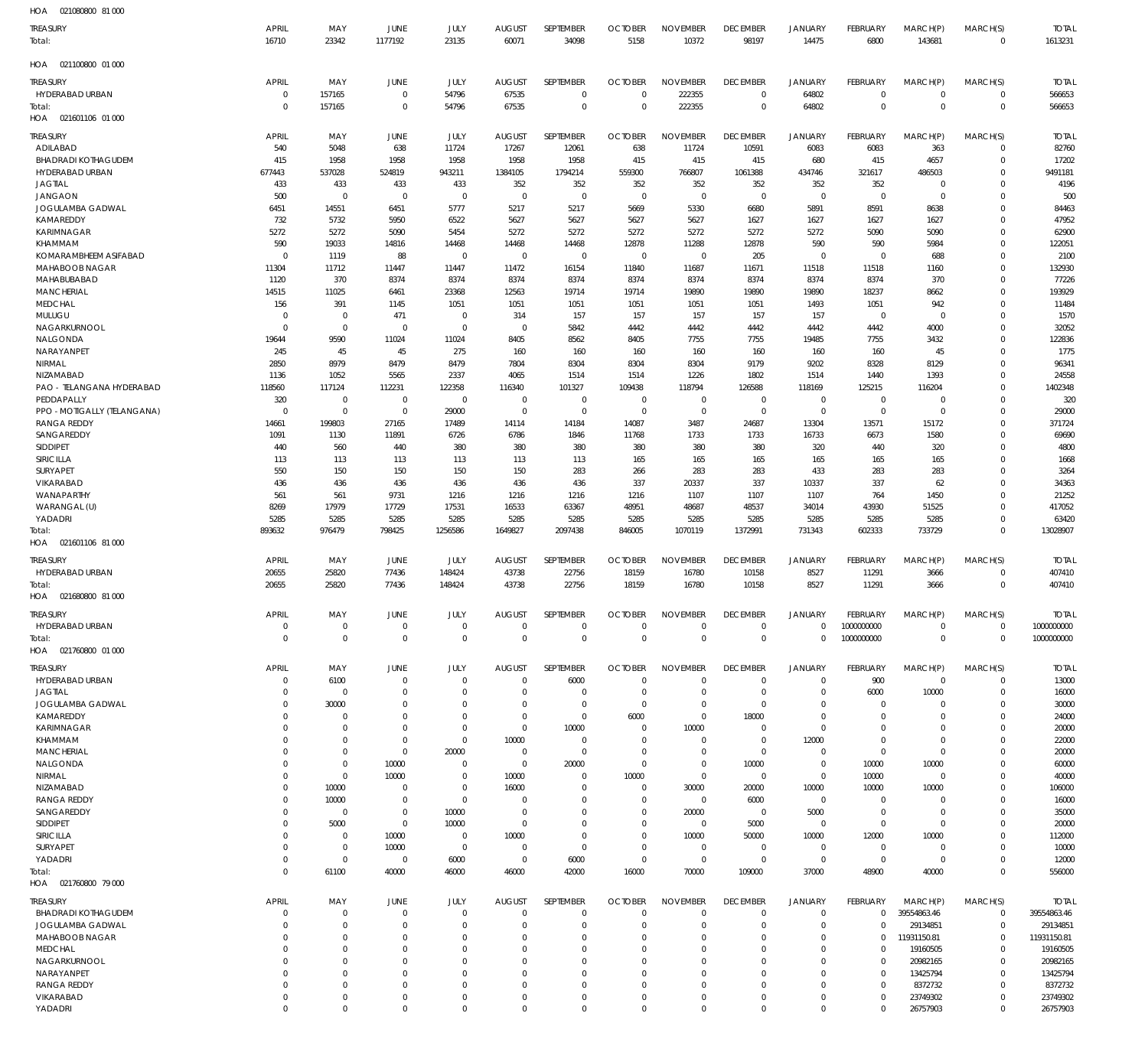| HOA<br>021760800 79 000           |                       |                            |                            |                      |                      |                                  |                      |                                  |                            |                                  |                         |                         |                            |                   |
|-----------------------------------|-----------------------|----------------------------|----------------------------|----------------------|----------------------|----------------------------------|----------------------|----------------------------------|----------------------------|----------------------------------|-------------------------|-------------------------|----------------------------|-------------------|
| TREASURY                          | <b>APRIL</b>          | MAY                        | JUNE                       | JULY                 | <b>AUGUST</b>        | SEPTEMBER                        | <b>OCTOBER</b>       | <b>NOVEMBER</b>                  | <b>DECEMBER</b>            | <b>JANUARY</b>                   | <b>FEBRUARY</b>         | MARCH(P)                | MARCH(S)                   | <b>TOTAL</b>      |
| Total:                            | $\mathbf 0$           | $\mathbf 0$                | $\mathbf 0$                | $\Omega$             | $\mathbf 0$          | $\mathbb O$                      | $\mathbf{0}$         | $\,0\,$                          | $\overline{0}$             | $\overline{0}$                   | $\mathbf{0}$            | *****************       | $\mathbf 0$                | 193069266.27      |
| HOA<br>021760800 81 000           |                       |                            |                            |                      |                      |                                  |                      |                                  |                            |                                  |                         |                         |                            |                   |
| TREASURY                          | <b>APRIL</b>          | MAY                        | JUNE                       | JULY                 | <b>AUGUST</b>        | SEPTEMBER                        | <b>OCTOBER</b>       | <b>NOVEMBER</b>                  | <b>DECEMBER</b>            | JANUARY                          | <b>FEBRUARY</b>         | MARCH(P)                | MARCH(S)                   | <b>TOTAL</b>      |
| ADILABAD                          | 24000                 | $\mathbf 0$                | 6000                       | $\mathbf 0$          | 27000                | 16000                            | 45500                | 30000                            | 40000                      | 12000                            | 45505                   | 27000                   | $\mathbf 0$                | 273005            |
| <b>BHADRADI KOTHAGUDEM</b>        | 10000                 | 55000                      | 26000                      | 50000                | 27000                | 20000                            | 6000                 | 37000                            | 48000                      | 32000                            | 16000                   | 32100                   | $\mathbf 0$                | 359100            |
| BHOOPALAPALLY                     | 5000                  | $\mathbf 0$                | $\overline{0}$             | $\mathbf 0$          | 1600                 | $\overline{0}$                   | $\overline{0}$       | $\mathbf 0$                      | $\overline{0}$             | $\overline{0}$                   | $\overline{0}$          | $\overline{0}$          | $\mathbf 0$                | 6600              |
| HYDERABAD URBAN                   | 161800                | 206700                     | 209200                     | 213501               | 209200               | 331700                           | 289100               | 201900                           | 332400                     | 213600                           | 321700                  | 230600                  | $\mathbf 0$                | 2921401           |
| <b>JAGTIAL</b>                    | 30000                 | 20000                      | 56000                      | 10000                | 10000                | 50000                            | 6000                 | 52000                            | 96525                      | 30000                            | 56000                   | 43000                   | $\mathbf 0$                | 459525            |
| <b>JANGAON</b>                    | 10000                 | 21000                      | 30400                      | 46300                | $\mathbf{0}$         | 20000                            | 21000                | 10000                            | 26000                      | 10000                            | 36000                   | 12000                   | $\mathbf 0$                | 242700            |
| JOGULAMBA GADWAL                  | $\mathbf{0}$          | 20000                      | 10000                      | 6000                 | 30000                | 16000                            | 16000                | 30000                            | 6000                       | $\overline{0}$                   | 10000                   | 6000                    | $\mathbf 0$                | 150000            |
| KAMAREDDY                         | 48000                 | 38000                      | 32000                      | 75000                | 76000                | 64960                            | 63000                | 52211                            | 118000                     | 45250                            | 10000                   | 69800                   | $\mathbf 0$                | 692221            |
| <b>KARIMNAGAR</b><br>KHAMMAM      | 50000                 | 140000                     | 82000                      | 130000               | 80000                | 82000                            | 111000               | 106184                           | 142000                     | 46000                            | 50748                   | 30000                   | $\mathbf 0$<br>$\mathbf 0$ | 1049932           |
| KOMARAMBHEEM ASIFABAD             | 50000<br>$\mathbf{0}$ | 105000<br>$\mathbf 0$      | 131000<br>$\overline{0}$   | 97000<br>$\mathbf 0$ | 81000<br>$\mathbf 0$ | 101000<br>$\overline{0}$         | 76000<br>$\mathbf 0$ | 57000<br>10000                   | 66000<br>$\mathbf 0$       | 76000<br>$\overline{0}$          | 88000<br>$\overline{0}$ | 97757<br>$\overline{0}$ | $\mathbf 0$                | 1025757<br>10000  |
| MAHABOOB NAGAR                    | 40000                 | 66000                      | 52000                      | 61000                | 62878                | 91000                            | 66000                | 49250                            | 66120                      | 42450                            | 63002                   | 35750                   | $\mathbf 0$                | 695450            |
| MAHABUBABAD                       | 20000                 | $\mathbf 0$                | 20000                      | 20000                | 40000                | 50000                            | $\overline{0}$       | 50000                            | 46000                      | 60000                            | 50000                   | $\overline{0}$          | $\mathbf 0$                | 356000            |
| <b>MANCHERIAL</b>                 | 27000                 | 71000                      | 106000                     | 60000                | 72000                | 59000                            | 44000                | 52000                            | 6000                       | 39200                            | 48000                   | 16700                   | $\mathbf 0$                | 600900            |
| MEDAK                             | 40000                 | 20000                      | 16000                      | 35600                | $\mathbf{0}$         | 20000                            | 46000                | 42000                            | 33400                      | 10000                            | 6000                    | 50000                   | $\mathbf 0$                | 319000            |
| MEDCHAL                           | 20000                 | 40000                      | 10000                      | 40000                | $\mathbf{0}$         | 30000                            | 30000                | 10000                            | $\mathbf{0}$               | 10000                            | $\mathbf 0$             | $\mathbf 0$             | $\mathbf 0$                | 190000            |
| MULUGU                            | $\mathbf 0$           | $\mathbf 0$                | 6000                       | $\mathbf{0}$         | $\mathbf{0}$         | $\overline{0}$                   | $\overline{0}$       | $\overline{0}$                   | $\mathbf 0$                | $\overline{0}$                   | $\mathbf 0$             | $\overline{0}$          | $\mathbf 0$                | 6000              |
| NAGARKURNOOL                      | $\mathsf{C}$          | $\mathbf 0$                | $\mathbf 0$                | 6000                 | 6000                 | 12000                            | 6000                 | $\overline{0}$                   | 20000                      | 6310                             | 72000                   | 26494                   | $\mathbf 0$                | 154804            |
| NALGONDA                          | 25000                 | 53000                      | 72000                      | 83000                | 106000               | 66000                            | 60000                | 106000                           | 87400                      | 84000                            | 58000                   | 72000                   | $\mathbf 0$                | 872400            |
| NARAYANPET                        | 0                     | 20000                      | $^{\circ}$                 | $\mathbf 0$          | 10000                | 6000                             | 16000                | $\overline{0}$                   | 18000                      | 10000                            | 6000                    | 10000                   | $\mathbf 0$                | 96000             |
| NIRMAL                            | $\mathbf 0$           | 10000                      | 30000                      | 16000                | 12000                | 24000                            | 48000                | 9450                             | 28784                      | 10000                            | 54063                   | 60000                   | $\mathbf 0$                | 302297            |
| NIZAMABAD<br>PEDDAPALLY           | 51000<br>34000        | 29000<br>26000             | 73000<br>40000             | 82000<br>30000       | 152500<br>42002      | 34000<br>60000                   | 137000<br>10000      | 116000<br>92002                  | 83300<br>147000            | 143000<br>31000                  | 141900<br>84000         | 79000<br>52000          | $\mathbf 0$<br>$\mathbf 0$ | 1121700<br>648004 |
| <b>RANGA REDDY</b>                | 30000                 | 26000                      | 26000                      | $\mathbf 0$          | $\mathbf{0}$         | 23000                            | 6000                 | $\mathbf 0$                      | 7900                       | $\overline{0}$                   | 18000                   | $\overline{0}$          | $\mathbf 0$                | 136900            |
| SANGAREDDY                        | 78000                 | 63100                      | 85800                      | 150165               | 78000                | 58000                            | 46000                | 115200                           | 156000                     | 76800                            | 68300                   | 52000                   | $\mathbf 0$                | 1027365           |
| SIDDIPET                          | 51000                 | 54000                      | 32000                      | 56000                | 97000                | 38000                            | 78000                | 43000                            | 68000                      | 74500                            | 42000                   | 96000                   | $\mathbf 0$                | 729500            |
| SIRICILLA                         | 16000                 | $\mathbf 0$                | 30000                      | 51400                | 77900                | 6000                             | 48000                | 38000                            | 132000                     | 41103                            | 21000                   | 22000                   | $\mathbf 0$                | 483403            |
| SURYAPET                          | 45000                 | 96000                      | 10000                      | 76400                | 50000                | 50000                            | 80000                | 50000                            | 163673                     | 30000                            | 60000                   | 20000                   | $\mathbf 0$                | 731073            |
| VIKARABAD                         | 40000                 | 6000                       | 40000                      | 26000                | 26000                | 47000                            | 20000                | 60000                            | 30000                      | $\overline{0}$                   | $\overline{0}$          | 16000                   | $\mathbf 0$                | 311000            |
| WANAPARTHY                        | 20000                 | 10000                      | $\overline{0}$             | 10000                | 20000                | 40000                            | 32000                | 16000                            | 73689                      | 6000                             | 20000                   | 10000                   | $\mathbf 0$                | 257689            |
| WARANGAL (R)                      | 10000                 | 10000                      | $^{\circ}$                 | $\mathbf 0$          | 18000                | 10000                            | 37000                | 16000                            | 50000                      | 22000                            | 20000                   | 16000                   | $\mathbf 0$                | 209000            |
| WARANGAL (U)                      | 20000                 | $\mathbf 0$                | 10000                      | 50000                | 17000                | 16000                            | $\overline{0}$       | 10000                            | $\overline{0}$             | 20000                            | $\overline{0}$          | $\overline{0}$          | $\mathbf 0$                | 143000            |
| YADADRI                           | 78000                 | 28000                      | 46000                      | 64000                | 116000               | 100000                           | 70000                | 39000                            | 40000                      | 58000                            | 32000                   | 51000                   | $\mathbf 0$                | 722000            |
| Total:                            | 1033800               | 1233800                    | 1287400                    | 1545366              | 1545080              | 1541660                          | 1513600              | 1500197                          | 2132191                    | 1239213                          | 1498218                 | 1233201                 | $\mathbf 0$                | 17303726          |
| 022060105 01 000<br>HOA           |                       |                            |                            |                      |                      |                                  |                      |                                  |                            |                                  |                         |                         |                            |                   |
| <b>TREASURY</b>                   | <b>APRIL</b>          | MAY                        | <b>JUNE</b>                | JULY                 | <b>AUGUST</b>        | SEPTEMBER                        | <b>OCTOBER</b>       | <b>NOVEMBER</b>                  | <b>DECEMBER</b>            | <b>JANUARY</b>                   | FEBRUARY                | MARCH(P)                | MARCH(S)                   | <b>TOTAL</b>      |
| SURYAPET                          | 10550                 | $\mathbf 0$                | $\mathbf 0$                | $\Omega$             | $\Omega$             | $\Omega$                         | $\Omega$             | $\overline{0}$                   | $\overline{0}$             | 10550                            | $\mathbf 0$             | $\overline{0}$          | $\mathbf 0$                | 21100             |
| WARANGAL (U)                      | $\mathbf{0}$          | $\mathbf 0$                | $\mathbf 0$                | 2400                 | $\mathbf{0}$         | 400                              | $\mathbf 0$          | $\overline{0}$                   | $\mathbf 0$                | $\overline{0}$                   | $\mathbf 0$             | 1115                    | $\mathbf 0$                | 3915              |
| Total:                            | 10550                 | $\mathbf 0$                | $\Omega$                   | 2400                 | $\Omega$             | 400                              | $\Omega$             | $\Omega$                         | $\mathbf 0$                | 10550                            | $\mathbf 0$             | 1115                    | $\mathbf 0$                | 25015             |
| HOA  022060113  02  000           |                       |                            |                            |                      |                      |                                  |                      |                                  |                            |                                  |                         |                         |                            |                   |
| TREASURY                          | <b>APRIL</b>          | MAY                        | JUNE                       | JULY                 | <b>AUGUST</b>        | SEPTEMBER                        | <b>OCTOBER</b>       | <b>NOVEMBER</b>                  | <b>DECEMBER</b>            | JANUARY                          | FEBRUARY                | MARCH(P)                | MARCH(S)                   | <b>TOTAL</b>      |
| <b>HYDERABAD URBAN</b>            | 1320                  | $\mathbf 0$                | 1980                       | $\Omega$             | $\Omega$             | 880                              | $\mathbf 0$          | 392880                           | 1100                       | 220                              | $\mathbf 0$             | 220                     | $\mathbf 0$                | 398600            |
| Total                             | 1320                  | $\mathbf 0$                | 1980                       | $\mathbf 0$          | $\mathbf 0$          | 880                              | $\mathbf 0$          | 392880                           | 1100                       | 220                              | $\mathbf 0$             | 220                     | $\mathbf 0$                | 398600            |
| HOA<br>022060800 81 000           |                       |                            |                            |                      |                      |                                  |                      |                                  |                            |                                  |                         |                         |                            |                   |
| TREASURY                          | <b>APRIL</b>          | MAY                        | JUNE                       | JULY                 | <b>AUGUST</b>        | SEPTEMBER                        | <b>OCTOBER</b>       | <b>NOVEMBER</b>                  | <b>DECEMBER</b>            | <b>JANUARY</b>                   | <b>FEBRUARY</b>         | MARCH(P)                | MARCH(S)                   | <b>TOTAL</b>      |
| <b>HYDERABAD URBAN</b>            | 11000                 | $\mathbf 0$                | 6000                       | 39535                | 28000                | $\overline{0}$                   | $\Omega$             | $\overline{0}$                   | $\overline{0}$             | $\overline{0}$                   | 25000                   | $\mathbf{0}$            | $\mathbf 0$                | 109535            |
| <b>JANGAON</b>                    | 968                   | $\mathbf 0$                | $\Omega$                   | $\Omega$             | 0                    | $\overline{0}$                   | $\Omega$             | $\overline{0}$                   | $\mathbf 0$                | $\overline{0}$                   | $\Omega$                | 0                       | $\mathbf 0$                | 968               |
| <b>KARIMNAGAR</b>                 | 1650                  | $\mathbf 0$                | $\Omega$                   | $\Omega$             | $\Omega$             | $\overline{0}$                   | $\Omega$             | 2060                             | $\mathbf 0$                | $\overline{0}$                   | $\Omega$                | $\Omega$                | $\mathbf 0$                | 3710              |
| MAHABOOB NAGAR                    | C                     | $\mathbf 0$                | $\Omega$                   | $\Omega$             | 51000                | $\overline{0}$                   | $\Omega$             | $\Omega$                         | $\mathbf 0$                | $\overline{0}$                   | O                       | $\Omega$                | $\mathbf 0$                | 51000             |
| <b>MEDCHAL</b>                    | $\Omega$              | $\mathbf 0$                | $\Omega$                   | $\Omega$             | $\Omega$             | $\Omega$                         | $\Omega$             | $\Omega$                         | $\Omega$                   | 310                              | $\Omega$                | $\Omega$                | $\mathbf 0$                | 310               |
| NIRMAL                            | $\Omega$              | $\mathbf 0$                | $\Omega$                   | $\Omega$             | $\Omega$             | $\Omega$                         | $\Omega$             | $\Omega$                         | $\mathbf 0$                | $\overline{0}$                   | $\Omega$                | 640                     | $\mathbf 0$                | 640               |
| <b>RANGA REDDY</b>                | 0                     | $\mathbf 0$                | $\Omega$                   | $\Omega$             | 1600                 | $\Omega$                         | $\Omega$             | $\overline{0}$                   | $\mathbf 0$                | $\overline{0}$                   | $\Omega$                | $\mathbf 0$             | $\mathbf 0$                | 1600              |
| SANGAREDDY                        | $\Omega$              | $\mathbf 0$                | $\Omega$                   | $\Omega$             | 0                    | 1134                             | $\Omega$<br>$\Omega$ | $\mathbf 0$                      | $\mathbf 0$<br>$\mathbf 0$ | $\overline{0}$                   | $\Omega$                | $\overline{0}$          | $\mathbf 0$<br>$\mathbf 0$ | 1134              |
| Total:<br>HOA  023000101  01  001 | 13618                 | $\mathbf 0$                | 6000                       | 39535                | 80600                | 1134                             |                      | 2060                             |                            | 310                              | 25000                   | 640                     |                            | 168897            |
|                                   |                       |                            |                            |                      |                      |                                  |                      |                                  |                            |                                  |                         |                         |                            |                   |
| TREASURY                          | <b>APRIL</b>          | MAY                        | JUNE                       | JULY                 | <b>AUGUST</b>        | SEPTEMBER                        | <b>OCTOBER</b>       | <b>NOVEMBER</b>                  | <b>DECEMBER</b>            | JANUARY                          | FEBRUARY                | MARCH(P)                | MARCH(S)                   | <b>TOTAL</b>      |
| ADILABAD                          | 1500                  | 650                        | 584                        | $\mathbf{0}$         | 7634                 | 1500                             | 50                   | 4884                             | $\overline{0}$             | 50                               | 50                      | 150                     | $\mathbf 0$                | 17052             |
| <b>BHADRADI KOTHAGUDEM</b>        | C                     | $\mathbf 0$                | $\overline{0}$             | $\Omega$             | 0                    | $\overline{0}$                   | 2860                 | $\overline{0}$                   | 2500                       | $\overline{0}$                   | $\mathbf 0$             | $\mathbf 0$             | $\mathbf 0$                | 5360              |
| HYDERABAD URBAN                   | 1650                  | 200                        | 850                        | 72701000             | 750                  | 15017850                         | 1000                 | 850                              | 36707250                   | 400                              | 153430335               | 22195600                | $\mathbf 0$                | 300057735         |
| JAGTIAL                           | 44500                 | 25895                      | 10400                      | 42400                | 1800                 | 700                              | 4200                 | 3100                             | 1200                       | 1609                             | 104300                  | 51861                   | $\mathbf 0$                | 291965            |
| <b>JANGAON</b>                    | 600<br>C              | $\mathbf 0$<br>$\mathbf 0$ | $\overline{0}$<br>$\Omega$ | $\Omega$<br>$\Omega$ | $\Omega$<br>$\Omega$ | $\overline{0}$<br>$\overline{0}$ | 0<br>$\overline{0}$  | $\overline{0}$<br>$\overline{0}$ | $\mathbf 0$<br>$\mathbf 0$ | $\overline{0}$<br>$\overline{0}$ | 190                     | 0<br>$\mathbf 0$        | $\mathbf 0$<br>$\mathbf 0$ | 790               |
| JOGULAMBA GADWAL<br>KAMAREDDY     | 3300                  | 600                        | 600                        | $\Omega$             | $\Omega$             | 1500                             | $\overline{0}$       | $\overline{0}$                   | 1200                       | 600                              | 1600<br>19500           | $\mathbf 0$             | $\mathbf 0$                | 1600<br>27300     |
| <b>KARIMNAGAR</b>                 | 5250                  | 50                         | 100                        | 350                  | 50                   | 1550                             | 150                  | 150                              | 200                        | 150                              | 150                     | 50                      | $\mathbf 0$                | 8200              |
| KHAMMAM                           | C                     | $\mathbf 0$                | $\Omega$                   | 400                  | $\Omega$             | 200                              | $\overline{0}$       | 100                              | 900                        | $\overline{0}$                   | 300                     | 200                     | $\mathbf 0$                | 2100              |
| KOMARAMBHEEM ASIFABAD             | $\mathbf 0$           | $\mathbf 0$                | $\mathbf 0$                | $\Omega$             | $\Omega$             | $\overline{0}$                   | $\overline{0}$       | $\overline{0}$                   | $\overline{0}$             | $\overline{0}$                   | $\mathbf 0$             | 750                     | $\mathbf 0$                | 750               |
| MAHABOOB NAGAR                    | 200                   | 1200                       | 600                        | 800                  | 400                  | 300                              | 600                  | 11100                            | 800                        | 300                              | 100                     | $\Omega$                | $\mathbf 0$                | 16400             |
| <b>MANCHERIAL</b>                 | $\mathbf 0$           | 1500                       | $\Omega$                   | $\Omega$             | 0                    | $\overline{0}$                   | $\overline{0}$       | $\overline{0}$                   | $\mathbf{0}$               | $\overline{0}$                   | $\Omega$                | $\Omega$                | $\mathbf 0$                | 1500              |
| MEDAK                             | 2070                  | $\mathbf 0$                | $\Omega$                   | $\Omega$             | $\Omega$             | 90                               | $\mathbf 0$          | $\overline{0}$                   | $\mathbf 0$                | $\overline{0}$                   | $\mathbf{0}$            | $\Omega$                | $\mathbf 0$                | 2160              |
| <b>MEDCHAL</b>                    | C                     | $\mathbf 0$                | $\Omega$                   | 12500                | $\Omega$             | $\overline{0}$                   | $\mathbf 0$          | $\overline{0}$                   | $\mathbf 0$                | $\overline{0}$                   | 10000                   | $\mathbf 0$             | $\mathbf 0$                | 22500             |
| NAGARKURNOOL                      | 0                     | $\mathbf 0$                | $\Omega$                   | 100                  | 200                  | $\overline{0}$                   | $\overline{0}$       | $\overline{0}$                   | $\mathbf 0$                | $\overline{0}$                   | $\mathbf 0$             | $\mathbf 0$             | $\mathbf 0$                | 300               |
| NALGONDA                          | 100                   | 250                        | 50                         | 600                  | 250                  | 200                              | 450                  | 650                              | 300                        | 400                              | 250                     | 200                     | $\mathbf 0$                | 3700              |
| NIRMAL                            | 1550                  | 1255                       | 1550                       | 150                  | 18750                | 700                              | 100                  | 600                              | 1200                       | 50                               | 2520                    | 3600                    | $\mathbf 0$                | 32025             |
| NIZAMABAD                         | 36450                 | 4550                       | 1550                       | 6650                 | 3250                 | 3100                             | 2100                 | $\Omega$                         | 3000                       | $\overline{0}$                   | 1200                    | 600                     | $\mathbf 0$                | 62450             |
| <b>RANGA REDDY</b>                | 26900                 | 81238                      | 899491                     | 60255                | 23533                | 174750                           | 94936                | 4214373                          | 1557823                    | 81355                            | 25275                   | 154198                  | $\mathbf 0$                | 7394127           |
| SANGAREDDY                        | 12400                 | 500                        | 2000                       | 800                  | 800                  | 500                              | 800                  | 600                              | 800                        | 200                              | 400                     | 200                     | $\mathbf 0$                | 20000             |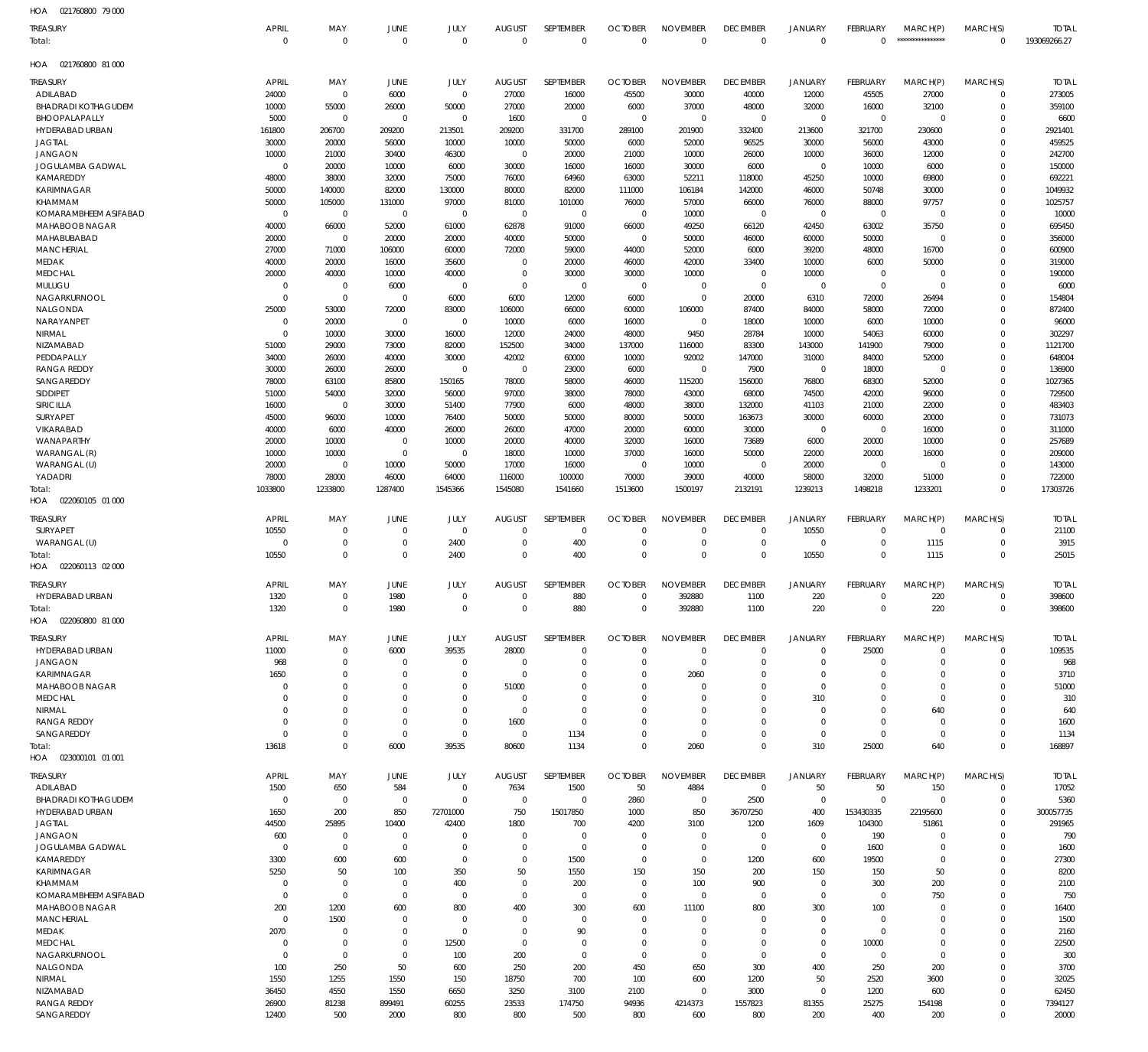| HOA<br>023000101 01 001           |                |                |                |                |               |                  |                |                 |                  |                     |                 |             |             |              |
|-----------------------------------|----------------|----------------|----------------|----------------|---------------|------------------|----------------|-----------------|------------------|---------------------|-----------------|-------------|-------------|--------------|
| <b>TREASURY</b>                   | <b>APRIL</b>   | MAY            | <b>JUNE</b>    | JULY           | <b>AUGUST</b> | <b>SEPTEMBER</b> | <b>OCTOBER</b> | <b>NOVEMBER</b> | <b>DECEMBER</b>  | <b>JANUARY</b>      | <b>FEBRUARY</b> | MARCH(P)    | MARCH(S)    | <b>TOTAL</b> |
| SIDDIPET                          | 850            | 600            | 600            | 600            | 10000         | 20000            | $\Omega$       | $\Omega$        | $\mathbf{0}$     | $\mathbf 0$         | $\Omega$        | $\mathbf 0$ | $\mathbf 0$ | 32650        |
| SIRICILLA                         | 600            | $\overline{0}$ | $\overline{0}$ | $\overline{0}$ | 0             | 600              | $\Omega$       | $\Omega$        | $\Omega$         | $\mathbf 0$         | $\mathbf 0$     | $^{\circ}$  | $\mathbf 0$ | 1200         |
| WANAPARTHY                        | 50             | $\overline{0}$ | $^{\circ}$     | 100            | $\mathbf{0}$  | $\overline{0}$   | $\Omega$       | $\Omega$        | $\Omega$         | $\Omega$            | $\Omega$        | 2000        | $\Omega$    | 2150         |
| WARANGAL (U)                      | 3200           | 250            | 400            | 650            | 400           | 350              | 50             | 50              | 850              | 500                 | 200             | $\Omega$    | $\Omega$    | 6900         |
| Total:                            | 141170         | 118738         | 918775         | 72827355       | 67817         | 15223890         | 107296         | 4236457         | 38278023         | 85614               | 153596370       | 22409409    | $\Omega$    | 308010914    |
| HOA  023000103  01  000           |                |                |                |                |               |                  |                |                 |                  |                     |                 |             |             |              |
|                                   |                |                |                |                |               |                  |                |                 |                  |                     |                 |             |             |              |
| <b>TREASURY</b>                   | <b>APRIL</b>   | MAY            | <b>JUNE</b>    | JULY           | <b>AUGUST</b> | SEPTEMBER        | <b>OCTOBER</b> | <b>NOVEMBER</b> | <b>DECEMBER</b>  | <b>JANUARY</b>      | FEBRUARY        | MARCH(P)    | MARCH(S)    | <b>TOTAL</b> |
| <b>BHADRADI KOTHAGUDEM</b>        | $\mathbf 0$    | $\overline{0}$ | $\overline{0}$ | 600            | $\mathbf{0}$  | $\mathbf{0}$     | $\Omega$       | $\Omega$        | $\mathbf 0$      | $\mathbf{0}$        | $\Omega$        | $\mathbf 0$ | $\mathbf 0$ | 600          |
| HYDERABAD URBAN                   | 1200           | $\overline{0}$ | $^{\circ}$     | 20900          | 2800          | $\mathbf{0}$     | $\Omega$       | 13429550        | 1068852          | $\mathbf{0}$        | $\Omega$        | $\Omega$    | $\mathbf 0$ | 14523302     |
| KAMAREDDY                         | 0              | $\overline{0}$ | $\overline{0}$ | $\overline{0}$ | 300           | $\mathbf{0}$     | $\Omega$       | $\Omega$        | - 0              | $\mathbf{0}$        | -0              | $\Omega$    | $\Omega$    | 300          |
| <b>KARIMNAGAR</b>                 | $\Omega$       | $\overline{0}$ | $^{\circ}$     | 1300           | 300           | $\Omega$         |                | $\Omega$        | $\Omega$         | $\Omega$            | $\Omega$        | $\Omega$    | $\Omega$    | 1600         |
| KHAMMAM                           | $\mathbf 0$    | $\overline{0}$ | $\mathbf 0$    | 1600           | $\mathbf{0}$  | $\Omega$         | $\Omega$       | $\Omega$        | $\Omega$         | $\Omega$            |                 | $\Omega$    | $\Omega$    | 1600         |
| MAHABOOB NAGAR                    | $\Omega$       | $\overline{0}$ | $\overline{0}$ | 2700           | 900           | $\Omega$         | $\Omega$       | $\Omega$        | $\Omega$         | $\Omega$            | $\Omega$        | $\Omega$    | $\Omega$    | 3600         |
| NALGONDA                          | $\mathbf 0$    | $\overline{0}$ | $\overline{0}$ | 26500          | 1900          | $\mathbf 0$      | $\Omega$       | $\Omega$        | $\Omega$         | $\Omega$            | $\Omega$        | $\Omega$    | $\Omega$    | 28400        |
| NIZAMABAD                         | $\mathbf 0$    | $\mathbf 0$    | $\mathbf 0$    | $^{\circ}$     | 600           | $\Omega$         | $\Omega$       | $\Omega$        | $\Omega$         | $\mathbf 0$         | $\Omega$        | $\Omega$    | $\Omega$    | 600          |
| <b>RANGA REDDY</b>                | 2130124        | 1921211        | 2454456.32     | 3576136        | 3414555       | 2655594.8        | 2066780        | 3315223         | 1646590          | 2369850             | 1574266         | 2131371     | $\mathbf 0$ | 29256157.12  |
| SANGAREDDY                        | $\mathbf 0$    | $\overline{0}$ | $\overline{0}$ | 2000           | 2600          | $\mathbf{0}$     | $\Omega$       | $\Omega$        | $\Omega$         | $\mathbf{0}$        | $\Omega$        | $\Omega$    | $\Omega$    | 4600         |
| SURYAPET                          | $\mathbf 0$    | $\overline{0}$ | $\mathbf 0$    | 18900          | 8000          | $\mathbf{0}$     | $\Omega$       | $\Omega$        | $\Omega$         | $\mathbf{0}$        | $\Omega$        | $\Omega$    | $\Omega$    | 26900        |
| VIKARABAD                         | $\Omega$       | $\overline{0}$ | $\overline{0}$ | 600            | $\Omega$      | $\Omega$         | $\Omega$       | $\Omega$        | $\Omega$         | $\Omega$            | $\Omega$        | $\Omega$    | $\Omega$    | 600          |
| WANAPARTHY                        | $\mathbf 0$    | $\overline{0}$ | $\overline{0}$ | 2200           | $\Omega$      | $\Omega$         | $\Omega$       | $\Omega$        | $\Omega$         | $\Omega$            | $\Omega$        | $\Omega$    | $\Omega$    | 2200         |
| WARANGAL (R)                      | $\Omega$       | $\overline{0}$ | $\overline{0}$ | 3300           | $\Omega$      | $\Omega$         | $\Omega$       | $\Omega$        | $\Omega$         | $\Omega$            | $\Omega$        | $\Omega$    | $\Omega$    | 3300         |
| WARANGAL (U)                      | $\mathbf 0$    | $\overline{0}$ | $\overline{0}$ | 600            | $\Omega$      | $\mathbf 0$      | $\Omega$       | $\Omega$        | $\Omega$         | $\mathbf{0}$        | $\Omega$        | $\Omega$    | $\Omega$    | 600          |
| YADADRI                           | $\mathbf 0$    | $\mathbf 0$    | $^{\circ}$     | 300            | $\Omega$      | $\Omega$         | $\Omega$       | $\Omega$        | $\Omega$         | $\Omega$            | $\Omega$        | $\Omega$    | $\Omega$    | 300          |
| Total:                            | 2131324        | 1921211        | 2454456.32     | 3657636        | 3431955       | 2655594.8        | 2066780        | 16744773        | 2715442          | 2369850             | 1574266         | 2131371     | $\Omega$    | 43854659.12  |
| 023000104 01 000<br>HOA           |                |                |                |                |               |                  |                |                 |                  |                     |                 |             |             |              |
|                                   |                |                |                |                |               |                  |                |                 |                  |                     |                 |             |             |              |
| <b>TREASURY</b>                   | <b>APRIL</b>   | MAY            | <b>JUNE</b>    | JULY           | <b>AUGUST</b> | SEPTEMBER        | <b>OCTOBER</b> | <b>NOVEMBER</b> | <b>DECEMBER</b>  | JANUARY             | FEBRUARY        | MARCH(P)    | MARCH(S)    | <b>TOTAL</b> |
| HYDERABAD URBAN                   | 107946         | 13284518       | 55210          | 151416         | 72986         | 5813076          | 44290          | 70260           | 106860           | 946264              | 33000           | 694333      | $^{\circ}$  | 21380159     |
| KAMAREDDY                         | 222120         | $\overline{0}$ | $\Omega$       | 100            | 39678         | 20230            | 30100          | $\Omega$        | 113130           | 23360               | $\Omega$        | $\Omega$    | $\mathbf 0$ | 448718       |
| MAHABOOB NAGAR                    | $\mathbf 0$    | 100            | $\overline{0}$ | $\overline{0}$ | $\mathbf{0}$  | 0                | $\Omega$       | $\mathbf 0$     | $\mathbf{0}$     | 1500                | $\Omega$        | $\Omega$    | $\Omega$    | 1600         |
| <b>MEDCHAL</b>                    | 750            | $\mathbf 0$    | $\Omega$       | $\overline{0}$ | $\mathbf{0}$  | $\mathbf{0}$     | $\Omega$       | $\mathbf 0$     | 75600            | $\mathbf 0$         | $\Omega$        | $\Omega$    | $\Omega$    | 76350        |
| NALGONDA                          | $\Omega$       | 56100          | $\Omega$       | $\Omega$       | $\Omega$      | $\Omega$         | $\Omega$       | $\Omega$        | 750              | $\mathbf 0$         | $\Omega$        | $\Omega$    | $\Omega$    | 56850        |
| NIZAMABAD                         | 55520          | 10300          | 7660           | 5490           | 2400          | 44410            | 18570          | 1100            | 15000            | 3000                | 30204           | 1000        | $\Omega$    | 194654       |
| <b>RANGA REDDY</b>                | 9856377        | 9302700        | 6103726        | 5197704        | 3944201       | 4959601          | 4730984        | 7983653         | 143705696        | 21749661            | 8466144         | 6869767     | $\Omega$    | 232870214    |
| SANGAREDDY                        | 57600          | $\overline{0}$ | $\overline{0}$ | $\overline{0}$ | 0             | 0                | $\overline{0}$ | $\Omega$        | 362640           | 2700                | $\mathbf 0$     | 3920        | $^{\circ}$  | 426860       |
| Total:                            | 10300313       | 22653718       | 6166596        | 5354710        | 4059265       | 10837317         | 4823944        | 8055013         | 144379676        | 22726485            | 8529348         | 7569020     | $\Omega$    | 255455405    |
| HOA 023000800 02 000              |                |                |                |                |               |                  |                |                 |                  |                     |                 |             |             |              |
| TREASURY                          | <b>APRIL</b>   | MAY            | JUNE           | JULY           | <b>AUGUST</b> | SEPTEMBER        | <b>OCTOBER</b> | <b>NOVEMBER</b> | <b>DECEMBER</b>  | JANUARY             | FEBRUARY        | MARCH(P)    | MARCH(S)    | <b>TOTAL</b> |
| ADILABAD                          | $\overline{0}$ | $\overline{0}$ | $\overline{0}$ | 240            | 0             | $\mathbf{0}$     | $\mathbf 0$    | $\Omega$        | $\mathbf{0}$     | $\mathbf 0$         | $\Omega$        | $\mathbf 0$ | $\mathbf 0$ | 240          |
| HYDERABAD URBAN                   | $\mathbf 0$    | 6340           | $^{\circ}$     | $\overline{0}$ | $\Omega$      | $\mathbf{0}$     | 5920           | 180             | 1100             | 216                 | $\Omega$        | $\mathbf 0$ | 0           | 13756        |
|                                   | $\mathbf 0$    |                |                | 240            | $\Omega$      | $\mathbf 0$      | 5920           | 180             |                  |                     | $\Omega$        | $\Omega$    | $\mathbf 0$ | 13996        |
| Total:                            |                | 6340           | $^{\circ}$     |                |               |                  |                |                 | 1100             | 216                 |                 |             |             |              |
| HOA  023000800  03 000            |                |                |                |                |               |                  |                |                 |                  |                     |                 |             |             |              |
| <b>TREASURY</b>                   | <b>APRIL</b>   | MAY            | <b>JUNE</b>    | JULY           | <b>AUGUST</b> | SEPTEMBER        | <b>OCTOBER</b> | <b>NOVEMBER</b> | <b>DECEMBER</b>  | <b>JANUARY</b>      | <b>FEBRUARY</b> | MARCH(P)    | MARCH(S)    | <b>TOTAL</b> |
| HYDERABAD URBAN                   | $\overline{0}$ | 1957500        | $\Omega$       | $\overline{0}$ | $\Omega$      | 0                | $\Omega$       | $\Omega$        | $\Omega$         | 273875              | $\Omega$        | $\Omega$    | $\Omega$    | 2231375      |
| Total:                            | $\Omega$       | 1957500        | $\mathbf 0$    | $\Omega$       | $\Omega$      | $\Omega$         | $\Omega$       | $\Omega$        | $\Omega$         | 273875              | $\Omega$        | $\Omega$    | $\Omega$    | 2231375      |
| HOA<br>023000800 04 000           |                |                |                |                |               |                  |                |                 |                  |                     |                 |             |             |              |
|                                   |                |                |                |                |               |                  |                |                 |                  |                     |                 |             |             |              |
| <b>TREASURY</b>                   | APRIL          | MAY            | JUNE           | JULY           | <b>AUGUST</b> | SEPTEMBER        | <b>OCTOBER</b> | <b>NOVEMBER</b> | <b>DECEMBER</b>  | <b>JANUARY</b>      | <b>FEBRUARY</b> | MARCH(P)    | MARCH(S)    | <b>TOTAL</b> |
| ADILABAD                          | 1707           | $\mathbf 0$    | $\overline{0}$ | $\overline{0}$ | 100           | 2250             | $\Omega$       | 281             | $\Omega$         | $\mathbf 0$         | $\Omega$        | $\Omega$    | $\Omega$    | 4338         |
| <b>BHADRADI KOTHAGUDEM</b>        | 50             | $\mathbf 0$    | $\overline{0}$ | 74880          | 0             | 50               | $\Omega$       | $\Omega$        | $\mathbf{0}$     | $\mathbf 0$         | $\Omega$        | $\mathbf 0$ | $\mathbf 0$ | 74980        |
| BHOOPALAPALLY                     | $\overline{0}$ | $\mathbf 0$    | $\overline{0}$ | $\overline{0}$ | $\Omega$      | $\mathbf 0$      | $\Omega$       | $\mathbf 0$     | $\Omega$         | 7138                |                 | $\Omega$    | $\Omega$    | 7138         |
| HYDERABAD URBAN                   | $\mathbf 0$    | 100            | 60             | $\overline{0}$ | 147737        | $\mathbf{0}$     | 188188         | 100             | $\Omega$         | $\mathbf 0$         |                 | $\Omega$    | $\Omega$    | 336185       |
| <b>JAGTIAL</b>                    | $\mathbf{0}$   | $\overline{0}$ | 50             | $\overline{0}$ | $\Omega$      | $\mathbf 0$      | $\Omega$       | $\Omega$        | 2600             | $\mathbf{0}$        |                 | $\Omega$    | $\Omega$    | 2650         |
| <b>JANGAON</b>                    | $\mathbf 0$    | $\overline{0}$ | 150            | 50             | 50            | $\mathbf 0$      | $\Omega$       | $\Omega$        | $\Omega$         | 60                  |                 | $\Omega$    | $\Omega$    | 310          |
| KHAMMAM                           | $\Omega$       | $\overline{0}$ | $\Omega$       | $\Omega$       | $\Omega$      | 50               | 100            | $\Omega$        | $\Omega$         | $\Omega$            |                 | $\Omega$    | $\Omega$    | 150          |
| MAHABOOB NAGAR                    | $\Omega$       | $\overline{0}$ | $\Omega$       | $\Omega$       | $\Omega$      | $\mathbf{0}$     | $\Omega$       | $\Omega$        | $\Omega$         | $\Omega$            | $\Omega$        | 50          | $\Omega$    | 50           |
| MAHABUBABAD                       | $\Omega$       | $\overline{0}$ | $\Omega$       | $\Omega$       | $\Omega$      | $\Omega$         | $\Omega$       | $\Omega$        | $\Omega$         | $\Omega$            | 50              | $\Omega$    | $\Omega$    | 50           |
| <b>MANCHERIAL</b>                 | $\Omega$       | $\overline{0}$ | $\Omega$       | $\overline{0}$ | 350           | $\mathbf{0}$     | $\Omega$       | $\Omega$        | $\Omega$         | $\mathbf{0}$        | 50              | $\Omega$    | $\Omega$    | 400          |
| MEDAK                             | $\Omega$       | 60             | $\Omega$       | 60             | 0             | $\Omega$         | $\Omega$       | 4620            | $\Omega$         | $\mathbf{0}$        | $\overline{0}$  | $\mathbf 0$ | $\Omega$    | 4740         |
| <b>MEDCHAL</b>                    | $\Omega$       | 50             | $\Omega$       | $\overline{0}$ | 1203          | $\mathbf 0$      | $\Omega$       | $\Omega$        | $\Omega$         | $\mathbf{0}$        | 557463          | 74532       | $\Omega$    | 633248       |
| MULUGU                            | 0              | $\overline{0}$ | $\Omega$       | 10015          | $\Omega$      | $\mathbf 0$      | $\Omega$       | 21049           | $\Omega$         | $\mathbf{0}$        | $\Omega$        | $\Omega$    | $\Omega$    | 31064        |
| NALGONDA                          | $\Omega$       | $\overline{0}$ | $\mathbf 0$    | 12300          | $\mathbf 0$   | 1693             | 50             | 50              | 60               | 3000                | $\Omega$        | $\mathbf 0$ | $\Omega$    | 17153        |
| NIZAMABAD                         | 0              | $\overline{0}$ | $\Omega$       | $^{\circ}$     | 16020         | $\mathbf{0}$     | $\Omega$       | 37080           | $\Omega$         | $\mathbf{0}$        | $\Omega$        | $\Omega$    | $\Omega$    | 53100        |
| PEDDAPALLY                        | $\Omega$       | $\overline{0}$ | $\Omega$       | $\Omega$       | $\Omega$      | $\mathbf{0}$     | $\Omega$       | 50              | $\Omega$         | 10                  | $\Omega$        | 10          | $\Omega$    | 70           |
| <b>RANGA REDDY</b>                | $\Omega$       | $\overline{0}$ | $\Omega$       | $\Omega$       | $\Omega$      | 50               | $\Omega$       | $\overline{0}$  | $\Omega$         | $\mathbf{0}$        | $\Omega$        | $\Omega$    | $\Omega$    | 50           |
| SANGAREDDY                        | $\mathbf 0$    | $\overline{0}$ | 220            | $\Omega$       | $\Omega$      | $\mathbf{0}$     | $\Omega$       | 9752            | $\Omega$         | 60                  | 5940            | $\Omega$    | $\Omega$    | 15972        |
| <b>SIDDIPET</b>                   | $\mathbf{0}$   | 2580           | 50             | $\Omega$       | 660           | $\mathbf{0}$     | $\Omega$       | $\Omega$        | $\Omega$         | $\mathbf{0}$        | $\Omega$        | $\Omega$    | $\Omega$    | 3290         |
| VIKARABAD                         | $\mathbf 0$    | $\overline{0}$ | - 0            | $\Omega$       | $\Omega$      | $\mathbf{0}$     | $\Omega$       | $\Omega$        | 50               | $\mathbf{0}$        | $\Omega$        | $\Omega$    | $\Omega$    | 50           |
| WANAPARTHY                        | 1260           | $\mathbf 0$    | $\Omega$       | $\Omega$       | $\Omega$      | $\mathbf 0$      | 1680           | $\Omega$        | $\Omega$         | $\mathbf 0$         | 10399           | $\Omega$    | $\Omega$    | 13339        |
| WARANGAL (U)                      | $\mathbf 0$    | 50             | $\overline{0}$ | 100            | $\Omega$      | 150              | $\Omega$       | $\Omega$        | $\Omega$         | $\mathbf 0$         | $\mathbf 0$     | $\mathbf 0$ | $\Omega$    | 300          |
| YADADRI                           | $\mathbf 0$    | $\overline{0}$ | $\overline{0}$ | $\overline{0}$ | $\Omega$      | $\mathbf{0}$     | $\mathbf 0$    | 50              | $\mathbf{0}$     | 1084                | $\overline{0}$  | $\mathbf 0$ | $\Omega$    | 1134         |
| Total:                            | 3017           | 2840           | 530            | 97405          | 166120        | 4243             | 190018         | 73032           | 2710             | 11352               | 573902          | 74592       | $\Omega$    | 1199761      |
| HOA  023000800  81  000           |                |                |                |                |               |                  |                |                 |                  |                     |                 |             |             |              |
| <b>TREASURY</b>                   | <b>APRIL</b>   | MAY            | <b>JUNE</b>    | JULY           | <b>AUGUST</b> | SEPTEMBER        | <b>OCTOBER</b> | <b>NOVEMBER</b> | <b>DECEMBER</b>  | <b>JANUARY</b>      | FEBRUARY        | MARCH(P)    | MARCH(S)    | <b>TOTAL</b> |
| HYDERABAD URBAN                   | 2740273        | 3735           | 3570           | 2178           | 5046          | 3194             | 2896           | 10589           |                  |                     | 4070            | 4432        | $^{\circ}$  | 2788133      |
| PEDDAPALLY                        | $\mathbf 0$    | 196            | $\mathbf 0$    | $\overline{0}$ | 0             | $\mathbf{0}$     | $\mathbf 0$    | $\Omega$        | 6124<br>$\Omega$ | 2026<br>$\mathbf 0$ | 596             | 314         | $\mathbf 0$ | 1106         |
|                                   | 2740273        | 3931           | 3570           | 2178           | 5046          | 3194             | 2896           | 10589           | 6124             | 2026                | 4666            | 4746        | $\Omega$    | 2789239      |
| Total:<br>HOA  023560800  01  000 |                |                |                |                |               |                  |                |                 |                  |                     |                 |             |             |              |
|                                   |                |                |                |                |               |                  |                |                 |                  |                     |                 |             |             |              |
| <b>TREASURY</b>                   | <b>APRIL</b>   | MAY            | <b>JUNE</b>    | JULY           | <b>AUGUST</b> | SEPTEMBER        | <b>OCTOBER</b> | <b>NOVEMBER</b> | <b>DECEMBER</b>  | <b>JANUARY</b>      | <b>FEBRUARY</b> | MARCH(P)    | MARCH(S)    | <b>TOTAL</b> |
| ADILABAD                          | 16790          | 14855          | 35390          | $\mathbf 0$    | 286191        | $\mathbf{0}$     | $\mathbf 0$    | 323             | 214415           | $\mathbf 0$         | $\mathbf 0$     | $\mathbf 0$ | $\mathbf 0$ | 567964       |
|                                   | $\overline{0}$ | $\mathbf 0$    | 55840          | 18000          | 300           | 70000            | 290153         | 35790           | $\mathbf{0}$     | $\mathbf 0$         | $\mathbf 0$     | 42210       | $^{\circ}$  | 512293       |
| <b>BHADRADI KOTHAGUDEM</b>        |                |                |                |                |               |                  |                |                 |                  |                     |                 |             |             |              |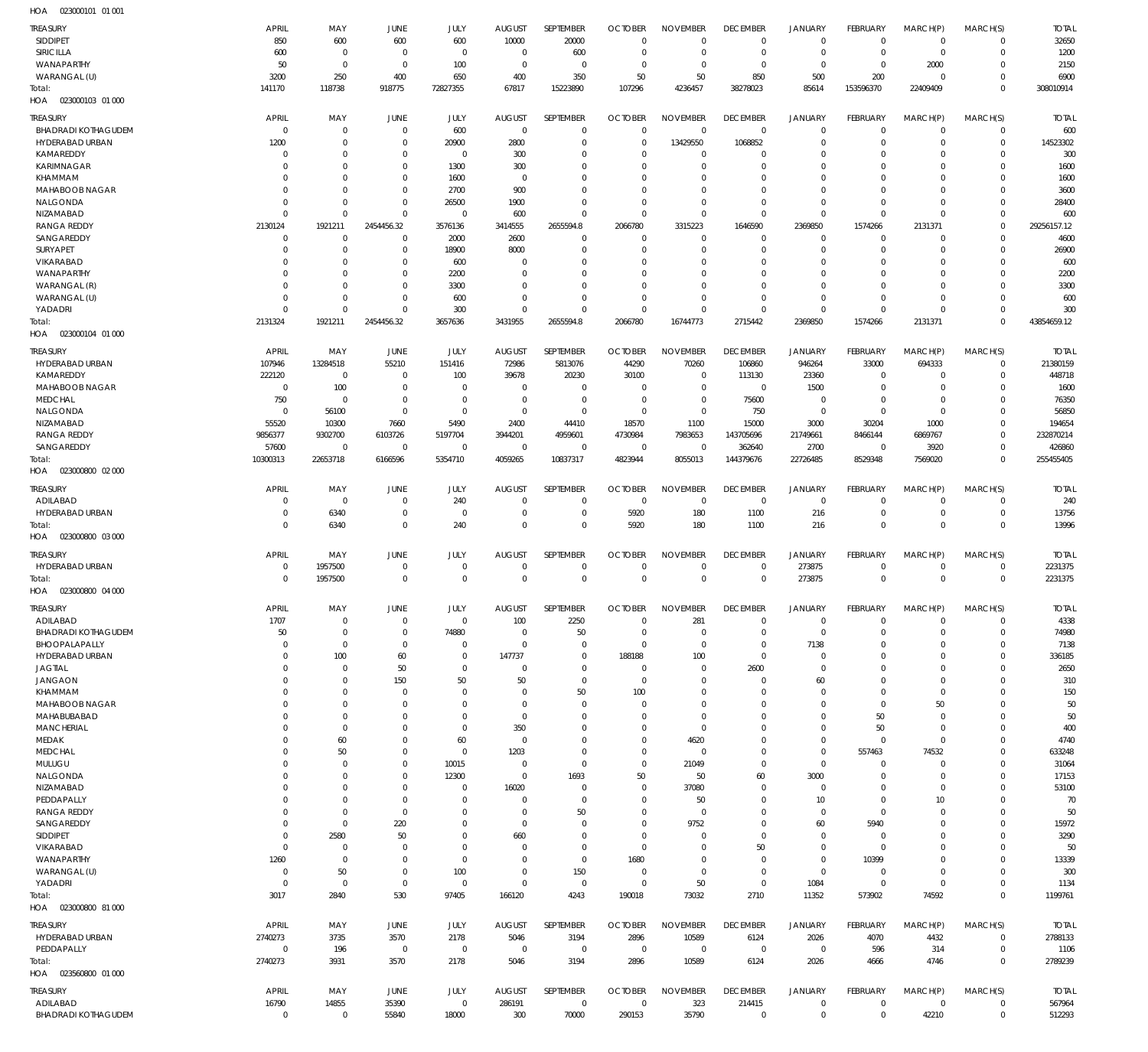| TREASURY                   | APRIL          | MAY                 | JUNE           | JULY                | <b>AUGUST</b>  | SEPTEMBER        | <b>OCTOBER</b> | <b>NOVEMBER</b> | <b>DECEMBER</b> | <b>JANUARY</b> | <b>FEBRUARY</b> | MARCH(P)       | MARCH(S)     | TOTAL          |
|----------------------------|----------------|---------------------|----------------|---------------------|----------------|------------------|----------------|-----------------|-----------------|----------------|-----------------|----------------|--------------|----------------|
| BHOOPALAPALLY              | $\Omega$       | $\mathbf 0$         | $\overline{0}$ | $\mathbf 0$         | $\overline{0}$ | $\mathbf 0$      | $\overline{0}$ | $\mathbf 0$     | $\mathbf 0$     | 29079          | $\overline{0}$  | $\Omega$       | $\Omega$     | 29079          |
| HYDERABAD URBAN            | $\Omega$       | $\mathbf 0$         | 107115         | $\mathbf 0$         | 3695           | 5433600          | 443794         | $\mathbf 0$     | 22964           | 6000           | 5105320         | $\Omega$       | $\Omega$     | 11122488       |
| <b>JAGTIAL</b>             | C              | $\mathbf 0$         | $\overline{0}$ | $\Omega$            | $\overline{0}$ | 423433           | - 0            | $\mathbf 0$     | $\Omega$        | $\mathbf 0$    | $\Omega$        | $\Omega$       | $\Omega$     | 423433         |
| <b>JANGAON</b>             | $\Omega$       | $\mathbf 0$         | 4981           | $\Omega$            | $\Omega$       | $\mathbf 0$      | $\Omega$       | $\Omega$        | $\Omega$        | $\mathbf 0$    | $\Omega$        | $\Omega$       | $\Omega$     | 4981           |
| KAMAREDDY                  | 9200           | 24364               | 550381         | $\Omega$            | $\Omega$       | $\mathbf 0$      | 3000           | $\mathbf 0$     | 8560            | $\mathbf 0$    | 15600           | $\Omega$       | $\Omega$     | 611105         |
| KARIMNAGAR                 | $\Omega$       | $\mathbf 0$         | 168625         | $\Omega$            | $\Omega$       | $\mathbf 0$      | $\Omega$       | $\mathbf 0$     | 84523           | $\Omega$       | $\Omega$        | $\Omega$       | $\Omega$     | 253148         |
| KHAMMAM                    | C              | 54000               | 4663443        | $\Omega$            | $\Omega$       | 20000            | $\overline{0}$ | 9200            | $\overline{0}$  | 40000          | $\Omega$        | $\Omega$       | $\Omega$     | 4786643        |
| KOMARAMBHEEM ASIFABAD      | C              | $\mathbf 0$         | 841590         | $\Omega$            | $\Omega$       | $\mathbf 0$      | $\Omega$       | $\mathbf 0$     | 447892          | 265175         | $\Omega$        | $\Omega$       | $\Omega$     | 1554657        |
| MAHABOOB NAGAR             | $\Omega$       | 5128922             | $\Omega$       | 186616              | $\Omega$       | $\mathbf 0$      | $\Omega$       | 553             | $\mathbf 0$     | 15000          | $\mathcal{L}$   | $\Omega$       | $\Omega$     | 5331091        |
| <b>MANCHERIAL</b>          | $\Omega$       | $\mathbf 0$         | $\mathbf 0$    | 1092600             | $\Omega$       | 962944           | $\overline{0}$ | $\mathbf 0$     | 15200           | $\mathbf 0$    | $\mathcal{L}$   | $\Omega$       | $\Omega$     | 2070744        |
| MEDAK                      | $\Omega$       | 8098                | $\Omega$       | 29318               | $\Omega$       | $\mathbf 0$      | 173182         | $\overline{0}$  | $\Omega$        | $\mathbf 0$    | $\sqrt{ }$      | $\Omega$       | $\Omega$     | 210598         |
| <b>MEDCHAL</b>             | $\Omega$       | 12000               | $\Omega$       | $\mathbf 0$         | $\Omega$       | $\Omega$         | $\overline{0}$ | 6000            | $\Omega$        | 6000           | $\mathcal{L}$   | $\Omega$       | $\Omega$     | 24000          |
| MULUGU                     | $\Omega$       | $\mathbf 0$         | 745049         | $\mathbf 0$         | $\Omega$       | $\mathbf 0$      | 2790           | 28237           | 0               | $\mathbf 0$    | $\Omega$        | $\Omega$       | $\Omega$     | 776076         |
| NAGARKURNOOL               | $\Omega$       | $\mathbf 0$         | $\mathbf 0$    | 50000               | $\Omega$       | $\Omega$         | $\overline{0}$ | $\mathbf 0$     | $\Omega$        | $\Omega$       | $\Omega$        | $\Omega$       | $\Omega$     | 50000          |
| NALGONDA                   | $\overline{0}$ | 126162              | 61847          | $\mathbf 0$         | $\Omega$       | $\mathbf 0$      | 13700          | $\mathbf 0$     | 64872           | $\mathbf 0$    | 4000            | $\Omega$       | $\Omega$     | 270581         |
| NIZAMABAD                  | 6000           | $\mathbf 0$         | $\mathbf 0$    | $\mathbf 0$         | 659094         | $\Omega$         | $\overline{0}$ | 14425           | $\overline{0}$  | $\Omega$       | $\Omega$        | $\Omega$       | $\Omega$     | 679519         |
| PEDDAPALLY                 | $\overline{0}$ | $\mathbf 0$         | $\mathbf 0$    | 161370              | $\Omega$       | $\mathbf 0$      | $\Omega$       | 703889          | $\Omega$        | 12000          | $\mathcal{L}$   | $\Omega$       | $\Omega$     | 877259         |
| RANGA REDDY                | $\Omega$       | 21250               | 280175         | 88311               | $\Omega$       | $\mathbf 0$      | 23000          | 18585           | 411110          | $\mathbf 0$    | $\mathcal{L}$   | $\Omega$       | $\Omega$     | 842431         |
| SANGAREDDY                 | 139400         | $\mathbf 0$         | $\mathbf 0$    | 876105              | $\Omega$       | $\mathbf 0$      | 6686           | $\mathbf 0$     | 800             | $\mathbf{0}$   | $\sqrt{ }$      | $\Omega$       | $\Omega$     | 1022991        |
| <b>SIDDIPET</b>            | $\mathbf{0}$   | 181641              | 211100         | $\mathbf 0$         | 80000          | $\mathbf 0$      | 279450         | $\mathbf 0$     | 14435           | $\mathbf 0$    | $\sqrt{ }$      | $\Omega$       | $\Omega$     | 766626         |
| SIRICILLA                  | $\Omega$       | $\mathbf 0$         | 573000         | $\mathbf 0$         | $\Omega$       | $\mathbf 0$      | $\overline{0}$ | $\mathbf 0$     | $\overline{0}$  | 520470         | $\sqrt{ }$      | $\Omega$       | $\Omega$     | 1093470        |
| SURYAPET                   | $\Omega$       | $\mathbf 0$         | 21000          | $\mathbf 0$         | $\Omega$       | 110000           | 152412         | $\mathbf 0$     | 600             | $\mathbf{0}$   | $\mathcal{L}$   | $\Omega$       | $\Omega$     | 284012         |
| WARANGAL (U)               | $\Omega$       | $\mathbf 0$         | 178928         | 4025                | $^{\circ}$     | $\mathbf 0$      | $\overline{0}$ | 263095          | $\overline{0}$  | $\mathbf 0$    | $\Omega$        | $\Omega$       | $\Omega$     | 446048         |
| YADADRI                    | $\Omega$       | 173809              | $\Omega$       | 178896              | $\Omega$       | $\mathbf 0$      | 110890         | $\mathbf 0$     | $\Omega$        | $\Omega$       | $\Omega$        | $\Omega$       | $\Omega$     | 463595         |
| Total:                     | 171390         | 5745101             | 8498464        | 2685241             | 1029280        | 7019977          | 1499057        | 1080097         | 1285371         | 893724         | 5124920         | 42210          | $\Omega$     | 35074832       |
| HOA<br>025000102 01 000    |                |                     |                |                     |                |                  |                |                 |                 |                |                 |                |              |                |
|                            |                |                     |                |                     |                |                  |                |                 |                 |                |                 |                |              |                |
| TREASURY                   | APRIL          | MAY                 | JUNE           | JULY                | <b>AUGUST</b>  | <b>SEPTEMBER</b> | <b>OCTOBER</b> | <b>NOVEMBER</b> | <b>DECEMBER</b> | <b>JANUARY</b> | <b>FEBRUARY</b> | MARCH(P)       | MARCH(S)     | <b>TOTAL</b>   |
| HYDERABAD URBAN            | $\Omega$       | $\mathbf{0}$        | $\Omega$       | 0                   | $\Omega$       | $\mathbf 0$      | $\overline{0}$ | $^{\circ}$      | $^{\circ}$      | $^{\circ}$     | $^{\circ}$      | 18629942       | $\Omega$     | 18629942       |
| KAMAREDDY                  | C              | $\mathbf 0$         | $\Omega$       | $\Omega$            | $\Omega$       | 22439            | $\Omega$       | $\Omega$        | 3490            | $\mathbf{0}$   | $\Omega$        | $\Omega$       | $\Omega$     | 25929          |
| WARANGAL (U)               | 1500           | $\mathbf 0$         | $\Omega$       | $\Omega$            | $\Omega$       | 18000            | 1500           | 6000            | $\Omega$        | $\mathbf 0$    | 9000            | $\Omega$       | $\Omega$     | 36000          |
| Total:                     | 1500           | $\mathbf 0$         | $\Omega$       | $\Omega$            | $\Omega$       | 40439            | 1500           | 6000            | 3490            | $\mathbf 0$    | 9000            | 18629942       | $\Omega$     | 18691871       |
| HOA  025000102  01 001     |                |                     |                |                     |                |                  |                |                 |                 |                |                 |                |              |                |
| <b>TREASURY</b>            | APRIL          | MAY                 | JUNE           | JULY                | <b>AUGUST</b>  | SEPTEMBER        | <b>OCTOBER</b> | <b>NOVEMBER</b> | <b>DECEMBER</b> | JANUARY        | FEBRUARY        | MARCH(P)       | MARCH(S)     | total          |
| HYDERABAD URBAN            | $\overline{0}$ | $\mathbf 0$         | $\mathbf 0$    | $\mathbf 0$         | $^{\circ}$     | 17338424         | 12173673       | 216597          | 13414735        | 23275158       | 16318502        | 160680         | $\Omega$     | 82897769       |
| KAMAREDDY                  | 3990           | 51959               | $\mathbf 0$    | $\mathbf 0$         | $\Omega$       | $\mathbf 0$      | $^{\circ}$     | $^{\circ}$      | $^{\circ}$      | $\mathbf 0$    | $\Omega$        | $\mathbf 0$    | $\Omega$     | 55949          |
| NALGONDA                   | $\Omega$       | 25935               | $\mathbf 0$    | $\mathbf 0$         | $^{\circ}$     | $\mathbf 0$      | $\Omega$       | $\mathbf 0$     | $^{\circ}$      | $\mathbf 0$    | $\Omega$        | $\mathbf{0}$   | $\Omega$     | 25935          |
| <b>RANGA REDDY</b>         | $\Omega$       |                     |                |                     |                | 5760             | $^{\circ}$     |                 | $\Omega$        | $\mathbf 0$    |                 |                | $\Omega$     |                |
|                            |                | $\mathbf 0$         | 6525           | 36105               | 4690           |                  |                | 15000           |                 |                | 17300           | 9000           |              | 94380          |
| SANGAREDDY                 | 5000           | $\mathbf 0$         | $\mathbf 0$    | 67280               | $^{\circ}$     | $^{\circ}$       | $\Omega$       | $\mathbf 0$     | $\mathbf 0$     | 915350         | $^{\circ}$      | 9250           | $\Omega$     | 996880         |
| Total:                     | 8990           | 77894               | 6525           | 103385              | 4690           | 17344184         | 12173673       | 231597          | 13414735        | 24190508       | 16335802        | 178930         | $\Omega$     | 84070913       |
| HOA  025000102  02  001    |                |                     |                |                     |                |                  |                |                 |                 |                |                 |                |              |                |
| TREASURY                   | APRIL          | MAY                 | JUNE           | JULY                | <b>AUGUST</b>  | SEPTEMBER        | <b>OCTOBER</b> | <b>NOVEMBER</b> | <b>DECEMBER</b> | <b>JANUARY</b> | FEBRUARY        | MARCH(P)       | MARCH(S)     | <b>TOTAL</b>   |
| ADILABAD                   | $\Omega$       | $\mathbf 0$         | $\Omega$       | $\Omega$            | $\Omega$       | $\mathbf 0$      | 7500           | $\mathbf 0$     | $^{\circ}$      | $\mathbf 0$    | $^{\circ}$      | $\Omega$       | $\Omega$     | 7500           |
| HYDERABAD URBAN            | C              | $\mathbf{0}$        | $\Omega$       | $\Omega$            | $\Omega$       | $^{\circ}$       | $\Omega$       | $\Omega$        | 65080           | $\mathbf 0$    | 31500           | 4500           | $\Omega$     | 101080         |
| KAMAREDDY                  | 1732           | 34640               | $\Omega$       | $\Omega$            | $\Omega$       | 24129            | $\Omega$       | $\Omega$        | 3440            | $\Omega$       | $\Omega$        | $\Omega$       | $\Omega$     | 63941          |
| NAGARKURNOOL               | $\Omega$       | 1000                | 10688          | $\Omega$            | $\Omega$       | $\Omega$         | $\Omega$       | $\Omega$        | $\mathcal{L}$   | $\Omega$       | $\Omega$        | $\Omega$       | $\Omega$     | 11688          |
| NALGONDA                   | $\Omega$       | 8648                | $\Omega$       | $\Omega$            | $\Omega$       | $\Omega$         | $\Omega$       | $\Omega$        | $\Omega$        | $\Omega$       | $\Omega$        | $\Omega$       | $\Omega$     | 8648           |
| Total:                     | 1732           | 44288               | 10688          | $\Omega$            | $\Omega$       | 24129            | 7500           | $\Omega$        | 68520           | $\Omega$       | 31500           | 4500           | $\Omega$     | 192857         |
| HOA  025000102  03  001    |                |                     |                |                     |                |                  |                |                 |                 |                |                 |                |              |                |
|                            |                |                     |                |                     |                |                  |                |                 |                 |                |                 |                |              |                |
| <b>TREASURY</b>            | APRIL          | MAY                 | JUNE           | JULY                | <b>AUGUST</b>  | SEPTEMBER        | <b>OCTOBER</b> | <b>NOVEMBER</b> | <b>DECEMBER</b> | JANUARY        | <b>FEBRUARY</b> | MARCH(P)       | MARCH(S)     | <b>TOTAL</b>   |
| HYDERABAD URBAN            | $\mathbf{0}$   | $\mathbf 0$         | $\mathbf 0$    | $\mathbf 0$         | $^{\circ}$     | $\mathbf 0$      | $\mathbf 0$    | 336000          | 337160          | 7989           | $\mathbf 0$     | 3600           | $\mathbf 0$  | 684749         |
| KAMAREDDY                  | 85466          | 65580               | $\mathbf 0$    | $\mathbf 0$         | 0              | 100456           | $^{\circ}$     | $\mathbf 0$     | 8070            | $\mathbf 0$    | $\Omega$        | $\overline{0}$ | $\Omega$     | 259572         |
| NALGONDA                   | $\mathbf{0}$   | 34581               | $\mathbf 0$    | $\mathbf 0$         | $\Omega$       | $\mathbf 0$      | $\overline{0}$ | $\mathbf 0$     | $\overline{0}$  | $\mathbf 0$    | $\overline{0}$  | $\Omega$       | $\Omega$     | 34581          |
| <b>RANGA REDDY</b>         | 48500          | 29450               | 1952555        | 56600               | $^{\circ}$     | 46305            | 27466          | $-15000$        | 51700           | 54500          | 46150           | 5200           | $\Omega$     | 2303426        |
| SANGAREDDY                 | $\Omega$       | $\mathbf 0$         | $\mathbf 0$    | $\mathbf 0$         | $\overline{0}$ | $\mathbf 0$      | $\overline{0}$ | $\mathbf 0$     | $\mathbf 0$     | 678190         | $\overline{0}$  | $\Omega$       | $\Omega$     | 678190         |
| WARANGAL (U)               | $\Omega$       | $\mathbf 0$         | $\mathbf 0$    | $\mathbf 0$         | 48750          | $\mathbf 0$      | $\overline{0}$ | 750             | $\overline{0}$  | $\mathbf 0$    | 24000           | $\mathbf{0}$   | $\Omega$     | 73500          |
| Total:                     | 133966         | 129611              | 1952555        | 56600               | 48750          | 146761           | 27466          | 321750          | 396930          | 740679         | 70150           | 8800           | $\Omega$     | 4034018        |
| HOA  025000800  81  001    |                |                     |                |                     |                |                  |                |                 |                 |                |                 |                |              |                |
| TREASURY                   | <b>APRIL</b>   | MAY                 | JUNE           | JULY                | <b>AUGUST</b>  | SEPTEMBER        | <b>OCTOBER</b> | <b>NOVEMBER</b> | <b>DECEMBER</b> | <b>JANUARY</b> | <b>FEBRUARY</b> | MARCH(P)       | MARCH(S)     | <b>TOTAL</b>   |
| JOGULAMBA GADWAL           | $\Omega$       | $\mathbf 0$         | $\mathbf 0$    | $\mathbf 0$         | $\Omega$       | $\mathbf 0$      | $\Omega$       | 12000           | 1000            | 1000           | 1000            | $\mathbf{0}$   | $\Omega$     | 15000          |
| KAMAREDDY                  | C              | 5000                | 1000           | $\mathbf 0$         | $\overline{0}$ | 2000             | $^{\circ}$     | $^{\circ}$      | 2000            | 3000           | 1000            | 1000           | $\Omega$     | 15000          |
| MAHABOOB NAGAR             | C              | $\mathbf 0$         | $\mathbf 0$    | 1452                | 1000           | 1000             | 1000           | 1000            | 1000            | 1000           | 1000            | 483            | $\Omega$     | 8935           |
| NIZAMABAD                  | 2000           | $\mathbf 0$         | $\mathbf 0$    | $\mathbf 0$         | $^{\circ}$     | $\mathbf 0$      | $\mathbf 0$    | $^{\circ}$      | $^{\circ}$      | $\mathbf 0$    | $\overline{0}$  | $\Omega$       | $\Omega$     | 2000           |
|                            |                |                     |                | $\mathbf 0$         | 1000           |                  |                |                 |                 |                |                 |                | $\Omega$     |                |
| WANAPARTHY                 | 1000<br>3000   | $\mathbf 0$<br>5000 | 2000<br>3000   | 1452                |                | 2000<br>5000     | 1000           | 1000<br>14000   | 1000<br>5000    | 1000<br>6000   | 1000<br>4000    | 1000<br>2483   | $\Omega$     | 12000<br>52935 |
| Total:                     |                |                     |                |                     | 2000           |                  | 2000           |                 |                 |                |                 |                |              |                |
| HOA  040100103  01  000    |                |                     |                |                     |                |                  |                |                 |                 |                |                 |                |              |                |
| <b>TREASURY</b>            | APRIL          | MAY                 | JUNE           | JULY                | <b>AUGUST</b>  | SEPTEMBER        | <b>OCTOBER</b> | <b>NOVEMBER</b> | <b>DECEMBER</b> | <b>JANUARY</b> | <b>FEBRUARY</b> | MARCH(P)       | MARCH(S)     | <b>TOTAL</b>   |
| SANGAREDDY                 | $\mathbf{0}$   | $\mathbf 0$         | 0              | 0                   | $^{\circ}$     | $\mathbf 0$      | $^{\circ}$     | $\mathbf 0$     | $^{\circ}$      | $\mathbf 0$    | $^{\circ}$      | 7500           | $\mathbf 0$  | 7500           |
| Total:                     | $\Omega$       | $\mathbf 0$         | $\mathbf 0$    | $\mathbf 0$         | $\mathbf 0$    | $\mathbf 0$      | $\overline{0}$ | $\mathbf 0$     | $^{\circ}$      | $\mathbf 0$    | $\mathbf 0$     | 7500           | $\mathbf 0$  | 7500           |
| HOA  040100104  01  000    |                |                     |                |                     |                |                  |                |                 |                 |                |                 |                |              |                |
|                            |                |                     |                |                     |                |                  |                |                 |                 |                |                 |                |              |                |
| TREASURY                   | <b>APRIL</b>   | MAY                 | JUNE           | JULY                | <b>AUGUST</b>  | SEPTEMBER        | <b>OCTOBER</b> | <b>NOVEMBER</b> | <b>DECEMBER</b> | <b>JANUARY</b> | <b>FEBRUARY</b> | MARCH(P)       | MARCH(S)     | Total          |
| SANGAREDDY                 | $\mathbf{0}$   | $\mathbf 0$         | $\mathbf 0$    | $\mathbf 0$         | $\overline{0}$ | $\mathbf 0$      | 1100           | $\mathbf 0$     | $\mathbf 0$     | $\mathbf 0$    | $\mathbf 0$     | $\mathbf 0$    | $\Omega$     | 1100           |
| Total:                     | $\overline{0}$ | $\mathbf 0$         | $\mathbf 0$    | $\mathsf{O}\xspace$ | $\overline{0}$ | $\mathbf 0$      | 1100           | $\mathbf 0$     | $\mathbf 0$     | $\mathbf 0$    | $\mathbf 0$     | $\mathbf{0}$   | $\mathbf{0}$ | 1100           |
| HOA  040100107  01  000    |                |                     |                |                     |                |                  |                |                 |                 |                |                 |                |              |                |
| TREASURY                   | APRIL          | MAY                 | JUNE           | JULY                | <b>AUGUST</b>  | SEPTEMBER        | <b>OCTOBER</b> | <b>NOVEMBER</b> | <b>DECEMBER</b> | JANUARY        | FEBRUARY        | MARCH(P)       | MARCH(S)     | <b>TOTAL</b>   |
| ADILABAD                   | 49000          | 28700               | 11100          | 66800               | 62500          | 73500            | 27000          | 6000            | 6500            | 6000           | 26100           | 12100          | 0            | 375300         |
| <b>BHADRADI KOTHAGUDEM</b> | 36500          | 55200               | 86000          | 103200              | 74000          | 73500            | 90500          | 42000           | 6500            | 18300          | 9000            | 24000          | $\mathbf{0}$ | 618700         |
| BHOOPALAPALLY              | 9000           | 7600                | 34200          | 14700               | 23800          | 11300            | 6200           | 12300           | 4500            | 3200           | 6000            | 3850           | 0            | 136650         |
|                            |                |                     |                |                     |                |                  |                |                 |                 |                |                 |                |              |                |
| HYDERABAD URBAN            | 38500          | 158000              | 37500          | 16000               | 54500          | 18000            | 44000          | $\mathbf 0$     | 23000           | 5000           | 53500           | 60000          | $\Omega$     | 508000         |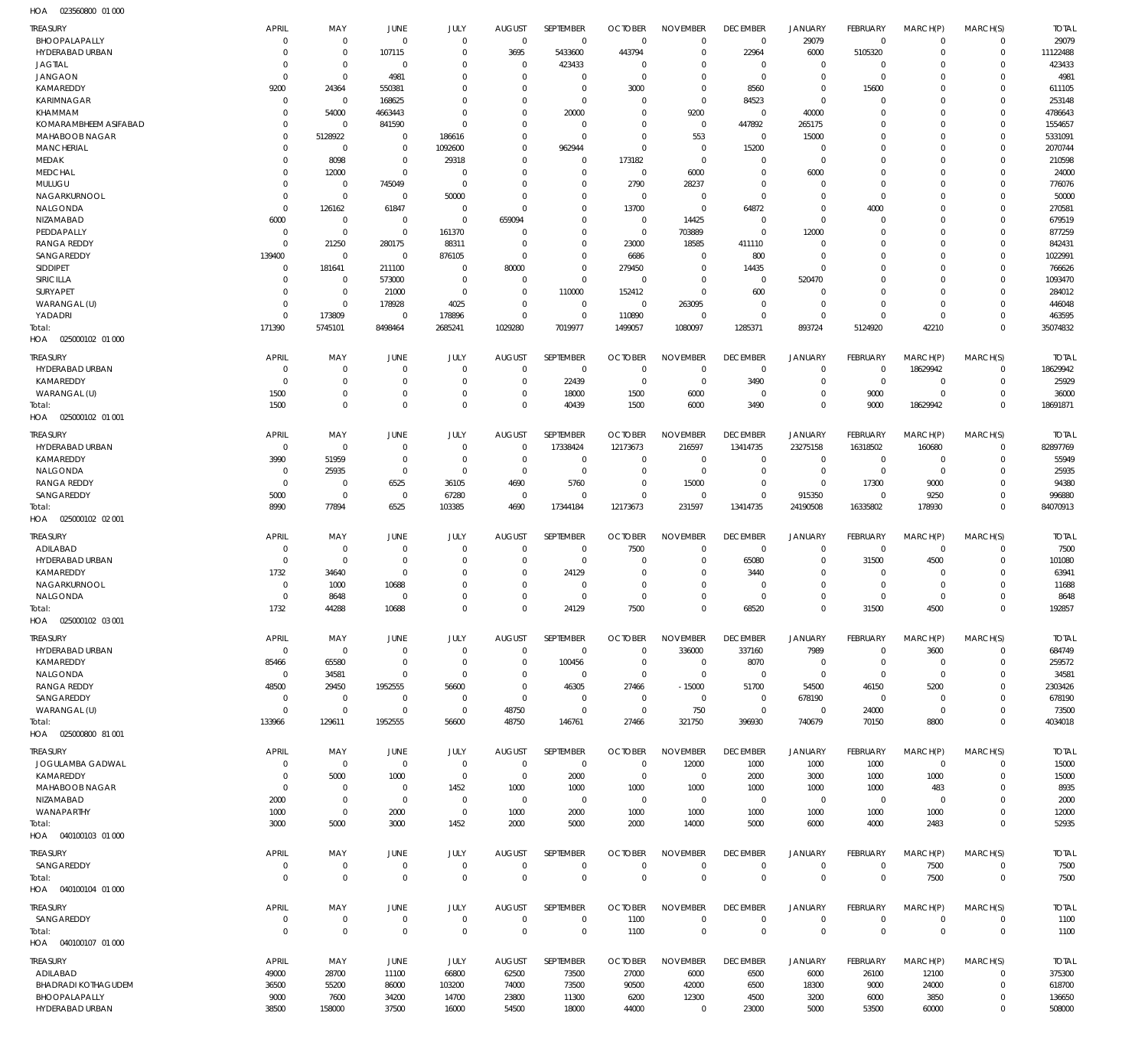| <b>TREASURY</b>                     | <b>APRIL</b>               | MAY                        | <b>JUNE</b>             | JULY                 | <b>AUGUST</b>                 | SEPTEMBER                  | <b>OCTOBER</b>                   | <b>NOVEMBER</b>            | <b>DECEMBER</b>               | JANUARY                    | FEBRUARY                         | MARCH(P)                   | MARCH(S)                   | <b>TOTAL</b>       |
|-------------------------------------|----------------------------|----------------------------|-------------------------|----------------------|-------------------------------|----------------------------|----------------------------------|----------------------------|-------------------------------|----------------------------|----------------------------------|----------------------------|----------------------------|--------------------|
| <b>JAGTIAL</b>                      | 15000                      | 31100                      | 53400                   | 117600               | 134400                        | 21000                      | 17000                            | 32000                      | 22500                         | 9000                       | 12500                            | 6000                       | $\mathbf 0$                | 471500             |
| <b>JANGAON</b>                      | 15800                      | 28300                      | 12300                   | 4400                 | 8200                          | 12700                      | 6500                             | 7900                       | 81100                         | 15400                      | 5500                             | 4600                       | $\mathbf 0$                | 202700             |
| JOGULAMBA GADWAL<br>KAMAREDDY       | 18500<br>$\overline{0}$    | 19050<br>$\mathbf 0$       | 21500<br>$\overline{0}$ | 59100<br>$\mathbf 0$ | 120400<br>$\mathbf 0$         | 239300<br>$\mathbf 0$      | 88600<br>500                     | 12500<br>$\mathbf 0$       | 10000<br>$\overline{0}$       | 6000<br>$\mathbf 0$        | 26500<br>$\overline{0}$          | 9000<br>$\mathbf 0$        | $\mathbf 0$<br>$\mathbf 0$ | 630450<br>500      |
| <b>KARIMNAGAR</b>                   | 19500                      | 27500                      | 45500                   | 26000                | 51500                         | 38000                      | 43500                            | 11000                      | 91500                         | 69000                      | 21000                            | 116000                     | $\Omega$                   | 560000             |
| KHAMMAM                             | 30600                      | 83250                      | 129800                  | 116900               | 145600                        | 82900                      | 183000                           | 132600                     | 63400                         | 48350                      | 39150                            | 3150                       | $\mathbf 0$                | 1058700            |
| KOMARAMBHEEM ASIFABAD               | 5500                       | 23820                      | 15100                   | 36000                | 21360                         | 16500                      | $\overline{0}$                   | $\mathbf 0$                | 1500                          | 6600                       | 19400                            | 3500                       | $\Omega$                   | 149280             |
| MAHABOOB NAGAR                      | 10500                      | 17000                      | 18250                   | 16000                | 18600                         | 2000                       | 3000                             | 9500                       | 4000                          | 4500                       | 12000                            | 9500                       | $\mathbf 0$                | 124850             |
| MAHABUBABAD                         | 20100                      | 39000                      | 34000                   | 55000                | 69700                         | 37700                      | 36400                            | 68600                      | 82500                         | 40400                      | 41000                            | 20300                      | $\Omega$                   | 544700             |
| <b>MANCHERIAL</b><br>MEDAK          | 52500<br>23100             | 15000<br>4000              | 20000<br>8400           | 50000<br>14300       | 59500<br>17400                | 7500<br>6500               | 9500<br>1500                     | 5000<br>13500              | 10000<br>15800                | 3500<br>2600               | 12000<br>9000                    | 1500<br>7500               | $\mathbf 0$<br>$\Omega$    | 246000<br>123600   |
| <b>MEDCHAL</b>                      | 16000                      | $\mathbf 0$                | $\overline{0}$          | 12500                | 500                           | 1000                       | $\overline{0}$                   | 2500                       | 1500                          | $\mathbf 0$                | $\overline{0}$                   | 7500                       | $\mathbf 0$                | 41500              |
| MULUGU                              | $\overline{0}$             | 15300                      | 40300                   | 36050                | 14000                         | 13000                      | 14200                            | 7800                       | 7800                          | 6950                       | 2000                             | 7500                       | $\Omega$                   | 164900             |
| NAGARKURNOOL                        | 15800                      | 49550                      | 81650                   | 111300               | 161900                        | 85000                      | 30000                            | 6000                       | 40000                         | 5500                       | 3500                             | 27500                      | $\mathbf 0$                | 617700             |
| <b>NALGONDA</b>                     | 9500                       | 45600                      | 50650                   | 98150                | 193150                        | 64000                      | 54650                            | 30000                      | 36000                         | 27600                      | 19000                            | 38000                      | $\Omega$                   | 666300             |
| NARAYANPET<br>NIRMAL                | 2500<br>11550              | 8000<br>23900              | 13000<br>37900          | 9500<br>18900        | 15500<br>58600                | 2100<br>99500              | 4000<br>15100                    | 4500<br>33700              | 5000<br>22000                 | 2000<br>16500              | 12000<br>3800                    | 1500<br>14800              | $\mathbf 0$<br>$\Omega$    | 79600<br>356250    |
| NIZAMABAD                           | $\overline{0}$             | $\mathbf 0$                | $\mathbf 0$             | $\mathbf 0$          | $\overline{0}$                | 750                        | $\overline{0}$                   | $\mathbf 0$                | $\mathbf 0$                   | $\mathbf 0$                | $\overline{0}$                   | $\mathbf 0$                | $\mathbf 0$                | 750                |
| PEDDAPALLY                          | 12500                      | 10750                      | 23000                   | 35500                | 26000                         | 29000                      | 19000                            | 21000                      | 6000                          | 3000                       | 7000                             | 17500                      | $\Omega$                   | 210250             |
| <b>RANGA REDDY</b>                  | 4150                       | 6900                       | 13800                   | 4200                 | 40200                         | 27000                      | 4500                             | 3000                       | 4500                          | 3000                       | 3000                             | 7500                       | $\mathbf 0$                | 121750             |
| SANGAREDDY                          | 40500                      | 94700                      | 56200                   | 45900                | 87700                         | 69500                      | 18100                            | 12300                      | 4900                          | 16000                      | 19400                            | 22800                      | $\Omega$                   | 488000             |
| <b>SIDDIPET</b><br><b>SIRICILLA</b> | 19300<br>5000              | 38750<br>21500             | 58050<br>2300           | 18950<br>8000        | 30950<br>5400                 | 20300<br>7500              | 32400<br>1500                    | 38000<br>2500              | 18600<br>2000                 | 7700<br>1500               | 15600<br>21000                   | 33500<br>5500              | $\mathbf 0$<br>$\Omega$    | 332100<br>83700    |
| <b>SURYAPET</b>                     | 120000                     | 58800                      | 62650                   | 50150                | 184700                        | 62550                      | 14600                            | 18300                      | 20900                         | 12500                      | 29100                            | 10500                      | $\mathbf 0$                | 644750             |
| VIKARABAD                           | $\overline{0}$             | 100                        | 31500                   | 3700                 | 2500                          | 8500                       | 1000                             | 9000                       | $\mathbf 0$                   | 5000                       | 1500                             | 2000                       | $\Omega$                   | 64800              |
| WANAPARTHY                          | 2700                       | 18000                      | 6000                    | 8500                 | 14500                         | 13500                      | 21100                            | 13500                      | 8500                          | 5000                       | 9500                             | 2100                       | $\mathbf 0$                | 122900             |
| WARANGAL (R)                        | 23300                      | 56900                      | 58000                   | 39500                | 56000                         | 71700                      | 14000                            | 45600                      | 22700                         | 25600                      | 13000                            | 1900                       | $\Omega$                   | 428200             |
| WARANGAL (U)                        | 16500                      | 28800                      | 40900                   | 35800                | 83300                         | 40000                      | 22100                            | 121600                     | 24700                         | 19500                      | 9000                             | 7500                       | $\Omega$                   | 449700             |
| YADADRI<br>Total:                   | 10500<br>653900            | 33800<br>1048870           | 14600<br>1117550        | 5500<br>1238100      | $\mathbf 0$<br>1836360        | 31500<br>1286800           | 17000<br>840450                  | 37500<br>759700            | 57200<br>705100               | 31700<br>426900            | 16500<br>477550                  | 10100<br>498700            | $\Omega$<br>$\Omega$       | 265900<br>10889980 |
| HOA<br>040100800 01 000             |                            |                            |                         |                      |                               |                            |                                  |                            |                               |                            |                                  |                            |                            |                    |
| <b>TREASURY</b>                     | <b>APRIL</b>               | MAY                        | JUNE                    | JULY                 | <b>AUGUST</b>                 | SEPTEMBER                  | <b>OCTOBER</b>                   | <b>NOVEMBER</b>            | <b>DECEMBER</b>               | <b>JANUARY</b>             | FEBRUARY                         | MARCH(P)                   | MARCH(S)                   | <b>TOTAL</b>       |
| ADILABAD                            | $\overline{0}$             | $\mathbf 0$                | $\mathbf 0$             | 500                  | $\overline{0}$                | $\mathbf 0$                | $\overline{0}$                   | $\mathbf 0$                | $\mathbf 0$                   | $\mathbf 0$                | $\overline{0}$                   | $\mathbf 0$                | $\mathbf 0$                | 500                |
| <b>BHADRADI KOTHAGUDEM</b>          | 8000                       | 19500                      | 26750                   | 16600                | 11600                         | 3000                       | 2500                             | $\mathbf 0$                | $\mathbf 0$                   | 100                        | 3500                             | 2500                       | $\mathbf 0$                | 94050              |
| BHOOPALAPALLY                       | $\overline{0}$             | 1500                       | $\overline{0}$          | $\mathbf 0$          | $\overline{0}$                | $\mathbf 0$                | $\overline{0}$                   | 500                        | $\mathbf 0$                   | $\mathbf 0$                | $\overline{0}$                   | $\mathbf 0$                | $\Omega$                   | 2000               |
| HYDERABAD URBAN<br><b>JANGAON</b>   | 1000<br>32500              | 6550<br>29500              | $\overline{0}$<br>21000 | $\mathbf 0$<br>16000 | $\overline{0}$<br>13000       | $\mathbf 0$<br>23000       | $\overline{0}$<br>9000           | 100<br>13800               | $\mathbf 0$<br>13500          | $\mathbf 0$<br>8000        | 1000<br>3000                     | $\mathbf 0$<br>10750       | $\Omega$<br>$\Omega$       | 8650<br>193050     |
| JOGULAMBA GADWAL                    | $^{\circ}$                 | $\overline{0}$             | $\mathbf 0$             | 2500                 | $\overline{0}$                | 500                        | 500                              | $\mathbf 0$                | 2500                          | 500                        | $\overline{0}$                   | $\Omega$                   | $\Omega$                   | 6500               |
| KAMAREDDY                           | 2500                       | 18500                      | 3150                    | 2600                 | 1000                          | 100                        | 600                              | 1000                       | 2500                          | $\mathbf 0$                | 100                              | $\mathbf 0$                | $\Omega$                   | 32050              |
| <b>KARIMNAGAR</b>                   | 5000                       | 5500                       | 9000                    | 1500                 | 3500                          | 1000                       | 2500                             | $\mathbf 0$                | 1500                          | 500                        | 3500                             | $\Omega$                   | $\mathbf 0$                | 33500              |
| KHAMMAM                             | $\mathbf 0$                | $\mathbf 0$                | 7600                    | 3500                 | 11500                         | 2500                       | 100                              | 2500                       | 1444                          | 500                        | $\overline{0}$                   | $\Omega$                   | $\Omega$                   | 29644              |
| KOMARAMBHEEM ASIFABAD               | $\mathbf 0$                | 3500                       | $\overline{0}$          | 1500                 | $\mathbf 0$                   | $\mathbf 0$                | $\overline{0}$                   | $\mathbf 0$                | $\mathbf 0$                   | $\mathbf 0$                | $^{\circ}$                       | $\Omega$                   | $\Omega$                   | 5000               |
| MAHABOOB NAGAR<br>MAHABUBABAD       | $\Omega$<br>$\Omega$       | 500<br>$\mathbf 0$         | $\overline{0}$<br>1000  | 500<br>$\mathbf 0$   | $\mathbf 0$<br>$\overline{0}$ | $\mathbf 0$<br>$\mathbf 0$ | 2000<br>$\overline{0}$           | $\mathbf 0$<br>$\mathbf 0$ | 9000<br>$\mathbf 0$           | $\mathbf 0$<br>$\mathbf 0$ | $\Omega$<br>$\Omega$             | $\Omega$<br>$\Omega$       | $\Omega$<br>$\mathbf 0$    | 12000<br>1000      |
| <b>MANCHERIAL</b>                   | $\Omega$                   | 1000                       | $^{\circ}$              | 500                  | $\overline{0}$                | 1500                       | 3500                             | $\mathbf 0$                | 500                           | $\mathbf 0$                | $\Omega$                         | $\mathbf 0$                | $\Omega$                   | 7000               |
| MEDAK                               | $\Omega$                   | 9300                       | 2800                    | $\mathbf 0$          | 1100                          | 1000                       | $\overline{0}$                   | $\Omega$                   | 2500                          | 500                        | $\Omega$                         | 2000                       | $\Omega$                   | 19200              |
| <b>MEDCHAL</b>                      | $\Omega$                   | $\mathbf 0$                | $\overline{0}$          | $\Omega$             | $\mathbf 0$                   | $\mathbf 0$                | $\Omega$                         | $\Omega$                   | 2500                          | $\mathbf 0$                | $\Omega$                         | $\Omega$                   | $\Omega$                   | 2500               |
| MULUGU                              | $\Omega$                   | $\mathbf 0$                | 1000                    | $\mathbf 0$          | 3000                          | $\mathbf 0$                | 500                              | $\mathbf 0$                | 2500                          | $\mathbf 0$                | $\Omega$                         | $\mathbf 0$                | $\mathbf 0$                | 7000               |
| NAGARKURNOOL<br>NALGONDA            | $\mathbf 0$<br>2990        | 2500<br>3000               | 500<br>500              | 0<br>$\mathbf 0$     | $\mathbf 0$<br>2500           | $\mathbf 0$<br>500         | $\overline{0}$<br>500            | $\mathbf 0$<br>500         | 1000<br>$\mathbf 0$           | $\mathbf 0$<br>3000        | $\overline{0}$<br>1000           | 500<br>$\mathbf 0$         | 0<br>0                     | 4500<br>14490      |
| NARAYANPET                          | $\mathbf 0$                | $\mathbf 0$                | $\overline{0}$          | 5000                 | 500                           | 500                        | $\overline{0}$                   | 2000                       | 500                           | $\mathbf 0$                | $\overline{0}$                   | 9500                       | $\Omega$                   | 18000              |
| NIRMAL                              | 1500                       | $\mathbf 0$                | 3500                    | $\mathbf 0$          | $^{\circ}$                    | 2000                       | $\overline{0}$                   | $\mathbf 0$                | 2500                          | $\mathbf 0$                | $\overline{0}$                   | $\mathbf 0$                | $\Omega$                   | 9500               |
| NIZAMABAD                           | 2500                       | $\mathbf 0$                | 300                     | 3000                 | 1000                          | $\mathbf 0$                | 10000                            | 7000                       | $\mathbf 0$                   | $\mathbf 0$                | $\overline{0}$                   | 1500                       | $\Omega$                   | 25300              |
| PEDDAPALLY                          | $\mathbf 0$                | $\mathbf 0$                | 2000                    | 1500                 | $\overline{0}$                | $\mathbf 0$                | 1000                             | $\mathbf 0$                | $\mathbf 0$                   | 500                        | 1500                             | $\mathbf 0$                | $\Omega$                   | 6500               |
| <b>RANGA REDDY</b>                  | $\mathbf 0$                | 1500                       | 3000                    | $\mathbf 0$          | 8000                          | $\mathbf 0$                | $\overline{0}$                   | $\mathbf 0$<br>$\mathbf 0$ | 1000                          | $\mathbf 0$<br>$\mathbf 0$ | $\overline{0}$                   | $\mathbf 0$<br>1000        | $\Omega$                   | 13500              |
| SANGAREDDY<br>SIDDIPET              | $\mathbf 0$<br>$\mathbf 0$ | $\mathbf 0$<br>$\mathbf 0$ | 2000<br>2000            | 5000<br>$\mathbf 0$  | $\overline{0}$<br>$\mathbf 0$ | 5000<br>$\mathbf 0$        | 6000<br>$\overline{0}$           | $\mathbf 0$                | $\overline{0}$<br>$\mathbf 0$ | 4000                       | $\overline{0}$<br>$\overline{0}$ | $\mathbf 0$                | $\mathbf 0$<br>$\Omega$    | 19000<br>6000      |
| <b>SIRICILLA</b>                    | 5000                       | 16050                      | 16500                   | 4000                 | 4000                          | 5000                       | $\overline{0}$                   | 2500                       | 3000                          | $\mathbf 0$                | 7500                             | 5500                       | 0                          | 69050              |
| <b>SURYAPET</b>                     | $\mathbf 0$                | 4500                       | 2000                    | 650                  | $\overline{0}$                | $\mathbf 0$                | $\mathbf 0$                      | 150                        | 5990                          | 2500                       | $\overline{0}$                   | 500                        | $\Omega$                   | 16290              |
| VIKARABAD                           | 0                          | $\mathbf 0$                | $\overline{0}$          | 1700                 | $\overline{0}$                | $\mathbf 0$                | 0                                | 0                          | 0                             | 1000                       | $\overline{0}$                   | 0                          | $\Omega$                   | 2700               |
| WANAPARTHY                          | $\mathbf 0$                | $\mathbf 0$                | $\overline{0}$          | $\mathbf 0$          | 1000                          | $\mathbf 0$                | $\mathbf 0$                      | $\mathbf 0$                | $\mathbf 0$                   | $\mathbf 0$                | 3000                             | $\mathbf 0$                | $\Omega$                   | 4000               |
| WARANGAL (R)<br>WARANGAL (U)        | $\mathbf 0$<br>$\mathbf 0$ | $\mathbf 0$<br>1800        | 3000<br>$\overline{0}$  | 2500<br>$\mathbf 0$  | $^{\circ}$<br>4500            | 1500<br>$\mathbf 0$        | $\overline{0}$<br>$\overline{0}$ | $\mathbf 0$<br>$\mathbf 0$ | $\overline{0}$<br>$\mathbf 0$ | $\mathbf 0$<br>$\mathbf 0$ | $\overline{0}$<br>1100           | $\mathbf 0$<br>$\mathbf 0$ | 0<br>$\Omega$              | 7000<br>7400       |
| YADADRI                             | 8000                       | 14500                      | 500                     | 3500                 | 13500                         | $\mathbf 0$                | 4000                             | 1600                       | 1500                          | $\mathbf 0$                | 1000                             | 10500                      | $\mathbf 0$                | 58600              |
| Total:                              | 68990                      | 139200                     | 108100                  | 72550                | 79700                         | 47100                      | 42700                            | 31650                      | 53934                         | 21100                      | 26200                            | 44250                      | $\mathbf 0$                | 735474             |
| HOA  040100800  02  001             |                            |                            |                         |                      |                               |                            |                                  |                            |                               |                            |                                  |                            |                            |                    |
| <b>TREASURY</b>                     | <b>APRIL</b>               | MAY                        | <b>JUNE</b>             | JULY                 | <b>AUGUST</b>                 | SEPTEMBER                  | <b>OCTOBER</b>                   | <b>NOVEMBER</b>            | <b>DECEMBER</b>               | JANUARY                    | FEBRUARY                         | MARCH(P)                   | MARCH(S)                   | <b>TOTAL</b>       |
| <b>BHADRADI KOTHAGUDEM</b>          | $\overline{0}$             | 225                        | $\overline{0}$          | $\mathbf 0$          | $\mathbf 0$                   | $\mathbf 0$                | $\overline{0}$                   | $\mathbf 0$                | $^{\circ}$                    | $\mathbf 0$                | $^{\circ}$                       | $\mathbf 0$                | $\mathbf 0$                | 225                |
| KHAMMAM                             | 270                        | $^{\circ}$                 | 0                       | 1660                 | 0                             | $\mathbf 0$                | 0                                | $\mathbf 0$                | $\mathbf 0$                   | 1155                       | 0                                | $\mathbf 0$                | $\mathbf 0$                | 3085               |
| Total:<br>HOA  040100800  02  800   | 270                        | 225                        | $\mathbf 0$             | 1660                 | $\Omega$                      | $\mathbf 0$                | $\mathbf 0$                      | $\mathbf 0$                | $\mathbf 0$                   | 1155                       | $\mathbf 0$                      | $\mathbf 0$                | $\mathbf 0$                | 3310               |
| <b>TREASURY</b>                     | <b>APRIL</b>               | MAY                        | JUNE                    | JULY                 | <b>AUGUST</b>                 | SEPTEMBER                  | <b>OCTOBER</b>                   | <b>NOVEMBER</b>            | <b>DECEMBER</b>               | <b>JANUARY</b>             | FEBRUARY                         | MARCH(P)                   | MARCH(S)                   | <b>TOTAL</b>       |
| <b>BHADRADI KOTHAGUDEM</b>          |                            |                            | 27650                   | 26800                | 9600                          | 15000                      | 16000                            | 1500                       | 500                           | 3000                       | 5200                             | 23400                      | $\mathbf 0$                | 210350             |
|                                     | 31600                      | 50100                      |                         |                      |                               |                            |                                  |                            |                               |                            |                                  |                            |                            |                    |
| KHAMMAM                             | 20000                      | 87950                      | 44400                   | 19150                | 5250                          | 10200                      | 15400                            | 12350                      | 9500                          | 2000                       | 11200                            | 4600                       | $\mathbf 0$                | 242000             |
| MAHABOOB NAGAR                      | $\overline{0}$             | $\overline{0}$             | 5465                    | 790                  | 150                           | $\mathbf 0$                | $\overline{0}$                   | 900                        | 365                           | 355                        | $\overline{0}$                   | 2970                       | 0                          | 10995              |
| NIZAMABAD                           | $\overline{0}$             | 6900                       | 300                     | $\mathbf 0$          | $\mathbf 0$                   | $\mathbf 0$                | $\overline{0}$                   | 800                        | 650                           | 100                        | 1300                             | 50                         | $\Omega$                   | 10100              |
| <b>RANGA REDDY</b>                  | 2480                       | 3805                       | 5125                    | $\mathbf 0$          | $\mathbf 0$                   | $\mathbf 0$                | 5210                             | 1495                       | 2065                          | 1375                       | 1190                             | 3495                       | $\mathbf 0$                | 26240              |
| SANGAREDDY<br>WARANGAL (R)          | $\overline{0}$<br>1005     | $\mathbf 0$<br>1470        | 1190<br>1035            | 1120<br>620          | $\mathbf 0$<br>$\mathbf 0$    | $\mathbf 0$<br>$\mathbf 0$ | 1080<br>1115                     | $\mathbf 0$<br>$\mathbf 0$ | 1245<br>485                   | 290<br>1175                | 315<br>$\overline{0}$            | $\mathbf 0$<br>720         | $\Omega$<br>0              | 5240<br>7625       |
| Total:                              | 55085                      | 150225                     | 85165                   | 48480                | 15000                         | 25200                      | 38805                            | 17045                      | 14810                         | 8295                       | 19205                            | 35235                      | $\Omega$                   | 512550             |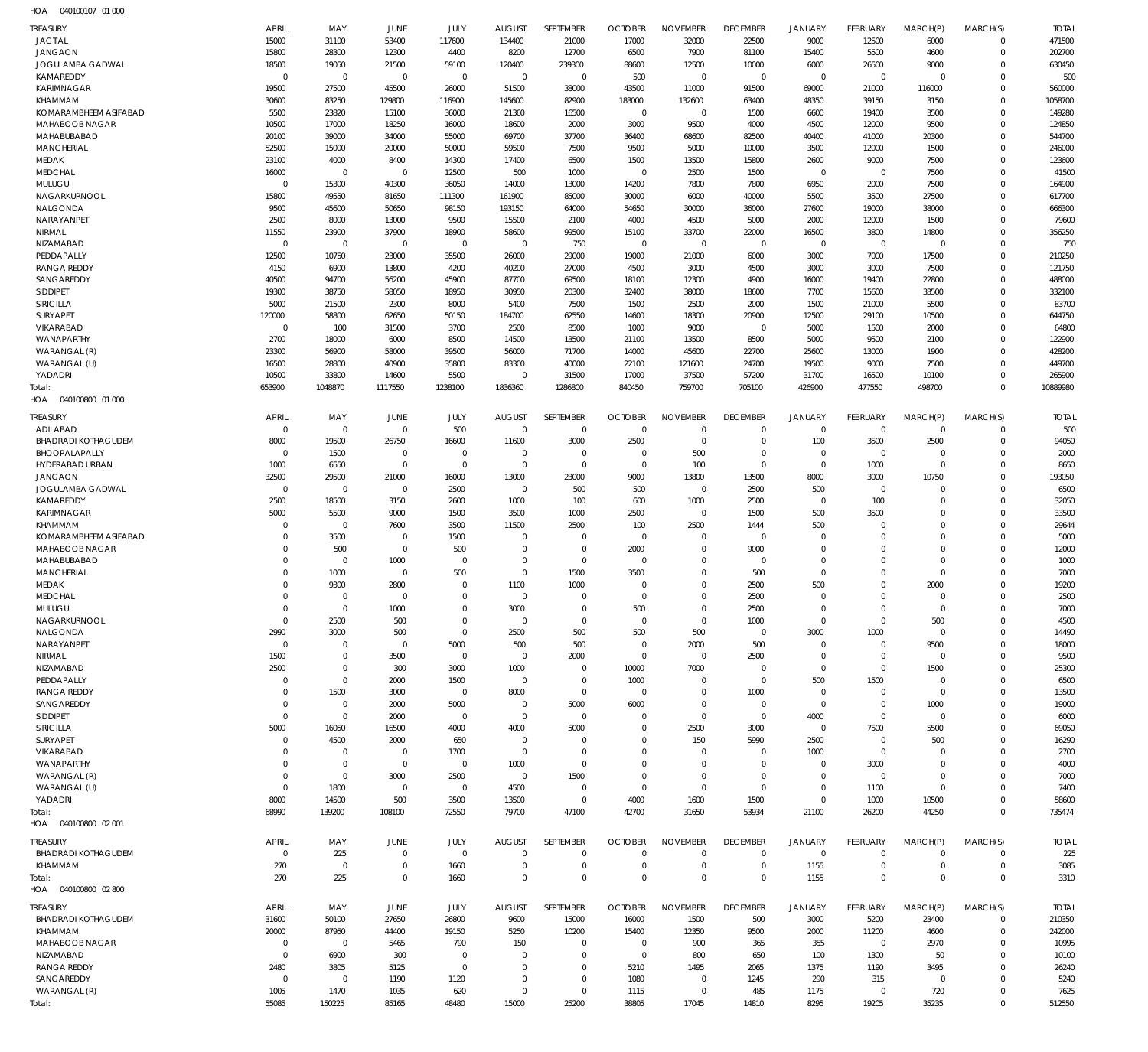040100800 79 000 HOA

| <b>TREASURY</b><br>MAHABOOB NAGAR           | <b>APRIL</b><br>$\Omega$ | MAY<br>$\mathbf 0$      | JUNE<br>$\Omega$     | JULY<br>$\Omega$     | <b>AUGUST</b><br>$\Omega$ | SEPTEMBER<br>$\mathbf 0$  | <b>OCTOBER</b><br>$\Omega$ | <b>NOVEMBER</b><br>$\Omega$ | <b>DECEMBER</b><br>$\mathbf{0}$ | <b>JANUARY</b><br>$\mathbf 0$ | <b>FEBRUARY</b><br>$\Omega$ | MARCH(P)<br>6555721  | MARCH(S)<br>$\Omega$ | <b>TOTAL</b><br>6555721 |
|---------------------------------------------|--------------------------|-------------------------|----------------------|----------------------|---------------------------|---------------------------|----------------------------|-----------------------------|---------------------------------|-------------------------------|-----------------------------|----------------------|----------------------|-------------------------|
| RANGA REDDY                                 | $\Omega$                 | $\mathbf 0$             | $\Omega$             | $\mathbf 0$          | $\Omega$                  | $\mathbf 0$               | $\Omega$                   | $\mathbf 0$                 | $\mathbf 0$                     | $\mathbf 0$                   | $\mathbf 0$                 | 16270                | $\Omega$             | 16270                   |
| Total:                                      | $\Omega$                 | $\mathbf{0}$            | $\Omega$             | $\Omega$             | $\Omega$                  | $\Omega$                  | $\Omega$                   | $\Omega$                    | $\Omega$                        | $\Omega$                      | $\Omega$                    | 6571991              | $\Omega$             | 6571991                 |
| HOA  040100800  81 000                      |                          |                         |                      |                      |                           |                           |                            |                             |                                 |                               |                             |                      |                      |                         |
| <b>TREASURY</b>                             | <b>APRIL</b>             | MAY                     | <b>JUNE</b>          | <b>JULY</b>          | <b>AUGUST</b>             | <b>SEPTEMBER</b>          | <b>OCTOBER</b>             | <b>NOVEMBER</b>             | <b>DECEMBER</b>                 | <b>JANUARY</b>                | <b>FEBRUARY</b>             | MARCH(P)             | MARCH(S)             | <b>TOTAL</b>            |
| ADILABAD                                    | 124500                   | 113500                  | 82200                | 58378                | 26500                     | 12500                     | 9500                       | 11500                       | 6227062                         | 18000                         | 35500                       | 49750                | $\Omega$             | 6768890                 |
| <b>BHADRADI KOTHAGUDEM</b><br>BHOOPALAPALLY | 31500<br>34000           | 73500<br>71850          | 95150<br>113400      | 74600<br>87600       | 72500<br>75650            | 35750<br>33200            | 33600<br>18500             | 15100<br>14450              | 12000<br>6000                   | 14500<br>17500                | 12500<br>14500              | 21500<br>18500       | $\Omega$<br>$\Omega$ | 492200<br>505150        |
| HYDERABAD URBAN                             | 53250                    | 97150                   | 95250                | 78700                | 64800                     | 92530                     | 101850                     | 63100                       | 94550                           | 44100                         | 61050                       | 80550                | $\Omega$             | 926880                  |
| <b>JAGTIAL</b>                              | 27100                    | 64750                   | 119950               | 65998                | 48000                     | 39000                     | 32000                      | 22600                       | 36500                           | 35500                         | 48000                       | 52000                | $\Omega$             | 591398                  |
| <b>JANGAON</b>                              | 23100                    | 73150                   | 19900                | 23200                | 22700                     | 29500                     | 2500                       | 12650                       | 8152                            | 5000                          | 8400                        | 9100                 | $\Omega$             | 237352                  |
| JOGULAMBA GADWAL                            | 32500                    | 205912                  | 95000                | 87900                | 88600                     | 503000                    | 39800                      | 17500                       | 23050                           | 13500                         | 23000                       | 18100                | $\Omega$             | 1147862                 |
| KAMAREDDY                                   | 70850                    | 89950                   | 72650                | 62600                | 29000                     | 69050                     | 73100                      | 95150                       | 50750                           | 39200                         | 54650                       | 40550                | $\Omega$             | 747500                  |
| KARIMNAGAR                                  | 64650                    | 122850                  | 186050               | 70550                | 67050                     | 137054                    | 36600                      | 20715                       | 284132                          | 37320                         | 35070                       | 35000                | $\Omega$             | 1097041                 |
| <b>KHAMMAM</b>                              | 28900                    | 160319                  | 186050               | 186400               | 121600                    | 80450                     | 46150                      | 40600                       | 24598                           | 21909                         | 14000                       | 8000                 | $\Omega$             | 918976                  |
| KOMARAMBHEEM ASIFABAD                       | 50500                    | 81390                   | 41160                | 48660                | 16000                     | 6660                      | 4500                       | 500                         | 4000                            | 17000                         | 11000                       | 8500                 | $\Omega$<br>$\Omega$ | 289870<br>36097932      |
| MAHABOOB NAGAR<br>MAHABUBABAD               | 31100<br>73000           | 58520<br>159250         | 38100<br>135400      | 29000<br>66500       | 56700<br>59500            | 17000<br>59500            | 15500<br>23000             | 35781755<br>35000           | 11500<br>22000                  | 11050<br>37700                | 13150<br>41500              | 34557<br>27000       | $\Omega$             | 739350                  |
| MANCHERIAL                                  | 45250                    | 43050                   | 121500               | 46200                | 61200                     | 19950                     | 9500                       | 7250                        | 15806                           | 8750                          | 50500                       | 2500                 | $\Omega$             | 431456                  |
| <b>MEDAK</b>                                | 36500                    | 56250                   | 24900                | 45800                | 33100                     | 13000                     | 15000                      | 32300                       | 19381                           | 10150                         | 12500                       | 22850                | $\Omega$             | 321731                  |
| <b>MEDCHAL</b>                              | 15500                    | 24250                   | 14700                | 23980                | 43450                     | 26550                     | 17081                      | 21750                       | 37800                           | 16000                         | 31100                       | 27550                | $\Omega$             | 299711                  |
| MULUGU                                      | 150                      | 35000                   | 72350                | 66500                | 24700                     | 18200                     | 23250                      | 14000                       | 9000                            | 5000                          | 28000                       | 41750                | $\Omega$             | 337900                  |
| NAGARKURNOOL                                | 34900                    | 92550                   | 85400                | 40600                | 49700                     | 40000                     | 5850                       | 9000                        | 12000                           | 9500                          | 9050                        | 42500                | $\Omega$             | 431050                  |
| NALGONDA                                    | 69700                    | 216800                  | 233350               | 147400               | 177550                    | 66600                     | 150200                     | 82800                       | 85278                           | 68900                         | 56745                       | 50040                | $\Omega$             | 1405363                 |
| NARAYANPET                                  | 23000                    | 54300                   | 76350                | 48000                | 23250                     | 8100                      | 12000                      | 9600                        | 5500                            | 12000                         | 17000                       | 14500                | $\Omega$             | 303600                  |
| NIRMAL<br>NIZAMABAD                         | 71200<br>5801966         | 140650<br>144300        | 85300<br>121050      | 54100                | 36450<br>38950            | 46700                     | 32900                      | 39600<br>84150              | 20300<br>274900                 | 20500<br>50600                | 16100<br>49050              | 54400                | $\Omega$<br>$\Omega$ | 618200<br>6798266       |
| PEDDAPALLY                                  | 36550                    | 74750                   | 90500                | 65350<br>93000       | 53450                     | 30250<br>23084            | 78500<br>26500             | 20000                       | 51944                           | 29100                         | 18100                       | 59200<br>18500       | $\Omega$             | 535478                  |
| PPO - MOTIGALLY (TELANGANA)                 | $\Omega$                 | $\mathbf 0$             | $\Omega$             | 1280                 | $\Omega$                  | $\mathbf 0$               | $\mathbf 0$                | $\mathbf 0$                 | $\Omega$                        | $\mathbf 0$                   | $\mathbf 0$                 | $\Omega$             | $\Omega$             | 1280                    |
| <b>RANGA REDDY</b>                          | 145951                   | 257250                  | 229530               | 206140               | 231680                    | 162450                    | 103900                     | 108400                      | 210900                          | 119750                        | 116350                      | 116100               | $\Omega$             | 2008401                 |
| SANGAREDDY                                  | 76950                    | 169950                  | 112200               | 66150                | 44900                     | 30993                     | 140840                     | 9200                        | 42182543                        | 7946100                       | 18500                       | 56231                | $\Omega$             | 50854557                |
| <b>SIDDIPET</b>                             | 62450                    | 111550                  | 99800                | 64000                | 46550                     | 32700                     | 39050                      | 41800                       | 16300                           | 31450                         | 48200                       | 37050                | $\Omega$             | 630900                  |
| <b>SIRICILLA</b>                            | 17000                    | 33000                   | 30000                | 13000                | 13500                     | 4500                      | 4500                       | 6000                        | 14750                           | 7000                          | 20050                       | 24500                | $\Omega$             | 187800                  |
| SURYAPET                                    | 46500                    | 144765                  | 157550               | 112600               | 138350                    | 42650                     | 46600                      | 51650                       | 62631                           | 19200                         | 27850                       | 37000                | $\Omega$             | 887346                  |
| VIKARABAD<br>WANAPARTHY                     | 58300<br>20750           | 104650<br>33650         | 94750                | 74500                | 51550                     | 18500                     | 43000                      | 32300                       | 17500                           | 31550                         | 44000                       | 99000                | $\Omega$<br>$\Omega$ | 669600<br>345450        |
| WARANGAL (R)                                | 37800                    | 154750                  | 36100<br>1506418     | 33600<br>85800       | 37700<br>92800            | 40000<br>57300            | 47500<br>14100             | 25500<br>42200              | 23750<br>41902                  | 23400<br>61630                | 16000<br>23600              | 7500<br>30600        | $\Omega$             | 2148900                 |
| WARANGAL (U)                                | 132450                   | 51700                   | 73700                | 75600                | 66350                     | 25900                     | 34600                      | 17700                       | 32319                           | 18735                         | 29100                       | 15500                | $\Omega$             | 573654                  |
| YADADRI                                     | 21750                    | 81000                   | 43870                | 35250                | 20000                     | 29365                     | 37200                      | 9500                        | 55000                           | 18500                         | 33500                       | 39100                | $\Omega$             | 424035                  |
| Total:                                      | 7399567                  | 3396256                 | 4589578              | 2338936              | 2033780                   | 1851986                   | 1318671                    | 36795320                    | 49993798                        | 8820094                       | 1037615                     | 1199478              | $\Omega$             | 120775079               |
| HOA  040300106  01 000                      |                          |                         |                      |                      |                           |                           |                            |                             |                                 |                               |                             |                      |                      |                         |
| <b>TREASURY</b>                             | <b>APRIL</b>             | MAY                     | <b>JUNE</b>          | JULY                 | <b>AUGUST</b>             | SEPTEMBER                 | <b>OCTOBER</b>             | <b>NOVEMBER</b>             | <b>DECEMBER</b>                 | <b>JANUARY</b>                | FEBRUARY                    | MARCH(P)             | MARCH(S)             | <b>TOTAL</b>            |
| <b>JAGTIAL</b>                              | $\Omega$                 | $\overline{0}$          | $\overline{0}$       | $\Omega$             | $\Omega$                  | $\mathbf 0$               | $\Omega$                   | 94                          | $^{\circ}$                      | $\mathbf 0$                   | $\Omega$                    | $\Omega$             | $\Omega$             | 94                      |
| MANCHERIAL                                  | $\Omega$                 | $\mathbf 0$             | $\Omega$             | $\Omega$             | $\Omega$                  | 4500                      | 5575                       | 33000                       | $\mathbf 0$                     | $\mathbf 0$                   | $\Omega$                    | $\Omega$             | $\Omega$             | 43075                   |
| NALGONDA                                    | $\Omega$                 | $\Omega$                | $\Omega$             | $\Omega$             | $\Omega$                  | $\mathbf 0$               | $\overline{0}$             | $\mathbf 0$                 | 31000                           | $\mathbf 0$                   | $\Omega$                    | $\Omega$             | $\Omega$             | 31000                   |
| Total:                                      | $\Omega$                 | $\Omega$                | $\Omega$             | $\Omega$             | $\Omega$                  | 4500                      | 5575                       | 33094                       | 31000                           | $\Omega$                      | $\Omega$                    | $\Omega$             | $\Omega$             | 74169                   |
| HOA  040300501  01 800                      |                          |                         |                      |                      |                           |                           |                            |                             |                                 |                               |                             |                      |                      |                         |
| <b>TREASURY</b>                             | APRIL                    | MAY                     | JUNE                 | JULY                 | <b>AUGUST</b>             |                           |                            |                             | <b>DECEMBER</b>                 |                               |                             | MARCH(P)             |                      |                         |
| HYDERABAD URBAN                             | 307710                   | 225070                  |                      |                      |                           | SEPTEMBER                 | <b>OCTOBER</b>             | <b>NOVEMBER</b>             |                                 | JANUARY                       | FEBRUARY                    |                      | MARCH(S)             | <b>TOTAL</b>            |
| SANGAREDDY                                  |                          |                         | 366212               | 194208               | 373880                    | 290418                    | 422711                     | 446990                      | 434271                          | 576402                        | 396809                      | 394376               | $\Omega$             | 4429057                 |
| Total:                                      | $^{\circ}$               | 49500                   | 16500                | 16500                | $\mathbf 0$               | 16500                     | 16500                      | 33000                       | 16500                           | 16500                         | 16500                       | 16500                | $\Omega$             | 214500                  |
|                                             | 307710                   | 274570                  | 382712               | 210708               | 373880                    | 306918                    | 439211                     | 479990                      | 450771                          | 592902                        | 413309                      | 410876               | $\Omega$             | 4643557                 |
| HOA  040300800  01 000                      |                          |                         |                      |                      |                           |                           |                            |                             |                                 |                               |                             |                      |                      |                         |
| <b>TREASURY</b>                             | <b>APRIL</b>             | MAY                     | JUNE                 | JULY                 | <b>AUGUST</b>             | SEPTEMBER                 | <b>OCTOBER</b>             | <b>NOVEMBER</b>             | <b>DECEMBER</b>                 | JANUARY                       | FEBRUARY                    | MARCH(P)             | MARCH(S)             | <b>TOTAL</b>            |
| HYDERABAD URBAN                             | $\Omega$                 | $\Omega$                | $\mathbf 0$          | 247990               | $\overline{0}$            | $\mathbf 0$               | $\overline{0}$             | $\mathbf 0$                 | $\overline{0}$                  | $\mathbf 0$                   | 99086                       | $\overline{0}$       | $\mathbf 0$          | 347076                  |
| RANGA REDDY                                 | $\Omega$                 | 13600                   | 4200                 | $\mathbf 0$          | 11900                     | 5800                      | $\Omega$                   | $\mathbf 0$                 | 3500                            | 12000                         | 11200                       | 22400                | $\mathbf 0$          | 84600                   |
| Total:<br>HOA  040300800  81 001            | $\Omega$                 | 13600                   | 4200                 | 247990               | 11900                     | 5800                      | $\Omega$                   | $\Omega$                    | 3500                            | 12000                         | 110286                      | 22400                | $\Omega$             | 431676                  |
|                                             |                          |                         |                      |                      |                           |                           |                            |                             |                                 |                               |                             |                      |                      |                         |
| <b>TREASURY</b>                             | <b>APRIL</b>             | MAY                     | <b>JUNE</b>          | JULY                 | <b>AUGUST</b>             | SEPTEMBER                 | <b>OCTOBER</b>             | <b>NOVEMBER</b>             | <b>DECEMBER</b>                 | <b>JANUARY</b>                | FEBRUARY                    | MARCH(P)             | MARCH(S)             | <b>TOTAL</b>            |
| KHAMMAM                                     | $\Omega$<br>$\Omega$     | $\mathbf 0$             | $\overline{0}$       | $\Omega$<br>$\Omega$ | 992<br>$\Omega$           | $\mathbf 0$<br>$\Omega$   | $\Omega$<br>$\Omega$       | $\Omega$<br>$\Omega$        | 113<br>$\Omega$                 | $\mathbf 0$                   | $\Omega$<br>$\Omega$        | 121<br>$\Omega$      | $\Omega$<br>$\Omega$ | 1226                    |
| NALGONDA<br>NIZAMABAD                       | $\Omega$                 | 630<br>300              | 4100<br>$\Omega$     | $\Omega$             | $\Omega$                  | $\Omega$                  | $\Omega$                   | $\Omega$                    | $\Omega$                        | $\mathbf 0$<br>$\Omega$       | $\Omega$                    | $\Omega$             | $\Omega$             | 4730<br>300             |
| SANGAREDDY                                  | 100                      | 200                     | $\Omega$             | $\Omega$             | $\Omega$                  | $\Omega$                  | $\Omega$                   | $\Omega$                    | $\Omega$                        | $\Omega$                      | $\Omega$                    | $\Omega$             | $\Omega$             | 300                     |
| WARANGAL (R)                                | $\Omega$                 | 8850                    | $\Omega$             | $\Omega$             | $\Omega$                  | $\Omega$                  | $\Omega$                   | $\Omega$                    | $\Omega$                        | $\Omega$                      |                             | $\Omega$             | $\Omega$             | 8850                    |
| YADADRI                                     | $\Omega$                 | $\mathbf 0$             | 899                  | $\Omega$             | $\Omega$                  | 599                       | $\Omega$                   | $\Omega$                    | $\Omega$                        | $\mathbf 0$                   | $\Omega$                    | $\Omega$             | $\Omega$             | 1498                    |
| Total:                                      | 100                      | 9980                    | 4999                 | $\Omega$             | 992                       | 599                       | $\Omega$                   | $\Omega$                    | 113                             | $\mathbf{0}$                  | $\Omega$                    | 121                  | $\Omega$             | 16904                   |
| HOA  040300800  81 002                      |                          |                         |                      |                      |                           |                           |                            |                             |                                 |                               |                             |                      |                      |                         |
| <b>TREASURY</b>                             | <b>APRIL</b>             | MAY                     | JUNE                 | JULY                 | <b>AUGUST</b>             | SEPTEMBER                 | <b>OCTOBER</b>             | <b>NOVEMBER</b>             | <b>DECEMBER</b>                 | <b>JANUARY</b>                | FEBRUARY                    | MARCH(P)             | MARCH(S)             | <b>TOTAL</b>            |
| ADILABAD                                    | $\Omega$                 | $\mathbf 0$             | $\Omega$             | $\Omega$             | $\Omega$                  | 58600                     | $\mathcal{L}$              | $\Omega$                    | $\overline{0}$                  | $\mathbf 0$                   | $\Omega$                    | $\Omega$             | $\Omega$             | 58600                   |
| HYDERABAD URBAN                             | $\Omega$                 | $\mathbf 0$             | $\Omega$             | $\Omega$             | $\Omega$                  | $\mathbf 0$               | $\Omega$                   | $\Omega$                    | 2010                            | $\mathbf 0$                   | 5642                        | $\Omega$             | $\Omega$             | 7652                    |
| NIZAMABAD                                   | $\Omega$                 | $\Omega$                | $\Omega$             | $\Omega$             | $\Omega$                  | 64400                     | $\Omega$                   | $\Omega$                    | $\Omega$                        | $\mathbf 0$                   | $\Omega$                    | $\Omega$             | $\Omega$             | 64400                   |
| WARANGAL (R)                                | $\Omega$<br>$\Omega$     | $\mathbf 0$             | $\Omega$<br>$\Omega$ | $\Omega$<br>$\Omega$ | $\Omega$<br>$\Omega$      | 220                       | $\Omega$<br>$\Omega$       | $\Omega$<br>$\Omega$        | $\Omega$                        | $\mathbf 0$                   | $\overline{0}$              | $\Omega$<br>$\Omega$ | $\Omega$<br>$\Omega$ | 220                     |
| Total:<br>HOA  040300800  81 003            |                          | $\,0\,$                 |                      |                      |                           | 123220                    |                            |                             | 2010                            | $\mathbf 0$                   | 5642                        |                      |                      | 130872                  |
|                                             |                          |                         |                      |                      |                           |                           |                            |                             |                                 |                               |                             |                      |                      |                         |
| <b>TREASURY</b>                             | <b>APRIL</b>             | MAY                     | JUNE                 | JULY                 | <b>AUGUST</b>             | SEPTEMBER                 | <b>OCTOBER</b>             | <b>NOVEMBER</b>             | <b>DECEMBER</b>                 | <b>JANUARY</b>                | FEBRUARY                    | MARCH(P)             | MARCH(S)             | <b>TOTAL</b>            |
| BHOOPALAPALLY                               | $\Omega$                 | $\mathbf 0$             | $\Omega$<br>$\Omega$ | $\Omega$<br>$\Omega$ | $\Omega$<br>$\Omega$      | 25754                     | $^{\circ}$                 | $\Omega$<br>$\Omega$        | $\mathbf 0$<br>$\Omega$         | $\mathbf 0$<br>$\Omega$       | $\Omega$<br>$\Omega$        | $\Omega$<br>$\Omega$ | $\Omega$<br>$\Omega$ | 25754                   |
| HYDERABAD URBAN<br>NALGONDA                 | 270<br>315000            | $\mathbf 0$<br>$\Omega$ | $\Omega$             | $\Omega$             | $\Omega$                  | $^{\circ}$<br>$\mathbf 0$ | 150<br>$\Omega$            | $\Omega$                    | $\Omega$                        | $\Omega$                      | $\Omega$                    | $\Omega$             | $\Omega$             | 420<br>315000           |
| WARANGAL (U)                                | $\mathbf 0$              | $\mathbf 0$             | $\Omega$             | $\Omega$             | $\Omega$                  | 42840                     | $\overline{0}$             | $\Omega$                    | $\mathbf 0$                     | $\mathbf 0$                   | $\Omega$                    | $\Omega$             | $\Omega$             | 42840                   |
| Total:                                      | 315270                   | $\mathbf 0$             | $\Omega$             | $\Omega$             | $\Omega$                  | 68594                     | 150                        | $\Omega$                    | $\Omega$                        | $\Omega$                      | $\Omega$                    | $\Omega$             | $\Omega$             | 384014                  |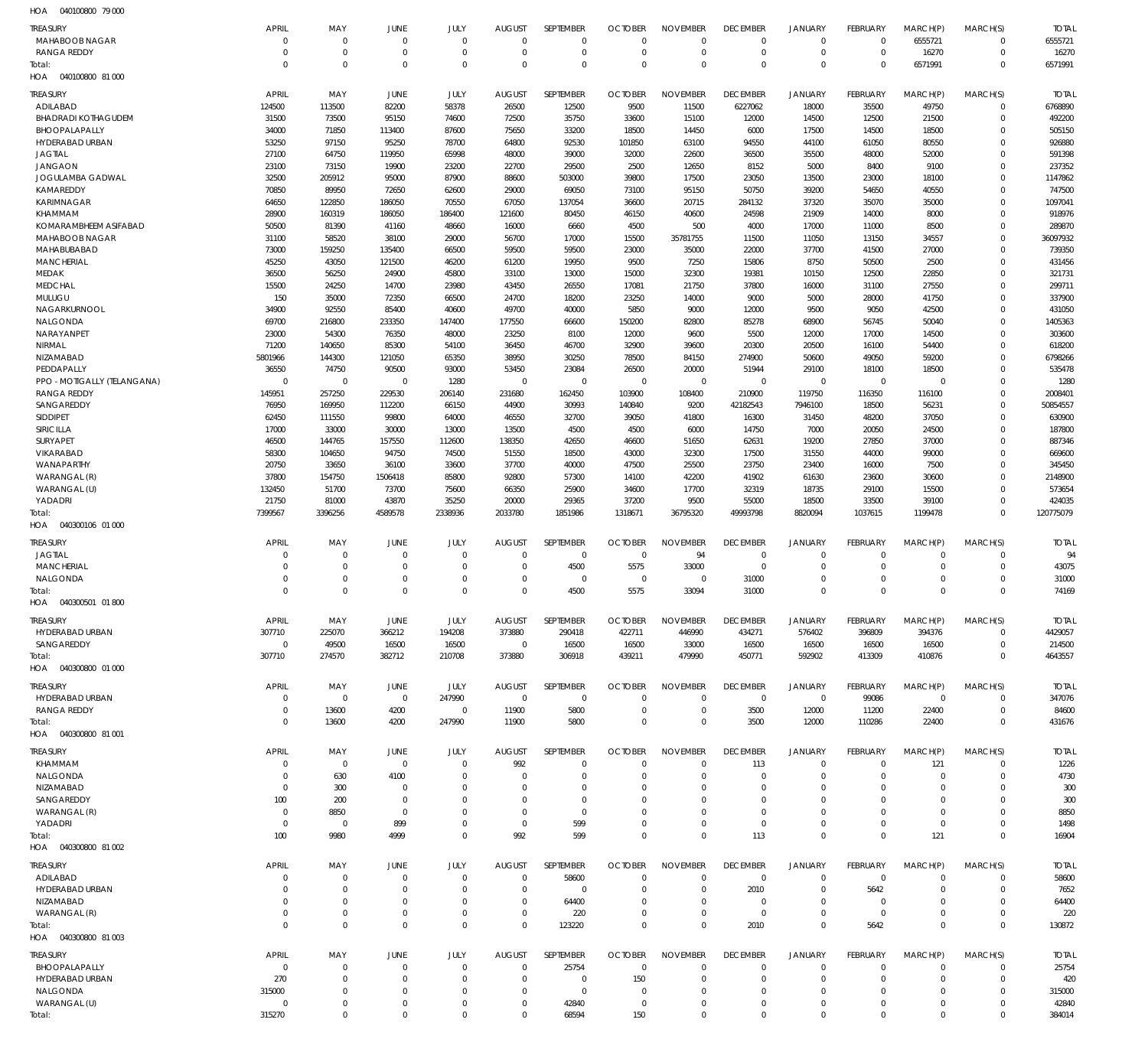| <b>TREASURY</b>                            | <b>APRIL</b>                  | MAY                   | JUNE                             | JULY                       | <b>AUGUST</b>              | SEPTEMBER                  | <b>OCTOBER</b>                   | <b>NOVEMBER</b>                   | <b>DECEMBER</b>                  | <b>JANUARY</b>             | <b>FEBRUARY</b>                  | MARCH(P)                | MARCH(S)                | <b>TOTAL</b>           |
|--------------------------------------------|-------------------------------|-----------------------|----------------------------------|----------------------------|----------------------------|----------------------------|----------------------------------|-----------------------------------|----------------------------------|----------------------------|----------------------------------|-------------------------|-------------------------|------------------------|
| ADILABAD                                   | $\mathbf 0$                   | 42029                 | 53874                            | $\mathbf 0$                | $\mathbf 0$                | $\mathbf 0$                | $\overline{0}$                   | $\overline{0}$                    | $\mathbf 0$                      | 12204                      | $\overline{0}$                   | 17356                   | $\Omega$                | 125463                 |
| <b>BHADRADI KOTHAGUDEM</b>                 | 23574                         | 22823                 | 5566                             | $\mathbf 0$                | $\mathbf 0$                | $\mathbf 0$                | $\overline{0}$                   | $\mathbf 0$                       | 600                              | 19407                      | 8874                             | 34112                   | $\Omega$                | 114956                 |
| BHOOPALAPALLY<br>HYDERABAD URBAN           | $\mathbf 0$<br>$\overline{0}$ | 2164<br>$\mathbf 0$   | 7255<br>$\mathbf 0$              | 10865<br>$\mathbf 0$       | 20268<br>$\Omega$          | $\mathbf 0$<br>$\Omega$    | $\overline{0}$<br>$\Omega$       | $\mathbf 0$<br>12977              | 4047<br>$\mathbf 0$              | $\mathbf 0$<br>$\mathbf 0$ | $\overline{0}$<br>$\overline{0}$ | $\Omega$<br>$\Omega$    | $\Omega$<br>$\Omega$    | 44599<br>12977         |
| <b>JAGTIAL</b>                             | 135286                        | 172528                | 6390                             | 7361                       | 0                          | $\Omega$                   | $\Omega$                         | 0                                 | $\mathbf 0$                      | $\mathbf 0$                | $\overline{0}$                   | 142752                  | $\Omega$                | 464317                 |
| <b>JANGAON</b>                             | $\overline{0}$                | 37742                 | 15802                            | 1066                       | $\Omega$                   | $\Omega$                   | 62060                            | $\mathbf 0$                       | $\overline{0}$                   | $\mathbf 0$                | 744                              | $\Omega$                | $\Omega$                | 117414                 |
| <b>JOGULAMBA GADWAL</b>                    | 79335                         | 281350                | 120750                           | $\mathbf 0$                | $\mathbf 0$                | $\Omega$                   | $\overline{0}$                   | $\mathbf 0$                       | $\Omega$                         | $\mathbf 0$                | $\overline{0}$                   | 133903                  | $\Omega$                | 615338                 |
| KAMAREDDY                                  | $\overline{0}$<br>23534       | $\mathbf 0$           | $^{\circ}$                       | $\mathbf 0$                | $\mathbf 0$<br>28330       | $\mathbf 0$                | $\overline{0}$<br>$\overline{0}$ | $\mathbf 0$                       | 375259                           | $\mathbf 0$<br>27425       | $\overline{0}$                   | $\Omega$                | $\Omega$<br>$\Omega$    | 375259                 |
| KARIMNAGAR<br>KHAMMAM                      | 85113                         | 10913<br>28320        | 12818<br>32004                   | 15946<br>$\mathbf 0$       | 2002                       | 25875<br>$\mathbf 0$       | $\overline{0}$                   | 2210<br>$\mathbf 0$               | 50529<br>18092                   | 67051                      | 42681<br>61156                   | 16999<br>139545         |                         | 257260<br>433283       |
| KOMARAMBHEEM ASIFABAD                      | 29874                         | 12348                 | 163017                           | $\mathbf 0$                | $\overline{0}$             | $\mathbf 0$                | $\overline{0}$                   | $\mathbf 0$                       | $\overline{0}$                   | $\mathbf 0$                | $\overline{0}$                   | $\Omega$                | $\Omega$                | 205239                 |
| MAHABOOB NAGAR                             | $\Omega$                      | $\mathbf 0$           | 27131                            | 414                        | 2917                       | $\mathbf 0$                | 2159                             | $\Omega$                          | $\overline{0}$                   | $\mathbf 0$                | $\overline{0}$                   | 10150                   | $\Omega$                | 42771                  |
| MAHABUBABAD                                | 33329                         | 6654                  | 11148                            | 4446                       | 0                          | $\Omega$                   | $\overline{0}$                   | $\mathbf 0$                       | $\mathbf 0$                      | 14032                      | 18566                            | 30207                   | $\Omega$                | 118382                 |
| <b>MANCHERIAL</b><br>MEDAK                 | 78639<br>1160                 | 2311<br>$\mathbf 0$   | 153453<br>11798                  | 23100                      | 0<br>2597                  | 6577<br>232                | $\overline{0}$<br>3977           | $\Omega$<br>2138                  | $\mathbf 0$<br>913               | 17500<br>776               | 111420<br>7830                   | 15130<br>12438          | $\Omega$<br>$\Omega$    | 408130<br>45861        |
| <b>MEDCHAL</b>                             | $\Omega$                      | $\mathsf 0$           | $\mathbf 0$                      | 2002<br>$\mathbf 0$        | $\mathbf 0$                | $\mathbf 0$                | $^{\circ}$                       | $\Omega$                          | $\overline{0}$                   | 5410                       | 6715                             | 6359                    | $\Omega$                | 18484                  |
| MULUGU                                     | 1158                          | $\mathbf 0$           | 18356                            | 1246                       | $\mathbf 0$                | $\mathbf 0$                | $\overline{0}$                   | $\mathbf 0$                       | $\overline{0}$                   | $\mathbf 0$                | $\overline{0}$                   | $\Omega$                | $\Omega$                | 20760                  |
| NAGARKURNOOL                               | 35610                         | 20802                 | 11618                            | 7401                       | 14540                      | $\mathbf 0$                | $\overline{0}$                   | $\overline{0}$                    | $\mathbf 0$                      | 49714                      | 5154                             | 23315                   | $\Omega$                | 168154                 |
| NALGONDA                                   | 14478                         | 233861                | 28290                            | 230836                     | 17032                      | 16620                      | 19584                            | 1858                              | 110758                           | $\mathbf 0$                | 17806                            | 179226                  | $\Omega$                | 870349                 |
| NARAYANPET                                 | $\overline{0}$                | $\mathbf 0$           | $\mathbf 0$                      | $\mathbf 0$                | $\overline{0}$             | $\mathbf 0$                | $\overline{0}$                   | $\overline{0}$                    | 61925                            | 9144                       | 4232                             | 77953                   | $\Omega$                | 153254                 |
| NIRMAL<br><b>NIZAMABAD</b>                 | 40212<br>82164                | 18626<br>33510        | 15803<br>24137                   | 13666<br>10006             | 19776<br>9187              | 2537<br>4112               | $\overline{0}$<br>$\overline{0}$ | 18483<br>1986                     | $\overline{0}$<br>532            | $\mathbf 0$<br>8200        | $\overline{0}$<br>$\mathbf 0$    | $\Omega$<br>49382       | $\Omega$<br>$\Omega$    | 129103<br>223216       |
| PEDDAPALLY                                 | 29124                         | 54105                 | 19160                            | $\mathbf 0$                | 26850                      | $\mathbf 0$                | $\overline{0}$                   | 6559                              | $\overline{0}$                   | $\mathbf 0$                | 7197                             | $\Omega$                | $\Omega$                | 142995                 |
| <b>RANGA REDDY</b>                         | 748                           | 7382                  | 3332                             | 19657                      | $\overline{0}$             | $\mathbf 0$                | 8046                             | 31850                             | $\overline{0}$                   | 6646                       | 30666                            | 7013                    | $\Omega$                | 115340                 |
| SANGAREDDY                                 | $\Omega$                      | $\mathbf 0$           | 1210                             | $\mathbf 0$                | 10657                      | 294                        | 322                              | 1730                              | 1886                             | $\mathbf 0$                | $\overline{0}$                   | 8663                    | $\Omega$                | 24762                  |
| <b>SIDDIPET</b>                            | $\Omega$                      | 35967                 | $\overline{0}$                   | $\mathbf 0$                | $\overline{0}$             | $\mathbf 0$                | $\overline{0}$                   | $\mathbf 0$                       | $\mathbf 0$                      | 7494                       | $\overline{0}$                   | 640                     | $\Omega$                | 44101                  |
| SIRICILLA<br><b>SURYAPET</b>               | 41043<br>66706                | $\mathbf 0$<br>99418  | $\overline{0}$<br>4616           | $\mathbf 0$<br>179544      | $\mathbf 0$<br>17264       | $\mathbf 0$<br>49003       | $\overline{0}$<br>$\overline{0}$ | $\mathbf 0$<br>$\Omega$           | $\overline{0}$<br>$\overline{0}$ | 45392<br>51464             | 81218<br>21410                   | 10137<br>$\overline{0}$ | $\Omega$<br>$\Omega$    | 177790<br>489425       |
| <b>VIKARABAD</b>                           | 2947                          | 7707                  | 19450                            | 2450                       | $\mathbf 0$                | 1043                       | 1995                             | 11251                             | $\mathbf 0$                      | $\mathbf 0$                | 9198                             | 1680                    | $\Omega$                | 57721                  |
| <b>WANAPARTHY</b>                          | 12140                         | 2331                  | 12190                            | 154584                     | 26510                      | $\mathbf 0$                | $\overline{0}$                   | 19280                             | $\overline{0}$                   | $\mathbf 0$                | 9224                             | 81114                   | $\Omega$                | 317373                 |
| WARANGAL (R)                               | 20861                         | 45085                 | 17710                            | 14185                      | 9691                       | 716                        | $\overline{0}$                   | 1208                              | $\overline{0}$                   | $\mathbf 0$                | 500                              | 712                     | $\Omega$                | 110668                 |
| WARANGAL (U)                               | 230711                        | 30772                 | $^{\circ}$                       | $\mathbf 0$                | 0                          | $\mathbf 0$                | $\overline{0}$                   | $\Omega$                          | $\overline{0}$                   | 1332                       | $\overline{0}$                   | 27475                   | $\Omega$                | 290290                 |
| YADADRI<br>Total:                          | $^{\circ}$<br>1067746         | 101513<br>1310261     | $\mathbf 0$<br>796878            | 13254<br>712029            | $\mathbf 0$<br>207621      | 6307<br>113316             | 25060<br>123203                  | 86671<br>198201                   | 96322<br>720863                  | 11130<br>354321            | 28581<br>473172                  | 45656<br>1071917        | $\Omega$<br>$\Omega$    | 414494<br>7149528      |
| HOA  040500102  01 000                     |                               |                       |                                  |                            |                            |                            |                                  |                                   |                                  |                            |                                  |                         |                         |                        |
| <b>TREASURY</b>                            | APRIL                         | MAY                   | <b>JUNE</b>                      | JULY                       | <b>AUGUST</b>              | SEPTEMBER                  | <b>OCTOBER</b>                   | <b>NOVEMBER</b>                   | <b>DECEMBER</b>                  | <b>JANUARY</b>             | <b>FEBRUARY</b>                  | MARCH(P)                | MARCH(S)                | <b>TOTAL</b>           |
| ADILABAD                                   | $^{\circ}$                    | $\mathbf 0$           | 5100                             | $\mathbf 0$                | $\overline{0}$             | $\mathbf 0$                | 19635                            | 21675                             | 30345                            | 11220                      | $^{\circ}$                       | 51106                   | $\Omega$                | 139081                 |
| <b>BHADRADI KOTHAGUDEM</b>                 | 135130                        | 3200                  | 975                              | 6600                       | 4200                       | $\mathbf 0$                | $\overline{0}$                   | 17575                             | 25250                            | 17707                      | 15680                            | 15665                   | $\Omega$                | 241982                 |
| BHOOPALAPALLY                              | $^{\circ}$                    | 3570                  | $\mathbf 0$                      | 47430                      | 19380                      | 14025                      | 25755                            | $\overline{0}$                    | 10455                            | $\mathbf 0$                | $^{\circ}$                       | $\Omega$                | $\Omega$                | 120615                 |
| HYDERABAD URBAN                            | $\Omega$                      | $\mathbf 0$           | $\overline{0}$                   | 203000                     | $^{\circ}$                 | 1466325                    | 771087                           | 1542066                           | $\mathbf 0$                      | $\mathbf 0$                | $\overline{0}$<br>33725          | $\Omega$<br>135255      | $\Omega$<br>$\Omega$    | 3982478<br>323050      |
| <b>JAGTIAL</b><br><b>JANGAON</b>           | 14200<br>$^{\circ}$           | 7810<br>$\mathbf 0$   | 62125<br>1600                    | $\mathbf 0$<br>$\mathbf 0$ | $\mathbf 0$<br>$\mathbf 0$ | $\mathbf 0$<br>$\mathbf 0$ | $\overline{0}$<br>$\overline{0}$ | $\overline{0}$<br>$\overline{0}$  | 20590<br>$\mathbf 0$             | 49345<br>$\mathbf 0$       | $^{\circ}$                       | $\Omega$                | $\Omega$                | 1600                   |
| <b>JOGULAMBA GADWAL</b>                    | 51770                         | 63860                 | 99200                            | $\mathbf 0$                | $\mathbf 0$                | 134230                     | 373860                           | 88970                             | 16120                            | 69750                      | 64170                            | $^{\circ}$              | $\Omega$                | 961930                 |
| KAMAREDDY                                  | $\overline{0}$                | $\mathbf 0$           | $\mathbf 0$                      | 3895                       | $\mathbf 0$                | $\mathbf 0$                | $\overline{0}$                   | $\overline{0}$                    | $\mathbf 0$                      | $\mathbf 0$                | $^{\circ}$                       | 19885                   | $\Omega$                | 23780                  |
| <b>KARIMNAGAR</b>                          | $\Omega$                      | $\mathbf 0$           | $\Omega$                         | $\mathbf 0$                | $\Omega$                   | 7625                       | 93330                            | 37210                             | 80215                            | 24095                      | 26230                            | 7625                    | $\Omega$                | 276330                 |
| KHAMMAM                                    | 199920                        | 99960                 | $\Omega$                         | $\mathbf 0$<br>$\Omega$    | $\Omega$<br>$\Omega$       | $\mathbf 0$                | $\overline{0}$                   | $\overline{0}$                    | $\overline{0}$                   | $\mathbf 0$                | $\Omega$                         | $\Omega$                | $\Omega$<br>$\Omega$    | 299880                 |
| KOMARAMBHEEM ASIFABAD<br><b>MANCHERIAL</b> | 3060<br>$\Omega$              | $\mathbf 0$<br>24480  | 4080<br>6375                     | $\mathbf{0}$               | $\Omega$                   | 23085<br>51765             | 91835<br>$\Omega$                | 20655<br>93330                    | 53530<br>112965                  | 9930<br>25245              | 3315<br>34425                    | $\Omega$<br>19125       | $\mathbf{0}$            | 209490<br>367710       |
| MEDAK                                      | $\mathbf 0$                   | $\mathbf 0$           | 1435                             | $\mathbf 0$                | $\mathbf 0$                | $\mathbf 0$                | $\overline{0}$                   | $^{\circ}$                        | 18040                            | 14145                      | 22755                            | $\Omega$                | $\Omega$                | 56375                  |
| <b>MEDCHAL</b>                             | $\mathbf 0$                   | 2000                  | $\mathbf 0$                      | $\mathbf 0$                | $\mathbf 0$                | $\mathbf 0$                | $\overline{0}$                   | $\overline{0}$                    | $\mathbf 0$                      | $\mathbf 0$                | $^{\circ}$                       | $^{\circ}$              | $\Omega$                | 2000                   |
| MULUGU                                     | $\Omega$                      | 9180                  | $\mathbf 0$                      | 9435                       | 4590                       | 24990                      | $\overline{0}$                   | 40800                             | $\mathbf 0$                      | 2550                       | 12240                            | $\Omega$                | $\Omega$                | 103785                 |
| NAGARKURNOOL                               | 83110                         | 83155                 | 109920                           | 62680                      | $\mathbf 0$                | $\mathbf 0$                | 5270                             | 26345                             | 147805                           | 39670                      | 23560                            | 34410                   | $\Omega$                | 615925                 |
| NALGONDA<br>NARAYANPET                     | 16720<br>$\overline{0}$       | 148395<br>$\mathbf 0$ | 9240<br>17360                    | 0<br>$\mathbf 0$           | 0<br>$\mathbf 0$           | $\mathbf 0$<br>$\mathbf 0$ | $\overline{0}$<br>27280          | $\overline{0}$<br>35650           | $\mathbf 0$<br>$\mathbf 0$       | 0<br>$\mathbb O$           | 57860<br>$\overline{0}$          | 26620<br>10850          | $\Omega$                | 258835<br>91140        |
| NIRMAL                                     | 6885                          | 4080                  | 64515                            | 63240                      | $^{\circ}$                 | $\mathbf 0$                | 128775                           | 127245                            | 33915                            | 113730                     | 18870                            | 26775                   | $\Omega$                | 588030                 |
| <b>NIZAMABAD</b>                           | 36355                         | 40130                 | 28290                            | 5315                       | 2850                       | 13115                      | $\overline{0}$                   | 6135                              | 27165                            | 7620                       | 19970                            | 19215                   | $\Omega$                | 206160                 |
| PEDDAPALLY                                 | $^{\circ}$                    | 27690                 | 60350                            | 0                          | $\mathbf 0$                | $\mathbf 0$                | $\overline{0}$                   | $\overline{0}$                    | $\mathbf 0$                      | $\mathbf 0$                | $\overline{0}$                   | 23785                   | $\Omega$                | 111825                 |
| SANGAREDDY                                 | 29520                         | $\mathbf 0$           | 2255                             | $\mathbf 0$                | $\overline{0}$             | 1000                       | 22140                            | 55965                             | 49610                            | 6355                       | 29520                            | 9430                    | $\Omega$                | 205795                 |
| <b>SIDDIPET</b><br>SIRICILLA               | 4130<br>103700                | 210<br>3965           | $\overline{0}$<br>$\overline{0}$ | $\mathbf 0$<br>$\mathbf 0$ | 2200<br>$^{\circ}$         | 0<br>$\mathbf 0$           | $\overline{0}$<br>$\overline{0}$ | $\overline{0}$<br>$\overline{0}$  | 800<br>20435                     | $\mathbf 0$<br>14945       | $^{\circ}$<br>$\overline{0}$     | $\Omega$<br>256310      | $\Omega$<br>$\Omega$    | 7340<br>399355         |
| SURYAPET                                   | $\overline{0}$                | $\mathbf 0$           | 3960                             | $\mathbf 0$                | $\overline{0}$             | 14960                      | 32120                            | 24860                             | 27280                            | 18480                      | 2200                             | $^{\circ}$              | $\Omega$                | 123860                 |
| <b>VIKARABAD</b>                           | 1100                          | $\mathbf 0$           | 700                              | 3000                       | 4000                       | 1643                       | $\overline{0}$                   | 14200                             | 300                              | 500                        | 2200                             | 200                     | $\Omega$                | 27843                  |
| WANAPARTHY                                 | 5890                          | 5580                  | 5270                             | $\mathbf 0$                | $\overline{0}$             | $\mathbf 0$                | 41230                            | 50530                             | 26350                            | 31000                      | 42780                            | $\Omega$                | $\Omega$                | 208630                 |
| WARANGAL (U)                               | $\overline{0}$                | 1500                  | $\mathbf 0$                      | 2000                       | $\overline{0}$             | $\mathbf 0$                | 1000                             | $\overline{0}$                    | $\mathbf 0$                      | $\mathbf 0$                | $\overline{0}$                   | 500                     | $\Omega$                | 5000                   |
| Total:<br>HOA  040500103  01  000          | 691490                        | 528765                | 482750                           | 406595                     | 37220                      | 1752763                    | 1633317                          | 2203211                           | 701170                           | 456287                     | 409500                           | 656756                  | $\Omega$                | 9959824                |
| <b>TREASURY</b>                            | <b>APRIL</b>                  | MAY                   | JUNE                             | JULY                       | <b>AUGUST</b>              | SEPTEMBER                  | <b>OCTOBER</b>                   | <b>NOVEMBER</b>                   | <b>DECEMBER</b>                  | <b>JANUARY</b>             | FEBRUARY                         | MARCH(P)                | MARCH(S)                | <b>TOTAL</b>           |
| <b>JAGTIAL</b>                             | 0                             | $\mathbf 0$           | $\mathbf 0$                      | $\mathbf 0$                | 16735                      | $\mathbf 0$                | $^{\circ}$                       | $^{\circ}$                        | $\mathbf 0$                      | $\mathbf 0$                | $^{\circ}$                       | 0                       | $\Omega$                | 16735                  |
| KAMAREDDY                                  | $\Omega$                      | $\mathbf 0$           | $\mathbf 0$                      | $\mathbf 0$                | $^{\circ}$                 | $\mathbf 0$                | $\overline{0}$                   | $\overline{0}$                    | 149256                           | $\mathbf 0$                | $^{\circ}$                       |                         | $\Omega$                | 149256                 |
| KARIMNAGAR                                 | $\Omega$                      | $\mathbf 0$           | 0                                | $\mathbf 0$                | 38500                      | 20000                      | $^{\circ}$                       | $^{\circ}$                        | 0                                | $\mathbf 0$                | $^{\circ}$                       |                         |                         | 58500                  |
| NIZAMABAD                                  | $\Omega$                      | $\mathbf 0$           | $\mathbf 0$                      | $\mathbf 0$                | $\mathbf 0$                | $\mathbf 0$                | $\mathbf 0$                      | 36000                             | $\overline{0}$                   | $\mathbf 0$                | $\overline{0}$                   | $\Omega$                | $\Omega$                | 36000                  |
| Total:<br>HOA  040500800  01 800           | $\Omega$                      | $\mathbf 0$           | $\mathbf{0}$                     | $\mathbf 0$                | 55235                      | 20000                      | $\overline{0}$                   | 36000                             | 149256                           | $\mathbf 0$                | $\overline{0}$                   | $\Omega$                | $\Omega$                | 260491                 |
|                                            |                               |                       |                                  |                            |                            |                            |                                  |                                   |                                  |                            |                                  |                         |                         |                        |
| <b>TREASURY</b><br>KAMAREDDY               | <b>APRIL</b><br>13974         | MAY<br>33162          | JUNE<br>9108                     | JULY<br>1180               | <b>AUGUST</b><br>9066      | SEPTEMBER<br>$\mathbf 0$   | <b>OCTOBER</b><br>$\overline{0}$ | <b>NOVEMBER</b><br>$\overline{0}$ | <b>DECEMBER</b><br>9624          | <b>JANUARY</b><br>720      | FEBRUARY<br>17914                | MARCH(P)<br>27359       | MARCH(S)<br>$\mathbf 0$ | <b>TOTAL</b><br>122107 |
| MAHABOOB NAGAR                             | $\overline{0}$                | $\mathbf 0$           | $\mathbf 0$                      | 2050                       | 3500                       | 0                          | $\mathbf 0$                      | $\overline{0}$                    | $\overline{0}$                   | $\mathbf 0$                | $\overline{0}$                   | $\overline{0}$          | $\mathbf 0$             | 5550                   |
| Total:                                     | 13974                         | 33162                 | 9108                             | 3230                       | 12566                      | $\mathbf 0$                | $\overline{0}$                   | $\mathbf 0$                       | 9624                             | 720                        | 17914                            | 27359                   | $\mathbf 0$             | 127657                 |
|                                            |                               |                       |                                  |                            |                            |                            |                                  |                                   |                                  |                            |                                  |                         |                         |                        |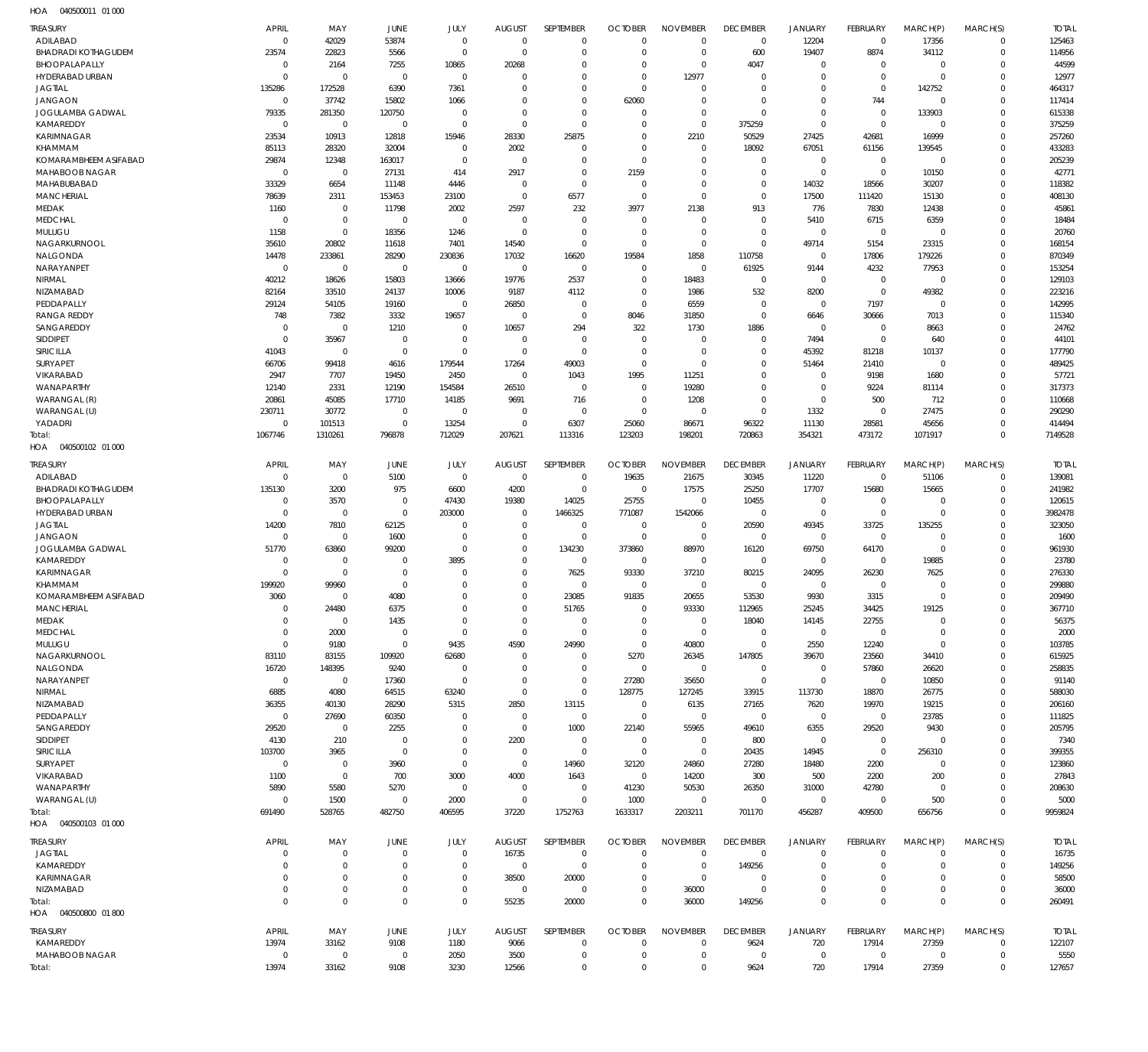040500800 81 800 HOA

| <b>TREASURY</b>                               | <b>APRIL</b>            | MAY                        | JUNE                      | JULY                       | <b>AUGUST</b>                | SEPTEMBER                  | <b>OCTOBER</b>         | <b>NOVEMBER</b>            | <b>DECEMBER</b>               | <b>JANUARY</b>                | FEBRUARY                         | MARCH(P)                   | MARCH(S)                   | <b>TOTAL</b>           |
|-----------------------------------------------|-------------------------|----------------------------|---------------------------|----------------------------|------------------------------|----------------------------|------------------------|----------------------------|-------------------------------|-------------------------------|----------------------------------|----------------------------|----------------------------|------------------------|
| KHAMMAM                                       | $\mathbf 0$             | $\mathbf 0$                | $\mathbf 0$               | $\mathbf 0$                | $\overline{0}$               | $\mathbf 0$                | $\mathbf 0$            | $\mathbf 0$                | $\overline{0}$                | $\mathbf 0$                   | $\overline{0}$                   | 100                        | 0                          | 100                    |
| NAGARKURNOOL<br>SANGAREDDY                    | $\mathbf 0$<br>500      | $\mathbf 0$<br>$\mathbf 0$ | $^{\circ}$                | $\mathbf 0$<br>$\Omega$    | C                            | $\mathbf 0$<br>$\mathbf 0$ | $\mathbf 0$<br>1000    | $\mathbf 0$<br>500         | 4800<br>$\mathbf 0$           | $\mathbf 0$                   | $\overline{0}$                   | $\mathbf 0$<br>$\Omega$    | $\mathbf 0$<br>$\Omega$    | 4800                   |
| Total:                                        | 500                     | $\mathbf 0$                | 2500<br>2500              | $\Omega$                   | 2000<br>2000                 | $\mathbf 0$                | 1000                   | 500                        | 4800                          | 1000<br>1000                  | 2500<br>2500                     | 100                        | $\Omega$                   | 10000<br>14900         |
| 042500101 01 000<br>HOA                       |                         |                            |                           |                            |                              |                            |                        |                            |                               |                               |                                  |                            |                            |                        |
|                                               | APRIL                   |                            |                           |                            |                              |                            |                        |                            |                               |                               |                                  |                            |                            |                        |
| <b>TREASURY</b><br>ADILABAD                   | 12250                   | MAY<br>53500               | <b>JUNE</b><br>800        | JULY<br>243200             | <b>AUGUST</b><br>13972       | SEPTEMBER<br>36000         | <b>OCTOBER</b><br>8603 | <b>NOVEMBER</b><br>113281  | <b>DECEMBER</b><br>800        | <b>JANUARY</b><br>$\mathbf 0$ | FEBRUARY<br>200                  | MARCH(P)<br>600            | MARCH(S)<br>$\mathbf 0$    | <b>TOTAL</b><br>483206 |
| <b>BHADRADI KOTHAGUDEM</b>                    | 4800                    | 1000                       | 200                       | 800                        | 1200                         | 8884                       | 9100                   | 1300                       | 34800                         | $\mathbf 0$                   | $\overline{0}$                   | 800                        | 0                          | 62884                  |
| HYDERABAD URBAN                               | 11300                   | 6200                       | 2800                      | 600                        | 1200                         | 200                        | 2750                   | 28013                      | 24200                         | 60219                         | 13802                            | 33465                      | $\Omega$                   | 184749                 |
| JAGTIAL                                       | 5600                    | 2200                       | 5800                      | 200                        | 200                          | $\mathbf 0$                | 4400                   | 10000                      | 6492                          | $\mathbf 0$                   | $\overline{0}$                   | $\mathbf 0$                | $\Omega$                   | 34892                  |
| KAMAREDDY                                     | 3800                    | 2000                       | 3600                      | 7800                       | 1400                         | 1200                       | 2400                   | 3400                       | 2400                          | 3600                          | $\overline{0}$                   | 800                        | $\Omega$                   | 32400                  |
| KARIMNAGAR                                    | 11800                   | 6000                       | 800                       | $\mathbf 0$                | 30000                        | 17087                      | 69600                  | 2800                       | $\overline{0}$                | 753                           | $\overline{0}$                   | $\mathbf 0$                | $\Omega$                   | 138840                 |
| KHAMMAM                                       | 2800                    | 15750                      | 3200                      | 2800                       | 3800                         | 2400                       | 14800                  | 9700                       | 1400                          | 1000                          | 600                              | $\mathbf 0$                | $\Omega$                   | 58250                  |
| <b>MANCHERIAL</b>                             | 400                     | 1000                       | 12554                     | 400                        | 2400                         | $\mathbf 0$                | 400                    | 1200                       | 7000                          | 800                           | $\overline{0}$                   | 200                        | $\Omega$<br>$\Omega$       | 26354                  |
| NALGONDA<br>NIRMAL                            | 2400<br>$\Omega$        | 2000<br>$\mathbf 0$        | 1000<br>$\mathbf 0$       | 1200<br>$\mathbf 0$        | $\mathbf{0}$<br>$\mathbf{0}$ | 200<br>$\mathbf 0$         | 400<br>$\mathbf 0$     | 2800<br>200                | 1000<br>$\overline{0}$        | 800<br>$\mathbf 0$            | $\overline{0}$<br>$\Omega$       | 400<br>$\Omega$            | $\Omega$                   | 12200<br>200           |
| NIZAMABAD                                     | 2400                    | 2200                       | 3600                      | 5400                       | 3200                         | 400                        | 400                    | 800                        | 2000                          | 2200                          | 200                              | 200                        | $\Omega$                   | 23000                  |
| PEDDAPALLY                                    | 7200                    | $\mathbf 0$                | $\mathbf 0$               | 200                        | 19612                        | 10000                      | 7200                   | 10200                      | $\overline{0}$                | $\mathbf 0$                   | 15000                            | $\Omega$                   | $\Omega$                   | 69412                  |
| SANGAREDDY                                    | $\mathbf 0$             | $\mathbf 0$                | $\overline{0}$            | 4150                       | 2400                         | $\mathbf 0$                | $\mathbf 0$            | $\mathbf 0$                | $\overline{0}$                | $\mathbf 0$                   | $\overline{0}$                   | $\Omega$                   | $\Omega$                   | 6550                   |
| <b>SIDDIPET</b>                               | $\Omega$                | 1000                       | 400                       | 800                        | 400                          | 400                        | $\mathbf 0$            | $\mathbf 0$                | 1800                          | $\mathbf 0$                   | $\Omega$                         | $\Omega$                   | $\Omega$                   | 4800                   |
| <b>SIRICILLA</b>                              | 5000                    | 1600                       | $\mathbf 0$               | $\mathbf 0$                | $\overline{0}$               | $\mathbf 0$                | 3800                   | 1450                       | 800                           | $\mathbf 0$                   | $\Omega$                         | $\Omega$                   | $\Omega$                   | 12650                  |
| <b>SURYAPET</b>                               | 6400                    | 41500                      | 400                       | 13450                      | 250                          | 200                        | 6800                   | 2000                       | 1800                          | $\mathbf 0$                   | $\Omega$                         | 700                        | $\Omega$                   | 73500                  |
| WANAPARTHY                                    | 400                     | 800                        | 200                       | 7200                       | 3000                         | $\mathbf 0$                | $\mathbf 0$            | 200                        | 200                           | $\mathbf 0$                   | $\overline{0}$                   | $\mathbf 0$                | $\Omega$                   | 12000                  |
| YADADRI                                       | 2200                    | 1200                       | 4300                      | 3250                       | $\overline{0}$               | $\mathbf 0$                | 4400                   | 1000                       | 600                           | $\mathbf 0$                   | 200                              | 100                        | $\Omega$                   | 17250                  |
| Total<br>HOA  042500800  01  000              | 78750                   | 137950                     | 39654                     | 291450                     | 83034                        | 76971                      | 135053                 | 188344                     | 85292                         | 69372                         | 30002                            | 37265                      | $\Omega$                   | 1253137                |
|                                               |                         |                            |                           |                            |                              |                            |                        |                            |                               |                               |                                  |                            |                            |                        |
| <b>TREASURY</b>                               | APRIL                   | MAY                        | <b>JUNE</b>               | JULY                       | <b>AUGUST</b>                | SEPTEMBER                  | <b>OCTOBER</b>         | <b>NOVEMBER</b>            | <b>DECEMBER</b>               | <b>JANUARY</b>                | FEBRUARY                         | MARCH(P)                   | MARCH(S)                   | <b>TOTAL</b>           |
| ADILABAD                                      | 1000                    | $\mathbf 0$                | 68262                     | 26260                      | 3850                         | 100                        | $\mathbf 0$            | $\mathbf 0$                | $\overline{0}$                | 2200                          | 57647                            | $\mathbf 0$                | 0                          | 159319                 |
| <b>BHADRADI KOTHAGUDEM</b><br>HYDERABAD URBAN | $\mathbf 0$<br>372696   | $\mathbf 0$<br>159797      | $^{\circ}$<br>$\mathbf 0$ | $\mathbf 0$<br>500         | $\mathbf 0$<br>248561        | $\mathbf 0$<br>81030       | 0<br>12138             | 900<br>$\mathbf 0$         | $\overline{0}$<br>50          | $\overline{0}$<br>$\mathbf 0$ | $\mathbf 0$<br>$\overline{0}$    | $\mathbf 0$<br>60488       | $\mathbf 0$<br>$\Omega$    | 900<br>935260          |
| <b>JANGAON</b>                                | 0                       | 3600                       | $\mathbf 0$               | $\mathbf 0$                | $\mathbf 0$                  | $\mathbf 0$                | $\mathbf 0$            | $\mathbf 0$                | $\overline{0}$                | $\mathbf 0$                   | $\Omega$                         | $\Omega$                   | $\Omega$                   | 3600                   |
| KHAMMAM                                       | 2000                    | 10000                      | 4000                      | 3000                       | 8000                         | 7400                       | 7000                   | 5000                       | 12500                         | 11900                         | 1000                             | 500                        | $\Omega$                   | 72300                  |
| KOMARAMBHEEM ASIFABAD                         | 400                     | $\mathbf 0$                | $^{\circ}$                | $\mathbf 0$                | 0                            | $\mathbf 0$                | $\mathbf 0$            | 1000                       | $\mathbf 0$                   | 400                           | $\mathbf 0$                      | $\Omega$                   | $\Omega$                   | 1800                   |
| MAHABOOB NAGAR                                | 0                       | $\mathbf 0$                | 10000                     | $\mathbf 0$                | C                            | $\mathbf 0$                | $\mathbf 0$            | $\mathbf 0$                | $\Omega$                      | $\mathbf 0$                   | $\Omega$                         | $\Omega$                   | $\Omega$                   | 10000                  |
| MEDAK                                         | 400                     | $\mathbf 0$                | $\mathbf 0$               | 1600                       | $\Omega$                     | $\mathbf 0$                | 800                    | $\mathbf 0$                | $\mathbf 0$                   | $\mathbf 0$                   | $\Omega$                         | $\Omega$                   | $\Omega$                   | 2800                   |
| NALGONDA                                      | 2000                    | $\mathbf 0$                | $\mathbf 0$               | $\mathbf 0$                | 1000                         | $\mathbf 0$                | 1600                   | $\mathbf 0$                | $\overline{0}$                | 500                           | $\Omega$                         | $\Omega$                   | $\Omega$                   | 5100                   |
| NIZAMABAD                                     | $\mathbf 0$             | $\mathbf 0$                | 2000                      | 48643                      | 500                          | $\mathbf 0$                | 47811                  | 6449                       | 25184                         | 48331                         | 500                              | $\Omega$                   | $\Omega$                   | 179418                 |
| PEDDAPALLY                                    | $\Omega$                | $\mathbf 0$                | $\mathbf 0$               | $\mathbf 0$                | $\mathbf 0$                  | $\mathbf 0$                | $\mathbf 0$            | 100                        | $\overline{0}$                | $\mathbf 0$                   | $\Omega$                         | $\Omega$                   | $\Omega$                   | 100                    |
| <b>RANGA REDDY</b>                            | $\Omega$                | 11259                      | $^{\circ}$                | 824658                     | 1800                         | $\mathbf 0$                | $\mathbf 0$            | $\mathbf 0$                | 300                           | 508208                        | $\Omega$                         | $\Omega$                   | $\Omega$                   | 1346225                |
| SANGAREDDY<br><b>SIDDIPET</b>                 | 10100<br>200            | 4600<br>$\mathbf 0$        | 138201<br>0               | 1000<br>600                | $\mathbf 0$<br>0             | $\mathbf 0$<br>800         | 1200<br>200            | 4600<br>600                | 2000<br>$\mathbf 0$           | 2000<br>$\mathbf 0$           | $\Omega$<br>$\Omega$             | 400<br>$\Omega$            | $\Omega$<br>$\Omega$       | 164101<br>2400         |
| <b>SURYAPET</b>                               | $\Omega$                | $\mathbf 0$                | $\mathbf 0$               | $\mathbf 0$                | 1000                         | $\mathbf 0$                | 500                    | 1000                       | $\Omega$                      | $\Omega$                      | $\Omega$                         | $\Omega$                   | $\Omega$                   | 2500                   |
| VIKARABAD                                     | $\Omega$                | $\mathbf 0$                | $\mathbf 0$               | $\mathbf 0$                | 550                          | $\mathbf 0$                | $\mathbf 0$            | $\mathbf 0$                | $\mathbf 0$                   | $\mathbf 0$                   | $\Omega$                         | $\Omega$                   | $\Omega$                   | 550                    |
| WARANGAL (U)                                  | $\Omega$                | $\mathbf 0$                | $\mathbf 0$               | 32111                      | 0                            | $\mathbf 0$                | 0                      | $\mathbf 0$                | $\Omega$                      | $\mathbf 0$                   | $\Omega$                         | 156085                     | $\Omega$                   | 188196                 |
| YADADRI                                       | $\Omega$                | $\mathbf 0$                | $\Omega$                  | $\mathbf 0$                | C                            | $\mathbf 0$                | $\Omega$               | 500                        | $\Omega$                      | $\mathbf 0$                   | $\Omega$                         | $\Omega$                   | $\Omega$                   | 500                    |
| Total:                                        | 388796                  | 189256                     | 222463                    | 938372                     | 265261                       | 89330                      | 71249                  | 20149                      | 40034                         | 573539                        | 59147                            | 217473                     | $\Omega$                   | 3075069                |
| HOA  042500800  02  000                       |                         |                            |                           |                            |                              |                            |                        |                            |                               |                               |                                  |                            |                            |                        |
| <b>TREASURY</b>                               | <b>APRIL</b>            | MAY                        | JUNE                      | JULY                       | <b>AUGUST</b>                | SEPTEMBER                  | <b>OCTOBER</b>         | <b>NOVEMBER</b>            | <b>DECEMBER</b>               | <b>JANUARY</b>                | FEBRUARY                         | MARCH(P)                   | MARCH(S)                   | <b>TOTAL</b>           |
| <b>BHADRADI KOTHAGUDEM</b>                    | 8900                    | 18900                      | 2500                      | $\mathbf 0$                | 14600                        | 59100                      | 24452                  | 10200                      | 99960                         | 33050                         | 17109                            | 9750                       | $\Omega$                   | 298521                 |
| HYDERABAD URBAN                               | 22500                   | 21500                      | 9600                      | 20850                      | 5500                         | 28500                      | 9650                   | 26650                      | 19900                         | 22850                         | 2000                             | 16350                      | $\mathbf 0$                | 205850                 |
| JAGTIAL                                       | $\mathbf 0$             | 1000                       | $\mathbf 0$               | $\mathbf 0$                | $\mathbf{0}$                 | $\mathbf 0$                | $\mathbf 0$            | $\mathbf 0$                | $\overline{0}$                | $\mathbf 0$                   | $\overline{0}$                   | 0                          | $\Omega$                   | 1000                   |
| KAMAREDDY                                     | $\mathbf 0$             | $\mathbf 0$                | $\mathbf 0$               | 3300                       | 56350                        | 6050                       | $\mathbf 0$            | $\mathbf 0$                | 4950                          | 6600                          | $\overline{0}$                   | $\mathbf 0$                | $\Omega$                   | 77250                  |
| KARIMNAGAR                                    | $\mathbf 0$             | $\mathbf 0$                | $\overline{0}$            | 12250                      | 250                          | 500                        | 7500                   | 1000                       | $\overline{0}$                | $\mathbf 0$                   | $\mathbf 0$                      | $\mathbf 0$                | $\Omega$                   | 21500                  |
| <b>KHAMMAM</b>                                | 11500                   | 50700                      | 111350                    | 7300                       | 339270                       | 138500                     | 34500                  | 99550                      | 41235                         | 218950                        | 58650                            | 22550                      | $\Omega$                   | 1134055                |
| KOMARAMBHEEM ASIFABAD<br>MAHABOOB NAGAR       | $\mathbf 0$<br>32500    | $\mathbf 0$<br>18800       | $\overline{0}$<br>11300   | 1100<br>23250              | $\mathbf 0$<br>1950          | $\mathbf 0$<br>13550       | $\mathbf 0$<br>68000   | $\mathbf 0$<br>8000        | $\mathbf 0$<br>29150          | $\mathbf 0$<br>14300          | $\overline{0}$<br>$\overline{0}$ | $\mathbf 0$<br>30550       | $\Omega$<br>$\Omega$       | 1100<br>251350         |
| <b>MANCHERIAL</b>                             | 2750                    | $\mathbf 0$                | $\mathbf 0$               | 4300                       | 0                            | 0                          | $\mathbf 0$            | $\mathbf 0$                | $\overline{0}$                | $\mathbf 0$                   | $\overline{0}$                   | $\Omega$                   | $\Omega$                   | 7050                   |
| MULUGU                                        | $\mathbf 0$             | $\mathbf 0$                | $\overline{0}$            | $\mathbf 0$                | $\mathbf 0$                  | $\mathbf 0$                | $\mathbf 0$            | 550                        | $\overline{0}$                | $\mathbf 0$                   | $\overline{0}$                   | $\mathbf 0$                | $\Omega$                   | 550                    |
| NALGONDA                                      | 12150                   | 11000                      | 1100                      | 6050                       | 0                            | 15950                      | $\mathbf 0$            | 26400                      | $\mathbf 0$                   | $\mathbf 0$                   | 6600                             | $\mathbf 0$                | $\Omega$                   | 79250                  |
| NIZAMABAD                                     | $\mathbf 0$             | 3300                       | $\mathbf 0$               | 10450                      | 5500                         | 7150                       | 2750                   | $\mathbf 0$                | 6050                          | 4950                          | 2750                             | 1650                       | $\Omega$                   | 44550                  |
| SANGAREDDY                                    | $\mathbf 0$             | $\mathbf 0$                | 187000                    | 11000                      | $\mathbf 0$                  | 13000                      | 4000                   | $\mathbf 0$                | 135000                        | 133000                        | 27000                            | 25000                      | $\Omega$                   | 535000                 |
| <b>SIDDIPET</b>                               | 84000                   | $\mathbf 0$                | $\mathbf 0$               | 14000                      | $\mathbf 0$                  | $\mathbf 0$                | $\mathbf 0$            | $\mathbf 0$                | $\mathbf 0$                   | 20000                         | 28000                            | 100000                     | $\Omega$                   | 246000                 |
| <b>SIRICILLA</b>                              | $\mathbf 0$             | $\mathbf 0$                | $\mathbf 0$               | 1000                       | $\mathbf 0$                  | $\mathbf 0$                | $\mathbf 0$            | $\mathsf 0$                | $\mathbf 0$                   | $\mathbf 0$                   | $\mathbf 0$                      | $\Omega$                   | $\Omega$                   | 1000                   |
| SURYAPET                                      | $\mathbf 0$<br>$\Omega$ | 1650                       | 8721                      | 550                        | 19250                        | $\mathbf 0$                | 3500                   | 7000                       | 11500<br>$\overline{0}$       | 17350                         | 30900                            | $\mathbf 0$<br>$\Omega$    | $\Omega$                   | 100421                 |
| YADADRI<br>Total:                             | 174300                  | 20014<br>146864            | $\mathbf 0$<br>331571     | 7700<br>123100             | 4363<br>447033               | $\mathbf 0$<br>282300      | $\mathbf 0$<br>154352  | 3000<br>182350             | 347745                        | 9624<br>480674                | $\overline{0}$<br>173009         | 205850                     | $\Omega$<br>$\Omega$       | 44701<br>3049148       |
| HOA  042500800  03  000                       |                         |                            |                           |                            |                              |                            |                        |                            |                               |                               |                                  |                            |                            |                        |
|                                               |                         |                            |                           |                            |                              |                            |                        |                            |                               |                               |                                  |                            |                            |                        |
| <b>TREASURY</b>                               | <b>APRIL</b>            | MAY                        | <b>JUNE</b>               | JULY                       | <b>AUGUST</b>                | SEPTEMBER                  | <b>OCTOBER</b>         | <b>NOVEMBER</b>            | <b>DECEMBER</b>               | <b>JANUARY</b>                | FEBRUARY                         | MARCH(P)                   | MARCH(S)                   | <b>TOTAL</b>           |
| HYDERABAD URBAN                               | 0                       | $\mathbf 0$                | 31616                     | $\mathbf 0$<br>$\mathbf 0$ | 0                            | $\mathbf 0$<br>$\mathbf 0$ | $\mathbf 0$            | $\mathbf 0$<br>$\mathbf 0$ | $\overline{0}$                | $\mathbf 0$                   | $\overline{0}$                   | $\mathbf 0$                | 0                          | 31616                  |
| KARIMNAGAR<br>Total:                          | 0<br>$\mathbf 0$        | $\mathbf 0$<br>$\mathbf 0$ | $^{\circ}$<br>31616       | $\mathbf 0$                | O<br>$\mathbf 0$             | $\mathsf 0$                | 0<br>$\mathbf 0$       | $\mathbf 0$                | $\mathbf 0$<br>$\overline{0}$ | 84<br>84                      | 0<br>$\overline{0}$              | $\mathbf 0$<br>$\mathbf 0$ | $\mathbf 0$<br>$\mathbf 0$ | 84<br>31700            |
| HOA  042500800  04  000                       |                         |                            |                           |                            |                              |                            |                        |                            |                               |                               |                                  |                            |                            |                        |
|                                               |                         |                            |                           |                            |                              |                            |                        |                            |                               |                               |                                  |                            |                            |                        |
| <b>TREASURY</b>                               | APRIL                   | MAY                        | JUNE                      | <b>JULY</b>                | <b>AUGUST</b>                | SEPTEMBER                  | <b>OCTOBER</b>         | <b>NOVEMBER</b>            | <b>DECEMBER</b>               | <b>JANUARY</b>                | <b>FEBRUARY</b>                  | MARCH(P)                   | MARCH(S)                   | <b>TOTAL</b>           |
| <b>BHADRADI KOTHAGUDEM</b><br>HYDERABAD URBAN | 5494<br>8880            | 32666<br>18133             | 29101<br>24650            | 76058<br>40800             | 32625                        | 50999<br>6700              | 151421                 | 106546<br>48086            | 79771<br>21119                | 39598<br>13036                | 36447<br>9720                    | $\mathbf 0$<br>2000        | 0<br>$\mathbf 0$           | 640726<br>274833       |
| JAGTIAL                                       | $\mathbf 0$             | $\mathbf 0$                | 20646                     | $\mathbf 0$                | 41460<br>$\mathbf 0$         | $\mathbf 0$                | 40249<br>$\mathbf 0$   | $\mathbf 0$                | $\overline{0}$                | $\mathbf 0$                   | $\overline{0}$                   | $\mathbf 0$                | 0                          | 20646                  |
| KAMAREDDY                                     | 6000                    | 42000                      | 86320                     | 107000                     | 55883                        | 7418                       | 84460                  | 1507                       | $\overline{0}$                | 14300                         | 500                              | 31500                      | $\Omega$                   | 436888                 |
| KARIMNAGAR                                    | $\mathbf 0$             | $\mathbf 0$                | $\mathbf 0$               | $\mathbf 0$                | 32620                        | 2820                       | $\mathbf 0$            | $\mathbf 0$                | 6800                          | 11200                         | $\overline{0}$                   | $\mathbf 0$                | $\Omega$                   | 53440                  |
| KHAMMAM                                       | 251301                  | 115242                     | 485692                    | 139246                     | 262717                       | 187831                     | 241836                 | 206146                     | 481864                        | 430263                        | 129619                           | $\mathbf 0$                | $\Omega$                   | 2931757                |
| MAHABOOB NAGAR                                | 58870                   | 35715                      | 62739                     | 27820                      | 25375                        | 76000                      | 67725                  | 124550                     | 5000                          | 314845                        | 1000                             | 2000                       | $\Omega$                   | 801639                 |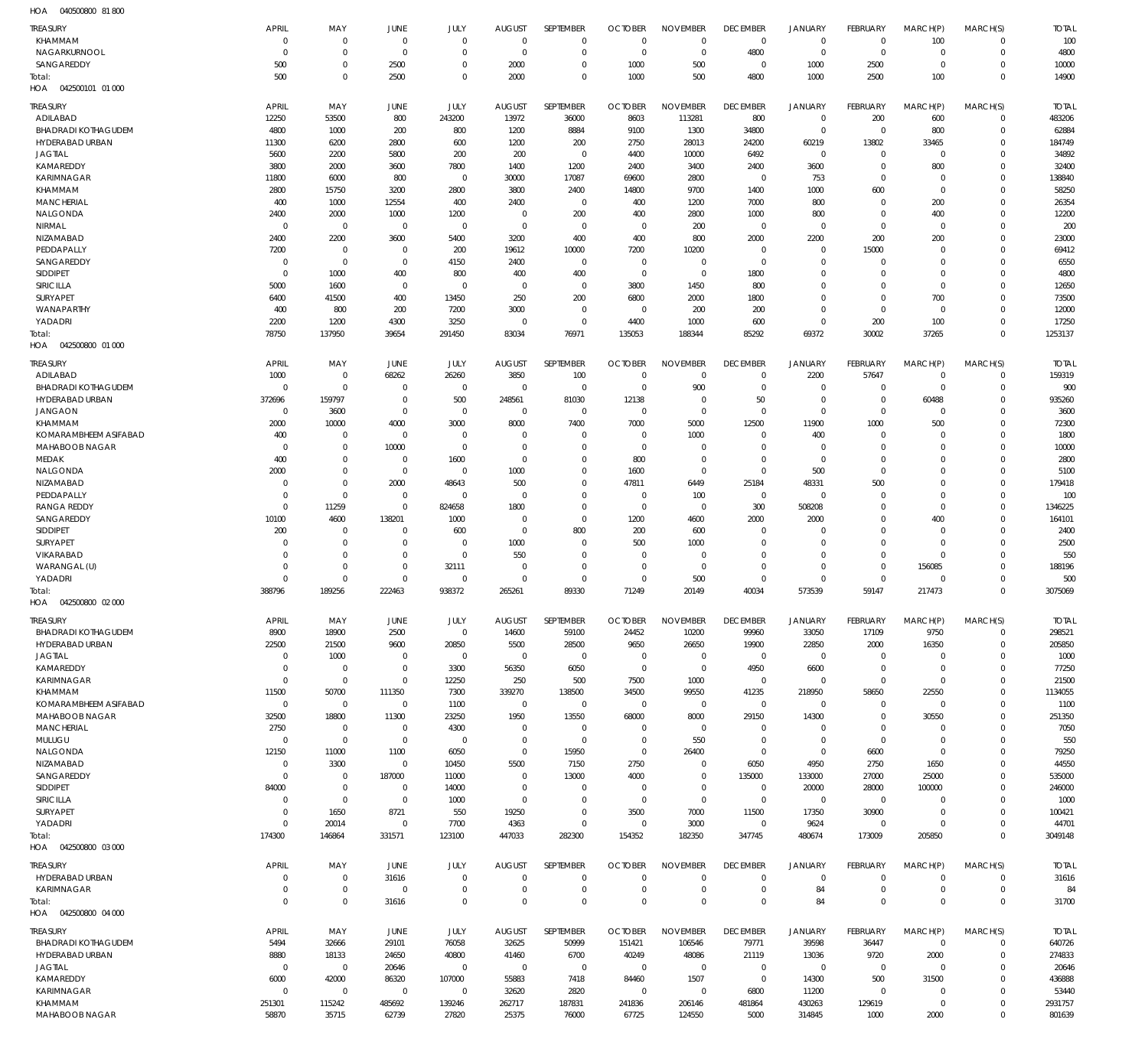042500800 04 000 HOA

| <b>TREASURY</b>                                | <b>APRIL</b>                 | MAY                         | JUNE                 | JULY                        | <b>AUGUST</b>        | SEPTEMBER                  | <b>OCTOBER</b>                | <b>NOVEMBER</b>                | <b>DECEMBER</b>            | JANUARY                       | <b>FEBRUARY</b>               | MARCH(P)                | MARCH(S)                | <b>TOTAL</b>          |
|------------------------------------------------|------------------------------|-----------------------------|----------------------|-----------------------------|----------------------|----------------------------|-------------------------------|--------------------------------|----------------------------|-------------------------------|-------------------------------|-------------------------|-------------------------|-----------------------|
| MULUGU                                         | 6027                         | $\overline{0}$              | $\mathbf{0}$         | $\mathbf{0}$                | $\overline{0}$       | $\mathbf 0$                | 773                           | 3554                           | 0                          | 0                             | $\overline{0}$                | $\mathbf 0$             | $\mathbf 0$             | 10354                 |
| <b>NALGONDA</b><br>NIZAMABAD                   | 39105<br>$\mathbf{0}$        | 23266<br>15000              | 39924<br>67830       | 200<br>30800                | 1200<br>62000        | 3427<br>$\mathbf 0$        | 25592<br>$\overline{0}$       | 38175<br>$\mathbf 0$           | 200<br>17000               | $\mathbf 0$<br>16061          | 1000<br>1000                  | 2000<br>13112           | $\Omega$<br>0           | 174089<br>222803      |
| RANGA REDDY                                    | $\Omega$                     | $\mathbf{0}$                | $\Omega$             | $\mathbf{0}$                | $\mathbf{0}$         | 2500                       | $\mathbf 0$                   | $\mathbf 0$                    | $\mathbf 0$                | $\mathbf 0$                   | $\overline{0}$                | $\mathbf 0$             | $\Omega$                | 2500                  |
| SURYAPET                                       | 3677                         | 20314                       | 21350                | 14930                       | 12875                | 172673                     | 2000                          | 52210                          | 7166                       | 4731                          | $\overline{0}$                | $\mathbf 0$             | $\Omega$                | 311926                |
| WARANGAL (U)                                   | $\mathbf{0}$                 | $\mathbf{0}$                | $\mathbf{0}$         | $\Omega$<br>$\Omega$        | $\overline{0}$       | $\mathbf 0$                | $\overline{0}$                | 16800                          | $\overline{0}$             | $\mathbf 0$                   | $\Omega$                      | $\Omega$                | $\Omega$                | 16800                 |
| YADADRI<br>Total:                              | $\Omega$<br>379354           | 9047<br>311383              | $\Omega$<br>838252   | 436854                      | 5206<br>531961       | $\mathbf 0$<br>510368      | $\Omega$<br>614056            | 11644<br>609218                | $\mathbf 0$<br>618920      | 1100<br>845134                | $\Omega$<br>179286            | $\mathbf 0$<br>50612    | $\Omega$<br>$\Omega$    | 26997<br>5925398      |
| HOA  042500800  05  000                        |                              |                             |                      |                             |                      |                            |                               |                                |                            |                               |                               |                         |                         |                       |
| <b>TREASURY</b>                                | APRIL                        | MAY                         | JUNE                 | JULY                        | <b>AUGUST</b>        | SEPTEMBER                  | <b>OCTOBER</b>                | <b>NOVEMBER</b>                | <b>DECEMBER</b>            | <b>JANUARY</b>                | FEBRUARY                      | MARCH(P)                | MARCH(S)                | <b>TOTAL</b>          |
| ADILABAD                                       | 160990                       | $\mathbf{0}$                | 596029               | 18790                       | $\Omega$             | $\mathbf 0$                | $\mathbf 0$                   | $\mathbf 0$                    | $\mathbf 0$                | $\mathbf 0$                   | 524033                        | $\mathbf 0$             | $\Omega$                | 1299842               |
| HYDERABAD URBAN<br><b>KARIMNAGAR</b>           | 5073099<br>2011714           | 1215050<br>$\mathbf{0}$     | $\Omega$<br>75409    | 859581<br>360183            | 824044<br>$\Omega$   | 519315<br>1317392          | 1019359<br>$\Omega$           | 15808<br>$\Omega$              | 15808<br>$\mathbf 0$       | 15808<br>$\mathbf 0$          | 15808<br>$\overline{0}$       | 1313380<br>$\Omega$     | $\mathbf 0$<br>$\Omega$ | 10887060<br>3764698   |
| NALGONDA                                       | $\mathbf 0$                  | 260976                      | $\Omega$             | $\Omega$                    | $\Omega$             | $\mathbf{0}$               | $\mathbf{0}$                  | $\mathbf 0$                    | $\mathbf 0$                | 977348                        | $\overline{0}$                | $\Omega$                | $\Omega$                | 1238324               |
| NIZAMABAD                                      | $\mathbf{0}$                 | $\mathbf{0}$                | $\Omega$             | 448728                      | $\Omega$             | 937360                     | 434646                        | 58622                          | 219857                     | 439369                        | $\Omega$                      | $\Omega$                | $\Omega$                | 2538582               |
| <b>RANGA REDDY</b>                             | $\mathbf{0}$                 | 102359                      | $\Omega$             | $\Omega$                    | $\Omega$             | $\Omega$                   | $\Omega$                      | $\mathbf 0$                    | $\mathbf 0$                | $\mathbf 0$                   | $\Omega$                      | $\Omega$                | $\Omega$                | 102359                |
| SIRICILLA<br>WARANGAL (U)                      | $\mathbf{0}$<br>$\Omega$     | $\mathbf{0}$<br>$\Omega$    | $\Omega$<br>$\Omega$ | 3217032<br>335206           | $\Omega$<br>$\Omega$ | $\mathbf 0$<br>$\Omega$    | $\Omega$<br>1353564           | $\mathbf 0$<br>$\Omega$        | $\mathbf 0$<br>$\mathbf 0$ | $\mathbf 0$<br>$\mathbf 0$    | 386274<br>$\Omega$            | $\Omega$<br>1418980     | $\Omega$<br>$\Omega$    | 3603306<br>3107750    |
| Total:                                         | 7245803                      | 1578385                     | 671438               | 5239520                     | 824044               | 2774067                    | 2807569                       | 74430                          | 235665                     | 1432525                       | 926115                        | 2732360                 | $\Omega$                | 26541921              |
| HOA  042500800  06  001                        |                              |                             |                      |                             |                      |                            |                               |                                |                            |                               |                               |                         |                         |                       |
| <b>TREASURY</b>                                | <b>APRIL</b>                 | MAY                         | JUNE                 | JULY                        | <b>AUGUST</b>        | SEPTEMBER                  | <b>OCTOBER</b>                | <b>NOVEMBER</b>                | <b>DECEMBER</b>            | <b>JANUARY</b>                | FEBRUARY                      | MARCH(P)                | MARCH(S)                | <b>TOTAL</b>          |
| HYDERABAD URBAN                                | $\Omega$                     | $\mathbf{0}$                | $\Omega$             | $\Omega$                    | $\Omega$             | $\mathbf 0$                | $\Omega$                      | $\mathbf 0$                    | $\mathbf 0$                | 0                             | $^{\circ}$                    | 1703900                 | $\mathbf 0$             | 1703900               |
| KHAMMAM<br>WARANGAL (U)                        | 2000000<br>0                 | $\mathbf{0}$<br>$\mathbf 0$ | $\Omega$<br>$\Omega$ | $\Omega$<br>$\Omega$        | $\Omega$<br>$\Omega$ | $\mathbf 0$<br>$\mathbf 0$ | $\Omega$<br>$\Omega$          | $\mathbf 0$<br>$\mathbf 0$     | $\mathbf 0$<br>$\mathbf 0$ | $\mathbf 0$<br>$\mathbf 0$    | $\mathbf 0$<br>$\mathbf 0$    | 3513000<br>1094750      | $\mathbf 0$<br>0        | 5513000<br>1094750    |
| Total:                                         | 2000000                      | $\overline{0}$              | $\Omega$             | $\Omega$                    | $\Omega$             | $\Omega$                   | $\Omega$                      | $\Omega$                       | $\Omega$                   | $\mathbf 0$                   | $\Omega$                      | 6311650                 | $\Omega$                | 8311650               |
| HOA<br>042500800 81 001                        |                              |                             |                      |                             |                      |                            |                               |                                |                            |                               |                               |                         |                         |                       |
| <b>TREASURY</b>                                | <b>APRIL</b>                 | MAY                         | JUNE                 | JULY                        | <b>AUGUST</b>        | SEPTEMBER                  | <b>OCTOBER</b>                | <b>NOVEMBER</b>                | <b>DECEMBER</b>            | <b>JANUARY</b>                | FEBRUARY                      | MARCH(P)                | MARCH(S)                | <b>TOTAL</b>          |
| ADILABAD                                       | 550                          | $\mathbf{0}$                | 1800                 | 4600                        | 2350                 | 4500                       | 1600                          | 100                            | 500                        | $\mathbf 0$                   | $\mathbf 0$                   | 50                      | $\Omega$                | 16050                 |
| <b>BHADRADI KOTHAGUDEM</b><br>BHOOPALAPALLY    | 1300<br>$\Omega$             | 7050<br>1000                | 2750<br>$\mathbf{0}$ | 10700<br>10550              | 49339<br>9100        | 15400<br>800               | 3900<br>1500                  | 4900<br>500                    | 1650<br>2800               | 13850<br>$\mathbf 0$          | 8000<br>$\overline{0}$        | 6400<br>800             | $\mathbf 0$<br>$\Omega$ | 125239<br>27050       |
| HYDERABAD URBAN                                | 25100                        | 20600                       | 38550                | 27950                       | 29000                | 8800                       | 19600                         | 38900                          | 74164                      | 14725                         | 14550                         | 55650                   | $\Omega$                | 367589                |
| <b>JAGTIAL</b>                                 | 2500                         | $\mathbf{0}$                | 100                  | 17350                       | 19500                | 2250                       | 2100                          | 12000                          | 700                        | $\mathbf 0$                   | 1200                          | 600                     | $\Omega$                | 58300                 |
| <b>JANGAON</b>                                 | $\Omega$                     | 1000                        | 1000                 | 510                         | $\Omega$             | 500                        | 800                           | 800                            | 1650                       | 2510                          | $\mathbf 0$                   | $\Omega$                | $\Omega$                | 8770                  |
| JOGULAMBA GADWAL<br>KAMAREDDY                  | 900<br>$\Omega$              | 800<br>1550                 | 1400<br>7450         | 5700<br>33800               | 4100<br>3450         | 1850<br>4800               | 1500<br>700                   | 650<br>1000                    | 800<br>100                 | 1200<br>500                   | 500<br>150                    | 1400<br>800             | $\Omega$<br>$\Omega$    | 20800<br>54300        |
| KARIMNAGAR                                     | 2300                         | 4650                        | 1250                 | 3700                        | 16150                | 3350                       | 8500                          | 4100                           | 4350                       | $\mathbf 0$                   | 3000                          | 1050                    | $\Omega$                | 52400                 |
| KHAMMAM                                        | 500                          | 1000                        | $\Omega$             | 3750                        | 15950                | 15600                      | 200                           | 500                            | 2600                       | 1100                          | $\overline{0}$                | 6000                    | $\Omega$                | 47200                 |
| KOMARAMBHEEM ASIFABAD<br><b>MAHABOOB NAGAR</b> | $\Omega$<br>2500             | $\mathbf{0}$<br>5450        | $\mathbf{0}$<br>6000 | 900<br>8250                 | 7100<br>16900        | 800<br>8100                | 12550<br>12950                | 1600<br>59959                  | $\Omega$<br>11500          | 1000<br>3150                  | 1500<br>$\mathbf 0$           | $\mathbf 0$<br>3400     | $\Omega$<br>$\Omega$    | 25450<br>138159       |
| MAHABUBABAD                                    | 1500                         | 0                           | 9700                 | 22500                       | 6550                 | $\Omega$                   | $^{\circ}$                    | 2000                           | 2000                       | 1900                          | $\mathbf 0$                   | $\mathbf 0$             | $\Omega$                | 46150                 |
| <b>MANCHERIAL</b>                              | 3500                         | 1500                        | 6800                 | 12450                       | 9950                 | 3100                       | 2550                          | 7000                           | 14550                      | 500                           | 1500                          | 1500                    | $\Omega$                | 64900                 |
| <b>MEDAK</b>                                   | 5700                         | 1000                        | 8350                 | 9900                        | 8800                 | 1000                       | 4050                          | 200                            | 3400                       | 1650                          | 1000                          | 2500                    | $\Omega$                | 47550                 |
| <b>MEDCHAL</b><br>MULUGU                       | 25950<br>$\Omega$            | 2150<br>$\mathbf{0}$        | 31650<br>1500        | 7250<br>500                 | 38650<br>13500       | 1100<br>4850               | 12950<br>3500                 | 25200<br>1600                  | 29300<br>$\mathbf 0$       | 33840<br>$\mathbf 0$          | 10100<br>300                  | 18200<br>$\mathbf 0$    | $\Omega$<br>$\Omega$    | 236340<br>25750       |
| NAGARKURNOOL                                   | 12000                        | 4400                        | 7750                 | 2600                        | 9250                 | 3800                       | 4250                          | 6400                           | 1850                       | 2500                          | 1500                          | 3300                    | $\Omega$                | 59600                 |
| NALGONDA                                       | 2000                         | 19000                       | 150                  | 16750                       | 59400                | 13510                      | 22050                         | 7650                           | 13700                      | 1150                          | 5500                          | 1500                    | $\Omega$                | 162360                |
| NARAYANPET                                     | 1000                         | $\Omega$                    | $\mathbf 0$          | 1000                        | 0                    | 1200                       | 2850                          | 11900                          | 16349                      | 5000                          | 4000                          | 1500                    | $\Omega$                | 44799                 |
| NIRMAL<br>NIZAMABAD                            | 1000<br>9150                 | $\mathbf{0}$<br>4720        | $\Omega$<br>4400     | 2500<br>31800               | 1550<br>34025        | $\mathbf 0$<br>14775       | 500<br>4000                   | 1500<br>2650                   | $\mathbf 0$<br>1700        | 500<br>10000                  | 1500<br>13000                 | 2000<br>1500            | $\Omega$<br>$\Omega$    | 11050<br>131720       |
| PEDDAPALLY                                     | $\Omega$                     | $\mathbf{0}$                | $\mathbf{0}$         | 26650                       | 17150                | 100                        | $\mathbf{0}$                  | 10500                          | 1850                       | $\mathbf 0$                   | 1000                          | $\mathbf 0$             | $\Omega$                | 57250                 |
| RANGA REDDY                                    | 21180                        | 60750                       | 144800               | 201410                      | 23550                | 5950                       | 58900                         | 378050                         | 429820                     | 7550                          | 37600                         | 21850                   | $\Omega$                | 1391410               |
| SANGAREDDY<br><b>SIDDIPET</b>                  | 5000<br>6850                 | 5250<br>9900                | 696112<br>22950      | 31200<br>29150              | 33150<br>3700        | 15750<br>2900              | 1500<br>4550                  | 3500<br>9100                   | 1300<br>3850               | 2850<br>500                   | 1250<br>2100                  | 4500<br>5100            | $\Omega$<br>$\Omega$    | 801362<br>100650      |
| SIRICILLA                                      | $\mathbf{0}$                 | $\overline{0}$              | 500                  | 20050                       | 150                  | 200                        | 1000                          | 3050                           | 3550                       | 4000                          | 950                           | 400                     | $\Omega$                | 33850                 |
| SURYAPET                                       | $\Omega$                     | 50                          | 50                   | 2350                        | 19200                | 24500                      | 100                           | 11000                          | 3000                       | $\mathbf 0$                   | $\mathbf 0$                   | $\mathbf 0$             | $\Omega$                | 60250                 |
| VIKARABAD                                      | 3650                         | 185012                      | 418432               | 6500                        | 19950                | 2550                       | 43000                         | 127150                         | 23050                      | 28150                         | 26800                         | 700                     | $\Omega$                | 884944                |
| WANAPARTHY<br>WARANGAL (R)                     | 4600<br>2215                 | 200<br>3565                 | 3950<br>2765         | 7100<br>17600               | 8250<br>10250        | 15100<br>6300              | 1000<br>50                    | 1200<br>1300                   | 3000<br>7250               | 12000<br>4350                 | 525<br>1000                   | 500<br>13650            | $\Omega$<br>$\Omega$    | 57425<br>70295        |
| WARANGAL (U)                                   | 6400                         | 8256                        | 6175                 | 52650                       | 7250                 | 23200                      | 18150                         | 29200                          | 26700                      | 39200                         | 1600                          | 8550                    | $\Omega$                | 227331                |
| YADADRI                                        | 1000                         | 1050                        | 500                  | 51850                       | 15350                | 7850                       | $\mathbf 0$                   | $\mathbf 0$                    | $\mathbf 0$                | $\mathbf 0$                   | $\mathbf 0$                   | 1000                    | $\Omega$                | 78600                 |
| Total:<br>HOA  042500800  81 800               | 148345                       | 349903                      | 1426834              | 681520                      | 512564               | 214485                     | 250850                        | 765159                         | 687033                     | 193675                        | 140125                        | 164400                  | $\Omega$                | 5534893               |
|                                                |                              |                             |                      |                             |                      |                            |                               |                                |                            |                               |                               |                         |                         |                       |
| <b>TREASURY</b><br>ADILABAD                    | <b>APRIL</b><br>$\mathbf{0}$ | MAY<br>$\boldsymbol{0}$     | JUNE<br>$\mathbf{0}$ | JULY<br>12750               | <b>AUGUST</b><br>500 | SEPTEMBER<br>$\mathbf 0$   | <b>OCTOBER</b><br>$\mathbf 0$ | <b>NOVEMBER</b><br>$\mathbf 0$ | <b>DECEMBER</b><br>0       | <b>JANUARY</b><br>$\mathbf 0$ | <b>FEBRUARY</b><br>$^{\circ}$ | MARCH(P)<br>$\mathbf 0$ | MARCH(S)<br>$\mathbf 0$ | <b>TOTAL</b><br>13250 |
| <b>BHADRADI KOTHAGUDEM</b>                     | 1050                         | 1000                        | $\mathbf{0}$         | $\mathbf{0}$                | 1600                 | 1700                       | 1430                          | $\mathbf 0$                    | 3200                       | 0                             | $\mathbf 0$                   | $\mathbf 0$             | $\mathbf 0$             | 9980                  |
| BHOOPALAPALLY                                  | 0                            | $\mathbf 0$                 | $\mathbf{0}$         | 1000                        | 2000                 | $\mathbf 0$                | 2100                          | 4000                           | $\mathbf 0$                | $\mathbf 0$                   | $\mathbf 0$                   | $\mathbf 0$             | $\Omega$                | 9100                  |
| HYDERABAD URBAN<br><b>JAGTIAL</b>              | $\mathbf{0}$<br>$\mathbf{0}$ | $\mathbf 0$<br>$\mathbf 0$  | 300<br>1000          | $\mathbf{0}$<br>$\mathbf 0$ | $\mathbf{0}$<br>1800 | $\mathbf 0$<br>$\mathbf 0$ | $\mathbf 0$<br>$\mathbf 0$    | $\mathbf 0$<br>$\mathbf 0$     | $\mathbf 0$<br>$\mathbf 0$ | 700<br>$\mathbf 0$            | $\mathbf 0$<br>$\Omega$       | 20000<br>$\mathbf 0$    | $\mathbf 0$<br>$\Omega$ | 21000<br>2800         |
| <b>JANGAON</b>                                 | 1000                         | 600                         | 4250                 | 14650                       | 7500                 | 78562                      | $\mathbf 0$                   | 31000                          | 4800                       | 2450                          | $\Omega$                      | $\mathbf 0$             | $\Omega$                | 144812                |
| JOGULAMBA GADWAL                               | $\mathbf{0}$                 | 300                         | 250                  | 3100                        | 2750                 | $\mathbf 0$                | 200                           | 100                            | 1100                       | $\mathbf 0$                   | 300                           | $\mathbf 0$             | $\Omega$                | 8100                  |
| KAMAREDDY                                      | $\Omega$                     | $\overline{0}$              | 800                  | $\mathbf{0}$                | $\overline{0}$       | $\mathbf 0$                | $\mathbf 0$                   | $\mathbf 0$                    | $\overline{0}$             | $\mathbf 0$                   | $\mathbf 0$                   | $\mathbf 0$             | $\Omega$                | 800                   |
| KARIMNAGAR<br>KHAMMAM                          | $\mathbf{0}$<br>$\mathbf{0}$ | 50<br>1000                  | $\mathbf{0}$<br>600  | 1550<br>8050                | 6250<br>8010         | 1350<br>2850               | 2900<br>2200                  | $\mathbf 0$<br>5000            | 7100<br>1350               | $\mathbf 0$<br>0              | 500<br>600                    | $\mathbf 0$<br>200      | $\Omega$<br>$\mathbf 0$ | 19700<br>29860        |
| MAHABOOB NAGAR                                 | $\mathbf{0}$                 | $\mathbf 0$                 | $\mathbf{0}$         | 100                         | 1300                 | 100                        | $\overline{0}$                | $\mathbf 0$                    | 0                          | $\mathbf 0$                   | $^{\circ}$                    | $\mathbf 0$             | $\Omega$                | 1500                  |
| MAHABUBABAD                                    | 2000                         | 1400                        | 4040                 | 1200                        | 0                    | $\mathbf 0$                | 3800                          | 1200                           | 2000                       | $\mathbf 0$                   | $^{\circ}$                    | $\mathbf 0$             | $\Omega$                | 15640                 |
| <b>MANCHERIAL</b>                              | $\mathbf{0}$                 | $\mathbf{0}$                | 2200                 | 2450                        | 50                   | $\mathbf 0$                | $\mathbf 0$                   | $\mathbf 0$                    | $\mathbf 0$                | $\mathbf 0$                   | $\mathbf 0$                   | $\mathbf 0$             | $\Omega$                | 4700                  |
| <b>MEDCHAL</b><br>MULUGU                       | $\mathbf{0}$<br>0            | 100<br>$\mathbf 0$          | 3000<br>10000        | 600<br>$\mathbf{0}$         | 7500<br>0            | 9400<br>2150               | 100<br>600                    | 4000<br>$\mathbf 0$            | 1000<br>$\mathbf 0$        | $\mathbf 0$<br>$\mathbf 0$    | 19000<br>$\mathbf 0$          | 1000<br>$\mathbf 0$     | $\Omega$<br>$\Omega$    | 45700<br>12750        |
| NAGARKURNOOL                                   | $\mathbf 0$                  | 200                         | $\mathbf{0}$         | $\mathbf{0}$                | 3650                 | 1300                       | $\mathbf 0$                   | 200                            | 0                          | $\mathbf 0$                   | $^{\circ}$                    | $\mathbf 0$             | $\mathbf 0$             | 5350                  |
| NALGONDA                                       | $\mathbf 0$                  | $\boldsymbol{0}$            | $\mathbf 0$          | 1900                        | 11700                | 1500                       | $\mathbf 0$                   | $\mathbf 0$                    | $\mathbf 0$                | $\mathbf 0$                   | $\mathbf 0$                   | $\mathbf 0$             | $\Omega$                | 15100                 |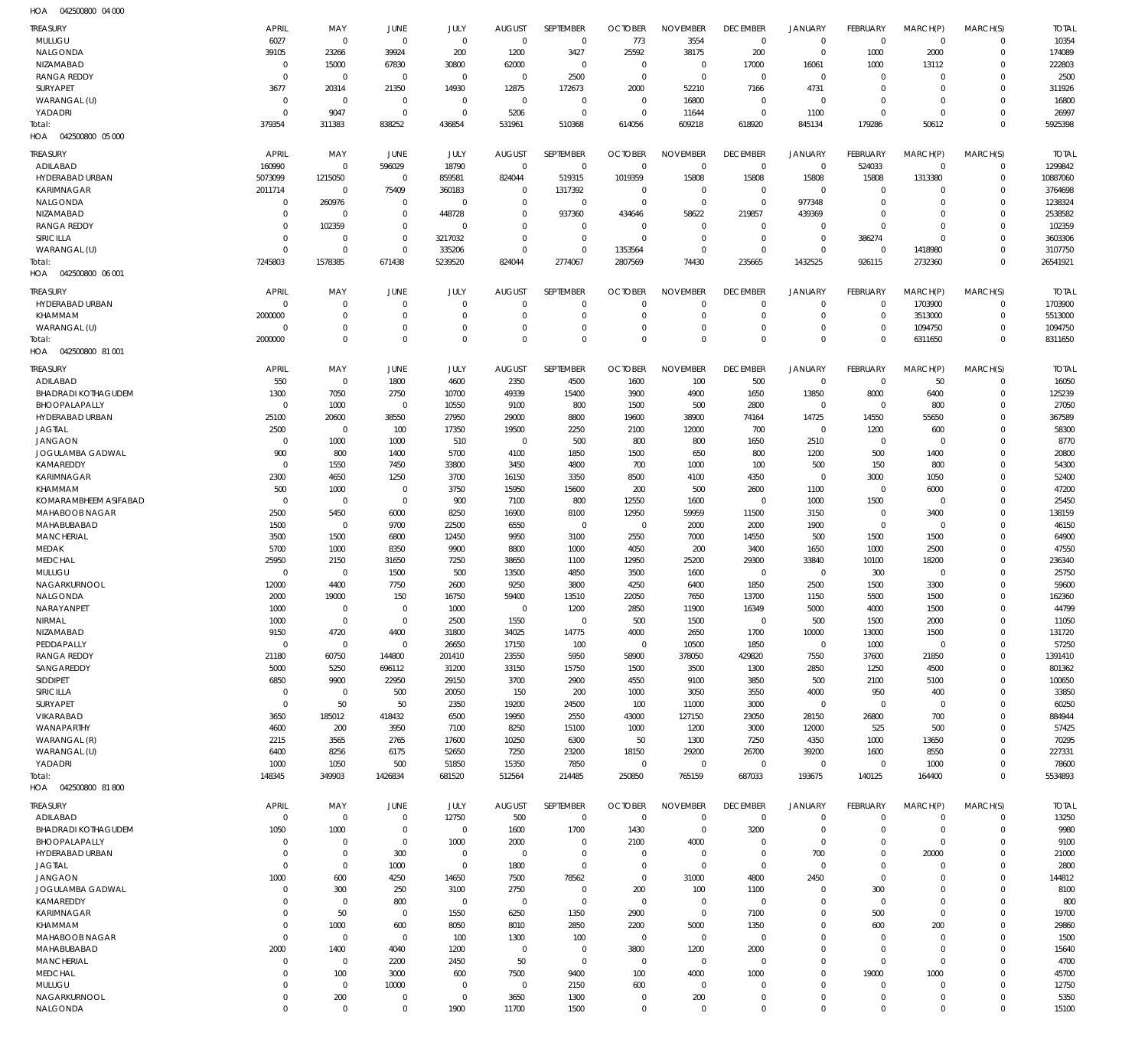042500800 81 800 HOA

| TREASURY                         | <b>APRIL</b>         | MAY                        | JUNE                   | JULY                | <b>AUGUST</b>         | SEPTEMBER               | <b>OCTOBER</b>          | <b>NOVEMBER</b>          | <b>DECEMBER</b>                | <b>JANUARY</b>          | FEBRUARY                | MARCH(P)                   | MARCH(S)             | <b>TOTAL</b>           |
|----------------------------------|----------------------|----------------------------|------------------------|---------------------|-----------------------|-------------------------|-------------------------|--------------------------|--------------------------------|-------------------------|-------------------------|----------------------------|----------------------|------------------------|
| NIRMAL                           | 2500                 | 4100                       | 7250                   | 19950               | 3400                  | 2050                    | $\Omega$                | $\Omega$                 | $\Omega$                       | $\mathbf{0}$            | $\Omega$                | $\Omega$                   | $\Omega$             | 39250                  |
| SANGAREDDY                       | $\Omega$             | $\Omega$                   | $\Omega$               | $\Omega$            | 500                   | $\Omega$                | 100                     | 1000                     | $\Omega$                       | $\mathbf{0}$            | $\Omega$                | $\Omega$                   | $\Omega$             | 1600                   |
| SIDDIPET                         | 700                  | $\Omega$                   | $\Omega$               | $\Omega$            | 50                    | $\Omega$                | $\Omega$                | $\Omega$                 | $\Omega$                       | 50                      | $\Omega$                | 700                        | $\Omega$             | 1500                   |
| SIRICILLA                        | $\Omega$             | $\Omega$                   | $\Omega$               | 1900                | $\Omega$              | $\Omega$                | $\Omega$                | $\Omega$                 | $\Omega$                       | 50                      | $\Omega$                | $\Omega$                   | $\Omega$             | 1950                   |
| <b>SURYAPET</b>                  | $\Omega$             | $\Omega$                   | 20000                  | $\Omega$            | 3600                  | 2600                    | 50                      | 500                      | $\Omega$                       | $\Omega$                | $\Omega$                | 1000                       | $\Omega$             | 27750                  |
| WARANGAL (R)<br>WARANGAL (U)     | 2000<br>5600         | 4400<br>2400               | 7600<br>1000           | 3750<br>2633        | 4300<br>100           | 750<br>3600             | 2200<br>4600            | 2400<br>600              | $\Omega$<br>28184              | $\Omega$<br>400         | 400<br>$\Omega$         | $\Omega$<br>$\Omega$       | $\Omega$<br>$\Omega$ | 27800<br>49117         |
| YADADRI                          | $\Omega$             | $\Omega$                   | $\Omega$               | 50                  | $\Omega$              | $\overline{0}$          | $\Omega$                | $\Omega$                 | $\Omega$                       | $\mathbf 0$             | $\Omega$                | $\Omega$                   | $\Omega$             | 50                     |
| Total:                           | 14850                | 15550                      | 62290                  | 75633               | 66560                 | 107912                  | 20280                   | 50000                    | 48734                          | 3650                    | 20800                   | 22900                      | $\Omega$             | 509159                 |
| HOA<br>050600800 81 001          |                      |                            |                        |                     |                       |                         |                         |                          |                                |                         |                         |                            |                      |                        |
|                                  | <b>APRIL</b>         |                            |                        |                     |                       |                         |                         |                          |                                |                         |                         |                            |                      |                        |
| <b>TREASURY</b><br>ADILABAD      | 6010                 | MAY<br>4100                | JUNE<br>31490          | JULY<br>9520        | <b>AUGUST</b><br>5160 | SEPTEMBER<br>21710      | <b>OCTOBER</b><br>33810 | <b>NOVEMBER</b><br>28805 | <b>DECEMBER</b><br>8180        | <b>JANUARY</b><br>13920 | FEBRUARY<br>14550       | MARCH(P)<br>7190           | MARCH(S)<br>$\Omega$ | <b>TOTAL</b><br>184445 |
| <b>BHADRADI KOTHAGUDEM</b>       | 43426                | 2060                       | 121940                 | 3180                | 34050                 | 9420                    | $\mathbf 0$             | 11350                    | 1700                           | 2650                    | 204204                  | 26450                      | $\Omega$             | 460430                 |
| BHOOPALAPALLY                    | 1805                 | 2950                       | 5675                   | 11390               | 4635                  | 5574                    | 7085                    | 1300                     | 14275                          | 1850                    | 10000                   | 5250                       | $\Omega$             | 71789                  |
| HYDERABAD URBAN                  | 2648450              | $\mathbf 0$                | $\Omega$               | $\mathbf 0$         | $\mathbf 0$           | $\mathbf 0$             | $\mathbf 0$             | $\Omega$                 | $\Omega$                       | 100                     | 700                     | $\Omega$                   | $\Omega$             | 2649250                |
| <b>JANGAON</b>                   | 6325                 | 9025                       | 14760                  | 21145               | 9725                  | 5500                    | 3975                    | 6250                     | 8635                           | 7245                    | 5075                    | 6225                       | $\Omega$             | 103885                 |
| KARIMNAGAR                       | 600                  | 500                        | 500                    | $\Omega$            | $\Omega$              | $\Omega$                | $\overline{0}$          | $\Omega$                 | 250                            | $\mathbf{0}$            | $\mathbf{0}$            | $\Omega$                   | $\Omega$             | 1850                   |
| KOMARAMBHEEM ASIFABAD            | 720                  | 3910                       | 2880                   | $\mathbf 0$         | $\Omega$              | $\mathbf 0$             | $\overline{0}$          | 400                      | $\mathbf{0}$                   | $\mathbf 0$             | 1440                    | $\Omega$                   | $\Omega$             | 9350                   |
| MAHABUBABAD                      | $\Omega$             | $\Omega$                   | $\overline{0}$         | $\Omega$            | $\Omega$              | $\Omega$                | $\overline{0}$          | $\Omega$                 | $\Omega$                       | $\mathbf 0$             | 600                     | $\Omega$                   | $\Omega$             | 600                    |
| <b>MANCHERIAL</b>                | 8970                 | 11540                      | 9750                   | 16116               | 18200                 | 8480                    | 5950                    | 7140                     | 9950                           | 7020                    | 15515                   | 8540                       | $\Omega$<br>$\Omega$ | 127171                 |
| MEDAK<br>MULUGU                  | 200<br>850           | 14350<br>325               | 8050<br>1725           | 1050<br>1075        | 2800<br>1500          | 2100<br>$\mathbf 0$     | 1400<br>$\overline{0}$  | 54200<br>425             | 10500<br>$\Omega$              | 6550<br>1300            | 7700<br>850             | 1750<br>3400               | $\Omega$             | 110650<br>11450        |
| NAGARKURNOOL                     | 34120                | 43600                      | 41000                  | 52350               | 33850                 | 20950                   | 12250                   | 13000                    | 17100                          | 57754                   | 23850                   | 23550                      | $\Omega$             | 373374                 |
| NALGONDA                         | 4125                 | 9600                       | 7020                   | 5995                | 4675                  | 1500                    | 375                     | 3985                     | $\Omega$                       | 2220                    | 675                     | $\Omega$                   | $\Omega$             | 40170                  |
| NIRMAL                           | 11780                | 15600                      | 18380                  | 26380               | 14640                 | 9970                    | 13610                   | 8450                     | 13590                          | 8460                    | 18140                   | 14410                      | $\Omega$             | 173410                 |
| SANGAREDDY                       | $\Omega$             | $\mathbf 0$                | $\overline{0}$         | $\mathbf 0$         | 300                   | 1100                    | $\overline{0}$          | 350                      | $\Omega$                       | $\mathbf 0$             | $\mathbf{0}$            | $\Omega$                   | $\Omega$             | 1750                   |
| SIDDIPET                         | 600                  | $\mathbf 0$                | 600                    | 900                 | 600                   | 300                     | 500                     | $\Omega$                 | 600                            | 1200                    | 950                     | 2750                       | $\Omega$             | 9000                   |
| SIRICILLA                        | 720                  | 2040                       | 360                    | 1000                | 960                   | 360                     | 360                     | 360                      | 2520                           | $\mathbf 0$             | 2890                    | 1660                       | $\Omega$             | 13230                  |
| <b>SURYAPET</b>                  | $\Omega$             | 1250                       | $\Omega$               | $\Omega$            | $\Omega$              | 1200                    | $\overline{0}$          | $\overline{0}$           | 250                            | $\Omega$                | $\mathbf{0}$            | $\Omega$                   | $\Omega$             | 2700                   |
| <b>WANAPARTHY</b>                | $\Omega$             | $\mathbf 0$                | $\overline{0}$         | $\Omega$            | $\Omega$              | $\overline{0}$          | 250                     | $\Omega$                 | $\mathbf{0}$                   | $\mathbf 0$             | $\mathbf{0}$            | $\Omega$                   | $\Omega$             | 250                    |
| WARANGAL (R)<br>WARANGAL (U)     | 14800<br>21140       | 3075<br>16875              | 13800<br>19300         | 10830<br>28645      | 9350<br>18475         | 5700<br>23454           | 3325<br>15900           | 3250<br>17720            | 5050<br>32525                  | 12245<br>21950          | 11527<br>27400          | 1800<br>16795              | $\Omega$<br>$\Omega$ | 94752<br>260179        |
| YADADRI                          | $\Omega$             | 750                        | $\Omega$               | 1500                | $\Omega$              | 350                     | $\Omega$                | 285                      | $\Omega$                       | $\Omega$                | $\Omega$                | 625                        | $\Omega$             | 3510                   |
| Total:                           | 2804641              | 141550                     | 297230                 | 191076              | 158920                | 117668                  | 98790                   | 157270                   | 125125                         | 144464                  | 346066                  | 120395                     | $\Omega$             | 4703195                |
| HOA<br>050600800 81800           |                      |                            |                        |                     |                       |                         |                         |                          |                                |                         |                         |                            |                      |                        |
| <b>TREASURY</b>                  | <b>APRIL</b>         |                            |                        |                     | <b>AUGUST</b>         | SEPTEMBER               | <b>OCTOBER</b>          | <b>NOVEMBER</b>          |                                |                         |                         |                            |                      | <b>TOTAL</b>           |
| ADILABAD                         | $\Omega$             | MAY<br>$\mathbf 0$         | JUNE<br>$\Omega$       | JULY<br>$\mathbf 0$ | $\overline{0}$        | $\mathbf 0$             | 5000                    | $\overline{0}$           | <b>DECEMBER</b><br>$\mathbf 0$ | <b>JANUARY</b><br>5600  | FEBRUARY<br>$\mathbf 0$ | MARCH(P)<br>260            | MARCH(S)<br>$\Omega$ | 10860                  |
| <b>BHADRADI KOTHAGUDEM</b>       | 14902                | 6000                       | 13400                  | 13706               | 10300                 | 10894                   | 7620                    | 11185                    | 9540                           | 7270                    | 18952                   | 6400                       | $\Omega$             | 130169                 |
| BHOOPALAPALLY                    | 1150                 | 800                        | 550                    | 4575                | 726                   | 400                     | 750                     | 475                      | $\mathbf 0$                    | 300                     | 1425                    | 2150                       | $\Omega$             | 13301                  |
| HYDERABAD URBAN                  | 800                  | 10600                      | 1990                   | 2650                | 400                   | 108850                  | 16043550                | 1659500                  | 1795950                        | 2465350                 | 17900                   | 4616350                    | $\Omega$             | 26723890               |
| <b>JAGTIAL</b>                   | 8775                 | 9000                       | 7775                   | 10020               | 5950                  | 4850                    | 5600                    | 8350                     | 6000                           | 2950                    | 6125                    | 5350                       | $\Omega$             | 80745                  |
| <b>JANGAON</b>                   | $\Omega$             | $\Omega$                   | 755                    | $\Omega$            | 100                   | $\mathbf 0$             | $\overline{0}$          | $\Omega$                 | 600                            | $\Omega$                | 1500                    | $\Omega$                   | $\Omega$             | 2955                   |
| JOGULAMBA GADWAL                 | $\Omega$             | $\Omega$                   | $\Omega$               | $\mathbf 0$         | 5000                  | $\overline{0}$          | $\overline{0}$          | $\overline{0}$           | $\Omega$                       | $\mathbf 0$             | $\mathbf 0$             | $\mathbf{0}$               | $\Omega$             | 5000                   |
| KAMAREDDY                        | 17250                | 31700                      | 24710                  | 31050               | 14925                 | 17200                   | 12950                   | 17950                    | 20200                          | 23550                   | 22050                   | 23300                      | $\Omega$             | 256835                 |
| KARIMNAGAR                       | 29870                | 52700                      | 52235                  | 53480               | 21225                 | 20220                   | 14750                   | 19905                    | 32025                          | 15070                   | 21150                   | 10300                      | $\Omega$             | 342930                 |
| KHAMMAM<br>KOMARAMBHEEM ASIFABAD | 4850<br>4270         | 12521<br>3380              | 20670<br>7070          | 12890<br>4810       | 14845<br>3910         | 6818<br>2260            | 5100<br>12160           | 12385<br>5210            | 7086<br>3820                   | 8570<br>1620            | 17792<br>4350           | 5050<br>9130               | $\Omega$<br>$\Omega$ | 128577<br>61990        |
| MAHABOOB NAGAR                   |                      | 7290                       | 1500                   | 550                 | 10000                 | 20000                   |                         |                          | 550                            | 700                     |                         |                            |                      | 40590                  |
| MAHABUBABAD                      | 1025                 | 975                        | 2350                   | 2645                | 7825                  | 4200                    | 3100                    | 5150                     | 5550                           | 5725                    | 1675                    | 8000                       | $\Omega$             | 48220                  |
| <b>MANCHERIAL</b>                | 11560                | 5050                       | 6150                   | 7260                | 4830                  | 3370                    | 1790                    | 3680                     | 2570                           | 1380                    | 2990                    | 2580                       | $\Omega$             | 53210                  |
| MEDAK                            | 12700                | 8350                       | 14650                  | 20600               | 13800                 | 16000                   | 10900                   | 10000                    | 17950                          | 13550                   | 14850                   | 20250                      | $\Omega$             | 173600                 |
| MULUGU                           | $\overline{0}$       | $\mathbf 0$                | $\overline{0}$         | 750                 | 100                   | $\mathbf 0$             | $\overline{0}$          | 425                      | 2875                           | 850                     | 425                     | $\mathbf{0}$               | $\Omega$             | 5425                   |
| NAGARKURNOOL                     | 40175                | 69080                      | 80371                  | 70870               | 40220                 | 34240                   | 32400                   | 25685                    | 30095                          | 33610                   | 44305                   | 46439                      | $\Omega$             | 547490                 |
| NALGONDA                         | 14150                | 6600                       | 16025                  | 48500               | 16900                 | 21600                   | 27120                   | 18050                    | 43470                          | 17575                   | 13350                   | 12550                      | $\Omega$             | 255890                 |
| NARAYANPET<br>NIRMAL             | $\Omega$<br>1550     | 2300<br>620                | $\overline{0}$<br>1340 | 1500<br>930         | 250<br>310            | $\mathbf 0$<br>310      | $\mathbf 0$<br>310      | $\mathbf 0$<br>1240      | $\mathbf 0$<br>620             | $\mathbf 0$<br>310      | $\mathbf 0$<br>310      | $\mathbf 0$<br>$\mathbf 0$ | $\Omega$<br>$\Omega$ | 4050<br>7850           |
| NIZAMABAD                        | 11550                | 15050                      | 48015                  | 24450               | 81685                 | 14950                   | 9300                    | 11710                    | 25250                          | 19810                   | 34600                   | 29450                      | $\Omega$             | 325820                 |
| PEDDAPALLY                       | 12150                | 6225                       | 18250                  | 20675               | 11160                 | 4475                    | 5150                    | 4000                     | 9575                           | 9900                    | 7650                    | 6960                       | $\Omega$             | 116170                 |
| <b>RANGA REDDY</b>               | $\Omega$             | $\overline{0}$             | $\overline{0}$         | $\mathbf 0$         | $\mathbf 0$           | $\mathbf 0$             | $\mathbf 0$             | 2480                     | $\Omega$                       | $\mathbf{0}$            | $\mathbf 0$             | $\mathbf 0$                | $\Omega$             | 2480                   |
| SANGAREDDY                       | 39950                | 33300                      | 53850                  | 55531               | 43950                 | 34950                   | 41406                   | 45100                    | 67000                          | 51400                   | 50450                   | 26500                      | $\Omega$             | 543387                 |
| <b>SIDDIPET</b>                  | 21610                | 25350                      | 28850                  | 24450               | 13100                 | 16050                   | 19450                   | 14400                    | 33000                          | 15650                   | 23800                   | 26565                      | $\Omega$             | 262275                 |
| <b>SIRICILLA</b>                 | 16705                | 12240                      | 30978                  | 39580               | 16040                 | 15147                   | 13005                   | 13240                    | 12970                          | 17635                   | 11020                   | 14455                      | $\Omega$             | 213015                 |
| SURYAPET                         | 53450                | 84280                      | 88525                  | 111545              | 49706                 | 42851                   | 16820                   | 62765                    | 43164                          | 27061                   | 34955                   | 32115                      | $\Omega$             | 647237                 |
| VIKARABAD                        | $\Omega$             | $\overline{0}$             | $\overline{0}$         | $\mathbf 0$         | $\overline{0}$        | 2000                    | $\overline{0}$          | $\overline{0}$           | $\mathbf{0}$                   | $\mathbf 0$             | $\mathbf 0$             | $\Omega$                   | $\Omega$<br>$\Omega$ | 2000                   |
| WANAPARTHY<br>WARANGAL (R)       | 1850<br>$\Omega$     | 30232<br>2400              | 10400<br>13800         | 5600<br>10800       | 3350<br>3600          | 3350<br>2400            | 3700<br>1200            | 2900<br>3000             | 5000<br>1800                   | 2850<br>600             | 2950<br>3600            | 900<br>2400                | $\Omega$             | 73082<br>45600         |
| WARANGAL (U)                     | 900                  | 300                        | $\Omega$               | 850                 | 900                   | 300                     | $\mathbf 0$             | $\Omega$                 | $\mathbf{0}$                   | $\mathbf 0$             | $\mathbf 0$             | 300                        | $\Omega$             | 3550                   |
| YADADRI                          | 31540                | 48745                      | 64925                  | 51360               | 33640                 | 54140                   | 19500                   | 26100                    | 28505                          | 21070                   | 23924                   | 27505                      | $\Omega$             | 430954                 |
| Total:                           | 352732               | 485088                     | 609134                 | 631627              | 428747                | 461825                  | 16312631                | 1984885                  | 2205165                        | 2769956                 | 382098                  | 4935259                    | $\Omega$             | 31559147               |
| HOA  051500800  01 000           |                      |                            |                        |                     |                       |                         |                         |                          |                                |                         |                         |                            |                      |                        |
| <b>TREASURY</b>                  | APRIL                | MAY                        | JUNE                   | JULY                | <b>AUGUST</b>         | SEPTEMBER               | <b>OCTOBER</b>          | <b>NOVEMBER</b>          | <b>DECEMBER</b>                | <b>JANUARY</b>          | FEBRUARY                | MARCH(P)                   | MARCH(S)             | <b>TOTAL</b>           |
| <b>BHADRADI KOTHAGUDEM</b>       | $\Omega$             | $\mathbf 0$                | 100                    | 10100               | $\Omega$              | $\mathbf 0$             | $\mathbf 0$             | $\mathbf 0$              | $\mathbf 0$                    | 100                     | 450                     | 1900                       | $\mathbf 0$          | 12650                  |
| HYDERABAD URBAN                  | $\Omega$             | 69072                      | $\Omega$               | 30690               | $\Omega$              | 17898                   | $\Omega$                | $\Omega$                 | $\Omega$                       | 38363                   | $\Omega$                | $\mathbf 0$                | $\mathbf 0$          | 156023                 |
| KARIMNAGAR                       | $\Omega$             | $\Omega$                   | $\Omega$               | 100                 | $\Omega$              | $\mathbf 0$             | $\Omega$                | $\Omega$                 | $\Omega$                       | $\Omega$                | $\Omega$                | $\Omega$                   | $\Omega$             | 100                    |
| KHAMMAM                          | $\Omega$             | $\mathbf 0$                | $\Omega$               | $\Omega$            | $\Omega$              | 10000                   | $\Omega$                | 30000                    | $\Omega$                       | $\mathbf 0$             | $\mathbf{0}$            | $\mathbf 0$                | $\Omega$             | 40000                  |
| <b>MEDCHAL</b>                   | $\Omega$             | $\mathbf 0$                | $\Omega$               | $\Omega$            | $\Omega$              | $\Omega$                | $\Omega$                | $\Omega$                 | $\Omega$                       | $\Omega$                | $\mathbf{0}$            | 4000                       | $\Omega$             | 4000                   |
| NIRMAL                           | $\Omega$             | 112472                     | $\Omega$               | $\Omega$            | $\Omega$              | $\Omega$                | $\Omega$                | $\Omega$                 | $\Omega$                       | $\Omega$                | 1000                    | $\Omega$                   | $\Omega$             | 113472                 |
| <b>RANGA REDDY</b>               | $\Omega$             | $\Omega$                   | $\Omega$               | $\Omega$            | $\Omega$              | $\Omega$                | $\Omega$                | $\Omega$                 | $\Omega$                       | $\Omega$                | $\Omega$                | 14468                      | $\Omega$             | 14468                  |
| SURYAPET<br>WARANGAL (R)         | $\Omega$<br>$\Omega$ | $\mathbf 0$<br>$\mathbf 0$ | 100<br>100             | 200<br>200          | $\Omega$<br>$\Omega$  | $\Omega$<br>$\mathbf 0$ | $\Omega$<br>$\mathbf 0$ | $\Omega$<br>$\mathbf 0$  | $\Omega$<br>$\mathbf 0$        | $\Omega$<br>$\mathbf 0$ | $\Omega$<br>$\Omega$    | $\Omega$<br>$\mathbf 0$    | $\Omega$<br>$\Omega$ | 300<br>300             |
| WARANGAL (U)                     | $\Omega$             | $\Omega$                   | $\Omega$               | $\Omega$            | $\Omega$              | $\Omega$                | $\Omega$                | $\Omega$                 | $\Omega$                       | 100                     | $\Omega$                | $\Omega$                   | $\Omega$             | 100                    |
|                                  |                      |                            |                        |                     |                       |                         |                         |                          |                                |                         |                         |                            |                      |                        |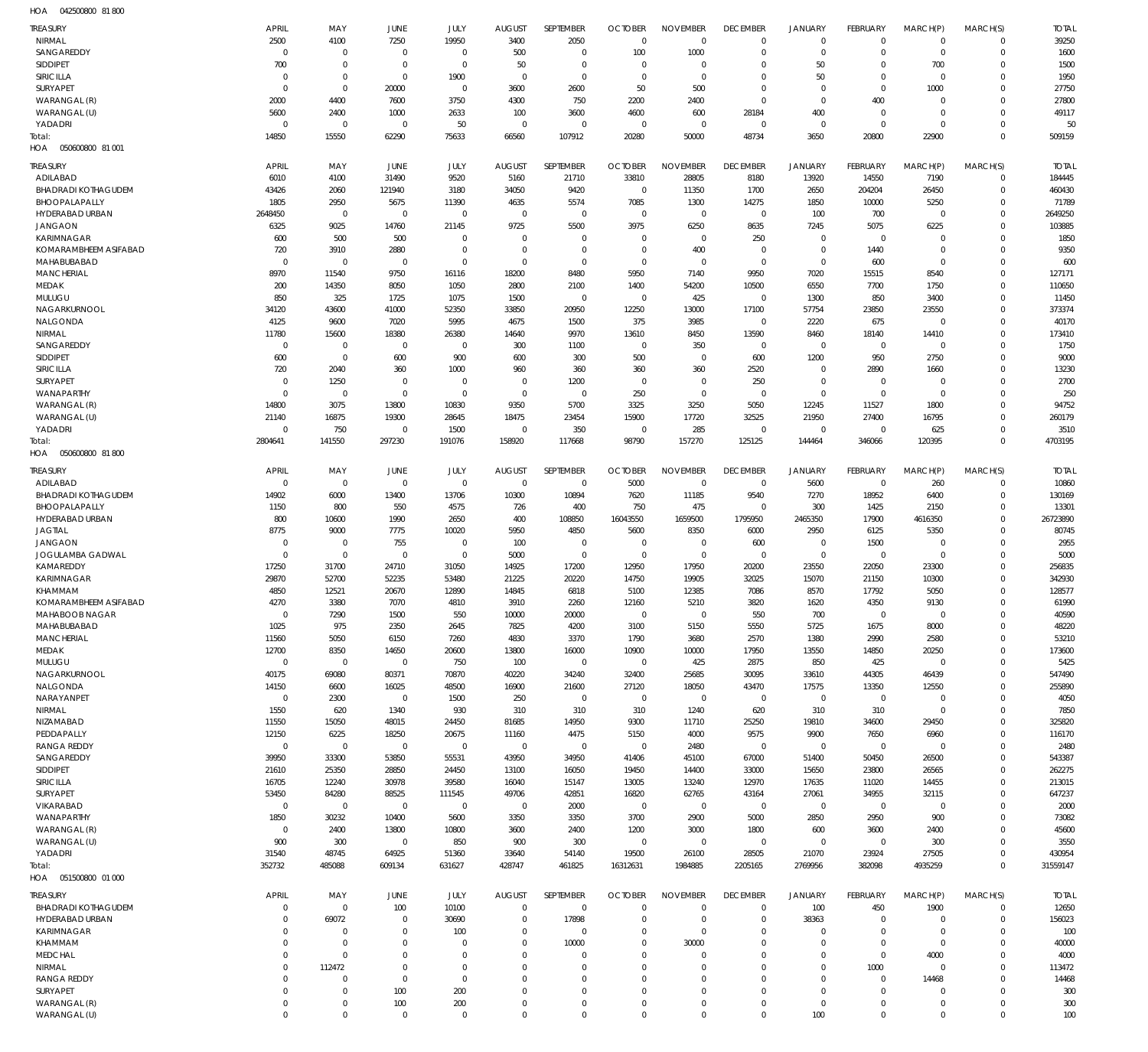| HOA<br>051500800 01 000    |                     |                            |                            |                            |                |                            |                 |                     |                            |                            |                               |                            |                            |              |
|----------------------------|---------------------|----------------------------|----------------------------|----------------------------|----------------|----------------------------|-----------------|---------------------|----------------------------|----------------------------|-------------------------------|----------------------------|----------------------------|--------------|
| <b>TREASURY</b>            | <b>APRIL</b>        | MAY                        | JUNE                       | JULY                       | <b>AUGUST</b>  | SEPTEMBER                  | <b>OCTOBER</b>  | <b>NOVEMBER</b>     | <b>DECEMBER</b>            | <b>JANUARY</b>             | FEBRUARY                      | MARCH(P)                   | MARCH(S)                   | <b>TOTAL</b> |
| YADADRI                    | $\mathbf 0$         | $\mathbf 0$                | $\mathbf 0$                | $\mathbf 0$                | $\mathbf 0$    | $\mathbf 0$                | $\mathbf 0$     | $\mathbf 0$         | $\mathbf 0$                | $\mathbf 0$                | $\mathbf 0$                   | 100                        | $\mathbf 0$                | 100          |
| Total:                     | $\Omega$            | 181544                     | 300                        | 41290                      | $\mathbf{0}$   | 27898                      | $\mathbf 0$     | 30000               | $\mathbf 0$                | 38563                      | 1450                          | 20468                      | $\mathbf 0$                | 341513       |
| HOA  051500800  03  000    |                     |                            |                            |                            |                |                            |                 |                     |                            |                            |                               |                            |                            |              |
|                            |                     |                            |                            |                            |                |                            |                 |                     |                            |                            |                               |                            |                            |              |
| TREASURY                   | APRIL               | MAY                        | JUNE                       | JULY                       | <b>AUGUST</b>  | SEPTEMBER                  | <b>OCTOBER</b>  | <b>NOVEMBER</b>     | <b>DECEMBER</b>            | <b>JANUARY</b>             | FEBRUARY                      | MARCH(P)                   | MARCH(S)                   | <b>TOTAL</b> |
| KHAMMAM                    | 0                   | $\mathbf 0$                | $\mathbf 0$                | $\mathbf 0$                | $^{\circ}$     | $\mathbf 0$                | $\overline{0}$  | $\mathbf 0$         | 13000                      | $\mathbf 0$                | $\overline{0}$                | $\mathbf 0$                | $\mathbf 0$                | 13000        |
| Total:                     | $\overline{0}$      | $\mathbf 0$                | $\mathbf 0$                | $\mathbf 0$                | $\overline{0}$ | $\mathbf 0$                | $\mathbf 0$     | $\mathbf 0$         | 13000                      | $\mathbf 0$                | $\overline{0}$                | $\mathbf 0$                | $\overline{0}$             | 13000        |
| 051500800 04 000<br>HOA    |                     |                            |                            |                            |                |                            |                 |                     |                            |                            |                               |                            |                            |              |
|                            |                     |                            |                            |                            |                |                            |                 |                     |                            |                            |                               |                            |                            |              |
| TREASURY                   | APRIL               | MAY                        | JUNE                       | JULY                       | <b>AUGUST</b>  | SEPTEMBER                  | <b>OCTOBER</b>  | <b>NOVEMBER</b>     | <b>DECEMBER</b>            | <b>JANUARY</b>             | FEBRUARY                      | MARCH(P)                   | MARCH(S)                   | <b>TOTAL</b> |
| PEDDAPALLY                 | $\mathbf 0$         | $\mathbf 0$                | $\mathbf 0$                | $\mathbf 0$                | $^{\circ}$     | $\mathbf 0$                | $\mathbf 0$     | $\mathbf 0$         | $\mathbf 0$                | $\mathbf 0$                | 100                           | $\mathbf 0$                | $\mathbf 0$                | 100          |
| Total:                     | $\Omega$            | $\mathbf 0$                | $\mathbf 0$                | $\mathbf 0$                | $\overline{0}$ | $\mathbf 0$                | $\mathbf 0$     | $\mathbf 0$         | $\mathbf 0$                | $\mathbf 0$                | 100                           | $\mathbf 0$                | $\mathbf 0$                | 100          |
| HOA  051500800  79 000     |                     |                            |                            |                            |                |                            |                 |                     |                            |                            |                               |                            |                            |              |
| <b>TREASURY</b>            | APRIL               | MAY                        | JUNE                       | JULY                       | <b>AUGUST</b>  | SEPTEMBER                  | <b>OCTOBER</b>  | <b>NOVEMBER</b>     | <b>DECEMBER</b>            | <b>JANUARY</b>             | FEBRUARY                      | MARCH(P)                   | MARCH(S)                   | <b>TOTAL</b> |
| BHOOPALAPALLY              | 0                   | $\mathbf 0$                | 0                          | $\mathbf 0$                | $^{\circ}$     | $\mathbf 0$                | $\mathbf 0$     | $\mathbf 0$         | $\mathbf 0$                | $\mathbf 0$                | $\overline{0}$                | 1005618                    | $\mathbf 0$                | 1005618      |
|                            |                     |                            |                            | $\mathbf 0$                |                | $\mathbf 0$                |                 | $\mathbf 0$         |                            | $\mathbf 0$                |                               |                            |                            |              |
| JOGULAMBA GADWAL           | O                   | $\mathbf 0$                | 0                          |                            | -0             |                            | $\mathbf 0$     |                     | $\mathbf 0$                |                            | $\overline{0}$                | 3067678                    | $\mathbf 0$                | 3067678      |
| KAMAREDDY                  | $\Omega$            | $\mathbf 0$                | $\Omega$                   | $\mathbf 0$                | $\Omega$       | $\mathbf 0$                | $\mathbf 0$     | 401539              | 0                          | 45                         | $\mathbf 0$                   | $\mathbf 0$                | $\mathbf 0$                | 401584       |
| KHAMMAM                    | O                   | $\mathbf 0$                | O                          | $\mathbf 0$                | 0              | $\mathbf 0$                | $\mathbf 0$     | $\mathbf 0$         | $\mathbf 0$                | $\mathbf 0$                | $\mathbf 0$                   | 684958                     | $\mathbf 0$                | 684958       |
| MAHABOOB NAGAR             | $\Omega$            | $\mathbf 0$                | O                          | $\mathbf 0$                | 0              | $\mathbf 0$                | $\mathbf 0$     | $\mathbf 0$         | $\mathbf 0$                | $\mathbf 0$                | $\mathbf 0$                   | 612379                     | $\mathbf 0$                | 612379       |
| <b>MEDCHAL</b>             | O                   | $\mathbf 0$                | $\Omega$                   | $\mathbf 0$                | $\Omega$       | $\mathbf 0$                | $\mathbf 0$     | $\mathbf 0$         | $\mathbf 0$                | $\mathbf 0$                | $\mathbf 0$                   | 512133                     | $\Omega$                   | 512133       |
| NAGARKURNOOL               | $\Omega$            | $\mathbf 0$                | $\Omega$                   | $\mathbf 0$                | $\mathbf 0$    | $\mathbf 0$                | 0               | $\mathbf 0$         | $\mathbf 0$                | $\mathbf 0$                | $\mathbf 0$                   | 339524                     | $\mathbf 0$                | 339524       |
| NARAYANPET                 | O                   | $\mathbf 0$                | $\Omega$                   | $\mathbf 0$                | $\Omega$       | $\mathbf 0$                | 0               | $\mathbf 0$         | $\mathbf 0$                | $\mathbf 0$                | $\mathbf 0$                   | 28236                      | $\mathbf 0$                | 28236        |
| NIZAMABAD                  | O                   | $\mathbf 0$                | O                          | $\mathbf 0$                | $\mathbf 0$    | $\mathbf 0$                | $\mathbf 0$     | $\mathbf 0$         | $\mathbf 0$                | $\mathbf 0$                | $\mathbf 0$                   | 913710                     | $\mathbf 0$                | 913710       |
| <b>RANGA REDDY</b>         | O                   | $\mathbf 0$                | $\Omega$                   | $\mathbf 0$                | $^{\circ}$     | $\mathbf 0$                | $\mathbf 0$     | $\mathbf 0$         | $\mathbf 0$                | $\mathbf 0$                | $\mathbf 0$                   | 68089                      | $\mathbf 0$                | 68089        |
| SANGAREDDY                 | O                   | $\mathbf 0$                | $\Omega$                   | $\mathbf 0$                | $\mathbf 0$    | 23011                      | 0               | $\mathbf 0$         | $\mathbf 0$                | $\mathbf 0$                | $\mathbf 0$                   | $\mathbf 0$                | $\mathbf 0$                | 23011        |
| SIDDIPET                   | O                   | $\mathbf 0$                | O                          | $\mathbf 0$                | 0              | $\mathbf 0$                | $\mathbf 0$     | $\mathbf 0$         | $\mathbf 0$                | $\mathbf 0$                | $\mathbf 0$                   | 203591                     | $\mathbf 0$                | 203591       |
| SIRICILLA                  | O                   | $\mathbf 0$                | $\Omega$                   | $\mathbf 0$                | $\mathbf 0$    | $\mathbf 0$                | $\mathbf 0$     | $\mathbf 0$         | $\mathbf 0$                | $\mathbf 0$                | $\mathbf 0$                   | 92437                      | $\mathbf 0$                | 92437        |
| VIKARABAD                  | O                   | $\mathbf 0$                | O                          | $\mathbf 0$                | $\mathbf 0$    | $\mathbf 0$                | $\mathbf 0$     | $\mathbf 0$         | $\mathbf 0$                | $\mathbf 0$                | $\overline{0}$                | 173710                     | $\mathbf 0$                | 173710       |
| WARANGAL (R)               | $\Omega$            | $\mathbf 0$                | O                          | $\mathbf 0$                | $\mathbf 0$    | $\mathbf 0$                | 0               | $\mathbf 0$         | $\mathbf 0$                | $\mathbf 0$                | $\mathbf 0$                   | 161115                     | $\mathbf 0$                | 161115       |
| YADADRI                    | 0                   | $\mathbf 0$                | $\mathbf 0$                | $\mathbf 0$                | $\mathbf 0$    | $\mathbf 0$                | $\mathbf 0$     | $\mathbf 0$         | $\mathbf 0$                | 148923                     | 4972                          | 552950                     | $\mathbf 0$                | 706845       |
| Total:                     | $\Omega$            | $\mathsf 0$                | $\mathbf 0$                | $\mathbf 0$                | $\Omega$       | 23011                      | $\mathbf 0$     | 401539              | $\mathbf 0$                | 148968                     | 4972                          | 8416128                    | $\mathbf 0$                | 8994618      |
| 051500800 81 000<br>HOA    |                     |                            |                            |                            |                |                            |                 |                     |                            |                            |                               |                            |                            |              |
|                            |                     |                            |                            |                            |                |                            |                 |                     |                            |                            |                               |                            |                            |              |
| <b>TREASURY</b>            | APRIL               | MAY                        | JUNE                       | JULY                       | <b>AUGUST</b>  | SEPTEMBER                  | <b>OCTOBER</b>  | <b>NOVEMBER</b>     | <b>DECEMBER</b>            | JANUARY                    | FEBRUARY                      | MARCH(P)                   | MARCH(S)                   | <b>TOTAL</b> |
| <b>BHADRADI KOTHAGUDEM</b> | 75700               | 42250                      | 248530                     | 38550                      | 8800           | 6700                       | 21850           | 13900               | 11400                      | 9500                       | 14850                         | 162925                     | $\mathbf 0$                | 654955       |
| BHOOPALAPALLY              | $\mathbf 0$         | $\mathbf 0$                | $\mathbf 0$                | $\mathbf 0$                | $\mathbf 0$    | $\mathbf 0$                | $\overline{0}$  | $\mathbf 0$         | $\mathbf 0$                | $\mathbf 0$                | $\mathbf 0$                   | 3000                       | $\mathbf 0$                | 3000         |
| HYDERABAD URBAN            | 45430               | 458509                     | 59100                      | 49294                      | 816495186      | 31900                      | 31521           | 22400               | 223449695                  | 22000                      | 19700                         | 40100                      | $\mathbf 0$                | 1040724835   |
| <b>JAGTIAL</b>             | 200                 | 0                          | 200                        | 400                        | 0              | 0                          | $^{\circ}$      | $\mathbf 0$         | 0                          | $\mathbf 0$                | $\mathbf 0$                   | $\mathbf 0$                | $\mathbf 0$                | 800          |
| KAMAREDDY                  | $\mathbf 0$         | $\mathbf 0$                | $\mathbf 0$                | $\mathbf 0$                | 100            | $\mathbf 0$                | $\overline{0}$  | $\mathbf 0$         | 50                         | $\mathbf 0$                | 2150                          | 3000                       | $\Omega$                   | 5300         |
| KARIMNAGAR                 | 900                 | 1000                       | 1400                       | 800                        | 350            | 500                        | 400             | 400                 | 600                        | 400                        | 900                           | 13063920                   | $\mathbf 0$                | 13071570     |
| KHAMMAM                    | 68750               | 7800                       | 93800                      | 58600                      | 74300          | 31100                      | 110300          | 150200              | 31400                      | 65400                      | 85700                         | 15500                      | $\Omega$                   | 792850       |
| MAHABOOB NAGAR             | 2000                | $\mathbf 0$                | $\mathbf 0$                | $-2500$                    | 3000           | $\mathbf 0$                | $\overline{0}$  | 247500              | $\mathbf 0$                | $\mathbf 0$                | 14000                         | $\mathbf 0$                | $\mathbf 0$                | 264000       |
|                            | $\mathbf 0$         |                            |                            |                            |                |                            |                 |                     |                            |                            |                               |                            |                            |              |
|                            |                     | $\mathbf 0$                | $\mathbf 0$                | 0                          | $^{\circ}$     | $\mathbf 0$                | $\overline{0}$  | $\mathbf 0$         | $\mathbf 0$                | $\mathbf 0$                | $\mathbf 0$                   | 5000                       | $\Omega$                   | 5000         |
| MAHABUBABAD                |                     |                            |                            |                            |                |                            |                 |                     |                            |                            |                               |                            |                            |              |
| <b>MANCHERIAL</b>          | 130                 | 390                        | 520                        | $\mathbf 0$                | $^{\circ}$     | $\mathbf 0$                | 500             | 260                 | $\mathbf 0$                | $\mathbf 0$                | 280                           | 300                        | $\mathbf 0$                | 2380         |
| MEDAK                      | $\mathbf 0$         | $\mathbf 0$                | $\mathbf 0$                | $\mathbf 0$                | $^{\circ}$     | $\mathbf 0$                | $\overline{0}$  | $\mathbf 0$         | 100                        | $\mathbf 0$                | $\overline{0}$                | $\mathbf 0$                | $\mathbf 0$                | 100          |
| <b>MEDCHAL</b>             | 0                   | 1000                       | $\mathbf 0$                | $\Omega$                   | $^{\circ}$     | $\mathbf 0$                | $\overline{0}$  | $\mathbf 0$         | 2000                       | $\mathbf 0$                | $\mathbf 0$                   | $\mathbf 0$                | $\mathbf 0$                | 3000         |
| NALGONDA                   | 100                 | 2100                       | $\Omega$                   | $\Omega$                   | $\Omega$       | $\mathbf 0$                | 1100            | $\mathbf 0$         | 2000                       | 1000                       | 2000                          | 1000                       | $\Omega$                   | 9300         |
| NIRMAL                     | $\mathbf 0$         | $\mathbf 0$                | 2000                       | $\mathbf 0$                | $\Omega$       | $\mathbf 0$                | $\mathbf 0$     | $\mathbf 0$         | $\mathbf 0$                | $\mathbf 0$                | $\mathbf 0$                   | $\mathbf 0$                | $\mathbf 0$                | 2000         |
| NIZAMABAD                  | $\Omega$            | $\mathbf 0$                | $\Omega$                   | $\mathbf 0$                | $\mathbf 0$    | $\mathbf 0$                | $\mathbf 0$     | $\mathbf 0$         | $\mathbf 0$                | $\mathbf 0$                | 6000                          | $\mathbf 0$                | $\mathbf 0$                | 6000         |
| PEDDAPALLY                 | 3700                | 2300                       | 2500                       | 2500                       | 300            | $\mathbf 0$                | 200             | 1050                | 300                        | 900                        | 1000                          | 700                        | $\mathbf 0$                | 15450        |
| <b>RANGA REDDY</b>         | 1000                | $\mathbf 0$                | $\mathbf 0$                | $\mathbf 0$                | $\mathbf 0$    | 272000                     | $\overline{0}$  | 1000                | $\mathbf 0$                | 3350                       | $\mathbf 0$                   | $\mathbf 0$                | $\mathbf 0$                | 277350       |
| SANGAREDDY                 | 3000                | 45000                      | 8100                       | 100                        | $^{\circ}$     | $\mathbf 0$                | $\overline{0}$  | $\mathbf 0$         | $\mathbf 0$                | $\mathbf 0$                | $\mathbf 0$                   | 100                        | $\mathbf 0$                | 56300        |
| SIDDIPET                   | 200                 | $\mathbf 0$                | 100                        | 2200                       | $\mathbf 0$    | 100                        | $\mathbf 0$     | $\mathbf 0$         | $\mathbf 0$                | 800                        | 100                           | $\mathbf 0$                | $\Omega$                   | 3500         |
| <b>SIRICILLA</b>           | 20100               | 200                        | 300                        | $\mathbf 0$                | $\mathbf 0$    | 300                        | 300             | $\mathbf 0$         | 200                        | 300                        | 2400                          | 3300                       | $\mathbf 0$                | 27400        |
| <b>VIKARABAD</b>           |                     |                            |                            |                            | 400            |                            | $\overline{0}$  |                     |                            |                            |                               |                            | $\Omega$                   |              |
| WANAPARTHY                 | 1000<br>$\mathbf 0$ | 76600<br>260               | 1000<br>$\mathbf 0$        | 200<br>$\mathbf 0$         | $\mathbf 0$    | 1200<br>$\mathbf 0$        | $\mathbf 0$     | 200<br>$\mathbf 0$  | 2400<br>$\mathbf 0$        | 200<br>$\mathbf 0$         | 1200<br>$\mathbf 0$           | 600<br>$\mathbf 0$         | $\mathbf 0$                | 85000<br>260 |
| WARANGAL (R)               | 100                 | $\mathbf 0$                | 100                        | $\mathbf 0$                | $\mathbf 0$    | $\mathbf 0$                | $\overline{0}$  | 5000                | $\mathbf 0$                | $\mathbf 0$                | $\mathbf 0$                   | 3000                       | $\Omega$                   | 8200         |
|                            | $\mathbf 0$         |                            |                            | $\mathbf 0$                | 100            | $\mathbf 0$                | $\overline{0}$  |                     | $\mathbf 0$                | $\mathbf 0$                | $\overline{0}$                | $\mathbf 0$                | $\mathbf 0$                |              |
| WARANGAL (U)               |                     | 200                        | 300<br>$\overline{0}$      |                            | $\mathbf 0$    | $\mathbf 0$                |                 | 1000<br>$\mathbf 0$ | $\mathbf 0$                | $\mathbf 0$                | $\overline{0}$                | $\mathbf 0$                | $\mathbf 0$                | 1600         |
| YADADRI                    | 100                 | $\mathbf 0$                |                            | 300                        |                |                            | 100             |                     |                            |                            |                               |                            |                            | 500          |
| Total:                     | 222410              | 637609                     | 417950                     | 150444                     | 816582536      | 343800                     | 166271          | 442910              | 223500145                  | 103850                     | 150280                        | 13302445                   | $\mathbf 0$                | 1056020650   |
| HOA  070001800  81 000     |                     |                            |                            |                            |                |                            |                 |                     |                            |                            |                               |                            |                            |              |
| <b>TREASURY</b>            | APRIL               | MAY                        | JUNE                       | JULY                       | <b>AUGUST</b>  | SEPTEMBER                  | <b>OCTOBER</b>  | <b>NOVEMBER</b>     | <b>DECEMBER</b>            | <b>JANUARY</b>             | FEBRUARY                      | MARCH(P)                   | MARCH(S)                   | <b>TOTAL</b> |
| MAHABUBABAD                | 10000               | $\mathbf 0$                | $\mathbf 0$                | $\mathbf 0$                | $\mathbf 0$    | $\mathbf 0$                | $\overline{0}$  | $\mathbf 0$         | $\overline{0}$             | $\mathsf 0$                | $\overline{0}$                | $\mathbf 0$                | $\mathbf 0$                | 10000        |
| Total:                     | 10000               | $\mathbf 0$                | $\mathbf 0$                | $\mathbf 0$                | $\mathbf{0}$   | $\mathbf 0$                | $\mathbf 0$     | $\mathbf 0$         | $\overline{0}$             | $\mathbf 0$                | $\mathbf 0$                   | $\mathbf 0$                | $\mathbf 0$                | 10000        |
| HOA  070080800  03  000    |                     |                            |                            |                            |                |                            |                 |                     |                            |                            |                               |                            |                            |              |
|                            |                     |                            |                            |                            |                |                            |                 |                     |                            |                            |                               |                            |                            |              |
| TREASURY                   | APRIL               | MAY                        | JUNE                       | JULY                       | <b>AUGUST</b>  | SEPTEMBER                  | <b>OCTOBER</b>  | <b>NOVEMBER</b>     | <b>DECEMBER</b>            | <b>JANUARY</b>             | FEBRUARY                      | MARCH(P)                   | MARCH(S)                   | <b>TOTAL</b> |
| <b>MANCHERIAL</b>          | 5000                | $\mathbf 0$                | 70000                      | 10000                      | $\mathbf 0$    | $\mathbf 0$                | $\mathbf 0$     | $\mathbf 0$         | 10000                      | 10000                      | $\overline{0}$                | $\mathbf 0$                | $\mathbf 0$                | 105000       |
| NALGONDA                   | $\mathbf 0$         | 40685                      | 1700                       | $\mathbf 0$                | $^{\circ}$     | $\mathbf 0$                | $\mathbf 0$     | $\mathbf 0$         | $\mathbf 0$                | $\mathbf 0$                | $\overline{0}$                | $\mathbf 0$                | $\mathbf 0$                | 42385        |
| PEDDAPALLY                 | 0                   | $\mathbf 0$                | 200                        | $\mathbf 0$                | $^{\circ}$     | $\mathbf 0$                | 0               | $\mathbf 0$         | $\mathbf 0$                | 1200                       | $\mathbf 0$                   | $\Omega$                   | $\mathbf 0$                | 1400         |
| SURYAPET                   | $\mathbf 0$         | $\mathbf 0$                | $\mathbf 0$                | $-80000$                   | $\mathbf 0$    | $\mathbf 0$                | $\mathbf 0$     | $\mathbf 0$         | $\overline{0}$             | $\mathbf 0$                | $\mathbf 0$                   | $\mathbf 0$                | $\mathbf 0$                | $-80000$     |
| Total:                     | 5000                | 40685                      | 71900                      | $-70000$                   | $\mathbf 0$    | $\mathbf 0$                | $\mathbf 0$     | $\mathbf 0$         | 10000                      | 11200                      | $\overline{0}$                | $\mathbf 0$                | $\mathbf 0$                | 68785        |
| HOA  070201800  81 000     |                     |                            |                            |                            |                |                            |                 |                     |                            |                            |                               |                            |                            |              |
|                            |                     |                            |                            |                            |                |                            |                 |                     |                            |                            |                               |                            |                            |              |
| TREASURY                   | APRIL               | MAY                        | JUNE                       | JULY                       | <b>AUGUST</b>  | SEPTEMBER                  | <b>OCTOBER</b>  | <b>NOVEMBER</b>     | <b>DECEMBER</b>            | <b>JANUARY</b>             | FEBRUARY                      | MARCH(P)                   | MARCH(S)                   | <b>TOTAL</b> |
| PEDDAPALLY                 | $\mathbf 0$         | $\mathbf 0$                | 7900                       | 1705                       | 10880          | 60310                      | 46080           | $\mathbf 0$         | $\mathbf 0$                | 500                        | 34250                         | $\mathbf 0$                | $\mathbf 0$                | 161625       |
| Total:                     | $\mathbf{0}$        | $\mathbf 0$                | 7900                       | 1705                       | 10880          | 60310                      | 46080           | $\mathbf 0$         | $\overline{0}$             | 500                        | 34250                         | $\mathbf 0$                | $\mathbf 0$                | 161625       |
| HOA  070201800  81 001     |                     |                            |                            |                            |                |                            |                 |                     |                            |                            |                               |                            |                            |              |
|                            |                     |                            |                            |                            |                |                            |                 |                     |                            |                            |                               |                            |                            |              |
| TREASURY                   | APRIL               | MAY                        | <b>JUNE</b>                | JULY                       | <b>AUGUST</b>  | SEPTEMBER                  | <b>OCTOBER</b>  | <b>NOVEMBER</b>     | <b>DECEMBER</b>            | <b>JANUARY</b>             | <b>FEBRUARY</b>               | MARCH(P)                   | MARCH(S)                   | <b>TOTAL</b> |
| <b>JANGAON</b>             | $\mathbf 0$         | $\mathbf 0$                | $\mathbf 0$                | $\mathbf 0$                | $\mathbf 0$    | $\mathbf 0$                | $\overline{0}$  | 3000                | $\mathbf 0$                | $\mathbf 0$                | $\overline{0}$                | $\mathbf 0$                | $\mathbf 0$                | 3000         |
| KHAMMAM<br>Total:          | 0<br>$\mathbf 0$    | $\mathbf 0$<br>$\mathbf 0$ | $\mathbf 0$<br>$\mathbf 0$ | $\mathbf 0$<br>$\mathbf 0$ | 1000<br>1000   | $\mathbf 0$<br>$\mathbf 0$ | $^{\circ}$<br>0 | $\mathbf 0$<br>3000 | $\mathbf 0$<br>$\mathbf 0$ | $\mathsf 0$<br>$\mathbf 0$ | $\overline{0}$<br>$\mathbf 0$ | $\mathbf 0$<br>$\mathbf 0$ | $\mathbf 0$<br>$\mathbf 0$ | 1000<br>4000 |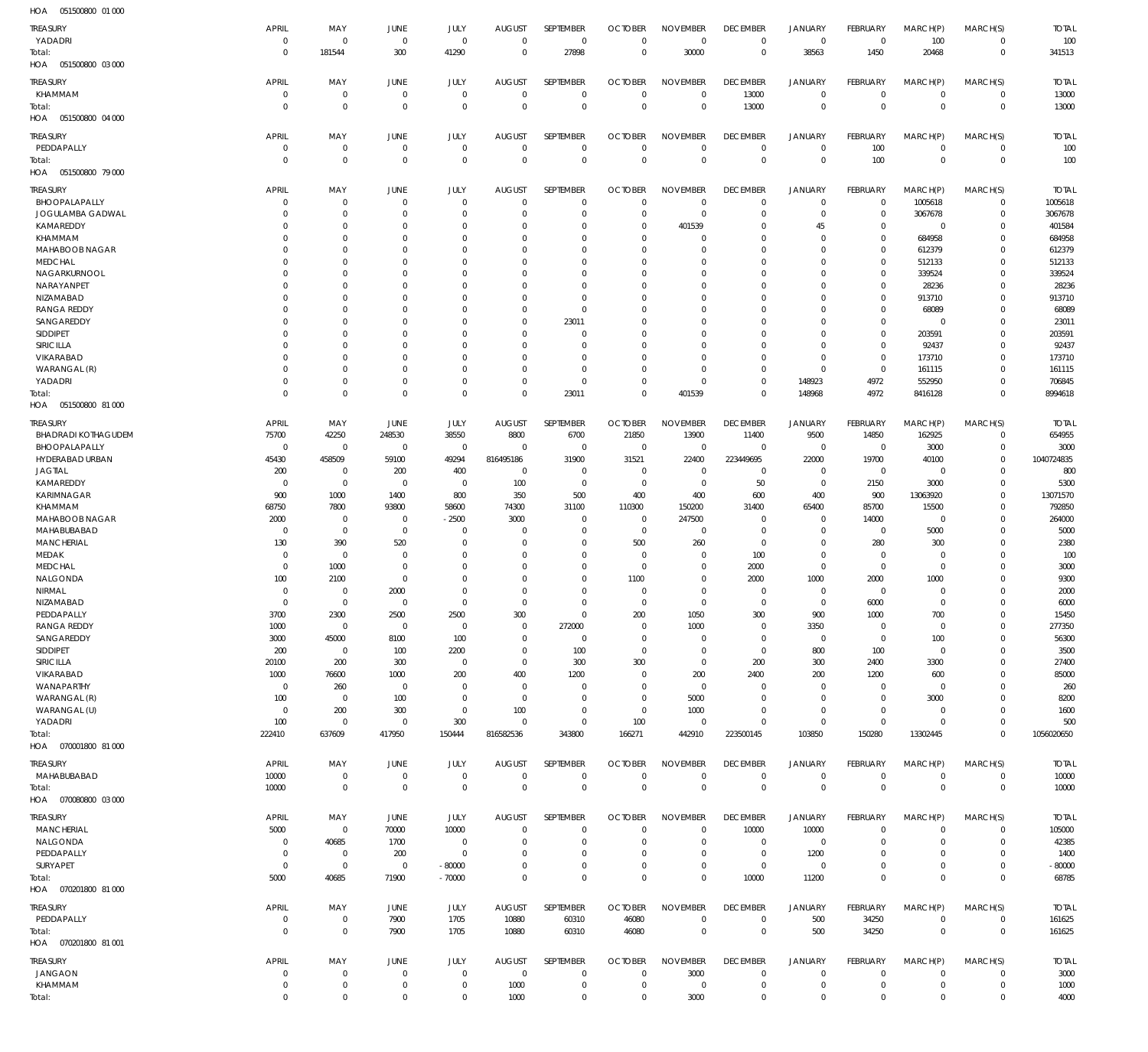070202800 02 000 HOA

| <b>TREASURY</b><br>ADILABAD<br><b>BHADRADI KOTHAGUDEM</b> | <b>APRIL</b><br>8850<br>$\Omega$ | MAY<br>$\mathbf 0$<br>$\Omega$ | JUNE<br>$\overline{0}$<br>$\overline{0}$ | JULY<br>21000<br>$\mathbf 0$ | <b>AUGUST</b><br>$\overline{0}$<br>$\overline{0}$ | SEPTEMBER<br>$\overline{0}$<br>$\mathbf 0$ | <b>OCTOBER</b><br>$\overline{0}$<br>$\overline{0}$ | <b>NOVEMBER</b><br>$\mathbf 0$<br>$\mathbf 0$ | <b>DECEMBER</b><br>$\mathbf 0$<br>$\mathbf 0$ | <b>JANUARY</b><br>$\mathbf 0$<br>$\mathbf 0$ | FEBRUARY<br>1000<br>$\mathbf 0$ | MARCH(P)<br>2000<br>138230 | MARCH(S)<br>$\Omega$<br>$\Omega$ | <b>TOTAL</b><br>32850<br>138230 |
|-----------------------------------------------------------|----------------------------------|--------------------------------|------------------------------------------|------------------------------|---------------------------------------------------|--------------------------------------------|----------------------------------------------------|-----------------------------------------------|-----------------------------------------------|----------------------------------------------|---------------------------------|----------------------------|----------------------------------|---------------------------------|
| HYDERABAD URBAN                                           | 0                                | 6300                           | 5700                                     | 18200                        | 25800                                             | 9800                                       | 2200                                               | 49950                                         | 600                                           | 1901500                                      | 44300                           | 67800                      | $\Omega$                         | 2132150                         |
| <b>JAGTIAL</b><br>KAMAREDDY                               | 0<br>0                           | $\mathbf 0$<br>$\Omega$        | 2000<br>$\overline{0}$                   | 8500<br>$\Omega$             | $\overline{0}$<br>2000                            | $\Omega$<br>500                            | $\overline{0}$<br>5150                             | $\Omega$<br>2000                              | $\mathbf 0$<br>1000                           | $\mathbf 0$<br>1000                          | $\mathbf 0$<br>2000             | $\mathbf 0$<br>3000        | $\Omega$<br>$\Omega$             | 10500<br>16650                  |
| KARIMNAGAR                                                | $\Omega$                         | $\Omega$                       | $\overline{0}$                           | $\Omega$                     | $\Omega$                                          | $\Omega$                                   | $\mathbf 0$                                        | 109098                                        | $\Omega$                                      | $\Omega$                                     | $\Omega$                        | $\Omega$                   | $\Omega$                         | 109098                          |
| KHAMMAM                                                   | $\Omega$                         | $\mathbf 0$                    | $\overline{0}$                           | 120103                       | $\overline{0}$                                    | 23404                                      | $\mathbf 0$                                        | $\Omega$                                      | $\mathbf 0$                                   | $\mathbf 0$                                  | $\mathbf 0$                     | $\Omega$                   | $\Omega$                         | 143507                          |
| MAHABOOB NAGAR<br><b>MEDCHAL</b>                          | $\Omega$<br>$\Omega$             | $\mathbf 0$<br>$\Omega$        | $\Omega$<br>970688                       | $\Omega$<br>81648            | $\Omega$<br>30000                                 | $\Omega$<br>63796                          | $\Omega$<br>53000                                  | $\Omega$<br>30025                             | $\Omega$<br>39000                             | $\Omega$<br>60000                            | $\Omega$<br>29000               | 660225<br>97024            | $\Omega$<br>$\Omega$             | 660225<br>1454181               |
| <b>MULUGU</b>                                             | $\Omega$                         | $\mathbf 0$                    | $\mathbf 0$                              | 0                            | $\mathbf 0$                                       | $\Omega$                                   | $\mathbf 0$                                        | $\Omega$                                      | $\mathbf 0$                                   | $\mathbf 0$                                  | $\Omega$                        | 1500                       | $\Omega$                         | 1500                            |
| NAGARKURNOOL                                              | 2000                             | $\Omega$                       | $\Omega$                                 | $\Omega$                     | $\Omega$                                          | $\Omega$                                   | $\Omega$                                           | $\Omega$                                      | $\Omega$                                      | 1000                                         | 3000                            | $\Omega$                   | $\Omega$                         | 6000                            |
| NALGONDA                                                  | $\Omega$                         | $\mathbf 0$<br>$\mathbf 0$     | $\overline{0}$                           | $\Omega$<br>$\Omega$         | $\Omega$                                          | 32725<br>$\Omega$                          | $\Omega$<br>$\Omega$                               | $\Omega$<br>1000                              | $\Omega$                                      | $\mathbf 0$                                  | $\Omega$<br>$\Omega$            | $\Omega$                   | $\Omega$<br>$\Omega$             | 32725                           |
| NIRMAL<br>PEDDAPALLY                                      | 15000<br>$\Omega$                | $\mathbf 0$                    | 3500<br>$\Omega$                         | $\Omega$                     | 9000<br>$\Omega$                                  | $\Omega$                                   | $\Omega$                                           | $\Omega$                                      | 11000<br>$\mathbf 0$                          | 20730<br>$\mathbf 0$                         | $\Omega$                        | 7000<br>28575              | $\Omega$                         | 67230<br>28575                  |
| <b>RANGA REDDY</b>                                        | $\Omega$                         | $\Omega$                       | 33531                                    | 19531                        | 22000                                             | 38105                                      | 31531                                              | 23000                                         | 44500                                         | 15145                                        | 641377                          | 25000                      | $\Omega$                         | 893720                          |
| SANGAREDDY                                                | 0                                | $\Omega$                       | $\overline{0}$                           | $\Omega$                     | $\mathbf 0$                                       | $\Omega$                                   | $\mathbf 0$                                        | 2000                                          | 3000                                          | 12280                                        | 5000                            | 12000                      | $\Omega$                         | 34280                           |
| <b>SURYAPET</b><br>VIKARABAD                              | 0<br>$\Omega$                    | $\Omega$<br>$\mathbf 0$        | $\overline{0}$<br>$\overline{0}$         | $\Omega$<br>$\Omega$         | $\overline{0}$<br>90220                           | 1000<br>$\Omega$                           | $\mathbf 0$<br>$\mathbf 0$                         | $\Omega$<br>$\Omega$                          | $\Omega$<br>$\Omega$                          | $\mathbf 0$<br>$\mathbf 0$                   | $\Omega$<br>$\mathbf 0$         | 500<br>29500               | $\Omega$<br>$\Omega$             | 1500<br>119720                  |
| WANAPARTHY                                                | 0                                | $\Omega$                       | 1000                                     | $\Omega$                     | $\Omega$                                          | 12000                                      | $\Omega$                                           | 7000                                          | $\Omega$                                      | 3000                                         | 3000                            | $\Omega$                   | $\Omega$                         | 26000                           |
| WARANGAL (R)                                              | $\Omega$                         | 3000                           | 9750                                     | $\Omega$                     | 2250                                              | 750                                        | $\Omega$                                           | 2250                                          | $\Omega$                                      | $\mathbf 0$                                  | $\Omega$                        | $\Omega$                   | $\Omega$                         | 18000                           |
| WARANGAL (U)                                              | $\Omega$                         | $\mathbf{0}$                   | $\overline{0}$                           | $\Omega$                     | 750                                               | $\mathbf 0$                                | $\mathbf 0$                                        | $\Omega$                                      | $\mathbf 0$                                   | $\mathbf 0$                                  | 2000                            | $\Omega$                   | $\Omega$                         | 2750                            |
| YADADRI<br>Total:                                         | $\Omega$<br>25850                | $\Omega$<br>9300               | $\Omega$<br>1026169                      | $\Omega$<br>268982           | 36265<br>218285                                   | $\Omega$<br>182080                         | $\Omega$<br>91881                                  | $\Omega$<br>226323                            | 16438<br>115538                               | 4000<br>2018655                              | $\Omega$<br>730677              | $\Omega$<br>1072354        | $\Omega$<br>$\Omega$             | 56703<br>5986094                |
| HOA  070203800  03  000                                   | <b>APRIL</b>                     |                                |                                          |                              |                                                   |                                            |                                                    |                                               |                                               |                                              |                                 |                            |                                  |                                 |
| TREASURY<br>KHAMMAM                                       | $\overline{0}$                   | MAY<br>$\mathbf 0$             | <b>JUNE</b><br>$\overline{0}$            | JULY<br>$\mathbf 0$          | <b>AUGUST</b><br>$\mathbf 0$                      | SEPTEMBER<br>$\mathbf 0$                   | <b>OCTOBER</b><br>$\mathbf 0$                      | <b>NOVEMBER</b><br>4310                       | <b>DECEMBER</b><br>$\mathbf 0$                | <b>JANUARY</b><br>$\mathbf 0$                | <b>FEBRUARY</b><br>$\mathbf 0$  | MARCH(P)<br>$\mathbf 0$    | MARCH(S)<br>$\mathbf 0$          | <b>TOTAL</b><br>4310            |
| Total:                                                    | $\Omega$                         | $\overline{0}$                 | $\overline{0}$                           | $\mathbf 0$                  | $\Omega$                                          | $\mathbf 0$                                | $\overline{0}$                                     | 4310                                          | $\mathbf 0$                                   | $\mathbf 0$                                  | $\Omega$                        | $\Omega$                   | $\mathbf 0$                      | 4310                            |
| HOA   080105800   81   000                                |                                  |                                |                                          |                              |                                                   |                                            |                                                    |                                               |                                               |                                              |                                 |                            |                                  |                                 |
| TREASURY                                                  | <b>APRIL</b>                     | MAY                            | JUNE                                     | JULY                         | <b>AUGUST</b>                                     | SEPTEMBER                                  | <b>OCTOBER</b>                                     | <b>NOVEMBER</b>                               | <b>DECEMBER</b>                               | <b>JANUARY</b>                               | FEBRUARY                        | MARCH(P)                   | MARCH(S)                         | <b>TOTAL</b>                    |
| ADILABAD                                                  | 505500                           | 440500                         | 549000                                   | 602500                       | 682000                                            | 668500                                     | 698900                                             | 727600                                        | 573500                                        | 626500                                       | 788000                          | 745000                     | $\Omega$                         | 7607500                         |
| HYDERABAD URBAN<br>JOGULAMBA GADWAL                       | 804000<br>$\mathbf 0$            | 839500<br>$\overline{0}$       | 929500<br>$\overline{0}$                 | 1254438<br>500               | 999100<br>$\overline{0}$                          | 787900<br>$\overline{0}$                   | 939500<br>$\mathbf 0$                              | 1149600<br>$\mathbf 0$                        | 1627000<br>$\mathbf 0$                        | 1126500<br>$\mathbf 0$                       | 1210500<br>$\mathbf 0$          | 885000<br>$\mathbf 0$      | $\Omega$<br>$\Omega$             | 12552538<br>500                 |
| KARIMNAGAR                                                | 390000                           | 624000                         | 528000                                   | 811500                       | 756500                                            | 670000                                     | 717000                                             | 744500                                        | 826000                                        | 715500                                       | 858500                          | 649500                     | $\Omega$                         | 8291000                         |
| MAHABOOB NAGAR                                            | 363000                           | 643000                         | 446500                                   | 546500                       | 627000                                            | 328000                                     | 435500                                             | 659000                                        | 406000                                        | 463500                                       | 559600                          | 501000                     | $\Omega$                         | 5978600                         |
| <b>MEDCHAL</b>                                            | 310500                           | 547500                         | 507500                                   | 509500                       | 396000                                            | 310000                                     | 367500                                             | 378500                                        | 492500                                        | 334000                                       | 459500                          | 443500                     | $\Omega$                         | 5056500                         |
| NALGONDA<br>NIZAMABAD                                     | 587000<br>502000                 | 646000<br>590500               | 585000<br>528500                         | 1012500<br>578000            | 861500<br>440000                                  | 864500<br>455500                           | 781000<br>401000                                   | 926500<br>561000                              | 1068500<br>437000                             | 939000<br>353000                             | 1067500<br>761500               | 630000<br>429000           | $\Omega$<br>$\Omega$             | 9969000<br>6037000              |
| <b>RANGA REDDY</b>                                        | 851000                           | 835500                         | 1035000                                  | 1349000                      | 1185000                                           | 961500                                     | 1758000                                            | 1287500                                       | 2413000                                       | 1286500                                      | 1888000                         | 1388500                    | $\Omega$                         | 16238500                        |
| SANGAREDDY                                                | 637500                           | 411500                         | 1210500                                  | 781000                       | 421000                                            | 335000                                     | 727000                                             | 679000                                        | 402500                                        | 469500                                       | 775500                          | 806000                     | $\Omega$                         | 7656000                         |
| SIDDIPET                                                  | 85500                            | 271000                         | 118000                                   | 229000                       | 162500                                            | 105500                                     | 165000                                             | 189500                                        | 93000                                         | 90500                                        | 288500                          | 210000                     | $\Omega$                         | 2008000                         |
| VIKARABAD<br>WARANGAL (U)                                 | 90000<br>1013000                 | 92500<br>752000                | 109000<br>725500                         | 140000<br>331500             | 100000<br>491000                                  | 51000<br>734000                            | 52500<br>1166500                                   | 256000<br>1168000                             | 61000<br>993500                               | 337000<br>1358300                            | 175000<br>1029500               | 312000<br>1005000          | $\Omega$<br>$\Omega$             | 1776000<br>10767800             |
| Total:                                                    | 6139000                          | 6693500                        | 7272000                                  | 8145938                      | 7121600                                           | 6271400                                    | 8209400                                            | 8726700                                       | 9393500                                       | 8099800                                      | 9861600                         | 8004500                    | $\Omega$                         | 93938938                        |
| HOA  085100102  81 800                                    |                                  |                                |                                          |                              |                                                   |                                            |                                                    |                                               |                                               |                                              |                                 |                            |                                  |                                 |
| TREASURY                                                  | <b>APRIL</b>                     | MAY                            | JUNE                                     | JULY                         | <b>AUGUST</b>                                     | SEPTEMBER                                  | <b>OCTOBER</b>                                     | <b>NOVEMBER</b>                               | <b>DECEMBER</b>                               | <b>JANUARY</b>                               | <b>FEBRUARY</b>                 | MARCH(P)                   | MARCH(S)                         | Total                           |
| NALGONDA                                                  | $\Omega$                         | $\mathbf{0}$                   | 214416                                   | $\Omega$                     | $\Omega$                                          | 8934                                       | $\overline{0}$                                     | $\mathbf 0$                                   | $\Omega$                                      | $\mathbf 0$                                  | $\Omega$                        | $\mathbf 0$                | $\Omega$                         | 223350                          |
| Total:                                                    | $\Omega$                         | $\Omega$                       | 214416                                   | $\Omega$                     | $\Omega$                                          | 8934                                       | $\mathbf 0$                                        | $\mathbf 0$                                   | $\mathbf 0$                                   | $\mathbf 0$                                  | $\mathbf{0}$                    | $\mathbf 0$                | $\overline{0}$                   | 223350                          |
|                                                           |                                  |                                |                                          |                              |                                                   |                                            |                                                    |                                               |                                               |                                              |                                 |                            |                                  |                                 |
| TREASURY<br>KARIMNAGAR                                    | <b>APRIL</b><br>$\mathbf 0$      | MAY<br>0                       | JUNE<br>1500                             | JULY<br>$\mathbf 0$          | <b>AUGUST</b><br>0                                | SEPTEMBER<br>0                             | <b>OCTOBER</b><br>$\mathbf 0$                      | <b>NOVEMBER</b><br>$\mathbf 0$                | <b>DECEMBER</b><br>$\mathbf 0$                | <b>JANUARY</b><br>0                          | FEBRUARY<br>0                   | MARCH(P)<br>0              | MARCH(S)<br>$\mathbf 0$          | <b>TOTAL</b><br>1500            |
| Total:                                                    | $\mathbf 0$                      | $\mathbf 0$                    | 1500                                     | $\mathbf 0$                  | $\mathbb O$                                       | $\mathbf{0}$                               | $\overline{0}$                                     | $\mathbf{0}$                                  | $\mathsf 0$                                   | $\mathbf 0$                                  | $\mathbf 0$                     | $\mathbf 0$                | $\mathbf 0$                      | 1500                            |
| HOA   085100103   07   000                                |                                  |                                |                                          |                              |                                                   |                                            |                                                    |                                               |                                               |                                              |                                 |                            |                                  |                                 |
| TREASURY                                                  | <b>APRIL</b>                     | MAY                            | <b>JUNE</b>                              | JULY                         | <b>AUGUST</b>                                     | SEPTEMBER                                  | <b>OCTOBER</b>                                     | <b>NOVEMBER</b>                               | <b>DECEMBER</b>                               | <b>JANUARY</b>                               | <b>FEBRUARY</b>                 | MARCH(P)                   | MARCH(S)                         | <b>TOTAL</b>                    |
| WARANGAL (U)                                              | 200                              | 0                              | $\overline{0}$                           | $\overline{0}$               | $\overline{0}$                                    | 200                                        | $\overline{0}$                                     | $\mathbf 0$                                   | $\overline{0}$                                | $\mathbf 0$                                  | $\mathbf 0$                     | $\mathbf 0$                | $^{\circ}$                       | 400                             |
| Total:<br>HOA   085100103   81 000                        | 200                              | $\overline{0}$                 | $\overline{0}$                           | $\overline{0}$               | $\overline{0}$                                    | 200                                        | $\overline{0}$                                     | $\mathbb O$                                   | $\mathbf 0$                                   | $\mathbf 0$                                  | $\mathbf{0}$                    | $\mathbf{0}$               | $\mathbf 0$                      | 400                             |
|                                                           |                                  |                                |                                          |                              |                                                   |                                            |                                                    |                                               |                                               |                                              |                                 |                            |                                  |                                 |
| TREASURY<br><b>HYDERABAD URBAN</b>                        | <b>APRIL</b><br>718087           | MAY<br>$\mathbf 0$             | JUNE<br>$\overline{0}$                   | JULY<br>$\mathbf 0$          | <b>AUGUST</b><br>$\Omega$                         | <b>SEPTEMBER</b><br>$\Omega$               | <b>OCTOBER</b><br>$\mathbf 0$                      | <b>NOVEMBER</b><br>$\mathbf 0$                | <b>DECEMBER</b><br>$\mathbf 0$                | <b>JANUARY</b><br>$\mathbf 0$                | FEBRUARY<br>$\Omega$            | MARCH(P)<br>$\mathbf 0$    | MARCH(S)<br>$\Omega$             | <b>TOTAL</b><br>718087          |
| KARIMNAGAR                                                | 0                                | $\mathbf 0$                    | $\overline{0}$                           | 500                          | $\mathbf 0$                                       | $\mathbf 0$                                | $\mathbf 0$                                        | $\mathbf 0$                                   | $\mathbf 0$                                   | $\mathbf 0$                                  | $\overline{0}$                  | $\mathbf 0$                | $\Omega$                         | 500                             |
| SIRICILLA                                                 | $\Omega$                         | $\mathbf 0$                    | $\overline{0}$                           | 0                            | $\Omega$                                          | 0                                          | $\mathbf 0$                                        | 1000                                          | 500                                           | 1500                                         | $\Omega$                        | 1000                       | $\Omega$                         | 4000                            |
| WARANGAL (U)                                              | $\Omega$<br>718087               | $\mathbf 0$<br>$\mathbf 0$     | $\overline{0}$<br>$\mathbf 0$            | $\mathbf 0$<br>500           | $\Omega$<br>$\overline{0}$                        | 1000<br>1000                               | $\mathbf 0$<br>$\mathbf 0$                         | $\Omega$<br>1000                              | $\mathbf 0$<br>500                            | $\mathbf 0$<br>1500                          | $\Omega$<br>$\mathbf{0}$        | $\mathbf 0$<br>1000        | $\Omega$<br>$\mathbf 0$          | 1000<br>723587                  |
| Total:<br>HOA   085100107   02   000                      |                                  |                                |                                          |                              |                                                   |                                            |                                                    |                                               |                                               |                                              |                                 |                            |                                  |                                 |
| TREASURY<br><b>JANGAON</b>                                | <b>APRIL</b><br>174105           | MAY<br>74949                   | JUNE<br>738                              | JULY<br>23465                | <b>AUGUST</b><br>110830                           | SEPTEMBER<br>100000                        | <b>OCTOBER</b><br>100000                           | <b>NOVEMBER</b><br>350355                     | <b>DECEMBER</b><br>126370                     | <b>JANUARY</b><br>91392                      | <b>FEBRUARY</b><br>177705       | MARCH(P)<br>33790          | MARCH(S)<br>0                    | <b>TOTAL</b><br>1363699         |
| RANGA REDDY                                               | $\mathbf{0}$                     | 47555                          | 61848                                    | 42806                        | 29831                                             | $\overline{0}$                             | 128725                                             | 163511                                        | 103022                                        | $\mathbf 0$                                  | $\mathbf 0$                     | $\mathbf 0$                | $\mathbf 0$                      | 577298                          |
| Total:<br>HOA   085100107   04   000                      | 174105                           | 122504                         | 62586                                    | 66271                        | 140661                                            | 100000                                     | 228725                                             | 513866                                        | 229392                                        | 91392                                        | 177705                          | 33790                      | $\mathbf 0$                      | 1940997                         |
| TREASURY                                                  | <b>APRIL</b>                     | MAY                            | <b>JUNE</b>                              | JULY                         | <b>AUGUST</b>                                     | SEPTEMBER                                  | <b>OCTOBER</b>                                     | <b>NOVEMBER</b>                               | <b>DECEMBER</b>                               | <b>JANUARY</b>                               | <b>FEBRUARY</b>                 | MARCH(P)                   | MARCH(S)                         | <b>TOTAL</b>                    |
| MANCHERIAL                                                | $\overline{0}$                   | $\mathbf 0$                    | $\overline{0}$                           | $\mathbf 0$                  | $\overline{0}$                                    | 637555                                     | $\mathbf 0$                                        | $\mathbf 0$                                   | $\mathbf 0$                                   | $\mathbf 0$                                  | $\mathbf 0$                     | $\mathbf 0$                | $\mathbf 0$                      | 637555                          |
| Total:<br>HOA   085100107   81 001                        | $\Omega$                         | $\overline{0}$                 | $\overline{0}$                           | $\mathbf 0$                  | $\overline{0}$                                    | 637555                                     | $\overline{0}$                                     | $\mathbf 0$                                   | $\mathbf 0$                                   | $\mathbf 0$                                  | $\mathbf 0$                     | $\mathbf 0$                | $\mathbf 0$                      | 637555                          |
| <b>TREASURY</b>                                           | <b>APRIL</b>                     | MAY                            | JUNE                                     | JULY                         | <b>AUGUST</b>                                     | SEPTEMBER                                  | <b>OCTOBER</b>                                     | <b>NOVEMBER</b>                               | <b>DECEMBER</b>                               | <b>JANUARY</b>                               | <b>FEBRUARY</b>                 | MARCH(P)                   | MARCH(S)                         | <b>TOTAL</b>                    |
| JANGAON<br>YADADRI                                        | 0<br>0                           | $\mathbf 0$<br>0               | 5375<br>$\overline{0}$                   | $\mathbf 0$<br>$\mathbf 0$   | $\overline{0}$<br>$\overline{0}$                  | $\mathbf 0$<br>$\mathbf 0$                 | $\mathbf 0$<br>$\mathbf 0$                         | $\mathbf 0$<br>$\mathbf 0$                    | $\mathbf 0$<br>$\mathbf 0$                    | $\mathbf 0$<br>0                             | $\mathbf 0$<br>750              | $\mathbf 0$<br>0           | $\mathbf 0$<br>$\mathbf 0$       | 5375<br>750                     |
| Total:                                                    | $\Omega$                         | $\mathbf 0$                    | 5375                                     | $\mathbf 0$                  | $\Omega$                                          | $\Omega$                                   | $\Omega$                                           | $\mathbf 0$                                   | $\Omega$                                      | $\mathbf 0$                                  | 750                             | $\mathbf 0$                | $\Omega$                         | 6125                            |
|                                                           |                                  |                                |                                          |                              |                                                   |                                            |                                                    |                                               |                                               |                                              |                                 |                            |                                  |                                 |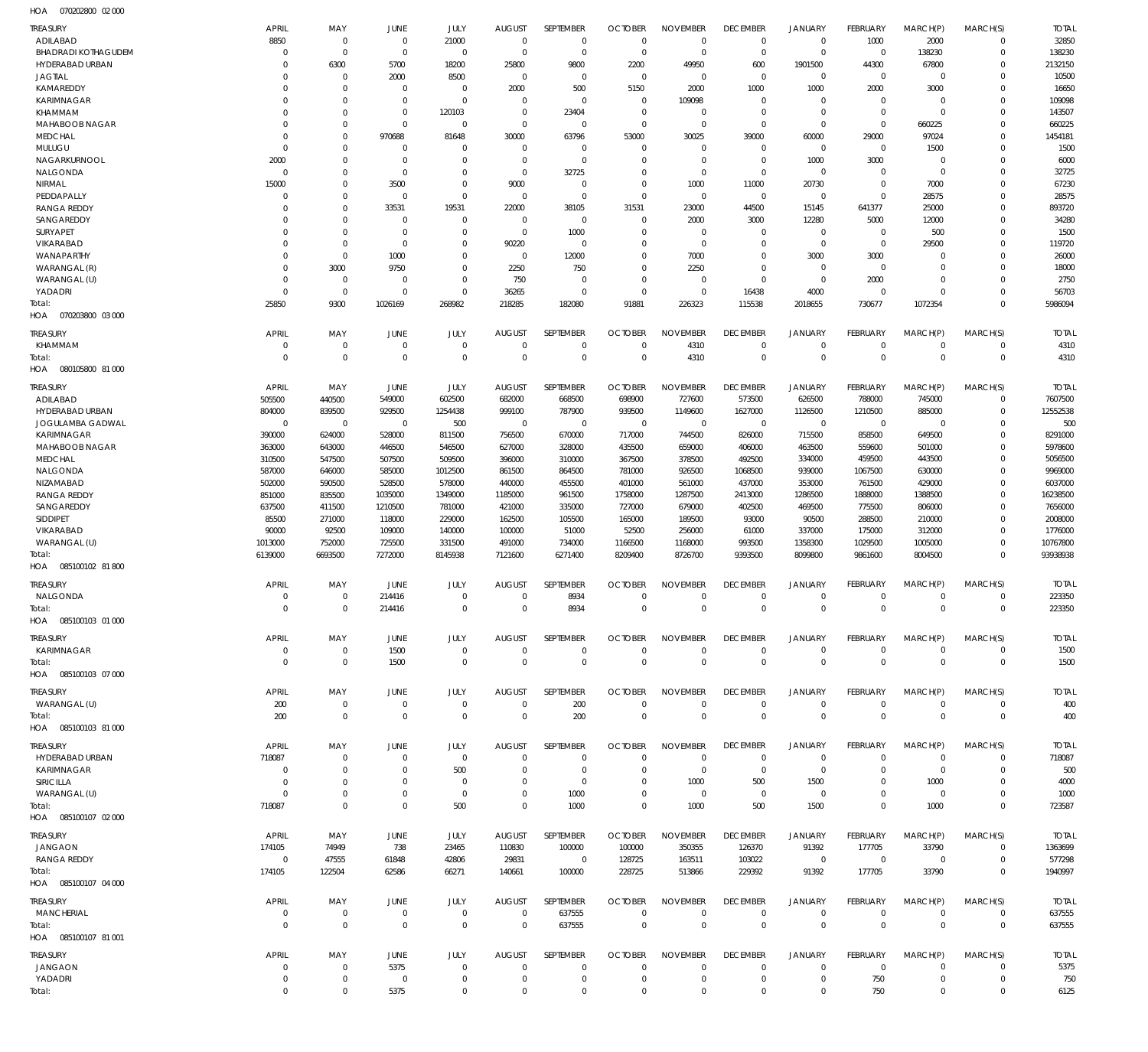| HOA<br>085100800 81 000      |                    |                     |                    |                  |                  |                     |                     |                    |                     |                    |                     |                      |                         |                       |
|------------------------------|--------------------|---------------------|--------------------|------------------|------------------|---------------------|---------------------|--------------------|---------------------|--------------------|---------------------|----------------------|-------------------------|-----------------------|
| <b>TREASURY</b>              | <b>APRIL</b>       | MAY                 | <b>JUNE</b>        | JULY             | <b>AUGUST</b>    | SEPTEMBER           | <b>OCTOBER</b>      | <b>NOVEMBER</b>    | <b>DECEMBER</b>     | <b>JANUARY</b>     | <b>FEBRUARY</b>     | MARCH(P)             | MARCH(S)                | <b>TOTAL</b>          |
| HYDERABAD URBAN              | $\overline{0}$     | $\mathbf 0$         | $\overline{0}$     | $\mathbf 0$      | $\mathbf 0$      | $\mathbf 0$         | $\Omega$            | $\mathbf 0$        | $\mathbf 0$         | 50                 | $\Omega$            | $\Omega$             | $\Omega$                | 50                    |
| Total:                       | $\overline{0}$     | $\mathbf 0$         | $\overline{0}$     | $\mathbf 0$      | $\Omega$         | $\mathbf 0$         | $\Omega$            | $\mathbf 0$        | $\Omega$            | 50                 | $\mathbf{0}$        | $\Omega$             | $\mathbf 0$             | 50                    |
| 085201101 81 000<br>HOA      |                    |                     |                    |                  |                  |                     |                     |                    |                     |                    |                     |                      |                         |                       |
|                              |                    |                     |                    |                  |                  |                     |                     |                    |                     |                    |                     |                      |                         |                       |
| <b>TREASURY</b>              | <b>APRIL</b>       | MAY                 | JUNE               | JULY             | <b>AUGUST</b>    | SEPTEMBER           | <b>OCTOBER</b>      | <b>NOVEMBER</b>    | <b>DECEMBER</b>     | <b>JANUARY</b>     | <b>FEBRUARY</b>     | MARCH(P)             | MARCH(S)                | <b>TOTAL</b>          |
| <b>RANGA REDDY</b>           | $\overline{0}$     | $\mathbf 0$         | $\overline{0}$     | $\mathbf 0$      | $\mathbf 0$      | $\mathbf 0$         | $\mathbf 0$         | $\mathbf 0$        | $\mathbf 0$         | $\mathbf 0$        | 207869372           | $\Omega$             | $\Omega$                | 207869372             |
| Total:                       | $\Omega$           | $\mathbf 0$         | $\overline{0}$     | $\mathbf 0$      | $\Omega$         | $\mathbf 0$         | $\overline{0}$      | $\mathbf 0$        | $\mathbf 0$         | $\mathbf 0$        | 207869372           | $\Omega$             | $\Omega$                | 207869372             |
| 085208600 81 000<br>HOA      |                    |                     |                    |                  |                  |                     |                     |                    |                     |                    |                     |                      |                         |                       |
| treasury                     | <b>APRIL</b>       | MAY                 | JUNE               | JULY             | <b>AUGUST</b>    | SEPTEMBER           | <b>OCTOBER</b>      | <b>NOVEMBER</b>    | <b>DECEMBER</b>     | <b>JANUARY</b>     | FEBRUARY            | MARCH(P)             | MARCH(S)                | <b>TOTAL</b>          |
| HYDERABAD URBAN              | $\overline{0}$     | $\mathbf 0$         | $\overline{0}$     | $\mathbf 0$      | 9403728          | $\mathbf 0$         | $\Omega$            | $\mathbf 0$        | $\mathbf 0$         | $\mathbf 0$        | $\Omega$            | $\Omega$             | $\Omega$                | 9403728               |
| Total:                       | $\Omega$           | $\mathbf 0$         | $\overline{0}$     | $\mathbf 0$      | 9403728          | $\mathbf 0$         | $\Omega$            | $\mathbf 0$        | $\Omega$            | $\mathbf 0$        | $\Omega$            | $\Omega$             | $\mathbf 0$             | 9403728               |
| HOA  085300102  01  000      |                    |                     |                    |                  |                  |                     |                     |                    |                     |                    |                     |                      |                         |                       |
|                              |                    |                     |                    |                  |                  |                     |                     |                    |                     |                    |                     |                      |                         |                       |
| TREASURY                     | <b>APRIL</b>       | MAY                 | <b>JUNE</b>        | JULY             | <b>AUGUST</b>    | <b>SEPTEMBER</b>    | <b>OCTOBER</b>      | <b>NOVEMBER</b>    | <b>DECEMBER</b>     | JANUARY            | FEBRUARY            | MARCH(P)             | MARCH(S)                | <b>TOTAL</b>          |
| ADILABAD                     | $\overline{0}$     | $\mathbf 0$         | $\mathbf 0$        | $\mathbf 0$      | $\mathbf 0$      | $\mathbf 0$         | $\overline{0}$      | 427352             | $\mathbf 0$         | $\mathbf 0$        | $\overline{0}$      | $\Omega$             | $\Omega$                | 427352                |
| <b>BHADRADI KOTHAGUDEM</b>   | $\overline{0}$     | 144956              | $\overline{0}$     | 154257           | 10000            | 252736              | 30000               | 174272             | 20050               | 122451             | 13500               | 162939               | $\Omega$                | 1085161               |
| BHOOPALAPALLY                | 922000             | 497861              | - 0                | 695500           | 248888           | 0                   | -0                  | $\mathbf 0$        | 0                   | $\mathbf 0$        | 177840              |                      |                         | 2542089               |
| HYDERABAD URBAN              | $\overline{0}$     | 0                   | 195604             | 0                | 14844            | 0                   | -0                  | 8781               | 2000                | $\mathbf 0$        | 2580956502          | ****************     | $\Omega$                | 13741711897           |
| <b>JAGTIAL</b>               | $\mathbf 0$        | $\mathbf 0$         | 0                  | 0                | 0                | 0                   | -0                  | 0                  | 3000                | $\mathbf 0$        | C                   | $\Omega$             | $\Omega$                | 3000                  |
| <b>JANGAON</b>               | $\Omega$           | $\mathbf 0$         | $\mathbf 0$        | $\Omega$         | 0                | 0                   | $\mathbf 0$         | $\mathbf 0$        | $\Omega$            | 20000              | $\Omega$            | 12000                |                         | 32000                 |
| <b>KARIMNAGAR</b>            | $\Omega$           | $\mathbf 0$         | $\mathbf 0$        | $\mathbf 0$      | $\Omega$         | $\mathbf 0$         | 1000                | $\mathbf 0$        | $\Omega$            | $\mathbf 0$        | $\Omega$            | $\Omega$             |                         | 1000                  |
| <b>KHAMMAM</b>               | $\Omega$           | 25000               | $\mathbf 0$        | 15000            | 0                | $\mathbf 0$         | 5000                | 260258             | 303547              | $\mathbf 0$        | $\mathbf 0$         | $\Omega$             |                         | 608805                |
| KOMARAMBHEEM ASIFABAD        | $\Omega$           | $\mathbf 0$         | $\overline{0}$     | 0                | $\mathbf 0$      | $\mathbf 0$         | $\overline{0}$      | 6000               | 0                   | $\mathbf 0$        | 5000                | 15000                |                         | 26000                 |
| MAHABOOB NAGAR               | 70000              | 50000               | 28000              | 60000            | 5000             | 130000              | 40000               | 10000              | 25000               | 7500               | 180000              | 30000                |                         | 635500                |
| MAHABUBABAD                  | $\overline{0}$     | $\mathbf 0$         | 16800              | 10400            | $\mathbf 0$      | 5000                | 7000                | $\mathbf 0$        | 0                   | $\mathbf 0$        | 20000               | 56000                | $\Omega$                | 115200                |
| <b>MANCHERIAL</b>            | 426267             | 599453              | $\overline{0}$     | 744729           | 473055           | 90756               | 56892.19            | 117265             | 73022               | 447160             | 253473              | 203164               | $\Omega$                | 3485236.19            |
| <b>MEDCHAL</b>               | $\overline{0}$     | $\mathbf 0$         | $\overline{0}$     | 0                | 0                | 0                   | -0                  | 0                  | 0                   | $\mathbf 0$        | $\Omega$            | 14000                | $\Omega$                | 14000                 |
| MULUGU                       | $\Omega$           | $\mathbf 0$         | 1000               | $\mathbf 0$      | $-20000$         | $\mathbf 0$         | -0                  | $\mathbf 0$        | 0                   | $\mathbf 0$        | $\Omega$            | $\Omega$             |                         | $-19000$              |
| NAGARKURNOOL                 | $\Omega$           | $\mathbf 0$         | $\overline{0}$     | $\mathbf 0$      | $\mathbf 0$      | $\mathbf 0$         | -0                  | $\mathbf 0$        | 0                   | $\mathbf 0$        | $\Omega$            | 10000                |                         | 10000                 |
| NALGONDA                     | 15000              | 44977               | 48000              | 5000             | 15000            | 33000               | 33400               | 48003              | 40000               | 10000              | $\Omega$            | 25000                |                         | 317380                |
| NARAYANPET                   | $\Omega$           | 8000                | $\overline{0}$     | $\mathbf 0$      | 0                | 0                   | -0                  | $\mathbf 0$        | $\mathbf 0$         | $\mathbf 0$        | $\Omega$            | $\Omega$             |                         | 8000                  |
| NIRMAL                       | 3000               | 16500               | 1500               | 18000            | 7000             | 2000                | 11000               | 21344              | 31000               | 12000              | 63000               | 25500                |                         | 211844                |
| PEDDAPALLY                   | $\overline{0}$     | 777295              | 319581             | 508351           | $\mathbf 0$      | 13597               | 232846              | 39000              | 7500                | 5000               | $\Omega$            | $\Omega$             | $\Omega$                | 1903170               |
| <b>RANGA REDDY</b>           | 344813212          | 141024244           | 310857681          | 142286740        | 219879982        | 82101978            | 190501227           | 159494392          | 144425785           | 238714810          | 1109122020          | 198710080            | $\Omega$                | 3281932151            |
| SIDDIPET                     | $\overline{0}$     | $\mathbf 0$         | - 0                | 0                | 7000             | 0                   | -0                  | $\mathbf 0$        | $\mathbf 0$         | $\mathbf 0$        | $\overline{0}$      | $\Omega$             | $\Omega$                | 7000                  |
| SIRICILLA                    | $\Omega$           | $\mathbf 0$         | $\overline{0}$     | $\mathbf 0$      | $\mathbf 0$      | $\mathbf 0$         | -0                  | 24750              | 45000               | 10000              | 63000               | $\Omega$             |                         | 142750                |
| <b>SURYAPET</b>              | 20000              | 5720                | 15000              | 671885           | 46900            | $\mathbf 0$         | 0                   | 5000               | 0                   | 21201              | 20000               | 17000                |                         | 822706                |
| VIKARABAD                    | 2160000            | 4806100             | 4405000            | 4000000          | 4480000          | 480000              | -0                  | $\mathbf 0$        | 800000              | 5600000            | 8000000             | 5277580              |                         | 40008680              |
| WANAPARTHY                   | 10000              | 0                   | 0                  | 0                | 0                | 0                   | 0                   | $\mathbf 0$        | $\mathbf 0$         | $\overline{0}$     | $\Omega$            | $\Omega$             | $\Omega$                | 10000                 |
| WARANGAL (R)                 | $\overline{0}$     | $\mathbf 0$         | $\overline{0}$     | $\mathbf 0$      | $\mathbf 0$      | 0                   | $\Omega$            | $\mathbf 0$        | 25000               | 5000               | $\Omega$            | 5000                 |                         | 35000                 |
| WARANGAL (U)                 | $\Omega$           | $\mathbf 0$         | $\overline{0}$     | $\Omega$         | $\Omega$         | $\Omega$            | $\Omega$            | $\Omega$           | 3000                | 45000              | $\Omega$            |                      | $\Omega$                | 48000                 |
| Total:                       | 348439479          | 148000106           | 315888166          | 149169862        | 225167669        | 83109067            | ****************    | 160636417          | 145803904           | 245020122          | 3698874335          | ****************     | $\Omega$                | 17076124921.19        |
| HOA  085300102  02  000      |                    |                     |                    |                  |                  |                     |                     |                    |                     |                    |                     |                      |                         |                       |
|                              |                    |                     |                    |                  |                  |                     |                     |                    |                     |                    |                     |                      |                         |                       |
|                              |                    |                     |                    |                  |                  |                     |                     |                    |                     |                    |                     |                      |                         |                       |
| TREASURY                     | <b>APRIL</b>       | MAY                 | JUNE               | JULY             | <b>AUGUST</b>    | SEPTEMBER           | <b>OCTOBER</b>      | <b>NOVEMBER</b>    | <b>DECEMBER</b>     | <b>JANUARY</b>     | FEBRUARY            | MARCH(P)             | MARCH(S)                | <b>TOTAI</b>          |
| ADILABAD                     | 15210164           | 1116442             | 116631             | 1604430          | 2421913          | 818249              | 1549110             | 2028869            | 3076014             | 1271921            | 923879              | 2525384              | $\Omega$                | 32663006              |
| <b>BHADRADI KOTHAGUDEM</b>   | 8661712            | 21136618            | 5061821            | 12936342         | 7030747          | 76562450            | 11284869            | 16595514           | 19155767            | 8066170            | 31491460            | 1904917              | $\Omega$                | 219888387             |
| BHOOPALAPALLY                | 21709969           | 51677025            | 1024096            | 56879293         | 61906058         | 15718599            | 56829924            | 1714729            | 1985918             | 5946462            | 9005580             | 8214339              | $\Omega$                | 292611992             |
| HYDERABAD URBAN              | $\overline{0}$     | $\mathbf 0$         | $\mathbf 0$        | 74806            | 0                | 0                   | 23292               | 0                  | $\mathbf 0$         | 75709              | $\Omega$            | 9485                 |                         | 183292                |
| <b>JAGTIAL</b>               | 3534631            | 464074              | 3118144            | 7459858          | 225950           | 5743656             | 728133              | 4198567            | 1565439             | 678231             | 3217712             | 15713611             | $\Omega$                | 46648006              |
| <b>JANGAON</b>               | 5863787            | 9741347             | 2064197            | 7076350          | 365248           | 9572526             | 1702223             | 1870766            | 1895300             | 376871             | 1733823             | 456462               | $\Omega$                | 42718900              |
| <b>JOGULAMBA GADWAL</b>      | 333122             | 87439               | 60834              | 7145011          | 86730            | 948173              | 37825               | 122678             | 154975              | 122164             | 41100               | 1585155              | $\Omega$                | 10725206              |
| KAMAREDDY                    | 2281714            | 645630              | 5201629            | 21244            | 8499201          | 871957              | 2177148             | 1268718            | 18390345            | 24000              | 11451386            | 8449263              | $\Omega$                | 59282235              |
| <b>KARIMNAGAR</b>            | 27857019           | 8599812             | 28002200           | 71127782         | 10717308         | 41642728            | 29062660            | 14456863           | 40808054            | 18348691           | 47317516            | 20161598             | $\Omega$                | 358102231             |
| <b>KHAMMAM</b>               | 20011105           | 22621217            | 16372313           | 23564704         | 16797247         | 17691269            | 22625511            | 40144528           | 19004248            | 22290567           | 32146726            | 38163720             | $\Omega$                | 291433155             |
| KOMARAMBHEEM ASIFABAD        | 712710             | 1031390             | 832728             | 1877115          | 629198           | 740473              | 450538              | 5107178            | 1065594             | 1291703            | 4555298             | 3168574              | $\mathbf 0$             | 21462499              |
| MAHABOOB NAGAR               | 10581642           | 6571280             | 17100677           | 7436488          | 4895380          | 7060809             | 7116304             | 6038006            | 3087500             | 4929229            | 900572              | 5350528              | $\Omega$<br>$\Omega$    | 81068415              |
| MAHABUBABAD                  | 190608             | 5996634             | 681976             | 4655480          | 1776251          | 7216331             | 3230848             | 656168             | 8757661             | 2594497            | 9189153             | 2988635              | $\Omega$                | 47934242              |
| <b>MANCHERIAL</b><br>MEDAK   | 65410              | 2211357<br>8513757  | 6186650<br>279996  | 1029068          | 2482853          | 3535978             | 3730438<br>11499363 | 1432240            | 2777280<br>16248858 | 235634<br>13740735 | 2281224<br>13178931 | 1984583              | $\Omega$                | 27952715<br>113667738 |
|                              | 4121432            |                     |                    | 22634659         | 8762726          | 5591289             |                     | 825668             |                     |                    |                     | 8270324              | $\Omega$                |                       |
| MEDCHAL                      | 5509239            | 21954304            | 37029025           | 6517367          | 18332405         | 8431111             | 19729822            | 7576701            | 2062243             | 14927941           | 4907256             | 13915462             | $\Omega$                | 160892876             |
| MULUGU                       | 2340               | 20000               | 20000              | 1222470          | 33833            | $\mathbf 0$         | 197914              | 1381613            | 3420308             | 460735             | 2457475             | 948618               |                         | 10165306              |
| NAGARKURNOOL                 | 249533             | $\overline{0}$      | 397047             | 1712698          | 390006           | 3782623             | 628399              | 4465003            | 3153167             | 3865139            | 4764135             | 4075335              | $\Omega$                | 27483085              |
| NALGONDA                     | 2548183            | 7129320             | 1848386            | 862569           | 8418014          | 3991182             | 11760036            | 10721942           | 6140179             | 6428003            | 8522355             | 4448158              | $\mathbf 0$<br>$\Omega$ | 72818327              |
| NARAYANPET                   | 143372             | $\overline{0}$      | 203081             | 511918           | 6000             | 18000               | 687000              | $\mathbf 0$        | 484487              | 1169749            | 17834               | 30714                | $\Omega$                | 3272155               |
| NIRMAL                       | 341966             | 454765              | 1134420            | 812437           | 86353            | 1025199             | 3636128             | 323204             | 3163382             | 2188946            | 1553585             | 4645253              | $\Omega$                | 19365638              |
| NIZAMABAD                    | 4875489            | 4055906             | 10027456           | 3778640          | 3681438          | 1123439             | 2496176             | 3083688            | 2505954             | 5078007            | 4129045             | 29857765             | $\Omega$                | 74693003              |
| PEDDAPALLY                   | 24382853           | 26816429            | 7504466            | 22104671         | 10738956         | 7999107             | 18164856            | 4191277            | 2256481             | 5457860            | 4223666             | 11253913             | $\Omega$                | 145094535             |
| <b>RANGA REDDY</b>           | 613780281          | 336904643           | 423366990          | 246342271        | 358073357        | 178752839           | 381403569           | 241418759          | 328957262           | 395635118          | 316331559           | 512422857<br>7594464 | $\Omega$                | 4333389505            |
| SANGAREDDY                   | 6742946            | 1653878             | 1542339            | 1611426          | 4140235          | 3219644             | 3824728             | 12658252           | 2384687             | 5719074            | 7311209             |                      | $\Omega$                | 58402882              |
| SIDDIPET                     | 7516838            | 17666847            | 41330105           | 11281100         | 14171297         | 71138781<br>9394791 | 10942170<br>1989561 | 44083789           | 16699964            | 11734851<br>18718  | 23582588            | 58715222             | $\Omega$                | 328863552             |
| SIRICILLA<br><b>SURYAPET</b> | 1682688<br>4107735 | 1772034<br>18715704 | 1442860<br>4333923 | 60331<br>6966939 | 457525<br>569943 | 13836265            | 473573              | 801616<br>17049456 | 417936<br>4896310   | 5468904            | 846463<br>13607624  | 40406670<br>6001805  | $\Omega$                | 59291193<br>96028181  |
| VIKARABAD                    | 7428837            | 1964755             | 20319369           | 13672274         | 3491639          | 5288064             | 4071341             | 2414704            | 3763060             | 2683381            | 1772756             | 8576403              | $\Omega$                | 75446583              |
| WANAPARTHY                   | 3500               | 440533              | 372780             | 535108           | 483352           | 98837               | 122085              | 225229             | 430249              | 343935             | 505620              | 72815                | $\Omega$                | 3634043               |
| WARANGAL (R)                 | 14885897           | 6812036             | 542150             | 7128204          | 1652996          | 3817046             | 12618128            | 2673167            | 1049329             | 2019852            | 2740222             | 17214655             | $\Omega$                | 73153682              |
| WARANGAL (U)                 | 17665297           | 10212606            | 8250234            | 8334312          | 5112404          | 3741638             | 11963782            | 15822784           | 15152510            | 9067782            | 13271283            | 9488610              | $\Omega$                | 128083242             |
| YADADRI                      | 581582             | 53817237            | 594503             | 30893190         | 995507           | 642339              | 1476051             | 84907810           | 2157469             | 1149773            | 3821251             | 2052985              | $\Omega$                | 183089697             |
| Total:                       | 833583601          | 650805019           | 646363026          | 589870555        | 557432070        | 510015392           | 638233505           | 550259486          | 537067930           | 553410352          | 581800286           | 850668282            | $\Omega$                | 7499509504            |
| HOA  085300102  03  000      |                    |                     |                    |                  |                  |                     |                     |                    |                     |                    |                     |                      |                         |                       |
|                              |                    |                     |                    |                  |                  |                     |                     |                    |                     |                    |                     |                      |                         |                       |
| TREASURY                     | <b>APRIL</b>       | MAY                 | JUNE               | JULY             | <b>AUGUST</b>    | SEPTEMBER           | <b>OCTOBER</b>      | <b>NOVEMBER</b>    | <b>DECEMBER</b>     | <b>JANUARY</b>     | <b>FEBRUARY</b>     | MARCH(P)             | MARCH(S)                | <b>TOTAL</b>          |
| KARIMNAGAR                   | $\overline{0}$     | 56700               | 50150              | 77918            | 128560           | 44619               | 97800               | $\mathbf 0$        | 31934               | $\mathbf 0$        | $\mathbf 0$         | 218875               | $\mathbf 0$             | 706556                |
| KHAMMAM                      | $\overline{0}$     | 31000               | $\overline{0}$     | $\mathbf 0$      | 49297            | $\mathbf 0$         | $\mathbf 0$         | 0                  | $\mathbf 0$         | 145169             | 32702               | $\mathbf 0$          | $\mathbf 0$             | 258168                |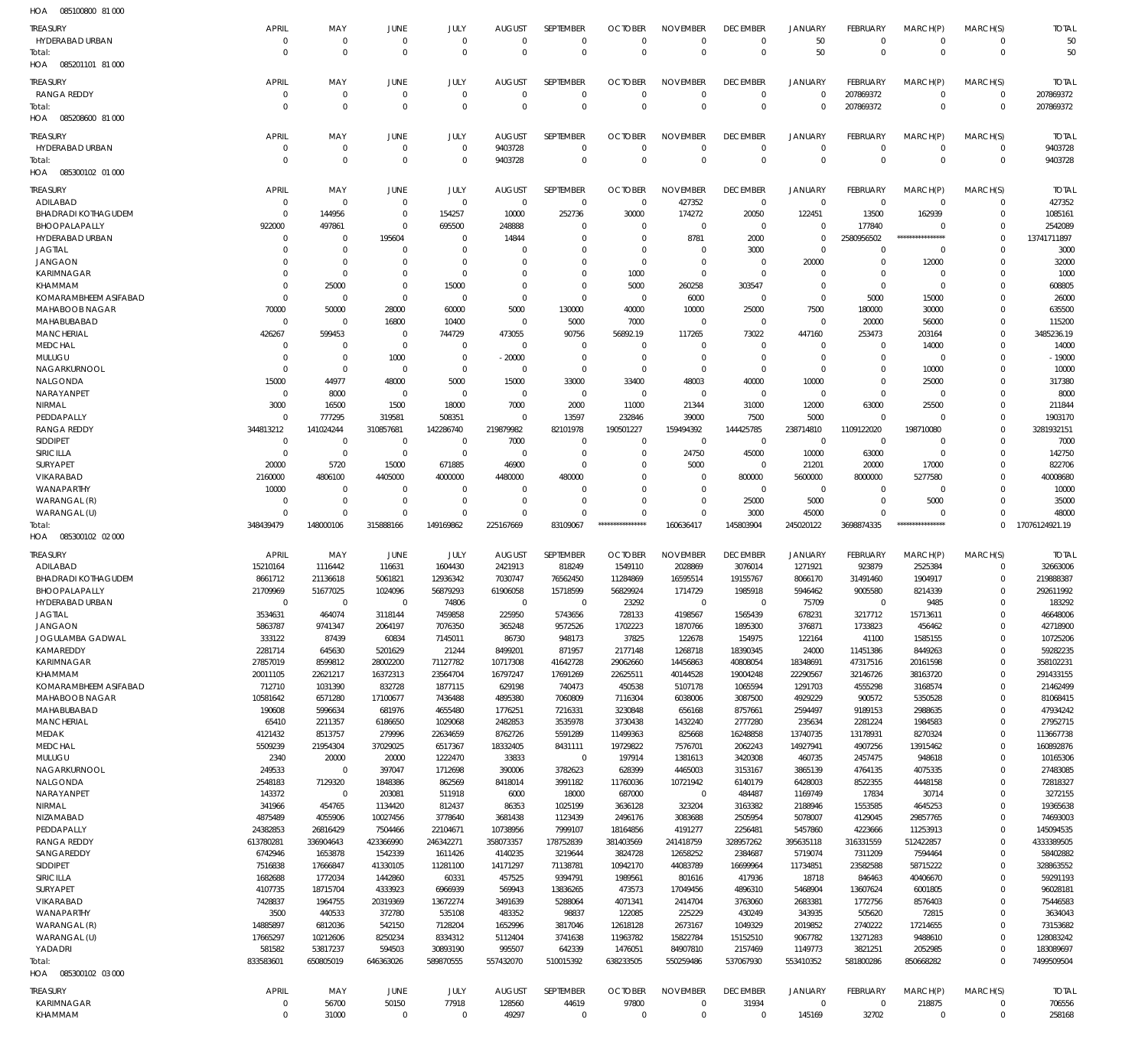085300102 03 000 HOA

| <b>TREASURY</b>                   | <b>APRIL</b>            | MAY                         | JUNE                | JULY                  | <b>AUGUST</b>         | SEPTEMBER             | <b>OCTOBER</b> | <b>NOVEMBER</b> | <b>DECEMBER</b> | <b>JANUARY</b>        | FEBRUARY        | MARCH(P)    | MARCH(S)    | <b>TOTAL</b>          |
|-----------------------------------|-------------------------|-----------------------------|---------------------|-----------------------|-----------------------|-----------------------|----------------|-----------------|-----------------|-----------------------|-----------------|-------------|-------------|-----------------------|
| MAHABOOB NAGAR                    | $\mathbf{0}$            | $\mathbf 0$                 | 787987              | $\mathbf 0$           | $\overline{0}$        | $\overline{0}$        | 519745         | $\Omega$        | 279810          | $\mathbf 0$           | 227960          | $\mathbf 0$ | $\Omega$    | 1815502               |
| MAHABUBABAD                       | $\mathbf 0$             | $\mathbf 0$                 | $\Omega$            | $\Omega$              | $\Omega$              | $\overline{0}$        | $\overline{0}$ | 387765          | $\Omega$        | $\mathbf 0$           | $\mathbf{0}$    | $\mathbf 0$ | $\Omega$    | 387765                |
| <b>MANCHERIAL</b>                 | $\Omega$                | $\Omega$                    | $\Omega$            | $\Omega$              | $\Omega$              | $\Omega$              | $\overline{0}$ | $\Omega$        | $\mathbf 0$     | $\Omega$              | $\mathbf 0$     | 67054       | $\Omega$    | 67054                 |
| <b>MEDCHAL</b>                    | 10481601                | 313665                      | $\Omega$            | 274697                | $\Omega$              | 2414295               | 66294          | 179377          | 2423082         | 4494764               | 1337290         | 3845000     | $\Omega$    | 25830065              |
| NALGONDA                          | $\Omega$                | $\overline{0}$              | $\Omega$            | $\Omega$              | $\Omega$              | $\Omega$              | $\Omega$       | $\Omega$        | 262281          | $\mathbf{0}$          | $\Omega$        | $\Omega$    | $\Omega$    | 262281                |
| <b>RANGA REDDY</b>                | 4644493                 | 3614028                     | 29863123            | 348462                | 40101389              | 823442                | 197518         | 9626525         | 106700          | 309736                | 49756           | $\Omega$    | $\Omega$    | 89685172              |
| SANGAREDDY                        | 229435                  | $\Omega$                    | $\Omega$            | $\overline{0}$        | $\mathbf 0$           | $\Omega$              | $\Omega$       | 102425          | $\Omega$        | 246764                | $\Omega$        | 56958       | $\Omega$    | 635582                |
| <b>SIDDIPET</b>                   | $\Omega$                | 15000                       | $\Omega$            | 38091                 | 158250                | 1625273               | $\Omega$       | $\Omega$        | 1353493         | $\mathbf{0}$          | 1135602         | $\Omega$    | $\Omega$    | 4325709               |
| SIRICILLA                         | $\Omega$                | $\overline{0}$              | $\Omega$            | $\overline{0}$        | $\Omega$              | 71892                 | $\Omega$       | $\Omega$        | $\Omega$        | $\mathbf 0$           | 1501            | 166422      | $\Omega$    | 239815                |
| <b>SURYAPET</b>                   | $\mathbf 0$             | $\mathbf 0$                 | $\Omega$            | $\Omega$              | $\Omega$              | $\Omega$              | 271765         | $\Omega$        | $\Omega$        | $\mathbf 0$           | $\mathbf 0$     | $\Omega$    | $\Omega$    | 271765                |
| WARANGAL (R)                      | $\Omega$                | $\Omega$                    | $\Omega$            | $\Omega$              | $\Omega$              | $\Omega$              | $\Omega$       | $\Omega$        | $\Omega$        | 40915                 | $\mathbf{0}$    |             | $\Omega$    |                       |
|                                   |                         |                             |                     |                       |                       |                       |                |                 |                 |                       |                 | 25977       |             | 66892                 |
| Total:                            | 15355529                | 4030393                     | 30701260            | 739168                | 40437496              | 4979521               | 1153122        | 10296092        | 4457300         | 5237348               | 2784811         | 4380286     | $\Omega$    | 124552326             |
| HOA  085300102  81 000            |                         |                             |                     |                       |                       |                       |                |                 |                 |                       |                 |             |             |                       |
| <b>TREASURY</b>                   | <b>APRIL</b>            | MAY                         | JUNE                | JULY                  | <b>AUGUST</b>         | SEPTEMBER             | <b>OCTOBER</b> | <b>NOVEMBER</b> | <b>DECEMBER</b> | <b>JANUARY</b>        | <b>FEBRUARY</b> | MARCH(P)    | MARCH(S)    | <b>TOTAL</b>          |
| ADILABAD                          | 74000                   | 9400                        | $\mathbf{0}$        | 59000                 | 61860                 | 48600                 | 2000           | 15450           | 25000           | 2700                  | 152300          | 161400      | $\mathbf 0$ | 611710                |
| <b>BHADRADI KOTHAGUDEM</b>        | 382700                  | 408750                      | 421820              | 109900                | 570806                | 292094                | 139500         | 132325          | 220650          | 397410                | 352030          | 763418      | $\Omega$    | 4191403               |
| BHOOPALAPALLY                     | 129220                  | 586150                      | 92400               | 333760                | 1190872               | 234980                | 177290         | 452020          | 191620          | 107060                | 46980           | 50980       | $\Omega$    | 3593332               |
| HYDERABAD URBAN                   | 6000                    | 93838                       | 11500               | 4500                  | 12500                 | 4000                  | 19500          | 6500            | 10000           | 11500                 | 9000            | 1000        | $\Omega$    | 189838                |
| <b>JAGTIAL</b>                    |                         | 215170                      |                     |                       |                       |                       |                |                 |                 | 154350                |                 |             | $\Omega$    | 3009778               |
|                                   | 132650                  |                             | 129250              | 351980                | 66214                 | 109548                | 272276         | 297560          | 463030          |                       | 471534          | 346216      |             |                       |
| <b>JANGAON</b>                    | 264440                  | 249961                      | 152100              | 370360                | 50130                 | 209780                | 780106         | 462402          | 784560          | 223800                | 770430          | 358640      | $\Omega$    | 4676709               |
| JOGULAMBA GADWAL                  | 377000                  | 320000                      | 180000              | 130000                | 78000                 | 100000                | 438640         | 414240          | 30000           | 290600                | 538560          | 190000      | $\Omega$    | 3087040               |
| KAMAREDDY                         | 714400                  | 134200                      | 61200               | 131240                | 5000                  | 63380                 | 25000          | 275850          | 42770           | 20880                 | 25000           | 127700      | $\Omega$    | 1626620               |
| <b>KARIMNAGAR</b>                 | 814013                  | 1277260                     | 1036683             | 1856217               | 992337                | 893645                | 1270837        | 661731          | 7276065         | 6681778               | 2653817         | 4950277     | $\Omega$    | 30364660              |
| KHAMMAM                           | 3416816                 | 944524                      | 599860              | 721409                | 473321                | 514135                | 381247         | 736435          | 630915          | 1305019               | 783494          | 392016      | $\Omega$    | 10899191              |
| KOMARAMBHEEM ASIFABAD             | 94000                   | 15000                       | $\mathbf 0$         | 13000                 | 14000                 | 345050                | 93300          | 29000           | 15000           | 43000                 | 365000          | 367040      | $\Omega$    | 1393390               |
| MAHABOOB NAGAR                    | 89500                   | 107500                      | 333720              | 86000                 | 452980                | 288390                | 798573         | 255400          | 603030          | 242602                | 908695          | 150000      | $\Omega$    | 4316390               |
| MAHABUBABAD                       | 178300                  | 283540                      | 505000              | 88200                 | 90800                 | 171600                | 123225         | 216690          | 251700          | 114220                | 174158          | 333000      | $\Omega$    | 2530433               |
| <b>MANCHERIAL</b>                 | 123700                  | 282900                      | 466221              | 735810                | 92629                 | 586840                | 113800         | 303950          | 453260          | 142190                | 381640          | 298890      | $\Omega$    | 3981830               |
| MEDAK                             | $\mathbf 0$             | 14000                       | 19400               | 7000                  | 252000                | 5000                  | $\mathbf 0$    | 23280           | 35000           | 32000                 | 25000           | 39333       | $\Omega$    | 452013                |
| <b>MEDCHAL</b>                    | 474845                  | 499250                      | 921750              | 447430                | 756750                | 628100                | 516700         | 2046070         | 435400          | 1138900               | 1573700         | 2101107     | $\Omega$    | 11540002              |
| MULUGU                            | $\mathbf{0}$            | 10000                       | 1000                | 7000                  | $\mathbf 0$           | 10000                 | 174440         | 17340           | 43000           | 106020                | $\mathbf 0$     | 4000        | $\Omega$    | 372800                |
| NAGARKURNOOL                      | 534194                  | 239480                      | 311080              | 4108266               | 568012                | 265100                | 268630         | 234149          | 105000          | 68012                 | 66000           | 115000      | $\Omega$    | 6882923               |
| NALGONDA                          | 258970                  |                             |                     |                       |                       |                       |                | 618967          |                 | 926964                |                 |             | $\Omega$    | 5355045               |
|                                   |                         | 290366                      | 272599              | 319568                | 653120                | 616565                | 316820         |                 | 346567          |                       | 432369          | 302170      |             |                       |
| NARAYANPET                        | 5000                    | 10000                       | 110000              | 138120                | 160000                | 86350                 | 80000          | 115000          | 70000           | 95000                 | 255000          | 655000      | $\Omega$    | 1779470               |
| NIRMAL                            | 112820                  | 16560                       | 143900              | 184440                | 97000                 | 65500                 | 28000          | 91480           | 76840           | 98540                 | 349478          | 201920      | $\Omega$    | 1466478               |
| NIZAMABAD                         | 126080                  | 247006                      | 187103              | 340072                | 115120                | 60543                 | 128207         | 163040          | 271660          | 168401                | 326870          | 181234      | $\Omega$    | 2315336               |
| PEDDAPALLY                        | 389660                  | 486980                      | 575486              | 1045080               | 92070                 | 601680                | 197800         | 106520          | 210090          | 884358                | 1158698         | 1094332     | $\Omega$    | 6842754               |
| <b>RANGA REDDY</b>                | 4782300                 | 3124151                     | 7606935             | 1677934               | 2520802               | 1705204               | 3035187        | 2264489         | 2370484         | 2847596               | 2402460         | 4105130     | $\Omega$    | 38442672              |
| SANGAREDDY                        | 95498                   | 298550                      | 1177980             | 327439                | 303695                | 435949                | 732506         | 181555          | 270280          | 254138                | 777350          | 576670      | $\Omega$    | 5431610               |
| <b>SIDDIPET</b>                   | 464100                  | 260950                      | 171520              | 195400                | 945580                | 26440                 | 810180         | 829333          | 313230          | 510420                | 1019162         | 745550      | $\Omega$    | 6291865               |
| SIRICILLA                         | 60710                   | 377330                      | 231860              | 671040                | 425286                | 165000                | 380400         | 786250          | 1104265         | 680180                | 968400          | 512000      | $\Omega$    | 6362721               |
| <b>SURYAPET</b>                   | 83735                   | 171118                      | 138491              | 1024822               | 410407                | 386937                | 537020         | 173040          | 243438          | 470845                | 365590          | 361561      | $\Omega$    | 4367004               |
| VIKARABAD                         | 231740                  | 297560                      | 200280              | 42640                 | 361550                | 817380                | 117350         | 274764          | 338000          | 222300                | 155900          | 407649      | $\Omega$    | 3467113               |
| WANAPARTHY                        | 189905                  | 477462                      | 264751              | 534043                | 121000                | 213285                | 191614         | 140300          | 130000          | 20000                 | 212500          | 114750      | $\Omega$    | 2609610               |
| WARANGAL (R)                      | 256490                  | 392907                      | 348140              | 6647046               | 77000                 | 345730                | -5613214       | 739090          | 1004702         | 568310                | 121000          | 279815      | $\Omega$    | 5167016               |
| WARANGAL (U)                      | 567826                  | 962509                      | 556876              | 332116                | 373761                | 417736                | 179462         | 400657          | 276417          | 660322                | 537705          | 188112      | $\Omega$    | 5453499               |
| YADADRI                           | 281494                  | 663830                      | 533269              | 684214                | 518516                | 260680                | 233727         | 445160          | 1537049         | 115755                | 1015328         | 855837      | $\Omega$    | 7144859               |
|                                   |                         |                             |                     |                       |                       |                       |                |                 |                 |                       |                 |             |             |                       |
| Total:                            | 15712106                | 13768202                    | 17762174            | 23725046              | 12903118              | 10975221              | 6950123        | 13910037        | 20179022        | 19605170              | 19395148        | 21331747    |             | 196217114             |
| HOA<br>085300102 81 800           |                         |                             |                     |                       |                       |                       |                |                 |                 |                       |                 |             |             |                       |
| <b>TREASURY</b>                   | <b>APRIL</b>            | MAY                         | JUNE                | JULY                  | <b>AUGUST</b>         | SEPTEMBER             | <b>OCTOBER</b> | <b>NOVEMBER</b> | <b>DECEMBER</b> | <b>JANUARY</b>        | FEBRUARY        | MARCH(P)    | MARCH(S)    | <b>TOTAL</b>          |
| <b>JANGAON</b>                    | $\mathbf 0$             | $\overline{0}$              | $\Omega$            | $\Omega$              | $\Omega$              | 3000                  | $\Omega$       | $\Omega$        | $\Omega$        | $\Omega$              | $\Omega$        | $\Omega$    | $\Omega$    | 3000                  |
| <b>SURYAPET</b>                   | $\mathbf 0$             | $\mathbf 0$                 | $\Omega$            | $\Omega$              | $\Omega$              | $\overline{0}$        | $\Omega$       | 5000            | $\Omega$        | $\mathbf 0$           | $\Omega$        | $\Omega$    | $\mathbf 0$ | 5000                  |
| Total:                            | $\mathbf 0$             |                             |                     |                       |                       |                       |                |                 |                 |                       |                 |             |             |                       |
|                                   |                         |                             |                     |                       |                       |                       |                |                 |                 |                       | $\Omega$        |             |             |                       |
|                                   |                         | $\mathbf 0$                 | $\Omega$            | $\Omega$              | $\Omega$              | 3000                  | $\Omega$       | 5000            | $\Omega$        | $\Omega$              |                 | $\Omega$    | $\Omega$    | 8000                  |
| 085300800 01 000<br>HOA           |                         |                             |                     |                       |                       |                       |                |                 |                 |                       |                 |             |             |                       |
| <b>TREASURY</b>                   | <b>APRIL</b>            | MAY                         | JUNE                | JULY                  | <b>AUGUST</b>         | SEPTEMBER             | <b>OCTOBER</b> | <b>NOVEMBER</b> | <b>DECEMBER</b> | <b>JANUARY</b>        | <b>FEBRUARY</b> | MARCH(P)    | MARCH(S)    | <b>TOTAL</b>          |
| JANGAON                           | $\mathbf 0$             | $\overline{0}$              | $\Omega$            | 500                   | $\Omega$              | $\Omega$              | $\Omega$       | $\Omega$        | 500             | $\mathbf 0$           | $^{\circ}$      | $\Omega$    | $\Omega$    | 1000                  |
| <b>MANCHERIAL</b>                 | $\mathbf 0$             | $\overline{0}$              | $\mathbf 0$         | $\Omega$              | $^{\circ}$            | $^{\circ}$            | $\Omega$       | $\Omega$        | $\Omega$        | $\mathbf 0$           | 100             | $\mathbf 0$ | $\Omega$    | 100                   |
|                                   | $\mathbf 0$             | $\overline{0}$              | $\Omega$            | $\Omega$              |                       | $^{\circ}$            | $\Omega$       | $\Omega$        | $\Omega$        | $\mathbf 0$           | $\overline{0}$  | $\mathbf 0$ | $\Omega$    |                       |
| <b>SURYAPET</b>                   |                         |                             |                     |                       | 100                   |                       | $\Omega$       | $\Omega$        | $\Omega$        | $\Omega$              |                 |             | $\Omega$    | 100                   |
| VIKARABAD                         | $\mathbf 0$             | $\overline{0}$              | $\mathbf 0$         | $\overline{0}$        | $^{\circ}$            | $\overline{0}$        |                |                 |                 |                       | $\mathbf 0$     | 60000       |             | 60000                 |
| Total:<br>085300800 03 000<br>HOA | $\mathbf 0$             | $\mathbf 0$                 | $\Omega$            | 500                   | 100                   | $\Omega$              | $\Omega$       | $\Omega$        | 500             | $\Omega$              | 100             | 60000       | $\Omega$    | 61200                 |
|                                   |                         |                             |                     |                       |                       |                       |                |                 |                 |                       |                 |             |             |                       |
| <b>TREASURY</b>                   | <b>APRIL</b>            | MAY                         | JUNE                | JULY                  | <b>AUGUST</b>         | SEPTEMBER             | <b>OCTOBER</b> | <b>NOVEMBER</b> | <b>DECEMBER</b> | <b>JANUARY</b>        | FEBRUARY        | MARCH(P)    | MARCH(S)    | <b>TOTAL</b>          |
| <b>BHADRADI KOTHAGUDEM</b>        | 360000                  | 173040                      | 1908280             | 806400                | $\Omega$              | $\Omega$              | $\Omega$       | $\Omega$        | 50000           | 86432                 | 624800          | 2266640     | $\Omega$    | 6275592               |
| HYDERABAD URBAN                   | 488364600               | 557704682                   | 826417800           | 926123040             | 500492620             | 147943900             | 335875300      | 193806030       | 587028000       | 558440400             | 312981800       | 355960200   | 0           | 5791138372            |
| JOGULAMBA GADWAL                  | 4800                    | 460800                      | $\overline{0}$      | 780733                | $^{\circ}$            | 269560                | $\Omega$       | $\Omega$        | $\Omega$        | $\mathbf 0$           | $\mathbf 0$     | $\Omega$    | $\Omega$    | 1515893               |
| KARIMNAGAR                        | 300000                  | $\overline{0}$              | $\overline{0}$      | $^{\circ}$            | $\overline{0}$        | $^{\circ}$            | $\mathbf 0$    | $\Omega$        | $\Omega$        | $\mathbf 0$           | $\mathbf 0$     | $\Omega$    | $\Omega$    | 300000                |
| KHAMMAM                           | 12940000                | 199700                      | 806000              | 2112000               | 1593550               | 16400                 | 84150          | 403800          | 101000          | $\Omega$              | 65000           | 60000       | $\Omega$    | 18381600              |
| MAHABOOB NAGAR                    | 2880000                 | 1936800                     | 4580400             | 1363200               | 2692800               | $\Omega$              | $\Omega$       | $\Omega$        | $\Omega$        | $\Omega$              | $\Omega$        | $\Omega$    | $\Omega$    | 13453200              |
| <b>MEDCHAL</b>                    | $\mathbf{0}$            | 1200000                     | $\mathbf{0}$        | $^{\circ}$            | $\Omega$              | $\Omega$              | $\Omega$       | 240000          | $\Omega$        | $\Omega$              | $\Omega$        | $\Omega$    | $\Omega$    | 1440000               |
| NAGARKURNOOL                      | $\mathbf 0$             | $\overline{0}$              | $\mathbf{0}$        | $^{\circ}$            | $\Omega$              | 10000                 | $\Omega$       | 20000           | $\Omega$        | $\Omega$              | $\Omega$        | $\Omega$    | $\Omega$    | 30000                 |
| NARAYANPET                        | $\mathbf 0$             | $\overline{0}$              | 15000               | 5000                  | $\Omega$              | $\Omega$              | $\Omega$       | $\Omega$        | $\Omega$        | $\Omega$              | $\Omega$        | $\Omega$    | $\Omega$    | 20000                 |
| NIZAMABAD                         | 300000                  | 360000                      | 960000              | 960000                | $\Omega$              | $\Omega$              | $\Omega$       | $\Omega$        | $\Omega$        | $\Omega$              |                 | $\Omega$    |             | 2580000               |
| PEDDAPALLY                        |                         |                             |                     | $\Omega$              | $\Omega$              |                       | $\Omega$       | $\Omega$        | $\Omega$        | $\Omega$              | $\Omega$        | $\Omega$    | $\Omega$    |                       |
|                                   | 4200000<br>$\mathbf{0}$ | 900000                      | 1800000<br>$\Omega$ |                       | $\Omega$              | 420000<br>$\Omega$    | $\Omega$       | $\Omega$        | $\Omega$        | $\Omega$              | $\Omega$        | $\Omega$    |             | 7320000               |
| SANGAREDDY                        | $\Omega$                | $\overline{0}$              | $\Omega$            | 96000<br>$\Omega$     | $\Omega$              | $\Omega$              | $\Omega$       | $\Omega$        | $\Omega$        | $\Omega$              | $\Omega$        | $\Omega$    | $\Omega$    | 96000                 |
| WARANGAL (R)                      |                         | 1800000                     |                     |                       |                       |                       | $\Omega$       | $\Omega$        | $\Omega$        |                       | $\Omega$        | $\Omega$    | $\Omega$    | 1800000               |
| WARANGAL (U)<br>Total:            | 1200000<br>510549400    | $\overline{0}$<br>564735022 | 900000<br>837387480 | $\Omega$<br>932246373 | $\Omega$<br>504778970 | $\Omega$<br>148659860 | 335959450      | 194469830       | 587179000       | $\Omega$<br>558526832 | 313671600       | 358286840   | $\Omega$    | 2100000<br>5846450657 |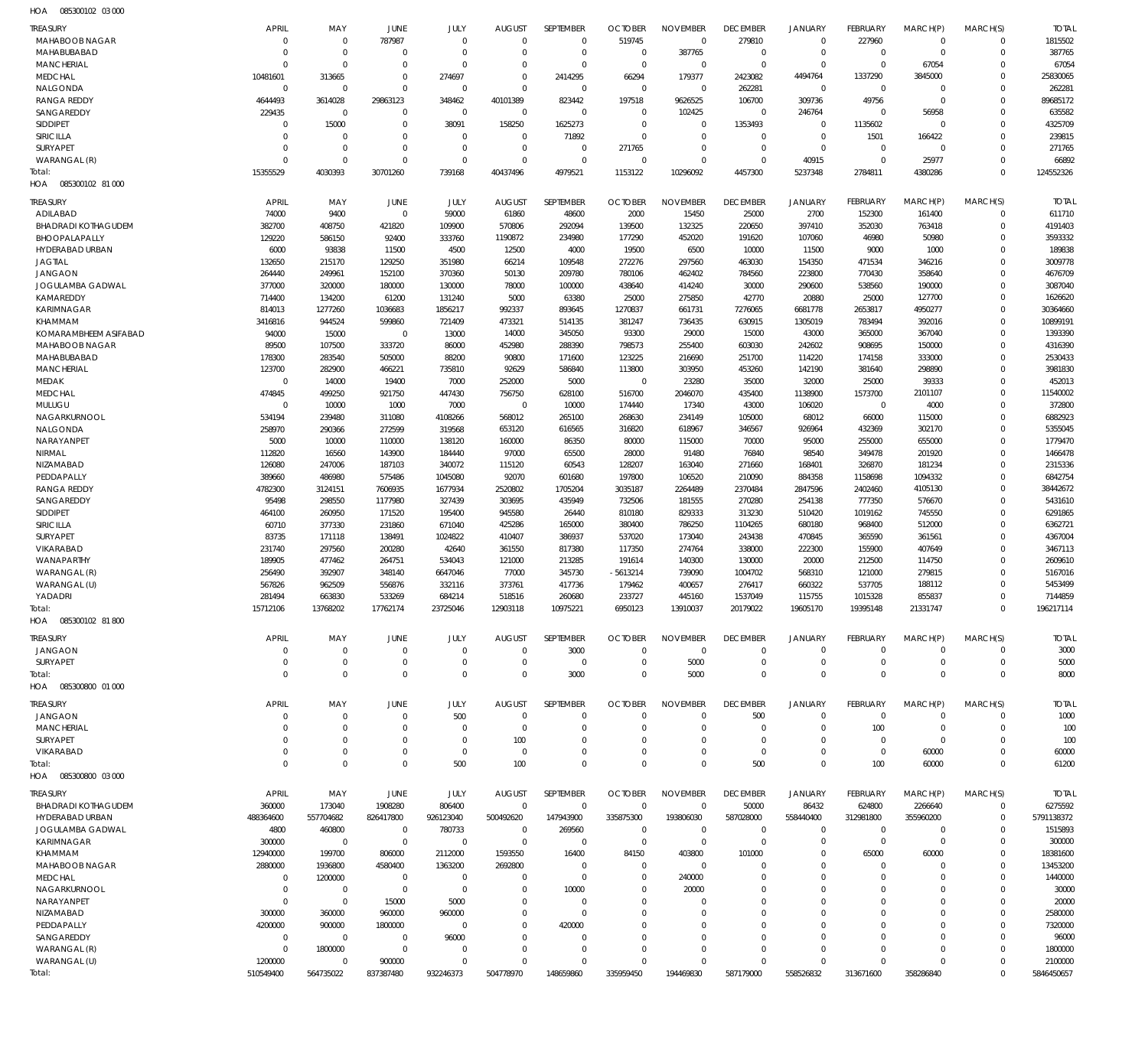085300800 04 000 HOA

| TREASURY                                      | <b>APRIL</b>          | MAY                      | JUNE                  | JULY                    | <b>AUGUST</b>    | SEPTEMBER         | <b>OCTOBER</b>   | <b>NOVEMBER</b>     | <b>DECEMBER</b>       | JANUARY               | <b>FEBRUARY</b>       | MARCH(P)             | MARCH(S)             | <b>TOTAL</b>       |
|-----------------------------------------------|-----------------------|--------------------------|-----------------------|-------------------------|------------------|-------------------|------------------|---------------------|-----------------------|-----------------------|-----------------------|----------------------|----------------------|--------------------|
| HYDERABAD URBAN                               | $\mathbf 0$           | $\mathbf 0$              | $\mathbf 0$           | $\mathbf 0$             | $\mathbf{0}$     | $\mathbf 0$       | $\mathbf 0$      | $\mathbf 0$         | $\mathbf 0$           | $\mathbf 0$           | 213417237             | 839465834            | $\mathbf{0}$         | 1052883071         |
| <b>JANGAON</b>                                | 30400                 | 30400                    | 30400                 | 5200                    | 4000             | 4000              | 5200             | 5200                | 5200                  | 5200                  | 5200                  | 5200                 | $\Omega$             | 135600             |
| KAMAREDDY<br>KARIMNAGAR                       | $\mathbf 0$<br>226460 | $\overline{0}$<br>266500 | $\mathbf 0$<br>257620 | $\mathbf 0$<br>230960   | 200<br>295460    | 0<br>203340       | 0<br>263780      | $\Omega$<br>282840  | $\mathbf 0$<br>263680 | $\mathbf 0$<br>270500 | $\mathbf 0$<br>319620 | $\Omega$<br>164160   | $\Omega$<br>$\Omega$ | 200<br>3044920     |
| KHAMMAM                                       | 542298                | 547666                   | 574265                | 578693                  | 573797           | 566679            | 658981           | 636205              | 629890                | 628300                | 572332                | 472404               |                      | 6981510            |
| MAHABUBABAD                                   | 3792                  | 3240                     | 3240                  | 3792                    | 4128             | 3792              | 4142             | 4142                | 4526                  | 4270                  | 1870                  | 680                  | $\Omega$             | 41614              |
| <b>MEDCHAL</b>                                | 10000                 | 10000                    | 10000                 | 9600                    | 8000             | 10400             | 10800            | 12000               | 10400                 | 6800                  | 15200                 | 2400                 | $\Omega$             | 115600             |
| PEDDAPALLY                                    | 617                   | $\overline{0}$           | 0                     | $\Omega$                | $\mathbf 0$      | $\mathbf 0$       | $\mathbf 0$      | $\mathbf 0$         | $\mathbf 0$           | $\mathbf 0$           | $\Omega$              | $\Omega$             | $\Omega$             | 617                |
| <b>RANGA REDDY</b>                            | 5449851               | 2775629                  | 5306051               | 2327227                 | 3838177          | 1680984           | 3841887          | 2729161             | 2656343               | 4577826               | 44486804              | 2896673              | $\Omega$             | 82566613           |
| SANGAREDDY                                    | 2000                  | 2000                     | 2000                  | $\mathbf 0$             | 0                | 0                 | $\Omega$         | $\mathbf 0$         | $\mathbf 0$           | $\mathbf 0$           | $\Omega$              | $\Omega$             | $\Omega$             | 6000               |
| <b>SURYAPET</b>                               | $\mathbf 0$           | $\overline{0}$           | 0                     | $\mathbf 0$             | $\mathbf 0$      | $\mathbf 0$       | $\Omega$         | $\mathbf 0$         | $\mathbf 0$           | $\mathbf 0$           | $\overline{0}$        | 8500                 | $\Omega$             | 8500               |
| VIKARABAD<br>WARANGAL (R)                     | 81000<br>$\mathbf 0$  | 180000<br>4000           | 165000<br>1600        | 150000<br>2400          | 168000<br>2400   | 18000<br>2400     | $\Omega$<br>2400 | $\mathbf 0$<br>2400 | 30000<br>2400         | 210000<br>2400        | 300000<br>1600        | 90000<br>$\Omega$    | $\Omega$<br>$\Omega$ | 1392000<br>24000   |
| WARANGAL (U)                                  | 150050                | 97940                    | 121540                | 119540                  | 131540           | 105540            | 150140           | 132000              | 111920                | 127600                | 139600                | 104000               | $\Omega$             | 1491410            |
| Total:                                        | 6496468               | 3917375                  | 6471716               | 3427412                 | 5025702          | 2595135           | 4937330          | 3803948             | 3714359               | 5832896               | 259259463             | 843209851            | $\Omega$             | 1148691655         |
| HOA  085300800  81 000                        |                       |                          |                       |                         |                  |                   |                  |                     |                       |                       |                       |                      |                      |                    |
|                                               | <b>APRIL</b>          | MAY                      | <b>JUNE</b>           | JULY                    | <b>AUGUST</b>    | SEPTEMBER         | <b>OCTOBER</b>   | <b>NOVEMBER</b>     | <b>DECEMBER</b>       | <b>JANUARY</b>        | FEBRUARY              | MARCH(P)             | MARCH(S)             | <b>TOTAL</b>       |
| <b>TREASURY</b><br><b>BHADRADI KOTHAGUDEM</b> | 11000                 | 8000                     | 8000                  | $\mathbf 0$             | 2000             | $\mathbf 0$       | $\Omega$         | 10000               | $\mathbf 0$           | 0                     | 1800                  | 40000                | 0                    | 80800              |
| HYDERABAD URBAN                               | $\overline{0}$        | $\mathbf 0$              | 0                     | $\mathbf 0$             | 0                | $\mathbf 0$       | $\Omega$         | 150600              | 0                     | $\mathbf 0$           | $\overline{0}$        | $\Omega$             | $\Omega$             | 150600             |
| <b>KARIMNAGAR</b>                             | 420                   | $\mathbf 0$              | 0                     | $\mathbf 0$             | $\mathbf 0$      | $\mathbf 0$       | $\Omega$         | $\mathbf 0$         | 0                     | $\mathbf 0$           | $\Omega$              | $\Omega$             | $\Omega$             | 420                |
| <b>MANCHERIAL</b>                             | 15000                 | 20100                    | 85000                 | 5000                    | 5000             | 10000             | $\Omega$         | $\mathbf 0$         | $\Omega$              | 153000                | $\Omega$              | $\Omega$             | $\Omega$             | 293100             |
| NAGARKURNOOL                                  | 0                     | $\mathbf 0$              | 0                     | 5000                    | $\mathbf 0$      | $\mathbf 0$       | $\Omega$         | $\Omega$            | $\Omega$              | $\mathbf 0$           | $\Omega$              | $\Omega$             | $\Omega$             | 5000               |
| <b>RANGA REDDY</b>                            | 0                     | $\mathbf 0$              | 0                     | $\mathbf 0$             | $\mathbf 0$      | $\mathbf 0$       | $\Omega$         | $\Omega$            | $\Omega$              | 51                    | $\Omega$              | $\Omega$             | $\Omega$             | 51                 |
| SANGAREDDY                                    | 0                     | 150000                   | 450000                | $\mathbf 0$             | 450000           | $\mathbf 0$       | $\Omega$         | $\Omega$            | $\Omega$              | $\mathbf 0$           | $\Omega$              | $\Omega$             | $\Omega$             | 1050000            |
| SIRICILLA                                     | 0                     | $\mathbf 0$              | $\mathbf 0$           | $\mathbf 0$             | $\mathbf 0$      | $\mathbf 0$       | $\Omega$         | $\mathbf 0$         | $\Omega$              | $\mathbf 0$           | 5000                  | $\Omega$             | $\Omega$             | 5000               |
| WANAPARTHY                                    | $\overline{0}$        | $\mathbf 0$              | 0                     | $\mathbf 0$             | $\mathbf 0$      | $\mathbf 0$       | 160              | $\mathbf 0$         | $\mathbf 0$           | $\mathbf 0$           | $\overline{0}$        | 38                   | $\Omega$<br>$\Omega$ | 198                |
| WARANGAL (U)<br>Total:                        | 552<br>26972          | 5822<br>183922           | 554<br>543554         | 720<br>10720            | 30552<br>487552  | 552<br>10552      | 504<br>664       | 336<br>160936       | 216<br>216            | 552<br>153603         | 408<br>7208           | 384<br>40422         | $\Omega$             | 41152<br>1626321   |
| HOA 105300800 81 001                          |                       |                          |                       |                         |                  |                   |                  |                     |                       |                       |                       |                      |                      |                    |
|                                               |                       |                          |                       |                         |                  |                   |                  |                     |                       |                       |                       |                      |                      |                    |
| <b>TREASURY</b>                               | <b>APRIL</b>          | MAY                      | JUNE                  | JULY                    | <b>AUGUST</b>    | SEPTEMBER         | <b>OCTOBER</b>   | <b>NOVEMBER</b>     | <b>DECEMBER</b>       | <b>JANUARY</b>        | <b>FEBRUARY</b>       | MARCH(P)             | MARCH(S)             | <b>TOTAL</b>       |
| HYDERABAD URBAN                               | $\overline{0}$        | 42345923                 | $\mathbf 0$           | $\mathbf 0$<br>$\Omega$ | $\Omega$         | 0                 | $\Omega$         | 0<br>$\Omega$       | $\mathbf 0$           | $\mathbf 0$           | $\Omega$              | $\Omega$<br>$\Omega$ | $\Omega$             | 42345923           |
| Total:<br>HOA 105400101 81 000                | $\Omega$              | 42345923                 | $\overline{0}$        |                         | $\Omega$         | $\mathbf 0$       | $\Omega$         |                     | $\mathbf{0}$          | $\mathbf 0$           | $\mathbf 0$           |                      | $\Omega$             | 42345923           |
|                                               |                       |                          |                       |                         |                  |                   |                  |                     |                       |                       |                       |                      |                      |                    |
| TREASURY                                      | <b>APRIL</b>          | MAY                      | <b>JUNE</b>           | JULY                    | <b>AUGUST</b>    | SEPTEMBER         | <b>OCTOBER</b>   | <b>NOVEMBER</b>     | <b>DECEMBER</b>       | JANUARY               | FEBRUARY              | MARCH(P)             | MARCH(S)             | <b>TOTAL</b>       |
| PEDDAPALLY                                    | 27600                 | 3600                     | 0                     | $\mathbf 0$             | $\mathbf 0$      | $\mathbf 0$       | 0                | 1800                | 0                     | 0                     | $\overline{0}$        | $\mathbf 0$          | $\mathbf 0$          | 33000              |
| Total:                                        | 27600                 | 3600                     | $\overline{0}$        | $\mathbf 0$             | $\mathbf 0$      | $\mathbf 0$       | $\mathbf{0}$     | 1800                | $\mathbf{0}$          | $\mathbf 0$           | $^{\circ}$            | $\Omega$             | $\mathbf 0$          | 33000              |
| HOA 105600800 81000                           |                       |                          |                       |                         |                  |                   |                  |                     |                       |                       |                       |                      |                      |                    |
| TREASURY                                      | <b>APRIL</b>          | MAY                      | <b>JUNE</b>           | JULY                    | <b>AUGUST</b>    | SEPTEMBER         | <b>OCTOBER</b>   | <b>NOVEMBER</b>     | <b>DECEMBER</b>       | <b>JANUARY</b>        | FEBRUARY              | MARCH(P)             | MARCH(S)             | <b>TOTAL</b>       |
| VIKARABAD                                     | $\overline{0}$        | $\mathbf 0$              | $\mathbf 0$           | $\mathbf 0$             | $\Omega$         | $\mathbf 0$       | $\Omega$         | $\mathbf 0$         | $\mathbf 0$           | $\mathbf 0$           | $\Omega$              | 1000                 | $\Omega$             | 1000               |
| Total:                                        | $\Omega$              | $\mathbf 0$              | $\overline{0}$        | $\mathbf 0$             | $\Omega$         | $\mathbf 0$       | $\Omega$         | $\mathbf 0$         | $\mathbf 0$           | $\mathbf 0$           | $\Omega$              | 1000                 | $\Omega$             | 1000               |
| HOA<br>145200800 01 800                       |                       |                          |                       |                         |                  |                   |                  |                     |                       |                       |                       |                      |                      |                    |
| <b>TREASURY</b>                               | <b>APRIL</b>          | MAY                      | JUNE                  | JULY                    | <b>AUGUST</b>    | SEPTEMBER         | <b>OCTOBER</b>   | <b>NOVEMBER</b>     | <b>DECEMBER</b>       | <b>JANUARY</b>        | FEBRUARY              | MARCH(P)             | MARCH(S)             | <b>TOTAL</b>       |
| HYDERABAD URBAN                               | 12721158              | 5187635                  | 1083710               | 6030547                 | 1833332          | 1933332           | 1833332          | 5004300             | 1833332               | 4233858               | 5886756               | 1137890              | $\mathbf 0$          | 48719182           |
| Total:                                        | 12721158              | 5187635                  | 1083710               | 6030547                 | 1833332          | 1933332           | 1833332          | 5004300             | 1833332               | 4233858               | 5886756               | 1137890              | $\Omega$             | 48719182           |
| HOA 145600800 02 000                          |                       |                          |                       |                         |                  |                   |                  |                     |                       |                       |                       |                      |                      |                    |
| TREASURY                                      | APRIL                 | MAY                      | JUNE                  | JULY                    | <b>AUGUST</b>    | SEPTEMBER         |                  | OCTOBER NOVEMBER    | <b>DECEMBER</b>       | <b>JANUARY</b>        | FEBRUARY              | MARCH(P)             | MARCH(S)             | <b>TOTAI</b>       |
| KHAMMAM                                       | 700                   | 100                      | 400                   | 700                     |                  |                   |                  |                     | 200                   |                       |                       |                      |                      |                    |
| MEDAK                                         | $\overline{0}$        | $\mathbf 0$              |                       |                         | 700              | 300               | 100              | 200                 |                       | 350                   | 100                   | 100                  | $\Omega$             | 3950               |
| <b>SIDDIPET</b>                               |                       |                          | $\overline{0}$        | $\mathbf 0$             | 0                | $\mathbf 0$       | $\mathbf 0$      | $\Omega$            | $\Omega$              | $\mathbf 0$           | $\mathbf 0$           | 250                  | $\Omega$             | 250                |
| Total:<br>HOA  145600800  03  000             | $\overline{0}$        | $\mathbf 0$              | $^{\circ}$            | $\mathbf 0$             | $\mathbf 0$      | $\mathbf 0$       | $\mathbf 0$      | 2000                | 5000                  | $\mathbf 0$           | $\mathbf 0$           | 3750                 | $\Omega$             | 10750              |
|                                               | 700                   | 100                      | 400                   | 700                     | 700              | 300               | 100              | 2200                | 5200                  | 350                   | 100                   | 4100                 | $\Omega$             | 14950              |
|                                               |                       |                          |                       |                         |                  |                   |                  |                     |                       |                       |                       |                      |                      |                    |
| TREASURY                                      | <b>APRIL</b>          | MAY                      | JUNE                  | JULY                    | <b>AUGUST</b>    | <b>SEPTEMBER</b>  | <b>OCTOBER</b>   | <b>NOVEMBER</b>     | <b>DECEMBER</b>       | <b>JANUARY</b>        | <b>FEBRUARY</b>       | MARCH(P)             | MARCH(S)             | <b>TOTAL</b>       |
| <b>SIDDIPET</b>                               | $\mathbf 0$           | $\mathbf 0$              | $\overline{0}$        | $\mathbf 0$             | $\mathbf 0$      | $\mathbf 0$       | $\mathbf 0$      | $\mathbf 0$         | $\mathbf 0$           | $\mathbf 0$           | $\overline{0}$        | 250                  | $\mathbf 0$          | 250                |
| Total:                                        | $\mathbf 0$           | $\mathbf 0$              | $\mathbf 0$           | $\mathbf 0$             | $\mathbf 0$      | $\mathbf 0$       | $\mathbf 0$      | $\mathbf 0$         | $\mathbf 0$           | $\mathbf 0$           | $\mathbf 0$           | 250                  | $\mathbf 0$          | 250                |
| HOA 145600800 05800                           |                       |                          |                       |                         |                  |                   |                  |                     |                       |                       |                       |                      |                      |                    |
| TREASURY                                      | <b>APRIL</b>          | MAY                      | JUNE                  | JULY                    | <b>AUGUST</b>    | SEPTEMBER         | <b>OCTOBER</b>   | <b>NOVEMBER</b>     | <b>DECEMBER</b>       | <b>JANUARY</b>        | <b>FEBRUARY</b>       | MARCH(P)             | MARCH(S)             | <b>TOTAL</b>       |
| JANGAON                                       | $\mathbf 0$           | $\mathbf 0$              | $\mathbf 0$           | $\mathbf 0$             | $\mathbf 0$      | $\mathbf 0$       | $\mathbf 0$      | 750                 | $\mathbf 0$           | $\mathbf 0$           | $\mathbf 0$           | $\mathbf 0$          | $\mathbf 0$          | 750                |
| Total:                                        | $\mathbf 0$           | $\mathbf 0$              | $\mathbf 0$           | $\mathbf 0$             | $\mathbf 0$      | $\mathbf 0$       | $\mathbf 0$      | 750                 | $\mathbf 0$           | $\mathbf 0$           | $\mathbf 0$           | $\Omega$             | $\mathbf 0$          | 750                |
| HOA  145600800  06  000                       |                       |                          |                       |                         |                  |                   |                  |                     |                       |                       |                       |                      |                      |                    |
| <b>TREASURY</b>                               | <b>APRIL</b>          | MAY                      | <b>JUNE</b>           | JULY                    | <b>AUGUST</b>    | SEPTEMBER         | <b>OCTOBER</b>   | <b>NOVEMBER</b>     | <b>DECEMBER</b>       | <b>JANUARY</b>        | <b>FEBRUARY</b>       | MARCH(P)             | MARCH(S)             | <b>TOTAL</b>       |
| KOMARAMBHEEM ASIFABAD                         | $\overline{0}$        | $\mathbf 0$              | $\overline{0}$        | $\mathbf 0$             | 1000             | $\mathbf 0$       | $\mathbf 0$      | 1000                | $\mathbf 0$           | $\mathbf 0$           | $\mathbf 0$           | $\mathbf 0$          | $\mathbf 0$          | 2000               |
| WARANGAL (R)                                  | 1000                  | 1000                     | 1000                  | 1000                    | 1000             | 1000              | 2000             | 1000                | 1300                  | 1000                  | 1000                  | 1000                 | $\mathbf 0$          | 13300              |
| WARANGAL (U)                                  | 1000                  | 1000                     | 1000                  | 1000                    | 1000             | 1000              | 1000             | 1000                | 1000                  | 1000                  | 1000                  | 1000                 | $\Omega$             | 12000              |
| Total:                                        | 2000                  | 2000                     | 2000                  | 2000                    | 3000             | 2000              | 3000             | 3000                | 2300                  | 2000                  | 2000                  | 2000                 | $\mathbf 0$          | 27300              |
| HOA 145600800 81000                           |                       |                          |                       |                         |                  |                   |                  |                     |                       |                       |                       |                      |                      |                    |
| TREASURY                                      | <b>APRIL</b>          | MAY                      | JUNE                  | JULY                    | <b>AUGUST</b>    | SEPTEMBER         | <b>OCTOBER</b>   | <b>NOVEMBER</b>     | <b>DECEMBER</b>       | <b>JANUARY</b>        | FEBRUARY              | MARCH(P)             | MARCH(S)             | <b>TOTAL</b>       |
| ADILABAD                                      | 9760                  | 4892                     | 16900                 | 8767                    | 25480            | 11540             | 15583            | 8750                | 57132                 | 2803                  | 17160                 | 18160                | $\mathbf 0$          | 196927             |
| <b>BHADRADI KOTHAGUDEM</b>                    | 64700                 | 4750                     | 163925                | 952590                  | 771446           | 831454            | 207272           | 66400               | 186578                | 367750                | 76000                 | 17550                | $\mathbf 0$          | 3710415            |
| BHOOPALAPALLY                                 | 14312                 | 10900                    | 17000                 | 9700                    | 60433            | 109685            | 42090            | 1058349             | 121634                | 279890                | 13500                 | 45850                | $\Omega$<br>$\Omega$ | 1783343            |
| HYDERABAD URBAN                               | 652434                | 108420                   | 123471                | 970260                  | 363371           | 85690             | 133206           | 1279491             | 61429                 | 275366                | 199266                | 170973               | $\Omega$             | 4423377            |
| <b>JAGTIAL</b><br><b>JANGAON</b>              | 14500<br>85771        | 317638<br>49250          | 145500<br>23250       | 75499<br>174550         | 14000<br>175250  | 46500<br>250      | 7500<br>184000   | 11550<br>28000      | 51208<br>10000        | 32436<br>1000         | 20830<br>15600        | 58350<br>21500       | $\Omega$             | 795511<br>768421   |
| JOGULAMBA GADWAL                              | 750                   | 10250                    | 1365                  | 31811                   | 420194           | 46001             | 32051            | 4000                | 19100                 | 26410                 | 110630                | 61010                | $\Omega$             | 763572             |
| KAMAREDDY                                     | 90605                 | 22350                    | 20319                 | 38500                   | 6250             | 11806             | 10360            | 26155               | 203421                | 11540                 | 10700                 | 29850                | $\Omega$             | 481856             |
| <b>KARIMNAGAR</b>                             | 15530                 | 182219                   | 17459                 | 92472                   | 1599690          | 173932            | 161398           | 32360               | 151592                | 193116                | 120246                | 48040                | $\Omega$             | 2788054            |
| KHAMMAM<br>KOMARAMBHEEM ASIFABAD              | 46450<br>20750        | 108412<br>18350          | 126050<br>26820       | 73492<br>38062          | 119870<br>766879 | 133076<br>1174808 | 207700<br>214830 | 235775<br>2521346   | 9055<br>56259         | 12600<br>46000        | 413761<br>59889       | 301650<br>38500      | $\Omega$<br>$\Omega$ | 1787891<br>4982493 |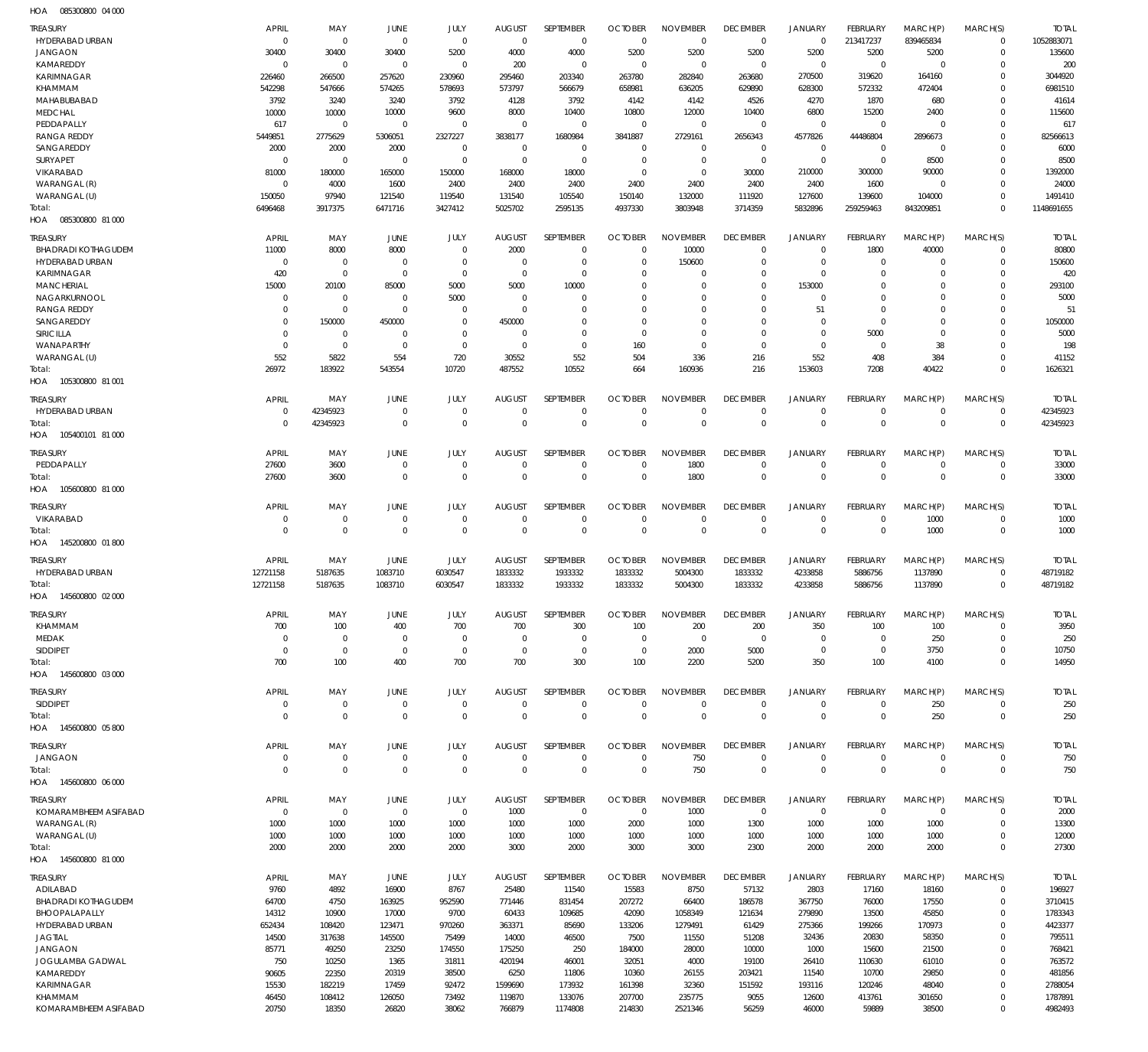145600800 81 000 HOA

| <b>TREASURY</b>            | <b>APRIL</b> | MAY         | <b>JUNE</b> | JULY        | <b>AUGUST</b>    | SEPTEMBER        | <b>OCTOBER</b> | <b>NOVEMBER</b> | <b>DECEMBER</b> | JANUARY        | <b>FEBRUARY</b> | MARCH(P)         | MARCH(S)     | <b>TOTAL</b> |
|----------------------------|--------------|-------------|-------------|-------------|------------------|------------------|----------------|-----------------|-----------------|----------------|-----------------|------------------|--------------|--------------|
| <b>MAHABOOB NAGAR</b>      | 9080         | 21600       | 101000      | 60233       | 1556934          | 309448           | 24343          | 30302           | 53804           | 162000         | 76180           | 196360           | $\mathbf 0$  | 2601284      |
| MAHABUBABAD                | 1250         | 84000       | 25500       | 78389       | 23000            | 9250             | 2250           | 6000            | 54370           | 2000           | 250             | 385250           | $\mathbf 0$  | 671509       |
| <b>MANCHERIAL</b>          | 37158        | 90350       | 500         | 19042       | 81682            | 1250             | 126438         | 125551          | 145240          | 39550          | 38361           | 73406            | $\mathbf 0$  | 778528       |
| MEDAK                      | 3750         | 2250        | 9345        | 57450       | 250              |                  | 23679          | 49723           | 225510          | 1000           | 6750            | 60100            | $\Omega$     | 448007       |
| <b>MEDCHAL</b>             | 48742        | 95222       | 91482       | 38702       | 68343            | 8200<br>6700     | 24304          | 296447          | 126757          | 109346         | 35000           | 99957            | $\Omega$     | 1041002      |
|                            |              |             | $\Omega$    |             |                  |                  |                |                 |                 |                |                 |                  | $\mathbf 0$  |              |
| MULUGU                     | 2750         | 250         |             | $\mathbf 0$ | 32000            | 10000            | $\mathbf 0$    | $\mathbf 0$     | 1000            | 1000           | 6950            | 4500             |              | 58450        |
| NAGARKURNOOL               | 16500        | 13243       | 35798       | 11500       | 2000             | 11000            | 3000           | 5000            | 118655          | 357671         | 498598          | 173000           | $\Omega$     | 1245965      |
| NALGONDA                   | 21346        | 23873       | 205885      | 206542      | 6487875          | 48786            | 274575         | 47000           | 65500           | 174351         | 91160           | 623721           | $\Omega$     | 8270614      |
| NARAYANPET                 | 1000         | 8550        | 9238        | 4000        | 1000             | 27745            | 11020          | 4000            | 26000           | 10000          | 10000           | 103050           | $\mathbf 0$  | 215603       |
| NIRMAL                     | 164750       | 131147      | 275677      | 182521      | 230770           | 1968423          | 107000         | 104500          | 148500          | 2500           | 35450           | 74047            | $\Omega$     | 3425285      |
| NIZAMABAD                  | 31670        | 173863      | 30950       | 304138      | 427667           | 310364           | 79800          | 5960            | 188687          | 18500          | 31349           | 564515           | $\mathbf 0$  | 2167463      |
| PEDDAPALLY                 | 2750         | 94966       | 42540       | 145104      | 428372           | 1006535          | 245975         | 1110400         | 68523           | 148050         | 105200          | 61712            | $\Omega$     | 3460127      |
| <b>RANGA REDDY</b>         | 104097       | 73294       | 92385       | 123670      | 199298           | 84390            | 99155          | 248270          | 130977          | 24550          | 37890           | 188196           | $\mathbf 0$  | 1406172      |
| SANGAREDDY                 | 159749       | 162407      | 165289      | 811703      | 188940           | 229622           | 802689         | 239782          | 535457          | 6500           | 118975          | 53750            | $\Omega$     | 3474863      |
| <b>SIDDIPET</b>            | 38212        | 20850       | 14500       | 3100        | 5300             | 70685            | 11500          | 173450          | 73691           | 28200          | 20250           | 43770            | $\mathbf 0$  | 503508       |
| SIRICILLA                  | 133102       | 33750       | 13000       | 57620       | 120500           | 89800            | 4250           | 25103           | 28200           | 20000          | 11800           | 19750            | $\Omega$     | 556875       |
| <b>SURYAPET</b>            | 1000         | 205409      | 42400       | 189118      | 121726           | 60326            | 114813         | 237500          | 186285          | 718400         | 61090           | 210348           | $\Omega$     | 2148415      |
| VIKARABAD                  | 28012        | 6000        | 19187       | 24700       | 125084           | 36534            | 18259          | 1500            | 79384           | 54715          | 1397398         | 199400           | $\Omega$     | 1990173      |
| WANAPARTHY                 | 350490       | 93316       | 39721       | 141471      | 280217           | 1000             | 117957         | 18650           | 27200           | 18000          | 10424           | 129550           | $\mathbf 0$  | 1227996      |
| WARANGAL (R)               | 277500       | 13250       | 21000       | 28248       | 78704            | 916884           | 1760301        | 28000           | 2000            | 60100          | 863117          | 112828           | $\Omega$     | 4161932      |
| WARANGAL (U)               | 10424        | $-359115$   | 133415      | 34000       | 41794            | 19960            | 32197          | 14582           | 159395          | 32367          | 44500           | 139965           | $\mathbf 0$  | 303484       |
| YADADRI                    | 64000        | 49091       | 67350       | 104413      | 127839           | 106647           | 59733          | 52166           | 32369           | 46674          | 2131253         | 117450           | $\Omega$     | 2958985      |
| Total:                     | 2522894      | 1874997     | 2118221     | 5091367     | 14952158         | 7958291          | 5159228        | 8096062         | 3404912         | 3284385        | 6689527         | 4446058          | $\mathbf 0$  | 65598100     |
| HOA 145600900 96 000       |              |             |             |             |                  |                  |                |                 |                 |                |                 |                  |              |              |
|                            |              |             |             |             |                  |                  |                |                 |                 |                |                 |                  |              |              |
| <b>TREASURY</b>            | <b>APRIL</b> | MAY         | <b>JUNE</b> | JULY        | <b>AUGUST</b>    | SEPTEMBER        | <b>OCTOBER</b> | <b>NOVEMBER</b> | <b>DECEMBER</b> | <b>JANUARY</b> | <b>FEBRUARY</b> | MARCH(P)         | MARCH(S)     | <b>TOTAL</b> |
| ADILABAD                   | $\Omega$     | $\mathbf 0$ | $\Omega$    | $\mathbf 0$ | $-134400$        | $\mathbf 0$      | $\mathbf 0$    | $\mathbf 0$     | $\mathbf 0$     | $\mathbf 0$    | $\mathbf 0$     | $\mathbf 0$      | $\mathbf 0$  | $-134400$    |
| YADADRI                    | $\Omega$     | $\mathbf 0$ | $\Omega$    | $\mathbf 0$ | $-26417$         | $\mathbf 0$      | $\overline{0}$ | $\mathbf 0$     | $\mathbf 0$     | $\mathbf 0$    | $\mathbf 0$     | $\mathbf 0$      | $\mathbf 0$  | $-26417$     |
| Total:                     | $\Omega$     | $\Omega$    | $\Omega$    | $\Omega$    | $-160817$        | $\mathbf 0$      | $\Omega$       | $\Omega$        | $\mathbf 0$     | $\mathbf 0$    | $\Omega$        | $\Omega$         | $\Omega$     | $-160817$    |
| 147500106 01 000<br>HOA    |              |             |             |             |                  |                  |                |                 |                 |                |                 |                  |              |              |
|                            |              |             |             |             |                  |                  |                |                 |                 |                |                 |                  |              |              |
| <b>TREASURY</b>            | <b>APRIL</b> | MAY         | <b>JUNE</b> | JULY        | <b>AUGUST</b>    | <b>SEPTEMBER</b> | <b>OCTOBER</b> | <b>NOVEMBER</b> | <b>DECEMBER</b> | <b>JANUARY</b> | <b>FEBRUARY</b> | MARCH(P)         | MARCH(S)     | <b>TOTAL</b> |
| ADILABAD                   | 56745        | 103401      | 119170      | 111445      | 94416            | 127500           | 158810         | 221730          | 257215          | 134590         | 204765          | 127370           | $\mathbf 0$  | 1717157      |
| <b>BHADRADI KOTHAGUDEM</b> | 228555       | 328275      | 227700      | 300940      | 149350           | 365305           | 436425         | 245225          | 346415          | 88950          | 191785          | 303365           | $\mathbf 0$  | 3212290      |
| BHOOPALAPALLY              | 113555       | 97025       | 37330       | 124515      | 119280           | 78860            | 102585         | 59500           | 135475          | 75750          | 59410           | 99150            | $\mathbf 0$  | 1102435      |
| HYDERABAD URBAN            | 1297643      | 1225224     | 1937240     | 2822854     | 1307824          | 1724825          | 1752709        | 1947513         | 3941077         | 1490302        | 2327122         | 1763920          | $\mathbf 0$  | 23538253     |
| <b>JAGTIAL</b>             | 102510       | 151711      | 161009      | 72856       | 166713           | 131417           | 132060         | 155912          | 217498          | 158750         | 121283          | 132145           | $\mathbf{0}$ | 1703864      |
| <b>JANGAON</b>             | 102645       | 79855       | 160600      | 181455      | 142465           | 86205            | 156010         | 158455          | 182120          | 12395          | 160500          | 113170           | $\mathbf 0$  | 1535875      |
| JOGULAMBA GADWAL           | 67255        | 10850       | 78065       | 149230      | 101460           | 152680           | 112930         | 62660           | 154460          | 56170          | 124805          | 174550           | $\Omega$     | 1245115      |
| KAMAREDDY                  | 159615       | 193980      | 153025      | 196045      | 170045           | 257695           | 145545         | 271020          | 321445          | 114020         | 232875          | 142370           | $\mathbf 0$  | 2357680      |
| KARIMNAGAR                 | 218080       | 370655      | 228750      | 383655      | 117190           | 332030           | 169610         | 338760          | 370040          | 232643         | 341770          | 185030           | $\Omega$     | 3288213      |
| KHAMMAM                    | 201100       | 307810      | 263800      | 327855      | 307855           | 361835           | 364700         | 363380          | 583240          | 290560         | 576610          | 475035           | $\mathbf 0$  | 4423780      |
| KOMARAMBHEEM ASIFABAD      | 51870        | 75130       | 23500       | 69985       | 79560            | 9100             | 137600         | 171580          | 173828          | 42575          | 210330          | 78830            | $\Omega$     | 1123888      |
| <b>MAHABOOB NAGAR</b>      | 176810       | 139300      | 168920      | 239860      | 202472           | 268260           | 376485         | 203360          | 257855          | 104230         | 163193          | 346025           | $\mathbf 0$  | 2646770      |
| MAHABUBABAD                | 177315       | 94845       | 140700      | 128955      | 120775           | 173180           | 93505          | 102700          | 143355          | 24765          | 193185          | 119695           | $\Omega$     | 1512975      |
| <b>MANCHERIAL</b>          | 193760       | 101116      | 136090      | 257349      | 144491           | 220203           | 307748         | 176624          | 256766          | 64565          | 326625          | 203099           | $\mathbf 0$  | 2388436      |
| MEDAK                      | 81340        | 285598      | 105075      | 284658      | 256460           | 197235           | 309540         | 262700          | 316485          | 158090         | 313875          | 240606           | $\Omega$     | 2811662      |
| <b>MEDCHAL</b>             | 971091       | 989689      | 2135429     | 1668062     | 1580269          | 2023910          | 1779369        | 2023951         | 2510381         | 975657         | 2734450         | 2753273          | $\mathbf 0$  | 22145531     |
| MULUGU                     | 49595        | 60470       | 46470       | 28580       | 21155            | 67250            | 15875          | 87920           | 43960           | 92625          | 131405          | 56505            | $\mathbf{0}$ | 701810       |
| NAGARKURNOOL               | 102320       | 142915      | 184895      | 184565      |                  | 104855           | 146765         | 139785          | 171400          | 42685          | 212585          |                  | 0            | 1797140      |
| NALGONDA                   | 289720       | 400258      | 692754      | 579968      | 221840<br>372080 |                  |                | 754350          | 567960          | 179240         | 589365          | 142530<br>416080 | $\mathbf 0$  | 5711465      |
| NARAYANPET                 | $\mathbf 0$  |             |             |             |                  | 312570           | 557120         |                 |                 |                |                 |                  |              |              |
|                            |              | 92480       | 157030      | 100360      | 46735            | 102665           | 88395          | 89255           | 55895           | 73475          | 56100           | 84000            | $\mathbf 0$  | 946390       |
| NIRMAL                     | 100          | 54750       | 3500        | 94526       | 123864           | 5250             | 174538         | 138779          | 116825          | 58700          | $\mathbf 0$     | 61300            | $\Omega$     | 832132       |
| NIZAMABAD                  | 343915       | 343130      | 518430      | 566928      | 358150           | 193905           | 347845         | 542550          | 314015          | 338560         | 298640          | 532520           | $\mathbf 0$  | 4698588      |
| PEDDAPALLY                 | 185560       | 213370      | 291935      | 315030      | 329500           | 178640           | 270340         | 430385          | 328035          | 213000         | 472530          | 392350           | $\mathbf 0$  | 3620675      |
| <b>RANGA REDDY</b>         | 589900       | 1243172     | 1764444     | 1498537     | 1245000          | 1639388          | 1120234        | 1424158         | 1564900         | 855239         | 1921527         | 1853752          | $\mathbf 0$  | 16720251     |
| SANGAREDDY                 | 274787       | 671702      | 1093194     | 701766      | 509678           | 638713           | 807315         | 950871          | 1016963         | 600946         | 1888893         | 816020           | $\mathbf 0$  | 9970848      |
| <b>SIDDIPET</b>            | 161063       | 250830      | 432885      | 318343      | 208441           | 475269           | 282433         | 237031          | 517132          | 68571          | 428159          | 245711           | $\mathbf 0$  | 3625868      |
| SIRICILLA                  | 84775        | 92115       | 116805      | 117290      | 69900            | 154575           | 40095          | 105380          | 197145          | 96580          | 183065          | 88440            | $\mathbf 0$  | 1346165      |
| <b>SURYAPET</b>            | 477695       | 322555      | 396720      | 265550      | 310740           | 518255           | 340605         | 275590          | 554240          | 241145         | 528975          | 593065           | $\mathbf 0$  | 4825135      |
| VIKARABAD                  | 38775        | 120306      | 145240      | 143825      | 219305           | 122498           | 80633          | 241234          | 192293          | 286962         | 247413          | 262588           | $\mathbf 0$  | 2101072      |
| WANAPARTHY                 | 88825        | 60215       | 150420      | 156925      | 184565           | 182125           | 117575         | 179640          | 119635          | 74170          | 73100           | 154425           | $\mathbf 0$  | 1541620      |
| WARANGAL (R)               | 46695        | 132390      | 151185      | 244260      | 122685           | 205100           | 209240         | 170950          | 178460          | 77105          | 228010          | 143415           | $\Omega$     | 1909495      |
| WARANGAL (U)               | 100610       | 316110      | 512520      | 487635      | 482855           | 289555           | 159090         | 472400          | 345290          | 335660         | 341045          | 428390           | $\mathbf 0$  | 4271160      |
| YADADRI                    | 168360       | 374035      | 440940      | 192585      | 226010           | 274405           | 269965         | 306085          | 255575          | 157208         | 284720          | 334583           | $\mathbf 0$  | 3284471      |
| Total:                     | 7202584      | 9445267     | 13175770    | 13316392    | 10113128         | 11975258         | 11563694       | 13311433        | 16707378        | 7815883        | 16168115        | 13863307         | $\mathbf 0$  | 144658209    |
| HOA 147500106 02 800       |              |             |             |             |                  |                  |                |                 |                 |                |                 |                  |              |              |
|                            |              |             |             |             |                  |                  |                |                 |                 |                |                 |                  |              |              |
| <b>TREASURY</b>            | APRIL        | MAY         | JUNE        | JULY        | <b>AUGUST</b>    | SEPTEMBER        | <b>OCTOBER</b> | <b>NOVEMBER</b> | <b>DECEMBER</b> | <b>JANUARY</b> | FEBRUARY        | MARCH(P)         | MARCH(S)     | <b>TOTAL</b> |
| ADILABAD                   | 13000        | 66000       | 5000        | 31000       | 48905            | 52000            | 110000         | 113310          | 40000           | 77000          | 107000          | 35500            | $\mathbf 0$  | 698715       |
| <b>BHADRADI KOTHAGUDEM</b> | 5000         | 101000      | 197500      | 162700      | 168000           | 150000           | 363300         | 235500          | 323720          | 90000          | 107000          | 290000           | $\mathbf 0$  | 2193720      |
| BHOOPALAPALLY              | 81000        | 27500       | 52000       | 39500       | 61500            | 27400            | 60500          | 35500           | 39000           | 50000          | 34000           | 34500            | $\mathbf 0$  | 542400       |
| HYDERABAD URBAN            | 515000       | 414000      | 783000      | 768000      | 988000           | 1004484          | 722000         | 1067500         | 763000          | 610000         | 557550          | 1061500          | $\mathbf 0$  | 9254034      |
| <b>JAGTIAL</b>             | 18000        | 58000       | 115500      | 21500       | 28500            | 82000            | 48000          | 38000           | 92500           | 31000          | 5000            | 29000            | $\mathbf 0$  | 567000       |
| <b>JANGAON</b>             | 65000        | 64000       | 78000       | 216000      | 214000           | 24000            | 233000         | 101000          | 101000          | 35000          | 70000           | 99000            | $\mathbf 0$  | 1300000      |
| JOGULAMBA GADWAL           | $\Omega$     | 85625       | 1500        | 43000       | 100000           | 80000            | 163000         | $\mathbf 0$     | 64000           | 30000          | 8000            | 4000             | $\mathbf 0$  | 579125       |
| KAMAREDDY                  | 44500        | 75000       | 117000      | 63500       | 141000           | 409000           | 102500         | 20000           | 74000           | 13500          | 39500           | 19500            | $\mathbf 0$  | 1119000      |
| KARIMNAGAR                 | 15000        | 94000       | 50000       | 105000      | 30000            | 55000            | 45000          | 107000          | 132000          | 25000          | 65000           | 176000           | $\mathbf 0$  | 899000       |
| KHAMMAM                    | 1000         | 135000      | 270000      | 280000      | 224000           | 312000           | 145000         | 343000          | 260000          | 219000         | 284000          | 251000           | $\mathbf 0$  | 2724000      |
| KOMARAMBHEEM ASIFABAD      | 25000        | 12000       | 18500       | 23000       | 77100            | 35000            | $\overline{0}$ | 84000           | 62000           | $\mathbf 0$    | 40000           | $\mathbf 0$      | $\mathbf 0$  | 376600       |
| <b>MAHABOOB NAGAR</b>      | 20000        | 4000        | 50500       | 61500       | 63500            | 49000            | 76000          | 55000           | 73000           | 56000          | 144500          | 34000            | $\mathbf 0$  | 687000       |
| MAHABUBABAD                | 143300       | 16000       | 182000      | 55500       | 140000           | 123000           | 305475         | 47000           | 85000           | 131500         | 95000           | 73000            | $\mathbf 0$  | 1396775      |
| <b>MANCHERIAL</b>          | 77000        | 13000       | 52000       | 18000       | 22000            | 24000            | 54000          | 34000           | 39500           | 18000          | 153000          | 37500            | $\mathbf 0$  | 542000       |
| MEDAK                      | 97500        | 65000       | 62000       | 207500      | 161500           | 146000           | 171000         | 122900          | 76300           | 147800         | 65500           | 140000           | $\Omega$     | 1463000      |
|                            |              |             |             |             |                  |                  |                |                 |                 |                |                 |                  |              |              |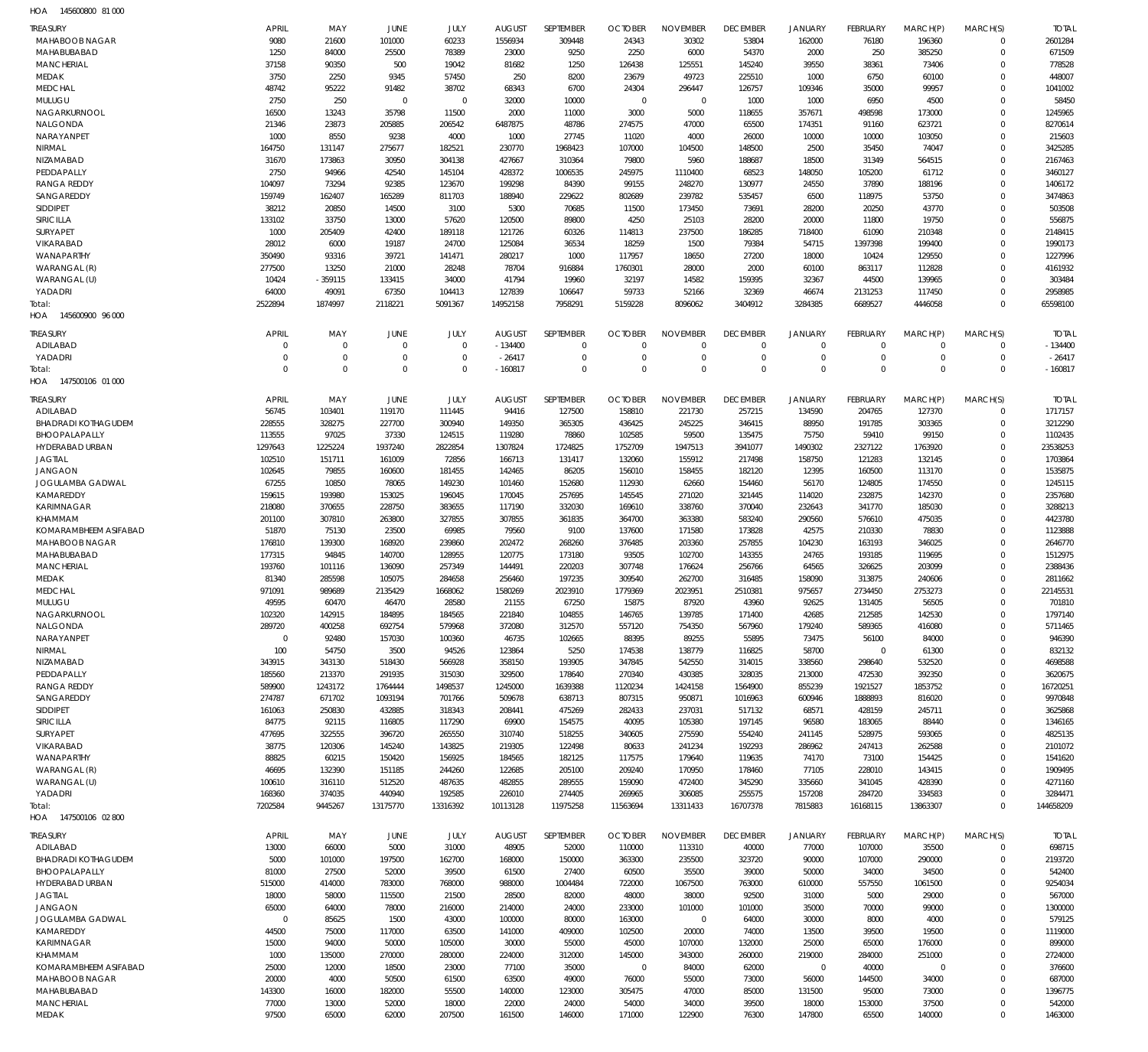147500106 02 800 HOA

| <b>TREASURY</b>                      | APRIL                 | MAY                        | JUNE                  | JULY                       | <b>AUGUST</b>         | SEPTEMBER                  | <b>OCTOBER</b>        | <b>NOVEMBER</b>            | <b>DECEMBER</b>      | <b>JANUARY</b>             | <b>FEBRUARY</b>       | MARCH(P)          | MARCH(S)             | <b>TOTAL</b>      |
|--------------------------------------|-----------------------|----------------------------|-----------------------|----------------------------|-----------------------|----------------------------|-----------------------|----------------------------|----------------------|----------------------------|-----------------------|-------------------|----------------------|-------------------|
| <b>MEDCHAL</b>                       | 882000                | 347000                     | 744000                | 584500                     | 1004000               | 635500                     | 389000                | 610000                     | 1239500              | 958000                     | 1408500               | 908000            | $\mathbf 0$          | 9710000           |
| MULUGU                               | 15000                 | 50000                      | 28000                 | 23000                      | 37000                 | 30000                      | 32000                 | 54500                      | 24000                | 9000                       | 183000                | 29500             | $\mathbf 0$          | 515000            |
| NAGARKURNOOL<br>NALGONDA             | 10000<br>239000       | 38800<br>130000            | 37000<br>318000       | 14000<br>120000            | 55000<br>420000       | 23500<br>230000            | 162000<br>40000       | 140000<br>285000           | 18000<br>400000      | 18000<br>150000            | 69500<br>435000       | 41000<br>840000   | $\Omega$<br>$\Omega$ | 626800<br>3607000 |
| NARAYANPET                           | 7000                  | 20000                      | 41500                 | 58000                      | 37000                 | 46000                      | 25500                 | 10000                      | 20000                | 18000                      | 10000                 | 19000             | $\Omega$             | 312000            |
| NIRMAL                               | $\mathbf 0$           | 5000                       | $\mathbf 0$           | $\mathbf 0$                | 23000                 | $\mathbf 0$                | 15000                 | 35500                      | 15000                | 57000                      | 125000                | $\mathbf 0$       | $\Omega$             | 275500            |
| <b>NIZAMABAD</b>                     | 296000                | 345500                     | 782500                | 421200                     | 547500                | 313000                     | 682600                | 581500                     | 316000               | 283500                     | 705800                | 87600             | $\Omega$             | 5362700           |
| PEDDAPALLY                           | 30000                 | 62000                      | 201000                | 176000                     | 135000                | 115000                     | 94000                 | 98000                      | 96000                | 104000                     | 92000                 | 220000            | $\Omega$             | 1423000           |
| <b>RANGA REDDY</b>                   | 336500                | 486000                     | 458000                | 493500                     | 1127000               | 659000                     | 440000                | 765500                     | 876000               | 682000                     | 831000                | 1281000           | $\Omega$             | 8435500           |
| SANGAREDDY                           | 30000                 | 91000                      | 315000                | 247000                     | 47000                 | 20000                      | 65000                 | 56000                      | 399230               | 75000                      | 50000                 | 154000            | $\Omega$             | 1549230           |
| <b>SIDDIPET</b><br>SIRICILLA         | 40000<br>10000        | 106000<br>55000            | 92000<br>$\mathbf 0$  | 179000<br>27000            | 286500<br>$\mathbf 0$ | 706000                     | 303148                | 169500<br>12000            | 102000               | 55500                      | 200500<br>20000       | 107852<br>5000    | $\Omega$<br>$\Omega$ | 2348000<br>249000 |
| <b>SURYAPET</b>                      | 68000                 | 135500                     | 117000                | 165000                     | 121000                | 10000<br>167000            | 30000<br>35500        | 160000                     | 68000<br>93000       | 12000<br>86000             | 59000                 | 125000            | $\Omega$             | 1332000           |
| VIKARABAD                            | 30000                 | 16000                      | 81000                 | 123000                     | 104000                | 89000                      | 82000                 | 19000                      | 36500                | 36000                      | 367000                | 157000            | $\Omega$             | 1140500           |
| WANAPARTHY                           | 38000                 | 23000                      | 44000                 | 60000                      | 178500                | 166500                     | 47000                 | 4000                       | 24000                | 23500                      | 56500                 | 25500             | $\Omega$             | 690500            |
| WARANGAL (R)                         | 25500                 | 151000                     | 119000                | 148500                     | 52000                 | 225000                     | 117500                | 99000                      | 130000               | 31000                      | 124500                | 121500            | $\Omega$             | 1344500           |
| WARANGAL (U)                         | 40000                 | 12000                      | 39500                 | 78000                      | 137500                | 147000                     | 15000                 | 126500                     | 310000               | 41000                      | 43500                 | 835000            | $\Omega$             | 1825000           |
| YADADRI                              | 10000                 | 37000                      | 34500                 | 32000                      | 35000                 | 129000                     | 12000                 | 148000                     | 45000                | 41000                      | 51000                 | $\Omega$          | $\Omega$             | 574500            |
| Total:                               | 3227300               | 3340925                    | 5486500               | 5045400                    | 6815005               | 6284384                    | 5186023               | 5777710                    | 6437250              | 4214300                    | 6606850               | 7241452           | $\Omega$             | 65663099          |
| HOA 147500200 01 000                 |                       |                            |                       |                            |                       |                            |                       |                            |                      |                            |                       |                   |                      |                   |
| <b>TREASURY</b>                      | <b>APRIL</b>          | MAY                        | JUNE                  | JULY                       | <b>AUGUST</b>         | SEPTEMBER                  | <b>OCTOBER</b>        | <b>NOVEMBER</b>            | <b>DECEMBER</b>      | <b>JANUARY</b>             | FEBRUARY              | MARCH(P)          | MARCH(S)             | <b>TOTAL</b>      |
| HYDERABAD URBAN                      | 7435                  | 977625                     | 487485                | 9250                       | 926550                | 464000                     | 499500                | 4000                       | 517700               | 995600                     | 1024600               | 542800            | $\mathbf 0$          | 6456545           |
| KAMAREDDY                            | 0                     | $\mathbf 0$                | 0                     | $\mathbf 0$                | 0                     | $\mathbf 0$                | O                     | O                          | 5000                 | $\mathbf 0$                | $\mathbf 0$           | 0                 | $\mathbf 0$          | 5000              |
| MAHABOOB NAGAR                       | $\Omega$              | $\mathbf 0$                | $\mathbf 0$           | $\mathbf 0$                | $\Omega$              | $\mathbf 0$                | $\Omega$              | $\Omega$                   | 500                  | 100                        | $\mathbf 0$           | $\mathbf 0$       | $\Omega$             | 600               |
| <b>MEDCHAL</b><br>NAGARKURNOOL       | $\Omega$<br>50        | $\mathbf 0$<br>$\mathbf 0$ | $\mathbf 0$<br>500    | 1035<br>500                | O                     | $\mathbf 0$<br>$\Omega$    | $\Omega$<br>$\Omega$  | $\Omega$<br>$\Omega$       | $\Omega$<br>$\Omega$ | $\mathbf 0$<br>$\mathbf 0$ | 1000<br>$\mathbf 0$   | $\Omega$<br>1800  | $\Omega$<br>$\Omega$ | 2035<br>2850      |
| NALGONDA                             | $\Omega$              | $\mathbf 0$                | $\Omega$              | $\Omega$                   |                       | $\Omega$                   | $\Omega$              | $\Omega$                   | $\Omega$             | $\mathbf 0$                | -0                    | 750               | $\Omega$             | 750               |
| <b>RANGA REDDY</b>                   | $\Omega$              | $\mathsf 0$                | $\Omega$              | $\Omega$                   |                       | $\Omega$                   | $\Omega$              | $\Omega$                   | $\Omega$             | $\Omega$                   | $\Omega$              | 1000              | $\Omega$             | 1000              |
| <b>SIDDIPET</b>                      | 100                   | 600                        | $\Omega$              | $\Omega$                   | $\Omega$              | $\Omega$                   | $\Omega$              | $\Omega$                   | $\mathbf 0$          | $\mathbf 0$                | $\Omega$              | 200               | $\Omega$             | 900               |
| <b>SURYAPET</b>                      | $\mathbf 0$           | $\mathbf 0$                | $\Omega$              | $\Omega$                   | $\Omega$              | $\Omega$                   | $\Omega$              | $\Omega$                   | 50                   | $\mathbf 0$                | $\Omega$              | $\mathbf 0$       | $\Omega$             | 50                |
| WARANGAL (U)                         | $\Omega$              | $\mathbf 0$                | $\Omega$              | $\mathbf 0$                | $\Omega$              | $\Omega$                   | $\Omega$              | $\mathbf 0$                | $\mathbf 0$          | $\mathbf 0$                | $\mathbf 0$           | 200               | $\mathbf 0$          | 200               |
| Total:                               | 7585                  | 978225                     | 487985                | 10785                      | 926550                | 464000                     | 499500                | 4000                       | 523250               | 995700                     | 1025600               | 546750            | $\Omega$             | 6469930           |
| HOA 147500200 02 000                 |                       |                            |                       |                            |                       |                            |                       |                            |                      |                            |                       |                   |                      |                   |
| <b>TREASURY</b>                      | <b>APRIL</b>          | MAY                        | JUNE                  | JULY                       | <b>AUGUST</b>         | SEPTEMBER                  | <b>OCTOBER</b>        | <b>NOVEMBER</b>            | <b>DECEMBER</b>      | <b>JANUARY</b>             | <b>FEBRUARY</b>       | MARCH(P)          | MARCH(S)             | <b>TOTAL</b>      |
| <b>BHADRADI KOTHAGUDEM</b>           | $\mathbf 0$           | $\mathbf 0$                | $\mathbf 0$           | $\mathbf 0$                | $\Omega$              | $\mathbf 0$                | $\Omega$              | $\mathbf 0$                | $\mathbf 0$          | $\mathbf 0$                | $\Omega$              | 300               | $\mathbf 0$          | 300               |
| <b>RANGA REDDY</b>                   | $\mathbf 0$           | 50                         | $\mathbf 0$           | $\mathbf 0$                | 0                     | $\mathbf 0$                | 0                     | $\mathbf 0$                | $\mathbf 0$          | $\mathbf 0$                | $\mathbf 0$           | $\mathbf 0$       | $\mathbf 0$          | 50                |
| Total:                               | $\Omega$              | 50                         | $\Omega$              | $\mathbf 0$                | $\Omega$              | $\mathbf 0$                | $\Omega$              | $\mathbf 0$                | $\mathbf 0$          | $\mathbf 0$                | $\overline{0}$        | 300               | $\mathbf 0$          | 350               |
| HOA 147500200 03 000                 |                       |                            |                       |                            |                       |                            |                       |                            |                      |                            |                       |                   |                      |                   |
| <b>TREASURY</b>                      | APRIL                 | MAY                        | JUNE                  | JULY                       | <b>AUGUST</b>         | SEPTEMBER                  | <b>OCTOBER</b>        | <b>NOVEMBER</b>            | <b>DECEMBER</b>      | <b>JANUARY</b>             | FEBRUARY              | MARCH(P)          | MARCH(S)             | <b>TOTAL</b>      |
| HYDERABAD URBAN                      | 105090                | 225366                     | 128800                | 165900                     | 20500                 | 3300                       | 60900                 | 50700                      | 24200                | 39900                      | 76400                 | 72800             | $\mathbf 0$          | 973856            |
|                                      |                       |                            |                       |                            |                       |                            |                       |                            |                      |                            |                       |                   |                      |                   |
| Total:                               | 105090                | 225366                     | 128800                | 165900                     | 20500                 | 3300                       | 60900                 | 50700                      | 24200                | 39900                      | 76400                 | 72800             | $\mathbf 0$          | 973856            |
| HOA 147500200 04 000                 |                       |                            |                       |                            |                       |                            |                       |                            |                      |                            |                       |                   |                      |                   |
| <b>TREASURY</b>                      | APRIL                 | MAY                        | JUNE                  | JULY                       | <b>AUGUST</b>         | SEPTEMBER                  | <b>OCTOBER</b>        | <b>NOVEMBER</b>            | <b>DECEMBER</b>      | <b>JANUARY</b>             | FEBRUARY              | MARCH(P)          | MARCH(S)             | <b>TOTAL</b>      |
| ADILABAD                             | $\mathbf 0$           | 100                        | $\mathbf 0$           | $\mathbf 0$                | $\mathbf 0$           | $\mathbf 0$                | $\Omega$              | $\mathbf 0$                | 1000                 | $\mathbf 0$                | $\overline{0}$        | 300               | $\mathbf 0$          | 1400              |
| <b>BHADRADI KOTHAGUDEM</b>           | 500                   | 600                        | 1200                  | $\mathbf 0$                | 50                    | $\mathbf 0$                | $\Omega$              | 700                        | 100                  | $\mathbf 0$                | 200                   | 5700              | $\Omega$             | 9050              |
| BHOOPALAPALLY                        | $\Omega$              | $\mathbf 0$                | $\Omega$              | $\Omega$                   | 2000                  | $\mathbf 0$                | $\Omega$              | $\Omega$                   | $\Omega$             | $\mathbf{0}$               | $\Omega$              | $\Omega$          | $\Omega$             | 2000              |
| <b>HYDERABAD URBAN</b>               | 6250                  | 9750                       | 10750                 | 23750                      | 40750                 | 5500                       | 14000                 | 12000                      | 48000                | 35250                      | 13500                 | 4500              | $\mathbf{0}$         | 224000            |
| <b>JAGTIAL</b>                       | $\mathbf 0$           | $\mathbf 0$                | 200                   | 0                          | $\mathbf 0$           | $\mathbf 0$                | $\mathbf 0$           | 0                          | 1000                 | $\mathbf 0$                | 0                     | 50                | $\mathbf 0$          | 1250              |
| <b>JANGAON</b>                       | 1000                  | 150                        | 750                   | 150                        | 1000                  | 150                        | $\mathbf 0$           | $\mathbf 0$                | 2950                 | 1000                       | 450                   | 150               | $\Omega$             | 7750              |
| <b>JOGULAMBA GADWAL</b><br>KAMAREDDY | $\mathbf 0$           | 200                        | 100<br>$\mathbf 0$    | 1100                       | 0<br>$\mathbf 0$      | $\mathbf 0$                | 0                     | $\mathbf 0$                | 0<br>$\mathbf 0$     | 0<br>$\mathbf 0$           | 50                    | 100               | $\Omega$<br>$\Omega$ | 1550              |
| <b>KARIMNAGAR</b>                    | 100<br>450            | 200<br>1100                | 2350                  | 8000<br>$\mathbf 0$        | 200                   | 1000<br>$\mathbf 0$        | 100<br>0              | 260<br>0                   | $\mathbf 0$          | $\mathbf 0$                | 1000<br>200           | 2100<br>2000      | $\Omega$             | 12760<br>6300     |
| KHAMMAM                              | 500                   | 500                        | $\mathbf 0$           | 1400                       | 0                     | 500                        | 0                     | $\mathbf 0$                | 200                  | 100                        | $\overline{0}$        | 8300              | $\Omega$             | 11500             |
| KOMARAMBHEEM ASIFABAD                | 1000                  | $\mathbf 0$                | $\mathbf 0$           | 0                          | $\Omega$              | $\mathbf 0$                | $\Omega$              | $\mathbf 0$                | 5000                 | $\mathbf 0$                | $\overline{0}$        | $\mathbf 0$       | $\Omega$             | 6000              |
| MAHABOOB NAGAR                       | 100                   | 785                        | $\mathbf 0$           | $\mathbf 0$                | $\Omega$              | $\mathbf 0$                | $\Omega$              | $\mathbf 0$                | 16040                | 2705                       | 250                   | 3720              | $\Omega$             | 23600             |
| MAHABUBABAD                          | $\overline{0}$        | 750                        | $\mathbf 0$           | $\mathbf 0$                | $\Omega$              | $\mathbf 0$                | $\Omega$              | $\mathbf 0$                | 100                  | $\mathbf 0$                | $\overline{0}$        | 100               | $\Omega$             | 950               |
| <b>MANCHERIAL</b>                    | 3270                  | 5150                       | 5750                  | 700                        | 450                   | 500                        | 1600                  | $\mathbf 0$                | 200                  | 700                        | 600                   | 2320              | $\Omega$             | 21240             |
| MEDAK                                | 2200                  | 1800                       | 100                   | 300                        | $\mathbf 0$           | $\mathbf 0$                | $\mathbf 0$           | 400                        | $\mathbf 0$          | $\mathbf 0$                | 500                   | 1850              | $\Omega$             | 7150              |
| <b>MEDCHAL</b>                       | 7000                  | 5500                       | 7250                  | 20750                      | 27750                 | 19000                      | 1000                  | 2750                       | 1000                 | 10750                      | 24000                 | 22000             | $\Omega$<br>$\Omega$ | 148750            |
| NAGARKURNOOL<br>NALGONDA             | $\mathbf 0$<br>200    | $\mathbf 0$<br>200         | $\mathbf 0$<br>500    | $\mathbf 0$<br>350         | 500<br>200            | 0<br>100                   | $\mathbf 0$<br>4150   | 50<br>50                   | 1351<br>100          | 50<br>250                  | $\overline{0}$<br>500 | 2500<br>1800      | $\Omega$             | 4451<br>8400      |
| NARAYANPET                           | 0                     | $\mathbf 0$                | $\mathbf 0$           | 0                          | 0                     | $\mathbf 0$                | $\mathbf 0$           | 0                          | 100                  | $\mathbf 0$                | $\overline{0}$        | $^{\circ}$        | 0                    | 100               |
| NIRMAL                               | 50                    | $\mathbf 0$                | 250                   | $\mathbf 0$                | $\mathbf 0$           | $\mathbf 0$                | $\overline{0}$        | $\mathbf 0$                | $\mathbf 0$          | $\mathbf 0$                | 100                   | 50                | $\Omega$             | 450               |
| NIZAMABAD                            | 3350                  | 1950                       | 2900                  | 3400                       | 2400                  | 1700                       | 2050                  | 650                        | 1300                 | 1500                       | 2000                  | 3050              | $\Omega$             | 26250             |
| PEDDAPALLY                           | $\mathbf 0$           | 250                        | 700                   | 400                        | $\mathbf 0$           | 11100                      | $\overline{0}$        | $\mathbf 0$                | $\mathbf 0$          | $\mathbf 0$                | $\overline{0}$        | 100               | $\Omega$             | 12550             |
| <b>RANGA REDDY</b>                   | 4250                  | 3000                       | 7750                  | 4150                       | 4250                  | 2400                       | 2050                  | 3500                       | 5750                 | 8250                       | 800                   | 5400              | $\Omega$             | 51550             |
| SANGAREDDY                           | 980                   | 3500                       | $\mathbf 0$           | 750                        | 0                     | 1000                       | 2250                  | 0                          | $\mathbf 0$          | $\mathbf 0$                | 1000                  | 5030              | $\Omega$             | 14510             |
| SIDDIPET                             | 8350                  | 2350                       | 750                   | 1000                       | $\Omega$<br>$\Omega$  | 750                        | 750                   | $\mathbf 0$                | 0                    | 100                        | $\overline{0}$        | 16450             | 0<br>$\Omega$        | 30500             |
| SIRICILLA<br>SURYAPET                | $\mathbf 0$<br>250    | 100<br>250                 | $\mathbf 0$<br>750    | $\mathbf 0$<br>$\mathbf 0$ | $\Omega$              | $\mathbf 0$<br>$\mathbf 0$ | $\overline{0}$<br>150 | $\mathbf 0$<br>$\mathbf 0$ | $\mathbf 0$<br>150   | $\mathbf 0$<br>50          | $\overline{0}$<br>200 | 100<br>$^{\circ}$ | $\Omega$             | 200<br>1800       |
| VIKARABAD                            | 150                   | 100                        | $\mathbf 0$           | 600                        | $\Omega$              | $\mathbf 0$                | $\mathbf 0$           | $\mathbf 0$                | $\mathbf 0$          | 200                        | $\mathbf 0$           | 1300              | $\Omega$             | 2350              |
| WANAPARTHY                           | $\overline{0}$        | $\mathbf 0$                | 100                   | $\mathbf 0$                | 0                     | $\mathbf 0$                | $\mathbf 0$           | $\mathbf 0$                | $\mathbf 0$          | $\mathbf 0$                | 0                     | $^{\circ}$        | $\Omega$             | 100               |
| WARANGAL (R)                         | 950                   | $\mathbf 0$                | $\mathbf 0$           | 200                        | 3100                  | 2250                       | 1000                  | 1000                       | $\mathbf 0$          | 750                        | $\overline{0}$        | $\mathbf 0$       | $\Omega$             | 9250              |
| WARANGAL (U)                         | 1800                  | 2900                       | 2900                  | 2800                       | 4000                  | 1600                       | 2200                  | 1600                       | 6100                 | 2200                       | 2000                  | 1700              | $\Omega$             | 31800             |
| YADADRI                              | 100                   | $\mathbf 0$                | 200                   | 950                        | 550                   | 4100                       | $\mathbf 0$           | $\mathbf 0$                | $\mathbf 0$          | 100                        | $\mathbf 0$           | 600               | $\Omega$             | 6600              |
| Total:                               | 42800                 | 41185                      | 45250                 | 70750                      | 87200                 | 51650                      | 31300                 | 22960                      | 90441                | 63955                      | 47350                 | 91270             | $\Omega$             | 686111            |
| HOA 147500200 05 000                 |                       |                            |                       |                            |                       |                            |                       |                            |                      |                            |                       |                   |                      |                   |
| <b>TREASURY</b>                      | <b>APRIL</b>          | MAY                        | JUNE                  | JULY                       | <b>AUGUST</b>         | SEPTEMBER                  | <b>OCTOBER</b>        | <b>NOVEMBER</b>            | <b>DECEMBER</b>      | <b>JANUARY</b>             | FEBRUARY              | MARCH(P)          | MARCH(S)             | <b>TOTAL</b>      |
| HYDERABAD URBAN<br>MAHABOOB NAGAR    | 635393<br>$\mathbf 0$ | 916784<br>$\mathbf 0$      | 910561<br>$\mathbf 0$ | 749571<br>$\mathbf 0$      | 492021<br>$\mathbf 0$ | $\mathbf 0$<br>$\mathbf 0$ | 0<br>$\mathbf 0$      | $\mathbf 0$<br>$\mathbf 0$ | $\mathbf 0$<br>4710  | $\mathbf 0$<br>785         | 0<br>$\mathbf 0$      | 0<br>$\mathbf 0$  | 0<br>$\mathbf 0$     | 3704330<br>5495   |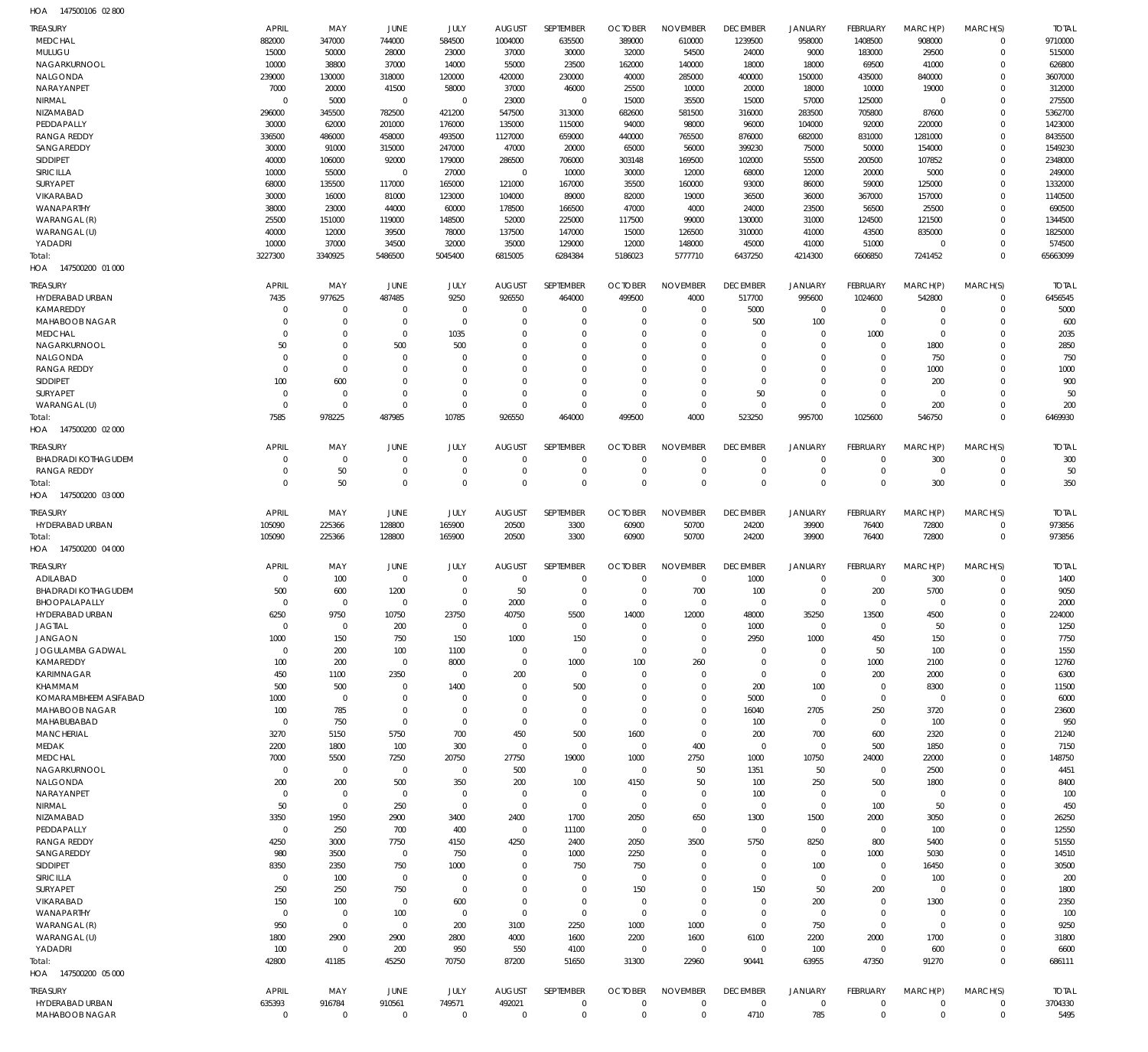147500200 05 000 HOA

| .<br>TREASURY                         | APRIL                | MAY                         | JUNE                             |                            |                              | SEPTEMBER                  | <b>OCTOBER</b>             | <b>NOVEMBER</b>                | <b>DECEMBER</b>                | <b>JANUARY</b>             |                                  |                         | MARCH(S)                      | <b>TOTAL</b>          |
|---------------------------------------|----------------------|-----------------------------|----------------------------------|----------------------------|------------------------------|----------------------------|----------------------------|--------------------------------|--------------------------------|----------------------------|----------------------------------|-------------------------|-------------------------------|-----------------------|
| MAHABUBABAD                           | 200                  | $\mathbf 0$                 | $\overline{0}$                   | JULY<br>$\mathbf 0$        | <b>AUGUST</b><br>$\mathbf 0$ | $\mathbf 0$                | 50                         | $\mathbf 0$                    | $\overline{0}$                 | $\mathbf 0$                | FEBRUARY<br>150                  | MARCH(P)<br>450         | $\overline{0}$                | 850                   |
| <b>MEDCHAL</b>                        | 212440               | 486212                      | 188750                           | 102190                     | 413200                       | 278710                     | 50450                      | $\Omega$                       | 94261                          | $\mathbf 0$                | $\overline{0}$                   | $\Omega$                | $\overline{0}$                | 1826213               |
| <b>RANGA REDDY</b>                    | 263510               | 169510                      | 312230                           | 133780                     | 221330                       | 244230                     | 800                        | $\mathbf 0$                    | 750                            | 100                        | $\overline{0}$                   | $\mathbf 0$             | $\mathbf 0$                   | 1346240               |
| Total:                                | 1111543              | 1572506                     | 1411541                          | 985541                     | 1126551                      | 522940                     | 51300                      | $\mathbf 0$                    | 99721                          | 885                        | 150                              | 450                     | $\mathbf 0$                   | 6883128               |
| HOA 147500200 06 000                  |                      |                             |                                  |                            |                              |                            |                            |                                |                                |                            |                                  |                         |                               |                       |
| TREASURY                              | APRIL                | MAY                         | JUNE                             | JULY                       | <b>AUGUST</b>                | SEPTEMBER                  | <b>OCTOBER</b>             | <b>NOVEMBER</b>                | <b>DECEMBER</b>                | <b>JANUARY</b>             | <b>FEBRUARY</b>                  | MARCH(P)                | MARCH(S)                      | <b>TOTAL</b>          |
| HYDERABAD URBAN                       | $\mathbf 0$          | 1279700                     | 542900                           | $\mathbf 0$                | 1143100                      | 691700                     | 662400                     | $\mathbf 0$                    | 665100                         | 1329100                    | $\mathbf 0$                      | 658300                  | $\overline{0}$                | 6972300               |
| Total:<br>HOA 147500800 01 000        | $\Omega$             | 1279700                     | 542900                           | $\mathbf 0$                | 1143100                      | 691700                     | 662400                     | $\mathbf 0$                    | 665100                         | 1329100                    | $\overline{0}$                   | 658300                  | $\overline{0}$                | 6972300               |
|                                       |                      |                             |                                  |                            |                              |                            |                            |                                |                                |                            |                                  |                         |                               |                       |
| <b>TREASURY</b><br>ADILABAD           | APRIL<br>$\Omega$    | MAY<br>2000                 | JUNE<br>$\overline{0}$           | JULY<br>2000               | <b>AUGUST</b><br>1000        | SEPTEMBER<br>$\mathbf 0$   | <b>OCTOBER</b><br>2000     | <b>NOVEMBER</b><br>$\mathbf 0$ | <b>DECEMBER</b><br>$\mathbf 0$ | JANUARY<br>$\mathbf 0$     | FEBRUARY<br>1000                 | MARCH(P)<br>2000        | MARCH(S)<br>$\overline{0}$    | <b>TOTAL</b><br>10000 |
| <b>BHADRADI KOTHAGUDEM</b>            | 750                  | 400                         | 300                              | 750                        | 1450                         | 350                        | 500                        | 250                            | 500                            | 50                         | 550                              | 1050                    | $\mathbf 0$                   | 6900                  |
| KHAMMAM                               | $\Omega$             | 100                         | 100                              | $\mathbf 0$                | 0                            | $\mathbf 0$                | 50                         | $\Omega$                       | $\mathbf 0$                    | $\mathbf 0$                | $\overline{0}$                   | $\mathbf 0$             | $\mathbf 0$                   | 250                   |
| KOMARAMBHEEM ASIFABAD                 | 1000                 | 1000                        | 1000                             | 1000                       | 1000                         | 1000                       | 1000                       | 1000                           | 1000                           | 1000                       | 1000                             | 1000                    | $\Omega$                      | 12000                 |
| <b>MANCHERIAL</b>                     | $\Omega$             | $\mathbf 0$                 | $\Omega$                         | $\Omega$                   | $\Omega$                     | $\mathbf 0$                | $^{\circ}$                 | $\Omega$                       | $\mathbf 0$                    | 26290                      | 1000                             | 1000                    | $\mathbf 0$                   | 28290                 |
| NIZAMABAD                             | $\Omega$<br>$\Omega$ | $\mathbf 0$<br>$\mathbf{0}$ | 0<br>$\Omega$                    | $\overline{0}$             | $\Omega$<br>50               | 100                        | -0<br>$\Omega$             | $\mathbf 0$<br>$\Omega$        | $\mathbf 0$                    | $\mathbf 0$<br>$\mathbf 0$ | $\overline{0}$<br>$\overline{0}$ | $\Omega$<br>$\Omega$    | $\Omega$<br>$\Omega$          | 100                   |
| <b>RANGA REDDY</b><br><b>SIDDIPET</b> | $\Omega$             | 50                          | $\overline{0}$                   | $\mathbf 0$<br>100         | $\Omega$                     | 0<br>50                    | 50                         | 950                            | 150<br>150                     | $\mathbf 0$                | 200                              | $\Omega$                | $\Omega$                      | 200<br>1550           |
| WARANGAL (U)                          | $\Omega$             | $\mathbf 0$                 | $\overline{0}$                   | 270                        | 240                          | $\mathbf 0$                | $\mathbf 0$                | $\Omega$                       | $\mathbf 0$                    | 340                        | $\overline{0}$                   | $\Omega$                | $\Omega$                      | 850                   |
| Total:                                | 1750                 | 3550                        | 1400                             | 4120                       | 3740                         | 1500                       | 3600                       | 2200                           | 1800                           | 27680                      | 3750                             | 5050                    | $\Omega$                      | 60140                 |
| HOA 147500800 02 000                  |                      |                             |                                  |                            |                              |                            |                            |                                |                                |                            |                                  |                         |                               |                       |
| <b>TREASURY</b>                       | <b>APRIL</b>         | MAY                         | JUNE                             | JULY                       | <b>AUGUST</b>                | <b>SEPTEMBER</b>           | <b>OCTOBER</b>             | <b>NOVEMBER</b>                | <b>DECEMBER</b>                | JANUARY                    | FEBRUARY                         | MARCH(P)                | MARCH(S)                      | <b>TOTAL</b>          |
| KHAMMAM                               | $\Omega$             | $\mathbf 0$                 | $\overline{0}$                   | $\mathbf 0$                | $\Omega$                     | $\mathbf 0$                | $^{\circ}$                 | $\mathbf 0$                    | $\mathbf 0$                    | $\mathbf 0$                | $\mathbf 0$                      | 100                     | $\overline{0}$                | 100                   |
| SANGAREDDY                            | $\Omega$             | $\mathbf 0$                 | $\overline{0}$                   | $\mathbf 0$                | O                            | 800                        | $^{\circ}$                 | $\mathbf 0$                    | $\mathbf 0$                    | $\mathbf 0$                | $\mathbf 0$                      | $\mathbf 0$             | $\mathbf 0$                   | 800                   |
| Total:                                | $\Omega$             | $\mathbf 0$                 | $\Omega$                         | $\mathbf 0$                | $\Omega$                     | 800                        | $\overline{0}$             | $\mathbf 0$                    | $\mathbf 0$                    | $\mathbf 0$                | $\overline{0}$                   | 100                     | $\overline{0}$                | 900                   |
| HOA 147500800 03 000                  |                      |                             |                                  |                            |                              |                            |                            |                                |                                |                            |                                  |                         |                               |                       |
| <b>TREASURY</b>                       | <b>APRIL</b>         | MAY                         | JUNE                             | JULY                       | <b>AUGUST</b>                | SEPTEMBER                  | <b>OCTOBER</b>             | <b>NOVEMBER</b>                | <b>DECEMBER</b>                | <b>JANUARY</b>             | FEBRUARY                         | MARCH(P)                | MARCH(S)                      | <b>TOTAL</b>          |
| HYDERABAD URBAN<br>JOGULAMBA GADWAL   | $\Omega$<br>50       | $\mathbf 0$<br>0            | $\overline{0}$<br>$\overline{0}$ | $\mathbf 0$<br>$\mathbf 0$ | $\Omega$<br>$\Omega$         | $\mathbf 0$<br>$\mathbf 0$ | 12300<br>-0                | $\Omega$<br>$\mathbf 0$        | $\mathbf 0$<br>$\mathbf 0$     | $\mathbf 0$<br>$\mathbf 0$ | $\mathbf 0$<br>$\mathbf 0$       | $\Omega$<br>$\mathbf 0$ | $\overline{0}$<br>$\mathbf 0$ | 12300<br>50           |
| Total:                                | 50                   | $\mathbf 0$                 | $\Omega$                         | $\mathbf 0$                | $\Omega$                     | $\mathbf 0$                | 12300                      | $\Omega$                       | $\mathbf 0$                    | $\mathbf 0$                | $\overline{0}$                   | $\Omega$                | $\overline{0}$                | 12350                 |
| HOA 147500800 05 000                  |                      |                             |                                  |                            |                              |                            |                            |                                |                                |                            |                                  |                         |                               |                       |
| <b>TREASURY</b>                       | <b>APRIL</b>         | MAY                         | JUNE                             | JULY                       | <b>AUGUST</b>                | SEPTEMBER                  | <b>OCTOBER</b>             | <b>NOVEMBER</b>                | <b>DECEMBER</b>                | <b>JANUARY</b>             | FEBRUARY                         | MARCH(P)                | MARCH(S)                      | <b>TOTAL</b>          |
| <b>BHADRADI KOTHAGUDEM</b>            | $\Omega$             | 50                          | $\overline{0}$                   | $\mathbf 0$                | $\Omega$                     | $\mathbf 0$                | $\overline{0}$             | $\mathbf 0$                    | 0                              | 0                          | $\overline{0}$                   | $\mathbf 0$             | $^{\circ}$                    | 50                    |
| <b>SIDDIPET</b>                       | $\Omega$             | 100                         | 100                              | $\mathbf 0$                | 0                            | 0                          | 100                        | 300                            | $\mathbf 0$                    | $\mathsf 0$                | 50                               | 50                      | $\mathbf 0$                   | 700                   |
| Total:                                | $\Omega$             | 150                         | 100                              | $\mathbf 0$                | $\Omega$                     | $\mathbf 0$                | 100                        | 300                            | $\mathbf 0$                    | $\mathsf 0$                | 50                               | 50                      | $\overline{0}$                | 750                   |
| HOA 147500800 07 000                  |                      |                             |                                  |                            |                              |                            |                            |                                |                                |                            |                                  |                         |                               |                       |
| <b>TREASURY</b>                       | <b>APRIL</b>         | MAY                         | JUNE                             | JULY                       | <b>AUGUST</b>                | SEPTEMBER                  | <b>OCTOBER</b>             | <b>NOVEMBER</b>                | <b>DECEMBER</b>                | <b>JANUARY</b>             | FEBRUARY                         | MARCH(P)                | MARCH(S)                      | <b>TOTAL</b>          |
| <b>BHADRADI KOTHAGUDEM</b>            | 9200                 | 10150                       | 12850                            | 18760                      | 10650                        | 8850                       | 8700                       | 27600                          | 19050                          | 18169                      | 23650                            | 13870                   | $^{\circ}$                    | 181499                |
| HYDERABAD URBAN                       | 1097380              | 1684592                     | 2316492                          | 1890281                    | 38332                        | 3290                       | 3544955                    | 1396030                        | 409872                         | 1541520                    | 2041450                          | 1677989                 | $\mathbf 0$                   | 17642183              |
| <b>JAGTIAL</b><br><b>JANGAON</b>      | $\Omega$<br>$\Omega$ | 50<br>$\mathbf 0$           | $^{\circ}$<br>200                | $\mathbf 0$<br>300         | 50<br>$\mathbf 0$            | 100<br>$\mathbf 0$         | $^{\circ}$<br>250          | 100<br>$\mathbf 0$             | 50<br>100                      | $\mathbf 0$<br>$\mathbf 0$ | $\overline{0}$<br>300            | $\Omega$<br>$\mathbf 0$ | $\Omega$<br>$\Omega$          | 350<br>1150           |
| JOGULAMBA GADWAL                      | 1000                 | 1150                        | 1650                             | 2500                       | 1800                         | 1500                       | 1700                       | 1350                           | 1300                           | 650                        | 1950                             | 1450                    | $\Omega$                      | 18000                 |
| <b>KARIMNAGAR</b>                     | 950                  | 1550                        | 1600                             | 1700                       | 1700                         | 1400                       | 1100                       | 1350                           | 1350                           | 700                        | 950                              | 1100                    | $\Omega$                      | 15450                 |
| KHAMMAM                               | 3350                 | 4900                        | 5000                             | 8500                       | 5800                         | 4150                       | 3150                       | 37100                          | 41390                          | 3950                       | 9600                             | 3450                    | $\Omega$                      | 130340                |
| MAHABUBABAD                           | 50                   | $\mathbf{0}$                | 50                               | 150                        | 50                           | 200                        | 150                        | 150                            | $\Omega$                       | $\Omega$                   | $\Omega$                         | 150                     | $\Omega$                      | 950                   |
| NAGARKURNOOL                          | 200                  | 50                          | 130                              | 190                        | $\mathbf 0$                  | 220                        | $\mathbf 0$                | 880                            | 0                              | $\mathbf 0$                | $\mathbf 0$                      | $\Omega$                | $\mathbf 0$                   | 1670                  |
| NIZAMABAD<br>PEDDAPALLY               | 50<br>$\Omega$       | $\mathbf 0$<br>50           | 100<br>$^{\circ}$                | $\mathbf 0$<br>$\mathbf 0$ | 50<br>$\Omega$               | $\mathbf 0$<br>$\mathbf 0$ | 50<br>$^{\circ}$           | 50<br>$\mathbf 0$              | 150<br>$\mathbf 0$             | 50<br>$\mathbf 0$          | 200<br>$\overline{0}$            | $\Omega$<br>$\Omega$    | $\mathbf 0$<br>$\Omega$       | 700<br>50             |
| <b>RANGA REDDY</b>                    | 3600                 | 4150                        | 4850                             | 8200                       | 5650                         | 5100                       | 4200                       | 4550                           | 22594                          | 6150                       | 5450                             | 2650                    | $\Omega$                      | 77144                 |
| <b>SIDDIPET</b>                       | 35988                | 15152                       | 182984                           | 91740                      | 5150                         | 9140                       | 14500                      | 8360                           | 15650                          | 2350                       | 12560                            | 4150                    | $\Omega$                      | 397724                |
| SIRICILLA                             | $\Omega$             | $\mathbf 0$                 | $\overline{0}$                   | 50                         | 1000                         | 0                          | $\mathbf 0$                | $\mathbf 0$                    | $\mathbf 0$                    | $\mathbf 0$                | - 0                              | $\Omega$                | $\Omega$                      | 1050                  |
| <b>VIKARABAD</b>                      | $\Omega$             | $\mathbf 0$                 | 150                              | $\mathbf 0$                | $\mathbf 0$                  | 50                         | $\overline{0}$             | $\mathbf 0$                    | $\mathbf 0$                    | $\mathbf 0$                | $\overline{0}$                   | $\Omega$                | $\Omega$                      | 200                   |
| WANAPARTHY<br>WARANGAL (R)            | 1150<br>$\Omega$     | 400<br>$\mathbf 0$          | 1500<br>$\overline{0}$           | 1350<br>150                | 1550<br>$\mathbf 0$          | 1100<br>$\mathbf 0$        | 650<br>$\mathbf 0$         | 550<br>$\mathbf 0$             | 2400<br>$\mathbf 0$            | 650<br>$\mathbf 0$         | 550<br>$\overline{0}$            | 750<br>$\Omega$         | $\mathbf 0$<br>$\Omega$       | 12600<br>150          |
| WARANGAL (U)                          | 50                   | 100                         | 50                               | 50                         | 150                          | 250                        | 50                         | 50                             | 50                             | 50                         | $\overline{0}$                   | 5050                    | $\mathbf 0$                   | 5900                  |
| Total:                                | 1152968              | 1722294                     | 2527606                          | 2023921                    | 71932                        | 35350                      | 3579455                    | 1478120                        | 513956                         | 1574239                    | 2096660                          | 1710609                 | $\Omega$                      | 18487110              |
| HOA 147500800 81 001                  |                      |                             |                                  |                            |                              |                            |                            |                                |                                |                            |                                  |                         |                               |                       |
| <b>TREASURY</b>                       | <b>APRIL</b>         | MAY                         | JUNE                             | JULY                       | <b>AUGUST</b>                | SEPTEMBER                  | <b>OCTOBER</b>             | <b>NOVEMBER</b>                | <b>DECEMBER</b>                | <b>JANUARY</b>             | FEBRUARY                         | MARCH(P)                | MARCH(S)                      | <b>TOTAL</b>          |
| <b>BHADRADI KOTHAGUDEM</b>            | $\mathbf 0$          | 0                           | $\mathbf 0$                      | 100                        | $\mathbf 0$                  | 0                          | $^{\circ}$                 | $\mathbf 0$                    | $\overline{0}$                 | $\mathbf 0$                | $\overline{0}$                   | $\mathbf 0$             | $\overline{0}$                | 100                   |
| HYDERABAD URBAN                       | $\Omega$             | 2700                        | $\mathbf 0$                      | $\mathbf 0$                | 2250                         | 0                          | $^{\circ}$                 | $\mathbf 0$                    | 6850                           | $\mathbf 0$                | $\overline{0}$                   | 1650                    | $\overline{0}$                | 13450                 |
| RANGA REDDY                           | 50                   | $\mathbf 0$                 | $\mathbf 0$                      | 1000                       | 0                            | $\mathbf 0$                | $^{\circ}$                 | $\mathbf 0$                    | $\mathbf 0$                    | $\mathbf 0$                | $\mathbf 0$                      | 0                       | $\overline{0}$                | 1050                  |
| SANGAREDDY<br>VIKARABAD               | $\Omega$<br>$\Omega$ | $\mathbf 0$<br>$\mathbf 0$  | $\Omega$<br>$\mathbf 0$          | $\mathbf 0$<br>$\mathbf 0$ | $\Omega$<br>$\Omega$         | 1800<br>$\mathbf 0$        | $\Omega$<br>$^{\circ}$     | $\mathbf 0$<br>$\mathbf 0$     | $\mathbf 0$<br>$\mathbf 0$     | 0<br>300                   | $\overline{0}$<br>100            | $\Omega$<br>$\Omega$    | $\overline{0}$<br>$\mathbf 0$ | 1800<br>400           |
| WARANGAL (U)                          | $\Omega$             | 300                         | $\mathbf 0$                      | $\mathbf 0$                | $\mathbf 0$                  | 50                         | $^{\circ}$                 | $\mathbf 0$                    | $\overline{0}$                 | 100                        | $\overline{0}$                   | $\mathbf 0$             | $\overline{0}$                | 450                   |
| Total:                                | 50                   | 3000                        | $\mathbf 0$                      | 1100                       | 2250                         | 1850                       | $\mathbf{0}$               | $\mathbf 0$                    | 6850                           | 400                        | 100                              | 1650                    | $\overline{0}$                | 17250                 |
| HOA 147500800 81800                   |                      |                             |                                  |                            |                              |                            |                            |                                |                                |                            |                                  |                         |                               |                       |
| <b>TREASURY</b>                       | APRIL                | MAY                         | <b>JUNE</b>                      | JULY                       | <b>AUGUST</b>                | SEPTEMBER                  | <b>OCTOBER</b>             | <b>NOVEMBER</b>                | <b>DECEMBER</b>                | JANUARY                    | FEBRUARY                         | MARCH(P)                | MARCH(S)                      | <b>TOTAL</b>          |
| <b>BHADRADI KOTHAGUDEM</b>            | $\Omega$             | $\mathbf 0$                 | $^{\circ}$                       | 350                        | $\Omega$                     | $\mathbf 0$                | $^{\circ}$                 | $\Omega$                       | $\mathbf 0$                    | $\mathbf 0$                | $\overline{0}$                   | $\Omega$                | $\mathbf 0$                   | 350                   |
| SANGAREDDY                            | $\Omega$             | $\mathbf 0$                 | $^{\circ}$                       | $^{\circ}$                 | $\Omega$                     | $\mathbf 0$                | $^{\circ}$                 | $\mathbf 0$                    | $\mathbf 0$                    | $\mathbf 0$                | 29700                            | $\Omega$                | $\mathbf 0$                   | 29700                 |
| <b>SIDDIPET</b>                       | $\Omega$             | $\mathbf 0$                 | $\Omega$                         | $\Omega$                   | $\Omega$                     | 350                        | 50                         | $\mathbf 0$                    | $\mathbf 0$                    | $\mathbf 0$                | 0                                | O                       | $\mathbf 0$                   | 400                   |
| SIRICILLA<br>WANAPARTHY               | $\Omega$<br>$\Omega$ | $\mathbf 0$<br>$\mathbf 0$  | $\Omega$<br>$\mathbf 0$          | $\mathbf 0$<br>$\mathbf 0$ | $\Omega$<br>$\Omega$         | $\mathbf 0$<br>$\mathbf 0$ | $\mathbf 0$<br>$\mathbf 0$ | 4000<br>$\mathbf 0$            | $\mathbf 0$<br>$\mathbf 0$     | $\mathbf 0$<br>50          | $\overline{0}$<br>100            | $\Omega$<br>$\Omega$    | $\Omega$<br>$\mathbf 0$       | 4000<br>150           |
| Total:                                | $\Omega$             | $\mathbf 0$                 | $\mathbf 0$                      | 350                        | $\Omega$                     | 350                        | 50                         | 4000                           | $\mathbf 0$                    | 50                         | 29800                            | $\Omega$                | $\mathbf 0$                   | 34600                 |
| 600300105 02 560<br>HOA               |                      |                             |                                  |                            |                              |                            |                            |                                |                                |                            |                                  |                         |                               |                       |
| TREASURY                              | APRIL                | MAY                         | JUNE                             | JULY                       | <b>AUGUST</b>                | SEPTEMBER                  | <b>OCTOBER</b>             | <b>NOVEMBER</b>                | <b>DECEMBER</b>                | JANUARY                    | FEBRUARY                         | MARCH(P)                | MARCH(S)                      | <b>TOTAL</b>          |
| HYDERABAD URBAN                       | $\mathbf 0$          | 0                           | 998154000                        | 400614000                  | 621140600                    | 259814000                  | 8004400                    | 0                              | 377221000                      | 778959200                  | 798492600                        | 4736151640              | $\overline{0}$                | 8978551440            |
| Total:                                | $\mathbf{0}$         | $\mathbf 0$                 | 998154000                        | 400614000                  | 621140600                    | 259814000                  | 8004400                    | $\mathbf 0$                    | 377221000                      | 778959200                  | 798492600                        | 4736151640              | $\mathbf 0$                   | 8978551440            |
|                                       |                      |                             |                                  |                            |                              |                            |                            |                                |                                |                            |                                  |                         |                               |                       |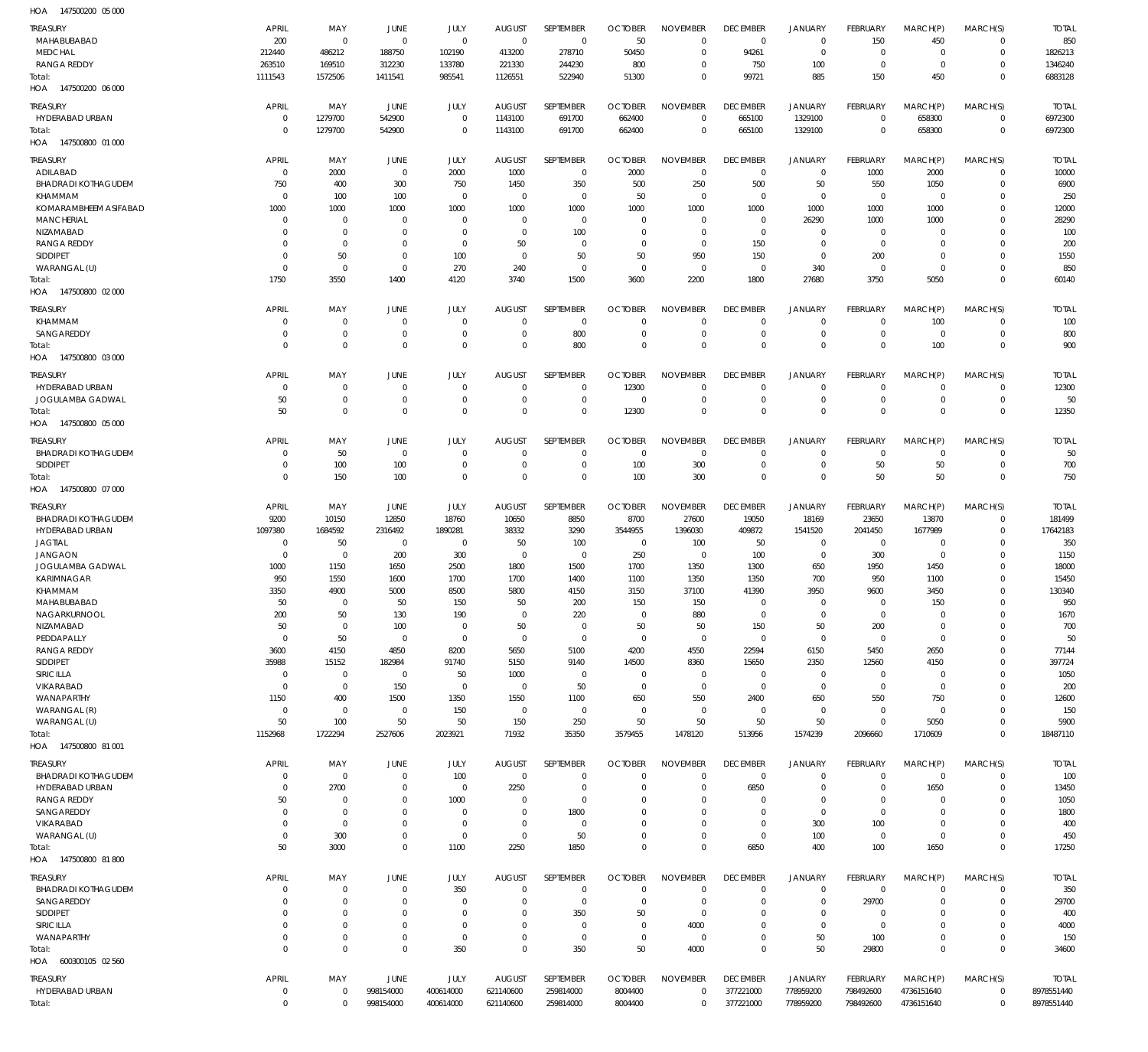600300105 05 560 HOA

| $\cdots$                    |              |             |             |             |               |                  |                |                 |                 |                |                |             |             |              |
|-----------------------------|--------------|-------------|-------------|-------------|---------------|------------------|----------------|-----------------|-----------------|----------------|----------------|-------------|-------------|--------------|
| TREASURY                    | APRIL        | MAY         | JUNE        | JULY        | <b>AUGUST</b> | SEPTEMBER        | <b>OCTOBER</b> | <b>NOVEMBER</b> | <b>DECEMBER</b> | <b>JANUARY</b> | FEBRUARY       | MARCH(P)    | MARCH(S)    | <b>TOTAL</b> |
| HYDERABAD URBAN             | $\mathbf 0$  | 0           | $\mathbf 0$ | $\mathbf 0$ | $\Omega$      | $\mathbf 0$      | 28059000       | 10955000        | 86765900        | $\mathbf 0$    | 31539800       | 523435400   | $\Omega$    | 680755100    |
| Total:                      | $\Omega$     | $\mathbf 0$ | $\mathbf 0$ | $\mathbf 0$ | $\Omega$      | $\mathbf 0$      | 28059000       | 10955000        | 86765900        | $\mathbf 0$    | 31539800       | 523435400   | $\mathbf 0$ | 680755100    |
| 600300108 15 560<br>HOA     |              |             |             |             |               |                  |                |                 |                 |                |                |             |             |              |
|                             |              |             |             |             |               |                  |                |                 |                 |                |                |             |             |              |
| TREASURY                    | <b>APRIL</b> | MAY         | JUNE        | JULY        | <b>AUGUST</b> | SEPTEMBER        | <b>OCTOBER</b> | <b>NOVEMBER</b> | <b>DECEMBER</b> | JANUARY        | FEBRUARY       | MARCH(P)    | MARCH(S)    | <b>TOTAL</b> |
| HYDERABAD URBAN             | $\mathbf 0$  | 10954991    | $\mathbf 0$ | 9719186     | $\Omega$      | $\mathbf 0$      | 0              | 13225597        | $\mathbf 0$     | 0              | $\mathbf 0$    | $\mathbf 0$ | $\Omega$    | 33899774     |
| Total:                      | $\Omega$     | 10954991    | $\mathbf 0$ | 9719186     | $\Omega$      | $\mathbf 0$      | $\Omega$       | 13225597        | $\mathbf 0$     | $\mathbf 0$    | $\overline{0}$ | $\mathbf 0$ | $\mathbf 0$ | 33899774     |
| HOA<br>642500108 09 000     |              |             |             |             |               |                  |                |                 |                 |                |                |             |             |              |
|                             |              |             |             |             |               |                  |                |                 |                 |                |                |             |             |              |
| TREASURY                    | <b>APRIL</b> | MAY         | JUNE        | JULY        | <b>AUGUST</b> | SEPTEMBER        | <b>OCTOBER</b> | <b>NOVEMBER</b> | <b>DECEMBER</b> | <b>JANUARY</b> | FEBRUARY       | MARCH(P)    | MARCH(S)    | <b>TOTAL</b> |
| KARIMNAGAR                  | O            | 0           | $\Omega$    | $\Omega$    | $\Omega$      | $\mathbf 0$      | $\Omega$       | $\Omega$        | $\Omega$        | $\mathbf 0$    | $\Omega$       | 119800      | $\Omega$    | 119800       |
| <b>KHAMMAM</b>              | C.           | $\mathbf 0$ | $\Omega$    | $\Omega$    | $\Omega$      | $\mathbf 0$      | $\Omega$       | $\Omega$        | $\Omega$        | $\mathbf 0$    | $\Omega$       | 2696000     | $\Omega$    | 2696000      |
| WARANGAL (U)                | O            | $\mathbf 0$ | 0           | $\Omega$    | $\Omega$      | $\mathbf 0$      | $\Omega$       | $\Omega$        | $\Omega$        | $\mathbf 0$    | $\Omega$       | 399497      | $\Omega$    | 399497       |
| Total:                      | $\Omega$     | $\mathbf 0$ | $\Omega$    | $\Omega$    | $\Omega$      | $\Omega$         | $\Omega$       | $\Omega$        | $\Omega$        | $\Omega$       | $\Omega$       | 3215297     | $\Omega$    | 3215297      |
| HOA 761000201 04 000        |              |             |             |             |               |                  |                |                 |                 |                |                |             |             |              |
|                             |              |             |             |             |               |                  |                |                 |                 |                |                |             |             |              |
| <b>TREASURY</b>             | <b>APRIL</b> | MAY         | JUNE        | JULY        | <b>AUGUST</b> | SEPTEMBER        | <b>OCTOBER</b> | <b>NOVEMBER</b> | <b>DECEMBER</b> | <b>JANUARY</b> | FEBRUARY       | MARCH(P)    | MARCH(S)    | <b>TOTAL</b> |
| HYDERABAD URBAN             | 0            | 0           | $\mathbf 0$ | 6800        | $\mathbf 0$   | $\mathbf 0$      | $\overline{0}$ | $\mathbf 0$     | $\overline{0}$  | 0              | $\overline{0}$ | $\mathbf 0$ | $\mathbf 0$ | 6800         |
| Total:                      | C            | $\mathbf 0$ | $\mathbf 0$ | 6800        | $\Omega$      | $\mathbf 0$      | $\Omega$       | $\mathbf 0$     | $\mathbf 0$     | $\mathbf 0$    | $\Omega$       | $\Omega$    | $\mathbf 0$ | 6800         |
| HOA<br>761000201 04 001     |              |             |             |             |               |                  |                |                 |                 |                |                |             |             |              |
|                             |              |             |             |             |               |                  |                |                 |                 |                |                |             |             |              |
| TREASURY                    | APRIL        | MAY         | JUNE        | JULY        | <b>AUGUST</b> | SEPTEMBER        | <b>OCTOBER</b> | <b>NOVEMBER</b> | <b>DECEMBER</b> | <b>JANUARY</b> | FEBRUARY       | MARCH(P)    | MARCH(S)    | <b>TOTAL</b> |
| <b>BHADRADI KOTHAGUDEM</b>  | $\Omega$     | $\Omega$    | 0           | $\mathbf 0$ | $\Omega$      | $\mathbf 0$      | 71429          | 71429           | 71429           | 71429          | 71429          | 71429       | $\Omega$    | 428574       |
| <b>HYDERABAD URBAN</b>      | O            | 381269      | 0           | $\mathbf 0$ | $\Omega$      | $\mathbf 0$      | $\Omega$       | $\Omega$        | $\Omega$        | 0              | 800000         | $\Omega$    | $\Omega$    | 1181269      |
| <b>KARIMNAGAR</b>           | C.           | 0           | 0           | 15625       | $\Omega$      | $\Omega$         | $\Omega$       | $\Omega$        | $\Omega$        | $\mathbf 0$    | $\Omega$       | $\Omega$    | $\Omega$    | 15625        |
| MAHABOOB NAGAR              | $\Omega$     | $\mathbf 0$ | $\Omega$    | $\Omega$    | $\Omega$      | 3000             | 3000           | 3000            | $\Omega$        | $\mathbf 0$    | $\Omega$       | $\Omega$    | $\Omega$    | 9000         |
| PAO - TELANGANA HYDERABAD   | 46175        | 33841       | 33841       | 33841       | 63841         | 33841            | 63841          | 63841           | 61166           | 61166          | 61166          | 126751      | $\Omega$    | 683311       |
| <b>RANGA REDDY</b>          | 0            | $\mathbf 0$ | 0           |             | 0             | $\overline{0}$   | $\overline{0}$ | $\Omega$        | $\Omega$        | 0              | $\mathbf 0$    | $\Omega$    | $\Omega$    | 9884         |
|                             |              |             |             | 9884        |               |                  |                |                 |                 |                |                |             | $\Omega$    |              |
| Total:                      | 46175        | 415110      | 33841       | 59350       | 63841         | 36841            | 138270         | 138270          | 132595          | 132595         | 932595         | 198180      |             | 2327663      |
| HOA<br>761000201 05 000     |              |             |             |             |               |                  |                |                 |                 |                |                |             |             |              |
| <b>TREASURY</b>             | APRIL        | MAY         | JUNE        | JULY        | <b>AUGUST</b> | <b>SEPTEMBER</b> | <b>OCTOBER</b> | <b>NOVEMBER</b> | <b>DECEMBER</b> | <b>JANUARY</b> | FEBRUARY       | MARCH(P)    | MARCH(S)    | <b>TOTAL</b> |
| <b>BHADRADI KOTHAGUDEM</b>  | 72939        | 0           | $\mathbf 0$ | $\mathbf 0$ | $\Omega$      | $\mathbf 0$      | $\Omega$       | $\mathbf 0$     | $\mathbf 0$     | $\mathbf 0$    | $\Omega$       | $\Omega$    | $\Omega$    | 72939        |
| BHOOPALAPALLY               | 39699        | $\mathbf 0$ | $\Omega$    | $\mathbf 0$ | -C            | $\mathbf 0$      | $\Omega$       | $\mathbf 0$     | 0               | $\mathbf 0$    | $\Omega$       | $\Omega$    | $\Omega$    | 39699        |
|                             |              |             |             |             |               |                  |                |                 |                 |                |                |             |             |              |
| HYDERABAD URBAN             | 814746       | 406571      | 3438609     | 548654      |               | $\Omega$         | $\Omega$       | $\Omega$        | $\Omega$        | $\Omega$       | $\Omega$       | 211594      | $\Omega$    | 5420174      |
| <b>JANGAON</b>              | 117408       | $\mathbf 0$ | $\Omega$    | 0           | $\Omega$      | $\Omega$         | -C             | $\Omega$        | $\Omega$        | $\Omega$       | $\Omega$       | $\Omega$    | $\Omega$    | 117408       |
| KAMAREDDY                   | 55988        | $\mathbf 0$ | $\mathbf 0$ | $\Omega$    | $\Omega$      | $\Omega$         | -C             | $\Omega$        | $\Omega$        | $\Omega$       | $\Omega$       | $\Omega$    | $\Omega$    | 55988        |
| KARIMNAGAR                  | 7500         | 12332       | 7500        | 7600        | $\Omega$      | $\Omega$         | -C             | $\Omega$        | $\Omega$        | $\mathbf 0$    | $\Omega$       | $\Omega$    | $\Omega$    | 34932        |
| MAHABOOB NAGAR              | $\Omega$     | 3330        | 0           | $\mathbf 0$ | -C            | $\Omega$         | $\Omega$       | $\Omega$        | $\Omega$        | $\Omega$       | ſ              | $\Omega$    | $\Omega$    | 3330         |
| MAHABUBABAD                 | 42860        | $\mathbf 0$ | $\Omega$    | $\mathbf 0$ | $\Omega$      | $\Omega$         | -C             | $\Omega$        | $\Omega$        | $\Omega$       | ſ              | $\Omega$    | $\Omega$    | 42860        |
| <b>MEDCHAL</b>              | 5000         | 5000        | $\Omega$    | 23696       | 5000          | $\Omega$         | $\Omega$       | $\Omega$        | $\Omega$        | $\Omega$       | $\sqrt{ }$     | $\Omega$    | $\Omega$    | 38696        |
| MULUGU                      | 16958        | 0           | $\Omega$    | $\mathbf 0$ | $\Omega$      | $\Omega$         | -C             | $\Omega$        | $\Omega$        | $\Omega$       | $\Omega$       | $\Omega$    | $\Omega$    | 16958        |
| NAGARKURNOOL                | 143953       | 0           | $\mathbf 0$ | $\mathbf 0$ | -C            | $\Omega$         | $\Omega$       | $\Omega$        | $\Omega$        | $\Omega$       | $\Omega$       | $\Omega$    | $\Omega$    | 143953       |
| NALGONDA                    | O            | 7575        | 15000       | 5000        | -C            | $\Omega$         | $\Omega$       | $\Omega$        | $\Omega$        | $\Omega$       | $\Omega$       | 5000        | $\Omega$    | 32575        |
|                             |              |             |             |             |               |                  |                |                 |                 |                |                |             |             |              |
| NARAYANPET                  | 16117        | $\mathbf 0$ | $\Omega$    | $\Omega$    | $\Omega$      | $\Omega$         | $\Omega$       | $\Omega$        | $\Omega$        | $\Omega$       | $\Omega$       | $\Omega$    | $\Omega$    | 16117        |
| NIZAMABAD                   | $\mathbf 0$  | 3620        | $\mathbf 0$ | $\Omega$    | $\Omega$      | $\Omega$         | $\Omega$       | $\Omega$        | $\Omega$        | $\mathbf 0$    | $\Omega$       | $\Omega$    | $\Omega$    | 3620         |
| PEDDAPALLY                  | 85706        | $\mathbf 0$ | $\mathbf 0$ | $\Omega$    | -C            | $\Omega$         | $\Omega$       | $\Omega$        | $\Omega$        | $\Omega$       | $\Omega$       | $\Omega$    | $\Omega$    | 85706        |
| PPO - MOTIGALLY (TELANGANA) | O            | $\mathbf 0$ | 61412       | $\Omega$    | -C            | $\Omega$         | -C             | $\Omega$        | $\Omega$        | $\Omega$       | ſ              | $\Omega$    | $\Omega$    | 61412        |
| <b>RANGA REDDY</b>          | C.           | $\Omega$    | 10642       | $\Omega$    | -C            | $\Omega$         | $\Omega$       | $\Omega$        | $\Omega$        | $\Omega$       |                | $\Omega$    |             | 10642        |
| SANGAREDDY                  | 248498       | 12087       | 2350        | 4066        | $\Omega$      | $\Omega$         | $\Omega$       | $\Omega$        | $\Omega$        | $\Omega$       | $\Omega$       | $\Omega$    | $\Omega$    | 267001       |
| SIRICILLA                   |              |             | $\Omega$    | 1635        |               | $\Omega$         |                | $\Omega$        |                 | $\Omega$       |                | $\Omega$    |             | 1635         |
| SURYAPET                    | 87327        | 0           | $\mathbf 0$ | 8040        | $\Omega$      | $\mathbf 0$      | $\mathbf 0$    | $\mathbf 0$     | 0               | $\mathbf 0$    | $\Omega$       | $\Omega$    | $\Omega$    | 95367        |
| VIKARABAD                   | 93330        | $\mathbf 0$ | $\mathbf 0$ | 0           | $\Omega$      | $\mathbf 0$      | $\mathbf 0$    | $\mathbf 0$     | $\Omega$        | $\mathbf 0$    | $\Omega$       | $\mathbf 0$ | $\Omega$    | 93330        |
| WANAPARTHY                  | 63421        | $\mathbf 0$ | $\mathbf 0$ | $\mathbf 0$ | $\Omega$      | $\mathbf 0$      | $\Omega$       | $\mathbf 0$     | $\mathbf 0$     | $\mathbf 0$    | $\Omega$       | $\Omega$    | $\Omega$    | 63421        |
| WARANGAL (R)                | 110440       | 14940       | 2340        | 2340        | $\Omega$      | $\mathbf 0$      | $\Omega$       | $\mathbf 0$     | $\mathbf 0$     | $\mathbf 0$    | $\Omega$       | 2340        | $\Omega$    | 132400       |
|                             |              |             |             |             |               |                  |                |                 |                 |                |                |             |             |              |
| WARANGAL (U)                | $\mathbf 0$  | $\mathbf 0$ | 2300        | 10000       | $\mathbf 0$   | $\mathbf 0$      | $\mathbf 0$    | $\mathsf 0$     | $\mathbf 0$     | $\mathbf 0$    | $\Omega$       | $\mathbf 0$ | $\mathbf 0$ | 12300        |
| Total:                      | 2021890      | 465455      | 3540153     | 611031      | 5000          | $\mathbf 0$      | $\mathbf 0$    | $\mathbf 0$     | $\mathbf 0$     | $\mathbf 0$    | $\Omega$       | 218934      | $\Omega$    | 6862463      |
| HOA 761000201 05 001        |              |             |             |             |               |                  |                |                 |                 |                |                |             |             |              |
| TREASURY                    | <b>APRIL</b> | MAY         | JUNE        | JULY        | <b>AUGUST</b> | SEPTEMBER        | <b>OCTOBER</b> | <b>NOVEMBER</b> | <b>DECEMBER</b> | <b>JANUARY</b> | FEBRUARY       | MARCH(P)    | MARCH(S)    | <b>TOTAL</b> |
| ADILABAD                    | 417589       | 185763      | 189463      | 189539      | 219664        | 204414           | 201914         | 196295          | 181645          | 289645         | 187645         | 160590      | $\Omega$    | 2624166      |
| <b>BHADRADI KOTHAGUDEM</b>  | $\mathbf 0$  | 73970       | 90224       | 75770       | 84470         |                  | 72409          | 70709           | 73909           | 80682          | 74597          | 70848       | $\mathbf 0$ | 847058       |
| <b>BHOOPALAPALLY</b>        |              |             |             |             |               | 79470            |                |                 |                 |                |                |             |             |              |
|                             | $\mathbf 0$  | 39699       | 39699       | 59699       | 41699         | 44824            | 38574          | 38574           | 38574           | 38574          | 36477          | 35449       | $\Omega$    | 451842       |
| HYDERABAD URBAN             | $\mathbf 0$  | 2671948     | 211010      | 2210205     | 1690408       | 456225           | 568949         | 671448          | 1440649         | 1117606        | 1059633        | 997684      | $\Omega$    | 13095765     |
| <b>JAGTIAL</b>              | 45833        | 58998       | 73669       | 63519       | 64170         | 67799            | 67999          | 58208           | 74933           | 64118          | 60268          | 52368       | $\Omega$    | 751882       |
| <b>JANGAON</b>              | $\mathbf 0$  | 110085      | 112520      | 148294      | 130939        | 147976           | 107920         | 97504           | 113336          | 142920         | 107067         | 99637       | $\Omega$    | 1318198      |
| JOGULAMBA GADWAL            | 59849        | 64589       | 58096       | 54596       | 70179         | 60013            | 56680          | 56680           | 50880           | 68935          | 50880          | 50880       | $\Omega$    | 702257       |
| KAMAREDDY                   | $\mathbf 0$  | 47746       | 39546       | 39546       | 42150         | 46449            | 46449          | 46449           | 34778           | 52620          | 39778          | 44778       | $\Omega$    | 480289       |
| <b>KARIMNAGAR</b>           | 245310       | 138176      | 134106      | 107711      | 298769        | 141969           | 133169         | 232260          | 171101          | 189935         | 137844         | 155727      | $\Omega$    | 2086077      |
| <b>KHAMMAM</b>              | 196641       | 192748      | 198974      | 209125      | 178789        | 212619           | 187208         | 185224          | 178411          | 171911         | 171911         | 177786      | $\Omega$    | 2261347      |
| KOMARAMBHEEM ASIFABAD       | 72503        | 82670       | 75892       | 75792       | 64149         | 74149            | 69149          | 69149           | 69149           | 69149          | 69149          | 69149       | $\Omega$    | 860049       |
| MAHABOOB NAGAR              | 223375       | 480548      | 254220      | 277552      | 252037        | 256549           | 249638         | 210734          | 209154          | 207328         | 267268         | 207275      | $\Omega$    | 3095678      |
| MAHABUBABAD                 | $\mathbf 0$  | 46965       | 42515       | 50525       | 45185         | 45185            | 37085          | 42085           | 47085           | 62147          | 44285          | 44285       | $\Omega$    | 507347       |
|                             |              |             |             |             |               |                  |                |                 |                 |                |                |             |             |              |
| <b>MANCHERIAL</b>           | 46327        | 56215       | 51271       | 51271       | 48351         | 84351            | 46851          | 48026           | 72626           | 54176          | 54176          | 53232       | $\Omega$    | 666873       |
| MEDAK                       | 105345       | 95120       | 109551      | 109351      | 103351        | 103351           | 99278          | 106278          | 114500          | 102278         | 98556          | 100499      | $\Omega$    | 1247458      |
| <b>MEDCHAL</b>              | 207825       | 203275      | 224836      | 228072      | 197564        | 230908           | 230700         | 235700          | 230568          | 246931         | 222616         | 217332      | $\Omega$    | 2676327      |
| MULUGU                      | $\mathbf 0$  | 21818       | 19388       | 19388       | 19388         | 19388            | 20153          | 20153           | 20153           | 74388          | 19388          | 17763       | $\Omega$    | 271368       |
| NAGARKURNOOL                | $\mathbf 0$  | 134441      | 127941      | 130941      | 125227        | 118427           | 120320         | 207561          | 159166          | 151303         | 134545         | 213462      | $\Omega$    | 1623334      |
| NALGONDA                    | 244836       | 246276      | 274102      | 266966      | 286117        | 257427           | 255617         | 247618          | 256906          | 272391         | 264642         | 272309      | $\Omega$    | 3145207      |
| NARAYANPET                  | $\mathbf 0$  | 16117       | 16117       | 16117       | 16117         | 16117            | 16117          | 16117           | 16117           | 16117          | 16117          | 16117       | $\Omega$    | 177287       |
| <b>NIRMAL</b>               | 105669       | 104002      | 234002      | 237002      | 95004         | 99000            | 86117          | 74597           | 74849           | 74597          | 175249         | 61714       | $\Omega$    | 1421802      |
| NIZAMABAD                   | 286186       | 247484      | 234861      | 254987      | 250627        | 406651           | 241592         | 408578          | 568436          | 388302         | 320760         | 260760      | $\Omega$    | 3869224      |
|                             |              |             |             |             |               |                  |                |                 |                 |                |                |             | $\mathbf 0$ |              |
| PAO - TELANGANA HYDERABAD   | 9208015      | 9446697     | 9601120     | 9592397     | 9749833       | 9675977          | 9740073        | 10397865        | 10417110        | 10400848       | 10392174       | 10540155    |             | 119162264    |
| PAO - TS NEW DELHI          | 0            | $\mathbf 0$ | $\mathbf 0$ | $\mathbf 0$ | $\mathbf 0$   | $\mathbf 0$      | $\overline{0}$ | $\overline{0}$  | $\mathbf 0$     | $\mathbf 0$    | $\mathbf 0$    | $\mathbf 0$ | 0           | $\Omega$     |
| PEDDAPALLY                  | $\mathbf 0$  | 75841       | 70979       | 70979       | 70979         | 108479           | 104779         | 110979          | 95755           | 86251          | 117128         | 76251       | $\Omega$    | 988400       |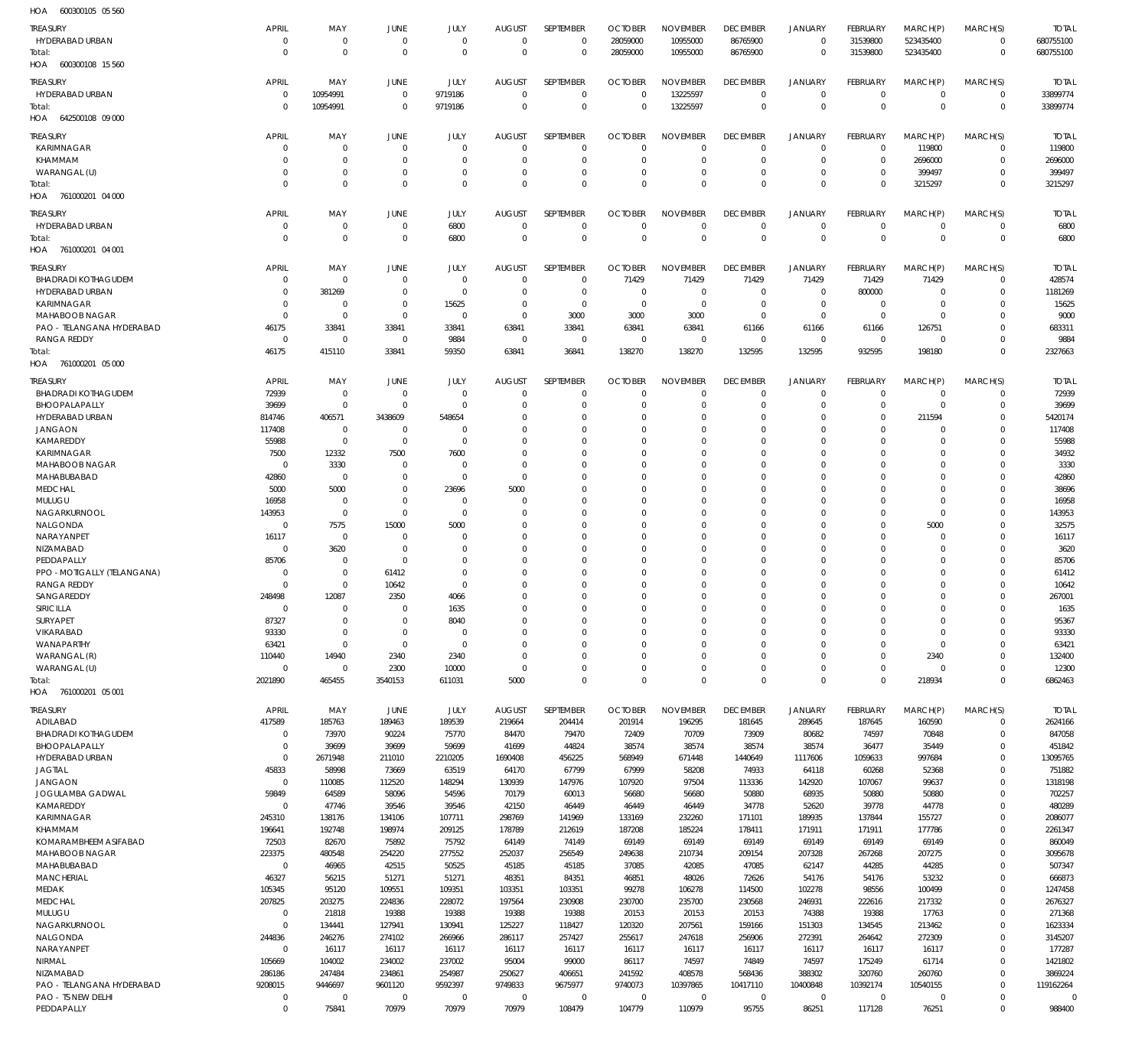761000201 05 001 HOA

| <b>TREASURY</b>                     | APRIL                      | MAY                        | JUNE                 | JULY                 | <b>AUGUST</b>          | SEPTEMBER               | <b>OCTOBER</b>          | <b>NOVEMBER</b>          | <b>DECEMBER</b>            | <b>JANUARY</b>          | FEBRUARY               | MARCH(P)             | MARCH(S)                | <b>TOTAL</b>           |
|-------------------------------------|----------------------------|----------------------------|----------------------|----------------------|------------------------|-------------------------|-------------------------|--------------------------|----------------------------|-------------------------|------------------------|----------------------|-------------------------|------------------------|
| PPO - MOTIGALLY (TELANGANA)         | $\mathbf 0$                | $\mathbf 0$                | $\mathbf 0$          | $\mathbf 0$          | 85255                  | $\mathbf 0$             | 475148                  | $\mathbf 0$              | $\mathbf 0$                | $\mathbf 0$             | $\overline{0}$         | 465230               | $\mathbf 0$             | 1025633                |
| <b>RANGA REDDY</b><br>SANGAREDDY    | 220690<br>$\mathbf 0$      | 178289<br>254398           | 214902<br>255129     | 193171<br>532483     | 193574<br>214809       | 187507<br>213093        | 200747<br>223343        | 202001<br>241384         | 210760<br>241554           | 206168<br>528032        | 496422<br>241467       | 220634<br>289830     | $\mathbf 0$<br>$\Omega$ | 2724865<br>3235522     |
| SIDDIPET                            | 125299                     | 125325                     | 139992               | 138230               | 130346                 | 134870                  | 127114                  | 136044                   | 117822                     | 132638                  | 129846                 | 128846               | $\Omega$                | 1566372                |
| <b>SIRICILLA</b>                    | 49277                      | 60277                      | 61277                | 55277                | 70277                  | 70277                   | 46277                   | 49677                    | 44677                      | 30411                   | 50588                  | 42921                | $\Omega$                | 631213                 |
| SURYAPET                            | $\mathbf 0$                | 84929                      | 78289                | 79617                | 91447                  | 80287                   | 77732                   | 77732                    | 67470                      | 70814                   | 66060                  | 63530                | $\Omega$                | 837907                 |
| VIKARABAD                           | $\Omega$                   | 106235                     | 101765               | 101765               | 101765                 | 106465                  | 94765                   | 94765                    | 110776                     | 96348                   | 114515                 | 100780               | $\Omega$                | 1129944                |
| WANAPARTHY<br>WARANGAL (R)          | $\mathbf 0$<br>$\mathbf 0$ | 45661<br>108100            | 58861<br>108100      | 45661<br>121806      | 65111<br>120051        | 58511<br>127293         | 60511<br>117109         | 315056<br>102276         | 60511<br>99191             | 74187<br>136225         | 117661<br>127880       | 60336<br>169470      | $\Omega$<br>$\Omega$    | 962067<br>1337501      |
| WARANGAL (U)                        | 411152                     | 405563                     | 397986               | 426236               | 373571                 | 414434                  | 387611                  | 424911                   | 535911                     | 498424                  | 429714                 | 420220               | $\Omega$                | 5125733                |
| YADADRI                             | 130906                     | 121153                     | 103781               | 119431               | 111231                 | 109431                  | 108031                  | 107698                   | 98704                      | 108592                  | 106648                 | 122507               | $\Omega$                | 1348113                |
| Total:                              | 12402627                   | 16331121                   | 14004184             | 16353021             | 15702603               | 14459885                | 14717128                | 15600335                 | 16297166                   | 16304991                | 16002954               | 16080354             | $\mathbf 0$             | 184256369              |
| 761000202 04 000<br>HOA             |                            |                            |                      |                      |                        |                         |                         |                          |                            |                         |                        |                      |                         |                        |
| <b>TREASURY</b>                     | APRIL                      | MAY                        | JUNE                 | JULY                 | <b>AUGUST</b>          | SEPTEMBER               | <b>OCTOBER</b>          | <b>NOVEMBER</b>          | <b>DECEMBER</b>            | <b>JANUARY</b>          | FEBRUARY               | MARCH(P)             | MARCH(S)                | <b>TOTAL</b>           |
| HYDERABAD URBAN                     | 10000                      | 17067                      | 212415               | 16295                | $\Omega$               | $\mathbf 0$             | $\Omega$                | $\mathbf 0$              | $\mathbf 0$                | $\mathbf 0$             | $\mathbf 0$            | 131668               | 0                       | 387445                 |
| MULUGU                              | 1000                       | $\mathbf 0$                | $\mathbf 0$          | $\mathbf 0$          | $\Omega$               | $\mathbf 0$<br>$\Omega$ | $\mathbf 0$             | $\mathbf 0$              | $\mathbf 0$                | $\mathbf 0$             | $\mathbf 0$            | $\mathbf 0$          | $\mathbf 0$             | 1000                   |
| Total:<br>HOA 761000202 04 001      | 11000                      | 17067                      | 212415               | 16295                | $\Omega$               |                         | $\mathbf 0$             | $\Omega$                 | $\Omega$                   | $\mathbf 0$             | $\Omega$               | 131668               | $\mathbf 0$             | 388445                 |
|                                     |                            |                            |                      |                      |                        |                         |                         |                          |                            |                         |                        |                      |                         |                        |
| <b>TREASURY</b><br>ADILABAD         | <b>APRIL</b>               | MAY                        | JUNE<br>33963        | JULY<br>33963        | <b>AUGUST</b><br>33963 | SEPTEMBER<br>33963      | <b>OCTOBER</b><br>33963 | <b>NOVEMBER</b><br>33963 | <b>DECEMBER</b><br>33963   | <b>JANUARY</b><br>33963 | FEBRUARY<br>33963      | MARCH(P)<br>33963    | MARCH(S)<br>$\mathbf 0$ | <b>TOTAL</b><br>407556 |
| <b>BHADRADI KOTHAGUDEM</b>          | 33963<br>$\mathbf 0$       | 33963<br>21016             | 66666                | 36666                | 41016                  | 31016                   | 26666                   | 26666                    | 26666                      | 76666                   | 26666                  | 26666                | $\mathbf 0$             | 406376                 |
| BHOOPALAPALLY                       | $\mathbf 0$                | $\mathbf 0$                | $\mathbf 0$          | $\mathbf 0$          | $\mathbf{0}$           | $\mathbf 0$             | $\mathbf 0$             | $\mathbf 0$              | 5930                       | 2965                    | 2965                   | 2965                 | $\Omega$                | 14825                  |
| <b>HYDERABAD URBAN</b>              | 190000                     | 34551                      | 64558                | 116214               | 207415                 | 44402                   | 299938                  | 66154                    | 333880                     | 682654                  | 236700                 | 390737               | $\Omega$                | 2667203                |
| <b>JAGTIAL</b>                      | 17500                      | 17500                      | 17500                | 17500                | 17500                  | 17500                   | 17500                   | 17500                    | 17500                      | 17500                   | 17500                  | 17500                | $\Omega$                | 210000                 |
| <b>JANGAON</b>                      | 23000                      | 23000                      | 23000                | 23000                | 23000                  | 23000                   | 23000                   | 23000<br>$\mathbf 0$     | 23000                      | 30500                   | 30500                  | 30500                | $\Omega$<br>$\Omega$    | 298500                 |
| JOGULAMBA GADWAL<br>KAMAREDDY       | $\mathbf 0$<br>12150       | $\mathbf 0$<br>22150       | $\mathbf 0$<br>16000 | $\mathbf 0$<br>16000 | $\mathbf 0$<br>6000    | $\mathbf 0$<br>6000     | $\mathbf 0$<br>6000     | 6000                     | $\mathbf 0$<br>$\mathbf 0$ | 6000<br>12000           | 11000<br>6000          | 11000<br>6000        | $\Omega$                | 28000<br>114300        |
| KARIMNAGAR                          | 5000                       | 5000                       | 5000                 | 5000                 | 15000                  | 35000                   | 25000                   | 25000                    | 25000                      | 25000                   | 25000                  | 25000                | $\Omega$                | 220000                 |
| KHAMMAM                             | 8250                       | 23250                      | 15750                | 15000                | 15000                  | 15000                   | 15000                   | 15000                    | 15000                      | 15000                   | 15000                  | 15000                | $\Omega$                | 182250                 |
| KOMARAMBHEEM ASIFABAD               | 24000                      | 23000                      | 23000                | 23000                | 23000                  | 23000                   | 23000                   | 23000                    | 23000                      | 23000                   | 23000                  | 17000                | $\Omega$                | 271000                 |
| MAHABOOB NAGAR                      | 42170                      | 42170                      | 42170                | 42170                | 37170                  | 37170                   | 37170                   | 37170                    | 37170                      | 37170                   | 37170                  | 37170                | $\Omega$                | 466040                 |
| MAHABUBABAD<br>MANCHERIAL           | 10000<br>10000             | 10000<br>10000             | 10000<br>10000       | 10000<br>10000       | 10000<br>10000         | 10000<br>10000          | 10000<br>10000          | 10000<br>10000           | 10000<br>10000             | 10000<br>10000          | 10000<br>10000         | 10000<br>10000       | $\Omega$<br>$\Omega$    | 120000<br>120000       |
| <b>MEDAK</b>                        | 14100                      | 10575                      | 15900                | 15900                | 15900                  | 15900                   | 15900                   | 27205                    | 27155                      | 27155                   | 27155                  | 27155                | $\Omega$                | 240000                 |
| <b>MEDCHAL</b>                      | 39000                      | 39000                      | 47250                | 51375                | 39000                  | 47250                   | 43125                   | 59613                    | 47247                      | 47247                   | 47247                  | 43122                | $\Omega$                | 550476                 |
| NAGARKURNOOL                        | 9956                       | 9956                       | 9956                 | 9956                 | 9956                   | 9956                    | 9956                    | 9956                     | 9956                       | 9956                    | 9956                   | 9956                 | $\Omega$                | 119472                 |
| NALGONDA                            | 15445                      | 15445                      | 9445                 | 15445                | 15445                  | 15445                   | 15445                   | 15445                    | 15445                      | 15445                   | 15445                  | 10445                | $\Omega$                | 174340                 |
| NARAYANPET                          | 7500                       | 7500                       | 7500<br>12500        | 7500                 | 7500                   | 7500                    | 7500<br>12500           | 7500<br>$\mathbf 0$      | 7500<br>$\mathbf 0$        | 7500<br>$\mathbf 0$     | 7500<br>$\overline{0}$ | 7500<br>$\mathbf 0$  | $\Omega$<br>$\Omega$    | 90000<br>87500         |
| NIRMAL<br>NIZAMABAD                 | 12500<br>40500             | 12500<br>28500             | 28500                | 12500<br>28500       | 12500<br>28500         | 12500<br>166500         | 58500                   | 78500                    | 63500                      | 63500                   | 63500                  | 58500                | $\Omega$                | 707000                 |
| PAO - TELANGANA HYDERABAD           | 4028997                    | 4136006                    | 4180286              | 4151841              | 4188086                | 4146890                 | 4224543                 | 4209694                  | 4399110                    | 4282501                 | 4244666                | 4312120              | $\mathbf 0$             | 50504740               |
| PEDDAPALLY                          | 10000                      | 10000                      | 10000                | 10000                | 10000                  | 10000                   | 22500                   | 22500                    | 27500                      | 27500                   | 27500                  | 17500                | $\Omega$                | 205000                 |
| <b>RANGA REDDY</b>                  | 28000                      | 34000                      | 34000                | 34000                | 34000                  | 34000                   | 28000                   | 35500                    | 55500                      | 35500                   | 35500                  | 39600                | $\Omega$                | 427600                 |
| SANGAREDDY                          | 74225                      | 74225                      | 86225                | 86225                | 86225<br>20000         | 78725<br>92000          | 73725<br>32000          | 73725                    | 73725                      | 73725                   | 73725                  | 73725                | $\Omega$<br>$\Omega$    | 928200                 |
| <b>SIDDIPET</b><br><b>SIRICILLA</b> | 10000<br>10000             | 20000<br>10000             | 20000<br>10000       | 20000<br>10000       | 10000                  | 10000                   | 10000                   | 32000<br>10000           | 32000<br>35000             | 32000<br>22500          | 32000<br>22500         | 32000<br>10000       | $\Omega$                | 374000<br>170000       |
| SURYAPET                            | 4091                       | 4091                       | 4091                 | 4091                 | 4091                   | 4091                    | 4091                    | 4091                     | 4091                       | 4091                    | 4091                   | 4091                 | $\Omega$                | 49092                  |
| VIKARABAD                           | 12000                      | 12000                      | 12000                | 12000                | 12000                  | 12000                   | 12000                   | 14250                    | 22724                      | 18487                   | 18487                  | 18487                | $\Omega$                | 176435                 |
| WANAPARTHY                          | 1250                       | 1250                       | 1250                 | 1250                 | 1250                   | 1250                    | $\mathbf 0$             | $\mathbf 0$              | $\mathbf 0$                | $\mathbf 0$             | $\mathbf 0$            | $\mathbf 0$          | 0                       | 7500                   |
| WARANGAL (R)                        | 26000                      | 26000                      | 26000                | 26000                | 26000                  | 26000                   | 36000                   | 36000                    | 31000                      | 25000                   | 25000                  | 21000                | $\Omega$                | 330000                 |
| WARANGAL (U)<br>YADADRI             | 70593<br>62966             | 70593<br>80522             | 61363<br>60522       | 85823<br>60522       | 76593<br>60522         | 87363<br>60522          | 102860<br>43958         | 99350<br>43944           | 99350<br>43944             | 99350<br>36444          | 90950<br>36444         | 107750<br>36444      | $\Omega$<br>$\Omega$    | 1051938<br>626754      |
| Total:                              | 4853156                    | 4867763                    | 4964395              | 4991441              | 5096632                | 5123943                 | 5279840                 | 5072726                  | 5555856                    | 5810319                 | 5267130                | 5462896              | $\Omega$                | 62346097               |
| HOA 761000202 05 000                |                            |                            |                      |                      |                        |                         |                         |                          |                            |                         |                        |                      |                         |                        |
| <b>TREASURY</b>                     | APRIL                      | MAY                        | JUNE                 | JULY                 | <b>AUGUST</b>          | <b>SEPTEMBER</b>        | <b>OCTOBER</b>          | <b>NOVEMBER</b>          | <b>DECEMBER</b>            | <b>JANUARY</b>          | FEBRUARY               | MARCH(P)             | MARCH(S)                | <b>TOTAL</b>           |
| <b>BHADRADI KOTHAGUDEM</b>          | 8125                       | 0                          | 0                    | $\mathbf 0$          | 0                      | 0                       | 0                       | 0                        | $\mathbf 0$                | 0                       | 0                      | -0                   | $\mathbf 0$             | 8125                   |
| BHOOPALAPALLY                       | 750                        | $\mathbf 0$                | $\mathbf 0$          | $\mathbf 0$          | $\Omega$               | $\mathbf 0$             | $\Omega$                | $\Omega$                 | $\mathbf 0$                | $\mathbf 0$             | $\mathbf 0$            | $\mathbf 0$          | $\mathbf 0$             | 750                    |
| <b>HYDERABAD URBAN</b>              | 25600                      | 11000                      | 8330                 | 5750                 | $\Omega$               | $\Omega$                | $\Omega$                | $\Omega$                 | $\Omega$                   | $\mathbf 0$             | 0                      | 34250                | $\Omega$                | 84930                  |
| <b>JANGAON</b><br>KAMAREDDY         | 17000<br>14750             | $\mathbf 0$<br>$\mathbf 0$ | $\Omega$<br>$\Omega$ | $\Omega$<br>$\Omega$ | $\Omega$<br>$\Omega$   | $\Omega$<br>$\Omega$    | $\Omega$<br>$\Omega$    | $\Omega$<br>$\Omega$     | $\Omega$<br>$\Omega$       | $\Omega$<br>$\Omega$    | $\Omega$<br>$\Omega$   | $\Omega$<br>$\Omega$ | $\Omega$<br>$\Omega$    | 17000<br>14750         |
| MAHABUBABAD                         | 10000                      | $\mathbf 0$                | C.                   | $\Omega$             | $\Omega$               | $\Omega$                | $\cup$                  | $\Omega$                 | $\Omega$                   | $\Omega$                | $\Omega$               | $\Omega$             | $\Omega$                | 10000                  |
| NAGARKURNOOL                        | 16000                      | $\Omega$                   | $\Omega$             | $\Omega$             | $\Omega$               | $\Omega$                | $\Omega$                | $\Omega$                 | $\Omega$                   | $\Omega$                | $\Omega$               | $\Omega$             | $\Omega$                | 16000                  |
| PEDDAPALLY                          | 5500                       | 0                          | C.                   | $\Omega$             | $\Omega$               | $\Omega$                | $\cup$                  | $\Omega$                 | $\Omega$                   | $\Omega$                | n                      | $\Omega$             | $\Omega$                | 5500                   |
| SANGAREDDY                          | 21826                      | $\Omega$                   | $\Omega$             | $\Omega$             | $\Omega$               | $\Omega$                | $\Omega$                | $\Omega$                 | $\Omega$                   | $\Omega$                | $\Omega$               | $\Omega$             | $\Omega$                | 21826                  |
| SURYAPET<br>VIKARABAD               | 9750<br>10850              | $\Omega$<br>$\mathbf 0$    | $\cup$<br>$\Omega$   | $\Omega$<br>$\Omega$ | $\Omega$<br>$\Omega$   | $\Omega$<br>$\Omega$    | $\cup$<br>$\Omega$      | $\Omega$<br>$\Omega$     | $\Omega$<br>$\Omega$       | $\Omega$<br>$\Omega$    | $\Omega$<br>$\Omega$   | $\Omega$<br>$\Omega$ | $\Omega$<br>$\Omega$    | 9750<br>10850          |
| WANAPARTHY                          | 1750                       | $\mathbf 0$                | $\Omega$             | $\Omega$             | $\Omega$               | $\Omega$                | $\Omega$                | $\Omega$                 | $\Omega$                   | $\Omega$                | $\Omega$               | $\Omega$             | $\Omega$                | 1750                   |
| WARANGAL (R)                        | 4600                       | $\mathbf 0$                | $\mathbf 0$          | $\mathbf 0$          | $\Omega$               | $\mathbf 0$             | $\Omega$                | $\mathbf 0$              | $\mathbf 0$                | $\mathbf 0$             | $\Omega$               | $\mathbf 0$          | $\mathbf 0$             | 4600                   |
| Total:                              | 146501                     | 11000                      | 8330                 | 5750                 | $\Omega$               | $\mathbf 0$             | $\Omega$                | $\mathbf 0$              | $\mathbf 0$                | $\mathbf 0$             | $\mathbf{0}$           | 34250                | $\mathbf 0$             | 205831                 |
| HOA 761000202 05 001                |                            |                            |                      |                      |                        |                         |                         |                          |                            |                         |                        |                      |                         |                        |
| <b>TREASURY</b>                     | <b>APRIL</b>               | MAY                        | JUNE                 | JULY                 | <b>AUGUST</b>          | SEPTEMBER               | <b>OCTOBER</b>          | <b>NOVEMBER</b>          | <b>DECEMBER</b>            | JANUARY                 | FEBRUARY               | MARCH(P)             | MARCH(S)                | <b>TOTAL</b>           |
| ADILABAD                            | 34408                      | 42058                      | 46933                | 36933                | 31433                  | 38683                   | 31533                   | 34533                    | 29933                      | 25933                   | 25933                  | 24408                | $\mathbf 0$             | 402721                 |
| <b>BHADRADI KOTHAGUDEM</b>          | $\mathbf 0$                | 10625                      | 9125                 | 7125                 | 8625                   | 8625                    | 5125                    | 15125                    | 6125                       | 5125                    | 6125                   | 5125                 | $\mathbf 0$             | 86875                  |
| BHOOPALAPALLY                       | 0                          | 750                        | 750                  | 1750<br>60917        | 1750                   | 2750<br>71190           | 2750                    | 2750                     | 1750                       | 1750<br>85430           | 1750<br>149018         | 1750                 | $\mathbf 0$<br>$\Omega$ | 20250<br>1069130       |
| HYDERABAD URBAN<br><b>JAGTIAL</b>   | 0<br>4750                  | 59880<br>4750              | 70810<br>7750        | 6750                 | 114555<br>5750         | 5750                    | 75890<br>5750           | 32750<br>5750            | 280027<br>5750             | 5750                    | 5750                   | 68663<br>5750        | $\mathbf 0$             | 70000                  |
| <b>JANGAON</b>                      | $\mathbf 0$                | 7000                       | 7000                 | 5000                 | 6750                   | 6750                    | 6750                    | 6750                     | 6750                       | 6750                    | 6750                   | 6750                 | $\Omega$                | 73000                  |
| JOGULAMBA GADWAL                    | 4000                       | 3000                       | 5000                 | 4000                 | 4000                   | 2500                    | 2000                    | 2000                     | 2000                       | 2000                    | 2000                   | 2000                 | $\mathbf 0$             | 34500                  |
| KAMAREDDY                           | $\mathbf 0$                | 4750                       | 4750                 | 4750                 | 4750                   | 4750                    | 4750                    | 1135                     | 1135                       | 1135                    | 3385                   | 1135                 | $\mathbf 0$             | 36425                  |
| KARIMNAGAR                          | 38876                      | 34876                      | 36376                | 36376                | 20838                  | 19838                   | 19838                   | 21538                    | 20538                      | 20538                   | 19538                  | 17818                | $\Omega$                | 306988                 |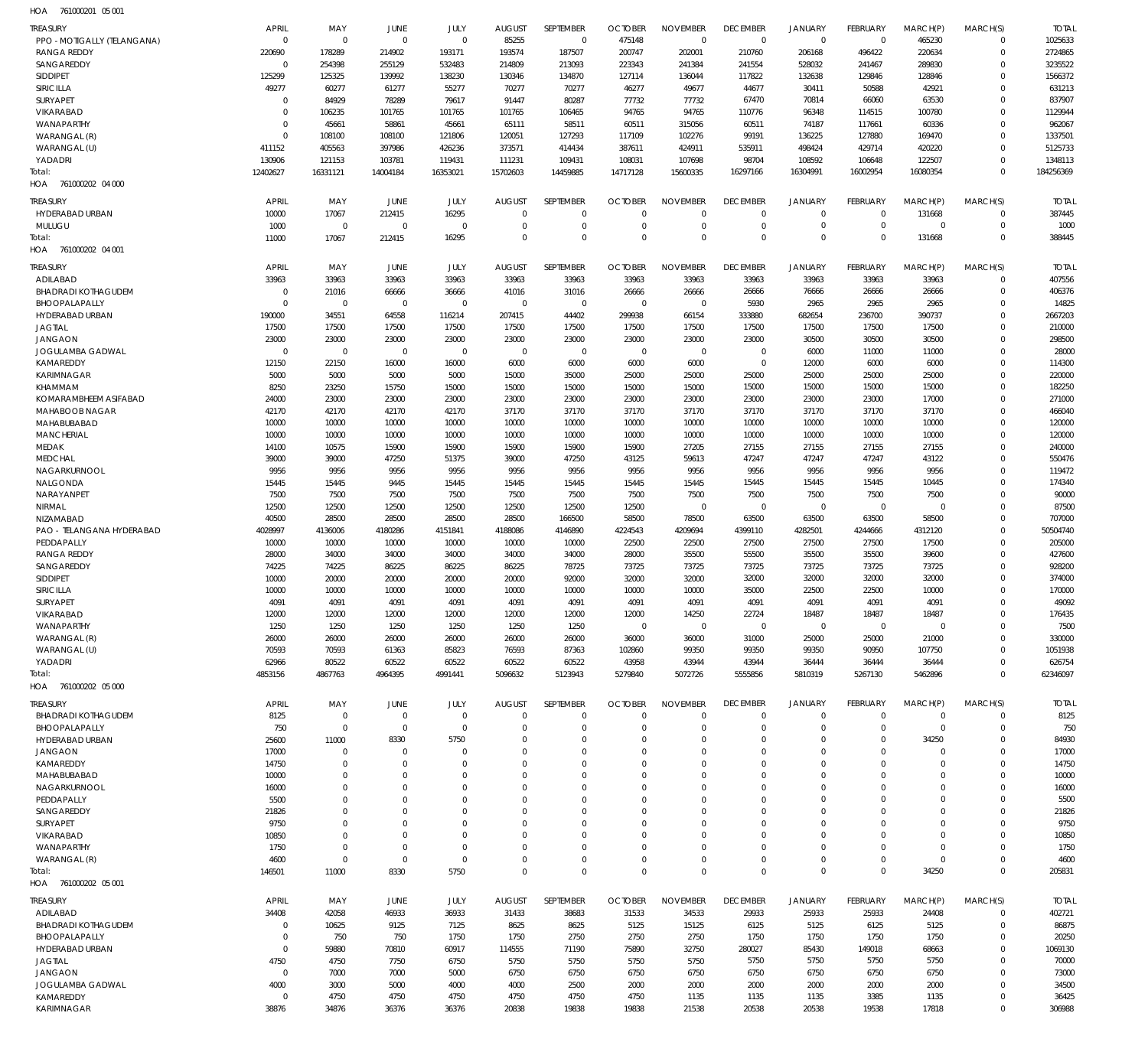761000202 05 001 HOA

| KHAMMAM<br>8900<br>8900<br>10265<br>11180<br>11180<br>14180<br>10180<br>9430<br>12580<br>9430<br>9430<br>126835<br>11180<br>$\mathbf 0$<br>KOMARAMBHEEM ASIFABAD<br>4000<br>7000<br>5000<br>5000<br>5000<br>7000<br>6000<br>6000<br>6000<br>6000<br>6000<br>4000<br>67000<br>$\mathbf 0$<br>MAHABOOB NAGAR<br>8500<br>8500<br>8500<br>9500<br>9500<br>7500<br>7500<br>7500<br>7500<br>97000<br>7500<br>7500<br>7500<br>$\Omega$<br>MAHABUBABAD<br>3000<br>3000<br>3000<br>$\overline{0}$<br>1000<br>1000<br>1000<br>1000<br>13000<br>$\mathbf 0$<br>$\mathbf 0$<br>$\mathbf 0$<br>$\mathbf 0$<br>$\Omega$<br><b>MANCHERIAL</b><br>7050<br>7050<br>7050<br>5050<br>4050<br>4050<br>4050<br>4050<br>4050<br>4050<br>4050<br>61850<br>7300<br>$\Omega$<br>MEDAK<br>13100<br>9350<br>8600<br>8600<br>8600<br>10350<br>9600<br>10600<br>9600<br>9600<br>117200<br>10100<br>9100<br>$\Omega$<br>132240<br><b>MEDCHAL</b><br>10770<br>9770<br>12770<br>12770<br>10770<br>11770<br>10770<br>10770<br>10770<br>10770<br>10770<br>9770<br>$\Omega$<br>MULUGU<br>1000<br>1000<br>1000<br>1000<br>1000<br>11000<br>$\mathbf 0$<br>1000<br>1000<br>1000<br>1000<br>1000<br>1000<br>$\Omega$<br>NAGARKURNOOL<br>4000<br>4000<br>4000<br>4000<br>4000<br>5000<br>4000<br>4000<br>4000<br>44000<br>$\mathbf 0$<br>4000<br>3000<br>$\Omega$<br>NALGONDA<br>17294<br>16294<br>25091<br>18369<br>25825<br>19025<br>18025<br>17425<br>17425<br>20625<br>15350<br>22300<br>233048<br>$\Omega$<br>16838<br>14838<br>16838<br>15838<br>17338<br>15838<br>15838<br>15838<br>13338<br>13338<br>12338<br>11338<br>179556<br>NIRMAL<br>$\Omega$<br>NIZAMABAD<br>15682<br>29182<br>29182<br>29182<br>29182<br>29182<br>16682<br>16682<br>16682<br>16682<br>18718<br>17943<br>264981<br>$\Omega$<br>PAO - TELANGANA HYDERABAD<br>1075457<br>1088307<br>1024569<br>1056930<br>1061612<br>1035647<br>1036363<br>1009433<br>994533<br>972828<br>991422<br>1020420<br>12367521<br>$\Omega$<br>PEDDAPALLY<br>4500<br>4500<br>4500<br>6500<br>2000<br>7000<br>46500<br>$\mathbf{0}$<br>4500<br>3000<br>3000<br>5000<br>2000<br>$\Omega$<br>23708<br>55908<br><b>RANGA REDDY</b><br>22708<br>26708<br>20708<br>22708<br>35708<br>25908<br>22708<br>25908<br>29108<br>32658<br>344446<br>$\Omega$<br>SANGAREDDY<br>27826<br>26826<br>25826<br>25326<br>15326<br>15326<br>14326<br>227586<br>$\mathbf 0$<br>30826<br>16326<br>15326<br>14326<br>$\Omega$<br>SIDDIPET<br>7070<br>7445<br>8570<br>8070<br>9320<br>10945<br>5720<br>5095<br>6095<br>7095<br>90315<br>7445<br>7445<br><b>SIRICILLA</b><br>3250<br>4250<br>3250<br>3250<br>3250<br>3250<br>3250<br>3250<br>3250<br>3250<br>3250<br>3250<br>40000<br>$\Omega$<br><b>SURYAPET</b><br>10750<br>8750<br>8750<br>8750<br>9694<br>9638<br>8694<br>8694<br>117802<br>$\Omega$<br>24694<br>8694<br>10694<br>$\Omega$<br>12850<br>132965<br>VIKARABAD<br>12850<br>12850<br>12850<br>11850<br>14715<br>9600<br>8600<br>13600<br>$\mathbf 0$<br>10600<br>12600<br>$\Omega$<br>WANAPARTHY<br>1750<br>1750<br>1750<br>1750<br>1750<br>1000<br>1000<br>1000<br>1000<br>16250<br>$\mathbf 0$<br>1750<br>1750<br>WARANGAL (R)<br>3000<br>6200<br>4600<br>4600<br>4600<br>3000<br>5200<br>3600<br>3600<br>46600<br>$\Omega$<br>4600<br>3600<br>$\Omega$<br>42532<br>43532<br>41032<br>33032<br>51282<br>37532<br>37900<br>36150<br>41400<br>36400<br>40650<br>40150<br>481592<br>WARANGAL (U)<br>$\Omega$<br>30000<br>16250<br>15250<br>17250<br>16250<br>13000<br>12000<br>12000<br>184000<br>YADADRI<br>15000<br>13000<br>11000<br>13000<br>$\Omega$<br>1366185<br>1532991<br>1499920<br>1488106<br>1547344<br>1468908<br>1434926<br>1372232<br>1581434<br>1378457<br>1478050<br>17543176<br>1394623<br>$\Omega$<br>Total:<br>HOA 761000202 06 001<br><b>APRIL</b><br>MAY<br>JUNE<br>JULY<br><b>AUGUST</b><br>SEPTEMBER<br><b>OCTOBER</b><br><b>NOVEMBER</b><br><b>DECEMBER</b><br><b>JANUARY</b><br>FEBRUARY<br>MARCH(S)<br><b>TREASURY</b><br>MARCH(P)<br><b>TOTAL</b><br>165000<br>100000<br>1465000<br>PAO - TELANGANA HYDERABAD<br>100000<br>200000<br>100000<br>100000<br>100000<br>100000<br>100000<br>100000<br>150000<br>150000<br>$\Omega$<br>100000<br>$\mathbf 0$<br>1465000<br>100000<br>200000<br>165000<br>100000<br>100000<br>100000<br>100000<br>100000<br>100000<br>150000<br>150000<br>Total:<br>HOA 761000202 07 001<br><b>TREASURY</b><br><b>APRIL</b><br>JUNE<br>JULY<br><b>AUGUST</b><br>SEPTEMBER<br><b>OCTOBER</b><br><b>NOVEMBER</b><br><b>DECEMBER</b><br><b>FEBRUARY</b><br>MARCH(P)<br>MARCH(S)<br>MAY<br><b>JANUARY</b><br><b>TOTAI</b><br>PAO - TELANGANA HYDERABAD<br>120000<br>744000<br>600000<br>600000<br>700000<br>3800000<br>4200000<br>5400000<br>5000000<br>5200000<br>5600000<br>5900000<br>$\mathbf 0$<br>37864000<br>120000<br>600000<br>600000<br>700000<br>3800000<br>5000000<br>5200000<br>5600000<br>$\mathbf 0$<br>37864000<br>744000<br>4200000<br>5400000<br>5900000<br>Total:<br>761000202 07 002<br>HOA<br><b>APRIL</b><br>JUNE<br>JULY<br><b>AUGUST</b><br>SEPTEMBER<br><b>OCTOBER</b><br><b>NOVEMBER</b><br><b>DECEMBER</b><br>MARCH(S)<br><b>TREASURY</b><br>MAY<br><b>JANUARY</b><br>FEBRUARY<br>MARCH(P)<br><b>TOTAI</b><br>PAO - TELANGANA HYDERABAD<br>1190000<br>1055000<br>1055000<br>890000<br>872500<br>955000<br>1699250<br>1799250<br>14593500<br>1022500<br>940000<br>1390000<br>1725000<br>$\mathbf 0$<br>14593500<br>1190000<br>1055000<br>1055000<br>890000<br>872500<br>955000<br>1022500<br>940000<br>1390000<br>1699250<br>1799250<br>1725000<br>$\mathbf 0$<br>Total:<br>HOA 761000203 04 001<br>SEPTEMBER<br><b>OCTOBER</b><br><b>NOVEMBER</b><br><b>DECEMBER</b><br><b>TREASURY</b><br><b>APRIL</b><br><b>JUNE</b><br>JULY<br><b>AUGUST</b><br><b>JANUARY</b><br>FEBRUARY<br>MARCH(P)<br>MARCH(S)<br><b>TOTAL</b><br>MAY<br>750<br>750<br>750<br>750<br>750<br>9030<br>MAHABOOB NAGAR<br>750<br>780<br>750<br>750<br>750<br>750<br>750<br>$\mathbf 0$<br>1000<br>1000<br>1000<br>1000<br>$\mathbf 0$<br>4000<br>NIRMAL<br>0<br>$^{\circ}$<br>$\overline{0}$<br>$\mathbf 0$<br>$\mathbf 0$<br>$\mathbf 0$<br>$\mathbf 0$<br>$\Omega$<br>1405<br>1405<br>1405<br>PAO - TELANGANA HYDERABAD<br>1405<br>1405<br>1405<br>1405<br>1405<br>1405<br>1405<br>1405<br>1405<br>16860<br>$\Omega$<br><b>RANGA REDDY</b><br>1000<br>$\mathbf{0}$<br>$\overline{0}$<br>$\mathbf 0$<br>$\mathbf 0$<br>$\mathbf 0$<br>$-7200$<br>$\mathbf 0$<br>$\mathbf 0$<br>$\mathbf 0$<br>$\mathbf 0$<br>$\mathbf 0$<br>$-6200$<br>$\Omega$<br>3155<br>3185<br>3155<br>2155<br>2155<br>2155<br>2155<br>2155<br>4155<br>2155<br>$-5045$<br>2155<br>23690<br>$\Omega$<br>Total:<br>761000204 12 000<br>HOA<br><b>APRIL</b><br><b>NOVEMBER</b><br>TREASURY<br>MAY<br><b>JUNE</b><br>JULY<br><b>AUGUST</b><br><b>SEPTEMBER</b><br><b>OCTOBER</b><br><b>DECEMBER</b><br><b>JANUARY</b><br>FEBRUARY<br>MARCH(P)<br>MARCH(S)<br><b>TOTAL</b><br>1000<br>1000<br><b>BHADRADI KOTHAGUDEM</b><br>$\mathbf 0$<br>$\mathbf 0$<br>$\mathbf 0$<br>$\mathbf 0$<br>0<br>$\Omega$<br>$\Omega$<br>$\mathbf 0$<br>$\mathbf 0$<br>$\mathbf 0$<br>$\mathbf 0$<br>$\Omega$<br>11553<br>9333<br>740<br>740<br>$\mathbf 0$<br>740<br>HYDERABAD URBAN<br>$\overline{0}$<br>$\mathbf 0$<br>$\Omega$<br>$\mathbf 0$<br>$\mathbf 0$<br>$\Omega$<br>$\Omega$<br>$\Omega$<br>SANGAREDDY<br>1000<br>$\mathbf 0$<br>$\mathbf 0$<br>$\Omega$<br>$\mathbf 0$<br>1000<br>$\overline{0}$<br>$\mathbf 0$<br>$\Omega$<br>$\Omega$<br>$\Omega$<br>$\Omega$<br>$\mathbf 0$<br>$\Omega$<br>SURYAPET<br>2250<br>2250<br>$\mathbf 0$<br>$\overline{0}$<br>$\Omega$<br>$\mathbf 0$<br>$\Omega$<br>$\mathbf 0$<br>$\mathbf 0$<br>$\Omega$<br>$\Omega$<br>$\Omega$<br>$\Omega$<br>$\Omega$<br>VIKARABAD<br>3000<br>$\mathbf 0$<br>$\Omega$<br>3000<br>$\overline{0}$<br>$\Omega$<br>$\Omega$<br>$\mathbf 0$<br>$\Omega$<br>$\mathbf 0$<br>$\Omega$<br>$\Omega$<br>$\Omega$<br>$\Omega$<br>WANAPARTHY<br>1000<br>$\mathbf 0$<br>$\Omega$<br>$\mathbf 0$<br>$\Omega$<br>1000<br>$\overline{0}$<br>$\Omega$<br>$\Omega$<br>$\mathbf 0$<br>$\Omega$<br>$\mathbf 0$<br>$\Omega$<br>$\Omega$<br>1000<br>$\mathbf 0$<br>$\mathbf 0$<br>$\mathbf 0$<br>$\mathbf 0$<br>$\mathbf 0$<br>$\mathbf 0$<br>$\mathbf 0$<br>$\mathbf 0$<br>$\mathbf 0$<br>WARANGAL (R)<br>$\Omega$<br>$\mathbf 0$<br>$\mathbf 0$<br>1000<br>740<br>740<br>$\mathbf{0}$<br>740<br>18583<br>$\mathbf 0$<br>$\Omega$<br>$\mathbf 0$<br>$\Omega$<br>$\Omega$<br>$\mathbf 0$<br>$\Omega$<br>$\Omega$<br>20803<br>Total:<br>HOA 761000204 12 001<br>APRIL<br>SEPTEMBER<br><b>NOVEMBER</b><br><b>DECEMBER</b><br><b>TREASURY</b><br><b>JUNE</b><br>JULY<br><b>AUGUST</b><br><b>OCTOBER</b><br><b>JANUARY</b><br>FEBRUARY<br>MARCH(P)<br>MARCH(S)<br><b>TOTAL</b><br>MAY<br>1000<br><b>BHADRADI KOTHAGUDEM</b><br>1000<br>1000<br>1000<br>1000<br>1000<br>1000<br>1000<br>1000<br>1000<br>11000<br>$\mathbf 0$<br>1000<br>$\mathbf 0$<br>HYDERABAD URBAN<br>7005<br>18115<br>6000<br>1370<br>11740<br>10870<br>6000<br>54000<br>134840<br>$\mathbf 0$<br>11000<br>2000<br>6740<br>$\mathbf 0$<br>KAMAREDDY<br>$\mathbf 0$<br>$\mathbf 0$<br>370<br>370<br>370<br>370<br>370<br>370<br>370<br>370<br>370<br>370<br>3700<br>$\Omega$<br><b>KARIMNAGAR</b><br>1371<br>1371<br>1371<br>1371<br>1371<br>1371<br>1371<br>1371<br>1371<br>1371<br>1371<br>16452<br>1371<br>$\Omega$<br>1552<br>1552<br>1552<br>1552<br>1552<br>1552<br>1552<br>1552<br>1552<br>1552<br>1552<br>1552<br>18624<br>KHAMMAM<br>$\Omega$<br>MAHABOOB NAGAR<br>2625<br>1625<br>1625<br>1625<br>1625<br>1625<br>1625<br>1000<br>1750<br>2125<br>2125<br>2125<br>21500<br>$\Omega$<br>MEDAK<br>6370<br>1370<br>1370<br>1370<br>1370<br>1370<br>3870<br>3870<br>3870<br>3870<br>3870<br>370<br>32940<br>$\Omega$<br><b>MEDCHAL</b><br>$\overline{0}$<br>2000<br>3000<br>1000<br>1342<br>1342<br>1342<br>342<br>14736<br>$\mathbf{0}$<br>$\overline{0}$<br>2000<br>2368<br>$\Omega$<br>1370<br>NALGONDA<br>1370<br>2370<br>1370<br>1370<br>1370<br>1370<br>1370<br>1370<br>5570<br>2770<br>2770<br>24440<br>$\Omega$<br>1000<br>1000<br>1000<br>1000<br>1000<br>1000<br>1000<br>1000<br>1000<br>1000<br>12000<br>NIRMAL<br>1000<br>1000<br>$\Omega$<br>1870<br>NIZAMABAD<br>1870<br>1870<br>1870<br>1870<br>1870<br>870<br>870<br>870<br>870<br>870<br>870<br>16440<br>$\Omega$<br>305090<br>300040<br>291732<br>287697<br>283730<br>284980<br>276980<br>265105<br>264355<br>258485<br>252615<br>3368039<br>PAO - TELANGANA HYDERABAD<br>297230<br>$\Omega$<br><b>RANGA REDDY</b><br>2785<br>2285<br>2285<br>2285<br>4285<br>4285<br>4285<br>4285<br>4285<br>8285<br>4655<br>48290<br>4285<br>$\Omega$<br>SANGAREDDY<br>3000<br>4000<br>3000<br>3000<br>2000<br>2000<br>2000<br>2000<br>2000<br>2000<br>28000<br>$\mathbf 0$<br>3000<br>$\Omega$<br>SIDDIPET<br>5171<br>$\mathbf 0$<br>$\overline{0}$<br>$\overline{0}$<br>$\mathbf 0$<br>$\mathbf 0$<br>2500<br>$\overline{0}$<br>2671<br>$\mathbf 0$<br>$\mathbf 0$<br>$\mathbf 0$<br>$\mathbf 0$<br>$\Omega$<br>2250<br>2250<br>2250<br><b>SURYAPET</b><br>2250<br>1000<br>1000<br>1000<br>1000<br>1000<br>1000<br>16000<br>$\Omega$<br>1000<br>$\Omega$<br>VIKARABAD<br>3000<br>3000<br>3000<br>3000<br>3000<br>3000<br>3000<br>3000<br>1500<br>31500<br>$\mathbf 0$<br>3000<br>3000<br>$\Omega$<br>WARANGAL (R)<br>1000<br>1000<br>1000<br>6000<br>$\mathbf 0$<br>1000<br>1000<br>1000<br>$\mathbf 0$<br>$\mathbf 0$<br>$\mathbf 0$<br>$\mathbf 0$<br>$\mathbf 0$<br>$\Omega$<br>WARANGAL (U)<br>5709<br>4459<br>5959<br>5959<br>5959<br>5514<br>5514<br>5514<br>5514<br>5514<br>5514<br>5044<br>66173<br>$\Omega$<br>YADADRI<br>6500<br>4500<br>6500<br>5500<br>5350<br>4350<br>4350<br>4350<br>4350<br>64750<br>5500<br>6750<br>6750<br>$\Omega$<br>336242<br>343692<br>336259<br>344334<br>322252<br>344547<br>328557<br>311489<br>304904<br>336934<br>3940595<br>316941<br>314444<br>$\Omega$<br>Total: | TREASURY | <b>APRIL</b> | MAY | JUNE | JULY | <b>AUGUST</b> | SEPTEMBER | <b>OCTOBER</b> | <b>NOVEMBER</b> | <b>DECEMBER</b> | <b>JANUARY</b> | FEBRUARY | MARCH(P) | MARCH(S) | <b>TOTAL</b> |
|-----------------------------------------------------------------------------------------------------------------------------------------------------------------------------------------------------------------------------------------------------------------------------------------------------------------------------------------------------------------------------------------------------------------------------------------------------------------------------------------------------------------------------------------------------------------------------------------------------------------------------------------------------------------------------------------------------------------------------------------------------------------------------------------------------------------------------------------------------------------------------------------------------------------------------------------------------------------------------------------------------------------------------------------------------------------------------------------------------------------------------------------------------------------------------------------------------------------------------------------------------------------------------------------------------------------------------------------------------------------------------------------------------------------------------------------------------------------------------------------------------------------------------------------------------------------------------------------------------------------------------------------------------------------------------------------------------------------------------------------------------------------------------------------------------------------------------------------------------------------------------------------------------------------------------------------------------------------------------------------------------------------------------------------------------------------------------------------------------------------------------------------------------------------------------------------------------------------------------------------------------------------------------------------------------------------------------------------------------------------------------------------------------------------------------------------------------------------------------------------------------------------------------------------------------------------------------------------------------------------------------------------------------------------------------------------------------------------------------------------------------------------------------------------------------------------------------------------------------------------------------------------------------------------------------------------------------------------------------------------------------------------------------------------------------------------------------------------------------------------------------------------------------------------------------------------------------------------------------------------------------------------------------------------------------------------------------------------------------------------------------------------------------------------------------------------------------------------------------------------------------------------------------------------------------------------------------------------------------------------------------------------------------------------------------------------------------------------------------------------------------------------------------------------------------------------------------------------------------------------------------------------------------------------------------------------------------------------------------------------------------------------------------------------------------------------------------------------------------------------------------------------------------------------------------------------------------------------------------------------------------------------------------------------------------------------------------------------------------------------------------------------------------------------------------------------------------------------------------------------------------------------------------------------------------------------------------------------------------------------------------------------------------------------------------------------------------------------------------------------------------------------------------------------------------------------------------------------------------------------------------------------------------------------------------------------------------------------------------------------------------------------------------------------------------------------------------------------------------------------------------------------------------------------------------------------------------------------------------------------------------------------------------------------------------------------------------------------------------------------------------------------------------------------------------------------------------------------------------------------------------------------------------------------------------------------------------------------------------------------------------------------------------------------------------------------------------------------------------------------------------------------------------------------------------------------------------------------------------------------------------------------------------------------------------------------------------------------------------------------------------------------------------------------------------------------------------------------------------------------------------------------------------------------------------------------------------------------------------------------------------------------------------------------------------------------------------------------------------------------------------------------------------------------------------------------------------------------------------------------------------------------------------------------------------------------------------------------------------------------------------------------------------------------------------------------------------------------------------------------------------------------------------------------------------------------------------------------------------------------------------------------------------------------------------------------------------------------------------------------------------------------------------------------------------------------------------------------------------------------------------------------------------------------------------------------------------------------------------------------------------------------------------------------------------------------------------------------------------------------------------------------------------------------------------------------------------------------------------------------------------------------------------------------------------------------------------------------------------------------------------------------------------------------------------------------------------------------------------------------------------------------------------------------------------------------------------------------------------------------------------------------------------------------------------------------------------------------------------------------------------------------------------------------------------------------------------------------------------------------------------------------------------------------------------------------------------------------------------------------------------------------------------------------------------------------------------------------------------------------------------------------------------------------------------------------------------------------------------------------------------------------------------------------------------------------------------------------------------------------------------------------------------------------------------------------------------------------------------------------------------------------------------------------------------------------------------------------------------------------------------------------------------------------------------------------------------------------------------------------------------------------------------------------------------------------------------------------------------------------------------------------------------------------------------------------------------------------------------------------------------------------------------------------------------------------------------------------------------------------------------------------------------------------------------------------------------------------------------------------------------------------------------------------------------------------------------------------------------------------------------------------------------------------------------------------------------------------------------------------------------------------------------------------------------------------------------------------------------------------------------------------------------------------------------------------------------------------------------------------------------------------------------------------------------------------------------------------------------------------------------------------------------------------------------------------------------------------------------------------------------------------------------------------------------------------------------------------------------------------------------------------------------------------------------------------------------------------------------------------------------------------------------------------------------------------------------------------------------------------------------------------------------------------------------------------------------------------------------------------------------------------------------------------------------------------------------------------------------------------------------------------------------------------------------------------------------------------------------------------------------------------------------------------------------------------------------------------------------------------------------------------------------------------------------------------------------------------------------------------------------------------------------------------------------------------------------------------------------------------------------------------------------------------------------------------------------------------------------------------------------------------------------------------------------------------------------------------------------------------------------------------------------------------------------------------------------------------------------------------------------------------------------------------------------------------------------------------------------------------------------------------------|----------|--------------|-----|------|------|---------------|-----------|----------------|-----------------|-----------------|----------------|----------|----------|----------|--------------|
|                                                                                                                                                                                                                                                                                                                                                                                                                                                                                                                                                                                                                                                                                                                                                                                                                                                                                                                                                                                                                                                                                                                                                                                                                                                                                                                                                                                                                                                                                                                                                                                                                                                                                                                                                                                                                                                                                                                                                                                                                                                                                                                                                                                                                                                                                                                                                                                                                                                                                                                                                                                                                                                                                                                                                                                                                                                                                                                                                                                                                                                                                                                                                                                                                                                                                                                                                                                                                                                                                                                                                                                                                                                                                                                                                                                                                                                                                                                                                                                                                                                                                                                                                                                                                                                                                                                                                                                                                                                                                                                                                                                                                                                                                                                                                                                                                                                                                                                                                                                                                                                                                                                                                                                                                                                                                                                                                                                                                                                                                                                                                                                                                                                                                                                                                                                                                                                                                                                                                                                                                                                                                                                                                                                                                                                                                                                                                                                                                                                                                                                                                                                                                                                                                                                                                                                                                                                                                                                                                                                                                                                                                                                                                                                                                                                                                                                                                                                                                                                                                                                                                                                                                                                                                                                                                                                                                                                                                                                                                                                                                                                                                                                                                                                                                                                                                                                                                                                                                                                                                                                                                                                                                                                                                                                                                                                                                                                                                                                                                                                                                                                                                                                                                                                                                                                                                                                                                                                                                                                                                                                                                                                                                                                                                                                                                                                                                                                                                                                                                                                                                                                                                                                                                                                                                                                                                                                                                                                                                                                                                                                                                                                                                                                                                                                                                                                                                                                                                                                                                                                                                                                                                                                                                                                                                                                                                                                                                                                                                                                                                                                                                                                                                                                                                                                                                                                                                                                                                               |          |              |     |      |      |               |           |                |                 |                 |                |          |          |          |              |
|                                                                                                                                                                                                                                                                                                                                                                                                                                                                                                                                                                                                                                                                                                                                                                                                                                                                                                                                                                                                                                                                                                                                                                                                                                                                                                                                                                                                                                                                                                                                                                                                                                                                                                                                                                                                                                                                                                                                                                                                                                                                                                                                                                                                                                                                                                                                                                                                                                                                                                                                                                                                                                                                                                                                                                                                                                                                                                                                                                                                                                                                                                                                                                                                                                                                                                                                                                                                                                                                                                                                                                                                                                                                                                                                                                                                                                                                                                                                                                                                                                                                                                                                                                                                                                                                                                                                                                                                                                                                                                                                                                                                                                                                                                                                                                                                                                                                                                                                                                                                                                                                                                                                                                                                                                                                                                                                                                                                                                                                                                                                                                                                                                                                                                                                                                                                                                                                                                                                                                                                                                                                                                                                                                                                                                                                                                                                                                                                                                                                                                                                                                                                                                                                                                                                                                                                                                                                                                                                                                                                                                                                                                                                                                                                                                                                                                                                                                                                                                                                                                                                                                                                                                                                                                                                                                                                                                                                                                                                                                                                                                                                                                                                                                                                                                                                                                                                                                                                                                                                                                                                                                                                                                                                                                                                                                                                                                                                                                                                                                                                                                                                                                                                                                                                                                                                                                                                                                                                                                                                                                                                                                                                                                                                                                                                                                                                                                                                                                                                                                                                                                                                                                                                                                                                                                                                                                                                                                                                                                                                                                                                                                                                                                                                                                                                                                                                                                                                                                                                                                                                                                                                                                                                                                                                                                                                                                                                                                                                                                                                                                                                                                                                                                                                                                                                                                                                                                                                                               |          |              |     |      |      |               |           |                |                 |                 |                |          |          |          |              |
|                                                                                                                                                                                                                                                                                                                                                                                                                                                                                                                                                                                                                                                                                                                                                                                                                                                                                                                                                                                                                                                                                                                                                                                                                                                                                                                                                                                                                                                                                                                                                                                                                                                                                                                                                                                                                                                                                                                                                                                                                                                                                                                                                                                                                                                                                                                                                                                                                                                                                                                                                                                                                                                                                                                                                                                                                                                                                                                                                                                                                                                                                                                                                                                                                                                                                                                                                                                                                                                                                                                                                                                                                                                                                                                                                                                                                                                                                                                                                                                                                                                                                                                                                                                                                                                                                                                                                                                                                                                                                                                                                                                                                                                                                                                                                                                                                                                                                                                                                                                                                                                                                                                                                                                                                                                                                                                                                                                                                                                                                                                                                                                                                                                                                                                                                                                                                                                                                                                                                                                                                                                                                                                                                                                                                                                                                                                                                                                                                                                                                                                                                                                                                                                                                                                                                                                                                                                                                                                                                                                                                                                                                                                                                                                                                                                                                                                                                                                                                                                                                                                                                                                                                                                                                                                                                                                                                                                                                                                                                                                                                                                                                                                                                                                                                                                                                                                                                                                                                                                                                                                                                                                                                                                                                                                                                                                                                                                                                                                                                                                                                                                                                                                                                                                                                                                                                                                                                                                                                                                                                                                                                                                                                                                                                                                                                                                                                                                                                                                                                                                                                                                                                                                                                                                                                                                                                                                                                                                                                                                                                                                                                                                                                                                                                                                                                                                                                                                                                                                                                                                                                                                                                                                                                                                                                                                                                                                                                                                                                                                                                                                                                                                                                                                                                                                                                                                                                                                                                               |          |              |     |      |      |               |           |                |                 |                 |                |          |          |          |              |
|                                                                                                                                                                                                                                                                                                                                                                                                                                                                                                                                                                                                                                                                                                                                                                                                                                                                                                                                                                                                                                                                                                                                                                                                                                                                                                                                                                                                                                                                                                                                                                                                                                                                                                                                                                                                                                                                                                                                                                                                                                                                                                                                                                                                                                                                                                                                                                                                                                                                                                                                                                                                                                                                                                                                                                                                                                                                                                                                                                                                                                                                                                                                                                                                                                                                                                                                                                                                                                                                                                                                                                                                                                                                                                                                                                                                                                                                                                                                                                                                                                                                                                                                                                                                                                                                                                                                                                                                                                                                                                                                                                                                                                                                                                                                                                                                                                                                                                                                                                                                                                                                                                                                                                                                                                                                                                                                                                                                                                                                                                                                                                                                                                                                                                                                                                                                                                                                                                                                                                                                                                                                                                                                                                                                                                                                                                                                                                                                                                                                                                                                                                                                                                                                                                                                                                                                                                                                                                                                                                                                                                                                                                                                                                                                                                                                                                                                                                                                                                                                                                                                                                                                                                                                                                                                                                                                                                                                                                                                                                                                                                                                                                                                                                                                                                                                                                                                                                                                                                                                                                                                                                                                                                                                                                                                                                                                                                                                                                                                                                                                                                                                                                                                                                                                                                                                                                                                                                                                                                                                                                                                                                                                                                                                                                                                                                                                                                                                                                                                                                                                                                                                                                                                                                                                                                                                                                                                                                                                                                                                                                                                                                                                                                                                                                                                                                                                                                                                                                                                                                                                                                                                                                                                                                                                                                                                                                                                                                                                                                                                                                                                                                                                                                                                                                                                                                                                                                                                                               |          |              |     |      |      |               |           |                |                 |                 |                |          |          |          |              |
|                                                                                                                                                                                                                                                                                                                                                                                                                                                                                                                                                                                                                                                                                                                                                                                                                                                                                                                                                                                                                                                                                                                                                                                                                                                                                                                                                                                                                                                                                                                                                                                                                                                                                                                                                                                                                                                                                                                                                                                                                                                                                                                                                                                                                                                                                                                                                                                                                                                                                                                                                                                                                                                                                                                                                                                                                                                                                                                                                                                                                                                                                                                                                                                                                                                                                                                                                                                                                                                                                                                                                                                                                                                                                                                                                                                                                                                                                                                                                                                                                                                                                                                                                                                                                                                                                                                                                                                                                                                                                                                                                                                                                                                                                                                                                                                                                                                                                                                                                                                                                                                                                                                                                                                                                                                                                                                                                                                                                                                                                                                                                                                                                                                                                                                                                                                                                                                                                                                                                                                                                                                                                                                                                                                                                                                                                                                                                                                                                                                                                                                                                                                                                                                                                                                                                                                                                                                                                                                                                                                                                                                                                                                                                                                                                                                                                                                                                                                                                                                                                                                                                                                                                                                                                                                                                                                                                                                                                                                                                                                                                                                                                                                                                                                                                                                                                                                                                                                                                                                                                                                                                                                                                                                                                                                                                                                                                                                                                                                                                                                                                                                                                                                                                                                                                                                                                                                                                                                                                                                                                                                                                                                                                                                                                                                                                                                                                                                                                                                                                                                                                                                                                                                                                                                                                                                                                                                                                                                                                                                                                                                                                                                                                                                                                                                                                                                                                                                                                                                                                                                                                                                                                                                                                                                                                                                                                                                                                                                                                                                                                                                                                                                                                                                                                                                                                                                                                                                                                               |          |              |     |      |      |               |           |                |                 |                 |                |          |          |          |              |
|                                                                                                                                                                                                                                                                                                                                                                                                                                                                                                                                                                                                                                                                                                                                                                                                                                                                                                                                                                                                                                                                                                                                                                                                                                                                                                                                                                                                                                                                                                                                                                                                                                                                                                                                                                                                                                                                                                                                                                                                                                                                                                                                                                                                                                                                                                                                                                                                                                                                                                                                                                                                                                                                                                                                                                                                                                                                                                                                                                                                                                                                                                                                                                                                                                                                                                                                                                                                                                                                                                                                                                                                                                                                                                                                                                                                                                                                                                                                                                                                                                                                                                                                                                                                                                                                                                                                                                                                                                                                                                                                                                                                                                                                                                                                                                                                                                                                                                                                                                                                                                                                                                                                                                                                                                                                                                                                                                                                                                                                                                                                                                                                                                                                                                                                                                                                                                                                                                                                                                                                                                                                                                                                                                                                                                                                                                                                                                                                                                                                                                                                                                                                                                                                                                                                                                                                                                                                                                                                                                                                                                                                                                                                                                                                                                                                                                                                                                                                                                                                                                                                                                                                                                                                                                                                                                                                                                                                                                                                                                                                                                                                                                                                                                                                                                                                                                                                                                                                                                                                                                                                                                                                                                                                                                                                                                                                                                                                                                                                                                                                                                                                                                                                                                                                                                                                                                                                                                                                                                                                                                                                                                                                                                                                                                                                                                                                                                                                                                                                                                                                                                                                                                                                                                                                                                                                                                                                                                                                                                                                                                                                                                                                                                                                                                                                                                                                                                                                                                                                                                                                                                                                                                                                                                                                                                                                                                                                                                                                                                                                                                                                                                                                                                                                                                                                                                                                                                                                                               |          |              |     |      |      |               |           |                |                 |                 |                |          |          |          |              |
|                                                                                                                                                                                                                                                                                                                                                                                                                                                                                                                                                                                                                                                                                                                                                                                                                                                                                                                                                                                                                                                                                                                                                                                                                                                                                                                                                                                                                                                                                                                                                                                                                                                                                                                                                                                                                                                                                                                                                                                                                                                                                                                                                                                                                                                                                                                                                                                                                                                                                                                                                                                                                                                                                                                                                                                                                                                                                                                                                                                                                                                                                                                                                                                                                                                                                                                                                                                                                                                                                                                                                                                                                                                                                                                                                                                                                                                                                                                                                                                                                                                                                                                                                                                                                                                                                                                                                                                                                                                                                                                                                                                                                                                                                                                                                                                                                                                                                                                                                                                                                                                                                                                                                                                                                                                                                                                                                                                                                                                                                                                                                                                                                                                                                                                                                                                                                                                                                                                                                                                                                                                                                                                                                                                                                                                                                                                                                                                                                                                                                                                                                                                                                                                                                                                                                                                                                                                                                                                                                                                                                                                                                                                                                                                                                                                                                                                                                                                                                                                                                                                                                                                                                                                                                                                                                                                                                                                                                                                                                                                                                                                                                                                                                                                                                                                                                                                                                                                                                                                                                                                                                                                                                                                                                                                                                                                                                                                                                                                                                                                                                                                                                                                                                                                                                                                                                                                                                                                                                                                                                                                                                                                                                                                                                                                                                                                                                                                                                                                                                                                                                                                                                                                                                                                                                                                                                                                                                                                                                                                                                                                                                                                                                                                                                                                                                                                                                                                                                                                                                                                                                                                                                                                                                                                                                                                                                                                                                                                                                                                                                                                                                                                                                                                                                                                                                                                                                                                                                               |          |              |     |      |      |               |           |                |                 |                 |                |          |          |          |              |
|                                                                                                                                                                                                                                                                                                                                                                                                                                                                                                                                                                                                                                                                                                                                                                                                                                                                                                                                                                                                                                                                                                                                                                                                                                                                                                                                                                                                                                                                                                                                                                                                                                                                                                                                                                                                                                                                                                                                                                                                                                                                                                                                                                                                                                                                                                                                                                                                                                                                                                                                                                                                                                                                                                                                                                                                                                                                                                                                                                                                                                                                                                                                                                                                                                                                                                                                                                                                                                                                                                                                                                                                                                                                                                                                                                                                                                                                                                                                                                                                                                                                                                                                                                                                                                                                                                                                                                                                                                                                                                                                                                                                                                                                                                                                                                                                                                                                                                                                                                                                                                                                                                                                                                                                                                                                                                                                                                                                                                                                                                                                                                                                                                                                                                                                                                                                                                                                                                                                                                                                                                                                                                                                                                                                                                                                                                                                                                                                                                                                                                                                                                                                                                                                                                                                                                                                                                                                                                                                                                                                                                                                                                                                                                                                                                                                                                                                                                                                                                                                                                                                                                                                                                                                                                                                                                                                                                                                                                                                                                                                                                                                                                                                                                                                                                                                                                                                                                                                                                                                                                                                                                                                                                                                                                                                                                                                                                                                                                                                                                                                                                                                                                                                                                                                                                                                                                                                                                                                                                                                                                                                                                                                                                                                                                                                                                                                                                                                                                                                                                                                                                                                                                                                                                                                                                                                                                                                                                                                                                                                                                                                                                                                                                                                                                                                                                                                                                                                                                                                                                                                                                                                                                                                                                                                                                                                                                                                                                                                                                                                                                                                                                                                                                                                                                                                                                                                                                                                                               |          |              |     |      |      |               |           |                |                 |                 |                |          |          |          |              |
|                                                                                                                                                                                                                                                                                                                                                                                                                                                                                                                                                                                                                                                                                                                                                                                                                                                                                                                                                                                                                                                                                                                                                                                                                                                                                                                                                                                                                                                                                                                                                                                                                                                                                                                                                                                                                                                                                                                                                                                                                                                                                                                                                                                                                                                                                                                                                                                                                                                                                                                                                                                                                                                                                                                                                                                                                                                                                                                                                                                                                                                                                                                                                                                                                                                                                                                                                                                                                                                                                                                                                                                                                                                                                                                                                                                                                                                                                                                                                                                                                                                                                                                                                                                                                                                                                                                                                                                                                                                                                                                                                                                                                                                                                                                                                                                                                                                                                                                                                                                                                                                                                                                                                                                                                                                                                                                                                                                                                                                                                                                                                                                                                                                                                                                                                                                                                                                                                                                                                                                                                                                                                                                                                                                                                                                                                                                                                                                                                                                                                                                                                                                                                                                                                                                                                                                                                                                                                                                                                                                                                                                                                                                                                                                                                                                                                                                                                                                                                                                                                                                                                                                                                                                                                                                                                                                                                                                                                                                                                                                                                                                                                                                                                                                                                                                                                                                                                                                                                                                                                                                                                                                                                                                                                                                                                                                                                                                                                                                                                                                                                                                                                                                                                                                                                                                                                                                                                                                                                                                                                                                                                                                                                                                                                                                                                                                                                                                                                                                                                                                                                                                                                                                                                                                                                                                                                                                                                                                                                                                                                                                                                                                                                                                                                                                                                                                                                                                                                                                                                                                                                                                                                                                                                                                                                                                                                                                                                                                                                                                                                                                                                                                                                                                                                                                                                                                                                                                                                               |          |              |     |      |      |               |           |                |                 |                 |                |          |          |          |              |
|                                                                                                                                                                                                                                                                                                                                                                                                                                                                                                                                                                                                                                                                                                                                                                                                                                                                                                                                                                                                                                                                                                                                                                                                                                                                                                                                                                                                                                                                                                                                                                                                                                                                                                                                                                                                                                                                                                                                                                                                                                                                                                                                                                                                                                                                                                                                                                                                                                                                                                                                                                                                                                                                                                                                                                                                                                                                                                                                                                                                                                                                                                                                                                                                                                                                                                                                                                                                                                                                                                                                                                                                                                                                                                                                                                                                                                                                                                                                                                                                                                                                                                                                                                                                                                                                                                                                                                                                                                                                                                                                                                                                                                                                                                                                                                                                                                                                                                                                                                                                                                                                                                                                                                                                                                                                                                                                                                                                                                                                                                                                                                                                                                                                                                                                                                                                                                                                                                                                                                                                                                                                                                                                                                                                                                                                                                                                                                                                                                                                                                                                                                                                                                                                                                                                                                                                                                                                                                                                                                                                                                                                                                                                                                                                                                                                                                                                                                                                                                                                                                                                                                                                                                                                                                                                                                                                                                                                                                                                                                                                                                                                                                                                                                                                                                                                                                                                                                                                                                                                                                                                                                                                                                                                                                                                                                                                                                                                                                                                                                                                                                                                                                                                                                                                                                                                                                                                                                                                                                                                                                                                                                                                                                                                                                                                                                                                                                                                                                                                                                                                                                                                                                                                                                                                                                                                                                                                                                                                                                                                                                                                                                                                                                                                                                                                                                                                                                                                                                                                                                                                                                                                                                                                                                                                                                                                                                                                                                                                                                                                                                                                                                                                                                                                                                                                                                                                                                                                                               |          |              |     |      |      |               |           |                |                 |                 |                |          |          |          |              |
|                                                                                                                                                                                                                                                                                                                                                                                                                                                                                                                                                                                                                                                                                                                                                                                                                                                                                                                                                                                                                                                                                                                                                                                                                                                                                                                                                                                                                                                                                                                                                                                                                                                                                                                                                                                                                                                                                                                                                                                                                                                                                                                                                                                                                                                                                                                                                                                                                                                                                                                                                                                                                                                                                                                                                                                                                                                                                                                                                                                                                                                                                                                                                                                                                                                                                                                                                                                                                                                                                                                                                                                                                                                                                                                                                                                                                                                                                                                                                                                                                                                                                                                                                                                                                                                                                                                                                                                                                                                                                                                                                                                                                                                                                                                                                                                                                                                                                                                                                                                                                                                                                                                                                                                                                                                                                                                                                                                                                                                                                                                                                                                                                                                                                                                                                                                                                                                                                                                                                                                                                                                                                                                                                                                                                                                                                                                                                                                                                                                                                                                                                                                                                                                                                                                                                                                                                                                                                                                                                                                                                                                                                                                                                                                                                                                                                                                                                                                                                                                                                                                                                                                                                                                                                                                                                                                                                                                                                                                                                                                                                                                                                                                                                                                                                                                                                                                                                                                                                                                                                                                                                                                                                                                                                                                                                                                                                                                                                                                                                                                                                                                                                                                                                                                                                                                                                                                                                                                                                                                                                                                                                                                                                                                                                                                                                                                                                                                                                                                                                                                                                                                                                                                                                                                                                                                                                                                                                                                                                                                                                                                                                                                                                                                                                                                                                                                                                                                                                                                                                                                                                                                                                                                                                                                                                                                                                                                                                                                                                                                                                                                                                                                                                                                                                                                                                                                                                                                                                               |          |              |     |      |      |               |           |                |                 |                 |                |          |          |          |              |
|                                                                                                                                                                                                                                                                                                                                                                                                                                                                                                                                                                                                                                                                                                                                                                                                                                                                                                                                                                                                                                                                                                                                                                                                                                                                                                                                                                                                                                                                                                                                                                                                                                                                                                                                                                                                                                                                                                                                                                                                                                                                                                                                                                                                                                                                                                                                                                                                                                                                                                                                                                                                                                                                                                                                                                                                                                                                                                                                                                                                                                                                                                                                                                                                                                                                                                                                                                                                                                                                                                                                                                                                                                                                                                                                                                                                                                                                                                                                                                                                                                                                                                                                                                                                                                                                                                                                                                                                                                                                                                                                                                                                                                                                                                                                                                                                                                                                                                                                                                                                                                                                                                                                                                                                                                                                                                                                                                                                                                                                                                                                                                                                                                                                                                                                                                                                                                                                                                                                                                                                                                                                                                                                                                                                                                                                                                                                                                                                                                                                                                                                                                                                                                                                                                                                                                                                                                                                                                                                                                                                                                                                                                                                                                                                                                                                                                                                                                                                                                                                                                                                                                                                                                                                                                                                                                                                                                                                                                                                                                                                                                                                                                                                                                                                                                                                                                                                                                                                                                                                                                                                                                                                                                                                                                                                                                                                                                                                                                                                                                                                                                                                                                                                                                                                                                                                                                                                                                                                                                                                                                                                                                                                                                                                                                                                                                                                                                                                                                                                                                                                                                                                                                                                                                                                                                                                                                                                                                                                                                                                                                                                                                                                                                                                                                                                                                                                                                                                                                                                                                                                                                                                                                                                                                                                                                                                                                                                                                                                                                                                                                                                                                                                                                                                                                                                                                                                                                                                                               |          |              |     |      |      |               |           |                |                 |                 |                |          |          |          |              |
|                                                                                                                                                                                                                                                                                                                                                                                                                                                                                                                                                                                                                                                                                                                                                                                                                                                                                                                                                                                                                                                                                                                                                                                                                                                                                                                                                                                                                                                                                                                                                                                                                                                                                                                                                                                                                                                                                                                                                                                                                                                                                                                                                                                                                                                                                                                                                                                                                                                                                                                                                                                                                                                                                                                                                                                                                                                                                                                                                                                                                                                                                                                                                                                                                                                                                                                                                                                                                                                                                                                                                                                                                                                                                                                                                                                                                                                                                                                                                                                                                                                                                                                                                                                                                                                                                                                                                                                                                                                                                                                                                                                                                                                                                                                                                                                                                                                                                                                                                                                                                                                                                                                                                                                                                                                                                                                                                                                                                                                                                                                                                                                                                                                                                                                                                                                                                                                                                                                                                                                                                                                                                                                                                                                                                                                                                                                                                                                                                                                                                                                                                                                                                                                                                                                                                                                                                                                                                                                                                                                                                                                                                                                                                                                                                                                                                                                                                                                                                                                                                                                                                                                                                                                                                                                                                                                                                                                                                                                                                                                                                                                                                                                                                                                                                                                                                                                                                                                                                                                                                                                                                                                                                                                                                                                                                                                                                                                                                                                                                                                                                                                                                                                                                                                                                                                                                                                                                                                                                                                                                                                                                                                                                                                                                                                                                                                                                                                                                                                                                                                                                                                                                                                                                                                                                                                                                                                                                                                                                                                                                                                                                                                                                                                                                                                                                                                                                                                                                                                                                                                                                                                                                                                                                                                                                                                                                                                                                                                                                                                                                                                                                                                                                                                                                                                                                                                                                                                                                               |          |              |     |      |      |               |           |                |                 |                 |                |          |          |          |              |
|                                                                                                                                                                                                                                                                                                                                                                                                                                                                                                                                                                                                                                                                                                                                                                                                                                                                                                                                                                                                                                                                                                                                                                                                                                                                                                                                                                                                                                                                                                                                                                                                                                                                                                                                                                                                                                                                                                                                                                                                                                                                                                                                                                                                                                                                                                                                                                                                                                                                                                                                                                                                                                                                                                                                                                                                                                                                                                                                                                                                                                                                                                                                                                                                                                                                                                                                                                                                                                                                                                                                                                                                                                                                                                                                                                                                                                                                                                                                                                                                                                                                                                                                                                                                                                                                                                                                                                                                                                                                                                                                                                                                                                                                                                                                                                                                                                                                                                                                                                                                                                                                                                                                                                                                                                                                                                                                                                                                                                                                                                                                                                                                                                                                                                                                                                                                                                                                                                                                                                                                                                                                                                                                                                                                                                                                                                                                                                                                                                                                                                                                                                                                                                                                                                                                                                                                                                                                                                                                                                                                                                                                                                                                                                                                                                                                                                                                                                                                                                                                                                                                                                                                                                                                                                                                                                                                                                                                                                                                                                                                                                                                                                                                                                                                                                                                                                                                                                                                                                                                                                                                                                                                                                                                                                                                                                                                                                                                                                                                                                                                                                                                                                                                                                                                                                                                                                                                                                                                                                                                                                                                                                                                                                                                                                                                                                                                                                                                                                                                                                                                                                                                                                                                                                                                                                                                                                                                                                                                                                                                                                                                                                                                                                                                                                                                                                                                                                                                                                                                                                                                                                                                                                                                                                                                                                                                                                                                                                                                                                                                                                                                                                                                                                                                                                                                                                                                                                                                                               |          |              |     |      |      |               |           |                |                 |                 |                |          |          |          |              |
|                                                                                                                                                                                                                                                                                                                                                                                                                                                                                                                                                                                                                                                                                                                                                                                                                                                                                                                                                                                                                                                                                                                                                                                                                                                                                                                                                                                                                                                                                                                                                                                                                                                                                                                                                                                                                                                                                                                                                                                                                                                                                                                                                                                                                                                                                                                                                                                                                                                                                                                                                                                                                                                                                                                                                                                                                                                                                                                                                                                                                                                                                                                                                                                                                                                                                                                                                                                                                                                                                                                                                                                                                                                                                                                                                                                                                                                                                                                                                                                                                                                                                                                                                                                                                                                                                                                                                                                                                                                                                                                                                                                                                                                                                                                                                                                                                                                                                                                                                                                                                                                                                                                                                                                                                                                                                                                                                                                                                                                                                                                                                                                                                                                                                                                                                                                                                                                                                                                                                                                                                                                                                                                                                                                                                                                                                                                                                                                                                                                                                                                                                                                                                                                                                                                                                                                                                                                                                                                                                                                                                                                                                                                                                                                                                                                                                                                                                                                                                                                                                                                                                                                                                                                                                                                                                                                                                                                                                                                                                                                                                                                                                                                                                                                                                                                                                                                                                                                                                                                                                                                                                                                                                                                                                                                                                                                                                                                                                                                                                                                                                                                                                                                                                                                                                                                                                                                                                                                                                                                                                                                                                                                                                                                                                                                                                                                                                                                                                                                                                                                                                                                                                                                                                                                                                                                                                                                                                                                                                                                                                                                                                                                                                                                                                                                                                                                                                                                                                                                                                                                                                                                                                                                                                                                                                                                                                                                                                                                                                                                                                                                                                                                                                                                                                                                                                                                                                                                                                               |          |              |     |      |      |               |           |                |                 |                 |                |          |          |          |              |
|                                                                                                                                                                                                                                                                                                                                                                                                                                                                                                                                                                                                                                                                                                                                                                                                                                                                                                                                                                                                                                                                                                                                                                                                                                                                                                                                                                                                                                                                                                                                                                                                                                                                                                                                                                                                                                                                                                                                                                                                                                                                                                                                                                                                                                                                                                                                                                                                                                                                                                                                                                                                                                                                                                                                                                                                                                                                                                                                                                                                                                                                                                                                                                                                                                                                                                                                                                                                                                                                                                                                                                                                                                                                                                                                                                                                                                                                                                                                                                                                                                                                                                                                                                                                                                                                                                                                                                                                                                                                                                                                                                                                                                                                                                                                                                                                                                                                                                                                                                                                                                                                                                                                                                                                                                                                                                                                                                                                                                                                                                                                                                                                                                                                                                                                                                                                                                                                                                                                                                                                                                                                                                                                                                                                                                                                                                                                                                                                                                                                                                                                                                                                                                                                                                                                                                                                                                                                                                                                                                                                                                                                                                                                                                                                                                                                                                                                                                                                                                                                                                                                                                                                                                                                                                                                                                                                                                                                                                                                                                                                                                                                                                                                                                                                                                                                                                                                                                                                                                                                                                                                                                                                                                                                                                                                                                                                                                                                                                                                                                                                                                                                                                                                                                                                                                                                                                                                                                                                                                                                                                                                                                                                                                                                                                                                                                                                                                                                                                                                                                                                                                                                                                                                                                                                                                                                                                                                                                                                                                                                                                                                                                                                                                                                                                                                                                                                                                                                                                                                                                                                                                                                                                                                                                                                                                                                                                                                                                                                                                                                                                                                                                                                                                                                                                                                                                                                                                                                                               |          |              |     |      |      |               |           |                |                 |                 |                |          |          |          |              |
|                                                                                                                                                                                                                                                                                                                                                                                                                                                                                                                                                                                                                                                                                                                                                                                                                                                                                                                                                                                                                                                                                                                                                                                                                                                                                                                                                                                                                                                                                                                                                                                                                                                                                                                                                                                                                                                                                                                                                                                                                                                                                                                                                                                                                                                                                                                                                                                                                                                                                                                                                                                                                                                                                                                                                                                                                                                                                                                                                                                                                                                                                                                                                                                                                                                                                                                                                                                                                                                                                                                                                                                                                                                                                                                                                                                                                                                                                                                                                                                                                                                                                                                                                                                                                                                                                                                                                                                                                                                                                                                                                                                                                                                                                                                                                                                                                                                                                                                                                                                                                                                                                                                                                                                                                                                                                                                                                                                                                                                                                                                                                                                                                                                                                                                                                                                                                                                                                                                                                                                                                                                                                                                                                                                                                                                                                                                                                                                                                                                                                                                                                                                                                                                                                                                                                                                                                                                                                                                                                                                                                                                                                                                                                                                                                                                                                                                                                                                                                                                                                                                                                                                                                                                                                                                                                                                                                                                                                                                                                                                                                                                                                                                                                                                                                                                                                                                                                                                                                                                                                                                                                                                                                                                                                                                                                                                                                                                                                                                                                                                                                                                                                                                                                                                                                                                                                                                                                                                                                                                                                                                                                                                                                                                                                                                                                                                                                                                                                                                                                                                                                                                                                                                                                                                                                                                                                                                                                                                                                                                                                                                                                                                                                                                                                                                                                                                                                                                                                                                                                                                                                                                                                                                                                                                                                                                                                                                                                                                                                                                                                                                                                                                                                                                                                                                                                                                                                                                                                               |          |              |     |      |      |               |           |                |                 |                 |                |          |          |          |              |
|                                                                                                                                                                                                                                                                                                                                                                                                                                                                                                                                                                                                                                                                                                                                                                                                                                                                                                                                                                                                                                                                                                                                                                                                                                                                                                                                                                                                                                                                                                                                                                                                                                                                                                                                                                                                                                                                                                                                                                                                                                                                                                                                                                                                                                                                                                                                                                                                                                                                                                                                                                                                                                                                                                                                                                                                                                                                                                                                                                                                                                                                                                                                                                                                                                                                                                                                                                                                                                                                                                                                                                                                                                                                                                                                                                                                                                                                                                                                                                                                                                                                                                                                                                                                                                                                                                                                                                                                                                                                                                                                                                                                                                                                                                                                                                                                                                                                                                                                                                                                                                                                                                                                                                                                                                                                                                                                                                                                                                                                                                                                                                                                                                                                                                                                                                                                                                                                                                                                                                                                                                                                                                                                                                                                                                                                                                                                                                                                                                                                                                                                                                                                                                                                                                                                                                                                                                                                                                                                                                                                                                                                                                                                                                                                                                                                                                                                                                                                                                                                                                                                                                                                                                                                                                                                                                                                                                                                                                                                                                                                                                                                                                                                                                                                                                                                                                                                                                                                                                                                                                                                                                                                                                                                                                                                                                                                                                                                                                                                                                                                                                                                                                                                                                                                                                                                                                                                                                                                                                                                                                                                                                                                                                                                                                                                                                                                                                                                                                                                                                                                                                                                                                                                                                                                                                                                                                                                                                                                                                                                                                                                                                                                                                                                                                                                                                                                                                                                                                                                                                                                                                                                                                                                                                                                                                                                                                                                                                                                                                                                                                                                                                                                                                                                                                                                                                                                                                                                                               |          |              |     |      |      |               |           |                |                 |                 |                |          |          |          |              |
|                                                                                                                                                                                                                                                                                                                                                                                                                                                                                                                                                                                                                                                                                                                                                                                                                                                                                                                                                                                                                                                                                                                                                                                                                                                                                                                                                                                                                                                                                                                                                                                                                                                                                                                                                                                                                                                                                                                                                                                                                                                                                                                                                                                                                                                                                                                                                                                                                                                                                                                                                                                                                                                                                                                                                                                                                                                                                                                                                                                                                                                                                                                                                                                                                                                                                                                                                                                                                                                                                                                                                                                                                                                                                                                                                                                                                                                                                                                                                                                                                                                                                                                                                                                                                                                                                                                                                                                                                                                                                                                                                                                                                                                                                                                                                                                                                                                                                                                                                                                                                                                                                                                                                                                                                                                                                                                                                                                                                                                                                                                                                                                                                                                                                                                                                                                                                                                                                                                                                                                                                                                                                                                                                                                                                                                                                                                                                                                                                                                                                                                                                                                                                                                                                                                                                                                                                                                                                                                                                                                                                                                                                                                                                                                                                                                                                                                                                                                                                                                                                                                                                                                                                                                                                                                                                                                                                                                                                                                                                                                                                                                                                                                                                                                                                                                                                                                                                                                                                                                                                                                                                                                                                                                                                                                                                                                                                                                                                                                                                                                                                                                                                                                                                                                                                                                                                                                                                                                                                                                                                                                                                                                                                                                                                                                                                                                                                                                                                                                                                                                                                                                                                                                                                                                                                                                                                                                                                                                                                                                                                                                                                                                                                                                                                                                                                                                                                                                                                                                                                                                                                                                                                                                                                                                                                                                                                                                                                                                                                                                                                                                                                                                                                                                                                                                                                                                                                                                                                               |          |              |     |      |      |               |           |                |                 |                 |                |          |          |          |              |
|                                                                                                                                                                                                                                                                                                                                                                                                                                                                                                                                                                                                                                                                                                                                                                                                                                                                                                                                                                                                                                                                                                                                                                                                                                                                                                                                                                                                                                                                                                                                                                                                                                                                                                                                                                                                                                                                                                                                                                                                                                                                                                                                                                                                                                                                                                                                                                                                                                                                                                                                                                                                                                                                                                                                                                                                                                                                                                                                                                                                                                                                                                                                                                                                                                                                                                                                                                                                                                                                                                                                                                                                                                                                                                                                                                                                                                                                                                                                                                                                                                                                                                                                                                                                                                                                                                                                                                                                                                                                                                                                                                                                                                                                                                                                                                                                                                                                                                                                                                                                                                                                                                                                                                                                                                                                                                                                                                                                                                                                                                                                                                                                                                                                                                                                                                                                                                                                                                                                                                                                                                                                                                                                                                                                                                                                                                                                                                                                                                                                                                                                                                                                                                                                                                                                                                                                                                                                                                                                                                                                                                                                                                                                                                                                                                                                                                                                                                                                                                                                                                                                                                                                                                                                                                                                                                                                                                                                                                                                                                                                                                                                                                                                                                                                                                                                                                                                                                                                                                                                                                                                                                                                                                                                                                                                                                                                                                                                                                                                                                                                                                                                                                                                                                                                                                                                                                                                                                                                                                                                                                                                                                                                                                                                                                                                                                                                                                                                                                                                                                                                                                                                                                                                                                                                                                                                                                                                                                                                                                                                                                                                                                                                                                                                                                                                                                                                                                                                                                                                                                                                                                                                                                                                                                                                                                                                                                                                                                                                                                                                                                                                                                                                                                                                                                                                                                                                                                                                                               |          |              |     |      |      |               |           |                |                 |                 |                |          |          |          |              |
|                                                                                                                                                                                                                                                                                                                                                                                                                                                                                                                                                                                                                                                                                                                                                                                                                                                                                                                                                                                                                                                                                                                                                                                                                                                                                                                                                                                                                                                                                                                                                                                                                                                                                                                                                                                                                                                                                                                                                                                                                                                                                                                                                                                                                                                                                                                                                                                                                                                                                                                                                                                                                                                                                                                                                                                                                                                                                                                                                                                                                                                                                                                                                                                                                                                                                                                                                                                                                                                                                                                                                                                                                                                                                                                                                                                                                                                                                                                                                                                                                                                                                                                                                                                                                                                                                                                                                                                                                                                                                                                                                                                                                                                                                                                                                                                                                                                                                                                                                                                                                                                                                                                                                                                                                                                                                                                                                                                                                                                                                                                                                                                                                                                                                                                                                                                                                                                                                                                                                                                                                                                                                                                                                                                                                                                                                                                                                                                                                                                                                                                                                                                                                                                                                                                                                                                                                                                                                                                                                                                                                                                                                                                                                                                                                                                                                                                                                                                                                                                                                                                                                                                                                                                                                                                                                                                                                                                                                                                                                                                                                                                                                                                                                                                                                                                                                                                                                                                                                                                                                                                                                                                                                                                                                                                                                                                                                                                                                                                                                                                                                                                                                                                                                                                                                                                                                                                                                                                                                                                                                                                                                                                                                                                                                                                                                                                                                                                                                                                                                                                                                                                                                                                                                                                                                                                                                                                                                                                                                                                                                                                                                                                                                                                                                                                                                                                                                                                                                                                                                                                                                                                                                                                                                                                                                                                                                                                                                                                                                                                                                                                                                                                                                                                                                                                                                                                                                                                                                               |          |              |     |      |      |               |           |                |                 |                 |                |          |          |          |              |
|                                                                                                                                                                                                                                                                                                                                                                                                                                                                                                                                                                                                                                                                                                                                                                                                                                                                                                                                                                                                                                                                                                                                                                                                                                                                                                                                                                                                                                                                                                                                                                                                                                                                                                                                                                                                                                                                                                                                                                                                                                                                                                                                                                                                                                                                                                                                                                                                                                                                                                                                                                                                                                                                                                                                                                                                                                                                                                                                                                                                                                                                                                                                                                                                                                                                                                                                                                                                                                                                                                                                                                                                                                                                                                                                                                                                                                                                                                                                                                                                                                                                                                                                                                                                                                                                                                                                                                                                                                                                                                                                                                                                                                                                                                                                                                                                                                                                                                                                                                                                                                                                                                                                                                                                                                                                                                                                                                                                                                                                                                                                                                                                                                                                                                                                                                                                                                                                                                                                                                                                                                                                                                                                                                                                                                                                                                                                                                                                                                                                                                                                                                                                                                                                                                                                                                                                                                                                                                                                                                                                                                                                                                                                                                                                                                                                                                                                                                                                                                                                                                                                                                                                                                                                                                                                                                                                                                                                                                                                                                                                                                                                                                                                                                                                                                                                                                                                                                                                                                                                                                                                                                                                                                                                                                                                                                                                                                                                                                                                                                                                                                                                                                                                                                                                                                                                                                                                                                                                                                                                                                                                                                                                                                                                                                                                                                                                                                                                                                                                                                                                                                                                                                                                                                                                                                                                                                                                                                                                                                                                                                                                                                                                                                                                                                                                                                                                                                                                                                                                                                                                                                                                                                                                                                                                                                                                                                                                                                                                                                                                                                                                                                                                                                                                                                                                                                                                                                                                                               |          |              |     |      |      |               |           |                |                 |                 |                |          |          |          |              |
|                                                                                                                                                                                                                                                                                                                                                                                                                                                                                                                                                                                                                                                                                                                                                                                                                                                                                                                                                                                                                                                                                                                                                                                                                                                                                                                                                                                                                                                                                                                                                                                                                                                                                                                                                                                                                                                                                                                                                                                                                                                                                                                                                                                                                                                                                                                                                                                                                                                                                                                                                                                                                                                                                                                                                                                                                                                                                                                                                                                                                                                                                                                                                                                                                                                                                                                                                                                                                                                                                                                                                                                                                                                                                                                                                                                                                                                                                                                                                                                                                                                                                                                                                                                                                                                                                                                                                                                                                                                                                                                                                                                                                                                                                                                                                                                                                                                                                                                                                                                                                                                                                                                                                                                                                                                                                                                                                                                                                                                                                                                                                                                                                                                                                                                                                                                                                                                                                                                                                                                                                                                                                                                                                                                                                                                                                                                                                                                                                                                                                                                                                                                                                                                                                                                                                                                                                                                                                                                                                                                                                                                                                                                                                                                                                                                                                                                                                                                                                                                                                                                                                                                                                                                                                                                                                                                                                                                                                                                                                                                                                                                                                                                                                                                                                                                                                                                                                                                                                                                                                                                                                                                                                                                                                                                                                                                                                                                                                                                                                                                                                                                                                                                                                                                                                                                                                                                                                                                                                                                                                                                                                                                                                                                                                                                                                                                                                                                                                                                                                                                                                                                                                                                                                                                                                                                                                                                                                                                                                                                                                                                                                                                                                                                                                                                                                                                                                                                                                                                                                                                                                                                                                                                                                                                                                                                                                                                                                                                                                                                                                                                                                                                                                                                                                                                                                                                                                                                                                               |          |              |     |      |      |               |           |                |                 |                 |                |          |          |          |              |
|                                                                                                                                                                                                                                                                                                                                                                                                                                                                                                                                                                                                                                                                                                                                                                                                                                                                                                                                                                                                                                                                                                                                                                                                                                                                                                                                                                                                                                                                                                                                                                                                                                                                                                                                                                                                                                                                                                                                                                                                                                                                                                                                                                                                                                                                                                                                                                                                                                                                                                                                                                                                                                                                                                                                                                                                                                                                                                                                                                                                                                                                                                                                                                                                                                                                                                                                                                                                                                                                                                                                                                                                                                                                                                                                                                                                                                                                                                                                                                                                                                                                                                                                                                                                                                                                                                                                                                                                                                                                                                                                                                                                                                                                                                                                                                                                                                                                                                                                                                                                                                                                                                                                                                                                                                                                                                                                                                                                                                                                                                                                                                                                                                                                                                                                                                                                                                                                                                                                                                                                                                                                                                                                                                                                                                                                                                                                                                                                                                                                                                                                                                                                                                                                                                                                                                                                                                                                                                                                                                                                                                                                                                                                                                                                                                                                                                                                                                                                                                                                                                                                                                                                                                                                                                                                                                                                                                                                                                                                                                                                                                                                                                                                                                                                                                                                                                                                                                                                                                                                                                                                                                                                                                                                                                                                                                                                                                                                                                                                                                                                                                                                                                                                                                                                                                                                                                                                                                                                                                                                                                                                                                                                                                                                                                                                                                                                                                                                                                                                                                                                                                                                                                                                                                                                                                                                                                                                                                                                                                                                                                                                                                                                                                                                                                                                                                                                                                                                                                                                                                                                                                                                                                                                                                                                                                                                                                                                                                                                                                                                                                                                                                                                                                                                                                                                                                                                                                                                                               |          |              |     |      |      |               |           |                |                 |                 |                |          |          |          |              |
|                                                                                                                                                                                                                                                                                                                                                                                                                                                                                                                                                                                                                                                                                                                                                                                                                                                                                                                                                                                                                                                                                                                                                                                                                                                                                                                                                                                                                                                                                                                                                                                                                                                                                                                                                                                                                                                                                                                                                                                                                                                                                                                                                                                                                                                                                                                                                                                                                                                                                                                                                                                                                                                                                                                                                                                                                                                                                                                                                                                                                                                                                                                                                                                                                                                                                                                                                                                                                                                                                                                                                                                                                                                                                                                                                                                                                                                                                                                                                                                                                                                                                                                                                                                                                                                                                                                                                                                                                                                                                                                                                                                                                                                                                                                                                                                                                                                                                                                                                                                                                                                                                                                                                                                                                                                                                                                                                                                                                                                                                                                                                                                                                                                                                                                                                                                                                                                                                                                                                                                                                                                                                                                                                                                                                                                                                                                                                                                                                                                                                                                                                                                                                                                                                                                                                                                                                                                                                                                                                                                                                                                                                                                                                                                                                                                                                                                                                                                                                                                                                                                                                                                                                                                                                                                                                                                                                                                                                                                                                                                                                                                                                                                                                                                                                                                                                                                                                                                                                                                                                                                                                                                                                                                                                                                                                                                                                                                                                                                                                                                                                                                                                                                                                                                                                                                                                                                                                                                                                                                                                                                                                                                                                                                                                                                                                                                                                                                                                                                                                                                                                                                                                                                                                                                                                                                                                                                                                                                                                                                                                                                                                                                                                                                                                                                                                                                                                                                                                                                                                                                                                                                                                                                                                                                                                                                                                                                                                                                                                                                                                                                                                                                                                                                                                                                                                                                                                                                                                               |          |              |     |      |      |               |           |                |                 |                 |                |          |          |          |              |
|                                                                                                                                                                                                                                                                                                                                                                                                                                                                                                                                                                                                                                                                                                                                                                                                                                                                                                                                                                                                                                                                                                                                                                                                                                                                                                                                                                                                                                                                                                                                                                                                                                                                                                                                                                                                                                                                                                                                                                                                                                                                                                                                                                                                                                                                                                                                                                                                                                                                                                                                                                                                                                                                                                                                                                                                                                                                                                                                                                                                                                                                                                                                                                                                                                                                                                                                                                                                                                                                                                                                                                                                                                                                                                                                                                                                                                                                                                                                                                                                                                                                                                                                                                                                                                                                                                                                                                                                                                                                                                                                                                                                                                                                                                                                                                                                                                                                                                                                                                                                                                                                                                                                                                                                                                                                                                                                                                                                                                                                                                                                                                                                                                                                                                                                                                                                                                                                                                                                                                                                                                                                                                                                                                                                                                                                                                                                                                                                                                                                                                                                                                                                                                                                                                                                                                                                                                                                                                                                                                                                                                                                                                                                                                                                                                                                                                                                                                                                                                                                                                                                                                                                                                                                                                                                                                                                                                                                                                                                                                                                                                                                                                                                                                                                                                                                                                                                                                                                                                                                                                                                                                                                                                                                                                                                                                                                                                                                                                                                                                                                                                                                                                                                                                                                                                                                                                                                                                                                                                                                                                                                                                                                                                                                                                                                                                                                                                                                                                                                                                                                                                                                                                                                                                                                                                                                                                                                                                                                                                                                                                                                                                                                                                                                                                                                                                                                                                                                                                                                                                                                                                                                                                                                                                                                                                                                                                                                                                                                                                                                                                                                                                                                                                                                                                                                                                                                                                                                                               |          |              |     |      |      |               |           |                |                 |                 |                |          |          |          |              |
|                                                                                                                                                                                                                                                                                                                                                                                                                                                                                                                                                                                                                                                                                                                                                                                                                                                                                                                                                                                                                                                                                                                                                                                                                                                                                                                                                                                                                                                                                                                                                                                                                                                                                                                                                                                                                                                                                                                                                                                                                                                                                                                                                                                                                                                                                                                                                                                                                                                                                                                                                                                                                                                                                                                                                                                                                                                                                                                                                                                                                                                                                                                                                                                                                                                                                                                                                                                                                                                                                                                                                                                                                                                                                                                                                                                                                                                                                                                                                                                                                                                                                                                                                                                                                                                                                                                                                                                                                                                                                                                                                                                                                                                                                                                                                                                                                                                                                                                                                                                                                                                                                                                                                                                                                                                                                                                                                                                                                                                                                                                                                                                                                                                                                                                                                                                                                                                                                                                                                                                                                                                                                                                                                                                                                                                                                                                                                                                                                                                                                                                                                                                                                                                                                                                                                                                                                                                                                                                                                                                                                                                                                                                                                                                                                                                                                                                                                                                                                                                                                                                                                                                                                                                                                                                                                                                                                                                                                                                                                                                                                                                                                                                                                                                                                                                                                                                                                                                                                                                                                                                                                                                                                                                                                                                                                                                                                                                                                                                                                                                                                                                                                                                                                                                                                                                                                                                                                                                                                                                                                                                                                                                                                                                                                                                                                                                                                                                                                                                                                                                                                                                                                                                                                                                                                                                                                                                                                                                                                                                                                                                                                                                                                                                                                                                                                                                                                                                                                                                                                                                                                                                                                                                                                                                                                                                                                                                                                                                                                                                                                                                                                                                                                                                                                                                                                                                                                                                                                               |          |              |     |      |      |               |           |                |                 |                 |                |          |          |          |              |
|                                                                                                                                                                                                                                                                                                                                                                                                                                                                                                                                                                                                                                                                                                                                                                                                                                                                                                                                                                                                                                                                                                                                                                                                                                                                                                                                                                                                                                                                                                                                                                                                                                                                                                                                                                                                                                                                                                                                                                                                                                                                                                                                                                                                                                                                                                                                                                                                                                                                                                                                                                                                                                                                                                                                                                                                                                                                                                                                                                                                                                                                                                                                                                                                                                                                                                                                                                                                                                                                                                                                                                                                                                                                                                                                                                                                                                                                                                                                                                                                                                                                                                                                                                                                                                                                                                                                                                                                                                                                                                                                                                                                                                                                                                                                                                                                                                                                                                                                                                                                                                                                                                                                                                                                                                                                                                                                                                                                                                                                                                                                                                                                                                                                                                                                                                                                                                                                                                                                                                                                                                                                                                                                                                                                                                                                                                                                                                                                                                                                                                                                                                                                                                                                                                                                                                                                                                                                                                                                                                                                                                                                                                                                                                                                                                                                                                                                                                                                                                                                                                                                                                                                                                                                                                                                                                                                                                                                                                                                                                                                                                                                                                                                                                                                                                                                                                                                                                                                                                                                                                                                                                                                                                                                                                                                                                                                                                                                                                                                                                                                                                                                                                                                                                                                                                                                                                                                                                                                                                                                                                                                                                                                                                                                                                                                                                                                                                                                                                                                                                                                                                                                                                                                                                                                                                                                                                                                                                                                                                                                                                                                                                                                                                                                                                                                                                                                                                                                                                                                                                                                                                                                                                                                                                                                                                                                                                                                                                                                                                                                                                                                                                                                                                                                                                                                                                                                                                                                                               |          |              |     |      |      |               |           |                |                 |                 |                |          |          |          |              |
|                                                                                                                                                                                                                                                                                                                                                                                                                                                                                                                                                                                                                                                                                                                                                                                                                                                                                                                                                                                                                                                                                                                                                                                                                                                                                                                                                                                                                                                                                                                                                                                                                                                                                                                                                                                                                                                                                                                                                                                                                                                                                                                                                                                                                                                                                                                                                                                                                                                                                                                                                                                                                                                                                                                                                                                                                                                                                                                                                                                                                                                                                                                                                                                                                                                                                                                                                                                                                                                                                                                                                                                                                                                                                                                                                                                                                                                                                                                                                                                                                                                                                                                                                                                                                                                                                                                                                                                                                                                                                                                                                                                                                                                                                                                                                                                                                                                                                                                                                                                                                                                                                                                                                                                                                                                                                                                                                                                                                                                                                                                                                                                                                                                                                                                                                                                                                                                                                                                                                                                                                                                                                                                                                                                                                                                                                                                                                                                                                                                                                                                                                                                                                                                                                                                                                                                                                                                                                                                                                                                                                                                                                                                                                                                                                                                                                                                                                                                                                                                                                                                                                                                                                                                                                                                                                                                                                                                                                                                                                                                                                                                                                                                                                                                                                                                                                                                                                                                                                                                                                                                                                                                                                                                                                                                                                                                                                                                                                                                                                                                                                                                                                                                                                                                                                                                                                                                                                                                                                                                                                                                                                                                                                                                                                                                                                                                                                                                                                                                                                                                                                                                                                                                                                                                                                                                                                                                                                                                                                                                                                                                                                                                                                                                                                                                                                                                                                                                                                                                                                                                                                                                                                                                                                                                                                                                                                                                                                                                                                                                                                                                                                                                                                                                                                                                                                                                                                                                                                               |          |              |     |      |      |               |           |                |                 |                 |                |          |          |          |              |
|                                                                                                                                                                                                                                                                                                                                                                                                                                                                                                                                                                                                                                                                                                                                                                                                                                                                                                                                                                                                                                                                                                                                                                                                                                                                                                                                                                                                                                                                                                                                                                                                                                                                                                                                                                                                                                                                                                                                                                                                                                                                                                                                                                                                                                                                                                                                                                                                                                                                                                                                                                                                                                                                                                                                                                                                                                                                                                                                                                                                                                                                                                                                                                                                                                                                                                                                                                                                                                                                                                                                                                                                                                                                                                                                                                                                                                                                                                                                                                                                                                                                                                                                                                                                                                                                                                                                                                                                                                                                                                                                                                                                                                                                                                                                                                                                                                                                                                                                                                                                                                                                                                                                                                                                                                                                                                                                                                                                                                                                                                                                                                                                                                                                                                                                                                                                                                                                                                                                                                                                                                                                                                                                                                                                                                                                                                                                                                                                                                                                                                                                                                                                                                                                                                                                                                                                                                                                                                                                                                                                                                                                                                                                                                                                                                                                                                                                                                                                                                                                                                                                                                                                                                                                                                                                                                                                                                                                                                                                                                                                                                                                                                                                                                                                                                                                                                                                                                                                                                                                                                                                                                                                                                                                                                                                                                                                                                                                                                                                                                                                                                                                                                                                                                                                                                                                                                                                                                                                                                                                                                                                                                                                                                                                                                                                                                                                                                                                                                                                                                                                                                                                                                                                                                                                                                                                                                                                                                                                                                                                                                                                                                                                                                                                                                                                                                                                                                                                                                                                                                                                                                                                                                                                                                                                                                                                                                                                                                                                                                                                                                                                                                                                                                                                                                                                                                                                                                                                                               |          |              |     |      |      |               |           |                |                 |                 |                |          |          |          |              |
|                                                                                                                                                                                                                                                                                                                                                                                                                                                                                                                                                                                                                                                                                                                                                                                                                                                                                                                                                                                                                                                                                                                                                                                                                                                                                                                                                                                                                                                                                                                                                                                                                                                                                                                                                                                                                                                                                                                                                                                                                                                                                                                                                                                                                                                                                                                                                                                                                                                                                                                                                                                                                                                                                                                                                                                                                                                                                                                                                                                                                                                                                                                                                                                                                                                                                                                                                                                                                                                                                                                                                                                                                                                                                                                                                                                                                                                                                                                                                                                                                                                                                                                                                                                                                                                                                                                                                                                                                                                                                                                                                                                                                                                                                                                                                                                                                                                                                                                                                                                                                                                                                                                                                                                                                                                                                                                                                                                                                                                                                                                                                                                                                                                                                                                                                                                                                                                                                                                                                                                                                                                                                                                                                                                                                                                                                                                                                                                                                                                                                                                                                                                                                                                                                                                                                                                                                                                                                                                                                                                                                                                                                                                                                                                                                                                                                                                                                                                                                                                                                                                                                                                                                                                                                                                                                                                                                                                                                                                                                                                                                                                                                                                                                                                                                                                                                                                                                                                                                                                                                                                                                                                                                                                                                                                                                                                                                                                                                                                                                                                                                                                                                                                                                                                                                                                                                                                                                                                                                                                                                                                                                                                                                                                                                                                                                                                                                                                                                                                                                                                                                                                                                                                                                                                                                                                                                                                                                                                                                                                                                                                                                                                                                                                                                                                                                                                                                                                                                                                                                                                                                                                                                                                                                                                                                                                                                                                                                                                                                                                                                                                                                                                                                                                                                                                                                                                                                                                                                               |          |              |     |      |      |               |           |                |                 |                 |                |          |          |          |              |
|                                                                                                                                                                                                                                                                                                                                                                                                                                                                                                                                                                                                                                                                                                                                                                                                                                                                                                                                                                                                                                                                                                                                                                                                                                                                                                                                                                                                                                                                                                                                                                                                                                                                                                                                                                                                                                                                                                                                                                                                                                                                                                                                                                                                                                                                                                                                                                                                                                                                                                                                                                                                                                                                                                                                                                                                                                                                                                                                                                                                                                                                                                                                                                                                                                                                                                                                                                                                                                                                                                                                                                                                                                                                                                                                                                                                                                                                                                                                                                                                                                                                                                                                                                                                                                                                                                                                                                                                                                                                                                                                                                                                                                                                                                                                                                                                                                                                                                                                                                                                                                                                                                                                                                                                                                                                                                                                                                                                                                                                                                                                                                                                                                                                                                                                                                                                                                                                                                                                                                                                                                                                                                                                                                                                                                                                                                                                                                                                                                                                                                                                                                                                                                                                                                                                                                                                                                                                                                                                                                                                                                                                                                                                                                                                                                                                                                                                                                                                                                                                                                                                                                                                                                                                                                                                                                                                                                                                                                                                                                                                                                                                                                                                                                                                                                                                                                                                                                                                                                                                                                                                                                                                                                                                                                                                                                                                                                                                                                                                                                                                                                                                                                                                                                                                                                                                                                                                                                                                                                                                                                                                                                                                                                                                                                                                                                                                                                                                                                                                                                                                                                                                                                                                                                                                                                                                                                                                                                                                                                                                                                                                                                                                                                                                                                                                                                                                                                                                                                                                                                                                                                                                                                                                                                                                                                                                                                                                                                                                                                                                                                                                                                                                                                                                                                                                                                                                                                                                                               |          |              |     |      |      |               |           |                |                 |                 |                |          |          |          |              |
|                                                                                                                                                                                                                                                                                                                                                                                                                                                                                                                                                                                                                                                                                                                                                                                                                                                                                                                                                                                                                                                                                                                                                                                                                                                                                                                                                                                                                                                                                                                                                                                                                                                                                                                                                                                                                                                                                                                                                                                                                                                                                                                                                                                                                                                                                                                                                                                                                                                                                                                                                                                                                                                                                                                                                                                                                                                                                                                                                                                                                                                                                                                                                                                                                                                                                                                                                                                                                                                                                                                                                                                                                                                                                                                                                                                                                                                                                                                                                                                                                                                                                                                                                                                                                                                                                                                                                                                                                                                                                                                                                                                                                                                                                                                                                                                                                                                                                                                                                                                                                                                                                                                                                                                                                                                                                                                                                                                                                                                                                                                                                                                                                                                                                                                                                                                                                                                                                                                                                                                                                                                                                                                                                                                                                                                                                                                                                                                                                                                                                                                                                                                                                                                                                                                                                                                                                                                                                                                                                                                                                                                                                                                                                                                                                                                                                                                                                                                                                                                                                                                                                                                                                                                                                                                                                                                                                                                                                                                                                                                                                                                                                                                                                                                                                                                                                                                                                                                                                                                                                                                                                                                                                                                                                                                                                                                                                                                                                                                                                                                                                                                                                                                                                                                                                                                                                                                                                                                                                                                                                                                                                                                                                                                                                                                                                                                                                                                                                                                                                                                                                                                                                                                                                                                                                                                                                                                                                                                                                                                                                                                                                                                                                                                                                                                                                                                                                                                                                                                                                                                                                                                                                                                                                                                                                                                                                                                                                                                                                                                                                                                                                                                                                                                                                                                                                                                                                                                                                               |          |              |     |      |      |               |           |                |                 |                 |                |          |          |          |              |
|                                                                                                                                                                                                                                                                                                                                                                                                                                                                                                                                                                                                                                                                                                                                                                                                                                                                                                                                                                                                                                                                                                                                                                                                                                                                                                                                                                                                                                                                                                                                                                                                                                                                                                                                                                                                                                                                                                                                                                                                                                                                                                                                                                                                                                                                                                                                                                                                                                                                                                                                                                                                                                                                                                                                                                                                                                                                                                                                                                                                                                                                                                                                                                                                                                                                                                                                                                                                                                                                                                                                                                                                                                                                                                                                                                                                                                                                                                                                                                                                                                                                                                                                                                                                                                                                                                                                                                                                                                                                                                                                                                                                                                                                                                                                                                                                                                                                                                                                                                                                                                                                                                                                                                                                                                                                                                                                                                                                                                                                                                                                                                                                                                                                                                                                                                                                                                                                                                                                                                                                                                                                                                                                                                                                                                                                                                                                                                                                                                                                                                                                                                                                                                                                                                                                                                                                                                                                                                                                                                                                                                                                                                                                                                                                                                                                                                                                                                                                                                                                                                                                                                                                                                                                                                                                                                                                                                                                                                                                                                                                                                                                                                                                                                                                                                                                                                                                                                                                                                                                                                                                                                                                                                                                                                                                                                                                                                                                                                                                                                                                                                                                                                                                                                                                                                                                                                                                                                                                                                                                                                                                                                                                                                                                                                                                                                                                                                                                                                                                                                                                                                                                                                                                                                                                                                                                                                                                                                                                                                                                                                                                                                                                                                                                                                                                                                                                                                                                                                                                                                                                                                                                                                                                                                                                                                                                                                                                                                                                                                                                                                                                                                                                                                                                                                                                                                                                                                                                                               |          |              |     |      |      |               |           |                |                 |                 |                |          |          |          |              |
|                                                                                                                                                                                                                                                                                                                                                                                                                                                                                                                                                                                                                                                                                                                                                                                                                                                                                                                                                                                                                                                                                                                                                                                                                                                                                                                                                                                                                                                                                                                                                                                                                                                                                                                                                                                                                                                                                                                                                                                                                                                                                                                                                                                                                                                                                                                                                                                                                                                                                                                                                                                                                                                                                                                                                                                                                                                                                                                                                                                                                                                                                                                                                                                                                                                                                                                                                                                                                                                                                                                                                                                                                                                                                                                                                                                                                                                                                                                                                                                                                                                                                                                                                                                                                                                                                                                                                                                                                                                                                                                                                                                                                                                                                                                                                                                                                                                                                                                                                                                                                                                                                                                                                                                                                                                                                                                                                                                                                                                                                                                                                                                                                                                                                                                                                                                                                                                                                                                                                                                                                                                                                                                                                                                                                                                                                                                                                                                                                                                                                                                                                                                                                                                                                                                                                                                                                                                                                                                                                                                                                                                                                                                                                                                                                                                                                                                                                                                                                                                                                                                                                                                                                                                                                                                                                                                                                                                                                                                                                                                                                                                                                                                                                                                                                                                                                                                                                                                                                                                                                                                                                                                                                                                                                                                                                                                                                                                                                                                                                                                                                                                                                                                                                                                                                                                                                                                                                                                                                                                                                                                                                                                                                                                                                                                                                                                                                                                                                                                                                                                                                                                                                                                                                                                                                                                                                                                                                                                                                                                                                                                                                                                                                                                                                                                                                                                                                                                                                                                                                                                                                                                                                                                                                                                                                                                                                                                                                                                                                                                                                                                                                                                                                                                                                                                                                                                                                                                                                               |          |              |     |      |      |               |           |                |                 |                 |                |          |          |          |              |
|                                                                                                                                                                                                                                                                                                                                                                                                                                                                                                                                                                                                                                                                                                                                                                                                                                                                                                                                                                                                                                                                                                                                                                                                                                                                                                                                                                                                                                                                                                                                                                                                                                                                                                                                                                                                                                                                                                                                                                                                                                                                                                                                                                                                                                                                                                                                                                                                                                                                                                                                                                                                                                                                                                                                                                                                                                                                                                                                                                                                                                                                                                                                                                                                                                                                                                                                                                                                                                                                                                                                                                                                                                                                                                                                                                                                                                                                                                                                                                                                                                                                                                                                                                                                                                                                                                                                                                                                                                                                                                                                                                                                                                                                                                                                                                                                                                                                                                                                                                                                                                                                                                                                                                                                                                                                                                                                                                                                                                                                                                                                                                                                                                                                                                                                                                                                                                                                                                                                                                                                                                                                                                                                                                                                                                                                                                                                                                                                                                                                                                                                                                                                                                                                                                                                                                                                                                                                                                                                                                                                                                                                                                                                                                                                                                                                                                                                                                                                                                                                                                                                                                                                                                                                                                                                                                                                                                                                                                                                                                                                                                                                                                                                                                                                                                                                                                                                                                                                                                                                                                                                                                                                                                                                                                                                                                                                                                                                                                                                                                                                                                                                                                                                                                                                                                                                                                                                                                                                                                                                                                                                                                                                                                                                                                                                                                                                                                                                                                                                                                                                                                                                                                                                                                                                                                                                                                                                                                                                                                                                                                                                                                                                                                                                                                                                                                                                                                                                                                                                                                                                                                                                                                                                                                                                                                                                                                                                                                                                                                                                                                                                                                                                                                                                                                                                                                                                                                                                                               |          |              |     |      |      |               |           |                |                 |                 |                |          |          |          |              |
|                                                                                                                                                                                                                                                                                                                                                                                                                                                                                                                                                                                                                                                                                                                                                                                                                                                                                                                                                                                                                                                                                                                                                                                                                                                                                                                                                                                                                                                                                                                                                                                                                                                                                                                                                                                                                                                                                                                                                                                                                                                                                                                                                                                                                                                                                                                                                                                                                                                                                                                                                                                                                                                                                                                                                                                                                                                                                                                                                                                                                                                                                                                                                                                                                                                                                                                                                                                                                                                                                                                                                                                                                                                                                                                                                                                                                                                                                                                                                                                                                                                                                                                                                                                                                                                                                                                                                                                                                                                                                                                                                                                                                                                                                                                                                                                                                                                                                                                                                                                                                                                                                                                                                                                                                                                                                                                                                                                                                                                                                                                                                                                                                                                                                                                                                                                                                                                                                                                                                                                                                                                                                                                                                                                                                                                                                                                                                                                                                                                                                                                                                                                                                                                                                                                                                                                                                                                                                                                                                                                                                                                                                                                                                                                                                                                                                                                                                                                                                                                                                                                                                                                                                                                                                                                                                                                                                                                                                                                                                                                                                                                                                                                                                                                                                                                                                                                                                                                                                                                                                                                                                                                                                                                                                                                                                                                                                                                                                                                                                                                                                                                                                                                                                                                                                                                                                                                                                                                                                                                                                                                                                                                                                                                                                                                                                                                                                                                                                                                                                                                                                                                                                                                                                                                                                                                                                                                                                                                                                                                                                                                                                                                                                                                                                                                                                                                                                                                                                                                                                                                                                                                                                                                                                                                                                                                                                                                                                                                                                                                                                                                                                                                                                                                                                                                                                                                                                                                                                               |          |              |     |      |      |               |           |                |                 |                 |                |          |          |          |              |
|                                                                                                                                                                                                                                                                                                                                                                                                                                                                                                                                                                                                                                                                                                                                                                                                                                                                                                                                                                                                                                                                                                                                                                                                                                                                                                                                                                                                                                                                                                                                                                                                                                                                                                                                                                                                                                                                                                                                                                                                                                                                                                                                                                                                                                                                                                                                                                                                                                                                                                                                                                                                                                                                                                                                                                                                                                                                                                                                                                                                                                                                                                                                                                                                                                                                                                                                                                                                                                                                                                                                                                                                                                                                                                                                                                                                                                                                                                                                                                                                                                                                                                                                                                                                                                                                                                                                                                                                                                                                                                                                                                                                                                                                                                                                                                                                                                                                                                                                                                                                                                                                                                                                                                                                                                                                                                                                                                                                                                                                                                                                                                                                                                                                                                                                                                                                                                                                                                                                                                                                                                                                                                                                                                                                                                                                                                                                                                                                                                                                                                                                                                                                                                                                                                                                                                                                                                                                                                                                                                                                                                                                                                                                                                                                                                                                                                                                                                                                                                                                                                                                                                                                                                                                                                                                                                                                                                                                                                                                                                                                                                                                                                                                                                                                                                                                                                                                                                                                                                                                                                                                                                                                                                                                                                                                                                                                                                                                                                                                                                                                                                                                                                                                                                                                                                                                                                                                                                                                                                                                                                                                                                                                                                                                                                                                                                                                                                                                                                                                                                                                                                                                                                                                                                                                                                                                                                                                                                                                                                                                                                                                                                                                                                                                                                                                                                                                                                                                                                                                                                                                                                                                                                                                                                                                                                                                                                                                                                                                                                                                                                                                                                                                                                                                                                                                                                                                                                                                                               |          |              |     |      |      |               |           |                |                 |                 |                |          |          |          |              |
|                                                                                                                                                                                                                                                                                                                                                                                                                                                                                                                                                                                                                                                                                                                                                                                                                                                                                                                                                                                                                                                                                                                                                                                                                                                                                                                                                                                                                                                                                                                                                                                                                                                                                                                                                                                                                                                                                                                                                                                                                                                                                                                                                                                                                                                                                                                                                                                                                                                                                                                                                                                                                                                                                                                                                                                                                                                                                                                                                                                                                                                                                                                                                                                                                                                                                                                                                                                                                                                                                                                                                                                                                                                                                                                                                                                                                                                                                                                                                                                                                                                                                                                                                                                                                                                                                                                                                                                                                                                                                                                                                                                                                                                                                                                                                                                                                                                                                                                                                                                                                                                                                                                                                                                                                                                                                                                                                                                                                                                                                                                                                                                                                                                                                                                                                                                                                                                                                                                                                                                                                                                                                                                                                                                                                                                                                                                                                                                                                                                                                                                                                                                                                                                                                                                                                                                                                                                                                                                                                                                                                                                                                                                                                                                                                                                                                                                                                                                                                                                                                                                                                                                                                                                                                                                                                                                                                                                                                                                                                                                                                                                                                                                                                                                                                                                                                                                                                                                                                                                                                                                                                                                                                                                                                                                                                                                                                                                                                                                                                                                                                                                                                                                                                                                                                                                                                                                                                                                                                                                                                                                                                                                                                                                                                                                                                                                                                                                                                                                                                                                                                                                                                                                                                                                                                                                                                                                                                                                                                                                                                                                                                                                                                                                                                                                                                                                                                                                                                                                                                                                                                                                                                                                                                                                                                                                                                                                                                                                                                                                                                                                                                                                                                                                                                                                                                                                                                                                                                               |          |              |     |      |      |               |           |                |                 |                 |                |          |          |          |              |
|                                                                                                                                                                                                                                                                                                                                                                                                                                                                                                                                                                                                                                                                                                                                                                                                                                                                                                                                                                                                                                                                                                                                                                                                                                                                                                                                                                                                                                                                                                                                                                                                                                                                                                                                                                                                                                                                                                                                                                                                                                                                                                                                                                                                                                                                                                                                                                                                                                                                                                                                                                                                                                                                                                                                                                                                                                                                                                                                                                                                                                                                                                                                                                                                                                                                                                                                                                                                                                                                                                                                                                                                                                                                                                                                                                                                                                                                                                                                                                                                                                                                                                                                                                                                                                                                                                                                                                                                                                                                                                                                                                                                                                                                                                                                                                                                                                                                                                                                                                                                                                                                                                                                                                                                                                                                                                                                                                                                                                                                                                                                                                                                                                                                                                                                                                                                                                                                                                                                                                                                                                                                                                                                                                                                                                                                                                                                                                                                                                                                                                                                                                                                                                                                                                                                                                                                                                                                                                                                                                                                                                                                                                                                                                                                                                                                                                                                                                                                                                                                                                                                                                                                                                                                                                                                                                                                                                                                                                                                                                                                                                                                                                                                                                                                                                                                                                                                                                                                                                                                                                                                                                                                                                                                                                                                                                                                                                                                                                                                                                                                                                                                                                                                                                                                                                                                                                                                                                                                                                                                                                                                                                                                                                                                                                                                                                                                                                                                                                                                                                                                                                                                                                                                                                                                                                                                                                                                                                                                                                                                                                                                                                                                                                                                                                                                                                                                                                                                                                                                                                                                                                                                                                                                                                                                                                                                                                                                                                                                                                                                                                                                                                                                                                                                                                                                                                                                                                                                                               |          |              |     |      |      |               |           |                |                 |                 |                |          |          |          |              |
|                                                                                                                                                                                                                                                                                                                                                                                                                                                                                                                                                                                                                                                                                                                                                                                                                                                                                                                                                                                                                                                                                                                                                                                                                                                                                                                                                                                                                                                                                                                                                                                                                                                                                                                                                                                                                                                                                                                                                                                                                                                                                                                                                                                                                                                                                                                                                                                                                                                                                                                                                                                                                                                                                                                                                                                                                                                                                                                                                                                                                                                                                                                                                                                                                                                                                                                                                                                                                                                                                                                                                                                                                                                                                                                                                                                                                                                                                                                                                                                                                                                                                                                                                                                                                                                                                                                                                                                                                                                                                                                                                                                                                                                                                                                                                                                                                                                                                                                                                                                                                                                                                                                                                                                                                                                                                                                                                                                                                                                                                                                                                                                                                                                                                                                                                                                                                                                                                                                                                                                                                                                                                                                                                                                                                                                                                                                                                                                                                                                                                                                                                                                                                                                                                                                                                                                                                                                                                                                                                                                                                                                                                                                                                                                                                                                                                                                                                                                                                                                                                                                                                                                                                                                                                                                                                                                                                                                                                                                                                                                                                                                                                                                                                                                                                                                                                                                                                                                                                                                                                                                                                                                                                                                                                                                                                                                                                                                                                                                                                                                                                                                                                                                                                                                                                                                                                                                                                                                                                                                                                                                                                                                                                                                                                                                                                                                                                                                                                                                                                                                                                                                                                                                                                                                                                                                                                                                                                                                                                                                                                                                                                                                                                                                                                                                                                                                                                                                                                                                                                                                                                                                                                                                                                                                                                                                                                                                                                                                                                                                                                                                                                                                                                                                                                                                                                                                                                                                                                               |          |              |     |      |      |               |           |                |                 |                 |                |          |          |          |              |
|                                                                                                                                                                                                                                                                                                                                                                                                                                                                                                                                                                                                                                                                                                                                                                                                                                                                                                                                                                                                                                                                                                                                                                                                                                                                                                                                                                                                                                                                                                                                                                                                                                                                                                                                                                                                                                                                                                                                                                                                                                                                                                                                                                                                                                                                                                                                                                                                                                                                                                                                                                                                                                                                                                                                                                                                                                                                                                                                                                                                                                                                                                                                                                                                                                                                                                                                                                                                                                                                                                                                                                                                                                                                                                                                                                                                                                                                                                                                                                                                                                                                                                                                                                                                                                                                                                                                                                                                                                                                                                                                                                                                                                                                                                                                                                                                                                                                                                                                                                                                                                                                                                                                                                                                                                                                                                                                                                                                                                                                                                                                                                                                                                                                                                                                                                                                                                                                                                                                                                                                                                                                                                                                                                                                                                                                                                                                                                                                                                                                                                                                                                                                                                                                                                                                                                                                                                                                                                                                                                                                                                                                                                                                                                                                                                                                                                                                                                                                                                                                                                                                                                                                                                                                                                                                                                                                                                                                                                                                                                                                                                                                                                                                                                                                                                                                                                                                                                                                                                                                                                                                                                                                                                                                                                                                                                                                                                                                                                                                                                                                                                                                                                                                                                                                                                                                                                                                                                                                                                                                                                                                                                                                                                                                                                                                                                                                                                                                                                                                                                                                                                                                                                                                                                                                                                                                                                                                                                                                                                                                                                                                                                                                                                                                                                                                                                                                                                                                                                                                                                                                                                                                                                                                                                                                                                                                                                                                                                                                                                                                                                                                                                                                                                                                                                                                                                                                                                                                                               |          |              |     |      |      |               |           |                |                 |                 |                |          |          |          |              |
|                                                                                                                                                                                                                                                                                                                                                                                                                                                                                                                                                                                                                                                                                                                                                                                                                                                                                                                                                                                                                                                                                                                                                                                                                                                                                                                                                                                                                                                                                                                                                                                                                                                                                                                                                                                                                                                                                                                                                                                                                                                                                                                                                                                                                                                                                                                                                                                                                                                                                                                                                                                                                                                                                                                                                                                                                                                                                                                                                                                                                                                                                                                                                                                                                                                                                                                                                                                                                                                                                                                                                                                                                                                                                                                                                                                                                                                                                                                                                                                                                                                                                                                                                                                                                                                                                                                                                                                                                                                                                                                                                                                                                                                                                                                                                                                                                                                                                                                                                                                                                                                                                                                                                                                                                                                                                                                                                                                                                                                                                                                                                                                                                                                                                                                                                                                                                                                                                                                                                                                                                                                                                                                                                                                                                                                                                                                                                                                                                                                                                                                                                                                                                                                                                                                                                                                                                                                                                                                                                                                                                                                                                                                                                                                                                                                                                                                                                                                                                                                                                                                                                                                                                                                                                                                                                                                                                                                                                                                                                                                                                                                                                                                                                                                                                                                                                                                                                                                                                                                                                                                                                                                                                                                                                                                                                                                                                                                                                                                                                                                                                                                                                                                                                                                                                                                                                                                                                                                                                                                                                                                                                                                                                                                                                                                                                                                                                                                                                                                                                                                                                                                                                                                                                                                                                                                                                                                                                                                                                                                                                                                                                                                                                                                                                                                                                                                                                                                                                                                                                                                                                                                                                                                                                                                                                                                                                                                                                                                                                                                                                                                                                                                                                                                                                                                                                                                                                                                                                               |          |              |     |      |      |               |           |                |                 |                 |                |          |          |          |              |
|                                                                                                                                                                                                                                                                                                                                                                                                                                                                                                                                                                                                                                                                                                                                                                                                                                                                                                                                                                                                                                                                                                                                                                                                                                                                                                                                                                                                                                                                                                                                                                                                                                                                                                                                                                                                                                                                                                                                                                                                                                                                                                                                                                                                                                                                                                                                                                                                                                                                                                                                                                                                                                                                                                                                                                                                                                                                                                                                                                                                                                                                                                                                                                                                                                                                                                                                                                                                                                                                                                                                                                                                                                                                                                                                                                                                                                                                                                                                                                                                                                                                                                                                                                                                                                                                                                                                                                                                                                                                                                                                                                                                                                                                                                                                                                                                                                                                                                                                                                                                                                                                                                                                                                                                                                                                                                                                                                                                                                                                                                                                                                                                                                                                                                                                                                                                                                                                                                                                                                                                                                                                                                                                                                                                                                                                                                                                                                                                                                                                                                                                                                                                                                                                                                                                                                                                                                                                                                                                                                                                                                                                                                                                                                                                                                                                                                                                                                                                                                                                                                                                                                                                                                                                                                                                                                                                                                                                                                                                                                                                                                                                                                                                                                                                                                                                                                                                                                                                                                                                                                                                                                                                                                                                                                                                                                                                                                                                                                                                                                                                                                                                                                                                                                                                                                                                                                                                                                                                                                                                                                                                                                                                                                                                                                                                                                                                                                                                                                                                                                                                                                                                                                                                                                                                                                                                                                                                                                                                                                                                                                                                                                                                                                                                                                                                                                                                                                                                                                                                                                                                                                                                                                                                                                                                                                                                                                                                                                                                                                                                                                                                                                                                                                                                                                                                                                                                                                                                                               |          |              |     |      |      |               |           |                |                 |                 |                |          |          |          |              |
|                                                                                                                                                                                                                                                                                                                                                                                                                                                                                                                                                                                                                                                                                                                                                                                                                                                                                                                                                                                                                                                                                                                                                                                                                                                                                                                                                                                                                                                                                                                                                                                                                                                                                                                                                                                                                                                                                                                                                                                                                                                                                                                                                                                                                                                                                                                                                                                                                                                                                                                                                                                                                                                                                                                                                                                                                                                                                                                                                                                                                                                                                                                                                                                                                                                                                                                                                                                                                                                                                                                                                                                                                                                                                                                                                                                                                                                                                                                                                                                                                                                                                                                                                                                                                                                                                                                                                                                                                                                                                                                                                                                                                                                                                                                                                                                                                                                                                                                                                                                                                                                                                                                                                                                                                                                                                                                                                                                                                                                                                                                                                                                                                                                                                                                                                                                                                                                                                                                                                                                                                                                                                                                                                                                                                                                                                                                                                                                                                                                                                                                                                                                                                                                                                                                                                                                                                                                                                                                                                                                                                                                                                                                                                                                                                                                                                                                                                                                                                                                                                                                                                                                                                                                                                                                                                                                                                                                                                                                                                                                                                                                                                                                                                                                                                                                                                                                                                                                                                                                                                                                                                                                                                                                                                                                                                                                                                                                                                                                                                                                                                                                                                                                                                                                                                                                                                                                                                                                                                                                                                                                                                                                                                                                                                                                                                                                                                                                                                                                                                                                                                                                                                                                                                                                                                                                                                                                                                                                                                                                                                                                                                                                                                                                                                                                                                                                                                                                                                                                                                                                                                                                                                                                                                                                                                                                                                                                                                                                                                                                                                                                                                                                                                                                                                                                                                                                                                                                                                               |          |              |     |      |      |               |           |                |                 |                 |                |          |          |          |              |
|                                                                                                                                                                                                                                                                                                                                                                                                                                                                                                                                                                                                                                                                                                                                                                                                                                                                                                                                                                                                                                                                                                                                                                                                                                                                                                                                                                                                                                                                                                                                                                                                                                                                                                                                                                                                                                                                                                                                                                                                                                                                                                                                                                                                                                                                                                                                                                                                                                                                                                                                                                                                                                                                                                                                                                                                                                                                                                                                                                                                                                                                                                                                                                                                                                                                                                                                                                                                                                                                                                                                                                                                                                                                                                                                                                                                                                                                                                                                                                                                                                                                                                                                                                                                                                                                                                                                                                                                                                                                                                                                                                                                                                                                                                                                                                                                                                                                                                                                                                                                                                                                                                                                                                                                                                                                                                                                                                                                                                                                                                                                                                                                                                                                                                                                                                                                                                                                                                                                                                                                                                                                                                                                                                                                                                                                                                                                                                                                                                                                                                                                                                                                                                                                                                                                                                                                                                                                                                                                                                                                                                                                                                                                                                                                                                                                                                                                                                                                                                                                                                                                                                                                                                                                                                                                                                                                                                                                                                                                                                                                                                                                                                                                                                                                                                                                                                                                                                                                                                                                                                                                                                                                                                                                                                                                                                                                                                                                                                                                                                                                                                                                                                                                                                                                                                                                                                                                                                                                                                                                                                                                                                                                                                                                                                                                                                                                                                                                                                                                                                                                                                                                                                                                                                                                                                                                                                                                                                                                                                                                                                                                                                                                                                                                                                                                                                                                                                                                                                                                                                                                                                                                                                                                                                                                                                                                                                                                                                                                                                                                                                                                                                                                                                                                                                                                                                                                                                                                                               |          |              |     |      |      |               |           |                |                 |                 |                |          |          |          |              |
|                                                                                                                                                                                                                                                                                                                                                                                                                                                                                                                                                                                                                                                                                                                                                                                                                                                                                                                                                                                                                                                                                                                                                                                                                                                                                                                                                                                                                                                                                                                                                                                                                                                                                                                                                                                                                                                                                                                                                                                                                                                                                                                                                                                                                                                                                                                                                                                                                                                                                                                                                                                                                                                                                                                                                                                                                                                                                                                                                                                                                                                                                                                                                                                                                                                                                                                                                                                                                                                                                                                                                                                                                                                                                                                                                                                                                                                                                                                                                                                                                                                                                                                                                                                                                                                                                                                                                                                                                                                                                                                                                                                                                                                                                                                                                                                                                                                                                                                                                                                                                                                                                                                                                                                                                                                                                                                                                                                                                                                                                                                                                                                                                                                                                                                                                                                                                                                                                                                                                                                                                                                                                                                                                                                                                                                                                                                                                                                                                                                                                                                                                                                                                                                                                                                                                                                                                                                                                                                                                                                                                                                                                                                                                                                                                                                                                                                                                                                                                                                                                                                                                                                                                                                                                                                                                                                                                                                                                                                                                                                                                                                                                                                                                                                                                                                                                                                                                                                                                                                                                                                                                                                                                                                                                                                                                                                                                                                                                                                                                                                                                                                                                                                                                                                                                                                                                                                                                                                                                                                                                                                                                                                                                                                                                                                                                                                                                                                                                                                                                                                                                                                                                                                                                                                                                                                                                                                                                                                                                                                                                                                                                                                                                                                                                                                                                                                                                                                                                                                                                                                                                                                                                                                                                                                                                                                                                                                                                                                                                                                                                                                                                                                                                                                                                                                                                                                                                                                                                               |          |              |     |      |      |               |           |                |                 |                 |                |          |          |          |              |
|                                                                                                                                                                                                                                                                                                                                                                                                                                                                                                                                                                                                                                                                                                                                                                                                                                                                                                                                                                                                                                                                                                                                                                                                                                                                                                                                                                                                                                                                                                                                                                                                                                                                                                                                                                                                                                                                                                                                                                                                                                                                                                                                                                                                                                                                                                                                                                                                                                                                                                                                                                                                                                                                                                                                                                                                                                                                                                                                                                                                                                                                                                                                                                                                                                                                                                                                                                                                                                                                                                                                                                                                                                                                                                                                                                                                                                                                                                                                                                                                                                                                                                                                                                                                                                                                                                                                                                                                                                                                                                                                                                                                                                                                                                                                                                                                                                                                                                                                                                                                                                                                                                                                                                                                                                                                                                                                                                                                                                                                                                                                                                                                                                                                                                                                                                                                                                                                                                                                                                                                                                                                                                                                                                                                                                                                                                                                                                                                                                                                                                                                                                                                                                                                                                                                                                                                                                                                                                                                                                                                                                                                                                                                                                                                                                                                                                                                                                                                                                                                                                                                                                                                                                                                                                                                                                                                                                                                                                                                                                                                                                                                                                                                                                                                                                                                                                                                                                                                                                                                                                                                                                                                                                                                                                                                                                                                                                                                                                                                                                                                                                                                                                                                                                                                                                                                                                                                                                                                                                                                                                                                                                                                                                                                                                                                                                                                                                                                                                                                                                                                                                                                                                                                                                                                                                                                                                                                                                                                                                                                                                                                                                                                                                                                                                                                                                                                                                                                                                                                                                                                                                                                                                                                                                                                                                                                                                                                                                                                                                                                                                                                                                                                                                                                                                                                                                                                                                                                                               |          |              |     |      |      |               |           |                |                 |                 |                |          |          |          |              |
|                                                                                                                                                                                                                                                                                                                                                                                                                                                                                                                                                                                                                                                                                                                                                                                                                                                                                                                                                                                                                                                                                                                                                                                                                                                                                                                                                                                                                                                                                                                                                                                                                                                                                                                                                                                                                                                                                                                                                                                                                                                                                                                                                                                                                                                                                                                                                                                                                                                                                                                                                                                                                                                                                                                                                                                                                                                                                                                                                                                                                                                                                                                                                                                                                                                                                                                                                                                                                                                                                                                                                                                                                                                                                                                                                                                                                                                                                                                                                                                                                                                                                                                                                                                                                                                                                                                                                                                                                                                                                                                                                                                                                                                                                                                                                                                                                                                                                                                                                                                                                                                                                                                                                                                                                                                                                                                                                                                                                                                                                                                                                                                                                                                                                                                                                                                                                                                                                                                                                                                                                                                                                                                                                                                                                                                                                                                                                                                                                                                                                                                                                                                                                                                                                                                                                                                                                                                                                                                                                                                                                                                                                                                                                                                                                                                                                                                                                                                                                                                                                                                                                                                                                                                                                                                                                                                                                                                                                                                                                                                                                                                                                                                                                                                                                                                                                                                                                                                                                                                                                                                                                                                                                                                                                                                                                                                                                                                                                                                                                                                                                                                                                                                                                                                                                                                                                                                                                                                                                                                                                                                                                                                                                                                                                                                                                                                                                                                                                                                                                                                                                                                                                                                                                                                                                                                                                                                                                                                                                                                                                                                                                                                                                                                                                                                                                                                                                                                                                                                                                                                                                                                                                                                                                                                                                                                                                                                                                                                                                                                                                                                                                                                                                                                                                                                                                                                                                                                                                               |          |              |     |      |      |               |           |                |                 |                 |                |          |          |          |              |
|                                                                                                                                                                                                                                                                                                                                                                                                                                                                                                                                                                                                                                                                                                                                                                                                                                                                                                                                                                                                                                                                                                                                                                                                                                                                                                                                                                                                                                                                                                                                                                                                                                                                                                                                                                                                                                                                                                                                                                                                                                                                                                                                                                                                                                                                                                                                                                                                                                                                                                                                                                                                                                                                                                                                                                                                                                                                                                                                                                                                                                                                                                                                                                                                                                                                                                                                                                                                                                                                                                                                                                                                                                                                                                                                                                                                                                                                                                                                                                                                                                                                                                                                                                                                                                                                                                                                                                                                                                                                                                                                                                                                                                                                                                                                                                                                                                                                                                                                                                                                                                                                                                                                                                                                                                                                                                                                                                                                                                                                                                                                                                                                                                                                                                                                                                                                                                                                                                                                                                                                                                                                                                                                                                                                                                                                                                                                                                                                                                                                                                                                                                                                                                                                                                                                                                                                                                                                                                                                                                                                                                                                                                                                                                                                                                                                                                                                                                                                                                                                                                                                                                                                                                                                                                                                                                                                                                                                                                                                                                                                                                                                                                                                                                                                                                                                                                                                                                                                                                                                                                                                                                                                                                                                                                                                                                                                                                                                                                                                                                                                                                                                                                                                                                                                                                                                                                                                                                                                                                                                                                                                                                                                                                                                                                                                                                                                                                                                                                                                                                                                                                                                                                                                                                                                                                                                                                                                                                                                                                                                                                                                                                                                                                                                                                                                                                                                                                                                                                                                                                                                                                                                                                                                                                                                                                                                                                                                                                                                                                                                                                                                                                                                                                                                                                                                                                                                                                                                                               |          |              |     |      |      |               |           |                |                 |                 |                |          |          |          |              |
|                                                                                                                                                                                                                                                                                                                                                                                                                                                                                                                                                                                                                                                                                                                                                                                                                                                                                                                                                                                                                                                                                                                                                                                                                                                                                                                                                                                                                                                                                                                                                                                                                                                                                                                                                                                                                                                                                                                                                                                                                                                                                                                                                                                                                                                                                                                                                                                                                                                                                                                                                                                                                                                                                                                                                                                                                                                                                                                                                                                                                                                                                                                                                                                                                                                                                                                                                                                                                                                                                                                                                                                                                                                                                                                                                                                                                                                                                                                                                                                                                                                                                                                                                                                                                                                                                                                                                                                                                                                                                                                                                                                                                                                                                                                                                                                                                                                                                                                                                                                                                                                                                                                                                                                                                                                                                                                                                                                                                                                                                                                                                                                                                                                                                                                                                                                                                                                                                                                                                                                                                                                                                                                                                                                                                                                                                                                                                                                                                                                                                                                                                                                                                                                                                                                                                                                                                                                                                                                                                                                                                                                                                                                                                                                                                                                                                                                                                                                                                                                                                                                                                                                                                                                                                                                                                                                                                                                                                                                                                                                                                                                                                                                                                                                                                                                                                                                                                                                                                                                                                                                                                                                                                                                                                                                                                                                                                                                                                                                                                                                                                                                                                                                                                                                                                                                                                                                                                                                                                                                                                                                                                                                                                                                                                                                                                                                                                                                                                                                                                                                                                                                                                                                                                                                                                                                                                                                                                                                                                                                                                                                                                                                                                                                                                                                                                                                                                                                                                                                                                                                                                                                                                                                                                                                                                                                                                                                                                                                                                                                                                                                                                                                                                                                                                                                                                                                                                                                                                               |          |              |     |      |      |               |           |                |                 |                 |                |          |          |          |              |
|                                                                                                                                                                                                                                                                                                                                                                                                                                                                                                                                                                                                                                                                                                                                                                                                                                                                                                                                                                                                                                                                                                                                                                                                                                                                                                                                                                                                                                                                                                                                                                                                                                                                                                                                                                                                                                                                                                                                                                                                                                                                                                                                                                                                                                                                                                                                                                                                                                                                                                                                                                                                                                                                                                                                                                                                                                                                                                                                                                                                                                                                                                                                                                                                                                                                                                                                                                                                                                                                                                                                                                                                                                                                                                                                                                                                                                                                                                                                                                                                                                                                                                                                                                                                                                                                                                                                                                                                                                                                                                                                                                                                                                                                                                                                                                                                                                                                                                                                                                                                                                                                                                                                                                                                                                                                                                                                                                                                                                                                                                                                                                                                                                                                                                                                                                                                                                                                                                                                                                                                                                                                                                                                                                                                                                                                                                                                                                                                                                                                                                                                                                                                                                                                                                                                                                                                                                                                                                                                                                                                                                                                                                                                                                                                                                                                                                                                                                                                                                                                                                                                                                                                                                                                                                                                                                                                                                                                                                                                                                                                                                                                                                                                                                                                                                                                                                                                                                                                                                                                                                                                                                                                                                                                                                                                                                                                                                                                                                                                                                                                                                                                                                                                                                                                                                                                                                                                                                                                                                                                                                                                                                                                                                                                                                                                                                                                                                                                                                                                                                                                                                                                                                                                                                                                                                                                                                                                                                                                                                                                                                                                                                                                                                                                                                                                                                                                                                                                                                                                                                                                                                                                                                                                                                                                                                                                                                                                                                                                                                                                                                                                                                                                                                                                                                                                                                                                                                                                                               |          |              |     |      |      |               |           |                |                 |                 |                |          |          |          |              |
|                                                                                                                                                                                                                                                                                                                                                                                                                                                                                                                                                                                                                                                                                                                                                                                                                                                                                                                                                                                                                                                                                                                                                                                                                                                                                                                                                                                                                                                                                                                                                                                                                                                                                                                                                                                                                                                                                                                                                                                                                                                                                                                                                                                                                                                                                                                                                                                                                                                                                                                                                                                                                                                                                                                                                                                                                                                                                                                                                                                                                                                                                                                                                                                                                                                                                                                                                                                                                                                                                                                                                                                                                                                                                                                                                                                                                                                                                                                                                                                                                                                                                                                                                                                                                                                                                                                                                                                                                                                                                                                                                                                                                                                                                                                                                                                                                                                                                                                                                                                                                                                                                                                                                                                                                                                                                                                                                                                                                                                                                                                                                                                                                                                                                                                                                                                                                                                                                                                                                                                                                                                                                                                                                                                                                                                                                                                                                                                                                                                                                                                                                                                                                                                                                                                                                                                                                                                                                                                                                                                                                                                                                                                                                                                                                                                                                                                                                                                                                                                                                                                                                                                                                                                                                                                                                                                                                                                                                                                                                                                                                                                                                                                                                                                                                                                                                                                                                                                                                                                                                                                                                                                                                                                                                                                                                                                                                                                                                                                                                                                                                                                                                                                                                                                                                                                                                                                                                                                                                                                                                                                                                                                                                                                                                                                                                                                                                                                                                                                                                                                                                                                                                                                                                                                                                                                                                                                                                                                                                                                                                                                                                                                                                                                                                                                                                                                                                                                                                                                                                                                                                                                                                                                                                                                                                                                                                                                                                                                                                                                                                                                                                                                                                                                                                                                                                                                                                                                                                               |          |              |     |      |      |               |           |                |                 |                 |                |          |          |          |              |
|                                                                                                                                                                                                                                                                                                                                                                                                                                                                                                                                                                                                                                                                                                                                                                                                                                                                                                                                                                                                                                                                                                                                                                                                                                                                                                                                                                                                                                                                                                                                                                                                                                                                                                                                                                                                                                                                                                                                                                                                                                                                                                                                                                                                                                                                                                                                                                                                                                                                                                                                                                                                                                                                                                                                                                                                                                                                                                                                                                                                                                                                                                                                                                                                                                                                                                                                                                                                                                                                                                                                                                                                                                                                                                                                                                                                                                                                                                                                                                                                                                                                                                                                                                                                                                                                                                                                                                                                                                                                                                                                                                                                                                                                                                                                                                                                                                                                                                                                                                                                                                                                                                                                                                                                                                                                                                                                                                                                                                                                                                                                                                                                                                                                                                                                                                                                                                                                                                                                                                                                                                                                                                                                                                                                                                                                                                                                                                                                                                                                                                                                                                                                                                                                                                                                                                                                                                                                                                                                                                                                                                                                                                                                                                                                                                                                                                                                                                                                                                                                                                                                                                                                                                                                                                                                                                                                                                                                                                                                                                                                                                                                                                                                                                                                                                                                                                                                                                                                                                                                                                                                                                                                                                                                                                                                                                                                                                                                                                                                                                                                                                                                                                                                                                                                                                                                                                                                                                                                                                                                                                                                                                                                                                                                                                                                                                                                                                                                                                                                                                                                                                                                                                                                                                                                                                                                                                                                                                                                                                                                                                                                                                                                                                                                                                                                                                                                                                                                                                                                                                                                                                                                                                                                                                                                                                                                                                                                                                                                                                                                                                                                                                                                                                                                                                                                                                                                                                                                                               |          |              |     |      |      |               |           |                |                 |                 |                |          |          |          |              |
|                                                                                                                                                                                                                                                                                                                                                                                                                                                                                                                                                                                                                                                                                                                                                                                                                                                                                                                                                                                                                                                                                                                                                                                                                                                                                                                                                                                                                                                                                                                                                                                                                                                                                                                                                                                                                                                                                                                                                                                                                                                                                                                                                                                                                                                                                                                                                                                                                                                                                                                                                                                                                                                                                                                                                                                                                                                                                                                                                                                                                                                                                                                                                                                                                                                                                                                                                                                                                                                                                                                                                                                                                                                                                                                                                                                                                                                                                                                                                                                                                                                                                                                                                                                                                                                                                                                                                                                                                                                                                                                                                                                                                                                                                                                                                                                                                                                                                                                                                                                                                                                                                                                                                                                                                                                                                                                                                                                                                                                                                                                                                                                                                                                                                                                                                                                                                                                                                                                                                                                                                                                                                                                                                                                                                                                                                                                                                                                                                                                                                                                                                                                                                                                                                                                                                                                                                                                                                                                                                                                                                                                                                                                                                                                                                                                                                                                                                                                                                                                                                                                                                                                                                                                                                                                                                                                                                                                                                                                                                                                                                                                                                                                                                                                                                                                                                                                                                                                                                                                                                                                                                                                                                                                                                                                                                                                                                                                                                                                                                                                                                                                                                                                                                                                                                                                                                                                                                                                                                                                                                                                                                                                                                                                                                                                                                                                                                                                                                                                                                                                                                                                                                                                                                                                                                                                                                                                                                                                                                                                                                                                                                                                                                                                                                                                                                                                                                                                                                                                                                                                                                                                                                                                                                                                                                                                                                                                                                                                                                                                                                                                                                                                                                                                                                                                                                                                                                                                                                               |          |              |     |      |      |               |           |                |                 |                 |                |          |          |          |              |
|                                                                                                                                                                                                                                                                                                                                                                                                                                                                                                                                                                                                                                                                                                                                                                                                                                                                                                                                                                                                                                                                                                                                                                                                                                                                                                                                                                                                                                                                                                                                                                                                                                                                                                                                                                                                                                                                                                                                                                                                                                                                                                                                                                                                                                                                                                                                                                                                                                                                                                                                                                                                                                                                                                                                                                                                                                                                                                                                                                                                                                                                                                                                                                                                                                                                                                                                                                                                                                                                                                                                                                                                                                                                                                                                                                                                                                                                                                                                                                                                                                                                                                                                                                                                                                                                                                                                                                                                                                                                                                                                                                                                                                                                                                                                                                                                                                                                                                                                                                                                                                                                                                                                                                                                                                                                                                                                                                                                                                                                                                                                                                                                                                                                                                                                                                                                                                                                                                                                                                                                                                                                                                                                                                                                                                                                                                                                                                                                                                                                                                                                                                                                                                                                                                                                                                                                                                                                                                                                                                                                                                                                                                                                                                                                                                                                                                                                                                                                                                                                                                                                                                                                                                                                                                                                                                                                                                                                                                                                                                                                                                                                                                                                                                                                                                                                                                                                                                                                                                                                                                                                                                                                                                                                                                                                                                                                                                                                                                                                                                                                                                                                                                                                                                                                                                                                                                                                                                                                                                                                                                                                                                                                                                                                                                                                                                                                                                                                                                                                                                                                                                                                                                                                                                                                                                                                                                                                                                                                                                                                                                                                                                                                                                                                                                                                                                                                                                                                                                                                                                                                                                                                                                                                                                                                                                                                                                                                                                                                                                                                                                                                                                                                                                                                                                                                                                                                                                                                                               |          |              |     |      |      |               |           |                |                 |                 |                |          |          |          |              |
|                                                                                                                                                                                                                                                                                                                                                                                                                                                                                                                                                                                                                                                                                                                                                                                                                                                                                                                                                                                                                                                                                                                                                                                                                                                                                                                                                                                                                                                                                                                                                                                                                                                                                                                                                                                                                                                                                                                                                                                                                                                                                                                                                                                                                                                                                                                                                                                                                                                                                                                                                                                                                                                                                                                                                                                                                                                                                                                                                                                                                                                                                                                                                                                                                                                                                                                                                                                                                                                                                                                                                                                                                                                                                                                                                                                                                                                                                                                                                                                                                                                                                                                                                                                                                                                                                                                                                                                                                                                                                                                                                                                                                                                                                                                                                                                                                                                                                                                                                                                                                                                                                                                                                                                                                                                                                                                                                                                                                                                                                                                                                                                                                                                                                                                                                                                                                                                                                                                                                                                                                                                                                                                                                                                                                                                                                                                                                                                                                                                                                                                                                                                                                                                                                                                                                                                                                                                                                                                                                                                                                                                                                                                                                                                                                                                                                                                                                                                                                                                                                                                                                                                                                                                                                                                                                                                                                                                                                                                                                                                                                                                                                                                                                                                                                                                                                                                                                                                                                                                                                                                                                                                                                                                                                                                                                                                                                                                                                                                                                                                                                                                                                                                                                                                                                                                                                                                                                                                                                                                                                                                                                                                                                                                                                                                                                                                                                                                                                                                                                                                                                                                                                                                                                                                                                                                                                                                                                                                                                                                                                                                                                                                                                                                                                                                                                                                                                                                                                                                                                                                                                                                                                                                                                                                                                                                                                                                                                                                                                                                                                                                                                                                                                                                                                                                                                                                                                                                                                               |          |              |     |      |      |               |           |                |                 |                 |                |          |          |          |              |
|                                                                                                                                                                                                                                                                                                                                                                                                                                                                                                                                                                                                                                                                                                                                                                                                                                                                                                                                                                                                                                                                                                                                                                                                                                                                                                                                                                                                                                                                                                                                                                                                                                                                                                                                                                                                                                                                                                                                                                                                                                                                                                                                                                                                                                                                                                                                                                                                                                                                                                                                                                                                                                                                                                                                                                                                                                                                                                                                                                                                                                                                                                                                                                                                                                                                                                                                                                                                                                                                                                                                                                                                                                                                                                                                                                                                                                                                                                                                                                                                                                                                                                                                                                                                                                                                                                                                                                                                                                                                                                                                                                                                                                                                                                                                                                                                                                                                                                                                                                                                                                                                                                                                                                                                                                                                                                                                                                                                                                                                                                                                                                                                                                                                                                                                                                                                                                                                                                                                                                                                                                                                                                                                                                                                                                                                                                                                                                                                                                                                                                                                                                                                                                                                                                                                                                                                                                                                                                                                                                                                                                                                                                                                                                                                                                                                                                                                                                                                                                                                                                                                                                                                                                                                                                                                                                                                                                                                                                                                                                                                                                                                                                                                                                                                                                                                                                                                                                                                                                                                                                                                                                                                                                                                                                                                                                                                                                                                                                                                                                                                                                                                                                                                                                                                                                                                                                                                                                                                                                                                                                                                                                                                                                                                                                                                                                                                                                                                                                                                                                                                                                                                                                                                                                                                                                                                                                                                                                                                                                                                                                                                                                                                                                                                                                                                                                                                                                                                                                                                                                                                                                                                                                                                                                                                                                                                                                                                                                                                                                                                                                                                                                                                                                                                                                                                                                                                                                                                                               |          |              |     |      |      |               |           |                |                 |                 |                |          |          |          |              |
|                                                                                                                                                                                                                                                                                                                                                                                                                                                                                                                                                                                                                                                                                                                                                                                                                                                                                                                                                                                                                                                                                                                                                                                                                                                                                                                                                                                                                                                                                                                                                                                                                                                                                                                                                                                                                                                                                                                                                                                                                                                                                                                                                                                                                                                                                                                                                                                                                                                                                                                                                                                                                                                                                                                                                                                                                                                                                                                                                                                                                                                                                                                                                                                                                                                                                                                                                                                                                                                                                                                                                                                                                                                                                                                                                                                                                                                                                                                                                                                                                                                                                                                                                                                                                                                                                                                                                                                                                                                                                                                                                                                                                                                                                                                                                                                                                                                                                                                                                                                                                                                                                                                                                                                                                                                                                                                                                                                                                                                                                                                                                                                                                                                                                                                                                                                                                                                                                                                                                                                                                                                                                                                                                                                                                                                                                                                                                                                                                                                                                                                                                                                                                                                                                                                                                                                                                                                                                                                                                                                                                                                                                                                                                                                                                                                                                                                                                                                                                                                                                                                                                                                                                                                                                                                                                                                                                                                                                                                                                                                                                                                                                                                                                                                                                                                                                                                                                                                                                                                                                                                                                                                                                                                                                                                                                                                                                                                                                                                                                                                                                                                                                                                                                                                                                                                                                                                                                                                                                                                                                                                                                                                                                                                                                                                                                                                                                                                                                                                                                                                                                                                                                                                                                                                                                                                                                                                                                                                                                                                                                                                                                                                                                                                                                                                                                                                                                                                                                                                                                                                                                                                                                                                                                                                                                                                                                                                                                                                                                                                                                                                                                                                                                                                                                                                                                                                                                                                                                               |          |              |     |      |      |               |           |                |                 |                 |                |          |          |          |              |
|                                                                                                                                                                                                                                                                                                                                                                                                                                                                                                                                                                                                                                                                                                                                                                                                                                                                                                                                                                                                                                                                                                                                                                                                                                                                                                                                                                                                                                                                                                                                                                                                                                                                                                                                                                                                                                                                                                                                                                                                                                                                                                                                                                                                                                                                                                                                                                                                                                                                                                                                                                                                                                                                                                                                                                                                                                                                                                                                                                                                                                                                                                                                                                                                                                                                                                                                                                                                                                                                                                                                                                                                                                                                                                                                                                                                                                                                                                                                                                                                                                                                                                                                                                                                                                                                                                                                                                                                                                                                                                                                                                                                                                                                                                                                                                                                                                                                                                                                                                                                                                                                                                                                                                                                                                                                                                                                                                                                                                                                                                                                                                                                                                                                                                                                                                                                                                                                                                                                                                                                                                                                                                                                                                                                                                                                                                                                                                                                                                                                                                                                                                                                                                                                                                                                                                                                                                                                                                                                                                                                                                                                                                                                                                                                                                                                                                                                                                                                                                                                                                                                                                                                                                                                                                                                                                                                                                                                                                                                                                                                                                                                                                                                                                                                                                                                                                                                                                                                                                                                                                                                                                                                                                                                                                                                                                                                                                                                                                                                                                                                                                                                                                                                                                                                                                                                                                                                                                                                                                                                                                                                                                                                                                                                                                                                                                                                                                                                                                                                                                                                                                                                                                                                                                                                                                                                                                                                                                                                                                                                                                                                                                                                                                                                                                                                                                                                                                                                                                                                                                                                                                                                                                                                                                                                                                                                                                                                                                                                                                                                                                                                                                                                                                                                                                                                                                                                                                                                                               |          |              |     |      |      |               |           |                |                 |                 |                |          |          |          |              |
|                                                                                                                                                                                                                                                                                                                                                                                                                                                                                                                                                                                                                                                                                                                                                                                                                                                                                                                                                                                                                                                                                                                                                                                                                                                                                                                                                                                                                                                                                                                                                                                                                                                                                                                                                                                                                                                                                                                                                                                                                                                                                                                                                                                                                                                                                                                                                                                                                                                                                                                                                                                                                                                                                                                                                                                                                                                                                                                                                                                                                                                                                                                                                                                                                                                                                                                                                                                                                                                                                                                                                                                                                                                                                                                                                                                                                                                                                                                                                                                                                                                                                                                                                                                                                                                                                                                                                                                                                                                                                                                                                                                                                                                                                                                                                                                                                                                                                                                                                                                                                                                                                                                                                                                                                                                                                                                                                                                                                                                                                                                                                                                                                                                                                                                                                                                                                                                                                                                                                                                                                                                                                                                                                                                                                                                                                                                                                                                                                                                                                                                                                                                                                                                                                                                                                                                                                                                                                                                                                                                                                                                                                                                                                                                                                                                                                                                                                                                                                                                                                                                                                                                                                                                                                                                                                                                                                                                                                                                                                                                                                                                                                                                                                                                                                                                                                                                                                                                                                                                                                                                                                                                                                                                                                                                                                                                                                                                                                                                                                                                                                                                                                                                                                                                                                                                                                                                                                                                                                                                                                                                                                                                                                                                                                                                                                                                                                                                                                                                                                                                                                                                                                                                                                                                                                                                                                                                                                                                                                                                                                                                                                                                                                                                                                                                                                                                                                                                                                                                                                                                                                                                                                                                                                                                                                                                                                                                                                                                                                                                                                                                                                                                                                                                                                                                                                                                                                                                                                               |          |              |     |      |      |               |           |                |                 |                 |                |          |          |          |              |
|                                                                                                                                                                                                                                                                                                                                                                                                                                                                                                                                                                                                                                                                                                                                                                                                                                                                                                                                                                                                                                                                                                                                                                                                                                                                                                                                                                                                                                                                                                                                                                                                                                                                                                                                                                                                                                                                                                                                                                                                                                                                                                                                                                                                                                                                                                                                                                                                                                                                                                                                                                                                                                                                                                                                                                                                                                                                                                                                                                                                                                                                                                                                                                                                                                                                                                                                                                                                                                                                                                                                                                                                                                                                                                                                                                                                                                                                                                                                                                                                                                                                                                                                                                                                                                                                                                                                                                                                                                                                                                                                                                                                                                                                                                                                                                                                                                                                                                                                                                                                                                                                                                                                                                                                                                                                                                                                                                                                                                                                                                                                                                                                                                                                                                                                                                                                                                                                                                                                                                                                                                                                                                                                                                                                                                                                                                                                                                                                                                                                                                                                                                                                                                                                                                                                                                                                                                                                                                                                                                                                                                                                                                                                                                                                                                                                                                                                                                                                                                                                                                                                                                                                                                                                                                                                                                                                                                                                                                                                                                                                                                                                                                                                                                                                                                                                                                                                                                                                                                                                                                                                                                                                                                                                                                                                                                                                                                                                                                                                                                                                                                                                                                                                                                                                                                                                                                                                                                                                                                                                                                                                                                                                                                                                                                                                                                                                                                                                                                                                                                                                                                                                                                                                                                                                                                                                                                                                                                                                                                                                                                                                                                                                                                                                                                                                                                                                                                                                                                                                                                                                                                                                                                                                                                                                                                                                                                                                                                                                                                                                                                                                                                                                                                                                                                                                                                                                                                                                                               |          |              |     |      |      |               |           |                |                 |                 |                |          |          |          |              |
|                                                                                                                                                                                                                                                                                                                                                                                                                                                                                                                                                                                                                                                                                                                                                                                                                                                                                                                                                                                                                                                                                                                                                                                                                                                                                                                                                                                                                                                                                                                                                                                                                                                                                                                                                                                                                                                                                                                                                                                                                                                                                                                                                                                                                                                                                                                                                                                                                                                                                                                                                                                                                                                                                                                                                                                                                                                                                                                                                                                                                                                                                                                                                                                                                                                                                                                                                                                                                                                                                                                                                                                                                                                                                                                                                                                                                                                                                                                                                                                                                                                                                                                                                                                                                                                                                                                                                                                                                                                                                                                                                                                                                                                                                                                                                                                                                                                                                                                                                                                                                                                                                                                                                                                                                                                                                                                                                                                                                                                                                                                                                                                                                                                                                                                                                                                                                                                                                                                                                                                                                                                                                                                                                                                                                                                                                                                                                                                                                                                                                                                                                                                                                                                                                                                                                                                                                                                                                                                                                                                                                                                                                                                                                                                                                                                                                                                                                                                                                                                                                                                                                                                                                                                                                                                                                                                                                                                                                                                                                                                                                                                                                                                                                                                                                                                                                                                                                                                                                                                                                                                                                                                                                                                                                                                                                                                                                                                                                                                                                                                                                                                                                                                                                                                                                                                                                                                                                                                                                                                                                                                                                                                                                                                                                                                                                                                                                                                                                                                                                                                                                                                                                                                                                                                                                                                                                                                                                                                                                                                                                                                                                                                                                                                                                                                                                                                                                                                                                                                                                                                                                                                                                                                                                                                                                                                                                                                                                                                                                                                                                                                                                                                                                                                                                                                                                                                                                                                                                               |          |              |     |      |      |               |           |                |                 |                 |                |          |          |          |              |
|                                                                                                                                                                                                                                                                                                                                                                                                                                                                                                                                                                                                                                                                                                                                                                                                                                                                                                                                                                                                                                                                                                                                                                                                                                                                                                                                                                                                                                                                                                                                                                                                                                                                                                                                                                                                                                                                                                                                                                                                                                                                                                                                                                                                                                                                                                                                                                                                                                                                                                                                                                                                                                                                                                                                                                                                                                                                                                                                                                                                                                                                                                                                                                                                                                                                                                                                                                                                                                                                                                                                                                                                                                                                                                                                                                                                                                                                                                                                                                                                                                                                                                                                                                                                                                                                                                                                                                                                                                                                                                                                                                                                                                                                                                                                                                                                                                                                                                                                                                                                                                                                                                                                                                                                                                                                                                                                                                                                                                                                                                                                                                                                                                                                                                                                                                                                                                                                                                                                                                                                                                                                                                                                                                                                                                                                                                                                                                                                                                                                                                                                                                                                                                                                                                                                                                                                                                                                                                                                                                                                                                                                                                                                                                                                                                                                                                                                                                                                                                                                                                                                                                                                                                                                                                                                                                                                                                                                                                                                                                                                                                                                                                                                                                                                                                                                                                                                                                                                                                                                                                                                                                                                                                                                                                                                                                                                                                                                                                                                                                                                                                                                                                                                                                                                                                                                                                                                                                                                                                                                                                                                                                                                                                                                                                                                                                                                                                                                                                                                                                                                                                                                                                                                                                                                                                                                                                                                                                                                                                                                                                                                                                                                                                                                                                                                                                                                                                                                                                                                                                                                                                                                                                                                                                                                                                                                                                                                                                                                                                                                                                                                                                                                                                                                                                                                                                                                                                                                                               |          |              |     |      |      |               |           |                |                 |                 |                |          |          |          |              |
|                                                                                                                                                                                                                                                                                                                                                                                                                                                                                                                                                                                                                                                                                                                                                                                                                                                                                                                                                                                                                                                                                                                                                                                                                                                                                                                                                                                                                                                                                                                                                                                                                                                                                                                                                                                                                                                                                                                                                                                                                                                                                                                                                                                                                                                                                                                                                                                                                                                                                                                                                                                                                                                                                                                                                                                                                                                                                                                                                                                                                                                                                                                                                                                                                                                                                                                                                                                                                                                                                                                                                                                                                                                                                                                                                                                                                                                                                                                                                                                                                                                                                                                                                                                                                                                                                                                                                                                                                                                                                                                                                                                                                                                                                                                                                                                                                                                                                                                                                                                                                                                                                                                                                                                                                                                                                                                                                                                                                                                                                                                                                                                                                                                                                                                                                                                                                                                                                                                                                                                                                                                                                                                                                                                                                                                                                                                                                                                                                                                                                                                                                                                                                                                                                                                                                                                                                                                                                                                                                                                                                                                                                                                                                                                                                                                                                                                                                                                                                                                                                                                                                                                                                                                                                                                                                                                                                                                                                                                                                                                                                                                                                                                                                                                                                                                                                                                                                                                                                                                                                                                                                                                                                                                                                                                                                                                                                                                                                                                                                                                                                                                                                                                                                                                                                                                                                                                                                                                                                                                                                                                                                                                                                                                                                                                                                                                                                                                                                                                                                                                                                                                                                                                                                                                                                                                                                                                                                                                                                                                                                                                                                                                                                                                                                                                                                                                                                                                                                                                                                                                                                                                                                                                                                                                                                                                                                                                                                                                                                                                                                                                                                                                                                                                                                                                                                                                                                                                                                               |          |              |     |      |      |               |           |                |                 |                 |                |          |          |          |              |
|                                                                                                                                                                                                                                                                                                                                                                                                                                                                                                                                                                                                                                                                                                                                                                                                                                                                                                                                                                                                                                                                                                                                                                                                                                                                                                                                                                                                                                                                                                                                                                                                                                                                                                                                                                                                                                                                                                                                                                                                                                                                                                                                                                                                                                                                                                                                                                                                                                                                                                                                                                                                                                                                                                                                                                                                                                                                                                                                                                                                                                                                                                                                                                                                                                                                                                                                                                                                                                                                                                                                                                                                                                                                                                                                                                                                                                                                                                                                                                                                                                                                                                                                                                                                                                                                                                                                                                                                                                                                                                                                                                                                                                                                                                                                                                                                                                                                                                                                                                                                                                                                                                                                                                                                                                                                                                                                                                                                                                                                                                                                                                                                                                                                                                                                                                                                                                                                                                                                                                                                                                                                                                                                                                                                                                                                                                                                                                                                                                                                                                                                                                                                                                                                                                                                                                                                                                                                                                                                                                                                                                                                                                                                                                                                                                                                                                                                                                                                                                                                                                                                                                                                                                                                                                                                                                                                                                                                                                                                                                                                                                                                                                                                                                                                                                                                                                                                                                                                                                                                                                                                                                                                                                                                                                                                                                                                                                                                                                                                                                                                                                                                                                                                                                                                                                                                                                                                                                                                                                                                                                                                                                                                                                                                                                                                                                                                                                                                                                                                                                                                                                                                                                                                                                                                                                                                                                                                                                                                                                                                                                                                                                                                                                                                                                                                                                                                                                                                                                                                                                                                                                                                                                                                                                                                                                                                                                                                                                                                                                                                                                                                                                                                                                                                                                                                                                                                                                                                                               |          |              |     |      |      |               |           |                |                 |                 |                |          |          |          |              |
|                                                                                                                                                                                                                                                                                                                                                                                                                                                                                                                                                                                                                                                                                                                                                                                                                                                                                                                                                                                                                                                                                                                                                                                                                                                                                                                                                                                                                                                                                                                                                                                                                                                                                                                                                                                                                                                                                                                                                                                                                                                                                                                                                                                                                                                                                                                                                                                                                                                                                                                                                                                                                                                                                                                                                                                                                                                                                                                                                                                                                                                                                                                                                                                                                                                                                                                                                                                                                                                                                                                                                                                                                                                                                                                                                                                                                                                                                                                                                                                                                                                                                                                                                                                                                                                                                                                                                                                                                                                                                                                                                                                                                                                                                                                                                                                                                                                                                                                                                                                                                                                                                                                                                                                                                                                                                                                                                                                                                                                                                                                                                                                                                                                                                                                                                                                                                                                                                                                                                                                                                                                                                                                                                                                                                                                                                                                                                                                                                                                                                                                                                                                                                                                                                                                                                                                                                                                                                                                                                                                                                                                                                                                                                                                                                                                                                                                                                                                                                                                                                                                                                                                                                                                                                                                                                                                                                                                                                                                                                                                                                                                                                                                                                                                                                                                                                                                                                                                                                                                                                                                                                                                                                                                                                                                                                                                                                                                                                                                                                                                                                                                                                                                                                                                                                                                                                                                                                                                                                                                                                                                                                                                                                                                                                                                                                                                                                                                                                                                                                                                                                                                                                                                                                                                                                                                                                                                                                                                                                                                                                                                                                                                                                                                                                                                                                                                                                                                                                                                                                                                                                                                                                                                                                                                                                                                                                                                                                                                                                                                                                                                                                                                                                                                                                                                                                                                                                                                                                               |          |              |     |      |      |               |           |                |                 |                 |                |          |          |          |              |
|                                                                                                                                                                                                                                                                                                                                                                                                                                                                                                                                                                                                                                                                                                                                                                                                                                                                                                                                                                                                                                                                                                                                                                                                                                                                                                                                                                                                                                                                                                                                                                                                                                                                                                                                                                                                                                                                                                                                                                                                                                                                                                                                                                                                                                                                                                                                                                                                                                                                                                                                                                                                                                                                                                                                                                                                                                                                                                                                                                                                                                                                                                                                                                                                                                                                                                                                                                                                                                                                                                                                                                                                                                                                                                                                                                                                                                                                                                                                                                                                                                                                                                                                                                                                                                                                                                                                                                                                                                                                                                                                                                                                                                                                                                                                                                                                                                                                                                                                                                                                                                                                                                                                                                                                                                                                                                                                                                                                                                                                                                                                                                                                                                                                                                                                                                                                                                                                                                                                                                                                                                                                                                                                                                                                                                                                                                                                                                                                                                                                                                                                                                                                                                                                                                                                                                                                                                                                                                                                                                                                                                                                                                                                                                                                                                                                                                                                                                                                                                                                                                                                                                                                                                                                                                                                                                                                                                                                                                                                                                                                                                                                                                                                                                                                                                                                                                                                                                                                                                                                                                                                                                                                                                                                                                                                                                                                                                                                                                                                                                                                                                                                                                                                                                                                                                                                                                                                                                                                                                                                                                                                                                                                                                                                                                                                                                                                                                                                                                                                                                                                                                                                                                                                                                                                                                                                                                                                                                                                                                                                                                                                                                                                                                                                                                                                                                                                                                                                                                                                                                                                                                                                                                                                                                                                                                                                                                                                                                                                                                                                                                                                                                                                                                                                                                                                                                                                                                                                                               |          |              |     |      |      |               |           |                |                 |                 |                |          |          |          |              |
|                                                                                                                                                                                                                                                                                                                                                                                                                                                                                                                                                                                                                                                                                                                                                                                                                                                                                                                                                                                                                                                                                                                                                                                                                                                                                                                                                                                                                                                                                                                                                                                                                                                                                                                                                                                                                                                                                                                                                                                                                                                                                                                                                                                                                                                                                                                                                                                                                                                                                                                                                                                                                                                                                                                                                                                                                                                                                                                                                                                                                                                                                                                                                                                                                                                                                                                                                                                                                                                                                                                                                                                                                                                                                                                                                                                                                                                                                                                                                                                                                                                                                                                                                                                                                                                                                                                                                                                                                                                                                                                                                                                                                                                                                                                                                                                                                                                                                                                                                                                                                                                                                                                                                                                                                                                                                                                                                                                                                                                                                                                                                                                                                                                                                                                                                                                                                                                                                                                                                                                                                                                                                                                                                                                                                                                                                                                                                                                                                                                                                                                                                                                                                                                                                                                                                                                                                                                                                                                                                                                                                                                                                                                                                                                                                                                                                                                                                                                                                                                                                                                                                                                                                                                                                                                                                                                                                                                                                                                                                                                                                                                                                                                                                                                                                                                                                                                                                                                                                                                                                                                                                                                                                                                                                                                                                                                                                                                                                                                                                                                                                                                                                                                                                                                                                                                                                                                                                                                                                                                                                                                                                                                                                                                                                                                                                                                                                                                                                                                                                                                                                                                                                                                                                                                                                                                                                                                                                                                                                                                                                                                                                                                                                                                                                                                                                                                                                                                                                                                                                                                                                                                                                                                                                                                                                                                                                                                                                                                                                                                                                                                                                                                                                                                                                                                                                                                                                                                                                               |          |              |     |      |      |               |           |                |                 |                 |                |          |          |          |              |
|                                                                                                                                                                                                                                                                                                                                                                                                                                                                                                                                                                                                                                                                                                                                                                                                                                                                                                                                                                                                                                                                                                                                                                                                                                                                                                                                                                                                                                                                                                                                                                                                                                                                                                                                                                                                                                                                                                                                                                                                                                                                                                                                                                                                                                                                                                                                                                                                                                                                                                                                                                                                                                                                                                                                                                                                                                                                                                                                                                                                                                                                                                                                                                                                                                                                                                                                                                                                                                                                                                                                                                                                                                                                                                                                                                                                                                                                                                                                                                                                                                                                                                                                                                                                                                                                                                                                                                                                                                                                                                                                                                                                                                                                                                                                                                                                                                                                                                                                                                                                                                                                                                                                                                                                                                                                                                                                                                                                                                                                                                                                                                                                                                                                                                                                                                                                                                                                                                                                                                                                                                                                                                                                                                                                                                                                                                                                                                                                                                                                                                                                                                                                                                                                                                                                                                                                                                                                                                                                                                                                                                                                                                                                                                                                                                                                                                                                                                                                                                                                                                                                                                                                                                                                                                                                                                                                                                                                                                                                                                                                                                                                                                                                                                                                                                                                                                                                                                                                                                                                                                                                                                                                                                                                                                                                                                                                                                                                                                                                                                                                                                                                                                                                                                                                                                                                                                                                                                                                                                                                                                                                                                                                                                                                                                                                                                                                                                                                                                                                                                                                                                                                                                                                                                                                                                                                                                                                                                                                                                                                                                                                                                                                                                                                                                                                                                                                                                                                                                                                                                                                                                                                                                                                                                                                                                                                                                                                                                                                                                                                                                                                                                                                                                                                                                                                                                                                                                                                                               |          |              |     |      |      |               |           |                |                 |                 |                |          |          |          |              |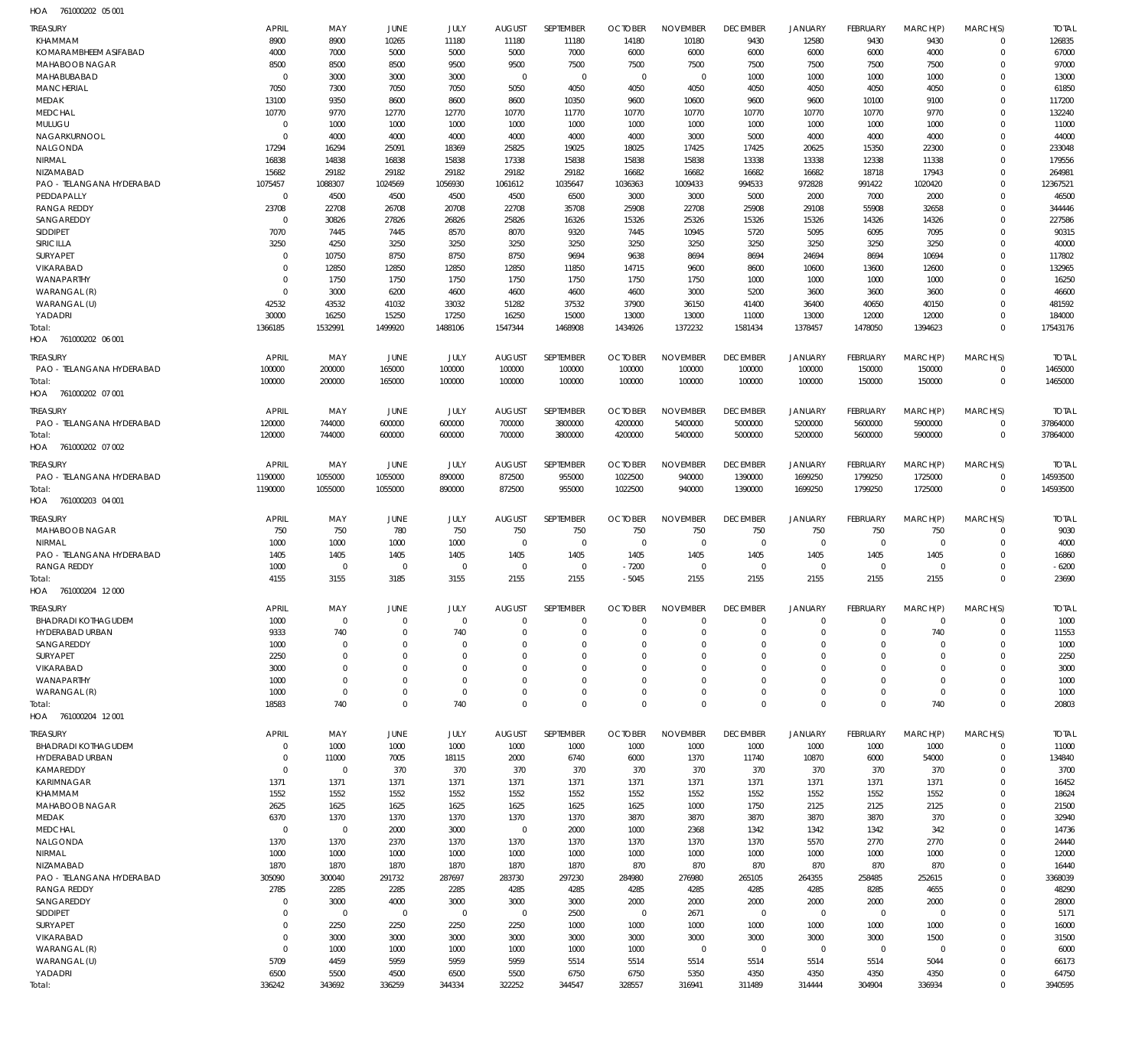761000800 04 000 HOA

| TREASURY<br><b>ADILABAD</b>             | <b>APRIL</b><br>$\overline{0}$ | MAY<br>1500                | JUNE<br>$\overline{0}$           | JULY<br>$\mathbf 0$        | <b>AUGUST</b><br>$\mathbf 0$   | SEPTEMBER<br>$\mathbf 0$   | <b>OCTOBER</b><br>$\overline{0}$ | <b>NOVEMBER</b><br>$\mathbf 0$ | <b>DECEMBER</b><br>$\mathbf 0$ | <b>JANUARY</b><br>$\mathbf 0$ | FEBRUARY<br>$\overline{0}$       | MARCH(P)<br>$\mathbf 0$ | MARCH(S)<br>$\mathbf 0$    | <b>TOTAL</b><br>1500 |
|-----------------------------------------|--------------------------------|----------------------------|----------------------------------|----------------------------|--------------------------------|----------------------------|----------------------------------|--------------------------------|--------------------------------|-------------------------------|----------------------------------|-------------------------|----------------------------|----------------------|
| HYDERABAD URBAN                         | 11250                          | 3000                       | 8250                             | 3000                       | 11250                          | 11250                      | 4750                             | 16500                          | 27000                          | 22500                         | 9750                             | 9000                    | $\mathbf 0$                | 137500               |
| KAMAREDDY<br>MULUGU                     | $\mathbf 0$<br>$\overline{0}$  | $\mathbf 0$<br>$\mathbf 0$ | $\overline{0}$<br>$\overline{0}$ | $\mathbf 0$<br>$\mathbf 0$ | $\overline{0}$<br>$\mathbf{0}$ | $\mathbf 0$<br>$\mathbf 0$ | $\overline{0}$<br>$\overline{0}$ | $\mathbf 0$<br>$\mathbf 0$     | 7500<br>$\overline{0}$         | $\mathbf 0$<br>$\mathbf 0$    | $\overline{0}$<br>$\overline{0}$ | $\mathbf 0$<br>3750     | $\mathbf 0$<br>$\mathbf 0$ | 7500<br>3750         |
| NALGONDA                                | 2000                           | 2000                       | 1400                             | 2400                       | 1800                           | 1800                       | 1800                             | 1800                           | 1200                           | 30319                         | 1400                             | 1400                    | $\mathbf 0$                | 49319                |
| NIZAMABAD                               | $\overline{0}$                 | $\mathbf 0$                | $\overline{0}$                   | $\mathbf 0$                | 1500                           | $\mathbf 0$                | $\mathbf 0$                      | $\mathbf 0$                    | $\mathbf 0$                    | $\mathbf 0$                   | $\overline{0}$                   | $\mathbf 0$             | $\Omega$                   | 1500                 |
| PAO - TS NEW DELHI                      | 11250                          | 11250                      | 11250                            | 11250                      | 11250                          | 8700                       | 6150                             | 4550                           | 9050                           | 10400                         | 9650                             | 10400                   | $\mathbf 0$                | 115150               |
| <b>RANGA REDDY</b>                      | $\mathbf 0$                    | $\mathbf 0$                | 3750                             | 750                        | $\overline{0}$                 | $\mathbf 0$                | $\mathbf 0$                      | $\mathbf 0$                    | 3000                           | 6000                          | $^{\circ}$                       | $\mathbf 0$             | $\mathbf 0$                | 13500                |
| SANGAREDDY                              | $\mathbf 0$                    | 500                        | $\overline{0}$                   | $\mathbf 0$                | $\overline{0}$                 | $\mathbf 0$                | $\overline{0}$                   | $\mathbf 0$                    | $\mathbf 0$                    | $\mathbf 0$                   | $^{\circ}$                       | $\mathbf 0$             | $\mathbf 0$                | 500                  |
| <b>SURYAPET</b>                         | $\mathbf 0$                    | 15400                      | 1000                             | $\mathbf 0$                | 1800                           | $\mathbf 0$                | $\overline{0}$                   | $\mathbf 0$                    | $\mathbf 0$                    | 2000                          | $\overline{0}$                   | 2000                    | $\mathbf 0$                | 22200                |
| WANAPARTHY                              | $\Omega$                       | $\mathbf 0$                | $\overline{0}$                   | $\mathbf 0$                | 1500                           | $\mathbf 0$                | $\overline{0}$                   | $\mathbf 0$                    | $\overline{0}$                 | $\mathbf 0$                   | $^{\circ}$                       | $\mathbf 0$             | $\mathbf 0$                | 1500                 |
| YADADRI                                 | 1750                           | 1750<br>35400              | 1650<br>27300                    | 1550<br>18950              | 1550<br>30650                  | 1750<br>23500              | 1750<br>14450                    | 1750                           | 25343<br>73093                 | 1350<br>72569                 | 1350                             | 1350<br>27900           | $\mathbf 0$<br>$\mathbf 0$ | 42893                |
| Total:<br>761000800 04 001<br>HOA       | 26250                          |                            |                                  |                            |                                |                            |                                  | 24600                          |                                |                               | 22150                            |                         |                            | 396812               |
|                                         |                                |                            |                                  |                            |                                |                            |                                  |                                |                                |                               |                                  |                         |                            |                      |
| <b>TREASURY</b>                         | <b>APRIL</b>                   | MAY                        | JUNE                             | JULY                       | <b>AUGUST</b>                  | SEPTEMBER                  | <b>OCTOBER</b>                   | <b>NOVEMBER</b>                | <b>DECEMBER</b>                | <b>JANUARY</b>                | FEBRUARY                         | MARCH(P)                | MARCH(S)                   | <b>TOTAL</b>         |
| ADILABAD<br><b>BHADRADI KOTHAGUDEM</b>  | 886919<br>1094400              | 826300<br>1092650          | 818050<br>1112400                | 842800<br>1106150          | 824800<br>1108010              | 700050<br>1000859          | 387800<br>586200                 | 757000<br>752650               | 867250<br>965250               | 863250<br>908100              | 885000<br>918300                 | 904750<br>1035550       | $\mathbf 0$<br>$\mathbf 0$ | 9563969<br>11680519  |
| BHOOPALAPALLY                           | 440000                         | 465250                     | 441250                           | 454250                     | 451750                         | 455000                     | 160750                           | 209750                         | 380750                         | 386750                        | 427250                           | 422250                  | $\mathbf 0$                | 4695000              |
| HYDERABAD URBAN                         | 82500                          | 15000                      | 45750                            | 7500                       | 12750                          | 2250                       | 11250                            | 25000                          | 247250                         | 34750                         | 6750                             | 3750                    | $\mathbf 0$                | 494500               |
| <b>JAGTIAL</b>                          | 417050                         | 429300                     | 418300                           | 422800                     | 406050                         | 380800                     | 113000                           | 165450                         | 368250                         | 371700                        | 377200                           | 394450                  | $\Omega$                   | 4264350              |
| <b>JANGAON</b>                          | 314250                         | 321500                     | 311500                           | 322250                     | 314000                         | 277750                     | 176000                           | 213500                         | 226500                         | 243500                        | 227500                           | 235750                  | $\mathbf 0$                | 3184000              |
| JOGULAMBA GADWAL                        | 172750                         | 185500                     | 174000                           | 189750                     | 183250                         | 149500                     | 125500                           | 162750                         | 170500                         | 179750                        | 214000                           | 228250                  | $\Omega$                   | 2135500              |
| KAMAREDDY                               | 844050                         | 849200                     | 883450                           | 896850                     | 815600                         | 674850                     | 245199                           | 570850                         | 877850                         | 850100                        | 845100                           | 827850                  | $\mathbf 0$                | 9180949              |
| <b>KARIMNAGAR</b>                       | 518200                         | 524450                     | 513159                           | 518959                     | 499559                         | 452409                     | 170659                           | 267600                         | 362900                         | 455950                        | 474450                           | 496400                  | $\Omega$                   | 5254695              |
| KHAMMAM                                 | 1022200                        | 971700                     | 980350                           | 959450                     | 900650                         | 617100                     | 456100                           | 755300                         | 813700                         | 779950                        | 829350                           | 837600                  | $\mathbf 0$                | 9923450              |
| KOMARAMBHEEM ASIFABAD<br>MAHABOOB NAGAR | 429550                         | 437550<br>519300           | 449050<br>376800                 | 415050<br>398550           | 423300<br>369800               | 406300<br>344300           | 250750<br>194250                 | 386250<br>219550               | 414000<br>276800               | 383750<br>269800              | 378000<br>289300                 | 347750                  | $\Omega$<br>$\mathbf 0$    | 4721300<br>3956300   |
| MAHABUBABAD                             | 397800<br>794300               | 889050                     | 821050                           | 830550                     | 771800                         | 752050                     | 261750                           | 246250                         | 508250                         | 489600                        | 516350                           | 300050<br>610600        | $\mathbf 0$                | 7491600              |
| <b>MANCHERIAL</b>                       | 710000                         | 665700                     | 644950                           | 658700                     | 632450                         | 511700                     | 204950                           | 417950                         | 542950                         | 558938                        | 599688                           | 587000                  | $\mathbf 0$                | 6734976              |
| MEDAK                                   | 698000                         | 686750                     | 690500                           | 689750                     | 622750                         | 608250                     | 149700                           | 362450                         | 647450                         | 661752                        | 681000                           | 686500                  | $\Omega$                   | 7184852              |
| <b>MEDCHAL</b>                          | 185000                         | 191500                     | 393250                           | 419750                     | 408250                         | 381500                     | 178000                           | 243500                         | 317750                         | 331500                        | 340500                           | 372250                  | $\mathbf 0$                | 3762750              |
| MULUGU                                  | 207250                         | 269000                     | 244000                           | 216250                     | 223250                         | 194250                     | 108500                           | 158500                         | 184000                         | 179500                        | 189750                           | 181000                  | $\Omega$                   | 2355250              |
| NAGARKURNOOL                            | 294950                         | 298300                     | 295050                           | 302450                     | 287900                         | 257250                     | 121150                           | 203550                         | 310300                         | 326100                        | 318350                           | 310800                  | $\mathbf 0$                | 3326150              |
| NALGONDA                                | 1009350                        | 965550                     | 952550                           | 977800                     | 945950                         | 852800                     | 459250                           | 518500                         | 759800                         | 868900                        | 833900                           | 875150                  | $\Omega$                   | 10019500             |
| NARAYANPET                              | 116250                         | 147000                     | 131250                           | 135250                     | 128000                         | 112750                     | 42000                            | 53500                          | 107750                         | 138500                        | 128250                           | 123500                  | $\mathbf 0$                | 1364000              |
| NIRMAL<br>NIZAMABAD                     | 628500<br>1070100              | 624750<br>1076600          | 577500<br>1031100                | 611750<br>1038275          | 611750<br>1026450              | 510000<br>812150           | 246500<br>298100                 | 362500<br>507850               | 494000<br>844350               | 547000<br>876000              | 546000<br>898000                 | 524250<br>898250        | $\mathbf 0$<br>$\mathbf 0$ | 6284500<br>10377225  |
| PAO - TELANGANA HYDERABAD               | 5195810                        | 5184735                    | 4873370                          | 4938550                    | 4710125                        | 3788650                    | 2340125                          | 2947985                        | 4337625                        | 4252218                       | 4405625                          | 4404325                 | $\Omega$                   | 51379143             |
| PEDDAPALLY                              | 674350                         | 659800                     | 661220                           | 662250                     | 632250                         | 612700                     | 416250                           | 436800                         | 600300                         | 632550                        | 649550                           | 646050                  | $\mathbf 0$                | 7284070              |
| PPO - MOTIGALLY (TELANGANA)             | $\mathbf 0$                    | $\mathbf 0$                | $\overline{0}$                   | $\Omega$                   | 9690                           | $\mathbf 0$                | $\overline{0}$                   | $\mathbf 0$                    | $\mathbf 0$                    | $\mathbf 0$                   | $\overline{0}$                   | $\Omega$                | $\Omega$                   | 9690                 |
| <b>RANGA REDDY</b>                      | 879817                         | 856400                     | 622700                           | 662650                     | 645150                         | 562050                     | 317750                           | 338325                         | 492725                         | 535125                        | 573175                           | 573425                  | $\mathbf 0$                | 7059292              |
| SANGAREDDY                              | 998700                         | 993450                     | 966950                           | 966950                     | 950950                         | 818700                     | 378700                           | 507650                         | 816400                         | 838510                        | 857010                           | 812950                  | $\Omega$                   | 9906920              |
| SIDDIPET                                | 472800                         | 472050                     | 462550                           | 464550                     | 453750                         | 389100                     | 157000                           | 314750                         | 411600                         | 454900                        | 486800                           | 478650                  | $\overline{0}$             | 5018500              |
| SIRICILLA                               | 333700                         | 375450                     | 344700                           | 342700                     | 339950                         | 309450                     | 104200                           | 198450                         | 278750                         | 316500                        | 323250                           | 319000                  | $\Omega$                   | 3586100              |
| <b>SURYAPET</b>                         | 514225                         | 477775                     | 458705                           | 458425                     | 465675                         | 390975                     | 176200                           | 190500                         | 312000                         | 339000                        | 345000                           | 366500                  | $\Omega$                   | 4494980              |
| VIKARABAD<br>WANAPARTHY                 | 683750<br>218750               | 657250<br>208250           | 681950<br>194750                 | 677950<br>209250           | 678000<br>203500               | 501850<br>188750           | 167150<br>117000                 | 270800<br>146750               | 458350<br>176000               | 476250<br>190500              | 479500<br>205750                 | 532230<br>210750        | $\Omega$<br>$\mathbf 0$    | 6265030<br>2270000   |
| WARANGAL (R)                            | 243550                         | 239800                     | 241800                           | 231050                     | 224750                         | 207750                     | 136250                           | 83700                          | 180200                         | 245250                        | 236250                           | 251200                  | $\mathbf 0$                | 2521550              |
| WARANGAL (U)                            | 1140900                        | 1173100                    | 1134700                          | 1149800                    | 1151700                        | 1036200                    | 503500                           | 787350                         | 1031100                        | 1032600                       | 1096850                          | 1130600                 | $\mathbf 0$                | 12368400             |
| YADADRI                                 | 406800                         | 376650                     | 364250                           | 342750                     | 346950                         | 335200                     | 110700                           | 178450                         | 305200                         | 328000                        | 338250                           | 320200                  | $\mathbf 0$                | 3753400              |
| Total:                                  | 24096521                       | 24126610                   | 23312904                         | 23521759                   | 22780509                       | 19595243                   | 9872183                          | 13961710                       | 20087850                       | 20346543                      | 20920998                         | 21249580                | $\mathbf 0$                | 243872410            |
| HOA 761000800 05 000                    |                                |                            |                                  |                            |                                |                            |                                  |                                |                                |                               |                                  |                         |                            |                      |
| TREASURY                                | <b>APRIL</b>                   | MAY                        | <b>JUNE</b>                      | JULY                       | <b>AUGUST</b>                  | SEPTEMBER                  | <b>OCTOBER</b>                   | <b>NOVEMBER</b>                | <b>DECEMBER</b>                | <b>JANUARY</b>                | FEBRUARY                         | MARCH(P)                | MARCH(S)                   | <b>TOTAL</b>         |
| HYDERABAD URBAN                         | $\mathbf 0$                    | 2290                       | 1145                             | 2855                       | 430                            | 430                        | 23100                            | $\mathbf 0$                    | 430                            | 1290                          | 430                              | 430                     | $\mathbf 0$                | 32830                |
| PAO - TS NEW DELHI                      | 0                              | 0                          | $\overline{0}$                   | $\mathbf 0$                | $\overline{0}$                 | $\mathbf 0$                | $\overline{0}$                   | $\mathbf 0$                    | $\overline{0}$                 | $\mathbf 0$                   | $\overline{0}$                   | $\mathbf 0$             | $\mathbf 0$                | $\mathbf 0$          |
| Total:                                  | $\mathbf 0$                    | 2290                       | 1145                             | 2855                       | 430                            | 430                        | 23100                            | $\mathbf 0$                    | 430                            | 1290                          | 430                              | 430                     | $\mathbf 0$                | 32830                |
| HOA 761000800 05 001                    |                                |                            |                                  |                            |                                |                            |                                  |                                |                                |                               |                                  |                         |                            |                      |
| <b>TREASURY</b>                         | <b>APRIL</b>                   | MAY                        | JUNE                             | JULY                       | <b>AUGUST</b>                  | <b>SEPTEMBER</b>           | <b>OCTOBER</b>                   | <b>NOVEMBER</b>                | <b>DECEMBER</b>                | JANUARY                       | FEBRUARY                         | MARCH(P)                | MARCH(S)                   | <b>TOTAL</b>         |
| ADILABAD                                | 10198                          | 12198                      | 11856                            | 11856                      | 11856                          | 11856                      | 11856                            | 11856                          | 11856                          | 11856                         | 11856                            | 11856                   | $\mathbf 0$                | 140956               |
| <b>BHADRADI KOTHAGUDEM</b>              | 4500                           | 4925                       | 4925                             | 4925                       | 4925                           | 4925                       | 4925                             | 4925                           | 4925                           | 4925                          | 4925                             | 4925                    | $\mathbf 0$                | 58675                |
| BHOOPALAPALLY                           | 3000                           | 3000                       | 3000                             | 3000                       | 3000                           | 3000                       | $\overline{0}$                   | $\mathbf 0$                    | $\overline{0}$                 | $\mathbf 0$                   | $\overline{0}$                   | $\mathbf 0$             | $\mathbf 0$                | 18000                |
| HYDERABAD URBAN                         | 5000                           | 5000                       | 5000                             | 23000                      | 5000                           | 47500                      | 5000                             | $\overline{0}$                 | $\overline{0}$                 | $\mathbf 0$                   | $\overline{0}$                   | 65000                   | 0                          | 160500               |
| <b>JAGTIAL</b><br>JOGULAMBA GADWAL      | 2070<br>1468                   | 12070<br>1468              | 7070<br>1468                     | 7070<br>1468               | 7070                           | 7070                       | 7070<br>1468                     | 2070<br>1468                   | 1070<br>1468                   | 1070<br>1468                  | 1070<br>1468                     | 1070<br>$\mathbf 0$     | $\Omega$<br>0              | 55840<br>16148       |
| KAMAREDDY                               | 715                            | 715                        | 715                              | 715                        | 1468<br>715                    | 1468<br>715                | 715                              | 715                            | 715                            | 715                           | 715                              | 715                     | $\Omega$                   | 8580                 |
| <b>KARIMNAGAR</b>                       | 5654                           | 5654                       | 3140                             | 3140                       | 3140                           | 3140                       | 3140                             | 3240                           | 2070                           | 2070                          | 2070                             | 2070                    | $\mathbf 0$                | 38528                |
| KHAMMAM                                 | 5714                           | 714                        | 3214                             | 3214                       | 3214                           | 3214                       | 3214                             | 3214                           | 3214                           | 3214                          | 3214                             | 3214                    | $\mathbf 0$                | 38568                |
| MAHABOOB NAGAR                          | 4353                           | 4353                       | 7928                             | 5068                       | 4288                           | 4288                       | 4288                             | 3573                           | 3573                           | 3573                          | 3573                             | 3573                    | $\mathbf 0$                | 52431                |
| MAHABUBABAD                             | 2850                           | 2850                       | 2850                             | 2850                       | 2850                           | 2850                       | $\mathbf 0$                      | $\mathbf 0$                    | $\mathbf 0$                    | $\mathbf 0$                   | $\overline{0}$                   | $\mathbf 0$             | $\mathbf 0$                | 17100                |
| MEDAK                                   | $\mathbf 0$                    | 500                        | 500                              | 500                        | 500                            | 500                        | 500                              | 500                            | 500                            | 500                           | $\overline{0}$                   | $\mathbf 0$             | $\mathbf 0$                | 4500                 |
| <b>MEDCHAL</b>                          | 4175                           | 4175                       | 4175                             | 4175                       | 4175                           | 4175                       | 4175                             | 4175                           | 4175                           | 4175                          | 4175                             | 4175                    | $\mathbf 0$                | 50100                |
| NAGARKURNOOL                            | 625                            | 625                        | $\overline{0}$                   | $\mathbf 0$                | $\mathbf{0}$                   | $\mathbf 0$                | $\overline{0}$                   | $\mathbf 0$                    | $\mathbf 0$                    | $\mathbf 0$                   | $\overline{0}$                   | $\mathbf 0$             | 0                          | 1250                 |
| NALGONDA                                | 8000                           | 5500                       | 6500                             | 5500                       | 5500                           | 5000                       | 5000                             | 5000                           | 10000                          | 10000                         | 10000                            | 10000                   | $\Omega$                   | 86000                |
| NARAYANPET<br>NIRMAL                    | $\overline{0}$<br>3928         | $\mathbf 0$<br>3928        | $\overline{0}$<br>3213           | $\mathbf 0$<br>3213        | $\mathbf{0}$<br>2142           | 1560<br>4284               | 780<br>3213                      | 780<br>3213                    | 780<br>3213                    | 780<br>3213                   | 780<br>3213                      | 780<br>2142             | $\mathbf 0$<br>$\mathbf 0$ | 6240<br>38915        |
| NIZAMABAD                               | 8430                           | 8000                       | 8000                             | 8000                       | 8000                           | 8000                       | 8000                             | 8500                           | 8500                           | 8500                          | 8500                             | 8500                    | $\mathbf 0$                | 98930                |
| PAO - TELANGANA HYDERABAD               | 573088                         | 595636                     | 586205                           | 568605                     | 579161                         | 576078                     | 536088                           | 543380                         | 540240                         | 544336                        | 531703                           | 557038                  | $\mathbf 0$                | 6731558              |
| PEDDAPALLY                              | $\mathbf 0$                    | $\mathbf 0$                | $\overline{0}$                   | 9000                       | 6000                           | $\mathbf 0$                | $\overline{0}$                   | $\mathbf 0$                    | $\overline{0}$                 | $\mathbf 0$                   | $\overline{0}$                   | 0                       | 0                          | 15000                |
| PPO - MOTIGALLY (TELANGANA)             | $\mathbf 0$                    | $\mathbf 0$                | $\overline{0}$                   | $\mathbf 0$                | 1050                           | $\mathbf 0$                | $\overline{0}$                   | $\mathbf 0$                    | $\overline{0}$                 | $\mathbf 0$                   | $\overline{0}$                   | $\mathbf 0$             | $\mathbf 0$                | 1050                 |
| <b>RANGA REDDY</b>                      | 23366                          | 23366                      | 20516                            | 18016                      | 23016                          | 22516                      | 22516                            | 22516                          | 13766                          | 12516                         | 7516                             | 7516                    | $\mathbf 0$                | 217142               |
| SANGAREDDY                              | 11841                          | 13701                      | 11626                            | 12960                      | 16367                          | 11126                      | 10766                            | 10475                          | 10475                          | 10475                         | 9475                             | 3666                    | $\Omega$                   | 132953               |